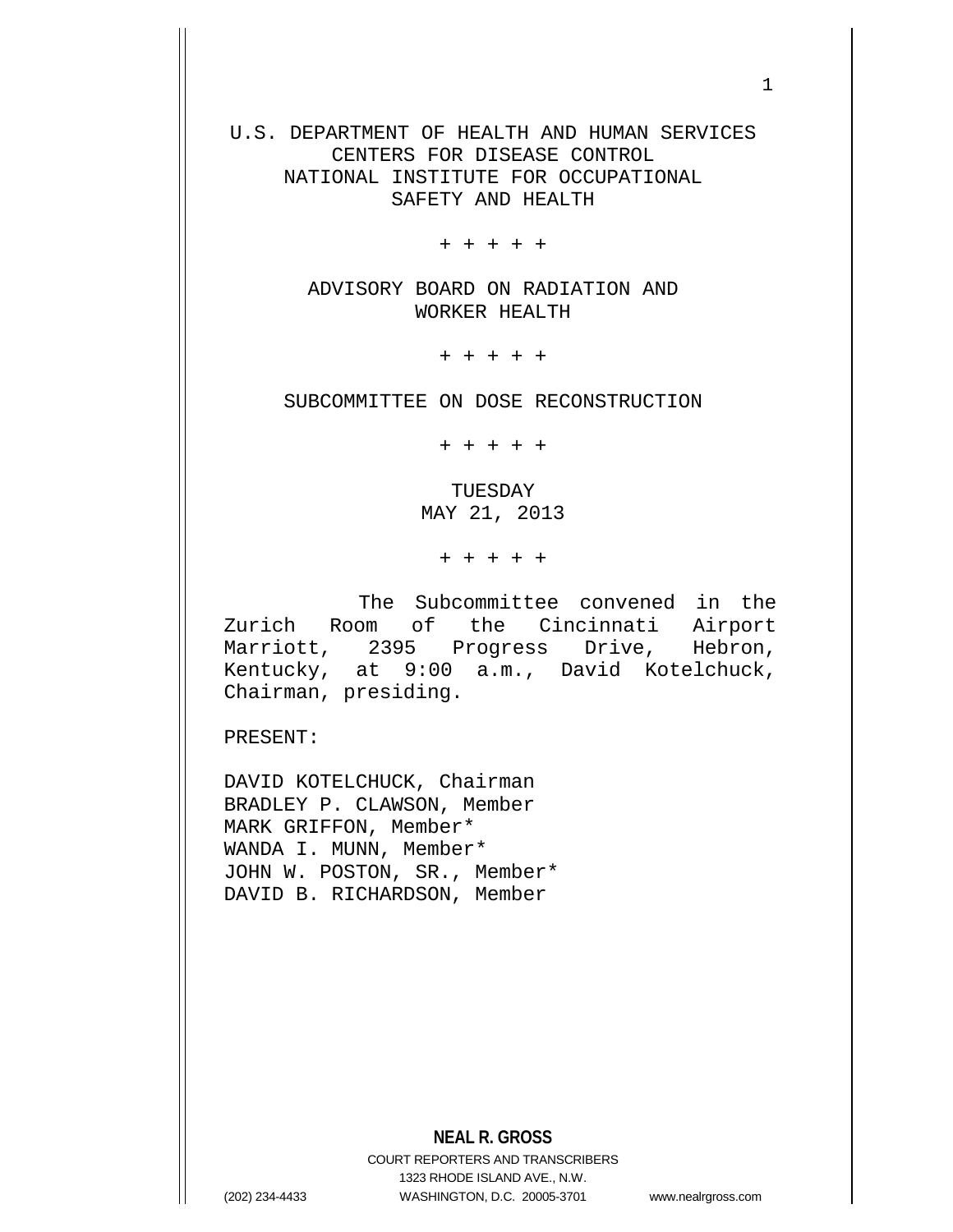ALSO PRESENT:

TED KATZ, Designated Federal Official BOB ANIGSTEIN, SC&A\* KATHY BEHLING, SC&A\* ELIZABETH BRACKETT, ORAU Team\* GRADY CALHOUN, DCAS DOUGLAS FARVER, SC&A JENNY LIN, HHS\* STEPHEN MARSCHKE, SC&A\* JOHN MAURO, SC&A\* MUTTY SHARFI, ORAU Team\* SCOTT SIEBERT, ORAU Team\* MATTHEW SMITH, ORAU Team\* JOHN STIVER, SC&A\*

\*Participating via telephone

## **NEAL R. GROSS**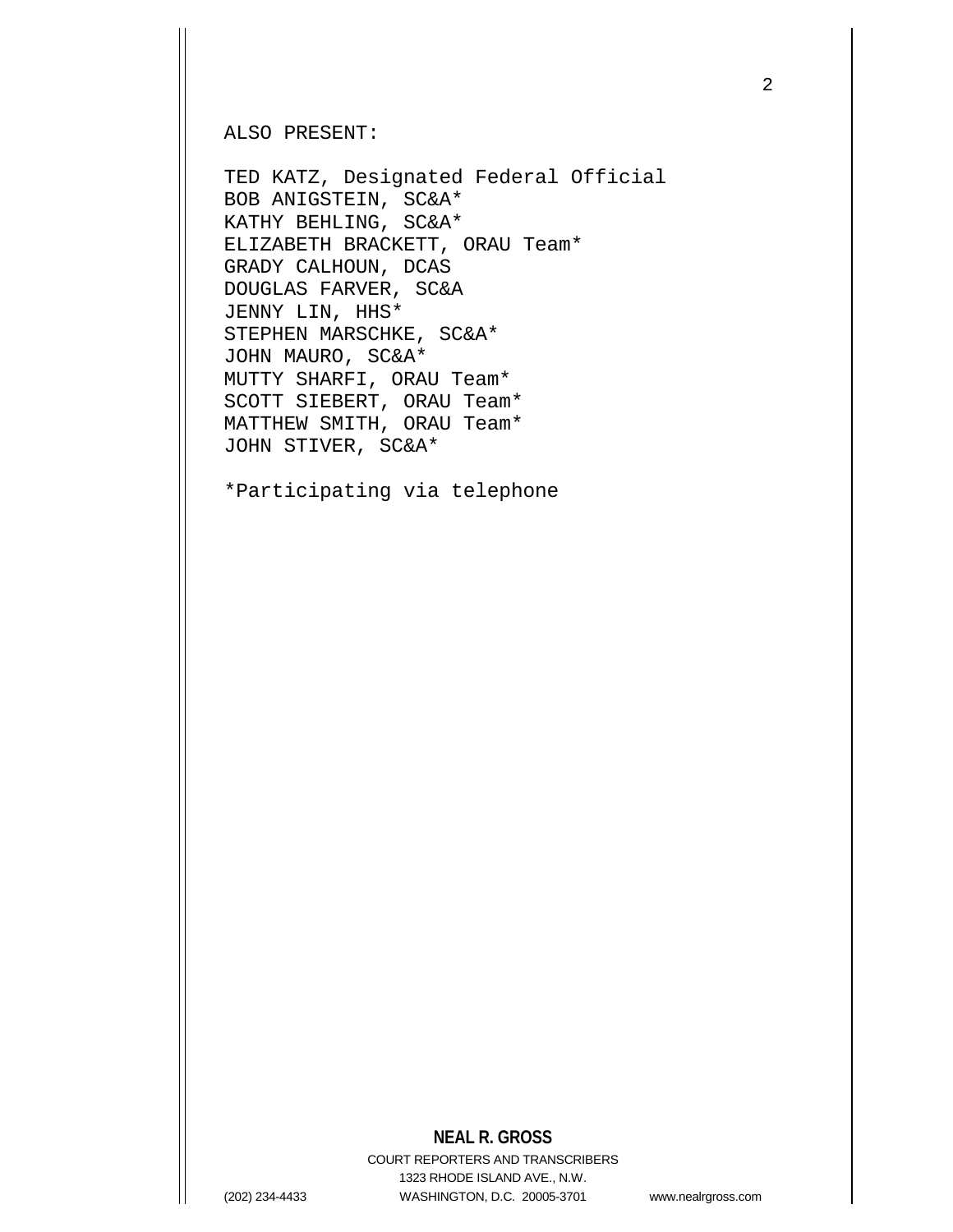## TABLE OF CONTENTS

| Welcome and Roll-Call  4                                                                                    |
|-------------------------------------------------------------------------------------------------------------|
| Discussion                                                                                                  |
| Items Related to NIOSH 10-Year Review<br>DCAS "Blind" Dose Reconstruction<br>Quality Control Case Reviews 5 |
| SC&A DR Review Findings Checklist &<br>Blind Case Selection  42                                             |
| Case Reviews Issue Resolution                                                                               |
|                                                                                                             |
| Sets 10 - 13 Savannah River Site  314                                                                       |

## **NEAL R. GROSS**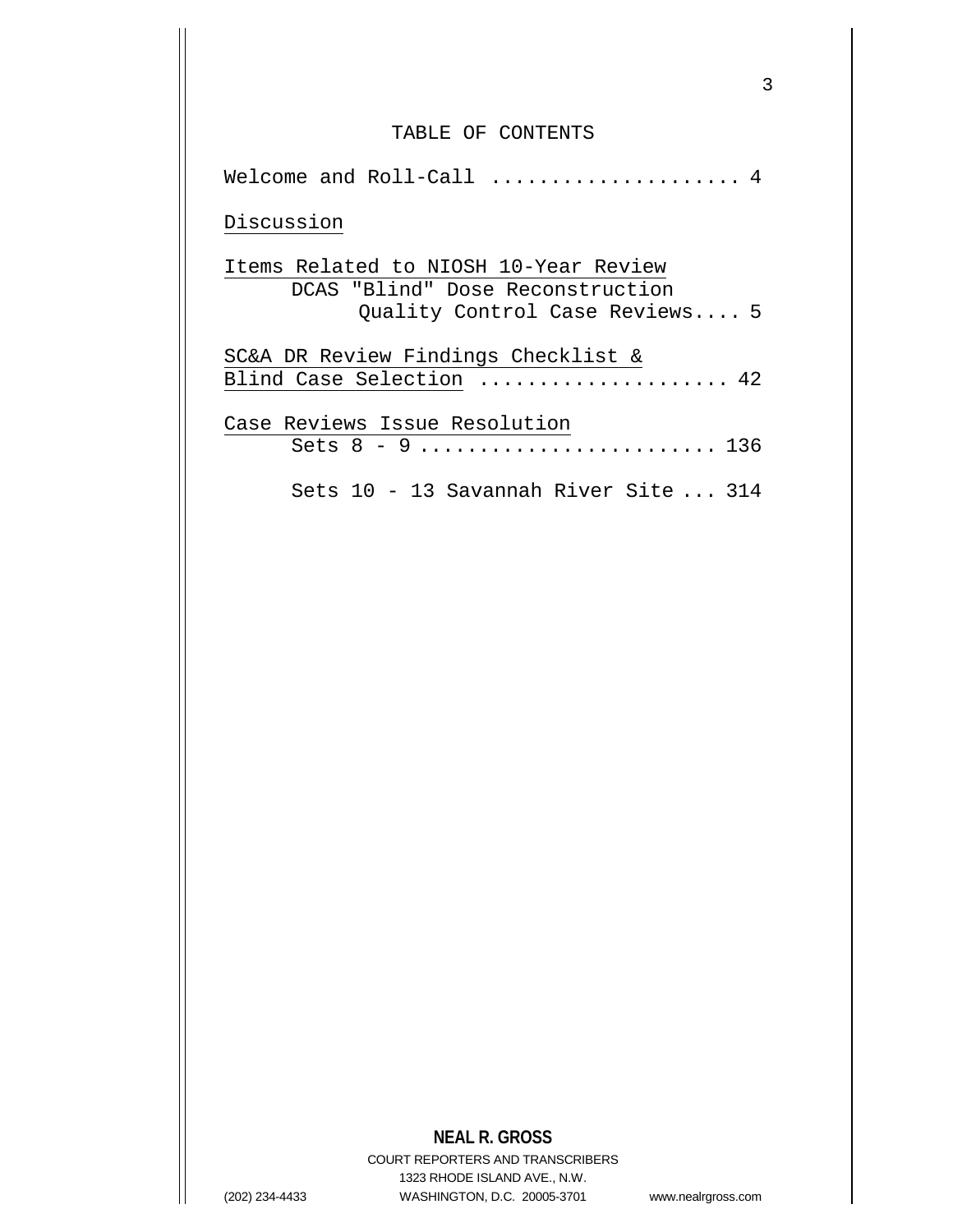**NEAL R. GROSS** COURT REPORTERS AND TRANSCRIBERS 1323 RHODE ISLAND AVE., N.W. 4 1 P R O C E E D I N G S 2  $\parallel$  9:00 a.m. 3 MR. KATZ: This is the Advisory 4 Board of Radiation Worker Health Dose 5 | Reconstruction Review Subcommittee, and let us 6 || begin with roll call. We're speaking to a 7 || number of sites; but, for all these sites 8 we're speaking to, we don't have any Members 9 with conflicts so we don't need to address 10 || their conflicts for this. 11 || So let's go with beginning with 12 Board Members in the room first. 13 || (Roll Call.) 14 MR. KATZ: Let me check and see do 15 we have any members of the public on the line? 16 (No response.) 17 || MR. KATZ: Okay, then. The agenda 18 || is posted on the website and should have been 19 circulated to all of you staff and Members. 20 Just a slight amendment. In addition for the 21 || second set of items, which is SC&A DR review,  $22 \parallel$  etcetera, findings checklist, in addition to

(202) 234-4433 WASHINGTON, D.C. 20005-3701 www.nealrgross.com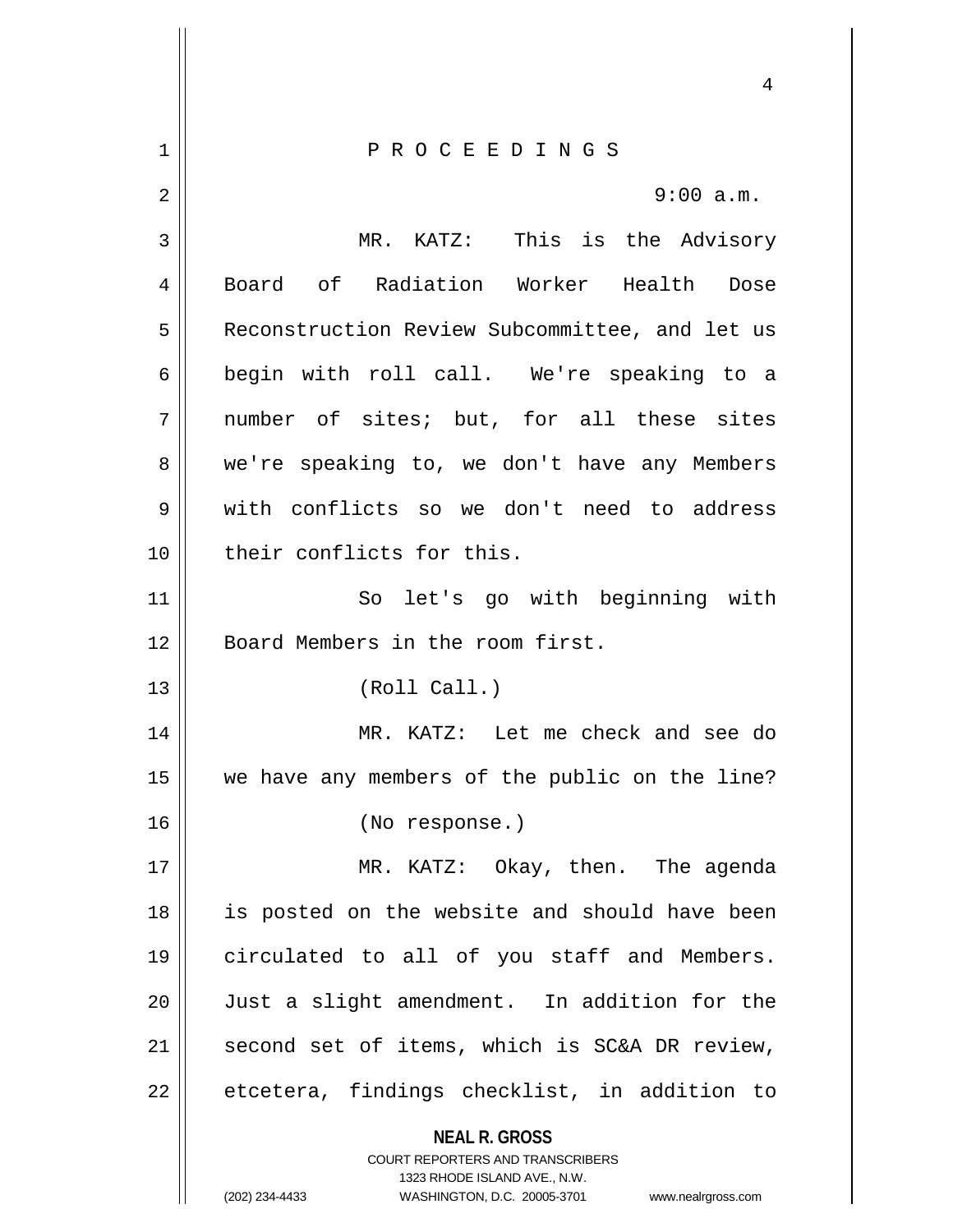1 | the blind case selection discussion, we also 2 || will talk briefly about Set 17, doing case  $3 \parallel$  selection for Set 17. And then that's the  $4 \parallel$  only change for the agenda. The rest will go  $5 \parallel$  as it's indicated, I think.

6 And, Grady, you're on.

7 MR. CALHOUN: Okay. Yes, I didn't 8 get that assessment put into the folder until 9 this morning. However, I did email it to 10 || everybody with a CDC email address yesterday. 11 And, basically, what we've got is we didn't 12 make a whole lot more progress on these. We 13 || only completed six since the last time we 14 | talked.

 Basically, just an overview of what we've got in the pipes. We've got 97 17 || selected for review. We've completed 32 blind DRs. That leaves 65 that we have in other various stages of completion. The number of 20 || DRs that we've found where there was actually a switch in compensation decision in that 22 | ORAU's determination was wrong, we did have

> **NEAL R. GROSS** COURT REPORTERS AND TRANSCRIBERS 1323 RHODE ISLAND AVE., N.W. (202) 234-4433 WASHINGTON, D.C. 20005-3701 www.nealrgross.com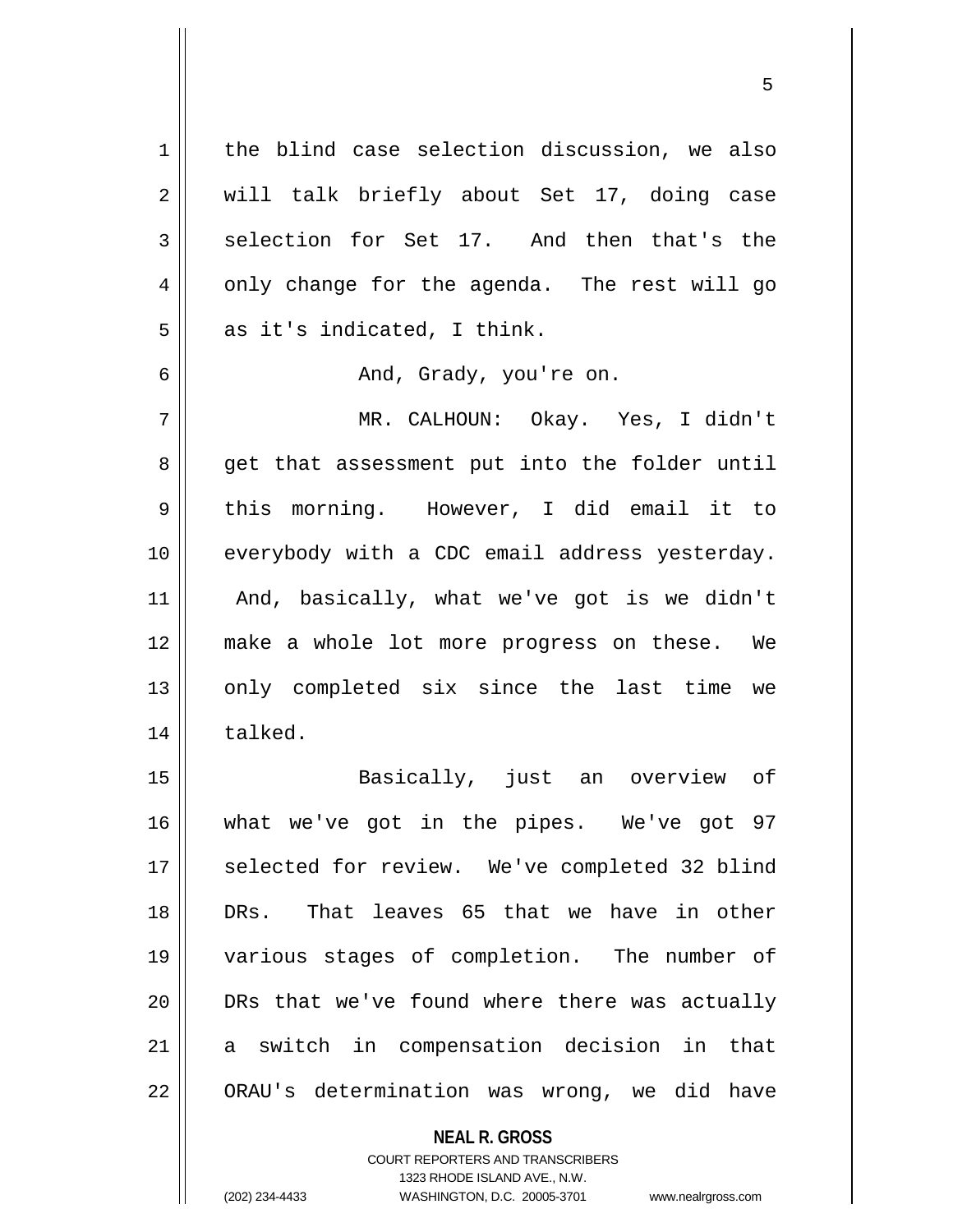1 one of the six where our DCAS HP came up with  $2 \parallel$  a compensation decision that was different. 3 The follow-up few, a review of those found 4 that our guy was wrong and he erred in his 5 internal dose calculation, and ORAU dose 6 | reconstruction was correct.

 $7 \parallel$  The big thing that we're finding, 8 and we're actually getting stuck and you guys 9 | touched on it a little bit last month, is the 10 tools. We've had some real difficulties 11 getting the tools that ORAU uses available to 12 us. And, oddly, the issue was computer 13 || security, and NIOSH and maybe even CDC was 14 having issues with not only the Monte Carlo  $15$  | type programs that we were using but the way  $16$  the programs were accessed.

17 We believe we've got that one 18 || solved. Last -- not last week because I 19 wasn't here last week. Two weeks ago, I 20 || believe, we started receiving the tools over 21 || on our side, and we're in the process of  $22$  || testing them and make sure that they can be

> **NEAL R. GROSS** COURT REPORTERS AND TRANSCRIBERS 1323 RHODE ISLAND AVE., N.W. (202) 234-4433 WASHINGTON, D.C. 20005-3701 www.nealrgross.com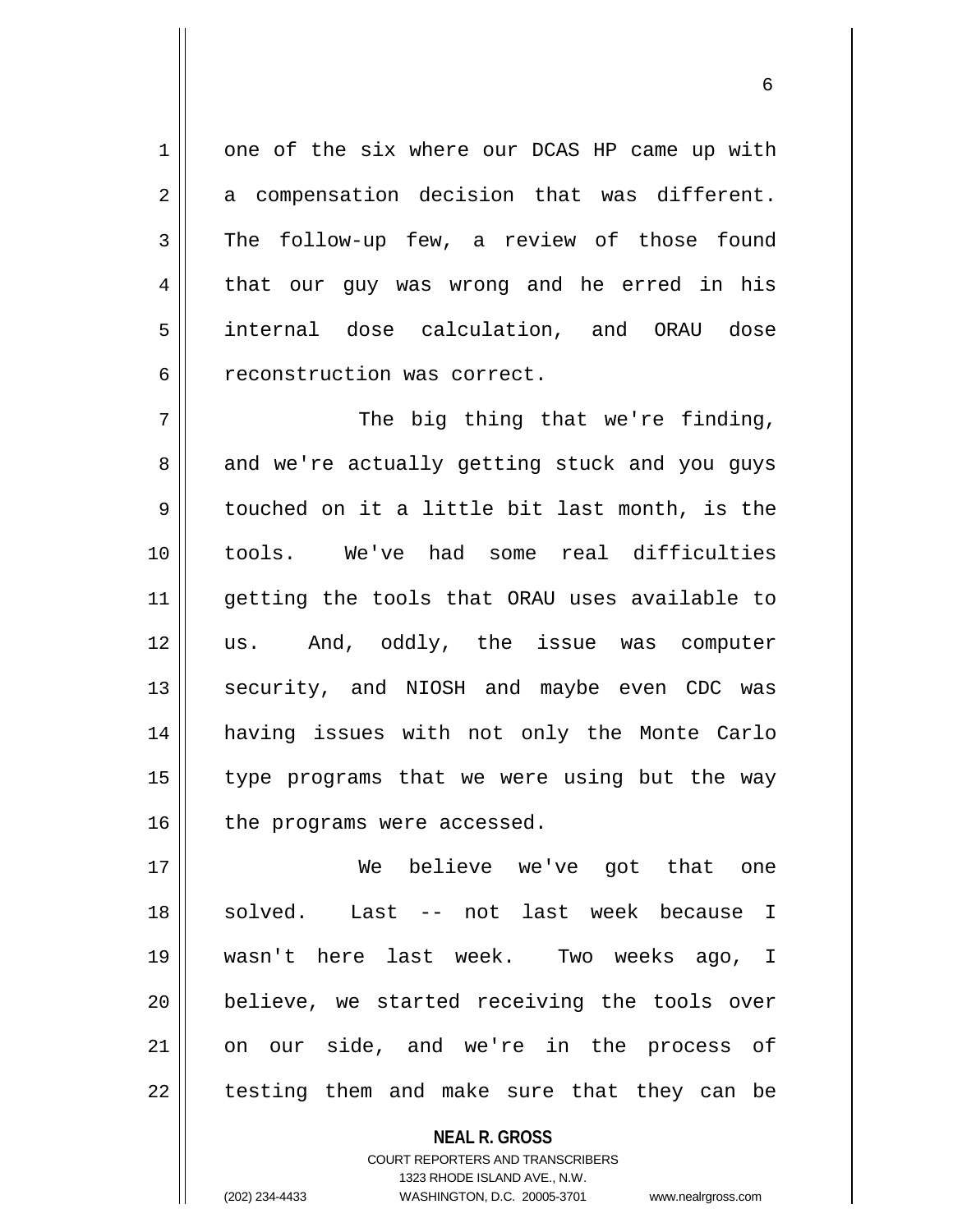**NEAL R. GROSS** 1 || run from our side. Once that happens, we're  $2 \parallel$  going to have a training program, so we get 3 trained on the same as ORAU is, and we're  $4 \parallel$  going to make that available to people here  $5 \parallel$  that are doing blind DRs, as well. 6 || So it's in process right now. But 7 I think that we've got the biggest hurdle 8 || handled, as far as getting the tools over to  $9$   $\parallel$  our side. 10 MR. KATZ: So will you just notify 11 us when -- I mean, I'm assuming, Doug, you'll 12 || want this training. 13 MR. FARVER: Well, we'll just have 14 || to discuss how we're going to work it out with 15 || the blinds. You know, we've talked about  $16$  several different ways, so I guess when we get  $17 \parallel$  to that  $-$ 18 MR. CALHOUN: And I would hope, 19 you know, and I may be wrong, but I would hope 20 you would be able to access that remotely. 21 || There was some initial talk that we would only  $22$  || be able to set up stand-alone PCs or laptops

> COURT REPORTERS AND TRANSCRIBERS 1323 RHODE ISLAND AVE., N.W.

(202) 234-4433 WASHINGTON, D.C. 20005-3701 www.nealrgross.com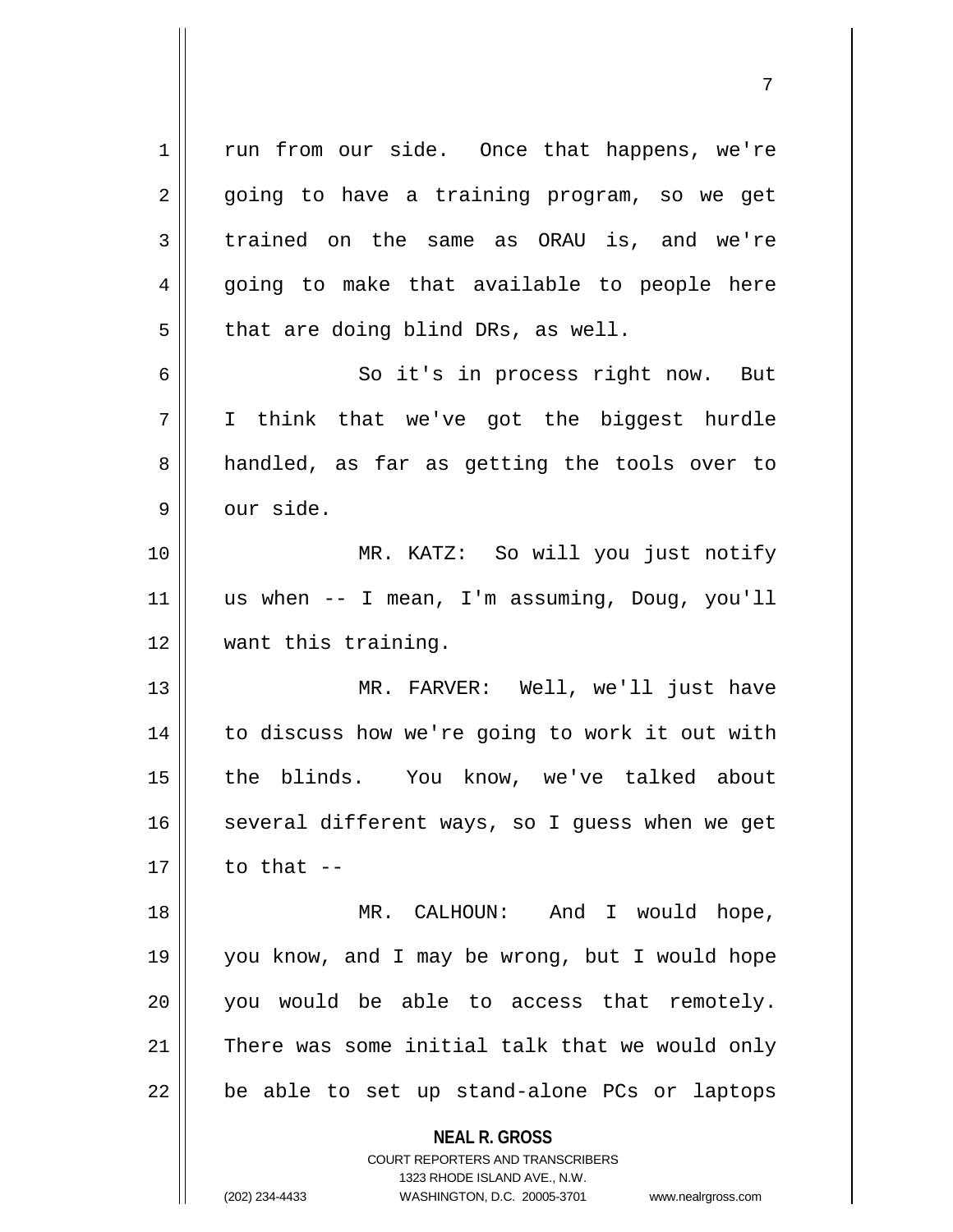| $\mathbf 1$    | at our facility, but I think that they've                           |
|----------------|---------------------------------------------------------------------|
| $\sqrt{2}$     | overcome that, but we'll see and I'll                               |
| $\mathfrak{Z}$ | certainly let you know.                                             |
| 4              | MR. FARVER: That would be great.                                    |
| 5              | And even if you just want to load a laptop                          |
| 6              | with them, that's fine, too. However it                             |
| 7              | works, I'm pretty --                                                |
| 8              | MR. CALHOUN: One of the bigger                                      |
| 9              | issues was that the way the tools work is they                      |
| 10             | go out and, you know -- Scott, you can speak                        |
| 11             | up if I'm talking out of school here -- but I                       |
| 12             | believe they'll go out and grab what's the                          |
| 13             | most current version. And so that's one way                         |
| 14             | that we get version control, and stand-alone                        |
| 15             | may not be able to do that as well. But that                        |
| 16             | was one of the big security issues is they                          |
| 17             | don't want you simply go out and<br>grab                            |
|                |                                                                     |
| 18             | something, I guess. And I'm not smart enough                        |
| 19             | about that kind of thing to even know that                          |
| 20             | that's an issue, but I'm pretty sure that was                       |
| 21             | it.                                                                 |
| 22             | $MR$ .<br>FARVER: Okay. Well, we'll                                 |
|                | <b>NEAL R. GROSS</b>                                                |
|                | COURT REPORTERS AND TRANSCRIBERS                                    |
|                | 1323 RHODE ISLAND AVE., N.W.                                        |
|                | (202) 234-4433<br>WASHINGTON, D.C. 20005-3701<br>www.nealrgross.com |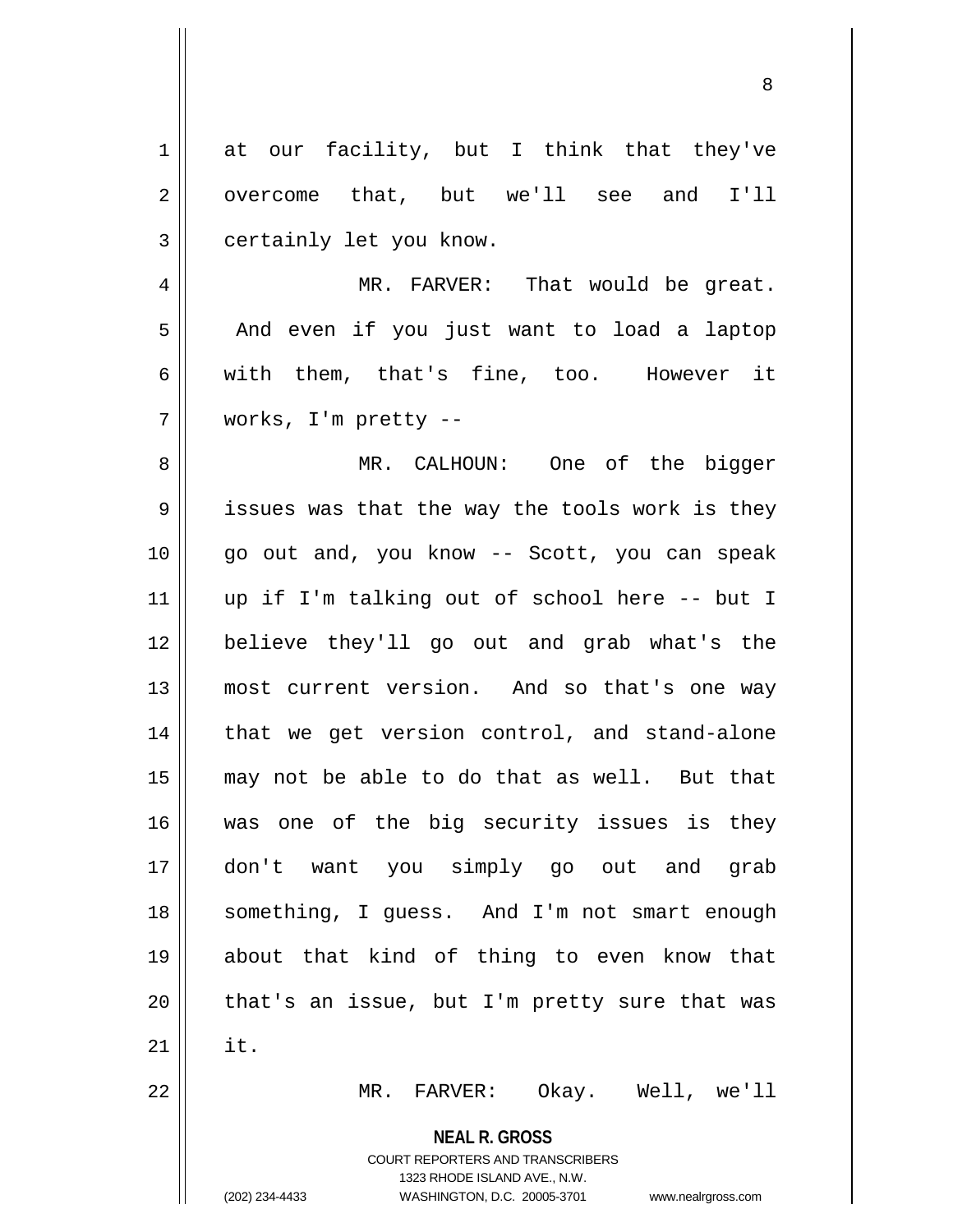**NEAL R. GROSS** COURT REPORTERS AND TRANSCRIBERS 1323 RHODE ISLAND AVE., N.W. 1 | work something out, either we can do it  $2 \parallel$  through the CDC network or if I come up there  $3 \parallel$  for a day or two. I figure I just want all  $4 \parallel$  the workbooks --5 MR. CALHOUN: Right. 6 MR. FARVER: -- all the cases,  $7 \parallel$  then go back, so . . . 8 MR. CALHOUN: Yes, we'll figure it 9 || out. And I don't think it's going to be, you 10 know, months. You know, I don't think -- I  $11$  | think it's going to be sooner than that. 12 MR. KATZ: Okay. Because months 13 would be a problem because SC&A has through 14 December to get these six blind dose 15 || reconstructions done. 16 MR. FARVER: So it's easier just 17 for me to close here and run the workbooks. 18 MR. KATZ: Yes, just keep us 19 abreast of whatever will end up being most  $20$  || expedient, and SC&A will jump on it as soon as 21 they can. Oh, welcome. Come in and set up. 22 || You're covered on the phone right now. And

(202) 234-4433 WASHINGTON, D.C. 20005-3701 www.nealrgross.com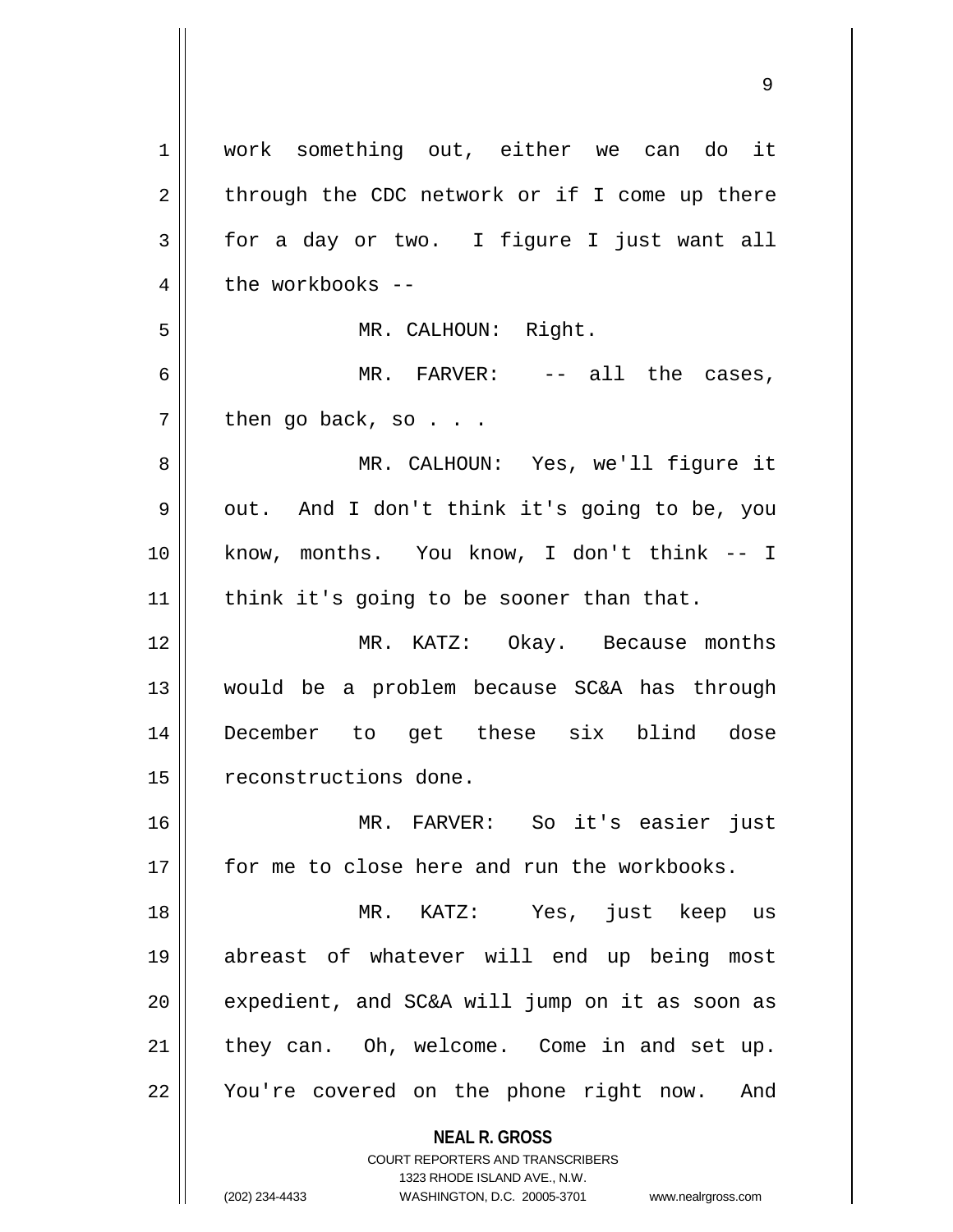**NEAL R. GROSS** COURT REPORTERS AND TRANSCRIBERS 1323 RHODE ISLAND AVE., N.W. (202) 234-4433 WASHINGTON, D.C. 20005-3701 www.nealrgross.com  $1 \parallel$  then as soon as you're ready, let us know and 2 | we can trade horses. 3 || For the court reporter on the 4 || phone, so your colleague is here in the room,  $5 \parallel$  but he needs to set up. 6 COURT REPORTER: I'll hang on for  $7 \parallel$  a while. 8 MR. KATZ: Thanks. 9 MR. CALHOUN: That's all I have as 10 | far as update. 11 MR. FARVER: You mentioned the one 12 case that your numbers were significantly 13 different than the ORAU numbers. 14 MR. CALHOUN: They were. 15 MR. FARVER: Could you talk about 16 that case? Because I think you were 18 17 || percent PoC, and they were at 57 percent PoC. 18 || That's a pretty significant error. 19 MR. CALHOUN: It is. It's a very  $20$  significant error, and I don't have all of the 21 || details, other than, because there was very 22 || little written down here in this form. But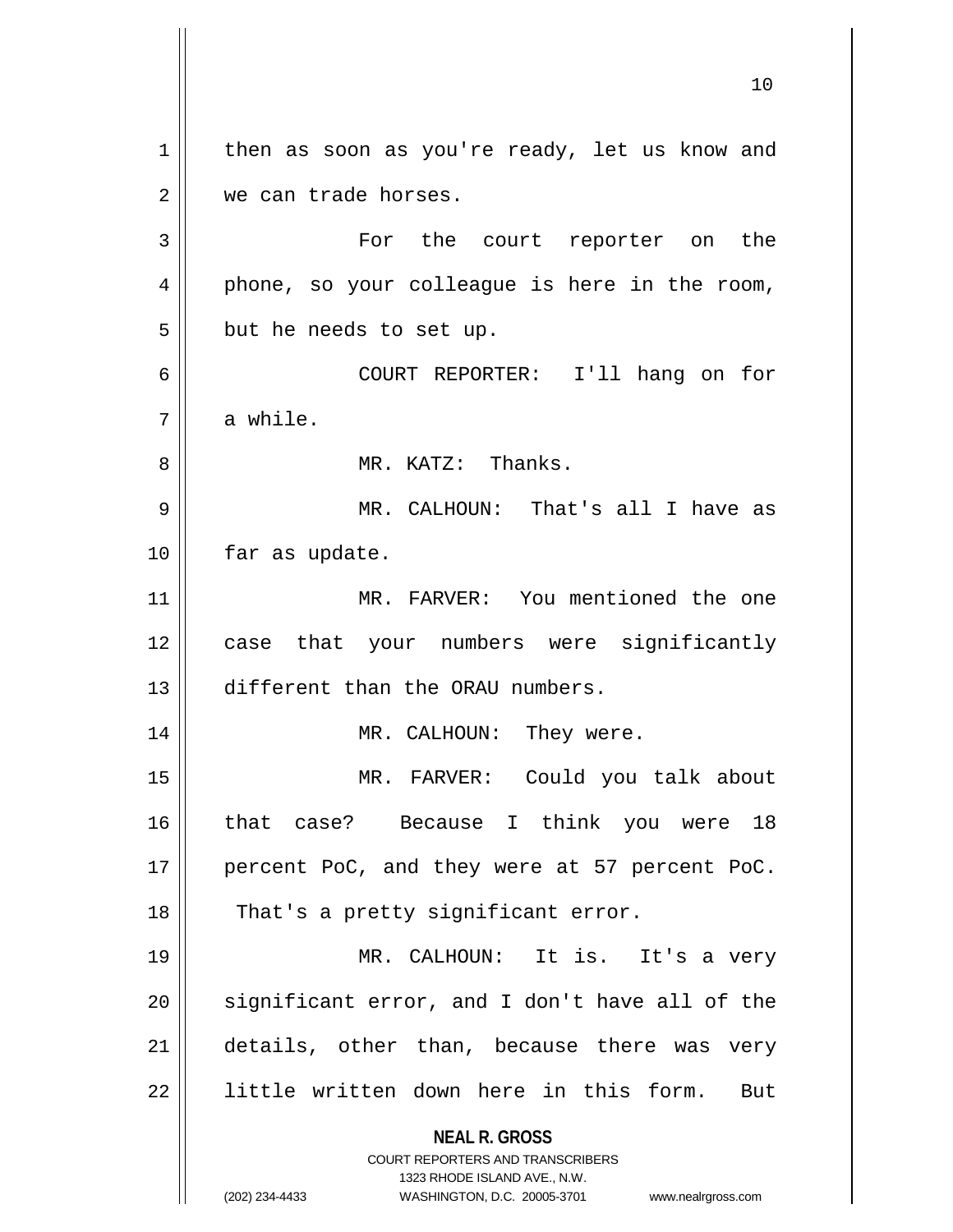1 || just from talking to the people, it just 2 appears that they were actually positive for 3|| missed internal doses recorded in his 4 || dosimetry reports that were just not entered 5 | somehow.

6 MR. FARVER: See, that's the one  $7 \parallel$  that bothers me because if you can be at 18 8 percent and not really know that you're that  $9 \parallel$  far off, actual PoC is 57 percent, that's a 10 || big difference.

11 || MR. CALHOUN: I'm with you. And 12 the deal, too, is that we don't have, like 13 || ORAU does in the normal process, we don't have 14 || the multiple layers of recheck. And in this  $15$  | one, we had the one comparison of the two, and 16 our second person said that's wrong. You 17 know, we've talked about putting a second 18 layer in there, but we just don't want to do 19 || that. It's too time consuming to have another 20 person do another DR on top of that. So I'm 21 hoping that the tools may help this, but I 22 || just don't know if it will or not.

> **NEAL R. GROSS** COURT REPORTERS AND TRANSCRIBERS 1323 RHODE ISLAND AVE., N.W. (202) 234-4433 WASHINGTON, D.C. 20005-3701 www.nealrgross.com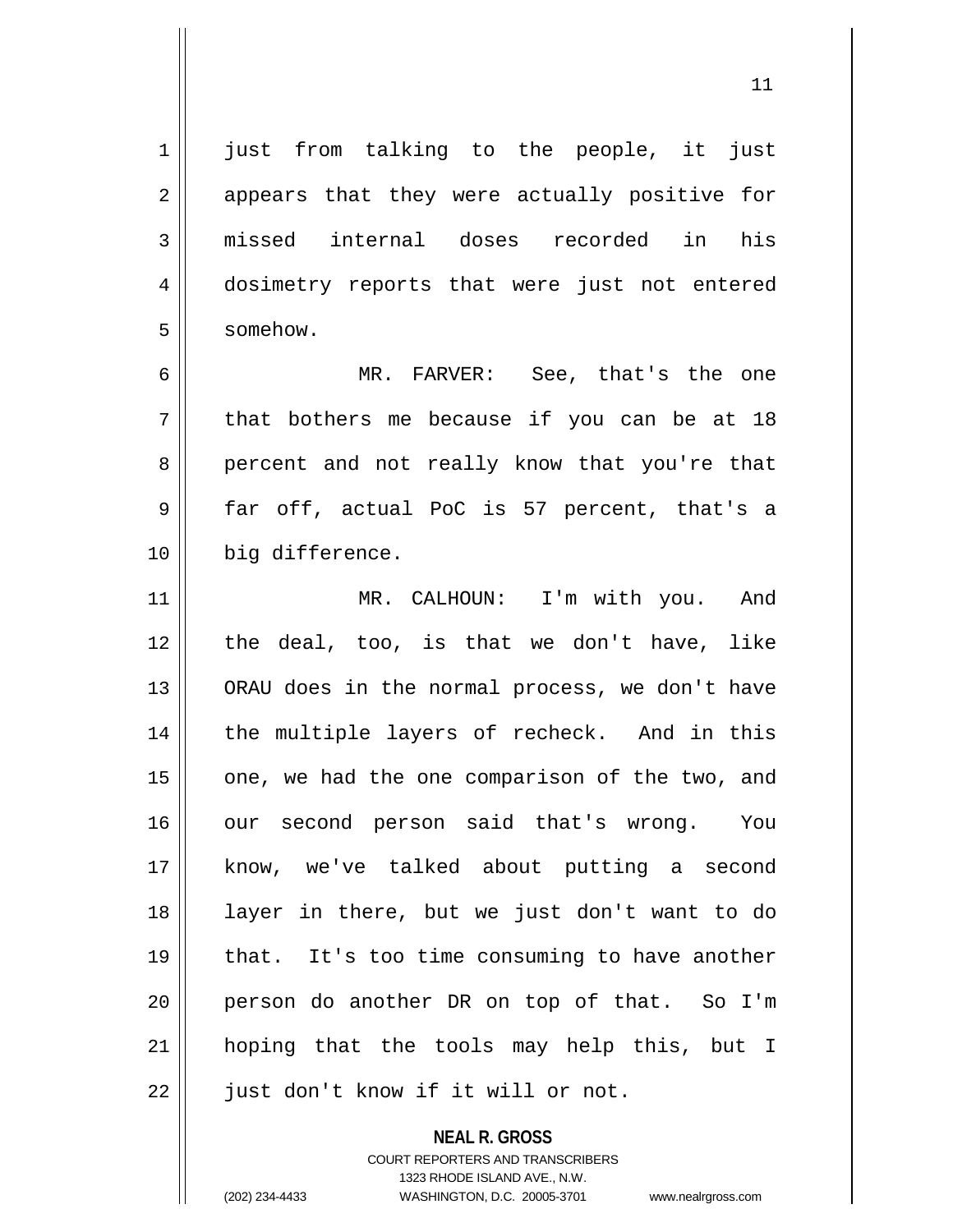| 1  | MR. FARVER: I noticed it on some                                    |
|----|---------------------------------------------------------------------|
| 2  | of the other cases.                                                 |
| 3  | MR. CALHOUN:<br>Yes, I got that                                     |
| 4  | written down as an observation, too. I can                          |
| 5  | tell you what they were, though.                                    |
| 6  | MR. FARVER: The numbers are four                                    |
| 7  | and five percent.                                                   |
| 8  | MR. CALHOUN: Right, right. I got                                    |
| 9  | those down here, and I went through. And                            |
| 10 | that's an issue, too, and I don't know if the                       |
| 11 | timing of that -- you know, we just added that                      |
| 12 | block in the QA form to list the total PoCs                         |
| 13 | for both cases, and I don't know if these were                      |
| 14 | completed before that was added or not but                          |
| 15 | that's irrelevant. Let me find out here.                            |
| 16 | MR. FARVER: Because for the ones                                    |
| 17 | that the PoC is listed, it's like one person                        |
| 18 | is at 4.6 percent and another is at 4.9. They                       |
| 19 | seem to be relatively close, except for that                        |
| 20 | one case where it's 18 to 57.                                       |
| 21 | MR. CALHOUN: Yes. Let me tell                                       |
| 22 | you here. Hold on. Okay. I'm not going to                           |
|    | <b>NEAL R. GROSS</b>                                                |
|    | COURT REPORTERS AND TRANSCRIBERS<br>1323 RHODE ISLAND AVE., N.W.    |
|    | (202) 234-4433<br>WASHINGTON, D.C. 20005-3701<br>www.nealrgross.com |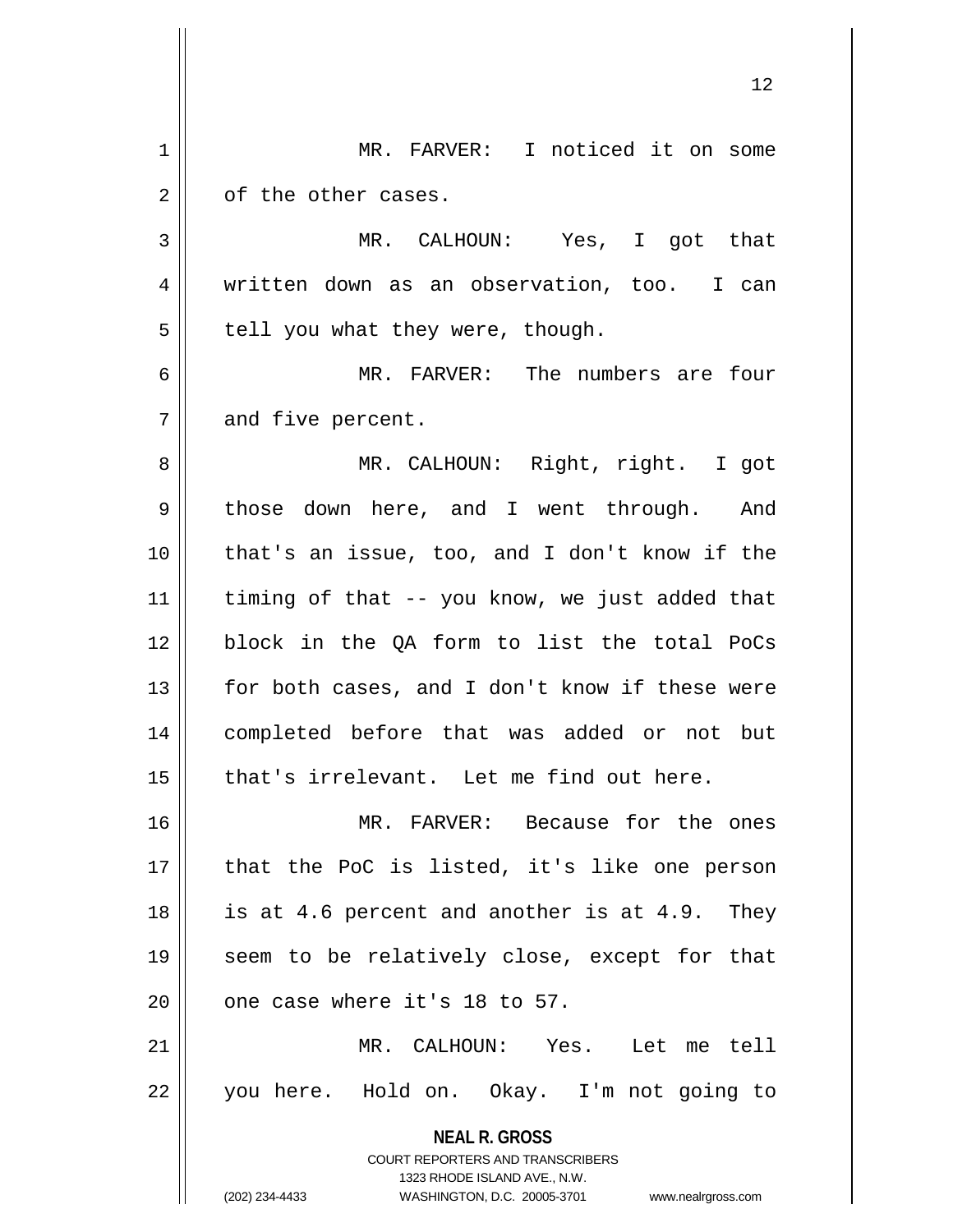**NEAL R. GROSS** COURT REPORTERS AND TRANSCRIBERS 1323 RHODE ISLAND AVE., N.W. (202) 234-4433 WASHINGTON, D.C. 20005-3701 www.nealrgross.com  $1 \parallel$  list case numbers, but one, ours was 12.12.  $2 \parallel$  Theirs was -- and this isn't, this is one that  $3 \parallel$  wasn't listed. Theirs was 37.77. One was 4.9 4 and one was 4.66, like you said. One was  $5 \parallel 4.17$ , and one was 5.32. Another one, we got  $6 \parallel$  16.48 and they got 4.96. And another  $7 \parallel$  overestimate was 28.45, and they got 0.52. 8 That's something that we'll make sure that our 9 || guys start adding that to the QA form 10 || afterwards. The person who does that review 11 || can make sure that that's added into there. 12 MR. FARVER: You mentioned the one 13 was about 12 percent and the other was 33 14 percent. 15 || MR. CALHOUN: Yes. 16 MR. FARVER: That's also quite a  $17 \parallel$  range. 18 MR. CALHOUN: Yes. 19 MR. FARVER: Is there any kind of  $20$  trigger in there that if it's such a large  $21$  spread you say, maybe we should go back and  $22$  |  $100k$  at this?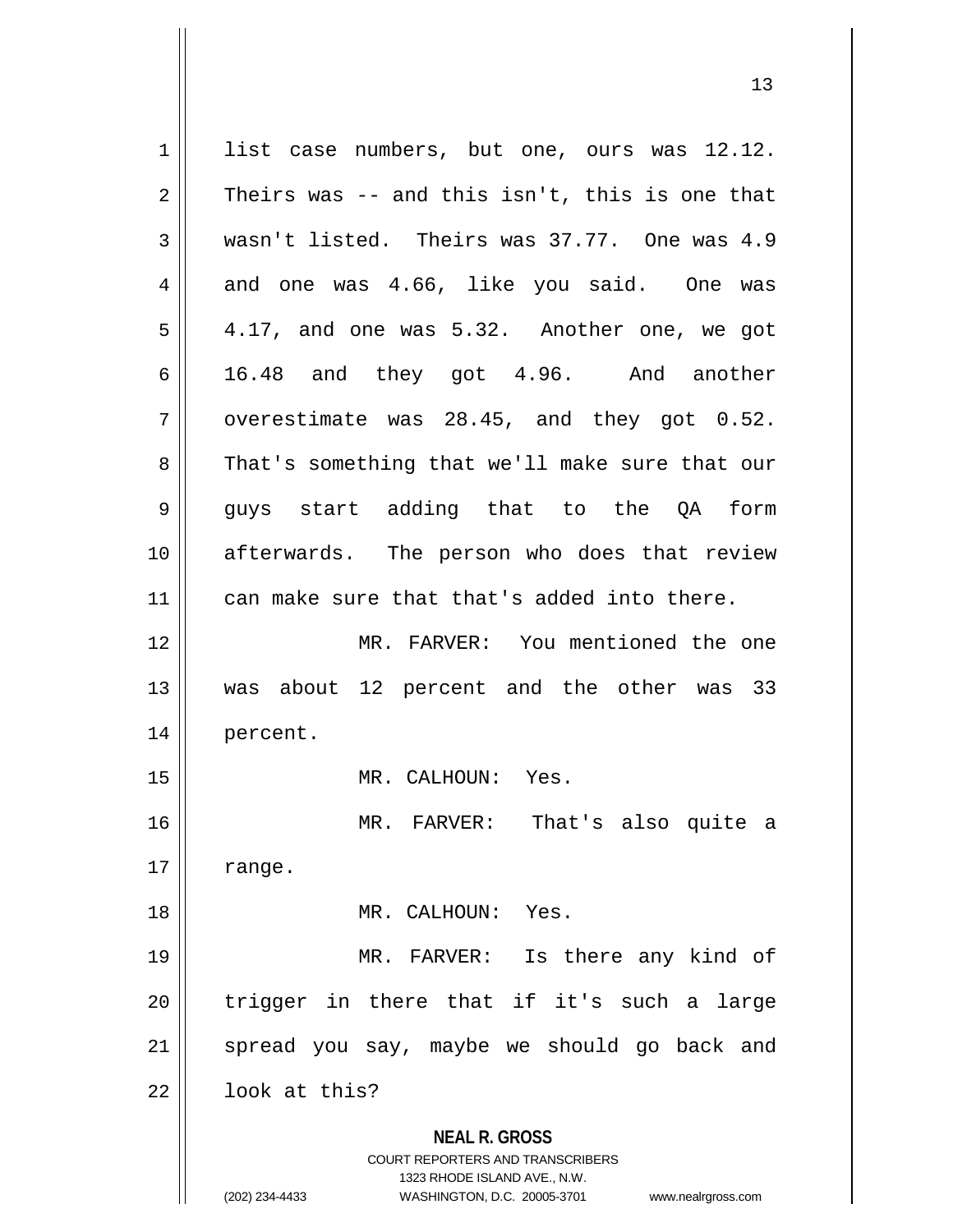**NEAL R. GROSS** COURT REPORTERS AND TRANSCRIBERS 1323 RHODE ISLAND AVE., N.W. (202) 234-4433 WASHINGTON, D.C. 20005-3701 www.nealrgross.com 1 MR. CALHOUN: I'd have to look at  $2 \parallel$  that one in particular, but not so much 3 because it's just a degree of overestimate, 4 | you know. 5 MR. FARVER: By someone or 6 | underestimating by someone. 7 MR. CALHOUN: The only time it 8 really bothers me is if there's something 9 || that's close to 50 percent or one is a 10 different compensation decision than the other  $11$  one. 12 MS. BEHLING: This is Kathy 13 || Behling. Can I also ask a question? 14 || MR. KATZ: Sure. 15 || MR. CALHOUN: Please do, Kathy. 16 MS. BEHLING: I'm wondering are 17 || you finding that this random selection process 18 || for these cases is working well for you? 19 Because what I'm seeing also on the report  $20$  || that was sent out yesterday, a lot of the 21 cases, as you said, are the lower PoCs, and 22 | I've questioned if, you know, we do know that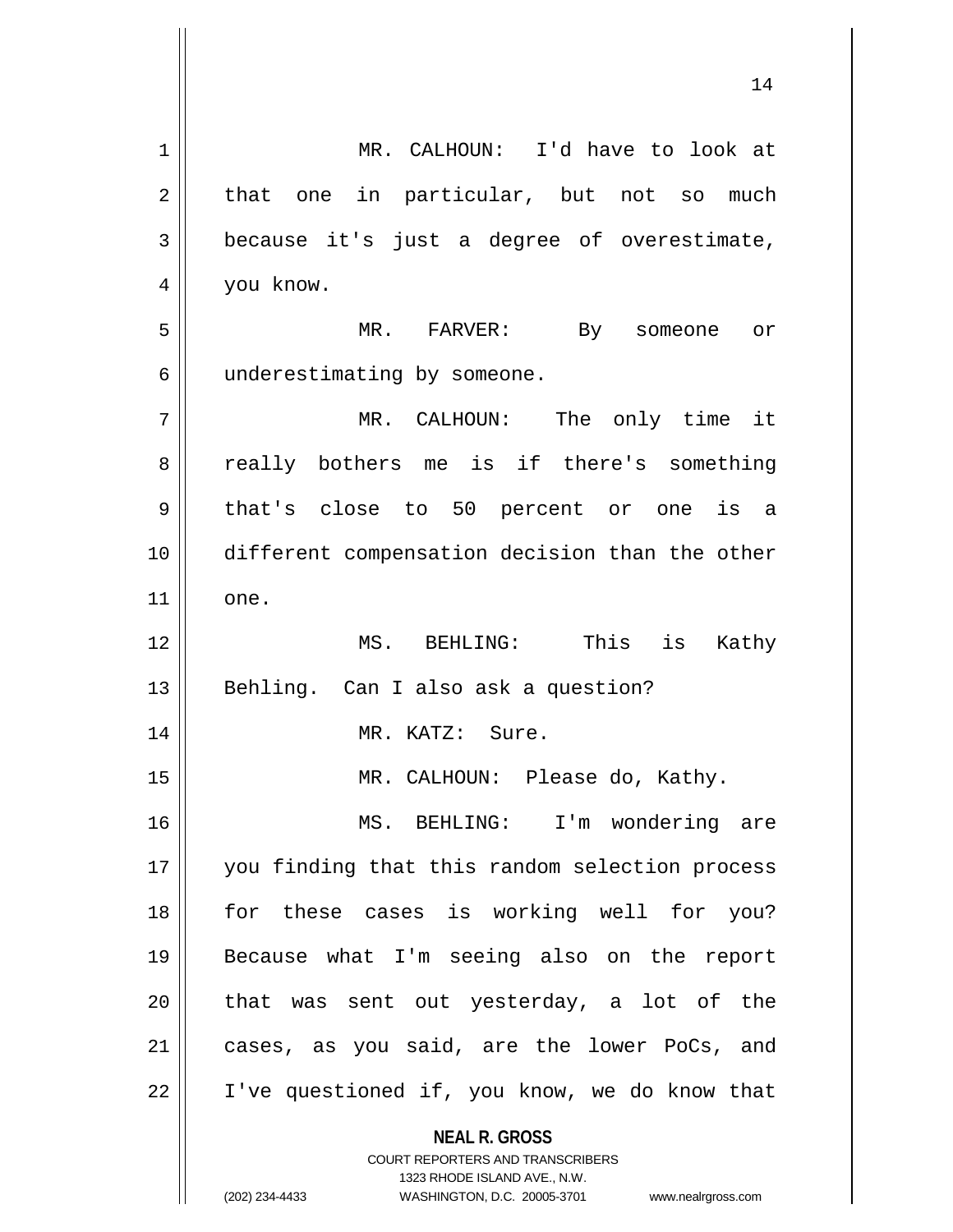1 || we can easily screen based on cancer, job 2 description, and years of employment, and 3 you're likely to identify cases that will 4 | require a best estimate approach, as opposed  $5 \parallel$  to maybe an overestimate or an underestimate.  $6 \parallel$  And the reason I would hope that you're going  $7 \parallel$  to capture all of those different approaches 8 || is because, depending on the approach used, 9 || you're going to be using different protocols. 10 For example, if you are, if you're 11 overestimating a case, likely, for your 12 internal, you're going to use something like 13 || an OTIB-2, which would be your hypothetical 14 internal intake, versus using an IMBA or CADW 15 || program. Same with external. Perhaps, like a 16 case that I thought would come up somewhere 17 around 4 percent, I know, for me, I would 18 likely use, perhaps, for the external an OTIB-19 || 8 or OTIB-10 procedure, which is your external  $20$   $\parallel$  overestimate for film and/or TLD versus using 21  $\parallel$  an OTIB-12 procedure, which is Monte Carlo. 22 And so to ensure that you're

> COURT REPORTERS AND TRANSCRIBERS 1323 RHODE ISLAND AVE., N.W.

**NEAL R. GROSS**

(202) 234-4433 WASHINGTON, D.C. 20005-3701 www.nealrgross.com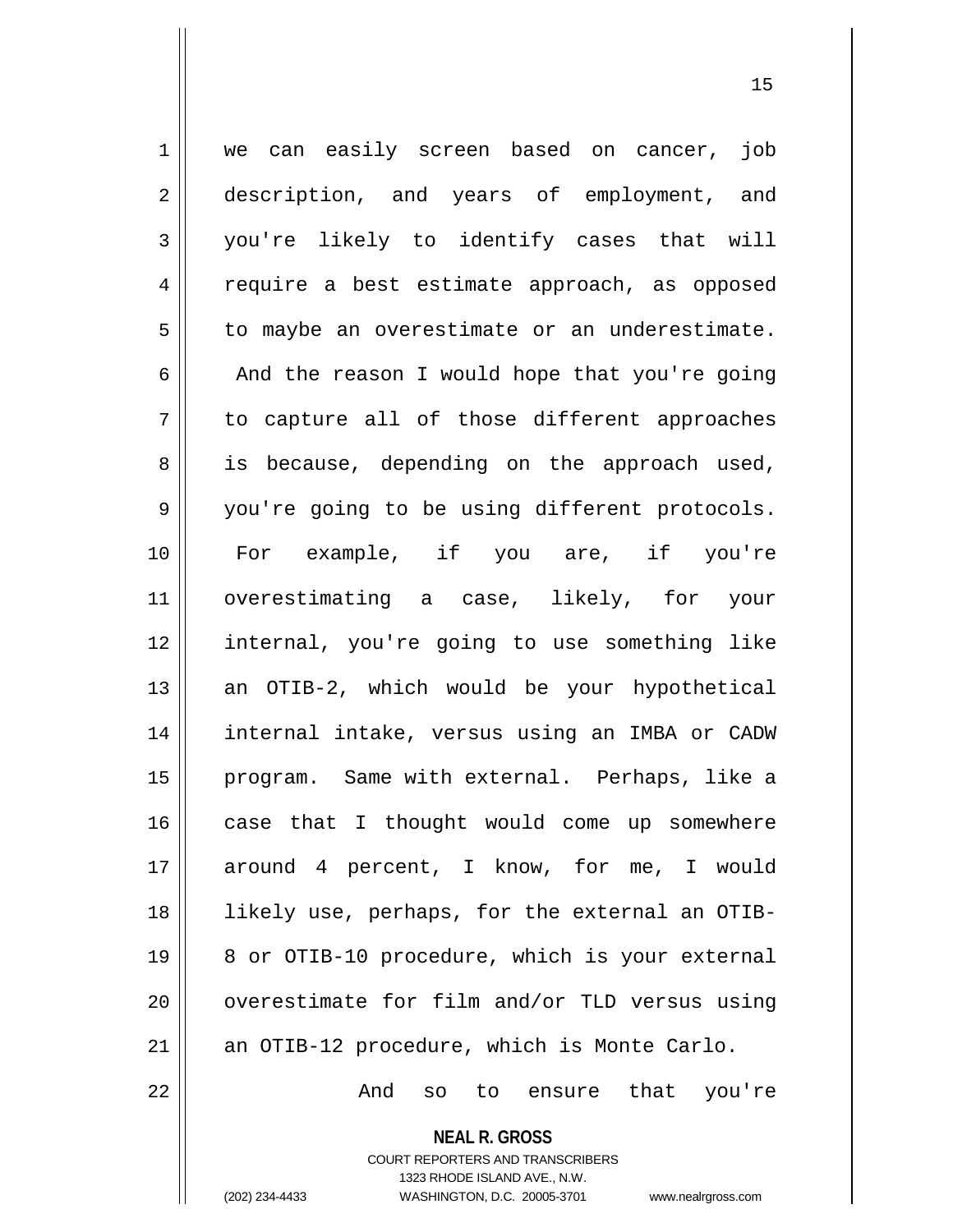1 | looking at all of the different procedures and  $2 \parallel$  all of the different approaches used, I'm  $3 \parallel$  still wondering if you couldn't go to 4 || something of a screening process to look at 5 l these blinds.

6 MR. CALHOUN: We could. I don't  $7 \parallel$  think that we're considering it at this point. 8 || I think we're happy with the random selection  $9 \parallel$  and what we're doing right now. I don't think 10 that that's on anybody's radar as having, 11 wanting to change that because they're all 12 important, not just the ones closer to 50 13 || percent. But they're all important, so this 14 gives us a flavor of everything and all the 15 different cases and all the different sites.

 MS. BEHLING: And I agree with that, provided this selection process is identifying some of the best estimate cases because, obviously, they don't make up a large || percentage of the cases that are out there.  $\parallel$  And I just want to, I would hope that this  $\parallel$  random process is going to select enough cases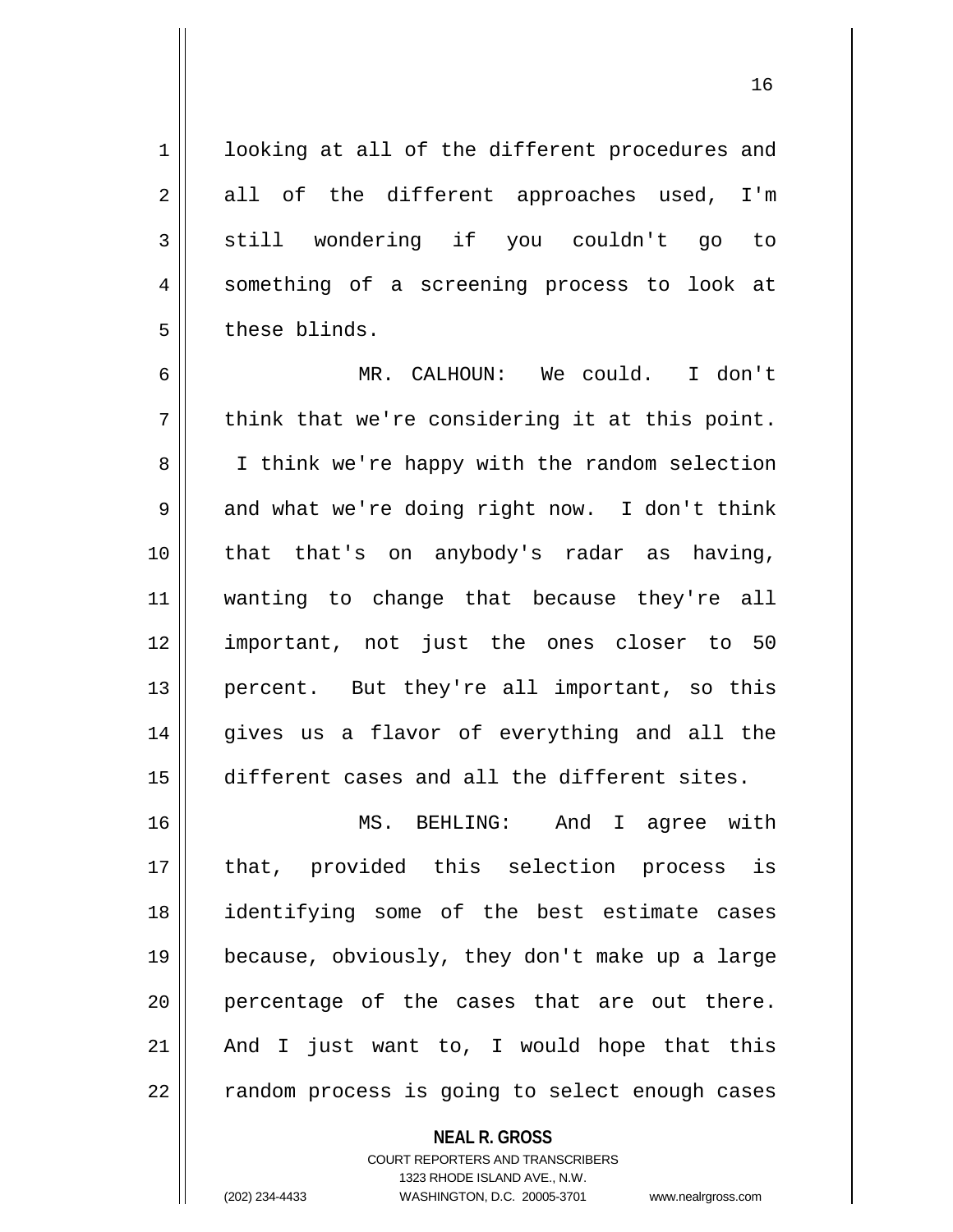$1$  that you will get to look at, as I said, all  $2 \parallel$  of the different approaches, not only the 3 overestimate and the underestimate but the 4 || best estimate approach, too, just because of 5 || using the different protocols associated with  $6 \parallel$  those approaches.

7 || MR. CALHOUN: It certainly will. 8 || Only -- you know, and they'll be, I guess  $9 \parallel$  theoretically, in the same proportion as the 10 || number done. The only ones that we are, I'll 11 say intentionally, I won't say screening out 12 but avoiding, I guess that's screening out, is 13 || if there's more than, like, ten cancers, we're 14 not going to do those just because it's just 15 too time consuming. That may change once we  $16$  get the tools in place, but right now it just 17 || takes up too much time.

 MS. BEHLING: I understand. One other question. I wondered if you're thinking 20 || about, and, again, the random selection process would likely capture this, but I would || assume that you wouldn't want a blind that

> **NEAL R. GROSS** COURT REPORTERS AND TRANSCRIBERS 1323 RHODE ISLAND AVE., N.W.

(202) 234-4433 WASHINGTON, D.C. 20005-3701 www.nealrgross.com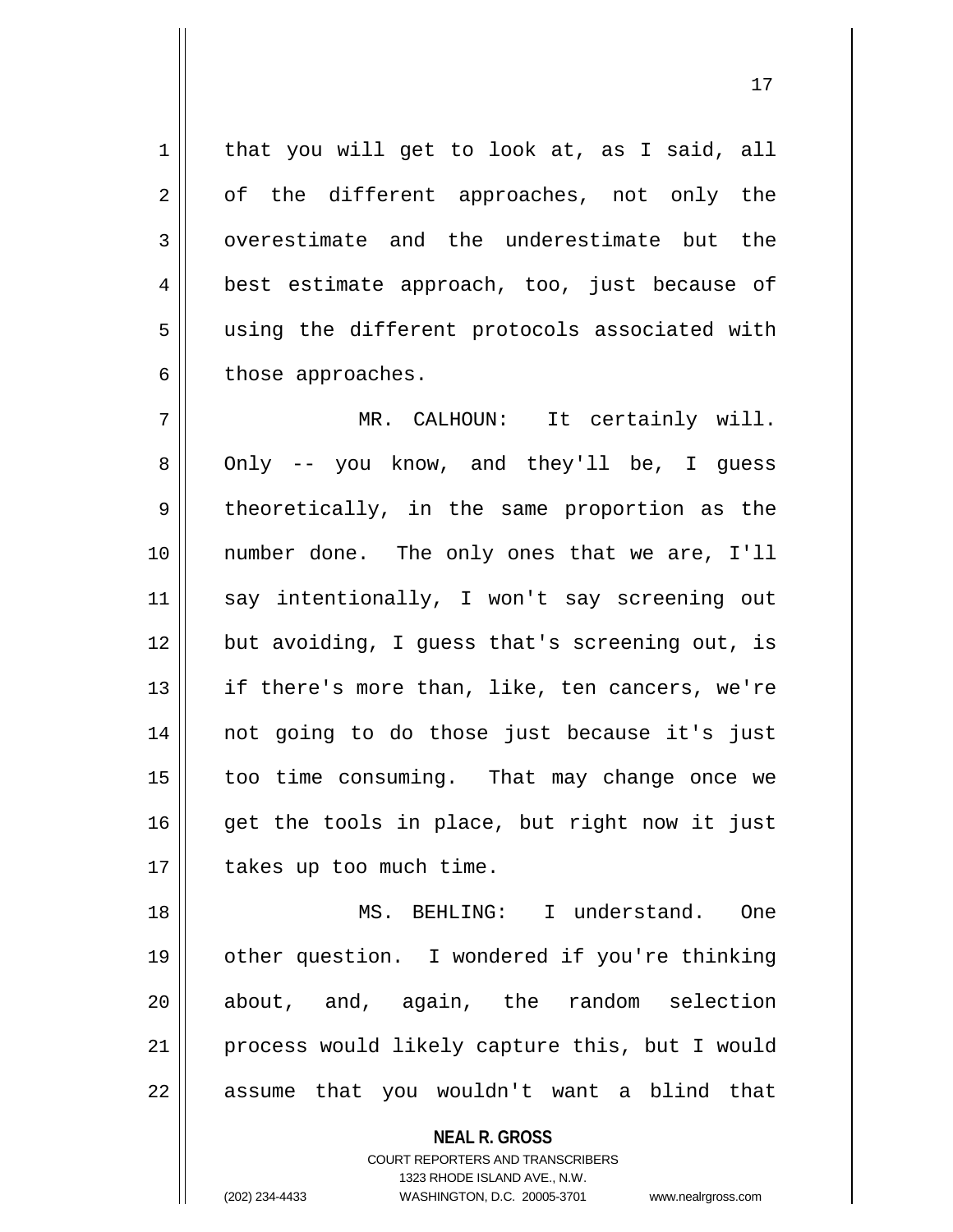**NEAL R. GROSS** COURT REPORTERS AND TRANSCRIBERS 1323 RHODE ISLAND AVE., N.W. (202) 234-4433 WASHINGTON, D.C. 20005-3701 www.nealrgross.com 1 | looks at each, for each member of the ORAU 2 dose reconstruction team so that you know 3 you've looked at all the dose reconstructors  $4 \parallel$  out there, you've done a blind against all of 5 | those. I mean, for example, I know if I saw a 6 case that Scott Siebert's name was on for the 7 internal, I'd want to look real close at that 8 || one. 9 MR. CALHOUN: Well, actually, our 10 goal is not to look, our goal is to look at 11 the process, not at the individuals. So  $12$  | that's certainly not in any of our plans. 13 MR. SIEBERT: And this is Scott. 14 || I'll totally ignore that, Kathy. 15 MS. BEHLING: I hope you know I'm  $16$  just  $-$ 17 MR. SIEBERT: Another point is, 18 remember, DCAS is selecting these claims 19 || before they even come over to us, so they have 20 || no idea what dose reconstructors are going to 21 do to the claim. 22 || MR. CALHOUN: Good point, yes.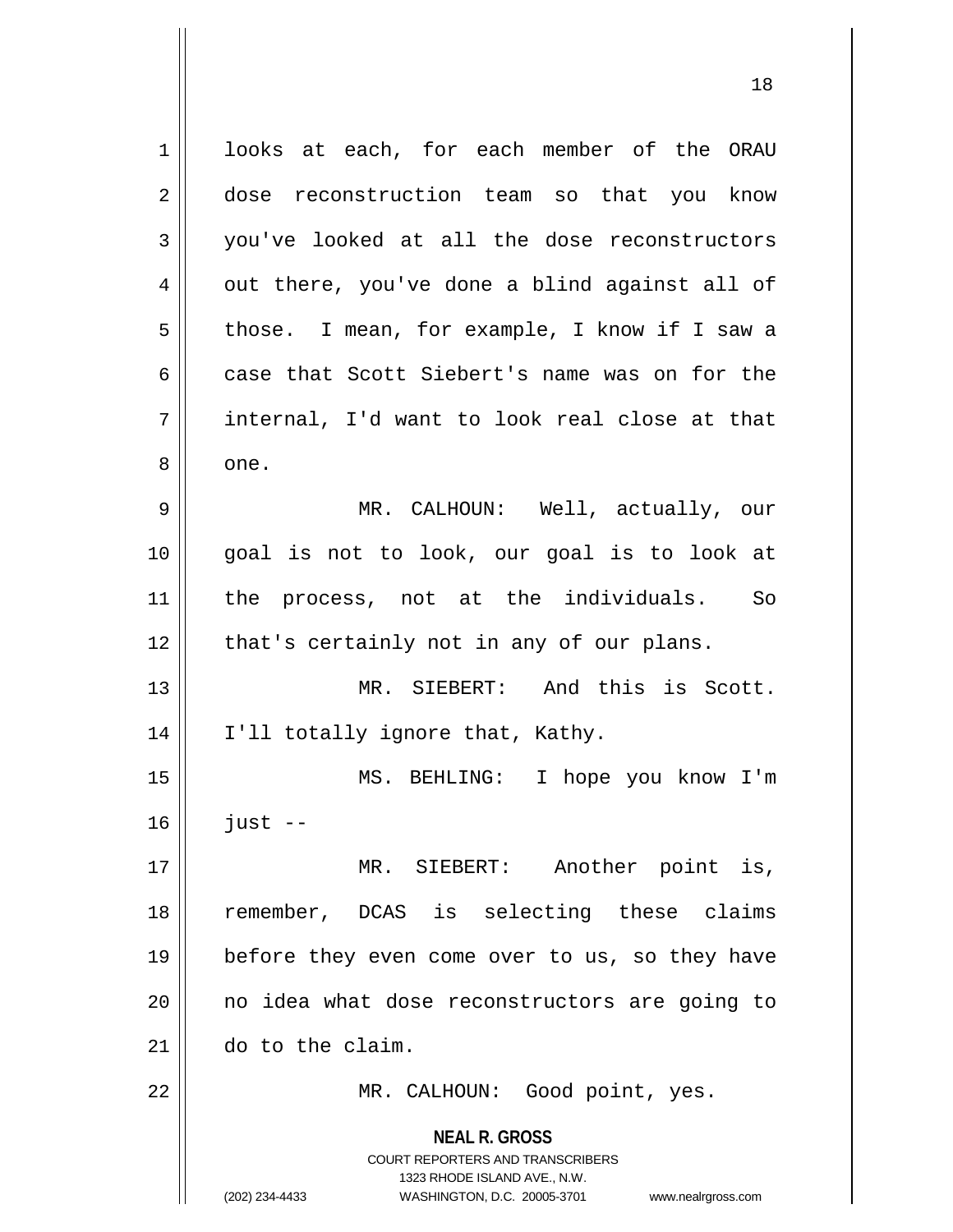| $\mathbf 1$ | MS. BEHLING: I didn't realize                  |
|-------------|------------------------------------------------|
| 2           | I thought I read differently. Okay.<br>that.   |
| 3           | And one last question on this. And I guess     |
| 4           | you're probably doing this, setting up some    |
| 5           | type of spreadsheet so that you will           |
| 6           | ultimately compare all of the blinds that have |
| 7           | been done, and I'm saying this because SC&A    |
| 8           | has only done two blinds so far and I'm the    |
| $\mathsf 9$ | person that has done the comparison. We        |
| 10          | actually at SC&A have two different people     |
| 11          | using totally different approaches for doing   |
| 12          | the dose reconstruction, and then we compare   |
| 13          | that to the ORAU NIOSH dose reconstruction.    |
| 14          | And even in just those two cases that we've    |
| 15          | looked at, when I compared element by element, |
| 16          | I found it interesting in such as the aspect   |
| 17          | of medical doses. In both cases, all           |
| 18          | approaches used the same, the same procedure   |
| 19          | and they came up with very different doses and |
| 20          | it was just because of assumptions made. And   |
| 21          | it made me say, well, this is a really great   |
| 22          | approach to saying perhaps we could go back    |

**NEAL R. GROSS**

COURT REPORTERS AND TRANSCRIBERS 1323 RHODE ISLAND AVE., N.W. (202) 234-4433 WASHINGTON, D.C. 20005-3701 www.nealrgross.com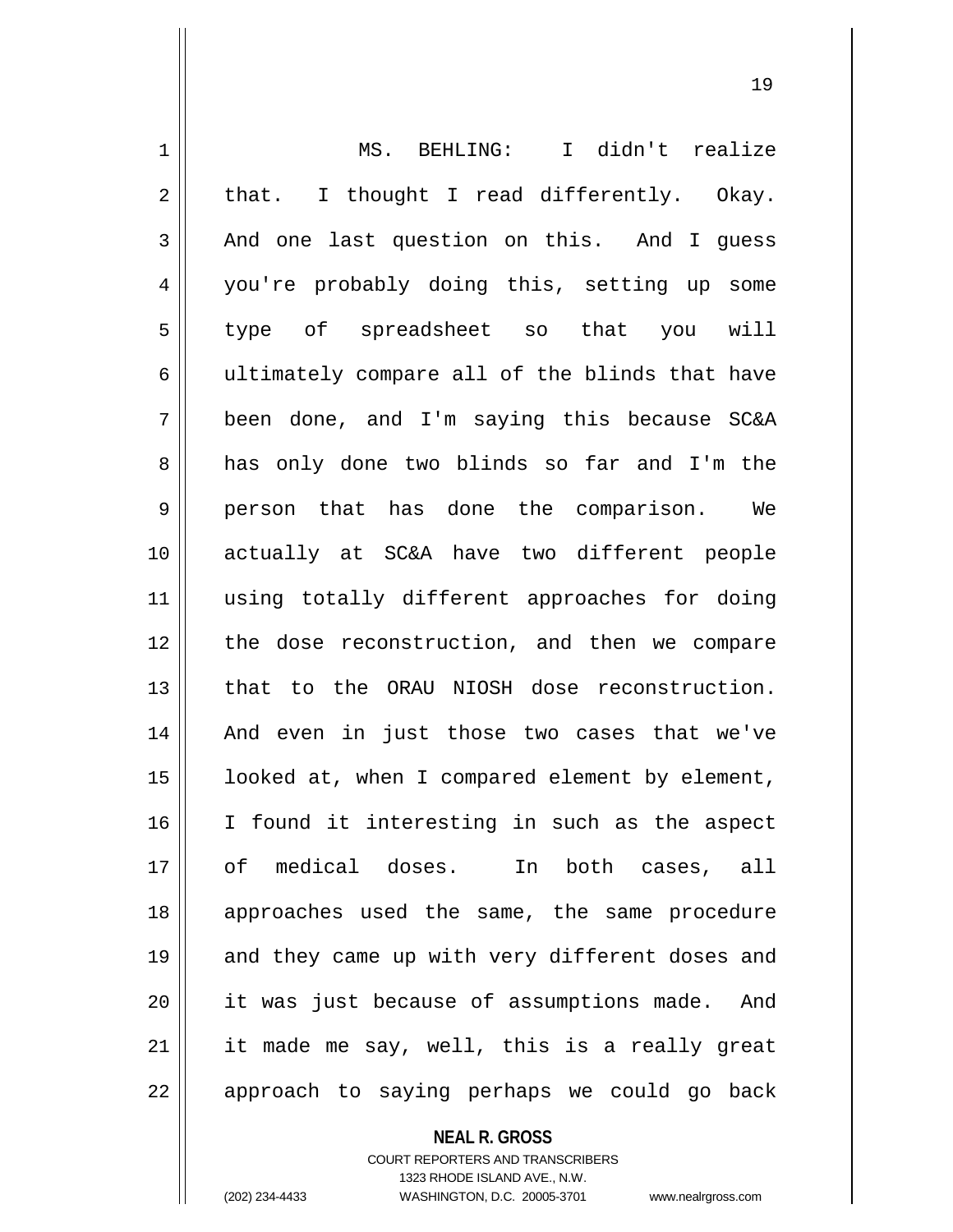$1 \parallel$  into that procedure and maybe be a little bit 2 || more specific, not give as much professional  $3 \parallel$  judgment to people, if that's possible. But 4 | it would be a way of going into that procedure  $5 \parallel$  and looking a little closer and saying can we  $6$  || tighten this up a little bit so that these 7 doses are more comparable when everyone is 8 || using the same procedure, and I assume that 9 you're making these types of, you will make 10 || the comparison as best you can when this whole 11 || process is done or during the process. 12 MR. CALHOUN: Yes, we will. And I 13 don't know when we'll do that, but I see a lot 14 of value in that, as well. Certainly, we do 15 || the little assessments in between each DR 16 || Subcommittee meeting or two, but I think once 17 we get, you know, a hundred DR blinds or 18 whatever underneath us, and I just pulled that 19 number out but I think it's a good number,  $20$  || then we need to go back and look and see if we  $21$  || see any trends between everything. 22 Now, right now, the only

> **NEAL R. GROSS** COURT REPORTERS AND TRANSCRIBERS 1323 RHODE ISLAND AVE., N.W.

(202) 234-4433 WASHINGTON, D.C. 20005-3701 www.nealrgross.com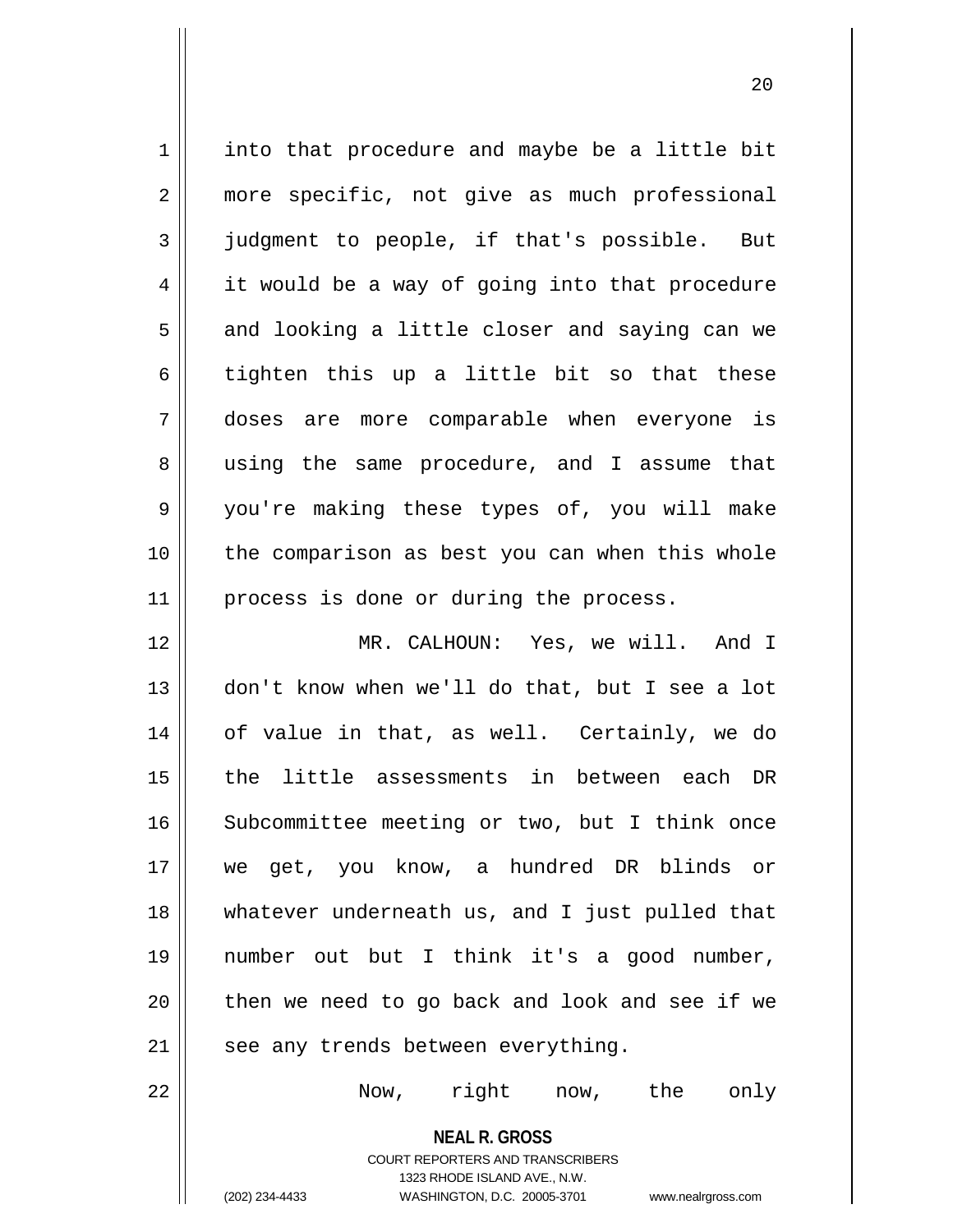**NEAL R. GROSS** COURT REPORTERS AND TRANSCRIBERS 1323 RHODE ISLAND AVE., N.W. (202) 234-4433 WASHINGTON, D.C. 20005-3701 www.nealrgross.com  $1 \parallel$  spreadsheet I've got going is just the overall 2 PoCs between, between ours and theirs. But 3 the OC form is searchable by our computer 4 folks, so we should be able to compile  $5 \parallel$  something like that, too. Now, certainly, the  $6 \parallel$  text that's entered may be difficult and it  $7 \parallel$  may take some time, but I do see the value in 8 doing that to see if maybe we need to increase  $9 \parallel$  or even decrease the frequency in which we 10 select these blind DRs. So I agree with you, 11 || Kathy. 12 MS. BEHLING: Okay. Very good.  $13$  | Thank you. 14 MR. KATZ: Let me just interrupt 15 || for a second. We're ready to switch hands 16 between court reporters, Brandon. So, 17 || Brandon, you can disengage at this point. 18 || COURT REPORTER: Okay, thank you. 19 (Whereupon, the foregoing matter 20 went off the record at 9:21 a.m. 21 and went back on the record at 22 9:22 a.m.)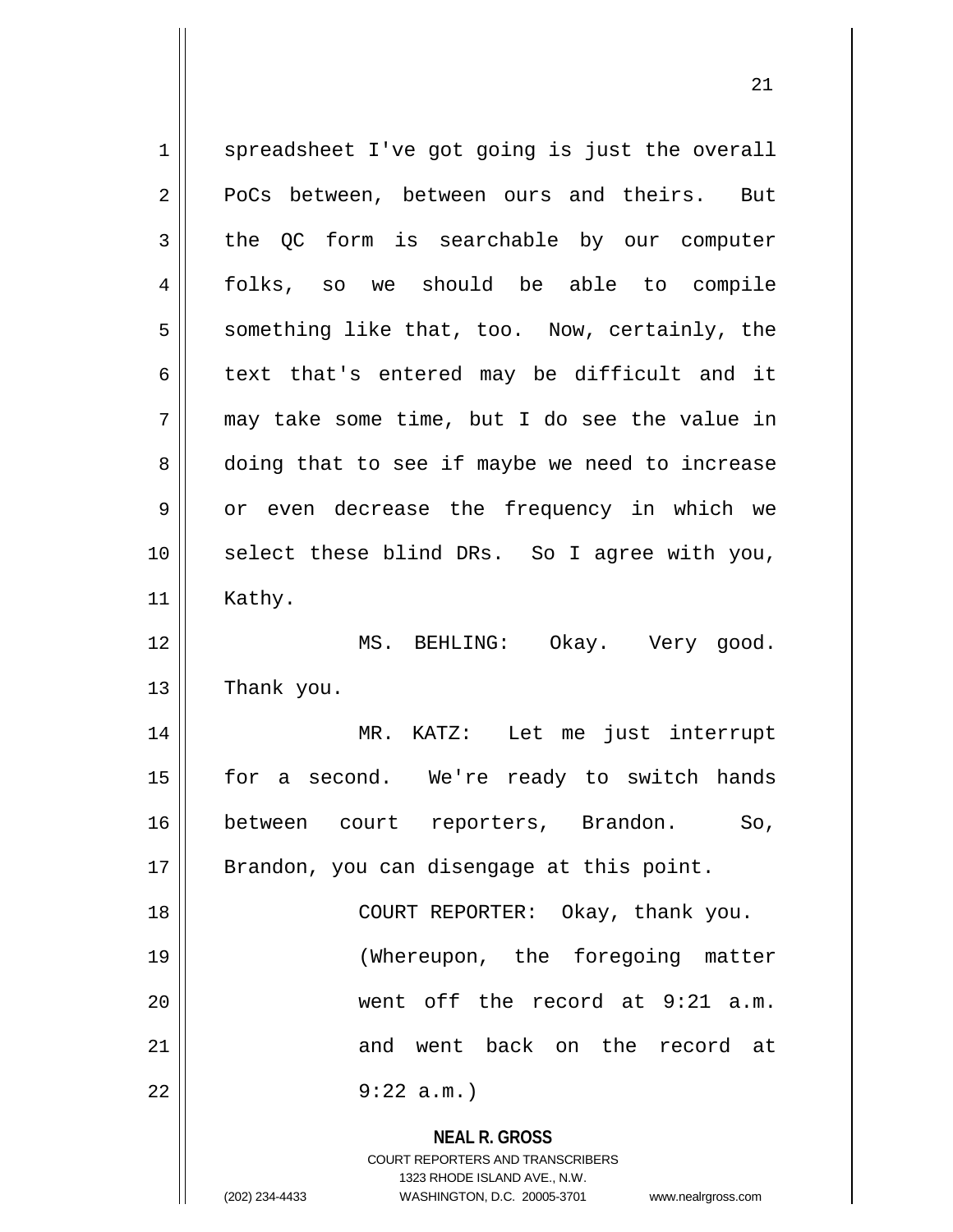| 1  | MR. KATZ: And our new court                              |
|----|----------------------------------------------------------|
| 2  | reporter will start, and let me<br>just                  |
| 3  | introduce, for people in the room at least.              |
| 4  | This is Grady Calhoun, he's with NIOSH; Doug             |
| 5  | Farver, SC&A David Richardson, he's one of               |
| 6  | the Board Members; Brad Clawson, another Board           |
| 7  | Member; Dave Kotelchuck, he's the Chair. And             |
| 8  | then on the line, we have Mark Griffon,                  |
| 9  | another Board Member; and John Poston, another           |
| 10 | Board Member; and Wanda Munn, another Board              |
| 11 | Member. And others will introduce themselves             |
| 12 | as they speak; and I'm Ted Katz, I'm the                 |
| 13 | Designated Federal Official.                             |
| 14 | Alright. We're ready to continue.                        |
| 15 | Sorry for the interruption.                              |
| 16 | CHAIRMAN KOTELCHUCK: Alright. So                         |
| 17 | where are we on the blinds? Are we pretty                |
| 18 | well finished? I'm having trouble on my                  |
| 19 | computer, so I've been a little bit diverted.            |
| 20 | I just had it repaired and had to send it                |
| 21 | in, and it got reconnected and I'm having a              |
| 22 | bit of trouble outside of my home connection.            |
|    | <b>NEAL R. GROSS</b><br>COURT REPORTERS AND TRANSCRIBERS |

1323 RHODE ISLAND AVE., N.W.

 $\prod$ 

(202) 234-4433 WASHINGTON, D.C. 20005-3701 www.nealrgross.com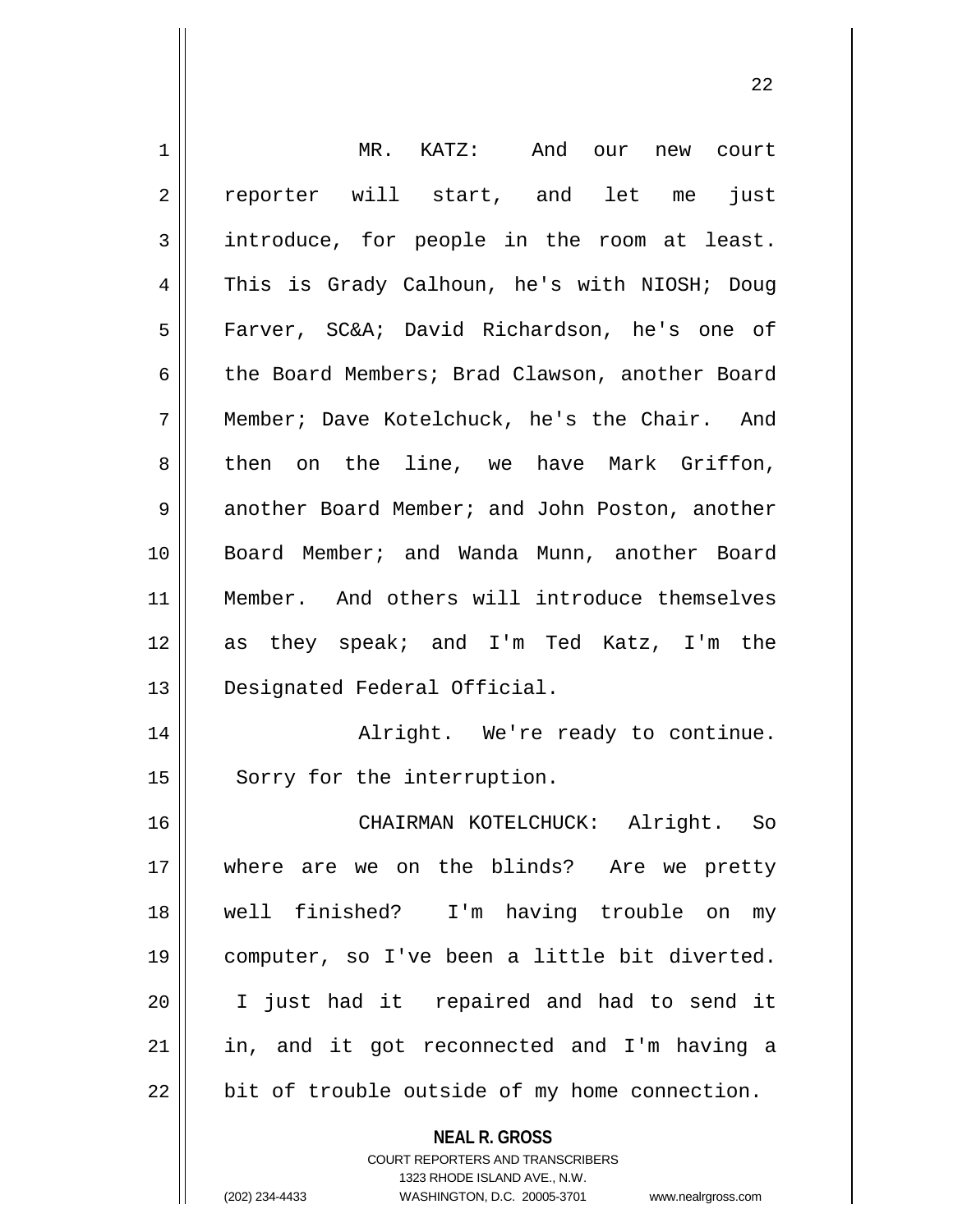| 1  | So are we ready to go on to the --             |
|----|------------------------------------------------|
|    |                                                |
| 2  | MEMBER MUNN: Well, this is Wanda.              |
| 3  | I have a question. It's difficult, of          |
| 4  | course, I think, anytime for people who don't  |
| 5  | do reconstructions on a regular basis to       |
| 6  | sometimes follow these discussions, even       |
| 7  | though we're trying very hard to understand    |
| 8  | the specifics of what's being said.            |
| 9  | The discussion was very well                   |
| 10 | accepted. I, however, do not have a clear      |
| 11 | vision yet of why these obvious significant    |
| 12 | differences in results are occurring from the  |
| 13 | different approaches that are taken. And it's  |
| 14 | not clear to me whether there may be more than |
| 15 | one source for those differences or whether    |
| 16 | it's not yet clear to the people who are doing |
| 17 | the audits of the dose reconstructions what    |
| 18 | these differences are. Am I missing something  |
| 19 | in that discussion, or is it so obvious to     |
| 20 | folks who do those all the time that I'm just  |
| 21 | gilding the lily here by asking the question?  |
| 22 | MR. CALHOUN:<br>No, no, you're not.            |

**NEAL R. GROSS**

COURT REPORTERS AND TRANSCRIBERS 1323 RHODE ISLAND AVE., N.W. (202) 234-4433 WASHINGTON, D.C. 20005-3701 www.nealrgross.com

 $\mathsf{I}$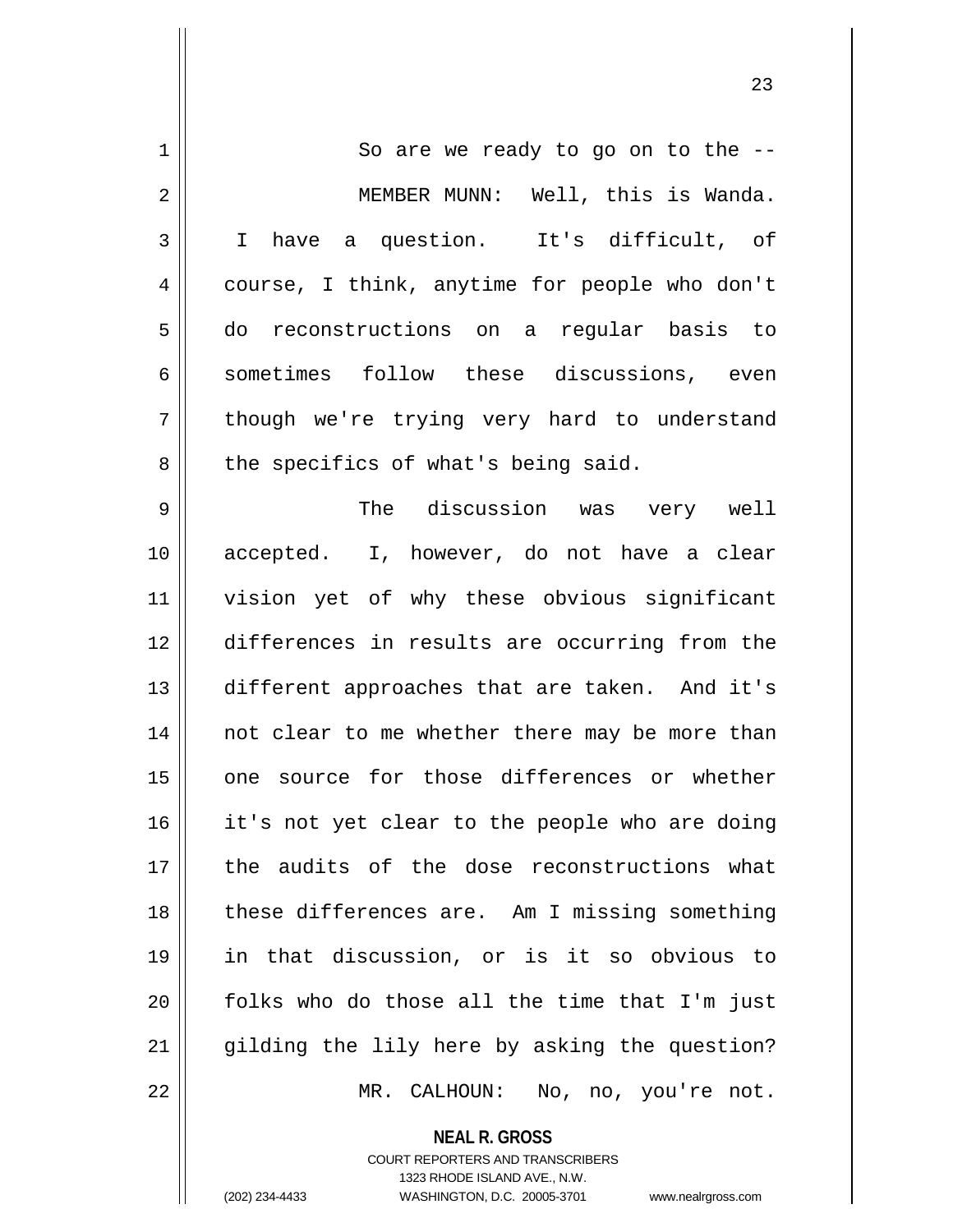**NEAL R. GROSS**  $1 \parallel$  There's a lot of or at least there's a fair  $2 \parallel$  amount of judgment that goes into these when 3 you come to overestimating and underestimating  $4 \parallel$  cases. And, you know, a huge, huge number of 5 the dose reconstructions, and I don't know 6 what the number is off the top of my head, but 7 I would say probably in the 90 percent range 8 || are overestimates or underestimates. 9 || MEMBER MUNN: Right. 10 MR. CALHOUN: And then there's 11 always, there's a degree of overestimating or 12 || underestimating that you can do. 13 || MEMBER MUNN: And those are valid,  $14$  | and professional judgment is valid. 15 || MR. CALHOUN: And so what happens 16 is, the degree of overestimate causes 17 || significant differences in the Probability of 18 Causation, and we're not that concerned about 19 that, as long as the Probability of Causation 20 doesn't switch over or under 50 percent or 21 does not get into the 45 to 52 percent where a  $22$  || best estimate is required.

> COURT REPORTERS AND TRANSCRIBERS 1323 RHODE ISLAND AVE., N.W.

(202) 234-4433 WASHINGTON, D.C. 20005-3701 www.nealrgross.com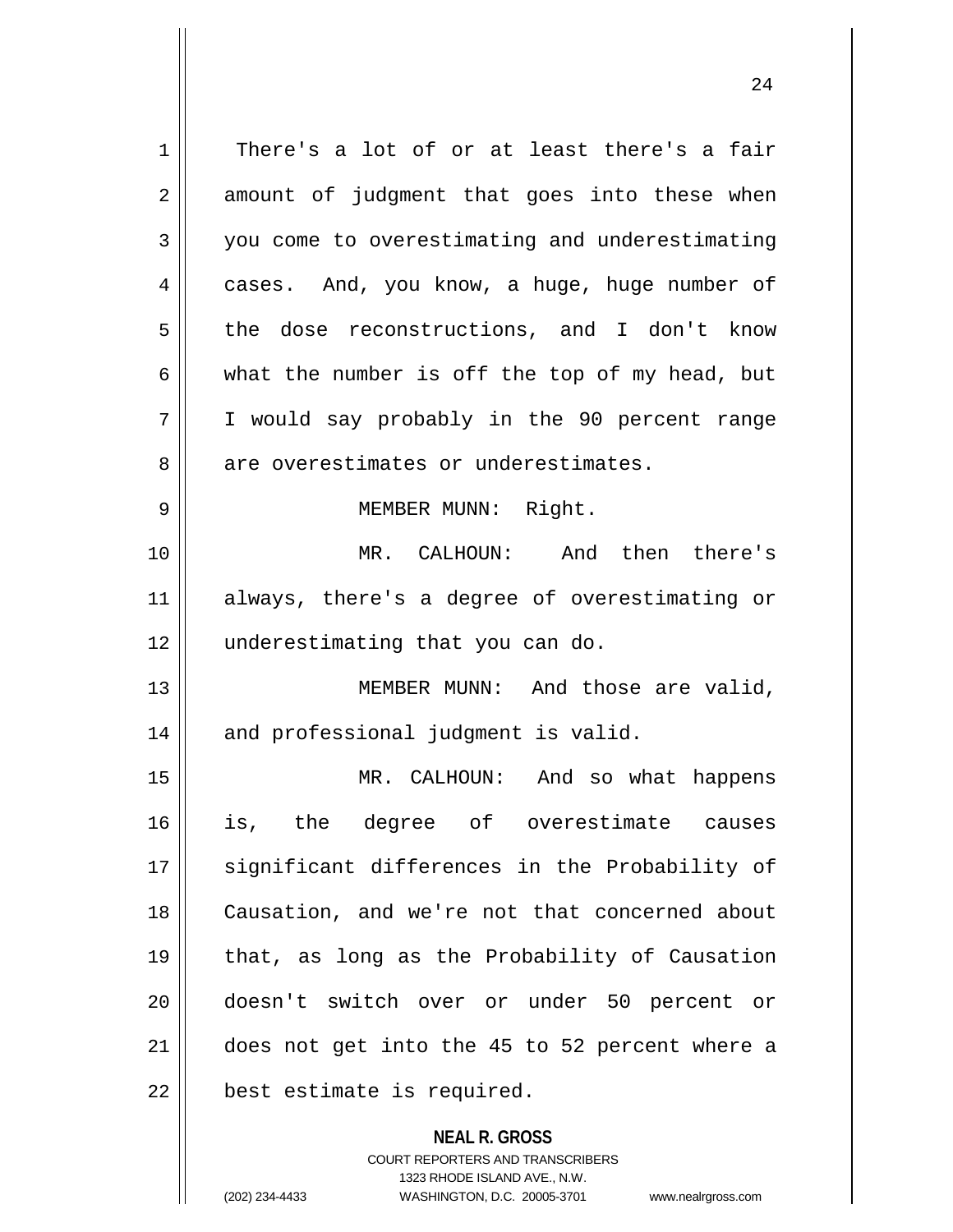| 1  | MEMBER MUNN: Right.                                                                             |
|----|-------------------------------------------------------------------------------------------------|
| 2  | MR. CALHOUN: Now, the one case                                                                  |
| 3  | here that concerns us, concerns you and us as                                                   |
| 4  | well, is one where our initial dose                                                             |
| 5  | reconstructor appeared to have erred in the                                                     |
| 6  | assignment of internal dose. And the dose                                                       |
| 7  | that ORAU assigned was significantly higher                                                     |
| 8  | than the dose our guy assigned.                                                                 |
| 9  | As it turned out, when our second                                                               |
| 10 | reviewer, basically a peer-review-type thing                                                    |
| 11 | when we compared two cases, when he looked at                                                   |
| 12 | it, he determined that our dose reconstructor                                                   |
| 13 | had erred and that the ORAU dose                                                                |
| 14 | reconstruction was correct. And it all hinged                                                   |
| 15 | on the assignment of internal dose, and I                                                       |
| 16 | believe that that internal dose was actually,                                                   |
| 17 | the uptakes were recorded in the dosimetry                                                      |
| 18 | files.                                                                                          |
| 19 | Now, I can't tell you the details                                                               |
| 20 | as far as: was it something like a solubility                                                   |
| 21 | error or was it just the total intake error?                                                    |
| 22 | I don't know that from looking at what was                                                      |
|    | <b>NEAL R. GROSS</b><br><b>COURT REPORTERS AND TRANSCRIBERS</b><br>1323 RHODE ISLAND AVE., N.W. |
|    | (202) 234-4433<br>WASHINGTON, D.C. 20005-3701<br>www.nealrgross.com                             |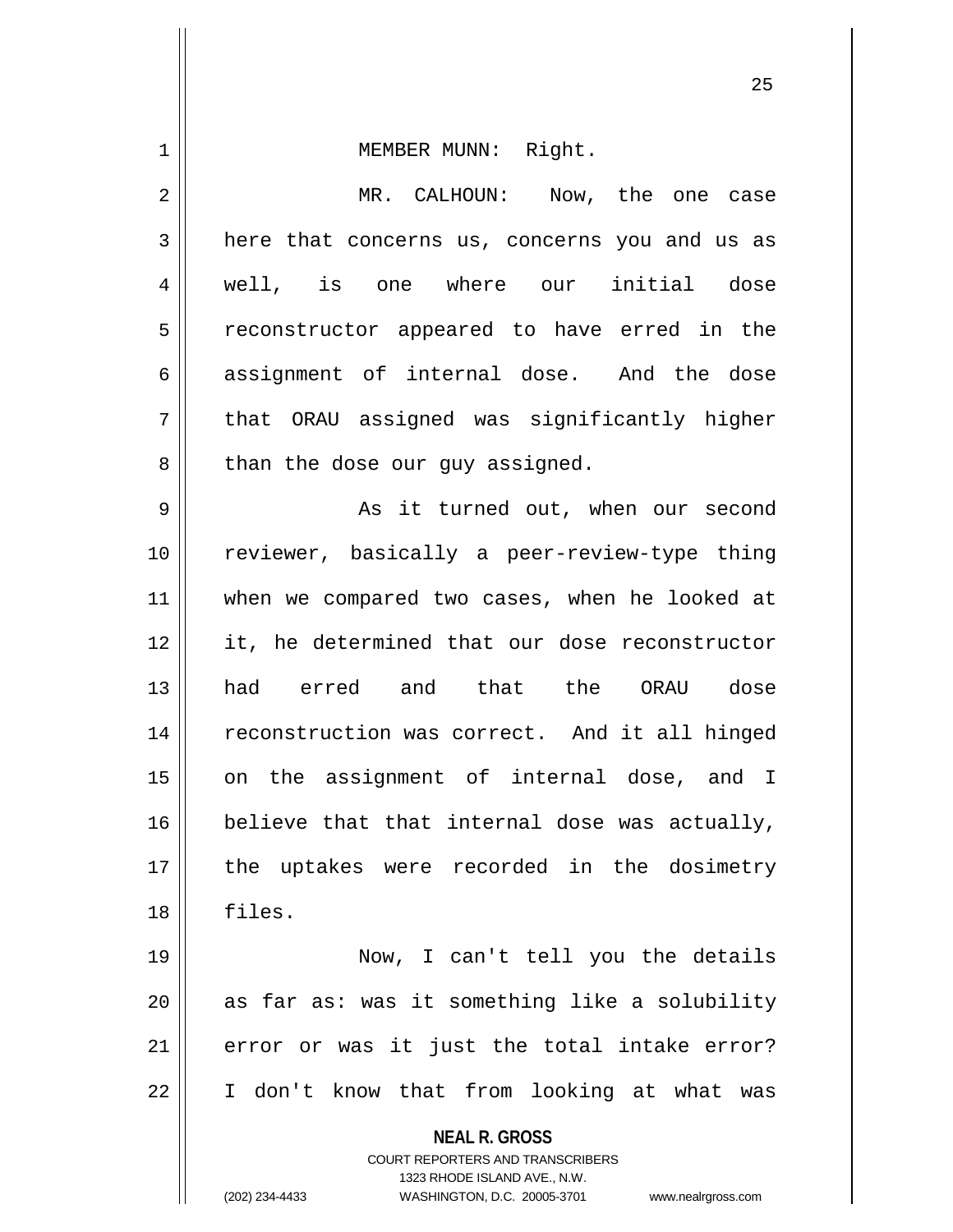**NEAL R. GROSS** 1 || written down here. But that --2 || MEMBER MUNN: It's better for me  $3 \parallel$  now that I understand this is one of those 4 || issues of judgment and having two people with 5 || similar backgrounds and understanding of the 6 realities. 7 MR. CALHOUN: And I would say that  $8 \parallel$  this one was more of an error than a judgment. 9 MEMBER MUNN: Right, okay. 10 MEMBER RICHARDSON: Could I ask a 11 question? 12 MR. CALHOUN: Sure. 13 MEMBER RICHARDSON: When we, when 14 we first thought about this, and perhaps this 15 is still the case, but when we first thought 16 about this, I envisioned the NIOSH evaluation 17 || as a gold standard, and we were doing a random 18 draw from the pool of claimant cases. We 19 would put them against the gold standard and 20 || look for errors. So we were flagging out 21 || potential problems in the process. 22 You've described a process where,

> COURT REPORTERS AND TRANSCRIBERS 1323 RHODE ISLAND AVE., N.W.

(202) 234-4433 WASHINGTON, D.C. 20005-3701 www.nealrgross.com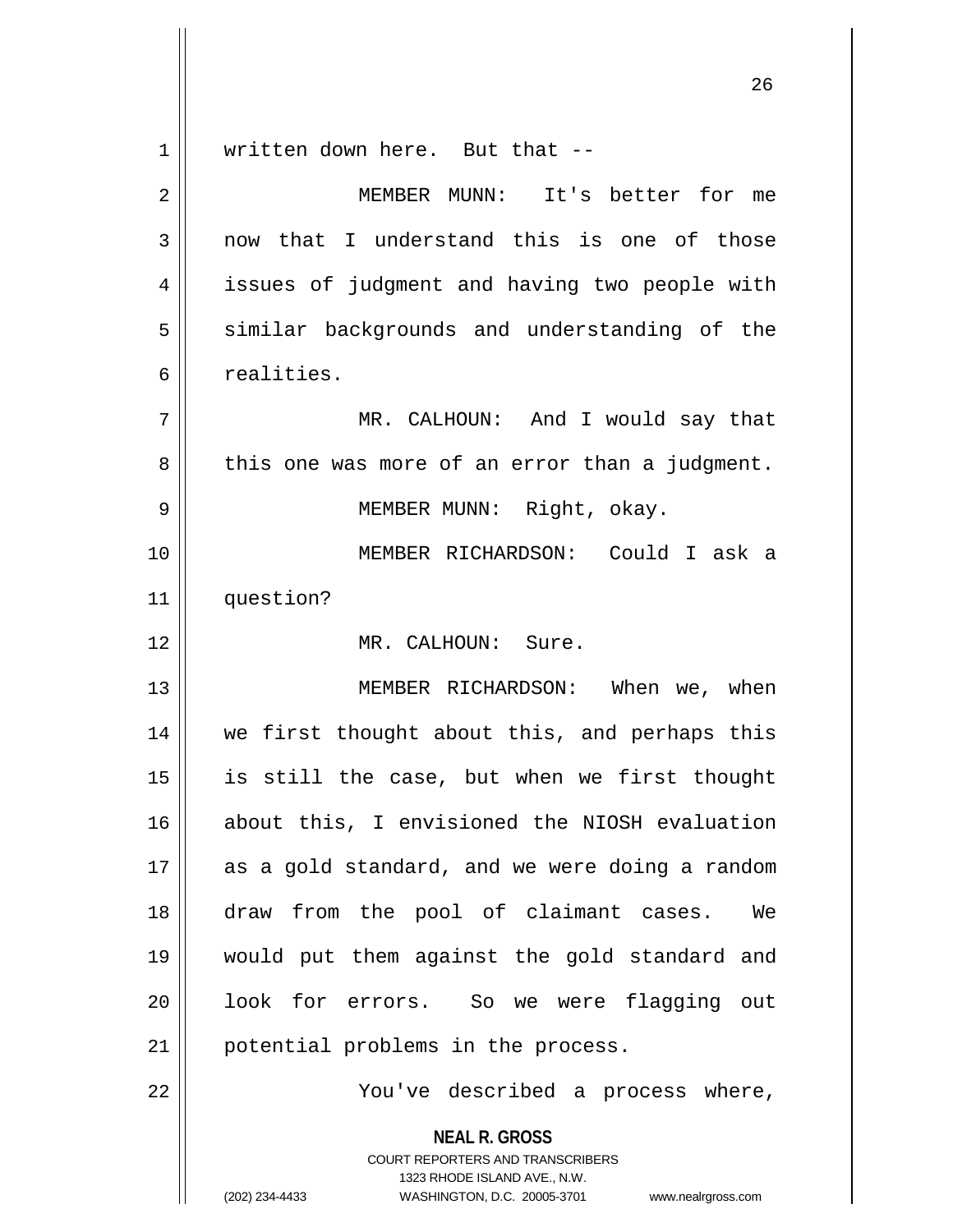1 || in many cases, you appear to be flagging out 2 errors in the NIOSH reconstruction, which, you  $3 \parallel$  know, upon re-review, you have a second, and 4 || you, finally, by consensus reach what you're  $5 \parallel$  calling your gold standard and saying that the 6 || initial evaluation by NIOSH wasn't what was 7 desired. And I can see that. I mean, these 8 are kind of human judgments that are being 9 made.

 We're not so much interested, I mean here I think, we're not so much interested in finding problems with NIOSH's review. It's almost like we're interested in 14 || that final conclusion that you reach, and we don't probably need to spend much time talking about situations in which NIOSH initially had some problems which, upon reevaluation -- because, really, we're interested in the truth 19 || and the product being delivered and how is it performing in terms of fidelity to the truth. 21 || So that seems to be one observation, which is 22 || sort of just for efficiency of our

> **NEAL R. GROSS** COURT REPORTERS AND TRANSCRIBERS

> > 1323 RHODE ISLAND AVE., N.W.

(202) 234-4433 WASHINGTON, D.C. 20005-3701 www.nealrgross.com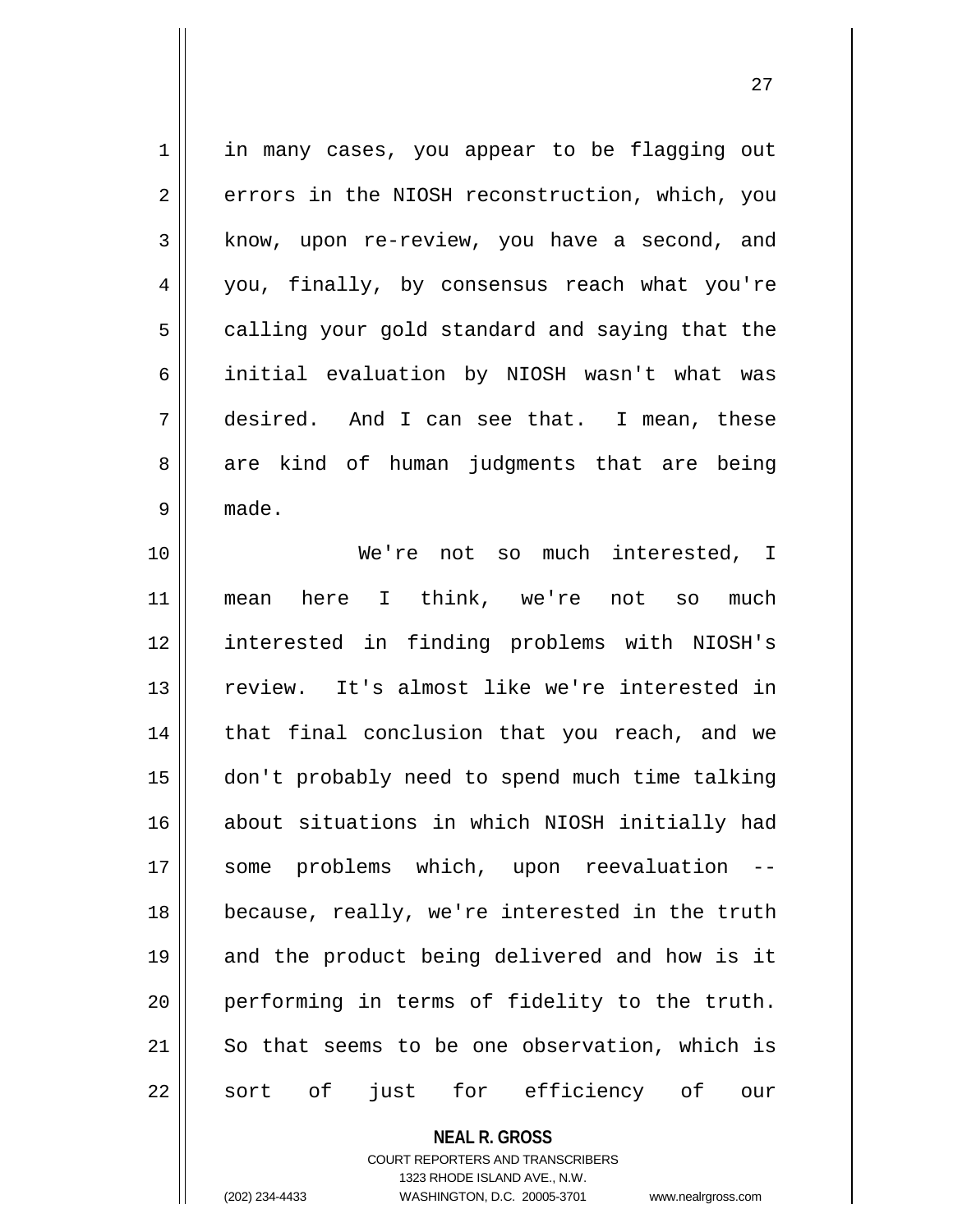1 communication.

| $\overline{2}$ | The other part that I was struck               |
|----------------|------------------------------------------------|
| 3              | with is when there's a noisy truth, which is   |
| 4              | that NIOSH is having problems and there's a    |
| 5              | noisy product being delivered, a product that  |
| 6              | which may suffer some error as well, one way   |
| 7              | that that's sometimes summarized is by some    |
| 8              | sort of scatter plot or forest plot. And I     |
| $\mathsf 9$    | was trying to imagine what that would look     |
| 10             | like right now when you were describing those  |
| 11             | probabilities, the differences between         |
| 12             | [unintelligaible] -- it sounded to me like, my |
| 13             | expectation would be that, in some cases,      |
| 14             | NIOSH would overestimate ORAU's job and in     |
| 15             | some cases would underestimate it and we would |
| 16             | have noise around zero if they were both --    |
| 17             | there would be a problem if, inherently, NIOSH |
| 18             | was less claimant-friendly than ORAU or, vice  |
| 19             | versa, was more. We would say, well, we're     |
| 20             | running a program, we're bumping it up against |
| 21             | something where you're always over, you know,  |
| 22             | being<br>too generous and the contractor<br>is |

**NEAL R. GROSS**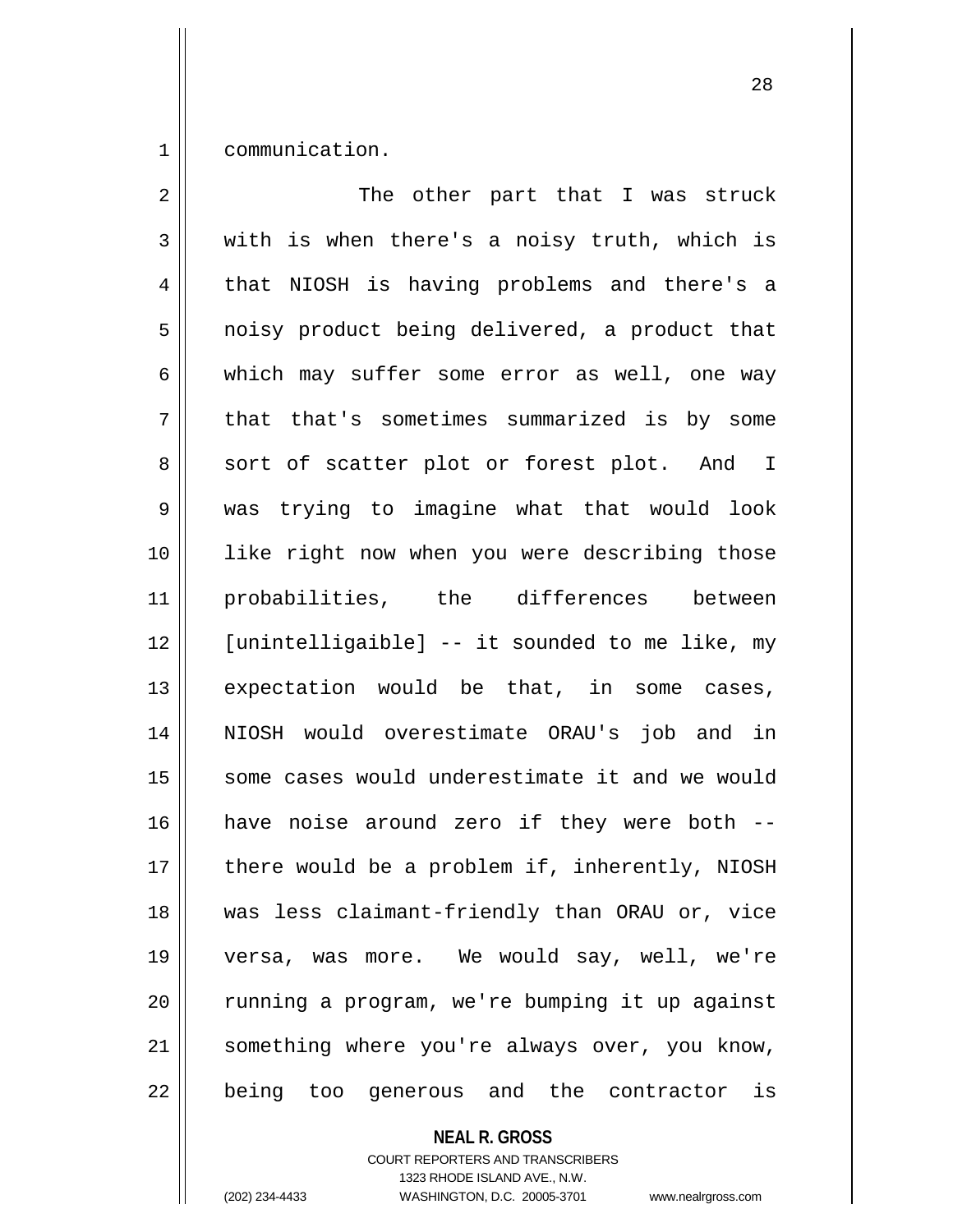1 || looking like they're doing the problem- $2 \parallel$  solving.

3 || T wasn't sure. It sounded to me 4 || like, in most of the cases, if we would 5 || subtract those two conclusions, NIOSH was 6 coming out with the lower probabilities.  $7$   $\parallel$  There wasn't --

8 || MR. CALHOUN: Not in general.

9 MEMBER RICHARDSON: No? Was that 10 not the case?

11 MR. CALHOUN: No, no, no. And I 12 believe that, based on what Kathy was telling 13 us or what we had talked about, that overall 14 || review of this will help us, will help us in  $15$  || this regard. And I know that it is not --16 give me a second here. I know that it's not 17 || statistically significant at this point, but 18 let me just do --

 MEMBER RICHARDSON: Right. It | can't be. I'm just trying to think about how we want to, I guess, audit it. And in a  $22 \parallel$  sense, we want the best, we want the truth,

**NEAL R. GROSS**

COURT REPORTERS AND TRANSCRIBERS 1323 RHODE ISLAND AVE., N.W. (202) 234-4433 WASHINGTON, D.C. 20005-3701 www.nealrgross.com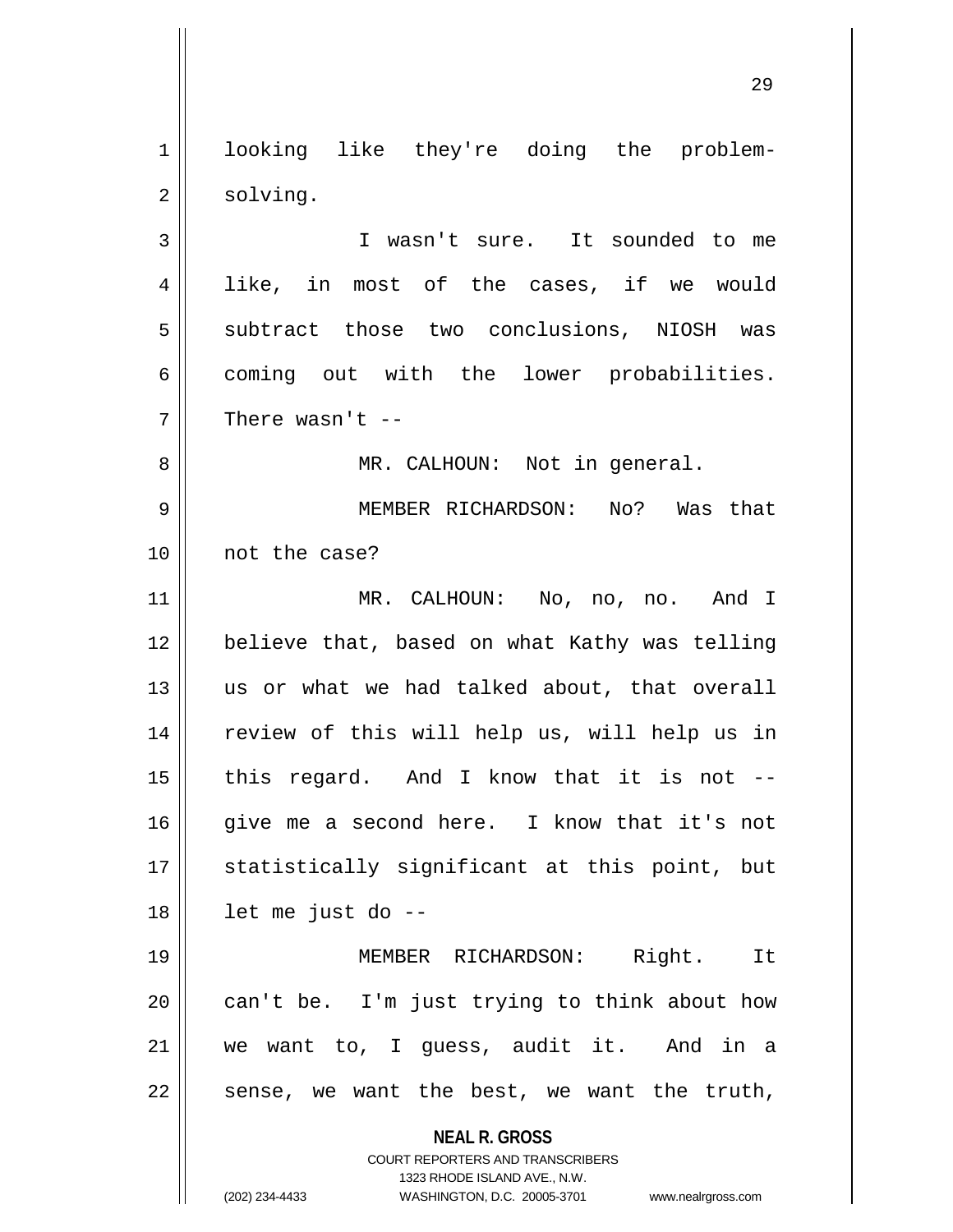1 but we also don't want a situation where we  $2 \parallel$  say, if everything hinges on getting above 50 3 percent, then we need to be conscious of the 4 different -- 5 MR. CALHOUN: And I agree with

 you. And even though with just six cases  $7 \parallel$  here, if I look at these six cases, the PoCs  $8 \parallel$  that we came up with, four of the six were 9 under, two of the six were over. So we're one off 50/50. And like I said, I know that's not 11 || statistically significant, but when we get a hundred of these or whatever, we can run | through and we can compare. And I agree with you. You know, we should be falling on both sides of theirs and, hopefully, it should be pretty close. And I believe that, once we implement the tools, I believe that we'll come 18 a little closer to that because there won't be as much, there will be selections that you make through the tools. I don't know that but maybe we are capturing that, and I think that  $22 \parallel$  that's a good thing -- I would be concerned,

## **NEAL R. GROSS**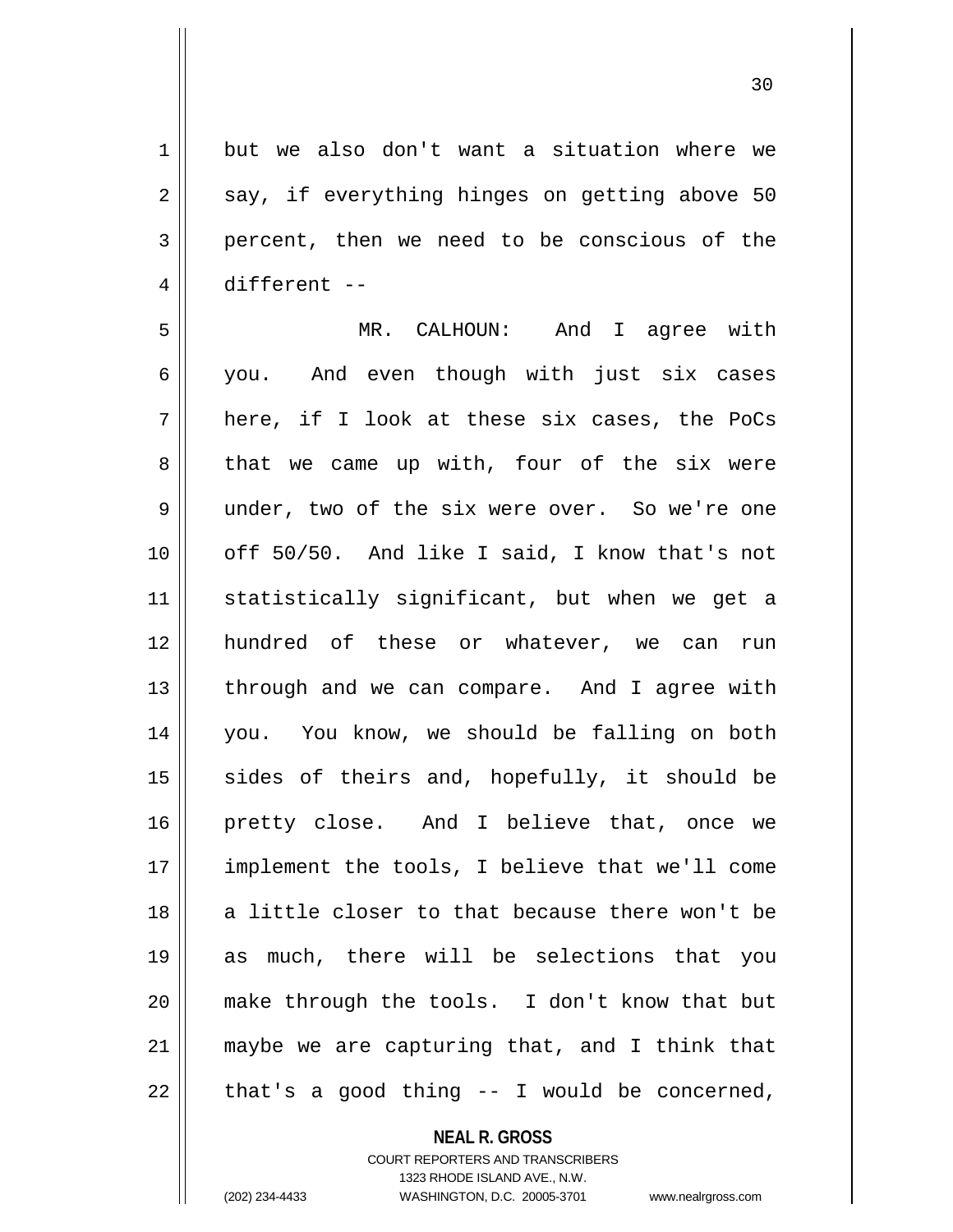1 too, if we were consistently under. That's 2 | not good, you know. If we're consistently  $3 \parallel$  over, that's not good either, but it's not as  $4 \parallel$  bad.

5 CHAIRMAN KOTELCHUCK: As of the 6 | last meeting, it seemed to me that, as we were  $7 \parallel$  going through the cases, things seemed to be  $8 \parallel$  okay. And I viewed, as of the last meeting, 9 || things were, you know, scattered in both 10 directions, if you will, above and below NIOSH 11 or NIOSH was -- the blind reviews were above 12 and below NIOSH. So this is just, to me, 13 || another case. I'm not ready to get worried 14 because I don't think we're in that zone.

 MEMBER CLAWSON: Well -- and this is Brad speaking. For me looking at it, with the way I was looking at it is that these 18 || blind cases are doing what they did. Come to find out that NIOSH did not have access || because, as you said, David, we were holding 21 || that they should be the gold standard that we were going to be comparing ORAU to, and we've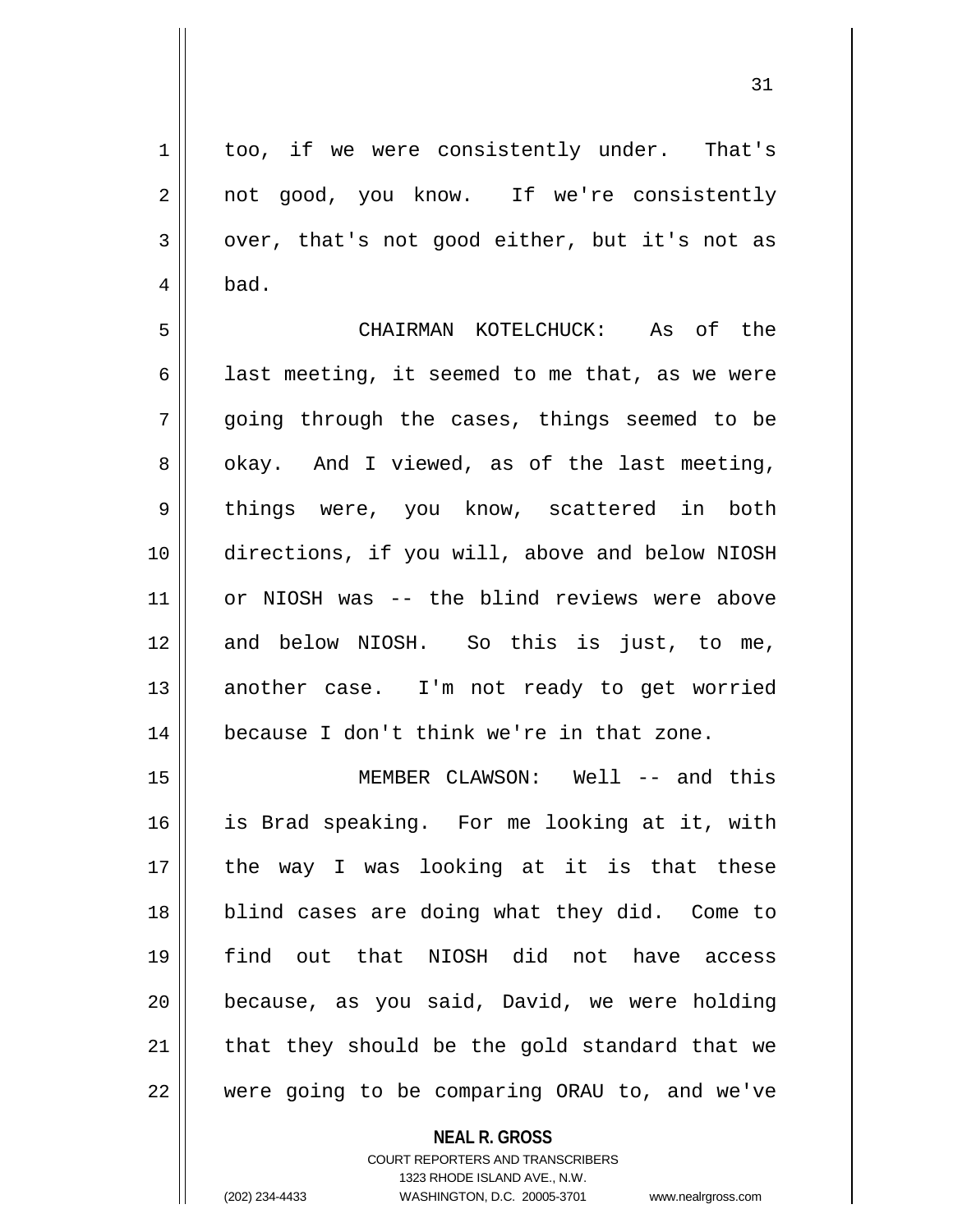|        | <b>COURT REPORTERS AND TRANSCRIBERS</b><br>1323 RHODE ISLAND AVE., N.W.<br>(202) 234-4433<br>WASHINGTON, D.C. 20005-3701<br>www.nealrgross.com |
|--------|------------------------------------------------------------------------------------------------------------------------------------------------|
| 22     | overall, the compensation decisions<br>have<br><b>NEAL R. GROSS</b>                                                                            |
| 21     | CALHOUN:<br>And<br>that's<br>$why$ ,<br>MR.                                                                                                    |
| 20     | supposed to be following the documentation.                                                                                                    |
| 19     | They still<br>MR. FARVER:<br>are                                                                                                               |
| 18     | MR. CALHOUN:<br>Absolutely.                                                                                                                    |
| 17     | would.                                                                                                                                         |
| 16     | MR. FARVER: -- just like they                                                                                                                  |
| 15     | absolutely.                                                                                                                                    |
| 14     | MR. CALHOUN:<br>Absolutely,                                                                                                                    |
| 13     | everything --                                                                                                                                  |
| 12     | MR. FARVER: -- and OTIBs and                                                                                                                   |
| 11     | MR. CALHOUN: Absolutely.                                                                                                                       |
| 10     | supposed to be following procedures --                                                                                                         |
| 9      | MR. FARVER: But you're still                                                                                                                   |
| 8      |                                                                                                                                                |
| 7      | lot easier, and we'll have access and so will                                                                                                  |
| 6      | automated tools, and it just makes their job a                                                                                                 |
| 5      | MR. CALHOUN: Right. And they're                                                                                                                |
| 4      | $now. So --$                                                                                                                                   |
| 2<br>3 | the tools, if I'm correct on that, Grady, that<br>they have. And you're correcting that problem                                                |
| 1      | come to find out that NIOSH doesn't have all                                                                                                   |
|        |                                                                                                                                                |

 $\overline{\mathsf{I}}$ 

 $\mathsf{I}$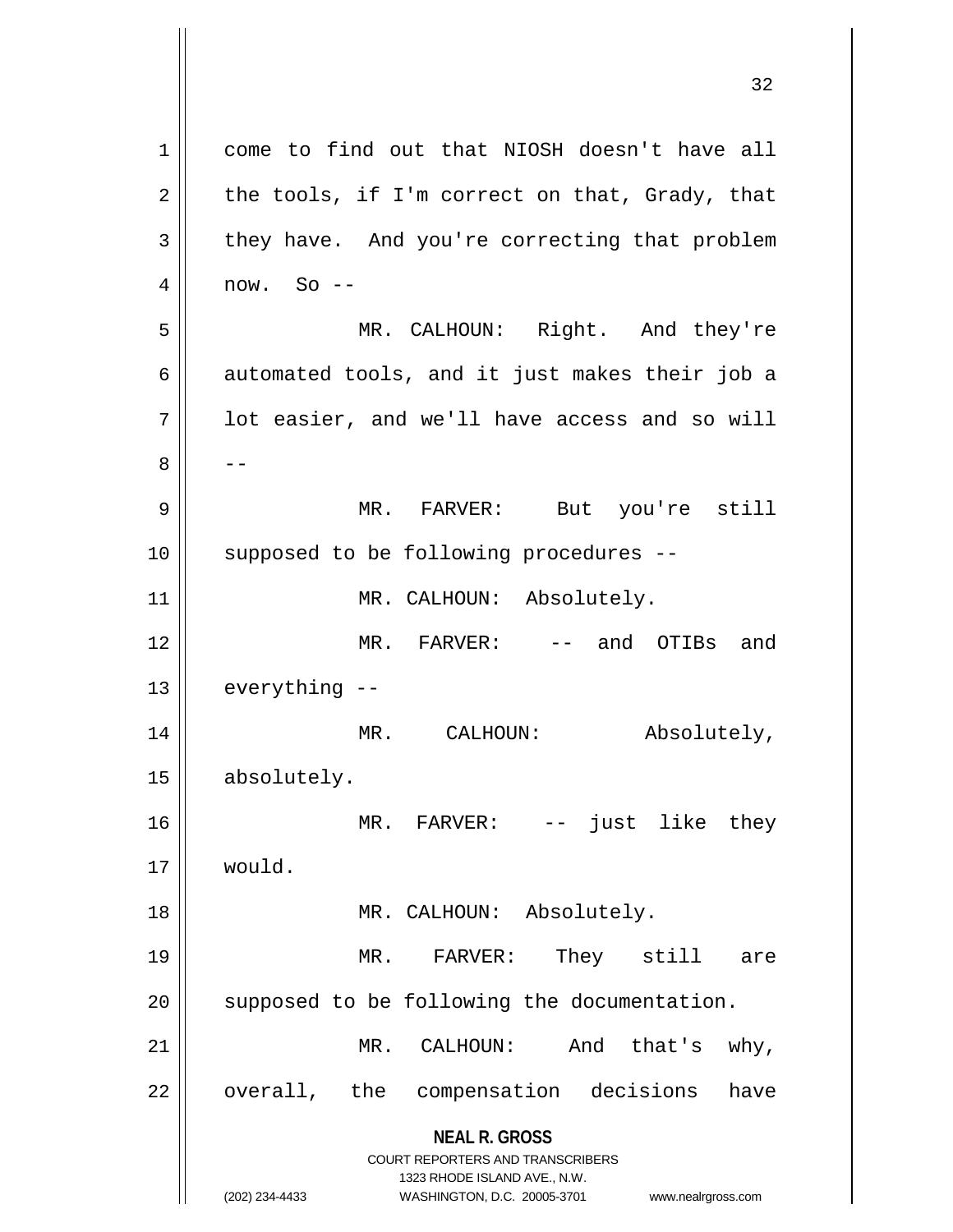**NEAL R. GROSS** COURT REPORTERS AND TRANSCRIBERS 1323 RHODE ISLAND AVE., N.W. (202) 234-4433 WASHINGTON, D.C. 20005-3701 www.nealrgross.com  $1 \parallel$  turned out, all of them may have been correct,  $2 \parallel$  once we had their second review. 3 MEMBER CLAWSON: So, you know, in 4 || my opinion, we are just starting out on this. 5 We've done what? Six? 6 MR. CALHOUN: Yes, that was just -  $7 \parallel$  - yes, we've done, I think -- oh, you quys or  $8 \parallel$  us? 9 || MEMBER CLAWSON: You guys. 10 MR. CALHOUN: We have done, I 11 || believe, I want to say thirty-something total.  $12$  | Let me look. I've got that in the summary. 13 MEMBER RICHARDSON: You said 32. 14 || MR. CALHOUN: Yes, 32. 15 MEMBER CLAWSON: Okay. And we 16 | found significant problems with one or two? 17 MR. FARVER: Well, I'm not 18  $\parallel$  concerned if it's, say, 4.3 to 5.2, if that's 19 the PoC range. Someone's different. That 20 doesn't bother me. It's when we're 12 and 33 21 or 18 and 57. 22 MEMBER RICHARDSON: There was one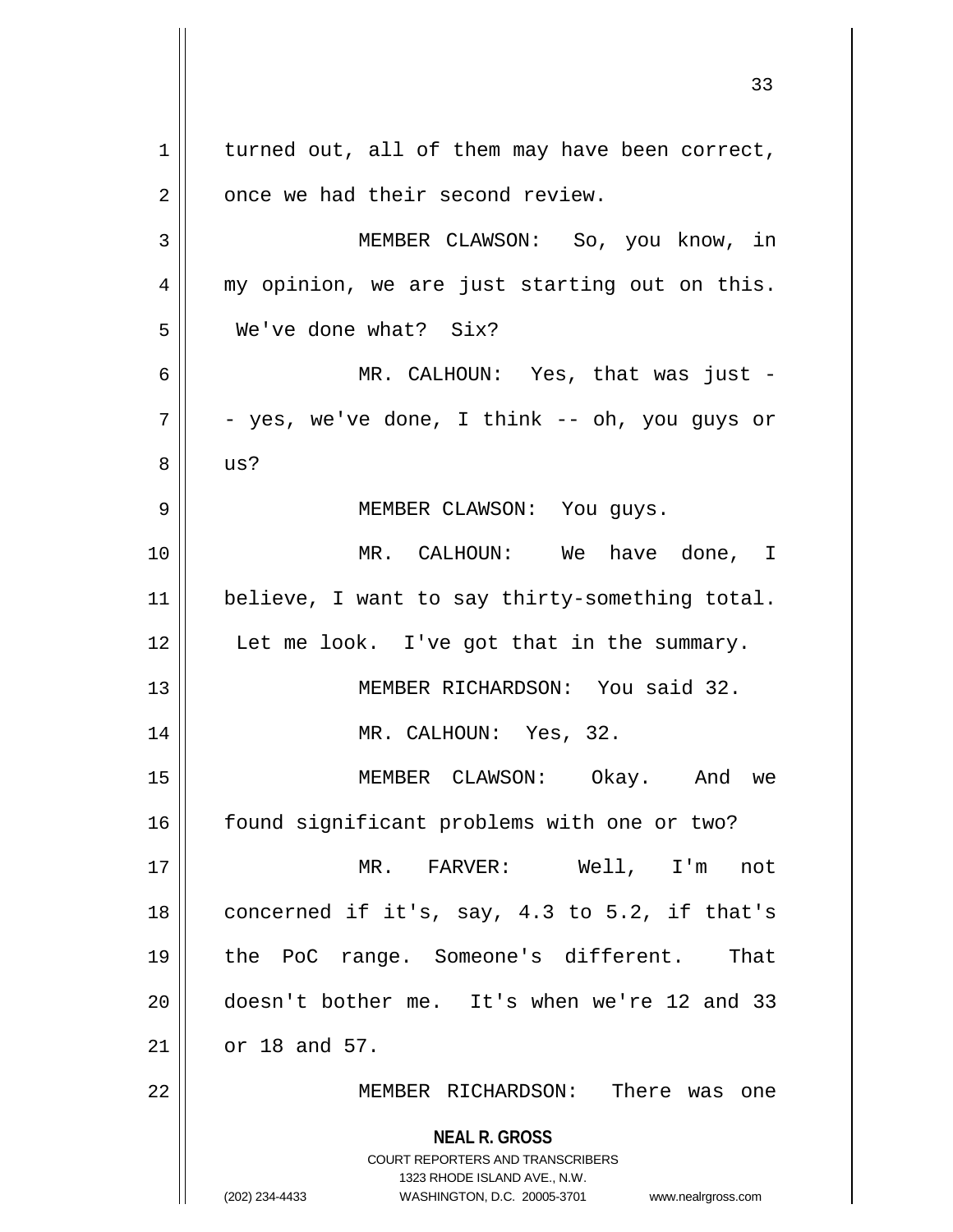$1 \parallel$  that was 28 and 0.5; is that right? Or were  $2 \parallel$  those the estimated  $-$ 

3 || MR. CALHOUN: Yes, 28 and 0.5.

4 MR. FARVER: Those are the types 5 that bother me, because you're supposed to 6 have two people interpreting the same 7 documentation the same way, and they should 8 come out similar numbers. And then for that  $9 \parallel$  one case, it was the 18 to 57 percent. ORAU 10 did an underestimate. They just did a 11 partial. They didn't even do external dose. 12 || And, you know, under the NIOSH side, they said  $13$  | they did an overestimate.

14 || MEMBER CLAWSON: And how did that  $15$  | affect -- that's the question.

16 MR. CALHOUN: Well, right. And 17 what you've got to remember is, and I know 18 || that we strive, we want all of our DRs to be 19 perfect or as close to perfect as we can, but 20 when you do a dose reconstruction on our side 21 || or their side, a real dose reconstruction and  $22 \parallel$  not a blind dose reconstruction, is that the

**NEAL R. GROSS**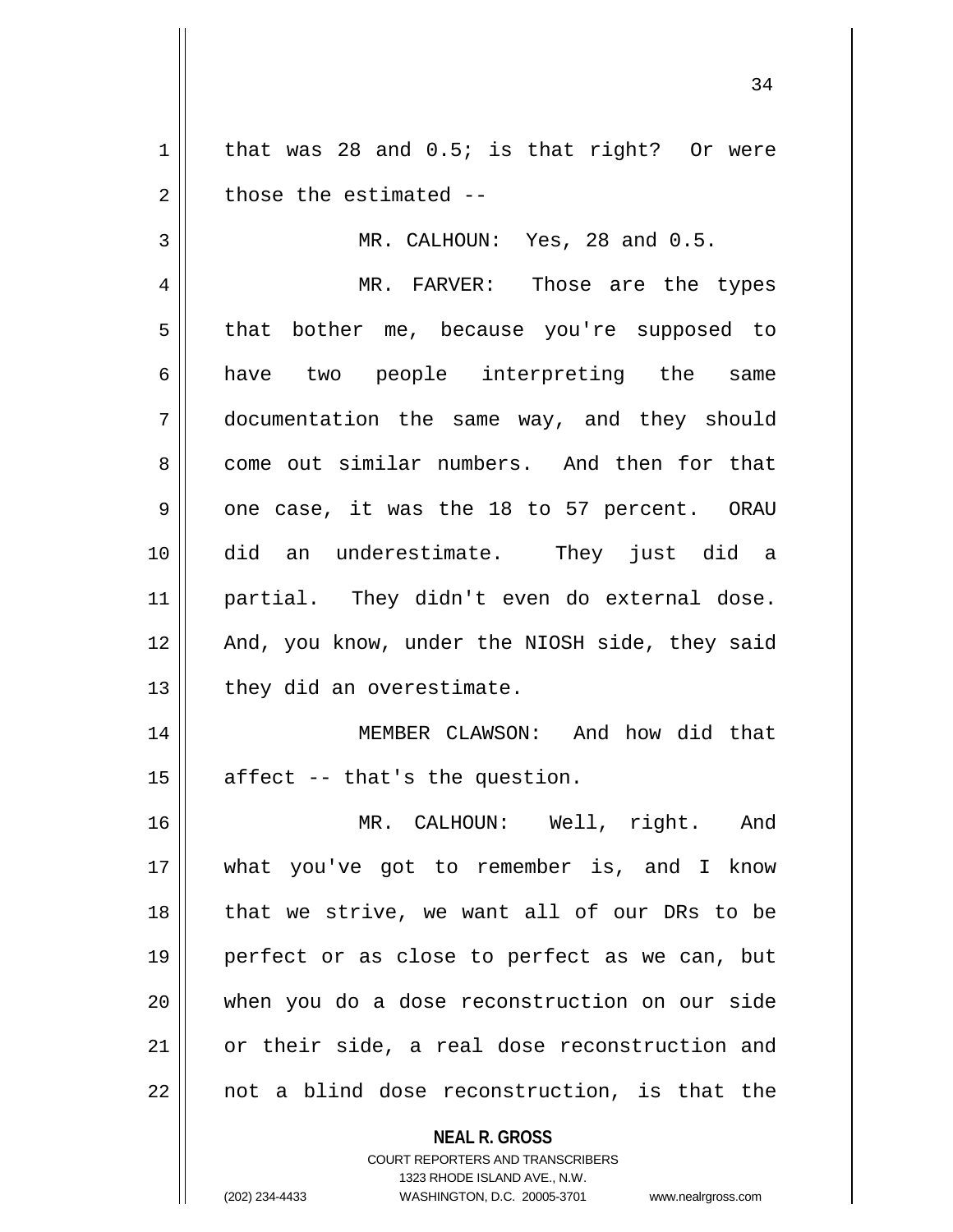1 | ORAU team is going to have, you know, the 2 initial dose reconstruction, a peer dose 3 Teconstruction, and then, ultimately, a third 4 approver. Then we look at it, and then we  $5 \parallel$  look at it again, so it gets at least five 6 levels of review.

7 This one got one, you know. One 8 guy did it. And then our second guy that 9 reviewed it said, uh-uh, this is wrong. So 10 || that was built into it.

 We have other folks that do dose reconstructions besides ORAU on our side. It's another contractor, but it's a small contractor that typically does AWE type cases 15 || and it's the same thing. We've got a dose reconstructor who does it. We've got a peer reviewer. We've got an OCAS or a DCAS approver, and then we've got a final tech review. So we've got four levels of review in  $\parallel$  that. And we've thought about putting

22 || another level of review in the blind DRs, but

**NEAL R. GROSS** COURT REPORTERS AND TRANSCRIBERS

1323 RHODE ISLAND AVE., N.W.

(202) 234-4433 WASHINGTON, D.C. 20005-3701 www.nealrgross.com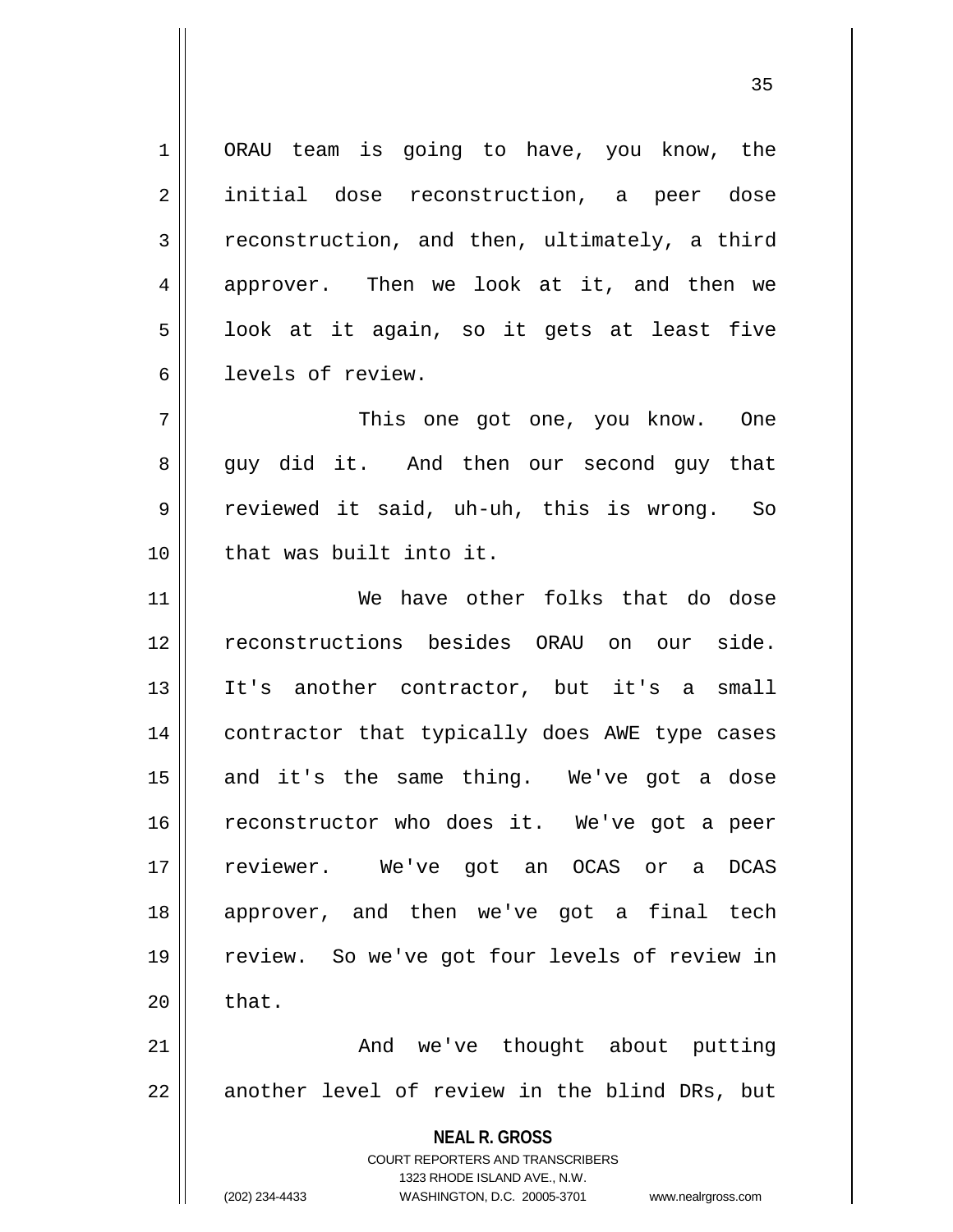1 || we just really don't want to do that. It's 2 | just too much time. We're having a hard time 3 | keeping up right now.

4 MR. KATZ: But, as David pointed  $5 \parallel$  out, for the one case where it flipped the 6 decision and then your second reviewer, in-7 house, realized it was a mistake, I mean, 8 those, I think those should be, those 9 Shouldn't be reported with the wrong results 10 because you caught it yourself, just as ORAU 11 has its own peer review.

12 MR. CALHOUN: But for us, I need  $13$  | to record that because I want to know.

 MR. KATZ: Okay. Now, I mean, | that may be important internally but, again, it goes back to what David is saying for the Board. The Board wants to know the gold 18 | standard question --

19 MR. CALHOUN: But you have access 20 || to everything, you have access to everything 21 we do. And I don't want to -- it's valuable  $22 \parallel$  to me to know because then I can say, hey,

**NEAL R. GROSS**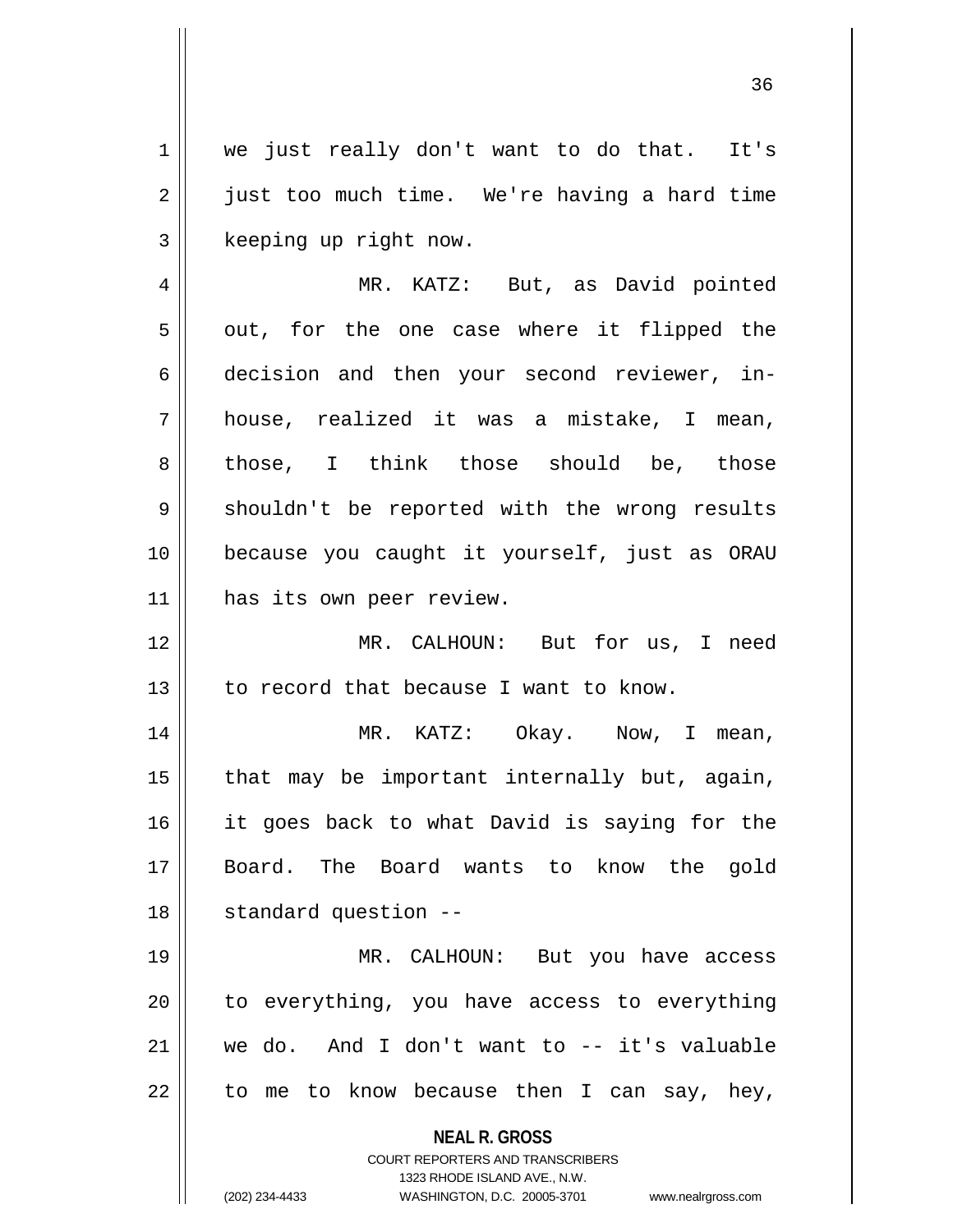1 || Fred, what happened here, you know.

**NEAL R. GROSS** COURT REPORTERS AND TRANSCRIBERS 1323 RHODE ISLAND AVE., N.W. 2 MEMBER RICHARDSON: I see that 3 almost from a management perspective from your 4 || part. You want to get these done well and 5 done quickly without catching lots of  $6 \parallel$  problems. So that's all with the aim of you 7 coming up with the truths upon which we're 8 | making the determination. 9 MR. CALHOUN: Right. But it's 10 valuable to you to look at my check sheets. 11 || And if I was to not report that, then I don't 12 know if it would be as valuable to you. I 13 mean, I'm all for telling you guys that  $14$  | everything we found is great, but --15 MEMBER CLAWSON: We have to see  $16$  the problems because that's, in my opinion, 17 || that's what we're doing this for, to make sure 18 || that we're going through them, and if we're 19 || seeing issues with this, we need to understand 20 | how we got there. 21 || MR. FARVER: But, see, DCAS didn't  $22$   $\parallel$  catch that error. You didn't catch that error

(202) 234-4433 WASHINGTON, D.C. 20005-3701 www.nealrgross.com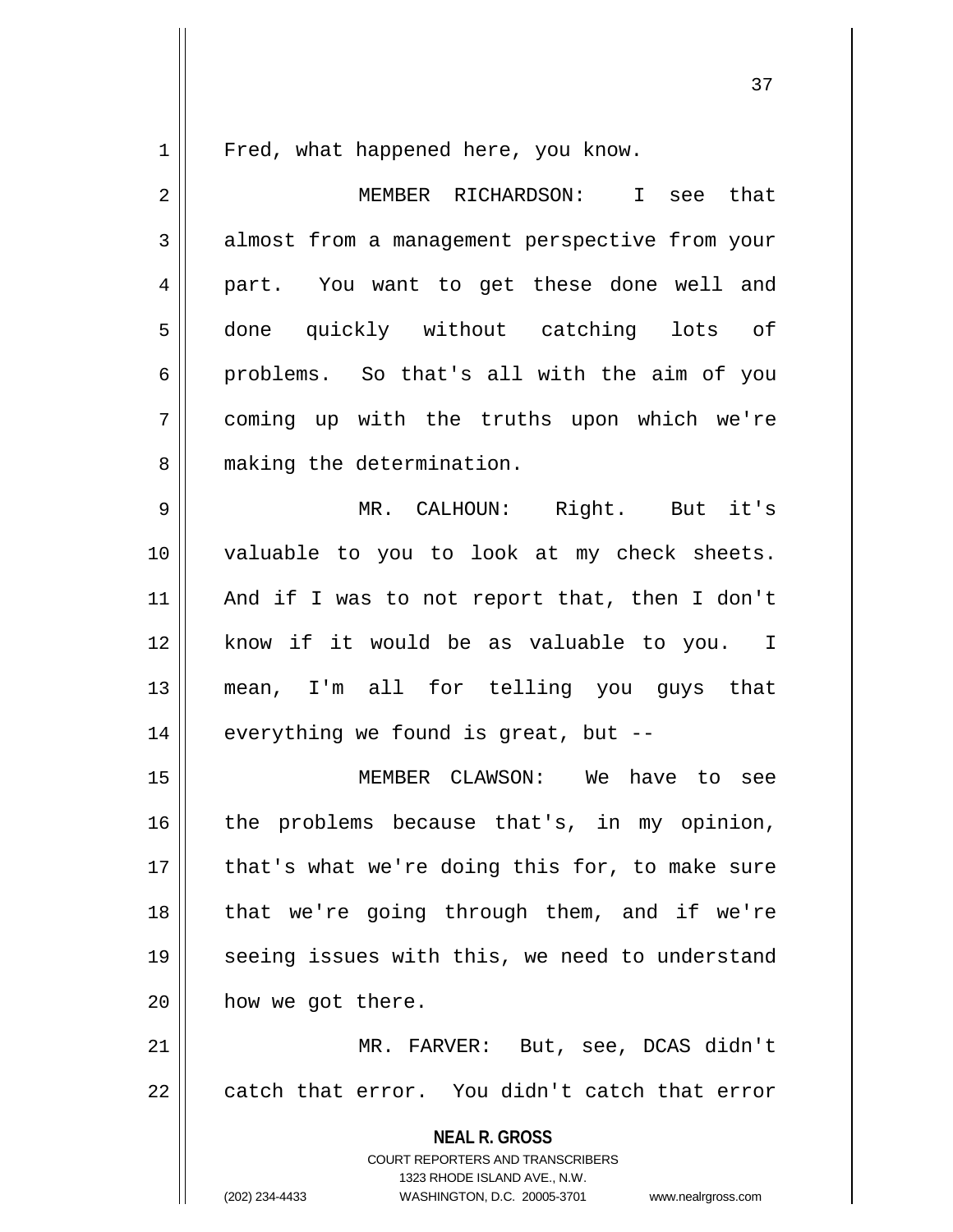**NEAL R. GROSS** COURT REPORTERS AND TRANSCRIBERS 1323 RHODE ISLAND AVE., N.W. (202) 234-4433 WASHINGTON, D.C. 20005-3701 www.nealrgross.com 1 || until you compared it to the ORAU report.  $2 \parallel$  That's what it says in your report. 3 | MR. CALHOUN: Correct. 4 MR. FARVER: So you didn't catch 5 | it on your own, you were reviewing --6 MR. CALHOUN: We don't do another 7 | Teview between those two. 8 MR. FARVER: I'm just saying you 9 didn't catch it anywhere in the DCAS side. 10 You caught it when you reviewed the ORAU 11 || report, and you saw this huge difference. 12 MR. CALHOUN: Right. And then 13  $\parallel$  they said okay, but they identified what was 14 wrong. 15 MEMBER RICHARDSON: Wasn't that 16 | standard procedure? 17 MR. CALHOUN: And if it was 18 || correct, if we were correct, we would have 19 caught that, too. 20 MR. FARVER: Yes. 21 MR. CALHOUN: And we would have  $22$  || flipped the case. We would have asked for a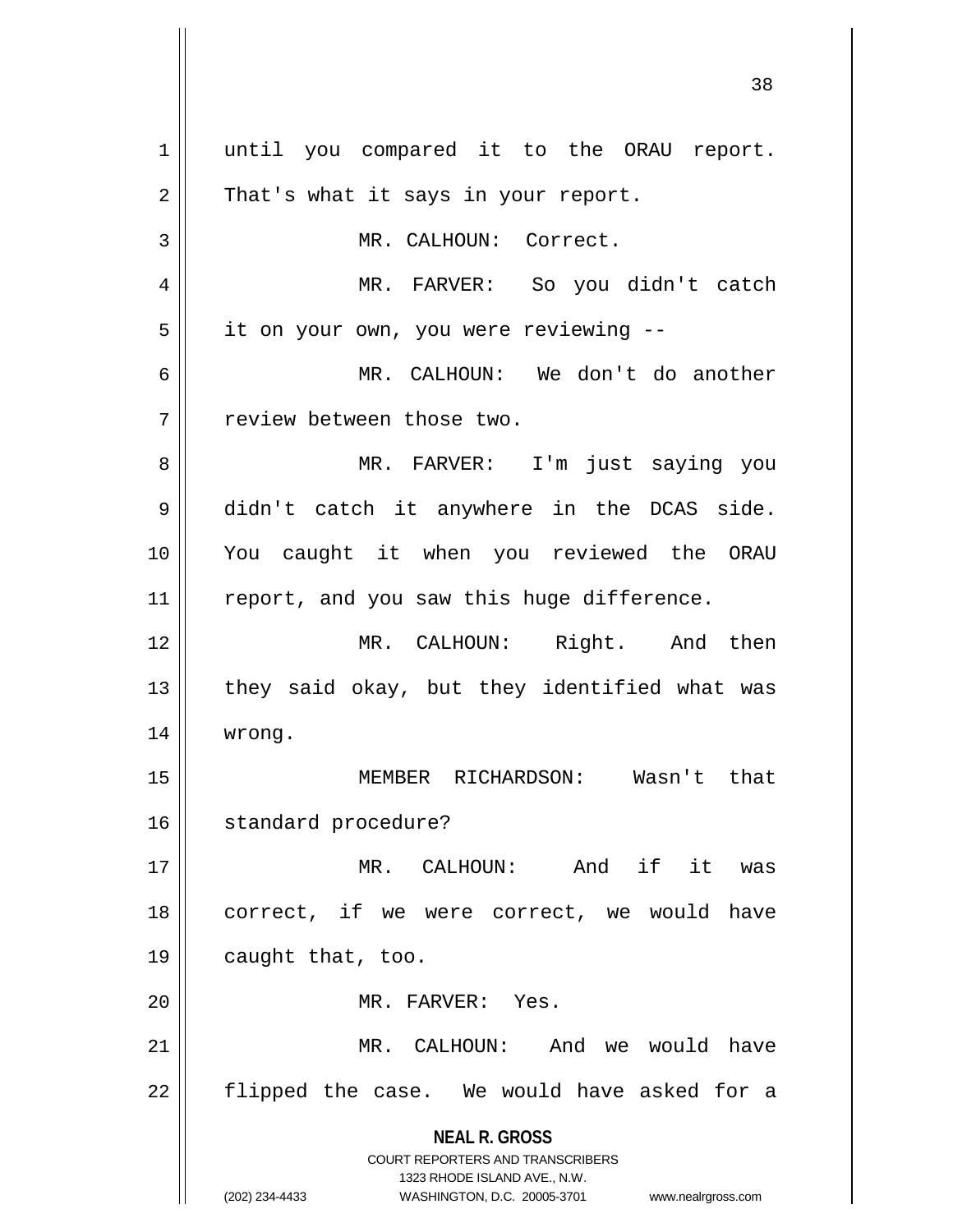| $\mathbf 1$ | rework. Well, no, we wouldn't have because it                                                       |
|-------------|-----------------------------------------------------------------------------------------------------|
| 2           | was common.                                                                                         |
| 3           | DR. MAURO: This is John Mauro.                                                                      |
| 4           | Can I raise a question here, also?                                                                  |
| 5           | MR. KATZ: By all means, John. Go                                                                    |
| 6           | ahead.                                                                                              |
| 7           | DR. MAURO: I assume that,                                                                           |
| 8           | eventually, when you complete, let's say the                                                        |
| 9           | 100 cases or whatever number you pick, you'll                                                       |
| 10          | be doing a root cause analysis to sort of                                                           |
| 11          | track down the reasons for places where the                                                         |
| 12          | PoCs are different. The only thing I'd like                                                         |
| 13          | to, I guess, question is very often you may                                                         |
| 14          | get the same PoC because you got the internal                                                       |
| 15          | dose right, you both did it right, and that                                                         |
| 16          | was what's driving the Probability of                                                               |
| 17          | Causation.                                                                                          |
| 18          | But are you going to<br>-- even                                                                     |
| 19          | though you may have, I guess, even though you                                                       |
| 20          | may be fairly close in your blinds when you                                                         |
| 21          | compare PoC results, are you going to look a                                                        |
| 22          | little deeper to see if there's<br>any                                                              |
|             | <b>NEAL R. GROSS</b>                                                                                |
|             | COURT REPORTERS AND TRANSCRIBERS                                                                    |
|             | 1323 RHODE ISLAND AVE., N.W.<br>(202) 234-4433<br>WASHINGTON, D.C. 20005-3701<br>www.nealrgross.com |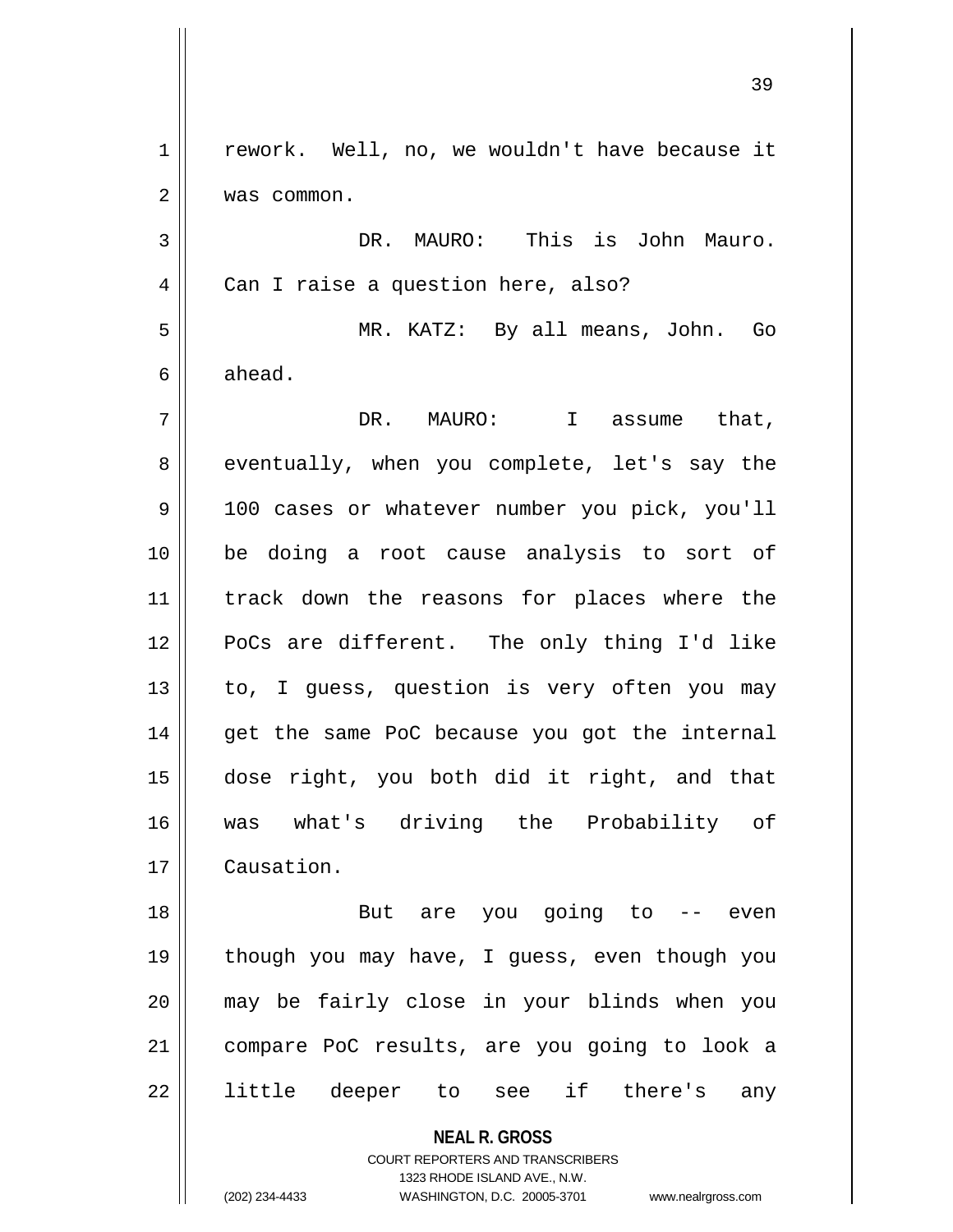1 differences in the way in which you've done 2 || some of the elements of the dose 3 reconstruction that might have been  $4 \parallel$  substantially different but did not affect the  $5 \parallel$  PoC?

6 || So looking for root cause, not so  $7 \parallel$  much the PoC difference, that's certainly 8 primary and I understand why that's your goal 9 do get close on PoCs, but is part of your 10 mandate also to see if we're using protocols 11 || that are being interpreted consistently, data 12 || sets that we're drawing upon consistently, so  $13$  || that you don't have a breakdown in quality? 14 Even though it may not affect the PoC, but 15 that breakdown could be important to 16 understand.

 MR. CALHOUN: I don't know. And the reason I say that is I don't know how we'll be able to track that. It's all written down, like, in text, so we may be able to look  $\parallel$  at that.

22 Now, if it's something other than

**NEAL R. GROSS** COURT REPORTERS AND TRANSCRIBERS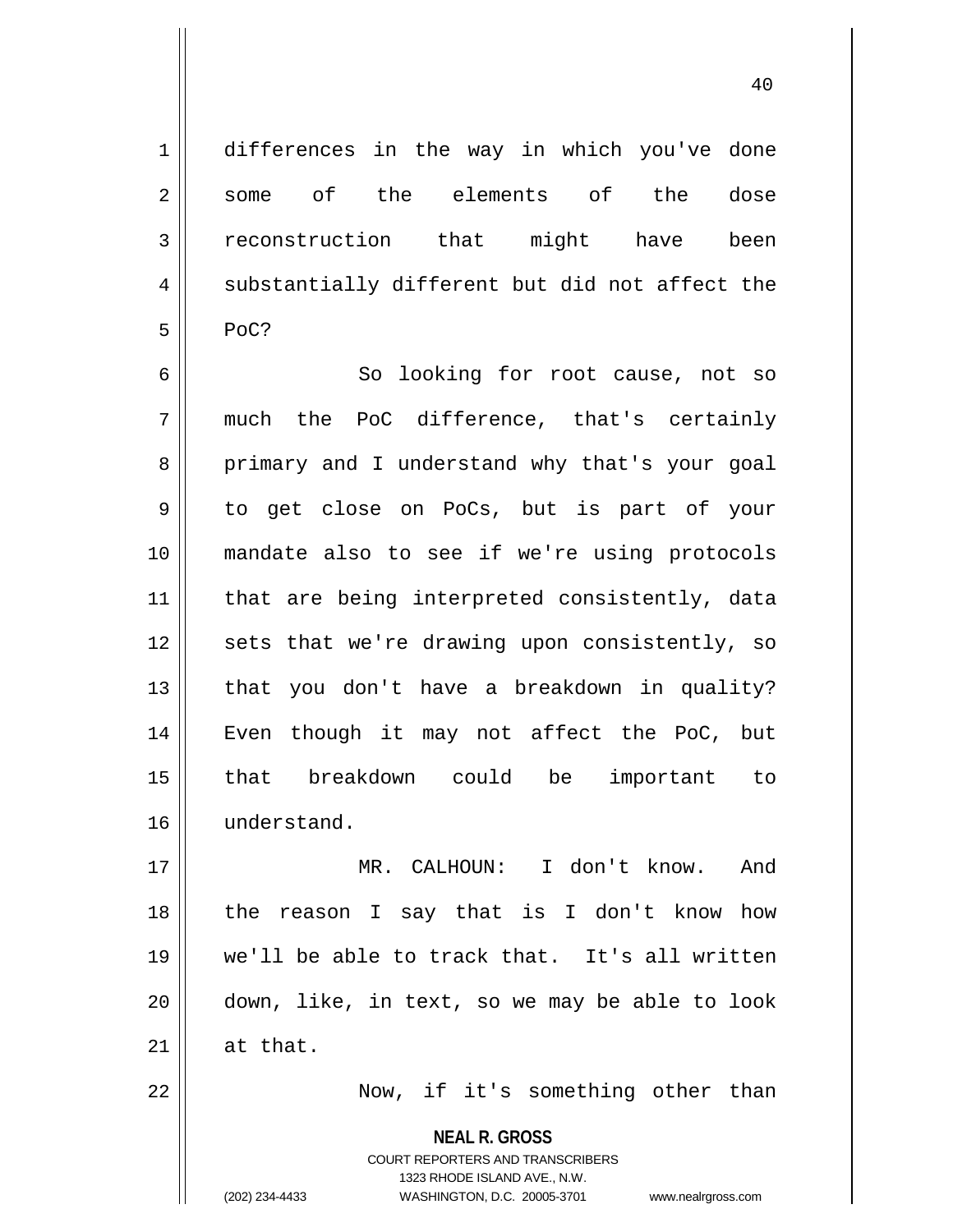| 1  | the degree of overestimate or underestimate,                                                                                                                           |
|----|------------------------------------------------------------------------------------------------------------------------------------------------------------------------|
| 2  | certainly it's important. But until we get to                                                                                                                          |
| 3  | a point where, and I don't think we'll ever                                                                                                                            |
| 4  | get to a point where we're doing a                                                                                                                                     |
| 5  | significantly higher percentage of best                                                                                                                                |
| 6  | estimates, I don't think we'll get to                                                                                                                                  |
| 7  | something where that's all that meaningful.                                                                                                                            |
| 8  | But we'll look once we get all this                                                                                                                                    |
| 9  | information together, and if something jumps                                                                                                                           |
| 10 | out at us we'll certainly look at that.                                                                                                                                |
| 11 | Now, on a case-by-case basis, we                                                                                                                                       |
| 12 | are looking at the individual entries and what                                                                                                                         |
| 13 | could have been an issue and what was, you                                                                                                                             |
| 14 | know, determined to be an issue and what                                                                                                                               |
| 15 | wasn't. Overall, I don't know. I haven't                                                                                                                               |
| 16 | looked at it yet. I don't know how laborious                                                                                                                           |
| 17 | that will be. It may not be bad. I just                                                                                                                                |
| 18 | don't know, John.                                                                                                                                                      |
| 19 | DR. MAURO: Okay.                                                                                                                                                       |
| 20 | CHAIRMAN KOTELCHUCK: Wanda, you                                                                                                                                        |
| 21 | asked the initial question. Are you --                                                                                                                                 |
| 22 | MEMBER MUNN: Yes, I think I have                                                                                                                                       |
|    | <b>NEAL R. GROSS</b><br><b>COURT REPORTERS AND TRANSCRIBERS</b><br>1323 RHODE ISLAND AVE., N.W.<br>(202) 234-4433<br>WASHINGTON, D.C. 20005-3701<br>www.nealrgross.com |

 $\overline{\phantom{a}}$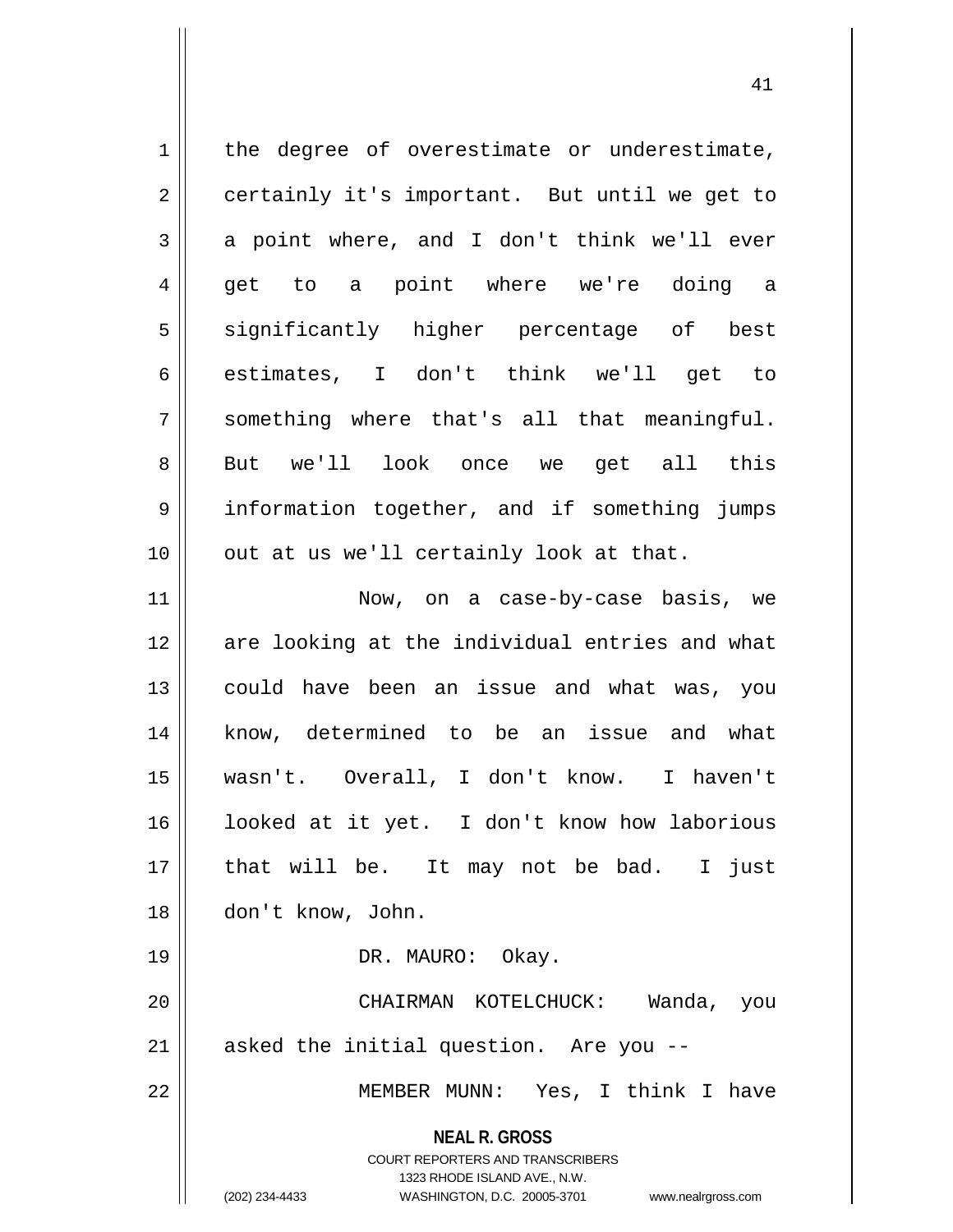$1 \parallel$  a better feel for -- the answer is, no, there 2 || isn't anything specific there or several  $3 \parallel$  things. And, yes, I can see how they would 4 develop. It's much clearer. Thank you, all. 5 CHAIRMAN KOTELCHUCK: Okay. So 6 shall we go on? So we're down to the SC&A

7 || review findings checklist and our blind case 8 || selection, and let's go to that. Brad and I  $9 \parallel$  both made sets of choices. I think there were 10 12 cases and we selected five, each of us 11 || selected five. I wrote down a more extended 12 || rationale for why those five were chosen. 13 || Brad, I'm sure you had a rationale, but you 14 || just said this is what I chose. We agreed on 15 || two, I believe, of the five. But since we're  $16$  ) just trying to get a representative sample, 17 who's to say one is better than another? But 18 now the whole group needs to join us in making  $19 \parallel$  this selection, and then we can go ahead.

20 MEMBER MUNN: And, David and Brad,  $21$  | if I may insert a comment here.

22 CHAIRMAN KOTELCHUCK: Yes.

**NEAL R. GROSS** COURT REPORTERS AND TRANSCRIBERS 1323 RHODE ISLAND AVE., N.W. (202) 234-4433 WASHINGTON, D.C. 20005-3701 www.nealrgross.com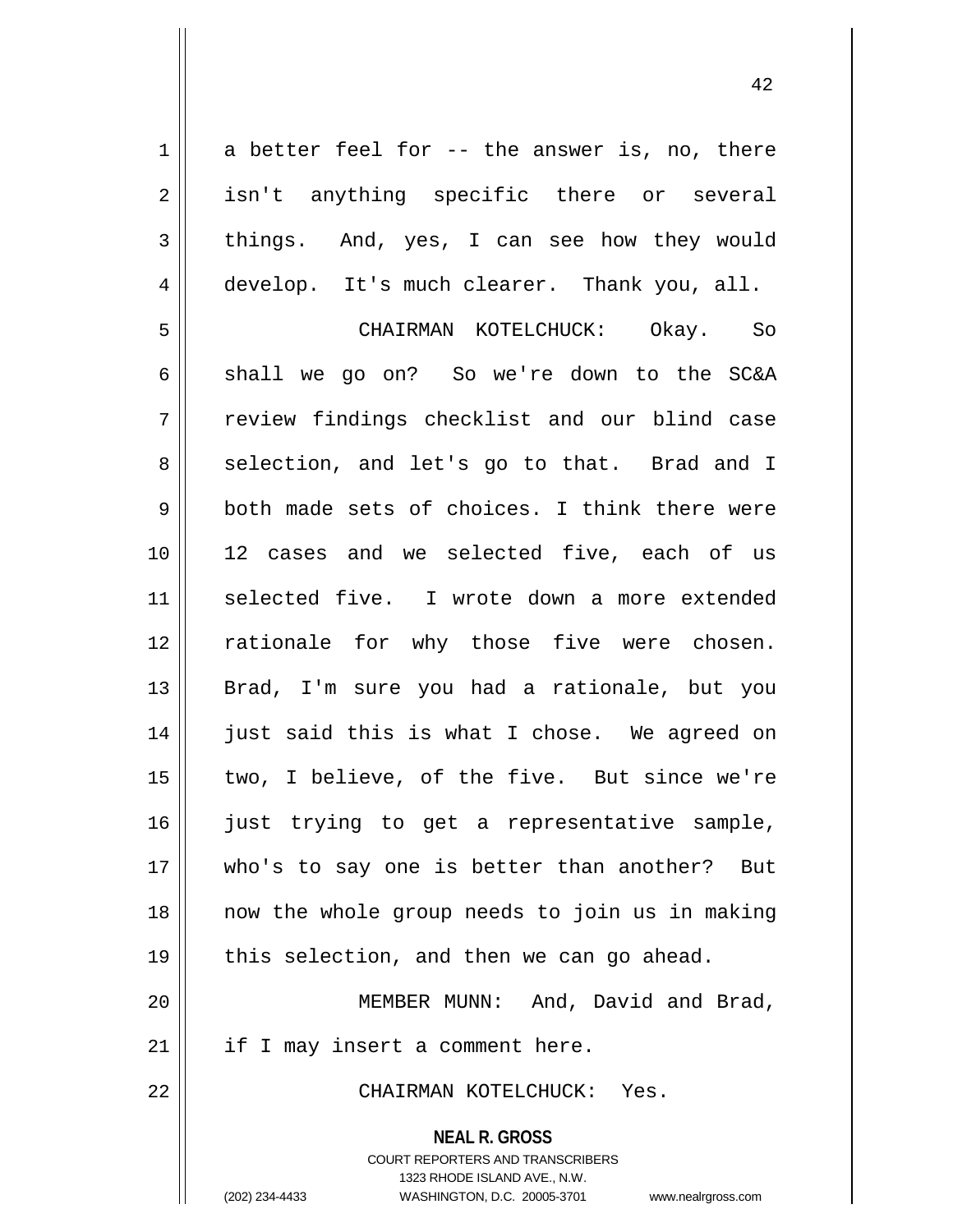| $\mathbf 1$ | MEMBER MUNN: Thank you, David,                 |
|-------------|------------------------------------------------|
| 2           | for your presentation of your rationale. I     |
| 3           | wish I had some way of comparing your choices  |
| 4           | with Brad's. I have not had access to the O:   |
| 5           | drive or to anything that has been posted only |
| 6           | on the CDC internet for about five weeks now.  |
| 7           | Now that I have my new computer, I was online  |
| 8           | for a little over an hour yesterday trying to  |
| 9           | get it up and running properly, and I was told |
| 10          | they'd get back to me immediately and I've     |
| 11          | just been contacted this morning saying any    |
| 12          | time I want to attack this again they're ready |
| 13          | for it.                                        |
| 14          | But the bottom line of all that is             |
| 15          | I have not had access to the material that I   |
| 16          | needed in order to make those choices. I was,  |
| 17          | again, very thankful for your rationale,       |
| 18          | David, and I could see no problem with any of  |
| 19          | that. And since I had no way of comparing it   |
| 20          | with Brad's choices, I guess I'm prepared to   |
| 21          | say I have no problem with the choices that    |
| 22          | Dave outlined.                                 |

**NEAL R. GROSS**

COURT REPORTERS AND TRANSCRIBERS 1323 RHODE ISLAND AVE., N.W. (202) 234-4433 WASHINGTON, D.C. 20005-3701 www.nealrgross.com

 $\mathsf{II}$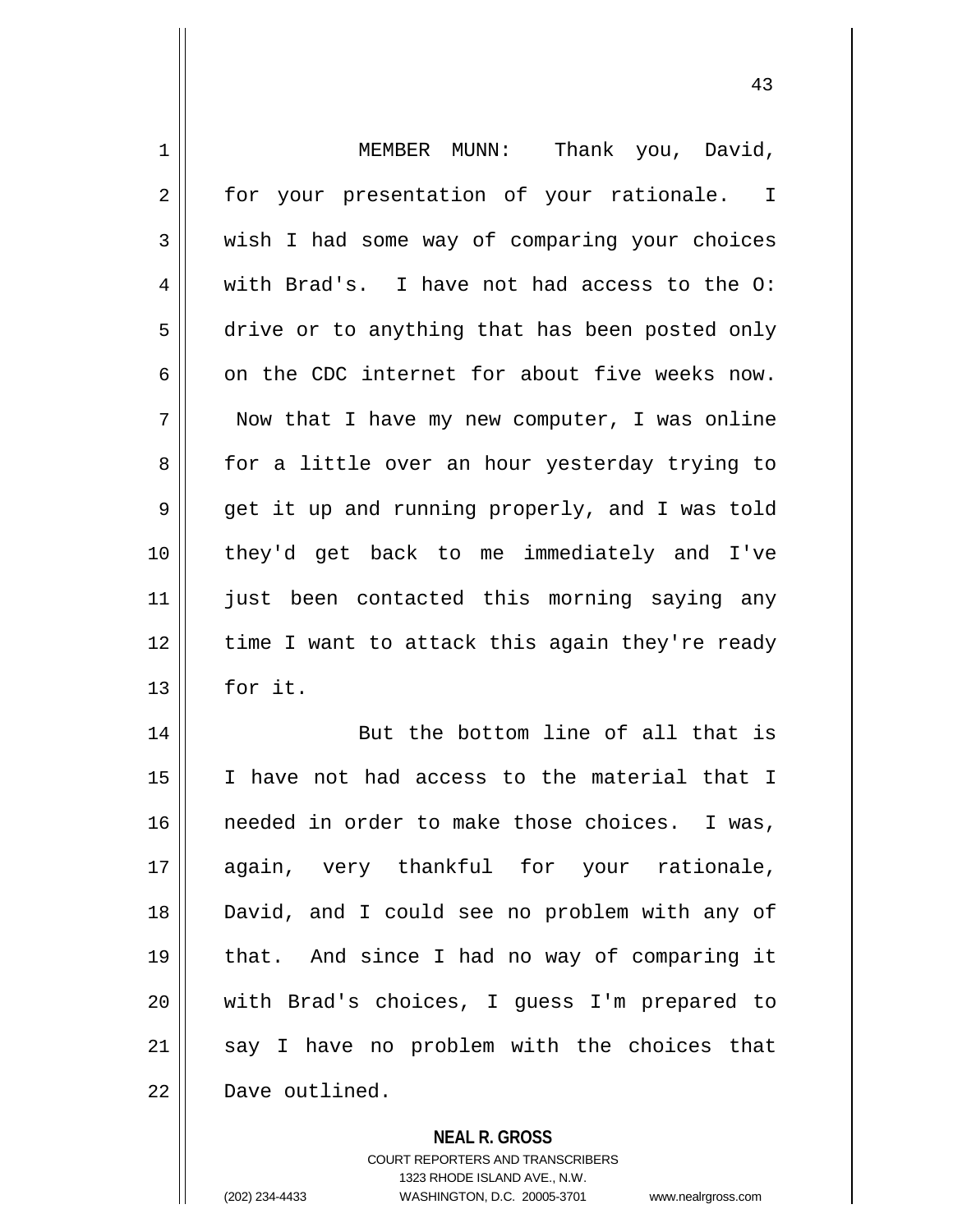CHAIRMAN KOTELCHUCK: I think the  $2 \parallel$  spirit of, I mean the driving force, the sort  $3 \parallel$  of first selection was really to look at the different kinds of cancers in those 12 cases - - MEMBER MUNN: Yes. CHAIRMAN KOTELCHUCK: -- noting 8 that seven of them were skin cancers only, two were skin and other, and three were lung cancers, and so I chose from each of those | three categories. The one thing I did not do, 12 and I wondered if Brad did it, was to look at | the type of work that the individuals did. MEMBER CLAWSON: You know, I didn't, I'll be honest, I didn't want to put down too much because I didn't want Jenny to beat me up that I was divulging too much information on the cases, and that's why I did mine, that's why I did mine the way that I did. But part of what I was looking at was the facilities, the person, and what the 22 || person did, and that's kind of how I based

> **NEAL R. GROSS** COURT REPORTERS AND TRANSCRIBERS 1323 RHODE ISLAND AVE., N.W.

(202) 234-4433 WASHINGTON, D.C. 20005-3701 www.nealrgross.com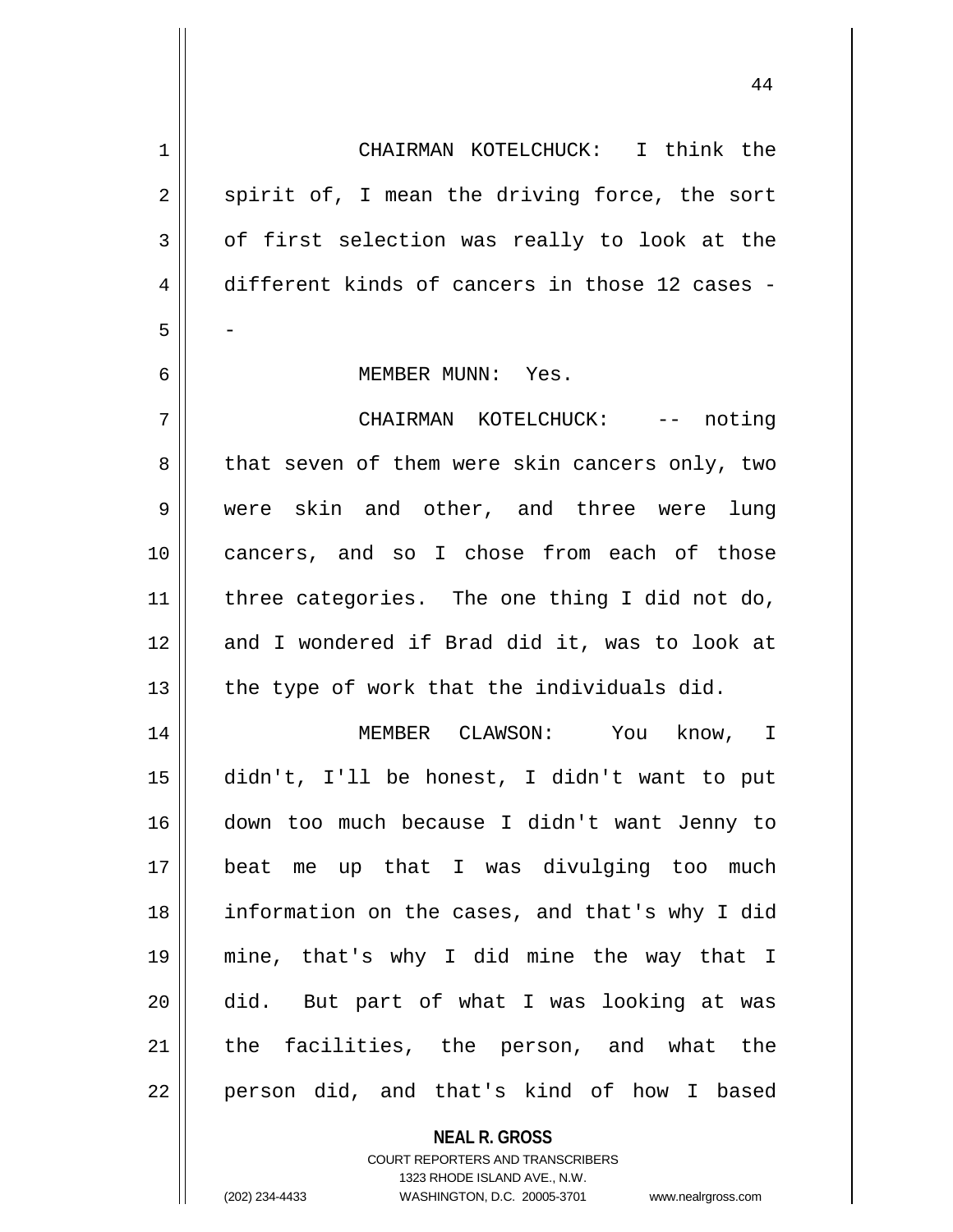1 || mine in my ratings.

| $\overline{2}$ | I apologize I didn't go into the               |
|----------------|------------------------------------------------|
| 3              | detail you did, but I didn't know where        |
| 4              | Privacy Act started and everything else. And   |
| 5              | that's why I did them the way I did them. But  |
| 6              | I looked at them from, nearly from the years   |
| 7              | of work, also the work they did, and also what |
| 8              | they ended up with, and that's kind of how I   |
| 9              | rated them.                                    |
| 10             | CHAIRMAN KOTELCHUCK: Right,                    |
| 11             | right, okay. After I did the selections based  |
| 12             | on the types of cancers, then worked, I did    |
| 13             | some slight shifts to get the geographic       |
| 14             | distribution pretty broad and also having      |
| 15             | several major DOE sites so that three out of   |
| 16             | the five were major DOE sites and one was the  |
| 17             | steel company and one was the chemical plant.  |
| 18             | So I don't know how to quite                   |
| 19             | proceed. I think, in a way, there's no gold    |
| 20             | standard here. I mean, it is a selection of    |
| 21             | five. I suppose we could have been biased and  |
| 22             | chose all skin cancers. That would have been   |
|                | <b>NEAL R. GROSS</b>                           |

COURT REPORTERS AND TRANSCRIBERS 1323 RHODE ISLAND AVE., N.W.

(202) 234-4433 WASHINGTON, D.C. 20005-3701 www.nealrgross.com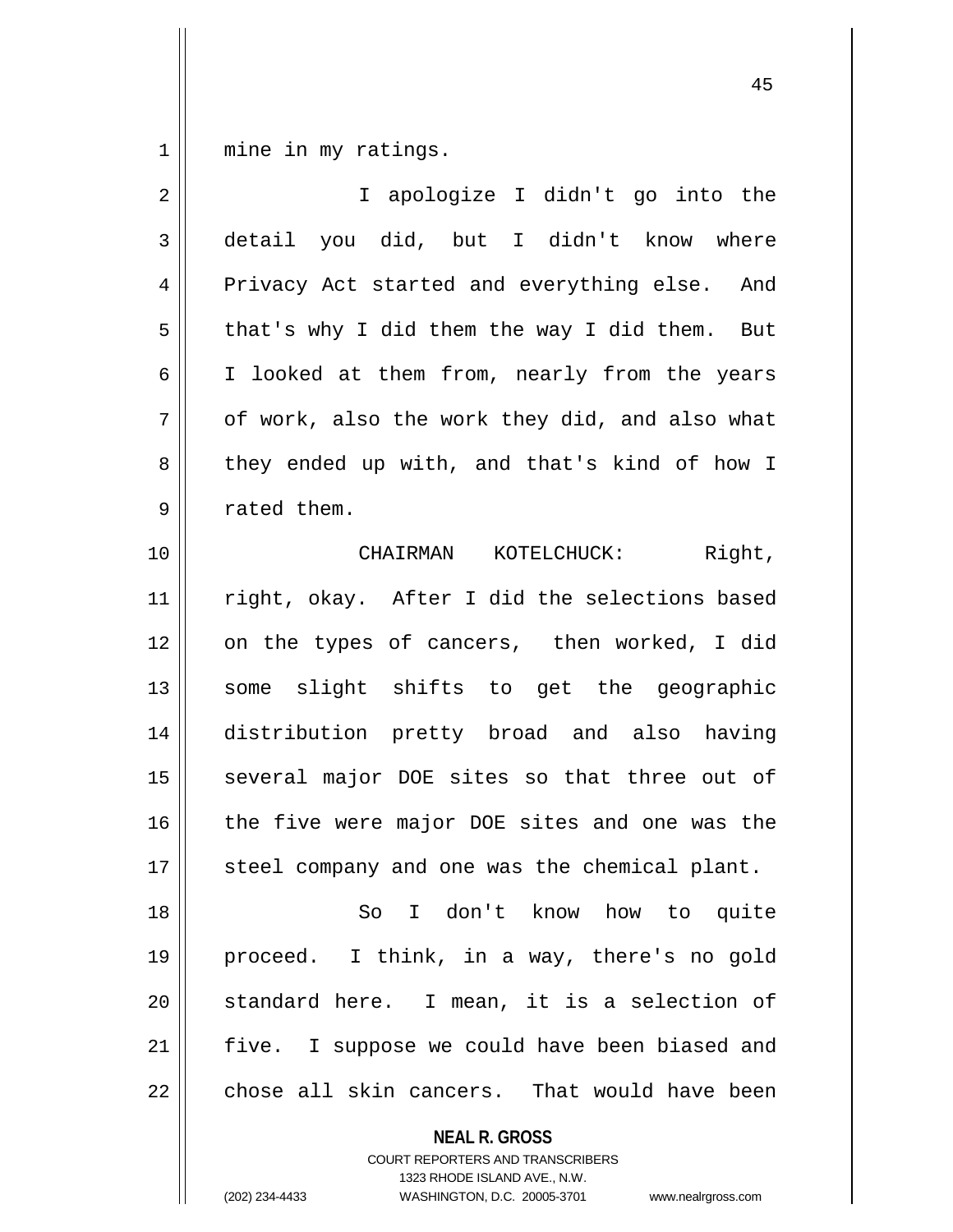**NEAL R. GROSS** COURT REPORTERS AND TRANSCRIBERS 1323 RHODE ISLAND AVE., N.W. 1 a poor selection. That is, it wouldn't have 2 | been representative of the 12. 3 || But I'm not quite sure how to 4 || proceed. I mean, we could, if you will, trade  $5 \parallel$  or we could, at one level, just accept what we  $6 \parallel$  have. And I don't have any vested interest. 7 | I suppose I wrote something more down. 8 || I suppose for others who are 9 looking at it for the first time, Dave, 10 yourself, I don't know if you had seen this 11 before because I think you're new on the 12 Committee. You're new on the Dose 13 | Reconstruction Subcommittee. 14 MR. KATZ: Well, not as new as  $15$  you. 16 CHAIRMAN KOTELCHUCK: No, no, no. 17 || I mean, you have served on it before, but I 18 didn't realize you were on this, you have been 19 | on this committee. 20 MEMBER RICHARDSON: Yes. 21 CHAIRMAN KOTELCHUCK: Okay. My 22 error. What do some of the other Members

(202) 234-4433 WASHINGTON, D.C. 20005-3701 www.nealrgross.com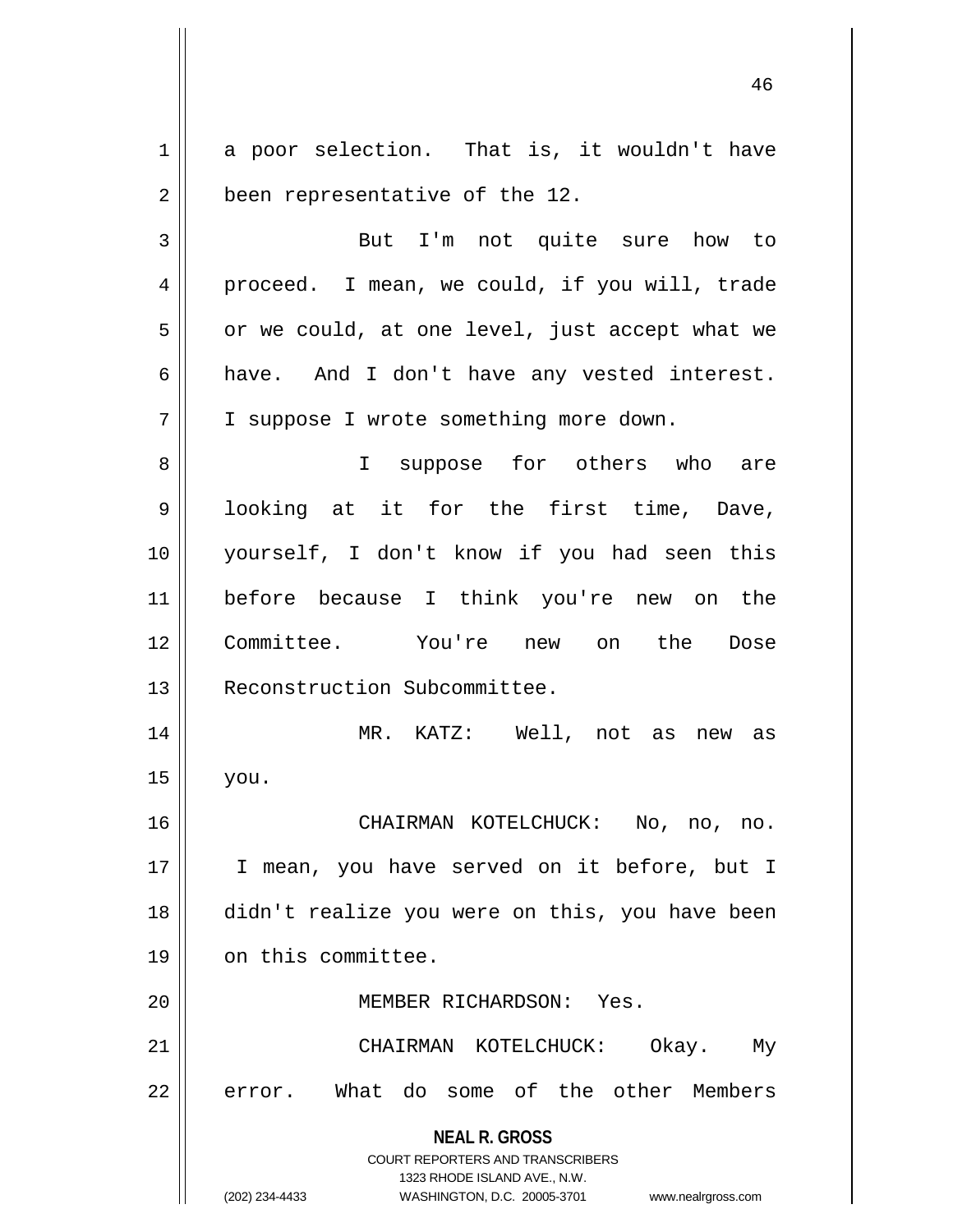**NEAL R. GROSS** COURT REPORTERS AND TRANSCRIBERS 1323 RHODE ISLAND AVE., N.W. (202) 234-4433 WASHINGTON, D.C. 20005-3701 www.nealrgross.com  $1 \parallel$  think or some of the staff folks who are here? MR. FARVER: I've got no say in it  $4 \parallel - -$  CHAIRMAN KOTELCHUCK: Pardon? MR. FARVER: I've got no say in  $7 \parallel$  it, the blind. MR. KATZ: Mark, did you, did you review the cases? Mark Griffon? I think Mark's not on the line right now. CHAIRMAN KOTELCHUCK: Yes. MR. FARVER: I mean, if you want to talk about it, it's okay. Just don't mention PoC. MR. KATZ: Yes. No, no, 16 | absolutely not. CHAIRMAN KOTELCHUCK: Others are 18 || looking at it, well, so others may have looked at it before, so what would you suggest? MR. KATZ: I have one thought about one of them. One of them is Bethlehem  $\parallel$  Steel, and that, I thought, is, more or less,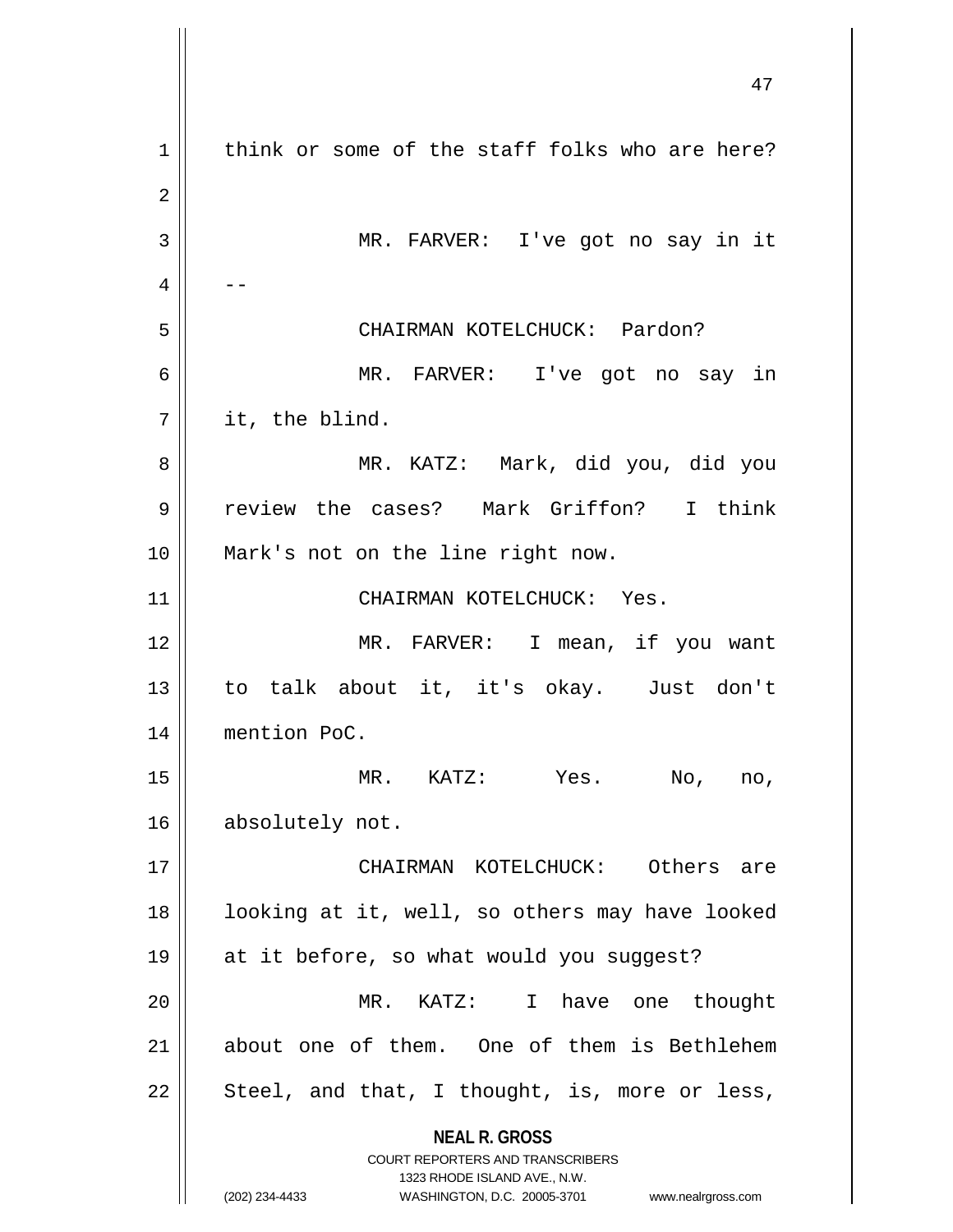1 a one-size-fits-all model, and I don't know  $2 \parallel$  how useful that is to do a blind review of a  $3 \parallel$  one-size-fits-all model. It doesn't give you  $4 \parallel$  a lot of insight really, I don't think, in  $5$  | that case.

6 || So I sort of question whether you want to choose that case based on there not 8 || being a lot of sophistication applicable to  $9 \parallel$  that, I mean, there's sophistication in the models that they developed but they're not applied with great, there's not a lot of variables to apply to those cases, as I understood it. Is that true, Grady? 14 | Bethlehem Steel? MR. CALHOUN: It's a tool. MR. KATZ: It's a tool, and it's, basically, one-size-fits all. 18 || MR. CALHOUN: It's prescriptive. Yes, it's prescriptive. MR. KATZ: So the amount of years | that the person is there and so on  $-$ MR. CALHOUN: That's all that

> **NEAL R. GROSS** COURT REPORTERS AND TRANSCRIBERS

1323 RHODE ISLAND AVE., N.W. (202) 234-4433 WASHINGTON, D.C. 20005-3701 www.nealrgross.com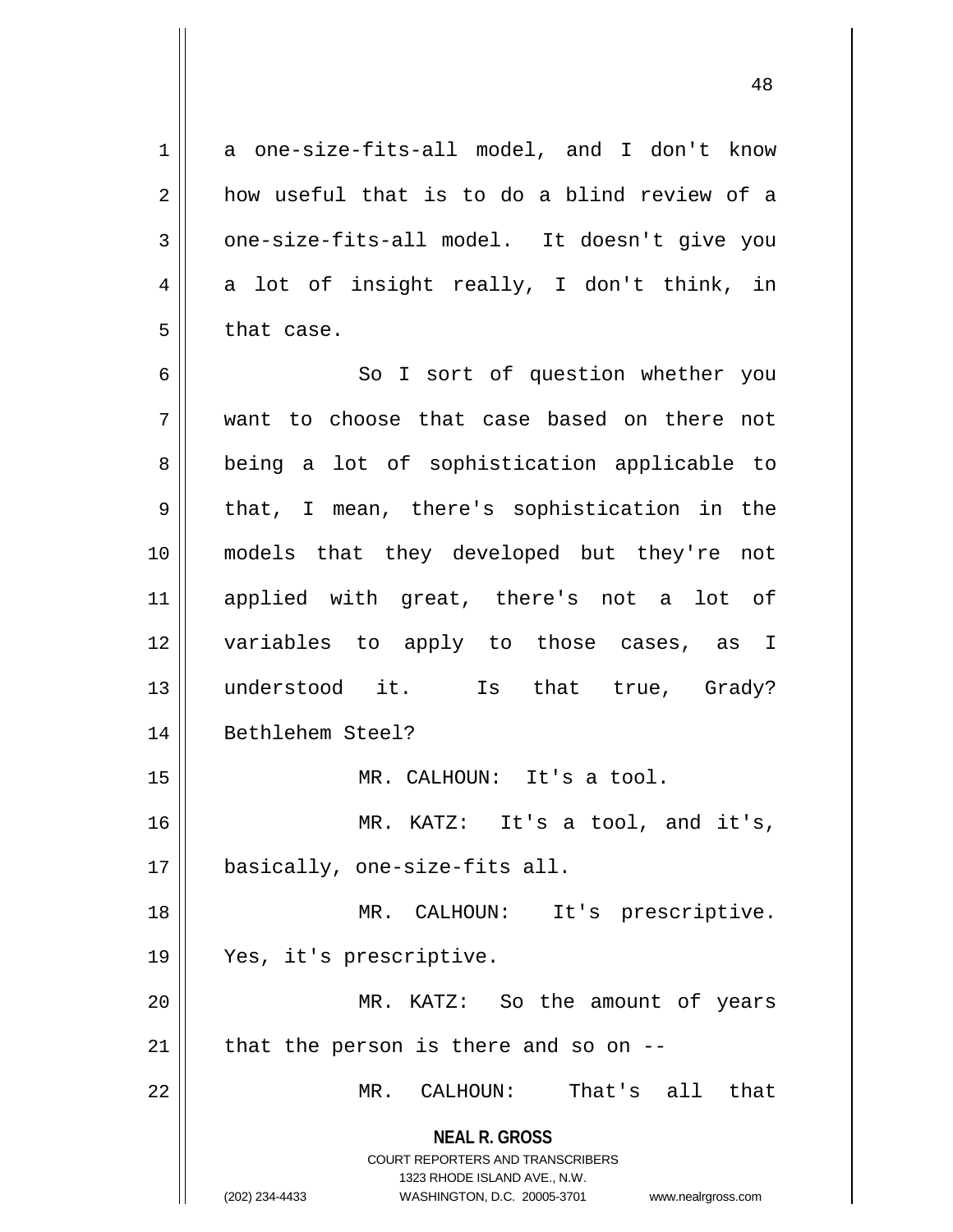**NEAL R. GROSS** COURT REPORTERS AND TRANSCRIBERS 1323 RHODE ISLAND AVE., N.W. (202) 234-4433 WASHINGTON, D.C. 20005-3701 www.nealrgross.com 1 || matters, really. Well, you know, the age of 2 diagnosis -- 3 MR. KATZ: The cancer and all  $4 \parallel$  those. 5 MR. CALHOUN: As far as the dose  $6 \parallel$  assigned, it's just going to be time on the  $7 \parallel$  job. 8 MR. KATZ: So I'm not thinking  $9 \parallel$  that's very useful as a blind case. 10 CHAIRMAN KOTELCHUCK: That's 11 helpful. 12 MR. KATZ: But that was my only  $13$  | thought. I just wanted to  $-$ 14 MR. CALHOUN: But we don't have a 15 || ton of those that are as prescriptive as 16 | Bethlehem Steel. 17 || MR. KATZ: Right. No, I 18 understand. 19 CHAIRMAN KOTELCHUCK: Right. 20  $\parallel$  That's in the middle Atlantic. That is --21 || let's see. Bethlehem Steel was the skin and 22 || male genitalia. Let's take a look at another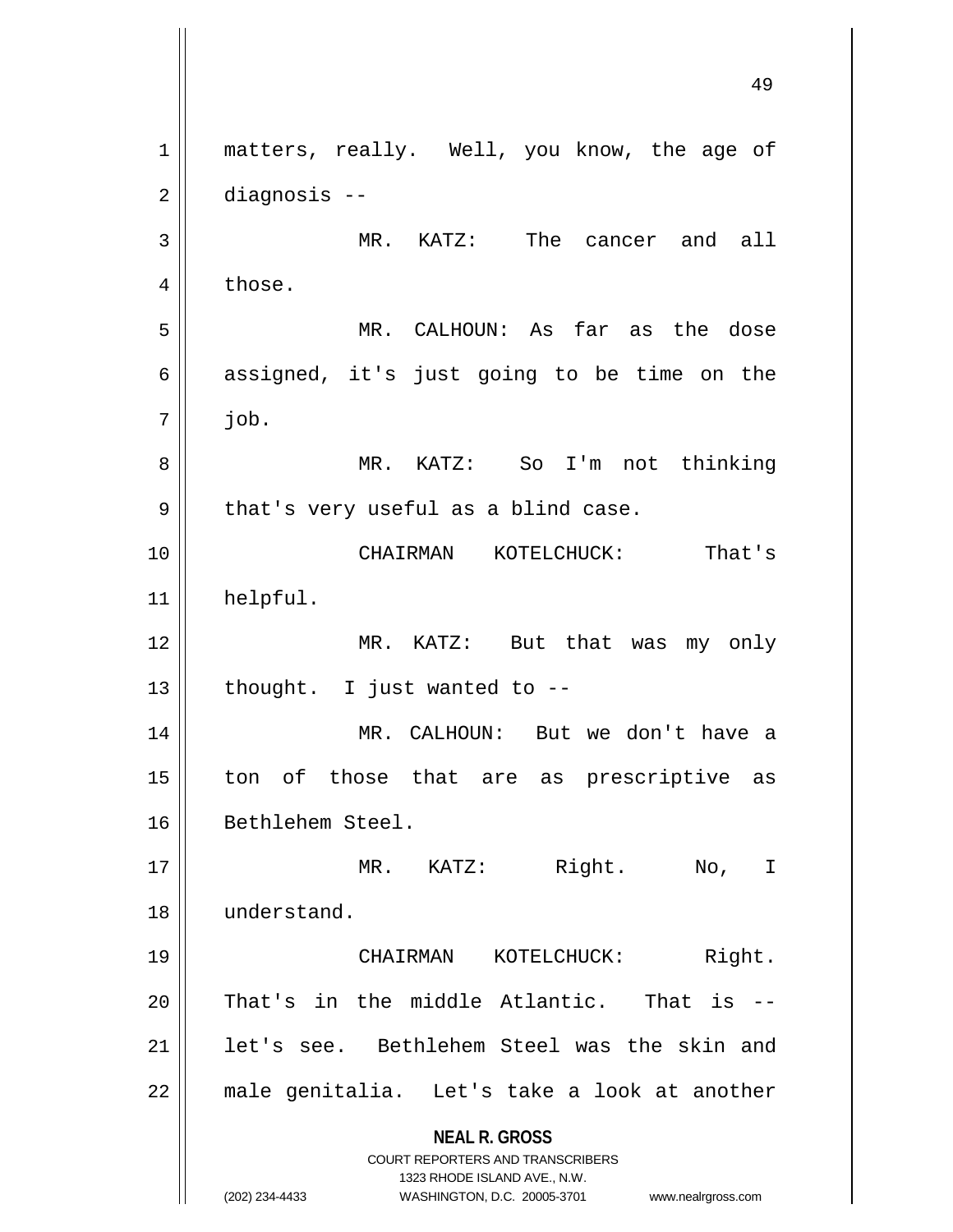**NEAL R. GROSS** COURT REPORTERS AND TRANSCRIBERS 1323 RHODE ISLAND AVE., N.W. (202) 234-4433 WASHINGTON, D.C. 20005-3701 www.nealrgross.com 1 one. So that was the one with skin plus  $2 \parallel$  other. There were two with skin plus other.  $3$  That was the case 2. There was also case 12. 4 What was case 12? Let me see. I don't have 5 || it written down. We'll go onto the --6 effectively, my computer is down, so I'm going  $7 \parallel$  to -- if somebody has it in front of them, the 8 || last one on the list. 9 MR. KATZ: Do you have the list of 10 potential cases, Grady? 11 CHAIRMAN KOTELCHUCK: I had it on 12 my machine at home yesterday and was looking  $13 \parallel$  at it. 14 MR. CALHOUN: Did Stu send those? 15 MR. KATZ: Yes, I distributed it - 16 17 CHAIRMAN KOTELCHUCK: It's on the  $18 \parallel$  O: drive. 19 MR. CALHOUN: Oh, is it on the O: 20 drive right now? 21 CHAIRMAN KOTELCHUCK: It's on the 22  $\parallel$  0: drive under -- I don't think it was the DR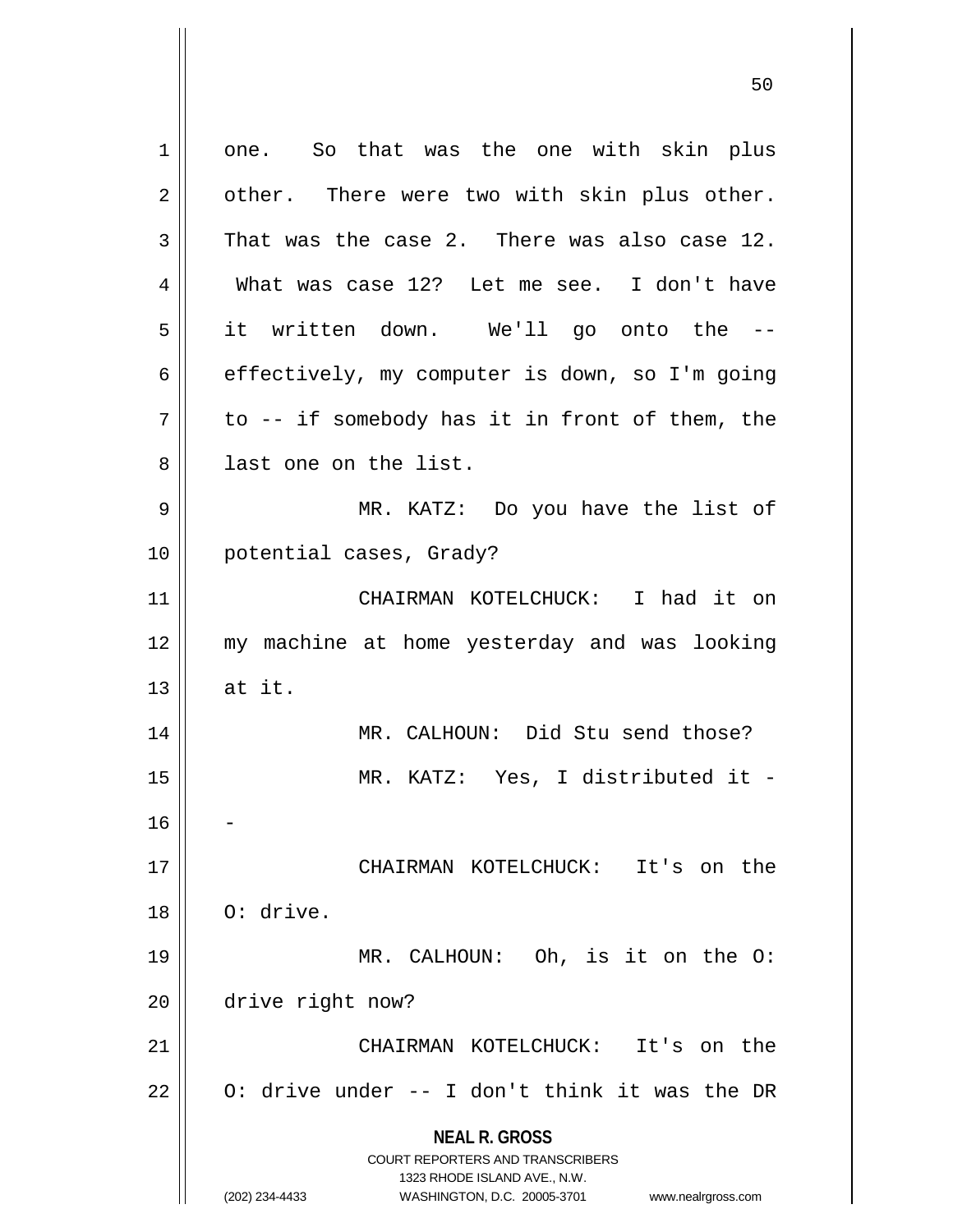**NEAL R. GROSS** COURT REPORTERS AND TRANSCRIBERS 1323 RHODE ISLAND AVE., N.W. (202) 234-4433 WASHINGTON, D.C. 20005-3701 www.nealrgross.com  $1 \parallel$  Subcommittee. I think it was, there were -- MR. KATZ: Well, Brad, it would | have been emailed to your  $-$ 4 | MEMBER CLAWSON: Government, my  $5 \parallel$  other government address, which I can't access from here. MR. CALHOUN: It had to be under 8 | ABRWH. How about DR Subcommittee probably? CHAIRMAN KOTELCHUCK: There were 10 || two places where today's materials were. One was DR Subcommittee. The other was something MR. FARVER: Something like documents for Board approval. CHAIRMAN KOTELCHUCK: Yes, it was, it was -- Stu sent it and did not put it on DR 17 | Subcommittee. MR. FARVER: Sometimes he puts it in that other one. MR. CALHOUN: Is it the 16 Set? MR. KATZ: No. MR. CALHOUN: What set is it?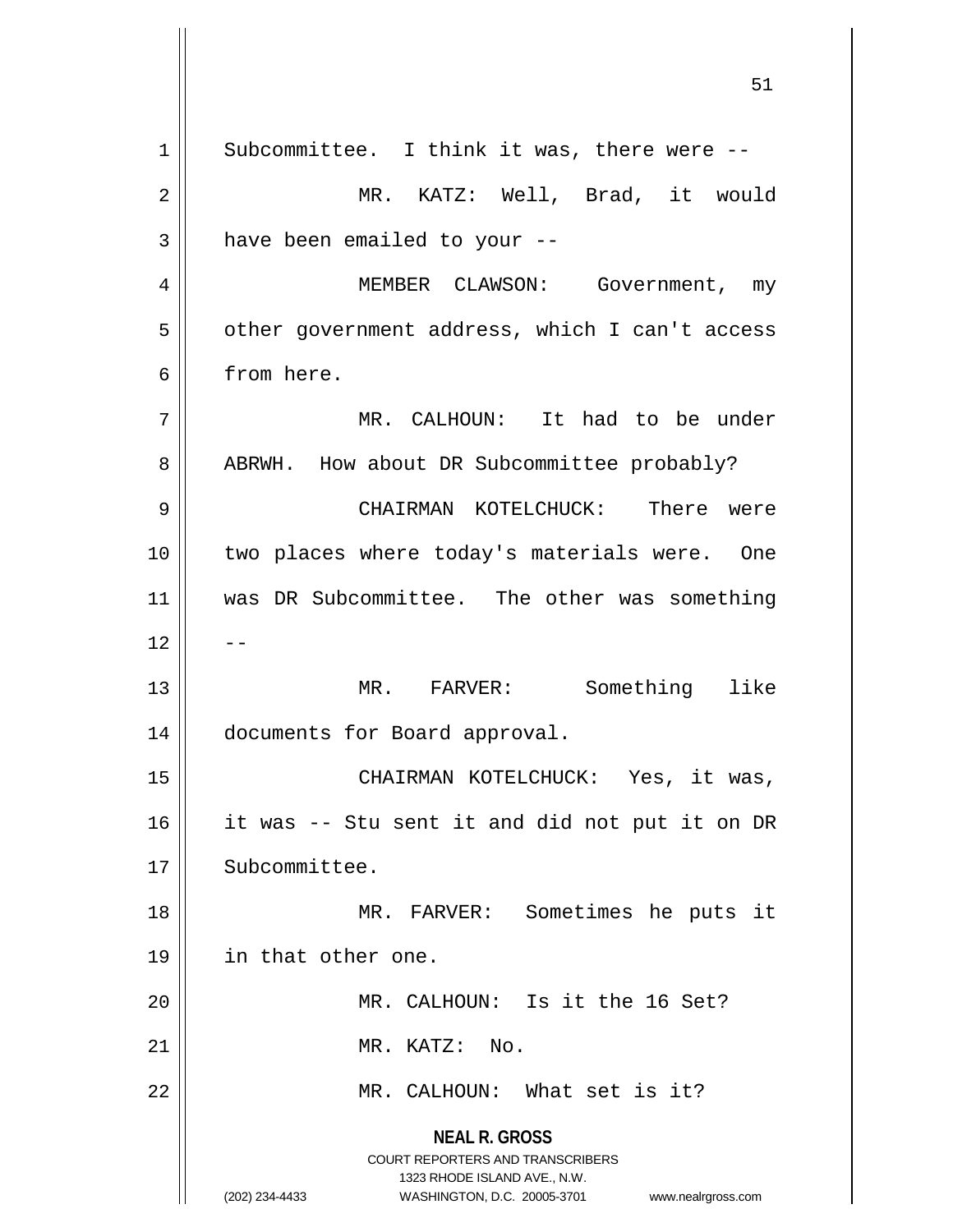|    | 52                                                                  |
|----|---------------------------------------------------------------------|
| 1  | MR. KATZ: It should be --                                           |
| 2  | CHAIRMAN KOTELCHUCK: Actually,                                      |
| 3  | it's 17 Set.                                                        |
| 4  | MR. KATZ: It's not. No, it's                                        |
| 5  | not. It's blind dose -- blind case selection.                       |
| 6  | I don't know what the title is.                                     |
| 7  | CHAIRMAN KOTELCHUCK: Let me go --                                   |
| 8  | since I looked at it yesterday. Here we are.                        |
| 9  | Excellent. So the 12 case was -- I have my                          |
| 10 | reading glasses, I've got to get close, and                         |
| 11 | they're new reading glasses, so -- Hanford,                         |
| 12 | Grand Junction Operations Office. And so                            |
| 13 | that's $--$                                                         |
| 14 | MR. KATZ: That would be better.                                     |
| 15 | CHAIRMAN KOTELCHUCK: That would                                     |
| 16 | be better. So it will mean that we have two                         |
| 17 | in the northwest. But the geographic doesn't                        |
| 18 | matter this much. After all, we're dealing                          |
| 19 | with the same human beings and the same                             |
| 20 | radiations, if you will, at different places.                       |
| 21 | And the year -- let's see. Work decade in                           |
| 22 | the 1970s was '74. That's reasonable.                               |
|    | <b>NEAL R. GROSS</b><br>COURT REPORTERS AND TRANSCRIBERS            |
|    | 1323 RHODE ISLAND AVE., N.W.                                        |
|    | (202) 234-4433<br>WASHINGTON, D.C. 20005-3701<br>www.nealrgross.com |

 $\mathbf{\mathbf{\mathsf{I}}}\mathbf{\mathsf{I}}$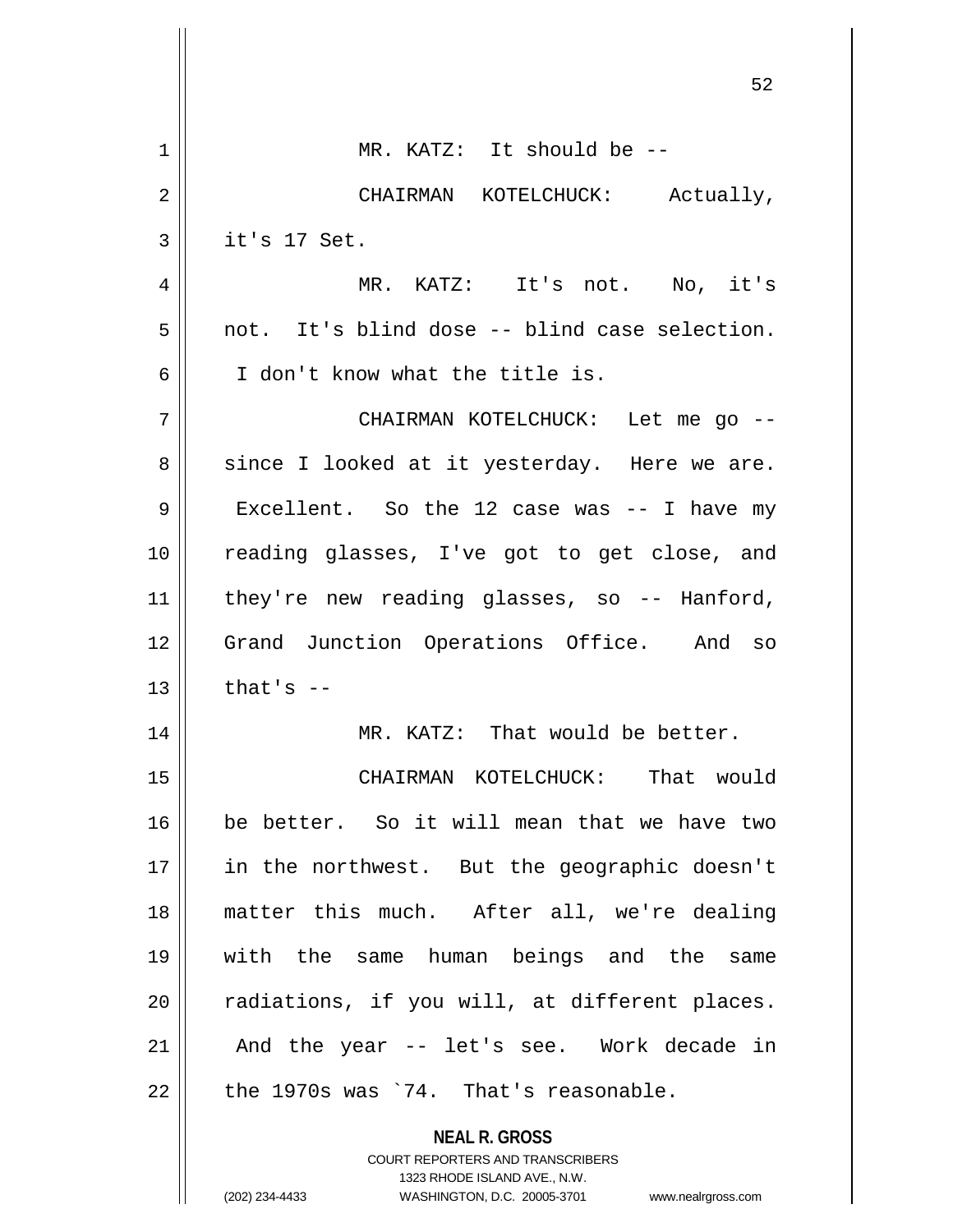|    | 53                                                                                                                                                                     |
|----|------------------------------------------------------------------------------------------------------------------------------------------------------------------------|
| 1  | MR. CALHOUN: To `96.                                                                                                                                                   |
| 2  | CHAIRMAN KOTELCHUCK: Yes. So let                                                                                                                                       |
| 3  | us move that. So we'll take out the number                                                                                                                             |
| 4  | two for Bethlehem, which was 45.012, and move                                                                                                                          |
| 5  | it to 46.398.                                                                                                                                                          |
| 6  | MR. KATZ: Okay.                                                                                                                                                        |
| 7  | CHAIRMAN KOTELCHUCK: Okay.                                                                                                                                             |
| 8  | MR. KATZ: So let's just get the                                                                                                                                        |
| 9  | complete list so that that information can be                                                                                                                          |
| 10 | pulled for SC&A. All he's hearing is the                                                                                                                               |
| 11 | facility.                                                                                                                                                              |
| 12 | MR. CALHOUN: Well, and the PoC.                                                                                                                                        |
| 13 | MR. KATZ: Oh, great.                                                                                                                                                   |
| 14 | MR. FARVER: But I didn't hear                                                                                                                                          |
| 15 | what the facility was so I don't --                                                                                                                                    |
| 16 | MR. KATZ: So if you just want to                                                                                                                                       |
| 17 | give, Dave, the complete list by number of                                                                                                                             |
| 18 | cases for 6, and then we can get SC&A working                                                                                                                          |
| 19 | on these.                                                                                                                                                              |
| 20 | CHAIRMAN KOTELCHUCK: Oh, you want                                                                                                                                      |
| 21 | to do for 6, you want to add that on, rather                                                                                                                           |
| 22 | than take one off.                                                                                                                                                     |
|    | <b>NEAL R. GROSS</b><br><b>COURT REPORTERS AND TRANSCRIBERS</b><br>1323 RHODE ISLAND AVE., N.W.<br>(202) 234-4433<br>WASHINGTON, D.C. 20005-3701<br>www.nealrgross.com |

 $\mathsf{I}$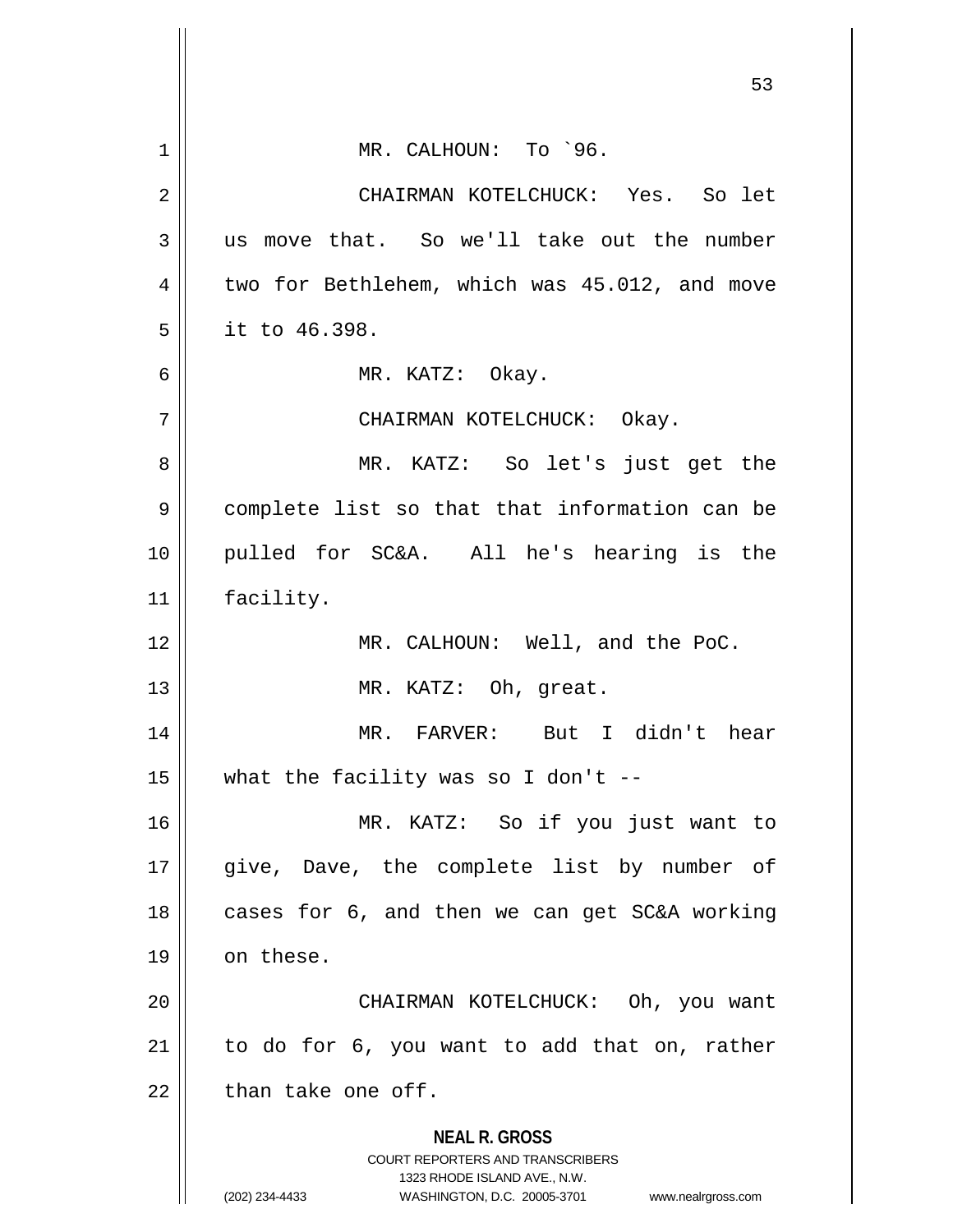| 1  | MR. KATZ: A total of six cases.                                                                     |
|----|-----------------------------------------------------------------------------------------------------|
| 2  | CHAIRMAN KOTELCHUCK: Okay. We                                                                       |
| 3  | had each selected five, so this is just adding                                                      |
| 4  | another case, if you will.                                                                          |
| 5  | MR. KATZ: We need a total of six                                                                    |
| 6  | cases.                                                                                              |
| 7  | CHAIRMAN KOTELCHUCK: Okay, fine.                                                                    |
| 8  | In which case we will just add that on, and I                                                       |
| 9  | will, I have my, I will add the choices --                                                          |
| 10 | MR. KATZ: So we have two that are                                                                   |
| 11 | in common with Brad.                                                                                |
| 12 | CHAIRMAN KOTELCHUCK: Right. Two,                                                                    |
| 13 | eight -- wait a minute. Oh, I'm using his,                                                          |
| 14 | the code numbers, right? 2, 7, 9, 10, 13.                                                           |
| 15 | MR. KATZ: Okay. You're saying in                                                                    |
| 16 | order of the list cases?                                                                            |
| 17 | CHAIRMAN KOTELCHUCK: Yes, in                                                                        |
| 18 | order of the list cases, but, but --                                                                |
| 19 | MR. KATZ: Two, seven -- go ahead.                                                                   |
| 20 | CHAIRMAN KOTELCHUCK: 2, 7, 9, 10,                                                                   |
| 21 | 13. Thirteen would be -- wait a second. I'm                                                         |
| 22 | sorry. I'll have to check because 13 was the                                                        |
|    | <b>NEAL R. GROSS</b>                                                                                |
|    | <b>COURT REPORTERS AND TRANSCRIBERS</b>                                                             |
|    | 1323 RHODE ISLAND AVE., N.W.<br>(202) 234-4433<br>WASHINGTON, D.C. 20005-3701<br>www.nealrgross.com |
|    |                                                                                                     |

 $\mathsf{I}$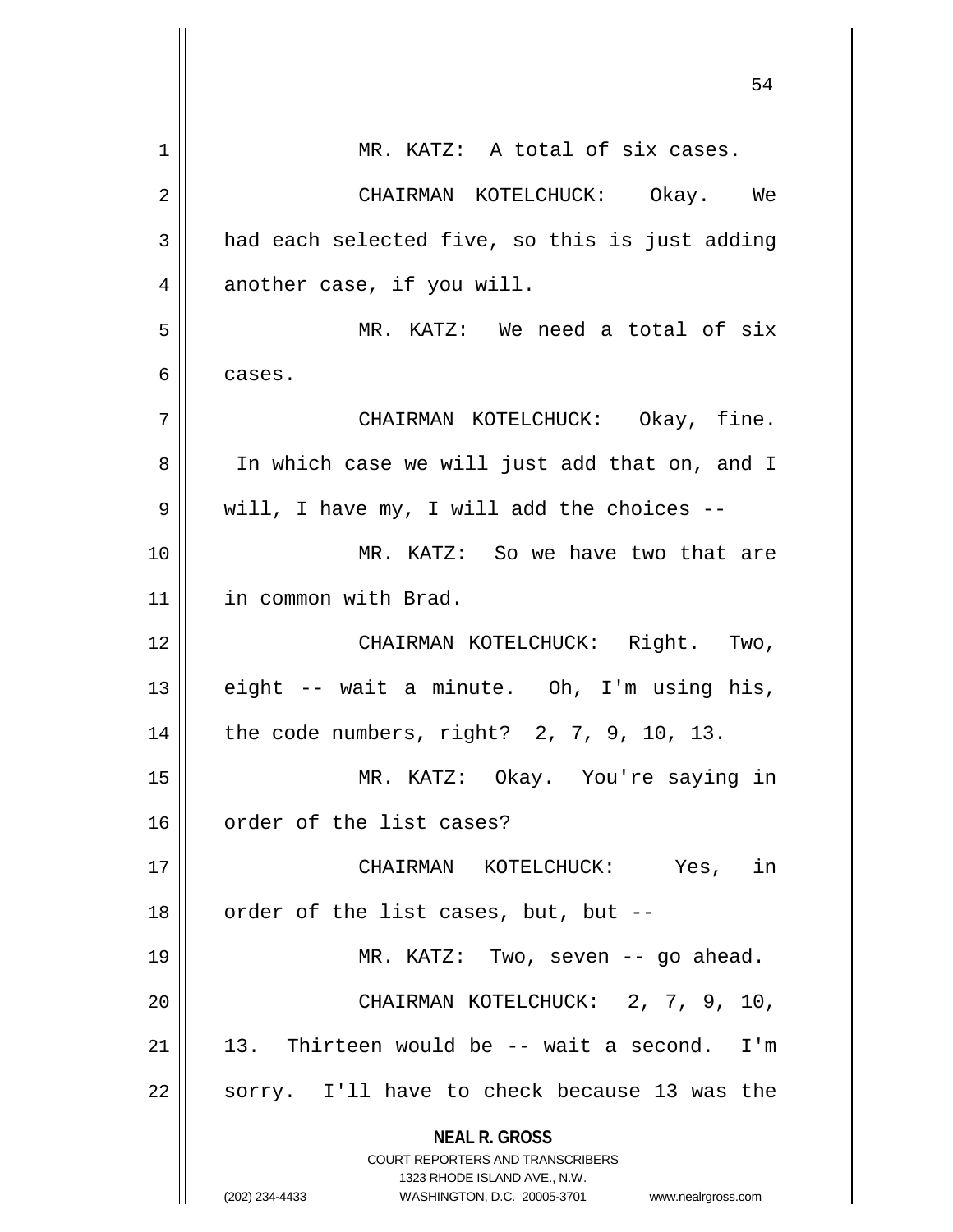| $\mathbf 1$ | last one. Oh, they're right. I am --          |
|-------------|-----------------------------------------------|
| 2           | Bethlehem, Allied. Excuse me. Bethlehem was   |
| 3           | two. We are dropping two. Yes, selection IDs, |
| 4           | but there's some -- Brad's choices, my        |
| 5           | choices. Hanford, Hanford was on the list.    |
| 6           | I'm terribly sorry, but Hanford was on my     |
| 7           | list. That one was on my list, and I don't -- |
| 8           | MR. KATZ: Okay. So you can pull               |
| 9           | one of Brad's --                              |
| 10          | CHAIRMAN KOTELCHUCK: Yes.                     |
| 11          | MR. KATZ: -- to fill in.                      |
| 12          | MR. CALHOUN: Away with Brad's.                |
| 13          | MR. KATZ: Well, no, we're adding.             |
| 14          | Right.<br>CHAIRMAN KOTELCHUCK:                |
| 15          | That's what we should do. So 2 and 13. Wait   |
| 16          | a second. Yes, you've got it. And I don't     |
| 17          | understand why, as we were talking -- oh, I   |
| 18          | see. In the end, oh, 2 and 12, 2 and 12. Two  |
| 19          | we don't want, and I had put 12 was the       |
| 20          | Savannah River Site, hold it, just all male   |
| 21          | genitalia. I don't -- we wanted to pull       |
| 22          | Bethlehem. Okay.                              |
|             | <b>NEAL R. GROSS</b>                          |

COURT REPORTERS AND TRANSCRIBERS 1323 RHODE ISLAND AVE., N.W.

 $\mathsf{I}$ 

(202) 234-4433 WASHINGTON, D.C. 20005-3701 www.nealrgross.com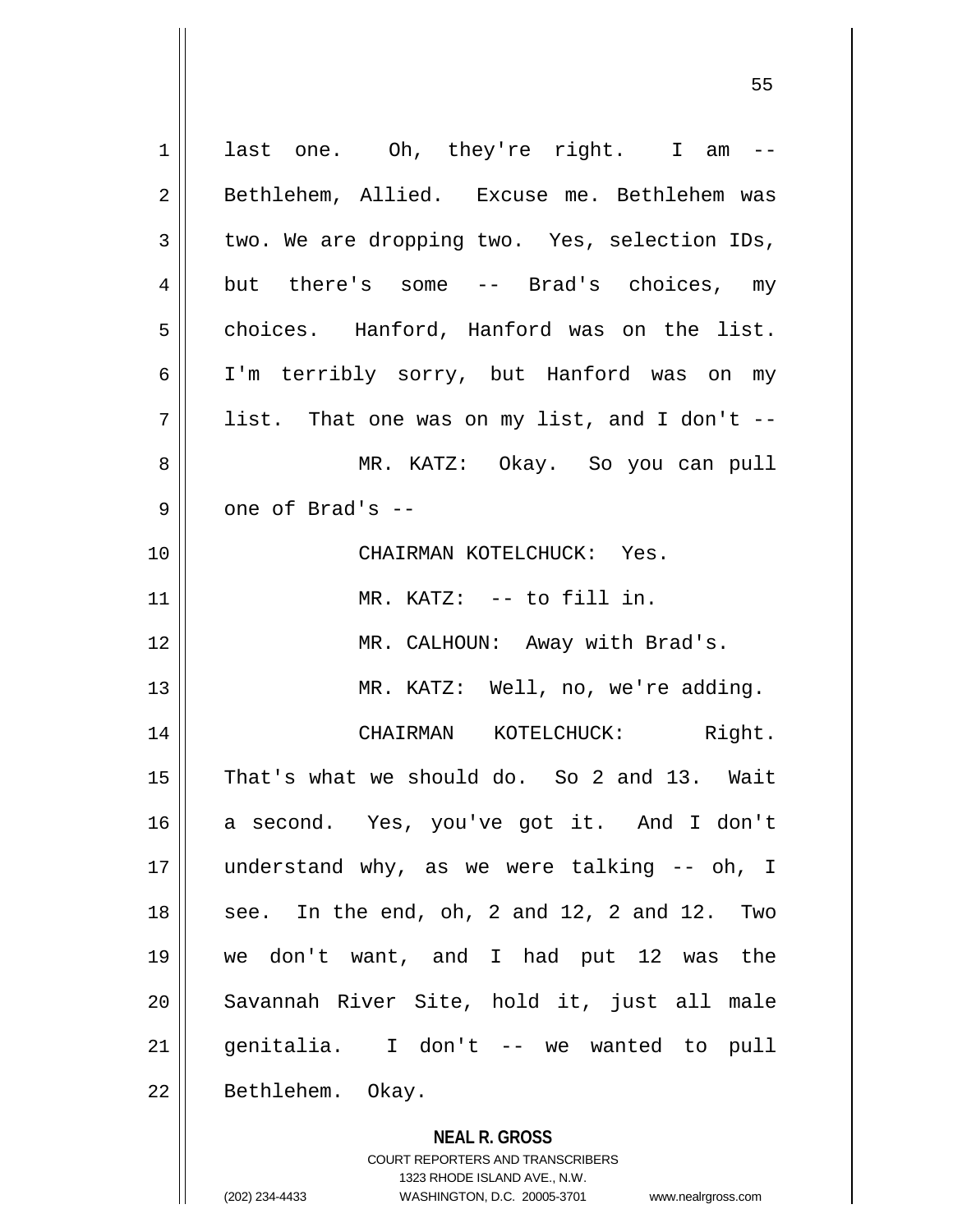| 1  | And, ah, okay, I see what my                                                                                                                     |
|----|--------------------------------------------------------------------------------------------------------------------------------------------------|
| 2  | mistake was. If we didn't pick, if we didn't                                                                                                     |
| 3  | pick -- we were talking about Hanford, but we                                                                                                    |
| 4  | should have been talking about 12, which was                                                                                                     |
| 5  | Dana Heavy Water Plant, Savannah River Site,                                                                                                     |
| 6  | which was the other case of skin plus other.                                                                                                     |
| 7  | Okay. So we'll pick, we'll drop                                                                                                                  |
| 8  | Bethlehem or -- right, we'll drop Bethlehem,                                                                                                     |
| 9  | and we'll add 12, which is 019. We dropped                                                                                                       |
| 10 | Bethlehem. That's five.                                                                                                                          |
| 11 | MEMBER CLAWSON: David, which one                                                                                                                 |
| 12 | -- are you using these numbers for the --                                                                                                        |
| 13 | CHAIRMAN KOTELCHUCK: Yes, yes.                                                                                                                   |
| 14 | MR. KATZ: Let's go with the                                                                                                                      |
| 15 | simple numbers, okay? Just list them in the                                                                                                      |
| 16 | order they're given, the simple numbers, as                                                                                                      |
| 17 | opposed to these.                                                                                                                                |
| 18 | The<br>KOTELCHUCK:<br>CHAIRMAN                                                                                                                   |
| 19 | selection ID you mean?                                                                                                                           |
| 20 | MEMBER CLAWSON: Yes, because you                                                                                                                 |
| 21 | don't -- I was just trying to figure out your                                                                                                    |
| 22 | 12 on that.                                                                                                                                      |
|    | <b>NEAL R. GROSS</b><br><b>COURT REPORTERS AND TRANSCRIBERS</b><br>1323 RHODE ISLAND AVE., N.W.<br>(202) 234-4433<br>WASHINGTON, D.C. 20005-3701 |
|    | www.nealrgross.com                                                                                                                               |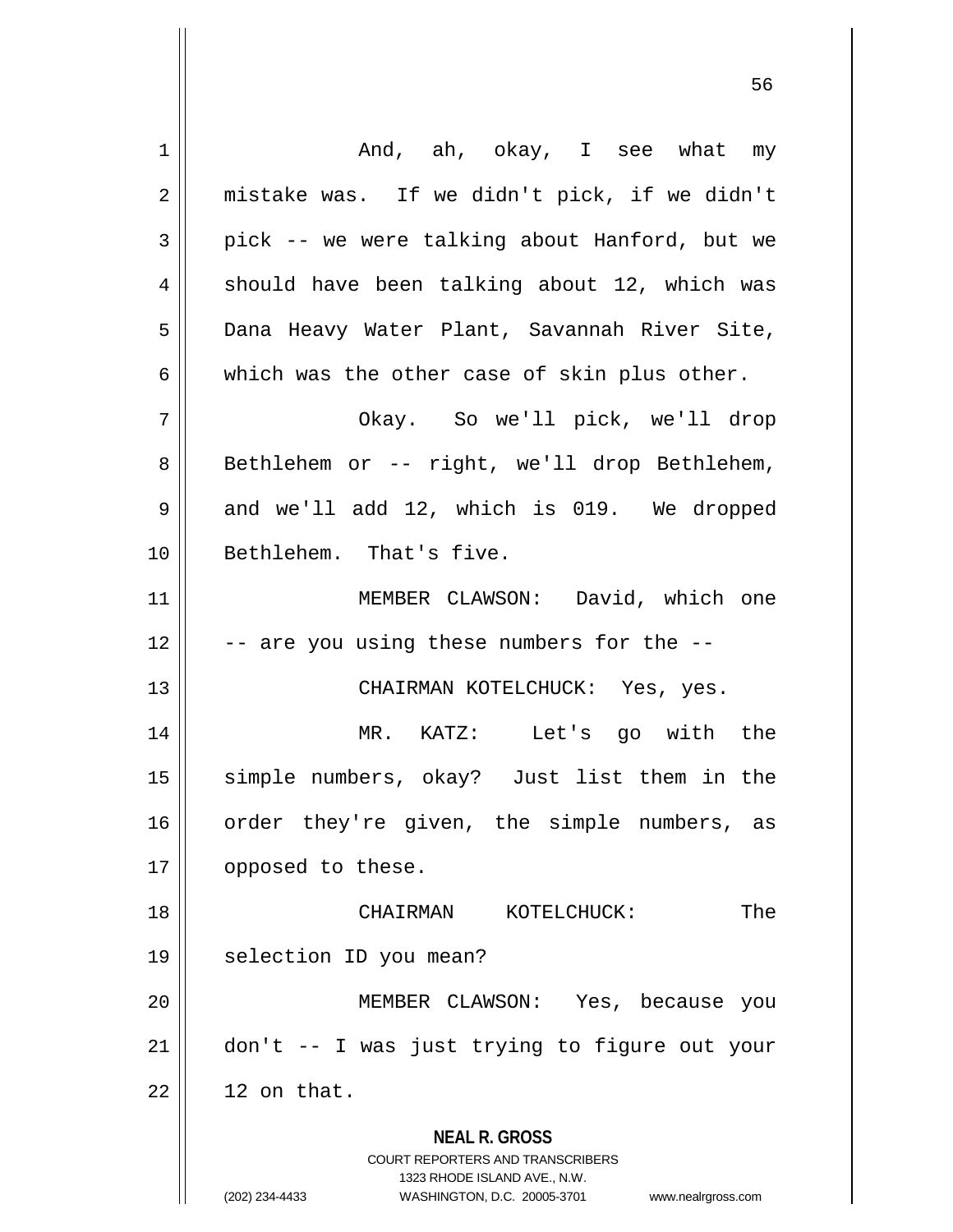**NEAL R. GROSS** COURT REPORTERS AND TRANSCRIBERS 1323 RHODE ISLAND AVE., N.W. (202) 234-4433 WASHINGTON, D.C. 20005-3701 www.nealrgross.com 1 CHAIRMAN KOTELCHUCK: Yes, 12, I 2 || just used these. Talk about simple numbers. 3 || MEMBER CLAWSON: Okay. 4 CHAIRMAN KOTELCHUCK: It didn't 5 matter to me what those other numbers were. I 6 just translated back to get to you. But the 7 question is this: if I take out Bethlehem and 8 || I put in case 019, then that's fine. I only  $9 \parallel$  selected five, so that still leaves us with 10 five. We want six, so we want to add on one 11 || of yours, Brad, right? Even --12 MEMBER CLAWSON: Well, can we just 13 || go down which ones we've got chosen, I guess? 14 CHAIRMAN KOTELCHUCK: Sure. And 15 we'll use those, if you will, the selection  $16$  ID. 17 || MEMBER CLAWSON: Okay. 18 CHAIRMAN KOTELCHUCK: And I had 19 || selected or I now select 008, 013, 016, 019,  $20$  || and 021. That's five. Those are five. 21 MR. KATZ: Okay. And one more 22 | from Brad.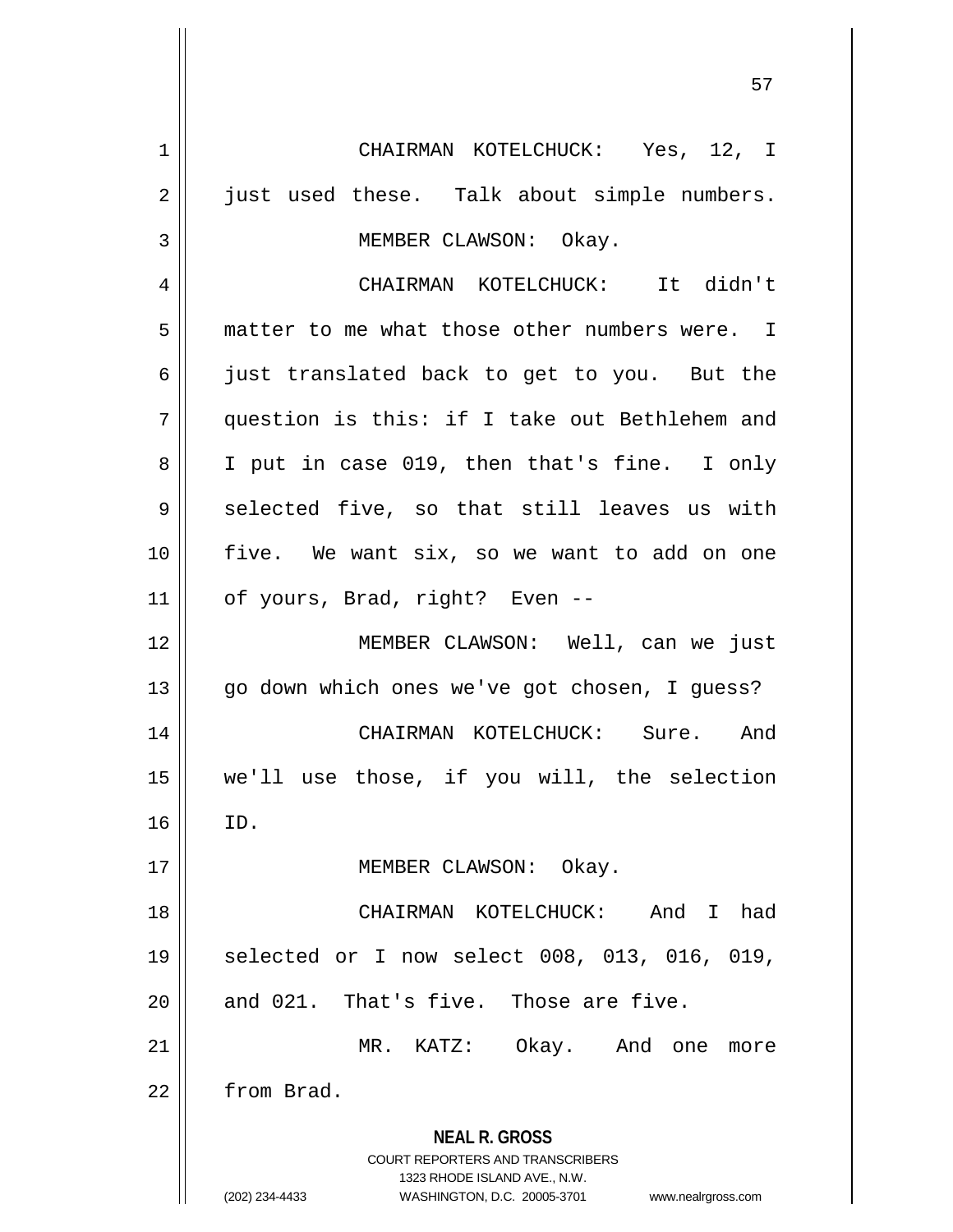**NEAL R. GROSS** COURT REPORTERS AND TRANSCRIBERS 1323 RHODE ISLAND AVE., N.W. (202) 234-4433 WASHINGTON, D.C. 20005-3701 www.nealrgross.com 1 CHAIRMAN KOTELCHUCK: Right. 2 Since we dropped steel, which is middle  $3 \parallel$  Atlantic, that doesn't matter much. Since we 4 had a larger number of skin only and I  $5 \parallel$  selected only two of those six, let's just 6 take another one with skin cancer  $-$ 7 MR. KATZ: Wait. Do you have 8 || multiple skins already? 9 CHAIRMAN KOTELCHUCK: I have two 10 || skin, but skin, remember, was 7 out of the 12 11 cases. 12 MR. KATZ: I know, but don't you 13 want more diversity? Because if you do skin, 14 you're only dealing with certain -- 15 | CHAIRMAN KOTELCHUCK: Right. 16 || MR. KATZ: -- radiation exposures. 17 CHAIRMAN KOTELCHUCK: Right. The 18 question was representative versus diversity, 19 || and I said I want a representative sample of  $20$  || the 12, and that's where one could argue that  $21$  | one should give more  $-$ 22 MR. KATZ: But the 12 is not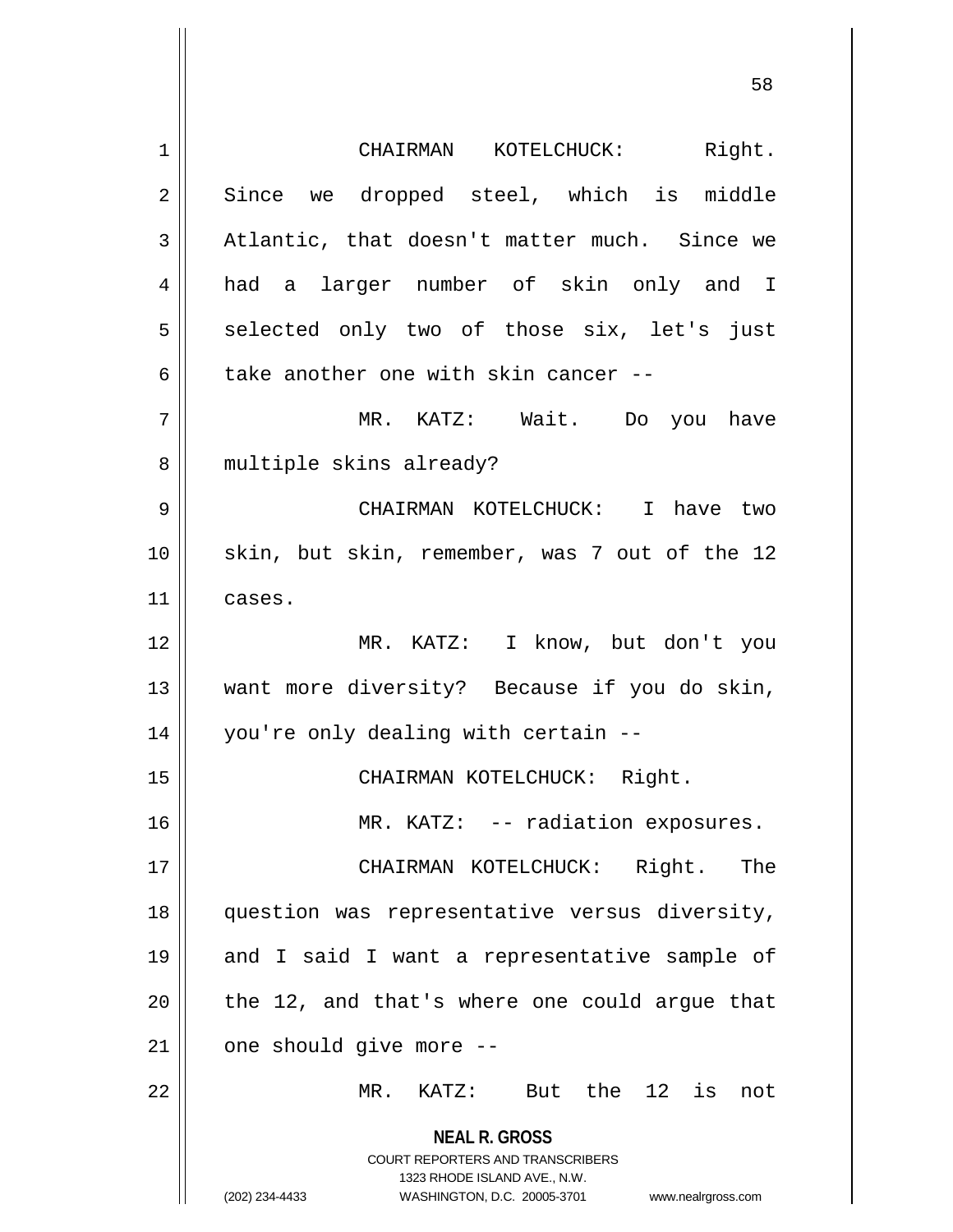**NEAL R. GROSS** COURT REPORTERS AND TRANSCRIBERS 1323 RHODE ISLAND AVE., N.W. 1 | representative of the universe at all, so I 2 || would just go for diversity because that's  $3 \parallel$  going to  $-$ 4 CHAIRMAN KOTELCHUCK: Good. Then  $5 \parallel$  if we go for diversity, then we have the two 6  $\parallel$  skin plus other, and there are three cases of 7 lung cancer of which, I believe, we have 8 || selected one. 9 MEMBER CLAWSON: We've selected 10 | one already. 11 CHAIRMAN KOTELCHUCK: Right. So 12 let's take another -- 13 MEMBER CLAWSON: Well, if I was to 14 do any, I would do these two. 15 CHAIRMAN KOTELCHUCK: Okay, 003 16 and 004. 17 MEMBER CLAWSON: One of those -- 18 CHAIRMAN KOTELCHUCK: Yes. 19 MEMBER CLAWSON: -- because both  $20$  | of these, that was a problem in these sites. 21 | CHAIRMAN KOTELCHUCK: Good, good. 22 MEMBER CLAWSON: So either one you

(202) 234-4433 WASHINGTON, D.C. 20005-3701 www.nealrgross.com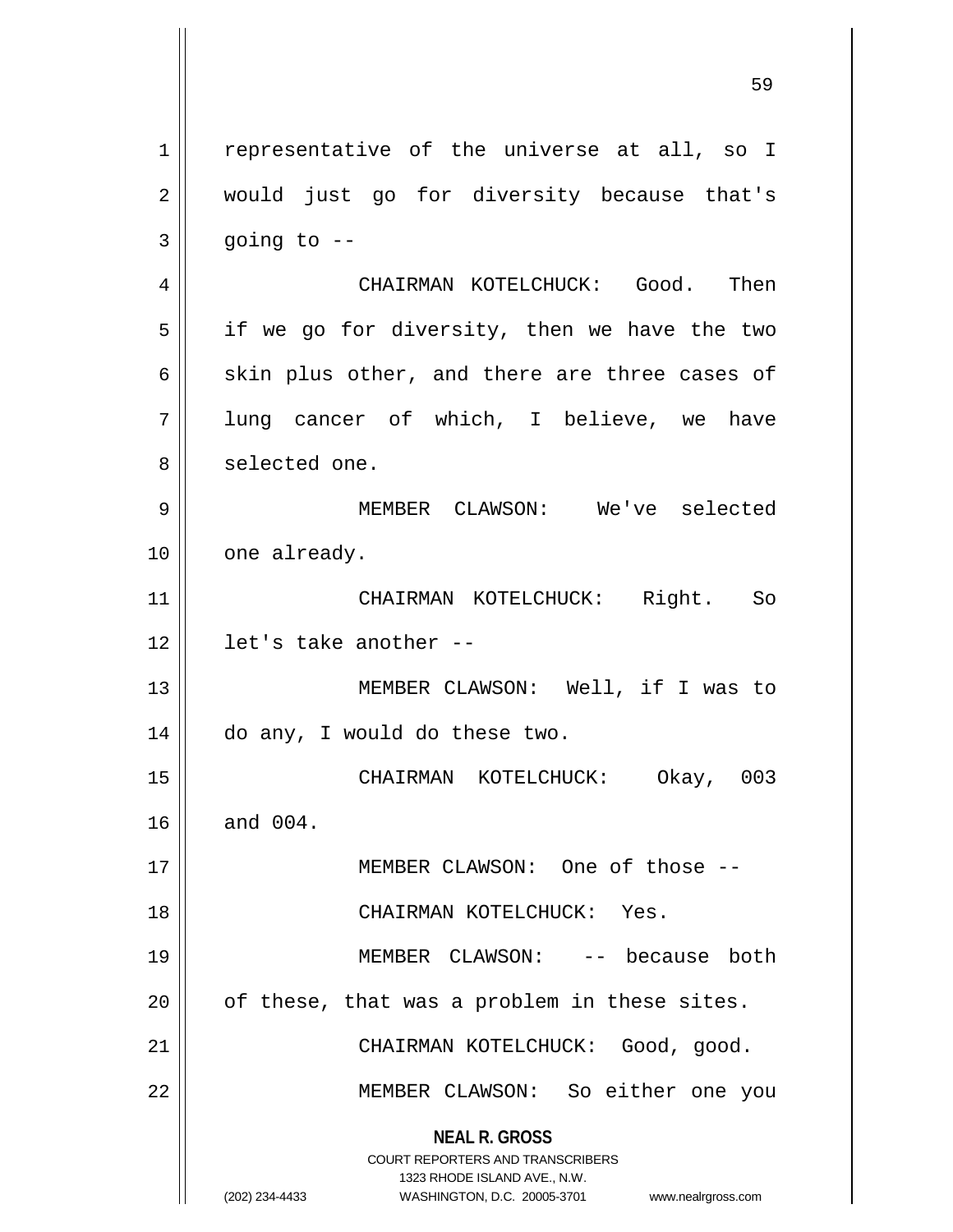$1 \parallel$  want to pick.

| $\overline{2}$ | CHAIRMAN KOTELCHUCK: Right. Now,                                                                    |
|----------------|-----------------------------------------------------------------------------------------------------|
| 3              | both of those, no, both of those are, you're                                                        |
| 4              | looking at 003 and 004?                                                                             |
| 5              | MEMBER CLAWSON: Yes, both of --                                                                     |
| 6              | CHAIRMAN KOTELCHUCK: No, but he's                                                                   |
| 7              | suggesting, and I think it makes sense, that                                                        |
| 8              | we not pick another skin and that we pick from                                                      |
| $\mathsf 9$    | the three lung over here. That is 008 --                                                            |
| 10             | MEMBER CLAWSON: We've already got                                                                   |
| 11             | 13.                                                                                                 |
| 12             | CHAIRMAN KOTELCHUCK: I've got 13.                                                                   |
| 13             | Eight or ten --                                                                                     |
| 14             | MR. KATZ: We've got 8 already.                                                                      |
| 15             | MEMBER CLAWSON: You've got,                                                                         |
| 16             | you've got 8, and you don't want Bethlehem, so                                                      |
| 17             | you've got all of the lung cancers --                                                               |
| 18             | MR. KATZ: Oh, I see.                                                                                |
| 19             | MEMBER CLAWSON: -- are taken care                                                                   |
| 20             | of.                                                                                                 |
| 21             | CHAIRMAN KOTELCHUCK: Yes, so then                                                                   |
| 22             | we would not add the Rocky Flats, which was                                                         |
|                | <b>NEAL R. GROSS</b>                                                                                |
|                | <b>COURT REPORTERS AND TRANSCRIBERS</b>                                                             |
|                | 1323 RHODE ISLAND AVE., N.W.<br>WASHINGTON, D.C. 20005-3701<br>(202) 234-4433<br>www.nealrgross.com |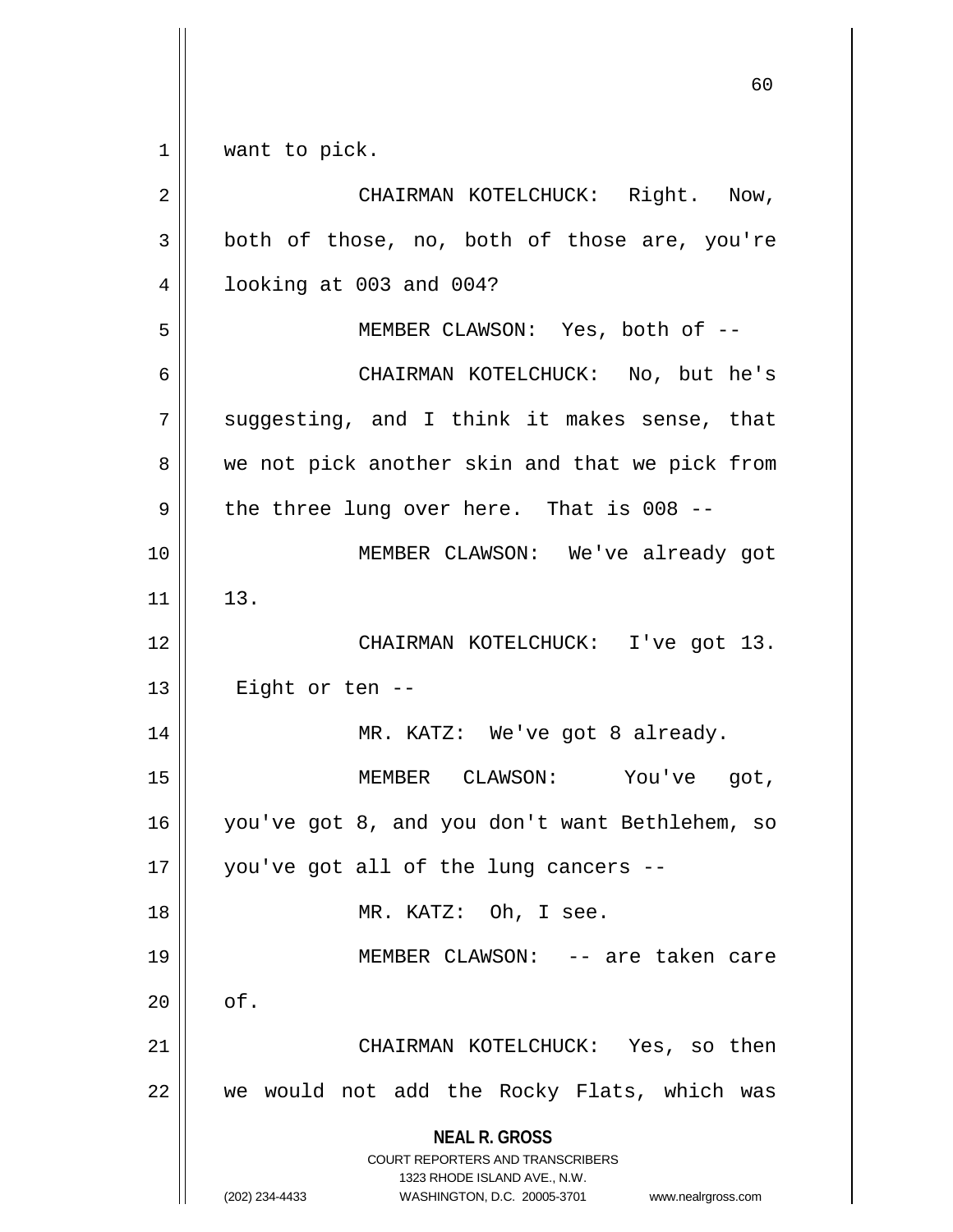**NEAL R. GROSS** COURT REPORTERS AND TRANSCRIBERS 1323 RHODE ISLAND AVE., N.W. (202) 234-4433 WASHINGTON, D.C. 20005-3701 www.nealrgross.com 61  $1 \parallel$  the one not picked, the one -- right. And  $2 \parallel$  let's see. 3 MEMBER CLAWSON: We could do -- 4 you've already got 13. You picked 13, you  $5 \parallel$  picked 8. 6 CHAIRMAN KOTELCHUCK: So, okay, so  $7 \parallel$  we have the two skin plus other. The truth is 8 || we only have skin left. 9 MR. KATZ: Oh, okay. 10 CHAIRMAN KOTELCHUCK: Okay. So 11 that does it. And we were looking, we were 12 looking at 3 and 4 for skin. 13 || MEMBER CLAWSON: I'd go with 4. 14 || CHAIRMAN KOTELCHUCK: Go for 4. 15 Okay. 004. So reading back now, 004, 008, 16 013, 016, 019, and 021. 17 || MR. KATZ: Okay, done. 18 || CHAIRMAN KOTELCHUCK: Good, okay. 19 Thank you. 20 MR. KATZ: So, Doug, do you need 21 || files sent to you on these from DCAS, or is  $22$  || this something that you can go in and grab on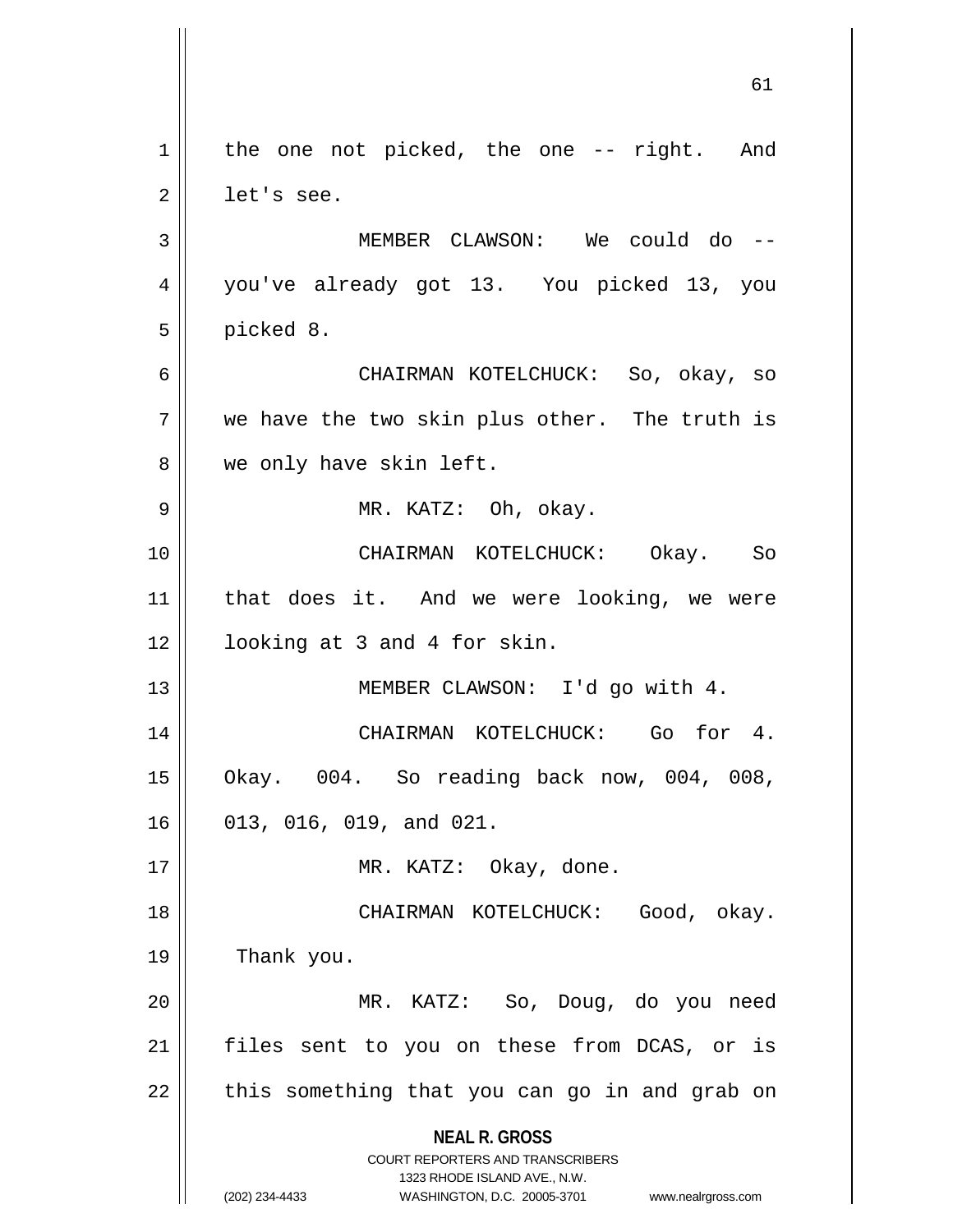|                | 62                                                                                                                                                                     |
|----------------|------------------------------------------------------------------------------------------------------------------------------------------------------------------------|
| 1              | your own, or how does this work?                                                                                                                                       |
| $\overline{2}$ | MR. FARVER: I would prefer if                                                                                                                                          |
| 3              | they put them out with the O: drive.                                                                                                                                   |
| 4              | MR. KATZ: Yes, that's right,                                                                                                                                           |
| 5              | because --                                                                                                                                                             |
| 6              | CHAIRMAN KOTELCHUCK: Yes.                                                                                                                                              |
| 7              | MR. KATZ: -- we don't want any of                                                                                                                                      |
| 8              | the information that you shouldn't see.                                                                                                                                |
| 9              | MR. FARVER: So we don't have to                                                                                                                                        |
| 10             | into NOCTS and see a DR that's been<br>go                                                                                                                              |
| 11             | completed.                                                                                                                                                             |
| 12             | CHAIRMAN KOTELCHUCK: Right.                                                                                                                                            |
| 13             | MR. KATZ: So can you handle that,                                                                                                                                      |
| 14             | Grady?                                                                                                                                                                 |
| 15             | MR. CALHOUN: Yes.                                                                                                                                                      |
| 16             | MR. FARVER:<br>It's going to be                                                                                                                                        |
| 17             | probably what? A DOL information and --                                                                                                                                |
| 18             | MR. KATZ: DOE.                                                                                                                                                         |
| 19             | MR. FARVER: -- some DOE records,                                                                                                                                       |
| 20             | and there's going to be a file from where you                                                                                                                          |
| 21             | input the data, your data entry people,                                                                                                                                |
| 22             | because that's going to be the file that gets                                                                                                                          |
|                | <b>NEAL R. GROSS</b><br><b>COURT REPORTERS AND TRANSCRIBERS</b><br>1323 RHODE ISLAND AVE., N.W.<br>(202) 234-4433<br>WASHINGTON, D.C. 20005-3701<br>www.nealrgross.com |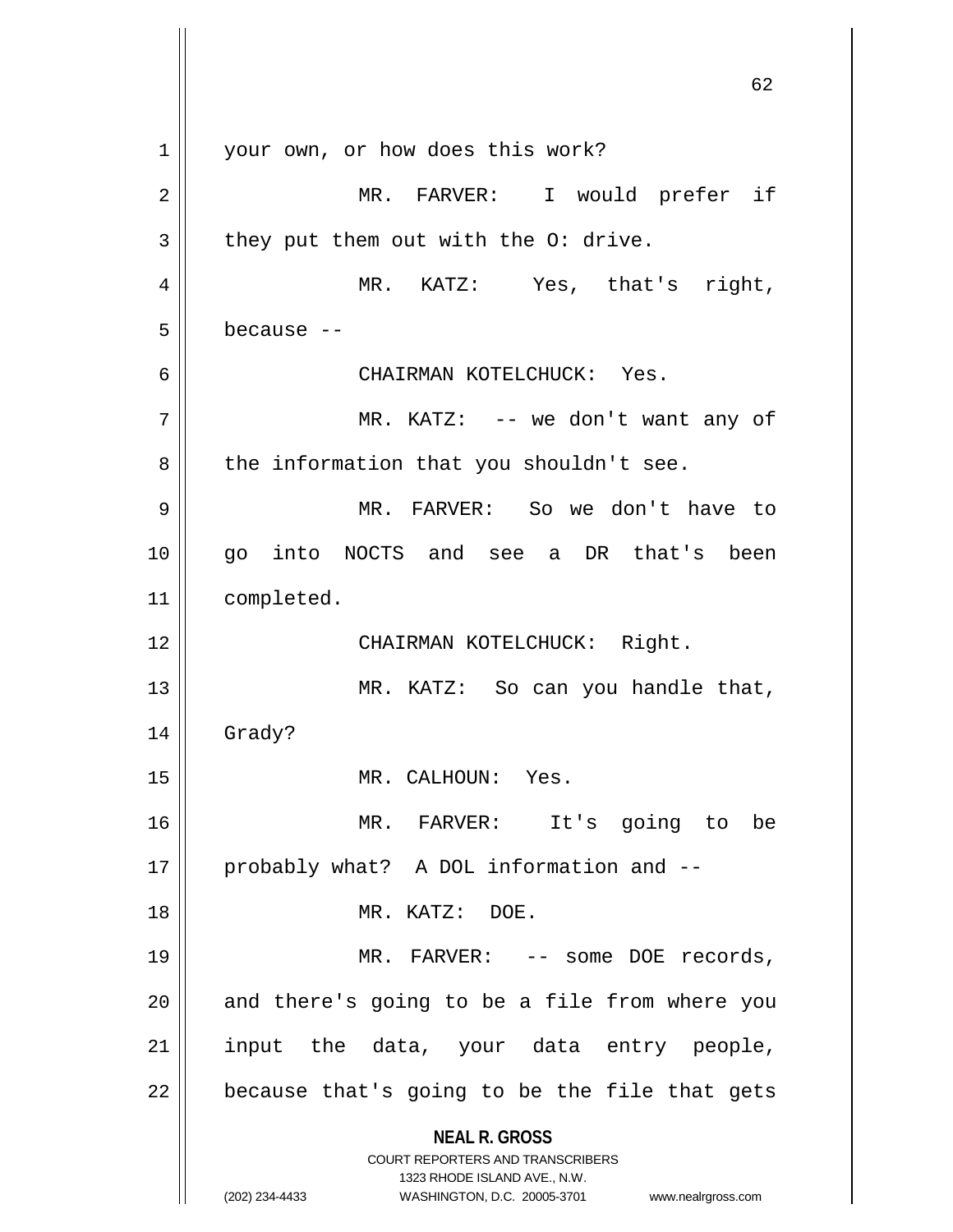1 | loaded into the workbooks.

| MR. CALHOUN: Well, we've done                  |
|------------------------------------------------|
| this before, right? And so do I know exactly   |
| which cases we have by ID number?<br>$MR$ .    |
| KATZ: Yes. You want me to repeat them? 004,    |
| 008, 013, 016, 019, and 021. And then if we    |
| can get that within at least a couple of weeks |
| at most, then that would be great because then |
| they can get going.                            |
| MR. FARVER: That's going to be                 |
| looking at middle of June.                     |
| MR. KATZ: Well, even sooner.                   |
| You'll get them even sooner, it looks like.    |
| CHAIRMAN KOTELCHUCK: And, Wanda,               |
| apologies. As we first started this            |
| discussion, I went down and I looked at, when  |
| we were talking about, right after we talked   |
| about Bethlehem Steel, I went and I took a     |
| look at the table and I went to the wrong      |
| number, if you will. And so there was          |
| confusion, and I had to go back and clarify    |
| it. We have it clarified. On the other hand,   |
|                                                |

**NEAL R. GROSS** COURT REPORTERS AND TRANSCRIBERS

1323 RHODE ISLAND AVE., N.W.

(202) 234-4433 WASHINGTON, D.C. 20005-3701 www.nealrgross.com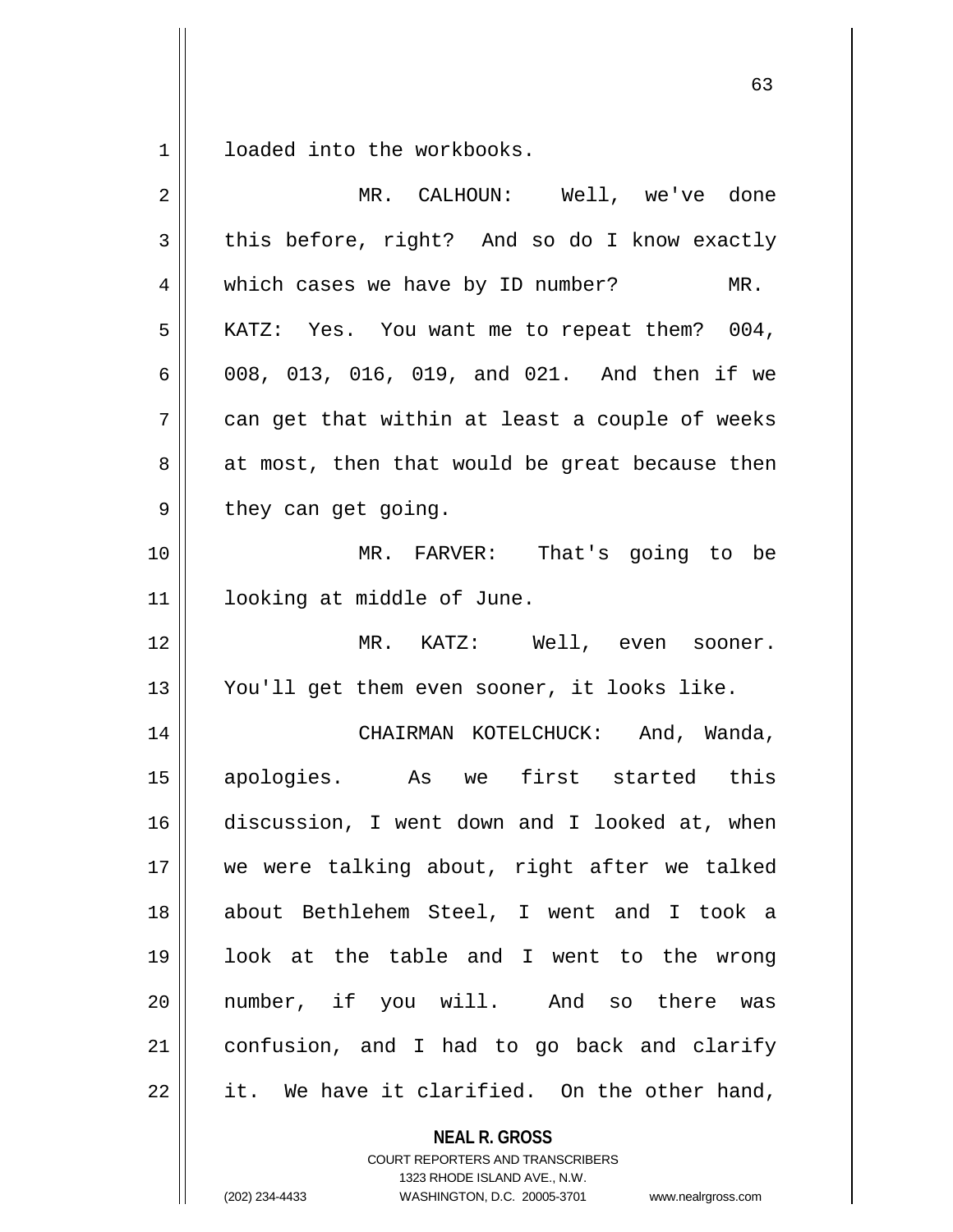1 | it may be very confusing over the phone, for 2 | which I apologize.

3 MEMBER MUNN: Well, that's all 4 || right. I'm just sorry that my systems did not  $5 \parallel$  allow me to get the information so that I  $6 \parallel$  could contribute, but the discussion is  $7$  || helpful. I thought it was helpful.

8 CHAIRMAN KOTELCHUCK: Good, good. 9 MEMBER CLAWSON: David can feel 10 your pain.

11 || CHAIRMAN KOTELCHUCK: Right,  $12$   $\parallel$  right.

13 MEMBER MUNN: Well, I've been 14 assured by ITSO that this week I will be able 15 to access the network. I'll believe it when I  $16$  see it.

 MR. KATZ: Let me just note, Wanda, for you but for everyone, in terms of Board Members, when you can't get access, we 20 can, we can FedEx you hard copies of materials. So if we'd known that you still didn't have access, we could have FedEx'd

**NEAL R. GROSS**

COURT REPORTERS AND TRANSCRIBERS 1323 RHODE ISLAND AVE., N.W. (202) 234-4433 WASHINGTON, D.C. 20005-3701 www.nealrgross.com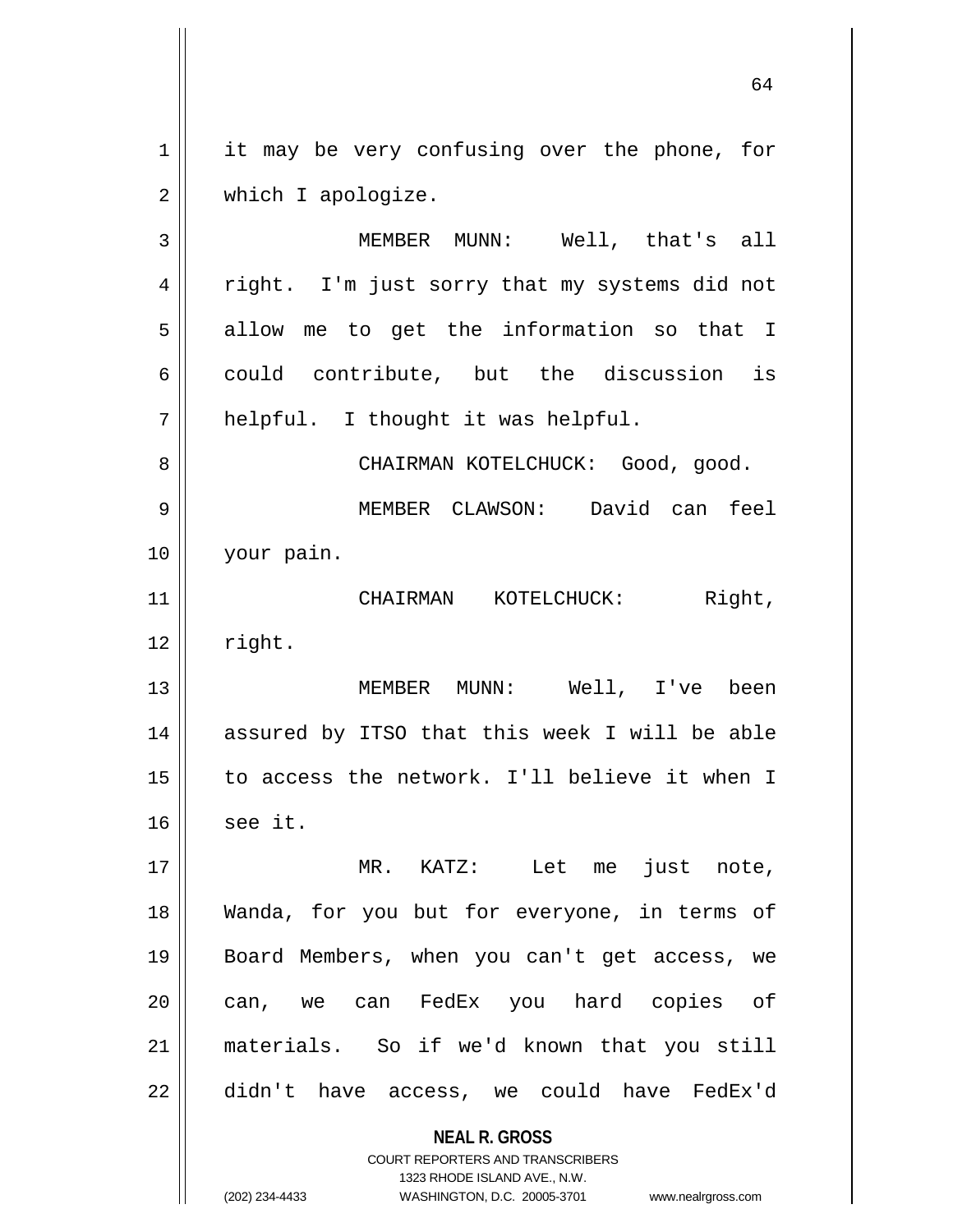**NEAL R. GROSS** COURT REPORTERS AND TRANSCRIBERS 1323 RHODE ISLAND AVE., N.W. (202) 234-4433 WASHINGTON, D.C. 20005-3701 www.nealrgross.com 1 | these things to you, but we need to know to do  $2 \parallel$  that. 3 MEMBER MUNN: Well, I expected 4 || right up until last Friday that I wouldn't  $5$  || have a problem because --6 MR. KATZ: I just want you to be  $7$  | aware that that's  $-$ 8 MEMBER MUNN: -- but didn't work  $9 \parallel$  out that way. 10 CHAIRMAN KOTELCHUCK: I think that 11 we're always thinking that hope springs  $12$  | infernal  $-$ 13 || MEMBER MUNN: I'm afraid so. 14 CHAIRMAN KOTELCHUCK: -- because I 15 have the same thing. I essentially feel like 16 | I have a brand new machine. 17 MEMBER MUNN: I do have a brand new 18 machine. 19 CHAIRMAN KOTELCHUCK: After I got  $20$  || it back, my account, my password, everything  $21$  | has changed. I'm happy that I can work on it  $22 \parallel$  at home. I have access to the O: drive. I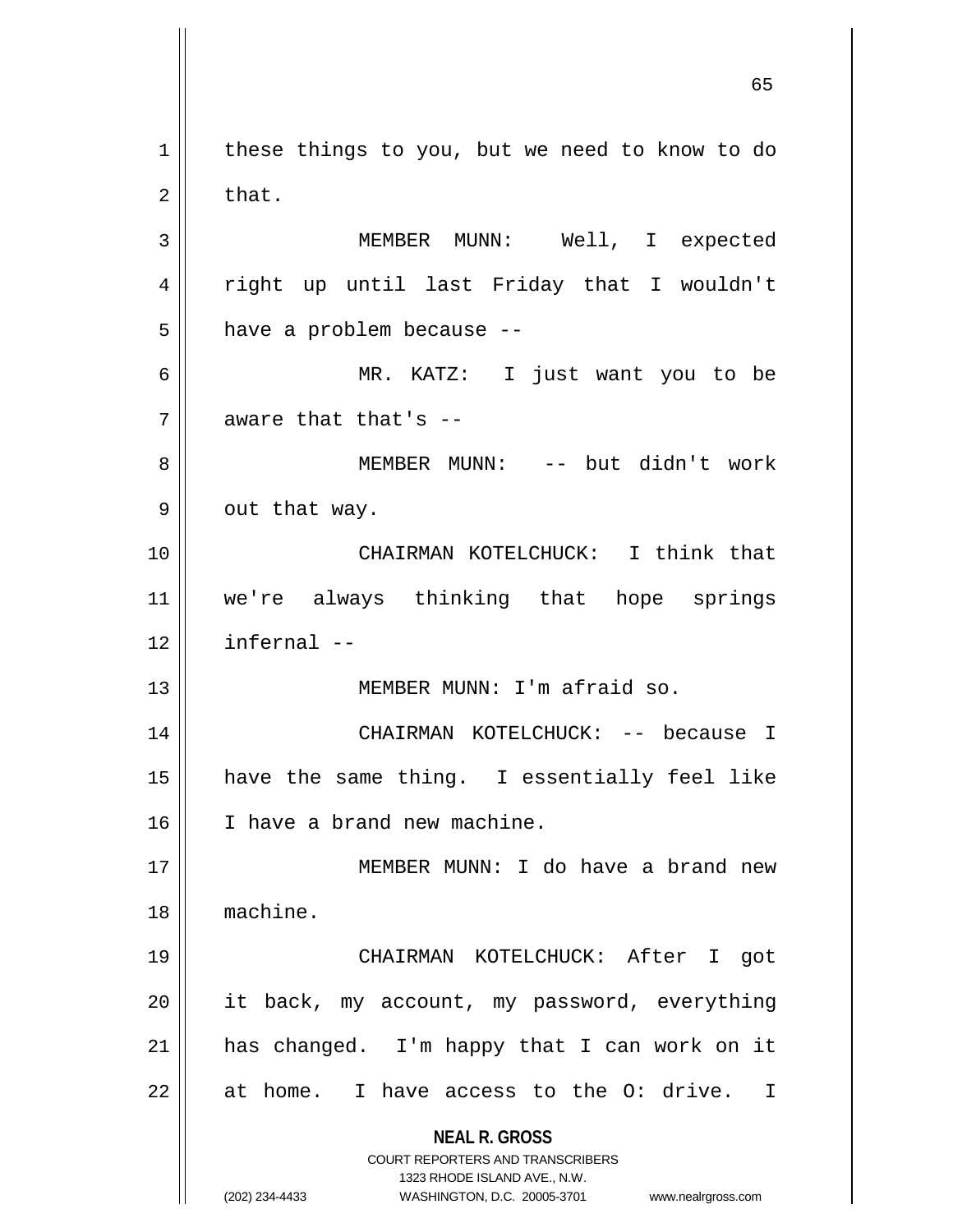**NEAL R. GROSS** COURT REPORTERS AND TRANSCRIBERS 1323 RHODE ISLAND AVE., N.W. 1 | went over everything. And then I show up here 2 || in Cincinnati this morning, and I can't get  $3 \parallel$  onto the computer. I'll do it at lunchtime, 4 probably with help from my more skilled  $5 \parallel$  colleagues at this computer access. 6 MEMBER MUNN: Well, it kind of 7 | depends on who you get on the phone, Dave. 8 CHAIRMAN KOTELCHUCK: Right, okay. 9 || Yes, it does. Shall we do case reviews? 10 MR. KATZ: We have checklist first 11 || we want to talk about. 12 MR. FARVER: Well, I want to talk 13 || about the blinds, though. I mean, once we get 14 || the files out there, we still have to work out  $15$  | the issue on the tools, on how we're going to  $16$  | qet access to the tools and  $-$ 17 MR. KATZ: We discussed that 18 earlier. 19 MR. FARVER: I understand. So  $20$  | you're going to  $-$ 21 MR. CALHOUN: I'll let you know  $22$  | when I know, but, yes, it will be soon.

(202) 234-4433 WASHINGTON, D.C. 20005-3701 www.nealrgross.com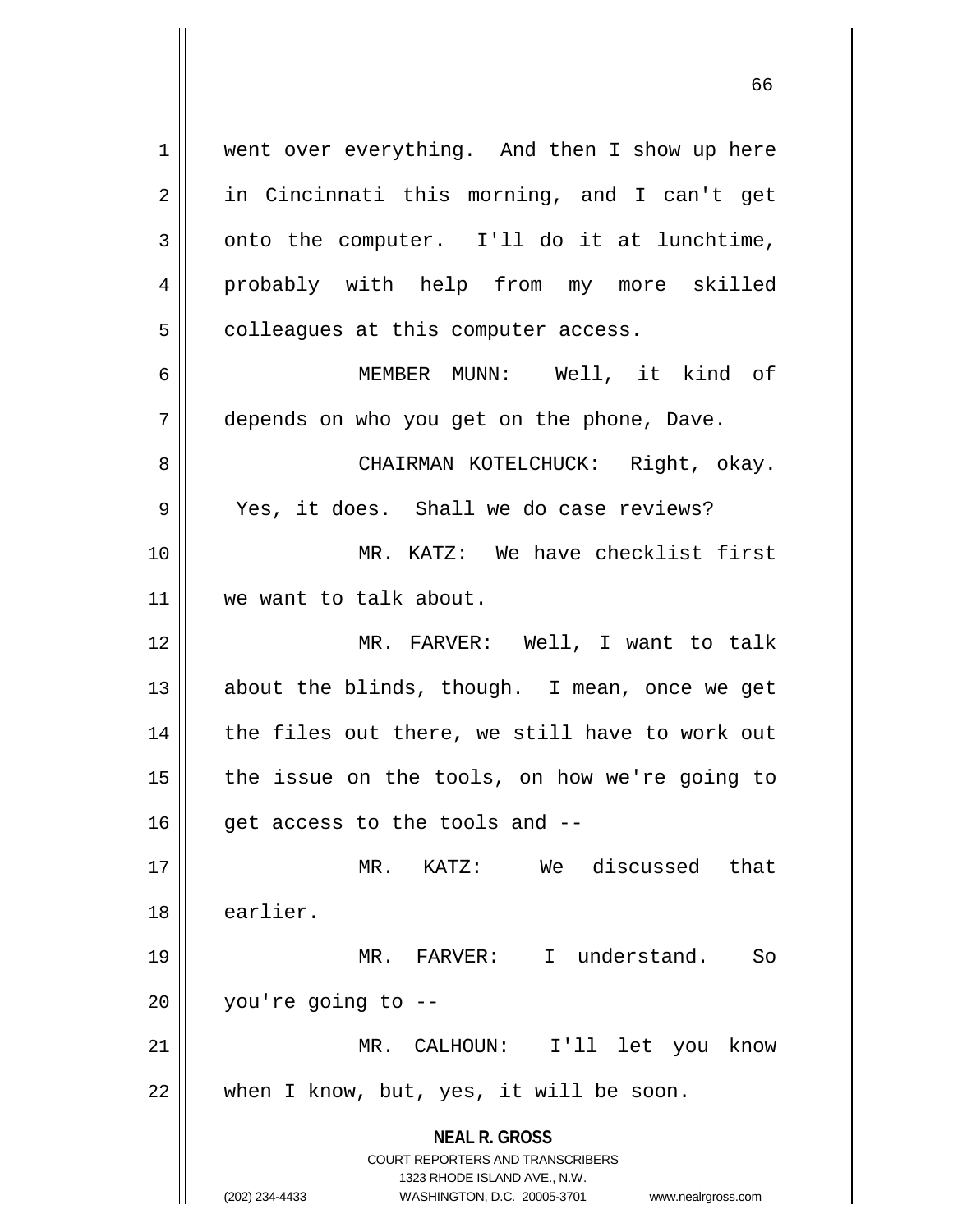|    | 67                                                                                                                                                              |
|----|-----------------------------------------------------------------------------------------------------------------------------------------------------------------|
| 1  | MR. FARVER: It will be soon.                                                                                                                                    |
| 2  | MR. CALHOUN: Well, at least I'll                                                                                                                                |
| 3  | give you status very soon.                                                                                                                                      |
| 4  | MR. FARVER: Okay. Because we                                                                                                                                    |
| 5  | have a time frame we need to get started on,                                                                                                                    |
| 6  | and if we're not going to make that time frame                                                                                                                  |
| 7  | we need to come up with another plan. That's                                                                                                                    |
| 8  | all.                                                                                                                                                            |
| 9  | MR. KATZ: Grady, just please copy                                                                                                                               |
| 10 | me with the communications so I know what's                                                                                                                     |
| 11 | going on.                                                                                                                                                       |
| 12 | MEMBER CLAWSON: Also, the rest of                                                                                                                               |
| 13 | our group so we kind of understand what path                                                                                                                    |
| 14 | we're going.                                                                                                                                                    |
| 15 | KATZ: Okay. About the<br>$MR$ .                                                                                                                                 |
| 16 | checklist discussion.                                                                                                                                           |
| 17 | This<br>is<br>MS. BEHLING:<br>Kathy                                                                                                                             |
| 18 | Behling. If you'd like, I can lead<br>that                                                                                                                      |
| 19 | discussion.                                                                                                                                                     |
| 20 | MR. KATZ: Thanks, Kathy.                                                                                                                                        |
| 21 | MS. BEHLING: Okay. I believe                                                                                                                                    |
| 22 | that Ted sent everyone a file on the 16th of                                                                                                                    |
|    | <b>NEAL R. GROSS</b><br>COURT REPORTERS AND TRANSCRIBERS<br>1323 RHODE ISLAND AVE., N.W.<br>(202) 234-4433<br>WASHINGTON, D.C. 20005-3701<br>www.nealrgross.com |

 $\mathbb{I}$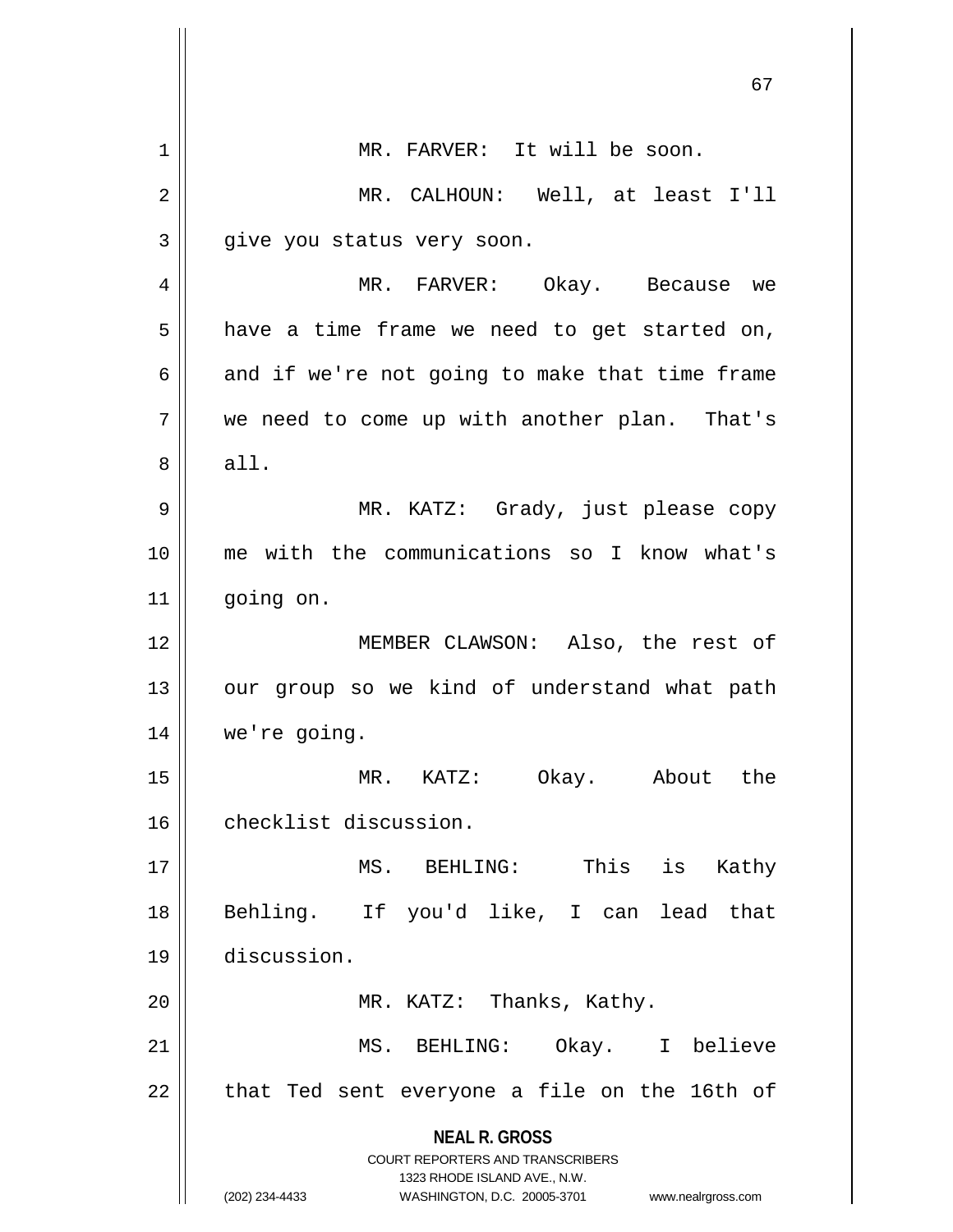1 || May, and it was just something of a 2 || hypothetical case where we introduced this new 3 checklist. And let me back up a little bit 4 || because I want to give you an explanation as  $5 \parallel$  to why we're suggesting, in the future, to 6 perhaps make some minor changes to our current 7 | checklist, which is Table 2 of our report. 8 During the last Dose

9 Reconstruction Subcommittee meeting, I was 10 || listening to a talk about an observation that 11 || had to do with, there were different results 12 from different versions of the CADW program, 13 the Chronic Annual Dose Workbook. And it was 14 identified as an observation, and I know 15 we've, in the past, had a lot of discussion as 16 || to what should be observation and what should 17 be a finding, and there have been times where 18 || I felt that that particular observation should 19 have been a finding.

20 And we had some internal 21 discussion on this topic, and Doug said, well,  $22$   $\parallel$  where should we put that into this checklist?

> **NEAL R. GROSS** COURT REPORTERS AND TRANSCRIBERS 1323 RHODE ISLAND AVE., N.W. (202) 234-4433 WASHINGTON, D.C. 20005-3701 www.nealrgross.com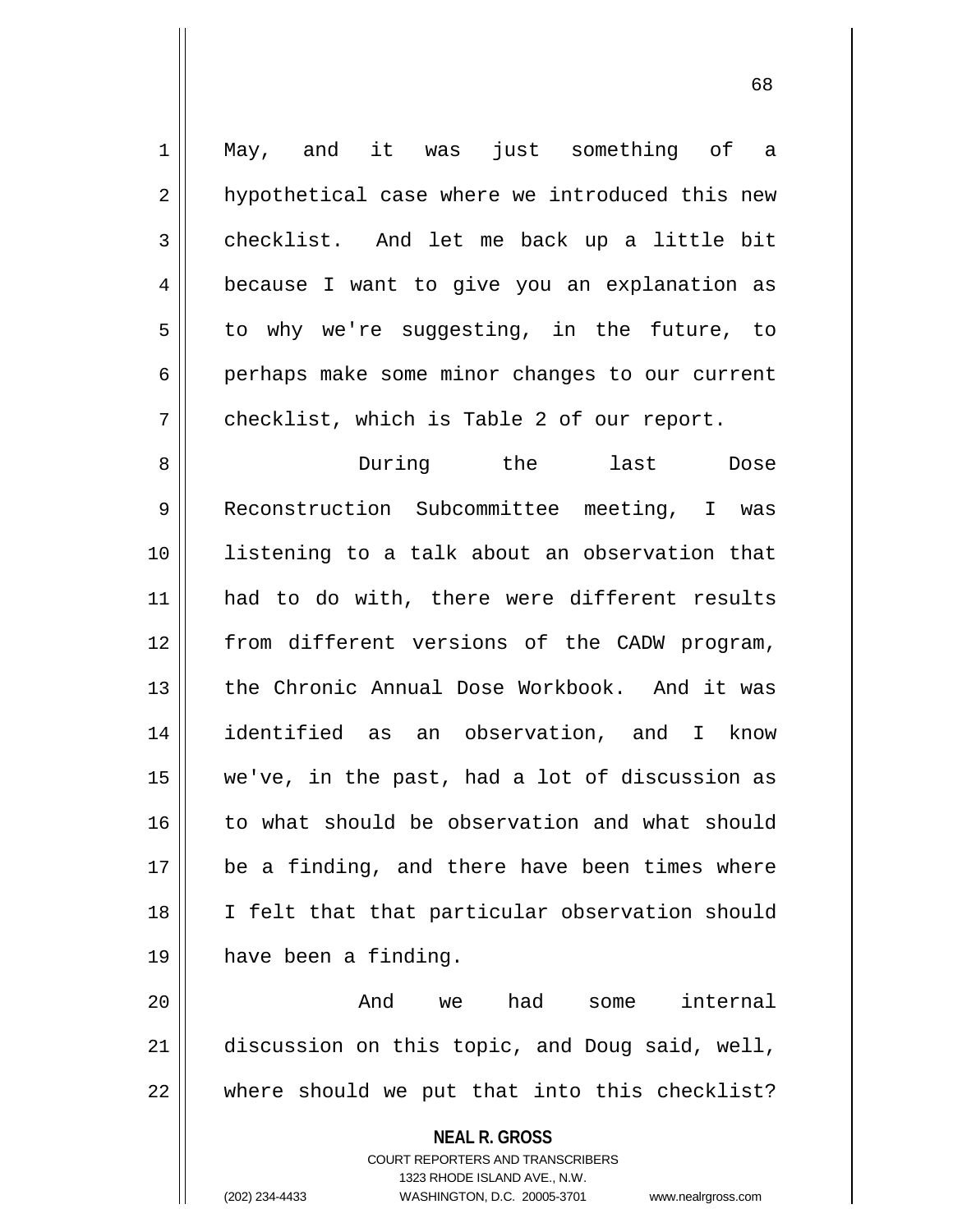69

 $1$  | And so, therefore, I'm suggesting that we add  $2 \parallel$  one element into Section A, which is review,  $3 \parallel$  it's currently review of data collection, and 4 | I want to add into that heading review of data 5 | collection and DR tools.

6 Quite honestly, I guess, when Hans  $7 \parallel$  and I developed this initial checklist, this 8 was early on and we were not even really aware  $9 \parallel$  that there were all of these tools out there, 10 || so it didn't get put in. And we're suggesting 11 that we add an element A3 that allows us to 12 || say worthy, appropriate, and accurate DR tools 13 were used for the case and were all the input 14 data correctly entered into those tools. And  $15$  so those types of issues can become a finding, 16 || rather than an observation. So that's really 17 || the major element that we would like to add.

 Then while we were talking about making these changes to the checklist and also || the fact that I know NIOSH is trying to work on putting all of this data, eventually, into  $22 \parallel$  a database, we thought it might be worthwhile

> **NEAL R. GROSS** COURT REPORTERS AND TRANSCRIBERS 1323 RHODE ISLAND AVE., N.W. (202) 234-4433 WASHINGTON, D.C. 20005-3701 www.nealrgross.com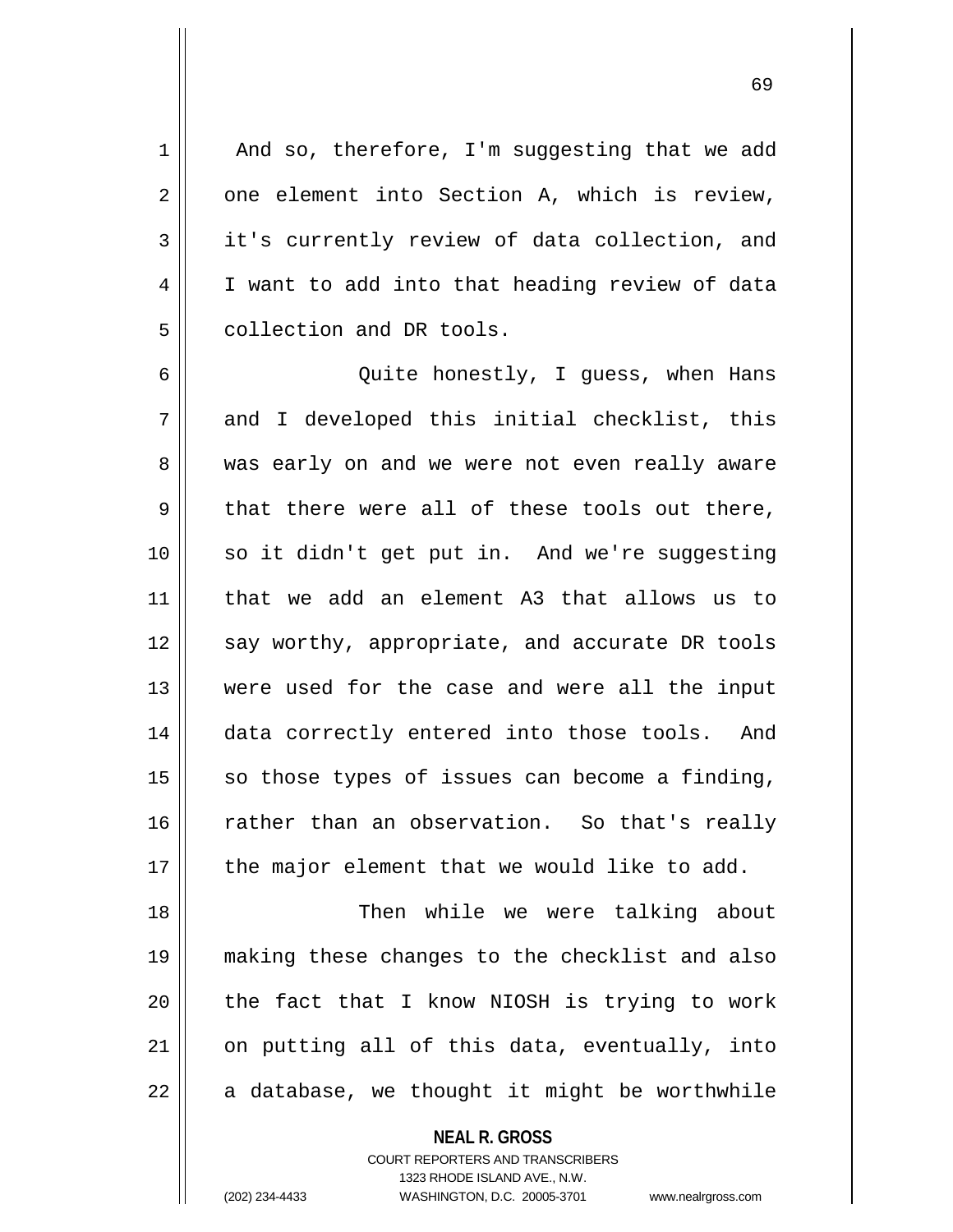1 adding a third page to this table, which we 2 can make modifications to this but we're initially calling this an addendum to the 4 || review. And it's the third page of this Table  $5 \parallel 2$  from the file that was sent to you -- MR. KATZ: I'm sorry, Kathy. Can you maybe talk a little closer to the phone 8 receiver or whatever it is you're using?  $9 \parallel$  Because we can hear you, but it's a struggle. 10 || MS. BEHLING: Okay. I'm sorry. 11 || MR. KATZ: Much better. MS. BEHLING: Is that better? MR. KATZ: Much better. Thanks. MS. BEHLING: Okay. I'm sorry.  $\parallel$  If you need me to repeat anything, I'm -- MR. KATZ: No, you've been okay. MS. BEHLING: All right. So we decided, also, internally that we may want to add this third page to Table 2, which is, I initially called it an addendum. John Mauro maybe suggested that maybe this could be the

22 next section H.

**NEAL R. GROSS**

COURT REPORTERS AND TRANSCRIBERS 1323 RHODE ISLAND AVE., N.W. (202) 234-4433 WASHINGTON, D.C. 20005-3701 www.nealrgross.com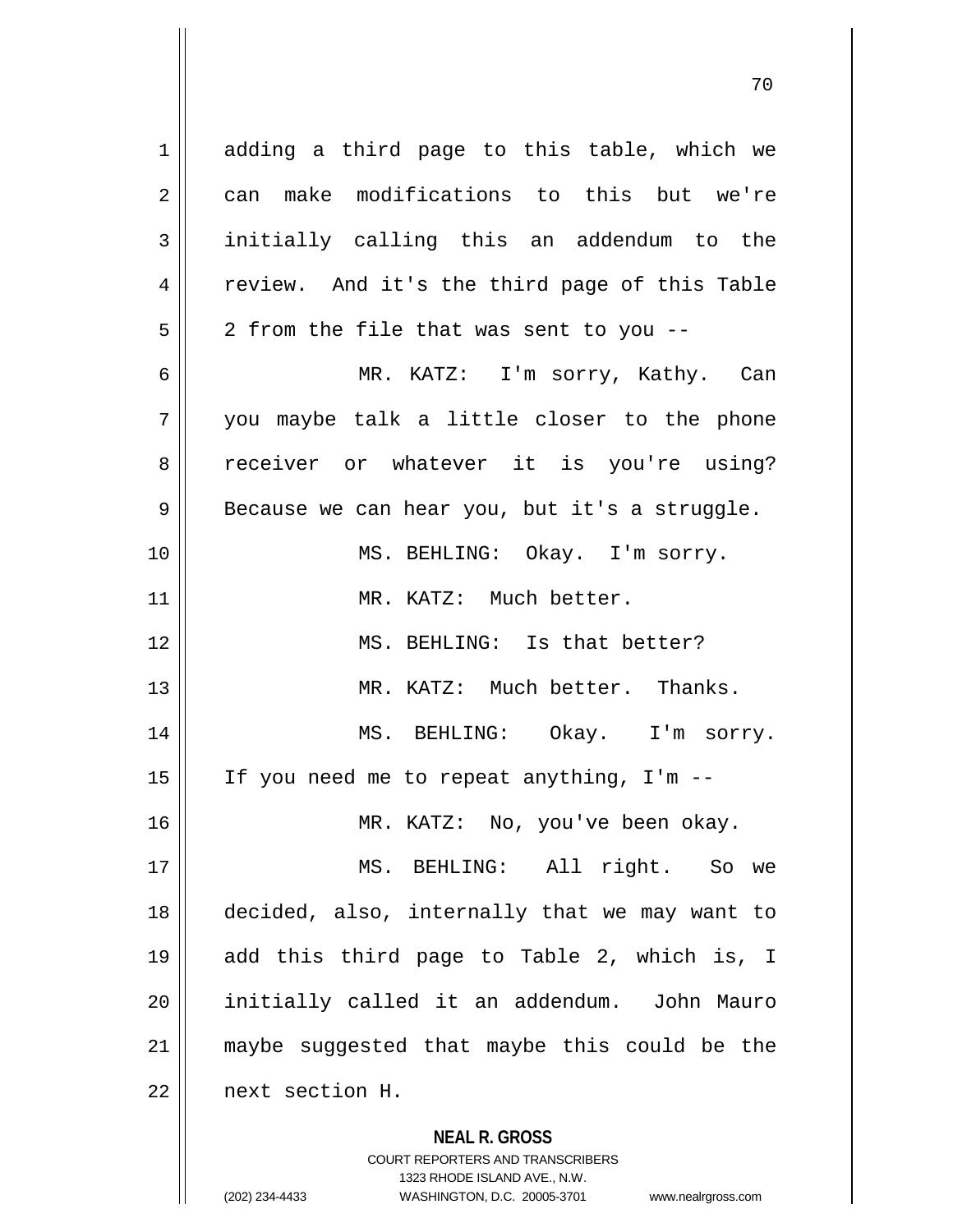1 But what we wanted to do here is  $2 \parallel$  just identify issues that we didn't want to, 3 I'll use the term "grade" or say that the 4 || impact of these, what the significance was, as 5 || we do on page one and two, because these are 6 things that the dose reconstructor likely  $7 \parallel$  wasn't even aware of or it wasn't part of  $-$ 8 || well, he did the dose reconstruction, he 9 probably did it fine based on the TBDs, as 10 || they currently existed. These are issues such 11 as those that we identify in Section 1.3 of 12 || our report that says there are Site Profile  $13$  || issues that are still being discussed that may 14 impact this case. We discuss it in the text, 15 but we've never added it into the checklist. 16 || And we thought this might be an appropriate 17 || place to identify, as you, hopefully, will 18 have this in front of you, the third page of 19  $\parallel$  the table that says what is the document type,  $20$  and for the first example, it's from the TBD. 21 || And it's currently SC&A's finding number 22 || three from our review of the TBD, and that

## **NEAL R. GROSS**

COURT REPORTERS AND TRANSCRIBERS 1323 RHODE ISLAND AVE., N.W. (202) 234-4433 WASHINGTON, D.C. 20005-3701 www.nealrgross.com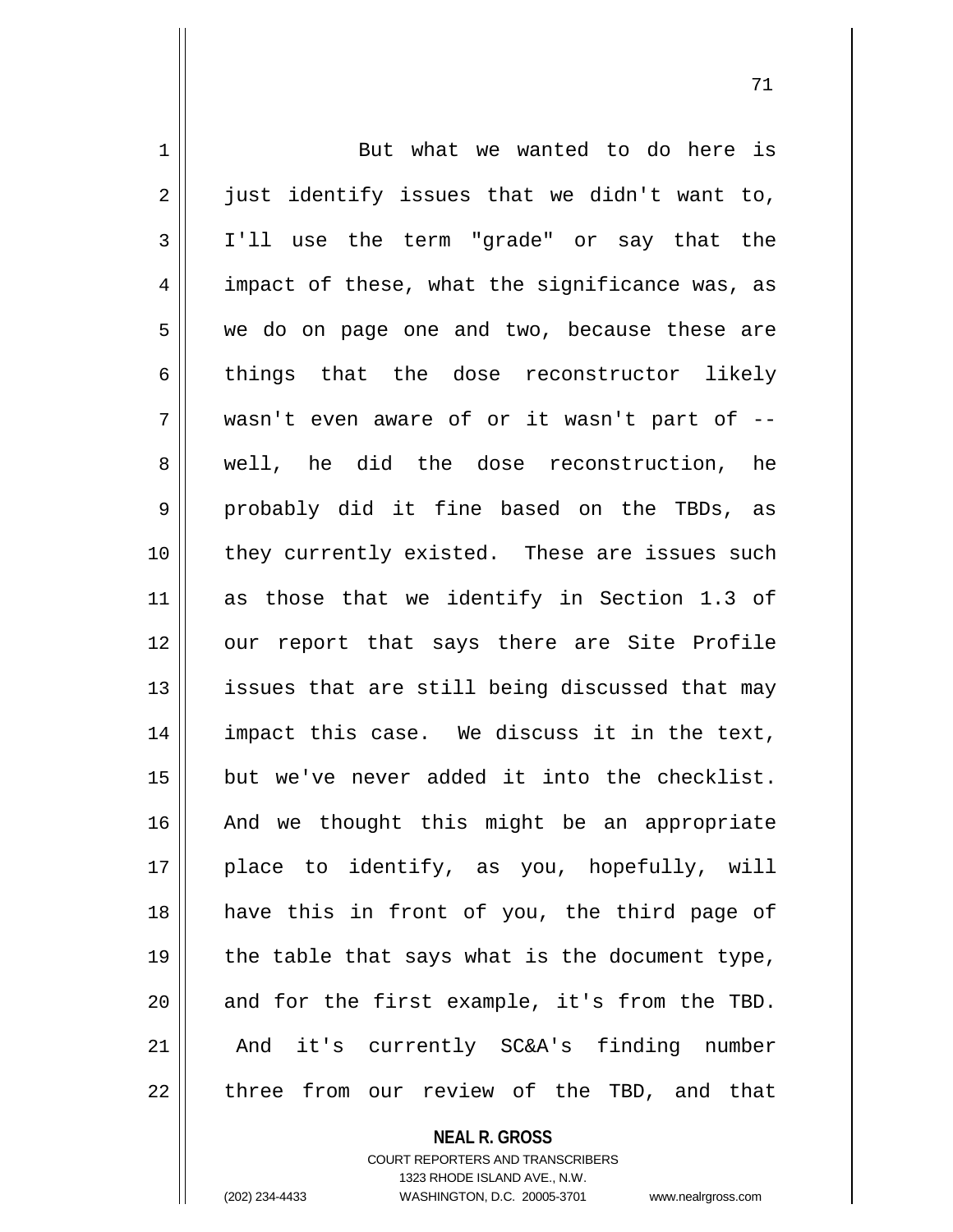1 | particular finding may have an impact on this  $2 \parallel$  particular case at some point down the road.

 The other thing that I added to 4 || this is what we normally consider as 5 || observations are things such as the PER issues. I took a case, this particular hypothetical case, and I introduced elements  $8 \parallel$  such as this case should have been reviewed, 9 should be re-reviewed, reworked because of PER-0012, which is the highly insoluble plutonium issue. And I also added a second PER issue, which it just so happens I tried to introduce a worker who was a construction 14 || trade worker, so this particular case should also, in the future, be re-assessed based on PER-0014, which is the construction trade worker PER.

 We're adding this third page more as a means of, ultimately, maybe having a 20 || tracking system. Once, as I said, NIOSH has all the information in a database, it would || just be a means of tracking and, perhaps, the

**NEAL R. GROSS**

COURT REPORTERS AND TRANSCRIBERS 1323 RHODE ISLAND AVE., N.W. (202) 234-4433 WASHINGTON, D.C. 20005-3701 www.nealrgross.com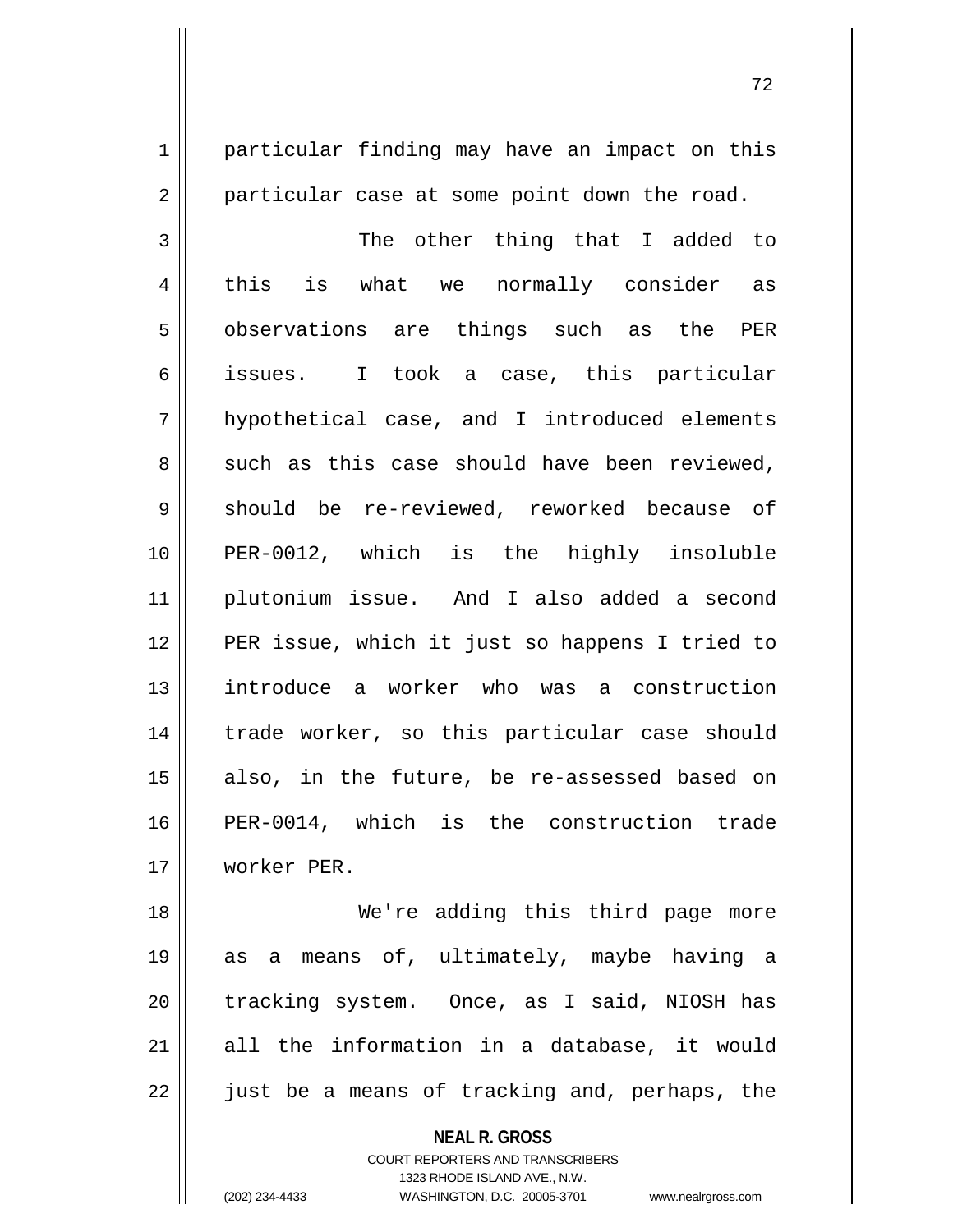1 Subcommittee would like us to go back at some  $2 \parallel$  point in time and say, all right, have all  $3 \parallel$  these issues been caught? Maybe we would go  $4 \parallel$  back and look at a re-worked case, as we have 5 done in the past.

 $6 \parallel$  So those are the, like I said, 7 Somewhat minor changes. The main portion, 8 we're just adding the Section 8.3, which is to  $9 \parallel$  allow us to capture any DR tool issues that we 10 might find. And then, lastly, this third 11 page, which is just capturing the TBD issues 12 and any observations associated with the PERs. 13 || And we're just suggesting this and wondering 14 if it's something that you might want to  $15$  consider in making a change. 16 MR. KATZ: Thanks, Kathy. 17 MS. BEHLING: You're welcome. Are 18 | there any questions? 19 CHAIRMAN KOTELCHUCK: Is there a 20 || response? I would say I don't have any

21 | response.

22 || MEMBER CLAWSON: I agree with what

**NEAL R. GROSS**

COURT REPORTERS AND TRANSCRIBERS 1323 RHODE ISLAND AVE., N.W. (202) 234-4433 WASHINGTON, D.C. 20005-3701 www.nealrgross.com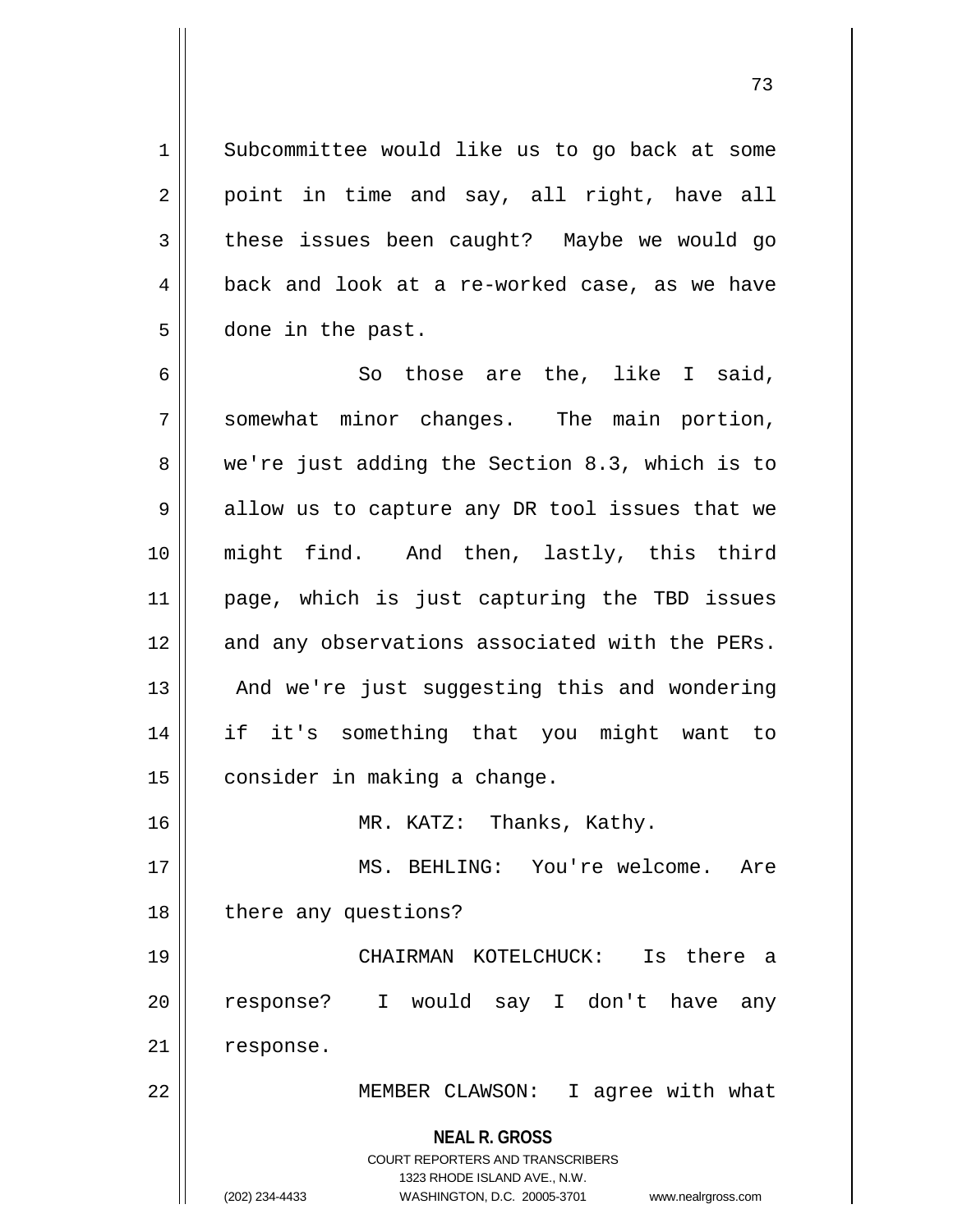1 || Kathy is saying. I think it would be  $2 \parallel$  beneficial for us. They're the ones that work  $3 \parallel$  with that more than any of us, but, for us to 4 be able to review it, I think it would be  $5 \parallel$  helpful.

6 CHAIRMAN KOTELCHUCK: Anybody?

7 MEMBER RICHARDSON: Right now, are 8 || these tables only embedded within the report 9 documents, or do they exist also in a kind of 10 a database structure? Because they have kind 11 of the feeling of a database, and you're 12 || talking about, well, we may want to dig back 13 || into them or cut through them. Are they 14 || searchable that way?

15 || MS. BEHLING: Currently, they are 16 only in our report. We initially did develop 17 || an access database that incorporated this 18 || checklist in it. However, we never populated 19 all of the cases. And then when we started to 20 discuss about doing a database, NIOSH 21 || recommended that they compile, and it's not  $22$  || going to be an Access database. I guess it's

> **NEAL R. GROSS** COURT REPORTERS AND TRANSCRIBERS 1323 RHODE ISLAND AVE., N.W. (202) 234-4433 WASHINGTON, D.C. 20005-3701 www.nealrgross.com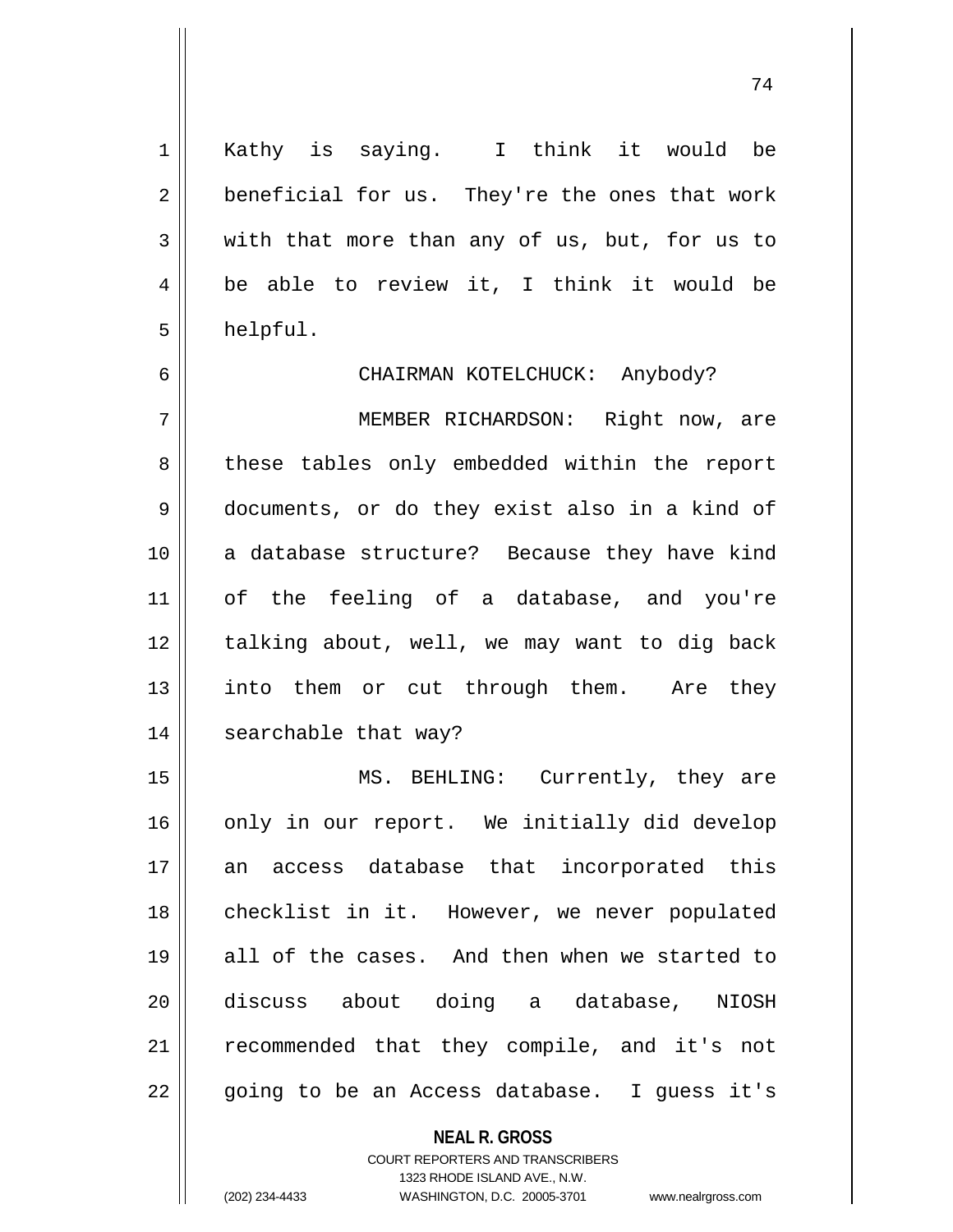a Sequel database or whatever.

| 2              | So they're working on that at this                                                                                                                                     |
|----------------|------------------------------------------------------------------------------------------------------------------------------------------------------------------------|
| $\mathfrak{Z}$ | point. And during our database design                                                                                                                                  |
| 4              | meeting, we talked about incorporating this                                                                                                                            |
| 5              | checklist.                                                                                                                                                             |
| 6              | MR. FARVER: Internally, we have                                                                                                                                        |
| 7              | talked about loading up some of the findings                                                                                                                           |
| 8              | from maybe the 8th or 9th set forward into our                                                                                                                         |
| $\mathsf 9$    | Access database so that we could search them                                                                                                                           |
| 10             | until we get this other one online.                                                                                                                                    |
| 11             | MEMBER RICHARDSON: Because the                                                                                                                                         |
| 12             | findings that are in the proposed new table,                                                                                                                           |
| 13             | which I think is, I mean, I find it useful to                                                                                                                          |
| 14             | kind of summarize a lot of the text and just                                                                                                                           |
| 15             | get it into a -- basically, it's a bullet list                                                                                                                         |
| 16             | now of what the key findings are. The                                                                                                                                  |
| 17             | information is actually in the text of the                                                                                                                             |
| 18             | report, also.                                                                                                                                                          |
| 19             | MR. FARVER: Yes, a lot of that is                                                                                                                                      |
| 20             | a repeat of Section 1.2 and 1.3, and do you                                                                                                                            |
| 21             | need to have Section 1.2 and 1.3 if we have                                                                                                                            |
| 22             | this table? I don't know.                                                                                                                                              |
|                | <b>NEAL R. GROSS</b><br><b>COURT REPORTERS AND TRANSCRIBERS</b><br>1323 RHODE ISLAND AVE., N.W.<br>(202) 234-4433<br>WASHINGTON, D.C. 20005-3701<br>www.nealrgross.com |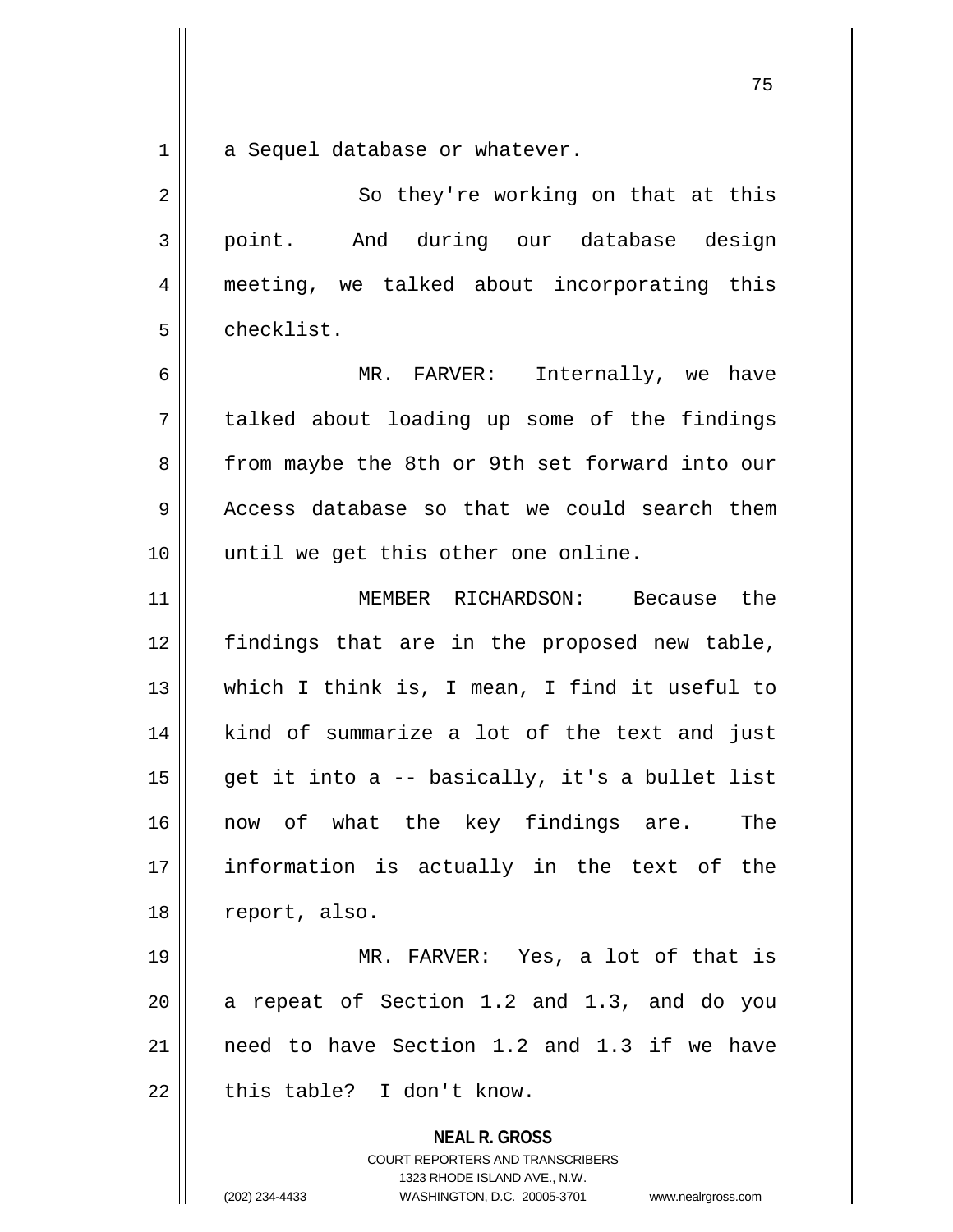| $\mathbf 1$    | MS. BEHLING:<br>In addition,                      |
|----------------|---------------------------------------------------|
| $\overline{2}$ | obviously, anything that we have marked as a      |
| 3              | finding from this checklist is obviously in       |
| 4              | our matrix, so we track all of these in the       |
| 5              | matrix. But this specific table is not            |
| 6              | necessarily captured, but it becomes a finding    |
| 7              | in the matrix.                                    |
| 8              | MR. KATZ: So if I could just                      |
| 9              | editorialize a bit, Kathy, on part of your        |
| 10             | proposal, which I think makes sense, the          |
| 11             | appendix, I think that's what you called it,      |
| 12             | that covers the TBD matters that are relevant     |
| 13             | to the case, live TBD matters, ongoing TBD        |
| 14             | matters, that, in effect, is, I think,            |
| 15             | responsive to addressing Dr. Melius' concern      |
| 16             | that there be full crosswalk between the dose     |
| 17             | reconstruction case review and the other          |
| 18             | procedural reviews through Site Profile. And      |
| 19             | I think that makes a lot of sense to help         |
| 20             | ensure that $-$ - because it's a better check on, |
| 21             | then, how well is the case review catching        |
| 22             | what it should be catching?                       |

**NEAL R. GROSS** COURT REPORTERS AND TRANSCRIBERS 1323 RHODE ISLAND AVE., N.W. (202) 234-4433 WASHINGTON, D.C. 20005-3701 www.nealrgross.com

 $\mathsf{II}$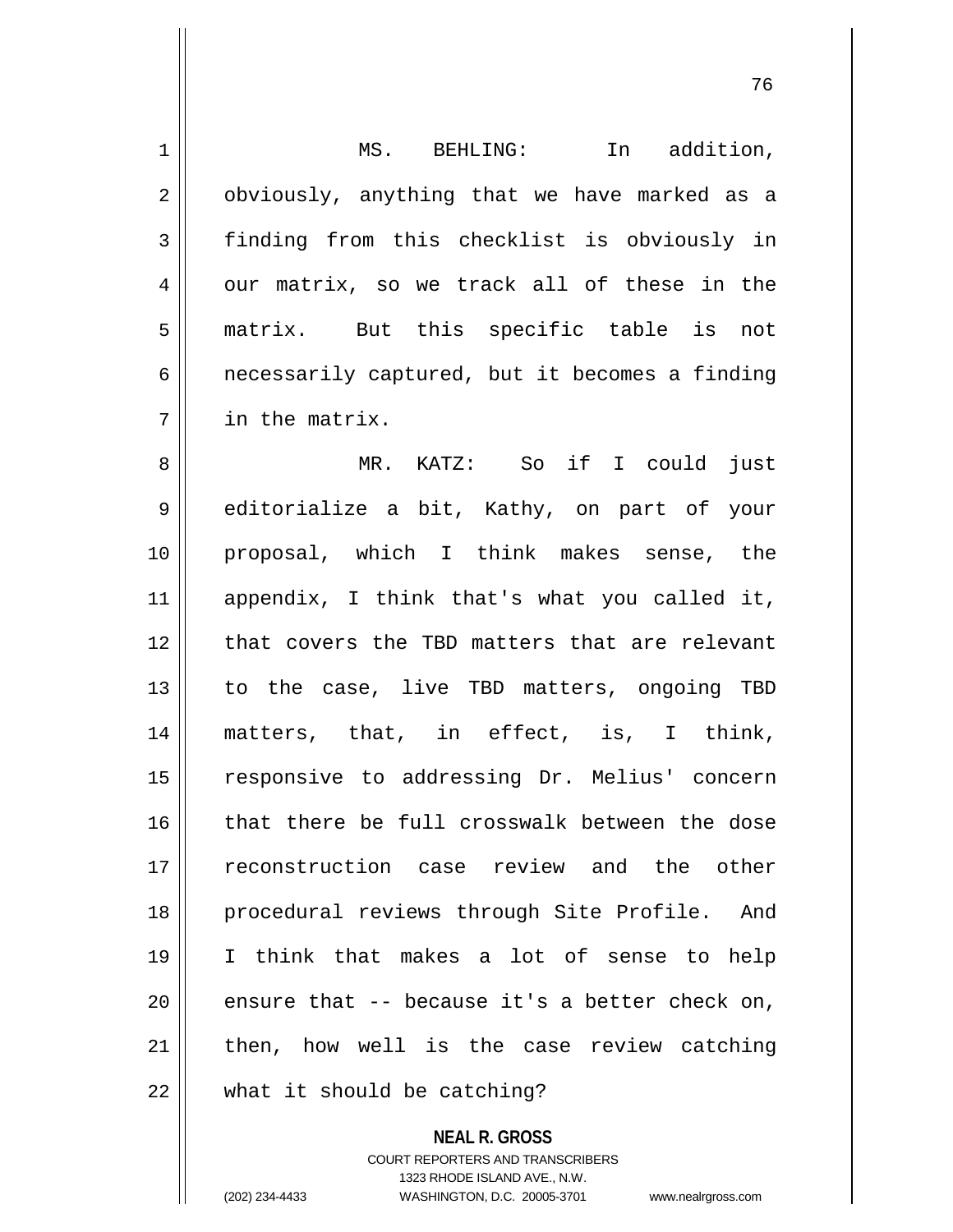|    | 77                                                                  |
|----|---------------------------------------------------------------------|
| 1  | MS. BEHLING: Exactly.                                               |
| 2  | MR. FARVER: It's not going to                                       |
| 3  | include an outcome of those findings. It's                          |
| 4  | just going to include what the finding is for.                      |
| 5  | MR. KATZ: Exactly. But it notes                                     |
| 6  | that that was a recognized issue at the time                        |
| 7  | that the review was done.                                           |
| 8  | MR. FARVER: Yes.<br>And that                                        |
| 9  | already had in Section 1.3 --                                       |
| 10 | MR. KATZ: I know, but it's a                                        |
| 11 | narrative. So I'm just, I'm concurring with                         |
| 12 | you, Doug, that I think that that makes a lot                       |
| 13 | of sense to have that there.                                        |
| 14 | MR. FARVER: Okay.                                                   |
| 15 | MS. BEHLING: And as I said, I                                       |
| 16 | also decided to add in issues such as PER                           |
| 17 | issues, and if we ultimately track this, as I                       |
| 18 | mentioned, at some point in time, maybe the                         |
| 19 | Subcommittee will want to go back and pull                          |
| 20 | some cases and say, let's go back and see if                        |
| 21 | these cases were re-reviewed and if they were                       |
| 22 | appropriately done for both PER-0012 and PER-                       |
|    | <b>NEAL R. GROSS</b><br><b>COURT REPORTERS AND TRANSCRIBERS</b>     |
|    | 1323 RHODE ISLAND AVE., N.W.                                        |
|    | (202) 234-4433<br>WASHINGTON, D.C. 20005-3701<br>www.nealrgross.com |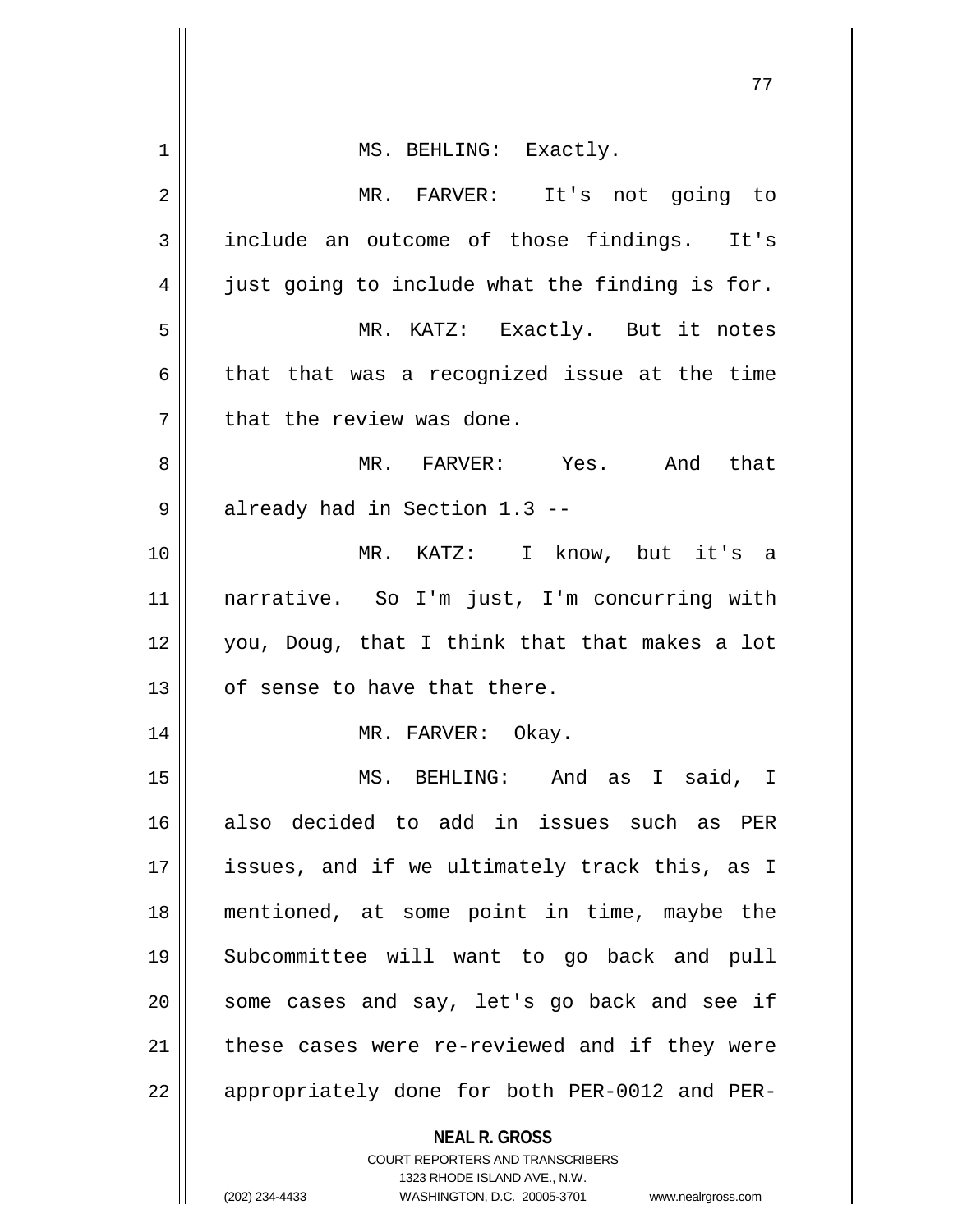**NEAL R. GROSS** COURT REPORTERS AND TRANSCRIBERS 1323 RHODE ISLAND AVE., N.W. 1 0014. It gives us another avenue to go back  $2 \parallel$  and check to make sure all of these issues  $3$  | were caught for this particular case. 4 MEMBER RICHARDSON: So I have one 5 || little design question. You have a 6  $\parallel$  hypothetical, it's called -- everything is 7 labeled Table 2, actually. It's got findings  $8 \parallel$  that are numbered for deficiencies, I suppose, 9 || like A1 through G5, and then H is just a bold 10 || section for deficiencies. And this last thing 11 || is, which is an appendage, an addendum, hangs 12 on there without any numerical indexing in the 13  $\parallel$  same way. Is that intentional or --14 MR. FARVER: Yes, because it's 15 || already a finding. It's not something that we 16 want to track as something because it's a Site  $17$  Profile finding, and it should be handled by 18 || the Site Profile Work Group. 19 MS. BEHLING: I mean, I guess we  $20$  | could go in, and I know, when we were having 21 internal discussions, John Mauro had suggested  $22$  || that maybe, rather than making this just an

(202) 234-4433 WASHINGTON, D.C. 20005-3701 www.nealrgross.com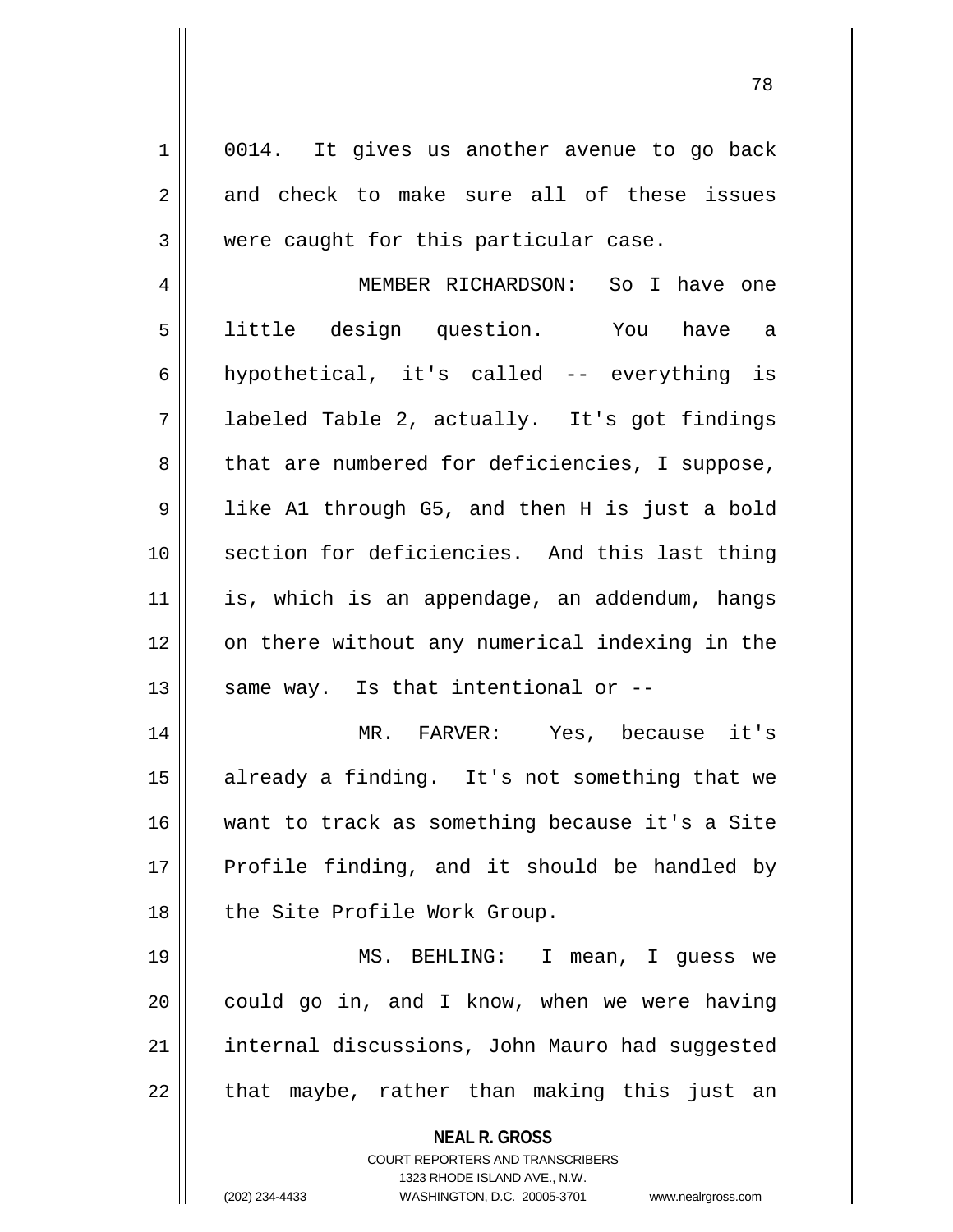**NEAL R. GROSS** COURT REPORTERS AND TRANSCRIBERS 1323 RHODE ISLAND AVE., N.W.  $1 \parallel$  addendum, we can make this a separate section, 2 | like this Section H, but I felt we needed to  $3 \parallel$  separate it because I just didn't want to make 4 | it look as if it was, we were grading anything  $5 \parallel$  or we were trying to identify these by some  $6$  || level of the impact associated with it. I 7 just wanted to identify that these issues  $8 \parallel$  exist out there, but I didn't want to grade it  $9 \parallel$  in any way, if I'm terming that appropriately. 10 MR. FARVER: I guess where it says 11 document type, you could put document number 12 || and have the number of the document. 13 DR. MAURO: This is John Mauro. 14 Maybe I could jump in a little bit here also 15 because there's some history here. Some of 16 || you may be aware of it, some of you may not. 17 And I think this decision on the structure of  $18$  || the checklist is important because it goes to 19 whether or not a given case is going to get a  $20$  |  $\degree$  good review or a bad review in Table 2. 21 || Right now, the way we structured  $22$  | ourselves for DOE sites, and I'm not talking

(202) 234-4433 WASHINGTON, D.C. 20005-3701 www.nealrgross.com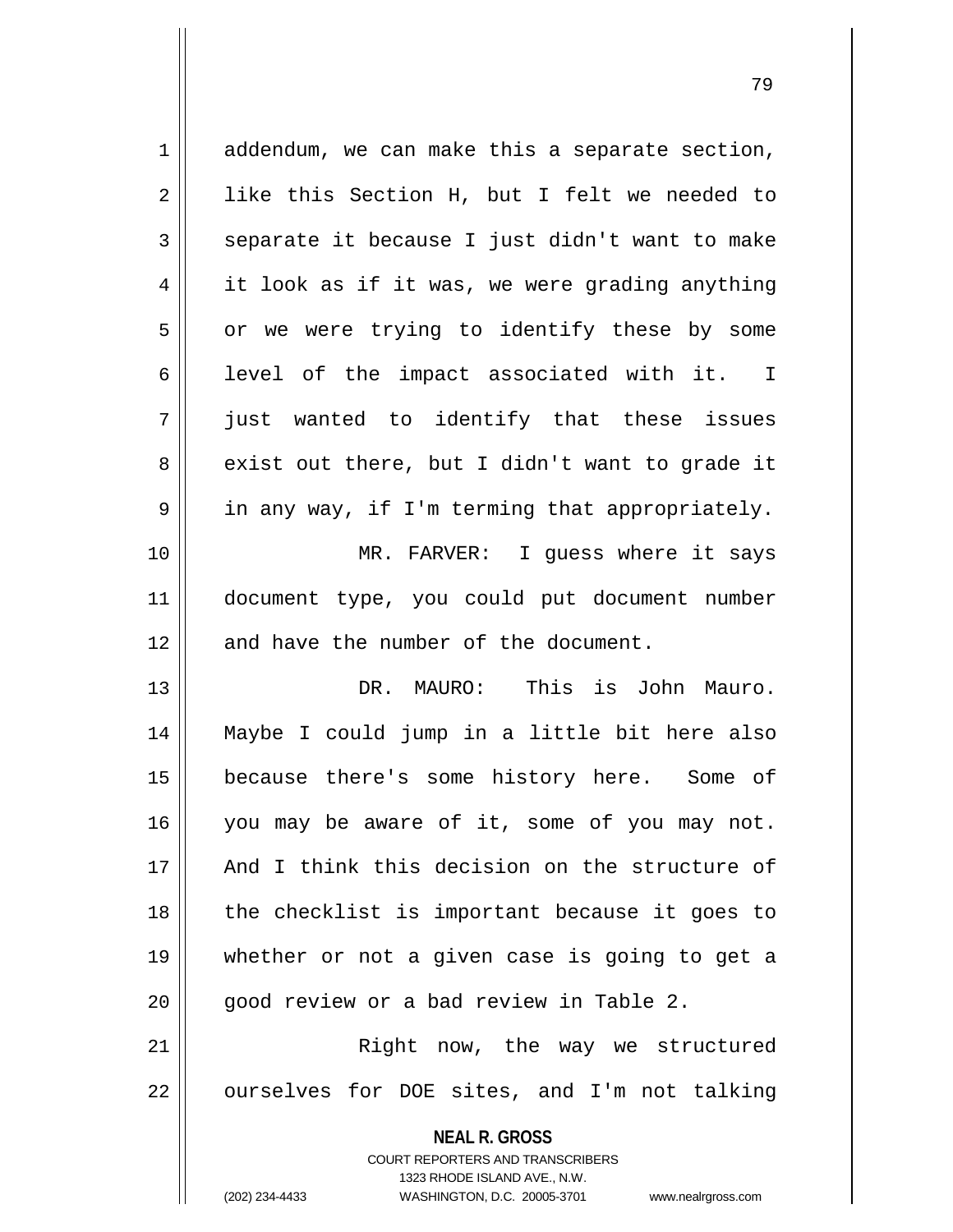1 about AWE sites. Let's put those sort of in  $2 \parallel$  the parking lot for a minute. What we're 3 || really doing here with the current checklist 4 is saying, listen, did NIOSH follow its 5 || procedures faithfully? Were any errors made 6 cegarding loading the data? Did they use all 7 || the data? Did they use it correctly in 8 | accordance with their procedure? 9 || So the procedures, what I mean by 10 procedures, I mean the Site Profile and all of 11 the OTIBs that apply. So we, you know, you 12 have to follow those procedures. So it 13 | becomes more of a quality assurance checklist, 14 Table 2. Did they do the work in accordance 15 with their own guidelines in a consistent way? 16 And one of the internal 17 discussions we've had is whether or not -- 18 now, we all know that there are many Site 19 Profiles and perhaps procedures that are 20 undergoing review or even haven't even entered 21 the review process yet where SC&A has 22 | commented on a Site Profile, for example. And

**NEAL R. GROSS**

COURT REPORTERS AND TRANSCRIBERS 1323 RHODE ISLAND AVE., N.W. (202) 234-4433 WASHINGTON, D.C. 20005-3701 www.nealrgross.com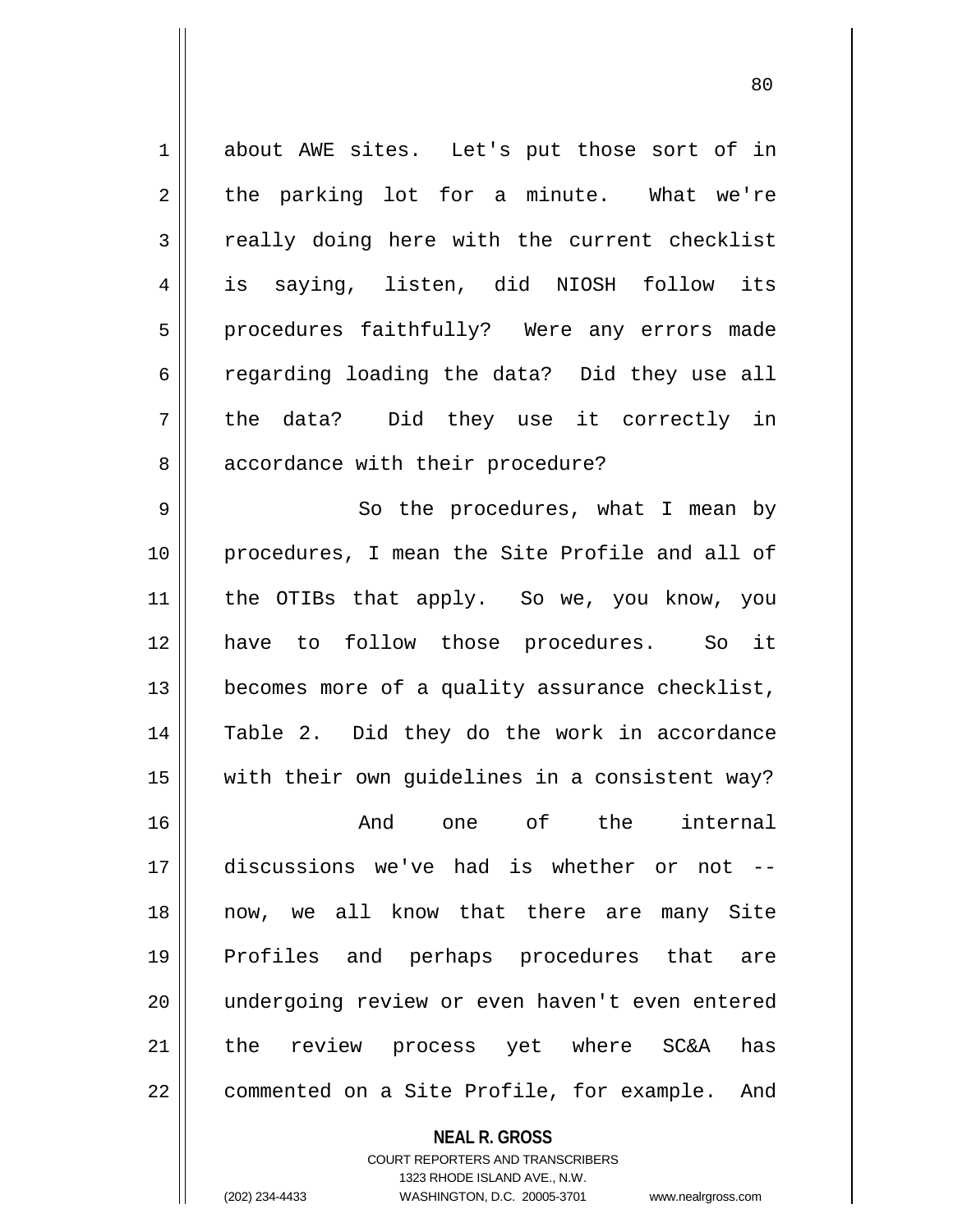1 || we may have some concerns with the procedures. 2 Our internal discussions went toward the 3 question, well, when we complete a DR review  $4 \parallel$  and let's say we come up with no findings; 5 however, we do have lots of concerns, let's 6  $\parallel$  say, at the same time with the Site Profile 7 upon which it's based or the issues are 8 | undergoing active discussion by a Work Group. 9 Do we want to somehow capture that in the 10 scorecard for Table 2 or not? That's really 11 something that should not be part of the 12 | scorecard. 13 So we've ended up coming to a 14 place, what we're offering now for your

 $\parallel$  consideration is -- and, Kathy, I think I have it right, but if I'm saying something that's incorrect, please correct me. What we're doing now is we're creating a vehicle where we don't score the DR negatively if there happens  $\parallel$  to be a Site Profile issue that we have found or that is under active discussion because,  $22 \parallel$  you know, we have the information in the new

> **NEAL R. GROSS** COURT REPORTERS AND TRANSCRIBERS 1323 RHODE ISLAND AVE., N.W. (202) 234-4433 WASHINGTON, D.C. 20005-3701 www.nealrgross.com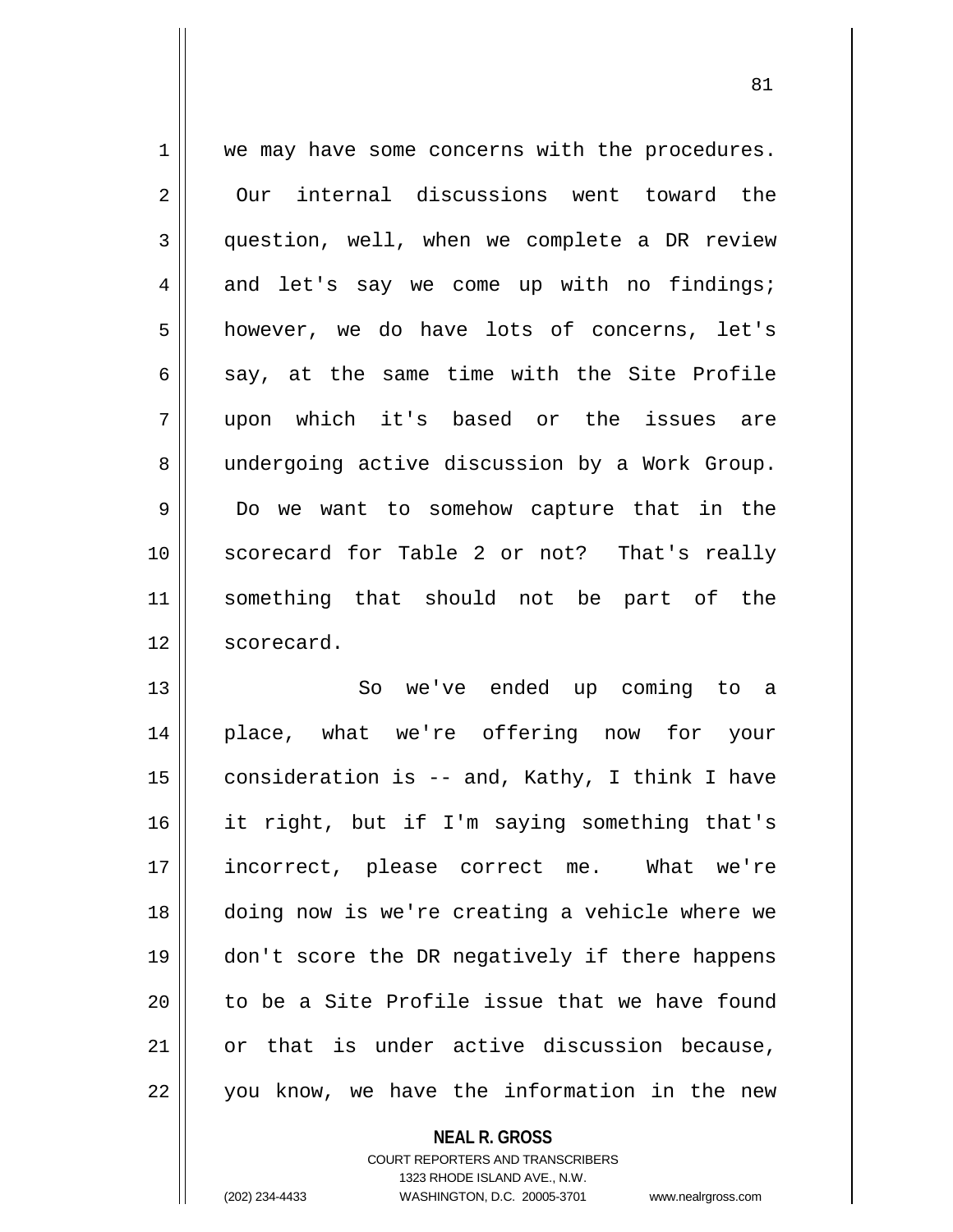| $\mathbf 1$ | checklist, it's there, but the heart of the   |
|-------------|-----------------------------------------------|
| 2           | review, Table 2, there will not be any        |
| 3           | negative findings because we have<br>some     |
| 4           | concerns with the Site Profile upon which the |
| 5           | DR is based.                                  |
| 6           | This is the product that would be             |
| 7           | generated now as part of the DR process. So,  |
| 8           | you know, we would not be making any negative |
| 9           | statements about a DR because there might be  |
| 10          | some Site Profile issues that we're still     |
| 11          | considering.                                  |
| 12          | MEMBER RICHARDSON: Yes. So that               |
| 13          | was useful. I mean, my recollection of Dr.    |
| 14          | Melius' concern was that we've evolved into a |
| 15          | that's very detail-oriented and<br>process    |
| 16          | relates to quality assurance issues, quality  |
| 17          | control issues, and are people following      |
| 18          | procedures correctly? And, I mean, I'll take  |
| 19          | as much responsibility as anybody for that.   |
| 20          | I'm sure it's been what, you know, has been   |
| 21          | most and has continued to flag me as an       |
| 22          | obvious problem, which, you know, we want to  |

## **NEAL R. GROSS**

COURT REPORTERS AND TRANSCRIBERS 1323 RHODE ISLAND AVE., N.W. (202) 234-4433 WASHINGTON, D.C. 20005-3701 www.nealrgross.com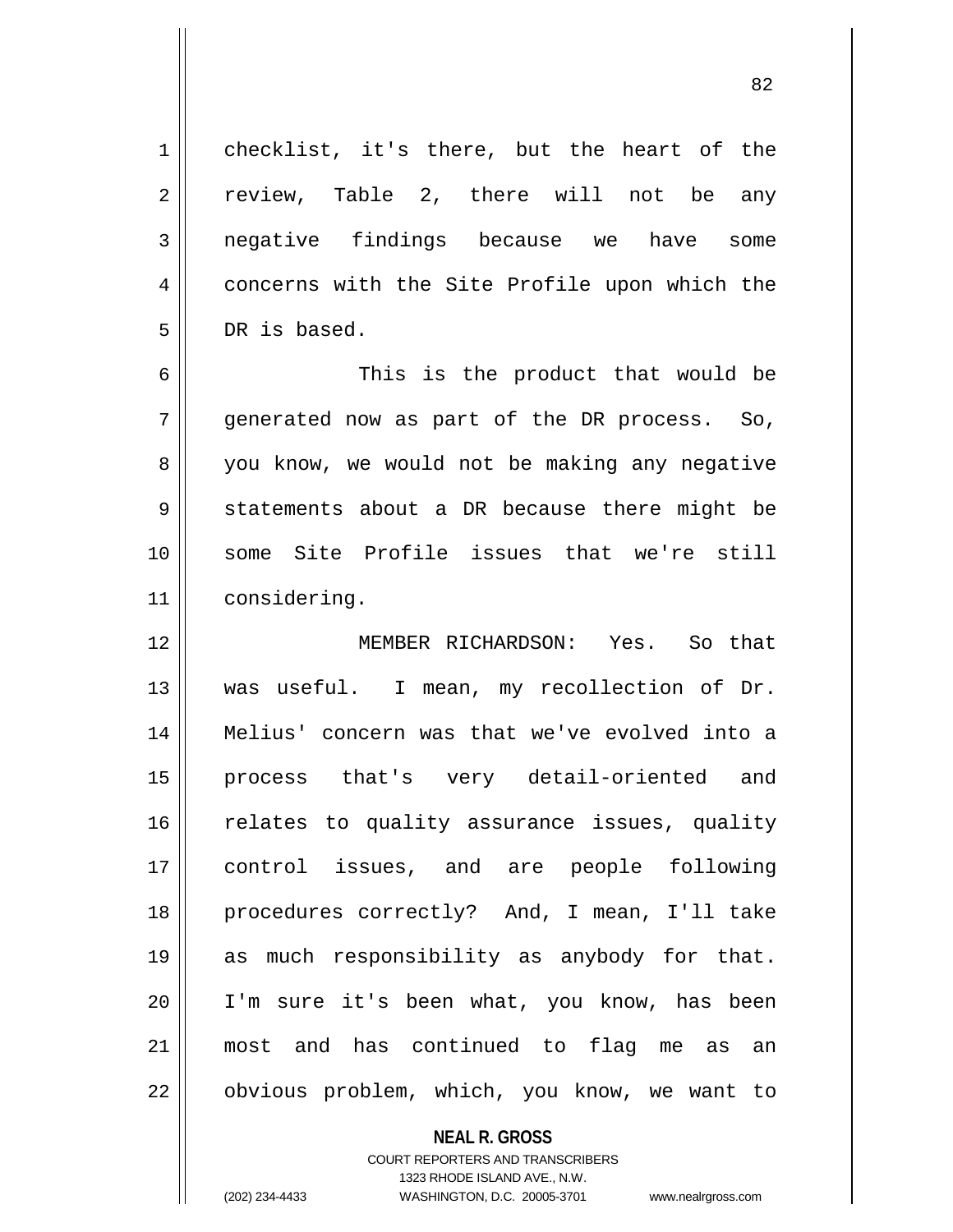**NEAL R. GROSS** COURT REPORTERS AND TRANSCRIBERS 1323 RHODE ISLAND AVE., N.W. 1 | focus on. But if I recall  $2 \parallel$  correctly, and, Ted, maybe you can correct me,  $3 \parallel$  he was encouraging us to think about larger  $4 \parallel$  scientific issues of scientific validity, as 5 || opposed to just proper implementation of 6 procedures and numerical problems or data  $7$  || entry problems, any of those. 8 And I see this, I see what you're  $9 \parallel$  proposing as a step towards formalizing that, 10 || and I think it's, I mean, it's useful on your 11 part. I think what we're struggling with is 12 how to, how we don't still let this 13 information just get buried back into this 14 report, but we have a process in place for 15 || both identifying and then, basically, passing 16 on things that we think are important 17 || scientific issues for a larger discussion and 18 | tracking them. 19 MR. KATZ: Yes. Thanks for saying  $20$  | that, David, because now the piece that may be 21 missing from this, John Mauro and Kathy, that 22 I think is worth discussion is I think this,

(202) 234-4433 WASHINGTON, D.C. 20005-3701 www.nealrgross.com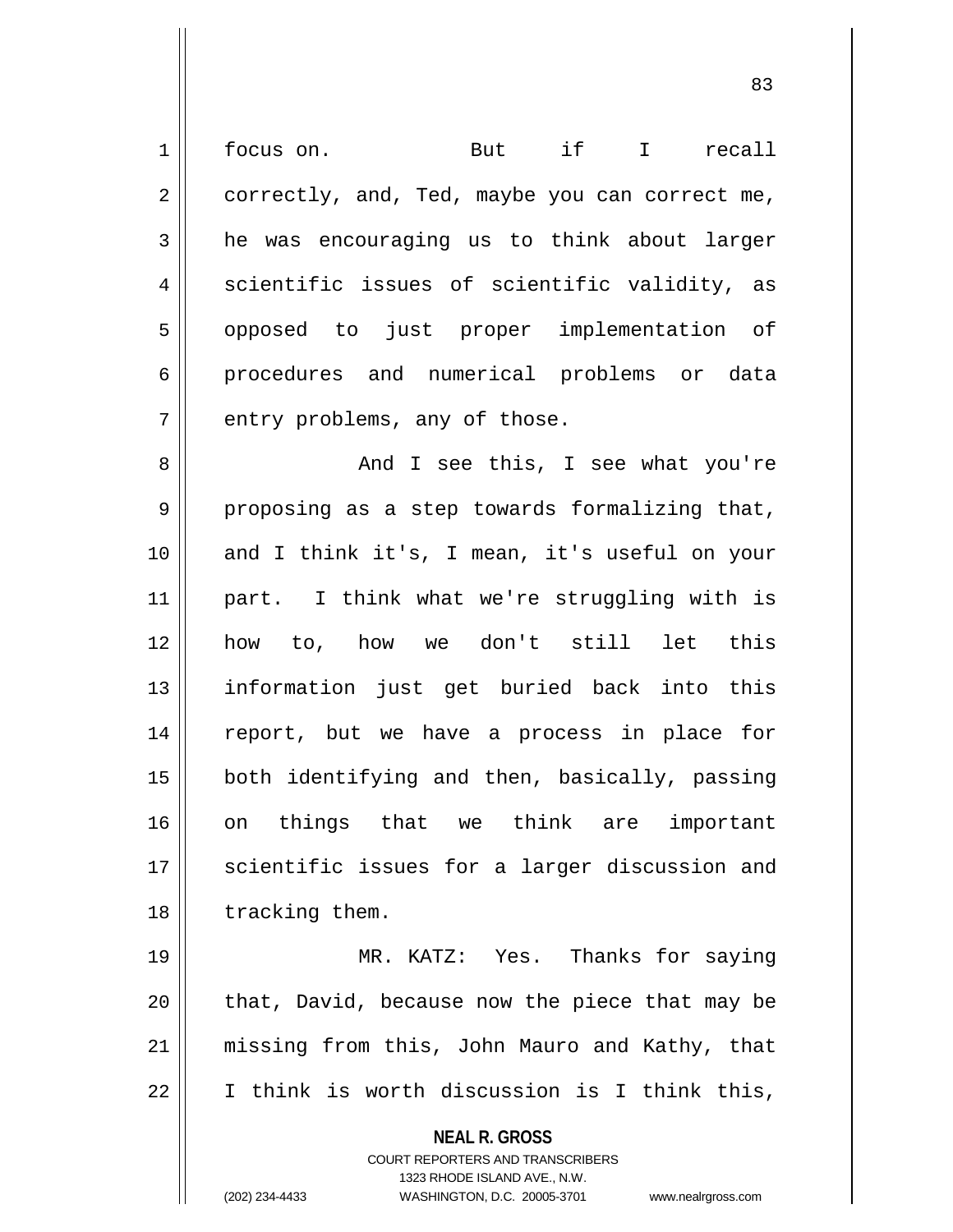1 || as you have it planned, captures, so long as  $2 \parallel$  this stuff can be pulled out and tracked, the 3 issues that already have been identified 4 | because there have been TBD reviews, you know, 5 whether a Site Profile or TIB reviews or what  $6 \parallel$  have you, where those issues are live issues  $7 \parallel$  or whether, maybe they're not already being 8 discussed by the Board, like you said. 9 || So that's good for that piece. 10 || The element that might be missing from what 11 || you propose, though, that would belong there 12 if it is missing is where you find an issue 13 that should be in a TIB/TBD discussion but 14 hasn't made it there, but you've identified it 15 || by doing the dose reconstruction case review. 16 || And you would want to capture those. Those 17 are really a different category because 18 || they're newly caught. They may not have been 19 || recognized when you were doing the TBD review, 20 || the TIB review, but you recognize them now  $21$  that you're looking at this specific case. 22 || And we would certainly want those somewhere in

**NEAL R. GROSS**

COURT REPORTERS AND TRANSCRIBERS 1323 RHODE ISLAND AVE., N.W. (202) 234-4433 WASHINGTON, D.C. 20005-3701 www.nealrgross.com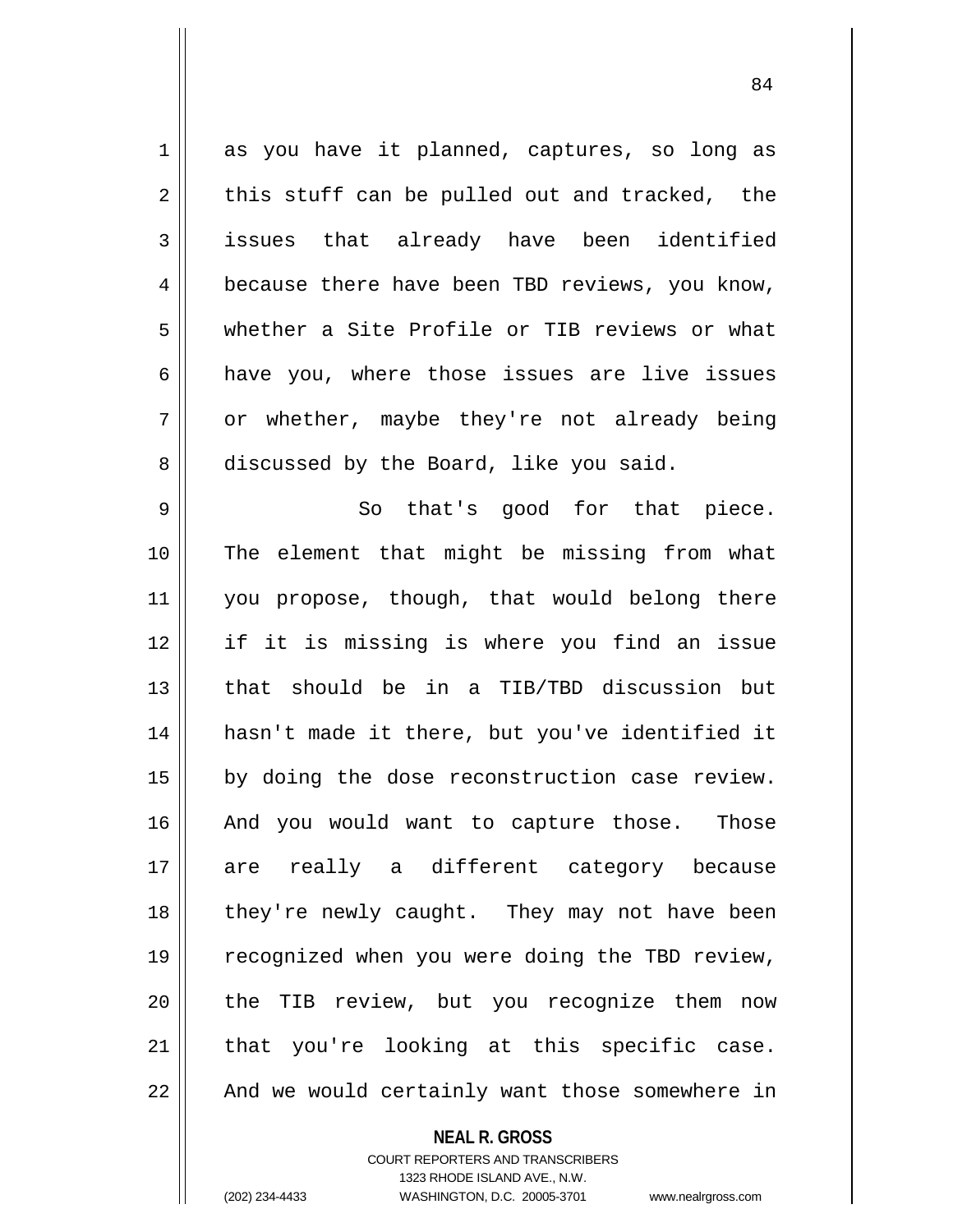$1 \parallel$  this to be caught, and they're especially 2 || important because they're not sitting with the 3 Work Group right now or with the Procedures 4 | Subcommittee. Does that make sense? 5 MS. BEHLING: Yes, yes, it does. 6  $\parallel$  And, Doug, you can correct me if I'm going to 7 make an incorrect statement here, but I 8 || believe that when we do identify those types  $9 \parallel$  of things, such as something in an OTIB that 10 || we feel is incorrect, we somehow get that into 11 the first two pages of our checklist as a 12 finding because it has to do, usually, with a 13 dose that was calculated incorrectly. So it 14 || ends up in either, you know, A through G. 15 || So I think, generally, it's 16 || captured, and we make every effort to capture 17 it at that point. And I, well, I'm even 18 || thinking, you know, we toyed with the idea of 19 making an A.4 for that type of thing. And 20 || then we decided, no, we'll put it into the 21 || addendum. So, Doug, am I correct in that? 22 MR. FARVER: Well, I don't know

**NEAL R. GROSS**

COURT REPORTERS AND TRANSCRIBERS 1323 RHODE ISLAND AVE., N.W. (202) 234-4433 WASHINGTON, D.C. 20005-3701 www.nealrgross.com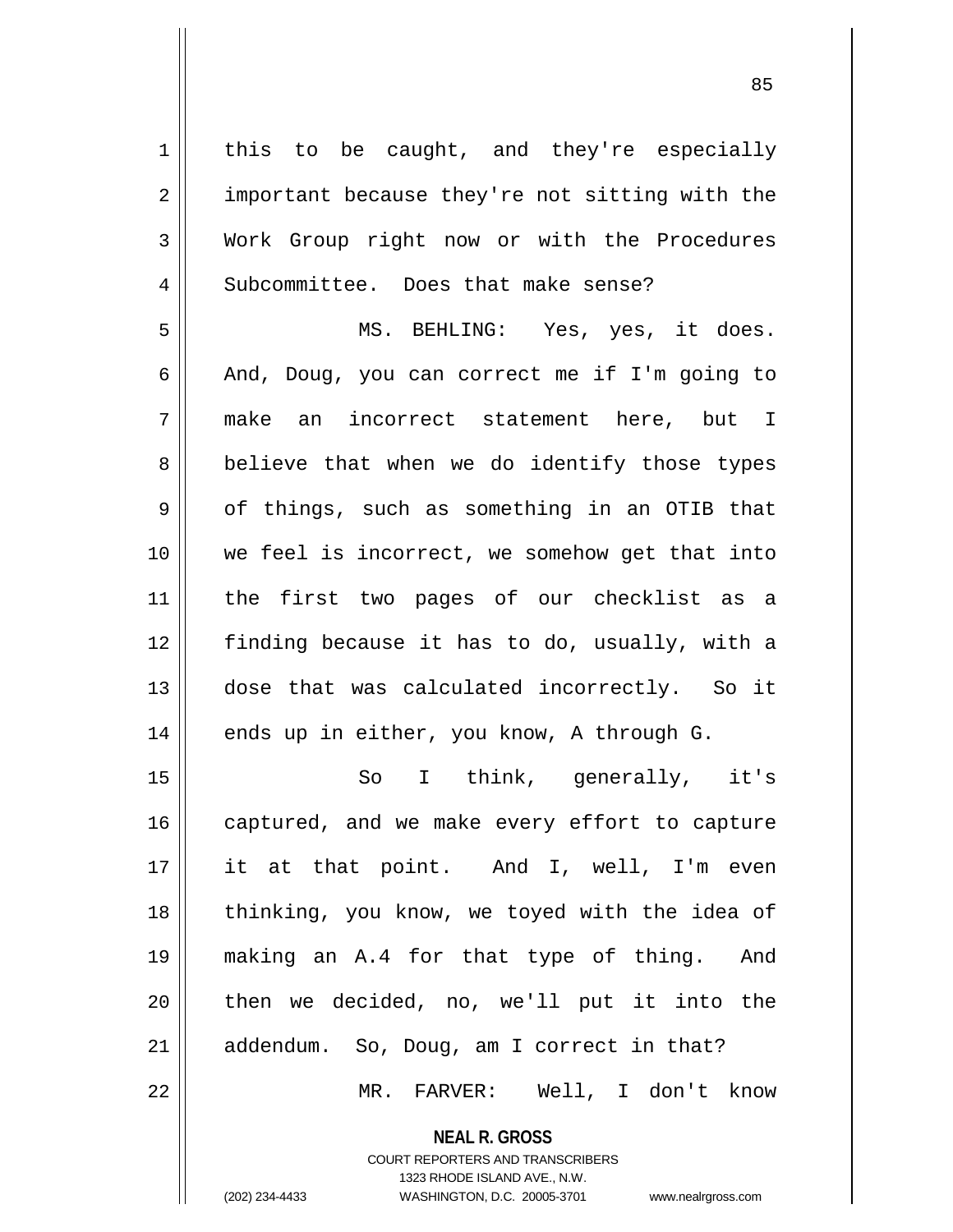| 1  | because, let's say there's a problem with an                     |
|----|------------------------------------------------------------------|
| 2  | OTIB. It should have been caught when it went                    |
| 3  | through the Procedures Review and should have                    |
| 4  | been addressed under that review because,                        |
| 5  | typically, when we do these dose                                 |
| 6  | reconstructions, we don't review an OTIB. We                     |
| 7  | just see if they're following it.                                |
| 8  | But let's say something is                                       |
| 9  | blatantly obvious and it's missed and it comes                   |
| 10 | out. If they follow the OTIB as written, it                      |
| 11 | may not make it into one of our findings.                        |
| 12 | MEMBER RICHARDSON: Yes, and I                                    |
| 13 | remember you saying this before. You'll say,                     |
| 14 | "Well, they followed it, but I think it was a                    |
| 15 | little screwy," or, you know -- I mean, I have                   |
| 16 | to go back to the record and see if you                          |
| 17 | actually said that.                                              |
| 18 | like<br>MR. FARVER:<br>It sounds                                 |
| 19 | something I would say. But it may get missed.                    |
| 20 | We might make it an observation or something,                    |
| 21 | which I think we've done before.                                 |
| 22 | MR. KATZ: But so our point here                                  |
|    | <b>NEAL R. GROSS</b>                                             |
|    | <b>COURT REPORTERS AND TRANSCRIBERS</b>                          |
|    | 1323 RHODE ISLAND AVE., N.W.                                     |
|    | (202) 234-4433<br>WASHINGTON, D.C. 20005-3701 www.nealrgross.com |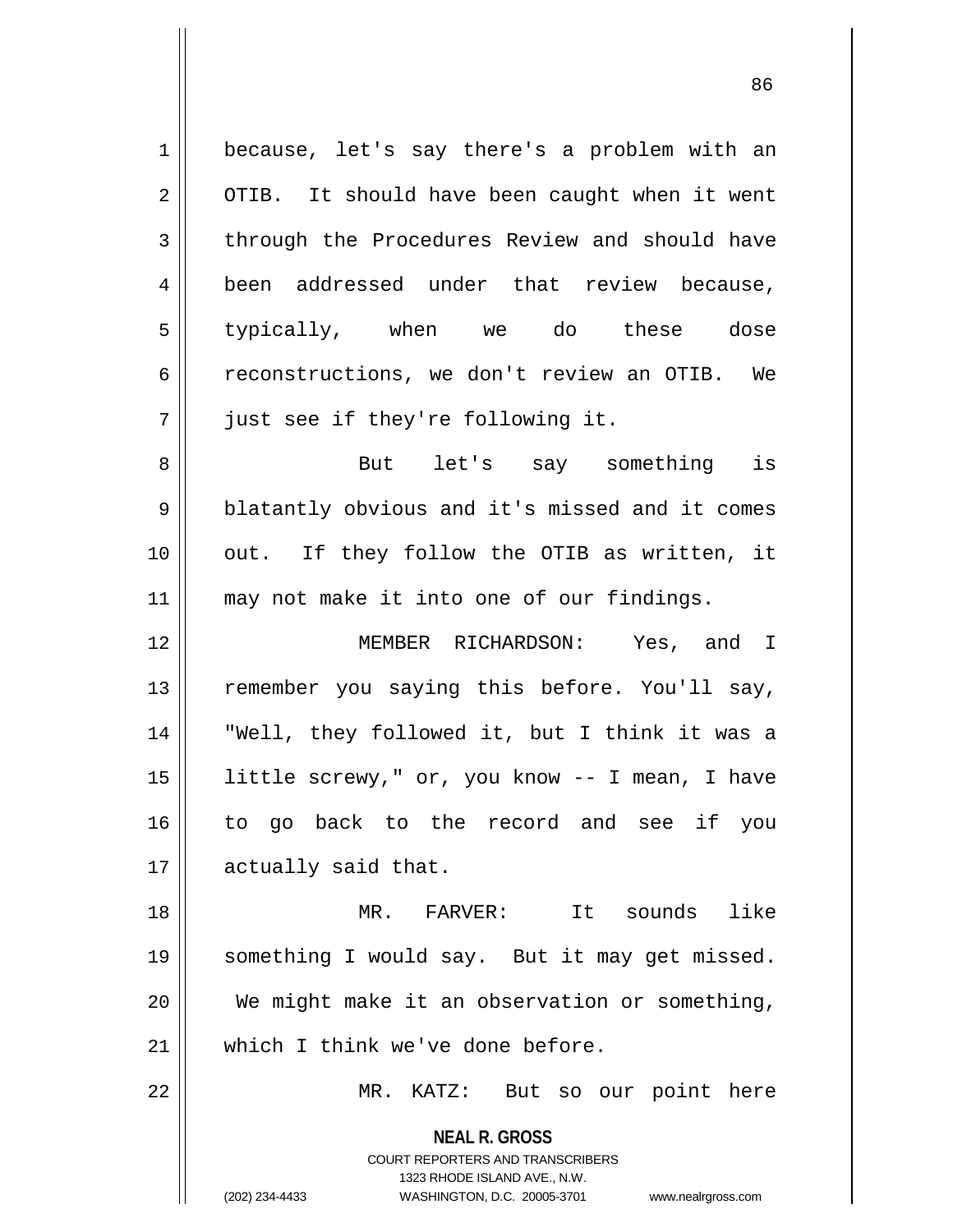| $\mathbf 1$ | is that these are important, actually, because |
|-------------|------------------------------------------------|
| 2           | the OTIB or whatever has already been reviewed |
| 3           | and stamped as good now. We want to identify   |
| 4           | these specially and send them back to wherever |
| 5           | they belong, whether it's a Procedures Review  |
| 6           | or it's a Site Profile review that's already   |
| 7           | been done but then we have this new issue.     |
| 8           | These are especially important, and that is    |
| 9           | the rest of, the balance of what Dr. Melius is |
| 10          | concerned about.                               |
| 11          | MR. FARVER: But now you want to                |
| 12          | track that.                                    |
| 13          | MEMBER RICHARDSON: I like that.                |
| 14          | MS. BEHLING: Yes, I do, too. And               |
| 15          | like I said, in fact, internally, when I sent  |
| 16          | around my checklist, I had an A.4 in there to  |
| 17          | capture that. And then during that             |
| 18          | discussion, we sort of came to the conclusion  |
| 19          | that, oh, we started to put too much into that |
| 20          | element. So we can easily introduce an A.4 to  |
| 21          | capture those situations where we might find   |
| 22          | an OTIB or a procedure that we realize maybe   |
|             |                                                |

**NEAL R. GROSS** COURT REPORTERS AND TRANSCRIBERS 1323 RHODE ISLAND AVE., N.W.

(202) 234-4433 WASHINGTON, D.C. 20005-3701 www.nealrgross.com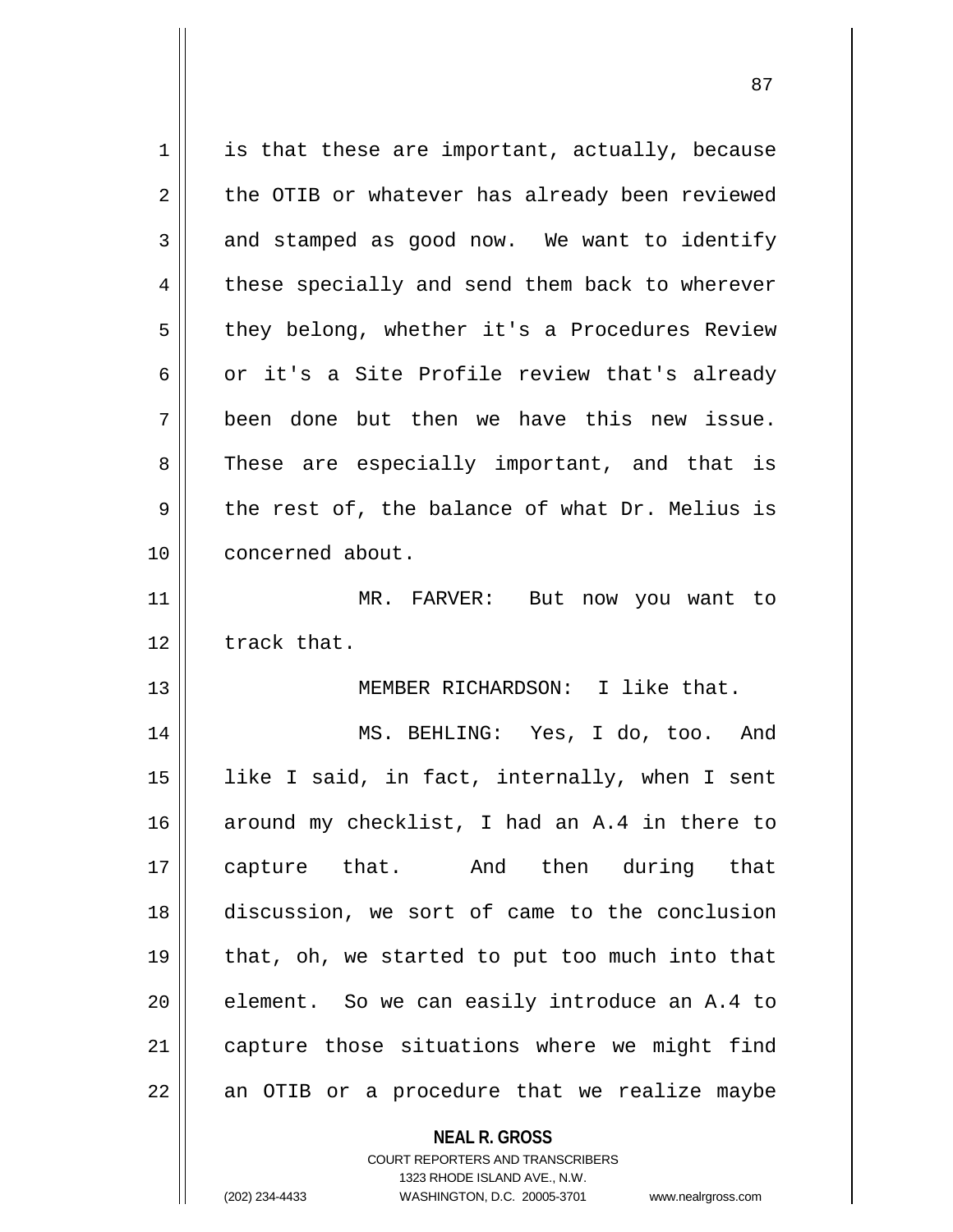$1 \parallel$  should be changed.

| $\overline{2}$ | MEMBER RICHARDSON: Well, I mean,                                                                                                                                       |
|----------------|------------------------------------------------------------------------------------------------------------------------------------------------------------------------|
| $\mathfrak{Z}$ | I think that that's, that scorecard, as John                                                                                                                           |
| 4              | called it, is useful. And that's the                                                                                                                                   |
| 5              | scorecard for thinking about quality assurance                                                                                                                         |
| 6              | issues. I mean, you've got another table here                                                                                                                          |
| 7              | which has a really good heading on it. Were                                                                                                                            |
| 8              | there any TBD/OTIB procedures, et cetera,                                                                                                                              |
| 9              | issues of concern identified during the                                                                                                                                |
| 10             | review, and it sort of seems like we want a                                                                                                                            |
| 11             | bottom line there like you have a bottom line,                                                                                                                         |
| 12             | row H, which is in bold which says kind of the                                                                                                                         |
| 13             | total number of findings just on that next                                                                                                                             |
| 14             | addendum table. And that's, that's kind of                                                                                                                             |
| 15             | maybe the trackable ones that we want: are                                                                                                                             |
| 16             | there issues of concern that need to be                                                                                                                                |
| 17             | tracked somehow?                                                                                                                                                       |
| 18             | Newly identified<br>MR. FARVER:                                                                                                                                        |
| 19             | issues.                                                                                                                                                                |
| 20             | MR. STIVER: This is John Stiver,                                                                                                                                       |
| 21             | if I could jump in for just a second.<br>I                                                                                                                             |
| 22             | believe during our discussion, we decided                                                                                                                              |
|                | <b>NEAL R. GROSS</b><br><b>COURT REPORTERS AND TRANSCRIBERS</b><br>1323 RHODE ISLAND AVE., N.W.<br>(202) 234-4433<br>WASHINGTON, D.C. 20005-3701<br>www.nealrgross.com |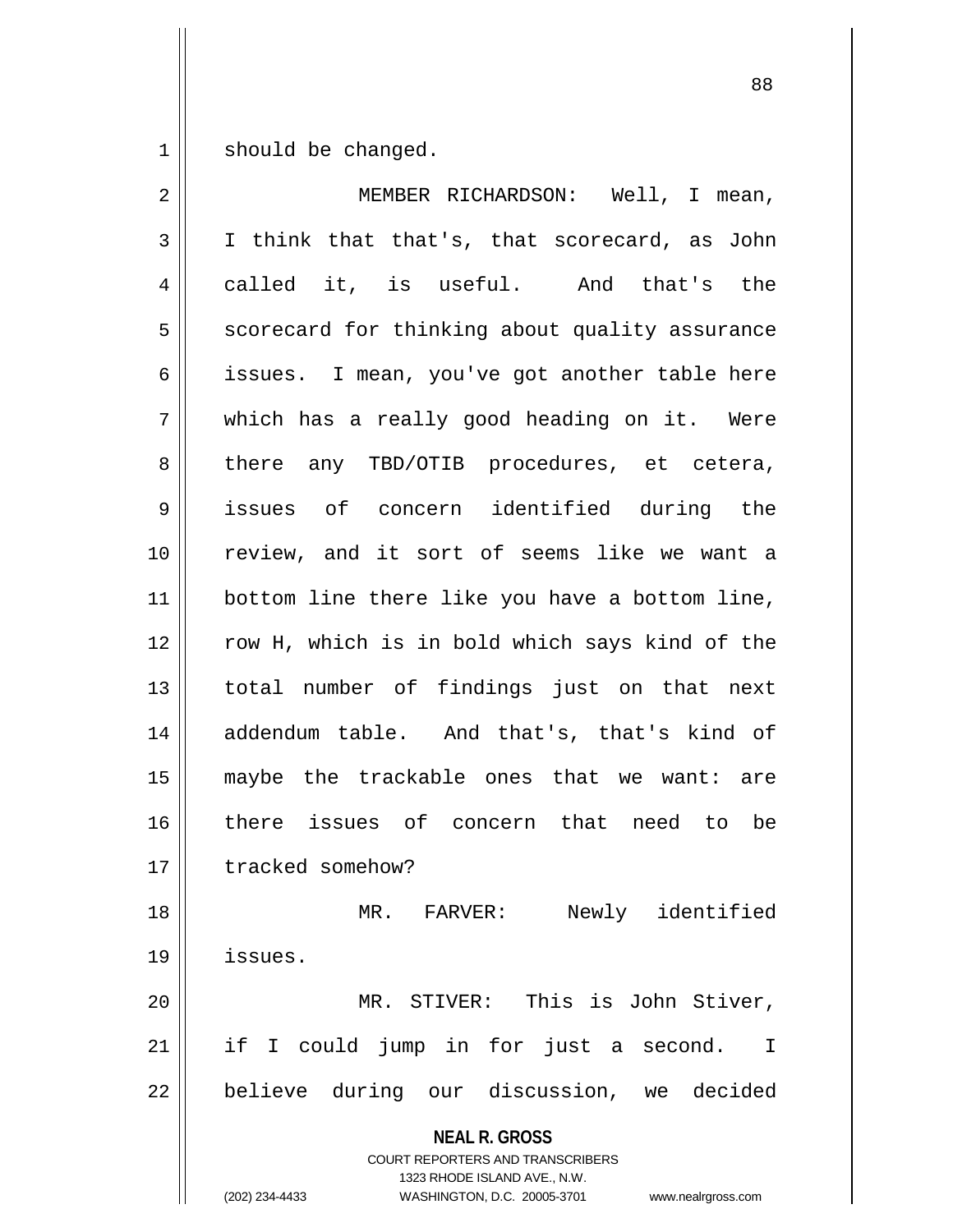| $\mathbf 1$ | against the A.4 for the same reason that we    |
|-------------|------------------------------------------------|
| 2           | decided on introducing this third page was     |
| 3           | that we didn't feel it was fair to DCAS to     |
| 4           | grade them down on something that might be     |
| 5           | related to an OTIB issue, whereas we would     |
| 6           | want to capture that and have it available for |
| 7           | information but not necessarily grade them on  |
| 8           | it. Correct me if I'm wrong, Kathy, but --     |
| 9           | MR. KATZ: No, you're right. And                |
| 10          | that's consistent with what you're hearing     |
| 11          | from David.                                    |
|             | DR. MAURO: Yes, I like what I'm                |
| 12          |                                                |
| 13          | hearing -- this is John, and let me weigh in a |
| 14          | little bit. What we are saying, Ted, and I     |
| 15          | agree completely, is that we may learn as      |
| 16          | we're doing a case that they followed the OTIB |
| 17          | or they followed their Site Profile, and so    |
| 18          | they're not going to get scored down on that.  |
| 19          | But what we may have learned, what I'm         |
| 20          | hearing is we may have learned something that  |
| 21          | there are additional problems that need to be  |

**NEAL R. GROSS** COURT REPORTERS AND TRANSCRIBERS

1323 RHODE ISLAND AVE., N.W.

(202) 234-4433 WASHINGTON, D.C. 20005-3701 www.nealrgross.com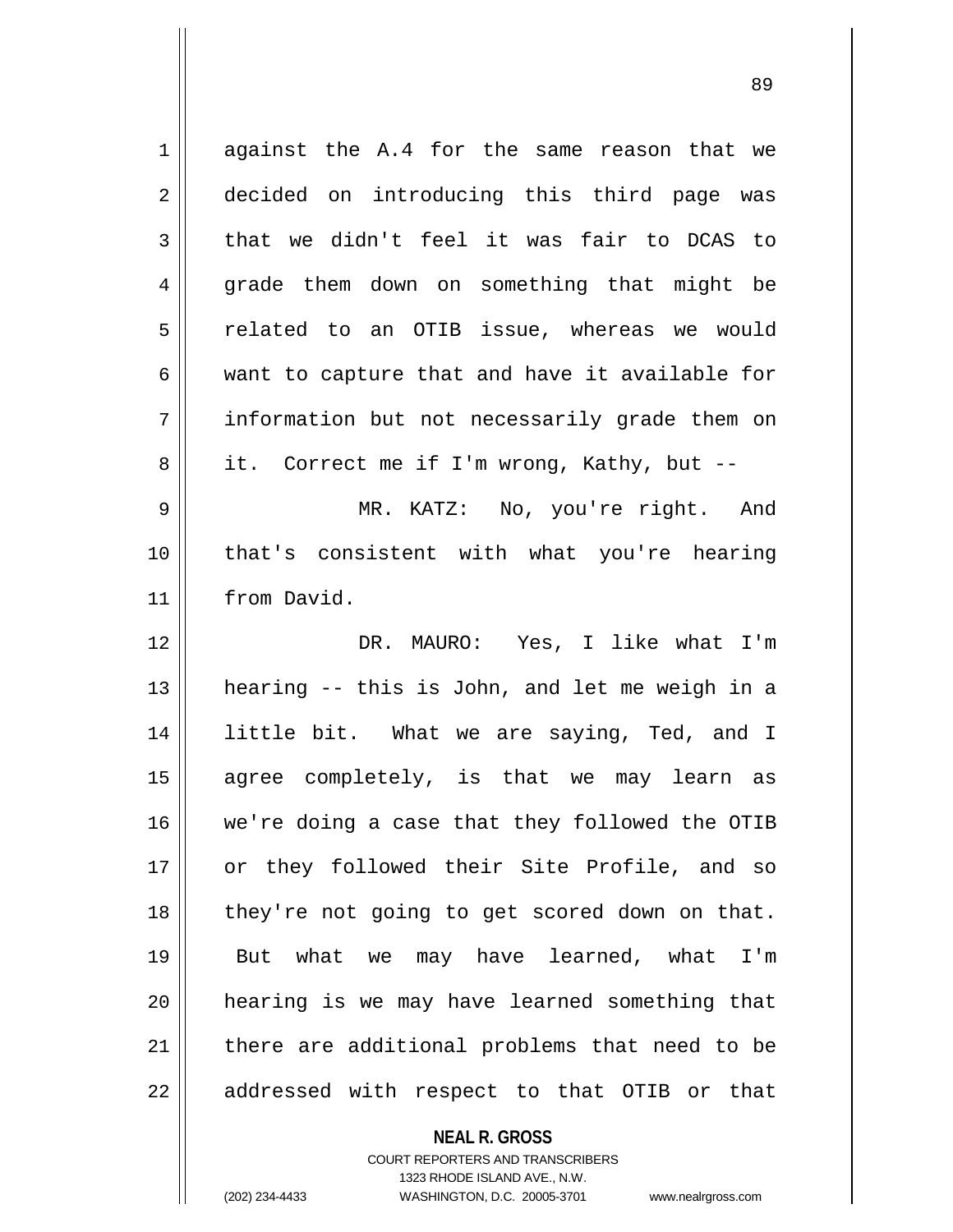$1 \parallel$  Site Profile that we did not capture before. 2 That's something, that's another dimension  $3 \parallel$  that I agree helps to break down the stovepipe 4 where things are separated. And I don't think  $5 \parallel$  right now we've got that.

 In other words, please, correct me if I'm wrong, but that feedback loop whereby 8 this particular case has yielded insights  $9 \parallel$  because -- that does happen, by the way. For example, I've seen it happen with regard to 11 || TBD-6000 where we did a case and we said, jeez, you know, when we did this case, we  $\parallel$  really had to get into the bowels of TBD-6000, and we started to realize that, even though we've closed all the issues on TBD-6000, we uncovered something new that we never thought about before while doing this review, and that 18 || would be a do loop, another loop back.

19 Now, of course, it's a little 20 || stressful because, very often, you say, well, 21 we reviewed that TBD and everything was  $22 \parallel$  closed, and it's fine. And then all of a

**NEAL R. GROSS**

COURT REPORTERS AND TRANSCRIBERS 1323 RHODE ISLAND AVE., N.W. (202) 234-4433 WASHINGTON, D.C. 20005-3701 www.nealrgross.com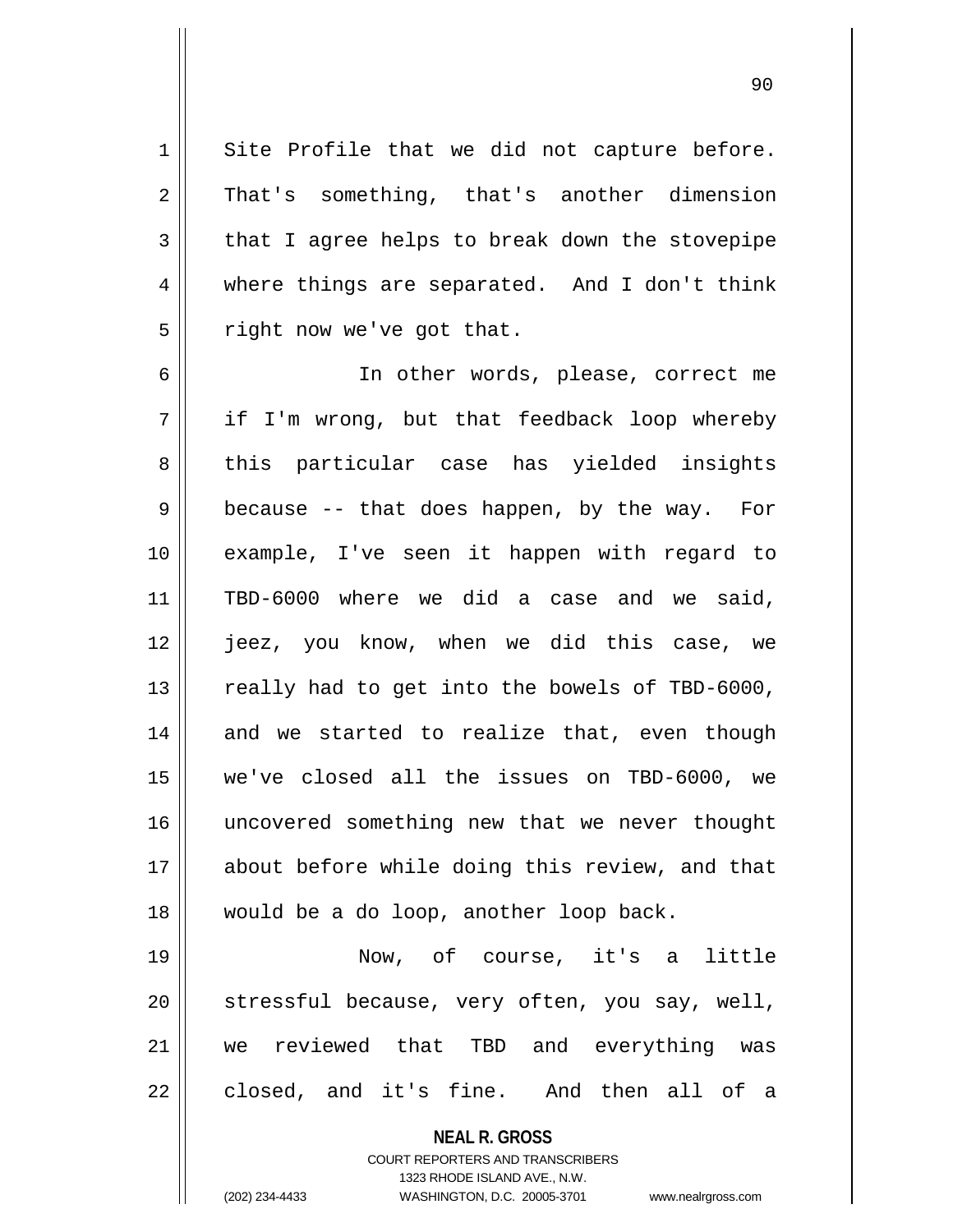$1 \parallel$  sudden we're saying, well, hold the presses, 2 we just realized from doing this case that  $3 \parallel$  there still are some things that we have to 4 | talk about on TBD-6000 and re-open it again. 5 And that's what I'm hearing, Ted, you're  $6 \parallel$  saying. Am I capturing this correctly? 7 MR. KATZ: Yes, that's correct. 8 || And that's just continuous improvement. It's  $9 \parallel$  okay that it's already been looked at. If 10 it's an issue to someone, it should be looked  $11$  at it again, right? 12 DR. MAURO: And I don't think our 13 || current format -- and, Kathy, please, correct 14 || me if I'm wrong, and Doug -- goes there. 15 MS. BEHLING: Let me ask this: if 16 || we were to include this A.4 for these types of 17 || things that we're talking about, the OTIBs or 18 || procedures where we find something, we could 19 keep it in this main checklist and maybe 20 checkmark it as under review so it doesn't 21 appear like it's obviously something -- it  $22$   $\parallel$  wasn't something that the dose reconstructor

**NEAL R. GROSS**

COURT REPORTERS AND TRANSCRIBERS 1323 RHODE ISLAND AVE., N.W. (202) 234-4433 WASHINGTON, D.C. 20005-3701 www.nealrgross.com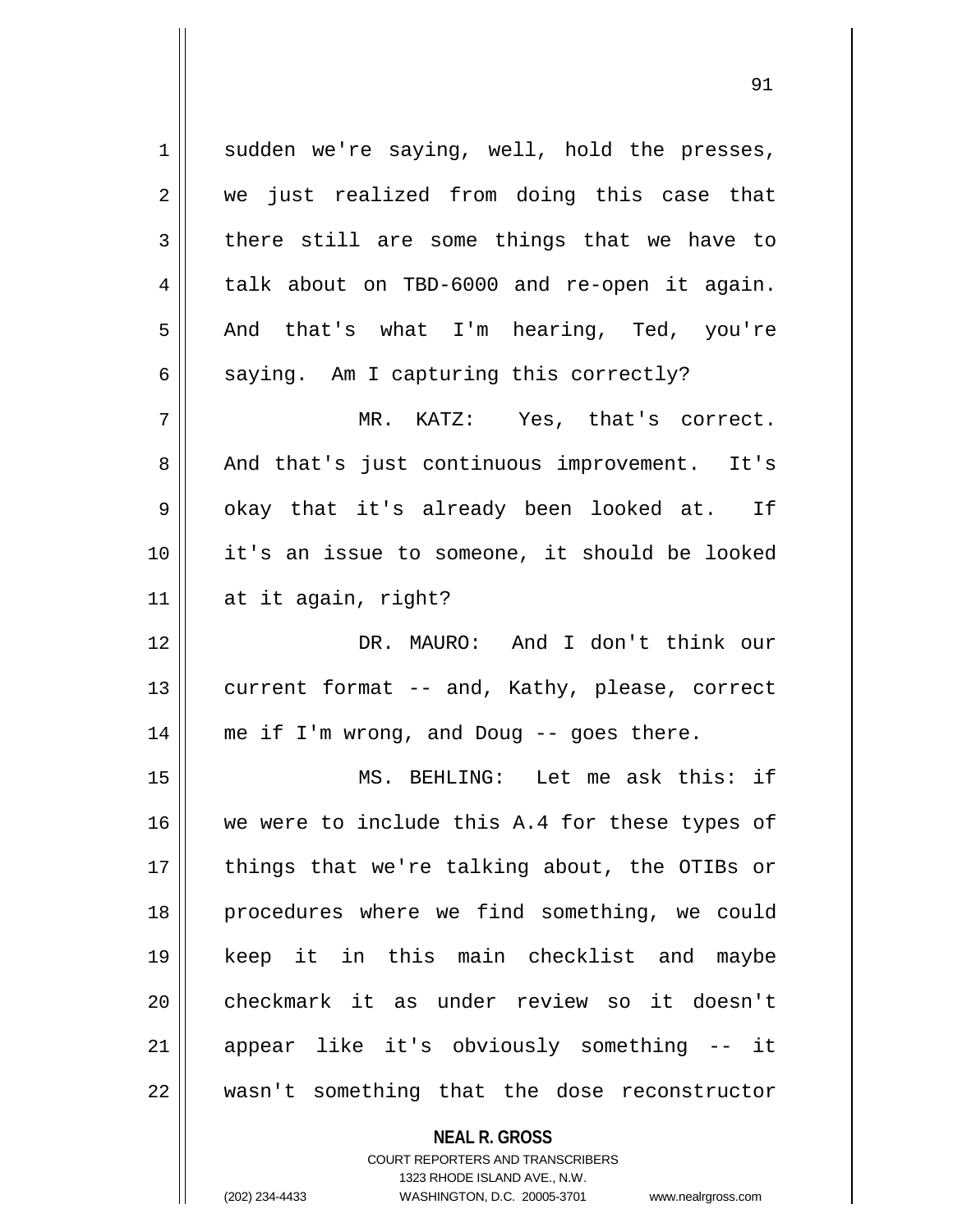1 did wrong but it's something that we checkmark  $2 \parallel$  as we need to review this. I don't know. 3 Does that make sense?

4 || MR. STIVER: Kathy, this is John. 5 I believe that makes perfectly good sense to 6  $\parallel$  me. I believe that's one of the reasons that 7 we had that selection option to begin with was 8 for these types of situations that don't  $9 \parallel$  really fit nicely into any of the categories.

10 MS. BEHLING: Would the 11 Subcommittee agree to an A.4 where, if we do 12 have to identify something associated with 13 || procedures or the OTIB, our auditors would 14 || know to mark that as an under review type of 15 concern?

 MR. FARVER: Kathy, during our recent Board calls, one-on-one calls, we've 18 || had issues that have come up where the Board Members have questions and really don't want 20 || to wait two years or so until it comes up as a finding in this Committee. I think this would || be a good spot for them in that addendum to

> **NEAL R. GROSS** COURT REPORTERS AND TRANSCRIBERS 1323 RHODE ISLAND AVE., N.W. (202) 234-4433 WASHINGTON, D.C. 20005-3701 www.nealrgross.com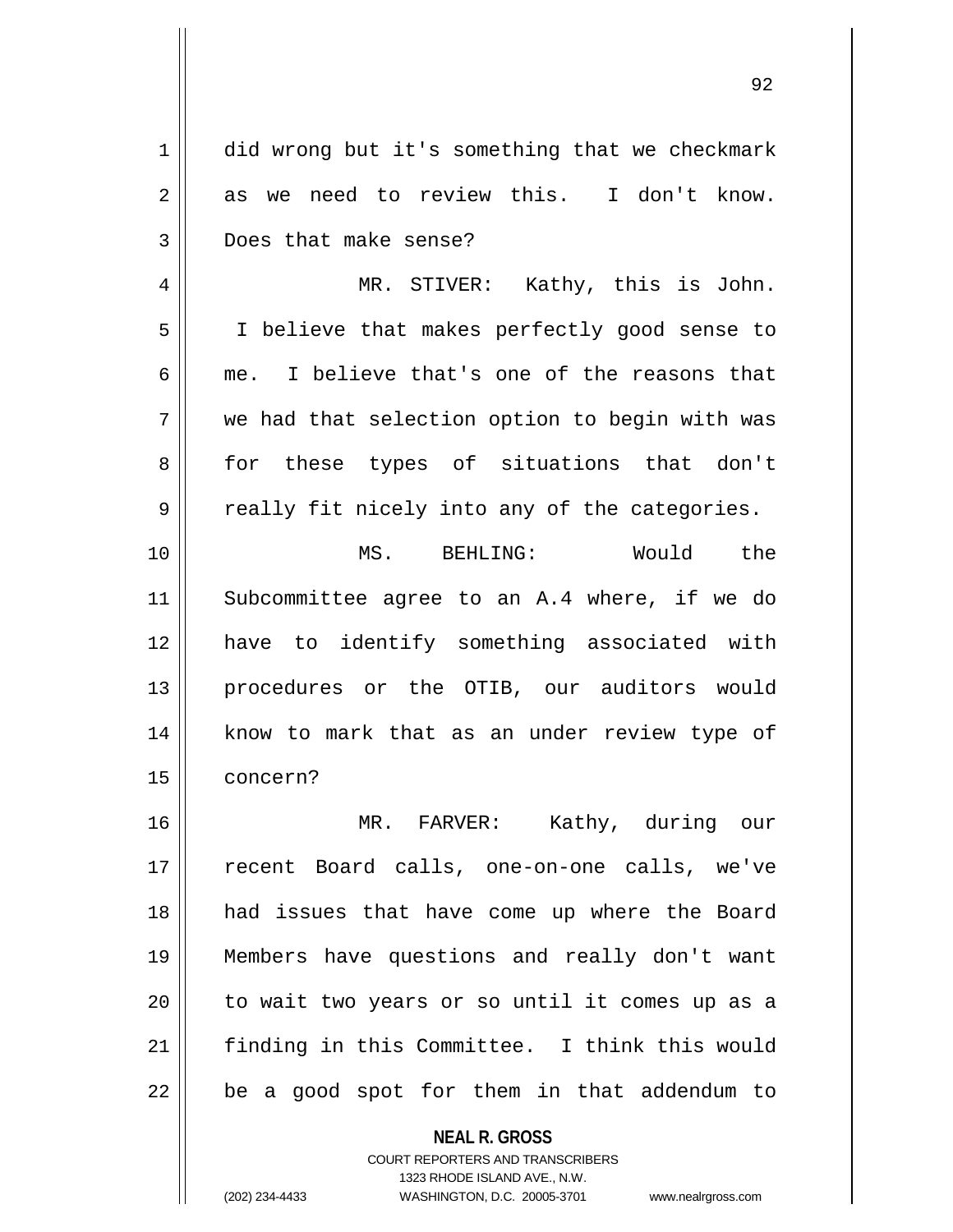1 | Table 2, which would also fit well if we 2 || identify a new issue that needs to be 3 | addressed. 4 || MS. BEHLING: That's great. 5 MR. FARVER: And then we just take  $6 \parallel$  this addendum table and we just, we can just  $7 \parallel$  send it off to NIOSH separately. Well, I 8 || quess it's part of the report, but they could  $9 \parallel$  then learn to address these quicker. 10 DR. MAURO: Yes, we don't want to 11 || score down. In other words, we don't want to 12 || score down the DR because we have learned 13 || something where a Site Profile or an OTIB or 14 any other of the procedures, we're saying, 15 hmm, there might be a deficiency there. What 16 we're really doing here is we're saying, we're 17 not really criticizing the DR. What we're 18 || saying is we've learned something that needs 19 to be fed back to the AWE Work Group or the 20 TBD-6000, you know, one of the Work Groups or 21 || one of the Site Profile Work Groups that needs  $22 \parallel$  to go on their agenda. That's all that we're

**NEAL R. GROSS**

COURT REPORTERS AND TRANSCRIBERS 1323 RHODE ISLAND AVE., N.W. (202) 234-4433 WASHINGTON, D.C. 20005-3701 www.nealrgross.com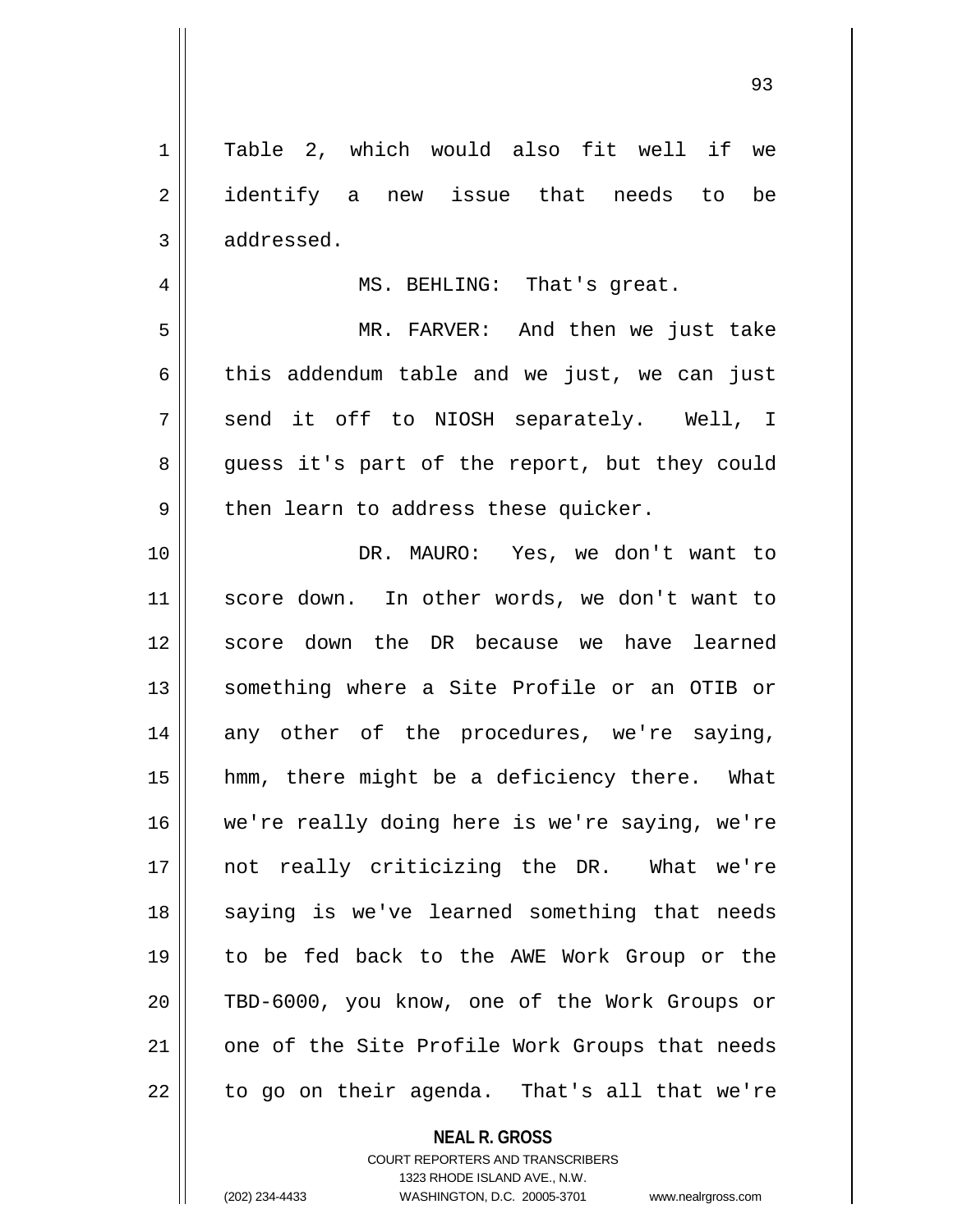really saying here.

| $\overline{2}$ | MR. KATZ: Right, right. And so                                                                                                                                         |
|----------------|------------------------------------------------------------------------------------------------------------------------------------------------------------------------|
| $\mathfrak{Z}$ | everybody understands. I think everybody is                                                                                                                            |
| 4              | on the same table now, okay? So I think we're                                                                                                                          |
| 5              | good with going forward. The one thing that                                                                                                                            |
| $\epsilon$     | we need as part of this machine, if you want                                                                                                                           |
| 7              | to call it that, is we need then actually                                                                                                                              |
| 8              | there to be a communication when we have one                                                                                                                           |
| 9              | of these items that's not already under                                                                                                                                |
| 10             | review. We need a communication that comes                                                                                                                             |
| 11             | either through me or what have you, but so                                                                                                                             |
| 12             | that we can get a communication to the right                                                                                                                           |
| 13             | Work Group or the Subcommittee so they're                                                                                                                              |
| 14             | aware, whatever the finding, how it came                                                                                                                               |
| 15             | about, and they can look at that. So we need                                                                                                                           |
| 16             | that to happen so that these findings that are                                                                                                                         |
| 17             | important potential concerns don't sit on the                                                                                                                          |
| 18             | shelf for two years because we're not caught                                                                                                                           |
| 19             | up with our case reviews in the Subcommittee                                                                                                                           |
| 20             | here.                                                                                                                                                                  |
| 21             | DR. MAURO: Ted, could I add a                                                                                                                                          |
| 22             | little bit to that? I think that this do loop                                                                                                                          |
|                | <b>NEAL R. GROSS</b><br><b>COURT REPORTERS AND TRANSCRIBERS</b><br>1323 RHODE ISLAND AVE., N.W.<br>(202) 234-4433<br>WASHINGTON, D.C. 20005-3701<br>www.nealrgross.com |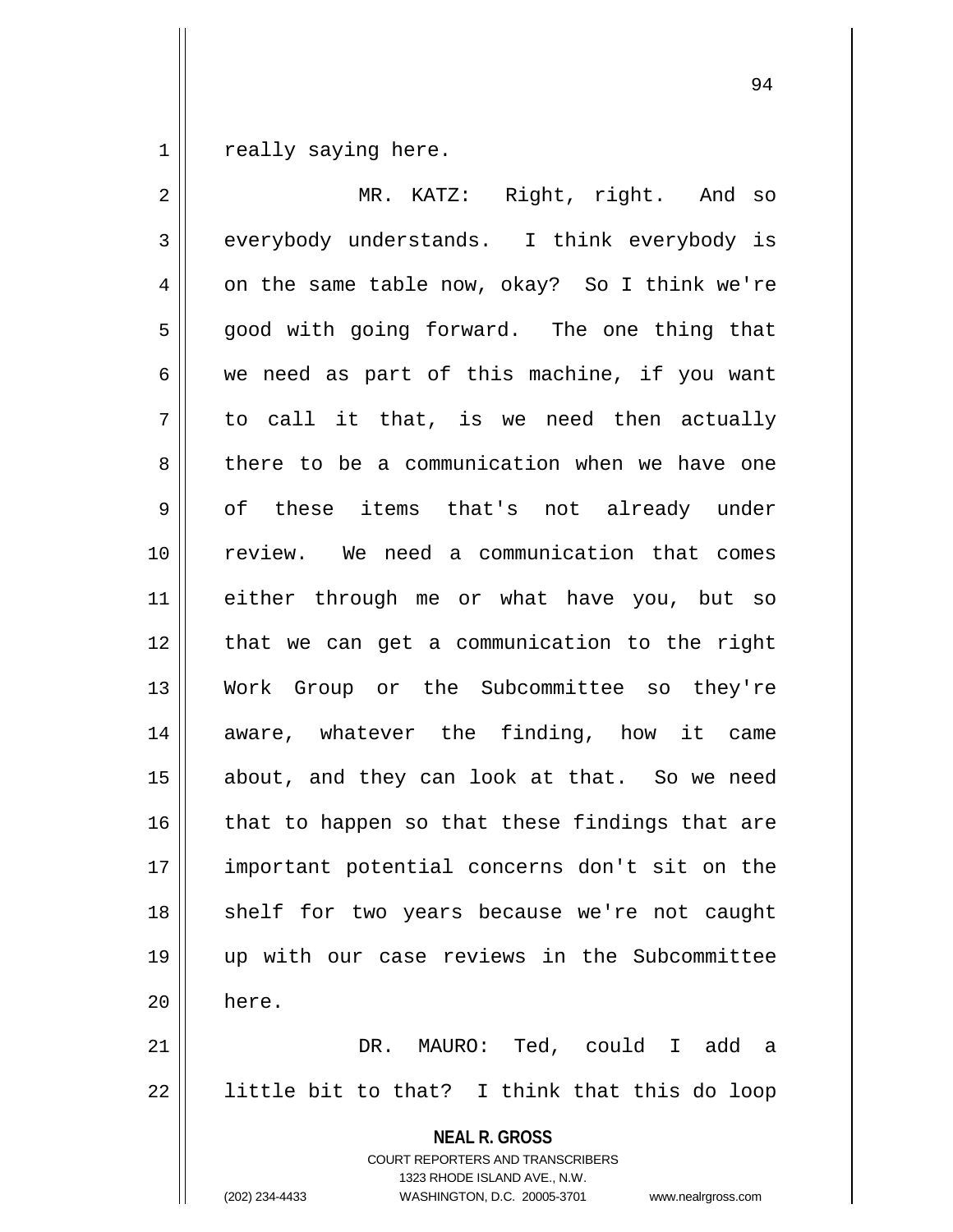1 || going back, the loop going back, really has  $2 \parallel$  two dimensions to it -- one is we have a case  $3 \parallel$  that we just finished and that we gave it a 4 good score. Let's say it's perfect, no 5 | negative scoring. But I think it's important  $6 \parallel$  that if there are many issues in this other  $7 \parallel$  addendum table, let's say, but there are a lot 8 || of things that work right now that either have 9 | been addressed or have not yet been addressed 10 or are being addressed that could have a very 11 big effect on this case. And in my mind, we 12 need to inform, there's got to be a vehicle to 13 alert the Procedures Committee or the Site 14 || Profile Work Groups that these are turning out 15 to be pretty important because they're 16 | affecting cases.

 Now, you have another dimension 18 || that you've added that, oh, by the way, we also have identified additional issues that you need to add to your agenda. So this feedback I think goes a long way to resolving  $22 \parallel$  a lot of the stovepipe issues that Dr. Melius

> **NEAL R. GROSS** COURT REPORTERS AND TRANSCRIBERS 1323 RHODE ISLAND AVE., N.W. (202) 234-4433 WASHINGTON, D.C. 20005-3701 www.nealrgross.com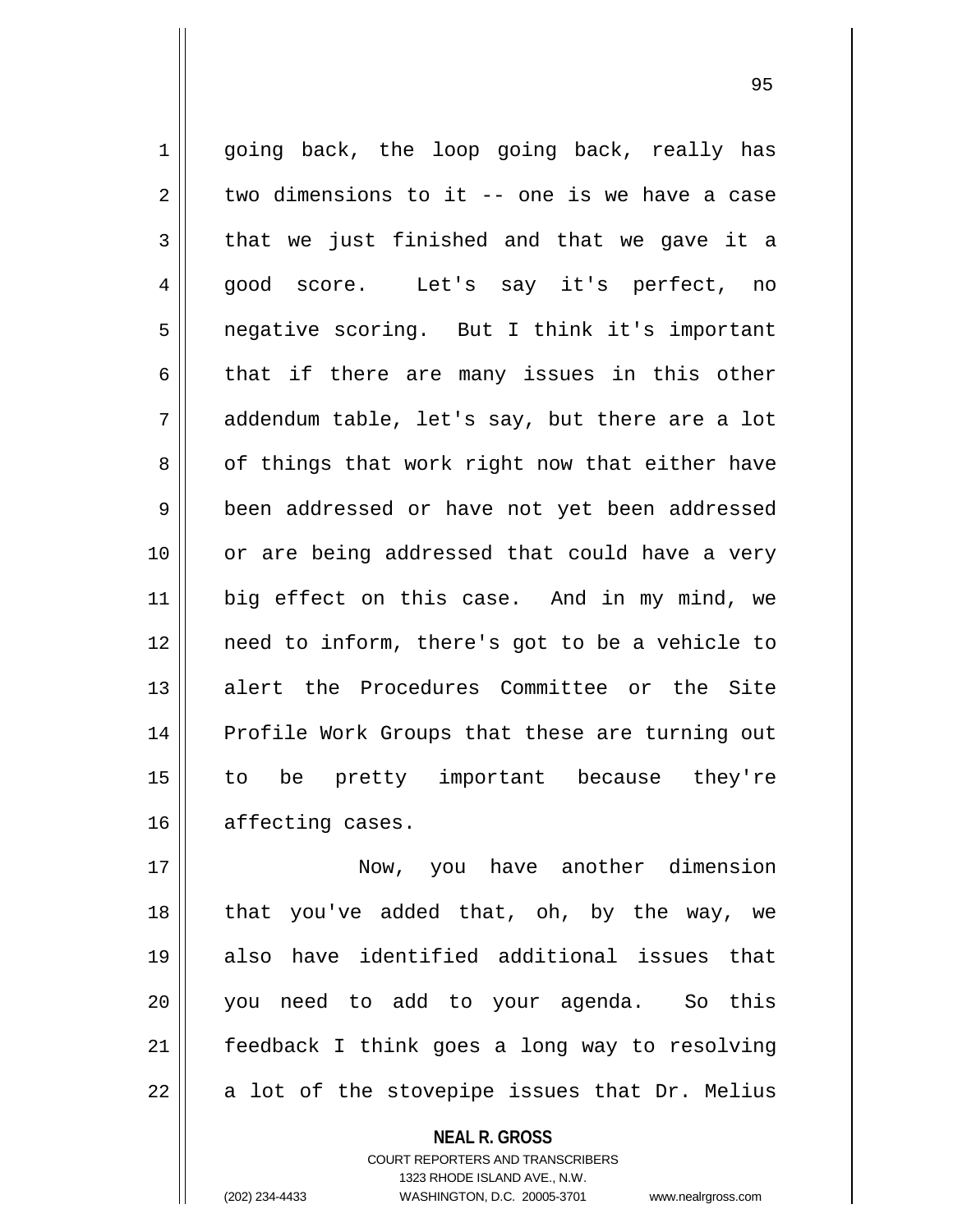$1 \parallel$  brought up, and I really like it.

| $\overline{2}$ | MR. KATZ: Right, right. Anyway,                                                                                                                                 |
|----------------|-----------------------------------------------------------------------------------------------------------------------------------------------------------------|
| 3              | I don't want to eat up more of the                                                                                                                              |
| 4              | Subcommittee's time right now, but I think,                                                                                                                     |
| 5              | John and SC&A, we need to put into place some                                                                                                                   |
| 6              | machinery so that we get these communications                                                                                                                   |
| 7              | happening in real time as these issues are                                                                                                                      |
| 8              | found through case review so that, again,                                                                                                                       |
| 9              | other parts of the Board that are involved in                                                                                                                   |
| 10             | those reviews are notified of what was found,                                                                                                                   |
| 11             | the details, and they can then take it up.                                                                                                                      |
| 12             | MEMBER RICHARDSON: So one, just                                                                                                                                 |
| 13             | one to hopefully wrap this up. But Dr. Melius                                                                                                                   |
| 14             | has asked for something. We're proposing to                                                                                                                     |
| 15             | put into place something which would be useful                                                                                                                  |
| 16             | if we had a mechanism to, at the end of when a                                                                                                                  |
| 17             | report is finished, communicate it to them in                                                                                                                   |
| 18             | the form of a memo and see if you can assign                                                                                                                    |
| 19             | it to a Work Group.                                                                                                                                             |
| 20             | MR. KATZ: Right. Well, there may                                                                                                                                |
| 21             | be a Work Group already. It just depends on                                                                                                                     |
| 22             | what the issue is. But we do need a memo to                                                                                                                     |
|                | <b>NEAL R. GROSS</b><br>COURT REPORTERS AND TRANSCRIBERS<br>1323 RHODE ISLAND AVE., N.W.<br>(202) 234-4433<br>WASHINGTON, D.C. 20005-3701<br>www.nealrgross.com |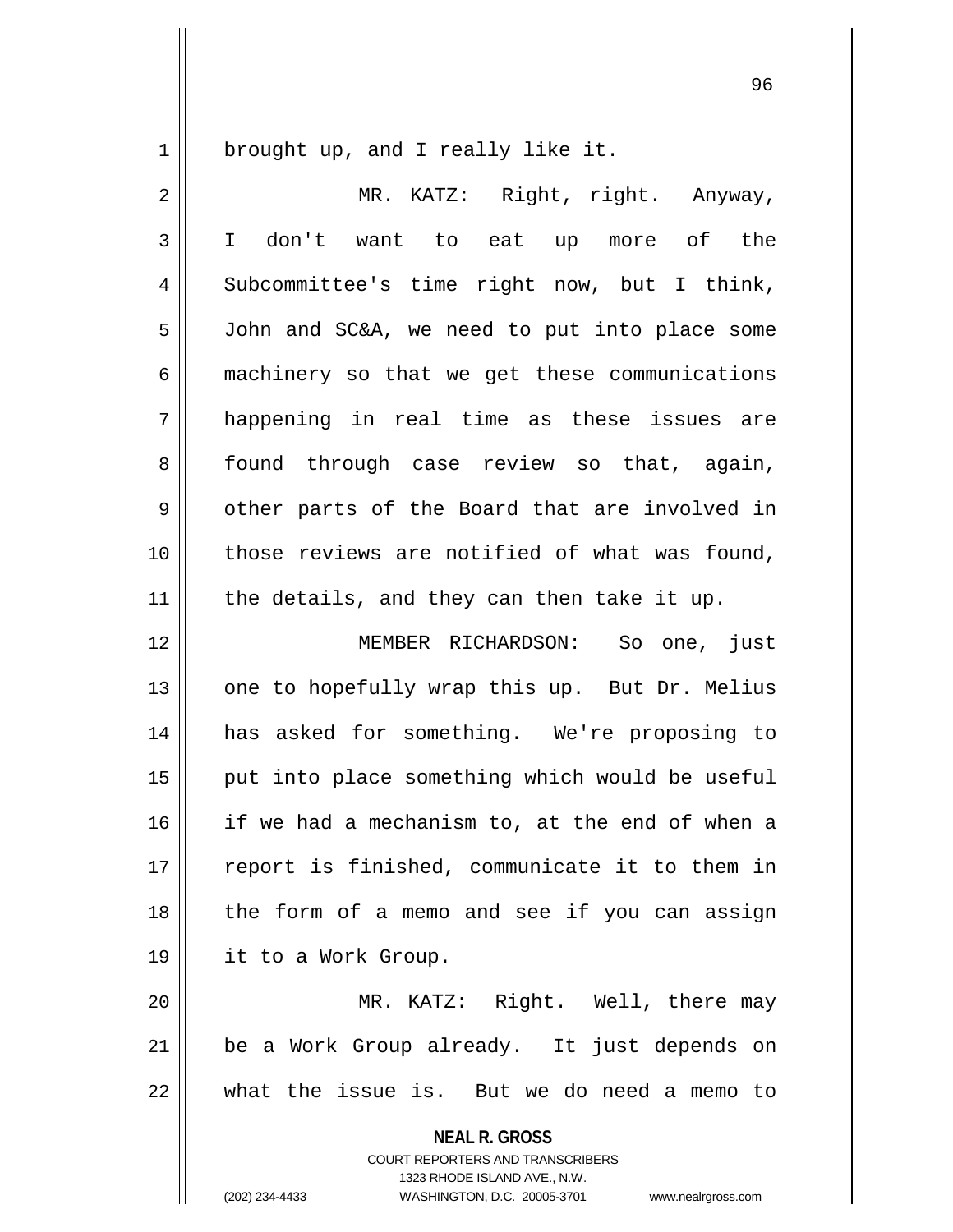| 1  | come out, basically, or some sort of                                |
|----|---------------------------------------------------------------------|
| 2  | communication to come out when we have a                            |
| 3  | finding in a case review that has importance                        |
| 4  | for a procedural document, whether it's --                          |
| 5  | MEMBER RICHARDSON: And it gets it                                   |
| 6  | sort of off of our plant and onto his.                              |
| 7  | MR. KATZ: Right. And onto the                                       |
| 8  | right plate.                                                        |
| 9  | DR. MAURO: One of the vehicles --                                   |
| 10 | this is John again. One of the vehicles, you                        |
| 11 | know, when we deliver a package, for example                        |
| 12 | when the 15th Set comes out where, you know,                        |
| 13 | we've finished the 15th Set, our reports come                       |
| 14 | out. We always have text, and Kathy usually                         |
| 15 | prepares this or Doug, we always have some                          |
| 16 | text that sort of summarizes what we found                          |
| 17 | out. What we're really saying is we have a                          |
| 18 | new section in this report that when we put                         |
| 19 | out our package on this set of reviews that                         |
| 20 | goes towards this issue. So it would be                             |
| 21 | captured in the executive summary or in some                        |
| 22 | of the discussion points that come out in the                       |
|    | <b>NEAL R. GROSS</b>                                                |
|    | <b>COURT REPORTERS AND TRANSCRIBERS</b>                             |
|    | 1323 RHODE ISLAND AVE., N.W.                                        |
|    | (202) 234-4433<br>WASHINGTON, D.C. 20005-3701<br>www.nealrgross.com |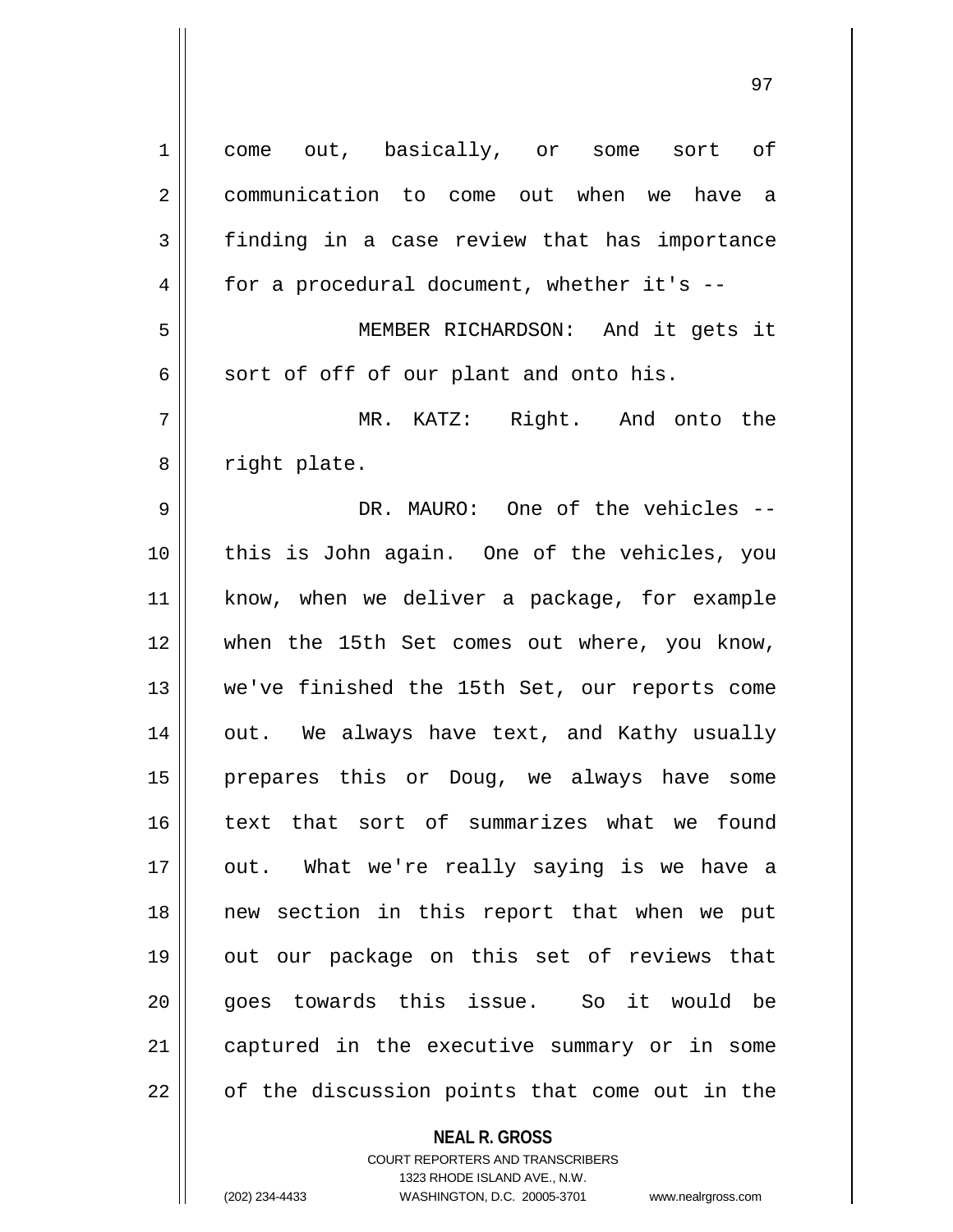$1 \parallel$  work product that we put out.

| $\overline{2}$ | Now, the degree to which we create                                                                                                                                     |
|----------------|------------------------------------------------------------------------------------------------------------------------------------------------------------------------|
| 3              | machinery where, I mean, there may be other                                                                                                                            |
| 4              | ways in which we can communicate this.                                                                                                                                 |
| 5              | MR. KATZ: No, that's fine, John.                                                                                                                                       |
| 6              | So make it its own section, though, in the                                                                                                                             |
| 7              | report so that it's clearly called out, and                                                                                                                            |
| 8              | that will work.                                                                                                                                                        |
| 9              | MS. BEHLING: Okay. And just one                                                                                                                                        |
| 10             | final question. So we have decided not to                                                                                                                              |
| 11             | include the A.4? We're going to put                                                                                                                                    |
| 12             | everything into this addendum, and then that                                                                                                                           |
| 13             | will get forwarded on?                                                                                                                                                 |
| 14             | MR. KATZ: Doug is nodding his                                                                                                                                          |
| 15             | head yes.                                                                                                                                                              |
| 16             | DR. MAURO: I agree.                                                                                                                                                    |
| 17             | MR. FARVER: I would call it Table                                                                                                                                      |
| 18             | 3, which is a separate table.                                                                                                                                          |
| 19             | STIVER:<br>We can make it a<br>MR.                                                                                                                                     |
| 20             | separate table.                                                                                                                                                        |
| 21             | MR. KATZ: Yes. And everyone here                                                                                                                                       |
| 22             | is agreeing with that.                                                                                                                                                 |
|                | <b>NEAL R. GROSS</b><br><b>COURT REPORTERS AND TRANSCRIBERS</b><br>1323 RHODE ISLAND AVE., N.W.<br>(202) 234-4433<br>WASHINGTON, D.C. 20005-3701<br>www.nealrgross.com |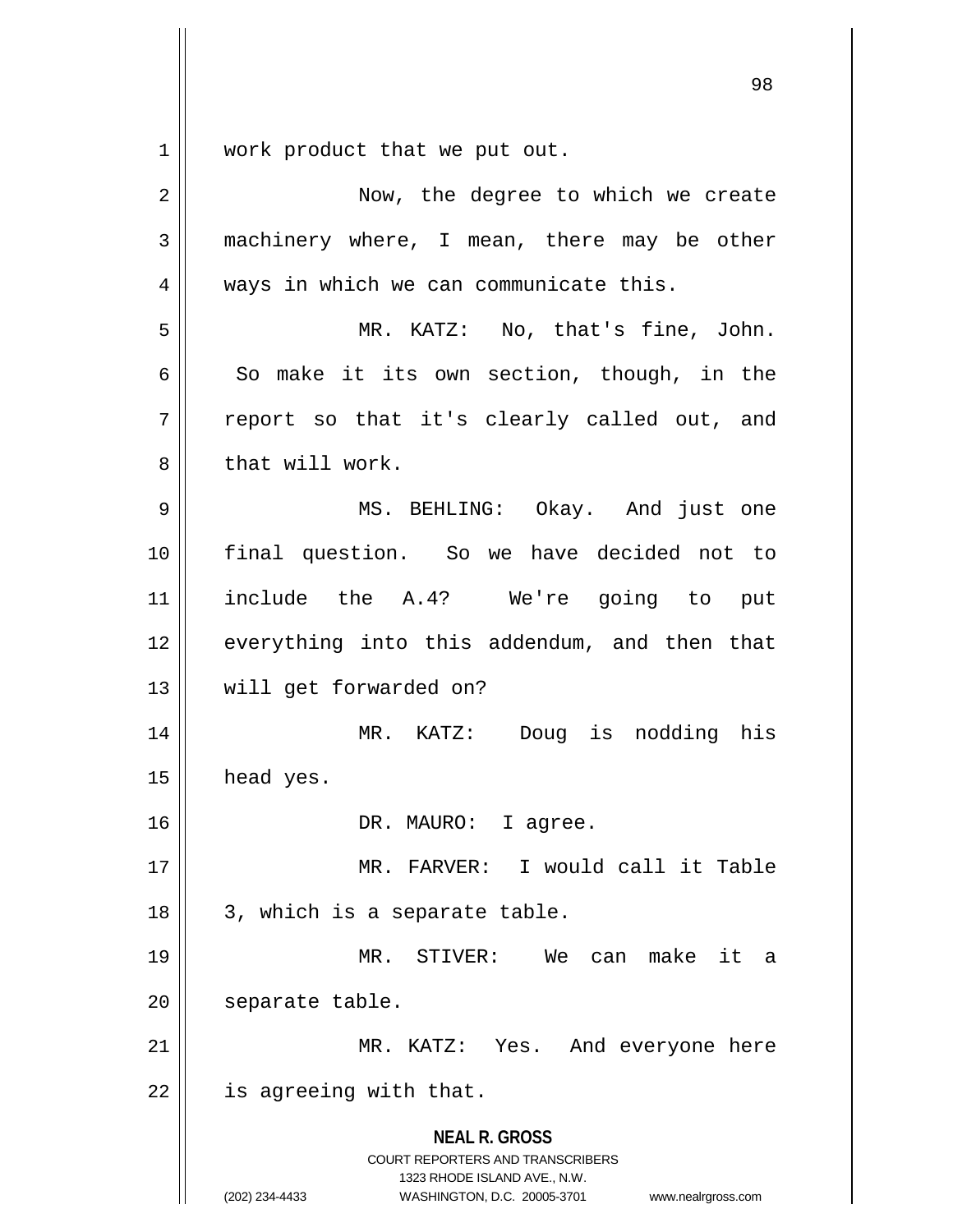|    | 99                                                                                                                                                                     |
|----|------------------------------------------------------------------------------------------------------------------------------------------------------------------------|
| 1  | MS. BEHLING: Very good.                                                                                                                                                |
| 2  | MR. KATZ: Thank you.                                                                                                                                                   |
| 3  | DR. MAURO: Thank you.                                                                                                                                                  |
| 4  | MR. KATZ: Does anybody need a                                                                                                                                          |
| 5  | comfort break?                                                                                                                                                         |
| 6  | CHAIRMAN KOTELCHUCK: I was going                                                                                                                                       |
| 7  | to say it's a quarter of 11. I think we                                                                                                                                |
| 8  | should take a little break and get back at                                                                                                                             |
| 9  | five of. A short break.                                                                                                                                                |
| 10 | MR. KATZ: Ten-minute break?                                                                                                                                            |
| 11 | CHAIRMAN KOTELCHUCK: A ten-minute                                                                                                                                      |
| 12 | break.                                                                                                                                                                 |
| 13 | (Whereupon, the above-entitled                                                                                                                                         |
| 14 | matter went off the record at 10:43 a.m. and                                                                                                                           |
| 15 | resumed at $10:56$ a.m.)                                                                                                                                               |
| 16 | MR. KATZ: So we're back. Let me                                                                                                                                        |
| 17 | just check and see, do I have --                                                                                                                                       |
| 18 | CHAIRMAN KOTELCHUCK:<br>That's<br>a                                                                                                                                    |
| 19 | good idea.                                                                                                                                                             |
| 20 | MR. KATZ: -- Mark Griffon, are                                                                                                                                         |
| 21 | you on the line? And John Poston, are you on                                                                                                                           |
| 22 | the line? And Wanda Munn?                                                                                                                                              |
|    | <b>NEAL R. GROSS</b><br><b>COURT REPORTERS AND TRANSCRIBERS</b><br>1323 RHODE ISLAND AVE., N.W.<br>(202) 234-4433<br>WASHINGTON, D.C. 20005-3701<br>www.nealrgross.com |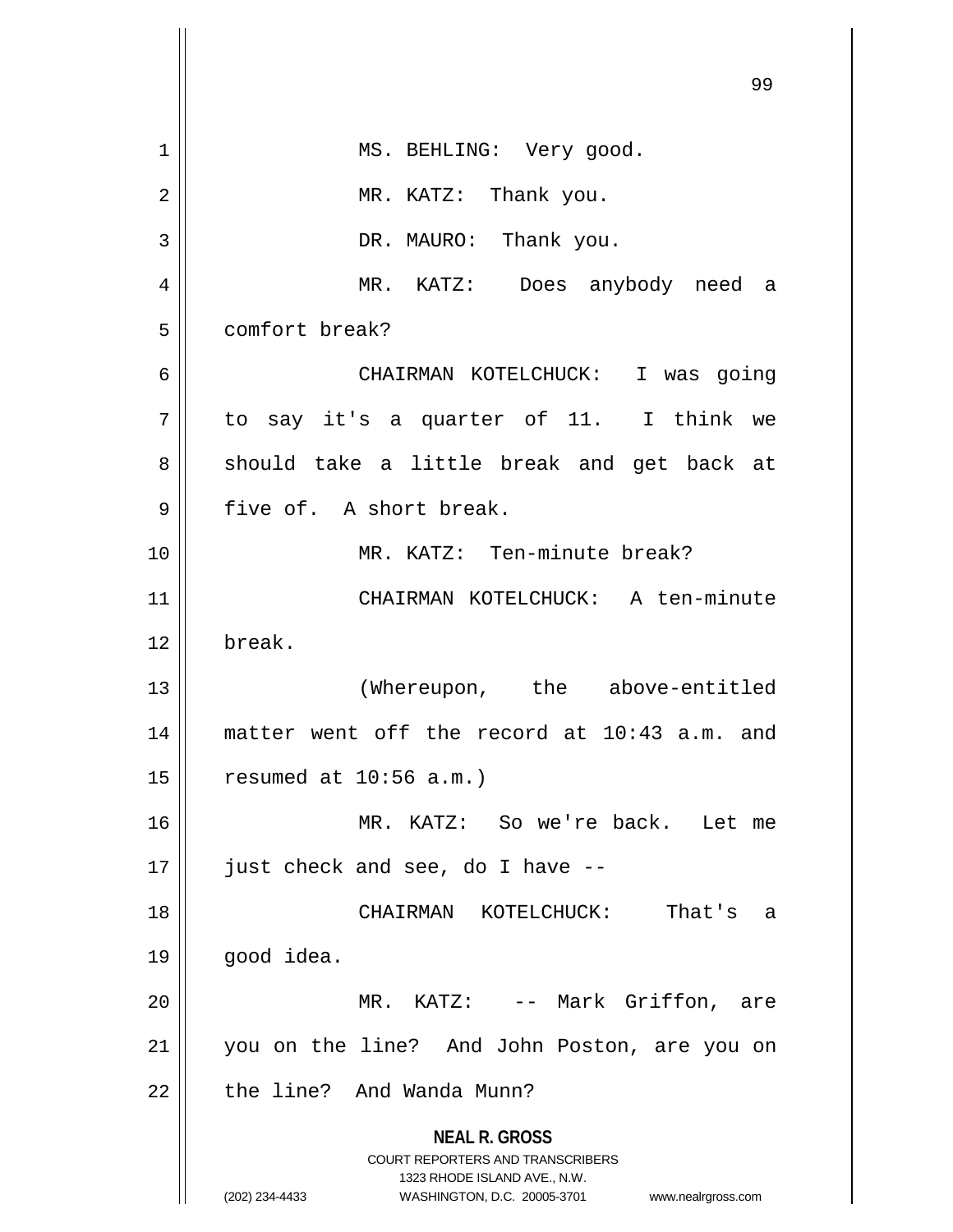**NEAL R. GROSS** COURT REPORTERS AND TRANSCRIBERS 1323 RHODE ISLAND AVE., N.W. (202) 234-4433 WASHINGTON, D.C. 20005-3701 www.nealrgross.com 100 1 MEMBER MUNN: This is Wanda, I'm 2 here. 3 MEMBER POSTON: John's here. 4 MR. KATZ: And I heard John, too. 5 | Great. Mark? Maybe not Mark. I did get an  $6 \parallel$  email from Mark saying he's good with the case  $7||$  selection for the blind reviews. 8 CHAIRMAN KOTELCHUCK: Okay. Okay,  $9 \parallel$  good. 10 MR. KATZ: So thanks to Mark for  $11$  that. 12 CHAIRMAN KOTELCHUCK: Appreciate 13 || that. Then I guess we're ready for case 14 | reviews. 15 MR. KATZ: Well, we're actually 16 || not. We have one other item that I sent you 17 an email about that we wanted to discuss 18 briefly, which is Set 17, before we get to  $19 \parallel$  that. 20 CHAIRMAN KOTELCHUCK: Oh, yes,  $21$  | right, right, right. Okay. 22 MR. KATZ: So let me, I think I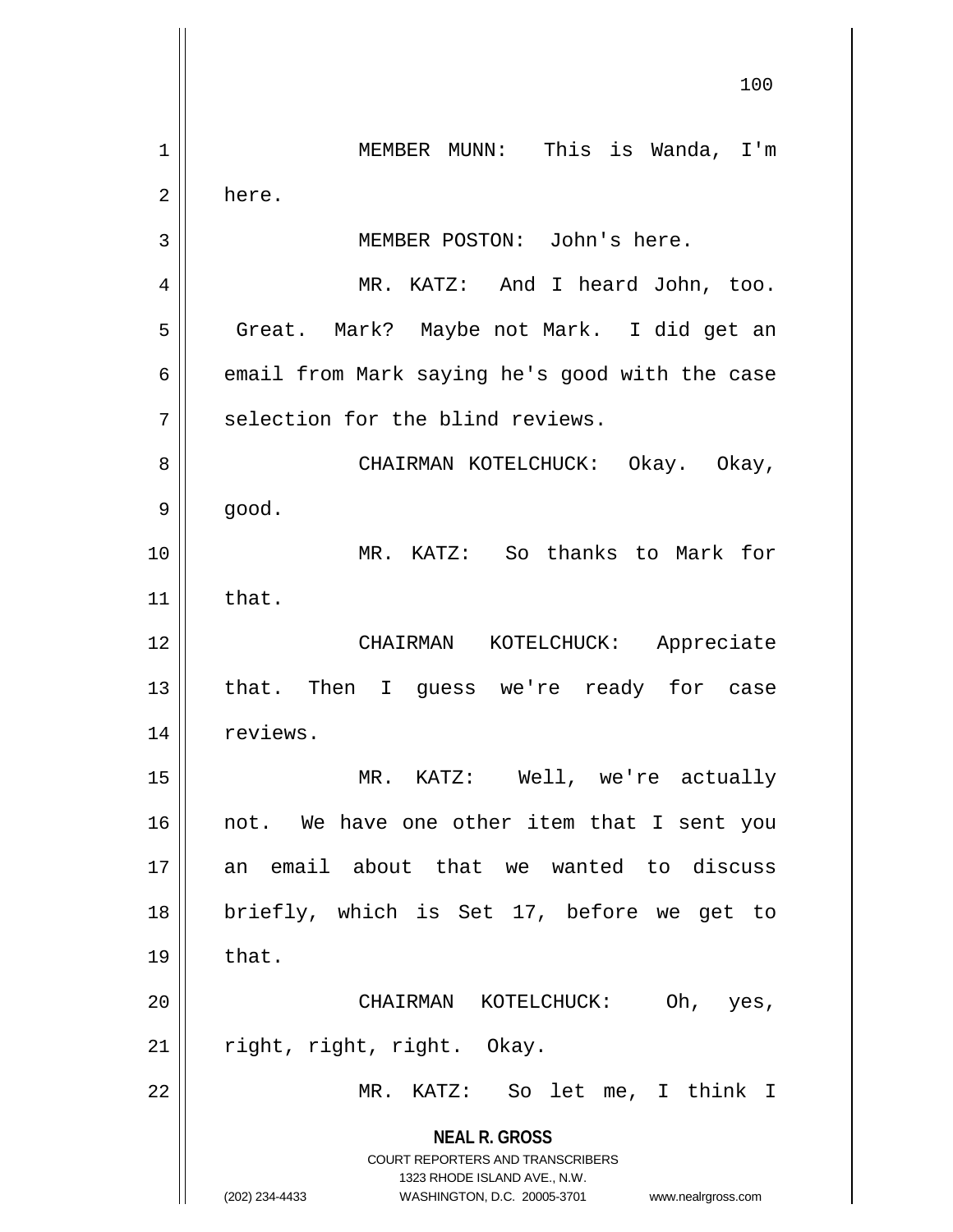$1 \parallel$  can give you a --

 CHAIRMAN KOTELCHUCK: I didn't  $3 \parallel$  follow it quite, because it has to do with  $-$  MR. KATZ: I can give you a 5 | thumbnail, let me give you a thumbnail. CHAIRMAN KOTELCHUCK: Please do. MR. KATZ: And then, by all means, John Stiver can add to what I have to say here. So right now SC&A is still working through Set 16 and still actually wrapping up a bit of 15. And SC&A has a contract through 12 || December, so we have room to add some more  $\vert$  cases to Set 17, a shorter Set 17, to keep 14 || them busy on dose reconstruction case reviews | through the end of the year. 16 || So that's our aim. Given the way 17 || we've done this normally, we're going to have to do a different kind of procedure to do this, more or less how we've done this blind || case review, which is, rather than, we have in 21 || the past pre-selected cases, brought those to || the full Board, the Board has had a chance for

**NEAL R. GROSS**

COURT REPORTERS AND TRANSCRIBERS 1323 RHODE ISLAND AVE., N.W. (202) 234-4433 WASHINGTON, D.C. 20005-3701 www.nealrgross.com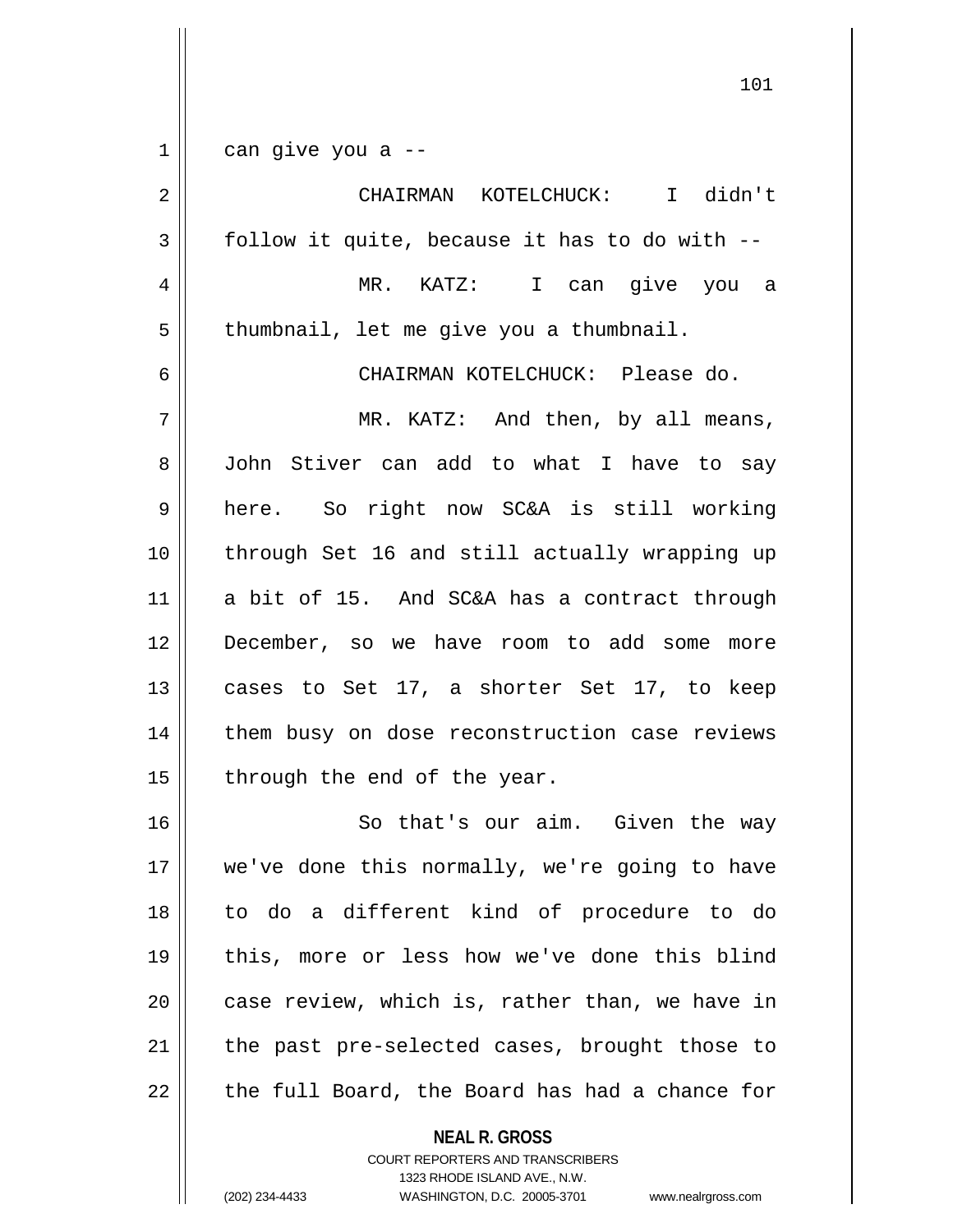**NEAL R. GROSS** 1 || input, and then we've gone to final case 2 selection at the Board level. I've 3 communicated with Dr. Melius and he's going to 4 communicate with the rest of the Board, but  $5 \parallel$  he's fine with just us handling this  $6 \parallel$  administratively so we're not hostage to when 7 we can meet as a Subcommittee, nor when the 8 || Board meeting is because the Board meeting, 9 there's a lot of time between the next Board 10 meeting and the following one. So we can 11 handle this administratively and get these 12 cases selected for this next set. A few 13 administrative meetings, meaning I think we 14 can do a lot of communication by email and 15 then have a teleconference to discuss case 16 || selection that's an administrative one. It 17 doesn't have to be a Subcommittee meeting that 18 has to be noticed and all that. So I think 19 that's the path forward to getting cases  $20$  | selected. 21 The other two issues, one I'll  $22 \parallel$  cover first is the number of cases that they

> COURT REPORTERS AND TRANSCRIBERS 1323 RHODE ISLAND AVE., N.W.

(202) 234-4433 WASHINGTON, D.C. 20005-3701 www.nealrgross.com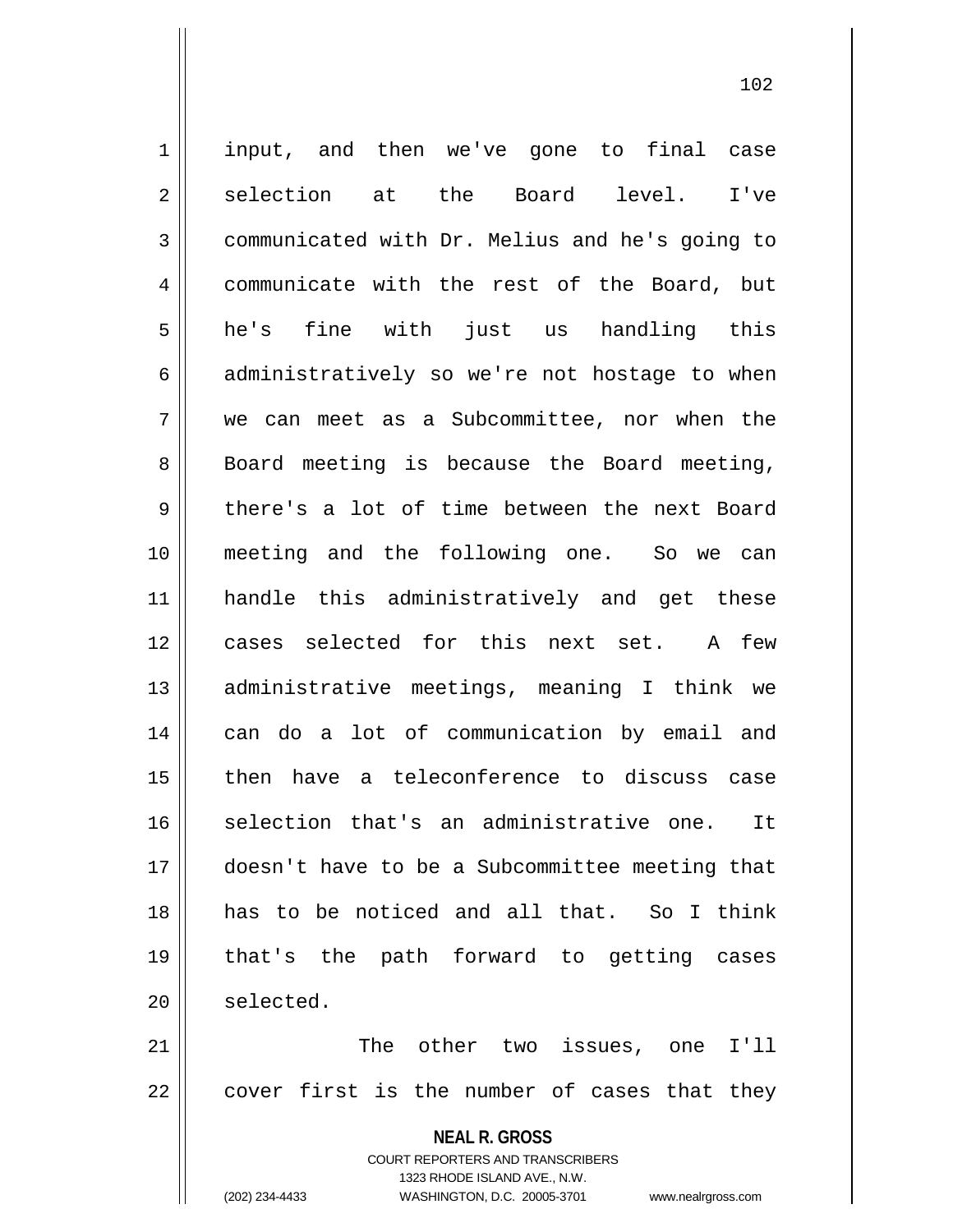**NEAL R. GROSS** COURT REPORTERS AND TRANSCRIBERS 1323 RHODE ISLAND AVE., N.W. 1 || can get done because they have to get these 2 || cases completed, including the Board input,  $3 \parallel$  the individual Member input into these cases, 4 before the end of the year. The pace they've 5 || been doing these cases, you know, I'd  $6 \parallel$  estimated they could get about eight done. 7 John Stiver came back and said, looked at this 8 || resource, and said we think we can get ten 9 done. I mean, part of the issue that's 10 difficult is getting the Board Members' input 11 || at the end because we're talking about getting 12 your input in the November - December time 13 frame, which is not the friendliest time frame 14 || in terms of when people have other commitments  $15$  and so on. 16 || So it's going to take cooperation 17 || from the rest of the Board to get these done 18 in time, and they have to do this under this 19 contract. So I think ten is the maximum 20 || number that we'd want to select. 21 || Then the third element of this  $22$  || that needs to be discussed here is how to do

(202) 234-4433 WASHINGTON, D.C. 20005-3701 www.nealrgross.com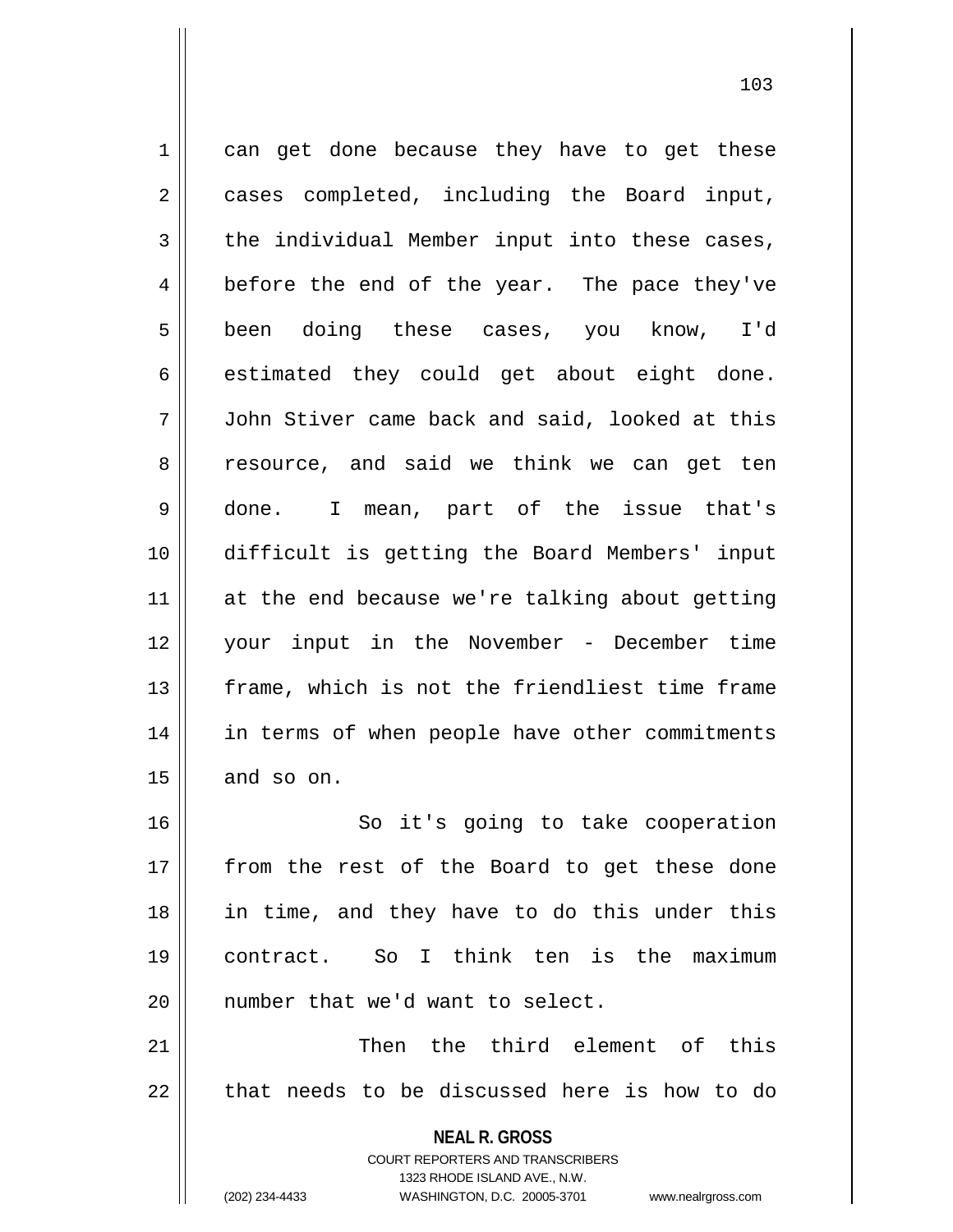**NEAL R. GROSS** COURT REPORTERS AND TRANSCRIBERS 1 | that selection. And John Stiver sent you a  $2 \parallel$  suggestion for only selecting for a certain 3 number of sites. It looks like for eight or  $4 \parallel$  nine different sites. These are all, it looks 5 like, AWEs. I don't know if you want to do 6 that, change horses and that's not the  $7 \parallel$  procedure that's been used for case selection 8 || in the past, and we don't have Board input on 9 doing that, sort of focusing on these eight 10 sites. But John gave you some rationale as to 11 || why these are of interest doing cases for 12 || these. It's not a large number of cases, but 13 you all need to discuss what you think of the 14 || suggestion or, if not, we'll follow the normal 15 protocol of selecting a set. It will just be 16 a smaller set. 17 CHAIRMAN KOTELCHUCK: Is there any 18 || contractual restraint on the size of the set?  $19$   $\parallel$  You said  $-$ 20 MR. KATZ: Yes, there is. I mean,  $21$  they have to get these cases done this year,  $22$   $\parallel$  so that's the issue.

1323 RHODE ISLAND AVE., N.W.

(202) 234-4433 WASHINGTON, D.C. 20005-3701 www.nealrgross.com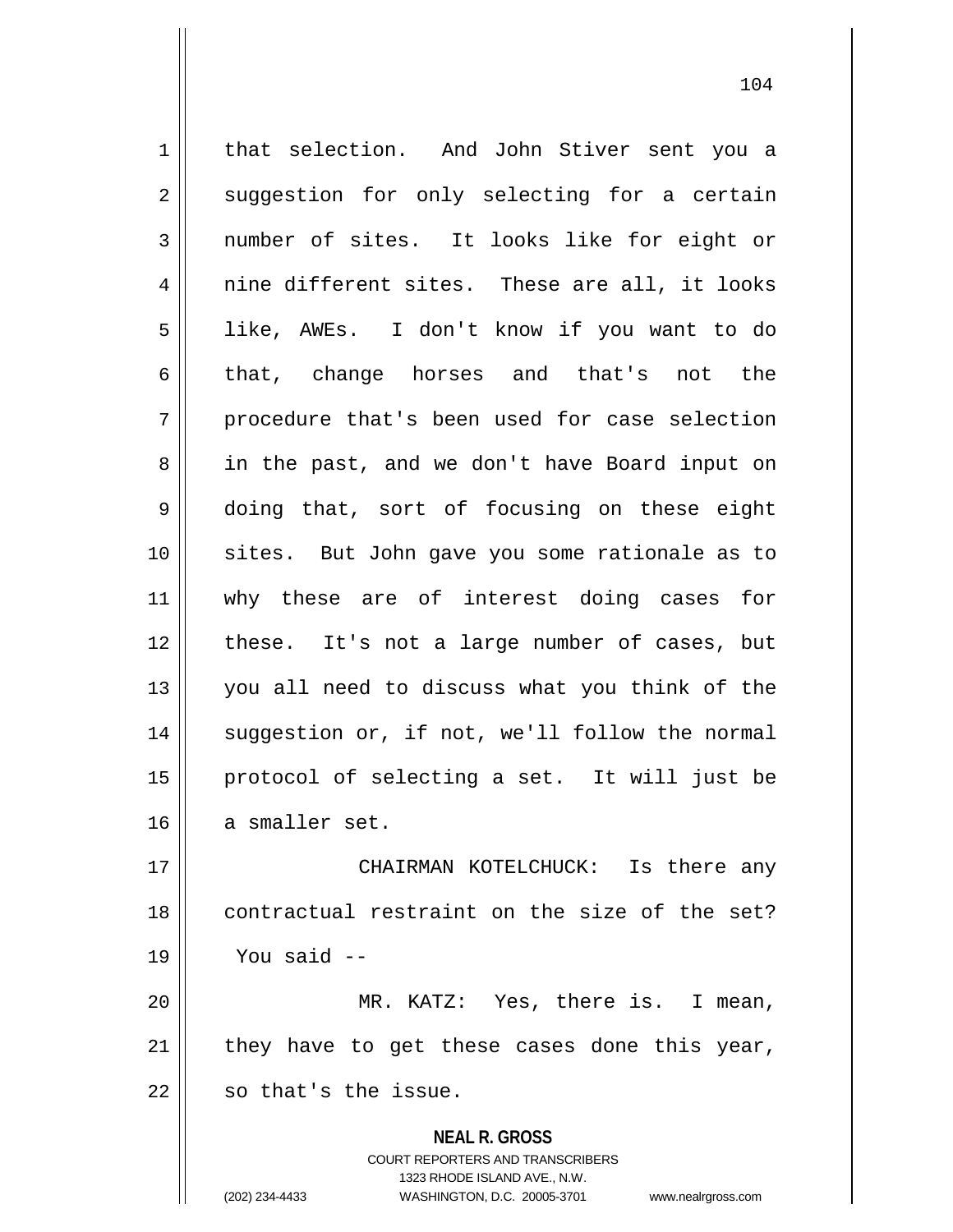**NEAL R. GROSS** COURT REPORTERS AND TRANSCRIBERS 1323 RHODE ISLAND AVE., N.W. 1 CHAIRMAN KOTELCHUCK: Right. But 2 || if he had come to us and said I can only do  $3 \parallel$  six, and we thought that was okay, that would  $4 \parallel$  be okay? That would --5 MR. KATZ: Oh, yes. No, no, no -- 6 CHAIRMAN KOTELCHUCK: -- still be 7 || fulfilling their contract? 8 MR. KATZ: Basically, so, 9 || basically, the number is not an issue for this 10 Subcommittee -- 11 || CHAIRMAN KOTELCHUCK: Good. 12 MR. KATZ: -- because it's what  $13$  | they can get done is what is allowable. 14 || CHAIRMAN KOTELCHUCK: That's fine.  $15$  | Okay. 16 MR. KATZ: So the only issue is 17 how to do the case selection. That's the real 18 || issue. I mean, we have a procedure for how to 19 get it done, but what cases you want DCAS to  $20$  || pull for you to select from, that's the only 21 | issue. And, again, there's a standard method 22 || for that that could be applied, or John Stiver

(202) 234-4433 WASHINGTON, D.C. 20005-3701 www.nealrgross.com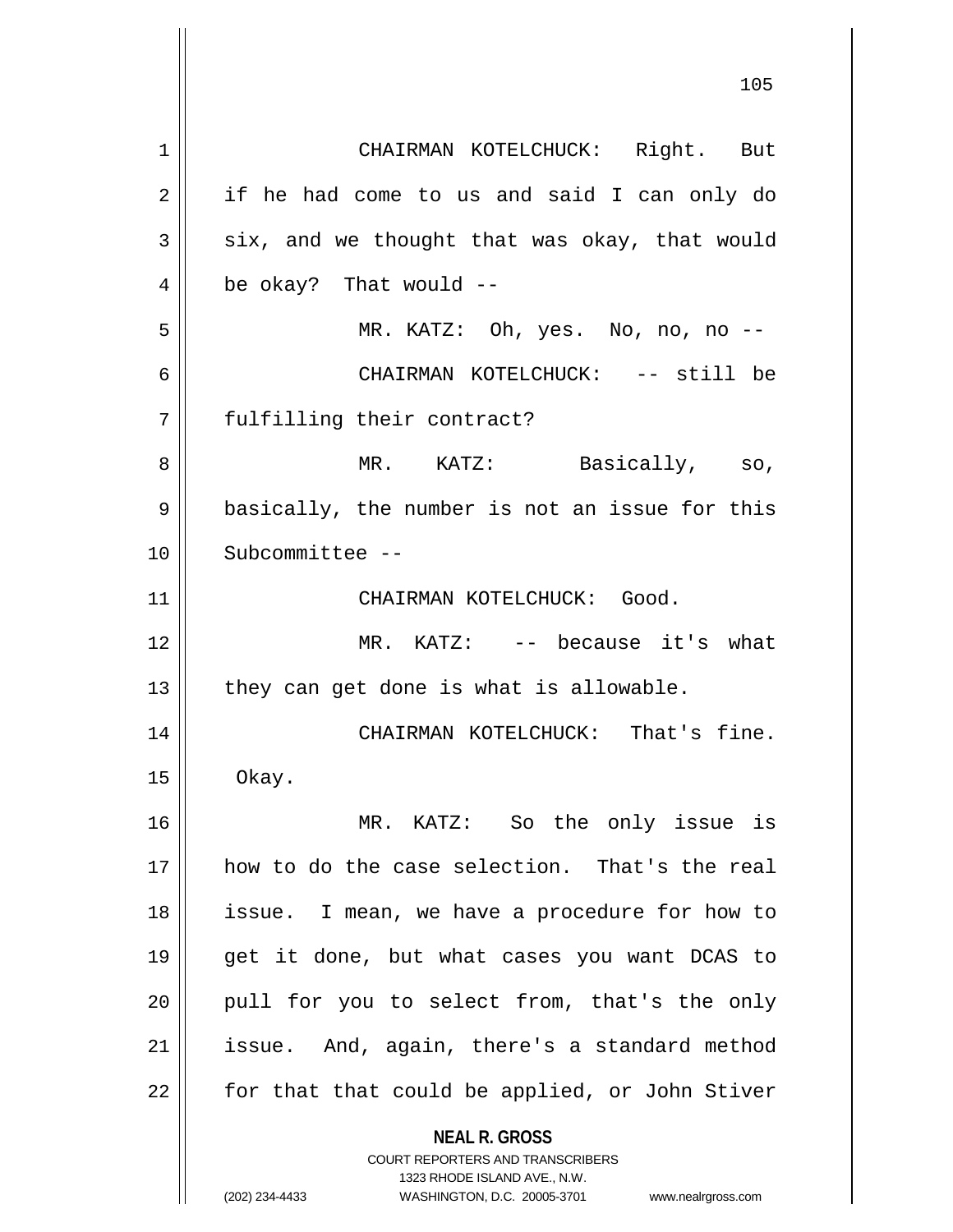1 || has proposed focusing on these nine different 2 || sites. And he's given you some information  $3 \parallel$  about that, and I circulated that to everyone. MEMBER CLAWSON: Have I got the  $5 \parallel$  right one, or is there ten? MR. KATZ: Well, it may be ten. | Maybe I -- CHAIRMAN KOTELCHUCK: No, there is 9 || nine. There's nine. MR. KATZ: Nine sites. But, anyway, so why don't you all discuss that issue? Because that needs to be sorted out.  $\parallel$  And before you discuss it, John Stiver, by all means, jump in on the issue of why you propose what you proposed. MR. STIVER: Okay. Yes, this is John Stiver. This is one of the situations where we've been doing a lot of these Site Profile and SEC reviews, a lot of them for 20 || sites that have had SECs awarded, yet we have 21 this issue. How about workers who fall

 $22$  | outside the SEC by virtue of the 250-day limit

**NEAL R. GROSS** COURT REPORTERS AND TRANSCRIBERS

1323 RHODE ISLAND AVE., N.W.

(202) 234-4433 WASHINGTON, D.C. 20005-3701 www.nealrgross.com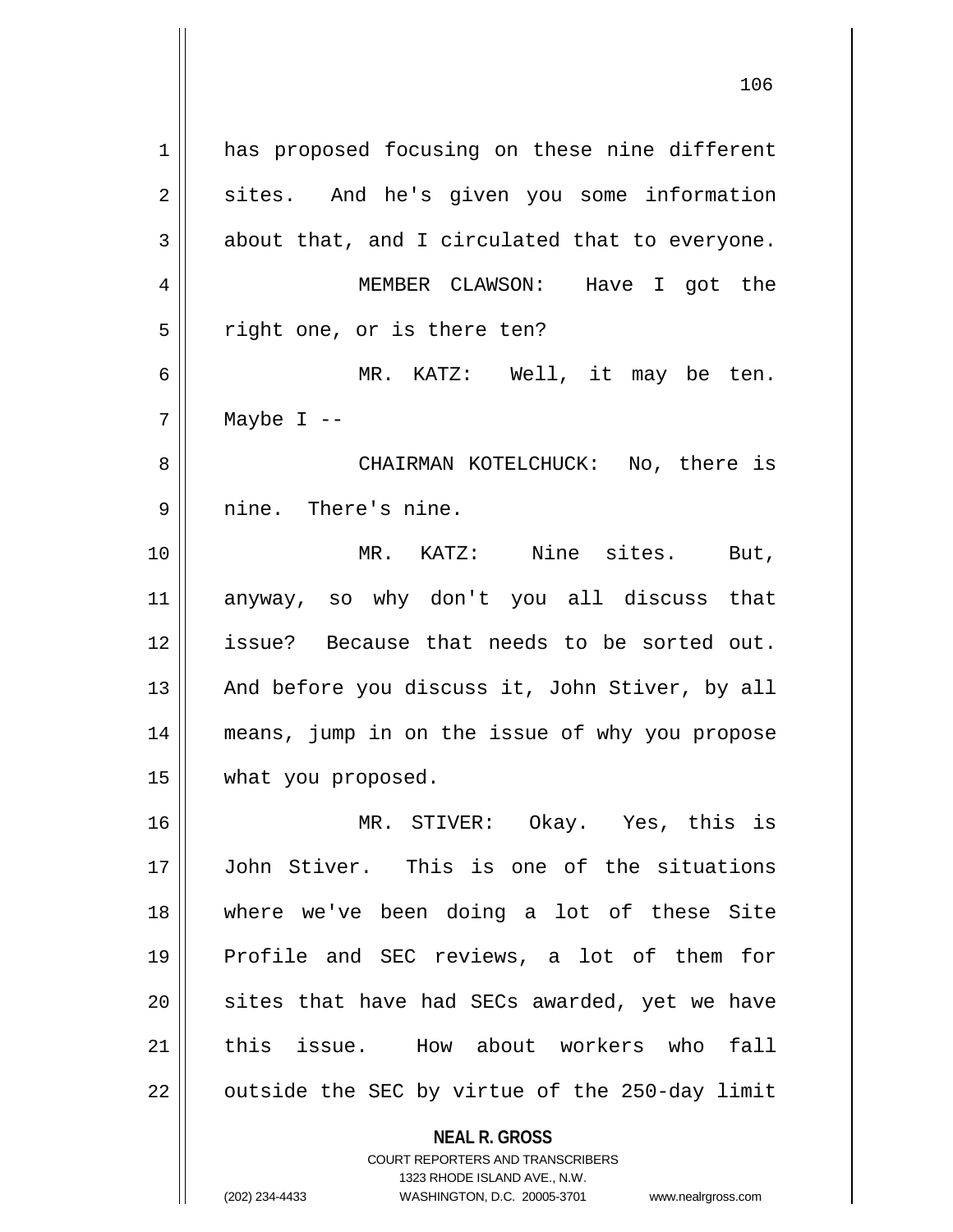1 or because they are skin or prostate cases,  $2 \parallel$  and the SEC petition will make a statement. 3 There was an excerpt from the Joslyn petition  $4 \parallel$  that says that, you know, while we recognize 5 that we can't do reconstructions for a 6 particular set of reasons, we will, 7 nonetheless, do partial dose reconstructions 8 || for people who are not included within the SEC 9 || using the data that are available.

10 || The Solomon and solowe've seen this come out 11 || quite a bit. You know, like I said, I gave an 12 example of about nine different sites that 13 || we've done, recently done reviews for where 14 || the same type of an issue comes up. This 15 isn't something we've really focused in on the 16 || past, and some of these cases, you know, it 17 was certainly obvious from NUMEC and General 18 Atomics that NIOSH is really, they're going 19  $\parallel$  the extra mile to do everything they can to do 20 dose reconstructions for these partial 21 | reconstructions for these other people.

 $22$  ||  $\sim$  And so we thought wouldn't it be,

**NEAL R. GROSS** COURT REPORTERS AND TRANSCRIBERS 1323 RHODE ISLAND AVE., N.W.

(202) 234-4433 WASHINGTON, D.C. 20005-3701 www.nealrgross.com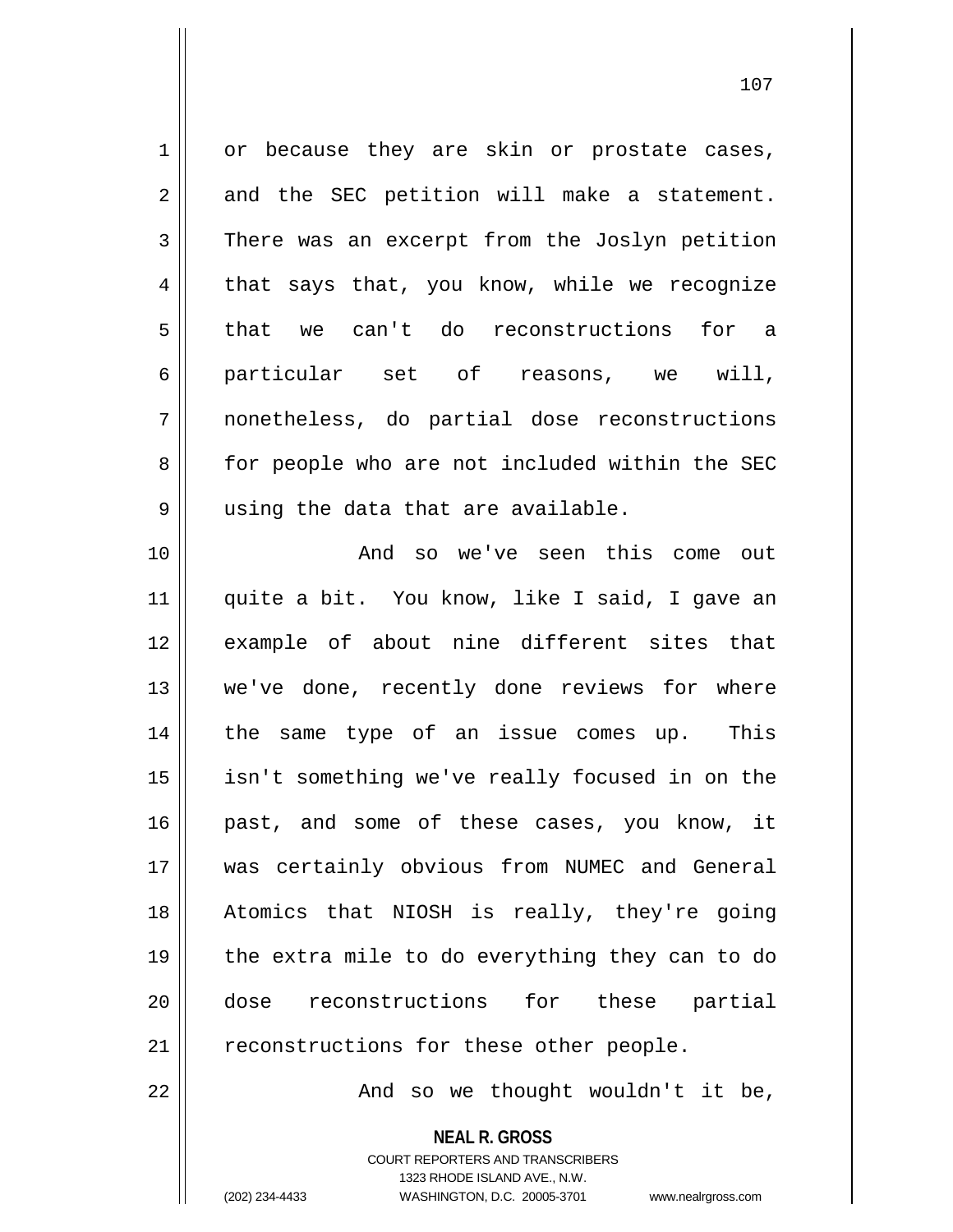1 | it might be, you know, in the interest of the 2 Board to take a more focused look at the  $3 \parallel$  situation and maybe select a few cases for 4 || review in like one of the upcoming sets, 5 || which, in this case, is the last set under  $6 \parallel$  this contract cycle. And because it is going  $7 \parallel$  to be kind of a contracted set due to time 8 || limitations, as Ted explained, we thought, 9 well, maybe it might be good to just focus in 10 || on this particular group of claimants for this 11 particular set of reviews. You know, it's a 12 || suggestion to put out there. It is a little 13 bit outside of the usual process, but I 14 thought it was worthy of bringing up for 15 discussion at this meeting. 16 MEMBER CLAWSON: John, this is

17 || Brad. The only question I have is you've got Apollo and Parks down here, and I've just, I'm reviewing SC&A's Site Profile. We haven't || even got that completed on those, have we? I know that SC&A just put out a Site Profile 22 | review for Apollo and Parks. Is that going to

> **NEAL R. GROSS** COURT REPORTERS AND TRANSCRIBERS 1323 RHODE ISLAND AVE., N.W.

(202) 234-4433 WASHINGTON, D.C. 20005-3701 www.nealrgross.com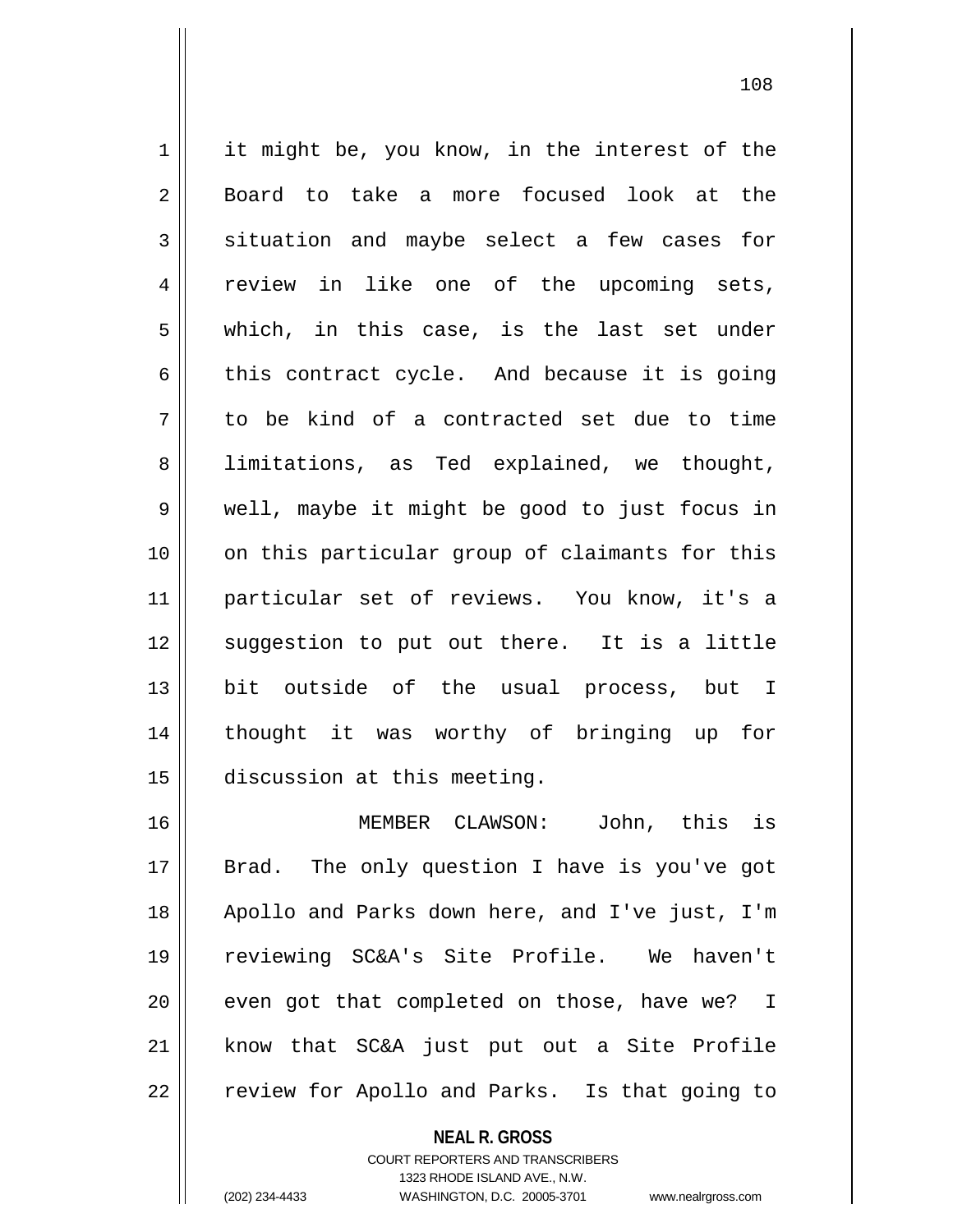1 affect in our review?

| $\overline{2}$ | MR. STIVER: Really, these would                                                                                                                                        |
|----------------|------------------------------------------------------------------------------------------------------------------------------------------------------------------------|
| $\mathfrak{Z}$ | be cases that are -- it's kind of like what we                                                                                                                         |
| 4              | discussed earlier under the idea of the                                                                                                                                |
| 5              | addendum. I mean, there will always be, you                                                                                                                            |
| 6              | know, changes, and these are living documents.                                                                                                                         |
| 7              | So, you know, when you take a case, you're                                                                                                                             |
| 8              | doing a snapshot of time on the basis of, you                                                                                                                          |
| 9              | know, what the guidance is at that particular                                                                                                                          |
| 10             | moment when that case was selected.                                                                                                                                    |
| 11             | So to answer your question, yes,                                                                                                                                       |
| 12             | there probably will be some changes to how                                                                                                                             |
| 13             | doses are reconstructed for that particular                                                                                                                            |
| 14             | site. Like I said, I didn't say these are the                                                                                                                          |
| 15             | ones that we actually have to select from.                                                                                                                             |
| 16             | These are kind of examples of some of the most                                                                                                                         |
| 17             | recent Site Profile and SEC reviews that we've                                                                                                                         |
| 18             | done, but that's a point well taken. I mean,                                                                                                                           |
| 19             | we certainly may want to consider that in                                                                                                                              |
| 20             | selecting cases.                                                                                                                                                       |
| 21             | MEMBER CLAWSON: Well, I've been                                                                                                                                        |
| 22             | doing the review of that Site Profile, and I                                                                                                                           |
|                | <b>NEAL R. GROSS</b><br><b>COURT REPORTERS AND TRANSCRIBERS</b><br>1323 RHODE ISLAND AVE., N.W.<br>(202) 234-4433<br>WASHINGTON, D.C. 20005-3701<br>www.nealrgross.com |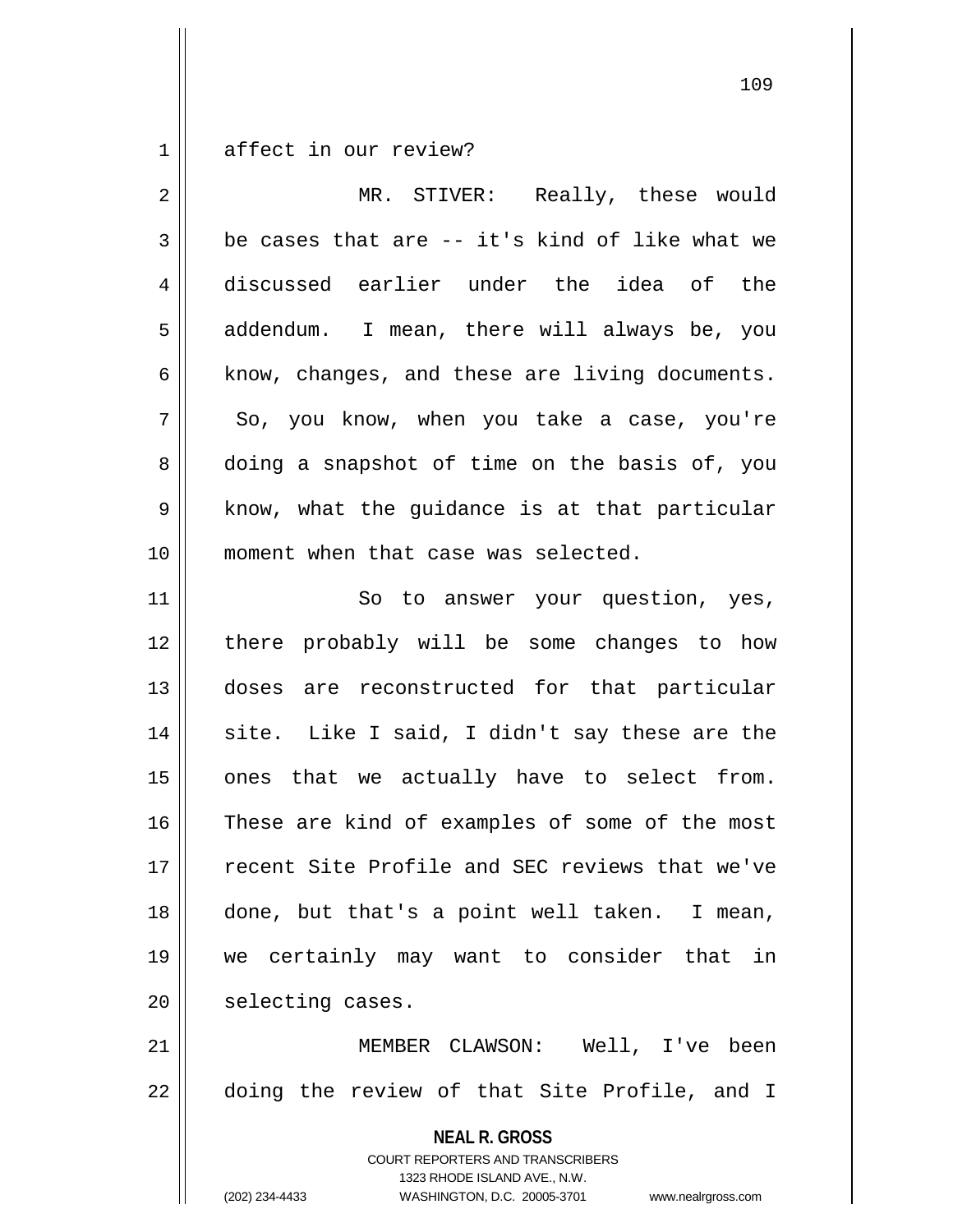1 just noticed that, you know, SC&A had several  $2 \parallel$  issues with it that, basically, would come in  $3 \parallel$  at Site Profile. But, you know, what you're  $4 \parallel$  saying about what we talked about earlier may  $5 \parallel$  take care of that because it would be pushed  $6 \parallel$  over to the Site Profile Group or whatever.  $7$  || But I just wanted to make sure that it 8 wouldn't create a problem as we're going 9 || through these because myself, personally, I'd 10 like to be able to see a couple of, have a 11 couple of these Site Profiles or dose 12 || reconstructions from these actually done to 13 || see how it does affect it, but that's my 14 personal -- 15 MR. STIVER: Yes, it might be a  $16$  good time to showcase the changes that we're 17 || proposing to the checklist and, you know, if 18 new issues come up or issues that are 19 currently not captured in a particular

21 executive summary and also into this Table 3.

**NEAL R. GROSS**

20 reconstruction, that would go into the

22 MS. BEHLING: This is Kathy

COURT REPORTERS AND TRANSCRIBERS 1323 RHODE ISLAND AVE., N.W. (202) 234-4433 WASHINGTON, D.C. 20005-3701 www.nealrgross.com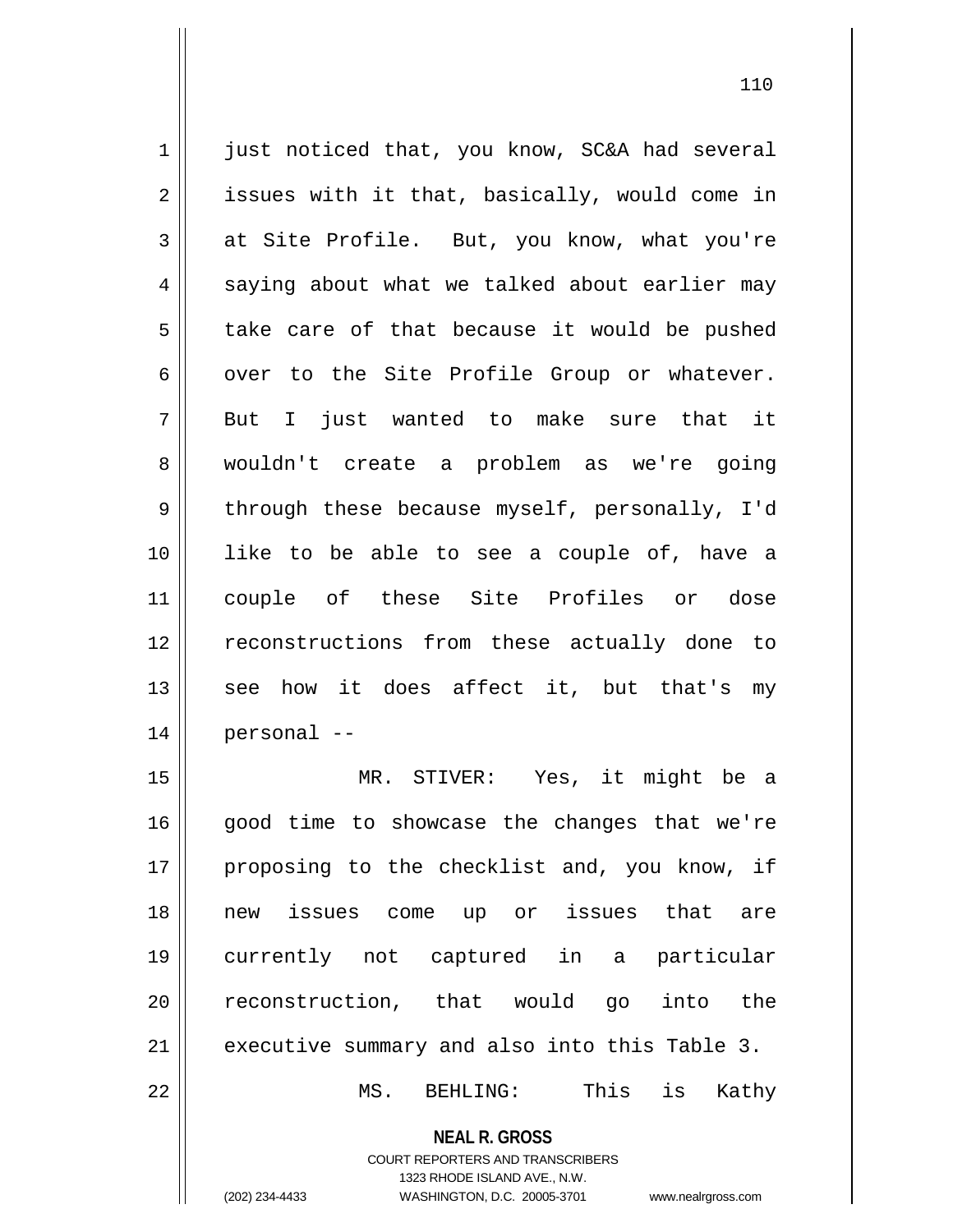**NEAL R. GROSS** COURT REPORTERS AND TRANSCRIBERS 1323 RHODE ISLAND AVE., N.W. 111 1 Behling -- 2 MR. STIVER: But I think we have a  $3$  | mechanism for dealing with that. 4 MS. BEHLING: Sorry, John. This 5 || is Kathy Behling. The other thing I will make 6 mention of -- 7 MR. KATZ: Kathy, can you speak 8 | closer to the phone? 9 MS. BEHLING: Okay. 10 MR. KATZ: Thanks. 11 || MS. BEHLING: Is that any better? 12 || MR. KATZ: Yes, yes. 13 MS. BEHLING: Okay. I will make 14 || mention that I went down through this list and 15 identified how many cases we've done so far 16 for these. I don't think we have any for 17 Joslyn and we didn't do any for Baker 18 Brothers. And there have been for NUMEC 19 Apollo, one for Parks, one for General 20 || Atomics, two for W.R. Grace, and three for 21 Hooker, at least based on my, I may not have 22 || captured everything in there. But just to let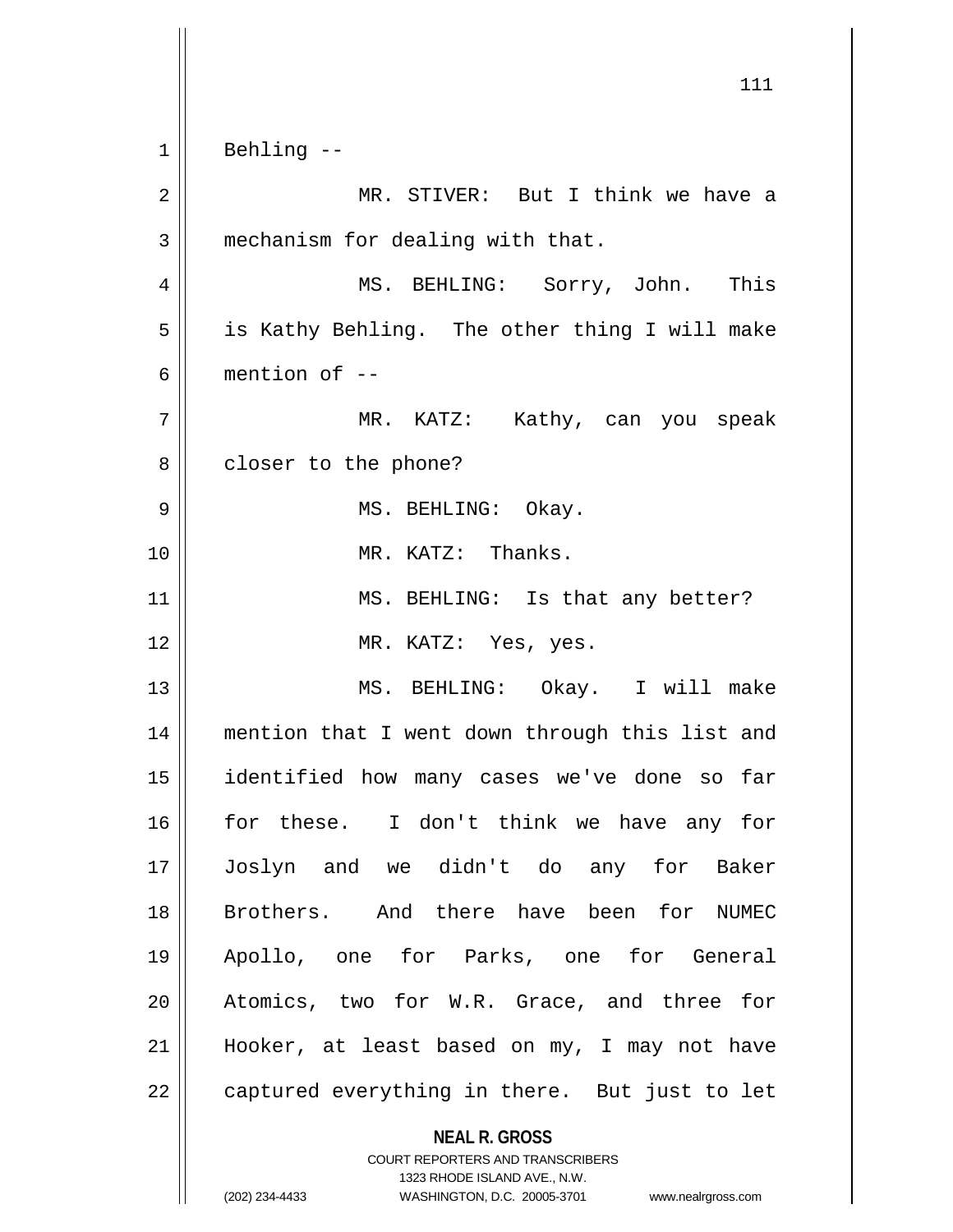**NEAL R. GROSS** COURT REPORTERS AND TRANSCRIBERS 1323 RHODE ISLAND AVE., N.W. (202) 234-4433 WASHINGTON, D.C. 20005-3701 www.nealrgross.com 1 | you know that this seems to be a good  $2 \parallel$  selection because we have not done a lot of  $3$  | cases associated with these sites. 4 MR. KATZ: And what do you have 5 | for Electro Met? 6 MS. BEHLING: Electro Met, I had  $7 \parallel$  one. 8 MR. KATZ: One. 9 MR. STIVER: You have one for 10 Electro Met? Okay. Thanks, Kathy. Thanks 11 for reminding me. I know you were going to go 12 || look into that. Bob Barton had pulled 13 together a list of pages, as I indicated in 14 || the email, based on the criteria of the PoC  $15 \parallel$  list. 16 MR. KATZ: So three for Hooker and 17 || three for Huntington Pilot. Did I hear that  $18 \parallel$  right? 19 MS. BEHLING: Correct. 20 || MR. KATZ: Considering the size of  $21$  | those compared to others, that's not so bad,  $22 \parallel$  right?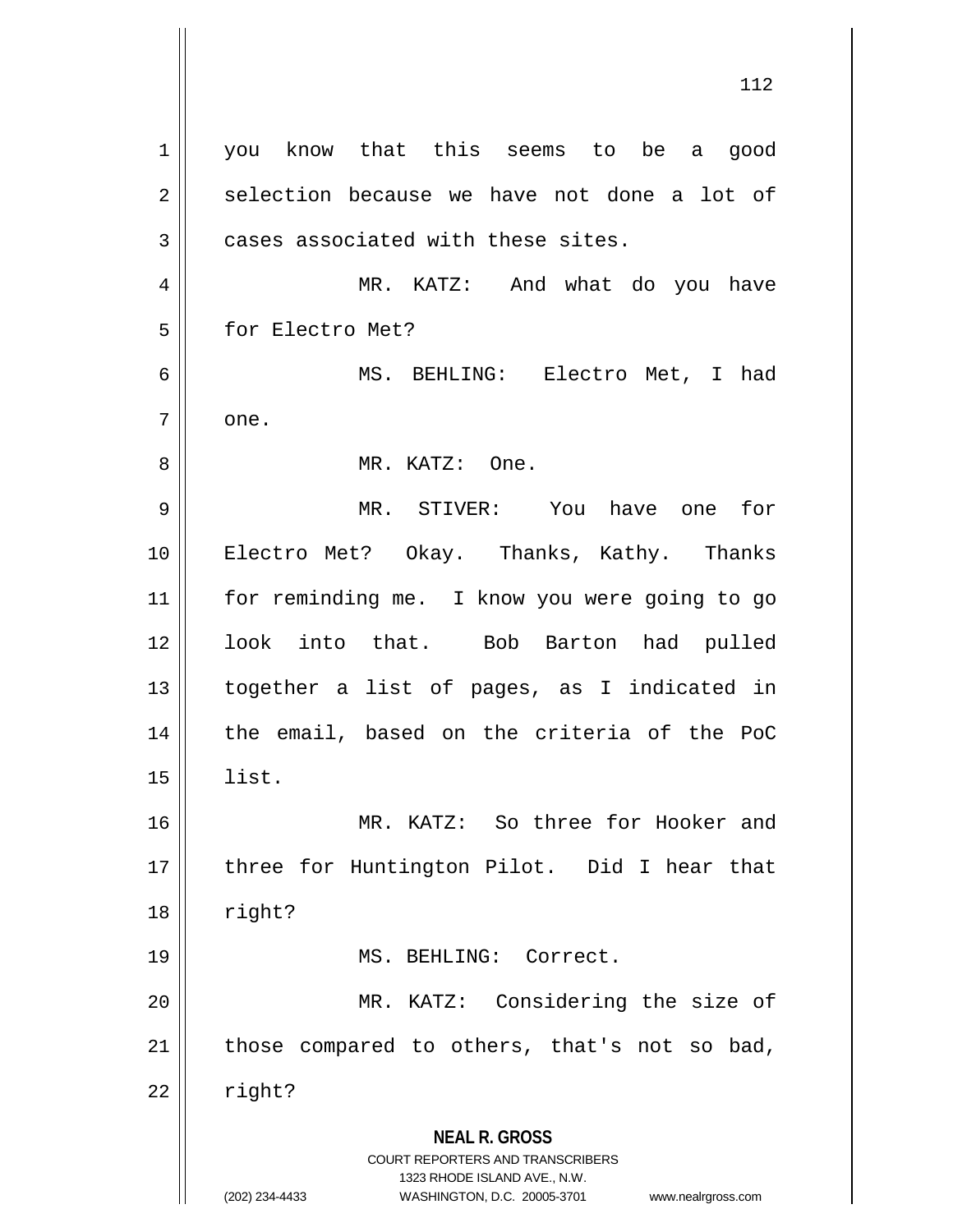1 MEMBER MUNN: No, I don't think  $2 \parallel$  it's really bad, personally. This is Wanda. 3 I I found the suggestions interesting, but, 4 || quite truthfully, I don't see any real reason  $5 \parallel$  to change the process that we've established  $6$  || up to this point. At least at this immediate 7 juncture, I don't see any need for that. 8 We've taken into account many of the aspects  $9 \parallel$  that David mentioned in his criteria that he 10 had used for selections in our earlier blind 11 dose cases are the general kinds of things 12 that we have traditionally taken into 13 d consideration when we make these choices. And 14 | they seem to be broad enough in scope and well 15 thought out enough over preceding years to 16 have served us pretty well. They've changed 17 from time to time because of the universe that 18 || we're dealing with at each time, but, by and 19 large, the criteria seem to be functioning 20 well and I can't see any real reason right now  $21$  || to change that for this particular group.

22 It seems that the standards that

**NEAL R. GROSS** COURT REPORTERS AND TRANSCRIBERS

1323 RHODE ISLAND AVE., N.W.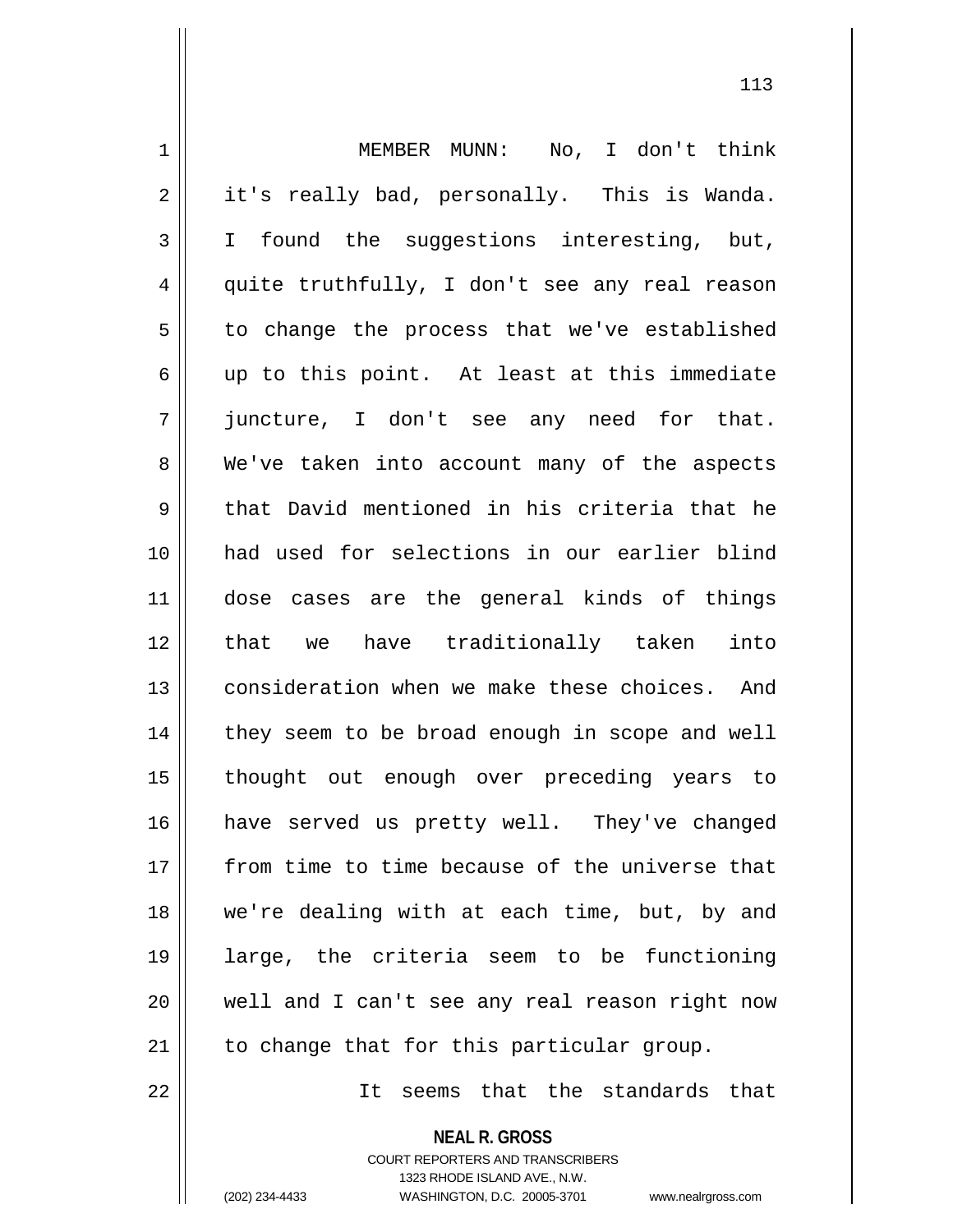1 | we've used previously would serve just as well  $2 \parallel$  for these, but perhaps I'm missing something. 3 I haven't really looked at the group of 4 | claims that closely.

5 DR. MAURO: Wanda, this is John. 6 I agree that the protocol for case selection 7 has been, you know, in place for quite some  $8 \parallel$  time, ten years. And it generally, you know,  $9 \parallel$  focuses in on sites, types of cancers, PoCs.

10 MEMBER MUNN: You know, well, we 11 | thought about it a lot.

12 DR. MAURO: And you did. But let 13  $\parallel$  me add that I think that we, I mean, I've been 14 || thinking about this, also, and I think that 15 || that should not change. But there are other 16 aspects that certainly have started to appear 17 || as being of value, in terms of should be given 18 Some consideration. And I think this is one 19 of them. That is, partial dose 20 || reconstructions. It seems that, certainly, 21 we've captured some, but it happened through  $22$  || the process and we did get some where we ended

**NEAL R. GROSS**

COURT REPORTERS AND TRANSCRIBERS 1323 RHODE ISLAND AVE., N.W. (202) 234-4433 WASHINGTON, D.C. 20005-3701 www.nealrgross.com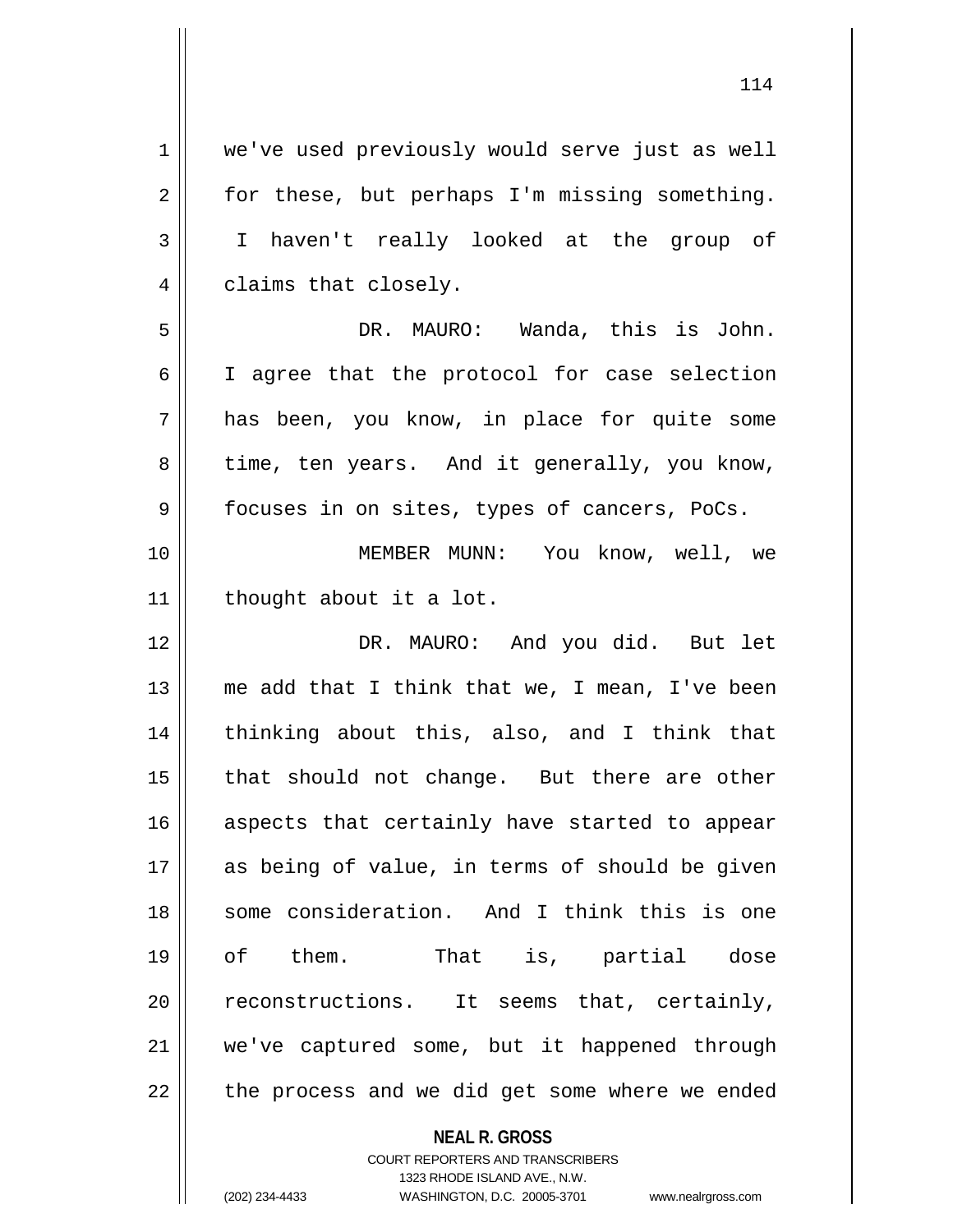1 || up doing partials. I think that's important. 2 || I also started to notice that, 3 besides site and PoC and organ, one of the 4 || things that's becoming apparent to me that the  $5 \parallel$  places where -- and this goes for the  $6 \parallel$  selection not only of DR reviews but also for  $7 \parallel$  blinds. It seems to me the places where there 8 | often is a struggle is with neutron dosimetry 9 and internal dosimetry to some of the more 10 exotics. In fact, very often, those are the 11 || things that result in the SECs, but, in some 12 || cases, they don't. 13 || And what I'm getting at is that we 14 have our selection criteria, but I've noticed  $15$  || that there are certain places that could be 16 challenging that we're not specifically 17 looking for when we're picking our cases, 18 whether they're for DR or they're for blinds. 19 || And this is one example of a dimension that we 20 haven't looked at before. It only emerged 21 || recently while we were reviewing some of 22 || these, for example NUMEC was the real place

> **NEAL R. GROSS** COURT REPORTERS AND TRANSCRIBERS 1323 RHODE ISLAND AVE., N.W. (202) 234-4433 WASHINGTON, D.C. 20005-3701 www.nealrgross.com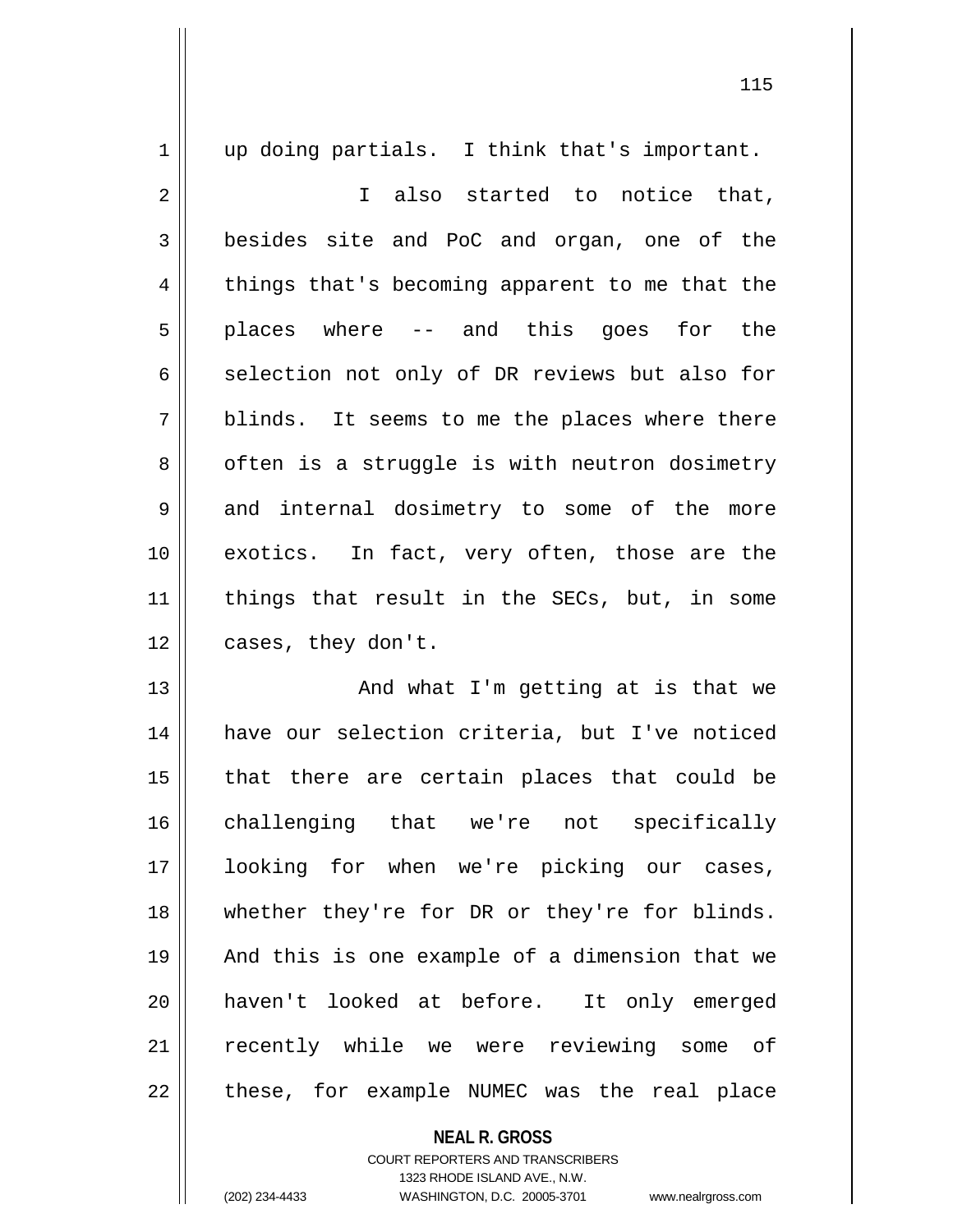| $\mathbf 1$ | that triggered this. There was a fairly                             |
|-------------|---------------------------------------------------------------------|
| 2           | sophisticated approach to doing DR reviews for                      |
| 3           | non-compensated cancers. They had data, they                        |
| 4           | had an approach. And even though there was an                       |
| 5           | SEC granted for that time period, they still                        |
| 6           | did quite a nice job in attempting to do the                        |
| 7           | DR, but there was a lot of judgment that had                        |
| 8           | to be made. They sort of fall into a category                       |
| $\mathsf 9$ | that's interesting because you're trying to                         |
| 10          | sort of squeeze as much information out of the                      |
| 11          | data set that is available that will allow you                      |
| 12          | to assign at least something to these people                        |
| 13          | who have a prostate or skin cancer.                                 |
| 14          | So I just, I think that what we're                                  |
| 15          | trying to do here is alert, I guess, the                            |
| 16          | Subcommittee to some of the case selection                          |
| 17          | issues that really have not been right in                           |
| 18          | front of us and the aspects to it and the                           |
| 19          | degree to which you find as valuable, you                           |
| 20          | know. That's our intent. Just --                                    |
| 21          | MEMBER RICHARDSON:<br>John, a                                       |
| 22          | question. John and John. I'm looking at the                         |
|             |                                                                     |
|             | <b>NEAL R. GROSS</b><br><b>COURT REPORTERS AND TRANSCRIBERS</b>     |
|             | 1323 RHODE ISLAND AVE., N.W.                                        |
|             | (202) 234-4433<br>WASHINGTON, D.C. 20005-3701<br>www.nealrgross.com |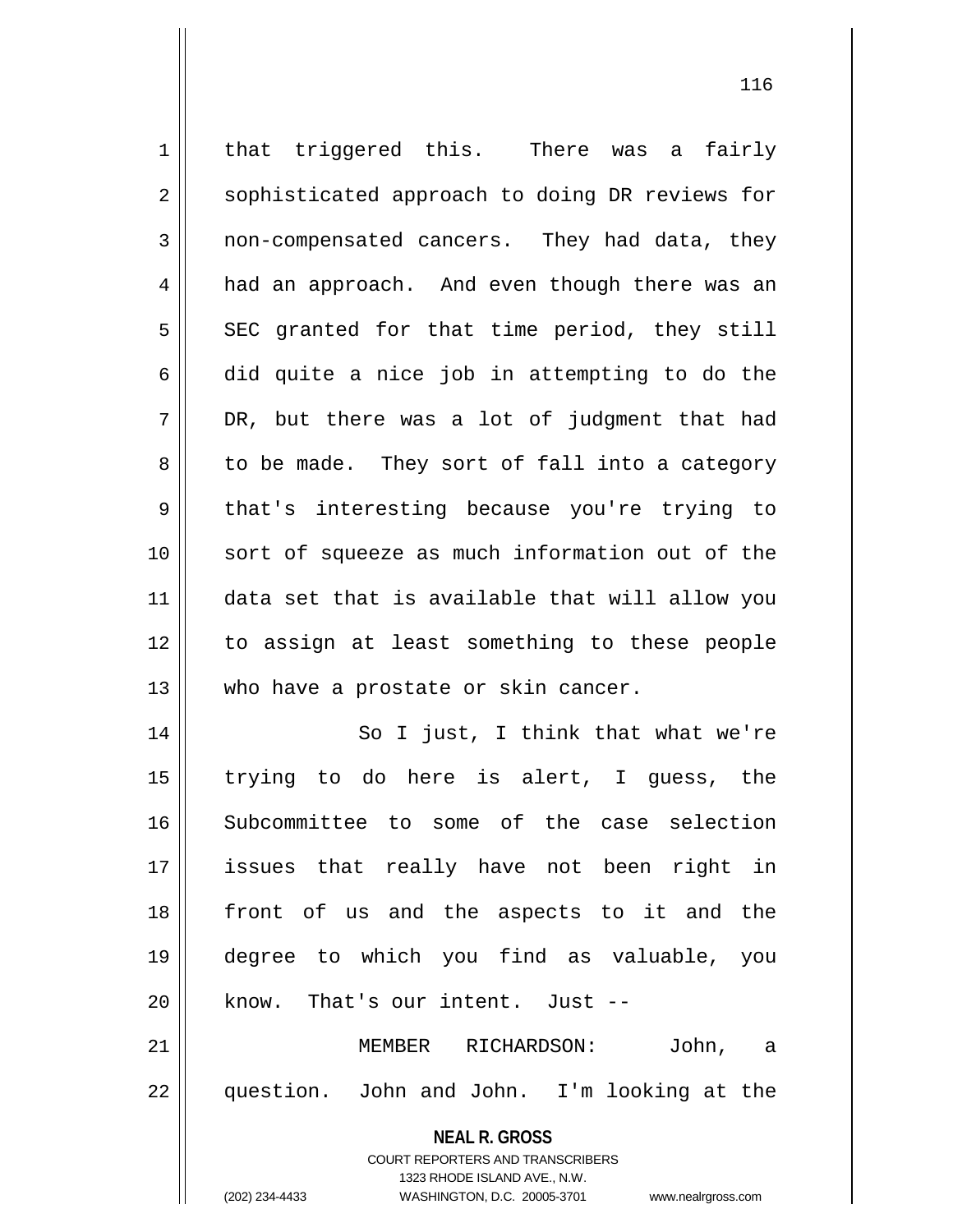1 || message, and the thing that struck me was the 2 criteria involved claims with the PoC less  $3 \parallel$  than 50 percent among people who had worked at 4 | least 250 days in an SEC period but did not 5 qualify for the SEC. And I agree it's an 6 | interesting problem.

7 Why was it less than 50 percent, 8 as opposed to some values that were near 50 9 || percent?

10 || DR. MAURO: Well, this --

11 || MR. STIVER: This is John. Yes, it was kind of, in a way, not really arbitrary but we just decided to take a look at those 14 || that would have been below 50 percent. I mean, we could have included up to 52 or some 16 || other number, but we just kind of want to get it as, basically, kind of a first approximation sampling of the types, the number of cases for the different sites that were out there. We can certainly modify that. MEMBER RICHARDSON: The reason I || ask is because I imagine the distribution of

> **NEAL R. GROSS** COURT REPORTERS AND TRANSCRIBERS

> > 1323 RHODE ISLAND AVE., N.W.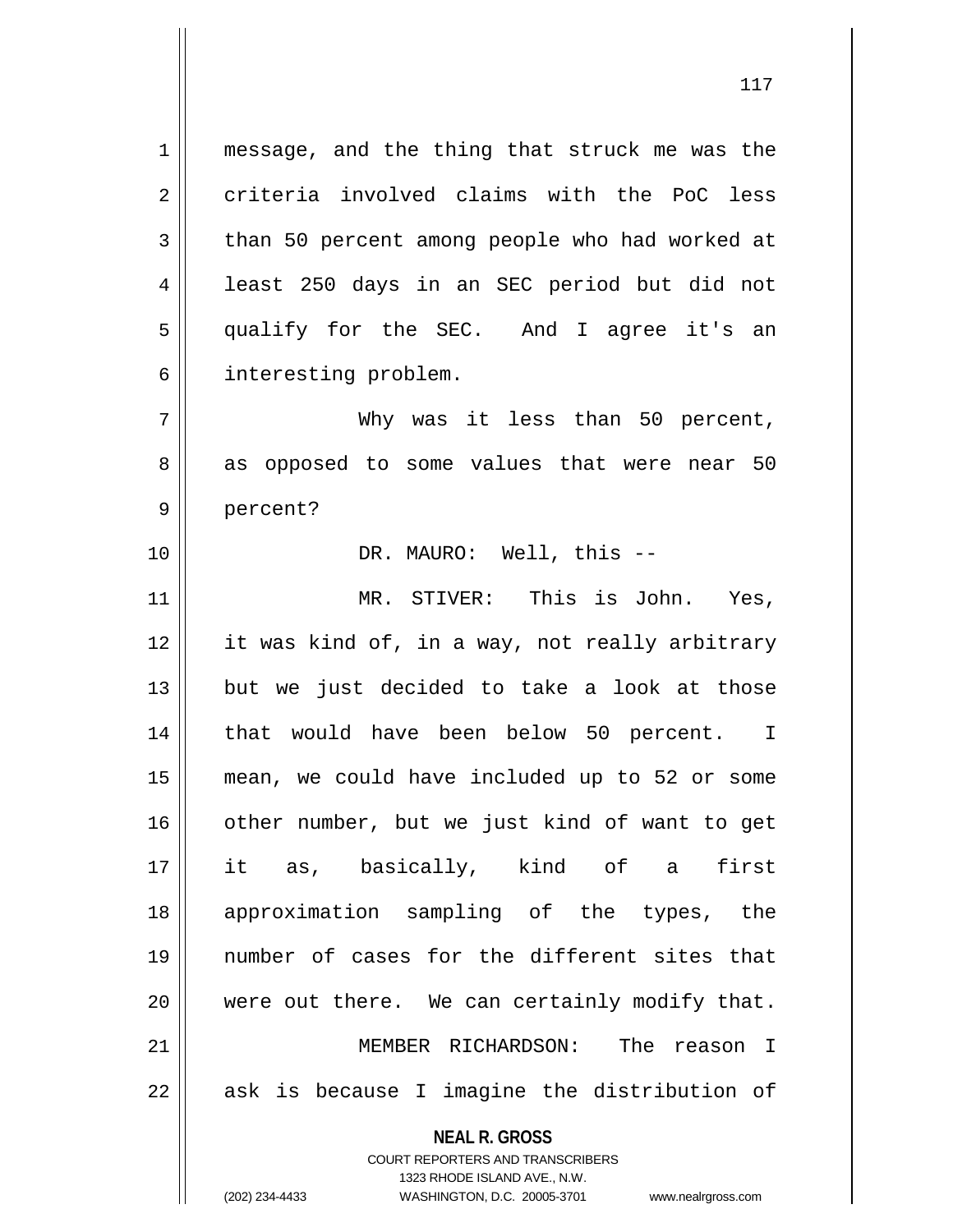1 Probabilities of Causation among people who  $2 \parallel$  are claimants that don't qualify for an SEC to 3 be highly skewed towards zero. And the reason 4 I would think that is, you can tell me if I'm 5 wrong, I would believe that the list of 6 cancers which are covered for the SEC would 7 || involve the more radiogenic cancers, and the 8 || list of cancers which are not covered would be 9 those for which the radiation risk 10 || coefficients tend to be very, very low. 11 || Secondly, the range of doses which

 can be reconstructed is, in some cases, limited by the definition of the SEC so that 14 || you can only do partial dose reconstructions. And under those two conditions, I would think, if we are looking at cancers like | prostate cancer for which the doses get, in my recollection, again, get, you know, up to the radiotherapeutic range before you can get a 20 || Probability of Causation of 50 percent, we're going to have, we're looking at kind of dose 22 || reconstruction problems that are, and

**NEAL R. GROSS**

COURT REPORTERS AND TRANSCRIBERS 1323 RHODE ISLAND AVE., N.W. (202) 234-4433 WASHINGTON, D.C. 20005-3701 www.nealrgross.com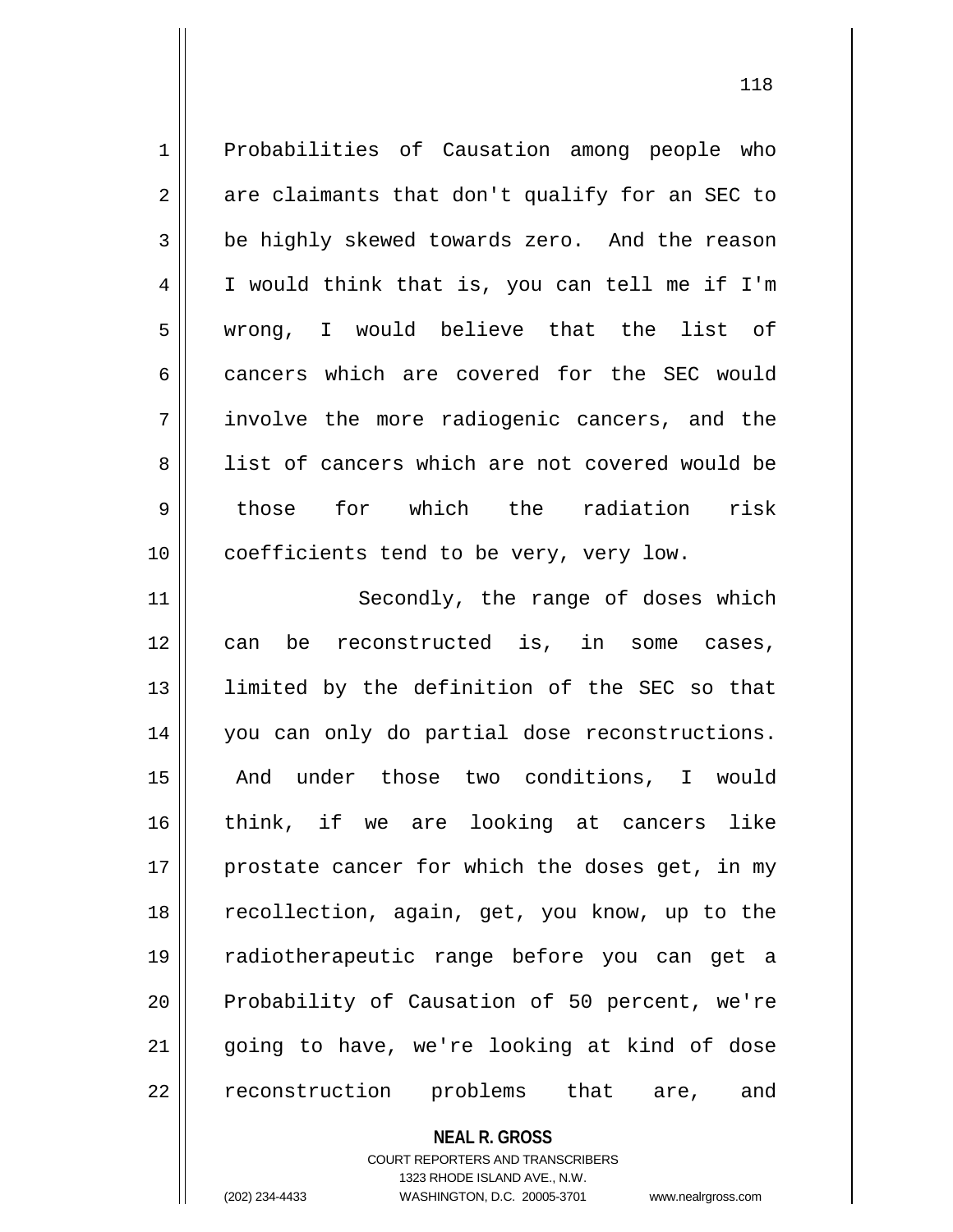1 | following off this conversation we had earlier  $2 \parallel$  today, very hard to imagine scenarios in which  $3 \parallel$  the decision, if it's a binary decision where 4 || they compensated appropriately or not, is 5 || going to be really hard to find a situation in 6 || which that was the case, that something 7 happened so erroneously that it involved 8 differences on the order of grade.

9 MR. STIVER: This is John Stiver. 10 Your point is well taken, especially as 11 concerning prostate. You know, we did not 12 || look at the distribution of PoCs, and we can 13 certainly do that. But I think in the 14 situation of skin that we might still have a 15 || situation where there's value to be had by 16 looking at these partials because, for 17 example, John Mauro can probably jump in and 18 || has a better understanding of some of these, 19 || say, for NUMEC and Joslyn since he was heading 20 || those review efforts, exactly what the issues 21 were there.

22 However, I would think if it was

**NEAL R. GROSS**

COURT REPORTERS AND TRANSCRIBERS 1323 RHODE ISLAND AVE., N.W. (202) 234-4433 WASHINGTON, D.C. 20005-3701 www.nealrgross.com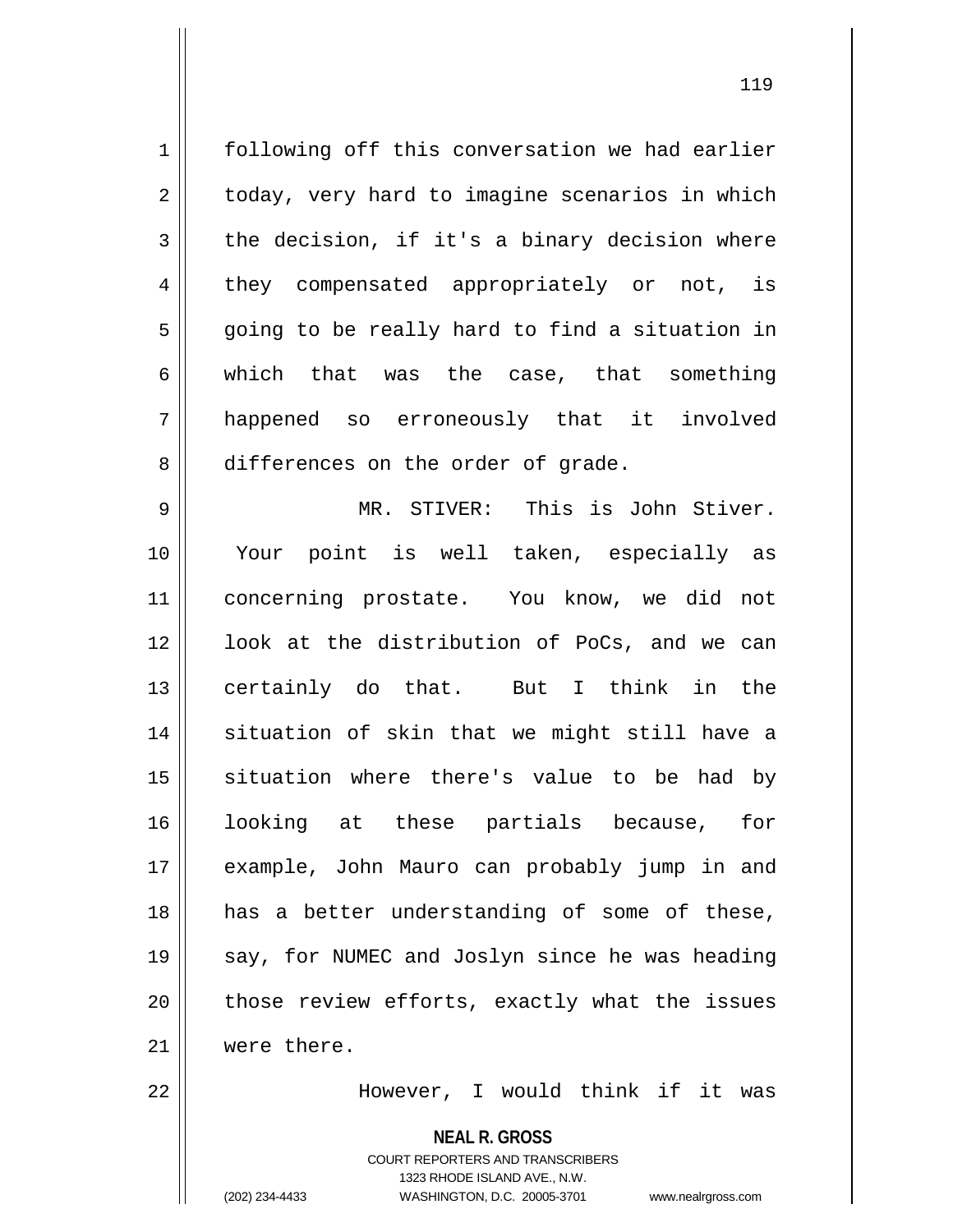**NEAL R. GROSS** COURT REPORTERS AND TRANSCRIBERS 1323 RHODE ISLAND AVE., N.W.  $1 \parallel$  an SEC granted on the basis of an inability to  $2 \parallel$  reconstruct an internal exposure, for example, 3 we'd still, you know, know the external 4 exposures and direct deposition, skin 5 | contamination. Those types of things would  $6 \parallel$  certainly bear on the reconstruction of the 7 || skin doses, which could possibly have PoCs 8 || that were approaching 50 percent. 9 MR. CALHOUN: Another thing to 10 think about, and this is Grady, is that, 11 || generally, our SECs are granted because of the 12 inability to do internal dose, right? And, 13 generally, the non-SEC cancers are your 14 prostate cancer and your skin cancer where 15 your internal dose is almost, it doesn't have 16 much of an impact because you don't give much 17 dose to those organs on the point of intake 18 || because they're not metabolic. 19 || So the PoCs, if you can actually 20 do a full external dose reconstruction on a 21 non-SEC cancer, they may not be that much  $22$   $\parallel$  different than had you been able to do the

(202) 234-4433 WASHINGTON, D.C. 20005-3701 www.nealrgross.com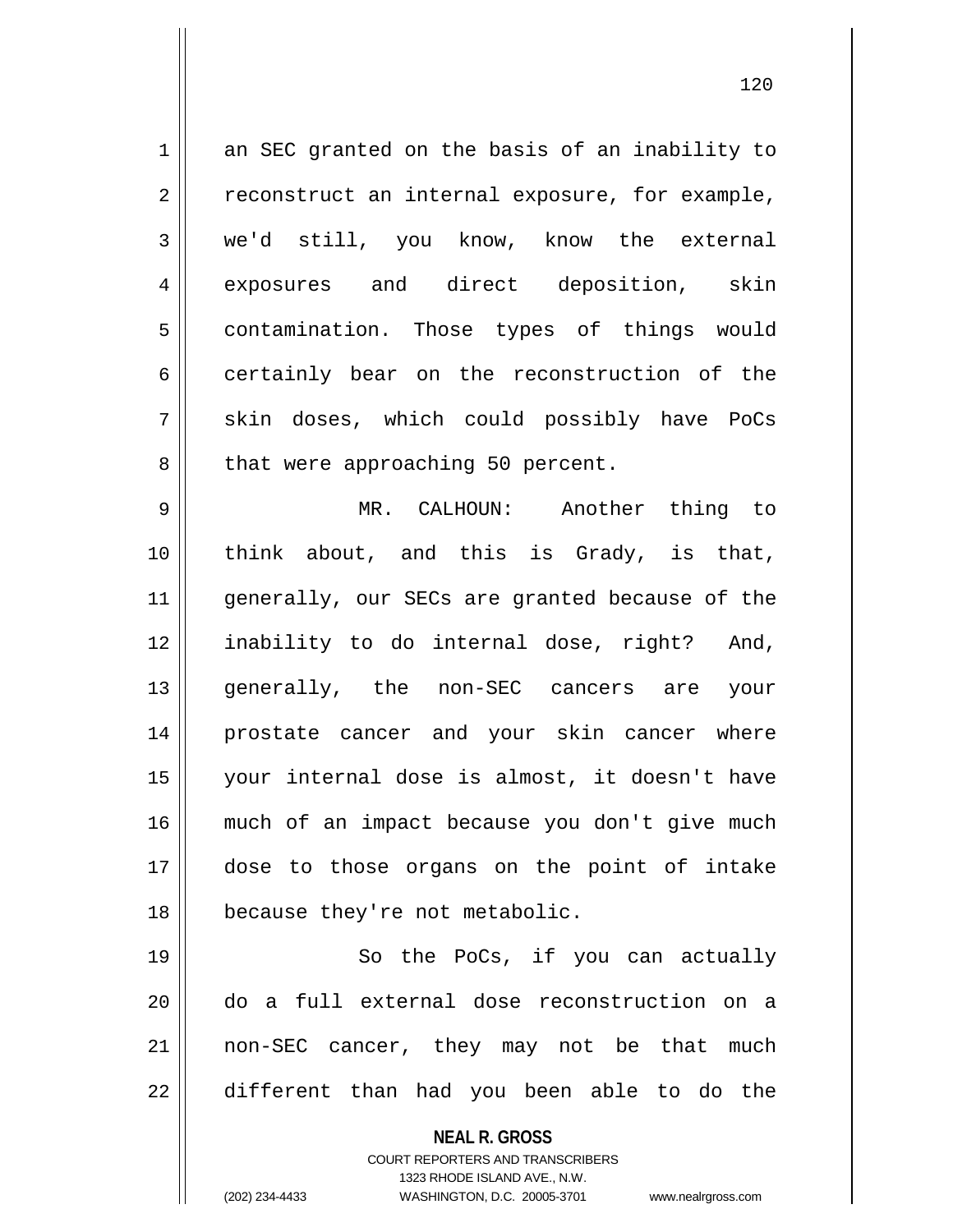1 | internal or assign internal dose to those  $2 \parallel$  organs because they're non --

3 MR. FARVER: Well, Grady, let's  $4 \parallel$  say there's an SEC that says you cannot do  $5 \parallel$  internal doses, and then you get a case where 6 you're going to do a partial one, like for 7 || skin. You're going to do a skin dose 8 calculation. And let's say that person has 9 bioassay data. You will calculate based on 10 ll those.

11 MR. CALHOUN: Absolutely. The  $12$  | only time we wouldn't is if the SEC is granted 13 because of falsification of internal --

 MR. FARVER: I just want to make that clear, that even if the SEC sometimes says they cannot reconstruct the dose, if the person actually has data, whether it be 18 || external or internal, they will apply the 19 data.

20 MR. CALHOUN: And the one thing, 21 || Jim, you know, the other one, the cases that  $22$  || are most often affected that you don't think

> **NEAL R. GROSS** COURT REPORTERS AND TRANSCRIBERS

> > 1323 RHODE ISLAND AVE., N.W.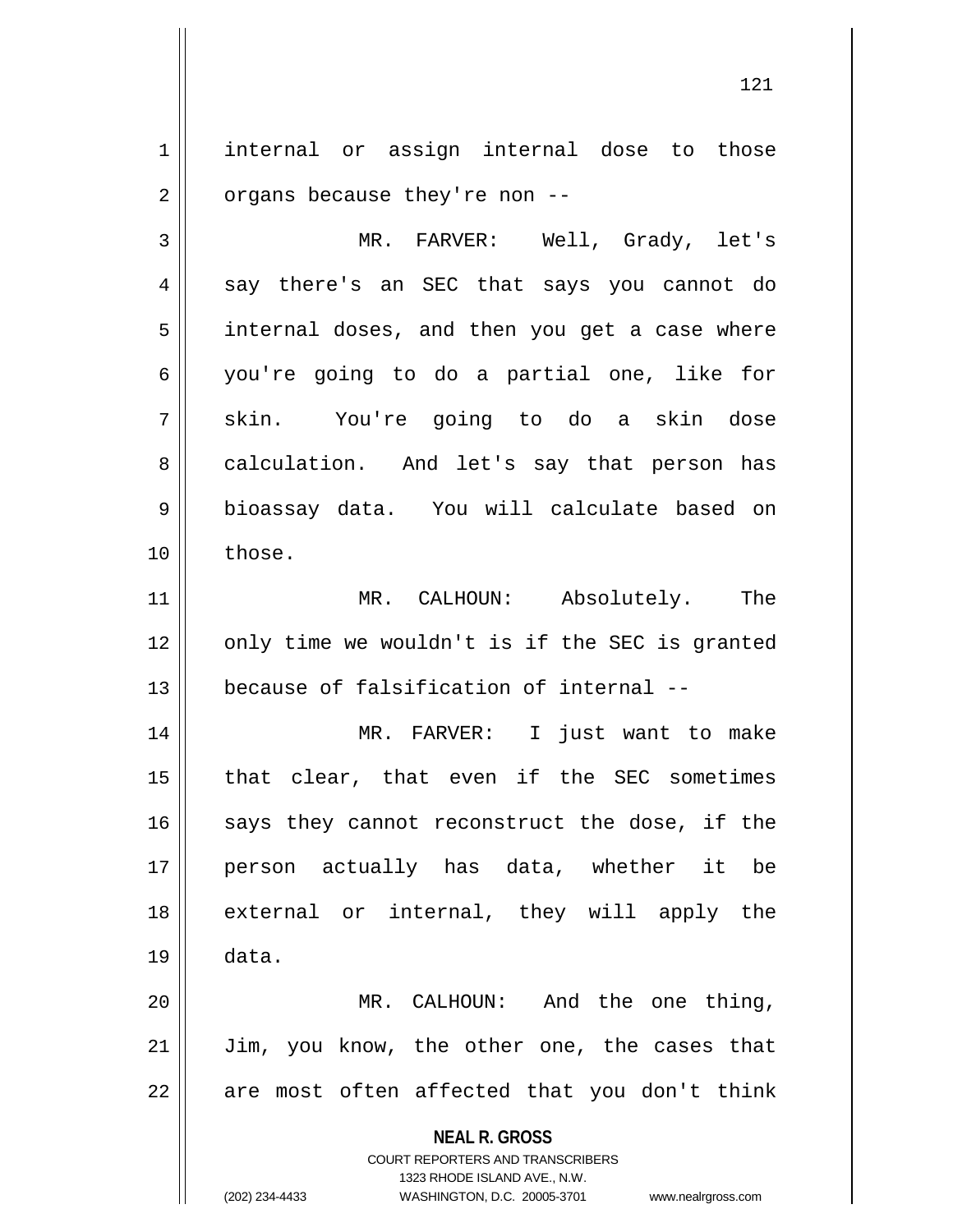**NEAL R. GROSS** COURT REPORTERS AND TRANSCRIBERS 1323 RHODE ISLAND AVE., N.W. (202) 234-4433 WASHINGTON, D.C. 20005-3701 www.nealrgross.com 1 about so much are the less than 250 days. And  $2 \parallel$  if they have less than 250 days and do have 3 || some bioassay, if it's a leukemia or it's  $4 \parallel$  something that doesn't require a lot of dose, 5 || you know. We always think of lung cancer as 6 being one of those but it's not. It's like  $7 \parallel$  prostate cancer. You need 60 - 70 rem to get 8 comped. The problem is that it's easy to get  $9 \parallel$  that much dose to the lungs when you internal 10 an insoluble compound. Just to confuse 11 | things. 12 || MR. KATZ: No, that's helpful. 13 DR. MAURO: I think the dimensions 14 that you are bringing up are all something  $15$  | that I agree with. I mean, the fact that skin 16 || and prostate are so prevalent naturally, I 17 mean, requires such a high dose to turn a PoC 18 of greater than 50 percent. That's a very 19 good point. 20 When I was looking at NUMEC, I 21 wasn't thinking in those terms. I was 22 || thinking more in terms of the dose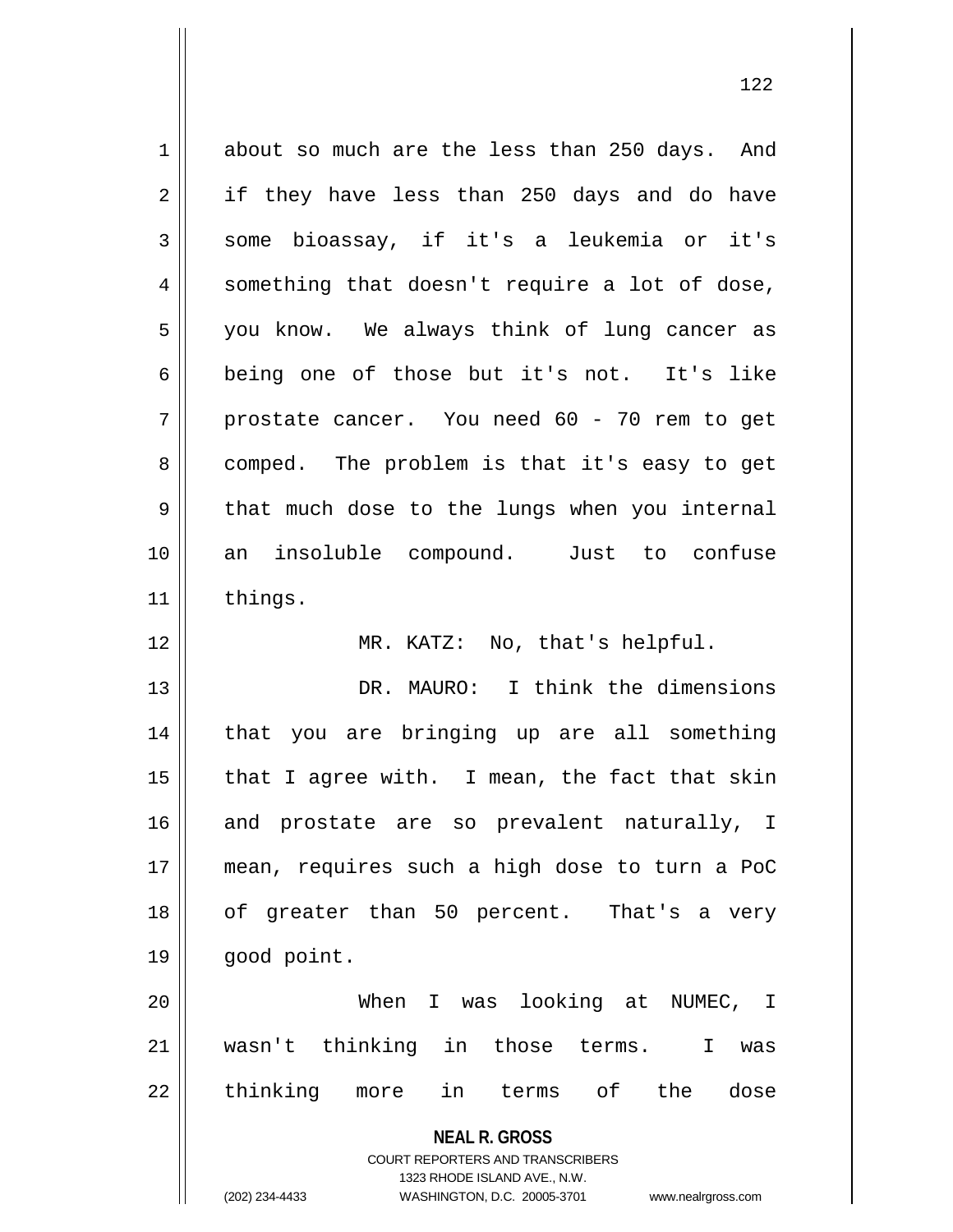1 | reconstructor is now in a position that's a  $2 \parallel$  little different than he is when it's not a 3 || partial. And it seems that a considerable  $4 \parallel$  amount of judgment has to be made with regard  $5 \parallel$  to using the limited data that are available.  $6 \parallel$  And, therefore, how that's done, especially 7 among different sites and different dose 8 || reconstructors, you know, in making these 9 interpretations of how best to make use of 10 partial data is something that is different  $11$  | than what we were looking before. 12 || But you're correct. When I was 13 || thinking about NUMEC, I wasn't thinking in 14 || terms of the prostate and the skin as being 15 || something that requires very high doses. And 16 it's unlikely that we're going to get greater 17 than 50 percent. You know what? That 18 probably is still true, but I wasn't looking 19 at it from that perspective. I was looking at 20 it from the perspective of it's a different 21 || kind of dose reconstruction than we usually

 $22 \parallel$  see.

**NEAL R. GROSS**

COURT REPORTERS AND TRANSCRIBERS 1323 RHODE ISLAND AVE., N.W. (202) 234-4433 WASHINGTON, D.C. 20005-3701 www.nealrgross.com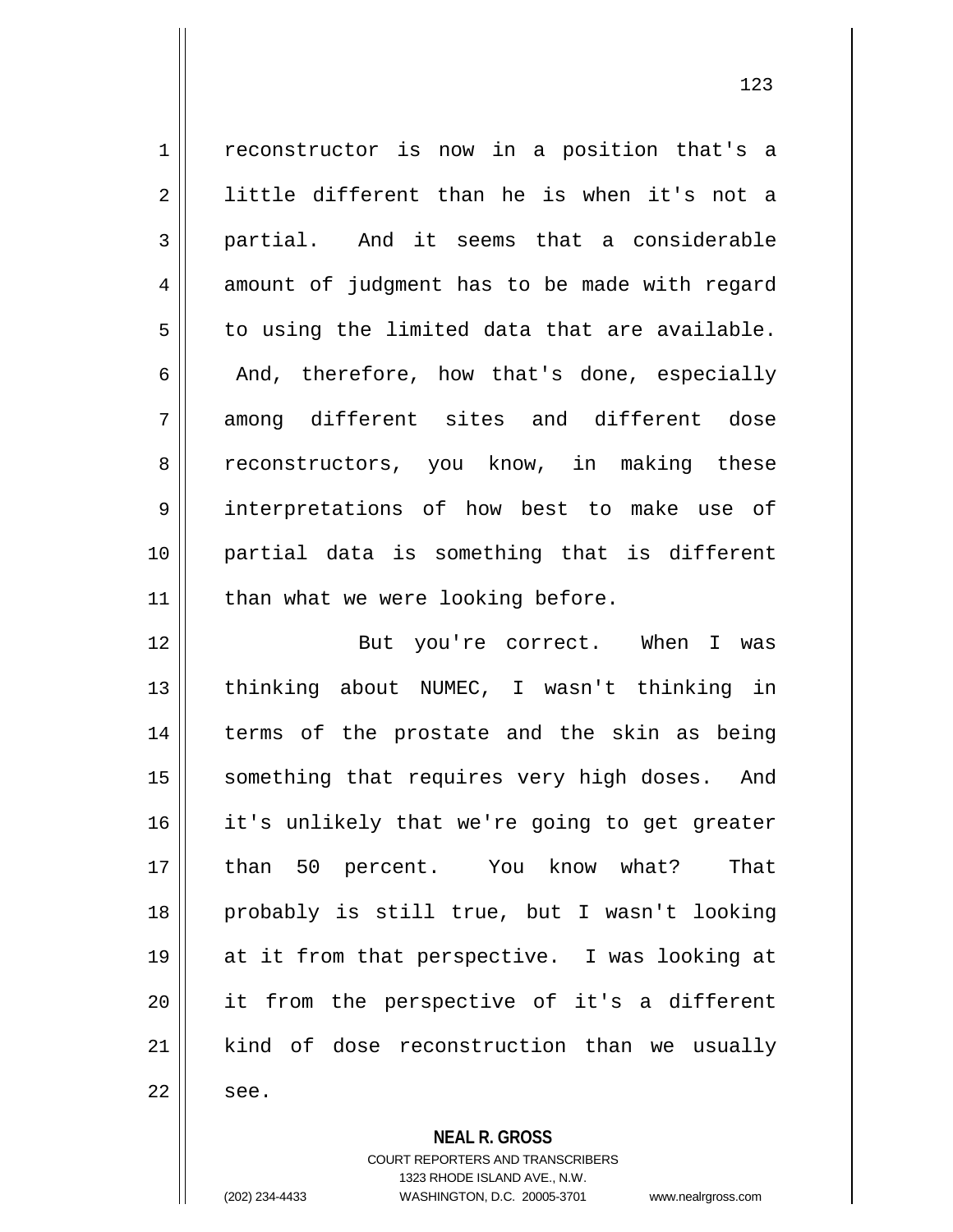1 MEMBER MUNN: And this is Wanda  $2 \parallel$  again. I guess I'm still not convinced that 3 because it's a different kind it would not be 4 captured or well incorporated by this same  $5 \parallel$  process that we've used in the past. I mean,  $6 \parallel$  that's the only point I'd like to make. I 7 just see that each universe of cases that we 8 have is likely to have different circumstances 9 || surrounding it, especially now at this 10 juncture in the program. But I don't see that 11 this extension of different kinds of cases 12 that we didn't see six years ago doesn't 13  $\parallel$  really change the validity of the criteria, as 14 I see them. I just don't see a compelling 15 reason to change our process. We would 16 || undoubtedly discuss this very kind of thing as 17 we're looking at each new set of potentials, 18 || at least we always have in the past, unless we 19 intend to change the way in which we present 20 potential claims to the Committee, to the 21 Subcommittee for selection. I haven't heard  $22$  || any reference to that.

> **NEAL R. GROSS** COURT REPORTERS AND TRANSCRIBERS

> > 1323 RHODE ISLAND AVE., N.W.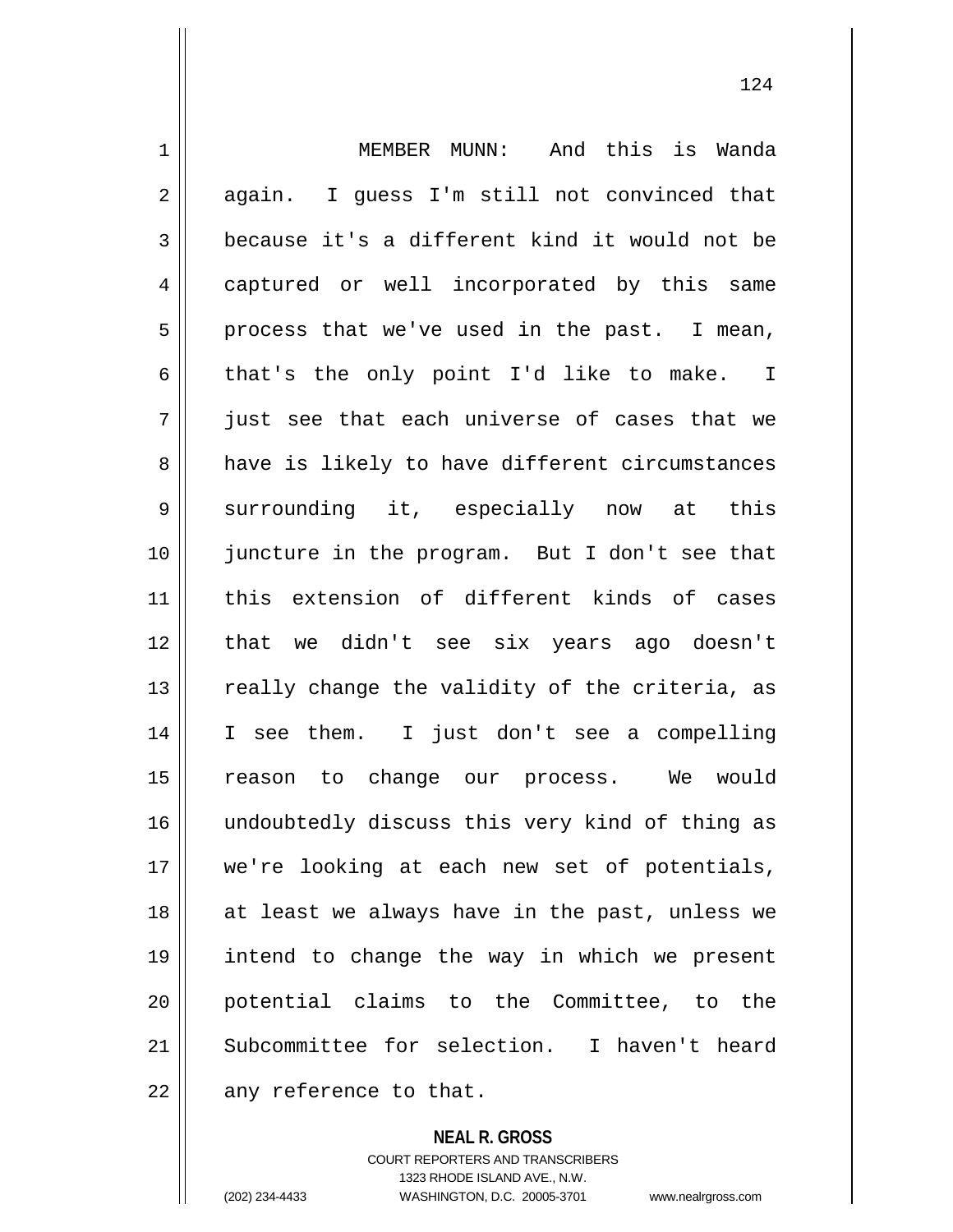CHAIRMAN KOTELCHUCK: Thoughts by Mark or for 2 | John on the line? Did you have any thoughts  $3 \parallel$  on this, about criteria? MEMBER POSTON: I don't have any 5 | substantive comments. CHAIRMAN KOTELCHUCK: Okay. Mark,  $7 \parallel$  are you there? Maybe you're on mute. Okay. MEMBER CLAWSON: Dave, before you  $9 \parallel$  start off, I understand what Wanda is saying on this, but I think we're also up against an NRSD situation. What SC&A has done out here has given us some sites that don't have that many. And, basically, it falls back a little bit on this Committee that it takes us so long to be able to make these decisions going 16 | through it. My personal feeling is I don't see an issue at this time of calling these out and kind of focusing on two of them. But I'm || along with Wanda that I don't, I don't want to see this as a normal process, but I think | we're also up against the wire to be able to

> **NEAL R. GROSS** COURT REPORTERS AND TRANSCRIBERS

> > 1323 RHODE ISLAND AVE., N.W.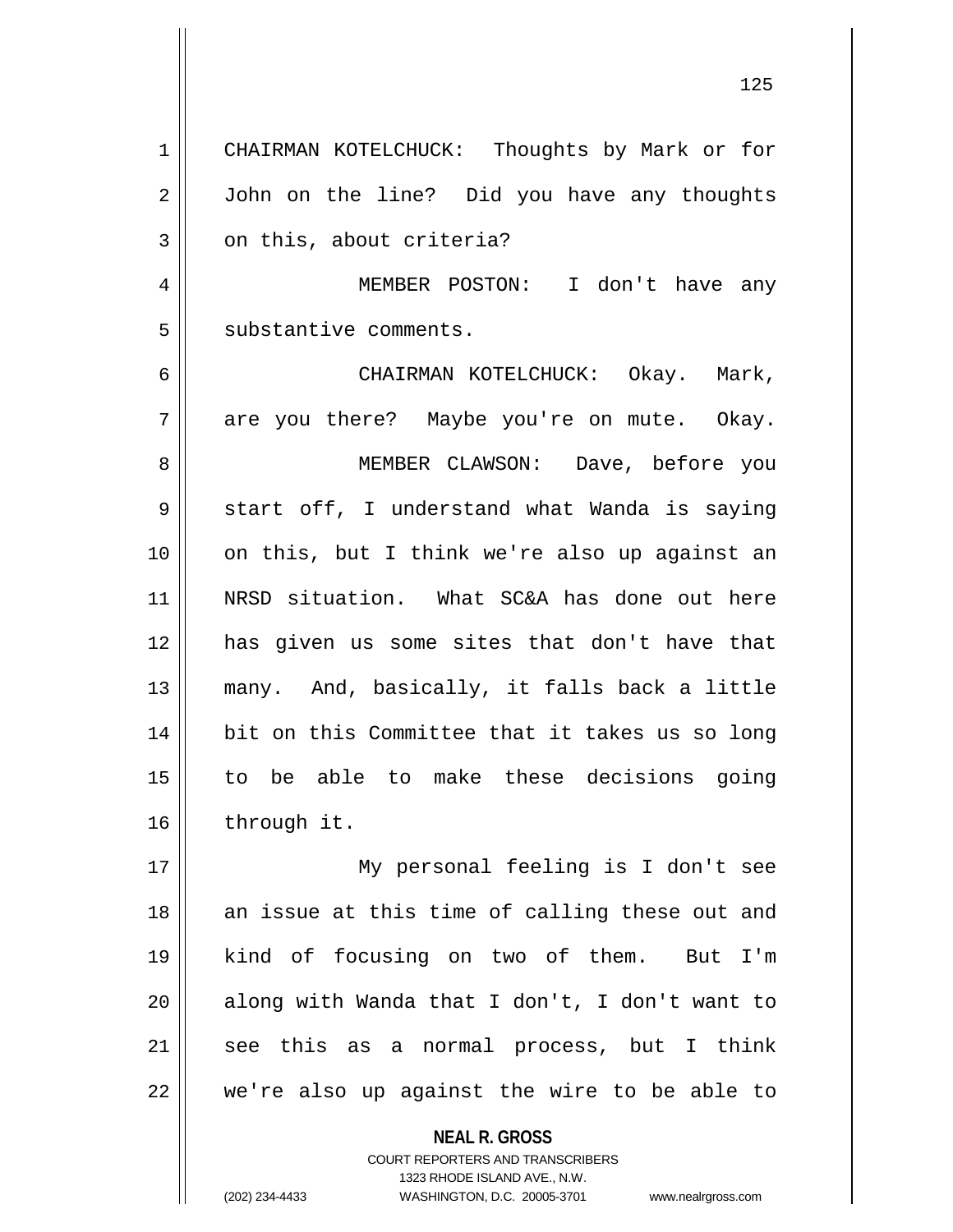1 | keep SC&A working forward and also make it so  $2 \parallel$  that they can complete their contract by the  $3 \parallel$  given time, too.

4 || I don't think that we're saying 5 || that the way we've done it is wrong or  $6 \parallel$  anything else compelling that way. I just 7 || think there's some little caveats that would 8 || help the process go into it and get the 9 | contract done.

10 CHAIRMAN KOTELCHUCK: Right. So 11 you're just saying this is an end to the 12 contract issue and we'll --

 MR. KATZ: Well, that doesn't need 14 || to, I mean, the end of the contract doesn't need to affect this at all. I mean, you needa set number of cases, up to ten cases, to get 17 || selected. So this is a separate issue from || the fact that it's the end of the contract.

19 CHAIRMAN KOTELCHUCK: So we should 20 just accept what you're saying. Are you  $21$  | saying that we should  $-$ 

22 || MR. KATZ: I'm not saying that --

**NEAL R. GROSS** COURT REPORTERS AND TRANSCRIBERS

1323 RHODE ISLAND AVE., N.W. (202) 234-4433 WASHINGTON, D.C. 20005-3701 www.nealrgross.com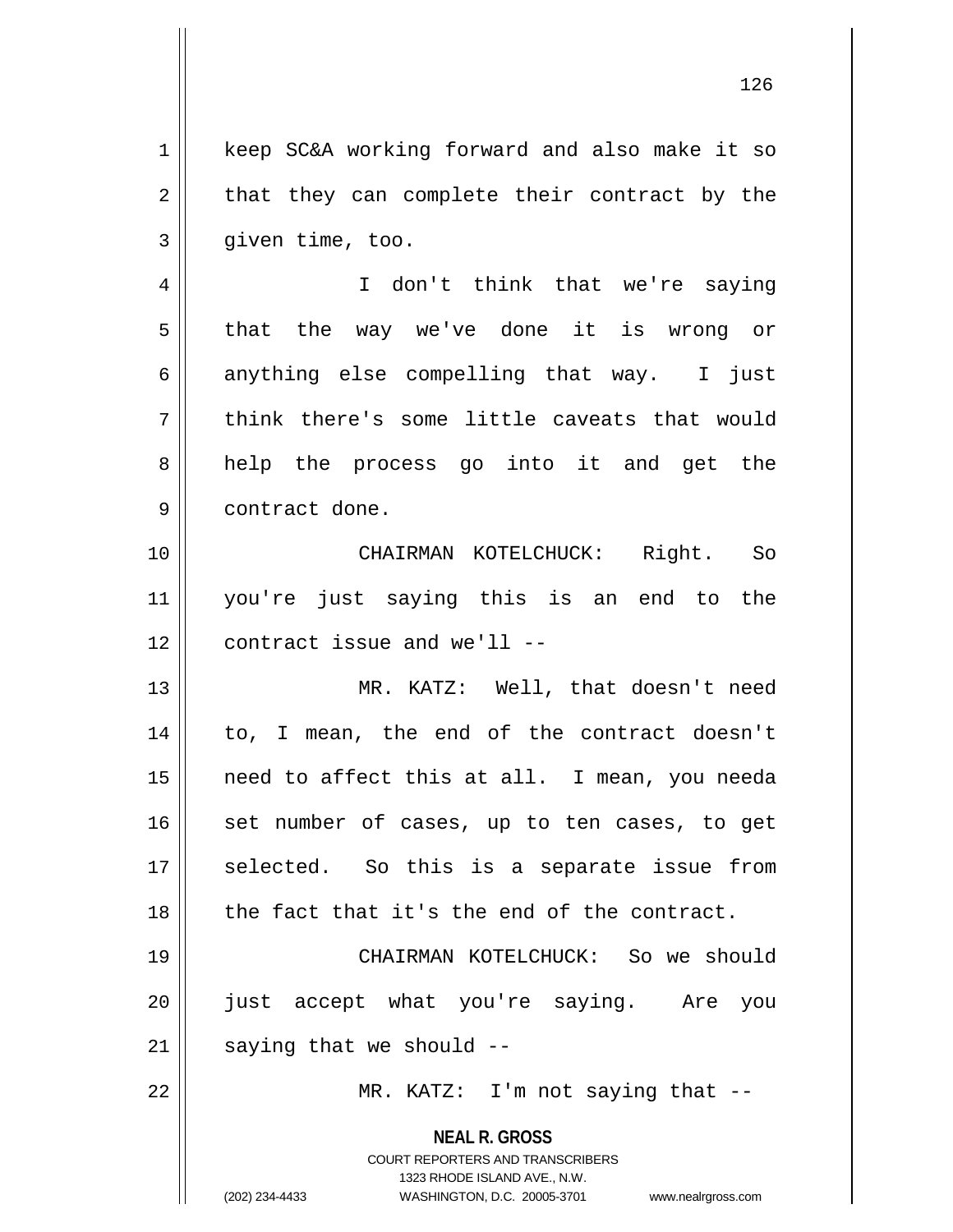**NEAL R. GROSS** COURT REPORTERS AND TRANSCRIBERS 1323 RHODE ISLAND AVE., N.W. CHAIRMAN KOTELCHUCK: -- that they  $2 \parallel$  said they could do ten, and the question is -- MR. KATZ: The question is -- CHAIRMAN KOTELCHUCK: -- is this a 5 || reasonable selection for ten? MR. KATZ: Right. Do you want to change your current procedure for how you 8 select the cases? That's the only question on  $9 \parallel$  the table, so, I mean, I think the three of you have to decide do you want to change your selection procedure? Otherwise, we just tell DCAS to do the normal thing, and they'll || select whatever, 25 or 30 cases from which you 14 || guys will select ten. MEMBER CLAWSON: If it's being -- this is Brad. If it's being put just that way, then, no, I don't think that we should, I don't think we should go from our normal way of picking out the process. You know, we've | qot a wider selection than the other one. CHAIRMAN KOTELCHUCK: I don't want  $22 \parallel$  to do a permanent change. I don't see any

(202) 234-4433 WASHINGTON, D.C. 20005-3701 www.nealrgross.com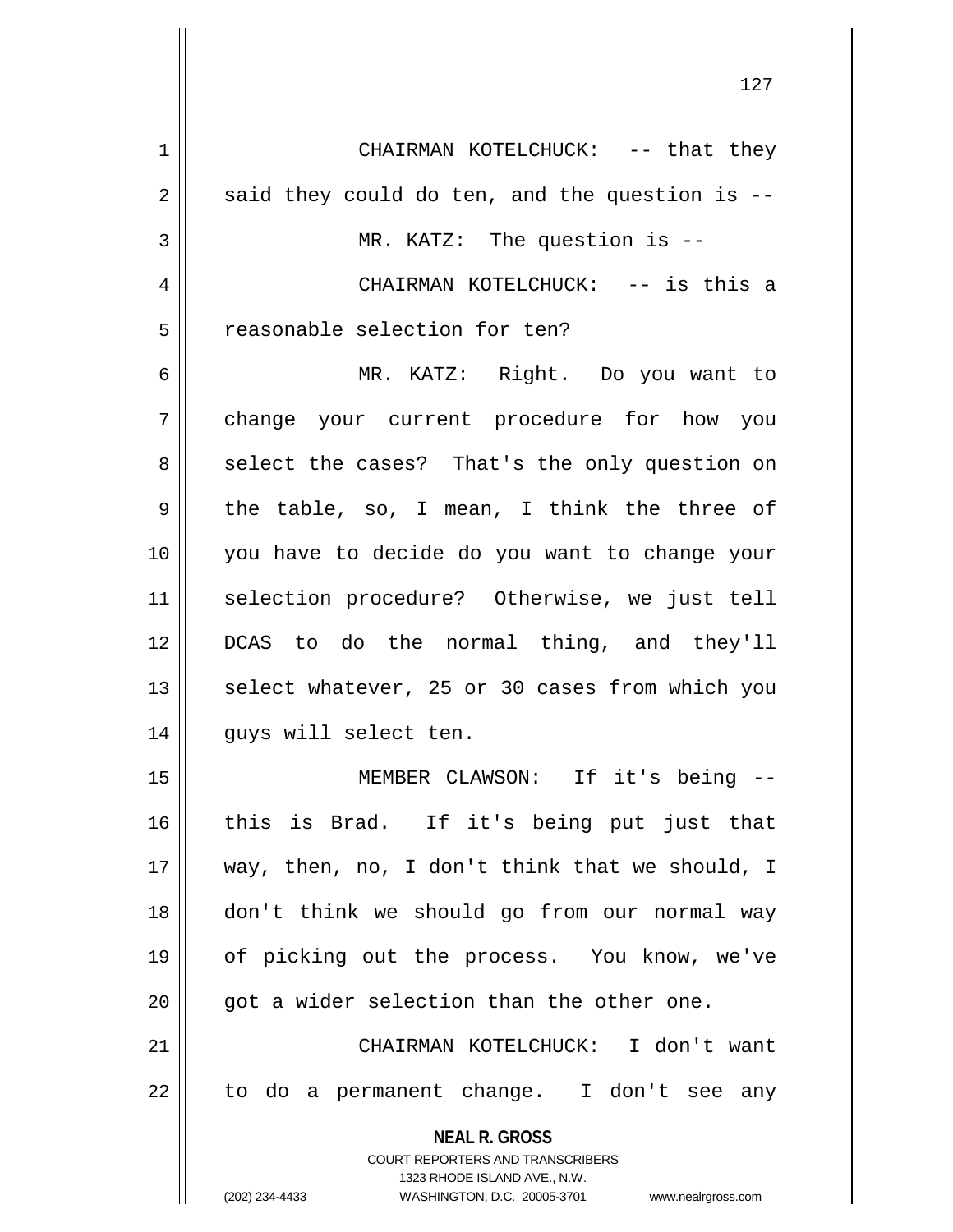1 | reason to. And implicit in what you're  $2 \parallel$  saying, Ted, is that this is a change in  $3 \parallel$  procedure that might carry on for the future.

4 MR. KATZ: Well, I'm not saying  $5 \parallel$  that you would have to carry it on in the 6 future. I'm just saying it's a change from 7 || the procedure you've used heretofore. That's 8 all. And the procedure you've used, I mean, I 9 || think you guys have room to do this. I mean, 10 it would be preferable if you could actually 11 consult the rest of the Board since your 12 || procedure that you're standing on right now is  $13$  | one that you developed with consultation with 14 | the whole Board.

15 || But, again, it's only ten cases anyway, so it's not the end of the world however you want to handle this. It's just, you just need to make a judgment as to how you want to handle it so that we can get DCAS working on selecting a larger set of cases from which you guys can choose because the aim 22 || is to get these cases selected as soon as

> **NEAL R. GROSS** COURT REPORTERS AND TRANSCRIBERS 1323 RHODE ISLAND AVE., N.W. (202) 234-4433 WASHINGTON, D.C. 20005-3701 www.nealrgross.com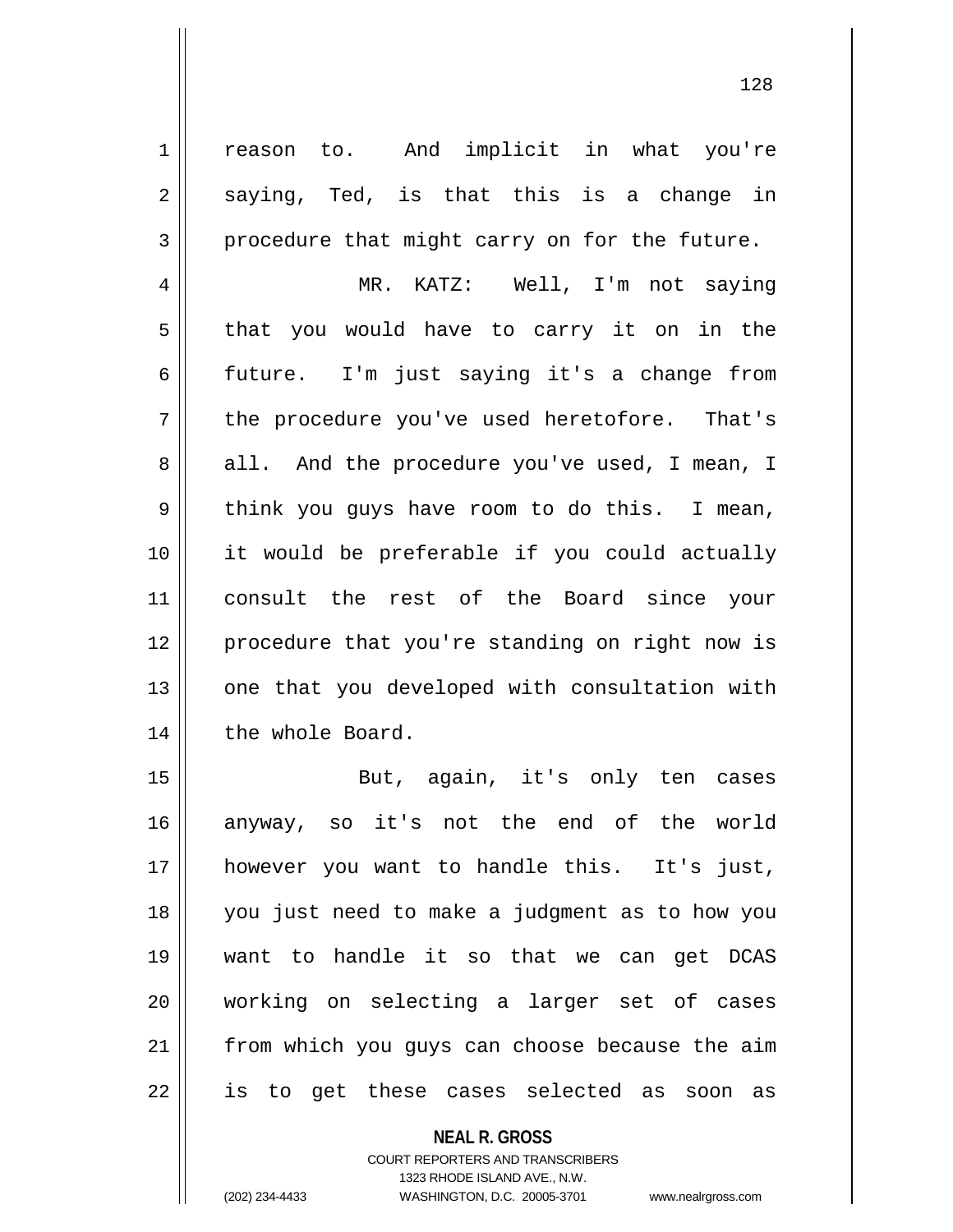**NEAL R. GROSS** COURT REPORTERS AND TRANSCRIBERS 1323 RHODE ISLAND AVE., N.W. (202) 234-4433 WASHINGTON, D.C. 20005-3701 www.nealrgross.com 1 | possible, certainly by sometime in August, so  $2 \parallel$  that they can get to work on these cases. 3 CHAIRMAN KOTELCHUCK: Yes, but we  $4 \parallel$  do have to go around the Board, if you will.  $5 \parallel$  That is, this would normally come before the 6 | Board. No, it would not normally come before 7 l the Board. 8 MEMBER MUNN: No. 9 CHAIRMAN KOTELCHUCK: It's 10 || standardized by Board decision. 11 || MR. KATZ: Right. 12 CHAIRMAN KOTELCHUCK: And we're 13 || saying we're going to do this through 14 committee in this case. 15 MR. KATZ: And I'm saying you can 16 || if you want to. If you want to change things 17 up, I'm not too worried about that for this 18 || small sample. But it's not going to disrupt 19 | the world. 20 CHAIRMAN KOTELCHUCK: Right. 21 Maybe it's worth repeating, John Stiver, why  $22$  | we want to do this this way. I know you said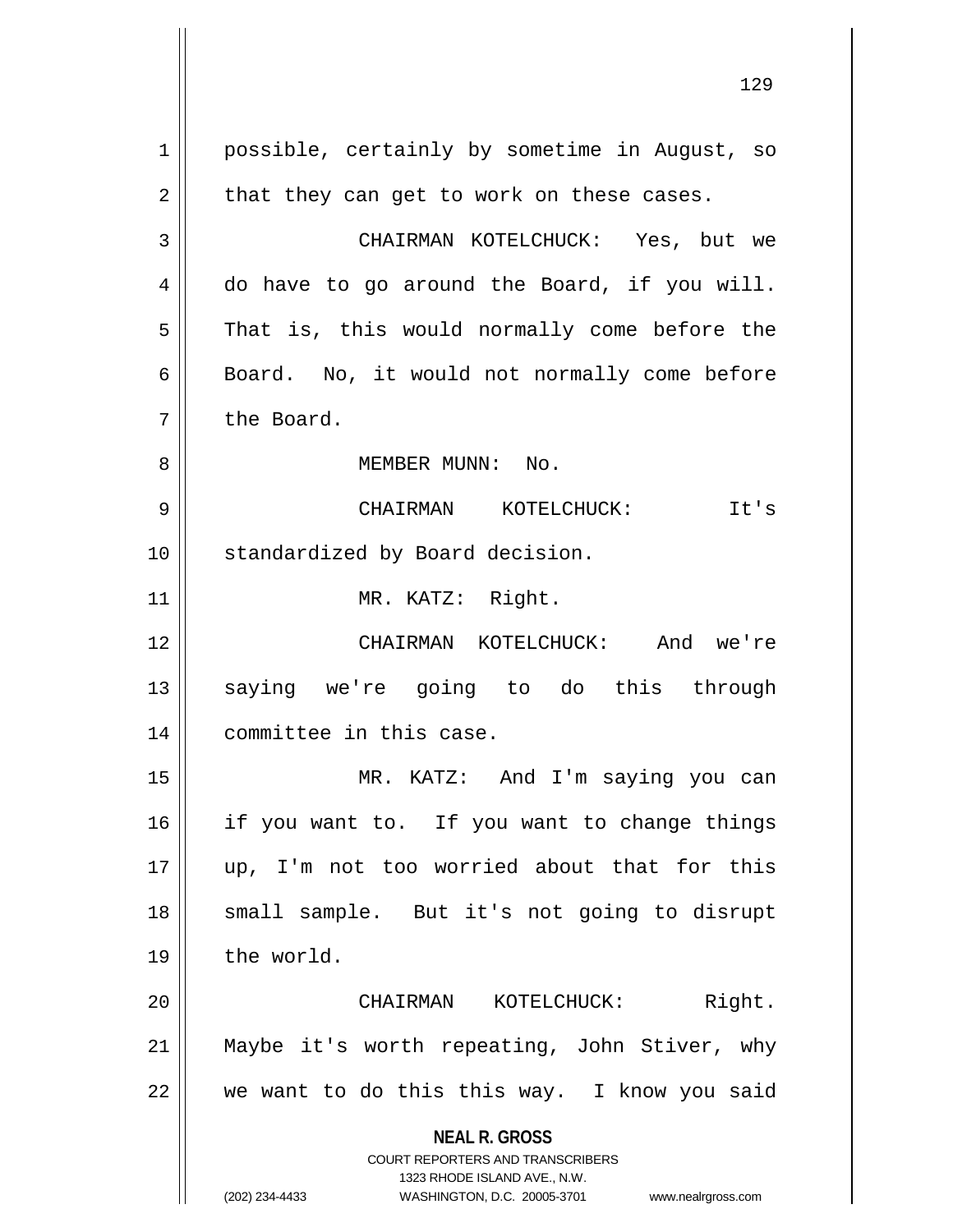$1 \parallel$  it in your email, but the issues are a little  $2 \parallel$  sharper now.

3 MR. STIVER: Yes. This is John.  $4 \parallel$  And, also, what John Mauro had said, I mean,  $5 \parallel$  it represents a kind of a new type of case.  $6 \parallel$  The sites are somewhat underrepresented, as  $7 \parallel$  Kathy described. Those are really the two big 8 a reasons that we thought it might be of 9 interest to not necessarily replace the 10 || existing process but just maybe consider this 11 in addition to.

12 MEMBER RICHARDSON: Yes. And I  $13$  || think the counter-argument is, if the sites 14 || are underrepresented, then we, you know, we  $15$  | try and sample to kind of get a representative 16 coverage of the sites.

17 MEMBER MUNN: We do, to make the 18 || proper decisions.

 MEMBER RICHARDSON: And Wanda, I || think, has posed a question of whether the way | these are handled is, in fact, unique or new. In practice, what's done looks more similar

> **NEAL R. GROSS** COURT REPORTERS AND TRANSCRIBERS

1323 RHODE ISLAND AVE., N.W. (202) 234-4433 WASHINGTON, D.C. 20005-3701 www.nealrgross.com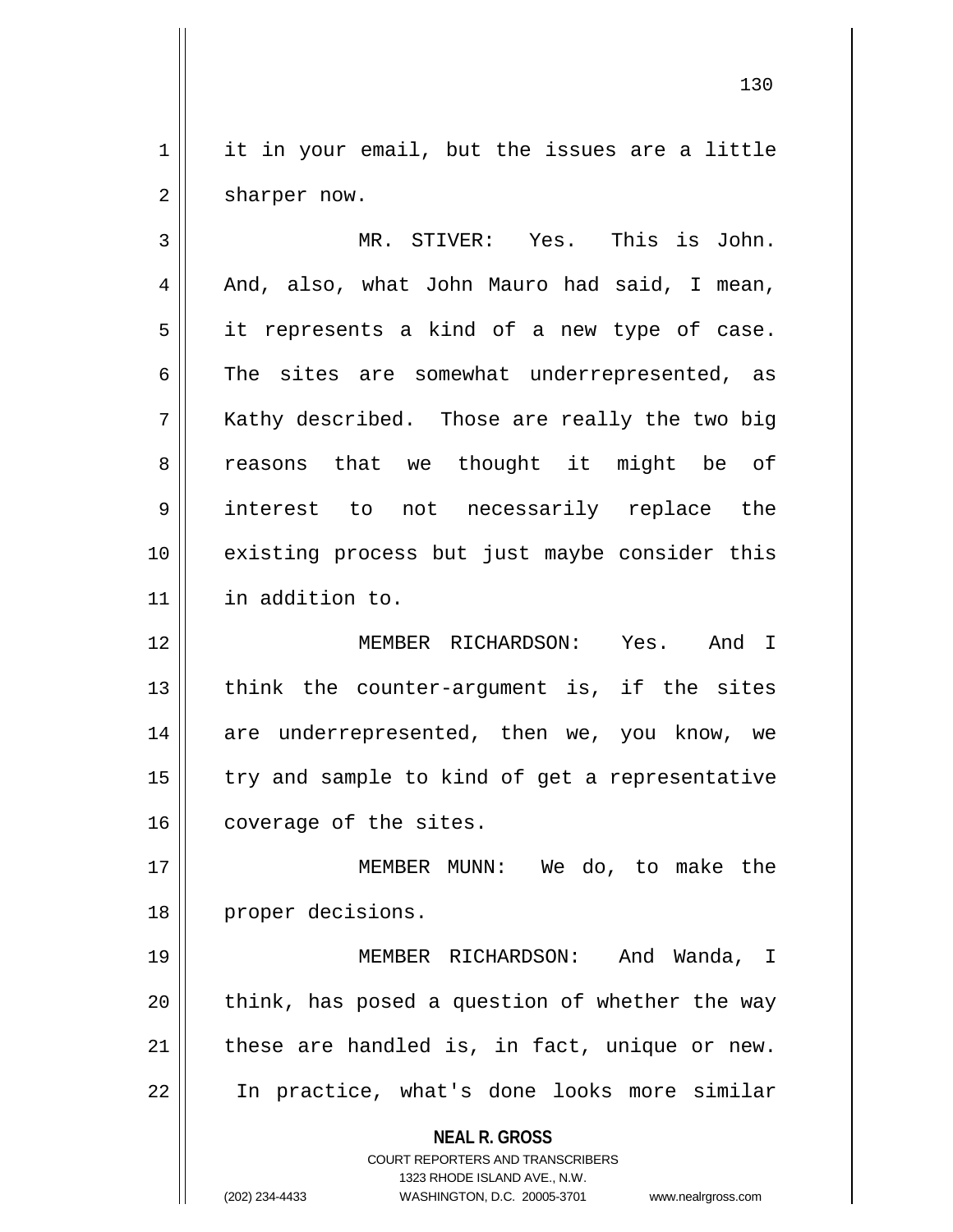1 to other problems of dose reconstruction. And  $2 \parallel$  that latter point, you know, I think is 3 debatable.

4 CHAIRMAN KOTELCHUCK: What is the  $5 \parallel$  crisis that occurs for, what is the problem -6  $\parallel$  1et me use the more neutral term. What is the 7 || problem that occurs if we continue with our 8 | old process?

9 MR. KATZ: There's no problem. 10 And the other thing I would just point out is 11 || some of these are not underrepresented. Some 12 of these actually are doing better than the 13 || sampling for other larger sites, for example, 14 given the total number of claims. Because 15 your sampling rate right now is one percent or 16 something, right? So some of these are 17 || actually doing better than other sites.

18 MEMBER MUNN: Given the variety of 19 criteria that we apply, that's something that 20 || you could be expected to see. We don't choose  $21$  on site alone. You know, we sort by a half-22 dozen different criteria, and that makes it

**NEAL R. GROSS**

COURT REPORTERS AND TRANSCRIBERS 1323 RHODE ISLAND AVE., N.W. (202) 234-4433 WASHINGTON, D.C. 20005-3701 www.nealrgross.com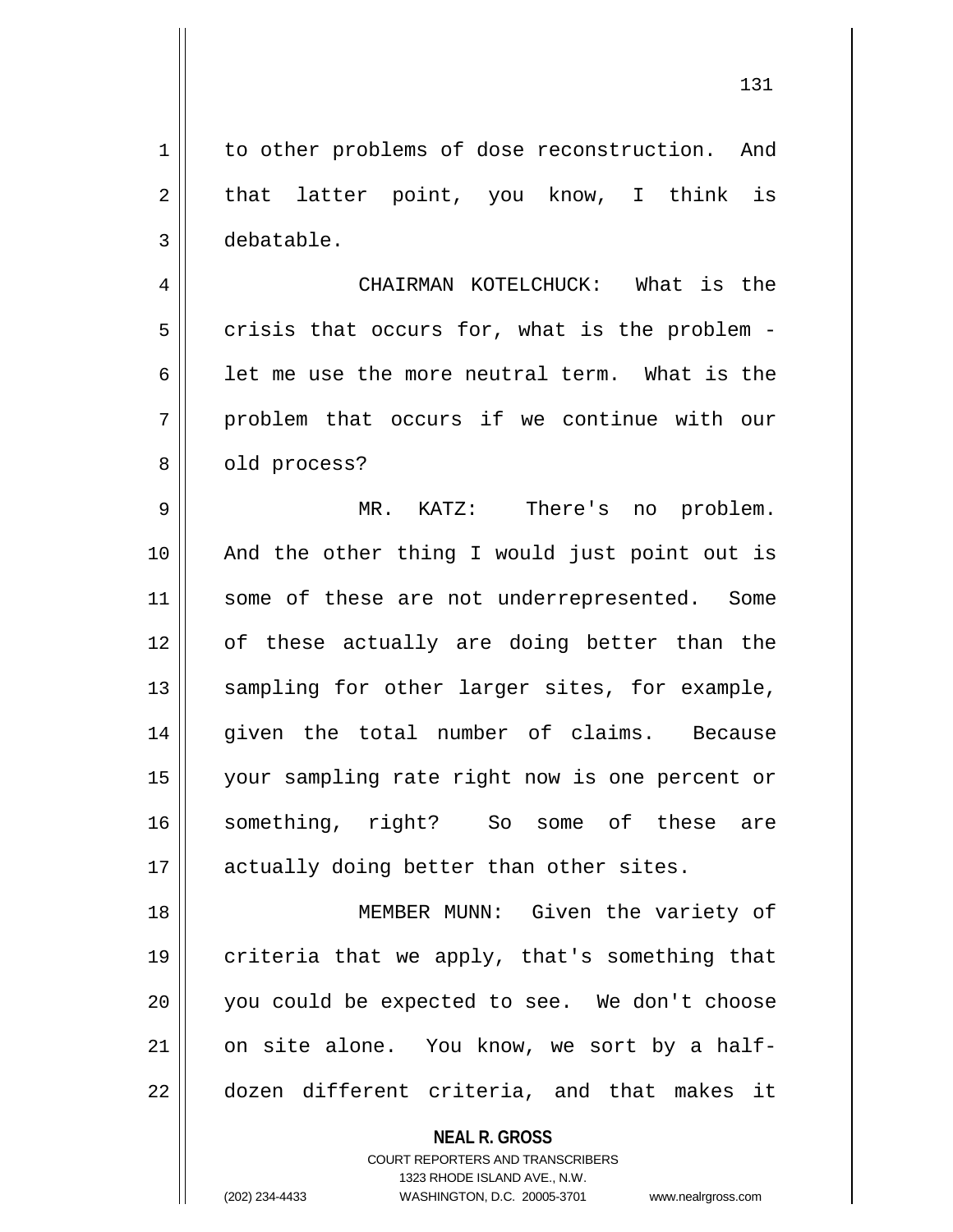$1 ||$  likely that we're going to see that some will 2 be overrepresented, some will be 3 underrepresented, but the ideal statistically 4 is not necessarily the ideal from our  $5$  | oversight viewpoint in any case.

6 MEMBER RICHARDSON: So could I  $7 \parallel$  propose a suggestion? For the time being, we 8 continue drawing the cases the way we've been 9 drawing them and that we keep this issue of 10 claimants which are within facilities covered 11 || by SECs but their claim is not covered by SEC 12 kind of on the horizon. If a case can be made  $13$  || that we're really not doing them justice, then 14 I think that's an important thing for us to 15 || think about. But right now it's not clear how 16 | best to evaluate that problem.

17 MEMBER MUNN: That would be my 18 || suggestion, and I personally would be very 19 pleased to make a motion to that effect if we 20 | feel a motion is necessary.

21 MR. KATZ: You don't actually need 22 || a motion. We just need to ask DCAS to pull

> **NEAL R. GROSS** COURT REPORTERS AND TRANSCRIBERS

> > 1323 RHODE ISLAND AVE., N.W.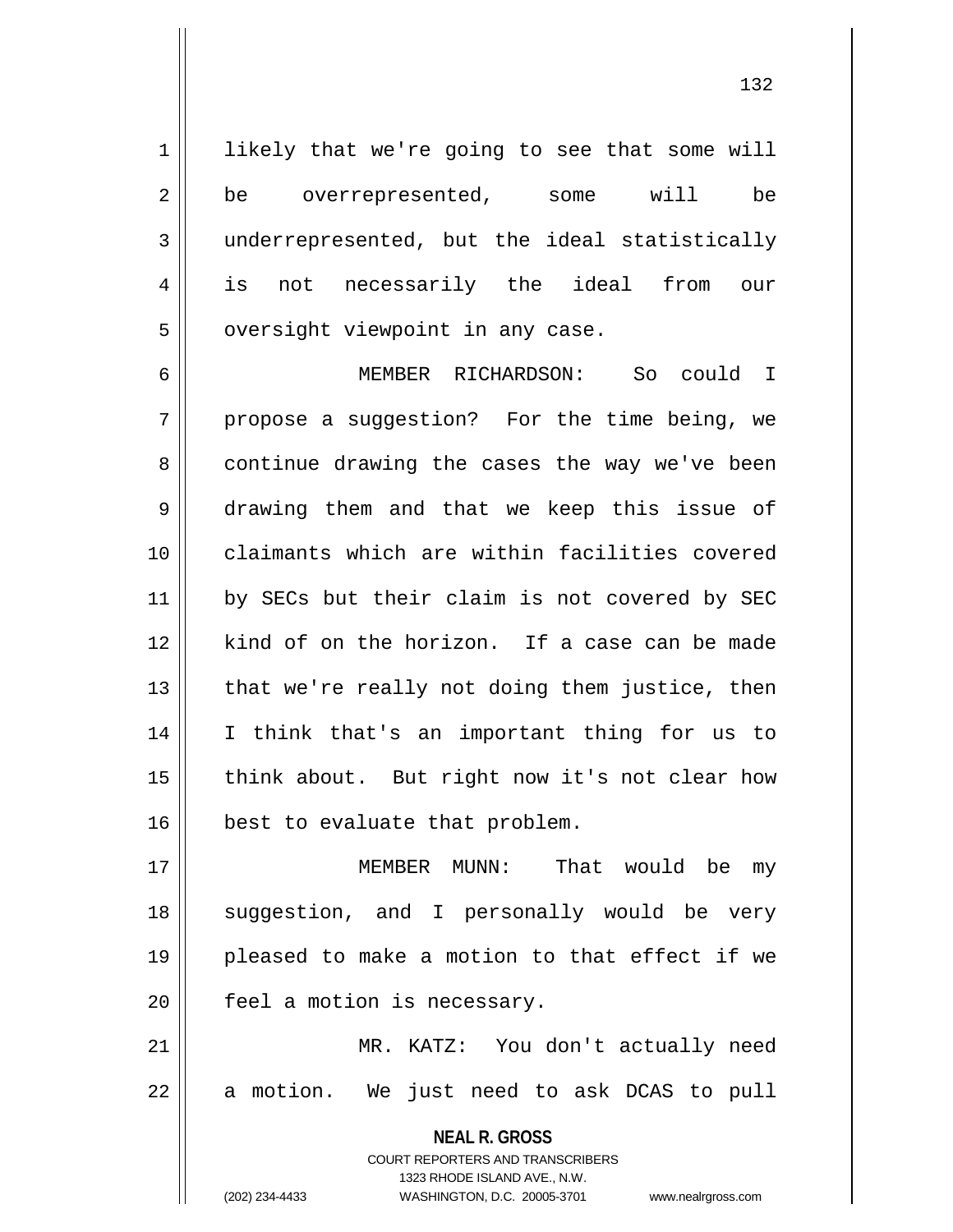**NEAL R. GROSS** COURT REPORTERS AND TRANSCRIBERS 1323 RHODE ISLAND AVE., N.W. (202) 234-4433 WASHINGTON, D.C. 20005-3701 www.nealrgross.com  $1 \parallel$  the cases, and I think that's a great approach  $2 \parallel$  because if you see a case or two that sort of 3 addresses this you can pull that from the  $4 \parallel$  cases that are selected for review. 5 || MEMBER MUNN: We can easily  $6$  || incorporate whatever we choose. 7 MR. KATZ: Right. So if we're 8 aiming for approximately ten to come out of 9 || the process, then I think it would be good to 10 have at least a ballpark of 35 cases. Doug, 11 || does that sound about right to you in terms of 12 || proportion from past experience? 13 MR. FARVER: I guess. That's 14 | three to one. 15 || MR. CALHOUN: Thirty-five cases. 16 MR. KATZ: About 35 cases pulled. 17 MR. CALHOUN: What other criteria? 18 || So we'll be talking about a lot of stuff 19 here. 20 MR. KATZ: Well, the normal 21 || criteria that you've been applying for the  $22$  || past couple of sets, apply those same criteria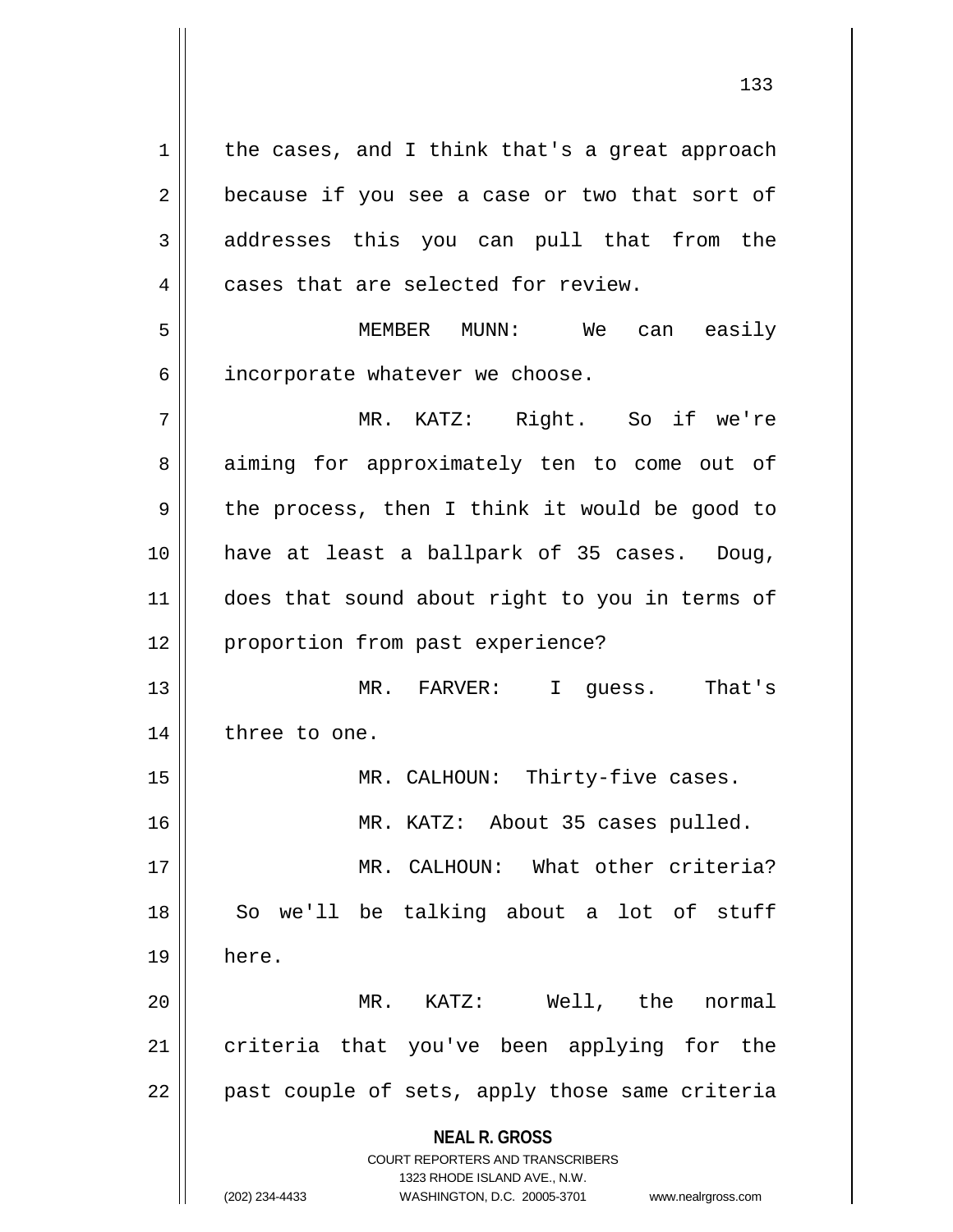**NEAL R. GROSS** COURT REPORTERS AND TRANSCRIBERS 1323 RHODE ISLAND AVE., N.W. (202) 234-4433 WASHINGTON, D.C. 20005-3701 www.nealrgross.com 134 1 Which relate to --2 || MR. CALHOUN: There's nothing to 3 change. 4 | MR. KATZ: Nothing has changed. 5 || MEMBER MUNN: No. 6 MR. CALHOUN: Right. 7 MR. KATZ: It's just a new set of 8 35 cases and as fresh as possible, in terms of 9 | cases. 10 || MR. CALHOUN: And what? 11 MR. KATZ: As fresh in terms of 12 | adjudication as possible. 13 CHAIRMAN KOTELCHUCK: And other 14 Board Members, anybody want to comment on  $15$  || that, in addition to Wanda, particularly those  $16$  | on the phone? 17 || MR. KATZ: I think we only have 18 Wanda on the phone. 19 CHAIRMAN KOTELCHUCK: I thought 20 | Dr. Poston was on the phone. 21 || MR. KATZ: Well, we just asked for  $22$  | him a moment ago, and he didn't answer.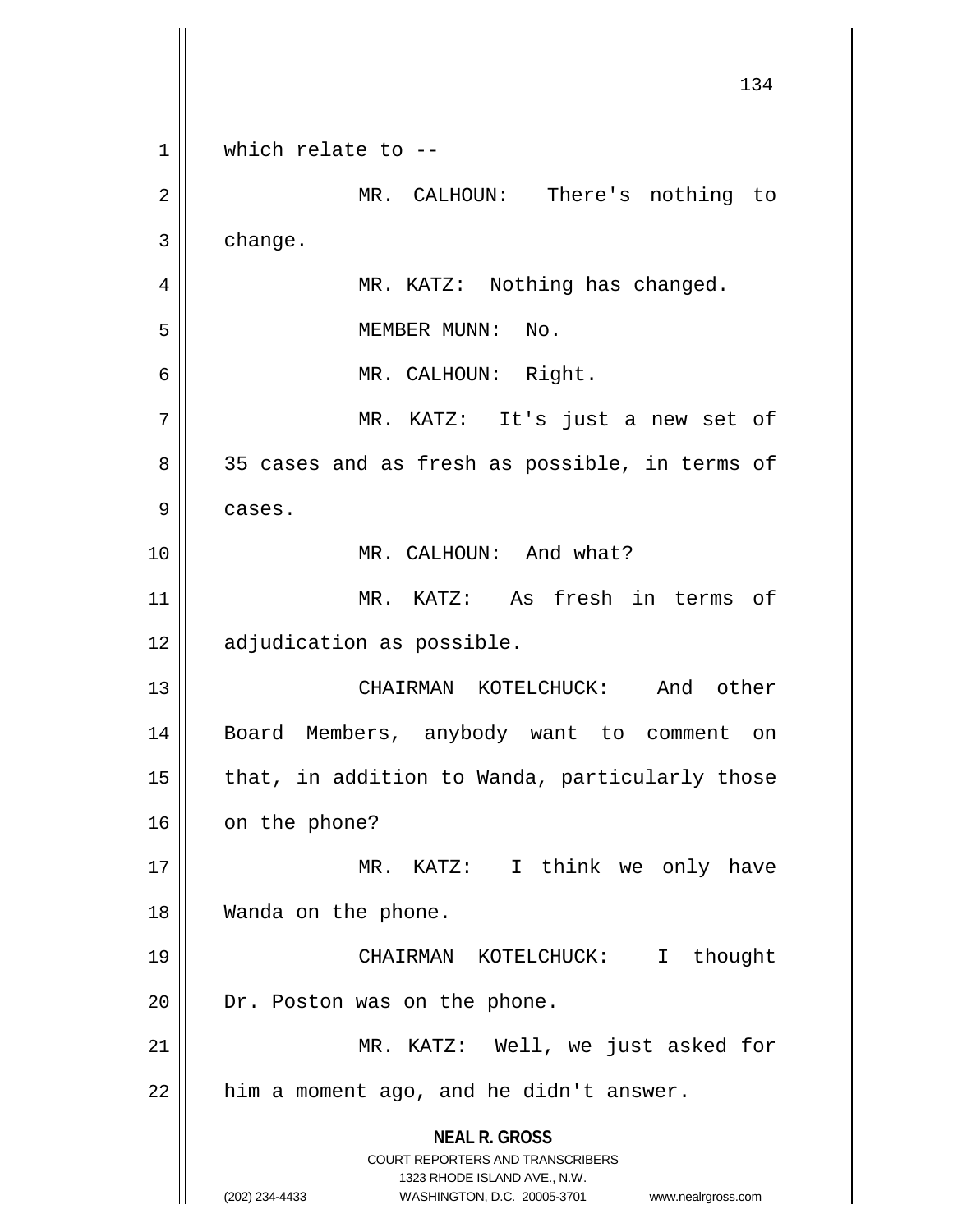|    | 135                                                                                                                                                                    |
|----|------------------------------------------------------------------------------------------------------------------------------------------------------------------------|
| 1  | MEMBER POSTON: I did answer, Ted.                                                                                                                                      |
| 2  | CHAIRMAN KOTELCHUCK: Yes, you                                                                                                                                          |
| 3  | did.<br>I'm glad you said that because I'm                                                                                                                             |
| 4  | saying to myself what did I think I heard?                                                                                                                             |
| 5  | Yes, you said you didn't have an opinion at                                                                                                                            |
| 6  | that point.                                                                                                                                                            |
| 7  | MEMBER POSTON: I didn't have a                                                                                                                                         |
| 8  | substantive comment.                                                                                                                                                   |
| 9  | CHAIRMAN KOTELCHUCK: Right, okay.                                                                                                                                      |
| 10 | Good, good. No, there was a mistake. That's                                                                                                                            |
| 11 | fine. You did speak, and I'm right. I'm glad                                                                                                                           |
| 12 | I'm right because I'm saying, am I hearing                                                                                                                             |
| 13 | things?                                                                                                                                                                |
| 14 | do you or Brad, do you have<br>So                                                                                                                                      |
| 15 | comments?                                                                                                                                                              |
| 16 | MEMBER CLAWSON: No, I'm good with                                                                                                                                      |
| 17 | it. We'll get it done as soon as --                                                                                                                                    |
| 18 | CHAIRMAN KOTELCHUCK: Yes, right.                                                                                                                                       |
| 19 | And I'm good with that as well. So I think                                                                                                                             |
| 20 | that we have decided and we're --                                                                                                                                      |
| 21 | MR. CALHOUN: The only other                                                                                                                                            |
| 22 | criteria was 45 to 52, was that right? PoC,                                                                                                                            |
|    | <b>NEAL R. GROSS</b><br><b>COURT REPORTERS AND TRANSCRIBERS</b><br>1323 RHODE ISLAND AVE., N.W.<br>(202) 234-4433<br>WASHINGTON, D.C. 20005-3701<br>www.nealrgross.com |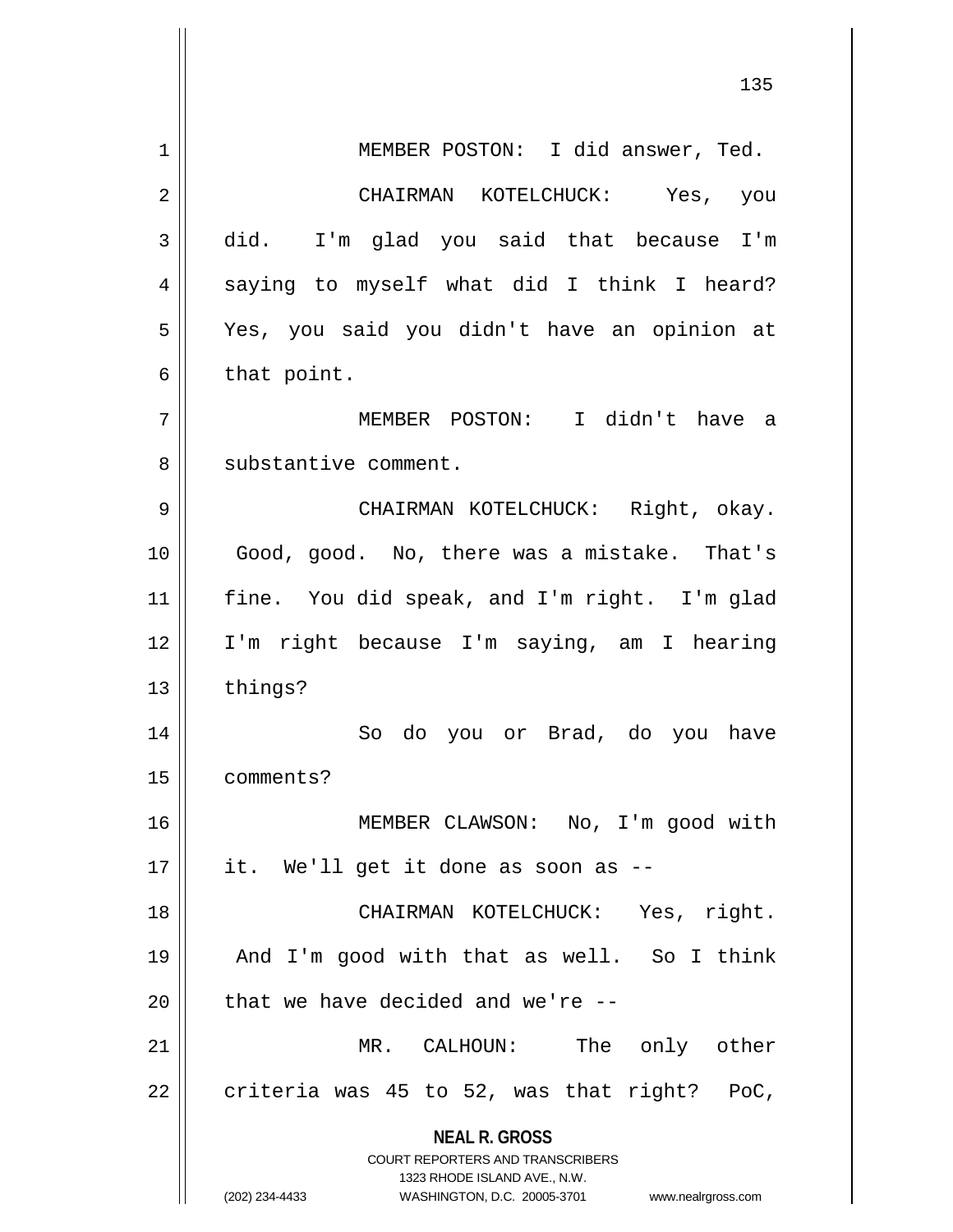|                | 136                                                                                                                                                                    |
|----------------|------------------------------------------------------------------------------------------------------------------------------------------------------------------------|
| $\mathbf 1$    | is that what we were doing?                                                                                                                                            |
| $\overline{2}$ | CHAIRMAN KOTELCHUCK: Yes, that's                                                                                                                                       |
| 3              | what we have done. Yes, we have.                                                                                                                                       |
| 4              | MEMBER CLAWSON: All covered by                                                                                                                                         |
| 5              | SEC.                                                                                                                                                                   |
| 6              | CHAIRMAN KOTELCHUCK: Okay.                                                                                                                                             |
| 7              | MR. CALHOUN: Not covered.                                                                                                                                              |
| 8              | MEMBER CLAWSON: I think it was                                                                                                                                         |
| 9              | not covered by the SEC.                                                                                                                                                |
| 10             | MR. CALHOUN: Well, we wouldn't                                                                                                                                         |
| 11             | have a DR if it was, unless you're talking                                                                                                                             |
| 12             | about one that was redone. So you don't want                                                                                                                           |
| 13             | one that was pulled after the DR was done.                                                                                                                             |
| 14             | Yes, that would be worthless, wouldn't it?                                                                                                                             |
| 15             | Okay.                                                                                                                                                                  |
| 16             | CHAIRMAN KOTELCHUCK: Okay. Well,                                                                                                                                       |
| 17             | it's about 11:30, a little after 11:30.<br>$\mathbb{I}$                                                                                                                |
| 18             | think we should go to our case resolutions.                                                                                                                            |
| 19             | And we have a couple of issues left over from                                                                                                                          |
| 20             | cases 8 and 9, Sets 8 and 9. Excuse me.                                                                                                                                |
| 21             | Well, we'll go to them and --                                                                                                                                          |
| 22             | MR. FARVER: I believe everything                                                                                                                                       |
|                | <b>NEAL R. GROSS</b><br><b>COURT REPORTERS AND TRANSCRIBERS</b><br>1323 RHODE ISLAND AVE., N.W.<br>(202) 234-4433<br>WASHINGTON, D.C. 20005-3701<br>www.nealrgross.com |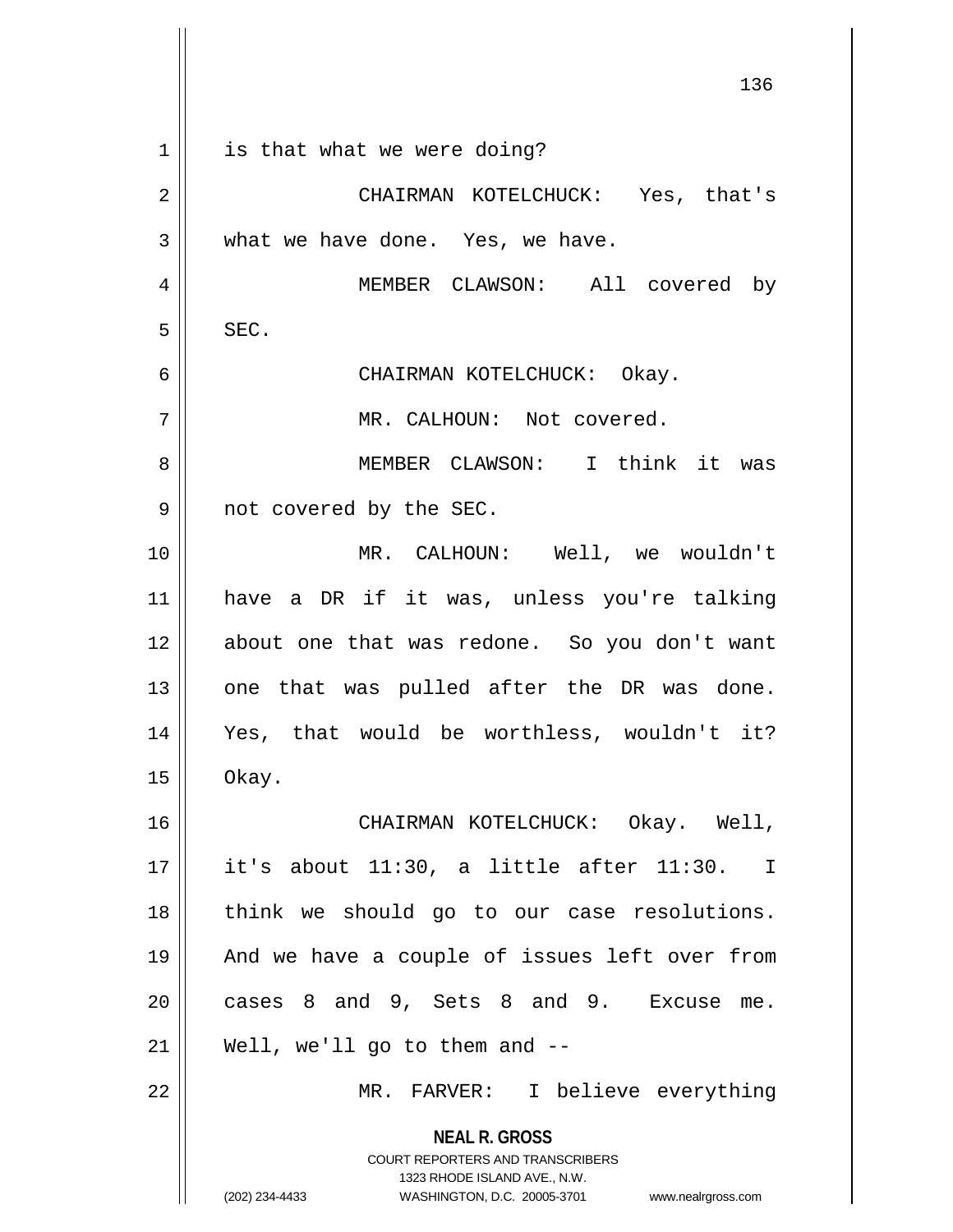**NEAL R. GROSS** COURT REPORTERS AND TRANSCRIBERS 1323 RHODE ISLAND AVE., N.W. (202) 234-4433 WASHINGTON, D.C. 20005-3701 www.nealrgross.com  $1 \parallel$  is in the attachments, all the new material? CHAIRMAN KOTELCHUCK: Yes, it is. MR. FARVER: Scott provided a file. And I believe the first one is Attachment 1, Finding 3. Attachment 1, Finding 3 of Set 8. CHAIRMAN KOTELCHUCK: Okay. MR. FARVER: And NIOSH has submitted a paper about routine uranium skin contamination. And this is the Bridgeport 12 || Brass facility. CHAIRMAN KOTELCHUCK: Okay. One moment. MR. CALHOUN: What's the title of  $\parallel$  the attachment you're looking at? MR. FARVER: 30 case matrix, I believe. March 25th. MR. CALHOUN: Okay. And then what 20 | finding number? MR. FARVER: Attachment 1, which | is the very bottom, Finding 3.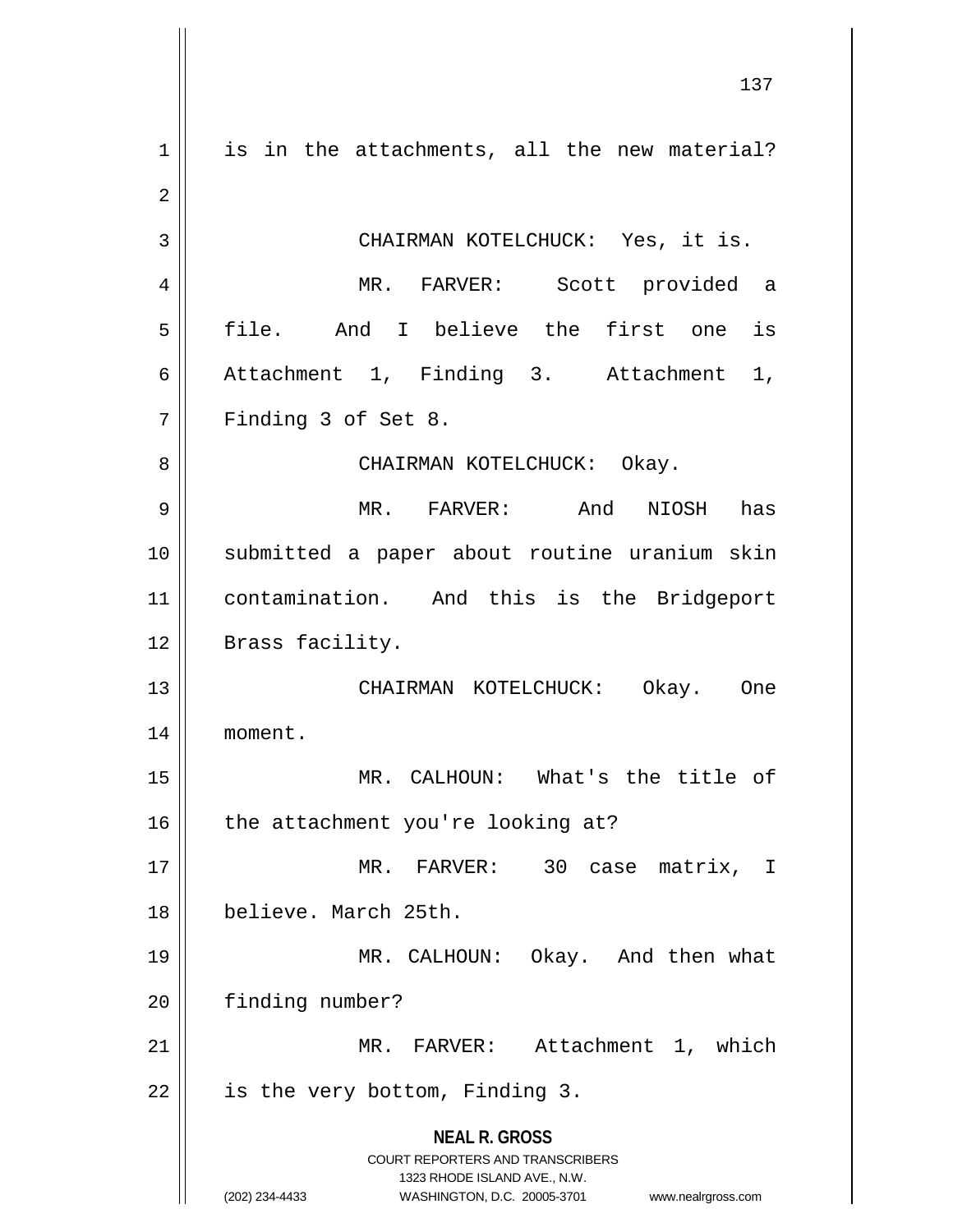**NEAL R. GROSS** COURT REPORTERS AND TRANSCRIBERS 1323 RHODE ISLAND AVE., N.W. (202) 234-4433 WASHINGTON, D.C. 20005-3701 www.nealrgross.com 138 1 | MR. CALHOUN: That's what confused  $2 \parallel$  me. 3 CHAIRMAN KOTELCHUCK: Now let's  $4 \parallel$  see what NIOSH said. Where are we, so what  $5 \parallel$  does that --6 MR. FARVER: Are we all on the 7 | finding, Attachment 1, Finding 3? 8 MEMBER RICHARDSON: Is this 149.1?  $9$  || Is that the  $-$ -10 || MR. FARVER: Where it begins? 11 || MEMBER RICHARDSON: Yes. 12 MR. FARVER: I believe so. 13 || MEMBER RICHARDSON: Okay. This 14 relates to the upper 95th percentile of  $15$  external dose? Is that the  $-$ 16 MR. FARVER: No, no, no, we're at 17 || the very bottom of that. We're in the 18 || attachments on Bridgeport Brass. 19 CHAIRMAN KOTELCHUCK: Oh, okay. 20 MR. FARVER: There's three 21 | attachments. 22 CHAIRMAN KOTELCHUCK: Yes.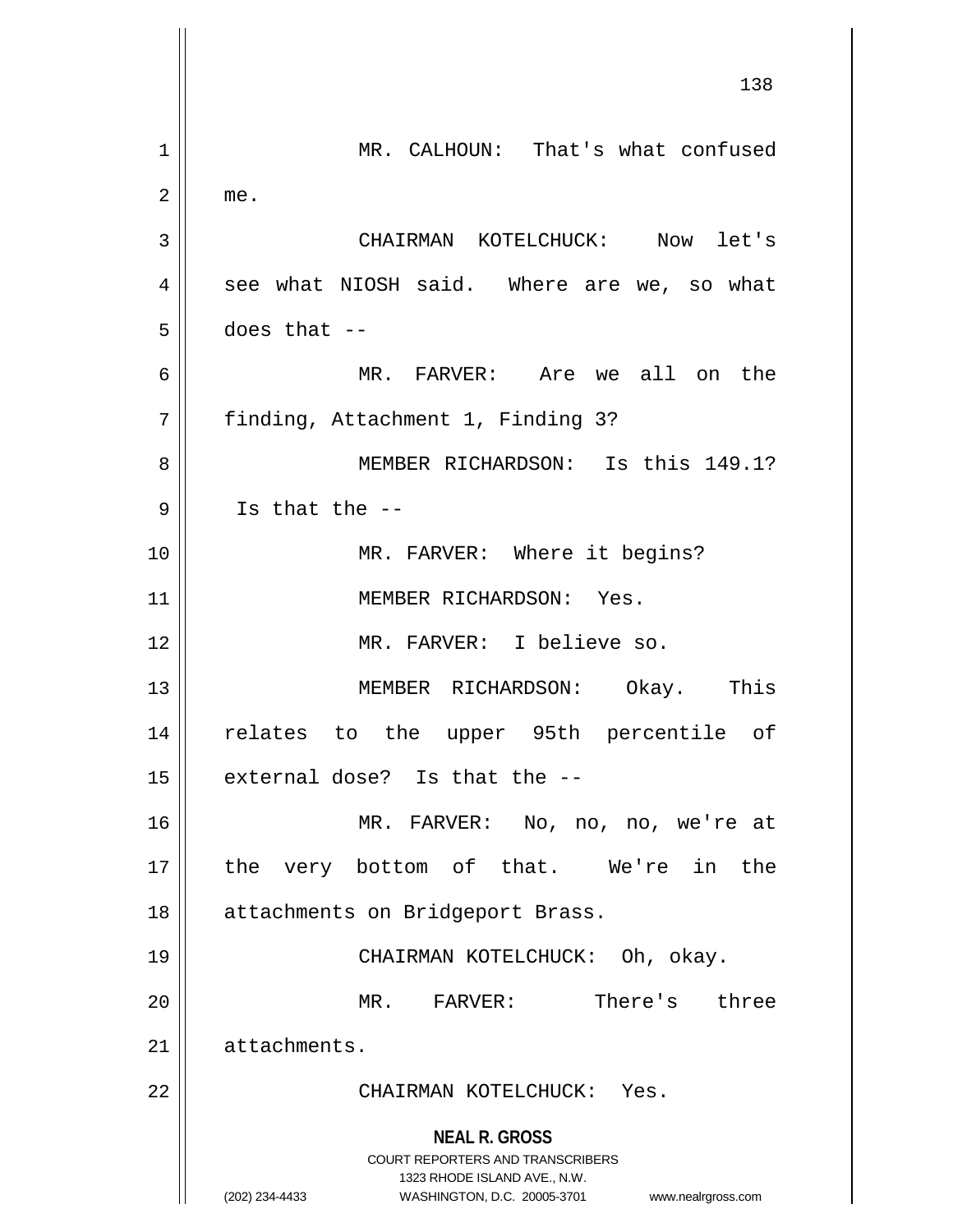**NEAL R. GROSS** COURT REPORTERS AND TRANSCRIBERS 1323 RHODE ISLAND AVE., N.W. (202) 234-4433 WASHINGTON, D.C. 20005-3701 www.nealrgross.com 1 || MR. SIEBERT: In that file -- this  $2 \parallel$  is Scott. In that file, it should start on  $3 \parallel$  page 97 --4 CHAIRMAN KOTELCHUCK: Got it,  $5 \parallel$  okay. We were looking at the wrong --6 MR. FARVER: Scott sent a file, 7 || NIOSH sent a file that discusses Bridgeport 8 || Brass Finding 3, discussion on uranium 9 || particulate skin doses. 10 MEMBER RICHARDSON: Wait. I'm 11 still not finding this. Page 97 doesn't have  $12 \parallel$  that. 13 || MEMBER MUNN: Do you have the date 14 | of that transmission handy? 15 MR. SIEBERT: It's the beginning 16 || of the finding. You'll see the green on page  $17 \parallel 98.$ 18 MR. CALHOUN: Yes. 19 MR. FARVER: I believe, Scott, you 20 | sent that on Friday. 21 || MR. SIEBERT: That went on Friday, 22 | correct.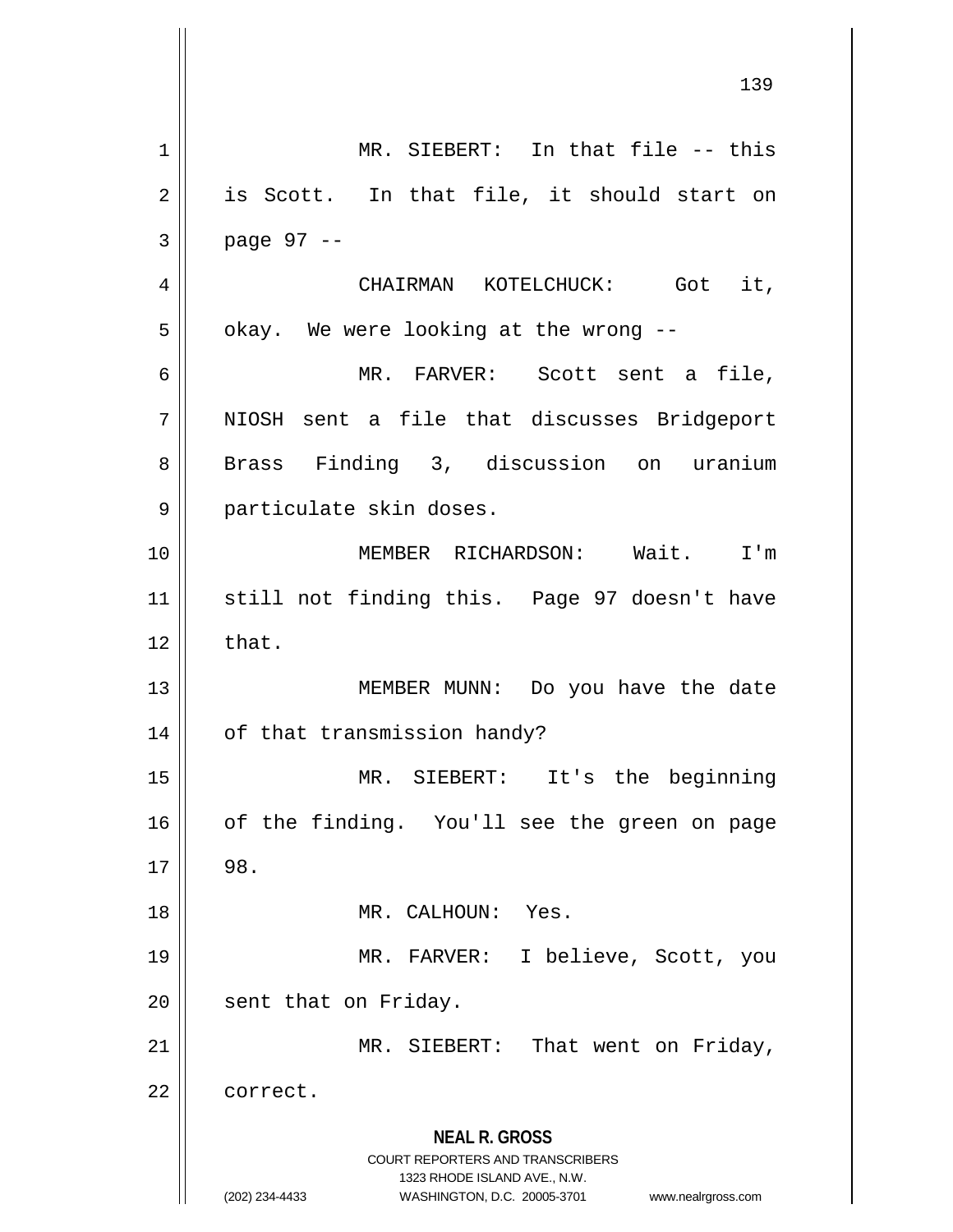| 1  | MR. CALHOUN: And it's also in                                                                                                                                          |
|----|------------------------------------------------------------------------------------------------------------------------------------------------------------------------|
| 2  | the, I believe it's in the folder. Stu sent                                                                                                                            |
| 3  | it over, I think --                                                                                                                                                    |
| 4  | MEMBER MUNN: Oh, well, yes, but                                                                                                                                        |
| 5  | for those of us who can't get to anything that                                                                                                                         |
| 6  | has CDC on it, that's -- all I have is what                                                                                                                            |
| 7  | went out in February. Okay. I'll do without.                                                                                                                           |
| 8  | MEMBER RICHARDSON: Attachment 2,                                                                                                                                       |
| 9  | Finding 3?                                                                                                                                                             |
| 10 | MR. FARVER: No, Attachment 1.                                                                                                                                          |
| 11 | MEMBER RICHARDSON: Okay. Here we                                                                                                                                       |
| 12 | are.                                                                                                                                                                   |
| 13 | CHAIRMAN KOTELCHUCK: Okay. Take                                                                                                                                        |
| 14 | a look at it again. Right, right, right.                                                                                                                               |
| 15 | NIOSH, ORAU notes from 12/11 meeting indicated                                                                                                                         |
| 16 | will conduct initial review on this finding.                                                                                                                           |
| 17 | And what is your comment? Is that the one in                                                                                                                           |
| 18 | blue?                                                                                                                                                                  |
| 19 | MR. FARVER: Scott sent a file.                                                                                                                                         |
| 20 | It's called SCA BB number 3, HAR number 4. So                                                                                                                          |
| 21 | it covered Bridgeport Brass and Harshaw. It's                                                                                                                          |
| 22 | called routine uranium skin contamination                                                                                                                              |
|    | <b>NEAL R. GROSS</b><br><b>COURT REPORTERS AND TRANSCRIBERS</b><br>1323 RHODE ISLAND AVE., N.W.<br>(202) 234-4433<br>WASHINGTON, D.C. 20005-3701<br>www.nealrgross.com |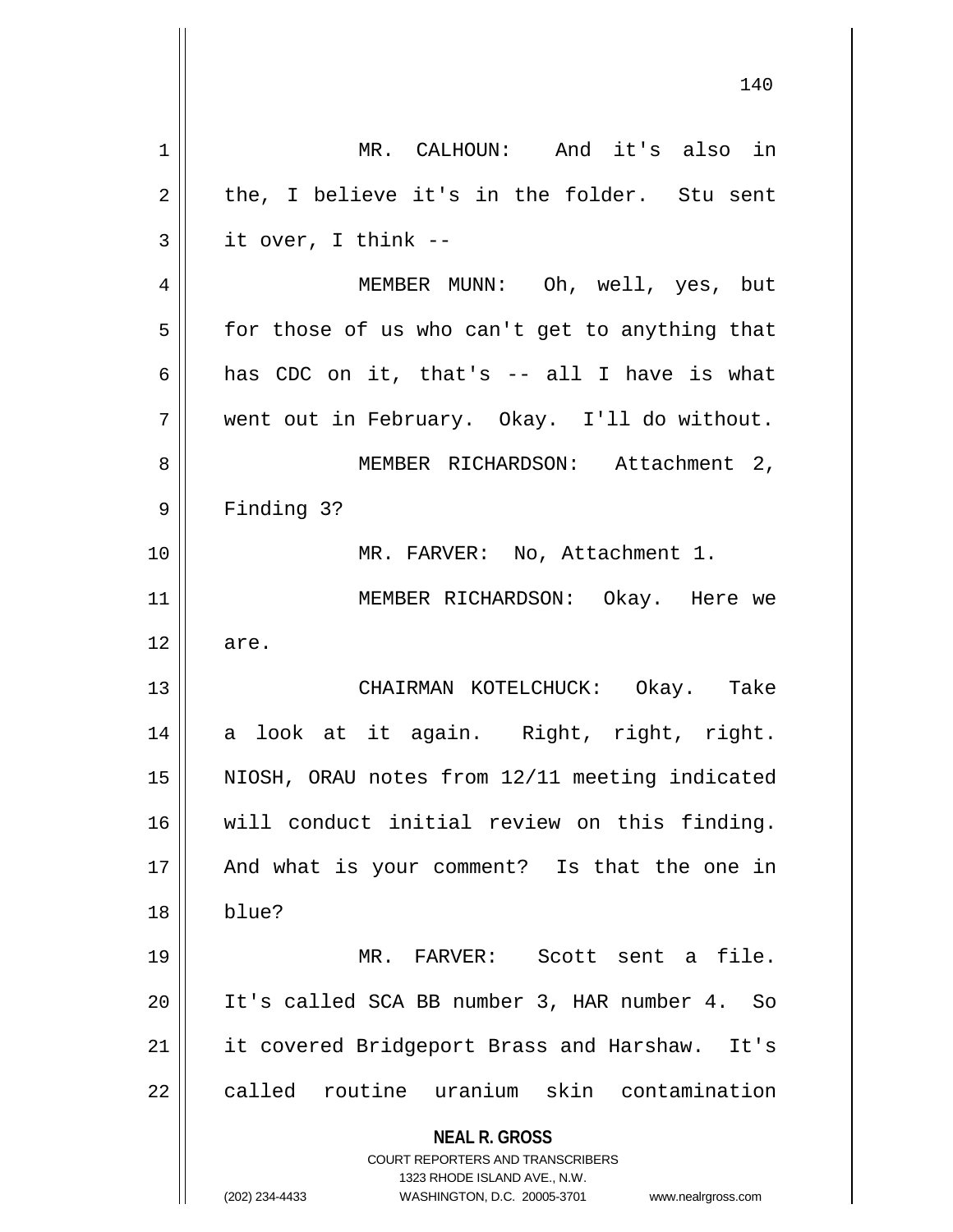**NEAL R. GROSS** COURT REPORTERS AND TRANSCRIBERS 1323 RHODE ISLAND AVE., N.W. (202) 234-4433 WASHINGTON, D.C. 20005-3701 www.nealrgross.com 141 1 || where they discuss, they provide their 2 discussion on the uranium particulate skin 3 doses. 4 CHAIRMAN KOTELCHUCK: Did somebody  $5 \parallel$  qo off or --6 MEMBER CLAWSON: Here you go. 7 CHAIRMAN KOTELCHUCK: Okay, 8 thanks. Oh, yes, okay. Time for some of us  $9 \parallel$  to read this over. Take a few moments. 10 MR. FARVER: And then when you're 11 || ready, we'll have Scott or someone present the 12 discussion and then someone from SC&A who's on 13  $\parallel$  the line, hopefully, will be able to answer. 14 CHAIRMAN KOTELCHUCK: Okay. 15 MEMBER CLAWSON: Is it Scott  $16$  | that's going to  $-$ -17 CHAIRMAN KOTELCHUCK: Yes. 18 || MR. FARVER: Someone on that side 19 | of the house. 20 CHAIRMAN KOTELCHUCK: Scott, are 21 | you ready to talk? 22 MR. SIEBERT: Yes, does everybody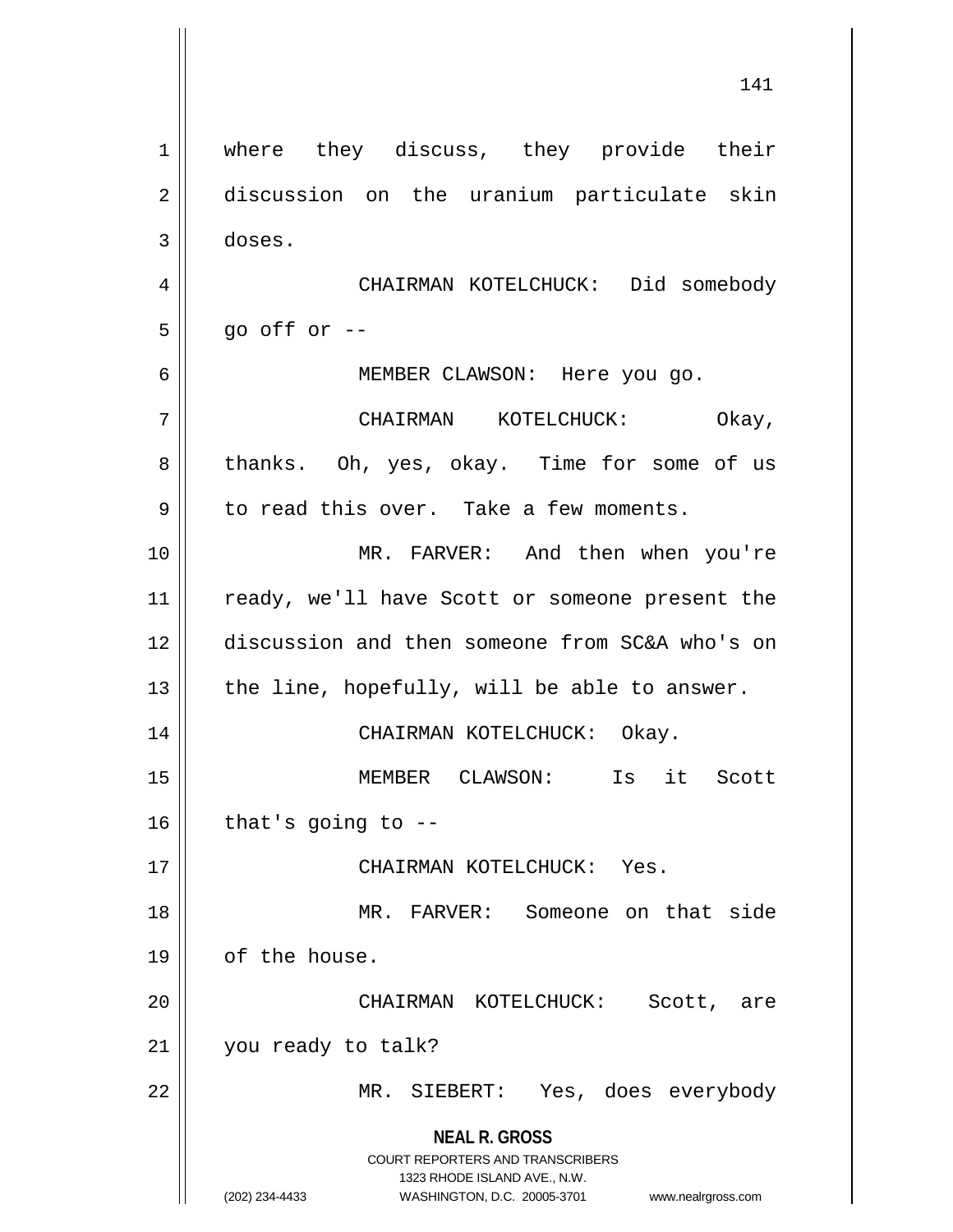$1 \parallel$  have it up? 2 MR. CALHOUN: Yes. 3 MR. SIEBERT: Okay, good. This is 4 || very easy for me because I'm going to turn  $5 \parallel$  this over to Mutty Sharfi, who wrote this for  $6 \parallel$  us. So, Mutty, do you want to take it away? 7 MR. SHARFI: Sure. Can everybody 8 l hear me? 9 MR. KATZ: Yes. Thank you, Mutty. 10 MR. SHARFI: Okay. For the 11 Bridgeport Brass, the conceptual question was 12 || about extremity dose and it kind of blew into 13 about contamination, routine contamination of 14 || the skin and was there a skin dose associated 15 with just generic kinds of contamination from 16 || qeneral work being done. 17 So what we did was I kind of 18 || looked at how we generally model deposition of 19 material from the air to any kind of surface  $20$  || and modeled, basically, a daily deposition of  $21$  | the, you know, using the air concentration 22 || during the operational period and had it

> **NEAL R. GROSS** COURT REPORTERS AND TRANSCRIBERS

1323 RHODE ISLAND AVE., N.W. (202) 234-4433 WASHINGTON, D.C. 20005-3701 www.nealrgross.com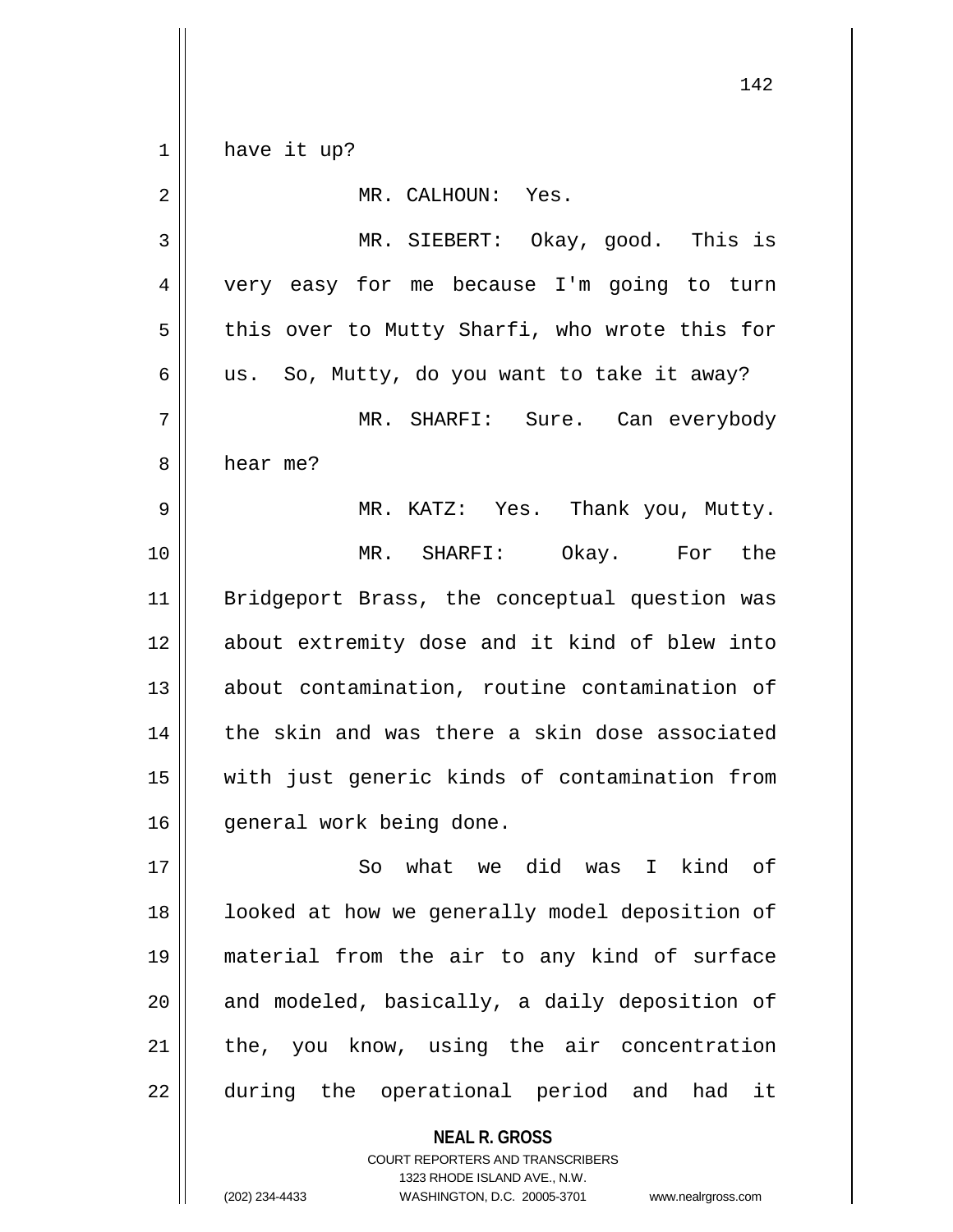1 deposit equally on the skin just like it would 2 | deposit on any surface.

3 We assumed that the unexposed skin 4 || would have been your head, neck, and hands, 5 which accounts for about 14 percent of your 6  $\parallel$  overall skin surface. Based on that, we used 7 || some generic dose per unit activity. Assuming 8 it was all uranium-238, because that would be 9 a worst-case scenario, so assuming a 40 10 millirem per 10,000 dpm per centimeter 11 squared. You could calculate then the dose to 12 the affected skin area, and then you would, 13 based on OTIB-17, you would adjust that to the 14 total skin, and OTIB-17 gives you a procedure 15 || on how to convert from affected area to total  $16$  skin dose.

 And doing that, based on the air concentrations that were described in the TBD in Bridgeport Brass, we got a fairly small dose, I think about 10 millirem, to the | overall skin that would be assigned per year. 22 || And then if you really get into more

> **NEAL R. GROSS** COURT REPORTERS AND TRANSCRIBERS 1323 RHODE ISLAND AVE., N.W.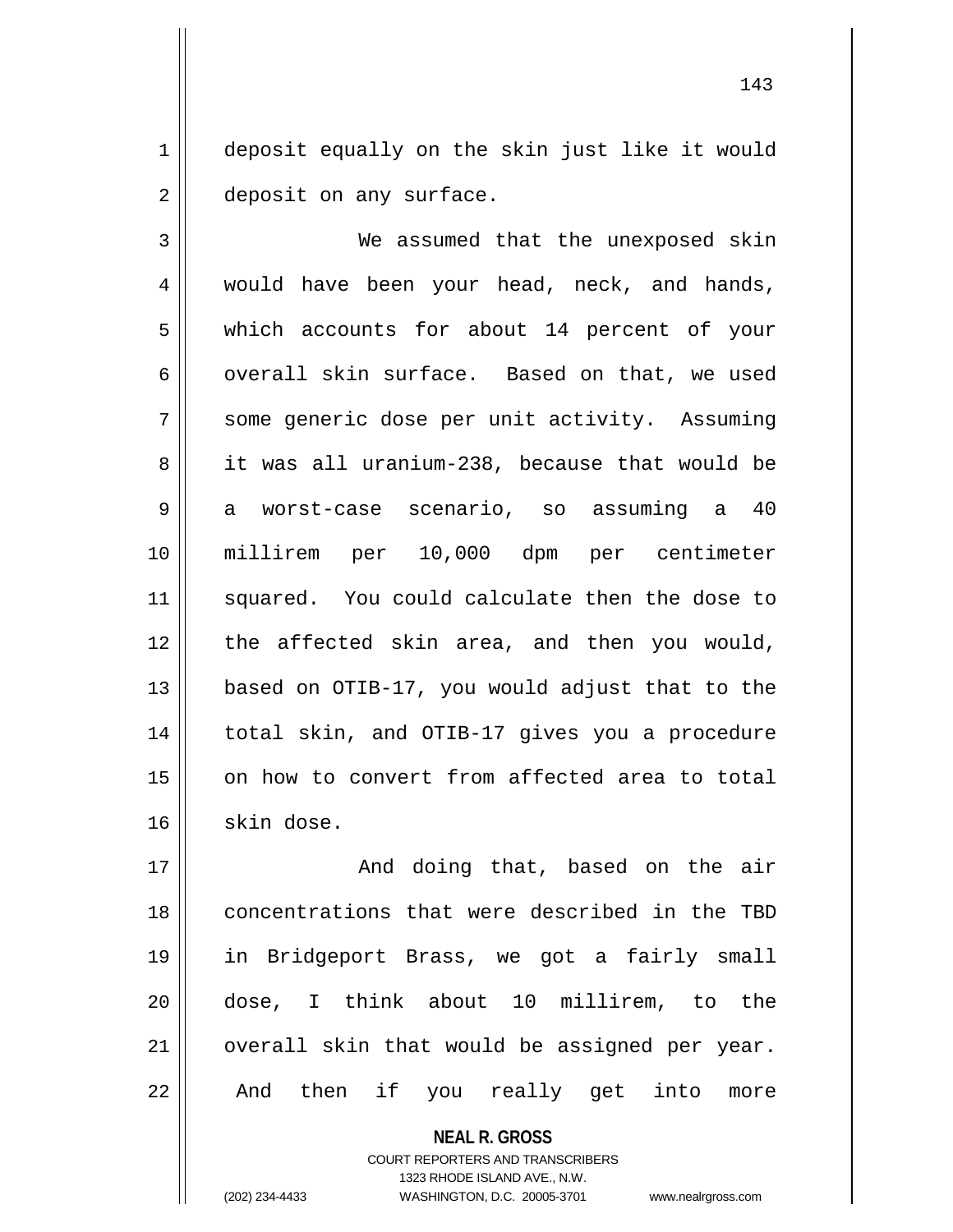1 || realistic scenarios, it actually gets to less 2 ll than 1 millirem.

3 || So that's a general overview of 4 || what we assessed. If you want me to get more  $5 \parallel$  into the details of the calculation, I can.  $6 \parallel$  But I'll let you ask me how detailed you want 7 me to go into.

8 MR. CALHOUN: I think they're all 9 || reading here, Mutty, still.

10 MEMBER RICHARDSON: Well, we're 11 not reading, we're discussing. We have two 12 theories for the head, neck, and hands. One 13 relates to the sites in which skin cancers  $14$  | tend to arise. The other relates to pathways 15 || of exposure. So what's your, what was the 16 motivation for selecting those parts of the 17 || body, as opposed to other parts of the body 18 || that are covered with skin?

19 MR. SHARFI: You mean,  $20$  || specifically, the head, neck, and hands as my 21 assumption?

22 MEMBER RICHARDSON: Yes.

**NEAL R. GROSS** COURT REPORTERS AND TRANSCRIBERS 1323 RHODE ISLAND AVE., N.W. (202) 234-4433 WASHINGTON, D.C. 20005-3701 www.nealrgross.com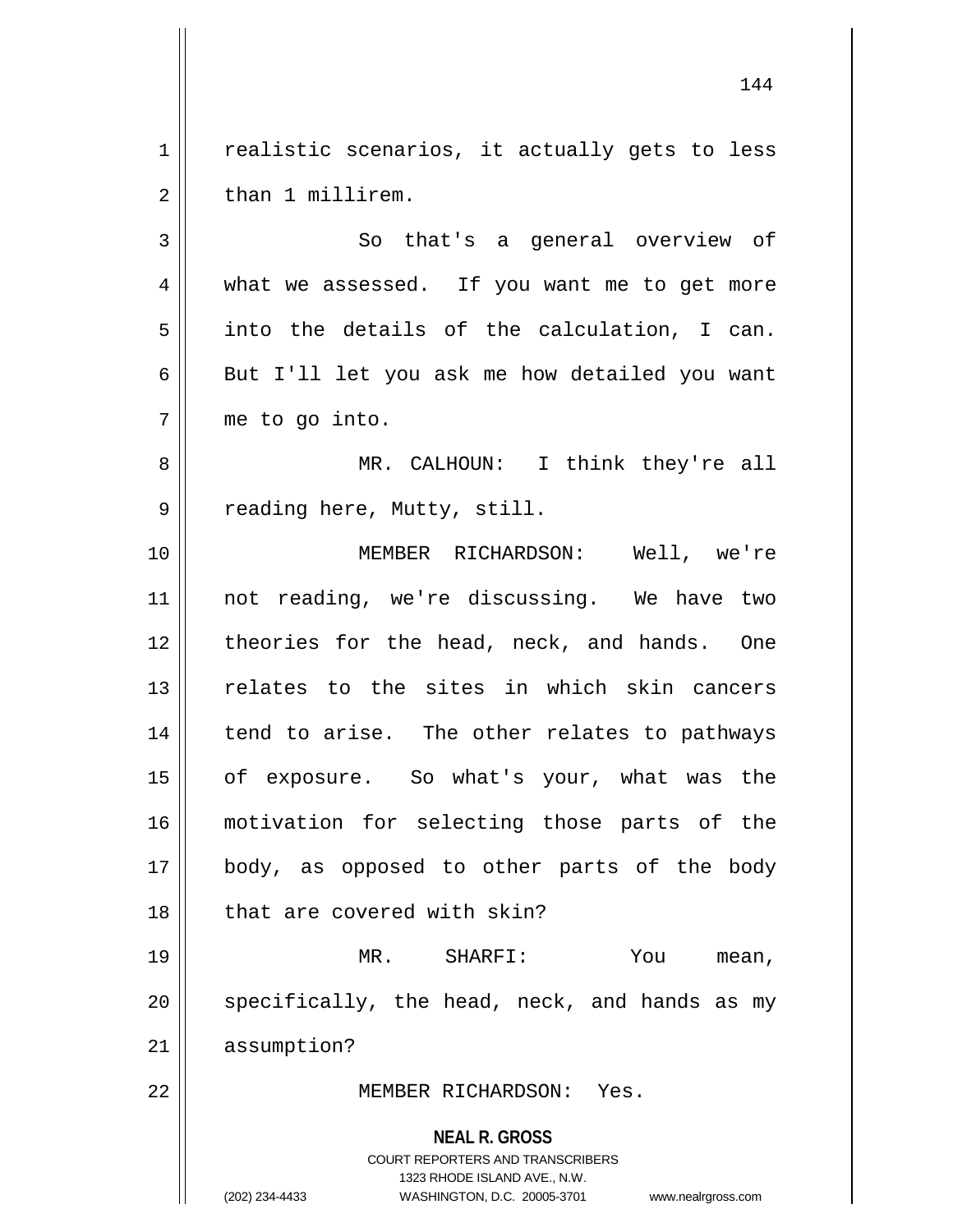| 1  | MR. SHARFI: Okay. Well, I'm                   |
|----|-----------------------------------------------|
| 2  | assuming that most people work with coveralls |
| 3  | and stuff like that. You're not going to --   |
| 4  | you'll have deposition on the coveralls, but  |
| 5  | you're not going to have it directly on the   |
| 6  | skin of the, you know, the chest or the back. |
| 7  | And since we're talking about uranium, you're |
| 8  | not talking about, you know, penetrating dose |
| 9  | through the coveralls, really, for<br>beta    |
| 10 | exposure.                                     |
| 11 | So really the dose of the skin is             |
| 12 | going to be unexposed areas. I'm also         |
| 13 | assuming that they're not wearing gloves      |
| 14 | because if they were in gloves then you       |
| 15 | probably could remove another five percent of |
| 16 | the, you know, what is exposed skin.          |
| 17 | MEMBER CLAWSON: Mutty, this is                |
| 18 | I understand what you're saying.<br>Brad.     |
| 19 | You're calling it out just like that. But     |
| 20 | many of the places, I don't know how you can  |
| 21 | hold that to a total standard. Slather        |
| 22 | anything else like that would spread it       |
|    | <b>NEAL R. GROSS</b>                          |

COURT REPORTERS AND TRANSCRIBERS 1323 RHODE ISLAND AVE., N.W.

 $\mathsf{I}$ 

(202) 234-4433 WASHINGTON, D.C. 20005-3701 www.nealrgross.com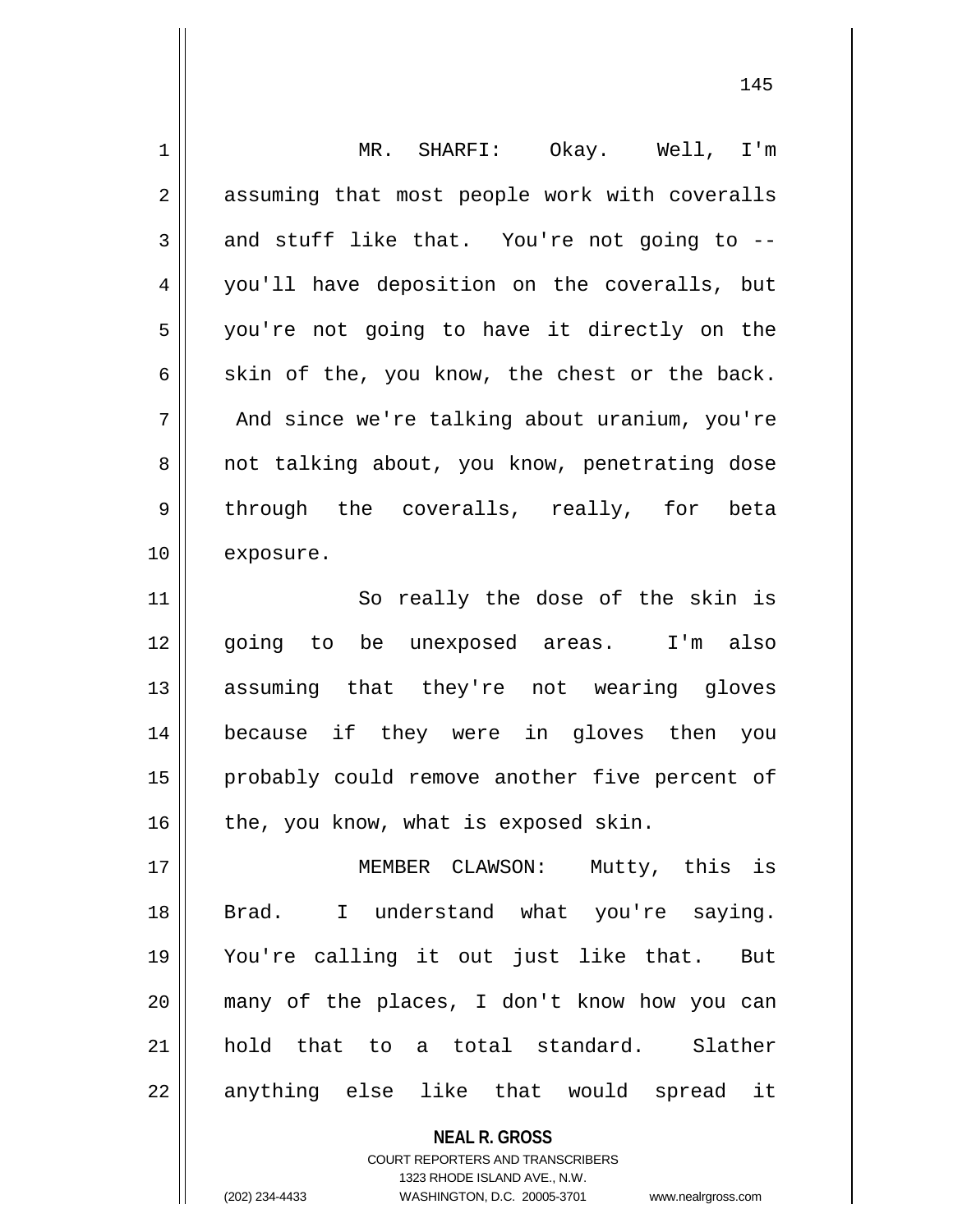$1 \parallel$  throughout the body down the back or anything  $2 \parallel$  else like that, increasing your body mass.  $3 \parallel$  But then you'd have to be covering. I really 4 question where you come up with 14 percent of  $5 \parallel$  that because --

6 MR. SHARFI: Fourteen percent is a  $7 \parallel$  standard. If you go into any, like, burned  $8 \parallel$  skin victim adjustment, they generically 9 || identify what percent of the head, the neck, 10 || and the hands represented the total body 11 || surface area. Fourteen percent is what those 12 || three areas generically represent for total 13 || body skin area.

 MEMBER RICHARDSON: Yes, I believe what he's saying is he questions the assumption that the skin that is potentially exposed is limited to the skin of the head, || the neck, and the hands.

19 MR. SHARFI: Well, you're talking 20 || about what total contamination goes down. All  $21$  | the sweat would do is maneuver activity from,  $22 \parallel$  let's say, the neck to the back. But, you

> **NEAL R. GROSS** COURT REPORTERS AND TRANSCRIBERS

1323 RHODE ISLAND AVE., N.W. (202) 234-4433 WASHINGTON, D.C. 20005-3701 www.nealrgross.com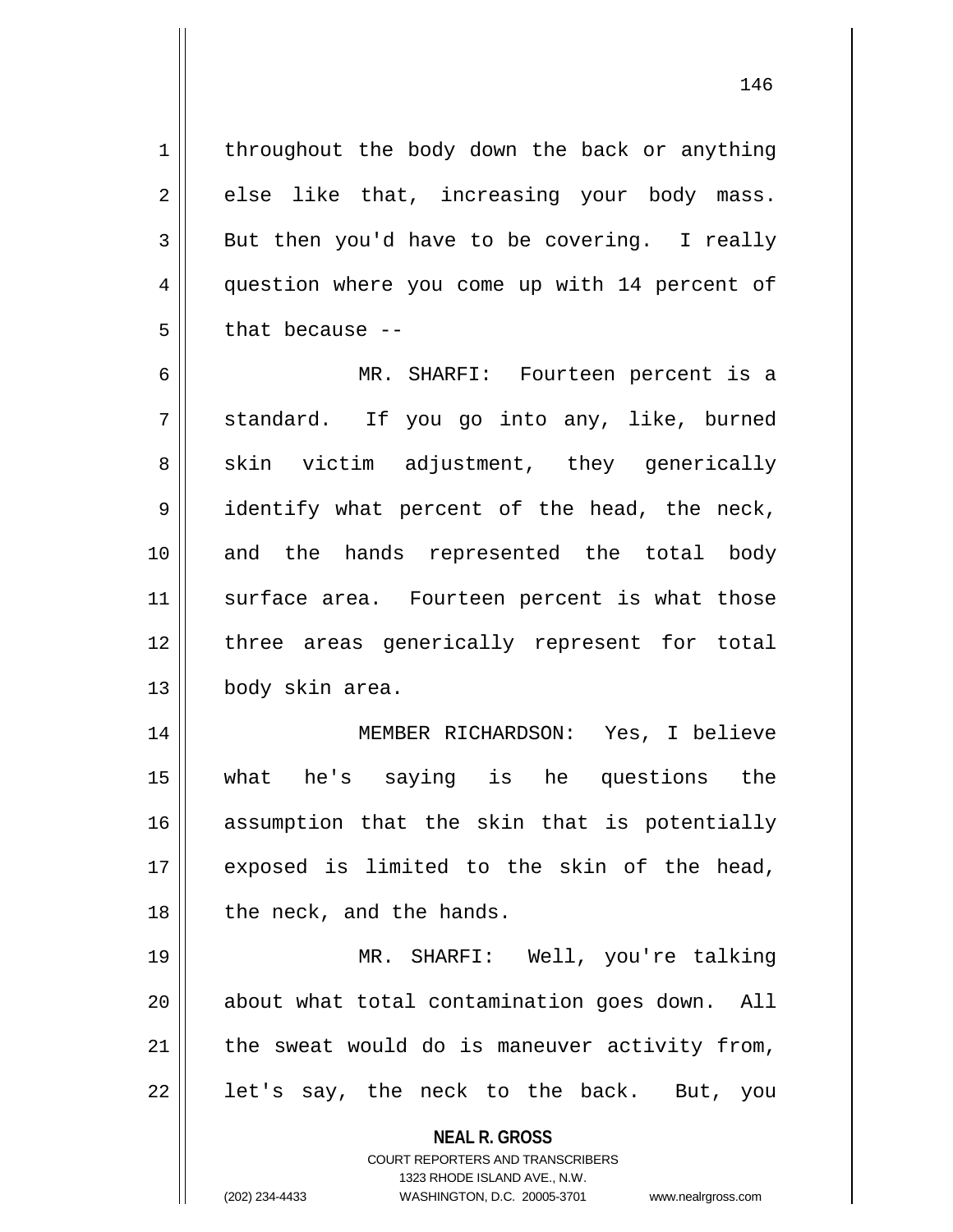| 1  | know, you're still talking about the same      |
|----|------------------------------------------------|
| 2  | amount of area that it's being deposited on.   |
| 3  | CHAIRMAN KOTELCHUCK: There is no               |
| 4  | question that the person was wearing some sort |
| 5  | of skin protection? They were wearing          |
| 6  | clothing. Right, okay.                         |
| 7  | MR. SHARFI: So we're talking                   |
| 8  | about exposed skin that has ability for direct |
| 9  | material to be deposited on. Remember, this    |
| 10 | is a hypothetical. We're not, we're not -- if  |
| 11 | you gave me a specific scenario, then I may    |
| 12 | assess differently. If a claimant says, no, I  |
| 13 | was wearing tank tops, okay, well, then maybe  |
| 14 | your whole arms then would be exposed, too. I  |
| 15 | mean, or they always wore short sleeves or     |
| 16 | whatever, I mean, you know, or they worked in  |
| 17 | shorts. I made a generic assessment based on   |
| 18 | the majority of people that worked in a, you   |
| 19 | know, in an area are going to wear at least    |
| 20 | long-sleeved shirts and pants and shoes. You   |
| 21 | know, and they're not going to have anything   |
| 22 | covering their head. You know, if you're       |

COURT REPORTERS AND TRANSCRIBERS

**NEAL R. GROSS**

1323 RHODE ISLAND AVE., N.W.

(202) 234-4433 WASHINGTON, D.C. 20005-3701 www.nealrgross.com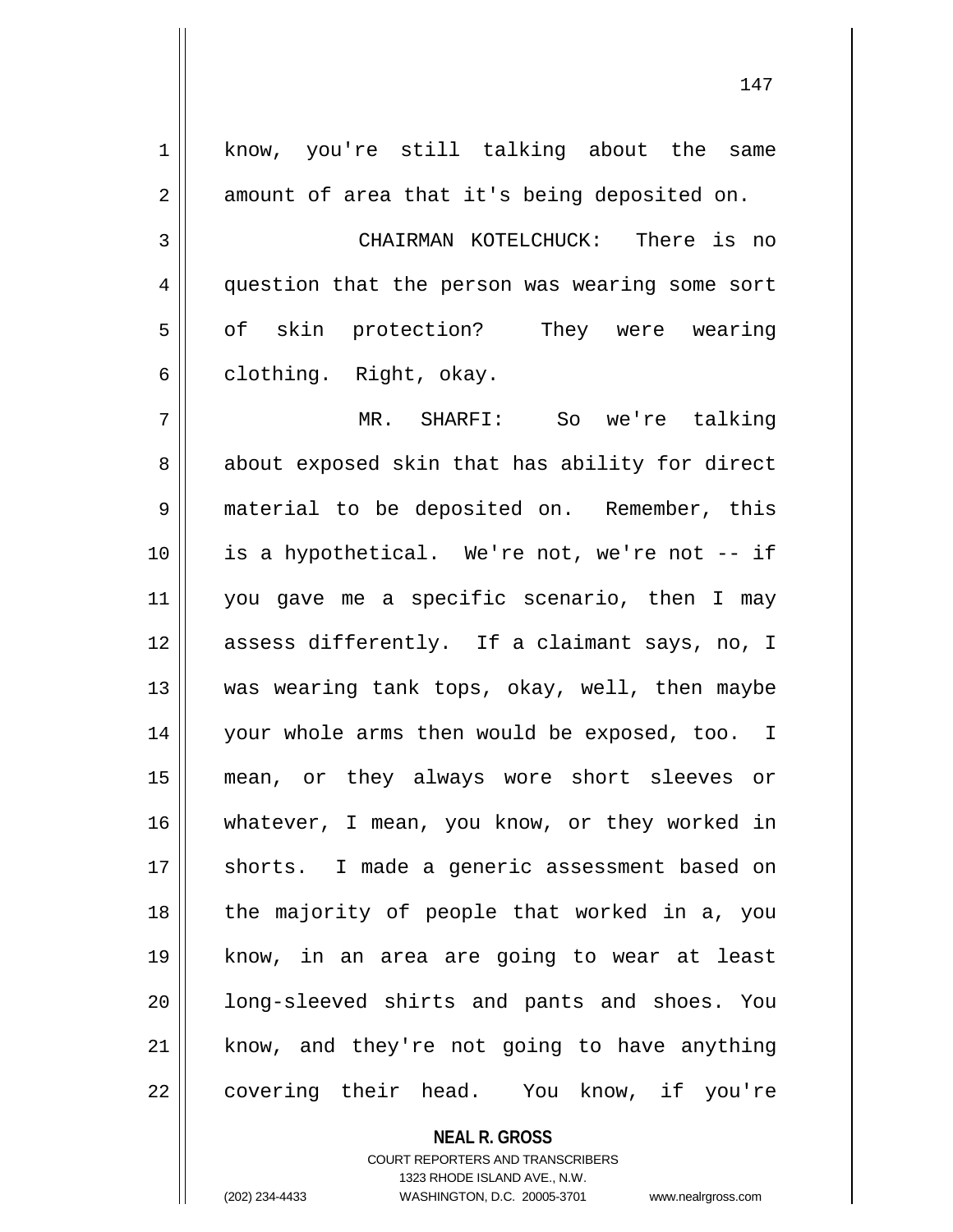**NEAL R. GROSS** COURT REPORTERS AND TRANSCRIBERS 1 | working in a metal foundry, you're probably  $2 \parallel$  going to have a face mask, at least for the 3 heat, you know, a face shield or something  $4 \parallel$  like that. So I'm not accounting for anything  $5$  ||  $\frac{1}{1}$  like that --6 DR. ANIGSTEIN: Yes, this is Bob 7 || Anigstein. I just called in. 8 CHAIRMAN KOTELCHUCK: Yes. 9 MR. FARVER: The original finding 10 || said exposures to localized parts of the body, 11 such as the hands and forearms, from non-12 penetrating radiation for some workers could 13 || be missed by film badge monitoring and, as a 14 result, the exposure matrix may not be 15 claimant-favorable for some workers for 16 Bridgeport Brass. So that's what the finding 17 || was based on, using the film data. 18 MR. SHARFI: Yes. And the initial 19 discussion was, I know on an extremity basis, 20 we handle extremities on a case-by-case basis. 21 And then I believe John got into a  $22$  | discussion, well, what about just generically,

1323 RHODE ISLAND AVE., N.W.

(202) 234-4433 WASHINGTON, D.C. 20005-3701 www.nealrgross.com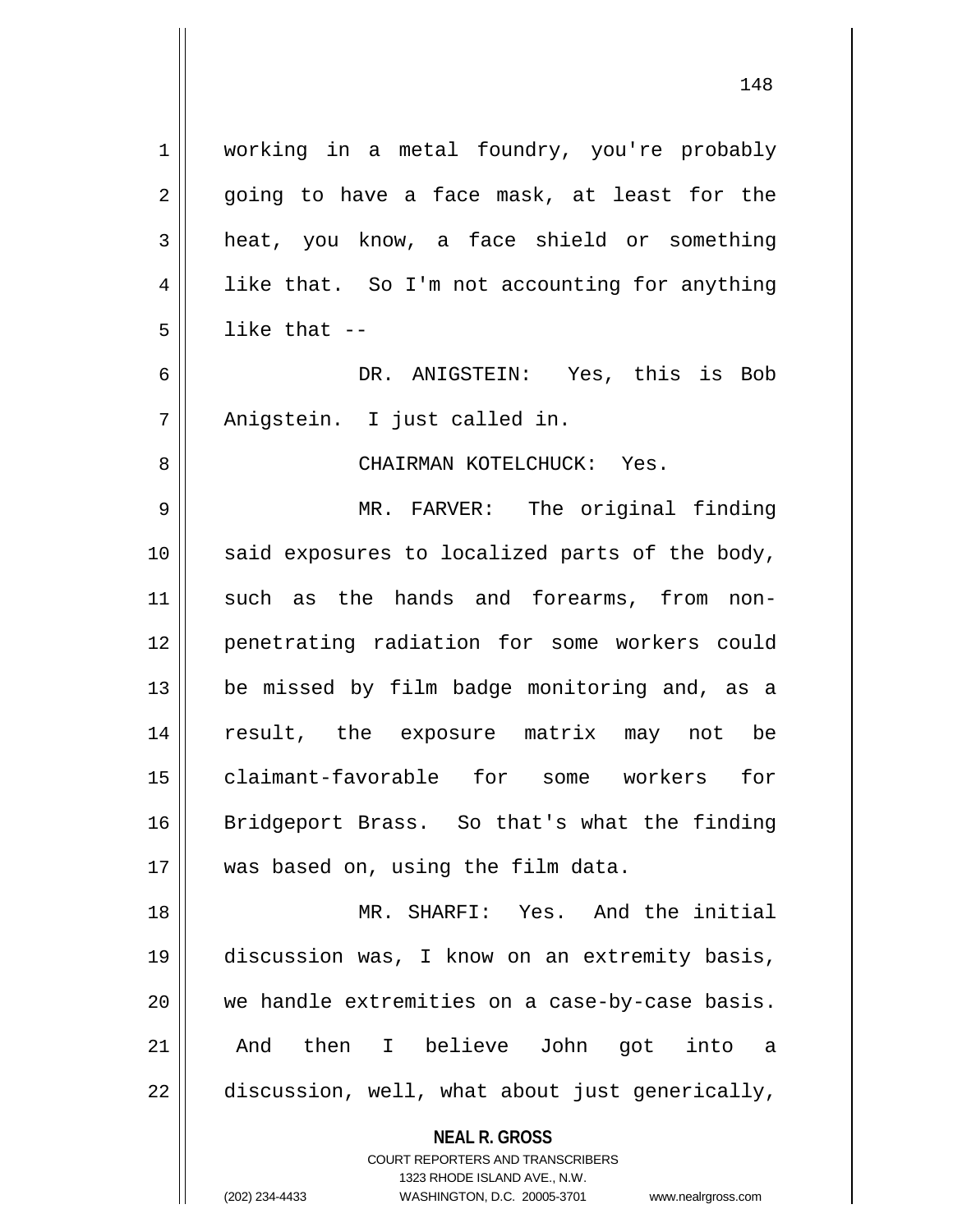**NEAL R. GROSS** COURT REPORTERS AND TRANSCRIBERS 1323 RHODE ISLAND AVE., N.W. (202) 234-4433 WASHINGTON, D.C. 20005-3701 www.nealrgross.com 1 | if you're having, you know, your extremities 2 | being, you know, having contamination, are you 3 Toutinely seeing exposure that would not be 4 accounted for by the badge but would, you  $5$  know, then be talking about just generic  $6 \parallel$  contamination and is that something that we 7 need to address? I mean, this got expanded 8 into -- and that's why this particular 9 assessment was done was there an issue with 10 generic contamination to the extremities that 11 would cause unaccounted for skin dose? 12 CHAIRMAN KOTELCHUCK: Okay. And  $13$  | that just suggests that that is not a problem. 14 || MR. SHARFI: Correct. 15 | CHAIRMAN KOTELCHUCK: Right. 16 MR. FARVER: John or John, do you 17 have any comments? 18 DR. MAURO: John, do you want to 19 start this or could I start it? Whatever 20 you'd like to do. 21 MR. STIVER: This is John Stiver. 22 || Yes, John, you've been working, you and Bob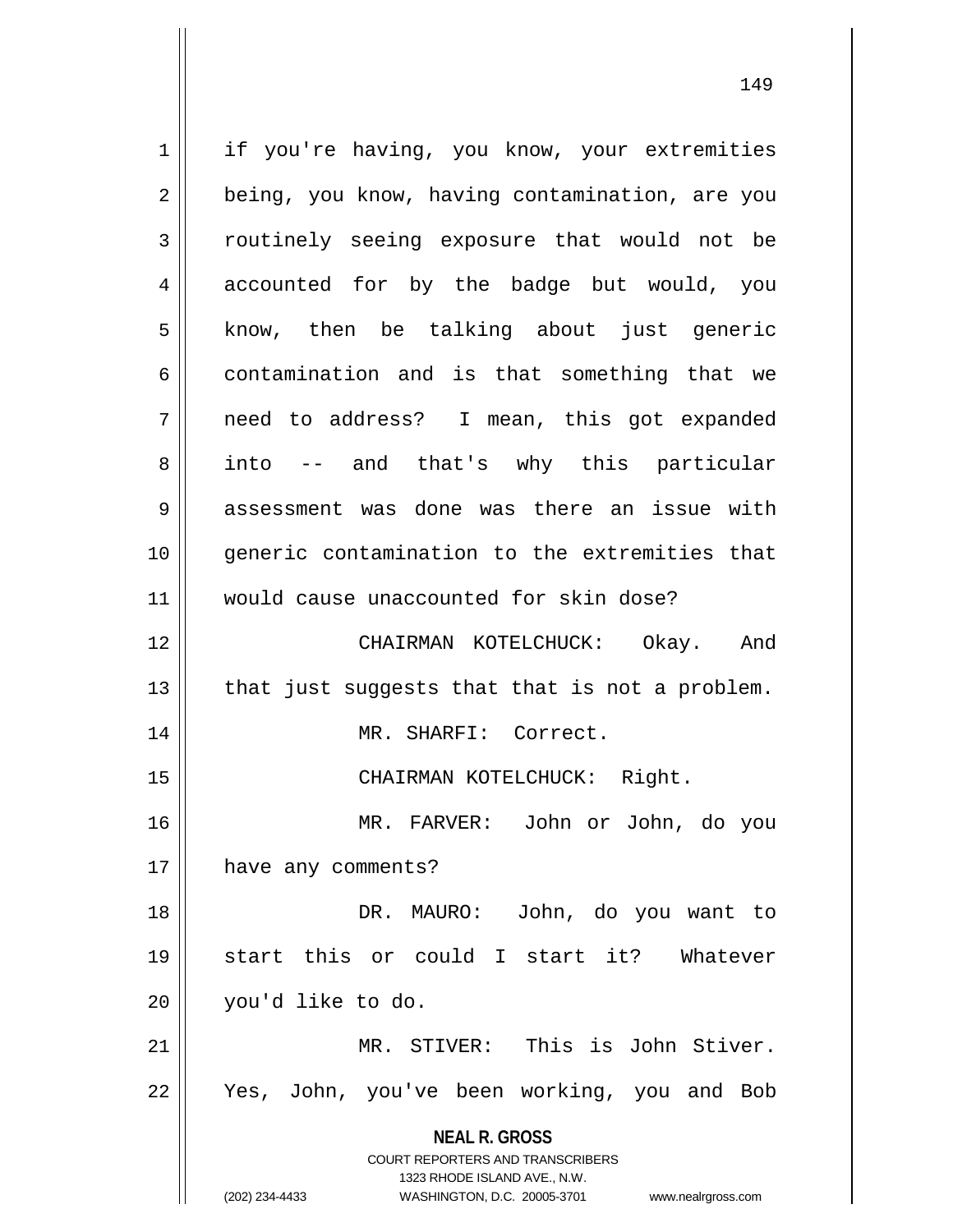1 || Anigstein. I would like to talk about this  $2 \parallel$  because you both have been dealing with this 3 idea of, you know, the deposition of 4 || relatively large flakes of uranium and the 5 | localized dose that might result from it and  $6 \parallel$  also the, you know, the consistency with NRC 7 and DOE approaches that we talked about quite 8 a bit yesterday, so you guys --9 DR. MAURO: Yes, let me unpack 10 || this a little bit because I think I really was 11 || triggered by some of my concerns about small 12 uranium particles falling on the face, neck, 13 || and ears. That's really what triggered this 14 concern because I run into a lot of dose 15 reconstructions at AWE sites where the 16 exposure includes a person exposed to a beta 17 radiation from external sources because 18 || they're standing close to, let's say, a slab 19 of uranium, and you'd get a readout on the  $20$  | open window of the badge. And that would be 21 your classic example that, you know, NIOSH

 $22$  | performs all the time.

**NEAL R. GROSS** COURT REPORTERS AND TRANSCRIBERS 1323 RHODE ISLAND AVE., N.W. (202) 234-4433 WASHINGTON, D.C. 20005-3701 www.nealrgross.com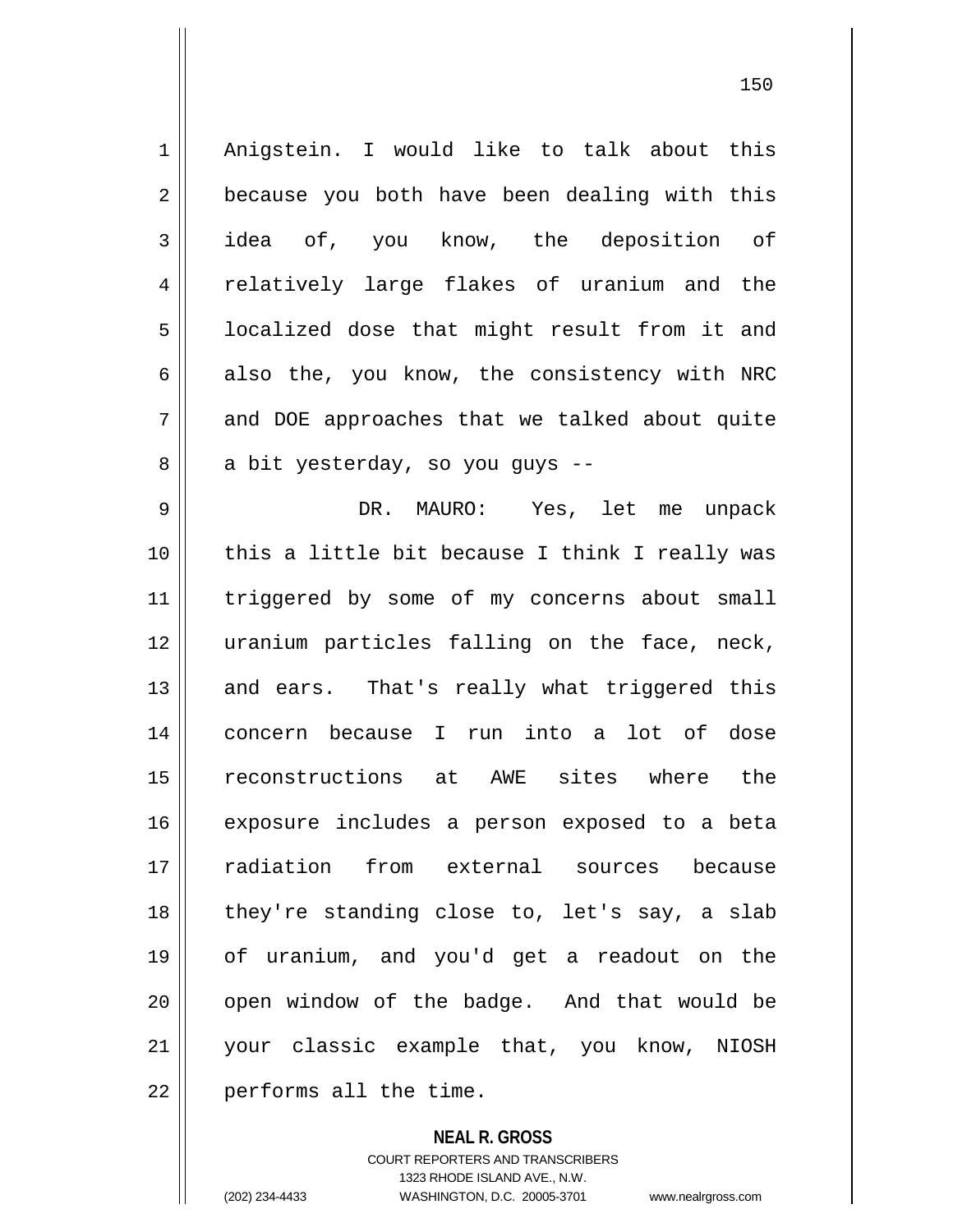1 But there is this other scenario  $2 \parallel$  that I run into when I work on AWE sites 3 where, in addition to being externally exposed  $4 \parallel$  nearby, to a nearby source of a beta emitter,  $5 \parallel$  such as uranium with its short-lived progeny, 6 I have seen many cases where a person was 7 working in an environment where there were 8 || flakes of uranium being generated from 9 || grinding and other operations on the metal 10 || where the circumstances, where his exposure to 11 || his skin, especially his neck and head, 12 include, of course, the direct beta. I would  $13$  call it that external, I mean at a distance, 14 beta at some distance, which would show up on 15 your film badge, theoretically, that you wear 16 | on your lapel, for example. 17 || **And I think that, to a large** 18 || extent, Mutty just described an approach, but 19 please bear with me because it's a conceptual

21 || page. My concern is that, well, if a person

 $22$  || has, and I see these all the time, cancer on

COURT REPORTERS AND TRANSCRIBERS 1323 RHODE ISLAND AVE., N.W. (202) 234-4433 WASHINGTON, D.C. 20005-3701 www.nealrgross.com

**NEAL R. GROSS**

 $20$  || thing that I want everyone to be on the same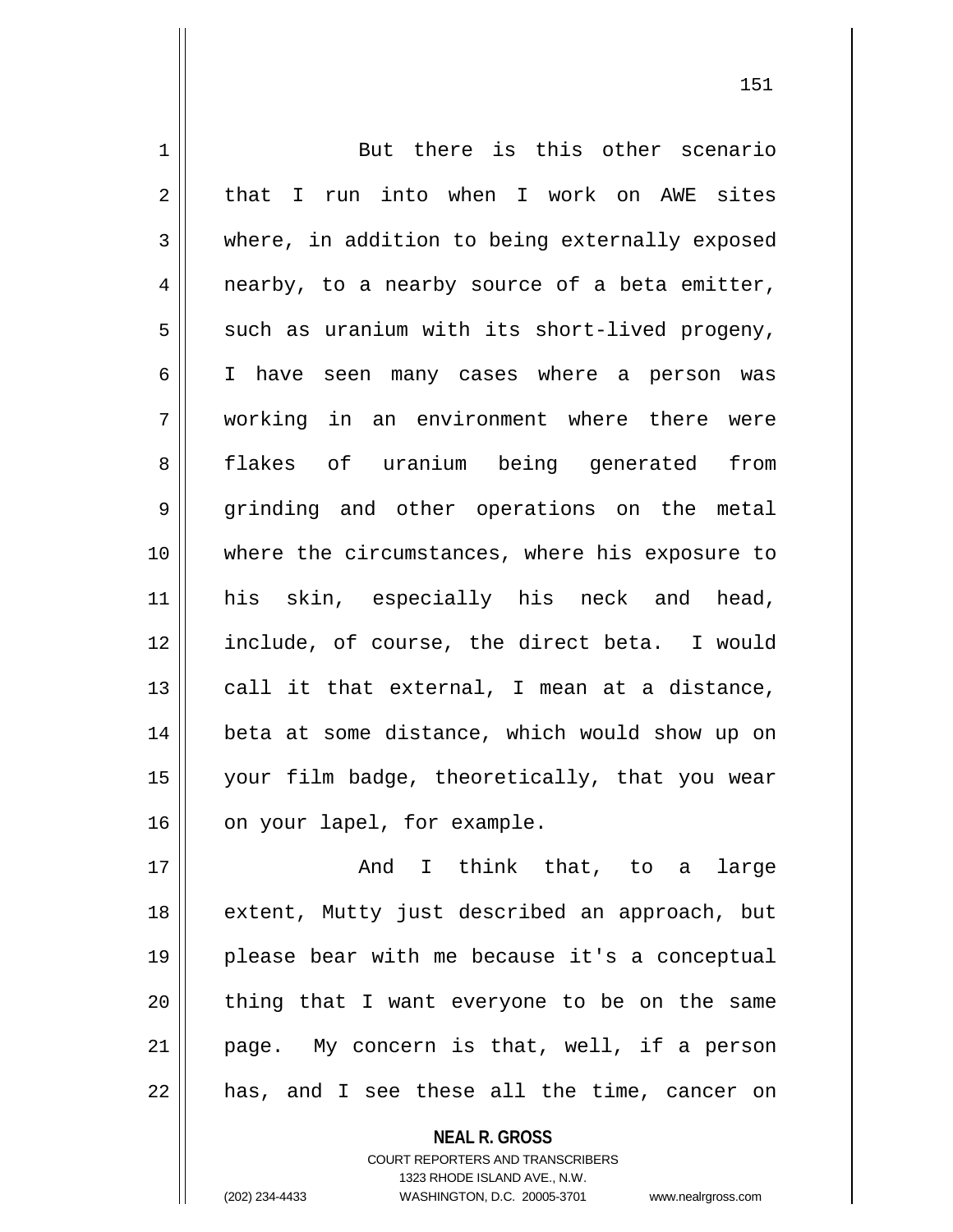$1 \parallel$  the neck or the ears or the forehead, now, we  $2 \parallel$  all know that these kinds of skin cancers are 3 Very common from exposure in the sun. But, at 4 the same time, these workers are in these  $5 \parallel$  places where -- and they're not all places, 6 but I do see a lot with the old AWE sites  $-$ 7 where these particles are generated and could 8 very well have fallen on a person's skin and 9 || be there for some relatively short period of 10 time before he, let's say, goes home and 11 showers. So maybe over an 8-hour or 12-hour 12 period, he may have this particle on his neck. 13 Now, I bring this up, I'm not  $14$  saying there's a major issue here, but it's a 15 dose to the skin that has not, in my opinion, 16 || ever been explicitly addressed. And I bring 17 it up because, very often, we'll see a person 18 who worked at an AWE site. They may have been 19 granted an SEC, and they do a partial dose 20 || reconstruction as best they can. But one of 21 the problems is the skin cancer is not

22 covered.

## **NEAL R. GROSS**

COURT REPORTERS AND TRANSCRIBERS 1323 RHODE ISLAND AVE., N.W. (202) 234-4433 WASHINGTON, D.C. 20005-3701 www.nealrgross.com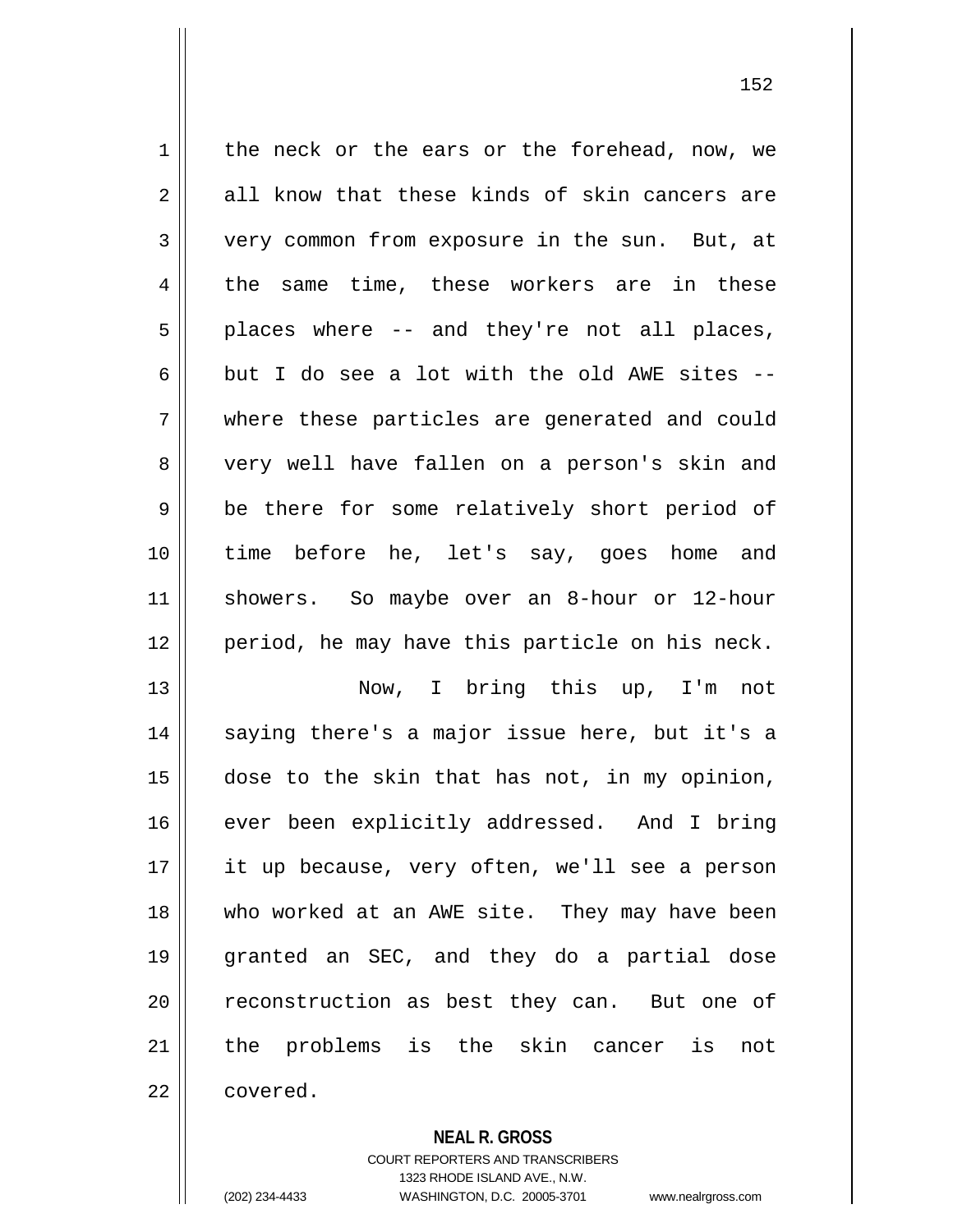1 So I ask myself -- so what I'm  $2 \parallel$  getting at is here we have a lot of cases 3 where we have skin cancers on the face and 4 || neck and ears, and it happened to be that the 5 worker was working in an environment where  $6 \parallel$  there was a good possibility that these small 7 flakes could have landed on his skin. And 8 || that goes toward, that's what really triggered  $9 \parallel$  the question how is NIOSH dealing with that. 10 || And Mutty just described one approach. What 11 he said, as well, the way you would do it is 12 you could estimate how much radioactivity is 13 falling on the skin based on what I call the 14 || classic settling approach where what they do  $15$  || is they say we know the airborne dust-loading 16 || and, let's say, in micrograms per cubic meter 17 || or becquerels per cubic meter and we know the 18 || rate at which it settles and we agree with all 19 this. And these are typically 5 micron AMAD 20 || airborne particles, very small particles, and  $21$  | they do settle at a known velocity, and they 22 will settle on the skin, on the face, the

> **NEAL R. GROSS** COURT REPORTERS AND TRANSCRIBERS

> > 1323 RHODE ISLAND AVE., N.W.

(202) 234-4433 WASHINGTON, D.C. 20005-3701 www.nealrgross.com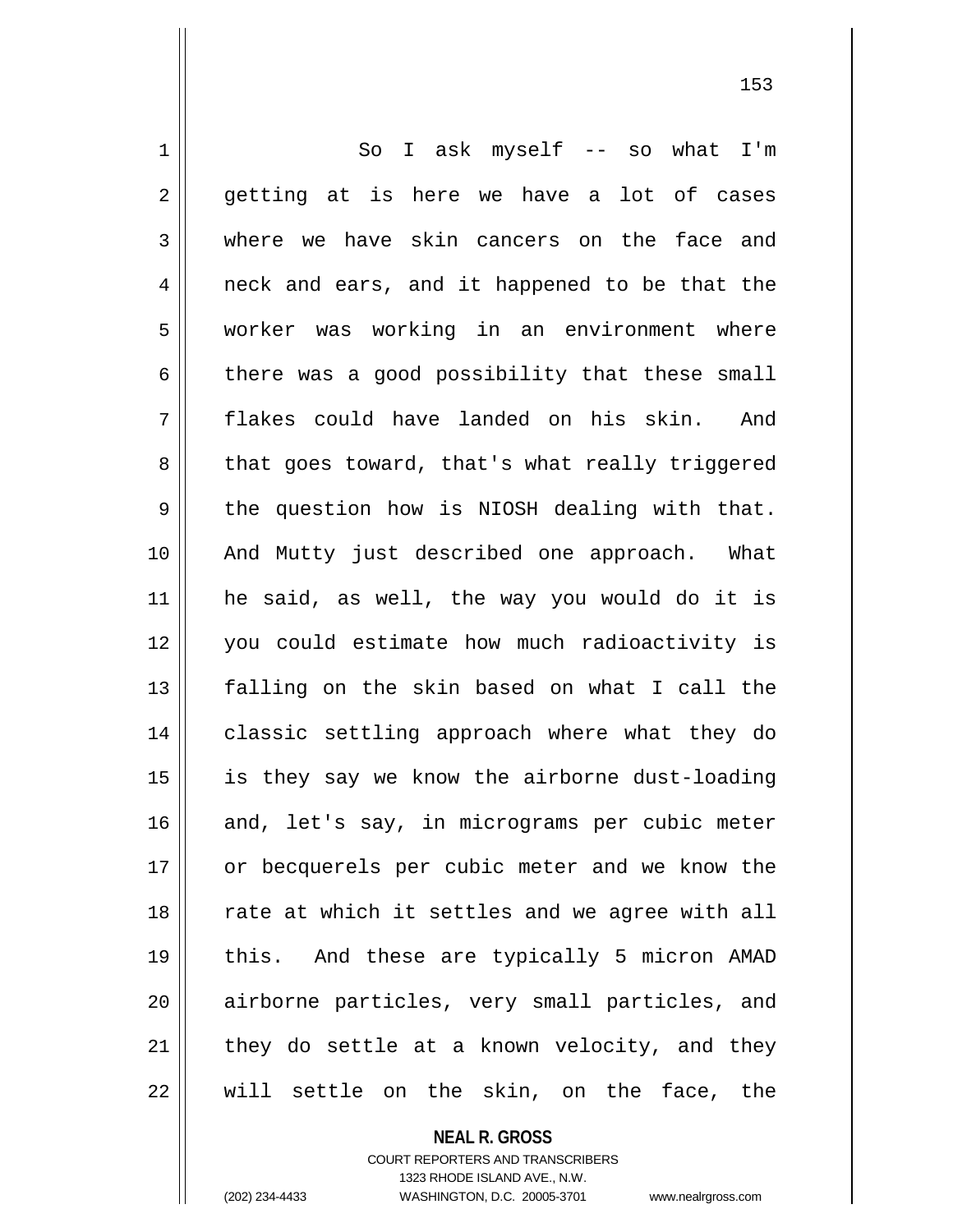1 || neck, and they settle on the clothes.

2 And as Mutty pointed out, if it's  $3 \parallel$  on the clothing, you get a fairly nice  $4 \parallel$  attenuation of the data. But if they fall on  $5 \parallel$  the neck and face, you don't.

6 Now, that scenario and the 7 approach Mutty described certainly seems to be  $8 \parallel$  a reasonable way to get at the deposition of 9 very fine airborne particulates, like 5 micron 10 || aerosols or particles that settle out. But 11 || that wasn't really my concern. My concern was 12 more a large particle that would fall, let's  $13$  say, on the neck and stay there for some time 14 || period. It may be, you know -- that's a tough  $15$  | one to say. But I would agree that, in all 16 || likelihood, sometime during the day the person 17 is going to take a shower and, you know,  $18$  || there's a good chance that it will be washed  $19 \parallel$  off at that time.

20 So, now, here's the difference 21 || between how Mutty is thinking about it and how 22 we are thinking about. We're saying that,

**NEAL R. GROSS**

COURT REPORTERS AND TRANSCRIBERS 1323 RHODE ISLAND AVE., N.W. (202) 234-4433 WASHINGTON, D.C. 20005-3701 www.nealrgross.com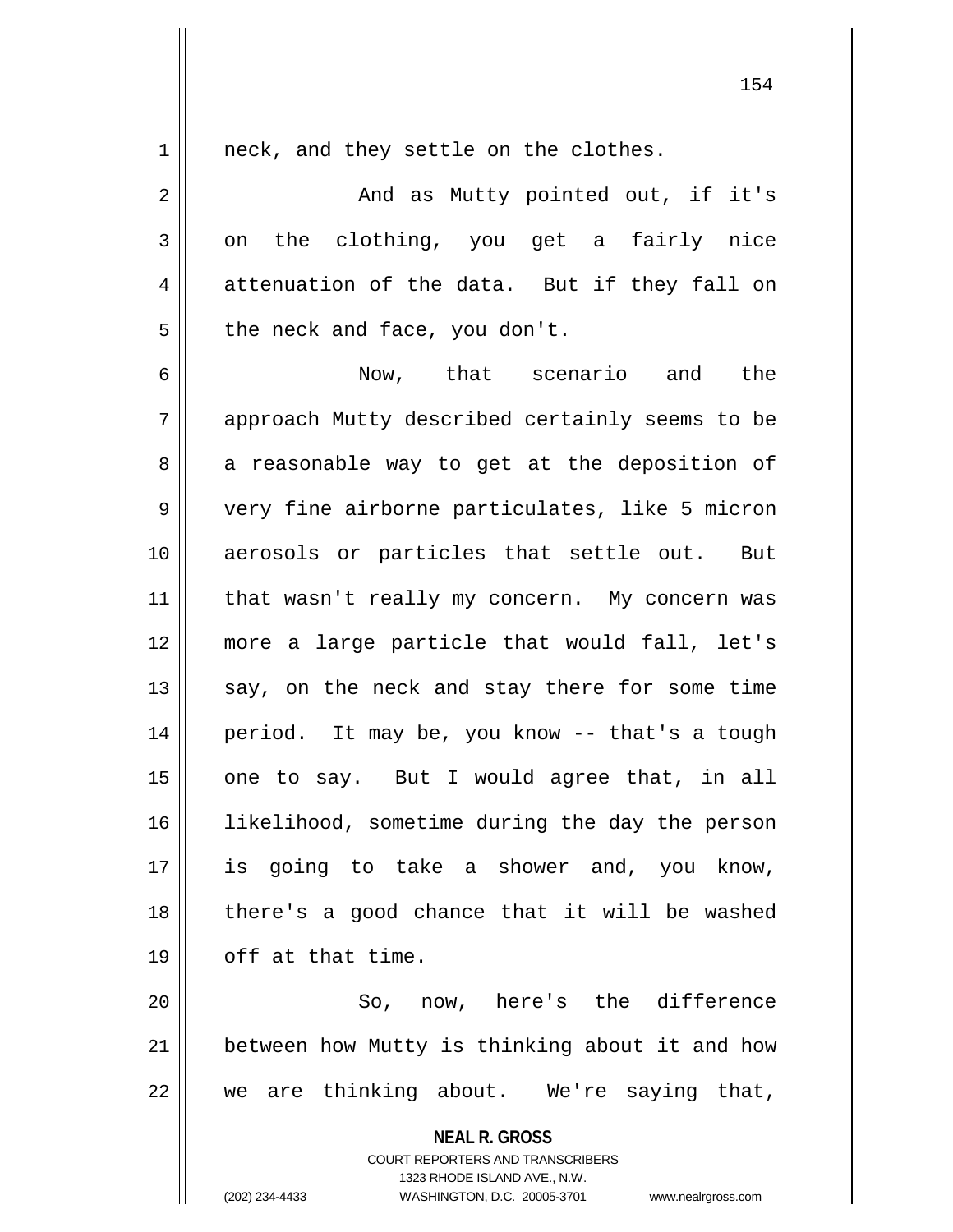**NEAL R. GROSS** 1 well, if it's a particle that's, oh, a  $2 \parallel$  centimeter or a half a centimeter, but it's a  $3 \parallel$  flake, you know, like snow. And it has some 4 thickness. It will be thin. It will be a  $5 \parallel$  flake. Now, that's a lot different than this 6 very, very fine 5 micron AMAD particles that  $7 \parallel$  are settling uniformly over the exposed skin, 8 and I think that the doses underneath the 9 || particle could get fairly high, in the order 10 || of hundreds of millirem per hour, maybe up to, 11 I think, a max of 230. I mean, if you had a 12 fairly large particle, which may be unlikely, 13 || but we're talking about fairly high localized 14 dose rates right underneath the flake that may 15 be, let's say, 50 millirem per hour, or 60 or 16 70, in that order. And then, of course, the 17 number of hours, that's another question. But 18 it's a lot different scenario than the 19 || scenario Mutty just looked at. 20 || Think there's still some 21 ambiguity regarding how you calculate that 22 dose. That is, do you assume that scenario

> COURT REPORTERS AND TRANSCRIBERS 1323 RHODE ISLAND AVE., N.W.

(202) 234-4433 WASHINGTON, D.C. 20005-3701 www.nealrgross.com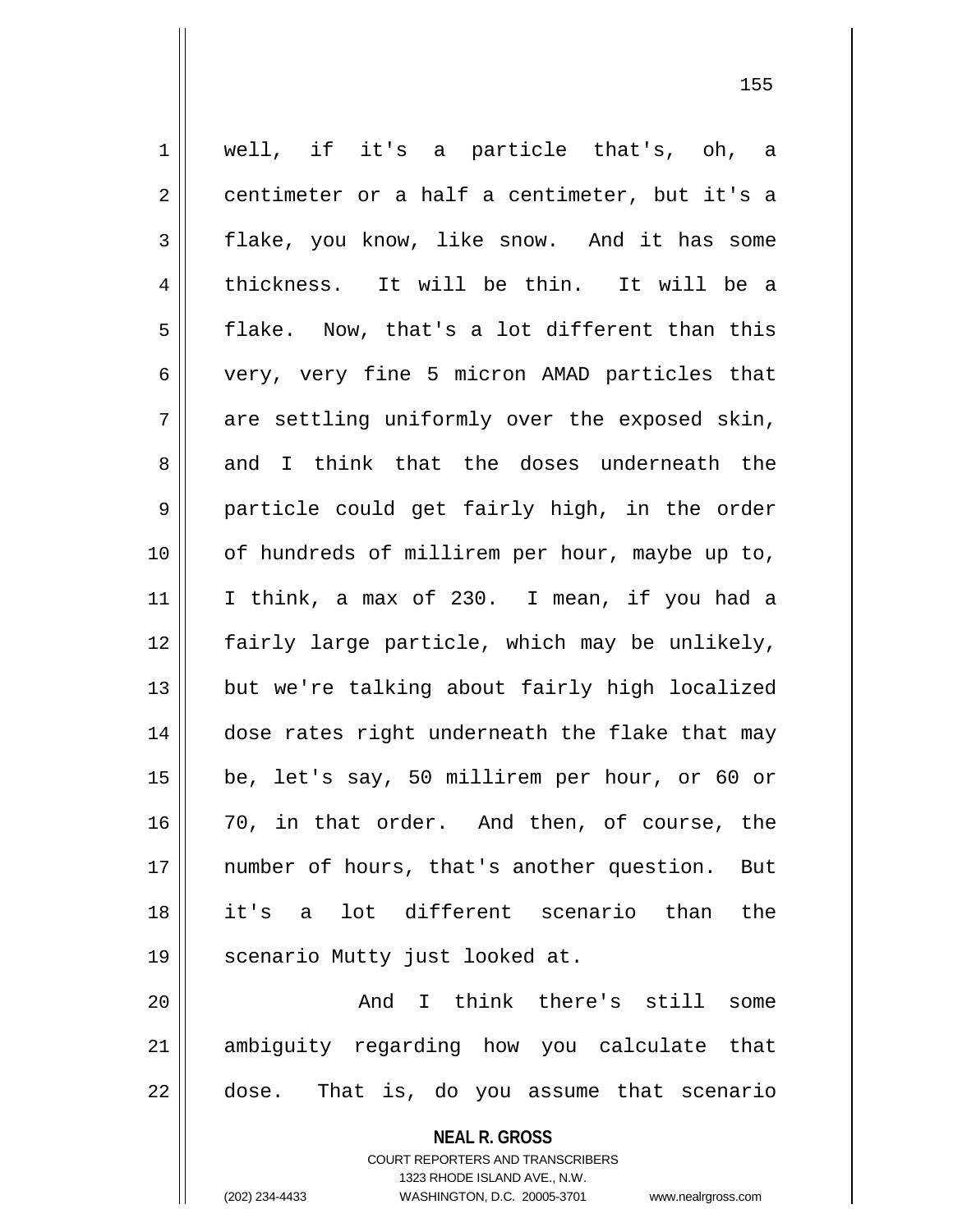| $\mathbf 1$ | that I just described and when, under what     |
|-------------|------------------------------------------------|
| 2           | circumstances would you think that's a         |
| 3           | plausible scenario, that is a large flake      |
| 4           | could fall on a person's neck? And, second,    |
| 5           | if you do do that, how do you calculate the    |
| 6           | dose? Oh, it gets to the basal cell            |
| 7           | epithelial tissue, which would be, you know,   |
| 8           | where you're concerned with. And, finally,     |
| 9           | how do you derive the Probability of Causation |
| 10          | associated with that dose? And I still think   |
| 11          | that we haven't really heard an answer to      |
| 12          | that, but, you know, maybe it's embedded in    |
| 13          | OTIB-17 in some way, but I think that question |
| 14          | is still on the table.                         |
| 15          | MR. CALHOUN: John, this is Grady.              |
| 16          | I'd like to address this a little bit. We've   |
| 17          | routinely and, I guess, historically only      |
| 18          | dealt with these on a case-by-case basis. And  |
| 19          | you've got to really think of what the         |
| 20          | potential this is, this has of happening.      |
| 21          | You're almost talking about a hot particle     |
|             |                                                |

type piece of uranium that is transported

**NEAL R. GROSS**

COURT REPORTERS AND TRANSCRIBERS 1323 RHODE ISLAND AVE., N.W. (202) 234-4433 WASHINGTON, D.C. 20005-3701 www.nealrgross.com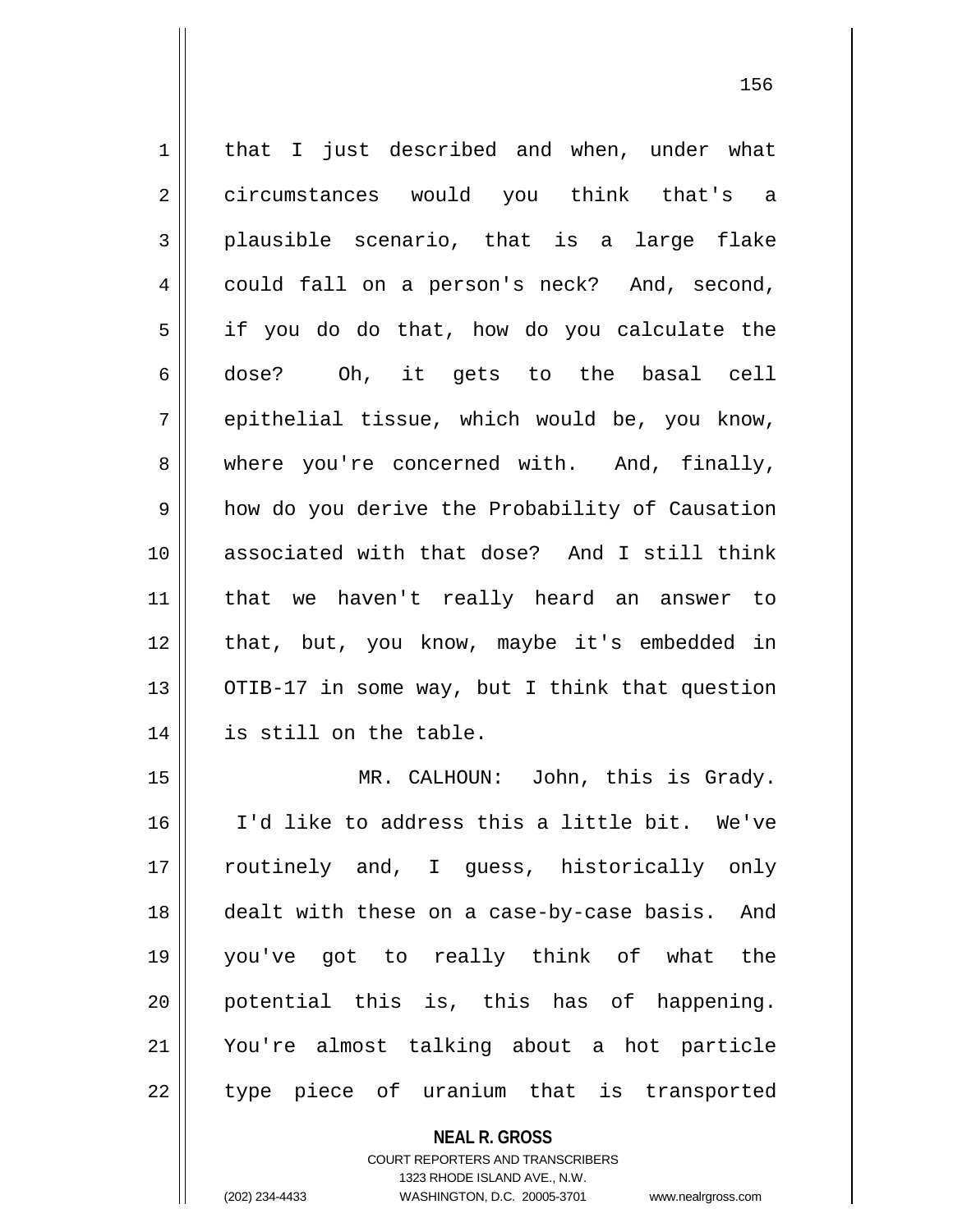1 | through the air somehow and lands on an 2 || unclothed portion of the skin. That's not a 3 || super likely scenario.

4 I mean, I don't know if you've 5 || been around uranium machining, and I guess 6  $\parallel$  that would be the most likely situation. It's 7 typically done under coolant, and you don't 8 a have a bunch of particles flying around. We 9 certainly didn't -- I didn't see that a lot 10 || where I worked at the uranium facility.

11 || But I think you almost get down to 12 a point that, if we do it that way, you're 13 || either assuming that everybody who worked at a 14 uranium facility and has exposed skin was 15 exposed to uranium particles in an assigned 16 dose or you don't and you base it on any kind 17 of contamination incidents or something 18 documented. And I realize that at some of the 19 AWEs we don't have great documentation of 20 | personnel contamination incidents.

21 We do assign such doses when we  $22$  | know that there were issues, and we do assign

> **NEAL R. GROSS** COURT REPORTERS AND TRANSCRIBERS 1323 RHODE ISLAND AVE., N.W.

(202) 234-4433 WASHINGTON, D.C. 20005-3701 www.nealrgross.com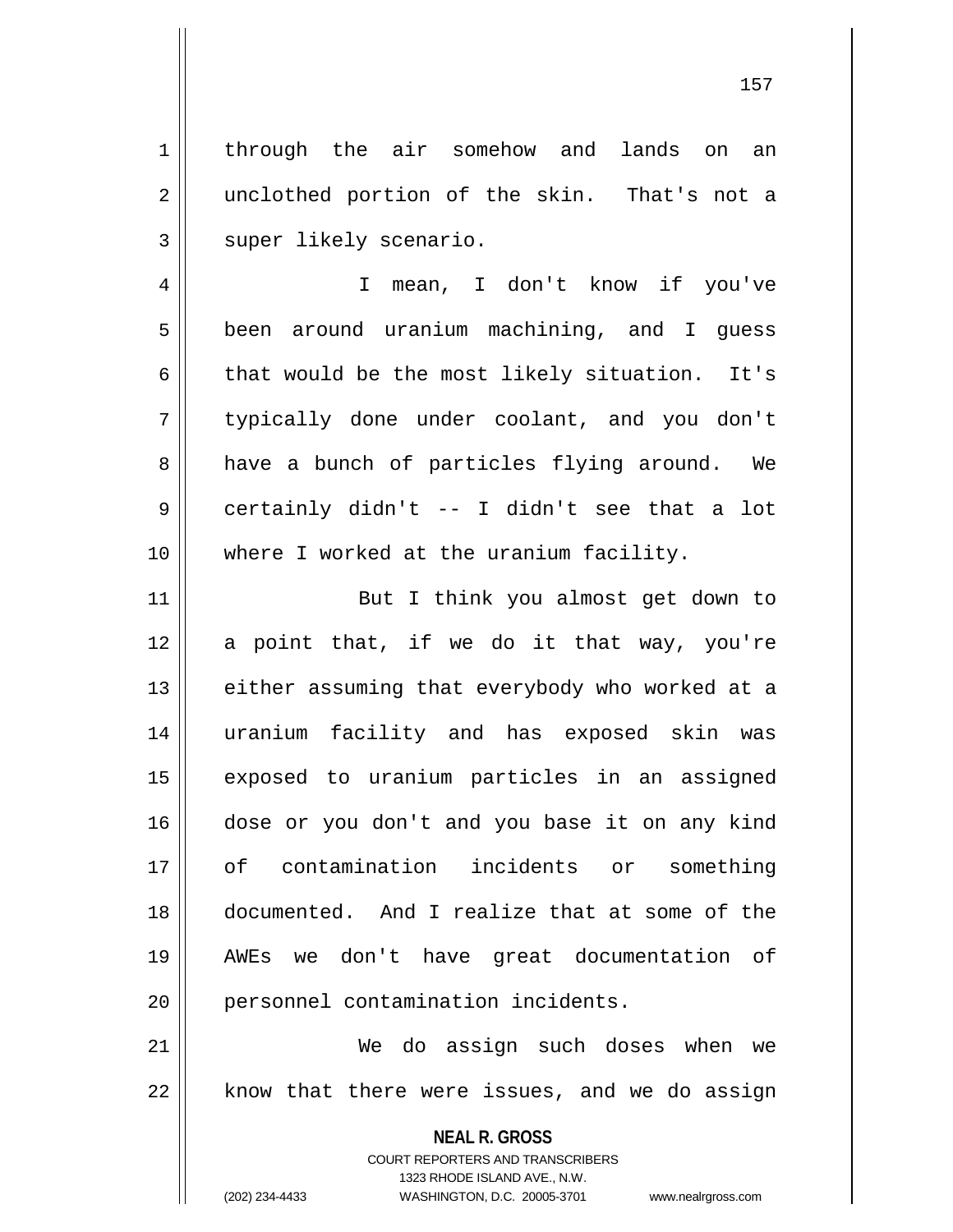1 | them uniformly to skin contamination. I 2 believe it's either Idaho or Hanford that we 3 || do that, but those are based on documented 4 || releases of material that was not uranium, it 5 | was reactor type material.

6 || So when you look at, in my mind, 7 if you look at the potential of what you're 8 || talking about happening, I think it's fairly  $9 \parallel$  low. And the only way to deal with it is just 10 assume that everybody was exposed to hot 11 particles, and then how far do you go with 12 || those types of assumptions? You can just keep 13 | going and going and going.

 DR. MAURO: Well, I agree with you. I think that this is certainly a Pandora's box. But at the same time, you know, I live in the AWE world where I'm doing dose reconstructions to workers in the 1940s 19 || and early `50s. And I've looked at Bethlehem 20 || Steel and Simonds Saw where we had detailed 21 | descriptions of the environment in which they || were operating. And even the early years of

## **NEAL R. GROSS**

COURT REPORTERS AND TRANSCRIBERS 1323 RHODE ISLAND AVE., N.W. (202) 234-4433 WASHINGTON, D.C. 20005-3701 www.nealrgross.com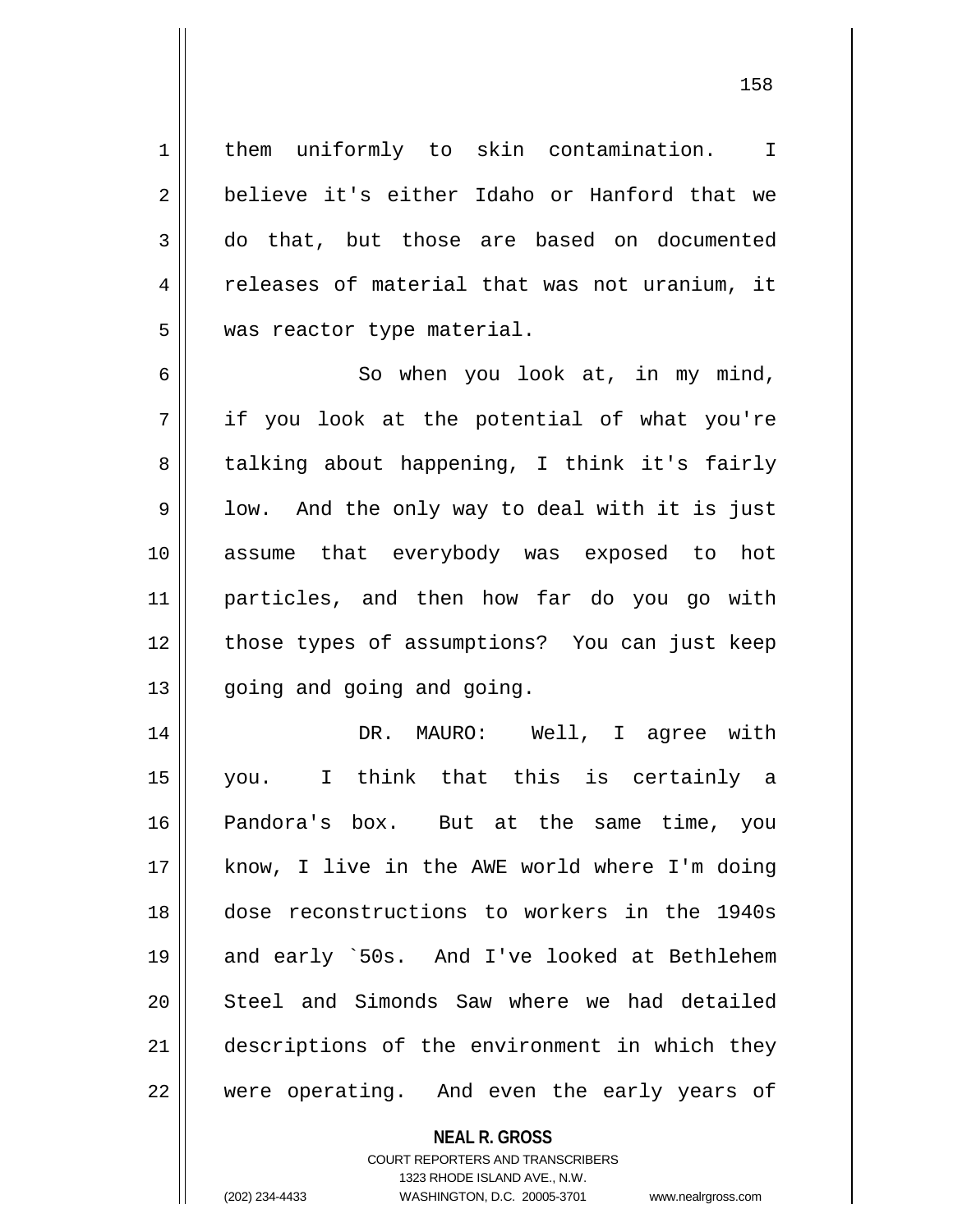**NEAL R. GROSS** COURT REPORTERS AND TRANSCRIBERS 1323 RHODE ISLAND AVE., N.W. 1 Fernald where there was, the actual visibility 2 || was affected by the airborne particulates. I 3 mean, you have stories told of the types of 4 activities that were taking place were not of  $5 \parallel$  the type that you or I would have ever  $6 \parallel$  experienced working at a licensed facility, 7 DOE facility or NRC-licensed facility. 8 || Clearly, that's not the case. 9 || But at these old AWE sites, from 10 just reading about it and not having any 11 || personal experience, it sure sounded like the 12 potential for generating these flakes was  $13$  | real. And it's not that complicated. I mean, 14 || I just read that and I said, gee, it seems to 15 me that it's not impossible. It seems very 16 || likely that some people were contaminated by 17 || flakes, as opposed to the settling of these 5 18 micron AMAD dust particles that come down. 19 And if that's the case, you know,  $20$  | then this scenario that I just came up with, 21 || you know, seems real to me. But, you know, if  $22$  || there's reason to believe that, no, it's not a

(202) 234-4433 WASHINGTON, D.C. 20005-3701 www.nealrgross.com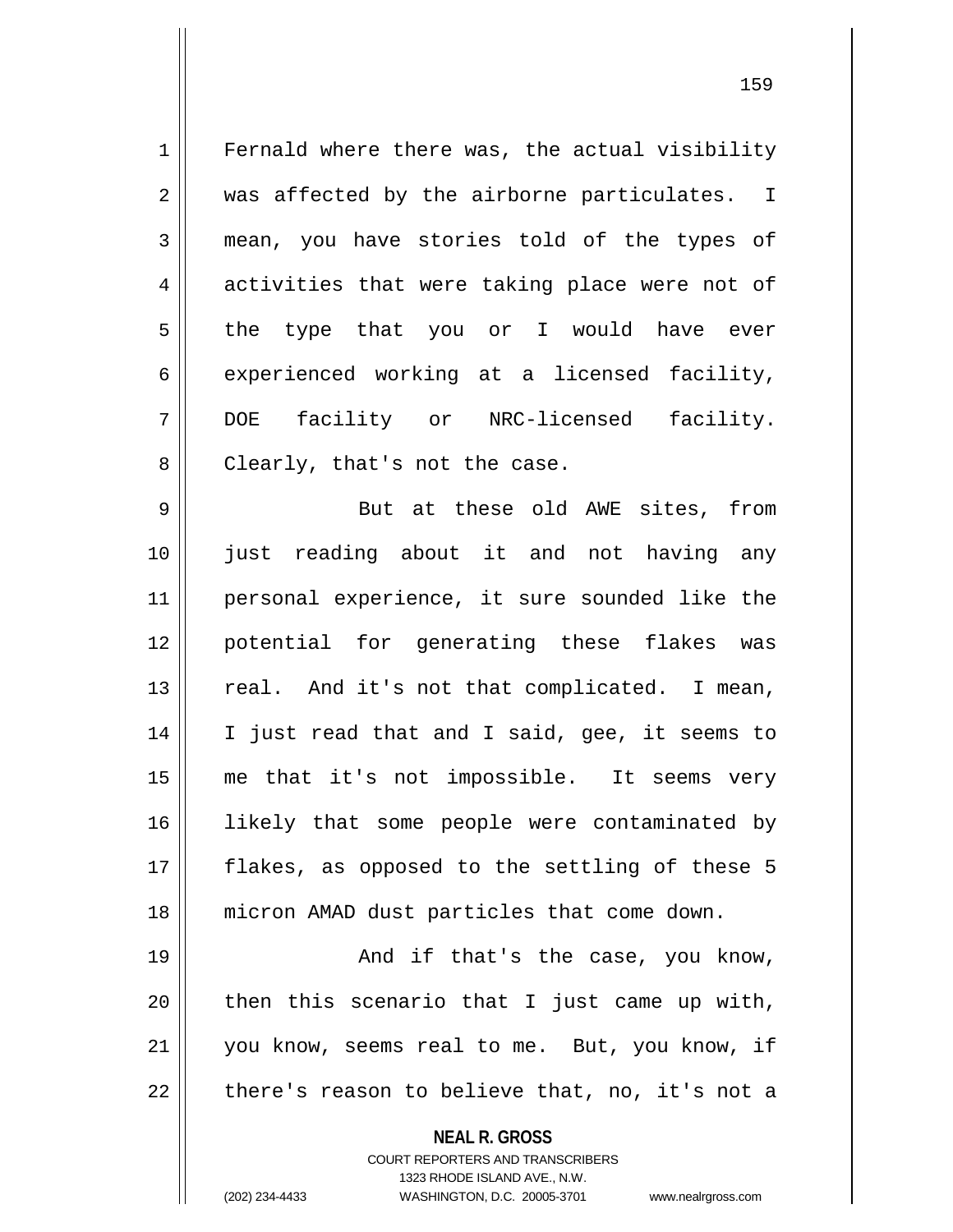**NEAL R. GROSS** COURT REPORTERS AND TRANSCRIBERS 1 || real scenario, that is people just don't  $2 \parallel$  really experience that, that's fine. I'm glad  $3 \parallel$  we're talking about it now because I haven't 4 || heard that answer yet. The answer you just  $5 \parallel$  gave, that is, it really doesn't happen, is 6 the first time that's been said, I believe, 7 you know -- 8 MR. CALHOUN: I can't say that it 9 doesn't happen. I can say that, from what I - 10 - I don't believe it's something that's 11 || rampant, and it's somewhat speculative. And 12 || one of the things that I've looked at based on 13 past AWEs in particular but uranium machining 14 || in general is that a coolant was always used, 15 || even back in the old days. And that was to 16 | prevent fires, for the most part. 17 DR. MAURO: They do see lots of 18 || sparks, though. 19 || MR. CALHOUN: Sure, sure, sure. 20 MR. SHARFI: So, John, can I -- 21 || DR. MAURO: Yes, sure, help. 22 MR. SHARFI: John, this is Mutty.

1323 RHODE ISLAND AVE., N.W.

(202) 234-4433 WASHINGTON, D.C. 20005-3701 www.nealrgross.com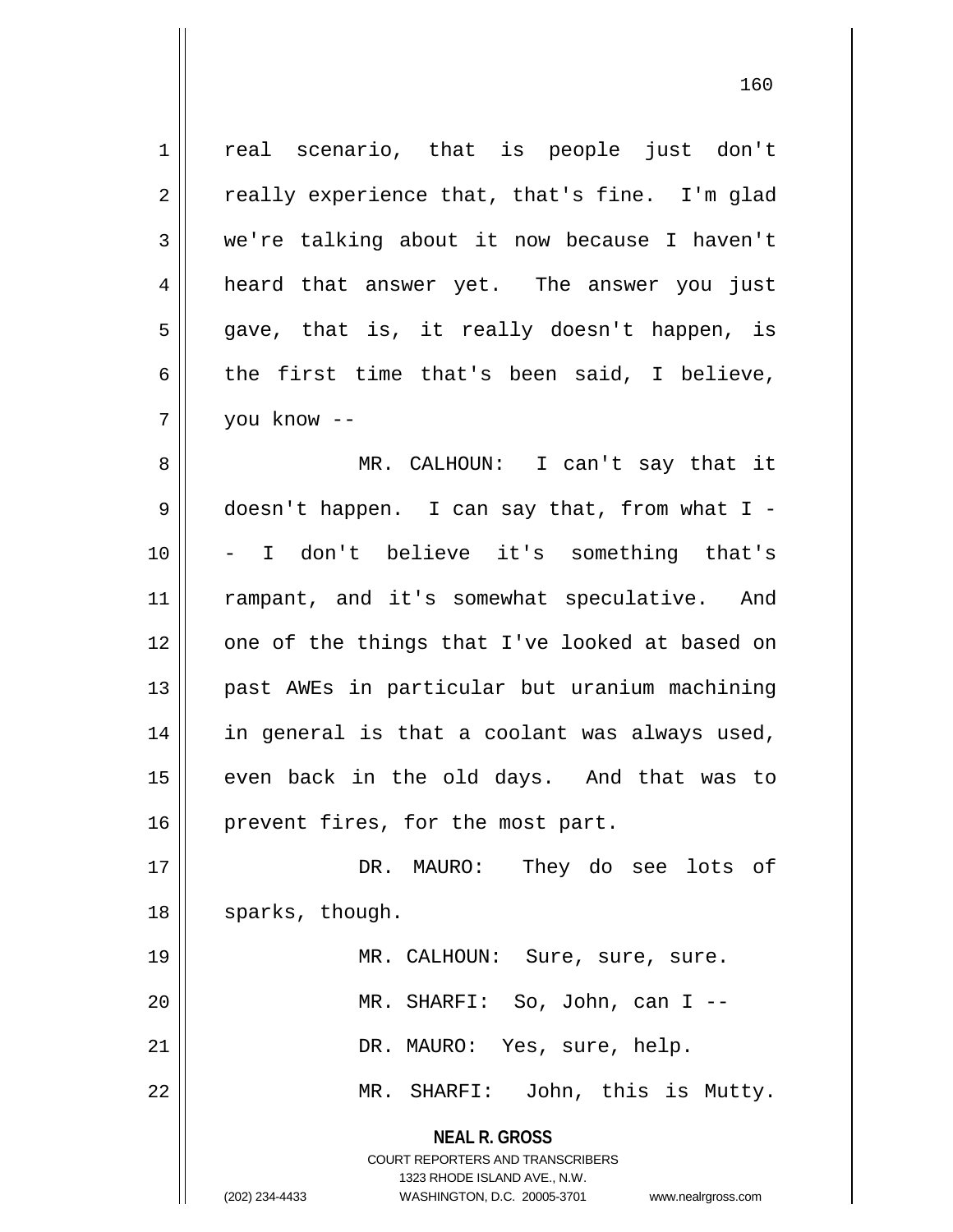$1 \parallel$  I can also add that, if you're looking at the  $2 \parallel$  total skin dose, also, as you get to smaller  $3$  metal flakes, the affected surface area goes 4 severely down. So the adjustment for total  $5 \parallel$  skin dose really is more a factor of having 6 | larger contaminated skin areas than it would  $7 \parallel$  be having hot particles or, you know, really, 8 flakes. So the total skin dose, if you're 9 || just talking about -- since the dose per unit 10 activity of uranium is like -- like at 11 Hanford, you're talking hot particles of, you 12 || know, mixed fission products, so the dose per 13 unit hot particle is much, much higher than 14 uranium.

15 || So when you make adjustments to 16 || total skin dose for uranium, you're not seeing 17 the same kind of overall skin dose that you'd 18 || see from, like, a hot particle from mixed 19 fission products in Hanford.

20 DR. MAURO: I agree with that 21 completely, but I think that we just changed  $22 \parallel$  subjects. Bear with me, please. I think that

> **NEAL R. GROSS** COURT REPORTERS AND TRANSCRIBERS 1323 RHODE ISLAND AVE., N.W. (202) 234-4433 WASHINGTON, D.C. 20005-3701 www.nealrgross.com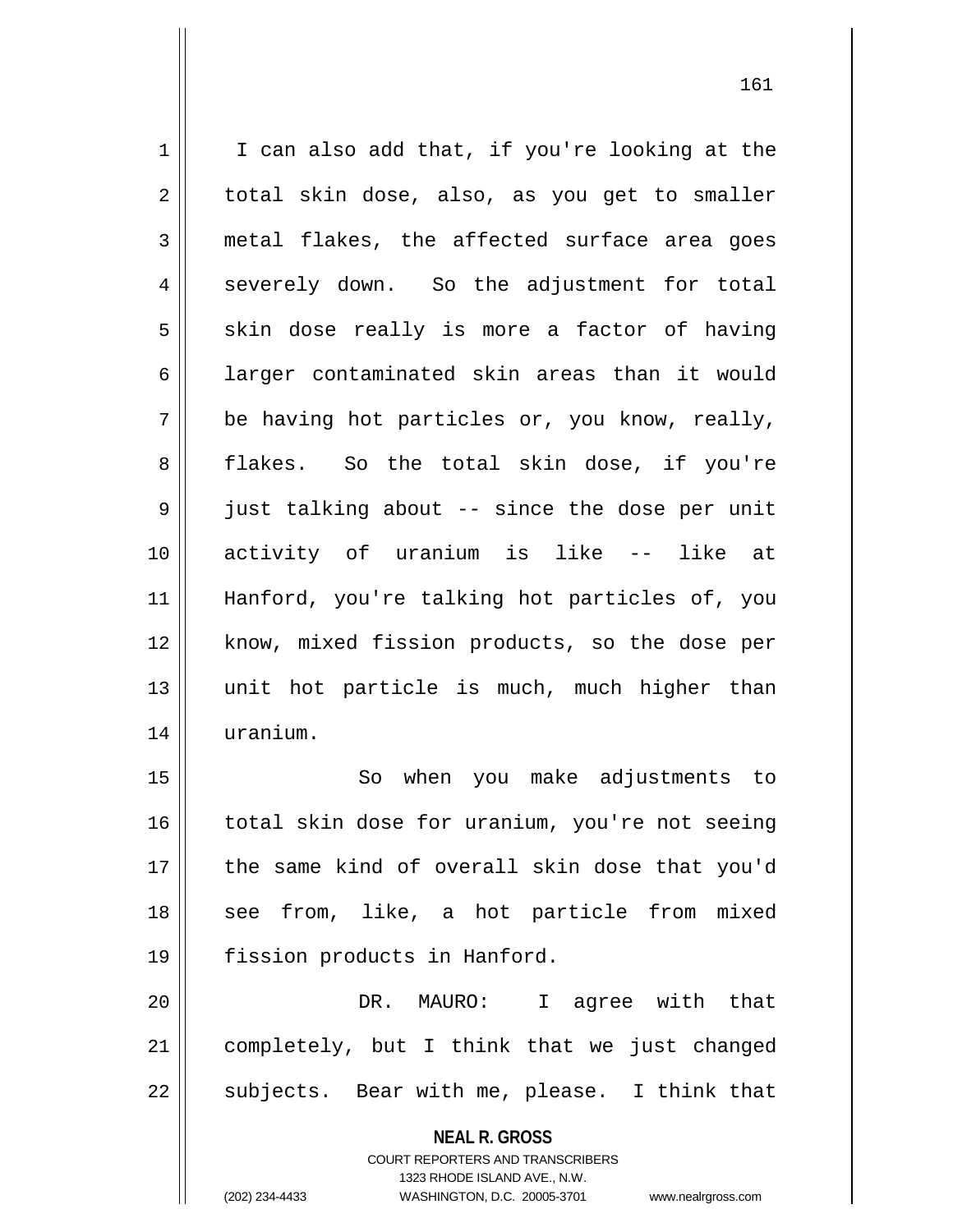$1$  the first question is: is the scenario I just 2 described something that is considered 3 plausible and should be somehow explicitly 4 addressed? Now you're saying that, even if we 5 | were to explicitly address it, the doses would  $6$  || come in very low because it would be a small  $7 \parallel$  particle on a small localized area, and when  $8 \parallel$  you use the -- you would then dilute that over  $9 \parallel$  the 18,000, I believe, centimeters squared. 10 So what I'm getting at is: so 11 || there's two phases to the process. One is: 12 what is the scenario that we're trying to  $13$  reconstruct, and is it a plausible one? And, 14 two, given that it is plausible, how do we do  $15$  || it? I don't know if we've gotten to that  $-$ -16 and I do have some issues and questions

17 || regarding how you would do it because I think 18 || that I have some idea of what it is you would 19 do if you were going to do that calculation.  $20$  || But that's a different subject.

21 I mean, I think it's important  $22$  || that some consensus is, we converge on whether

> **NEAL R. GROSS** COURT REPORTERS AND TRANSCRIBERS 1323 RHODE ISLAND AVE., N.W. (202) 234-4433 WASHINGTON, D.C. 20005-3701 www.nealrgross.com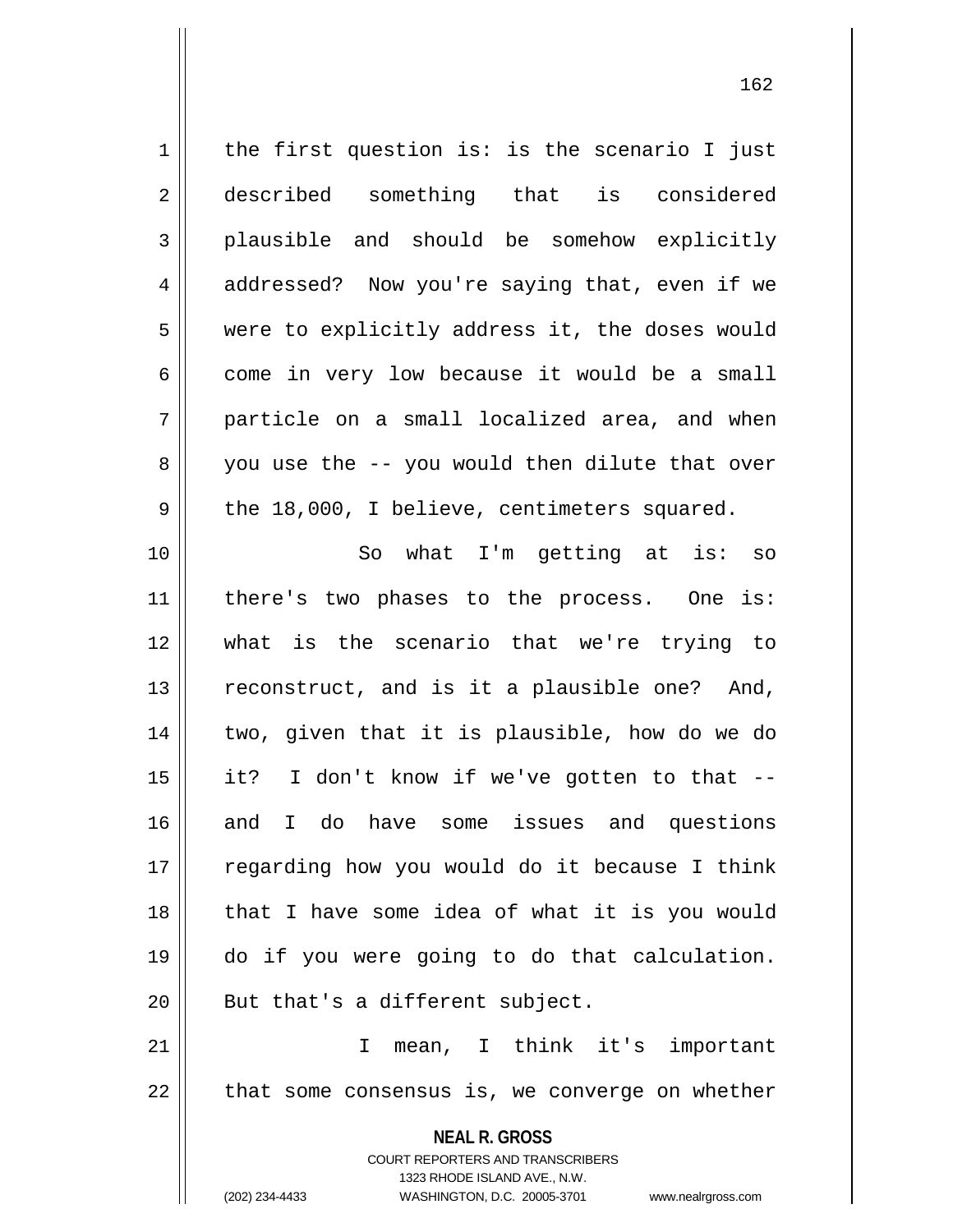1 | we consider this, I'll call it the flake  $2 \parallel$  scenario, and not of the type at Hanford where 3 it's a true hot particle. I've only brought 4 this up from the perspective of uranium oxide 5 | flakes being generated during the machining of 6 uranium at old AWE facilities, and I'm not  $7 \parallel$  bringing it to the -- so it's a whole special 8 circumstance, but it turns out it's a common 9 | circumstance. That is, we have lots of, you 10 know, dose reconstructions that I've looked at 11 || from AWE facilities where this was, where the 12 || skin dose, cancer of, you know, basal cell, 13 || squamous cell carcinoma of the face and neck 14 and ears is a common one and none of those 15 were ever assessed from the perspective of a 16 flake falling on them and being responsible 17 || for, possibly being responsible for that 18 cancer. 19 Now, if that scenario is not a

 $20$  || real scenario, I'm fine, I mean, if that's the  $21$  case. But it seemed to me to be a plausible 22  $\parallel$  scenario for these old AWE sites. And I think

**NEAL R. GROSS**

COURT REPORTERS AND TRANSCRIBERS 1323 RHODE ISLAND AVE., N.W. (202) 234-4433 WASHINGTON, D.C. 20005-3701 www.nealrgross.com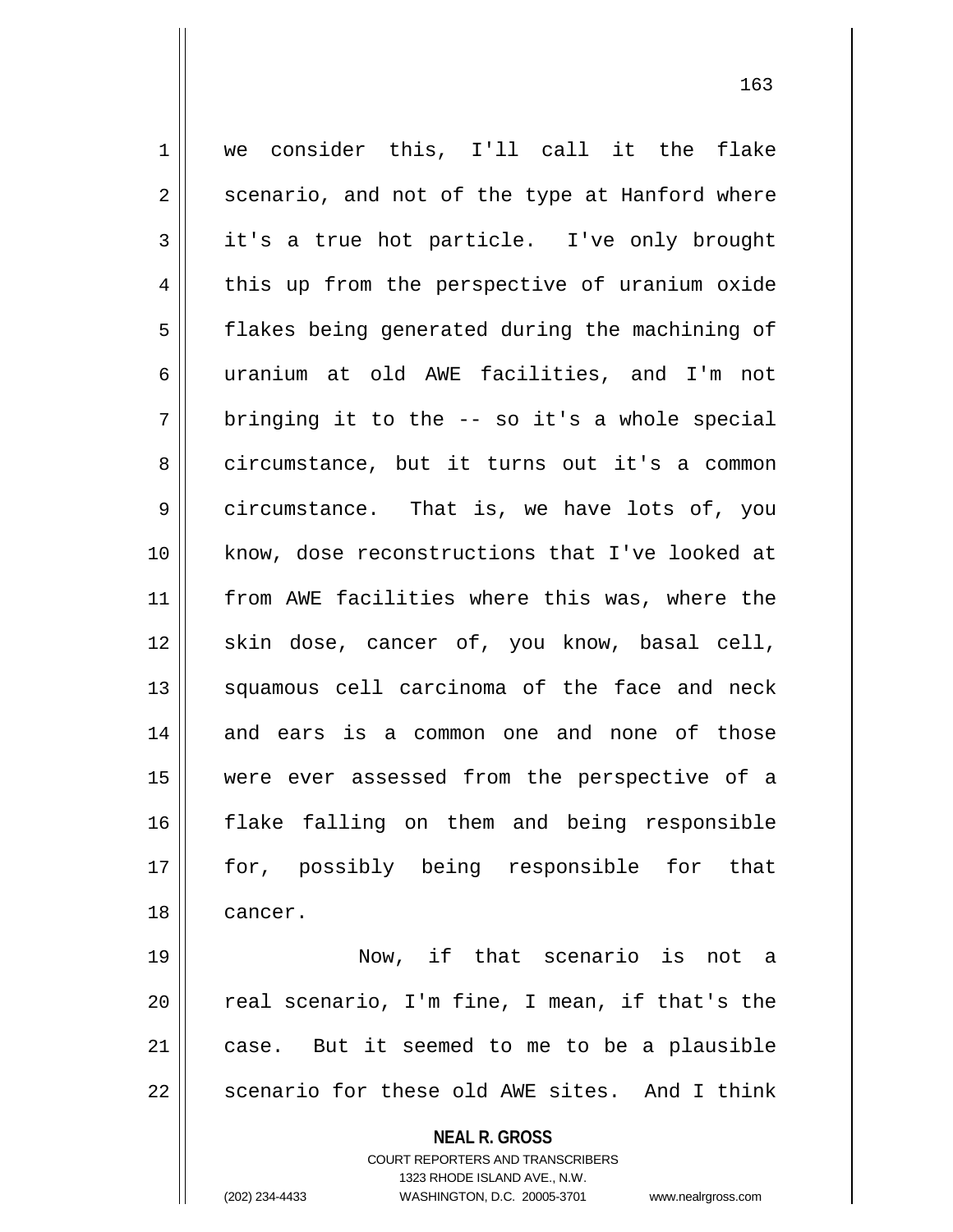1 | we've got to get to a point where either we  $2 \parallel$  agree that it is a plausible one or it's not. 3 || If we get to the place where we're saying 4 || it's not plausible, then we're done. But if  $5 \parallel$  we say it is plausible, then we go to the next  $6 \parallel$  stage which you just brought up which has to 7 do with how do you do the dose reconstruction 8 || and how do you do the Probability of 9 || Causation? That's the back-end of the 10 discussion. But I'd like to close out the 11 front-end of the discussion to see if there's 12 | agreement on this scenario.

 MEMBER POSTON: John, this is John Poston, if I could just get a word in 15 || edgewise. I tend to agree with Grady. I think most of the particles that would be 17 || generated would be taken out in the coolant. It seems to me that those particles that somehow are released into the environment would be pyrophoric, and that changes the whole scenario.

22 When we looked at hot particles

**NEAL R. GROSS**

COURT REPORTERS AND TRANSCRIBERS 1323 RHODE ISLAND AVE., N.W. (202) 234-4433 WASHINGTON, D.C. 20005-3701 www.nealrgross.com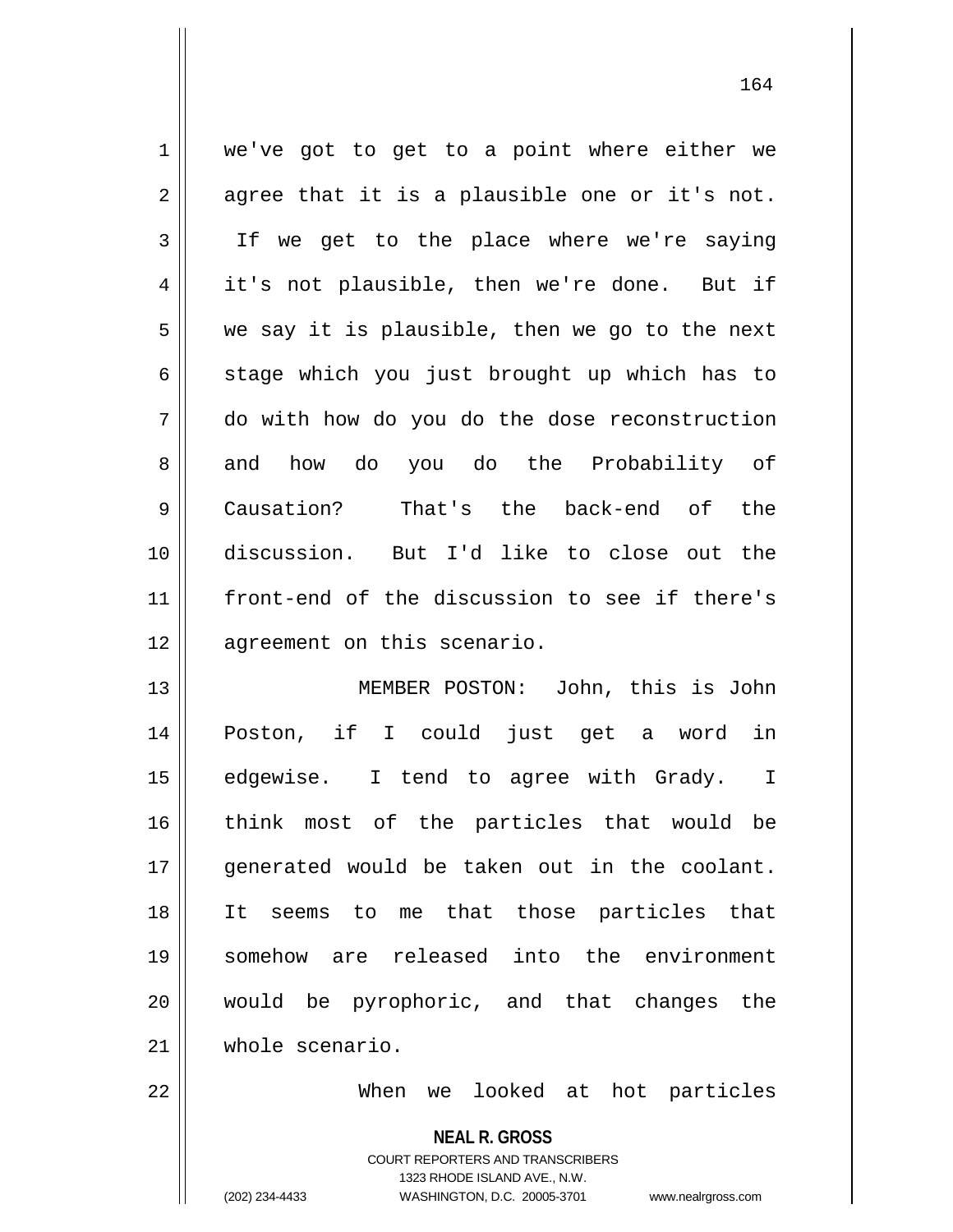1 and talked about fuel fleas and stuff like  $2 \parallel$  that, what we found out, even with calculating 3 in doses, that hot particles were equivalent 4 to, roughly, a paper cut in terms of their  $5 \parallel$  harm to the individual. And unless you can 6 give me data, and I would really like to have  $7 \parallel$  data, if you can give me data that shows that 8 || these workers had depositions in their ears  $9 \parallel$  and so forth, then I might look at this in a 10 different view. But I think that's not, to 11 || me, that's not a plausible. There may be 12 || other sources of radiation exposure. I 13 || certainly have a face to show that I've been 14 || exposed to radiation, but it wasn't from tiny 15 little particles. So I just, I have 16 difficulty accepting that as a plausible 17 || situation, but I'm also smart enough to know  $18$  || that you never say never. 19 DR. ANIGSTEIN: This is Bob 20 Anigstein. I thought I'd weigh in on some of 21 my own observations. We did a -- I don't know  $22 \parallel$  if this was mentioned, we did a parametric

> **NEAL R. GROSS** COURT REPORTERS AND TRANSCRIBERS 1323 RHODE ISLAND AVE., N.W.

(202) 234-4433 WASHINGTON, D.C. 20005-3701 www.nealrgross.com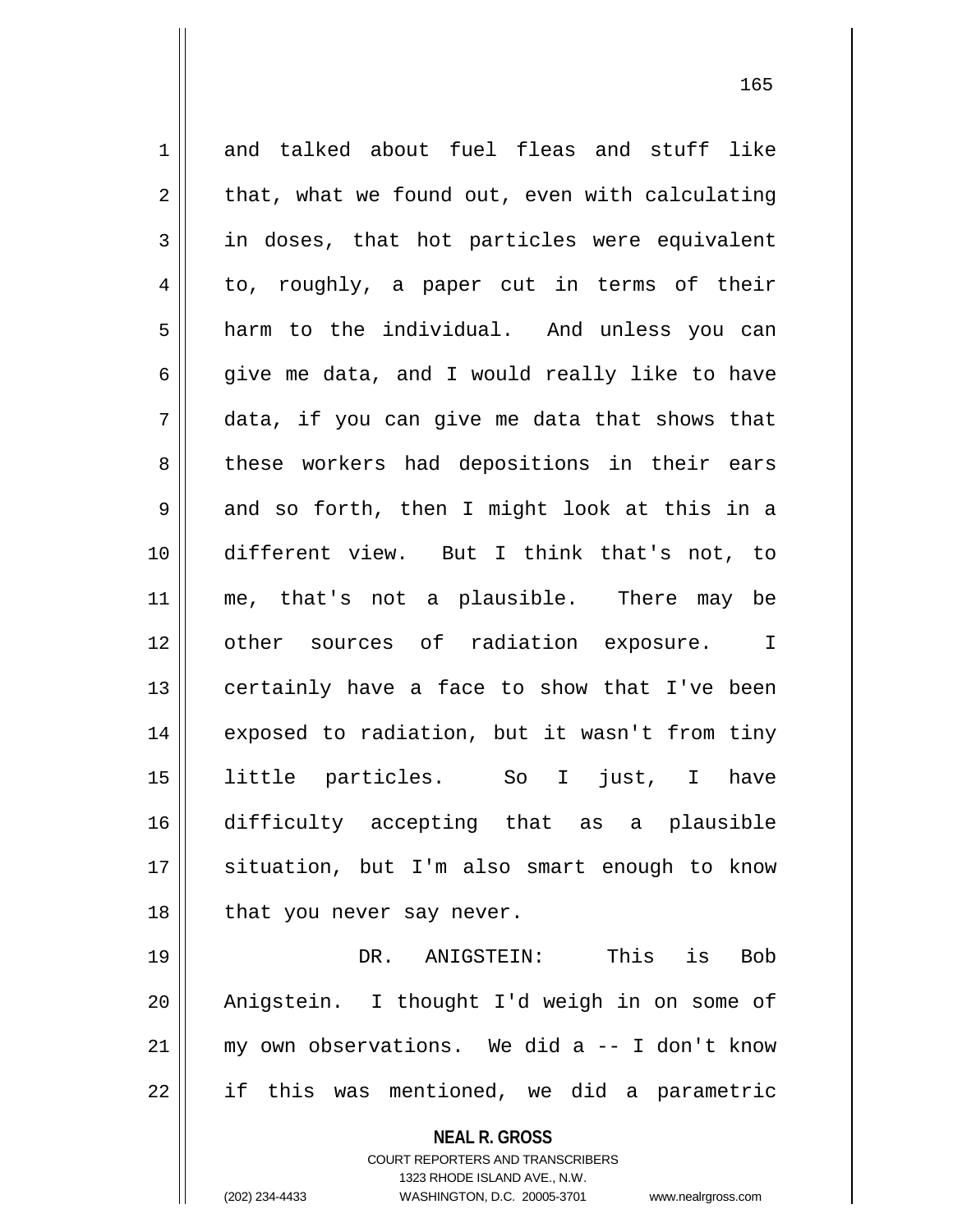1 study using MCNP of different-sized particles 2 || with hypothetical landing on the skin, and we  $3 \parallel$  got doses, at that time we simply took the  $4 \parallel$  average exposure directly under the particle. 5 We did not average it over a larger area, and 6 we got doses, if I remember, as high as 230 7 millirem per hour.

8 || So if you say that that, you know,  $9 \parallel$  this could have lasted, the worker could have 10 gotten it sometime during the day, early in 11 the day, maybe he doesn't shower until the 12 next morning, you have a possibility of a 24- 13 hour exposure. And I've even some references 14 || that said that sometimes it doesn't come off 15 in the shower. Maybe eventually it does, but 16 || it doesn't immediately necessarily come off.

17 || But I was thinking more, because 18 || John Mauro and I had a discussion about this, 19 more about it. One way to philosophically 20 || approach this is, in statistics, it's called  $21$  | the null hypothesis. And the null hypothesis  $22$  || in this case would be that the radiation of

> **NEAL R. GROSS** COURT REPORTERS AND TRANSCRIBERS 1323 RHODE ISLAND AVE., N.W. (202) 234-4433 WASHINGTON, D.C. 20005-3701 www.nealrgross.com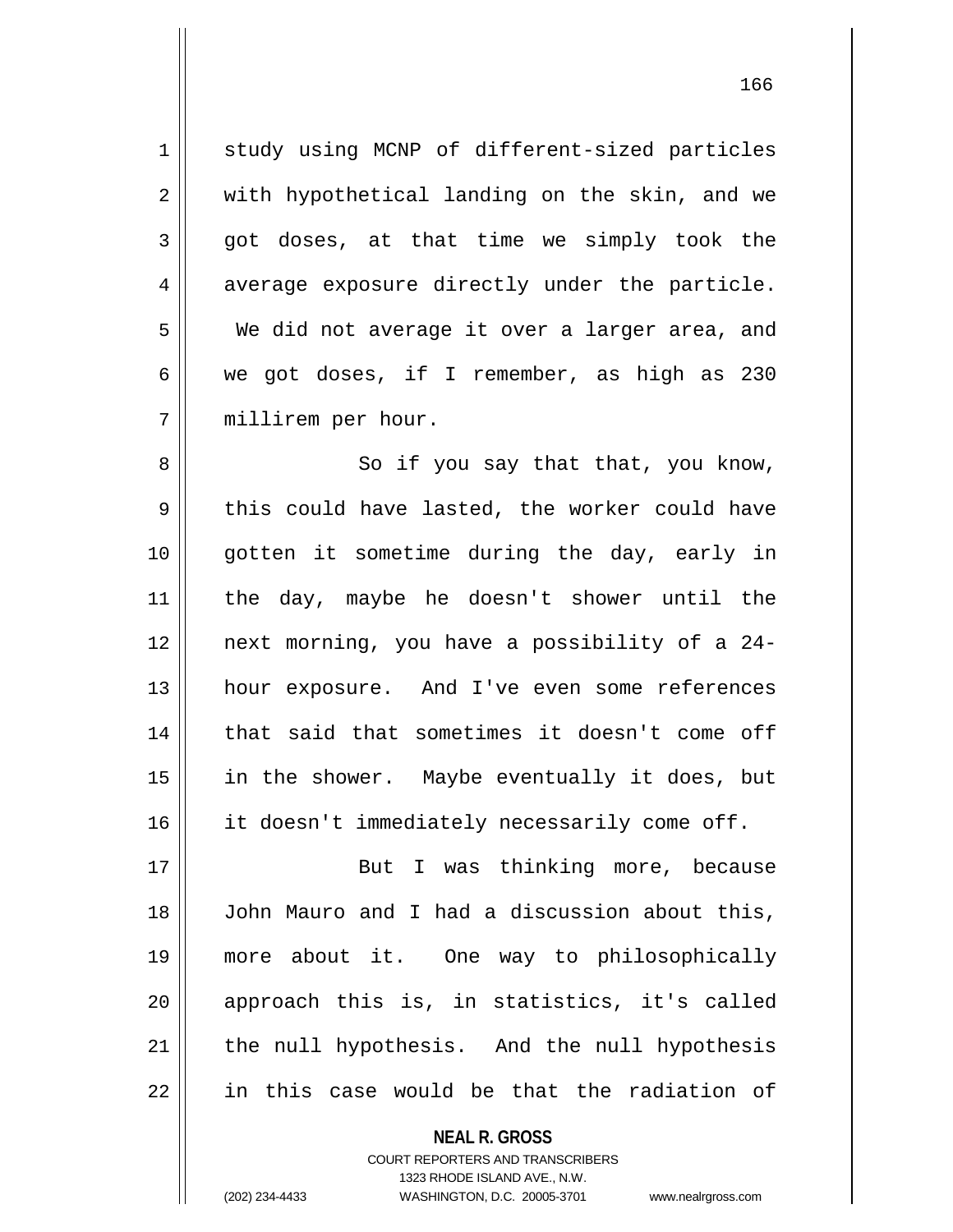**NEAL R. GROSS** COURT REPORTERS AND TRANSCRIBERS 1323 RHODE ISLAND AVE., N.W.  $1 \parallel$  the hot particle did not cause the cancer.  $2 \parallel$  And to prove the null hypothesis, you have to  $3 \parallel$  show that it can't happen. And the only way 4 | to approach this would be to simply assume  $5 \parallel$  that the particle landed on the cancer site  $6 \parallel$  and calculate the dose just over that area 7 and, you know, and run IREP. And if IREP  $8 \parallel$  tells you that it's not sufficient, that, even  $9 \parallel$  then, the Probability of Causation is less  $10$  | than 50 percent, then you're done. 11 || But until that's established, the 12 argument that says, well, it's a small dose, 13 we don't have to consider it or it's an 14 unlikely scenario, it's not an unlikely 15 scenario because it's also unlikely that 16 || somebody gets cancer, period. Not everyone 17 || qets skin cancer. So if they do have a 18 || cancer, then, right away, something unusual 19 | has happened. 20 Yes, I know cancers can be caused 21 || by some exposure in other things, but I've 22 just, you know, I've been in the sun a lot,

(202) 234-4433 WASHINGTON, D.C. 20005-3701 www.nealrgross.com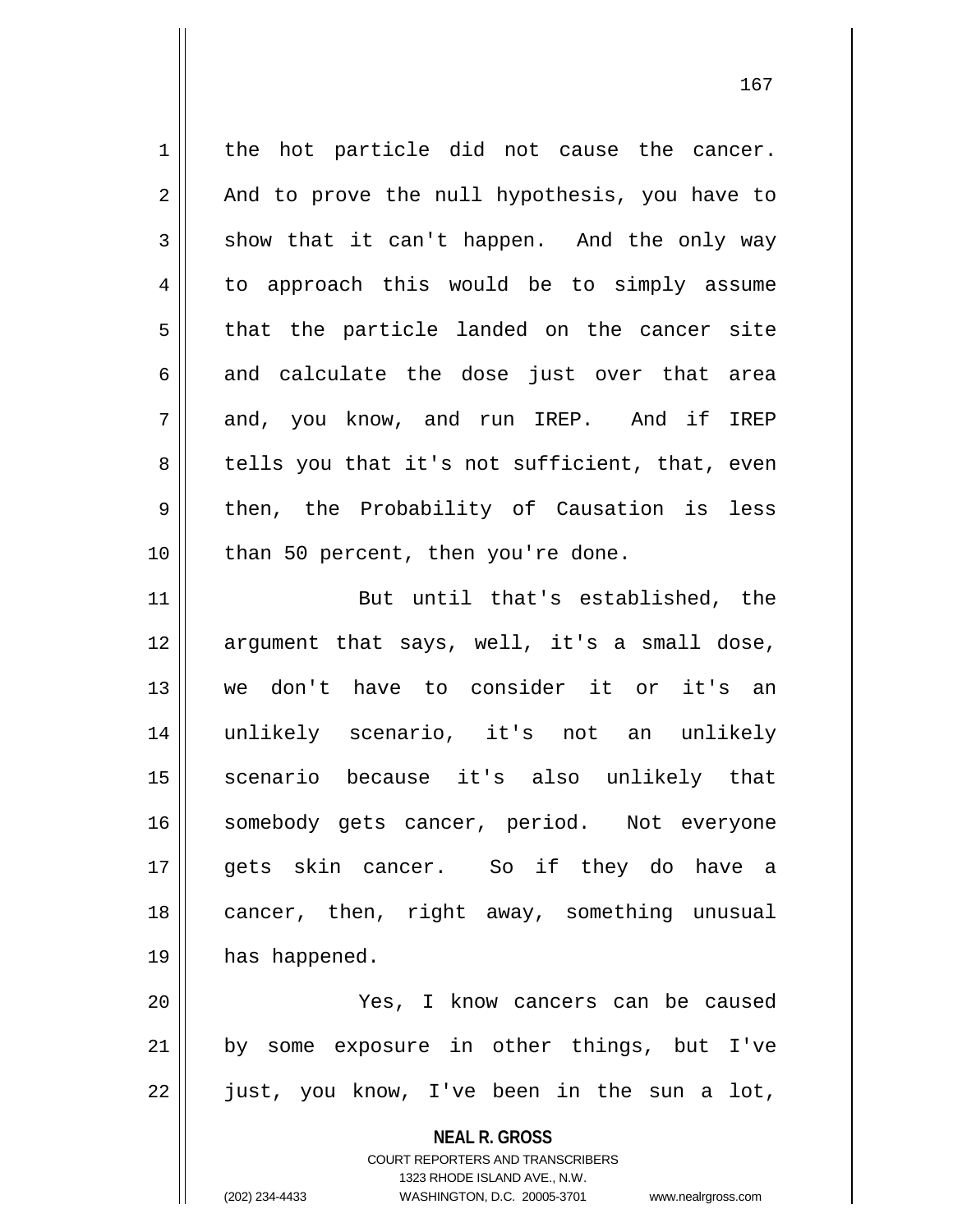1 I've been around a long time, I've been

 $2 \parallel$  exposed to the sun for a very long period of 3 time, very long periods of time, I never got 4 || skin cancer. So not everyone gets skin 5 | cancer.

6 So that's the approach. It 7 doesn't mean, it doesn't presuppose that the 8 cancer was caused by the hot particle. It 9 || just gives the worker the benefit of the 10 doubt. We put the particle there, see what 11 || the dose is, run IREP, and then nobody can 12 || claim that the worker was not given, the  $13$  | claimant was not given the chance.

 It's a claimant-favorable approach. It's not scientifically implausible. And, again, I'm not saying that it's necessarily that the particle landed 18 || there. But since he got the cancer, it's a claimant-favorable assumption to say that's 20 || where the particle landed.

21 || I'll just wind up in a couple more  $22$  | sentences. If you assume, if you dilute it by

> **NEAL R. GROSS** COURT REPORTERS AND TRANSCRIBERS

> > 1323 RHODE ISLAND AVE., N.W.

(202) 234-4433 WASHINGTON, D.C. 20005-3701 www.nealrgross.com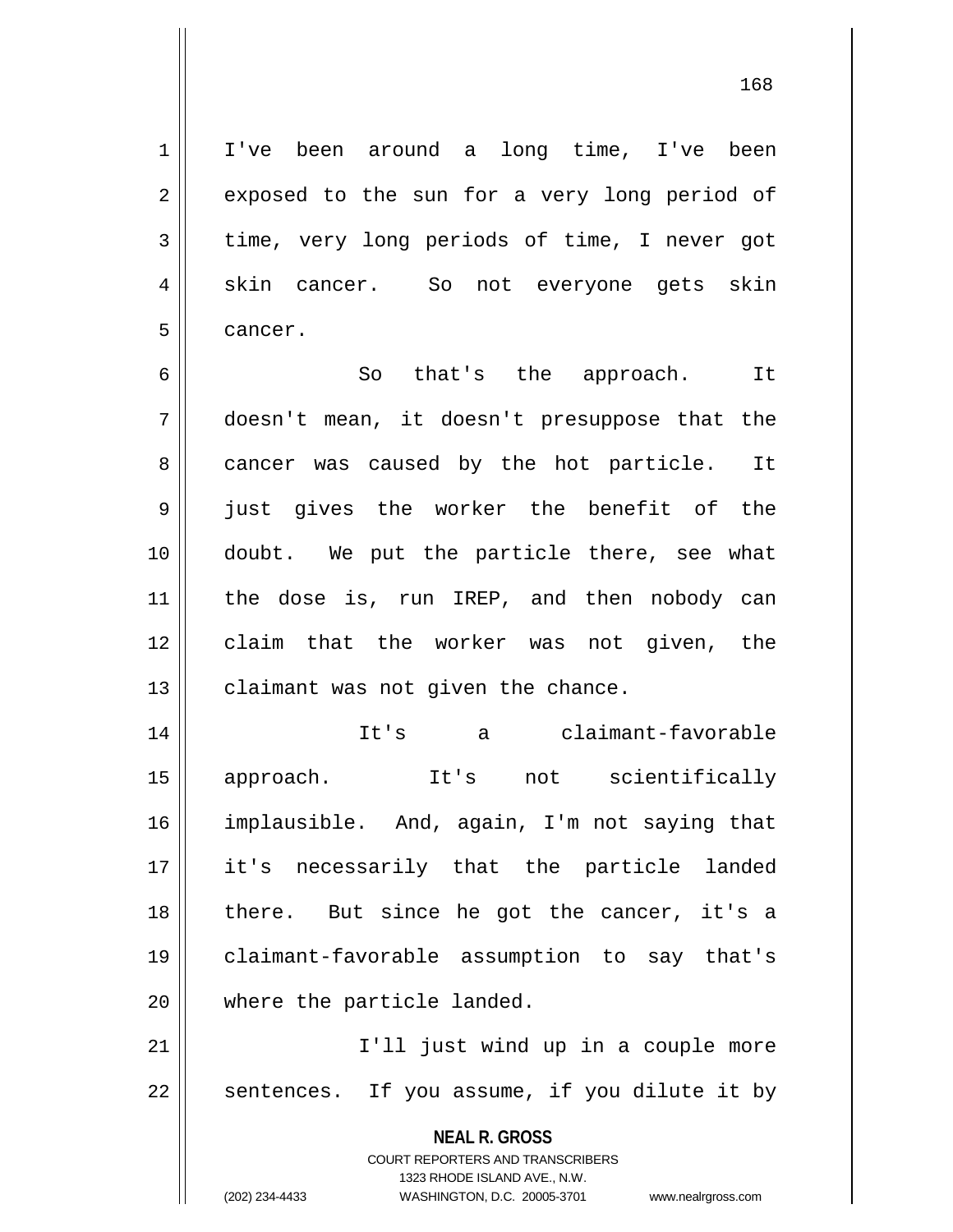$1 \parallel$  18,000, then what you're really saying is that  $2 \parallel$  there's no correlation between the radiation  $3 \parallel$  dose from the particle and the skin cancer,  $4 \parallel$  that the particle can land on the head and the  $5 \parallel$  cancer can be on the toe. And that just, that 6 is not plausible. I'm done.

7 CHAIRMAN KOTELCHUCK: This is 8 Dave. Dave Kotelchuck. But the evidence that 9 was brought, I mean, the question, to me, gets 10 back to the evidence. Early on in the 11 discussion, John, I think it was John Mauro 12 || said that you had read in previous accounts 13  $\parallel$  that there were, back in the `40s and `50s, 14 || that there were people working with lots of 15 dust flakes around so you could hardly see. I 16 mean, did you see that, how often did you see 17 || that, or were there a number of cases in which 18 you saw that? I mean, that, to me, is 19 | evidence.

20 DR. MAURO: The answer is no. The 21 || answer is no. It happened in Bethlehem Steel. 22 I'm not sure whether or not Simonds Saw.

**NEAL R. GROSS**

COURT REPORTERS AND TRANSCRIBERS 1323 RHODE ISLAND AVE., N.W. (202) 234-4433 WASHINGTON, D.C. 20005-3701 www.nealrgross.com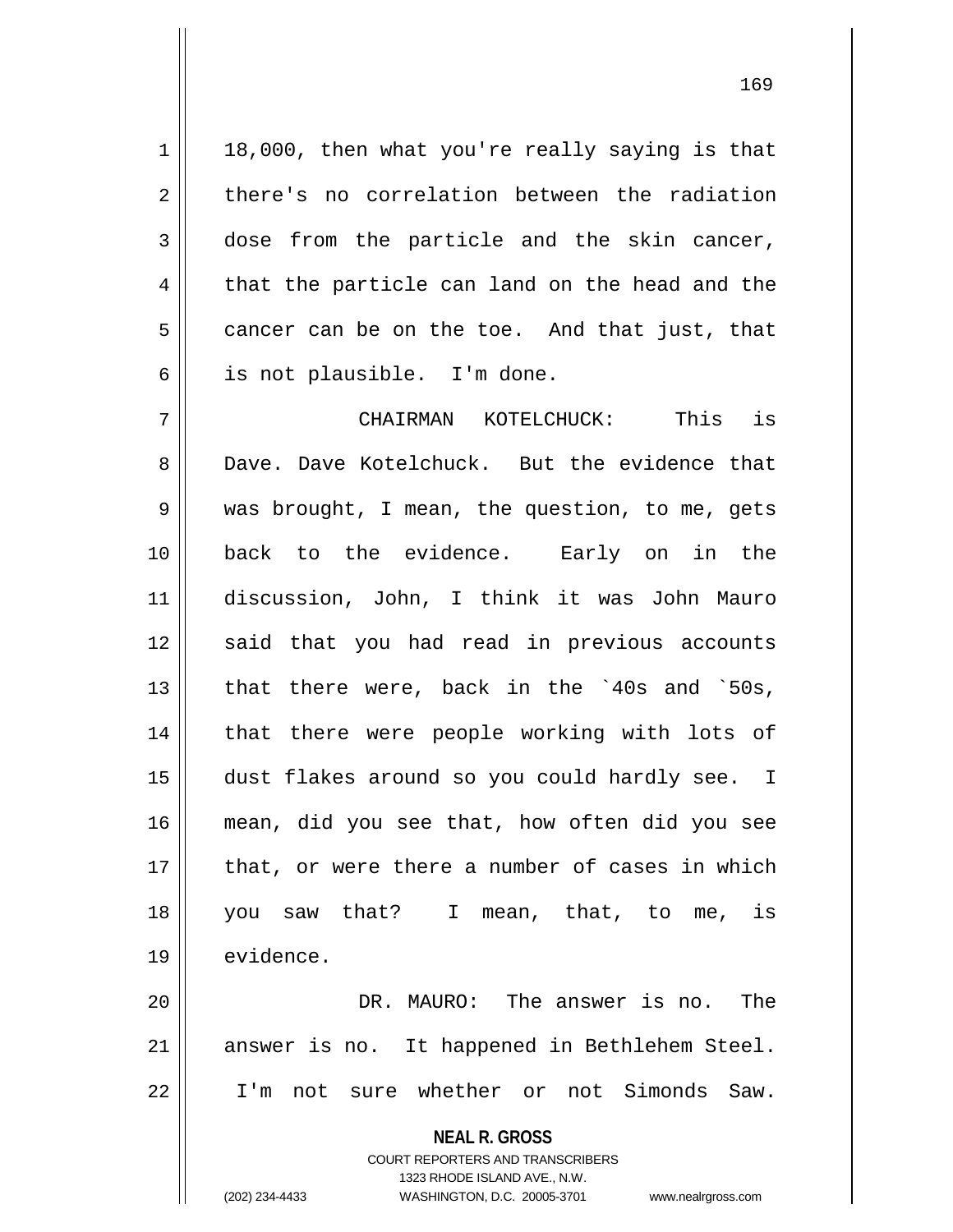1 || But, I mean, you're absolutely correct. This  $2 \parallel$  is something that seemed to be a plausible 3 | scenario. But if it's not, you know, it's  $4 \parallel$  not.

 MEMBER CLAWSON: John, this is  $6 \parallel$  Brad. I guess I've got to go back to some of  $7 \parallel$  the interviews we've been involved with. 8 || Grady may remember this one, and he talked 9 about the machining of it. But you also 10 || brought up grinding and so forth. That, you know, I could see a little bit more because when we were in Kansas City we were talking to a machinist that had been machining that uranium, and we talked about the pyrophoric aspect of it, and he spoke of the fire that had happened. He wasn't involved with it but the fire -- but, also, he talked about the 18 || pieces would pop off, you know, and it would burn you on different spots because they're 20 || popping off. That's when we were talking about the pyrophoric part of it, but he talked || about these pieces.

**NEAL R. GROSS**

COURT REPORTERS AND TRANSCRIBERS 1323 RHODE ISLAND AVE., N.W. (202) 234-4433 WASHINGTON, D.C. 20005-3701 www.nealrgross.com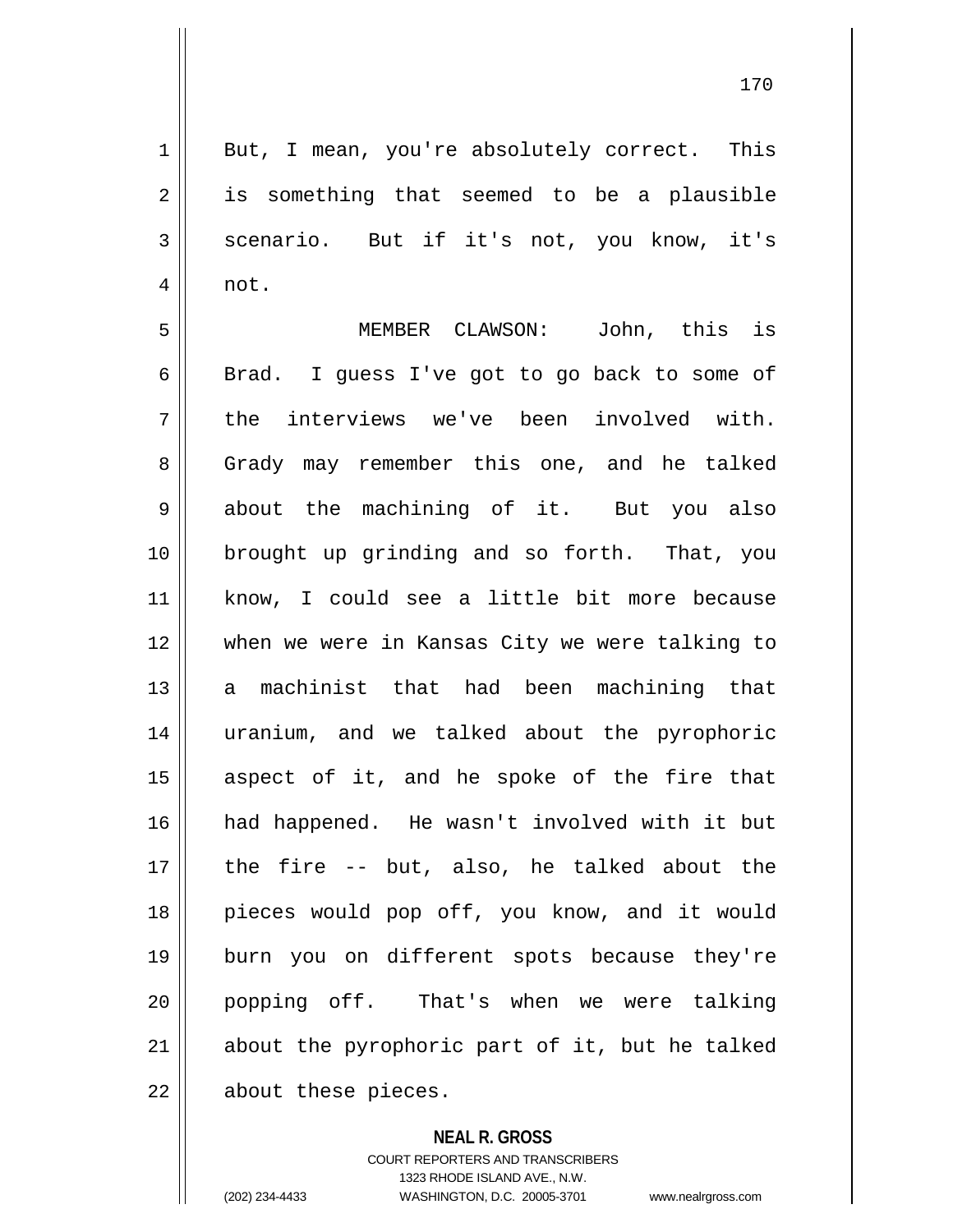| 1  | You know, they did have coolant on             |
|----|------------------------------------------------|
| 2  | them, but some of them did pop off and land on |
| 3  | their hands and their head and so forth like   |
| 4  | that, and they just, it kind of burned them a  |
| 5  | little bit. And that's what the contents of    |
| 6  | the whole thing was was the burning of it, not |
| 7  | as a hot particle. I did not look at it in     |
| 8  | the context that you're saying, John.          |
| 9  | So I just wanted to make sure that             |
| 10 | you realize that we have seen and discussed    |
| 11 | situations like this, but I don't know how you |
| 12 | would, how you'd cover this.                   |
| 13 | DR. MAURO: Yes, let me add one                 |
| 14 | more thing. One of the scenarios at Bethlehem  |
| 15 | Steel that generated most of the airborne      |
| 16 | particles was the rolling operation and        |
| 17 | dragging the rods over from one location to    |
| 18 | another where they describe lots of sparking   |
| 19 | and flaking and oxidation. So it's not only    |
| 20 | the grinding which is done on the oil, the     |
| 21 | drilling which is often, you know, where -- so |
| 22 | there were a lot of activities that took place |

**NEAL R. GROSS** COURT REPORTERS AND TRANSCRIBERS

1323 RHODE ISLAND AVE., N.W.

(202) 234-4433 WASHINGTON, D.C. 20005-3701 www.nealrgross.com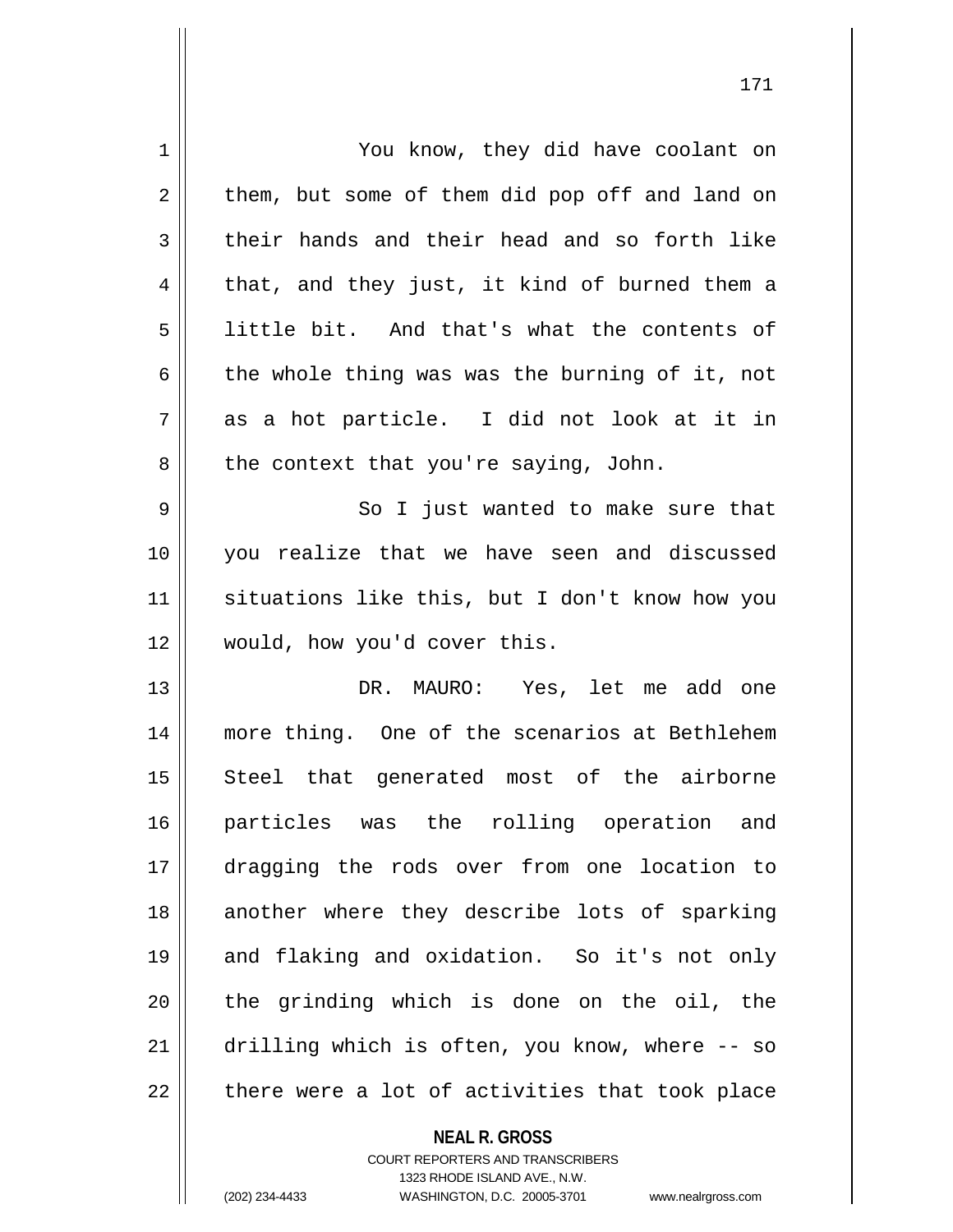**NEAL R. GROSS** COURT REPORTERS AND TRANSCRIBERS 1323 RHODE ISLAND AVE., N.W. (202) 234-4433 WASHINGTON, D.C. 20005-3701 www.nealrgross.com 1 working with metal uranium where flakes and  $2 \parallel$  sparking and flakes were generated. I mean,  $3 \parallel$  that's what the flakes are, in effect. 4 They're sparks come off, and that's basically  $5 \parallel$  the oxidation. Uranium is chipping off,  $6 \parallel$  oxidizing, and becoming an airborne particle  $7 \parallel$  that then eventually settles out. The size of  $8 \parallel$  the particle could be very fine or it could  $9 \parallel$  be, as best I can tell, also a flake. 10 || So it's not -- and, Brad, I agree. 11 || So there are many ways in which you could say 12 || that you could get this airborne particle, and  $13$  the size of the particle, of course, is 14 uncertain. And, really, we're back to the 15 || scenario again. Whether this is a plausible 16 || scenario, for at least the early AWE years 17 where they were rolling uranium and machining 18 it and doing these -- 19 CHAIRMAN KOTELCHUCK: I mean,  $20$  || there should be  $-$ 21 MR. STIVER: If I could jump in  $22 \parallel$  for just a second. This is John Stiver.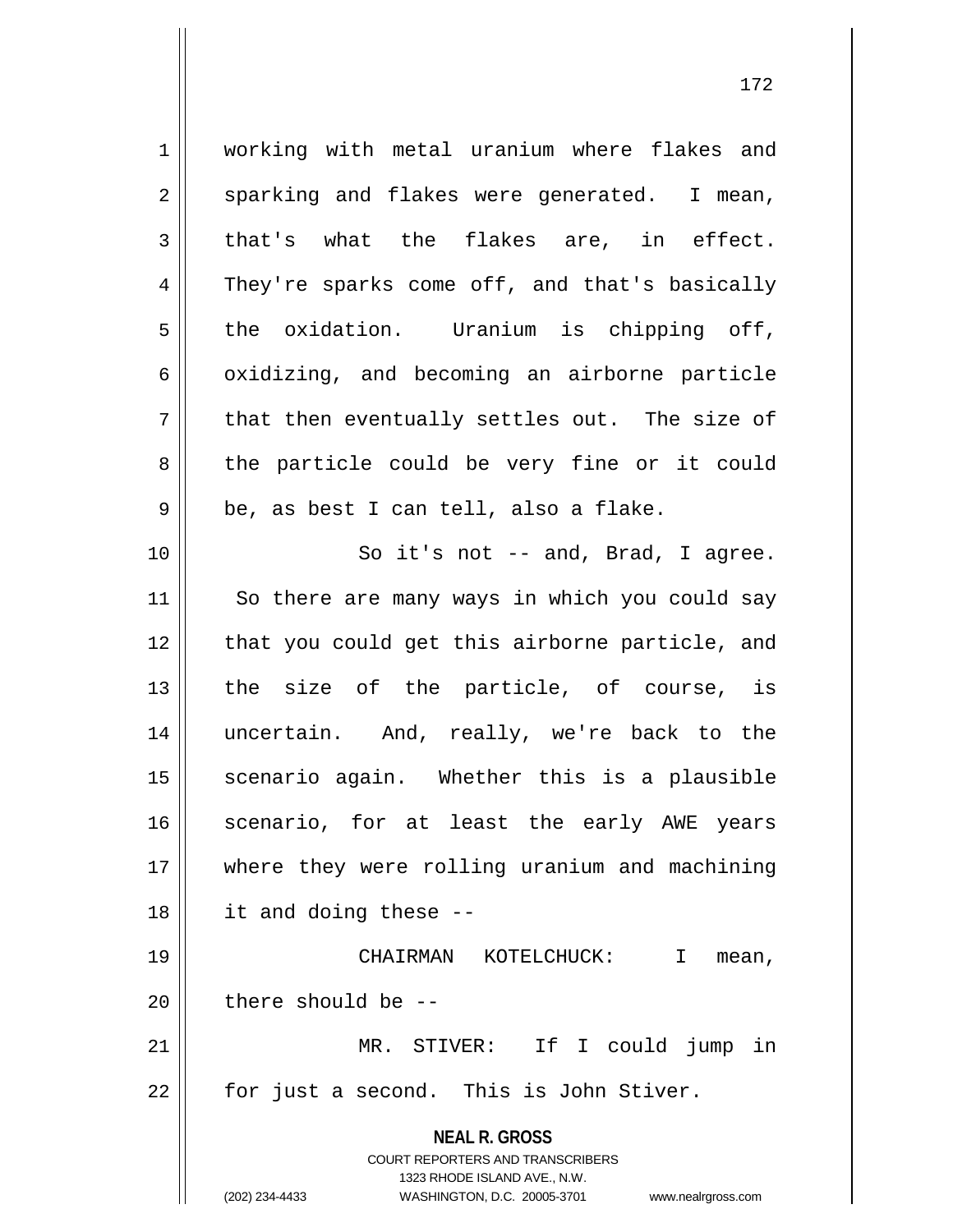| $\mathbf 1$ | CHAIRMAN KOTELCHUCK: Sure.                     |
|-------------|------------------------------------------------|
| 2           | MR. STIVER: Something that John                |
| 3           | just brought up, which I was ready to jump in  |
| 4           | right when you started, in 2010, Bob Barton    |
| 5           | and I and Sam Glover went up to upstate New    |
| 6           | York and we talked to some of the workers at   |
| 7           | Simonds Saw and actually toured the facility.  |
| 8           | And some of these guys described exactly what  |
| $\mathsf 9$ | John was saying.                               |
| 10          | Reading, also, the descriptions                |
| 11          | and the Site Profile and some of the other     |
| 12          | source documents, these flakes of uranium      |
| 13          | oxide were really coming off mainly during the |
| 14          | rolling operation. It's also where you found   |
| 15          | the, based on the DWE work that HASL did, the  |
| 16          | highest concentrations were right around those |
| 17          | rolling mills. And there were, these guys      |
| 18          | would talk about just dust piling up there.    |
| 19          | They would take brooms and sweep it out of the |
| 20          | way and, eventually, they'd put some steel     |
| 21          | latticework down there to help control this    |
| 22          | build-up of dust. We're not just talking       |

**NEAL R. GROSS**

COURT REPORTERS AND TRANSCRIBERS 1323 RHODE ISLAND AVE., N.W.

(202) 234-4433 WASHINGTON, D.C. 20005-3701 www.nealrgross.com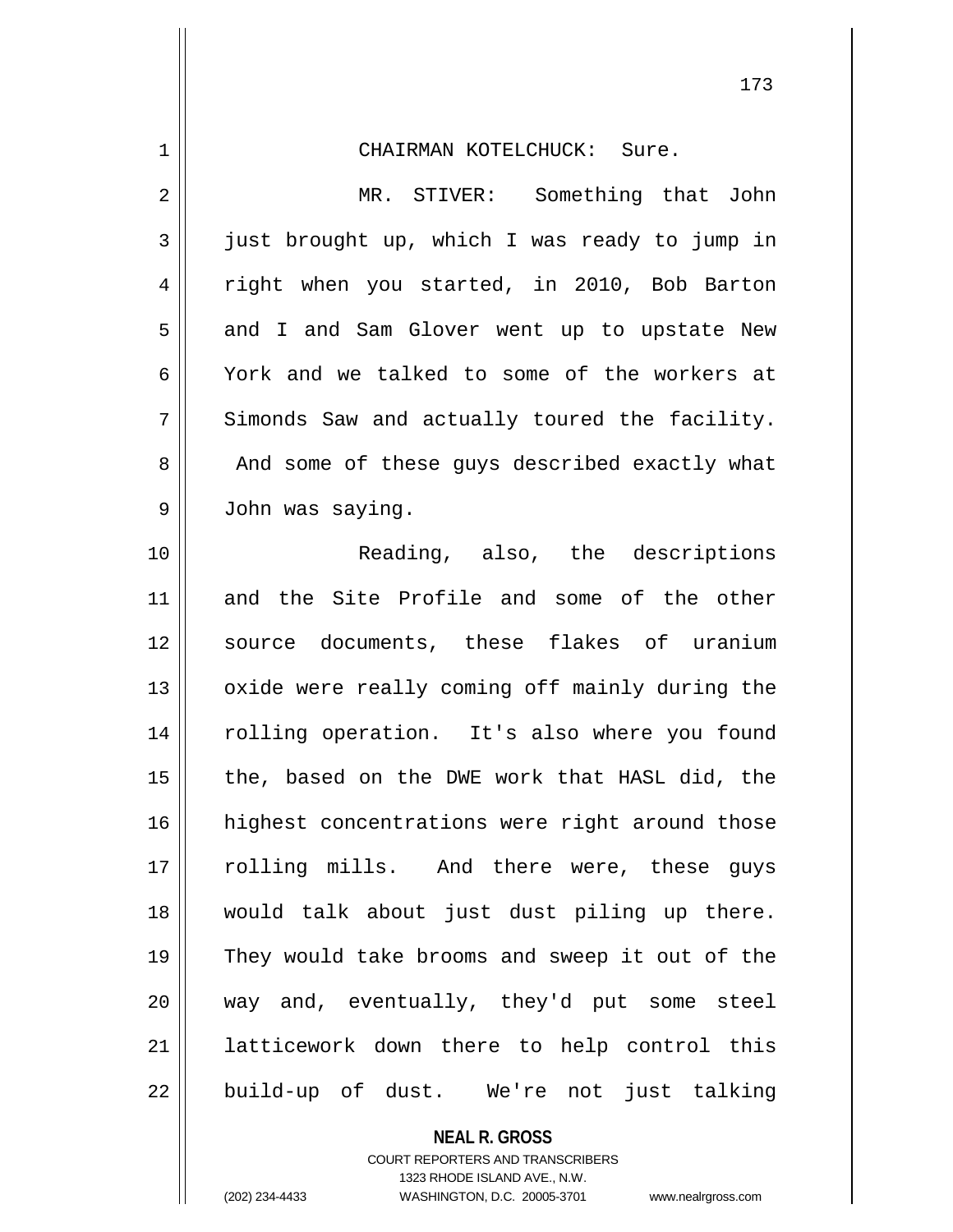1 about this airborne invisible 5 micron or very 2 || small respirable particles, but there were  $3 \parallel$  huge amounts of this material coming off, and  $4 \parallel$  the guys were either rolling this, dragging it 5 down, bringing it back. Sometimes, they'd 6 coll them seven or eight times until they got 7 || the right dimensions. They'd talk about just 8 || qetting covered in this stuff.

 $9 \parallel$  So, to my mind, in my mind, that 10 || is a viable scenario for exposures.

11 || CHAIRMAN KOTELCHUCK: In my mind, it sounds like there is evidence or not in the worker interviews over the years in AWE facilities and perhaps others, and I don't know how one goes back and looks at that because people were interviewed at different facilities. But there would be evidence there if somebody were to go through the worker interviews, and that, to me, would be hard 20 || evidence. Particularly, we were not focusing on that in terms of the dose reconstruction, || but the workers, undoubtedly, would describe

> **NEAL R. GROSS** COURT REPORTERS AND TRANSCRIBERS 1323 RHODE ISLAND AVE., N.W. (202) 234-4433 WASHINGTON, D.C. 20005-3701 www.nealrgross.com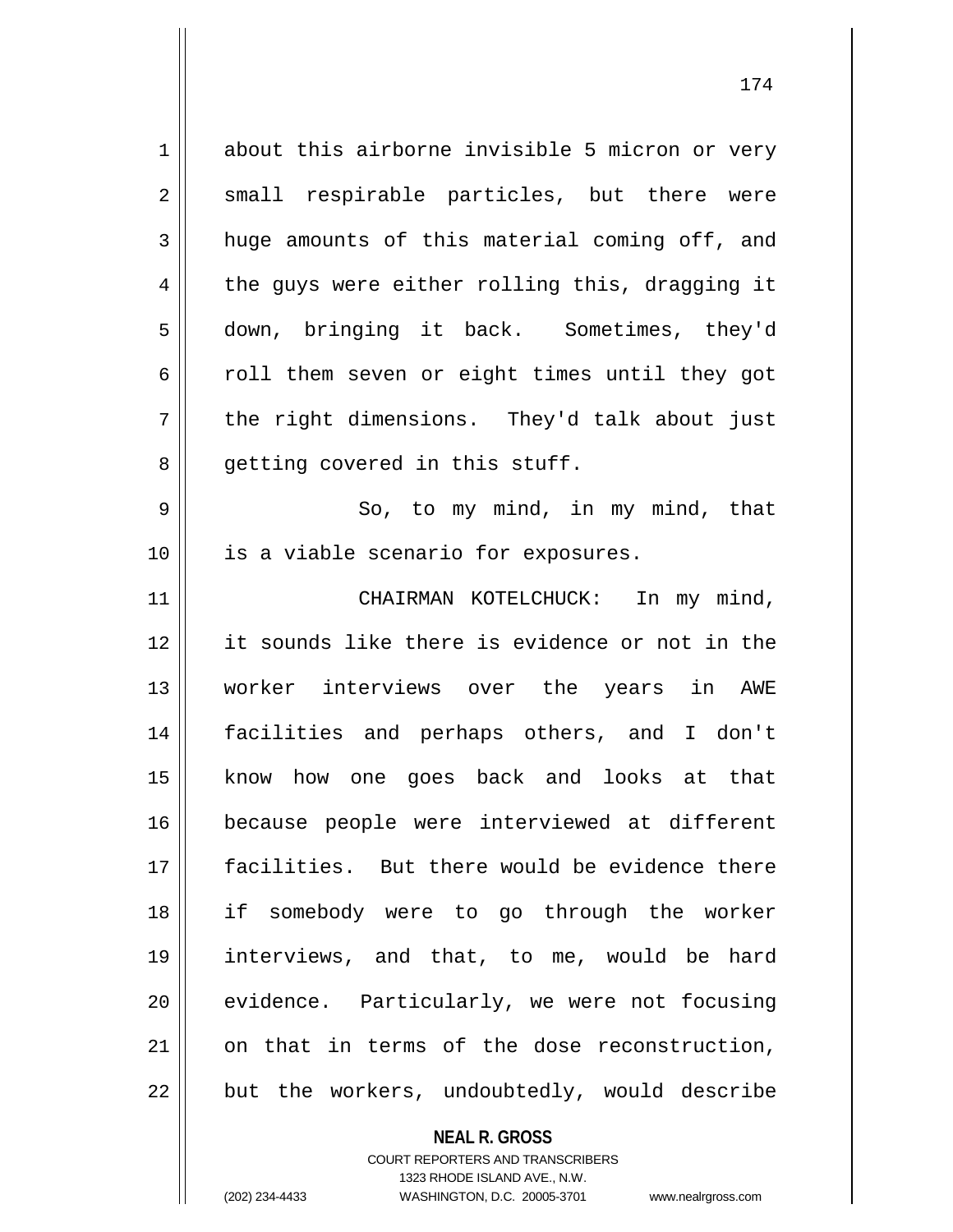1 | those things. And I would be much more  $2 \parallel$  comfortable adding, if I thought there were a 3 mumber of cases where workers have reported  $4 \parallel$  this.

5 It is absolutely plausible -- not 6 || only plausible -- well, I haven't been in on 7 || those interviews, so let me not say what's 8 plausible to me. But there were certainly 9 sites, I would think, where you had dust 10 accumulation in different parts of an 11 industrial plant where things were just 12 sitting around and then, sooner or later, 13 || somebody walked by and disturbed them or 14 somebody tried to clean them up and this went 15 | on people's bodies.

16 || But that would, but those worker 17 interviews have information that could  $18$  convince me one way or the other that this is 19 not only plausible but happened. And then I 20 would decide based on that.

21 MEMBER RICHARDSON: Can I ask a 22 || somewhat more general issue, which ties in

> **NEAL R. GROSS** COURT REPORTERS AND TRANSCRIBERS 1323 RHODE ISLAND AVE., N.W. (202) 234-4433 WASHINGTON, D.C. 20005-3701 www.nealrgross.com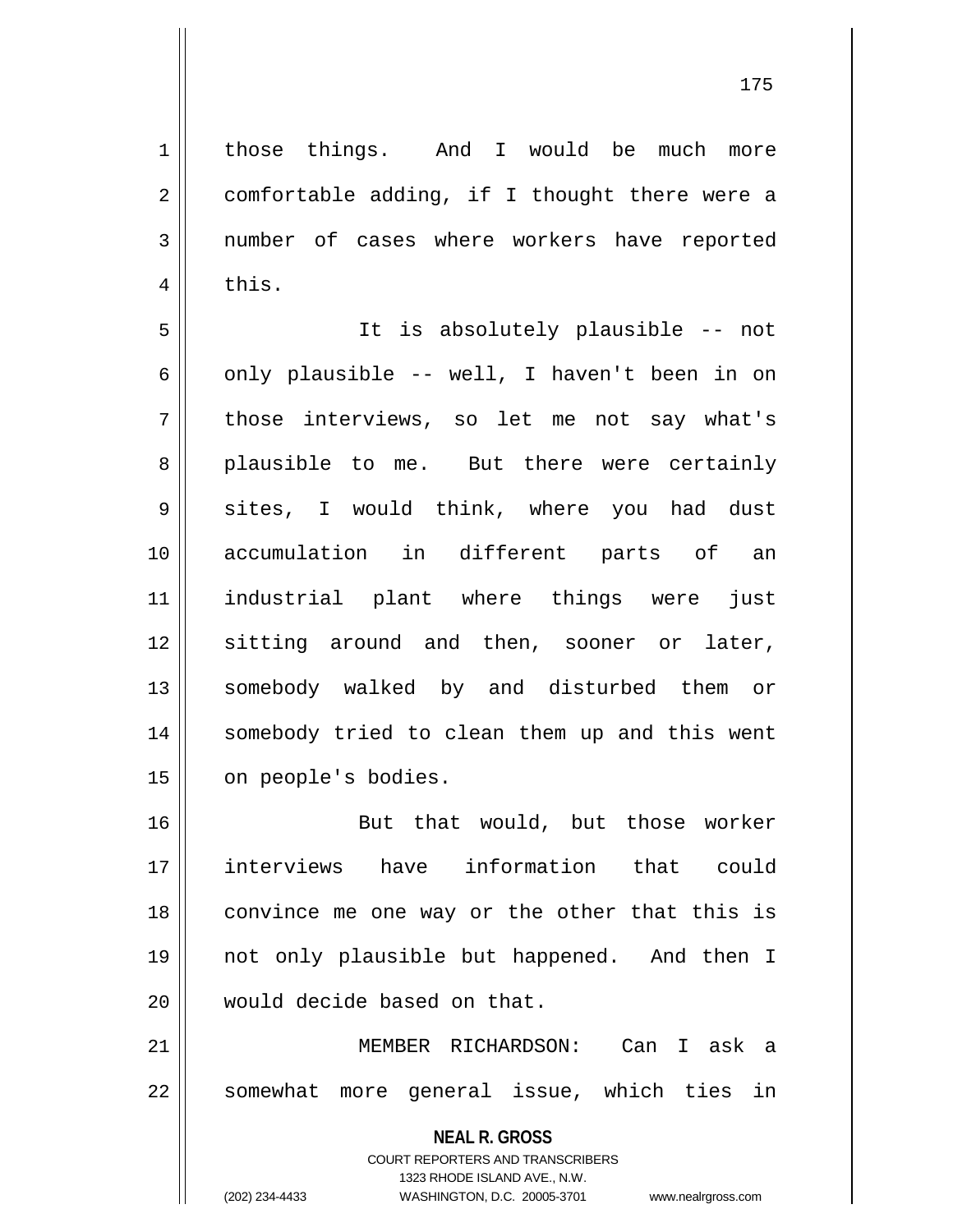1 with dose reconstruction or dose to the skin, 2 || regardless of whether we're talking about a  $3 \parallel$  fine particle or a flake. And this would get 4 to, I think, part of the implementation,  $5 \parallel$  regardless of, again, the size of the particle 6 | or whether, in fact, you would say it's beyond  $7 \parallel$  what you'd typically call a particle.

 The target organ right now for the 9 dose reconstruction, if I'm understanding this correctly, is calculating the mass of deposited material and deriving from that a dose rate from the skin and viewing the target 13 || organ as the total skin. And that's kind of 14 analogous to the way we treat other organs. And the scenario that John is describing involves kind of an individual, it would be a story that might be told about individual 18 || causation in which there's a probability of a deposition to a small area of skin, and he's 20 || concerned about the joint probability of not || just a particle falling anywhere on the skin  $\parallel$  but the particle falling onto the area of the

## **NEAL R. GROSS**

COURT REPORTERS AND TRANSCRIBERS 1323 RHODE ISLAND AVE., N.W. (202) 234-4433 WASHINGTON, D.C. 20005-3701 www.nealrgross.com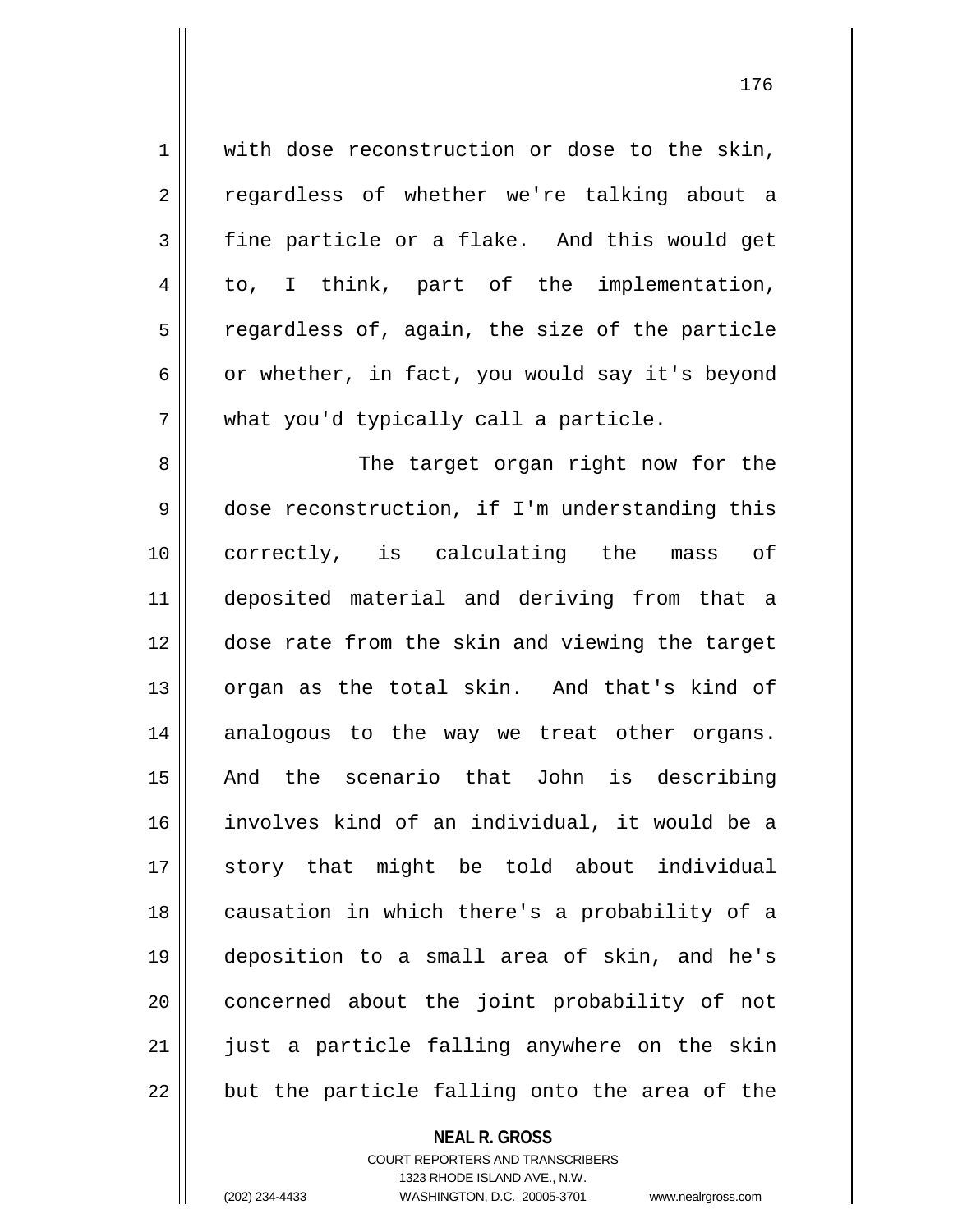1 skin in which the tumor has arisen. And you 2 || could imagine then that the Probability of 3 Causation, John, that you're talking about is  $4 \parallel$  the probability of radiation-induced cancer, 5 the risk coefficient times the dose times the 6 || probability of the particle falling onto 7 | exactly where the tumor for that individual 8 case arose, and that's a story about 9 individual causation.

10 || That's a really difficult thing 11 for us to think about, but what I was trying 12 to get back to was the bigger issue of 13 || averaging the deposition on the exposed skin 14 || over the total body to get the average dose to  $15$  | the total skin for a claim in which you know 16 that the tumor arose either on exposed skin or 17 unexposed skin. I mean, has there been a 18 | consideration, which I think is partly getting 19 towards what you're talking about of 20 || partitioning out that organ into two parts. 21 There's an area of exposed skin, which has a  $22$   $\parallel$  dose delivered to it, and there's an area of

> COURT REPORTERS AND TRANSCRIBERS 1323 RHODE ISLAND AVE., N.W. (202) 234-4433 WASHINGTON, D.C. 20005-3701 www.nealrgross.com

**NEAL R. GROSS**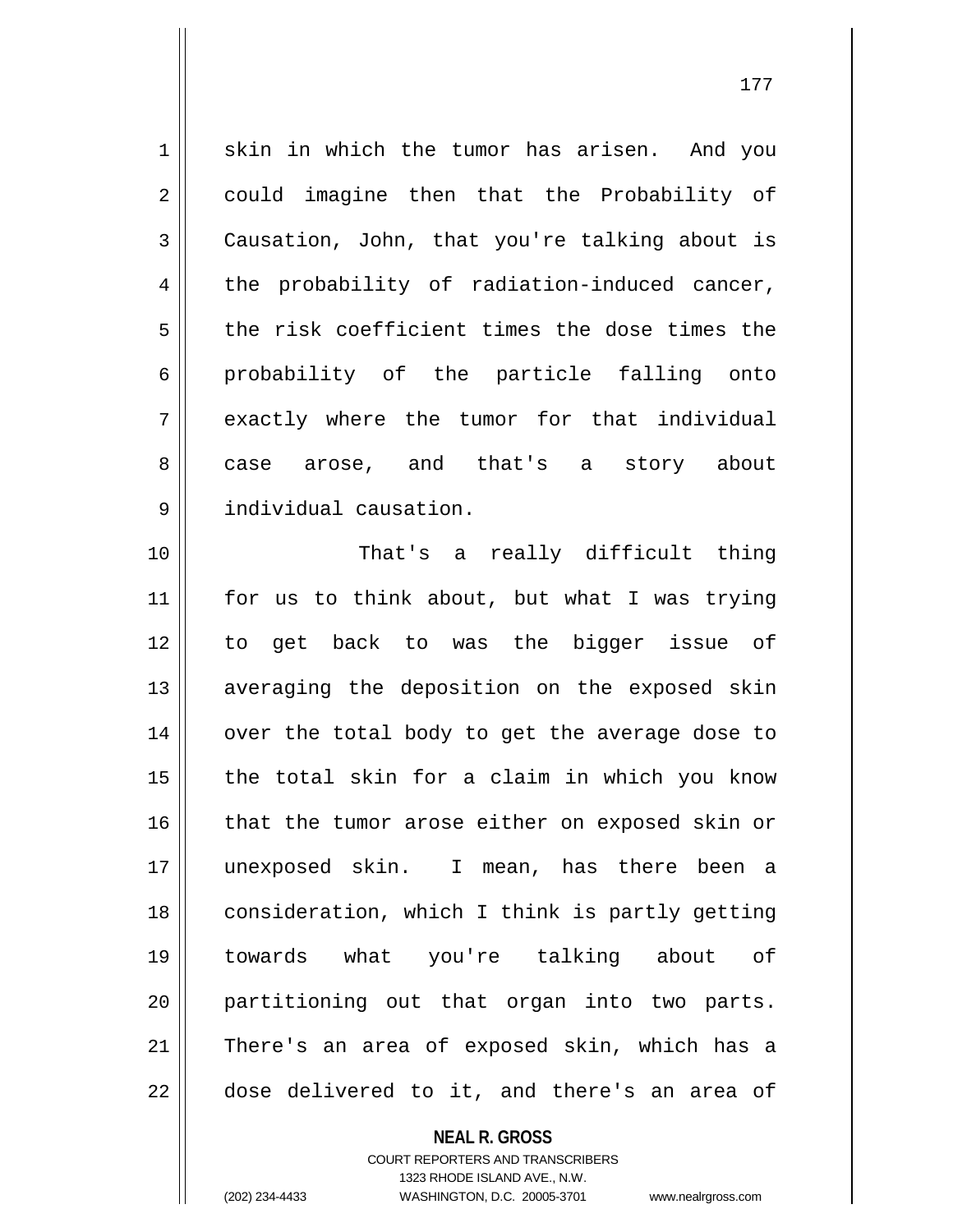1 | presumed covered skin which is, perhaps, 86  $2 \parallel$  percent of the volume of the target organ, if 3 you wanted to think about it that way. And 4 you would like to assign different doses 5 depending on whether the claim involved the  $6 \parallel$  cancer which arose on exposed of the face,  $7 \parallel$  neck, ears, or hands, versus elsewhere. 8 DR. MAURO: Yes. I mean, that's  $9 \parallel$  the question. 10 MR. SMITH: This is Matt Smith of 11 ORAU Team. The subject of averaging the skin

12 dose is in OTIB-17, as Mutty pointed out. I 13 had it up a moment ago. I believe it's around 14 | page nine in that document.

15 || Another thing for reference that's 16 been spoken of this morning or afternoon, depending on where you're at, is a situation at Hanford where ruthenium flakes were airborne in the outside atmosphere. And to deal with those, we're fortunate enough to have the data in terms of probability of | encountering those flakes and then, from that,

**NEAL R. GROSS**

COURT REPORTERS AND TRANSCRIBERS 1323 RHODE ISLAND AVE., N.W. (202) 234-4433 WASHINGTON, D.C. 20005-3701 www.nealrgross.com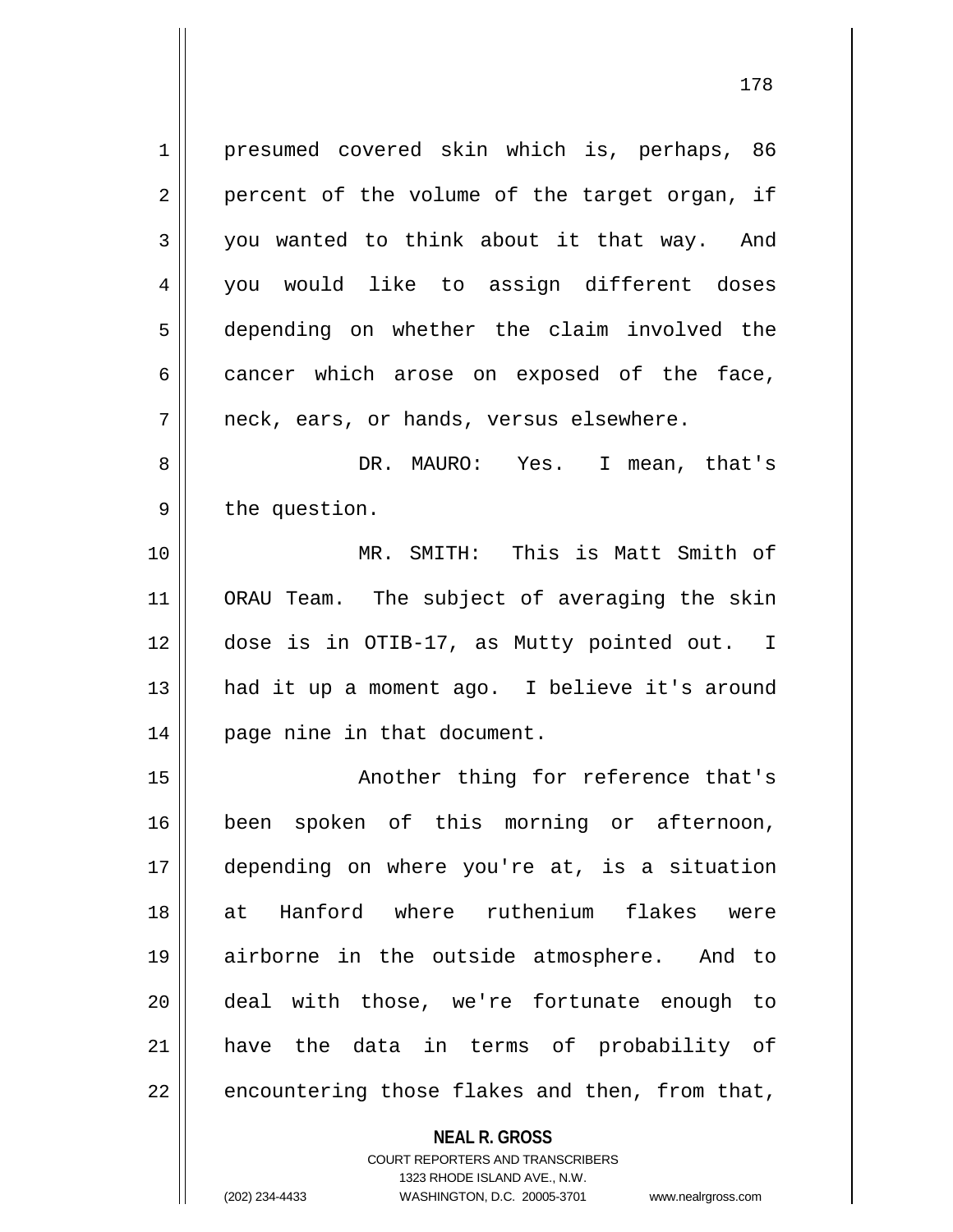179

1 data on residence time. And then from that,  $2 \parallel$  we have OTIB-17 that allows us, that are the 3 possible distributions of that dose over the  $4 \parallel$  skin.

5 With respect to what Bob said, you 6 know, what we do is if we don't know exactly 7 where that particle landed on the skin, we 8 give that dose a distribution. Rather than  $9 \parallel$  give all the dose to the discrete location of  $10$  | the cancer, in other words assuming that with 11 a 100 percent probability that that flake 12 || landed on that cancer site, that's not, in my 13 mind, correct either. It's some kind of 14 distribution. To come up with all these 15 parameters for this situation seems highly 16 unlikely.

 MEMBER RICHARDSON: So the question is a simple one: is that distribution 19 a uniform distribution over the entire mass of || the skin or is it a conditional distribution 21 || based on whether the skin is exposed or not? MR. SMITH: It would be uniform.

**NEAL R. GROSS**

COURT REPORTERS AND TRANSCRIBERS 1323 RHODE ISLAND AVE., N.W. (202) 234-4433 WASHINGTON, D.C. 20005-3701 www.nealrgross.com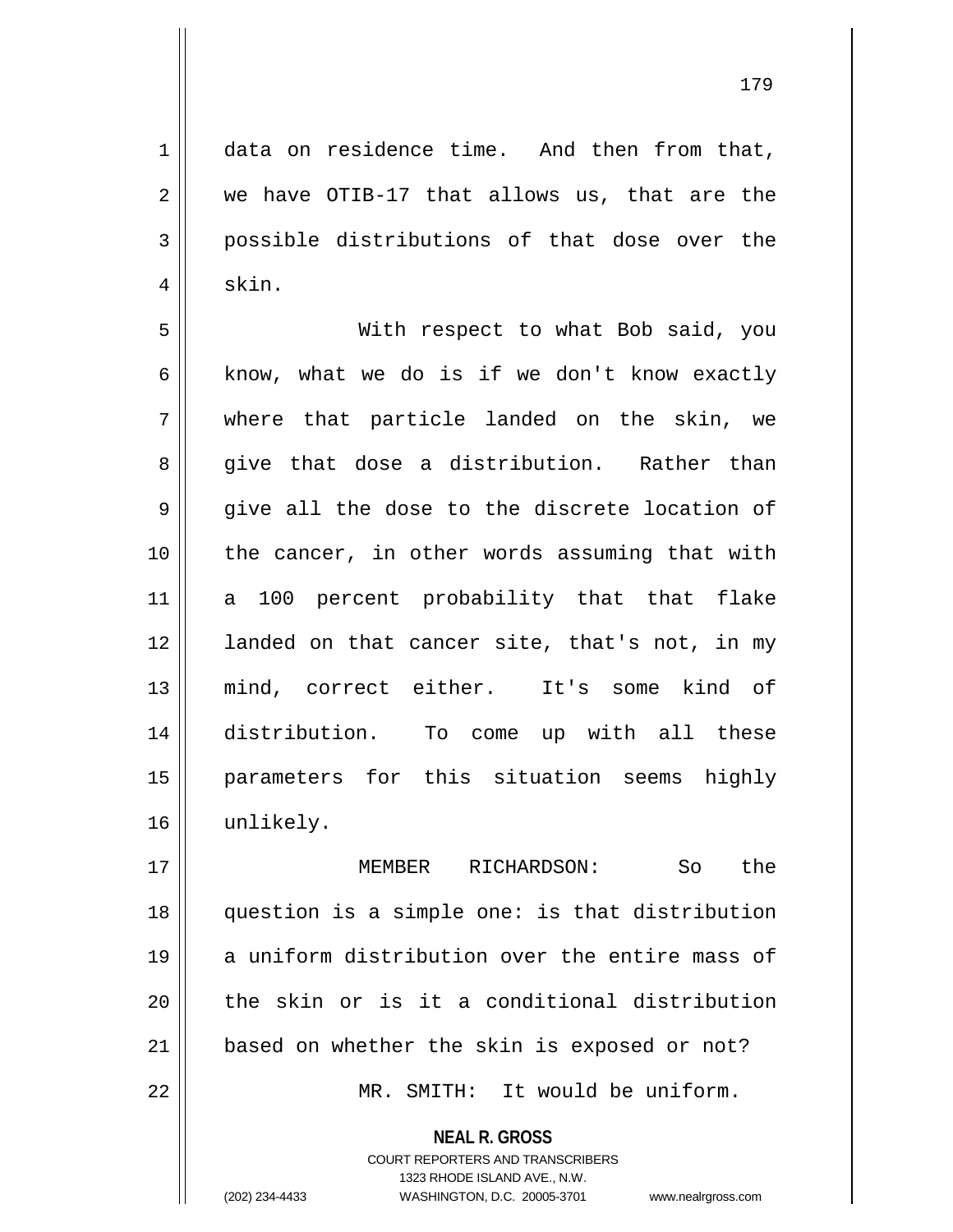1 | MEMBER RICHARDSON: Right. And so 2 || that, I think that's just one little  $3 \parallel$  transition point, which sounds --4 || MR. SMITH: Well, it affects how

5 IREP does the calculation, though, IREP, in  $6 \parallel$  terms of using the dose coefficients, I mean,  $7 \parallel$  the assumption is the whole skin is the organ. 8 MR. SMITH: Yes, that's, I mean -- 9 MEMBER RICHARDSON: We don't have 10 an option of telling IREP to partition the 11 || skin. There's no option to tell IREP, oh --

12 || MR. SMITH: We don't tell IREP --13 you want to derive a dose estimate to enter 14 in. And all of this, we're in the world now 15 | of -- well, I mean, of Bayesian statistics. 16 We want, we have information about where the 17 | cancer arose. We have prior assumptions about 18 whether the skin in that area was exposed or 19 covered, and we want to integrate that into 20 || the best posterior distribution for the 21 | Probability of Causation that we can get. And  $22$  | we don't need to pretend that we're naive to

> **NEAL R. GROSS** COURT REPORTERS AND TRANSCRIBERS 1323 RHODE ISLAND AVE., N.W. (202) 234-4433 WASHINGTON, D.C. 20005-3701 www.nealrgross.com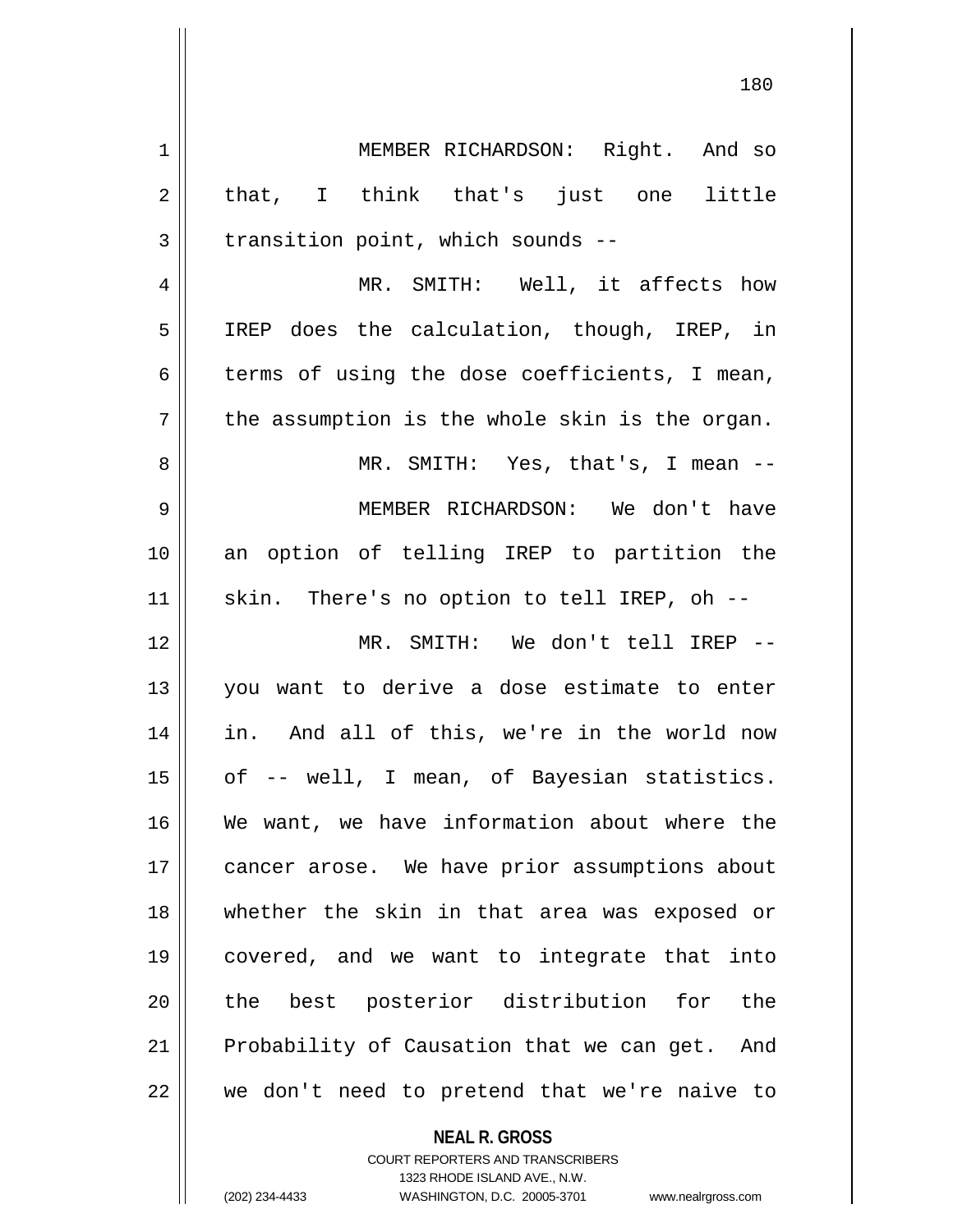| 1  | the fact about whether the person was naked or |
|----|------------------------------------------------|
| 2  | clothed in the workplace. And IREP is a tool   |
| 3  | to help us. It shouldn't be telling us.        |
| 4  | MEMBER RICHARDSON: Well, again,                |
| 5  | we can't partition it within IREP. We cannot   |
| 6  | tell IREP to consider only a portion of the    |
| 7  | skin.                                          |
| 8  | DR. MAURO: This is John. Let me                |
| 9  | step in a little bit. The way I understand --  |
| 10 | and I think we're getting to the place that I  |
| 11 | was hoping we'd get to. Right now, we're       |
| 12 | having a conditional discussion. That is,      |
| 13 | assuming that we find and agree that this is a |
| 14 | plausible scenario, then you're saying that,   |
| 15 | well, the way you'd do it is the procedure     |
| 16 | laid out in OTIB-17 where you prorate based on |
| 17 | the fraction, let's say it's a one centimeter  |
| 18 | squared area that you want to postulate as a   |
| 19 | real scenario and that you would say, okay,    |
| 20 | let's say you calculate 230 millirem per hour  |
| 21 | underneath that flake. That's to the skin      |
| 22 | right underneath the flake. But now you're     |
|    |                                                |

**NEAL R. GROSS** COURT REPORTERS AND TRANSCRIBERS

1323 RHODE ISLAND AVE., N.W.

(202) 234-4433 WASHINGTON, D.C. 20005-3701 www.nealrgross.com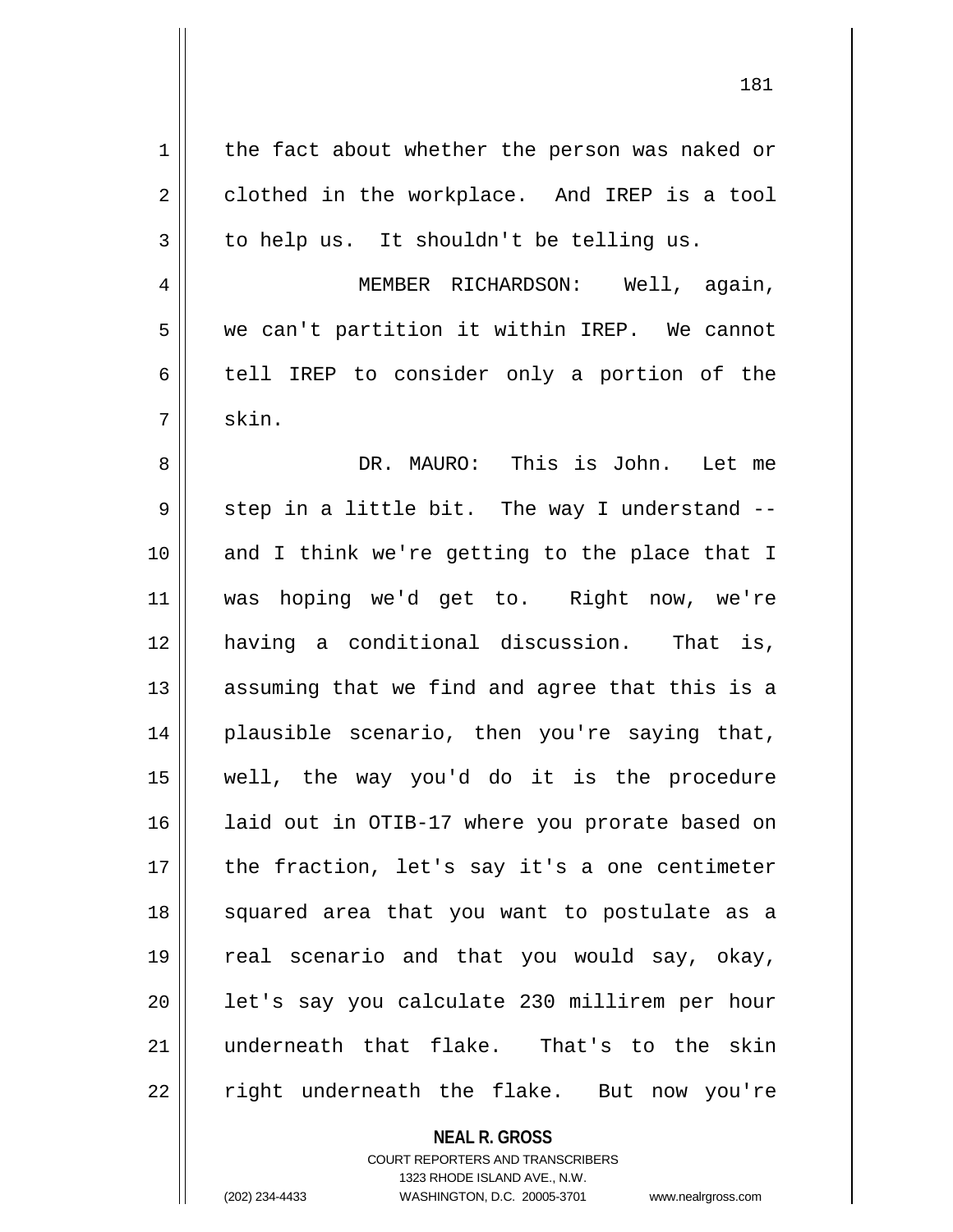1 || saying you're going to divide that by 18,000  $2 \parallel$  because you're going to make it as if it was 3 uniform over the whole body. And I could 4 || understand why you would say that because the  $5 \parallel$  risk coefficient, the risk per rem, let's say, 6  $\parallel$  that is if there's uniform exposure of all the  $7 \parallel$  skin -- this is my understanding -- to a rem, 8 you know, here is your lifetime risk of cancer  $9 \parallel$  per rem exposure to all the skin. 10 Now, this is a little bit of a 11 || brainteaser and I can't say I have the answer 12 || to this. And I believe that's what IREP does. 13 It says, okay, here's the risk per rem when 14 || all the skin of your body experiences that 15 dose, like a whole-body dose. 16 Now we're saying but, no, that 17 didn't happen. The rest of the body got 18 nothing or a relatively small dose, but we've

**NEAL R. GROSS** COURT REPORTERS AND TRANSCRIBERS 1323 RHODE ISLAND AVE., N.W.  $21$  with the upper bound number, which is a fairly 22 || large flake, I guess, but it's, you know, it's

19 || got this little spot that, theoretically, we

20 don't know where it is. We're going to go

(202) 234-4433 WASHINGTON, D.C. 20005-3701 www.nealrgross.com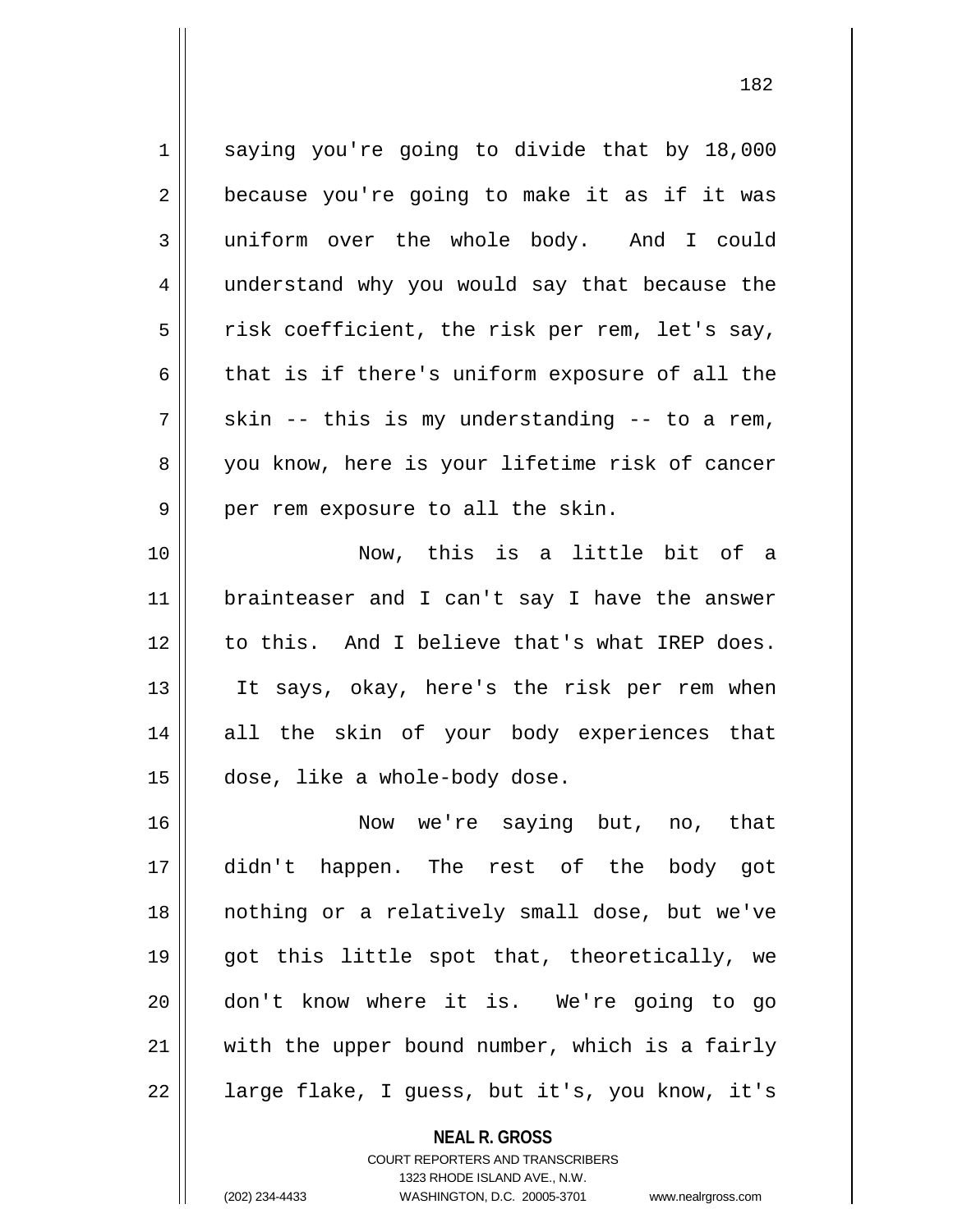1 another plausibility question.

| $\overline{2}$ | But we'll agree to the upper                                                                                                                                           |
|----------------|------------------------------------------------------------------------------------------------------------------------------------------------------------------------|
| $\mathsf{3}$   | bound, no doubt, for this localized dose                                                                                                                               |
| 4              | underneath the flake would be 230 millirem per                                                                                                                         |
| 5              | hour. There's no doubt that that places an                                                                                                                             |
| 6              | upper bound.                                                                                                                                                           |
| 7              | Now, what I'm a little bit $-$ and                                                                                                                                     |
| 8              | somehow you've got to go from IREP which uses                                                                                                                          |
| 9              | a risk coefficient for risk per rem<br>from                                                                                                                            |
| 10             | uniform whole-body exposure, in this case                                                                                                                              |
| 11             | skin, now we're saying but, you know, what do                                                                                                                          |
| 12             | you do when you've got a localized dose? And                                                                                                                           |
| 13             | you're saying, well, you dilute it down by the                                                                                                                         |
| 14             | 18,000 square centimeters, and that has a                                                                                                                              |
| 15             | geometric mean, I think it is, of a                                                                                                                                    |
| 16             | distribution that has a very large standard                                                                                                                            |
| 17             | deviation, which would capture this upper                                                                                                                              |
| 18             | bound 230 number.                                                                                                                                                      |
| 19             | MEMBER RICHARDSON:<br>John, you're                                                                                                                                     |
| 20             | sort of off the rails a little. The radiation                                                                                                                          |
| 21             | risk estimates are agnostic to the part of                                                                                                                             |
| 22             | body that's exposed. I mean, you can imagine                                                                                                                           |
|                | <b>NEAL R. GROSS</b><br><b>COURT REPORTERS AND TRANSCRIBERS</b><br>1323 RHODE ISLAND AVE., N.W.<br>(202) 234-4433<br>WASHINGTON, D.C. 20005-3701<br>www.nealrgross.com |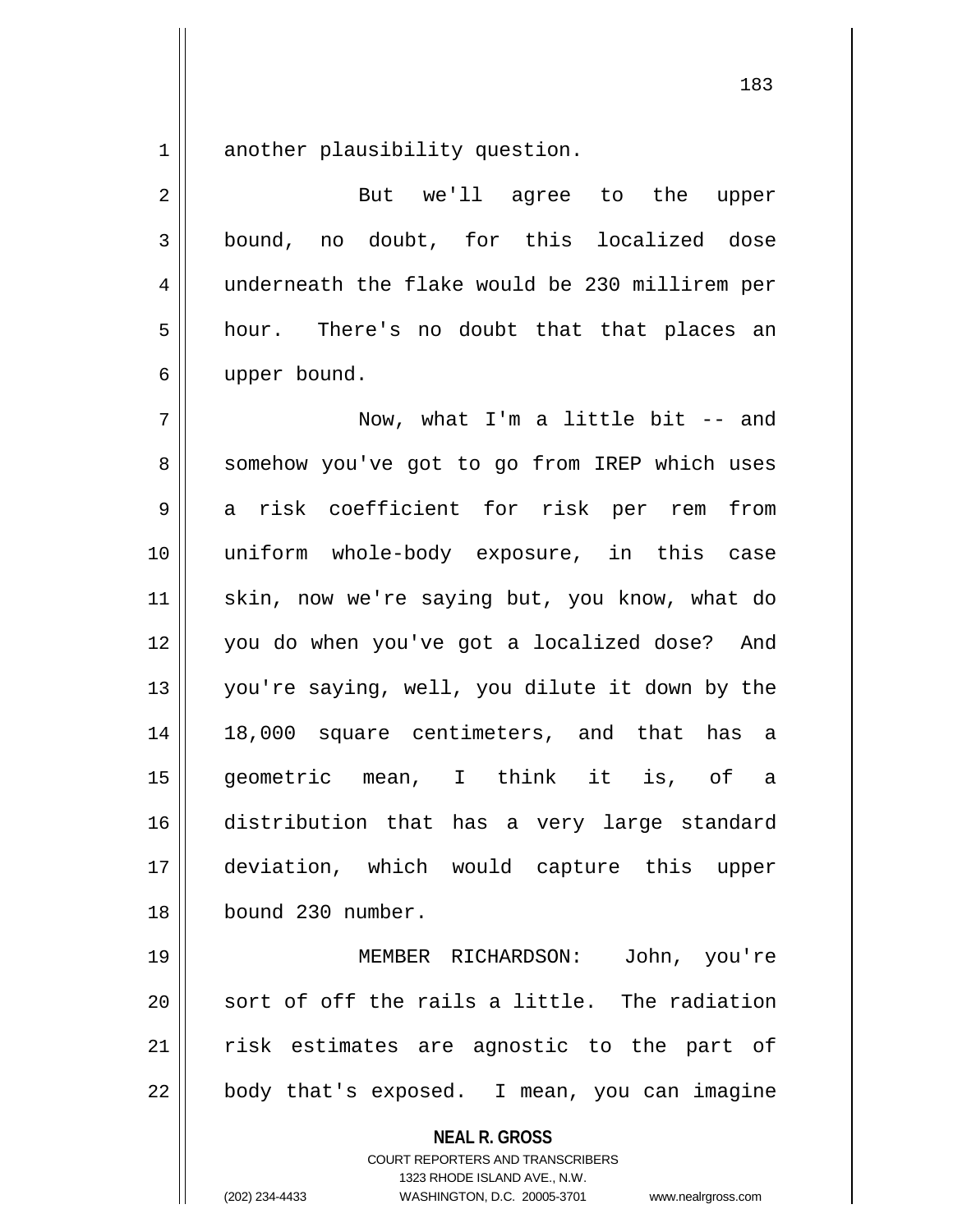1 || in a setting a claimant with exposure to a  $2 \parallel$  particular limb who files a claim for cancer,  $3 \parallel$  and they'll say what's the probability that  $4 \parallel$  that cancer was caused, and they're just going  $5 \parallel$  to use a risk coefficient and plug in the 6 dose. 7 DR. MAURO: Well, no, no, I

9 MEMBER RICHARDSON: So the 10 coefficients are not tied to an assumption 11 about a certain amount of skin being exposed, 12 || and there should be no problem with putting in  $13$  a dose estimate and running it through IREP 14 | for a partial-body exposure.

8 || understand that but IREP --

 MR. STIVER: Dave and John, this is John Stiver. I was just looking at the DOE 17 guidance from 10 CFR 835. And a minute ago, we were talking about this idea of a joint distribution. We have the uniform whole-body 20 || exposure, and then you have this other increment of a localized exposure. And both 22 || the NRC and DOE actually take that into

> **NEAL R. GROSS** COURT REPORTERS AND TRANSCRIBERS 1323 RHODE ISLAND AVE., N.W.

(202) 234-4433 WASHINGTON, D.C. 20005-3701 www.nealrgross.com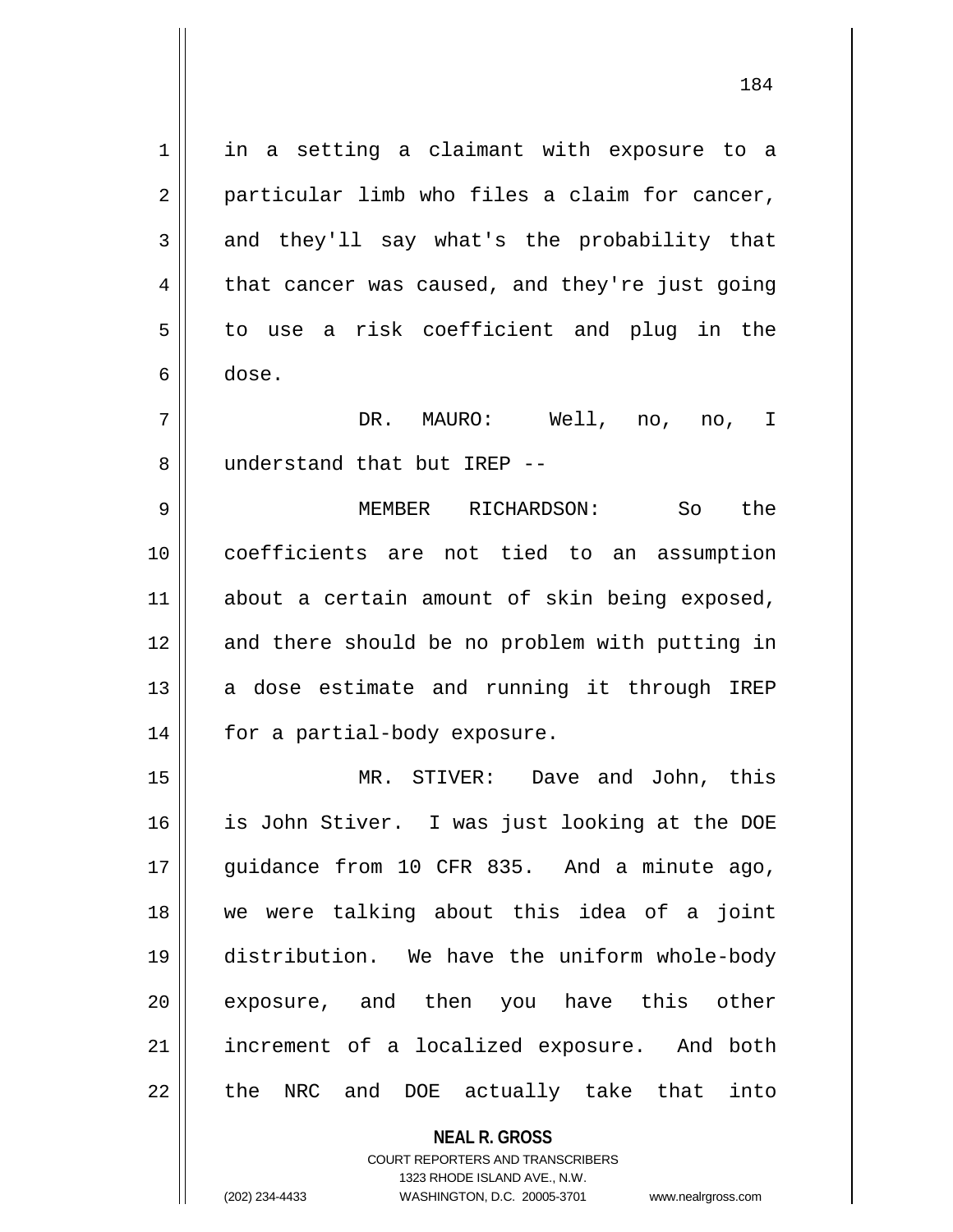**NEAL R. GROSS** 1 account. DOE has three different conditions, 2 || one for an area irradiated, let's say, 100  $3 \parallel$  square centimeters. And in that situation, it 4 || recommends averaging the non-uniform dose  $5 \parallel$  equivalent over that area and then adding that  $6 \parallel$  to any uniform equivalent dose. 7 And they do the same type of thing 8 for an area from 10 to 100 and then less than 9 | 10, as well. But it's kind of being factored 10 in, and I believe NRC basically recommends 11 averaging that dose over a 10 square 12 | centimeter area for a non-uniform exposure. 13 So I think this is the kind of 14 || thing that's been debated and analyzed and 15 actually codified at different agencies at 16 || this point. And we're kind of struggling with  $17$  | that same type of thing here right now. 18 CHAIRMAN KOTELCHUCK: Let me ask 19 you -- it's 12:30 -- whether we are near a 20 || conclusion, I mean, we started out this 21 discussion before 12, or whether it might make  $22$   $\parallel$  sense to stop now and come back to it and have

> COURT REPORTERS AND TRANSCRIBERS 1323 RHODE ISLAND AVE., N.W.

(202) 234-4433 WASHINGTON, D.C. 20005-3701 www.nealrgross.com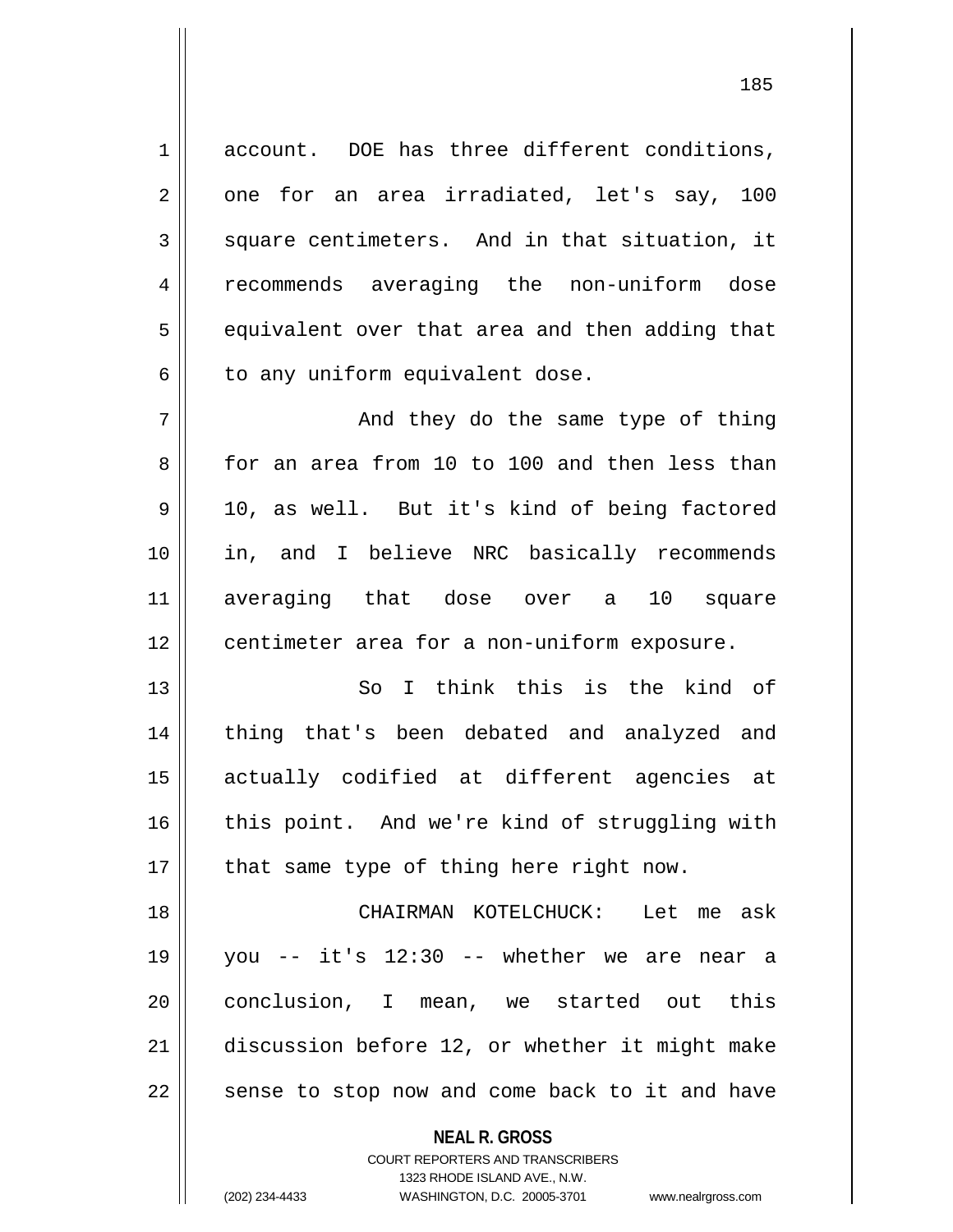**NEAL R. GROSS** COURT REPORTERS AND TRANSCRIBERS 1323 RHODE ISLAND AVE., N.W. 1 a chance to think over some of what we have 2 iust talked about and maybe even, over 3 | lunchtime, come up with some further thoughts. 4 But I think maybe we should just 5 take our lunch break now and come back and 6 return to this issue. 7 MR. CALHOUN: I'm thinking that  $8 \parallel$  this is not a case-specific issue. I think  $9 \parallel$  this is an overarching issue that's going to 10 have to be addressed. I would recommend that 11 || we push it in that direction and not come back 12 to it after lunch and just hit the individual 13 issues. 14 || MR. KATZ: Well, and it's already 15 identified as an overarching issue. And the 16 other thing I would just note for this 17 || afternoon is we're still way behind on case 18 || resolution, and I hate to see a whole day lost  $19 \parallel$  to this, given where we are. 20 MEMBER RICHARDSON: So this is one 21 we want to punt to Melius. 22 MR. STIVER: We should go to Jim

(202) 234-4433 WASHINGTON, D.C. 20005-3701 www.nealrgross.com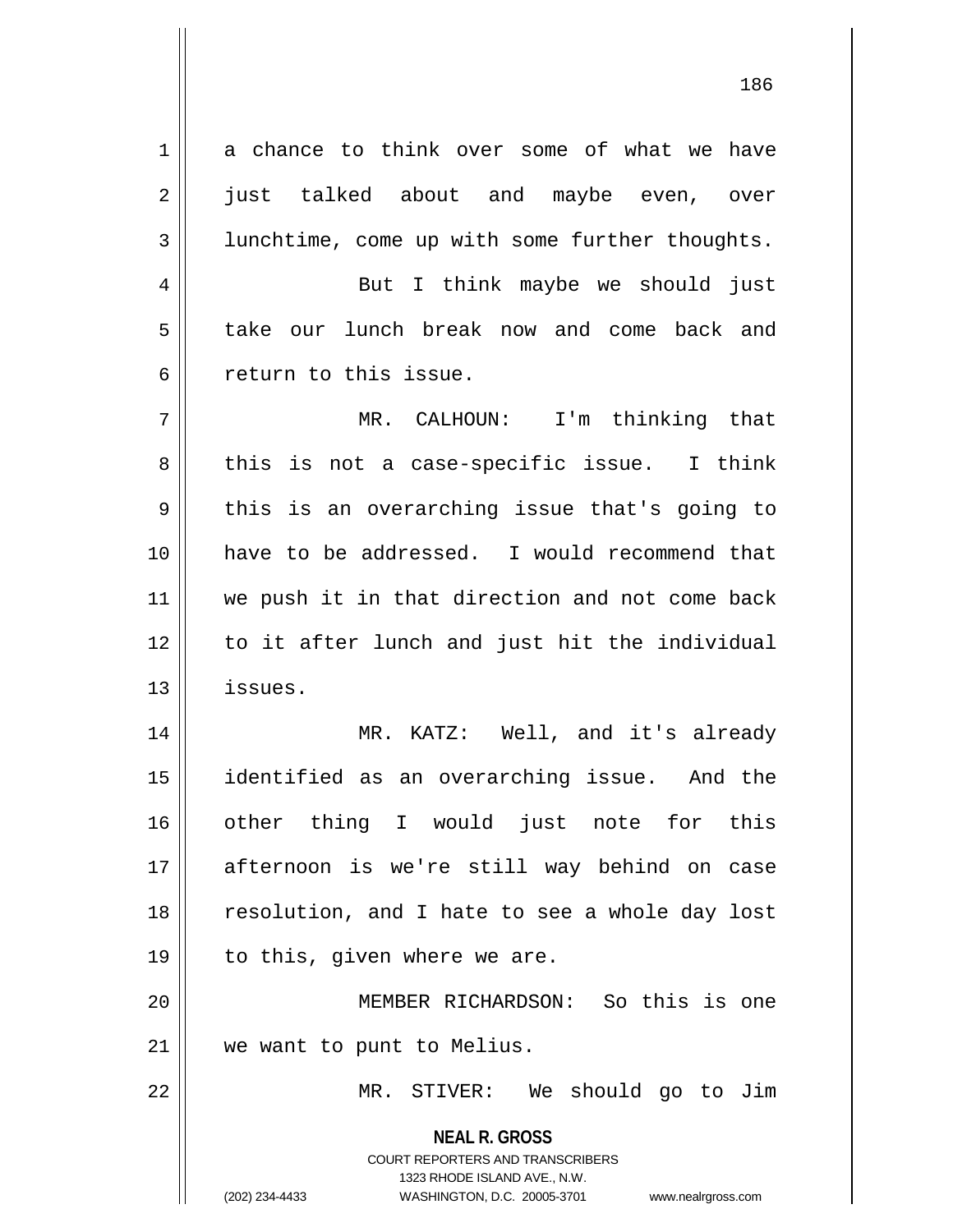| $\mathbf 1$    | Neton's overarching issues.                                                                         |
|----------------|-----------------------------------------------------------------------------------------------------|
| $\overline{2}$ | MR. KATZ: Well, it's already, I                                                                     |
| 3              | mean, it has that $-$                                                                               |
| $\overline{4}$ | MR. CALHOUN: It's the same thing.                                                                   |
| 5              | MR. STIVER: Hot particles is on                                                                     |
| 6              | there, but not those particular nuances.                                                            |
| 7              | MEMBER CLAWSON: No, no, I                                                                           |
| 8              | disagree because the hot particles we're                                                            |
| 9              | talking about are like down in Nevada Test                                                          |
| 10             | Site where they have the rover reactors and                                                         |
| 11             | stuff like that that blew out --                                                                    |
| 12             | MR. KATZ: No, but Jim has both of                                                                   |
| 13             | these because we've talked about --                                                                 |
| 14             | MR. STIVER: I think that would be                                                                   |
| 15             | the proper venue for --                                                                             |
| 16             | MR. KATZ: We've talked about it                                                                     |
| 17             | at Procedures Subcommittee, too, and it's                                                           |
| 18             | already been, I mean, Jim, Jim Neton has noted                                                      |
| 19             | that there's a distinction between<br>hot                                                           |
| 20             | particles and the uranium issue. He has both                                                        |
| 21             | of them in that, whatever, parking lot place.                                                       |
| 22             | MR. CALHOUN: And, basically, it's                                                                   |
|                | <b>NEAL R. GROSS</b>                                                                                |
|                | <b>COURT REPORTERS AND TRANSCRIBERS</b>                                                             |
|                | 1323 RHODE ISLAND AVE., N.W.<br>(202) 234-4433<br>WASHINGTON, D.C. 20005-3701<br>www.nealrgross.com |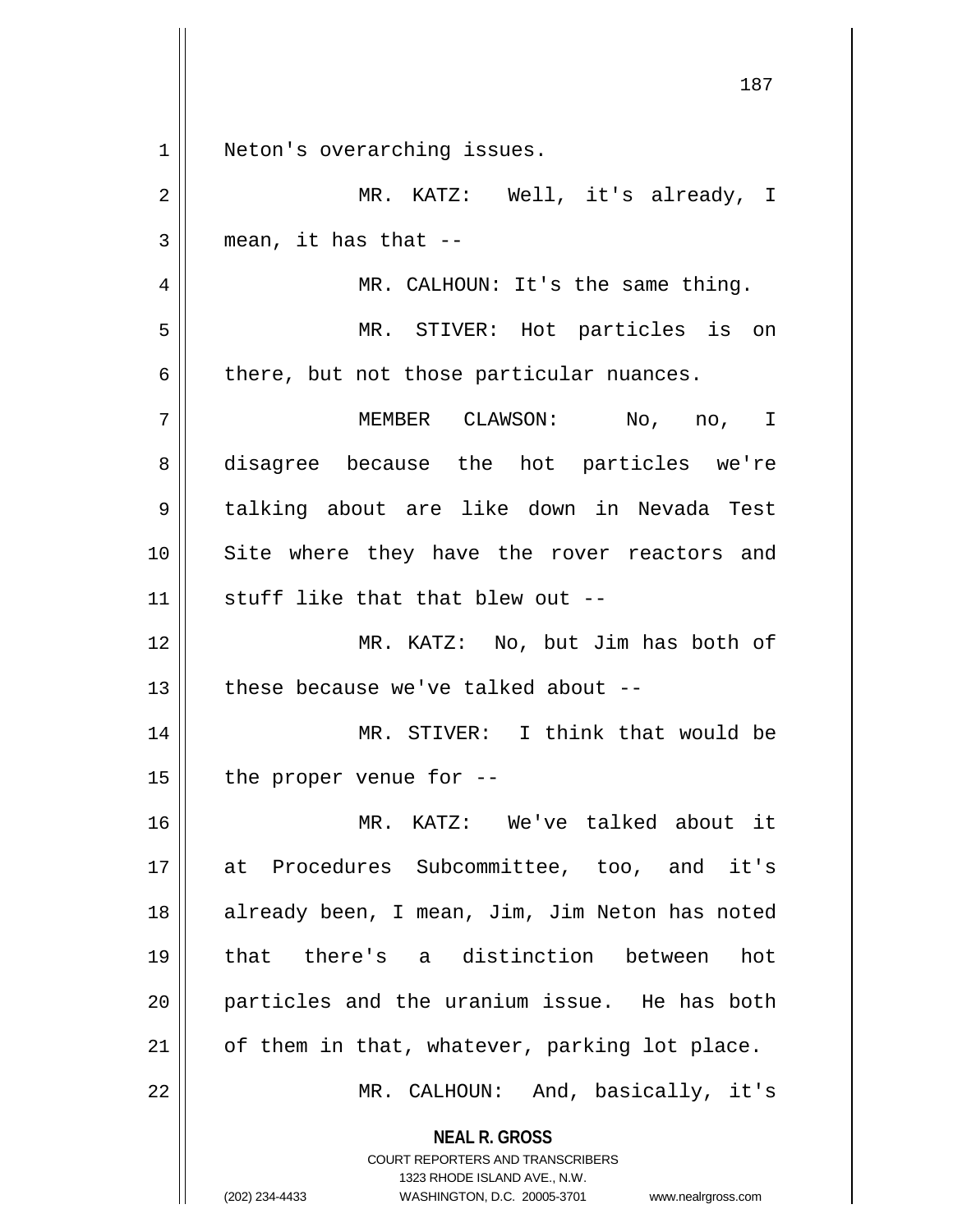**NEAL R. GROSS** COURT REPORTERS AND TRANSCRIBERS 1323 RHODE ISLAND AVE., N.W. (202) 234-4433 WASHINGTON, D.C. 20005-3701 www.nealrgross.com  $1 \parallel$  an assumption -- the whole decision is going  $2 \parallel$  to be: do we assume that everybody was exposed  $3 \parallel$  to them or not? And that's it. That's what it 4 | comes down to because, once you decide they 5 were exposed to them, determining a dose isn't  $6 \parallel$  hard. 7 MEMBER MUNN: It is in the 8 || overarching issues database. 9 || MR. KATZ: Right. That's right. 10 CHAIRMAN KOTELCHUCK: Then it's 11 overarching. Then we're going to conclude 12 | it's overarching and finish. 13 MR. FARVER: Go to lunch and think  $14$  about it and come back and make a decision. 15 MEMBER CLAWSON: Well, I think 16 it's pretty well decided because it's already 17 || in the overarching issues. 18 MR. FARVER: So we're going to  $19 \parallel$  close that finding --20 CHAIRMAN KOTELCHUCK: That's 21 || right. I think that's true. We will close it  $22$  | because we're just going to come back, and if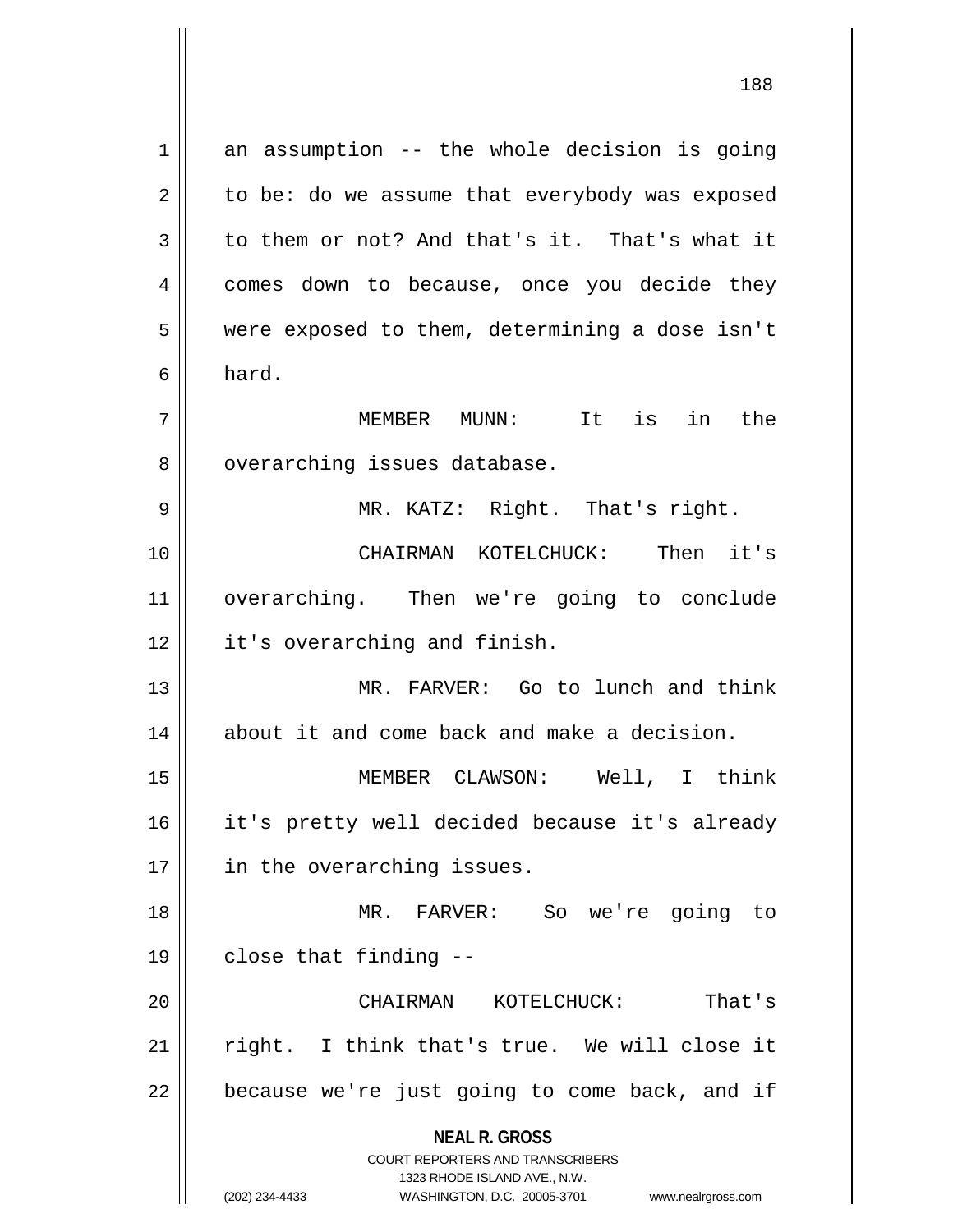**NEAL R. GROSS** COURT REPORTERS AND TRANSCRIBERS 1323 RHODE ISLAND AVE., N.W. (202) 234-4433 WASHINGTON, D.C. 20005-3701 www.nealrgross.com 1 we do five minutes of overarching, we've  $2 \parallel$  essentially done it. And I feel that way.  $3 \parallel$  This is not something we're going to answer,  $4 \parallel$  so we'll come back, we'll do the rest of Set 8  $5 \parallel$  because we really do have to get 8. I mean, my 6  $\parallel$  feeling is even I, who have only been here for  $7 \parallel$  about a year, notice that we've been working  $8 \parallel$  on 8 and 9 for a long time. And there are 9 many, many people who we need to decide on 10 compensation or help assign dose 11 reconstructions we need to do. 12 Okay. I'm going to make a short  $13 \parallel$  lunch. 1:15, right? We'll do that, 45 14 minutes. Can we do that? 15 || I'm willing to consider an hour. 16 || MR. KATZ: Let's try to reconvene  $17$  || at 1:15. We'll do our best to do that. 18 || CHAIRMAN KOTELCHUCK: And if there 19 is a problem, we will wait for a few moments. 20 || (Whereupon, the foregoing matter 21 went off the record at 12:34 p.m. and went  $22$  | back on the record at 1:23 p.m.)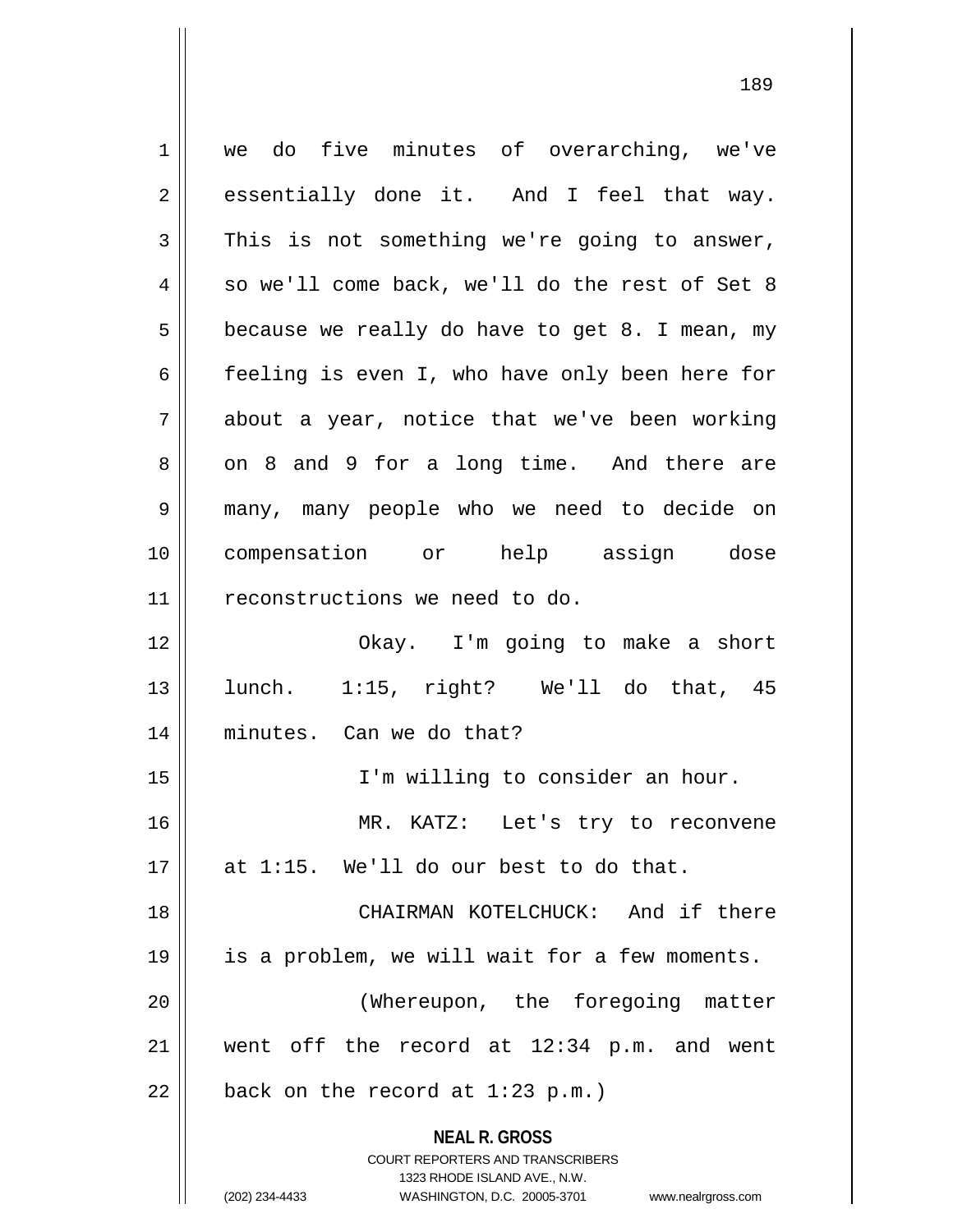| 1  | MR. KATZ: Good afternoon,                                                                           |
|----|-----------------------------------------------------------------------------------------------------|
| 2  | everyone. This is the Dose Reconstruction                                                           |
| 3  | Subcommittee, Review Subcommittee. And we're                                                        |
| 4  | just getting started after lunch.                                                                   |
| 5  | CHAIRMAN KOTELCHUCK: Right. And                                                                     |
| 6  | shall we go through the list of who's                                                               |
| 7  | available?                                                                                          |
| 8  | MR. KATZ: Well, let me just check                                                                   |
| 9  | for Board Members. My Board Members on the                                                          |
| 10 | line, Mark, John, and Wanda, are you on the                                                         |
| 11 | line? Wanda, are you on the line? Okay. Not                                                         |
| 12 | Wanda right now. How about Dr. Poston, John?                                                        |
| 13 | CHAIRMAN KOTELCHUCK: I wouldn't                                                                     |
| 14 | be surprised if --                                                                                  |
| 15 | MR. KATZ: I don't think they --                                                                     |
| 16 | CHAIRMAN KOTELCHUCK: -- with an                                                                     |
| 17 | hour, they can't quite make it back.                                                                |
| 18 | MR. KATZ: And, Mark Griffon, are                                                                    |
| 19 | you on the line?                                                                                    |
| 20 | CHAIRMAN KOTELCHUCK: No.                                                                            |
| 21 | MR. KATZ: That's three of the                                                                       |
| 22 | five that we lost. I think we had 15 before.                                                        |
|    | <b>NEAL R. GROSS</b>                                                                                |
|    | <b>COURT REPORTERS AND TRANSCRIBERS</b>                                                             |
|    | 1323 RHODE ISLAND AVE., N.W.<br>(202) 234-4433<br>WASHINGTON, D.C. 20005-3701<br>www.nealrgross.com |
|    |                                                                                                     |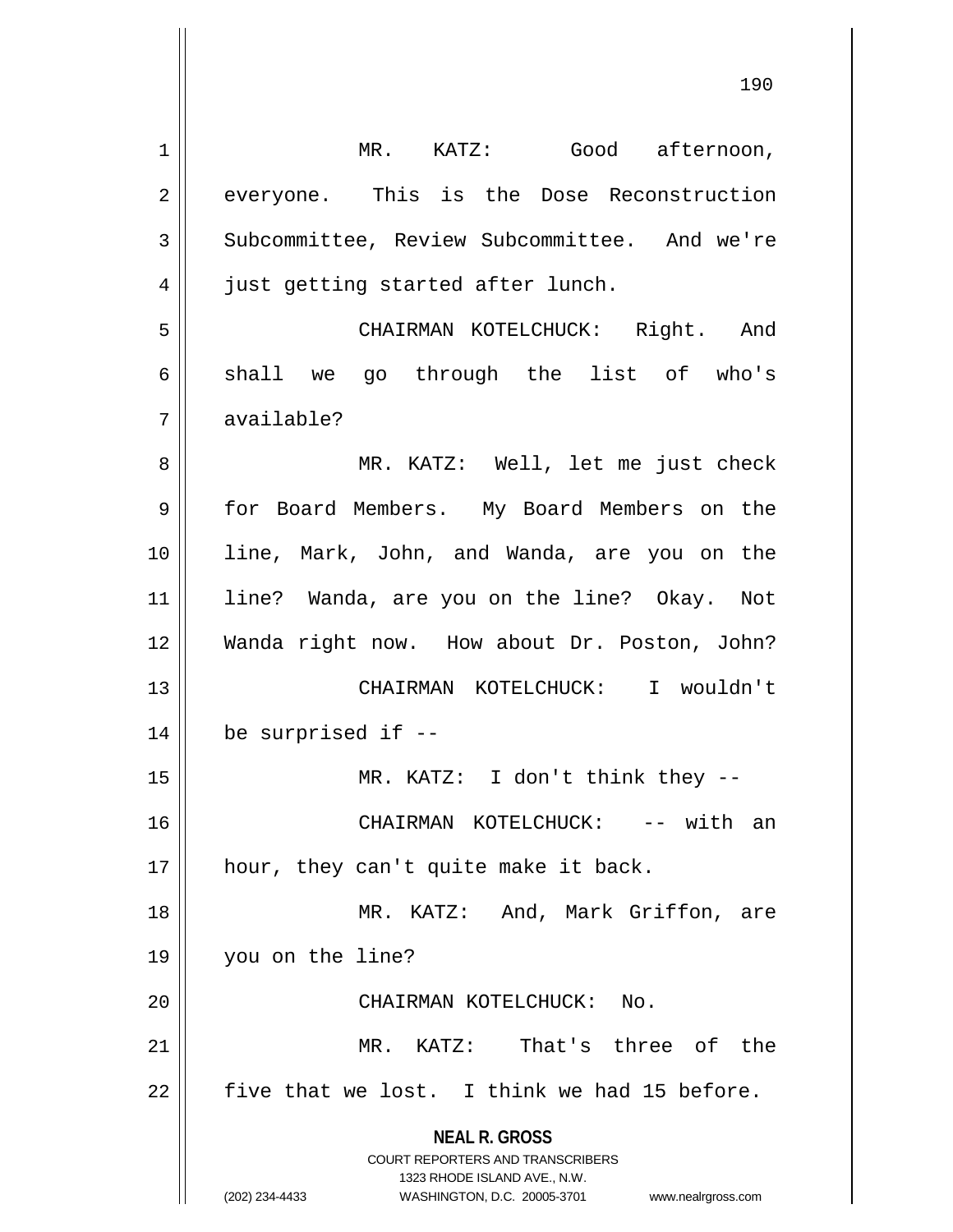**NEAL R. GROSS** COURT REPORTERS AND TRANSCRIBERS 1323 RHODE ISLAND AVE., N.W. (202) 234-4433 WASHINGTON, D.C. 20005-3701 www.nealrgross.com 1 | CHAIRMAN KOTELCHUCK: Right. We  $2 \parallel$  had 13 and we're down to 10. 3 MR. KATZ: We're down to 10. 4 CHAIRMAN KOTELCHUCK: Okay. They, 5 I suspect, will come in within the next five 6 or ten minutes. 7 MR. KATZ: Well, we actually don't  $8 \parallel$  have a quorum, so we can't begin without them. 9 CHAIRMAN KOTELCHUCK: Okay. While 10 || we are waiting, I'm not on the O: drive. 11 MR. KATZ: Okay. So I'm going to 12 just put the phone on mute until -- and I'll 13 | check again. 14 || (Whereupon, the foregoing matter 15 went off the record at 1:25 p.m. 16 and went back on the record at  $17 \parallel 1:27 \text{ p.m.}$ 18 MR. KATZ: Let me check again for 19 || Board Members on the line. Do we have Mark, 20 John, or Wanda on the line? 21 | MEMBER MUNN: Yes, I'm here. 22 || MR. KATZ: Okay, great.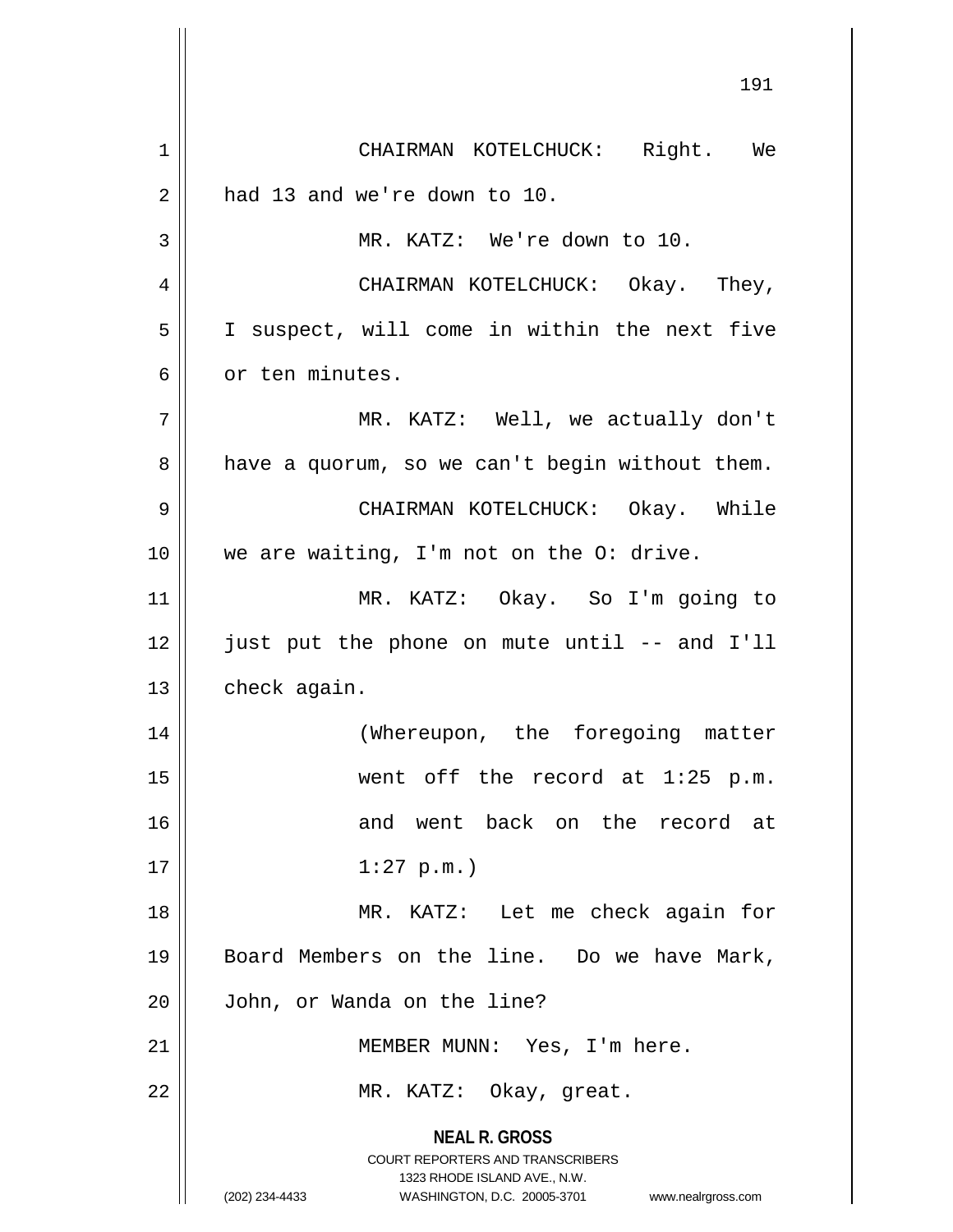**NEAL R. GROSS** COURT REPORTERS AND TRANSCRIBERS 1323 RHODE ISLAND AVE., N.W. (202) 234-4433 WASHINGTON, D.C. 20005-3701 www.nealrgross.com 1 || CHAIRMAN KOTELCHUCK: Wonderful. 2 | We have a quorum. 3 MR. KATZ: That makes a quorum. 4 CHAIRMAN KOTELCHUCK: And we're 5 | prepared to begin. Okay, thank you. 6 MR. KATZ: Thanks, Wanda. 7 MEMBER MUNN: You bet. 8 CHAIRMAN KOTELCHUCK: And I 9 || suspect others will come later, I hope. 10 || MR. KATZ: Sure, sure. 11 CHAIRMAN KOTELCHUCK: Okay. So we 12 **have more of 8 and 9.** 13 MR. FARVER: Yes, we finished 14 Attachment 1, Finding 3 or so. So now we're 15 || going to move on to the next attachment. 16 || That's our next open item is Attachment 2, 17 || Finding 3. This has to do with radon exposure 18 at the Harshaw Plant. 19 CHAIRMAN KOTELCHUCK: Okay. 20 MR. FARVER: And this is also one  $21$  | of the files, I believe, that Grady sent. 22 CHAIRMAN KOTELCHUCK: I'm still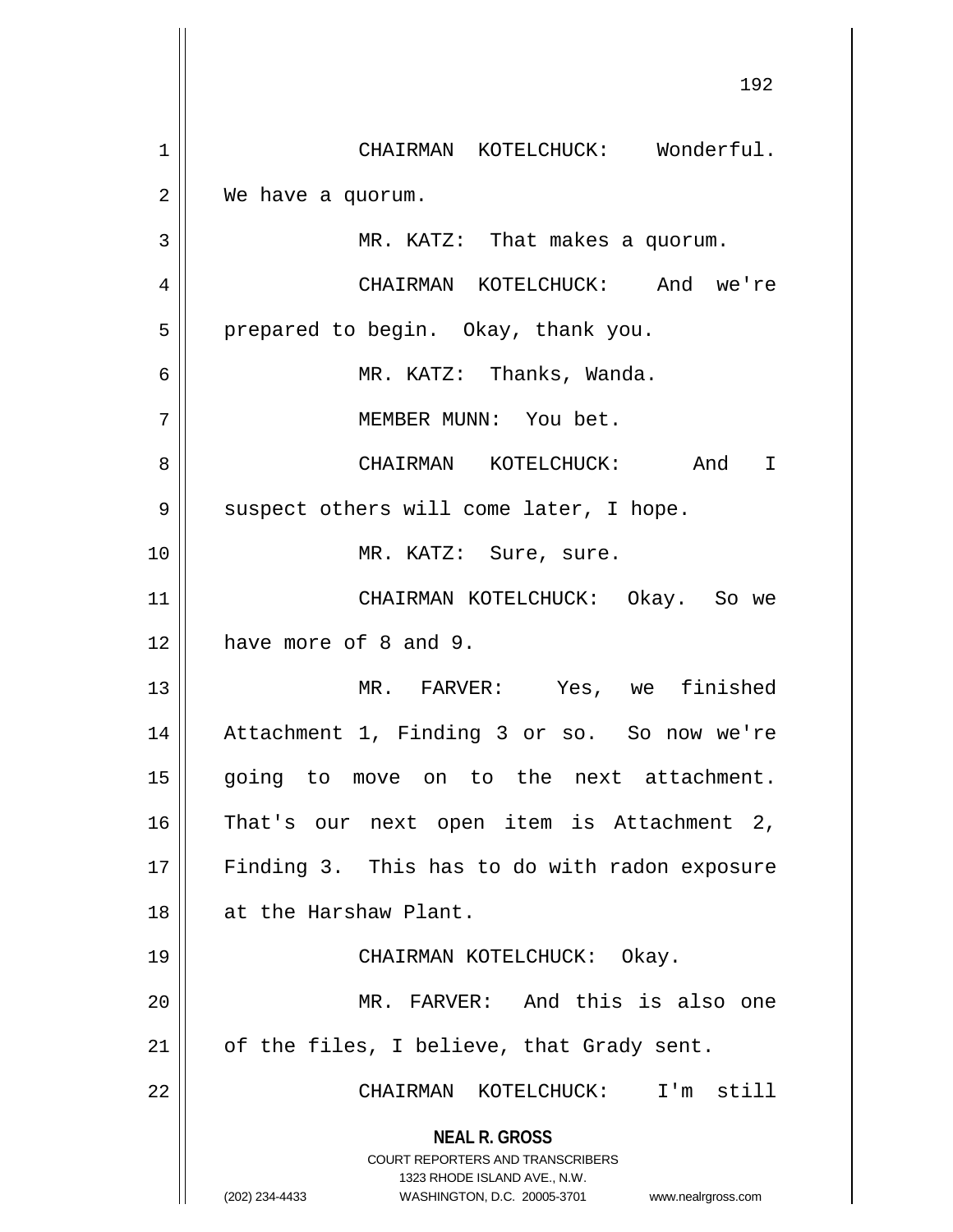**NEAL R. GROSS** COURT REPORTERS AND TRANSCRIBERS 1323 RHODE ISLAND AVE., N.W. (202) 234-4433 WASHINGTON, D.C. 20005-3701 www.nealrgross.com 193 1 | looking for 8 and 9. 2 || MR. CALHOUN: I've got 8. I'm  $3 \parallel$  going to send you 9 here in a second. 4 CHAIRMAN KOTELCHUCK: Yes, okay. 5 Good. Great. 6 MR. FARVER: This is one that I 7 | believe Scott sent last Friday. 8 MR. SIEBERT: Yes, it's in the 8 9 matrix. 10 CHAIRMAN KOTELCHUCK: Yes. 11 || MR. KATZ: Scott, while we have 12 you, can I just ask you did you also send 13 | responses for Set 9? 14 MR. SIEBERT: There were no  $15$  changes to the 9th matrix, so I did not send 16 one out. It's still the same as the version 17 || that Doug sent out for the March 25th meeting 18 || after that. 19 MR. KATZ: Is that, is that 20 because there were no more responses needed? 21 MR. SIEBERT: There were no more 22 || responses that I or the ORAU Team could give.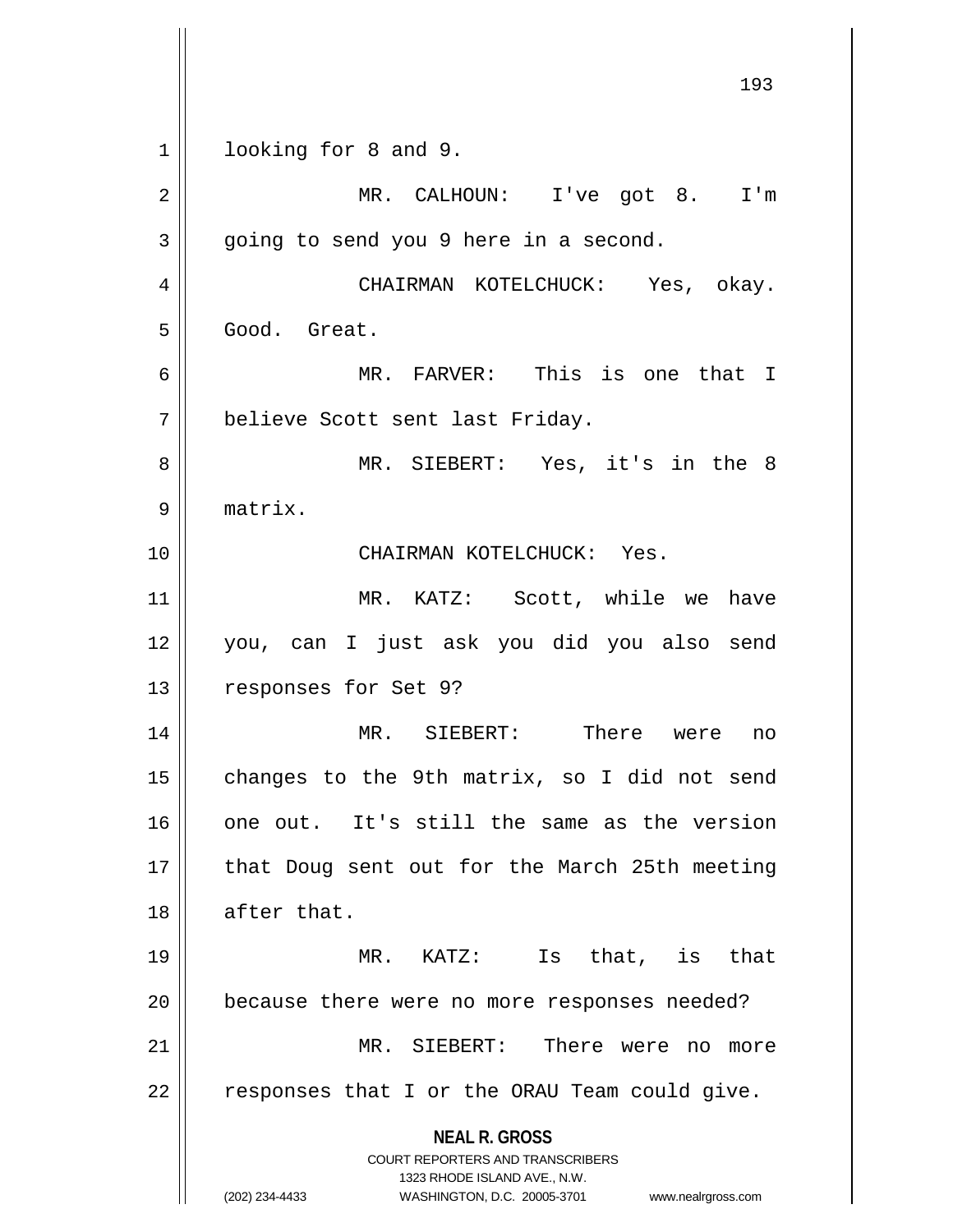| 1  | MR. KATZ: But does that mean --                                     |
|----|---------------------------------------------------------------------|
| 2  | MR. SIEBERT: There's a few more                                     |
| 3  | findings, but I believe a couple of them have                       |
| 4  | to do with NIOSH and I, specifically, can't                         |
| 5  | speak to those. And another few have to do                          |
| 6  | with PERs that we've discussed that we will                         |
| 7  | do, and there's not really much more that we                        |
| 8  | can do until we either agree to close them                          |
| 9  | because we're going to determine the PER at                         |
| 10 | some later point or leave them open until a                         |
| 11 | happens, which that's up to the<br>PER                              |
| 12 | Subcommittee.                                                       |
| 13 | MR. FARVER: Okay. Scott just                                        |
| 14 | wasn't in a position to answer that.                                |
| 15 | CHAIRMAN KOTELCHUCK: Grady, I                                       |
| 16 | have not gotten 8 since you sent it.                                |
| 17 | MR. CALHOUN: You haven't gotten                                     |
| 18 | I thought you were just looking at 8.<br>8?                         |
| 19 | CHAIRMAN KOTELCHUCK: No.                                            |
| 20 | MEMBER MUNN: If anyone is sending                                   |
| 21 | out any additional or if they're duplicating                        |
| 22 | anything that's been sent out previously, I                         |
|    | <b>NEAL R. GROSS</b>                                                |
|    | <b>COURT REPORTERS AND TRANSCRIBERS</b>                             |
|    | 1323 RHODE ISLAND AVE., N.W.                                        |
|    | (202) 234-4433<br>WASHINGTON, D.C. 20005-3701<br>www.nealrgross.com |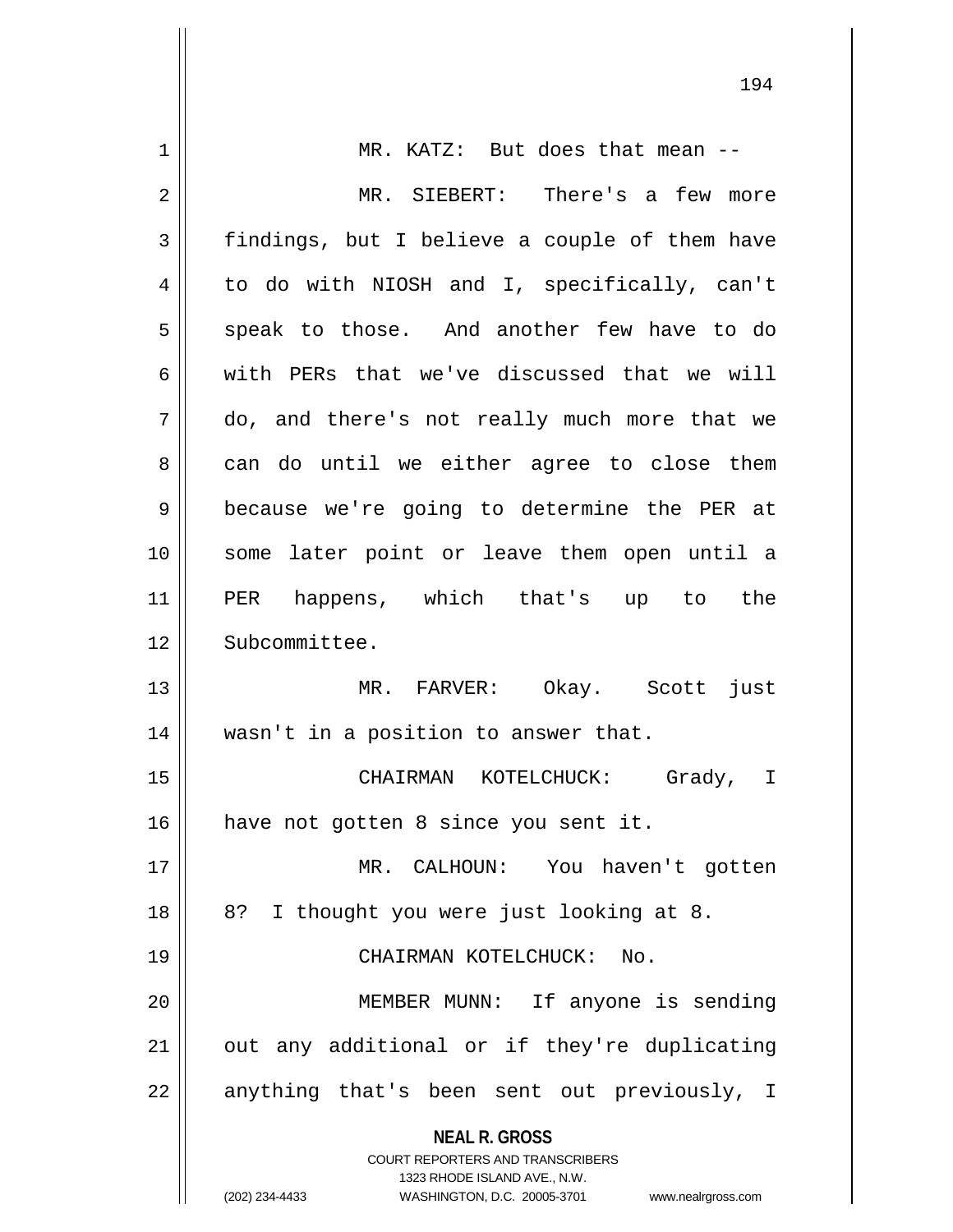**NEAL R. GROSS** COURT REPORTERS AND TRANSCRIBERS 1323 RHODE ISLAND AVE., N.W. (202) 234-4433 WASHINGTON, D.C. 20005-3701 www.nealrgross.com  $1 \parallel$  appreciate having a copy of that on my, on my 2 || NIOSH CDC. 3 MR. CALHOUN: Send 8. Can I  $4 \parallel$  assume that you can't get to the O: drive from 5 here? 6 CHAIRMAN KOTELCHUCK: That's  $7 \parallel$  right. I'm at the point, Wanda, that, also, 8 || I'm on email. I can't get to the O: drive. 9 MR. KATZ: Okay. But I've emailed 10 || these things to your email addresses, too. 11 || MEMBER MUNN: Thank you. 12 MR. KATZ: Not just now. I did  $13$  || this previously before coming here. 14 MEMBER MUNN: Today? 15 || MR. KATZ: Before today. 16 CHAIRMAN KOTELCHUCK: And I'm -- 17 | I've gone through --18 MR. CALHOUN: I'm going to send 19 || some here. Hold on. 20 MR. KATZ: Okay. Grady is mailing 21 | some out. 22 CHAIRMAN KOTELCHUCK: Now, I know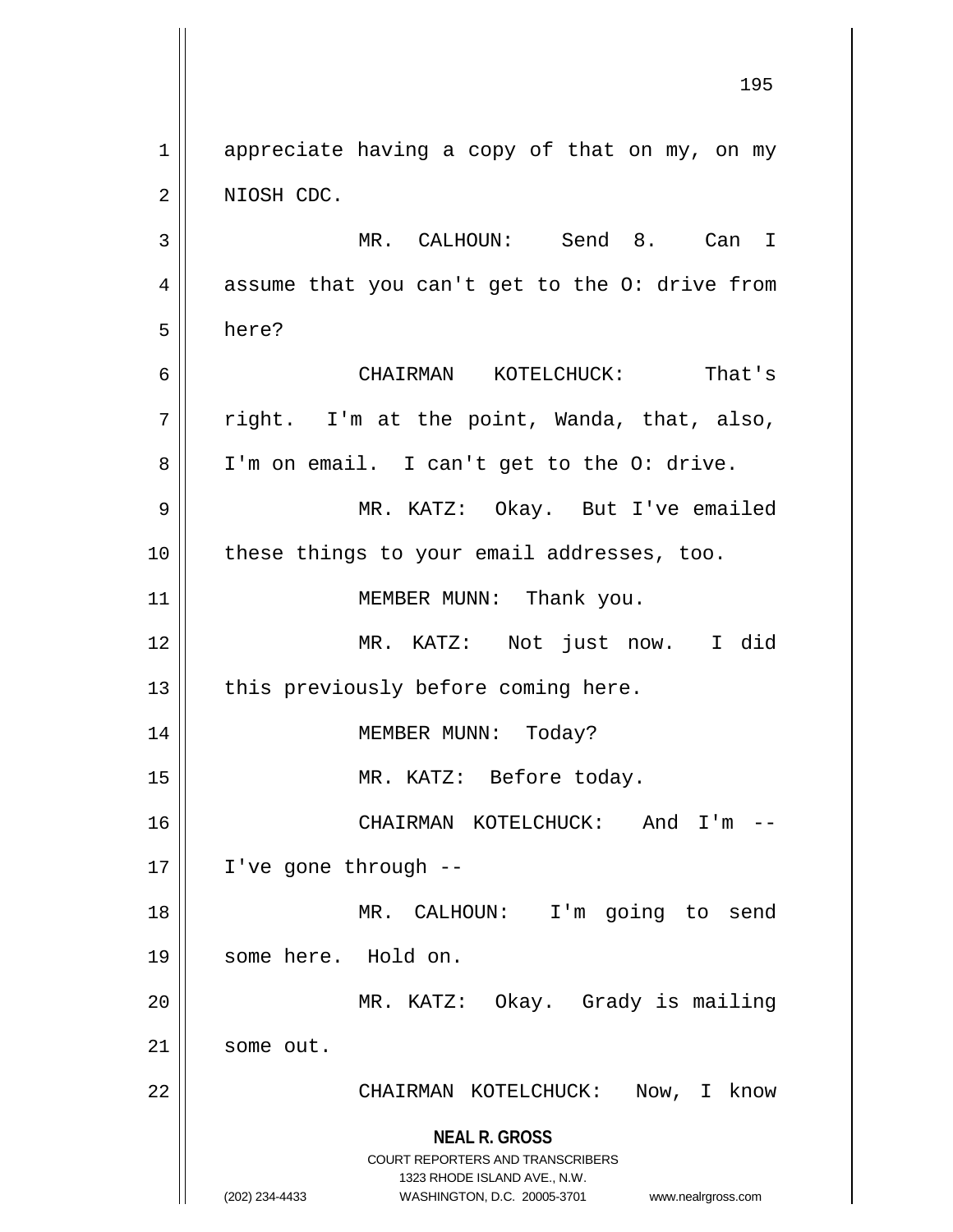**NEAL R. GROSS** COURT REPORTERS AND TRANSCRIBERS 1323 RHODE ISLAND AVE., N.W. (202) 234-4433 WASHINGTON, D.C. 20005-3701 www.nealrgross.com 1 || you had sent them out long ago, and that's the  $2 \parallel$  issue. I don't think--3 || MR. SIEBERT: For the 8th Set and  $4 \parallel$  the attachments that go along with it, Stu  $5 \parallel$  sent them out on Friday at about 12:54 Eastern  $6 \parallel$  to everyone on the --7 CHAIRMAN KOTELCHUCK: Okay, okay. 8 || MEMBER MUNN: Well, my AOL account 9 | doesn't show anything for me. 10 MR. KATZ: Well, he would never 11 || send them to your AOL account because this is 12 PII data. 13 MEMBER MUNN: Yes, that's what I 14 | thought. 15 CHAIRMAN KOTELCHUCK: Oh, okay,  $16$  right. 17 MEMBER MUNN: So I can't see them. 18 CHAIRMAN KOTELCHUCK: That's 19 right. And, actually, that may be why it's 20 || not coming through here. 21 || MR. KATZ: So you should have it 22 | on your CDC, Dave.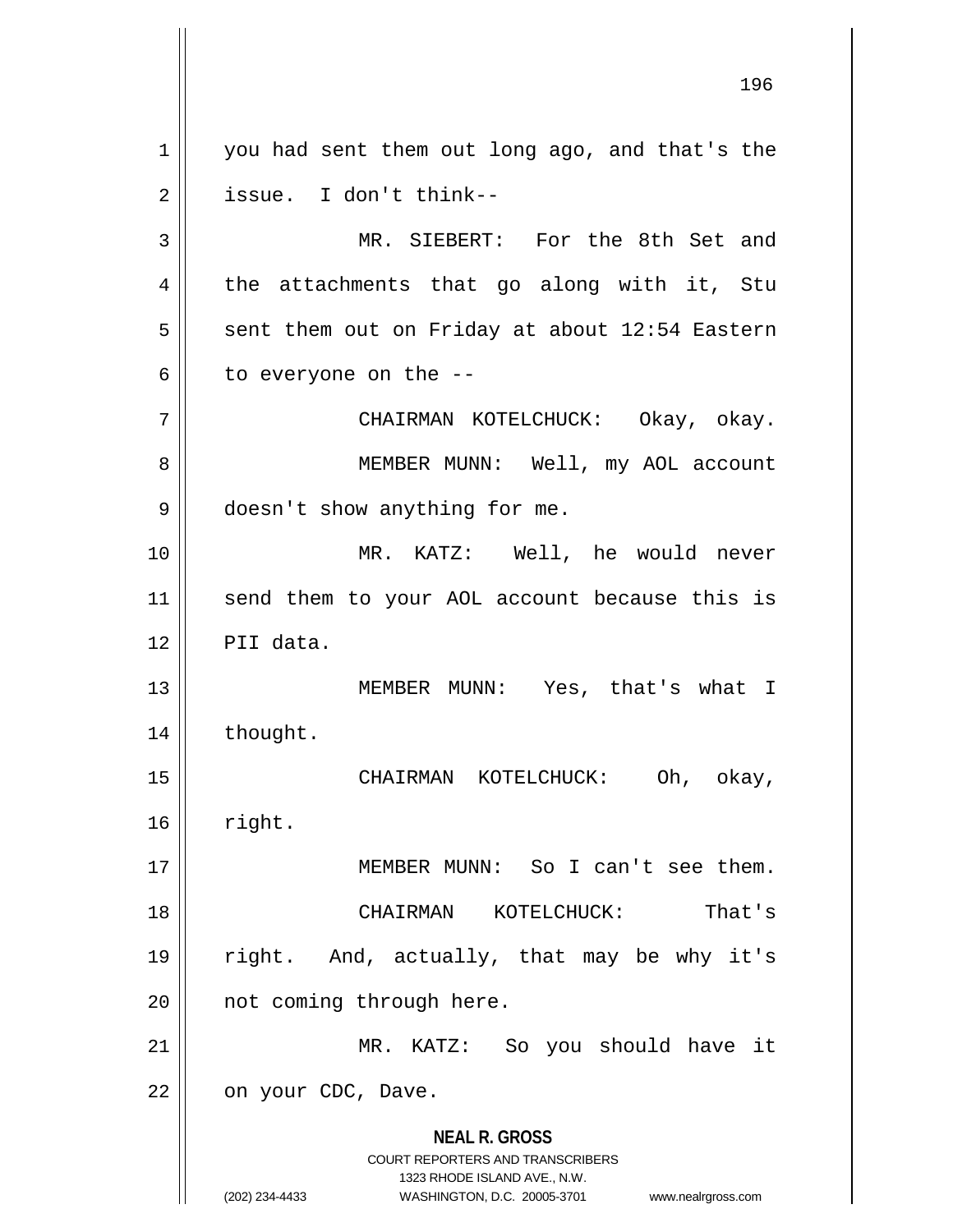**NEAL R. GROSS** COURT REPORTERS AND TRANSCRIBERS 1323 RHODE ISLAND AVE., N.W. (202) 234-4433 WASHINGTON, D.C. 20005-3701 www.nealrgross.com 1 || MR. CALHOUN: Yes, I see it right  $2 \parallel$  here. The title is "Files for May 21st DR 3 | Subcommittee Meeting." 4 | MEMBER CLAWSON: Right. 5 CHAIRMAN KOTELCHUCK: That's 6 | Friday, right? 7 | MR. CALHOUN: Friday the 17th. 8 MR. KATZ: Okay. Some were sent 9 May 20th. 10 MR. CALHOUN: But the 8th Set is 11 the 17th. 12 || MR. KATZ: Right, I've got that. 13 Yes, 12:54 p.m. You got them? 14 CHAIRMAN KOTELCHUCK: No. 15 MR. KATZ: 12:54, May 17th? Okay. 16 | I just forwarded it to you again. 17 CHAIRMAN KOTELCHUCK: You know 18 what? I was working off of CDC, and I, 19 undoubtedly -- 20 MR. KATZ: Deleted them? 21 CHAIRMAN KOTELCHUCK: No, I 22 didn't.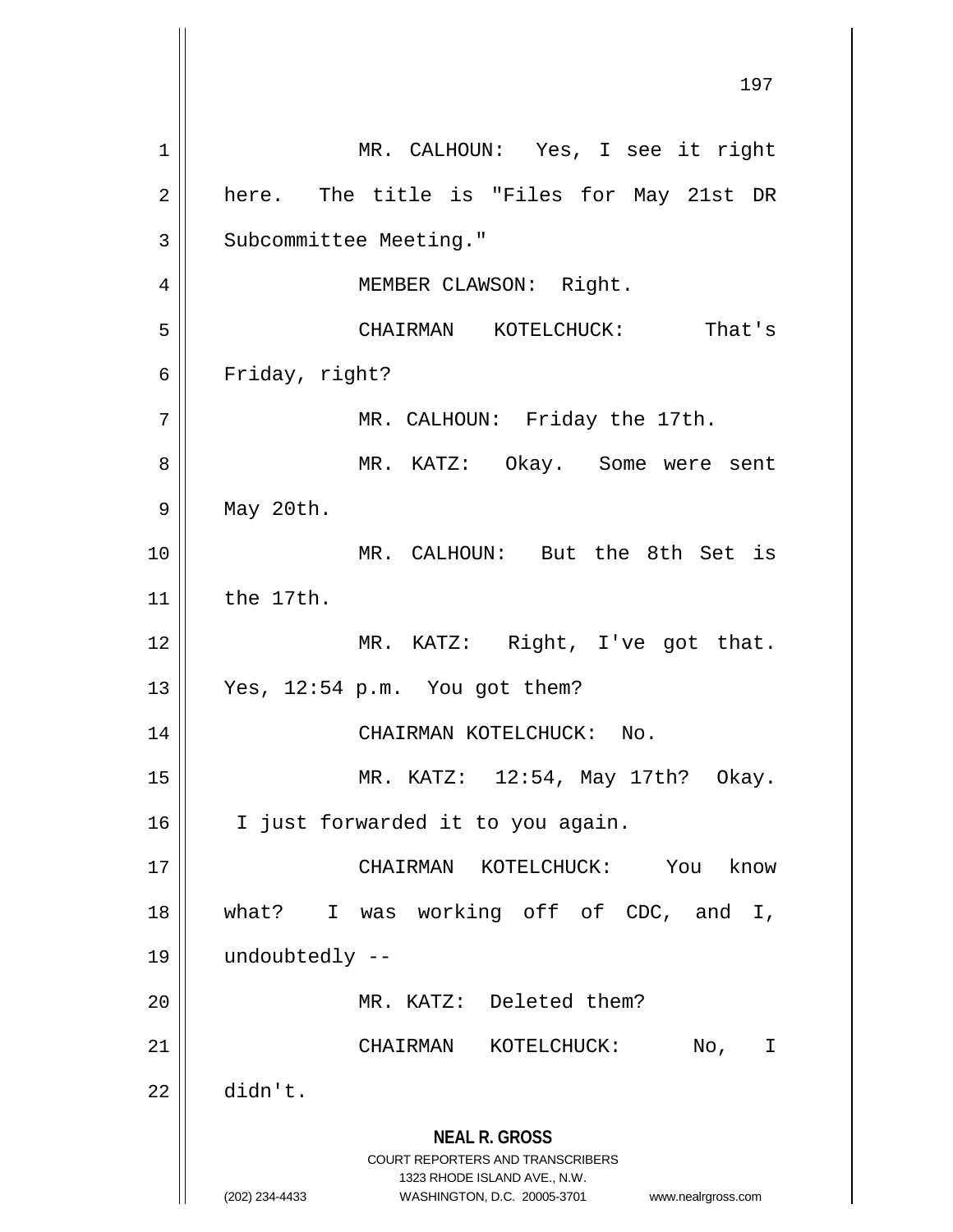|    | 198                                                              |
|----|------------------------------------------------------------------|
| 1  | MR. KATZ: I'm sending it to you                                  |
| 2  | again.                                                           |
| 3  | CHAIRMAN KOTELCHUCK:<br>Okay.                                    |
| 4  | Right, okay.                                                     |
| 5  | MR. KATZ: And I'm sending you the                                |
| 6  | one on the 21st, too, again. Okay. So those                      |
| 7  | should be popping on yours presently. And I'm                    |
| 8  | going to send--                                                  |
| 9  | MR. FARVER: Okay. Attachment 2,                                  |
| 10 | Finding 3 has to do with radon metals, radon                     |
| 11 | levels model at Harshaw and just progressed                      |
| 12 | through. It was really we agreed with what                       |
| 13 | NIOSH initially did, and Mark requested more                     |
| 14 | time, needs additional time, and DCAS will                       |
| 15 | provide determination on the radon surrogate                     |
| 16 | data. And so on the -- so NIOSH issued a                         |
| 17 | response --                                                      |
| 18 | MR. SIEBERT: Doug, if you want me                                |
| 19 | to, this is Scott, I can cover that.                             |
| 20 | MR. FARVER: Okay. Go for it.                                     |
| 21 | MR. SIEBERT: Okay. Like Doug was                                 |
| 22 | saying, we actually have already resolved                        |
|    | <b>NEAL R. GROSS</b><br><b>COURT REPORTERS AND TRANSCRIBERS</b>  |
|    | 1323 RHODE ISLAND AVE., N.W.                                     |
|    | (202) 234-4433<br>WASHINGTON, D.C. 20005-3701 www.nealrgross.com |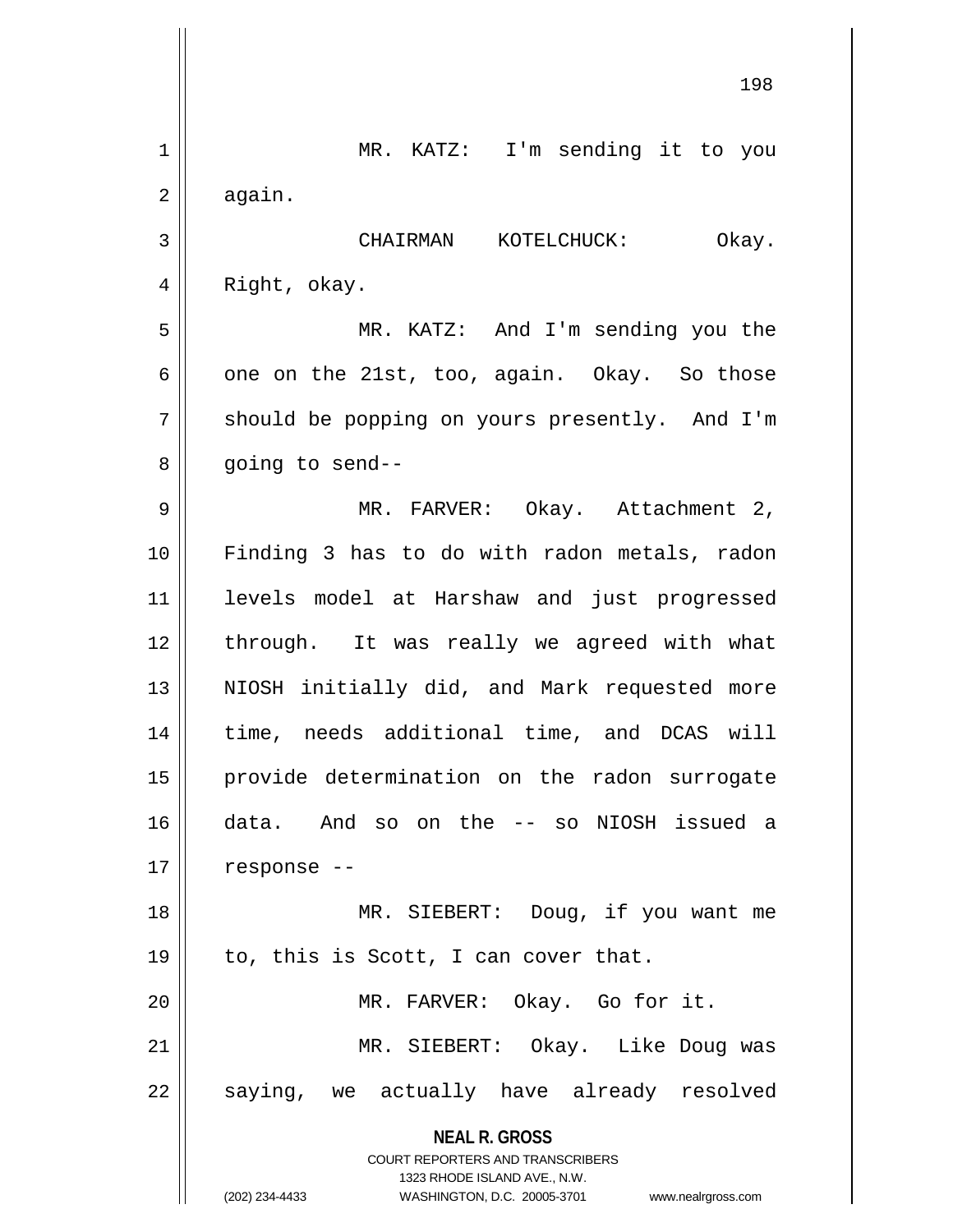1 almost everything on this back in 2009. And  $2 \parallel$  then Mark just wanted some surrogate data.  $3 \parallel$  With such a hot topic, he wanted some more  $4 \parallel$  time to look at it. At the last meeting, I 5 went back into the transcript, which I'd like  $6 \parallel$  to compliment having those, by the way, once  $7 \parallel$  again, because that is a huge help for all of 8 || us, that DCAS will provide determination on  $9 \parallel$  the radon surrogate data. 10 What it really came down to is can 11 we look at that with the latest 12 || recommendations from the surrogate group as to 13 || using surrogate data? And when I went back to 14 || the 2009 review that SC&A did on this, they 15 actually used the draft surrogate data 16 criteria that was already in place at that

 $20$  || report, that they were met. 21 || So I believe the bottom line is  $22 \parallel$  the original report said that. It also falls

17 || time, and they put their report together based

18 || on those four criteria as well. And it agreed

19 with all four of those criteria in their

**NEAL R. GROSS** COURT REPORTERS AND TRANSCRIBERS

1323 RHODE ISLAND AVE., N.W.

(202) 234-4433 WASHINGTON, D.C. 20005-3701 www.nealrgross.com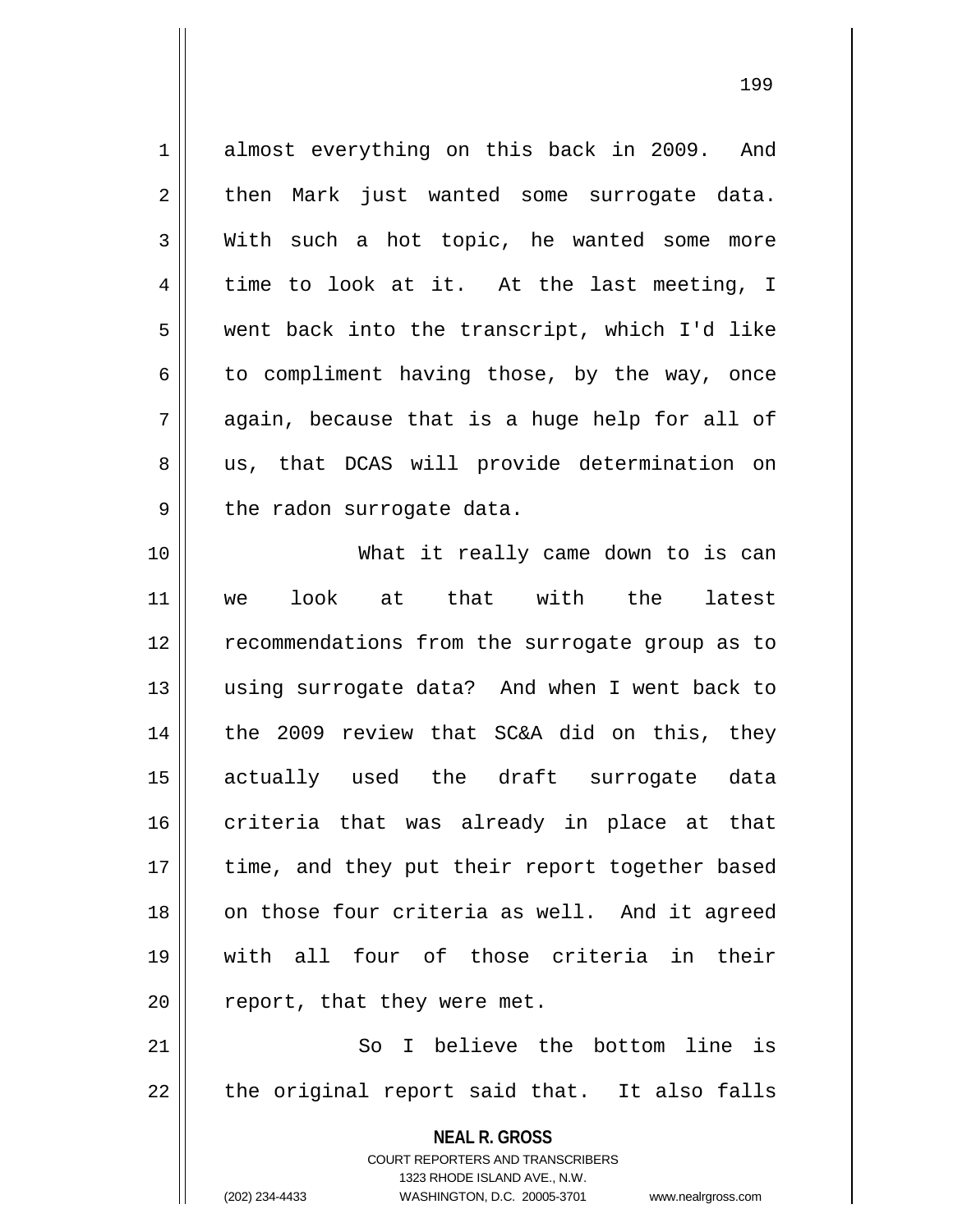**NEAL R. GROSS** COURT REPORTERS AND TRANSCRIBERS 1323 RHODE ISLAND AVE., N.W. (202) 234-4433 WASHINGTON, D.C. 20005-3701 www.nealrgross.com 1 || in the same line as OCAS-IG-1, the criteria  $2 \parallel$  that's in that, as well. Since they agreed 3 with the criteria in the report, I don't 4 || really see how there's much more else for us 5 | to resolve. 6 MR. FARVER: John or John, do you 7 | have a response? 8 MR. MAURO: This is John Mauro. I 9 || agree with that supposition because I took a 10 || look at that material again, as you did, and 11 we found favorably before and our position 12 remains the same. Using that Mallinckrodt 13  $\parallel$  surrogate data in the way they did seem to be 14 fine. 15 MR. STIVER: Yes, this is Stiver. 16 || I just read through our report, and what John 17 || says is correct. I don't have any problems 18 with it either. 19 MR. FARVER: No further action,  $20$  || and we can close that issue. 21 CHAIRMAN KOTELCHUCK: I think so.  $22 \parallel$  Okay.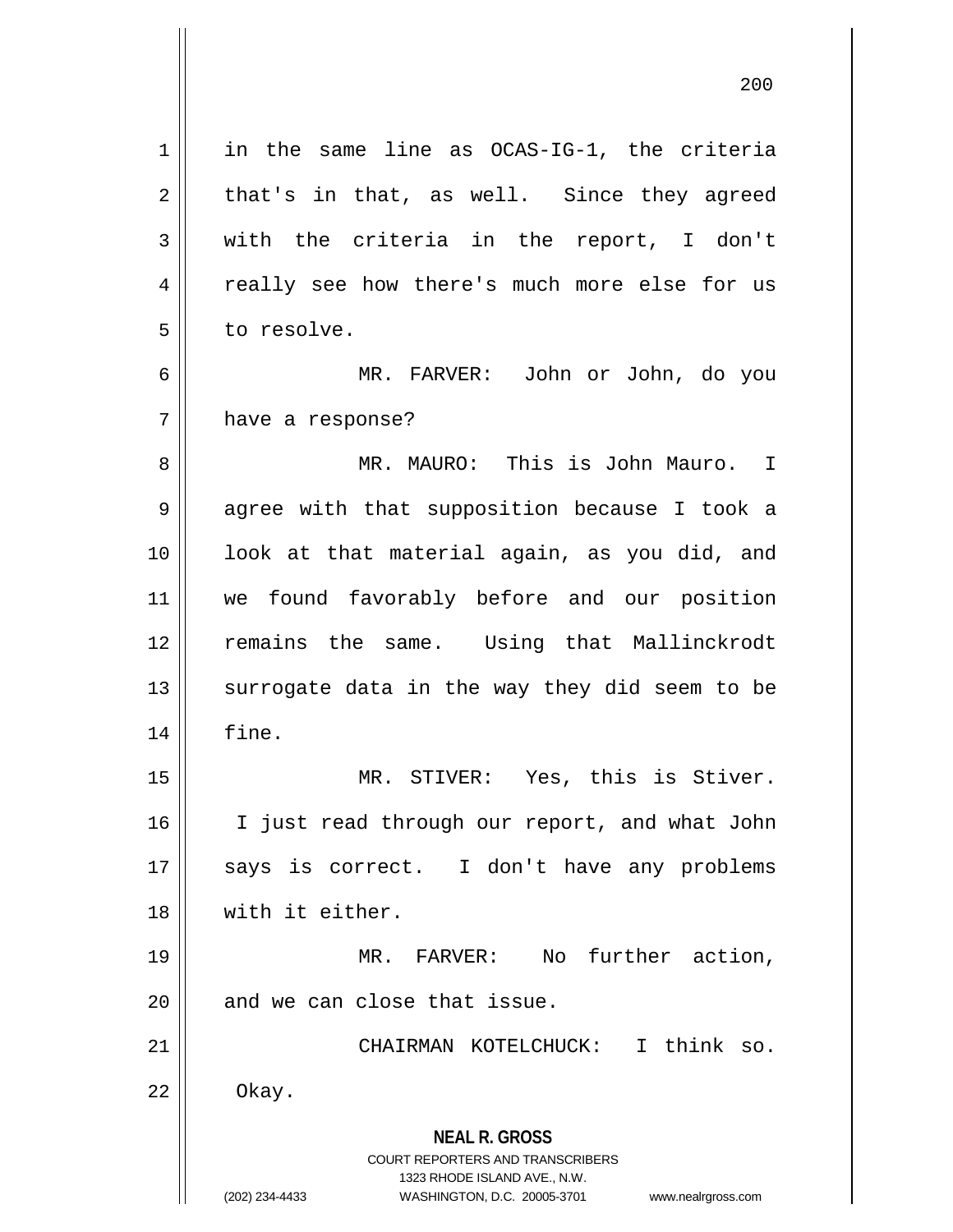**NEAL R. GROSS** COURT REPORTERS AND TRANSCRIBERS 1323 RHODE ISLAND AVE., N.W. (202) 234-4433 WASHINGTON, D.C. 20005-3701 www.nealrgross.com 1 || MR. FARVER: Wow. We closed two  $2 \parallel$  now. 3 MR. CALHOUN: Two. Don't sell 4 | ourselves short here guys. 5 MR. FARVER: Now we'll move on to 6 | Attachment 2, Finding 4, quidance on extremity 7 doses. And this is the second-half of the 8 document that we reviewed earlier for 9 || Bridgeport Brass. At the bottom of that page, 10 it talks about the Harshaw finding number  $11$   $\parallel$  four. 12 MR. SIEBERT: And this is Scott.  $13$  This is the identical issue, so I'm guessing  $14$  | the resolution is, it's going to be the same. 15 MR. CALHOUN: Transferred to 16 | overarching issues and closed. 17 MEMBER CLAWSON: Well, this is 18 just what we talked about earlier before 19 lunch. This is just dealing with the uranium. 20 CHAIRMAN KOTELCHUCK: Right,  $21$  | right, right. 22 MR. FARVER: I believe it is.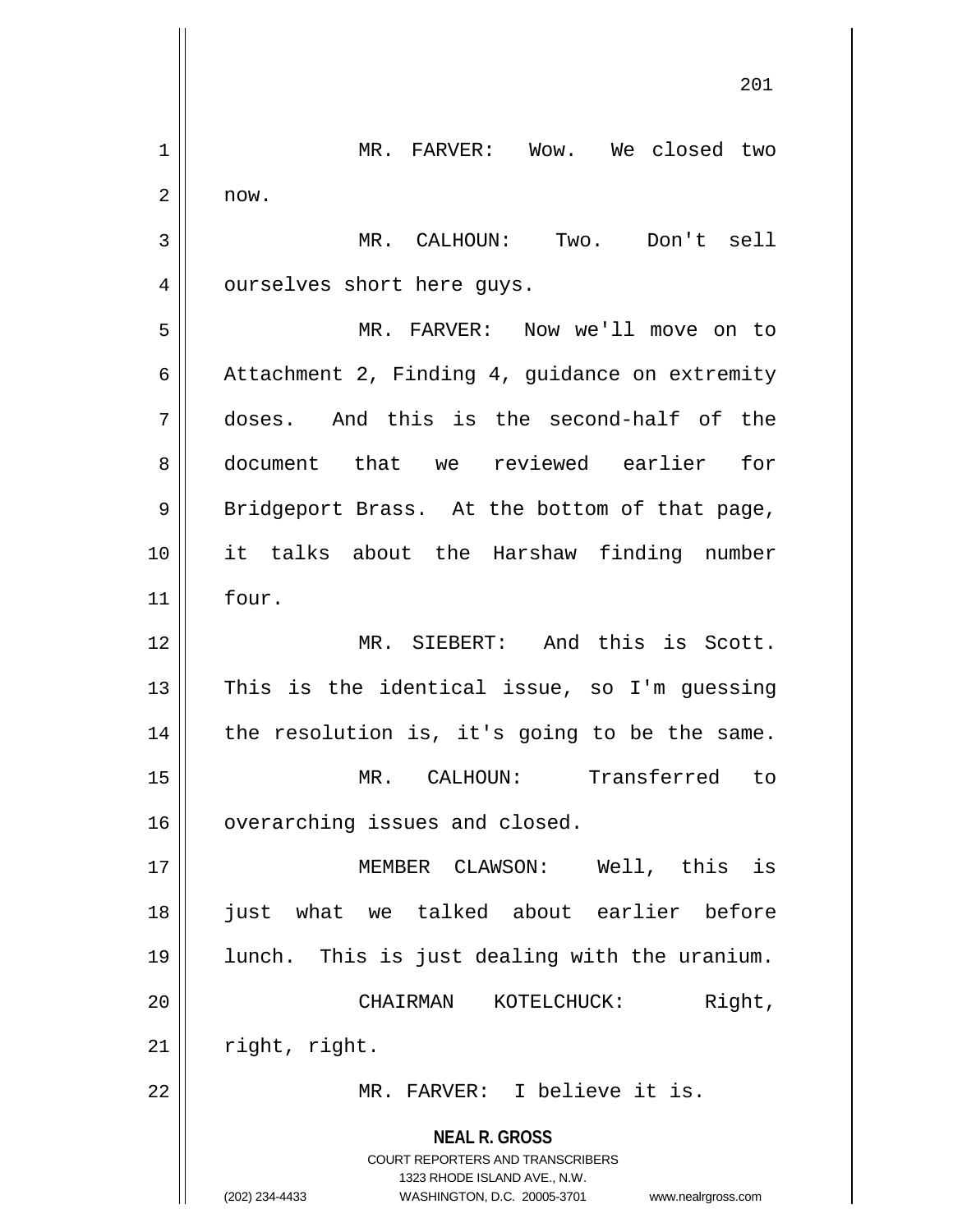| $\mathbf 1$ | MR. SIEBERT: Yes, this is Scott.                                                                |
|-------------|-------------------------------------------------------------------------------------------------|
| 2           | Once again, it's the same kind of thing. We                                                     |
| 3           | talked about it at the last meeting and                                                         |
| 4           | resolved the specific extremity stuff but then                                                  |
| 5           | expanded onto the idea that this was the same                                                   |
| 6           | thought process as the uranium at Bridgeport,                                                   |
| 7           | and that's why we answered, basically, the                                                      |
| 8           | same question again.                                                                            |
| 9           | MR. FARVER: Okay. So no further                                                                 |
| 10          | action. We can close that issue.                                                                |
| 11          | CHAIRMAN KOTELCHUCK:<br>Okay.                                                                   |
| 12          | Moving right along.                                                                             |
| 13          | MR. FARVER: Attachment 2, Finding                                                               |
| 14          | 5, and I think this goes on for a couple of                                                     |
| 15          | others. Well, no, it's just Finding 5. And                                                      |
| 16          | this is Harshaw, the beta doses from film                                                       |
| 17          | badges at Harshaw, and SC&A to provide a                                                        |
| 18          | written review of this issue before the next                                                    |
| 19          | meeting.                                                                                        |
| 20          | MR. CALHOUN: I think, didn't you                                                                |
| 21          | just do that?                                                                                   |
| 22          | CHAIRMAN KOTELCHUCK: Yes, there's                                                               |
|             | <b>NEAL R. GROSS</b><br><b>COURT REPORTERS AND TRANSCRIBERS</b><br>1323 RHODE ISLAND AVE., N.W. |
|             | (202) 234-4433<br>WASHINGTON, D.C. 20005-3701<br>www.nealrgross.com                             |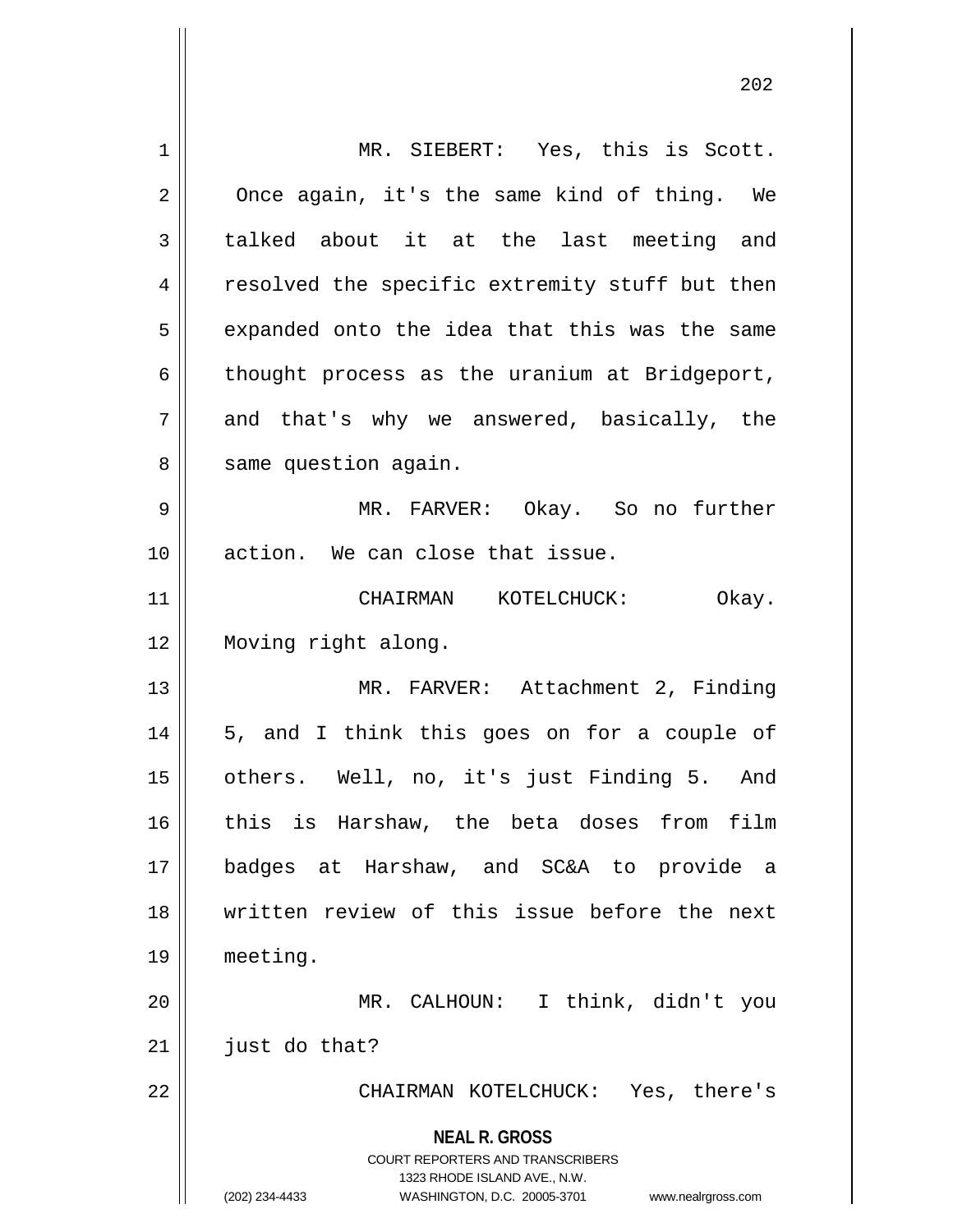**NEAL R. GROSS** COURT REPORTERS AND TRANSCRIBERS 1323 RHODE ISLAND AVE., N.W. (202) 234-4433 WASHINGTON, D.C. 20005-3701 www.nealrgross.com 203  $1 \parallel$  a Harshaw --2 MR. FARVER: I know there's one 3 | somewhere. 4 MR. CALHOUN: Yes, I don't think  $5 \parallel$  we've done anything since you sent it to us. 6 MR. SIEBERT: Well, Grady,  $7 \parallel$  actually  $-$ 8 MR. CALHOUN: Oh, good. Scott, go  $9 \parallel$  ahead. Sorry. 10 MR. SIEBERT: And I don't know if 11 || you sent this out, but, as of yesterday at 12 || 6:42 in the morning, I sent you our response 13 || to this additional SC&A write-up. I don't 14 | know if that got forwarded or not. 15 MR. KATZ: I think so. I think I 16 | remember forwarding that. Let me look. 17 || MR. SIEBERT: It's separate from 18 l the rest of the matrix. 19 MR. KATZ: Right. I'm pretty sure 20 || I sent it forward. I'll look. 21 || MR. CALHOUN: What's it called? 22 || MR. SIEBERT: The subject of the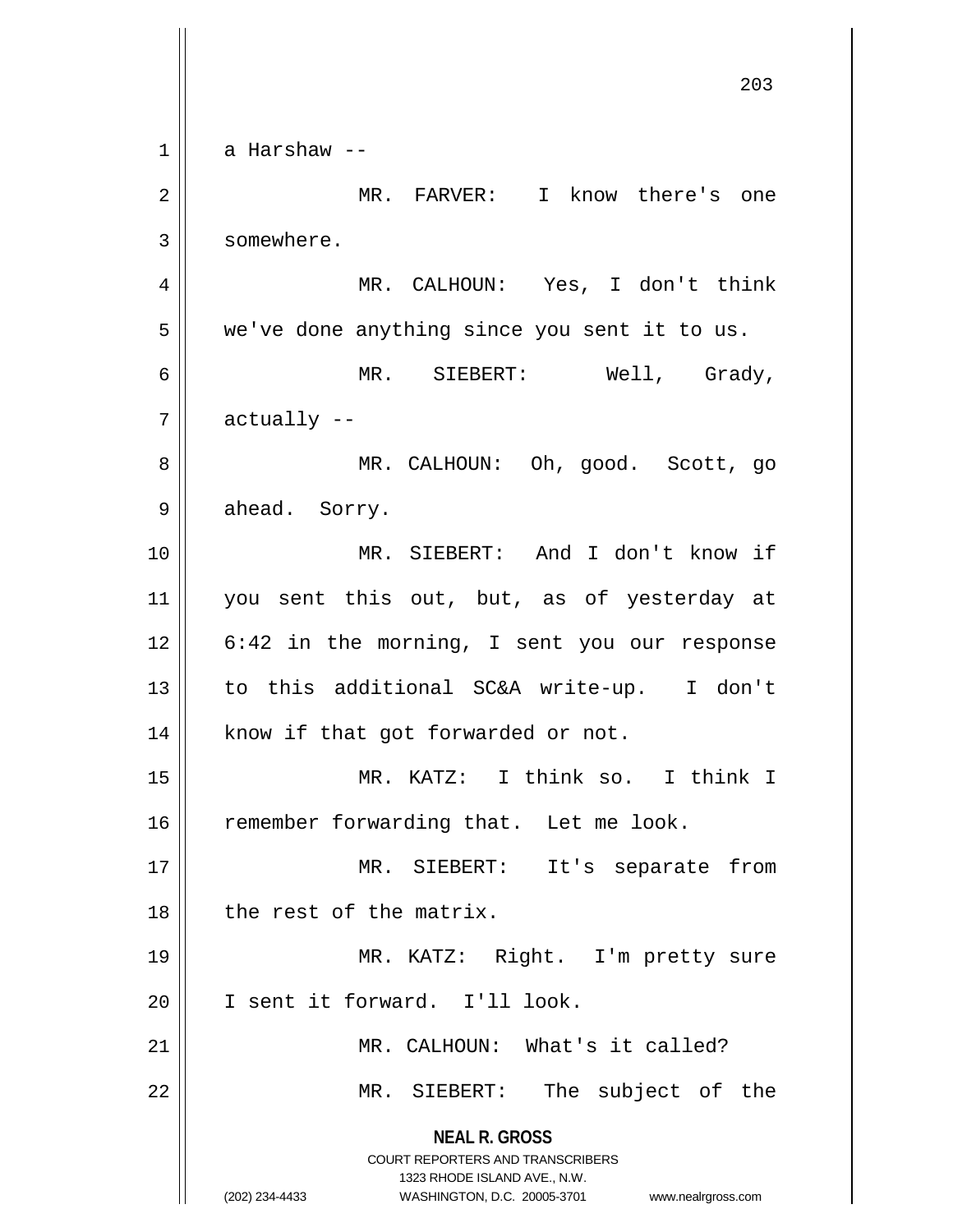| $\mathbf 1$    | email is "8 Set Harshaw Finding Number 5." At                                                                                                                          |
|----------------|------------------------------------------------------------------------------------------------------------------------------------------------------------------------|
| $\overline{2}$ | least that's what I sent it to you. I don't                                                                                                                            |
| $\mathfrak{Z}$ | know about getting forwarded from then.                                                                                                                                |
| 4              | CHAIRMAN KOTELCHUCK: I certainly                                                                                                                                       |
| 5              | saw it.                                                                                                                                                                |
| 6              | MEMBER CLAWSON: Well, we've got a                                                                                                                                      |
| 7              | technical on radon, but that's from SC&A.                                                                                                                              |
| 8              | MR. CALHOUN: 8th Set Harshaw                                                                                                                                           |
| 9              | Finding Number 5?                                                                                                                                                      |
| 10             | MR. SIEBERT: Correct.                                                                                                                                                  |
| 11             | MR. CALHOUN: I did not forward                                                                                                                                         |
| 12             | that, I don't think, because it's just an                                                                                                                              |
| 13             | email. There's no attachment.                                                                                                                                          |
| 14             | MR. SIEBERT: Correct. The                                                                                                                                              |
| 15             | resolution is actually in that email.<br>I                                                                                                                             |
| 16             | wasn't sure how you wanted to handle that.                                                                                                                             |
| 17             | MR. CALHOUN: I'd say go ahead and                                                                                                                                      |
| 18             | tell us about it.                                                                                                                                                      |
| 19             | CHAIRMAN KOTELCHUCK: Yes.                                                                                                                                              |
| 20             | MR. SIEBERT: Okay. Let's see                                                                                                                                           |
| 21             | here. Mutty, did you end up being the one who                                                                                                                          |
| 22             | wrote this one up?                                                                                                                                                     |
|                | <b>NEAL R. GROSS</b><br><b>COURT REPORTERS AND TRANSCRIBERS</b><br>1323 RHODE ISLAND AVE., N.W.<br>(202) 234-4433<br>WASHINGTON, D.C. 20005-3701<br>www.nealrgross.com |

 $\mathsf{l}$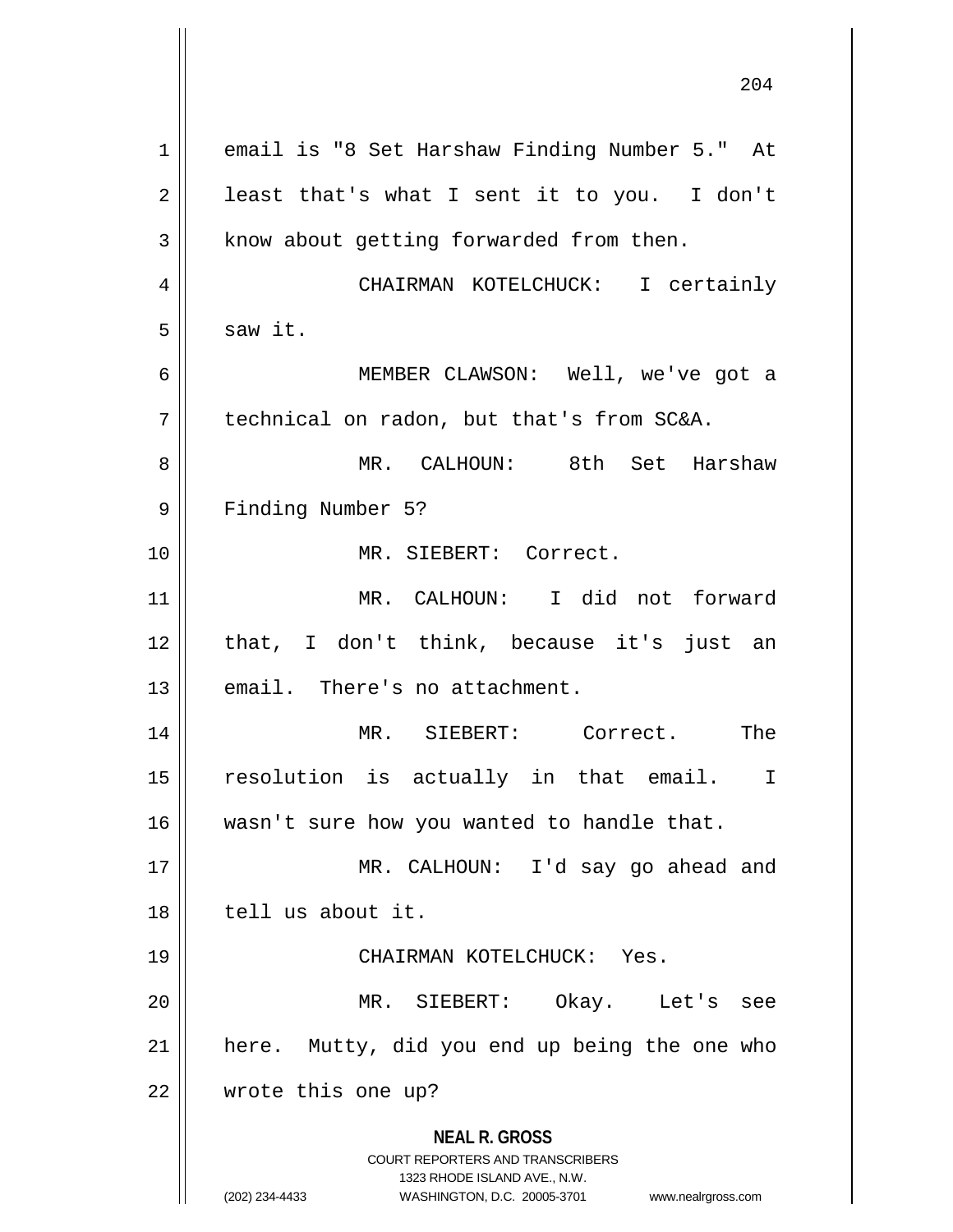| 1  | MR. SHARFI: Yes.                                                    |
|----|---------------------------------------------------------------------|
| 2  | MR. STIVER: Would you mind, if                                      |
| 3  | you have it in front of you, would you mind                         |
| 4  | covering that real quick?                                           |
| 5  | MR. SHARFI: Sure. Basically,                                        |
| 6  | this is a question about the beta gamma or                          |
| 7  | beta response function, I believe, based on                         |
| 8  | the type of dosimeters that they may have                           |
| 9  | used. So there isn't a lot of documentation                         |
| 10 | on the Harshaw program in totality, but, from                       |
| 11 | what you can tell, the Harshaw dosimetry                            |
| 12 | program was provided by the University of                           |
| 13 | Rochester.                                                          |
| 14 | So when you go into the University                                  |
| 15 | of Rochester stuff, during the time period of                       |
| 16 | Harshaw's program operational period, we found                      |
| 17 | both the 1947 letter talking about their                            |
| 18 | dosimetry services. This happens to be one                          |
| 19 | that they're offering to Columbia University,                       |
| 20 | but they're describing their dosimetry program                      |
| 21 | in general. And in that case, they talk about                       |
| 22 | their calibration and that they're calibrated                       |
|    | <b>NEAL R. GROSS</b><br><b>COURT REPORTERS AND TRANSCRIBERS</b>     |
|    | 1323 RHODE ISLAND AVE., N.W.                                        |
|    | (202) 234-4433<br>WASHINGTON, D.C. 20005-3701<br>www.nealrgross.com |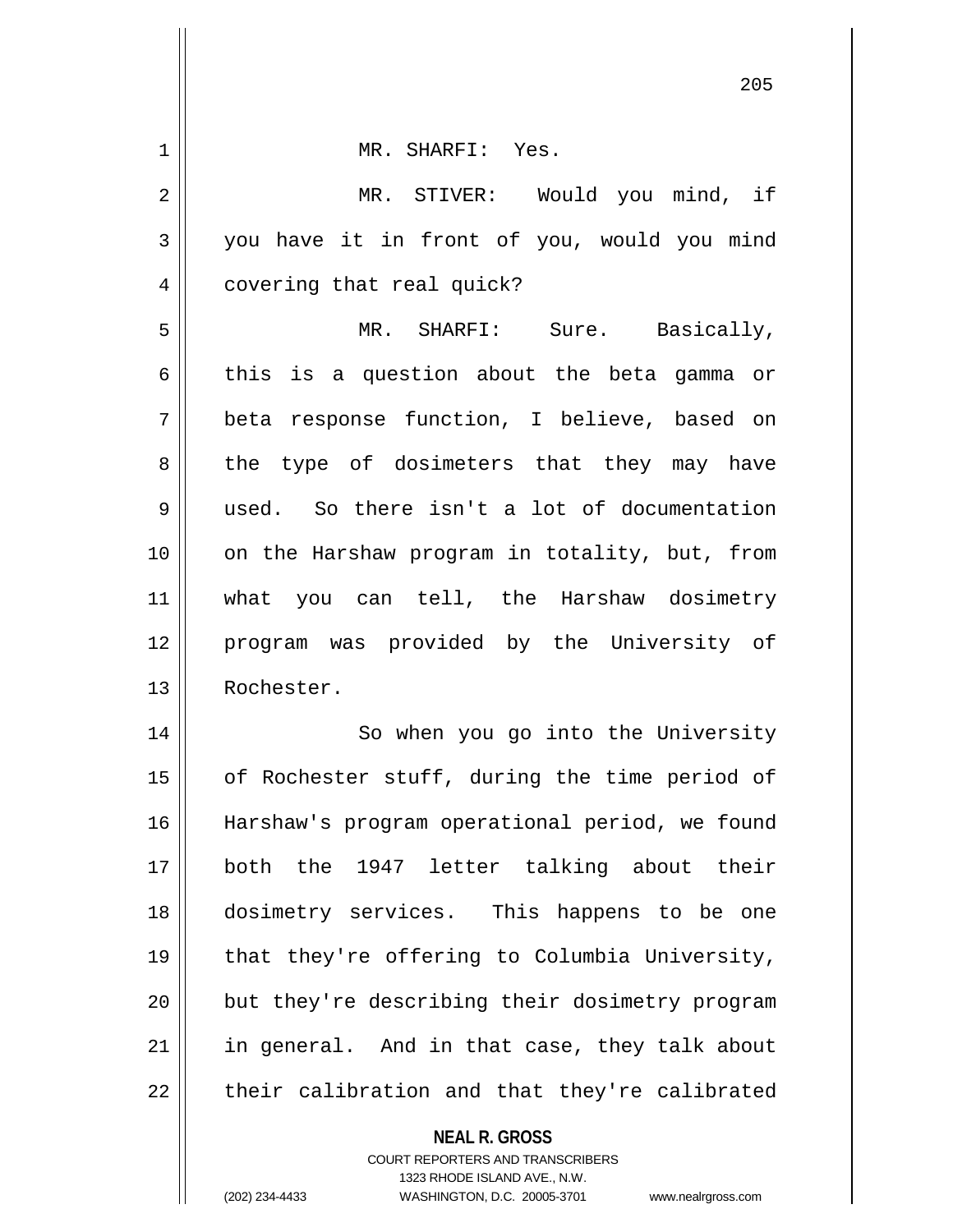$1 \parallel$  to uranium metal.

| $\overline{2}$ | addition, there's a<br>In<br>later             |
|----------------|------------------------------------------------|
| 3              | from Mallinckrodt that also used a<br>letter   |
| 4              | similar program. And this is in 1956, so it    |
| 5              | kind of balanced the entire operational period |
| 6              | of Harshaw. And in that case, they talk also   |
| 7              | about that their film badges are using uranium |
| 8              | slabs to calibrate their dosimetry factor.     |
| 9              | So<br>there's two different                    |
| 10             | incidences within two, you know, during the    |
| 11             | beginning and towards the later part of the    |
| 12             | Harshaw operating period where similar         |
| 13             | programs using similar dosimetry are using     |
| 14             | uranium slabs to calibrate their dosimetry     |
| 15             | program for beta, and that should indicate     |
| 16             | that the Harshaw dosimetry program was well    |
| 17             | calibrated for the uranium betas and not using |
| 18             | some, you know, other programs, other beta     |
| 19             | calibration. There should be a good response   |
| 20             | function for the beta exposures using the      |
| 21             | Harshaw dosimetry. That's the generic summary  |
| 22             | of the argument. Questions?                    |

**NEAL R. GROSS** COURT REPORTERS AND TRANSCRIBERS 1323 RHODE ISLAND AVE., N.W.

(202) 234-4433 WASHINGTON, D.C. 20005-3701 www.nealrgross.com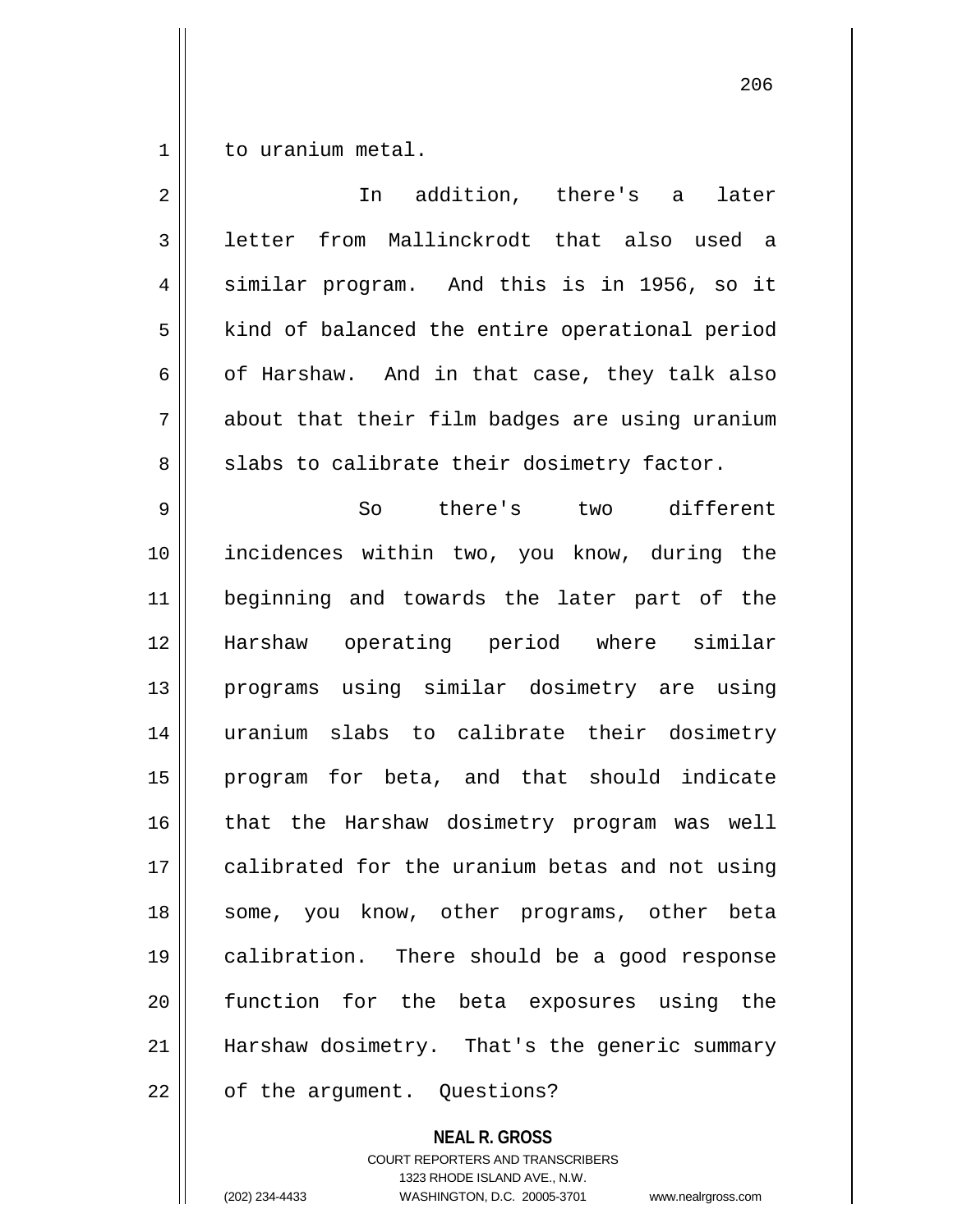1 MR. FARVER: I'll defer to John or 2 | John. They're my AWE people.

3 MR. MAURO: This is John Mauro. I 4 could give you, we actually brought aboard a 5 | fellow, Joe Zlotnicki, to look into this issue 6 of calibration of beta and what are the 7 complexities. And I think the bottom line is 8 that there certainly could have been -- we're  $9 \parallel$  glad to hear that the film badge is calibrated 10 using uranium betas because that's, in fact, 11 what you were dealing with. So that gets us  $12$  | halfway home.

13 || The other half, I don't know 14 || if there's anything that could be done. That has to do with -- this fellow, Joe, who was with Teledyne for many, many years, and he 17 || pointed out that one of the practices that was commonplace in those years, the early years, was to place the dosimeter inside some type of packet to prevent it from getting contaminated. It was kind of strange when you || think about it. And as a result, there was a

> **NEAL R. GROSS** COURT REPORTERS AND TRANSCRIBERS 1323 RHODE ISLAND AVE., N.W. (202) 234-4433 WASHINGTON, D.C. 20005-3701 www.nealrgross.com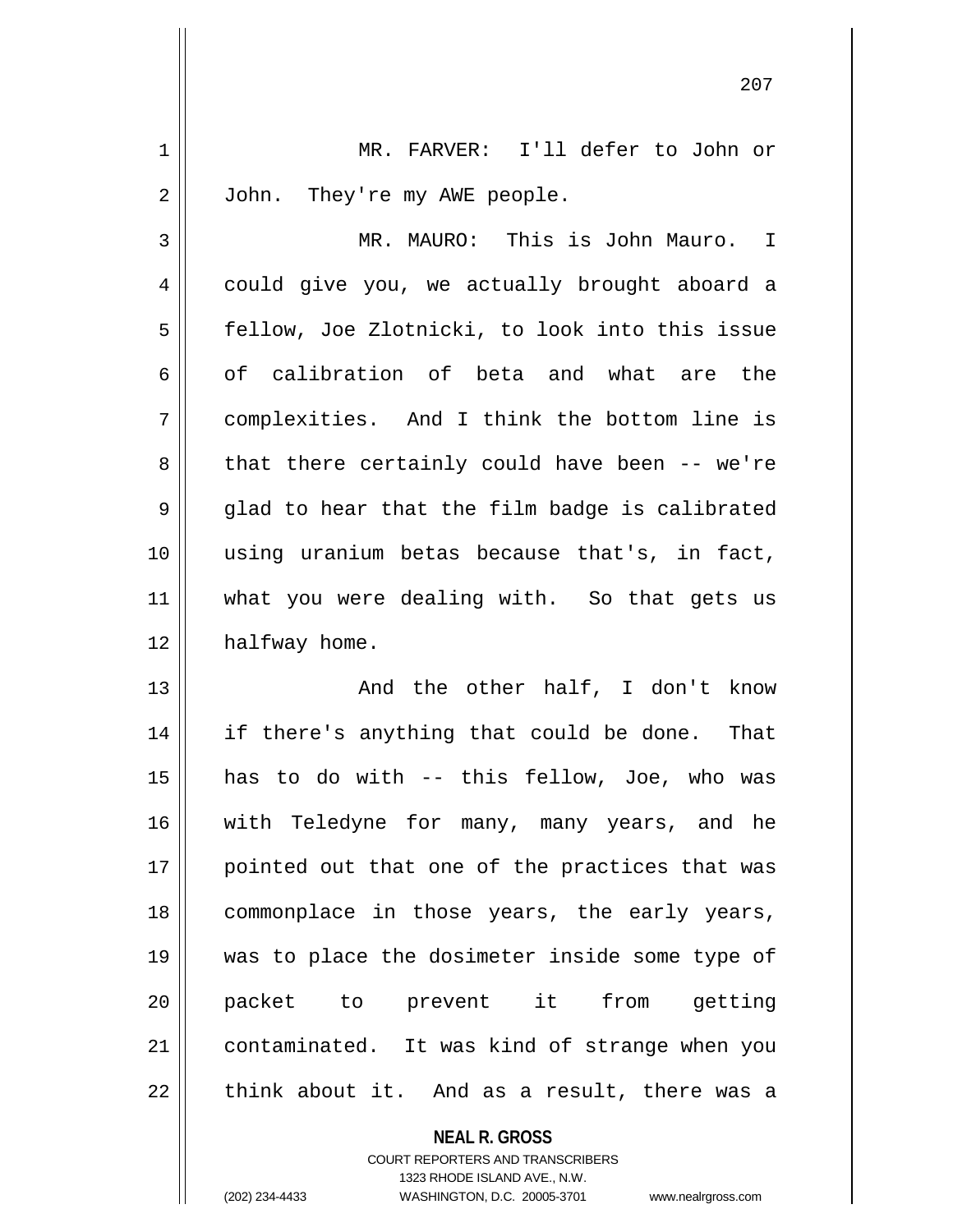1 degree of attenuation of the beta. I mean, to 2 || me, it sounds kind of strange that you would 3 do that, where you put it in an additional 4 packet, because of concerns regarding damage  $5 \parallel$  and contamination. And as a result, there was  $6 \parallel$  attenuation of the beta, and your readout was 7 || Iower than what it should be. 8 || But, you know, we don't have any  $9 \parallel$  evidence that, in fact, that was the practice 10 || that occurred at Harshaw. 11 MR. SIEBERT: John, I could 12 || actually answer that. 13 MR. MAURO: Oh, great. Thank you. 14 MR. SIEBERT: There are actual, 15 || some of the Harshaw dosimeter reports that 16 talk about contaminated badges, and there's no 17 || indication that they ever directed Harshaw to 18 individually bag the workers because you 19 continually see it, but they do actually tell  $20$  || them when they're shipping them to make sure  $21$  | that they bag individual workers to separate 22 || them from the shipping of other workers

> **NEAL R. GROSS** COURT REPORTERS AND TRANSCRIBERS

1323 RHODE ISLAND AVE., N.W.

(202) 234-4433 WASHINGTON, D.C. 20005-3701 www.nealrgross.com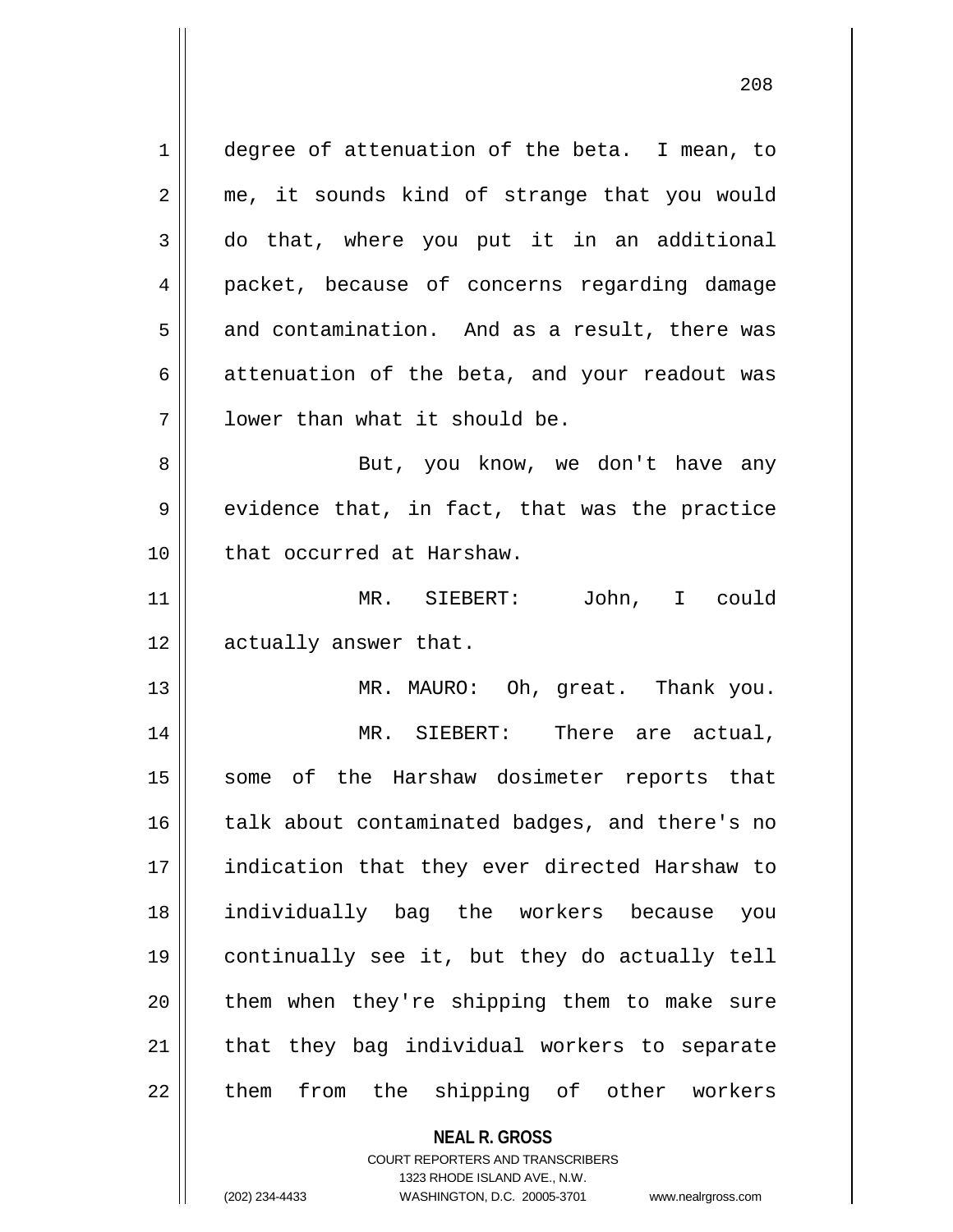1 because, in order to prevent cross-2 | contamination of dosimeters. 3 || MR. MAURO: Oh, I see. 4 MR. SIEBERT: So it doesn't seem  $5 \parallel$  that there's ever any indication that they 6 were having individuals individually bagged to 7 control the contamination of their badge. 8 They were just trying to prevent cross 9 | contamination of badges. 10 MR. MAURO: Got you, yes. Well, I 11 tell you, that's it. I mean, that was our 12 || only concern. We thought you wouldn't be able 13 || to get any information on this. It was sort 14 || of how we're going to deal with this. I hate  $15$  | to raise an issue that really -- but it sounds 16 || like you answered the two parts of it. One,  $17$  || they used uranium, which is the right energy 18 distribution; and, two, there's evidence that 19 they did not have this extra bag while they 20 were wearing it that would further attenuate  $21$  the field. 22 So, I mean, that being the case, I

> **NEAL R. GROSS** COURT REPORTERS AND TRANSCRIBERS 1323 RHODE ISLAND AVE., N.W. (202) 234-4433 WASHINGTON, D.C. 20005-3701 www.nealrgross.com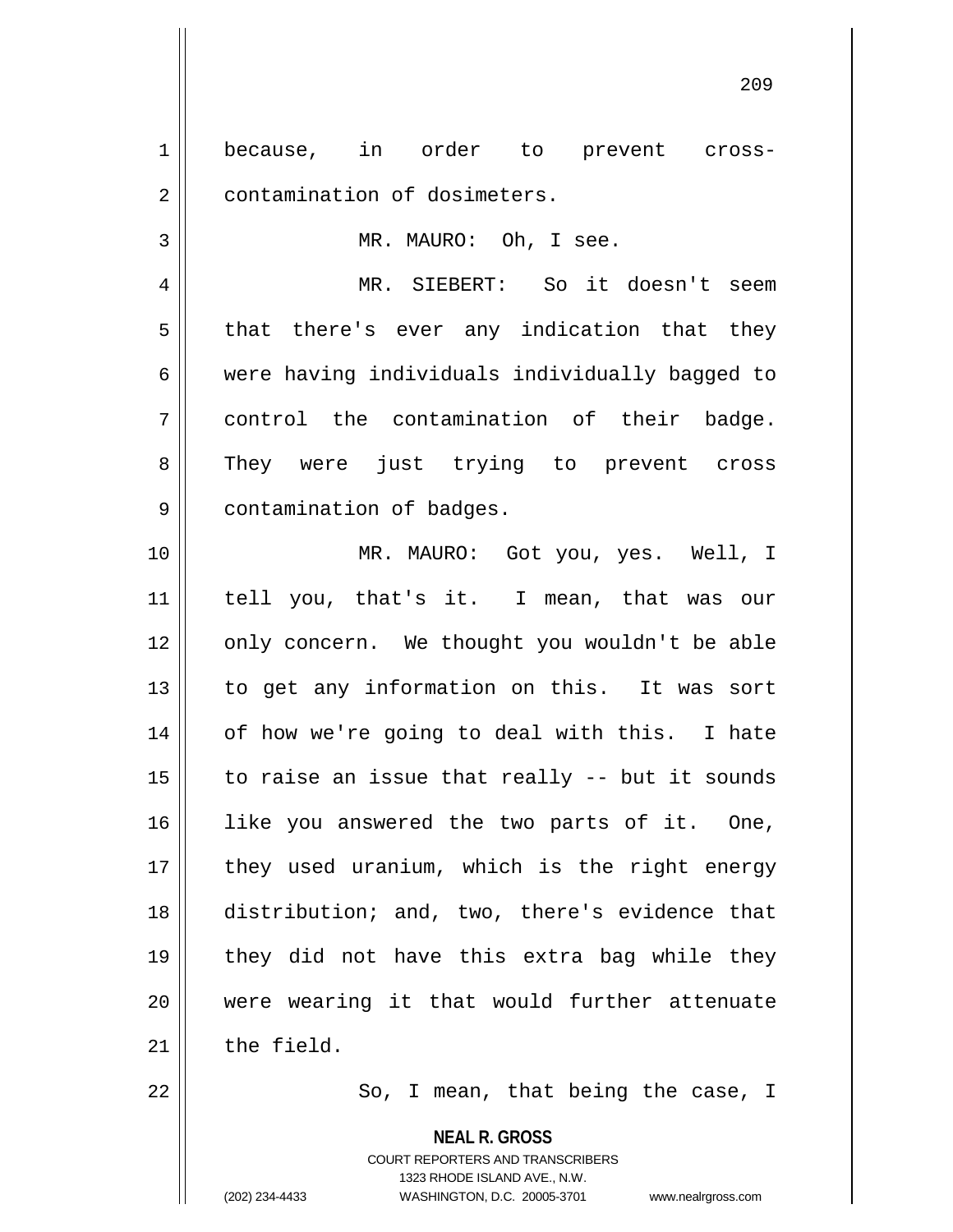| $\mathbf 1$    | don't know if anyone else has any feedback on                       |
|----------------|---------------------------------------------------------------------|
| 2              | this, but that sounds like it addresses our                         |
| 3              | issues.                                                             |
| $\overline{4}$ | MEMBER CLAWSON: John, this is                                       |
| 5              | Brad. It's interesting because it's not in                          |
| 6              | our RWPs, but that's a commonplace practice                         |
| 7              | today that you bag them.                                            |
| 8              | MR. MAURO: I couldn't hear you,                                     |
| 9              | Brad.                                                               |
| 10             | MEMBER CLAWSON: I say that is a                                     |
| 11             | commonplace practice now to bag them when you                       |
| 12             | go into a contaminated area still today.                            |
| 13             | MR. MAURO: To today. Okay.                                          |
| 14             | MEMBER RICHARDSON: But when they                                    |
| 15             | were describing -- and there may be two                             |
| 16             | different things between what the, what was                         |
| 17             | being described as having the film in a packet                      |
| 18             | versus bagging a contaminated dosimeter before                      |
| 19             | transporting it to<br>prevent cross-                                |
| 20             | contamination. I think film packets were                            |
| 21             | sometimes used to control fogging of the film                       |
| 22             | by humidity or other conditions.                                    |
|                |                                                                     |
|                | <b>NEAL R. GROSS</b><br><b>COURT REPORTERS AND TRANSCRIBERS</b>     |
|                | 1323 RHODE ISLAND AVE., N.W.                                        |
|                | (202) 234-4433<br>WASHINGTON, D.C. 20005-3701<br>www.nealrgross.com |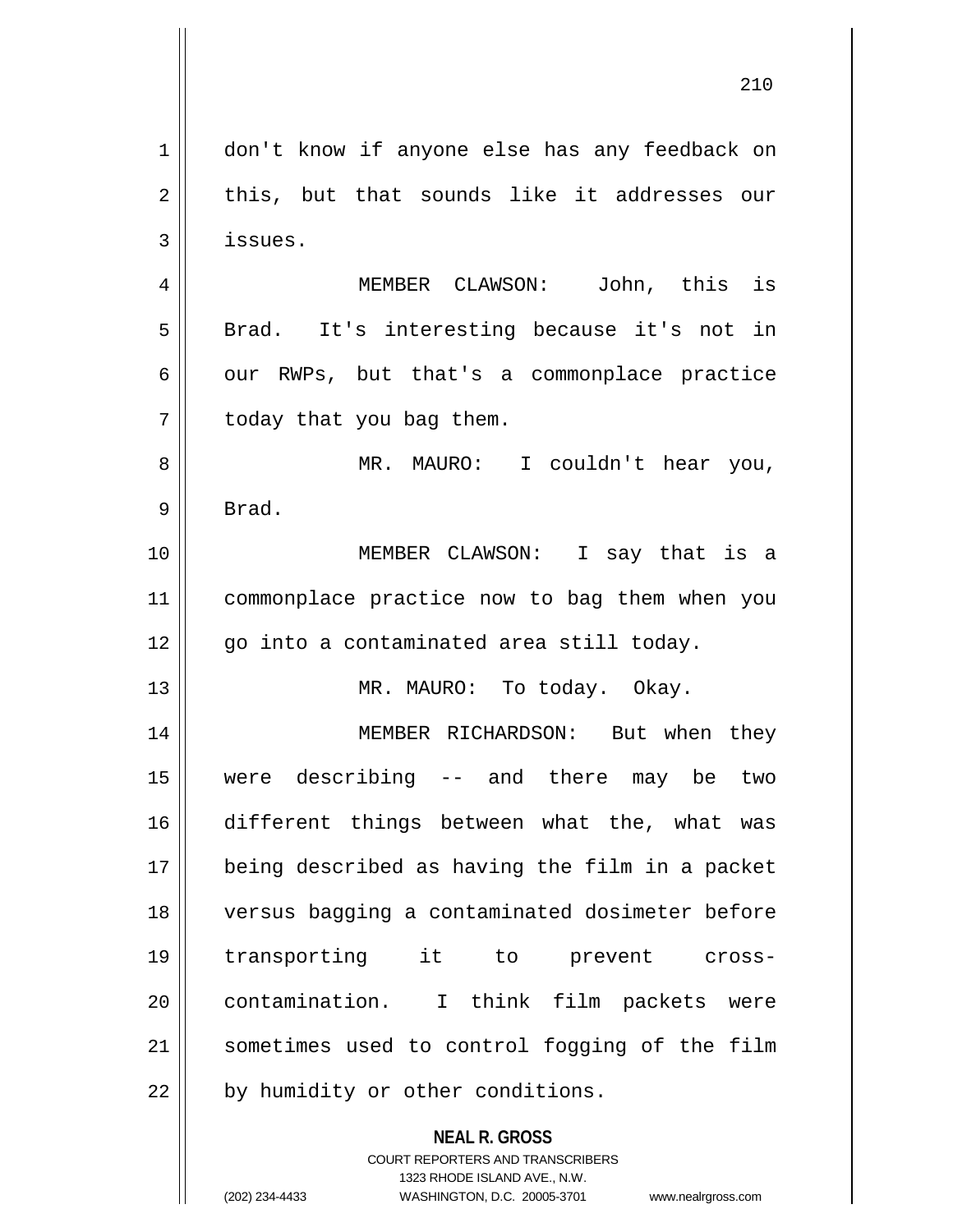1 || So, I mean, again, I'm not sure 2 || how far we want to go with this, but that 3 would seem to me kind of more likely kind of  $4 \parallel$  the concern that maybe was being raised, were  $5 \parallel$  the films encased in a packet which would  $6$  || attenuate the beta response.

 MR. MAURO: That was really the issue, besides what the issue was was it calibrated in the same circumstances that it was actually used for the worker, that is 11 || including any over-packing for this problem of 12 || contamination, as Brad pointed out. If they were calibrated under the same circumstances, 14 || then everything is fine. But if they were 15 || calibrated without it and then used with some  $\parallel$  type of extra, that might have attenuated the beta radiation. And then, of course, we've 18 || got ourselves an underestimate that needs to be adjusted for. But, I mean, that's about as | far as we could take it.

21 MR. FARVER: So is there any  $22$  further action that we can take on that or  $-$ 

> **NEAL R. GROSS** COURT REPORTERS AND TRANSCRIBERS 1323 RHODE ISLAND AVE., N.W. (202) 234-4433 WASHINGTON, D.C. 20005-3701 www.nealrgross.com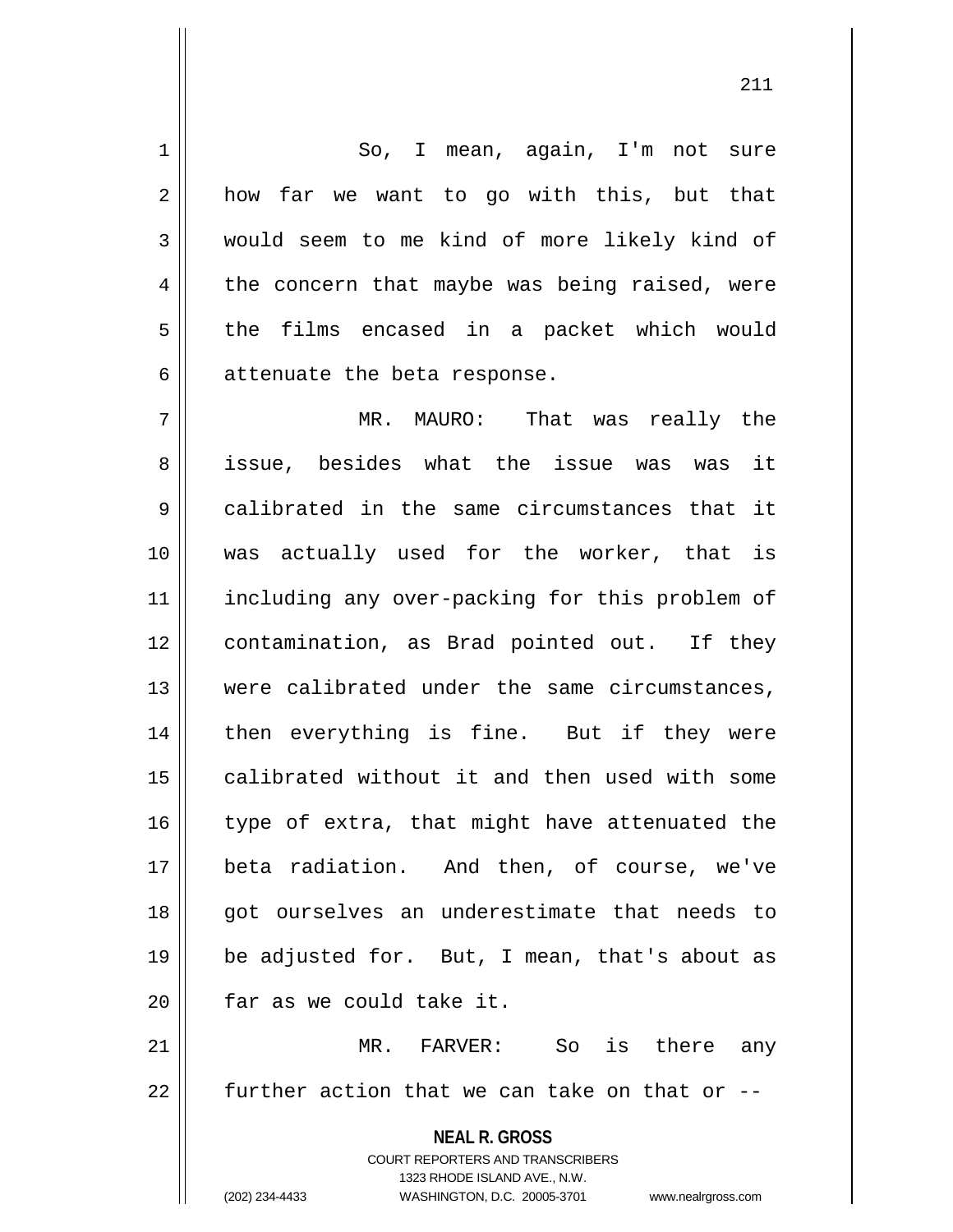|    | ∠⊥∠                                                                 |
|----|---------------------------------------------------------------------|
| 1  | MR. CALHOUN: I just forwarded all                                   |
| 2  | of you that email, by the way.                                      |
| 3  | MEMBER MUNN: It doesn't seem                                        |
| 4  | reasonable.                                                         |
| 5  | It sounds like that<br>MR. MAURO:                                   |
| 6  | they did not use this over-pack when they were                      |
| 7  | issued the badges. Do you actually have some                        |
| 8  | records that said that, that the over-pack was                      |
| 9  | only used in returning the badges? That's                           |
| 10 | what I understood you described.                                    |
| 11 | MEMBER MUNN: In the absence of                                      |
| 12 | contrary information, it would appear to be                         |
| 13 | taken care of.                                                      |
| 14 | MEMBER CLAWSON: I beg to differ                                     |
| 15 | on that. Basically, with no proof saying yes                        |
| 16 |                                                                     |
| 17 | MEMBER<br>MUNN:<br>have<br>Do<br>you                                |
| 18 | experience with this, Brad?                                         |
| 19 | MEMBER CLAWSON:<br>Yes,<br>very much                                |
| 20 | SO.                                                                 |
| 21 | MEMBER<br>They<br>do<br>that<br>MUNN:                               |
| 22 | routinely in Idaho now?                                             |
|    | <b>NEAL R. GROSS</b><br><b>COURT REPORTERS AND TRANSCRIBERS</b>     |
|    | 1323 RHODE ISLAND AVE., N.W.                                        |
|    | (202) 234-4433<br>WASHINGTON, D.C. 20005-3701<br>www.nealrgross.com |

 $\parallel$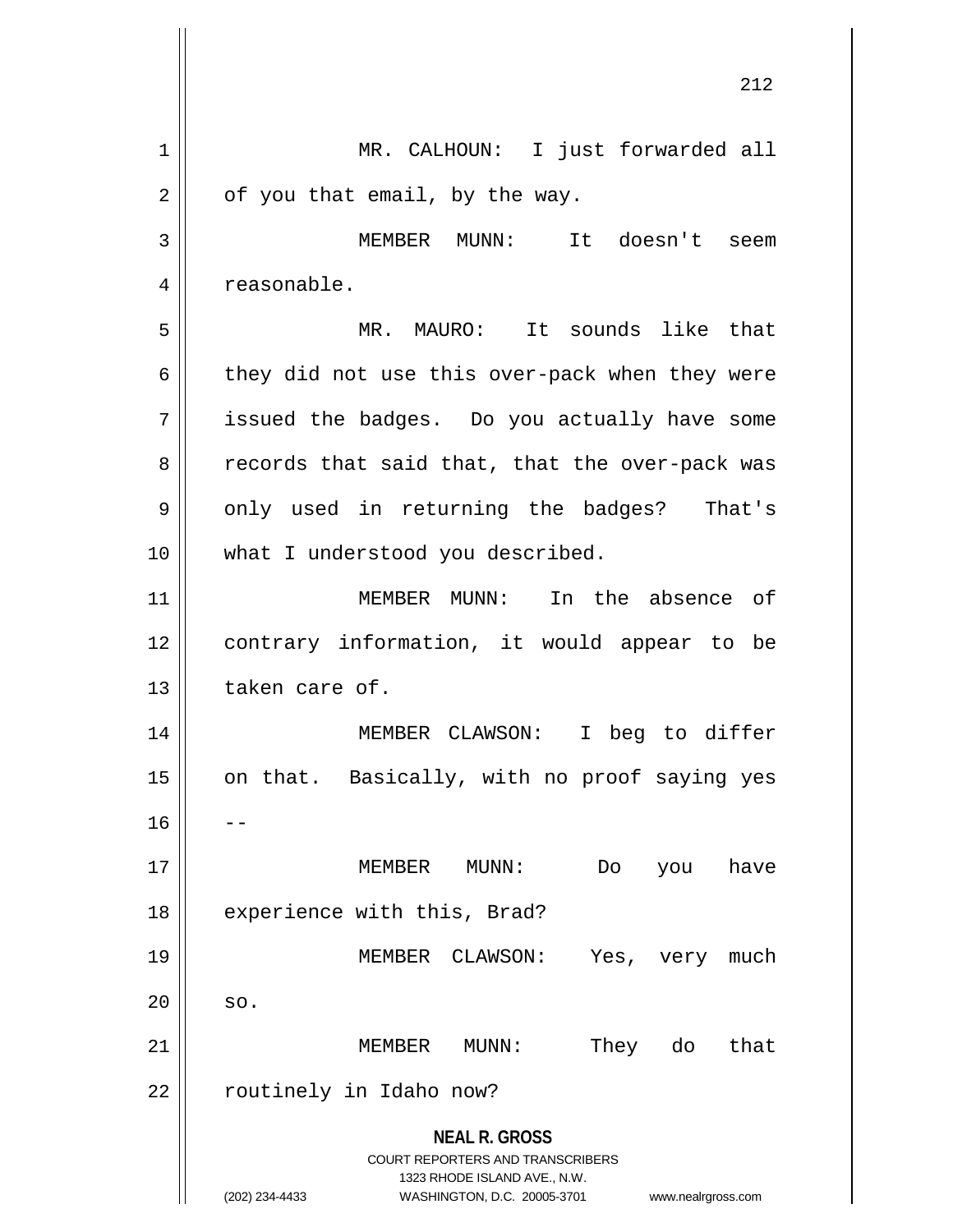| 1  | MEMBER CLAWSON: It's been that                                                                                                                                         |
|----|------------------------------------------------------------------------------------------------------------------------------------------------------------------------|
| 2  | way for 25 years. When I go into a Zone 3,                                                                                                                             |
| 3  | which is very high contamination, I bag my                                                                                                                             |
| 4  | TLD, and then I put it inside of another bag                                                                                                                           |
| 5  | along with my ED so that I can read it. So                                                                                                                             |
| 6  | now I've got a double bag on it and then come                                                                                                                          |
| 7  | out.                                                                                                                                                                   |
| 8  | But I go into a Zone 1, which is a                                                                                                                                     |
| 9  | low contamination area, our badges have to be                                                                                                                          |
| 10 | worn on the outside and they have to be                                                                                                                                |
| 11 | bagged. All that is is for contamination                                                                                                                               |
| 12 | purposes.                                                                                                                                                              |
| 13 | MEMBER MUNN: Does that lead us to                                                                                                                                      |
| 14 | believe that this is what transpired at                                                                                                                                |
| 15 | Harshaw, even though we have information that                                                                                                                          |
| 16 | it was used, that the process was used for a                                                                                                                           |
| 17 | different purpose?                                                                                                                                                     |
| 18 | MEMBER CLAWSON: Well, I think it                                                                                                                                       |
| 19 | doesn't come out right and say -- well, let's                                                                                                                          |
| 20 | ask the question. Was it Mutty that did, that                                                                                                                          |
| 21 | said this?                                                                                                                                                             |
| 22 | MR. SHARFI: Yes. Their specific                                                                                                                                        |
|    | <b>NEAL R. GROSS</b><br><b>COURT REPORTERS AND TRANSCRIBERS</b><br>1323 RHODE ISLAND AVE., N.W.<br>(202) 234-4433<br>WASHINGTON, D.C. 20005-3701<br>www.nealrgross.com |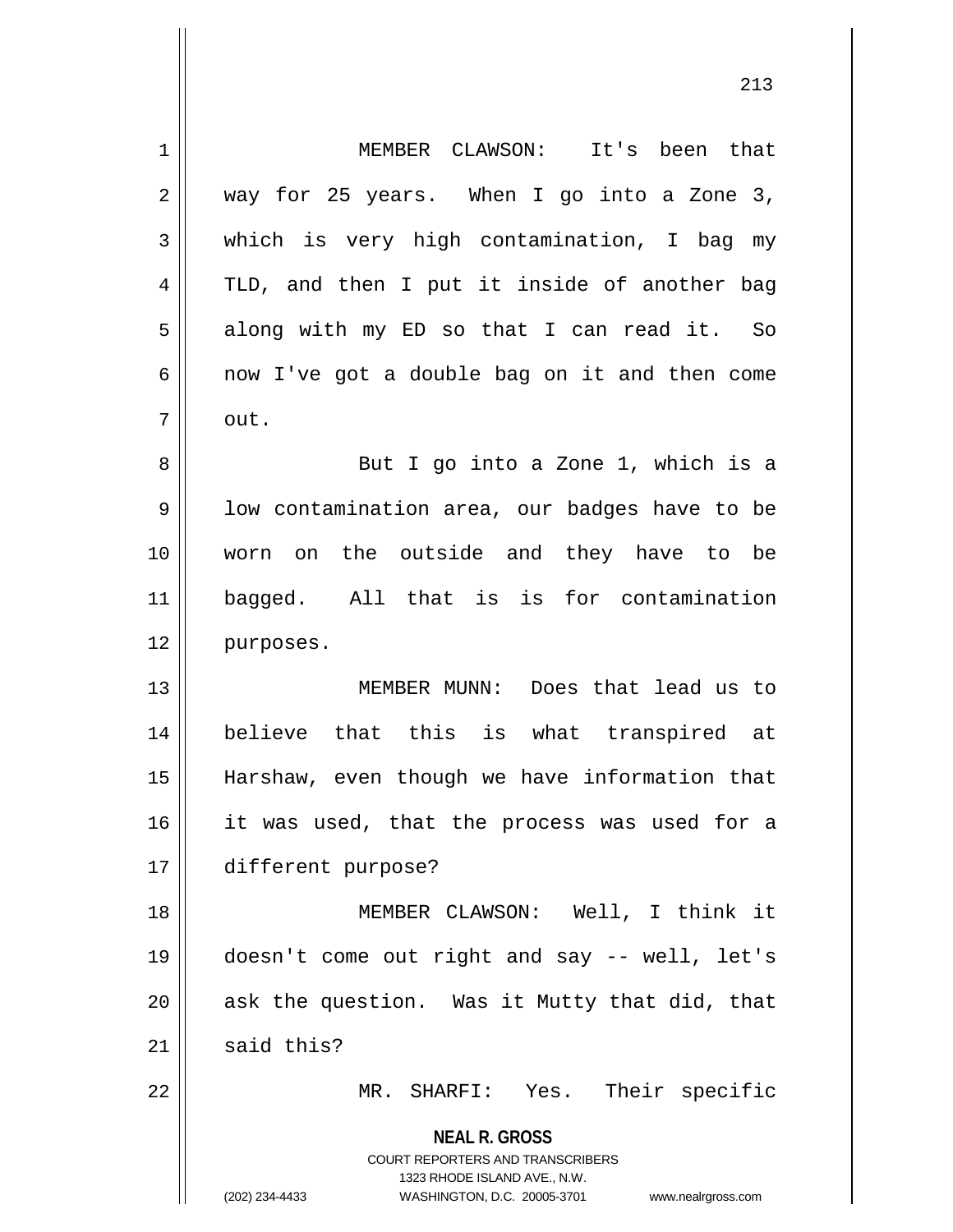1 letter says that some of these badges are 2 || actually being coated with green salt. So if  $3 \parallel$  they're being coated with green salt, they're 4 | obviously not bagged.

## 5 MEMBER CLAWSON: Okay.

 MR. SHARFI: To the extent that  $7 \parallel$  the badge readings have little meaning, these 8 | badges also tend to be contaminated with clean badges and are in the same package. Therefore, you wrap the following badges | separately each week when shipping.

12 CHAIRMAN KOTELCHUCK: Okay. So -- 13 MR. FARVER: We can close that  $14 \parallel$  one.

15 MEMBER CLAWSON: So when they 16  $\parallel$  calibrate it, do they bag it?

 MR. SHARFI: So they're not wearing them bagged. They're just, when you're shipping them, please bag them so you don't cross-contaminate.

21 MR. MAURO: Hey, Brad, do you know 22 what, I mean, notwithstanding our discussion

> **NEAL R. GROSS** COURT REPORTERS AND TRANSCRIBERS

> > 1323 RHODE ISLAND AVE., N.W.

(202) 234-4433 WASHINGTON, D.C. 20005-3701 www.nealrgross.com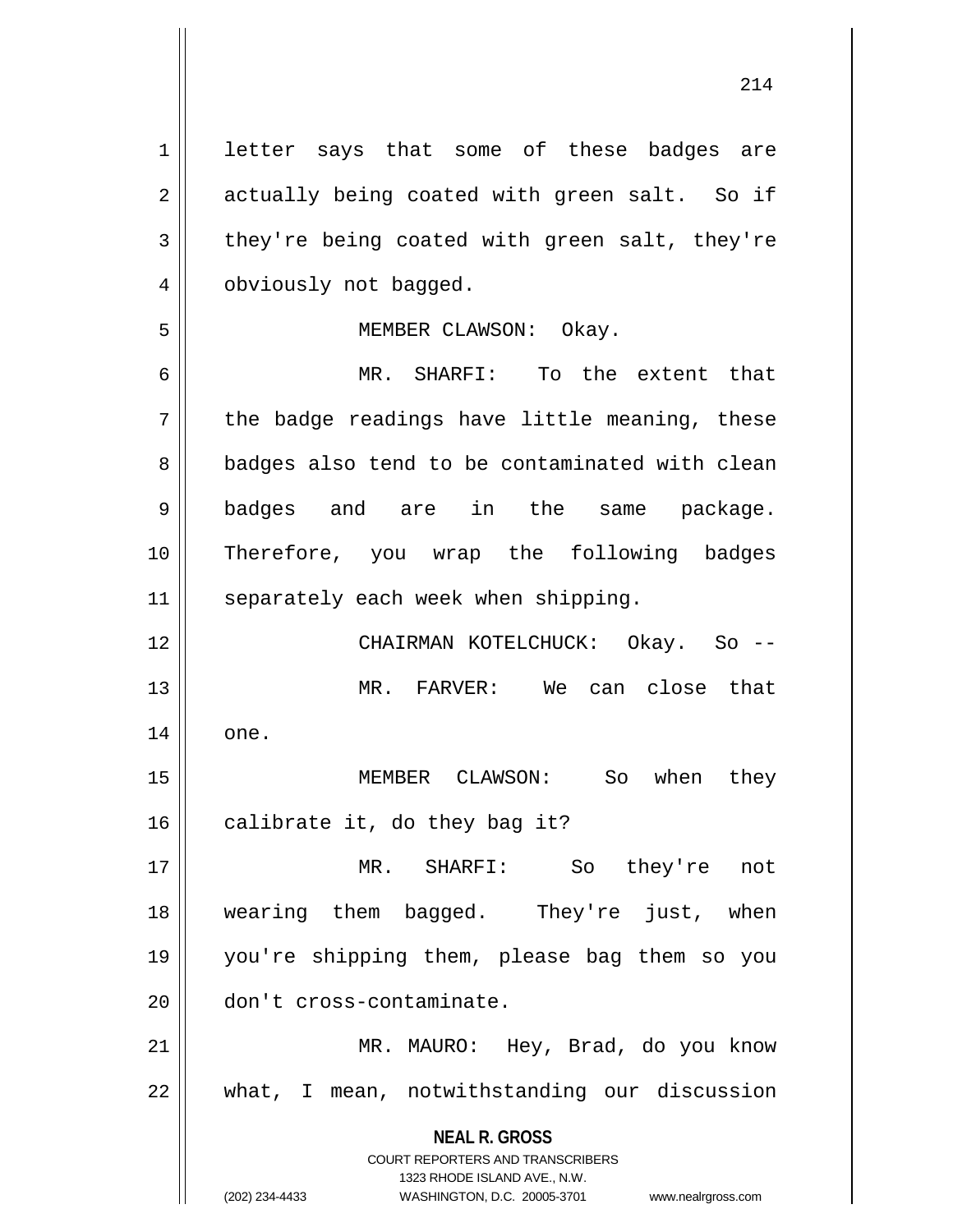| 1  | here, do you know that your vendor that                                                                                                                         |
|----|-----------------------------------------------------------------------------------------------------------------------------------------------------------------|
| 2  | supplies you with your service, do they                                                                                                                         |
| 3  | calibrate your badges with the extra --                                                                                                                         |
| 4  | MEMBER CLAWSON: No, they do not.                                                                                                                                |
| 5  | MR. MAURO: They do not. So --                                                                                                                                   |
| 6  | MEMBER CLAWSON: But our vendor is                                                                                                                               |
| 7  | actually ourselves. We have our own dosimetry                                                                                                                   |
| 8  | program between the two, but I know that                                                                                                                        |
| 9  | they're not done that way.                                                                                                                                      |
| 10 | MR. STIVER: Brad, this is John                                                                                                                                  |
| 11 | Stiver. Do you know if they make any                                                                                                                            |
| 12 | corrections for the additional attenuation                                                                                                                      |
| 13 | from the bags? When you, do you have to                                                                                                                         |
| 14 | notify them that you bagged the badges --                                                                                                                       |
| 15 | Oh, I can't<br>MEMBER CLAWSON:                                                                                                                                  |
| 16 | really get into that. All I'm trying to say                                                                                                                     |
| 17 | is that, from my experience, because for me to                                                                                                                  |
| 18 | talk about that, I'm conflicted in that area                                                                                                                    |
| 19 | $SO - -$                                                                                                                                                        |
| 20 | MEMBER RICHARDSON: It seems to me                                                                                                                               |
| 21 | like putting a bag over the dosimeter to deal                                                                                                                   |
| 22 | with the problem that the dosimeter results                                                                                                                     |
|    | <b>NEAL R. GROSS</b><br>COURT REPORTERS AND TRANSCRIBERS<br>1323 RHODE ISLAND AVE., N.W.<br>(202) 234-4433<br>WASHINGTON, D.C. 20005-3701<br>www.nealrgross.com |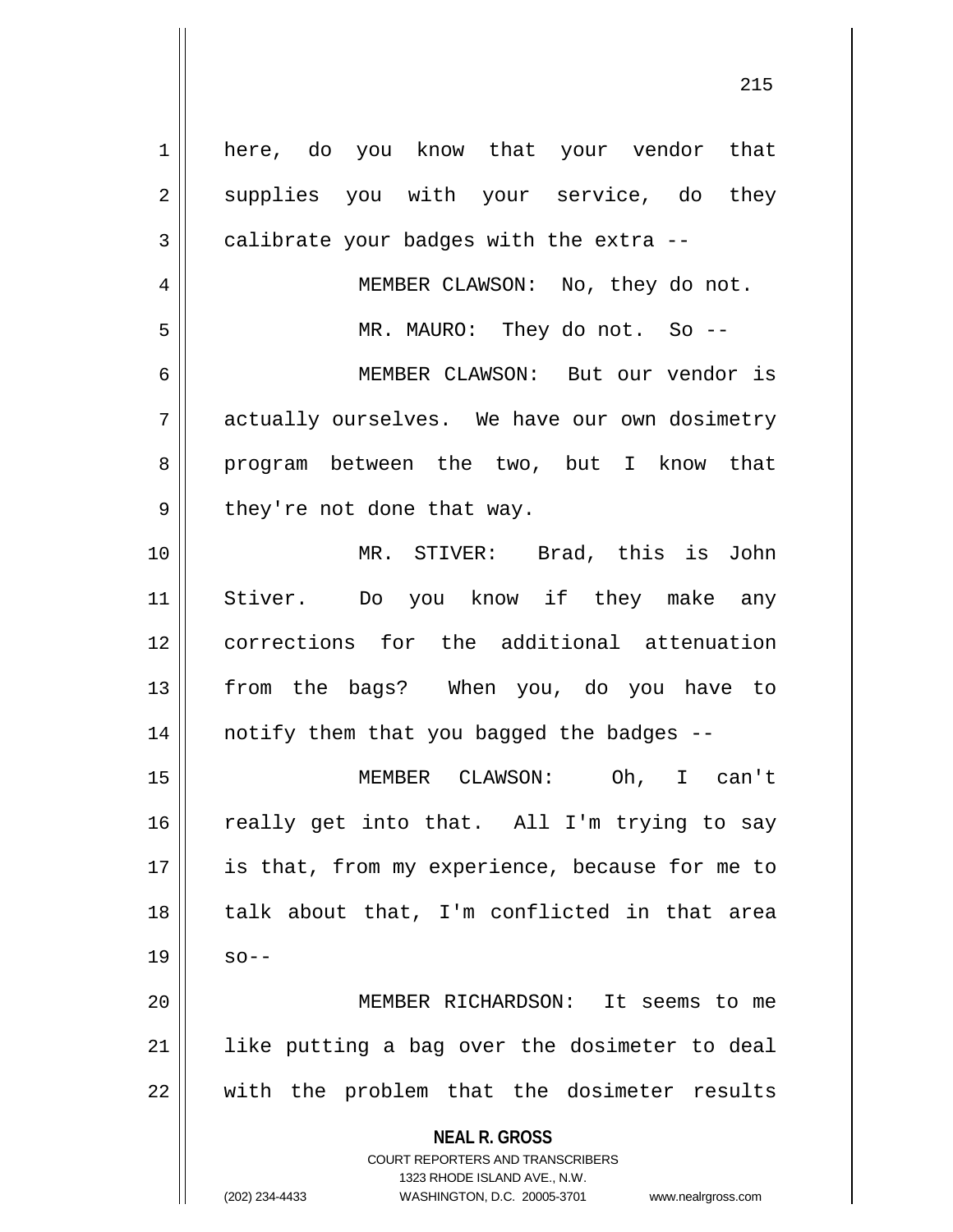**NEAL R. GROSS** COURT REPORTERS AND TRANSCRIBERS 1323 RHODE ISLAND AVE., N.W. (202) 234-4433 WASHINGTON, D.C. 20005-3701 www.nealrgross.com 1 || may not be interpretable if it's covered with  $2 \parallel$  salts or anything else maybe would, it seems  $3 \parallel$  to me like that's a -- the attenuation by the 4 || bag is less of an important problem than the 5 || question if they did not bag it and the open 6 window and shielded window are both covered  $7 \parallel$  with salts, the attenuation by that could be, 8 would seem like -- well, in general, the 9 interpretation of the dosimeter under those 10 || conditions is really questionable. 11 MR. FARVER: It's shielding out 12 | the low level. 13 || MR. CALHOUN: By the uranium salt 14 itself? 15 MR. FARVER: I mean, if you're 16 || attenuating anything, it's going to be the low  $17$  energy, which is going to get attenuated by 18 your coveralls, which are probably double PCs 19 | or something. 20 MEMBER RICHARDSON: I thought they 21 were having a problem interpreting the 22 | dosimetry results was the quote that was read.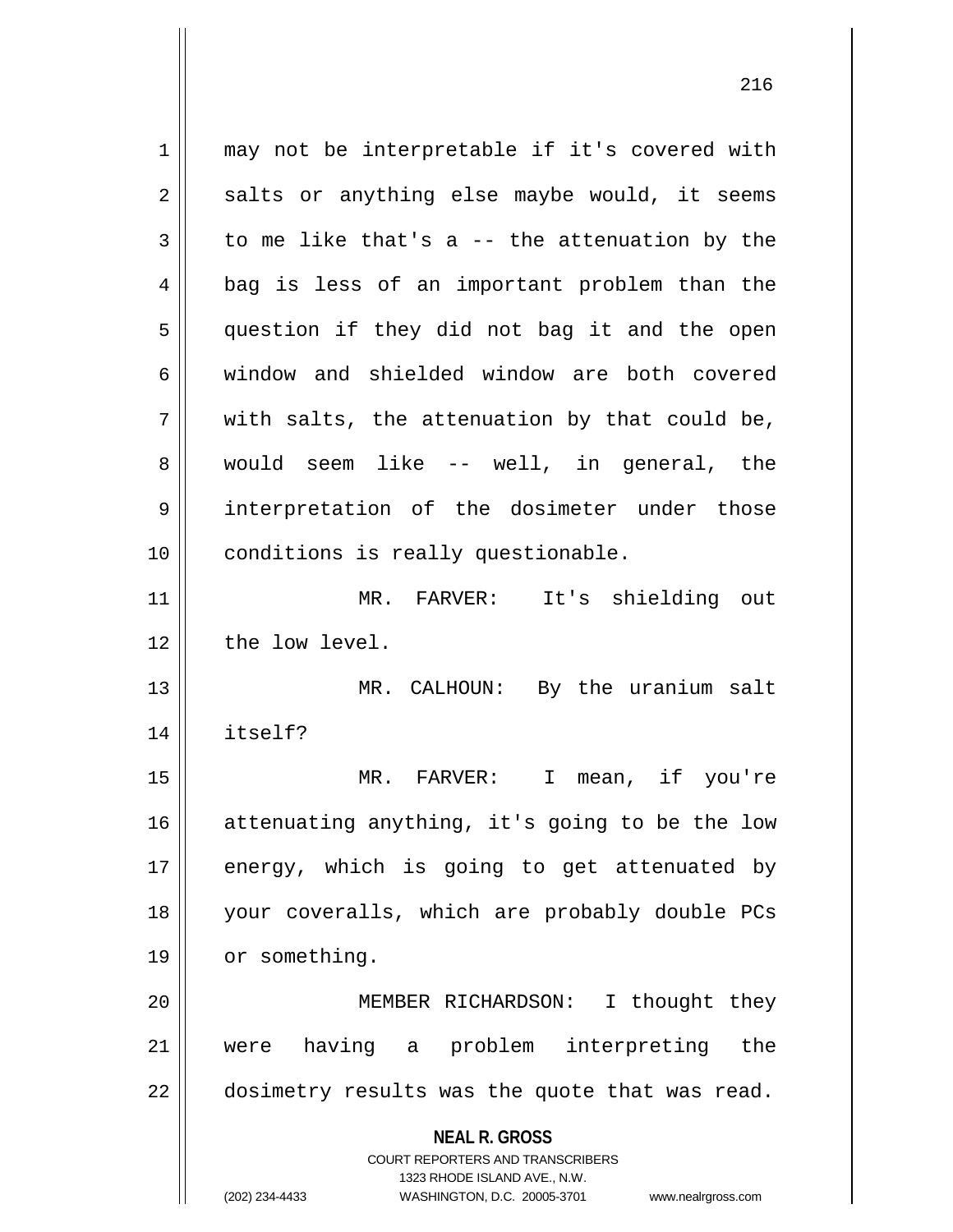|    | 217                                                                                                                                                             |
|----|-----------------------------------------------------------------------------------------------------------------------------------------------------------------|
| 1  | MR. FARVER: Which one? From                                                                                                                                     |
| 2  | Mutty?                                                                                                                                                          |
| 3  | MEMBER RICHARDSON: Yes.                                                                                                                                         |
| 4  | MR. FARVER: That was because it                                                                                                                                 |
| 5  | was contaminated with green salt.                                                                                                                               |
| 6  | MEMBER RICHARDSON: Yes.                                                                                                                                         |
| 7  | MR. FARVER: Yes. But I'm saying                                                                                                                                 |
| 8  | if you bag it to prevent that --                                                                                                                                |
| 9  | MEMBER RICHARDSON: Yes.                                                                                                                                         |
| 10 | MR. FARVER: -- then even what                                                                                                                                   |
| 11 | you're shielding out is getting shielded out                                                                                                                    |
| 12 | by what you're wearing anyway.                                                                                                                                  |
| 13 | MEMBER RICHARDSON: Right. Oh,                                                                                                                                   |
| 14 | yes, yes. So the bag --                                                                                                                                         |
| 15 | MR. CALHOUN: We're not bagging it                                                                                                                               |
| 16 | there. It sounds like what --                                                                                                                                   |
| 17 | MR. FARVER: Right.                                                                                                                                              |
| 18 | MR. CALHOUN: -- here is if the                                                                                                                                  |
| 19 | badges got contaminated they weren't bagged.                                                                                                                    |
| 20 | MR. FARVER: But even if you're                                                                                                                                  |
| 21 | bagging it now, it's not like you're missing                                                                                                                    |
| 22 | anything --                                                                                                                                                     |
|    | <b>NEAL R. GROSS</b><br>COURT REPORTERS AND TRANSCRIBERS<br>1323 RHODE ISLAND AVE., N.W.<br>WASHINGTON, D.C. 20005-3701<br>(202) 234-4433<br>www.nealrgross.com |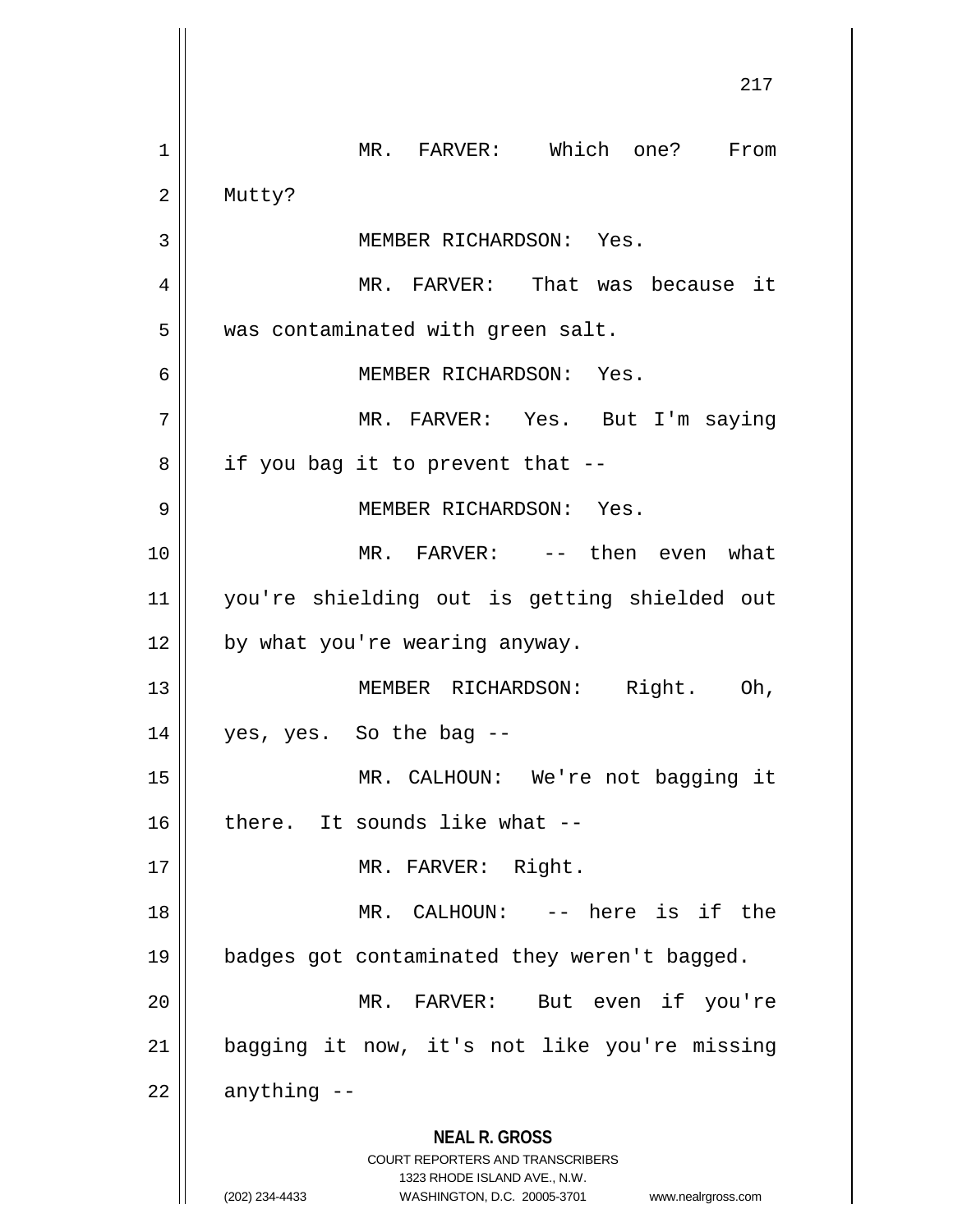**NEAL R. GROSS** COURT REPORTERS AND TRANSCRIBERS 1323 RHODE ISLAND AVE., N.W. (202) 234-4433 WASHINGTON, D.C. 20005-3701 www.nealrgross.com 1 || MEMBER RICHARDSON: No, but I'm  $2 \parallel$  asking about use of those dosimeters that were  $3 \parallel$  not bagged and were--4 | MR. CALHOUN: I don't know that. 5 MEMBER RICHARDSON: How do you  $6 \parallel$  interpret --7 MR. CALHOUN: It would have to be 8 || super, super caked for there to be any 9 meaningful attenuation of low-energy betas, I 10 would think, especially when you've got those 11 whopper betas coming off of uraniums, you  $12 \parallel$  know. 13 MEMBER RICHARDSON: Yes, it's more 14 like the film gets dark, right? 15 || MR. CALHOUN: Yes. 16 MEMBER RICHARDSON: And that's why  $17$ 18 || MR. CALHOUN: They would count it  $19 \parallel$  as a higher dose. 20 MEMBER RICHARDSON: Well, I think 21 || they would say it was not readable or 22 | something.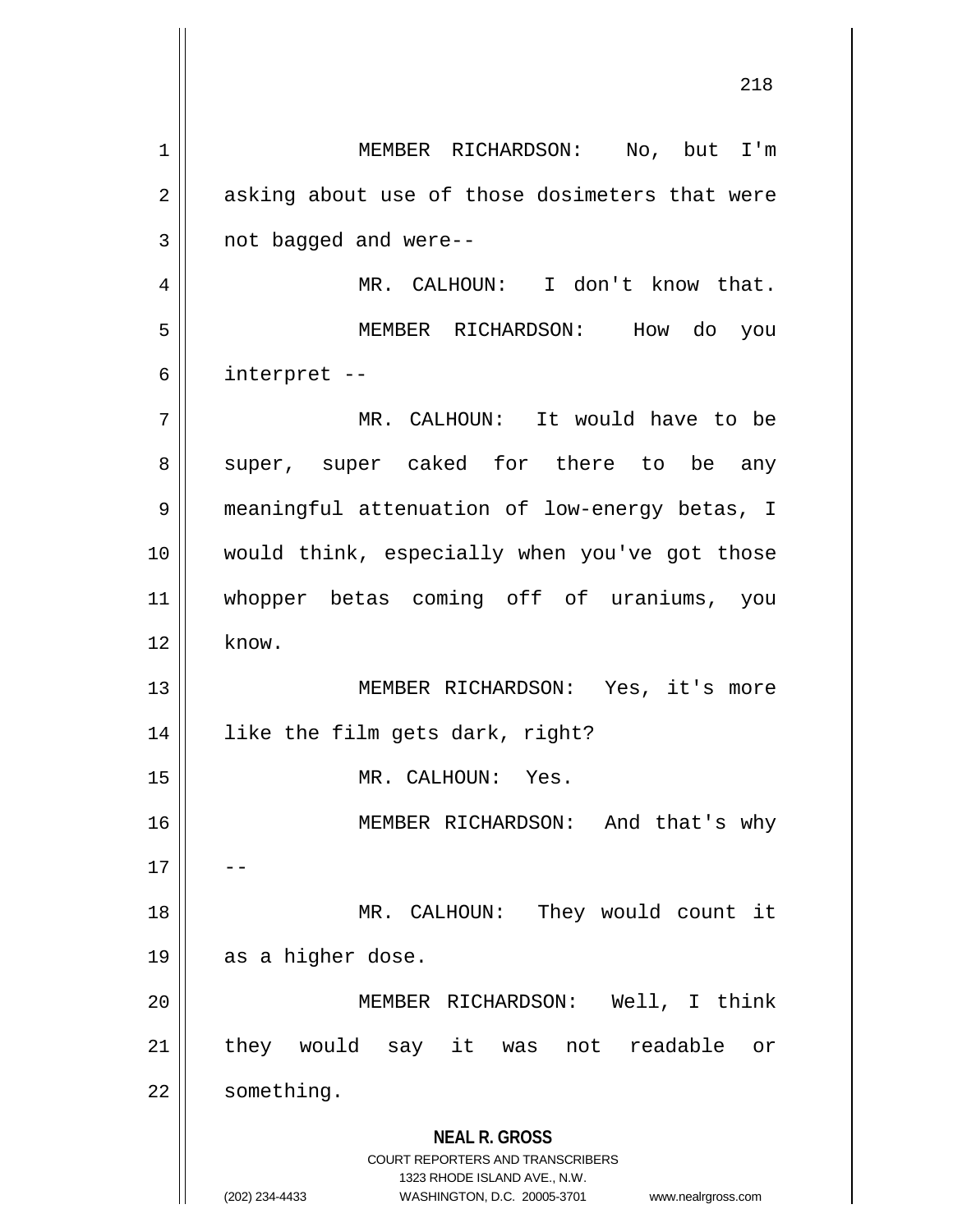1 | MEMBER CLAWSON: I thought the 2 || question on this was the calibration, if they 3 were bagging these when they wore them or did  $4 \parallel$  they calibrate without it? So I thought that  $5 \parallel$  was where we got into the question.

6 MR. FARVER: Well, they weren't 7 bagging it, Harshaw. And they weren't bagging  $8 \parallel$  it, or calibrating it with the bag because 9 || they were not bagging it when they were 10 wearing it. It didn't matter. And what I was 11 saying was it really doesn't matter with you 12 now because whatever is going to be shielding 13 || out is going to get shielded out by your 14 || coveralls and your anti-C clothing anyway. A 15 || plastic bag is not going to attenuate any more  $16$  | than going through PC, double PCs.

17 || So I believe we can, we're done 18 with that. 19 CHAIRMAN KOTELCHUCK: I think so.

21 MR. SIEBERT: This is Scott.  $22 \parallel$  Since we did also talk about the bagging

20 | Okay. Where can we go next?

**NEAL R. GROSS** COURT REPORTERS AND TRANSCRIBERS 1323 RHODE ISLAND AVE., N.W. (202) 234-4433 WASHINGTON, D.C. 20005-3701 www.nealrgross.com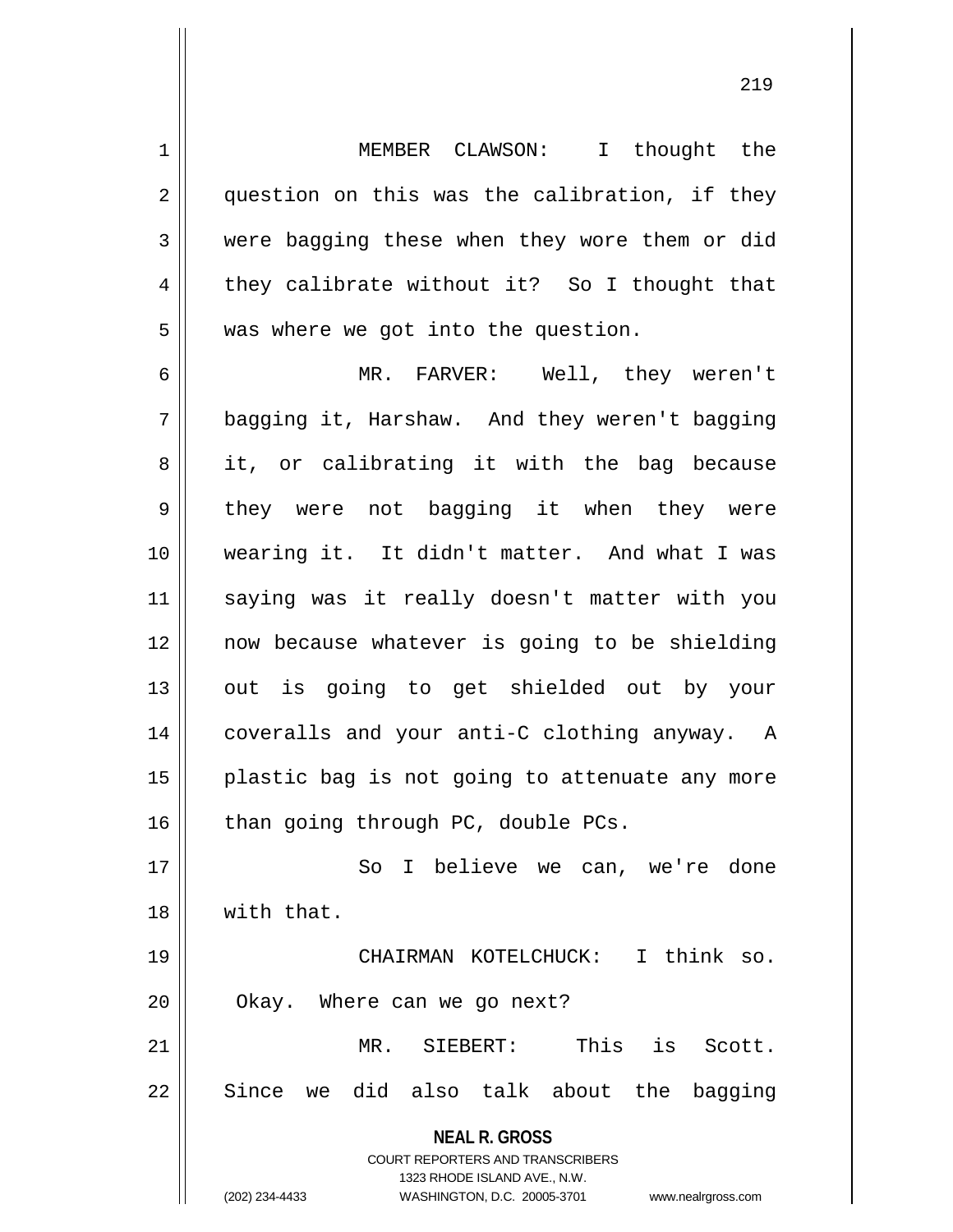| $\mathbf 1$    | issue, Doug, I'll send you a little                                                                 |
|----------------|-----------------------------------------------------------------------------------------------------|
| $\mathbf 2$    | clarification in what the SRDB references on                                                        |
| 3              | that whole memo on the bagging so that you can                                                      |
| $\overline{4}$ | put it in the matrix to be complete.                                                                |
| 5              | MR. FARVER: Okay. Let me make a                                                                     |
| 6              | note of that or I'll forget.                                                                        |
| 7              | Attachment 2, Finding 7. So this                                                                    |
| 8              | will be Harshaw still, and it has to do with                                                        |
| 9              | urine sampling, Monday morning urine sampling                                                       |
| 10             | could result in underestimates. And the                                                             |
| 11             | action was NIOSH will provide analysis related                                                      |
| 12             | to how different solubilities may be affected                                                       |
| 13             | by this type of sampling. And I believe there                                                       |
| 14             | is a document somewhere.                                                                            |
| 15             | Yes, I believe<br>MR. CALHOUN:                                                                      |
| 16             | that's one that Stu sent on.                                                                        |
| 17             | MR. FARVER: I don't remember the                                                                    |
| 18             | name.                                                                                               |
| 19             | MEMBER CLAWSON: I'll tell you.                                                                      |
| 20             | MR. SIEBERT: It's called "SCA HAR                                                                   |
| 21             | Number 7 White Paper, Harshaw, Monday Morning                                                       |
| 22             | Samples, NIOSH, May 2013."                                                                          |
|                | <b>NEAL R. GROSS</b>                                                                                |
|                | <b>COURT REPORTERS AND TRANSCRIBERS</b>                                                             |
|                | 1323 RHODE ISLAND AVE., N.W.<br>(202) 234-4433<br>WASHINGTON, D.C. 20005-3701<br>www.nealrgross.com |
|                |                                                                                                     |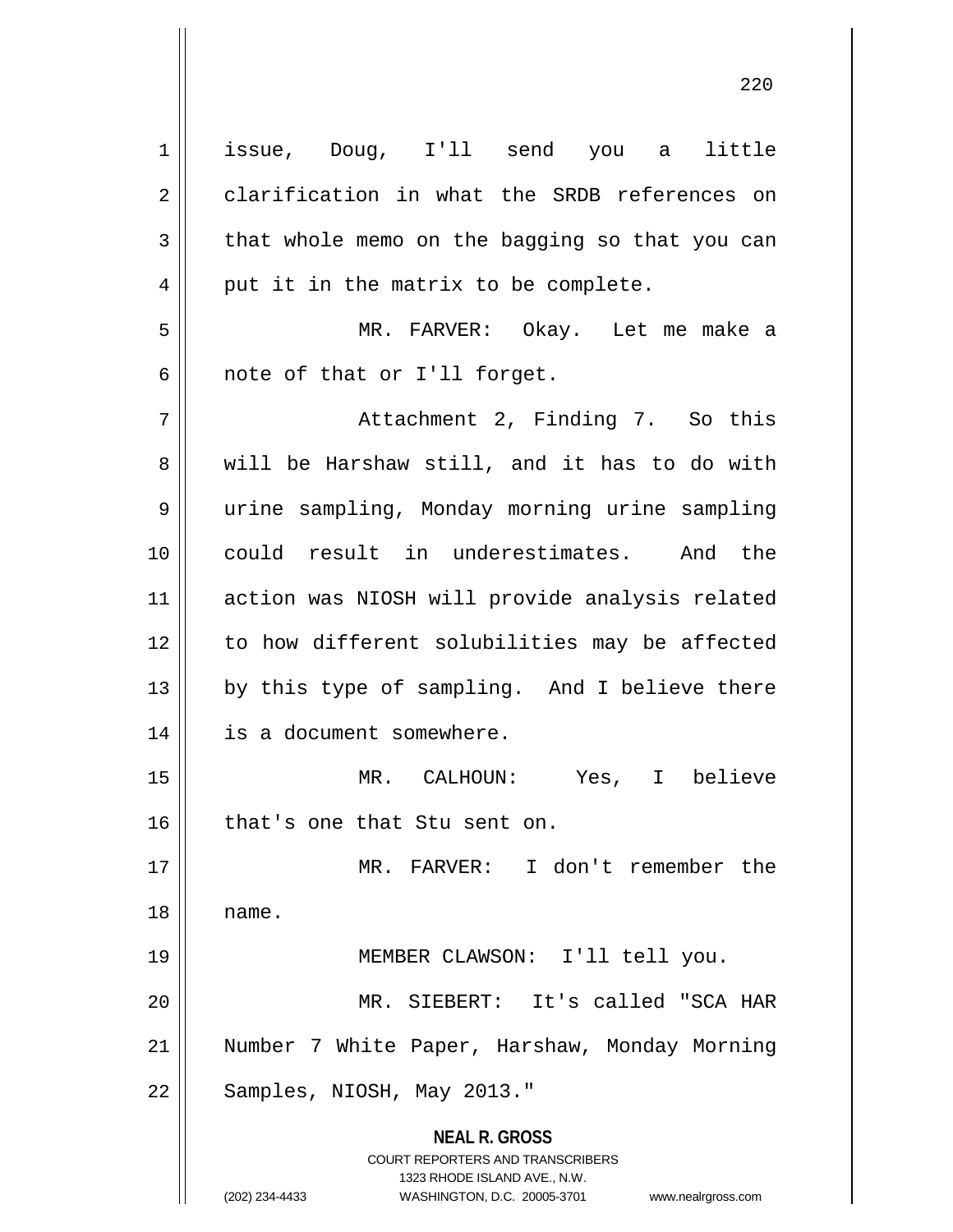|    | ∠∠⊥                                                                     |
|----|-------------------------------------------------------------------------|
| 1  | MR. FARVER: Short name.                                                 |
| 2  | MR. SIEBERT: I tried to describe                                        |
| 3  | it in the name of the file as much as                                   |
| 4  | possible. And once you guys are ready, just                             |
| 5  | let us know and Liz Brackett is going to be                             |
| 6  | handling this one for us.                                               |
|    |                                                                         |
| 7  | CHAIRMAN KOTELCHUCK: I'm not sure                                       |
| 8  | -- that's my problem.                                                   |
| 9  | MR. FARVER: Do you have the                                             |
| 10 | document up?                                                            |
| 11 | CHAIRMAN KOTELCHUCK: Getting                                            |
| 12 | there. I'm working there. So just do go on,                             |
| 13 | folks.                                                                  |
| 14 | MR. FARVER: No, we'll wait for                                          |
| 15 | you, and then Liz will tell us about it.                                |
| 16 | CHAIRMAN KOTELCHUCK: Okay. Let's                                        |
| 17 | see. Okay.                                                              |
| 18 | MR. CALHOUN: It should be page                                          |
| 19 | 106.                                                                    |
|    |                                                                         |
| 20 | CHAIRMAN KOTELCHUCK: Oh, I'm not                                        |
| 21 | there yet. Please, do go on. I'm embarrassed                            |
| 22 | holding you all up. Okay. And we're on 8?                               |
|    | <b>NEAL R. GROSS</b>                                                    |
|    | <b>COURT REPORTERS AND TRANSCRIBERS</b><br>1323 RHODE ISLAND AVE., N.W. |
|    | (202) 234-4433<br>WASHINGTON, D.C. 20005-3701<br>www.nealrgross.com     |

 $\overline{\phantom{a}}$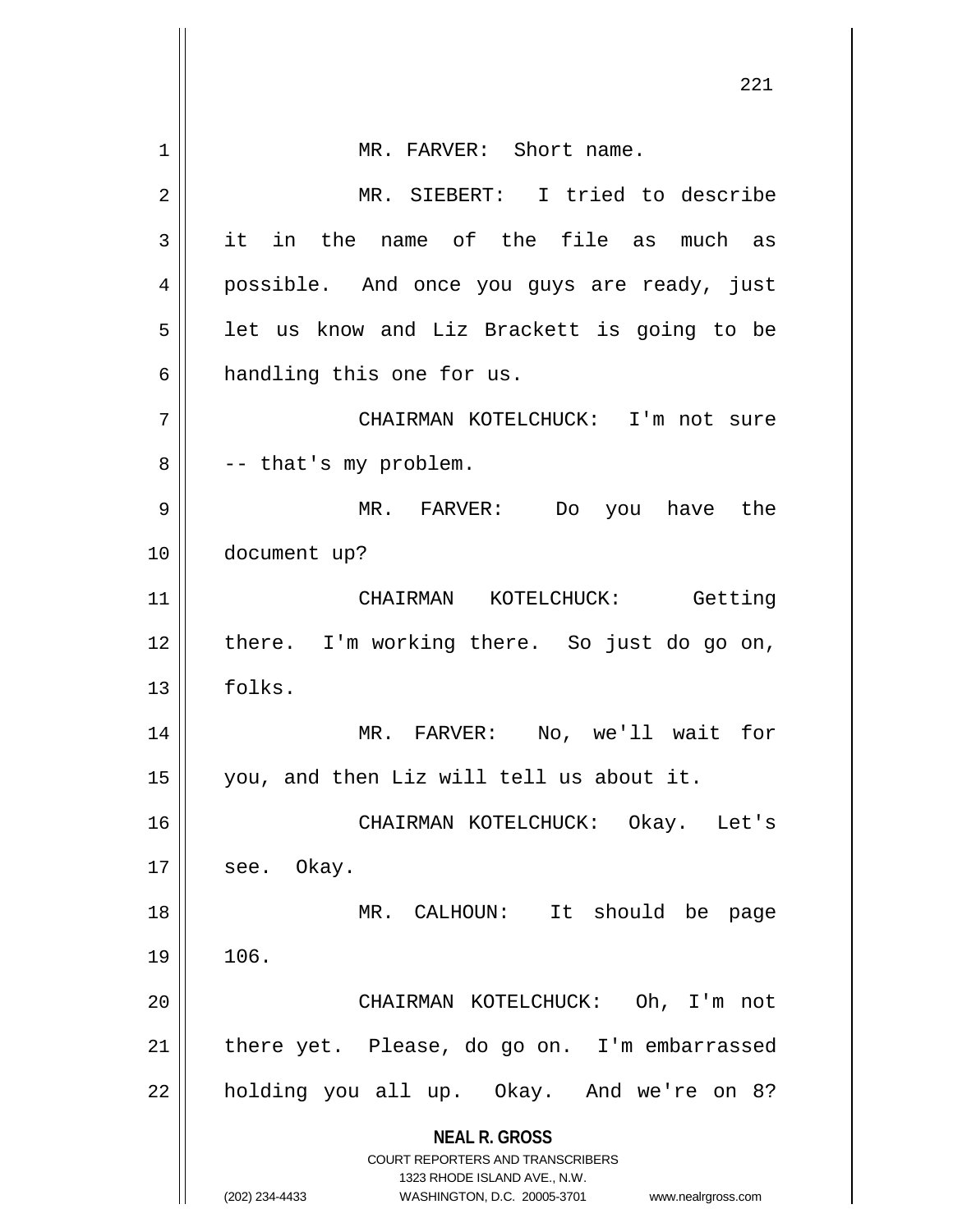**NEAL R. GROSS** COURT REPORTERS AND TRANSCRIBERS 1323 RHODE ISLAND AVE., N.W. (202) 234-4433 WASHINGTON, D.C. 20005-3701 www.nealrgross.com 1 | Okay. Finally, I'm here. And we are looking  $2 \parallel$  at -- there we go. Okay. We're on 8 and case  $3$  | matrix  $-$ 4 MR. FARVER: Yes, down at the 5 bottom. 6 CHAIRMAN KOTELCHUCK: Of page? 7 || MR. FARVER: Oh, around 105. 8 || CHAIRMAN KOTELCHUCK: Okay, ood. 9 MR. FARVER: Attachment Number 2, 10 || Finding Number 7. 11 || CHAIRMAN KOTELCHUCK: Attachment  $12 \parallel 2$ , Finding -- okay. 13 || MR. FARVER: NIOSH provided the 14 White Paper called "Harshaw Monday Morning 15 Urine Samples." 16 CHAIRMAN KOTELCHUCK: Okay. All 17 || right. Indeed. NIOSH will follow up. Okay. 18 || MR. FARVER: Are we ready? 19 CHAIRMAN KOTELCHUCK: Yes. 20 MR. FARVER: Okay. Go ahead, Liz. 21 MS. BRACKETT: Okay. Well, the  $22$  || issue is the collection of a Monday morning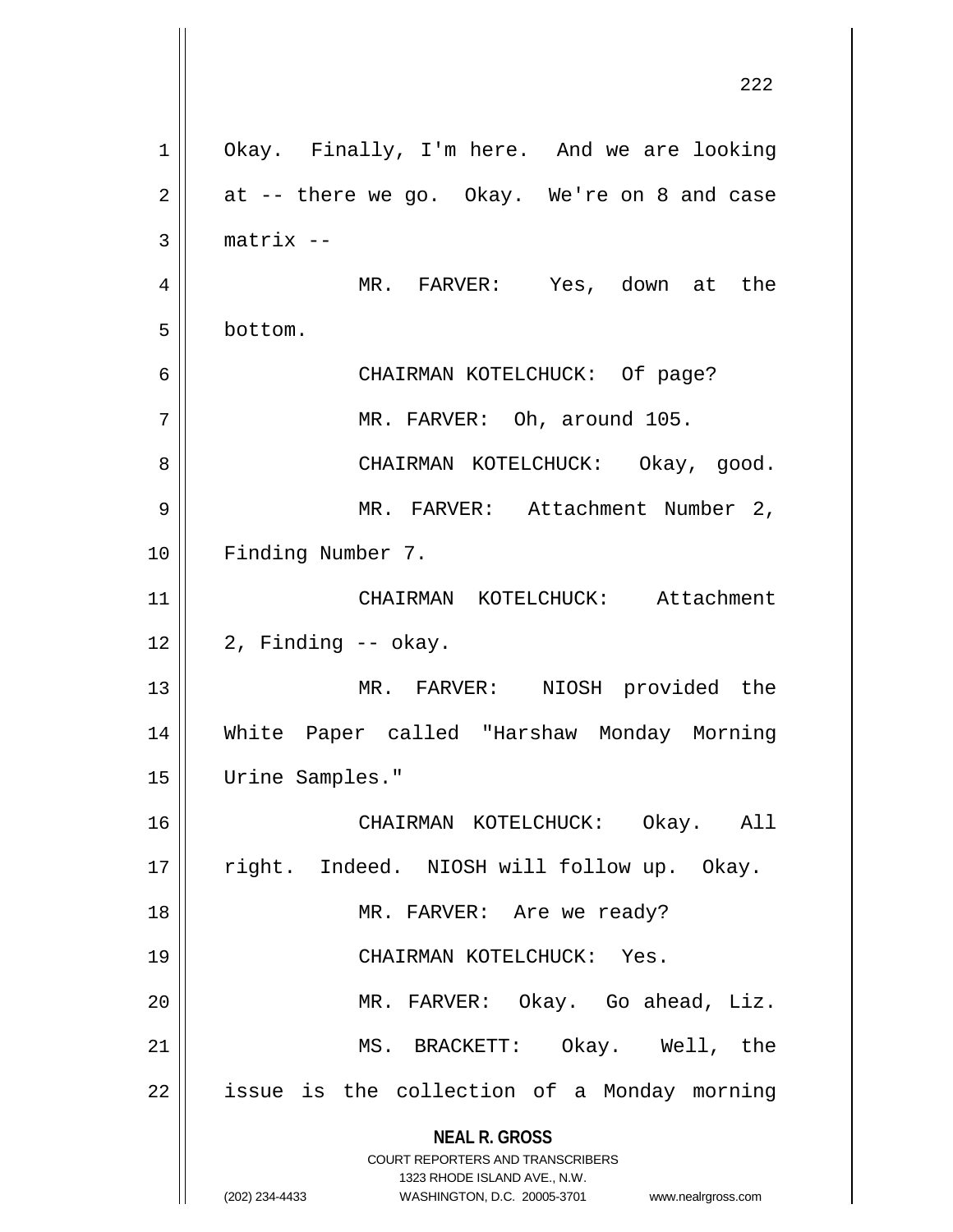1 Sample for uranium. That was done at some  $2 \parallel$  types to clear out anything over the weekend,  $3 \parallel$  the insoluble portion, so that they could see  $4 \parallel$  actually what was taken up into the body.

5 || A valid practice. The issue comes 6 || in where we assume a chronic intake for most 7 people, and you get a different result if 8 || there's actually a break of two days before 9 you assume the sample was collected and you 10 underestimate the results, the intake, if you 11 have just a single Monday morning sample, 12 assuming that the intake occurred all the way 13 || up until the time of the sample, versus having 14 || stopped two days prior to that.

 So what I looked at here was the 16 || actual distribution of the cases. This is a 17 || co-worker study that we're looking at, and so we use all of the samples that were collected by the site to do this assessment. And in ||  $1$ ooking at the distribution, there are many of them collected on Mondays but not the 22 || majority. If you look towards the end of the

> **NEAL R. GROSS** COURT REPORTERS AND TRANSCRIBERS 1323 RHODE ISLAND AVE., N.W. (202) 234-4433 WASHINGTON, D.C. 20005-3701 www.nealrgross.com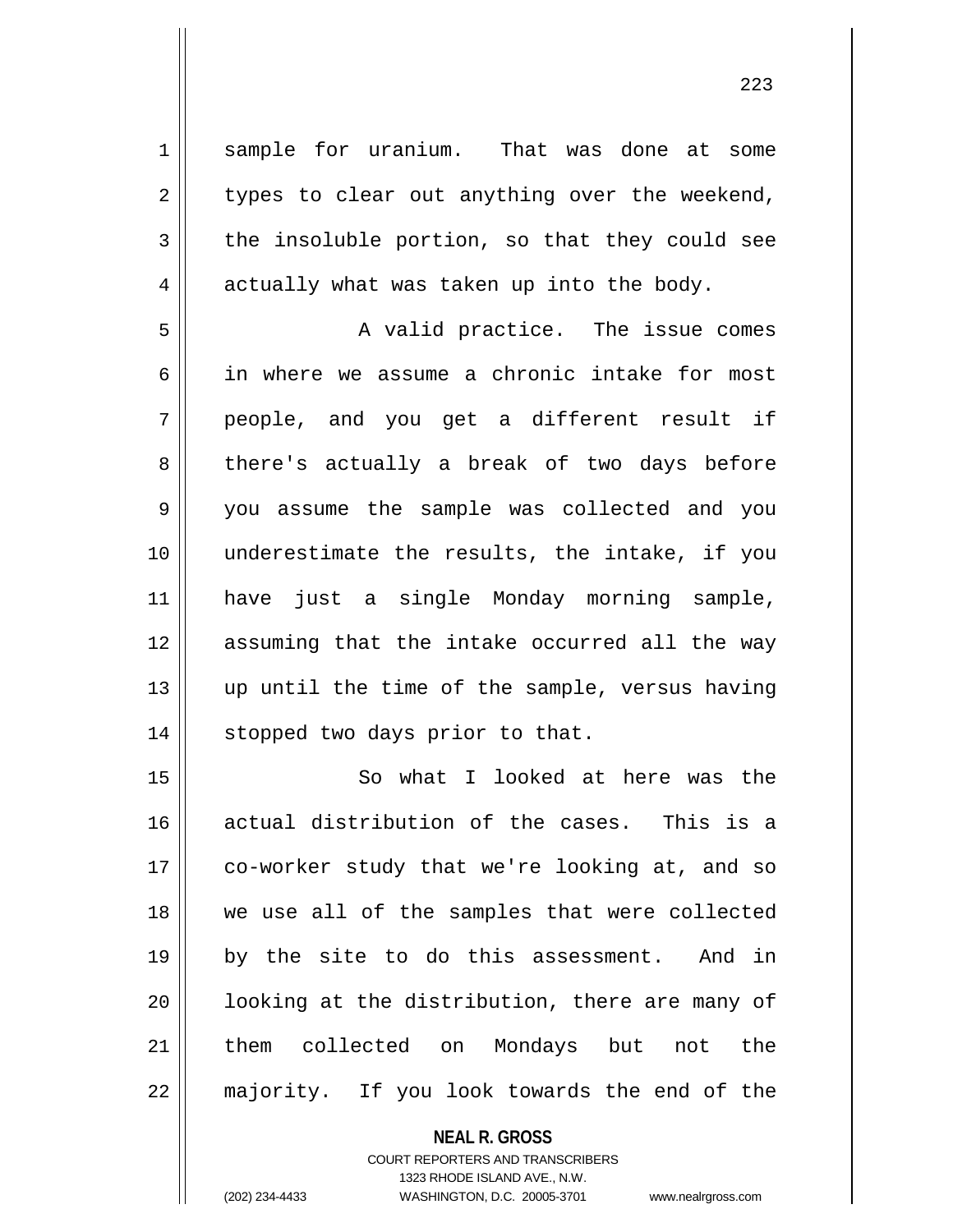1 || paper, the first several pages are kind of a 2 || background description of this whole issue.  $3 \parallel$  The last two pages show the specific data for 4 Harshaw, and you can see that the Tables 1, 2,  $5 \parallel$  and 3, the first three columns are the same.  $6 \parallel$  The rest of it is just by the different 7 material types because it's going to be 8 different values, depending on the material  $9 \parallel$  type that you have. 10 But you can see Monday samples, 32

 percent of the total number of samples were 12 || collected on a Monday. The rest of the days had fewer relatively, but they were still distributed over time. On the weekends, it had the lowest amounts, 3 percent and 6 16 || percent for Sunday and Saturday, and then pretty much evenly distributed throughout 18 || Tuesday through Friday.

 And so when you take this into 20 || account that the samples were distributed | throughout the week, you can see Table 4 gives || the relative difference between assuming a

**NEAL R. GROSS**

COURT REPORTERS AND TRANSCRIBERS 1323 RHODE ISLAND AVE., N.W. (202) 234-4433 WASHINGTON, D.C. 20005-3701 www.nealrgross.com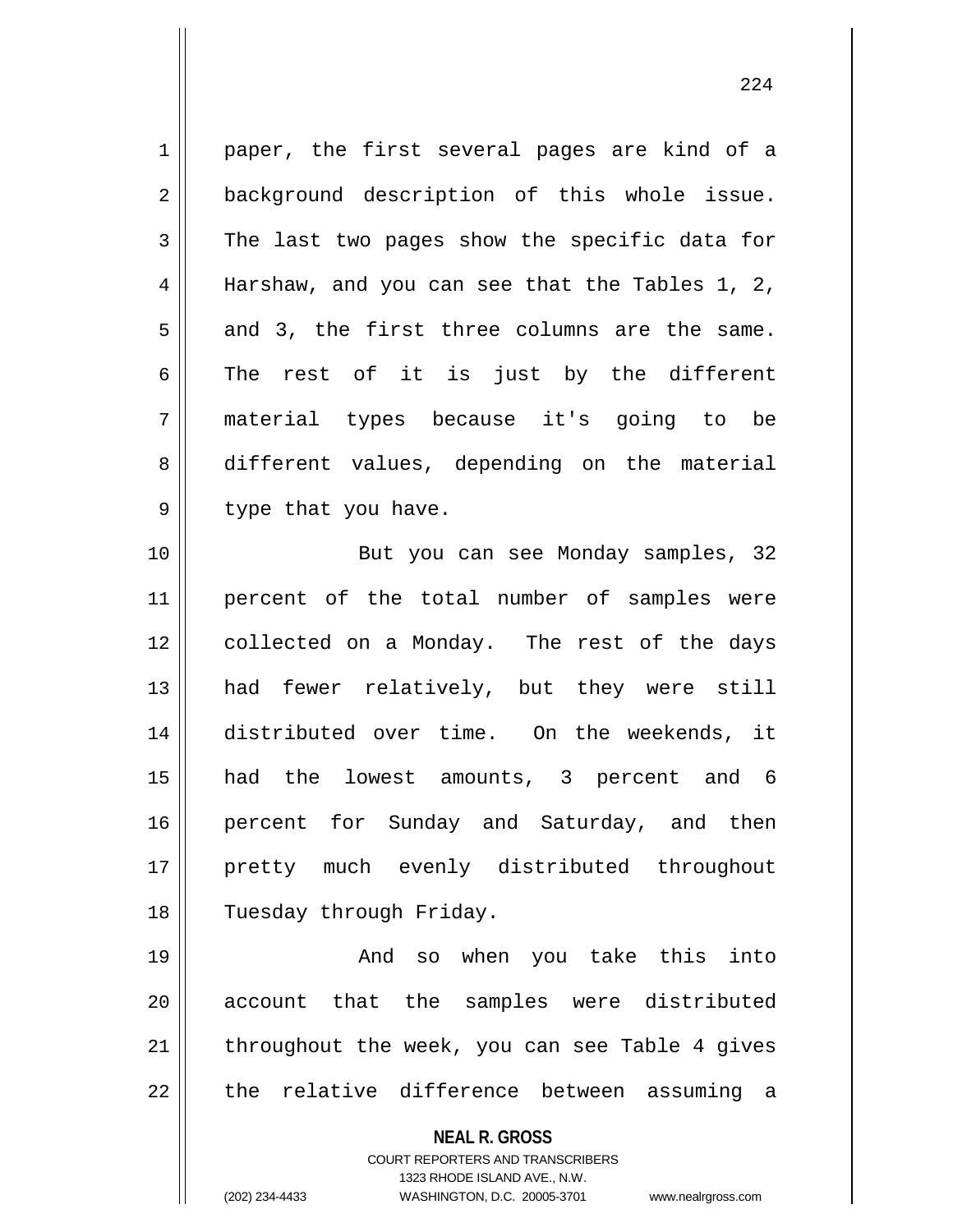1 constant chronic intake that is spread evenly  $2 \parallel$  over the seven days, as opposed to a five-day  $3 \parallel$  work week, which is what we assumed that would  $4 \parallel$  have been occurring at the site. 5 For Type-F, we're probably about 7

6 percent low by assuming the constant chronic  $7 \parallel$  intake relative to if it had been a five-day 8 week. And Type-S, S as in slow, some of these  $9 \parallel$  get confused on the transcript, so let me say 10 that again. Type-F, as in fast, we come up 11 with 93 percent relative to what you would get 12 if it was a five day week and S, for slow, 98 13 percent, so almost the same thing that you 14 || would have gotten with the five-day week.

15 I don't know if you want more of a 16 description or you have specific questions on  $17 \parallel$  this.

18 MR. FARVER: So the point is the 19 || solubility really doesn't matter.

20 MS. BRACKETT: Well, it makes a 21  $\parallel$  little bit of a difference -- right. Not huge 22 | amounts.

**NEAL R. GROSS**

COURT REPORTERS AND TRANSCRIBERS 1323 RHODE ISLAND AVE., N.W. (202) 234-4433 WASHINGTON, D.C. 20005-3701 www.nealrgross.com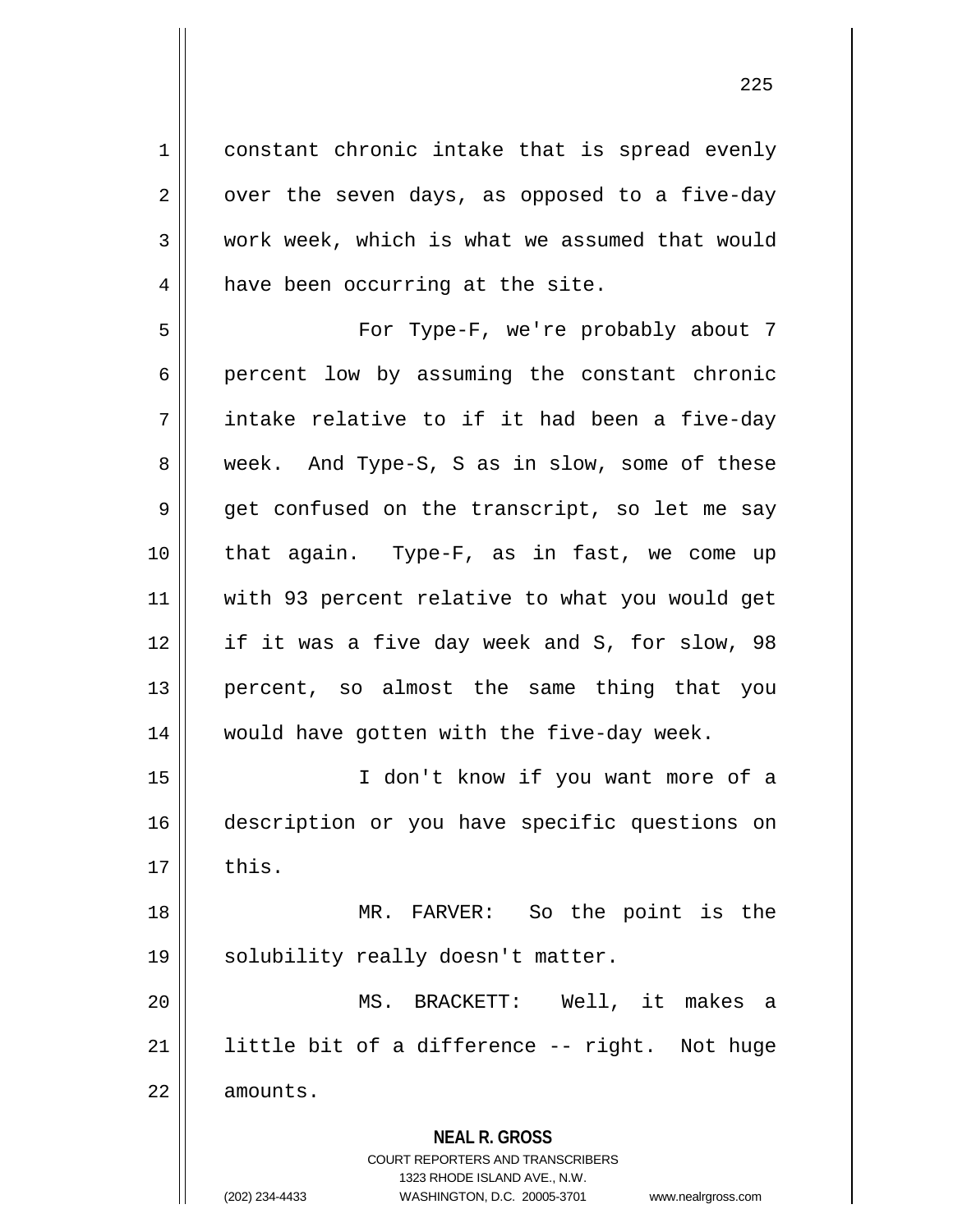| $\mathbf 1$ | MR. FARVER: Right.                                                  |
|-------------|---------------------------------------------------------------------|
| 2           | MS. BRACKETT: Not when you have                                     |
| 3           | this many samples. I think if you had fewer                         |
| 4           | samples, you know, and if it were weighted                          |
| 5           | more heavily towards Monday, then it could                          |
| 6           | make a difference. But with this particular                         |
| 7           | distribution, then it doesn't make a large                          |
| 8           | difference. And the seven-day versus five-day                       |
| 9           | is really what we're looking at because that's                      |
| 10          | what these numbers are. It's relative, you                          |
| 11          | know, the chronic over seven days versus                            |
| 12          | chronic over five days is what we're looking                        |
| 13          | at.                                                                 |
| 14          | And it looks like we have possibly                                  |
| 15          | a slight underestimate but not a large                              |
| 16          | underestimate. And then each of these would                         |
| 17          | be, the distributions would be assigned with a                      |
| 18          | GSD, and I don't have those in front of me,                         |
| 19          | but it would be a minimum of three assigned to                      |
| 20          | each intake.                                                        |
| 21          | Liz, this is<br>MR. MAURO:<br>John                                  |
| 22          | Mauro. One of the factors that contributed to                       |
|             | <b>NEAL R. GROSS</b>                                                |
|             | <b>COURT REPORTERS AND TRANSCRIBERS</b>                             |
|             | 1323 RHODE ISLAND AVE., N.W.                                        |
|             | (202) 234-4433<br>WASHINGTON, D.C. 20005-3701<br>www.nealrgross.com |

 $\mathsf{I}$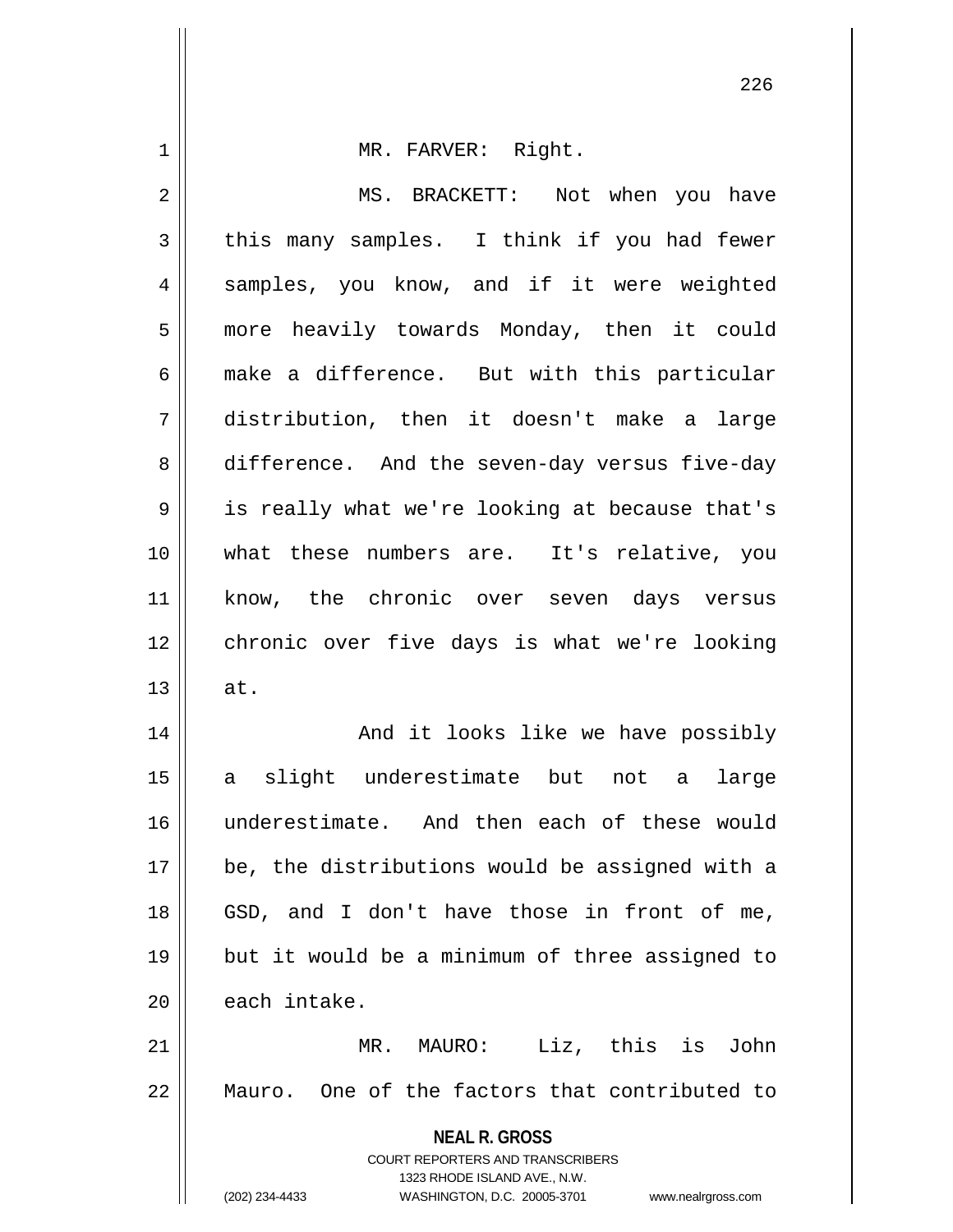**NEAL R. GROSS** COURT REPORTERS AND TRANSCRIBERS  $1$  this being a, you know, negligible difference,  $2 \parallel$  even for the Type-F, fast, is that you do have  $3 \parallel$  a number of samples that are carted off 4 Tuesday, Wednesday, Thursday, and Friday, 5 because I was expecting to see a bigger 6 difference for Type Fast, and it probably 7 || would have been if they were all on Monday. 8 MS. BRACKETT: Yes -- 9 MR. MAURO: Do you have any idea 10 || of how big a difference it would have been if 11 | they were all on Monday? 12 MS. BRACKETT: Let's see. Well, 13 what you can do is look at, well, in Table 1, 14 you see the IRF. If you look at the 5-7 IRF 15  $\parallel$  relative to the 7-7 IRF, that would tell you 16 what the difference would be. So, let's see, 17 0.0894 divided by 0.273. I think it's, I was 18 || thinking it was around a factor of three. 19 MR. MAURO: Okay, okay. Because, 20 || intuitively, I was expecting a bigger 21 difference, and it would have been if they 22 were all on Monday.

1323 RHODE ISLAND AVE., N.W.

(202) 234-4433 WASHINGTON, D.C. 20005-3701 www.nealrgross.com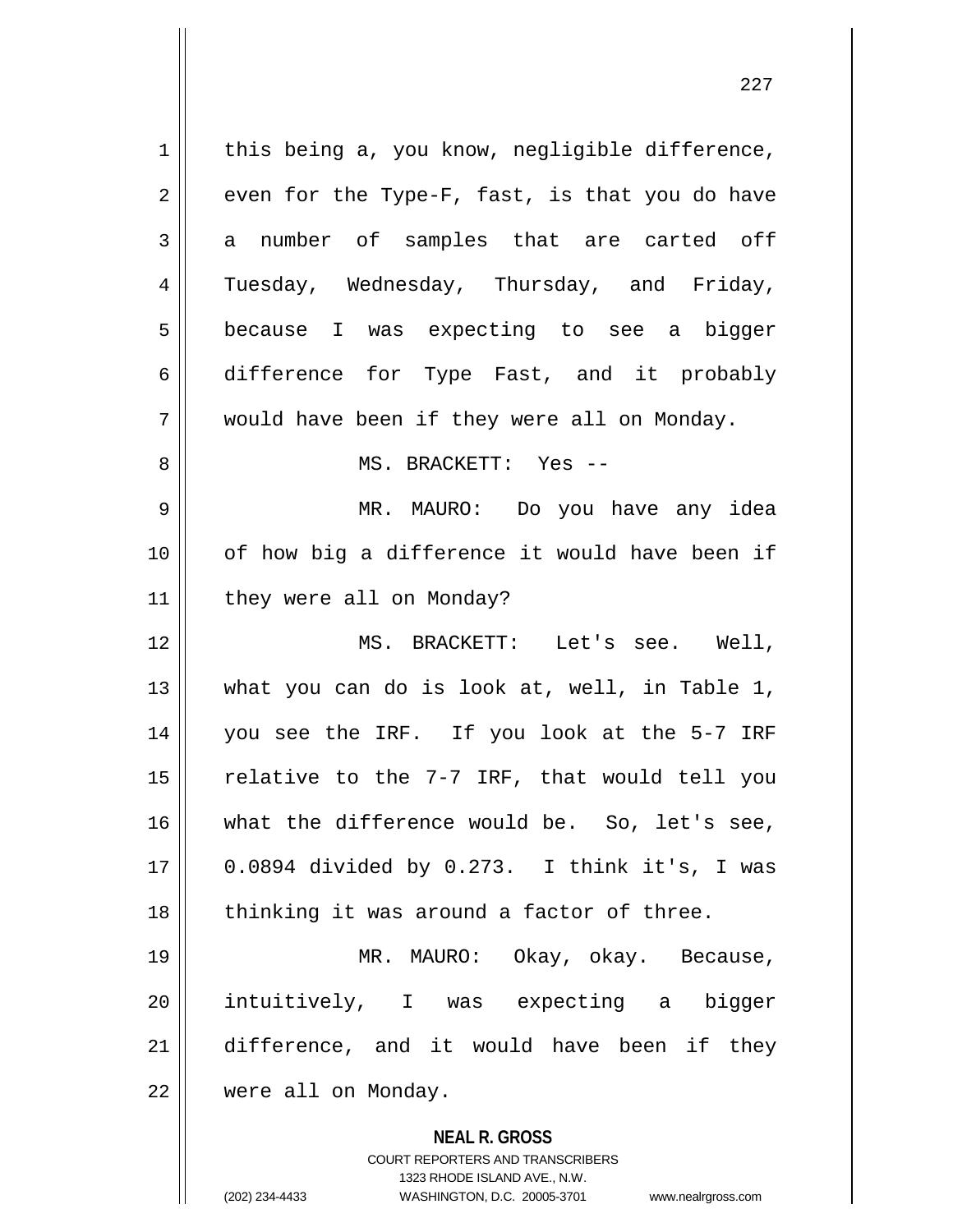| $\mathbf 1$ | MS. BRACKETT: Yes.                                                  |
|-------------|---------------------------------------------------------------------|
| 2           | MR. MAURO: But, so, I mean, the                                     |
| 3           | fact that it's spread out the way it is,                            |
| 4           | bringing it down to only a 7-percent                                |
| 5           | difference for F, and, of course, we're not                         |
| 6           | dealing only with F. That's part of it only.                        |
| 7           | And you go from what, 93- to 98-percent                             |
| 8           | difference.                                                         |
| 9           | MS. BRACKETT: Right.                                                |
|             |                                                                     |
| 10          | MR. MAURO: Okay. And then you                                       |
| 11          | have this big standard deviation that you're                        |
| 12          | assuming, also. You said a factor of three?                         |
| 13          | MS. BRACKETT: Well, no, these                                       |
| 14          | would be assigned as a log-normal                                   |
| 15          | distribution, and for a co-worker study the                         |
| 16          | minimum GSD is three.                                               |
| 17          | MR. MAURO: Is three. That's a                                       |
| 18          | multiplier. Right, okay.                                            |
| 19          | MS. BRACKETT: Yes.                                                  |
| 20          | MR. MAURO: All right. Yes, okay.                                    |
| 21          | Thank you.                                                          |
| 22          | MS. BRACKETT: You're welcome.                                       |
|             |                                                                     |
|             | <b>NEAL R. GROSS</b><br>COURT REPORTERS AND TRANSCRIBERS            |
|             | 1323 RHODE ISLAND AVE., N.W.                                        |
|             | WASHINGTON, D.C. 20005-3701<br>(202) 234-4433<br>www.nealrgross.com |

Ħ

 $\mathbf{I}$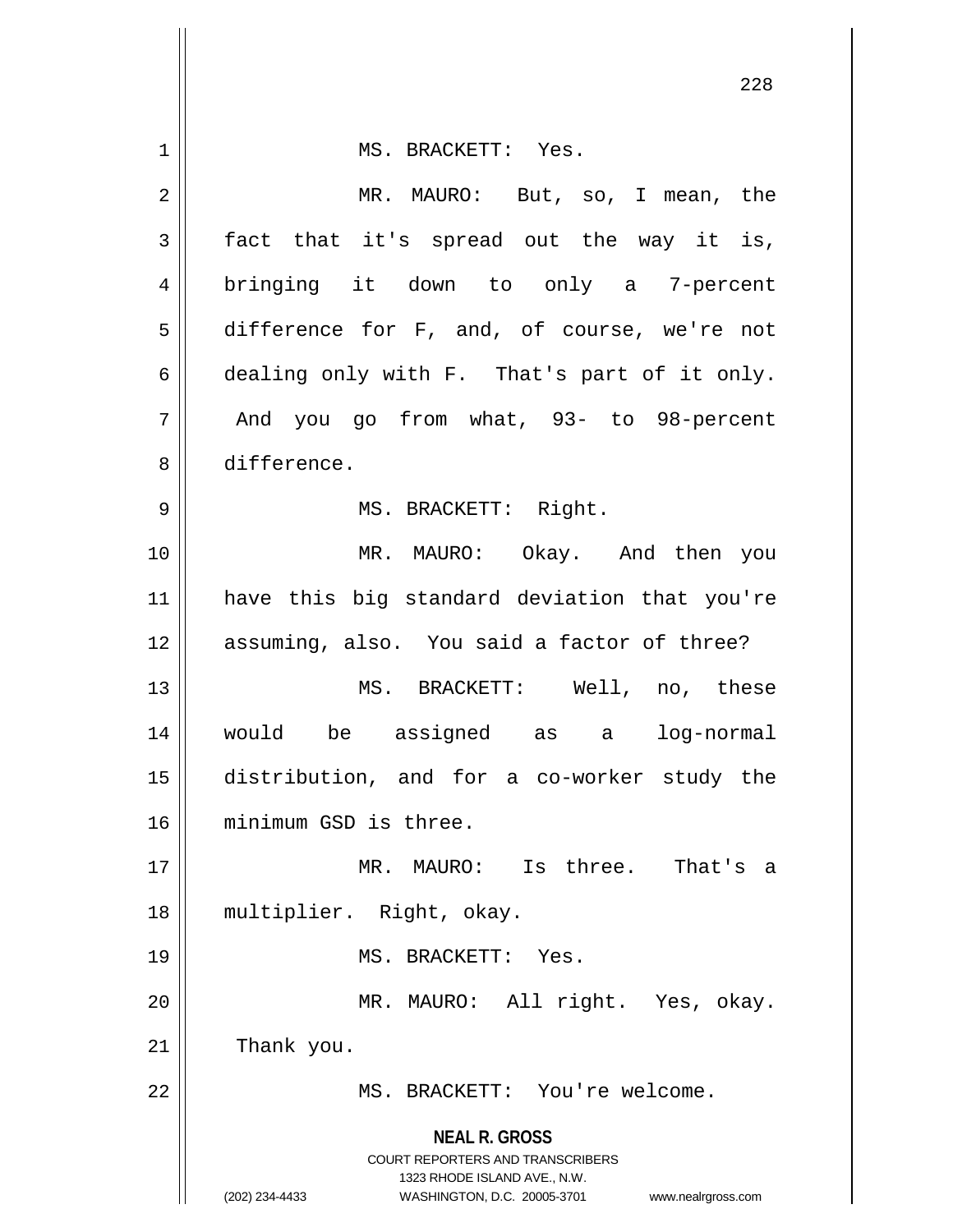**NEAL R. GROSS** COURT REPORTERS AND TRANSCRIBERS 1323 RHODE ISLAND AVE., N.W. (202) 234-4433 WASHINGTON, D.C. 20005-3701 www.nealrgross.com 229 1 | MEMBER MUNN: Sounds acceptable to  $2 \parallel$  me. 3 || MR. FARVER: Any other questions 4 | or comments on that? 5 || CHAIRMAN KOTELCHUCK: No. 6 MR. FARVER: Okay. So we'll -- 7 MR. SIEBERT: This is Scott. In 8 || the Harshaw TBD, the GSDs range from three to 9 about four. 10 MR. FARVER: Thank you. No 11 || further action, finding closed; is that okay? 12 CHAIRMAN KOTELCHUCK: Yes. 13 || MR. FARVER: Okay. Moving on. 14 We'll talk about Attachment 3, which is 15 Huntington Pilot Plant. Attachment 3, Finding  $16 \parallel 3$ . I don't know if we have anything on that  $17$  or not, Scott. Do we have anything on that, 18 Attachment 3, Finding 3? 19 MR. SIEBERT: I can't speak to  $20$  || Huntington because that  $-$ 21 || MR. FARVER: Okay. 22 || MR. STIVER: I think Grady, that's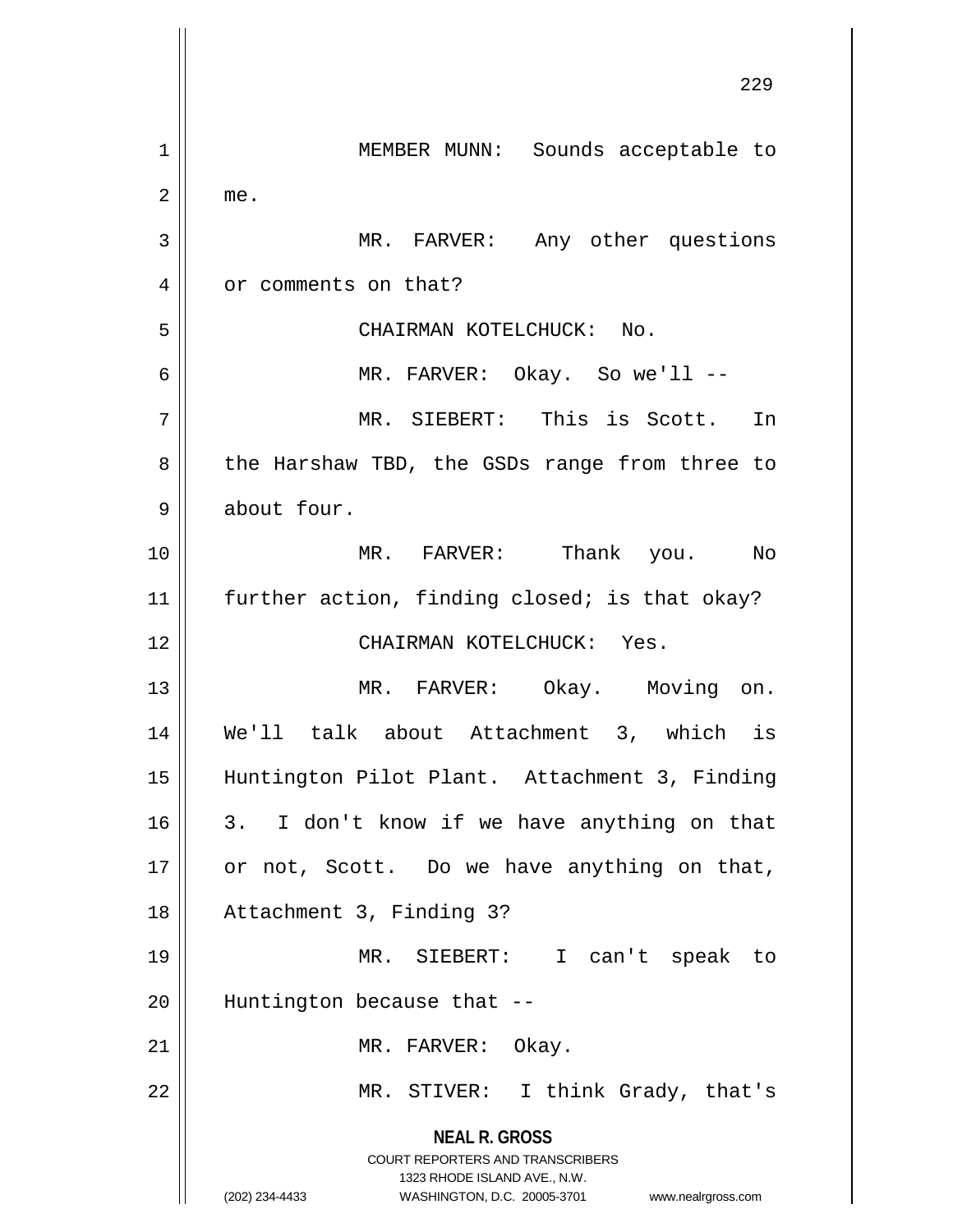| $\mathbf 1$ | your guys'.                                                                                                                                                            |
|-------------|------------------------------------------------------------------------------------------------------------------------------------------------------------------------|
| 2           | MR. CALHOUN: Okay. Which one?                                                                                                                                          |
| 3           | Attachment 3--                                                                                                                                                         |
| 4           | MR. FARVER: Finding 3.                                                                                                                                                 |
| 5           | MR. CALHOUN: Finding 3. NIOSH                                                                                                                                          |
| 6           | will follow up on source data, and we will                                                                                                                             |
| 7           | continue to follow up on source data because I                                                                                                                         |
| 8           | haven't gotten any response from that one.                                                                                                                             |
| 9           | MR. FARVER: Okay.                                                                                                                                                      |
| 10          | CHAIRMAN KOTELCHUCK: Okay. Well,                                                                                                                                       |
| 11          | it's okay, just keep it, as they say, keep it                                                                                                                          |
| 12          | to a dull roar. Keep it limited. Okay. Next                                                                                                                            |
| 13          | one.                                                                                                                                                                   |
| 14          | MR. FARVER: Next one should be,                                                                                                                                        |
| 15          | well, Attachment 3, Finding 5, but that's the                                                                                                                          |
| 16          | same as Finding 3, so I'm assuming that we'll                                                                                                                          |
| 17          | $just --$                                                                                                                                                              |
| 18          | MR. CALHOUN: And this one will be                                                                                                                                      |
| 19          | the same.                                                                                                                                                              |
| 20          | CHAIRMAN KOTELCHUCK: Sure.                                                                                                                                             |
| 21          | MR. FARVER: Unless you can think                                                                                                                                       |
| 22          | of a new answer real quick.                                                                                                                                            |
|             | <b>NEAL R. GROSS</b><br><b>COURT REPORTERS AND TRANSCRIBERS</b><br>1323 RHODE ISLAND AVE., N.W.<br>(202) 234-4433<br>WASHINGTON, D.C. 20005-3701<br>www.nealrgross.com |
|             |                                                                                                                                                                        |

 $\mathsf{I}$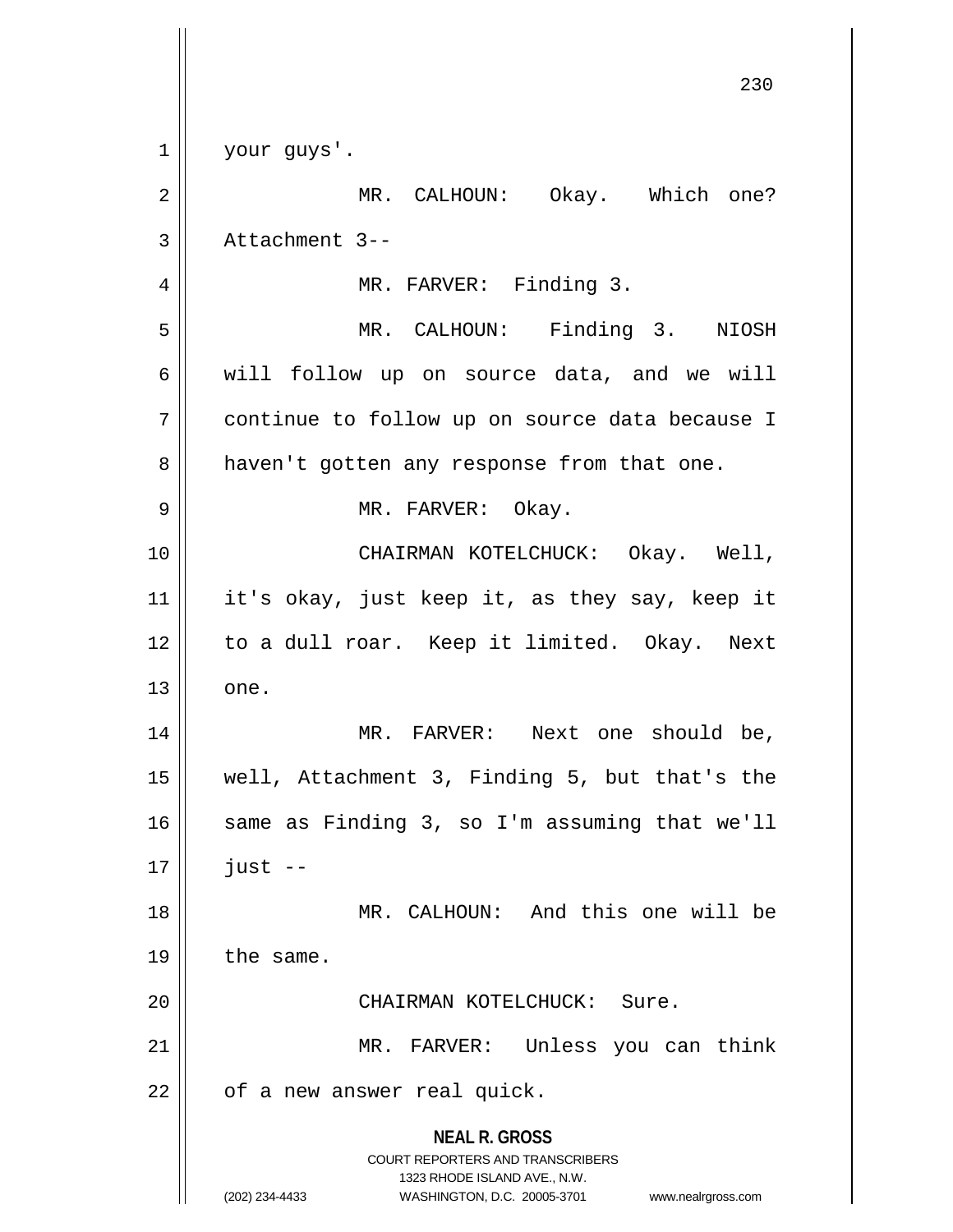|                | ∠ ک⊥                                                                                                                                                                   |
|----------------|------------------------------------------------------------------------------------------------------------------------------------------------------------------------|
| 1              | MR. CALHOUN: I can't.                                                                                                                                                  |
| $\overline{2}$ | CHAIRMAN KOTELCHUCK: Okay.                                                                                                                                             |
| 3              | MR. FARVER: Okay.                                                                                                                                                      |
| 4              | MEMBER MUNN: Well, now, before we                                                                                                                                      |
| 5              | go too far away from all that dust-loading                                                                                                                             |
| 6              | business, was there, was there a response, was                                                                                                                         |
| 7              | there a later response to Finding 3 than we                                                                                                                            |
| 8              | saw in February of this year when NIOSH re-                                                                                                                            |
| 9              | evaluated the dust data and provided a more                                                                                                                            |
| 10             | claimant-favorable approach to allow for                                                                                                                               |
| 11             | uncertainty? Do we have something more recent                                                                                                                          |
| 12             | than that?                                                                                                                                                             |
| 13             | MR. CALHOUN: I don't --                                                                                                                                                |
| 14             | MEMBER MUNN: I guess that infers                                                                                                                                       |
| 15             | to me that we, although we didn't say closed,                                                                                                                          |
| 16             | it sounds as though the February presentation                                                                                                                          |
| 17             | by--                                                                                                                                                                   |
| 18             | MR. CALHOUN: It looks like there                                                                                                                                       |
| 19             | was something that we said we did in February,                                                                                                                         |
| 20             | but then on 3/25 SC&A believes that the issue                                                                                                                          |
| 21             | needs to be discussed further.                                                                                                                                         |
| 22             | MEMBER MUNN:<br>Okay. But they                                                                                                                                         |
|                | <b>NEAL R. GROSS</b><br><b>COURT REPORTERS AND TRANSCRIBERS</b><br>1323 RHODE ISLAND AVE., N.W.<br>(202) 234-4433<br>WASHINGTON, D.C. 20005-3701<br>www.nealrgross.com |

 $\overline{\phantom{a}}$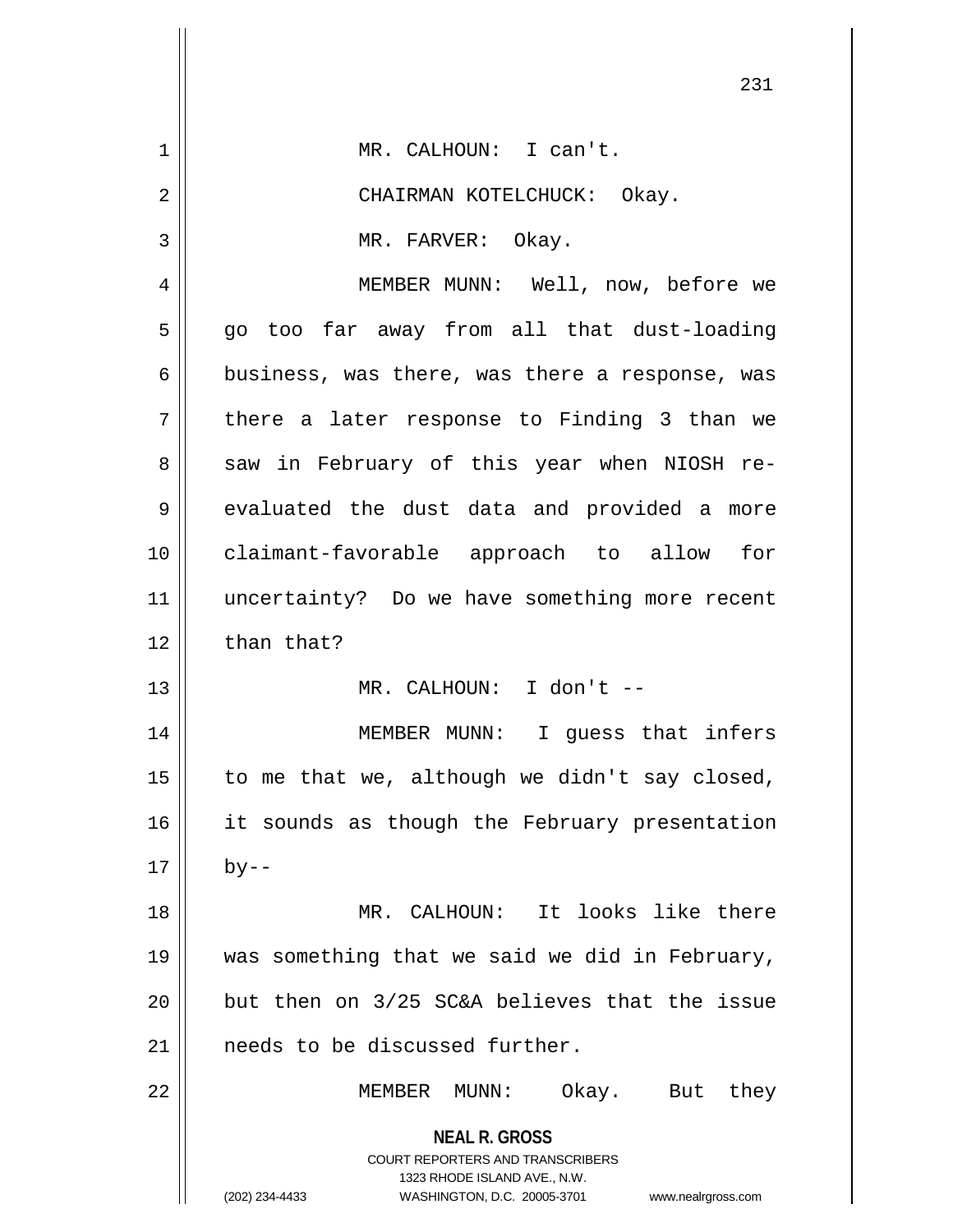**NEAL R. GROSS** COURT REPORTERS AND TRANSCRIBERS 232 1 || weren't specific. All we know is just discuss 2 | further? 3 MR. CALHOUN: That's all I know at  $4 \parallel$  this point but--5 MR. FARVER: We have to go back  $6 \parallel$  and look at the transcripts probably to get to  $7 \parallel$  the heart of it. 8 MEMBER MUNN: Well, yes, it 9 appears to me that we need to be more 10 specific. If there's still an outstanding 11 question, it doesn't appear in what I'm  $12$  | reading. I guess that's  $-$ 13 MR. FARVER: Well, no, we don't 14 || put all the details in the matrix. You put  $15$   $\vert$  down the  $-$ 16 MEMBER MUNN: No, I know. But 17 || what I see says that NIOSH has provided a more 18 || claimant-favorable approach, and it refers us 19 to Section 5.1 of the OCAS document. But then 20 I guess my real question is, bottom line  $21$  question is what is it, what other thing is  $22$  | SC&A looking for? I'm assuming the action is

(202) 234-4433 WASHINGTON, D.C. 20005-3701 www.nealrgross.com

1323 RHODE ISLAND AVE., N.W.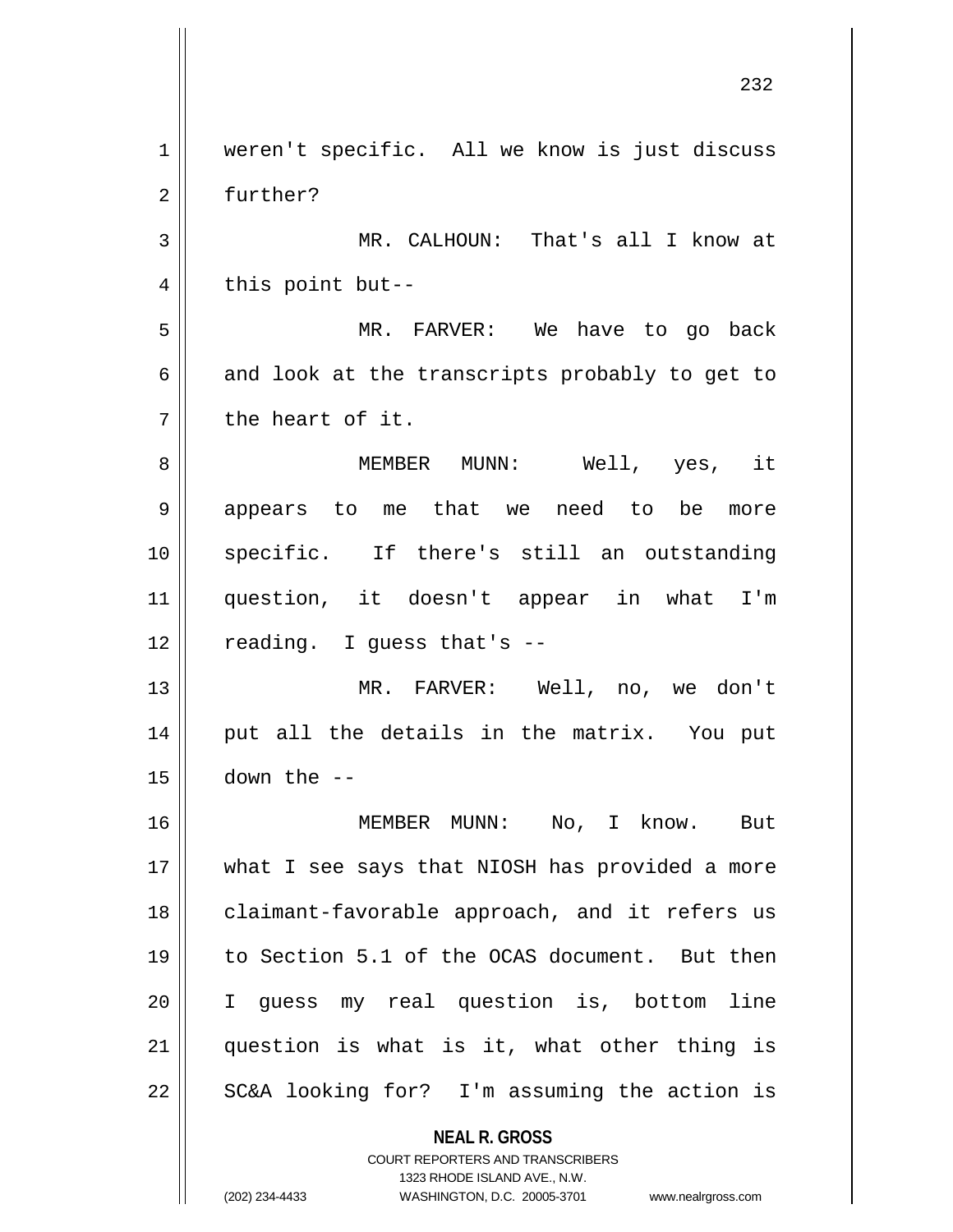$1 \parallel$  the report.

| $\overline{2}$ | MR. FARVER: The action was, I                                                                                                                                          |
|----------------|------------------------------------------------------------------------------------------------------------------------------------------------------------------------|
| 3              | don't recall what we talked about at the last                                                                                                                          |
| 4              | meeting, but the action was determined that                                                                                                                            |
| 5              | NIOSH will follow up on the source data.                                                                                                                               |
| 6              | MEMBER MUNN: Okay. Very good.                                                                                                                                          |
| 7              | CHAIRMAN KOTELCHUCK: Okay. So                                                                                                                                          |
| 8              | we're, three and five are still up in the air,                                                                                                                         |
| 9              | and did we cover --                                                                                                                                                    |
| 10             | MR. FARVER: We should be down to                                                                                                                                       |
| 11             | seven.                                                                                                                                                                 |
| 12             | CHAIRMAN KOTELCHUCK: Okay. Okay.                                                                                                                                       |
| 13             | MR. FARVER: It has to do with the                                                                                                                                      |
| 14             | survey data used at Huntington Pilot Plant,                                                                                                                            |
| 15             | and SC&A is currently performing an                                                                                                                                    |
| 16             | evaluation. And I believe we did, and I've                                                                                                                             |
| 17             | got my Huntington people on the phone, I'm                                                                                                                             |
| 18             | sure.                                                                                                                                                                  |
| 19             | MR. MARSCHKE: Yes, this is Steve                                                                                                                                       |
| 20             | Marschke.<br>I performed an<br>independent                                                                                                                             |
| 21             | evaluation of the calculation that was done in                                                                                                                         |
| 22             | the revised Site Profile, and we're in the                                                                                                                             |
|                | <b>NEAL R. GROSS</b><br><b>COURT REPORTERS AND TRANSCRIBERS</b><br>1323 RHODE ISLAND AVE., N.W.<br>WASHINGTON, D.C. 20005-3701<br>(202) 234-4433<br>www.nealrgross.com |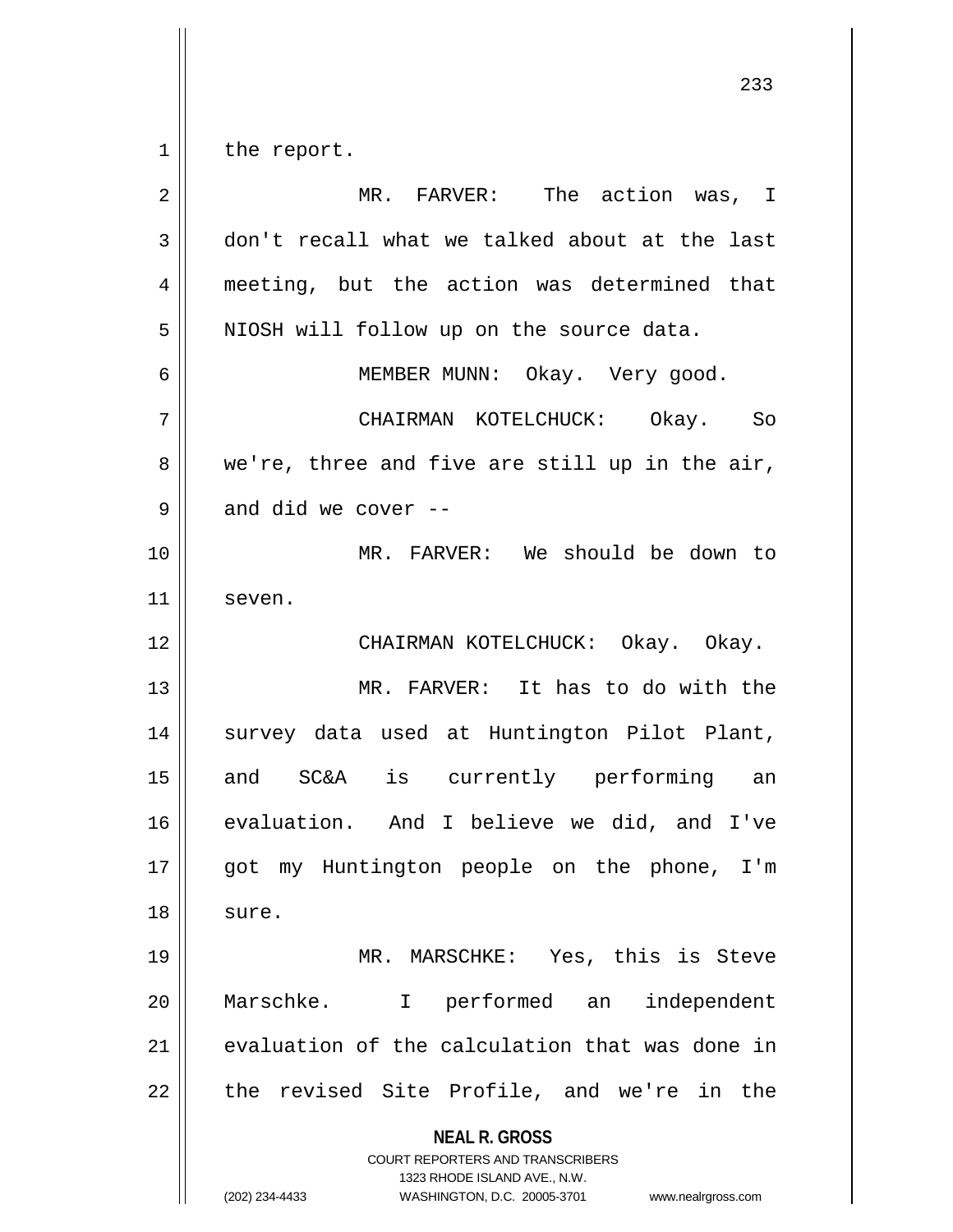**NEAL R. GROSS** COURT REPORTERS AND TRANSCRIBERS 1323 RHODE ISLAND AVE., N.W. (202) 234-4433 WASHINGTON, D.C. 20005-3701 www.nealrgross.com 1 || final stages of putting together that report.  $2 \parallel$  And, basically, the gist of the evaluation, 3 we didn't find any showstoppers or anything 4 || like that, any findings. And we think that  $5 \parallel$  this could be, there's a unit conversion thing 6 that makes no difference, but, other than  $7 \parallel$  that, we agree with the evaluation that was 8 done. 9 MEMBER MUNN: Okay. So that's 10 | forthcoming. 11 || MR. MARSCHKE: Yes. 12 CHAIRMAN KOTELCHUCK: Okay. 13 || Anything further? 14 MR. FARVER: I don't believe so on  $15$  | that one. Let me--16 CHAIRMAN KOTELCHUCK: Okay. 17 || MR. KATZ: So are we just leaving 18 || that open for next time? 19 MR. FARVER: Oh, no, we're going  $20$  to close that one, I believe. We can close 21  $\parallel$  that because we agree. I'm just trying to get  $22$  | everything  $-$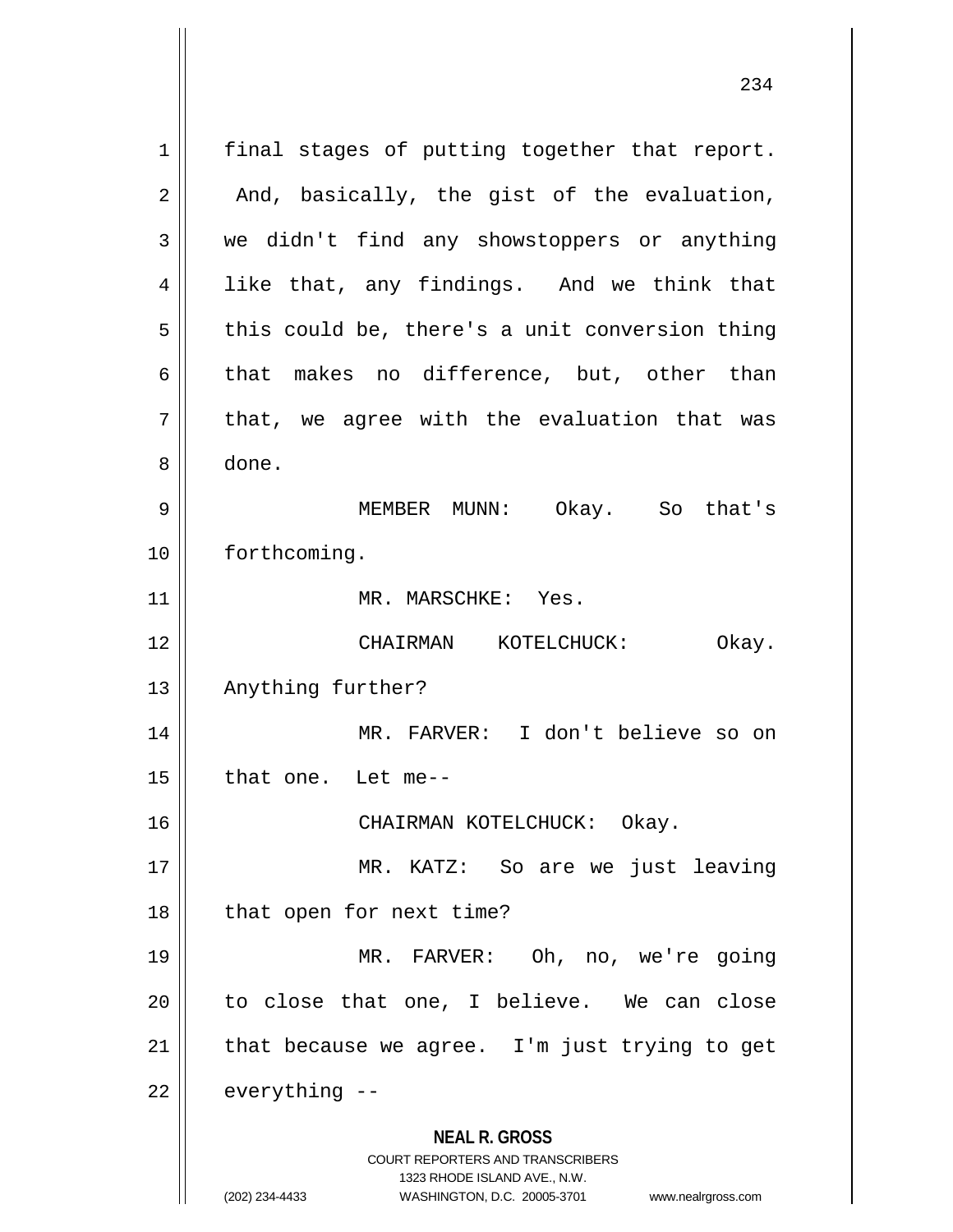**NEAL R. GROSS** COURT REPORTERS AND TRANSCRIBERS 1323 RHODE ISLAND AVE., N.W. 235 1 | MR. CALHOUN: Is that number 2 | seven? 3 || MR. FARVER: Yes. 4 MR. KATZ: But you guys are still  $5$  | issuing  $-$ 6 MR. FARVER: Well, he's making 7 || some minor edits to his report. He had his 8 || report out, and I don't think it's going to 9 || change its substance. Is that correct, Steve? 10 MR. MARSCHKE: That's correct. 11 We're not changing that portion of the report  $12 \parallel$  at all. 13 MR. FARVER: Yes, okay. Finding  $14 \parallel 8$ . 15 MR. MARSCHKE: That's the same 16 situation. The only question that did arise 17 on these direct dose evaluations are we 18 noticed that, in the revised Site Profile, 19 NIOSH is using 20-gallon drums, putting the 20 residue in 20-gallon drums, as opposed to 21 || using, in the previous Site Profile they were 22 || using these birdcages. And we investigated

(202) 234-4433 WASHINGTON, D.C. 20005-3701 www.nealrgross.com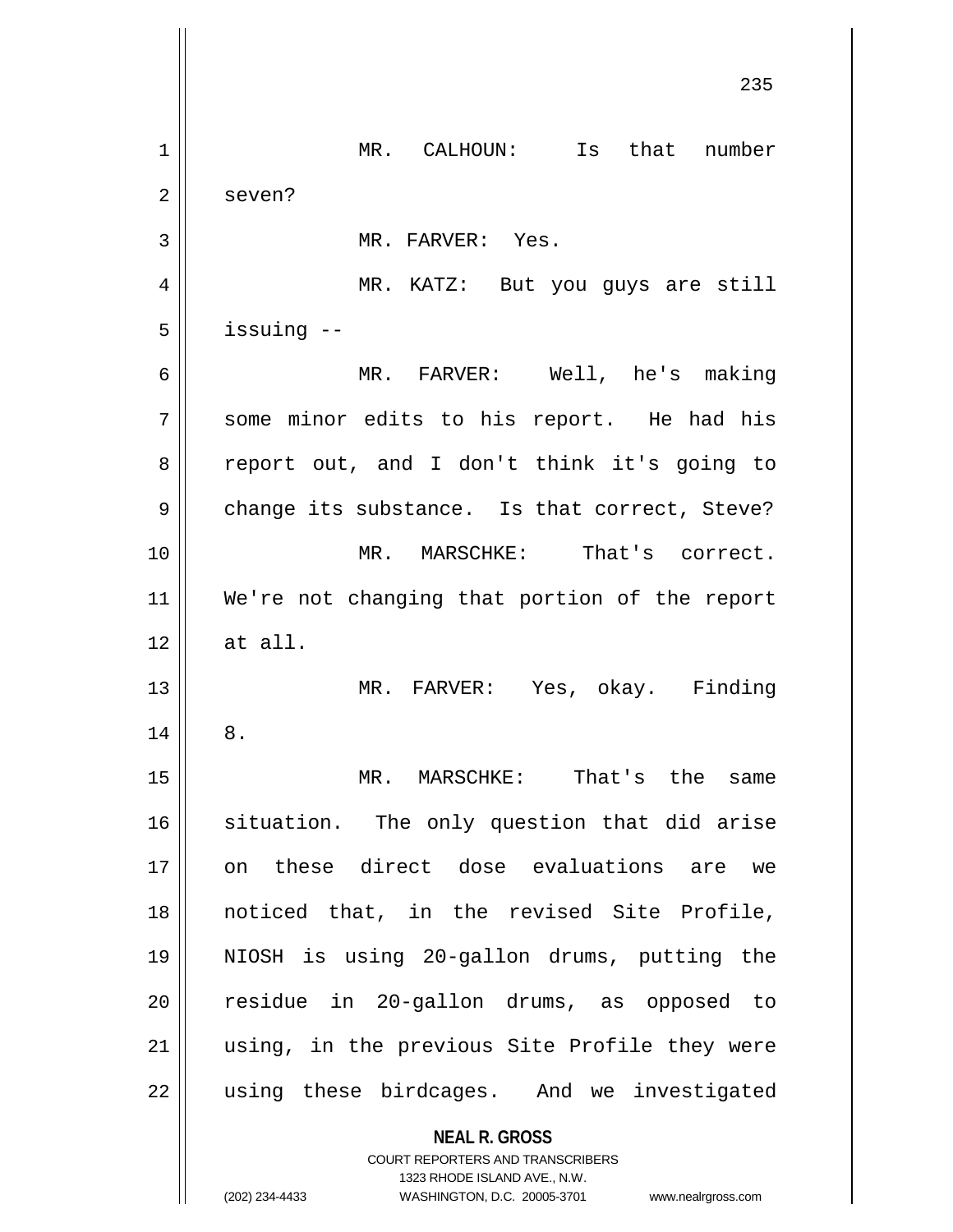| $1\,$      | that a little bit, and we found out that,                                                                                                                           |
|------------|---------------------------------------------------------------------------------------------------------------------------------------------------------------------|
| $\sqrt{2}$ | basically, the revised Site Profile is more                                                                                                                         |
| 3          | consistent with the documents that were                                                                                                                             |
| 4          | produced back in the 1950s, and it looks,                                                                                                                           |
| 5          | again, reading the original Site Profile, it                                                                                                                        |
| 6          | looks like it was, the use of the birdcages                                                                                                                         |
| 7          | were assumed, as opposed to documented. Use                                                                                                                         |
| 8          | of the 20-gallon drums, there is documentation                                                                                                                      |
| 9          | for that. So we kind of, I guess, at this                                                                                                                           |
| 10         | point, we agree with that change.                                                                                                                                   |
| 11         | MR. MAURO: Could I add a little?                                                                                                                                    |
| 12         | This is John Mauro. Is it true, though, that                                                                                                                        |
| 13         | they did not use -- in other words, we were                                                                                                                         |
| 14         | under the misconception at the time we did our                                                                                                                      |
| 15         | review. When I say misconception, at the time                                                                                                                       |
| 16         | that the original work was done, the birdcages                                                                                                                      |
| 17         | are special devices to store enriched uranium,                                                                                                                      |
| 18         | pure enriched uranium, not like residue mixed                                                                                                                       |
| 19         | with nickel, pure enriched uranium in a way                                                                                                                         |
| 20         | that precludes criticality.                                                                                                                                         |
| 21         | It sounds like that, and this is                                                                                                                                    |
| 22         | where we could use a little clarification, it                                                                                                                       |
|            | <b>NEAL R. GROSS</b><br><b>COURT REPORTERS AND TRANSCRIBERS</b><br>1323 RHODE ISLAND AVE., N.W.<br>(202) 234-4433<br>WASHINGTON, D.C. 20005-3701 www.nealrgross.com |
|            |                                                                                                                                                                     |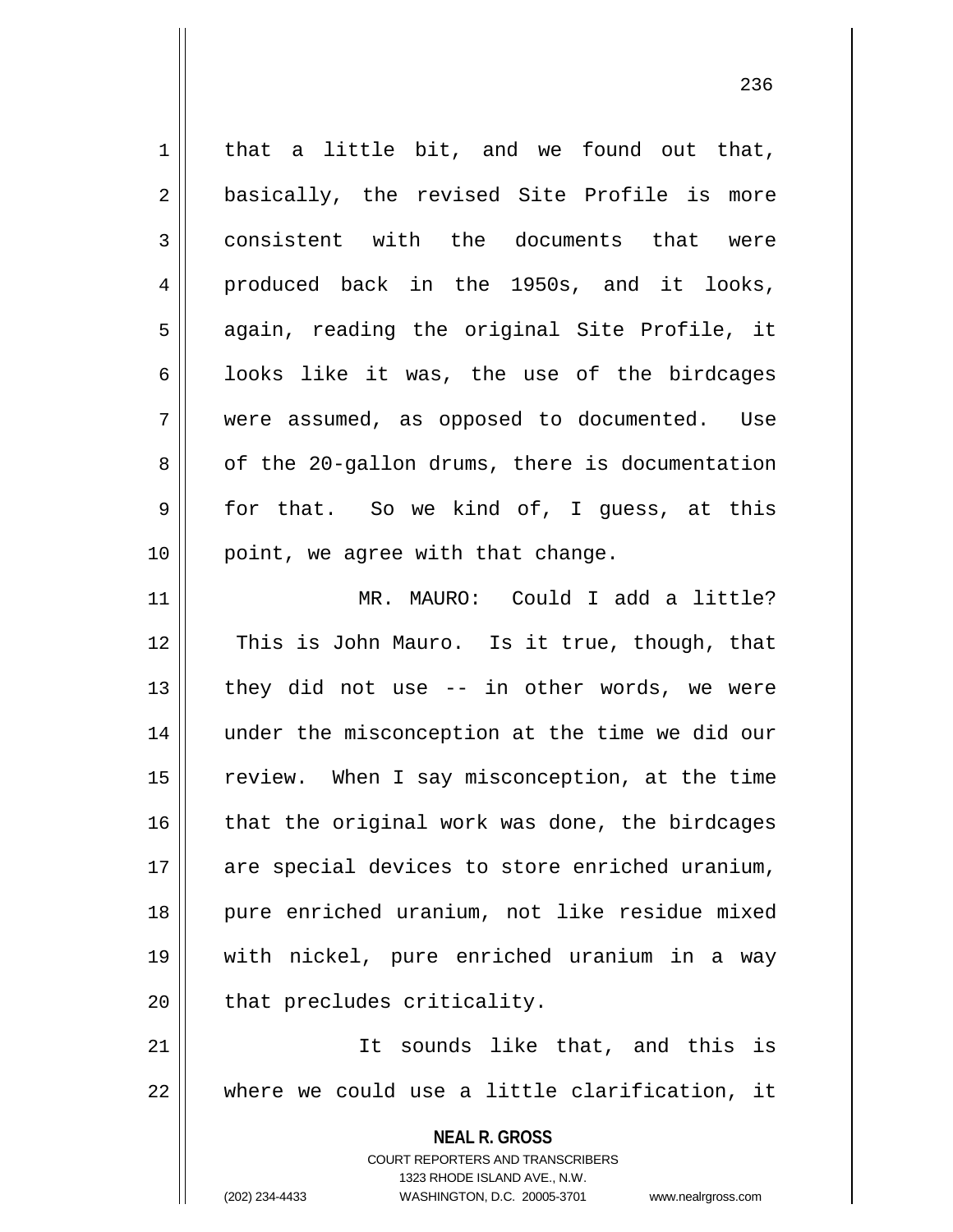**NEAL R. GROSS** COURT REPORTERS AND TRANSCRIBERS 1323 RHODE ISLAND AVE., N.W. 1 sounds like that, in revising the Site 2 || Profile, you've moved away from the birdcage 3 dea where the uranium is purified, pure, and 4 || stored in this non-critical mass 5 configuration, but it really was just a 6 containate of uranium that the products at the  $7 \parallel$  end, after they went through the process -- I 8 forget the name of it. It was a carbon 9 monoxide or carbon dioxide separations 10 process. The product was a residue of where 11 || you separated the nickel in one place, and you 12 have this uranium residue in another place, 13 which was not of concern from a criticality 14 perspective. And so the birdcages weren't  $15$  | used. 16 || That was our, we're assuming 17 || that's the case. Is that what happened here? 18 MR. CALHOUN: I don't know. 19 MR. MAURO: Because, you know, you 20 did move away from the birdcages as your 21 || source of external exposure and the old one to 22 || now your source of external exposure are these

(202) 234-4433 WASHINGTON, D.C. 20005-3701 www.nealrgross.com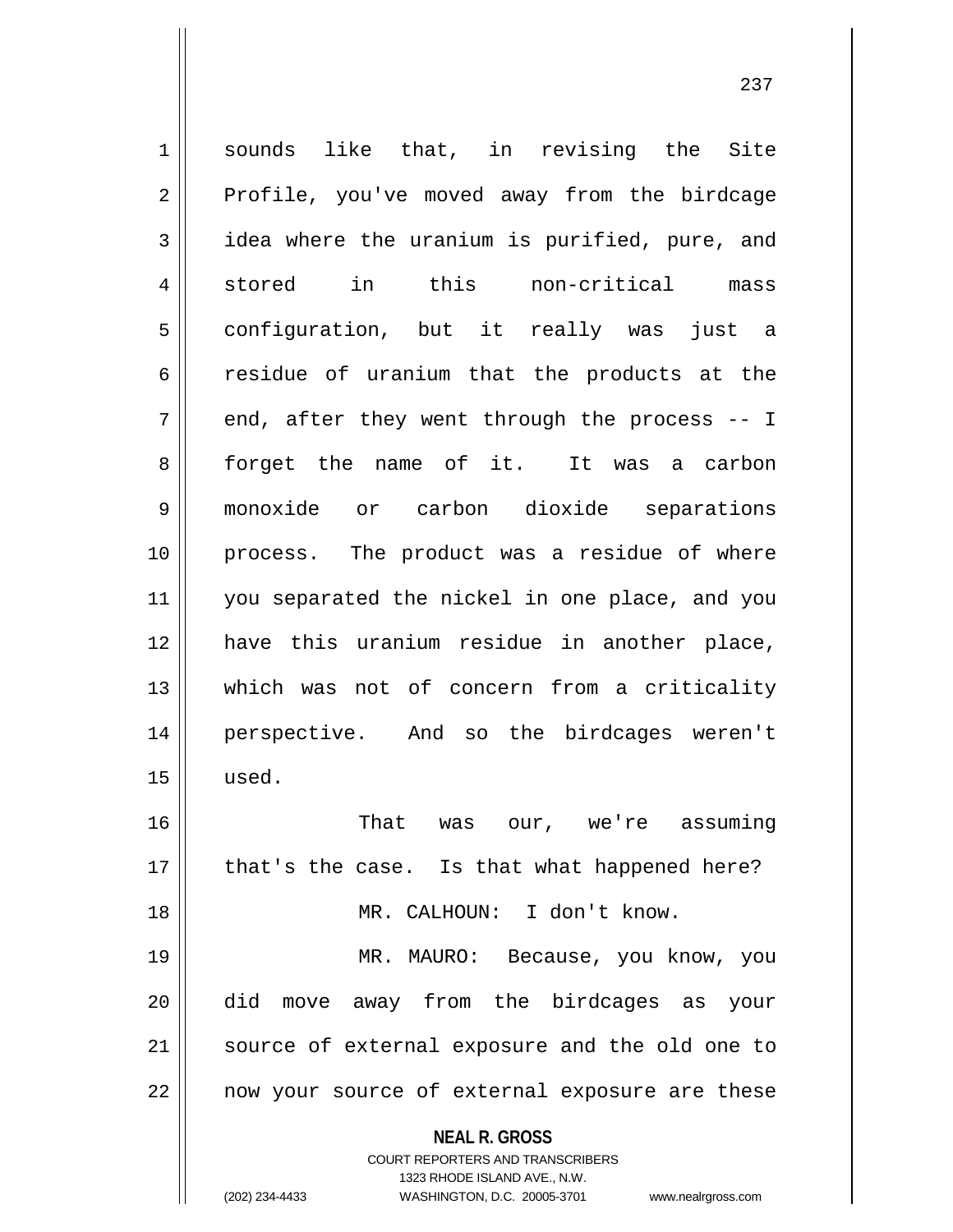1 20-gallon drums containing residue. And  $2 \parallel$  that's fine if that's, in fact, what happened.  $3 \parallel$  So we're assuming that the birdcages are no 4 | longer in play. And, Steve, am I correct that 5 || the external exposures associated with the  $6 \parallel$  birdcages, they were higher?

 MR. MARSCHKE: They were slightly higher. But, again, there's no, I mean, I 9 Went on and looked in the site database there where all the reports, and, you know, there's 11 || 150 reports for Huntington. And, you know, you search for birdcage, and it doesn't show up in any of them. So I think the use of the birdcage in the original Site Profile was probably a conservative assumption, and now we're going with these 20-gallon drums, which, again, these do show up in some of the documentation, so I think it's going to more -  $19 \parallel$  - reflecting more of reality than, you know, | than the previous Site Profile.

21 MR. MAURO: I think in our report  $22$  || we're going to just point out that we're

> **NEAL R. GROSS** COURT REPORTERS AND TRANSCRIBERS 1323 RHODE ISLAND AVE., N.W. (202) 234-4433 WASHINGTON, D.C. 20005-3701 www.nealrgross.com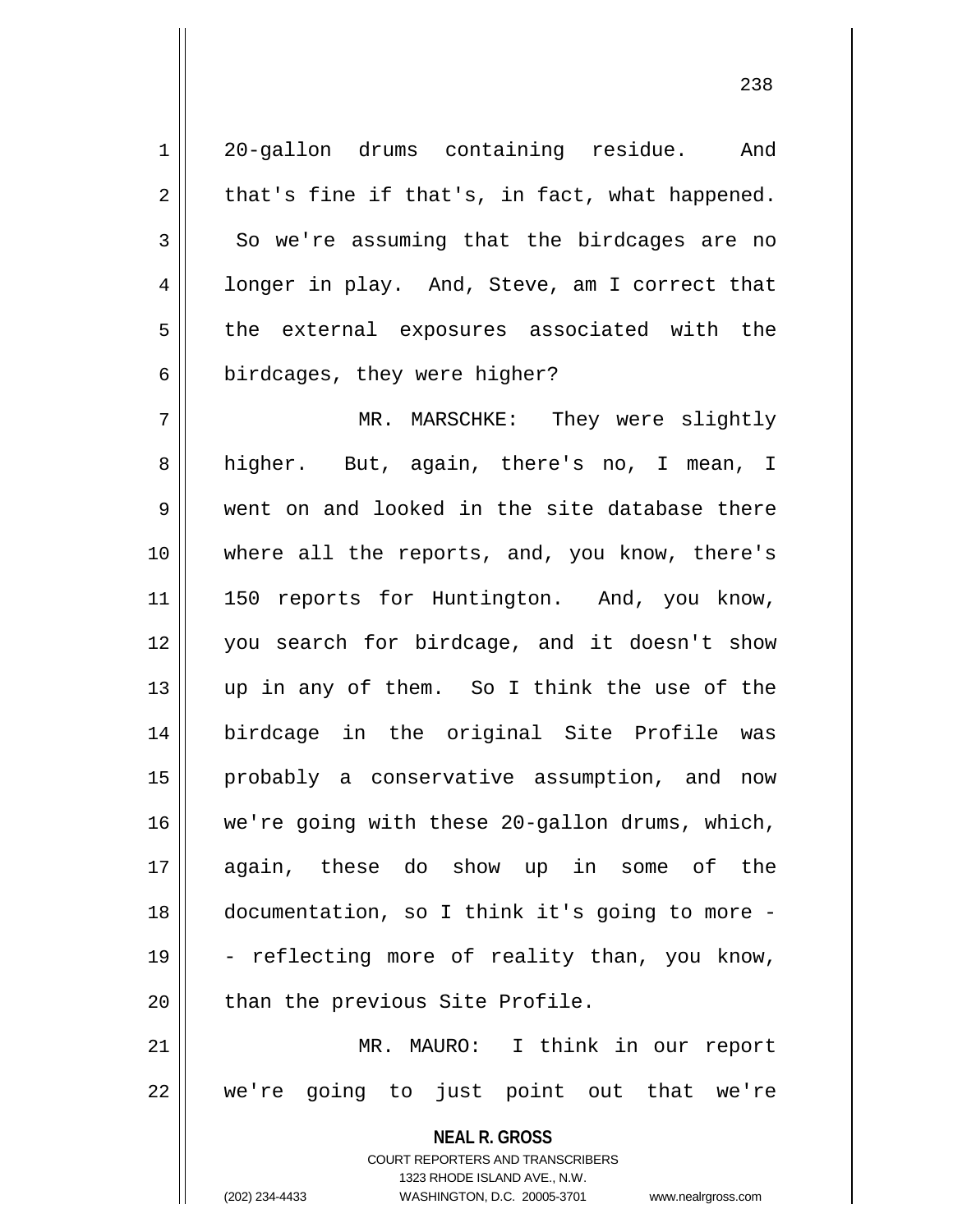**NEAL R. GROSS** COURT REPORTERS AND TRANSCRIBERS 1323 RHODE ISLAND AVE., N.W. 1 || surmising that this is what happened and why 2 || you moved away from birdcages to 20-gallon 3 because it's really not discussed in your new 4 work. And you'll see in the report that Steve  $5 \parallel$  is finalizing as we speak that we'll probably 6  $\parallel$  just simply like a little clarification of why 7 | you moved away from the birdcages. 8 || T don't know if it made that much 9 difference in the dose. I think the birdcages 10 did give higher doses. 11 MR. MARSCHKE: Slightly higher but 12 not significantly. They weren't significantly 13 higher. 14 || MR. MAURO: Yes, okay. 15 MR. MARSCHKE: And, again, if the 16 birdcages are not used, you know --17 || MR. MAURO: Oh, yes, yes, right. 18 || I agree. 19 MEMBER RICHARDSON: Could you, 20 just as a point of clarification for me in 21 understanding how to read and interpret the 22 || Site Profile documents, I guess. I tended to

<sup>(202) 234-4433</sup> WASHINGTON, D.C. 20005-3701 www.nealrgross.com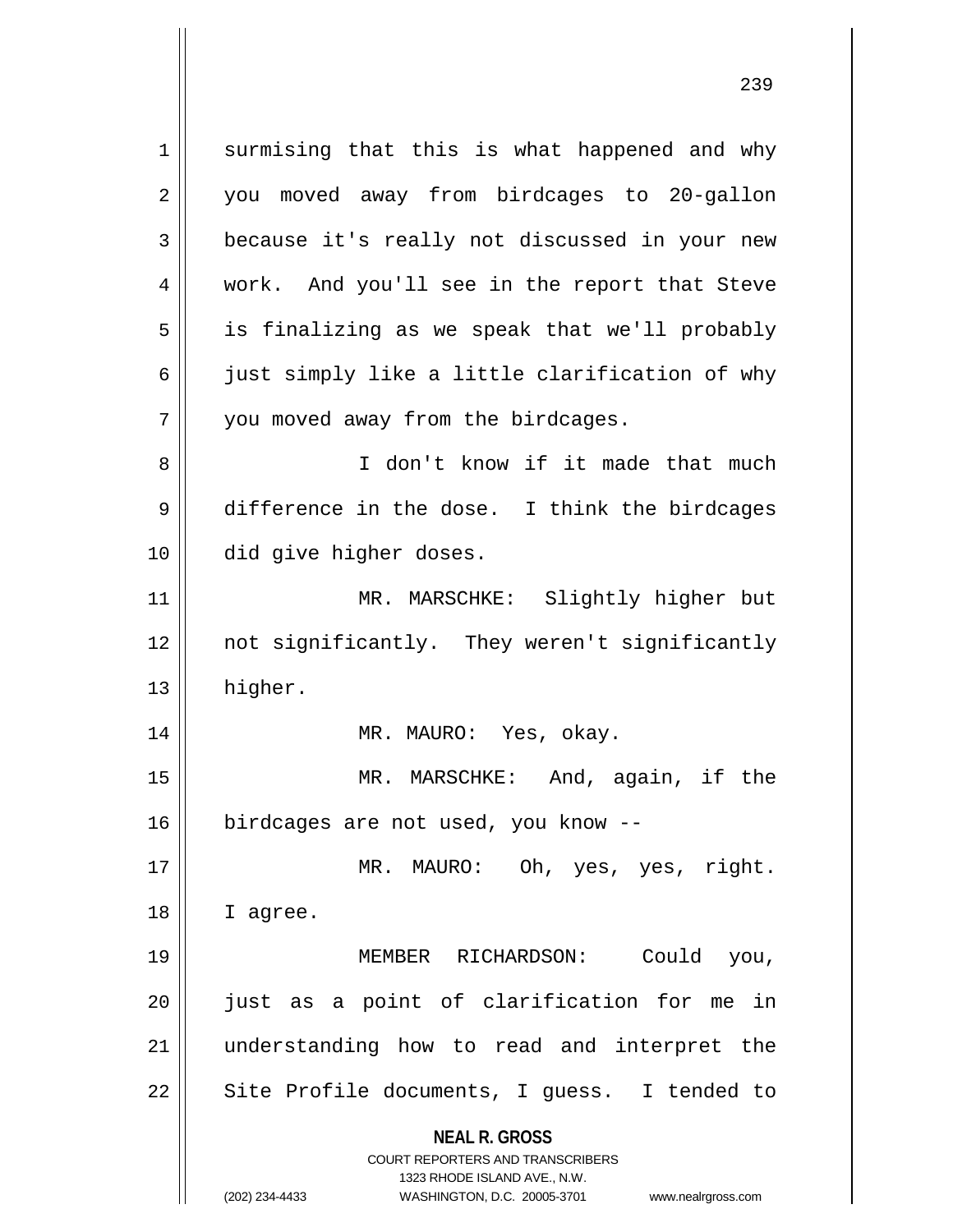1 view them as sort of basis documents where if  $2 \parallel$  there was really sort of worst-case scenario  $3 \parallel$  speculation that was made very explicit but a  $4 \parallel$  1 ot of it was described and there was factual,  $5 \parallel$  are you saying that there was a description of  $6 \parallel$  a scenario which you have no empirical basis 7 || for or you can find none at this point? 8 MR. MARSCHKE: In the old version  $9 \parallel$  of the document, the original version of the 10 document, they used these birdcages and I 11 couldn't find any reference in any of the 12 Huntington documents where they mention 13 birdcages. I think -- 14 MEMBER RICHARDSON: So who wrote  $15$  || that, who wrote the original version of the 16 document? 17 MR. MARSCHKE: I think it came 18 || from Oak Ridge. Now, when the new version, 19 the new version of the Site Profile that we're  $20$  || actually verifying now, they are using these 21 || 20-gallon drums which are documented in the  $22 \parallel$  reports that were produced back in the 1950s.

> **NEAL R. GROSS** COURT REPORTERS AND TRANSCRIBERS

1323 RHODE ISLAND AVE., N.W. (202) 234-4433 WASHINGTON, D.C. 20005-3701 www.nealrgross.com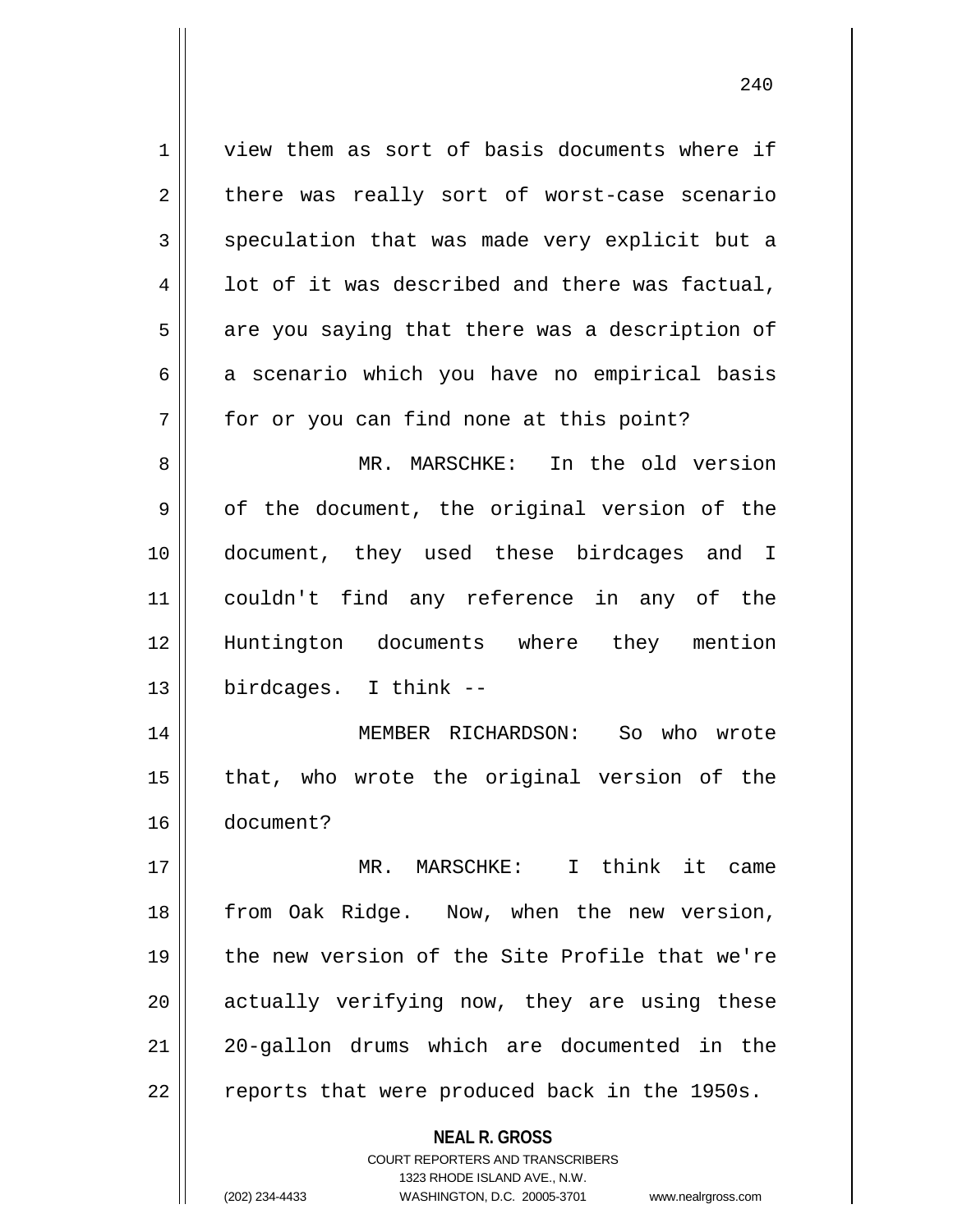1 || MR. CALHOUN: I'm asking the 2 question. I can find an answer to that. I  $3 \parallel$  just don't know off the top of my head. 4 MEMBER CLAWSON: Well, what did 5 Huntington, to what percentage did they 6 enrich? 7 MR. MARSCHKE: They didn't 8 || actually enrich. What they did was they got 9 material, contaminated nickel from the 10 diffusion facilities, and they separated the 11 nickel from the uranium and anything else that 12 was contaminating the nickel because their 13 || goal was to return to the AEC, at that time I 14 guess it was AEC, nickel. And they had this 15 || residue then, what they call residue, which 16 was, you know, everything that wasn't nickel 17 || qoes into these, in these residue containers. 18 || And then they also get -- and as you can 19 imagine, a lot of that is uranium. And it's 20 at enrichment levels, which, you know, I guess 21 for the Site Profile they're using a nominal 22 | two-percent enrichment.

> **NEAL R. GROSS** COURT REPORTERS AND TRANSCRIBERS 1323 RHODE ISLAND AVE., N.W. (202) 234-4433 WASHINGTON, D.C. 20005-3701 www.nealrgross.com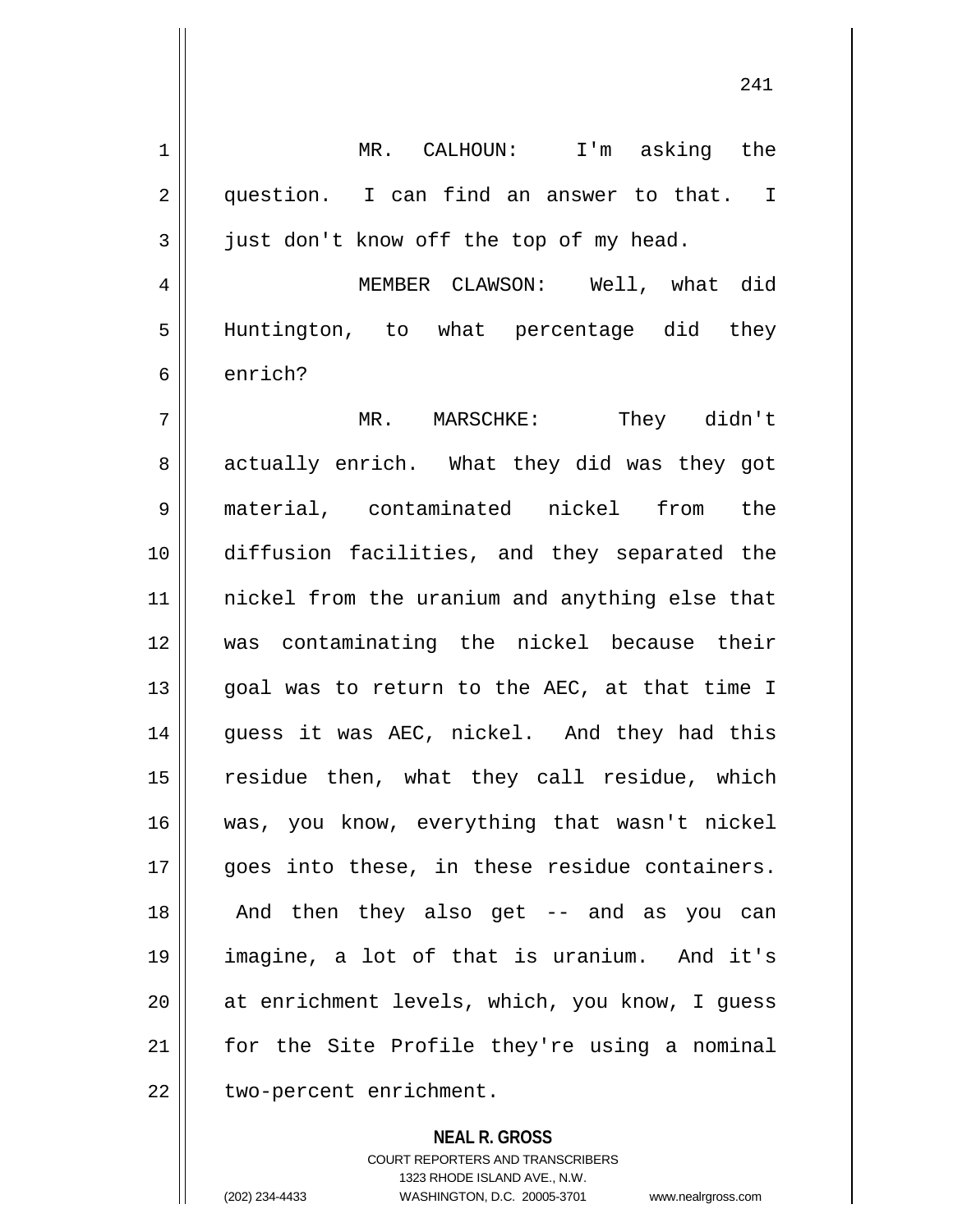**NEAL R. GROSS** COURT REPORTERS AND TRANSCRIBERS 1323 RHODE ISLAND AVE., N.W. (202) 234-4433 WASHINGTON, D.C. 20005-3701 www.nealrgross.com 1 || MR. MAURO: But the fraction of  $2 \parallel$  the residue that's uranium is relatively small  $3 \parallel$  as compared to birdcages where it would be 4 | assumed that it's pure uranium. 5 MR. STIVER: John, this is John 6 Stiver. I'm thinking that the reason they may 7 have assumed birdcages in the last time 8 around, remember they're also assuming that  $9 \parallel$  there's a 36-percent enrichment. 10 || MR. MAURO: Yes, yes. 11 || MR. STIVER: Based on that, they 12 would have assumed a little bit of a  $13$  | criticality issue  $-$ 14 MR. MAURO: That's a good point. 15 MR. STIVER: -- birdcages. It's  $16$  conjecture, but that could be the reason for  $17 \parallel$  it. 18 MR. MAURO: I think that's a good 19 -- I mean, we're all sort of speculating on  $20$  | the reason for this change. 21 MR. CALHOUN: I'm going to find  $22$  | that out so--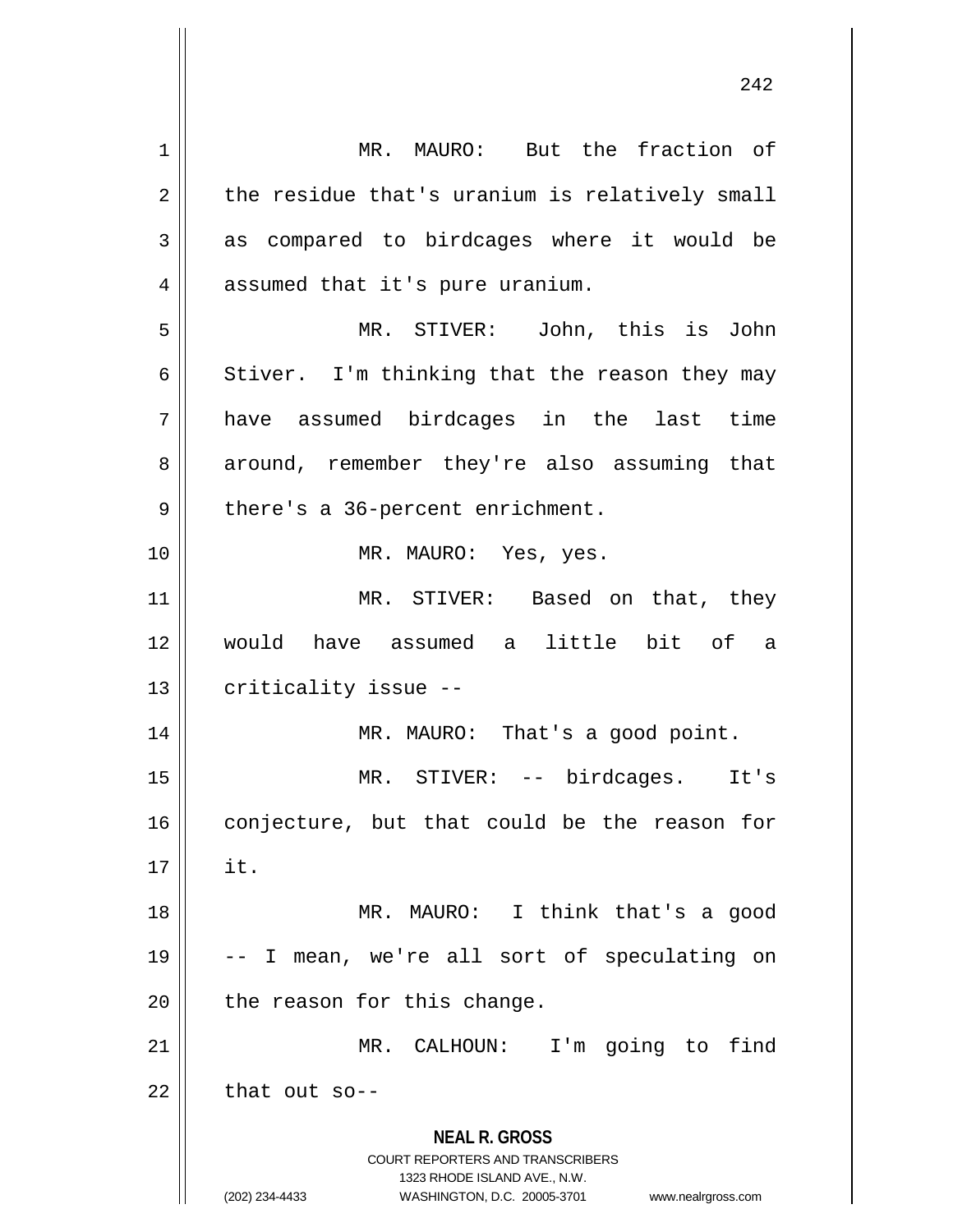| 1  | MR. MAURO: Yes. And it will be                                                                                                                                         |
|----|------------------------------------------------------------------------------------------------------------------------------------------------------------------------|
| 2  | good to have -- you'll see. I mean, it will                                                                                                                            |
| 3  | be helpful to close the loop, close the circle                                                                                                                         |
| 4  | on this story.                                                                                                                                                         |
| 5  | MR. MARSCHKE: John, I think the                                                                                                                                        |
| 6  | reason for the change is the documentation                                                                                                                             |
| 7  | indicates that it's a 20-gallon drum and not a                                                                                                                         |
| 8  | birdcage.                                                                                                                                                              |
| 9  | MR. MAURO: Okay.                                                                                                                                                       |
| 10 | MR. MARSCHKE: And so, I mean,                                                                                                                                          |
| 11 | that's the reason for the change. Now, you                                                                                                                             |
| 12 | can ask the question why did they use the                                                                                                                              |
| 13 | birdcage back in the previous iteration.                                                                                                                               |
| 14 | MR. MAURO: Yes.                                                                                                                                                        |
| 15 | MR. MARSCHKE: But that, you know,                                                                                                                                      |
| 16 | I mean, we didn't really try and track that                                                                                                                            |
| 17 | down. But, I mean, the reason for the change                                                                                                                           |
| 18 | is, you know --                                                                                                                                                        |
| 19 | MR. MAURO: No, I understand and I                                                                                                                                      |
| 20 | agree. I mean, you know what it is? I was                                                                                                                              |
| 21 | the original reviewer back, way back when, and                                                                                                                         |
| 22 | we looked really carefully at the birdcage                                                                                                                             |
|    | <b>NEAL R. GROSS</b><br><b>COURT REPORTERS AND TRANSCRIBERS</b><br>1323 RHODE ISLAND AVE., N.W.<br>(202) 234-4433<br>WASHINGTON, D.C. 20005-3701<br>www.nealrgross.com |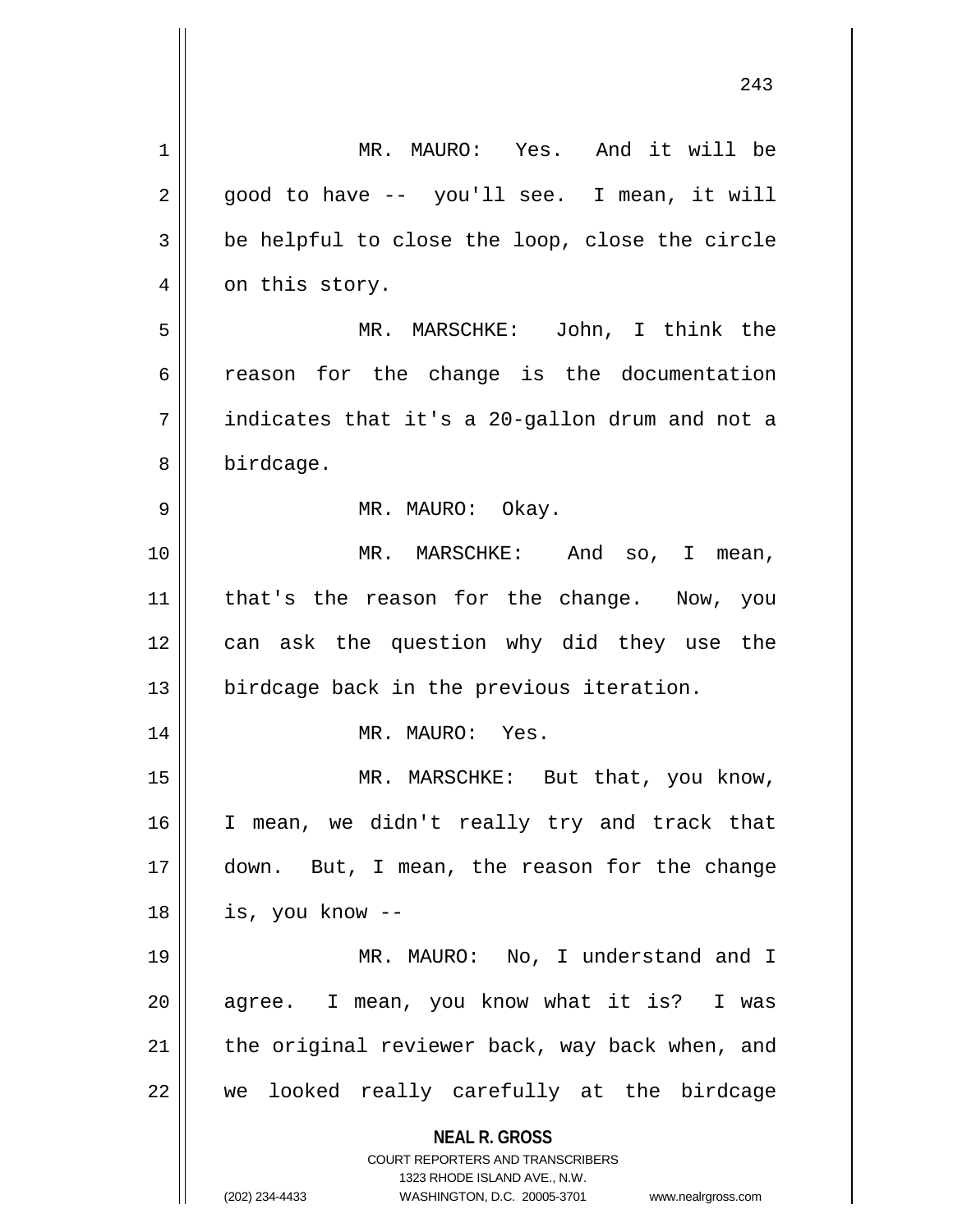1 || dosimetry and everything. All of a sudden,  $2 \parallel$  the birdcages are gone, and I was just  $3$  surprised to see that.

4 MR. CALHOUN: Yes. I'm looking at  $5 \parallel$  Rev 0. I guess we had an initial one. Maybe 6 || it was called something different, but Rev 0 7 doesn't have the word birdcage in it at all. 8 || It is completely 20-gallon and says this is 9 what happened. So I imagine that that's, you 10 know, but I'll see if I get any tribal 11 | knowledge on why it's changed because, I mean,  $12$  | this is  $08$ . It was changed to 20 gallons.  $13$  | This is how old this thing is.

14 || MR. MARSCHKE: The original one, 15 when I'm referring to the original one was, 16 it's an Oak Ridge and ORAU-TKBS-0004, as 17 opposed to an OCAS-0004, and it was, had an 18 | effective date of January, January 16th, 2004. 19 MR. MAURO: Yes, I think that's 20 l the one I reviewed.

21 MR. MARSCHKE: And that's the one  $22 \parallel$  that's got the bird -- and it's a Revision 1

> **NEAL R. GROSS** COURT REPORTERS AND TRANSCRIBERS

> > 1323 RHODE ISLAND AVE., N.W.

(202) 234-4433 WASHINGTON, D.C. 20005-3701 www.nealrgross.com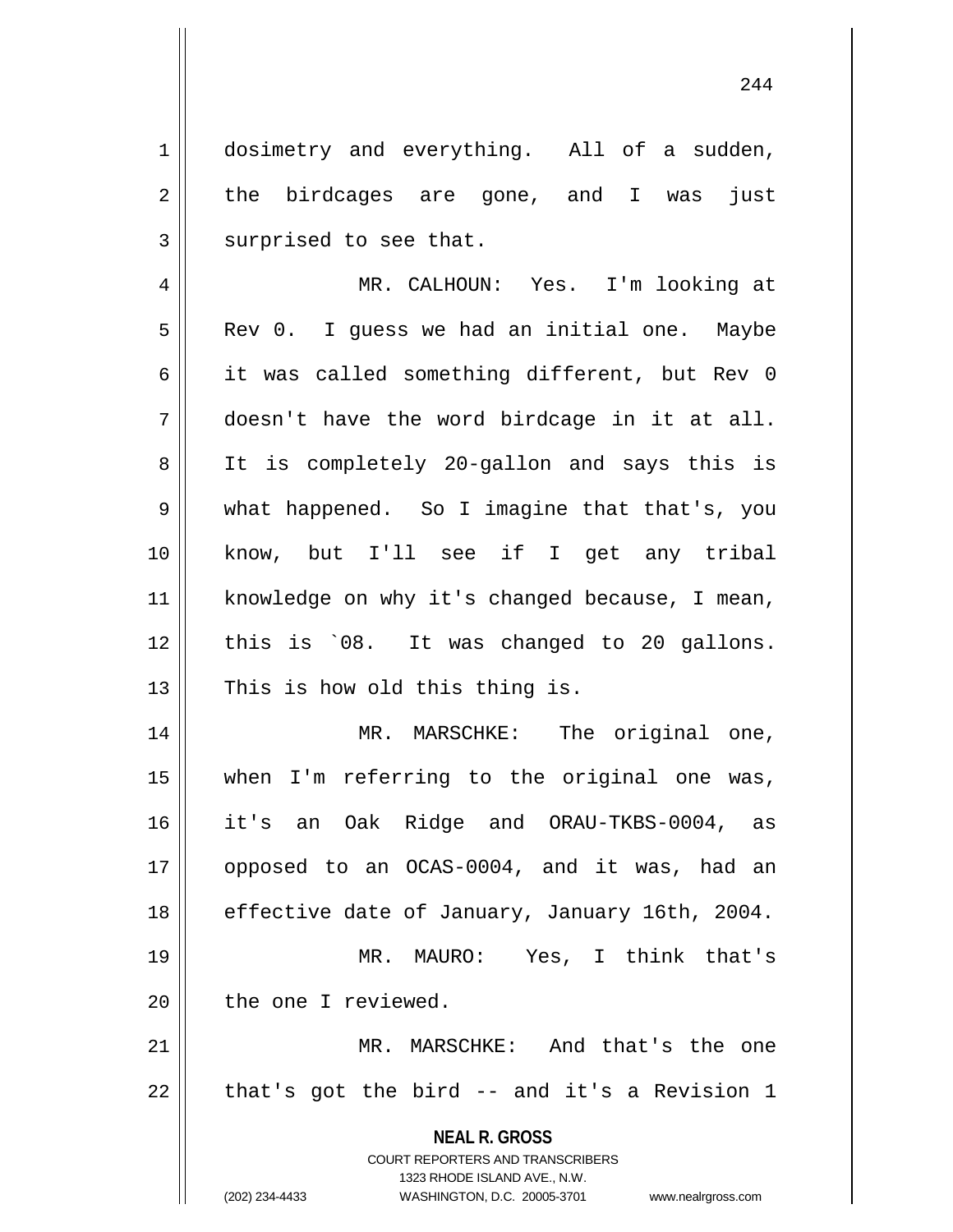**NEAL R. GROSS** COURT REPORTERS AND TRANSCRIBERS 1323 RHODE ISLAND AVE., N.W. (202) 234-4433 WASHINGTON, D.C. 20005-3701 www.nealrgross.com  $1 \parallel$  but, again, it's --2 || MR. CALHOUN: Right. But we  $3 \parallel$  switched, we switched it from ORAU to us --4 | MR. MARSCHKE: Right. 5 MR. CALHOUN: -- out in the 6 document. 7 MR. MARSCHKE: And went back to 8 Revision 0. It still has the same TKBS 9 number. 10 MR. CALHOUN: We'll follow up. 11 I'll try to find something out on that, you  $12 \parallel$  know. 13 CHAIRMAN KOTELCHUCK: Does that 14 | have to come back to the Subcommittee? 15 MR. CALHOUN: I mean, if you guys 16 want it to, if you need to know that before 17 you close it out. 18 CHAIRMAN KOTELCHUCK: I don't 19 think we do. What I'm hoping is that you can 20 || just get that corrected internally and close  $21$   $\parallel$  it. 22 || MR. MAURO: I think we're raising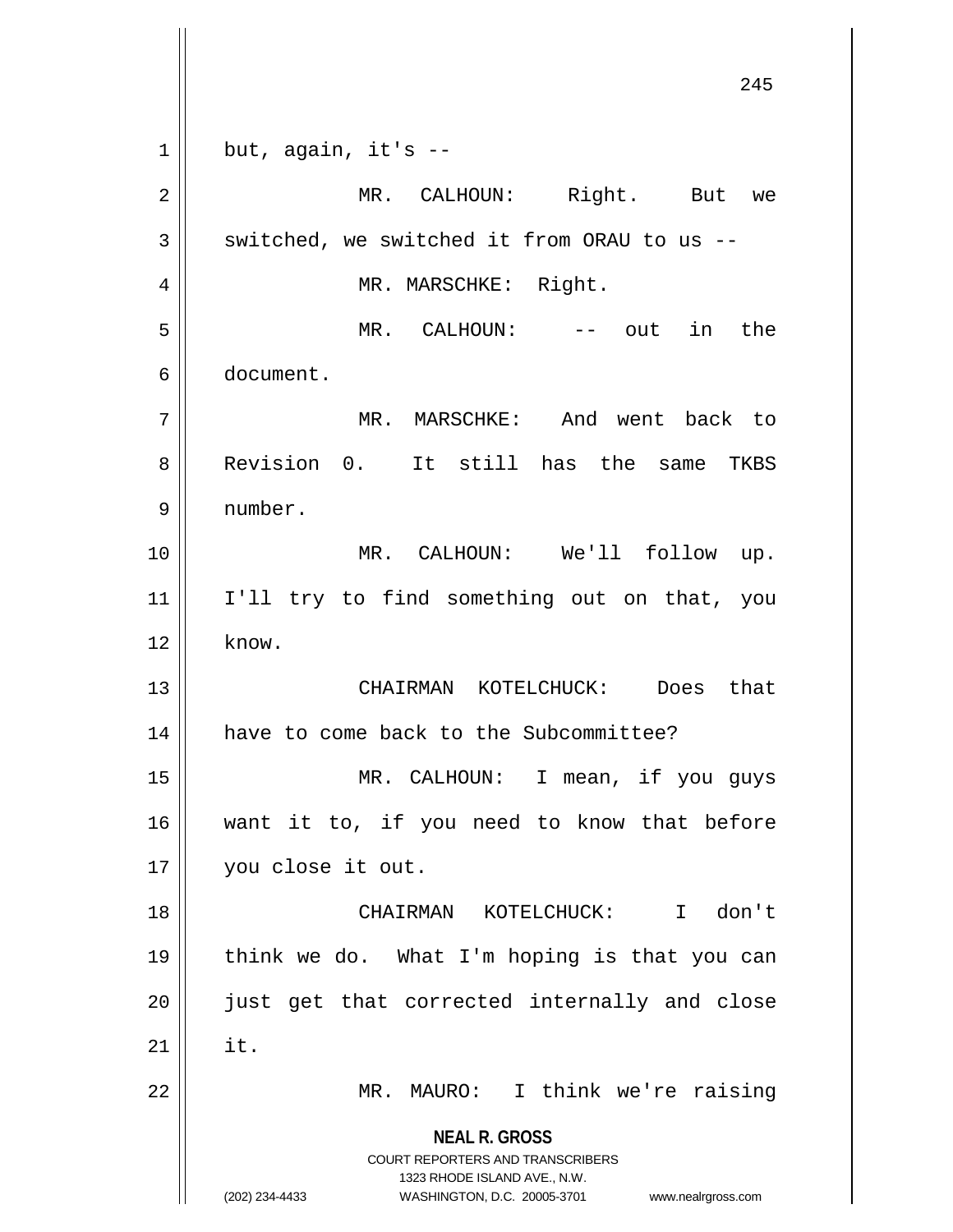$1 \parallel$  this -- Steve, you're raising this as an 2 | observation. 3 MR. MARSCHKE: We're going to

4 || raise this as an observation. It's something 5 we would like to know and not as a finding or  $6 \parallel$  anything like that, yes.

7 CHAIRMAN KOTELCHUCK: Okay.

8 MEMBER RICHARDSON: I just want to  $9 \parallel$  know how crazy stuff ends up in this document. 10 MR. CALHOUN: It's just an 11 || assumption, probably worst-case assumption.

12 CHAIRMAN KOTELCHUCK: Yes, right,  $13 \parallel$  right.

 MR. CALHOUN: As birdcages were, you know, they were used. There's a lot of different things called birdcages, you know. MR. MAURO: You know, I think John 18 || Stiver's -- and maybe we're beating a dead horse. At that time, also, you were assuming | that the uranium was 36-percent enriched  $-$ 

21 MR. CALHOUN: Correct.

22 MR. MAURO: And maybe creating a

**NEAL R. GROSS** COURT REPORTERS AND TRANSCRIBERS

1323 RHODE ISLAND AVE., N.W.

(202) 234-4433 WASHINGTON, D.C. 20005-3701 www.nealrgross.com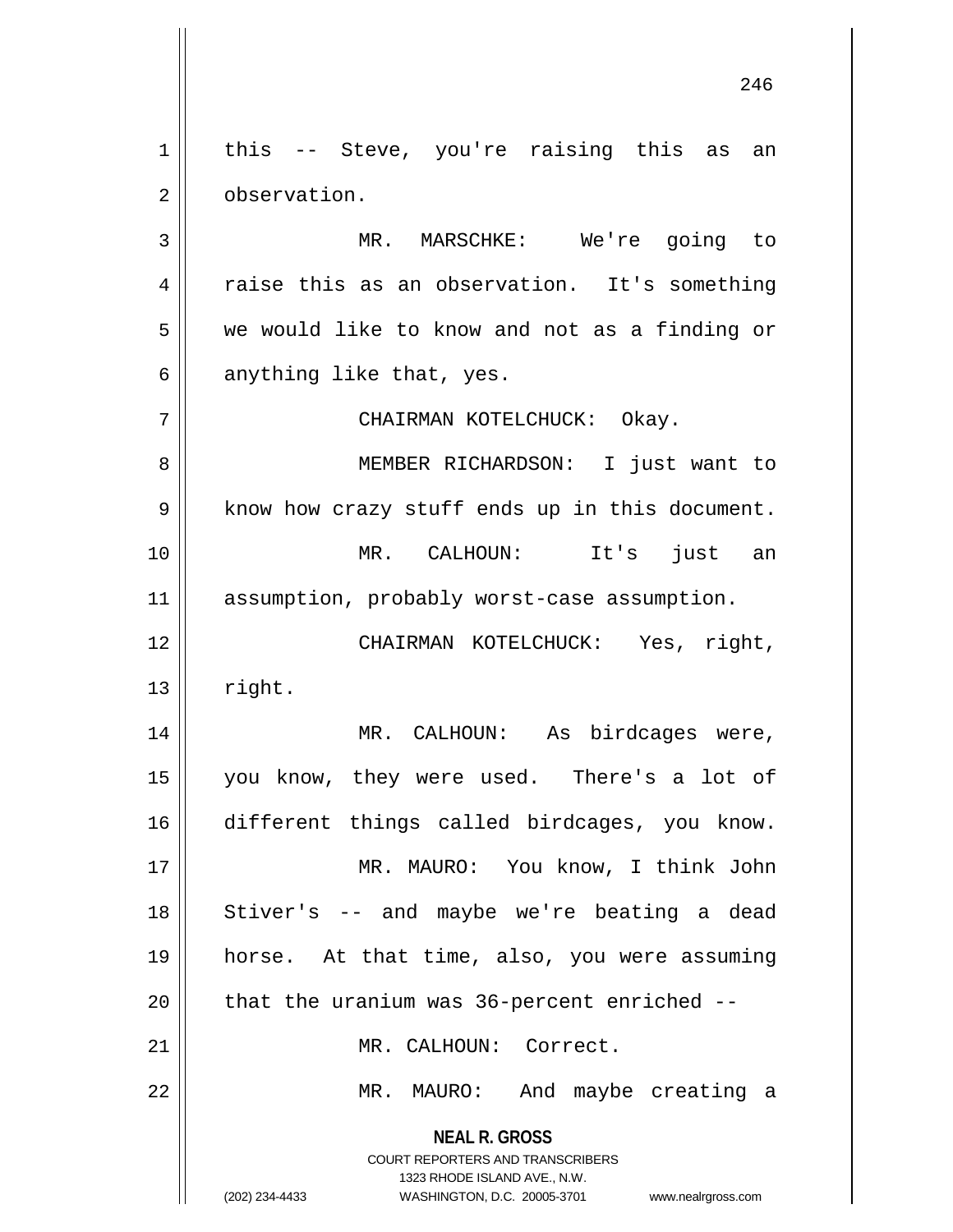**NEAL R. GROSS** COURT REPORTERS AND TRANSCRIBERS 1323 RHODE ISLAND AVE., N.W. 1 circumstance where there was a possibility,  $2 \parallel$  and the assumption was that you would use  $3 \parallel$  birdcages, even though perhaps they weren't. 4 MR. CALHOUN: Right. And the 5 whole point of birdcage was criticality 6 control. 7 MR. MAURO: Yes. 8 MR. STIVER: In this case, it 9 || sounds like it was an assumption that was 10 later disproved when the actual documentation 11 | was located. 12 CHAIRMAN KOTELCHUCK: Okay. Shall 13 We go on? Attachment 3, Finding 8. 14 || MR. FARVER: Attachment 3, Finding  $15 \parallel 8$ . Isn't that the one we were just on? Okay,  $16$  | that's closed. 17 CHAIRMAN KOTELCHUCK: Okay. 18 || Sorry. Okay, yes. 19 || MR. FARVER: Attachment 3, Finding  $20$  || 11. Residual surface contamination exposures. 21 I mean, this is going to go back to Steve  $22 \parallel$  again.

(202) 234-4433 WASHINGTON, D.C. 20005-3701 www.nealrgross.com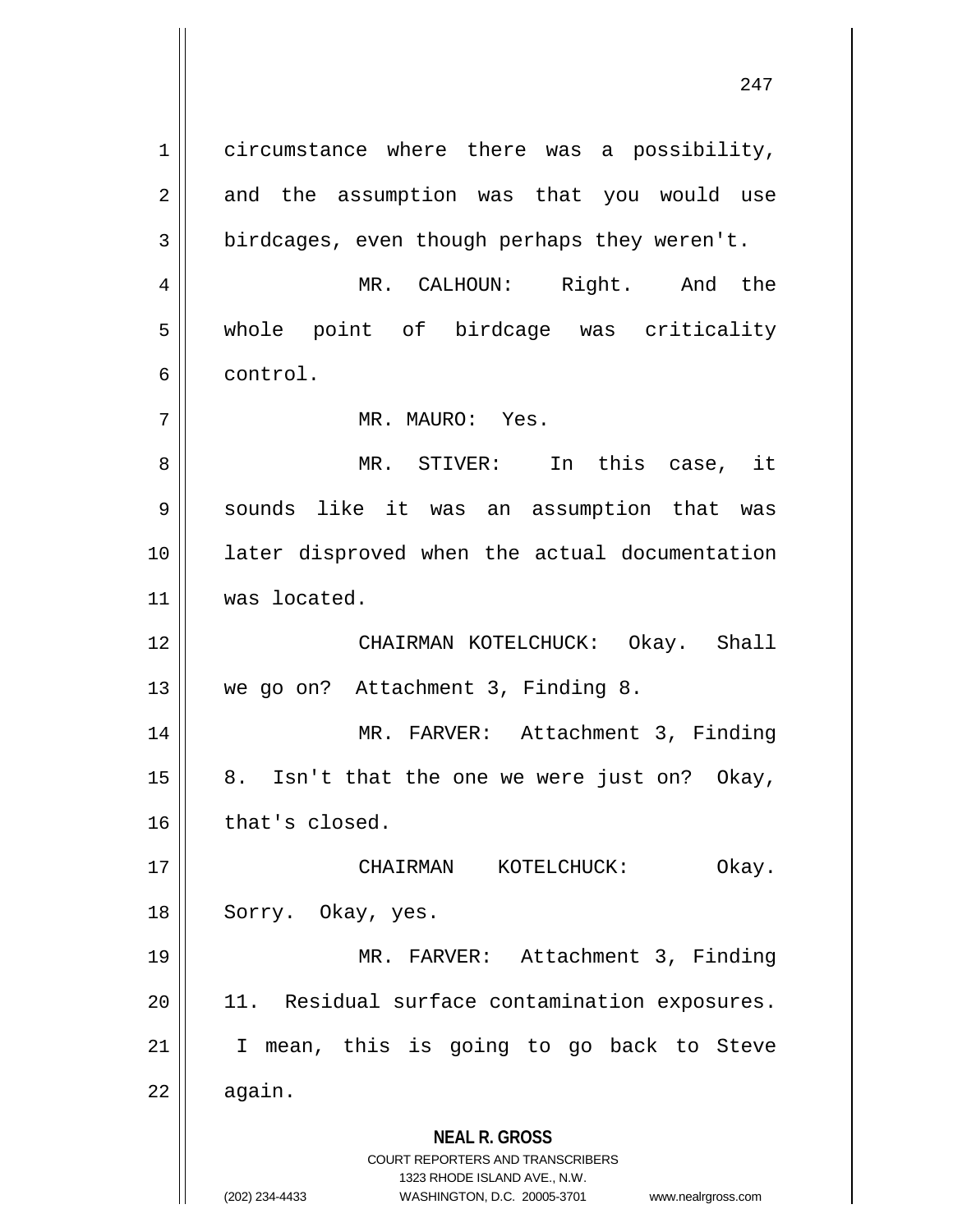1 || MR. MARSCHKE: Actually, it goes - $2 \parallel -\n$  - okay. I can tell you -- it actually goes to 3 John Mauro. John Mauro issued something back 4 || in, on March 21st where he, of this year. And  $5 \parallel$  if you look at that document, he basically  $6 \parallel$  agreed with the NIOSH. "We agree that the new 7 approach by NIOSH is bounding and an 8 || improvement over the original strategy. 9 However, there remains a need to discuss 10 whether such a strategy is consistent with the 11 provisions of the statute and its implementing 12 regulations." That's the quote from the 13 || report that was issued by SC&A back on March  $14 \parallel 21$ st of this year. 15 MR. MAURO: And if you give me a

16 minute, I got to refresh my memory because I 17 || remember when I put that mini-report out that 18 || was what eventually, triggered Steve's work on 19 that issue. You may want to move on while I 20 || just check what I was saying there because I 21 || have to say I don't remember what the concern  $22 \parallel$  was. I'll just need a minute to take a look

> **NEAL R. GROSS** COURT REPORTERS AND TRANSCRIBERS 1323 RHODE ISLAND AVE., N.W. (202) 234-4433 WASHINGTON, D.C. 20005-3701 www.nealrgross.com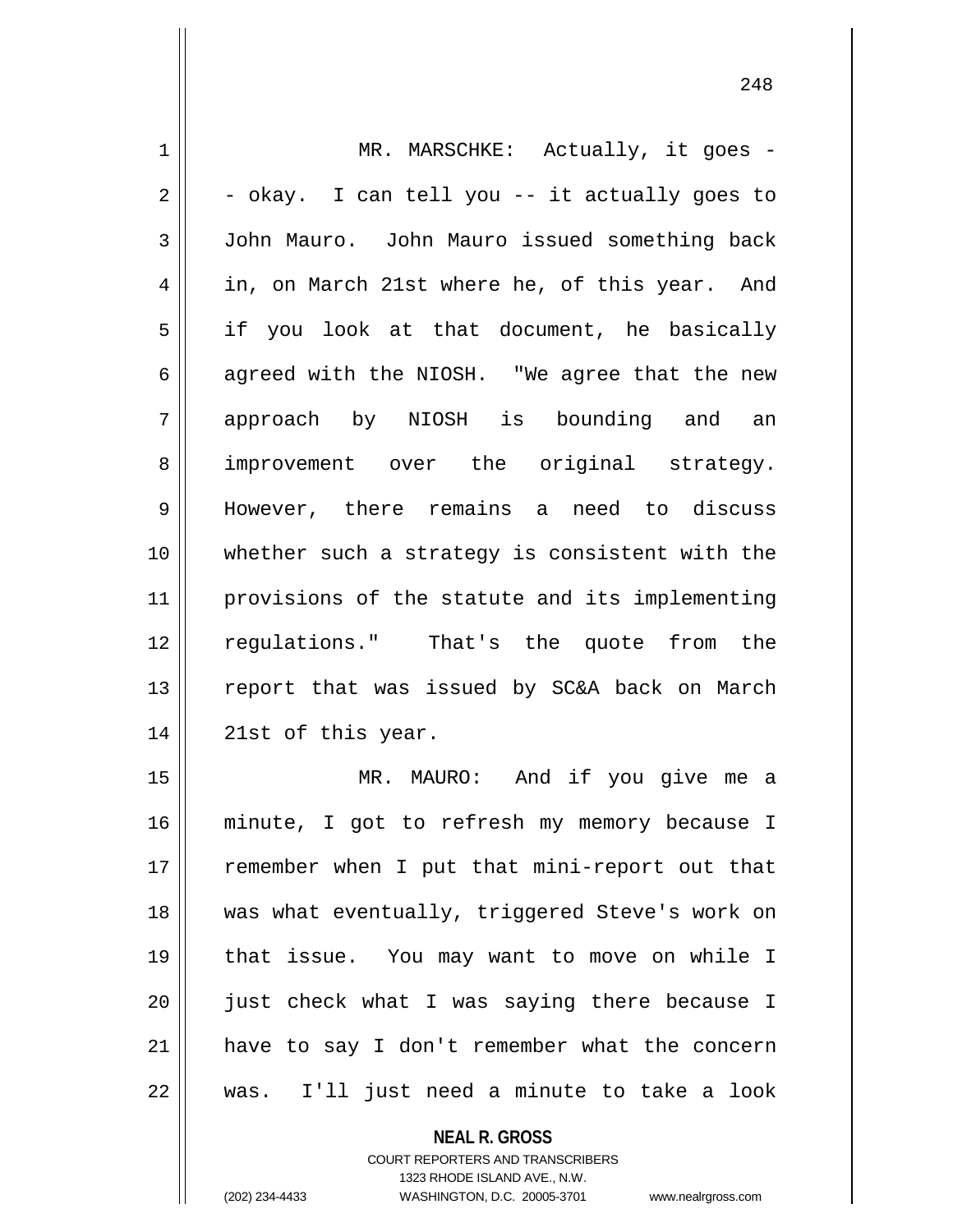$1 \parallel$  at that report.

| 2  | MR. FARVER: If we move on to the                                                                                                                                       |
|----|------------------------------------------------------------------------------------------------------------------------------------------------------------------------|
| 3  | next one, it also needs discussion.                                                                                                                                    |
| 4  | MR. MARSCHKE: Well, basically, 11                                                                                                                                      |
| 5  | and 12 are the, yes, they're both handled in                                                                                                                           |
| 6  | the same -- actually, in that report, March                                                                                                                            |
| 7  | 21st report, they were both lumped together,                                                                                                                           |
| 8  | and then the same statement that I read                                                                                                                                |
| 9  | applies to both.                                                                                                                                                       |
| 10 | CHAIRMAN KOTELCHUCK: Okay. So                                                                                                                                          |
| 11 | while he's looking that up $-$ - that is the last                                                                                                                      |
| 12 | one.                                                                                                                                                                   |
| 13 | MR. FARVER: For the 8th Set.                                                                                                                                           |
| 14 | CHAIRMAN KOTELCHUCK: I don't want                                                                                                                                      |
| 15 | to go to another set.                                                                                                                                                  |
| 16 | MR. FARVER: Next, we go to 9th                                                                                                                                         |
| 17 | Set                                                                                                                                                                    |
| 18 | CHAIRMAN KOTELCHUCK: And the 9th                                                                                                                                       |
| 19 | Set, they said there was no, there were no --                                                                                                                          |
| 20 | MR. FARVER: They didn't have any.                                                                                                                                      |
| 21 | We've got a couple.                                                                                                                                                    |
| 22 | CHAIRMAN KOTELCHUCK: Okay.                                                                                                                                             |
|    | <b>NEAL R. GROSS</b><br><b>COURT REPORTERS AND TRANSCRIBERS</b><br>1323 RHODE ISLAND AVE., N.W.<br>WASHINGTON, D.C. 20005-3701<br>(202) 234-4433<br>www.nealrgross.com |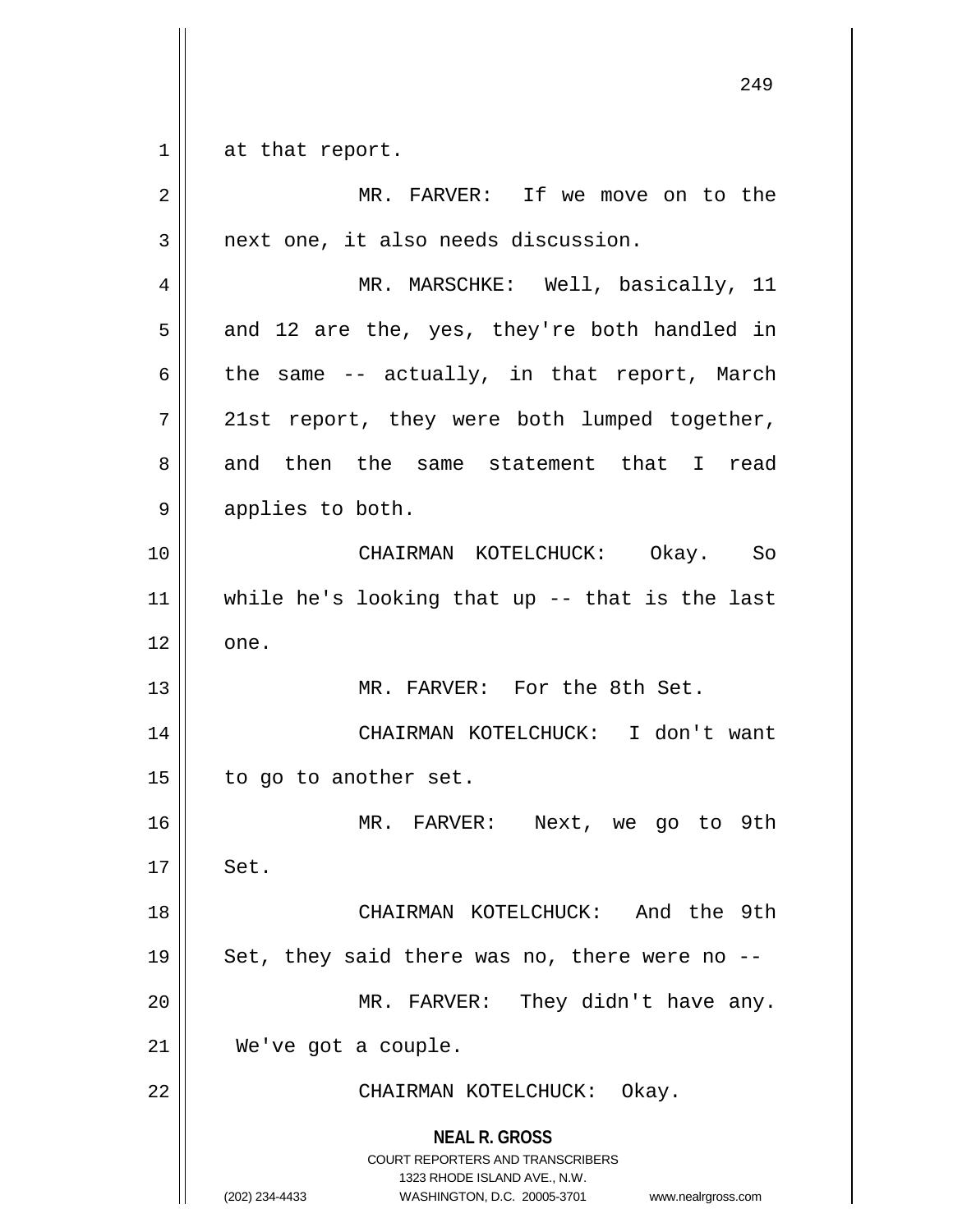**NEAL R. GROSS** COURT REPORTERS AND TRANSCRIBERS 1323 RHODE ISLAND AVE., N.W. (202) 234-4433 WASHINGTON, D.C. 20005-3701 www.nealrgross.com 250 1 || MR. FARVER: If you want to close  $2 \parallel$  out a couple of findings. 3 CHAIRMAN KOTELCHUCK: Yes, but I  $4 \parallel$  don't want to go to the 9th Set until we --5 || MR. FARVER: Okay. 6 CHAIRMAN KOTELCHUCK: -- finish 7 || up. I don't want to go, switch back and forth  $8 \parallel$  sets. 9 MR. FARVER: Do you want to take 10 five or-- 11 MR. KATZ: John Mauro, do we need 12 | to take five? 13 || MR. MAURO: Yes, I'm almost there. 14 || I'm reading it right now. I have it in front 15 | of me. It will take me a second. 16 CHAIRMAN KOTELCHUCK: Fine. We 17 | can chat on the record. 18 MR. KATZ: Does anybody need a 19 comfort break while we're waiting? 20 CHAIRMAN KOTELCHUCK: Yes, we do. 21 MEMBER CLAWSON: Why don't we just  $22$  | take a quick five-minute break?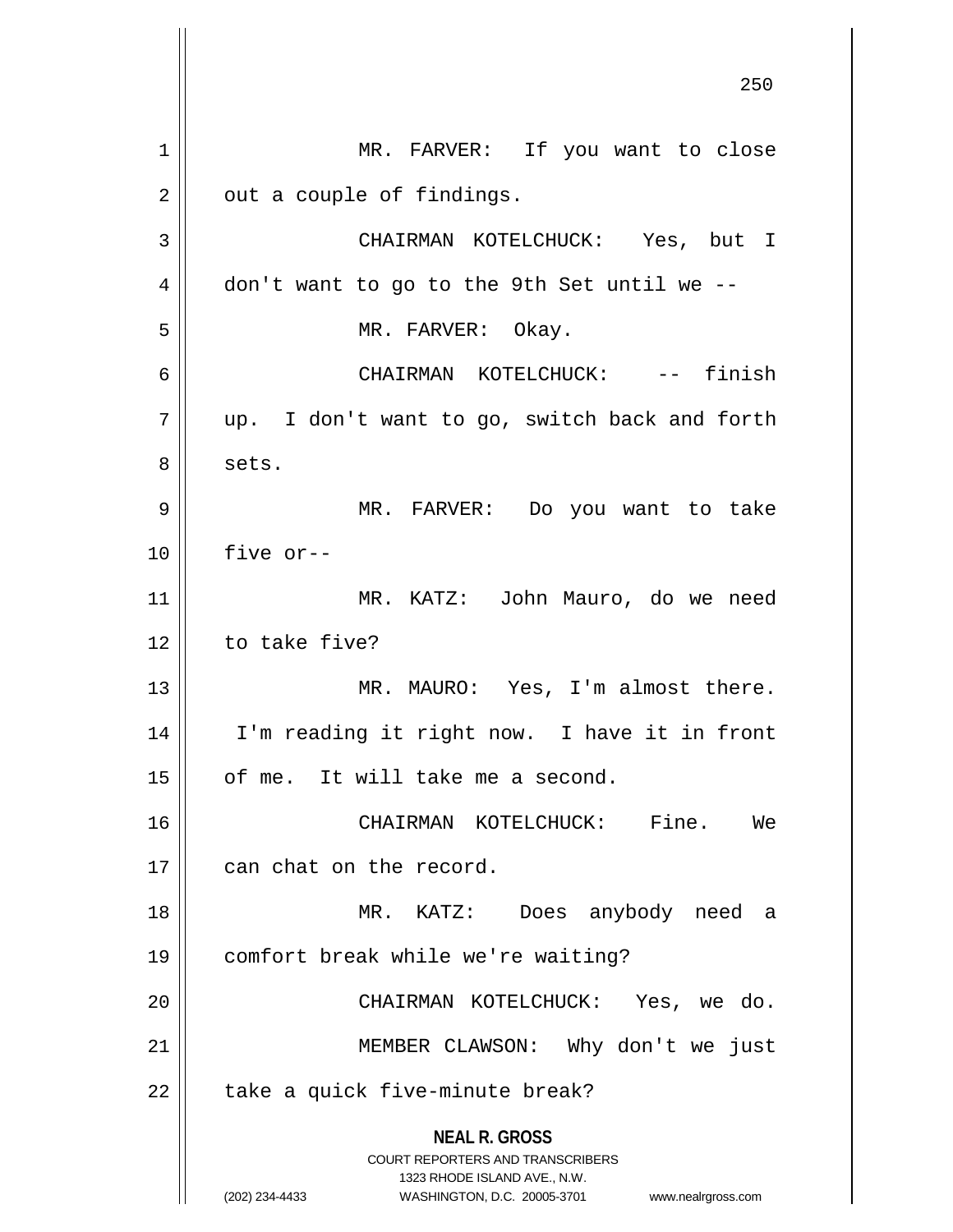**NEAL R. GROSS** COURT REPORTERS AND TRANSCRIBERS 1323 RHODE ISLAND AVE., N.W. (202) 234-4433 WASHINGTON, D.C. 20005-3701 www.nealrgross.com 1 MR. KATZ: Yes. John, while 2 | you're looking, let's just take a five-minute  $3 \parallel$  comfort break --4 CHAIRMAN KOTELCHUCK: Five 5 | minutes. Okay. 6 (Whereupon, the foregoing matter 7 went off the record at 2:30 p.m. 8 and went back on the record at 9 2:41 p.m.) 10 MR. KATZ: We're back. Let me 11 | check and see, Wanda, do we have you back? 12 MEMBER MUNN: Yes, you do. 13 MR. KATZ: Great. And let me just 14 || check and see if I have any other Board 15 Members on. Dr. Poston? 16 MEMBER POSTON: John Poston is 17 here. 18 MR. KATZ: Great. And how about 19 Mark Griffon? 20 CHAIRMAN KOTELCHUCK: I guess he's 21 || gone for the afternoon. He indicated that he  $22$  || might not be able to stay on all day.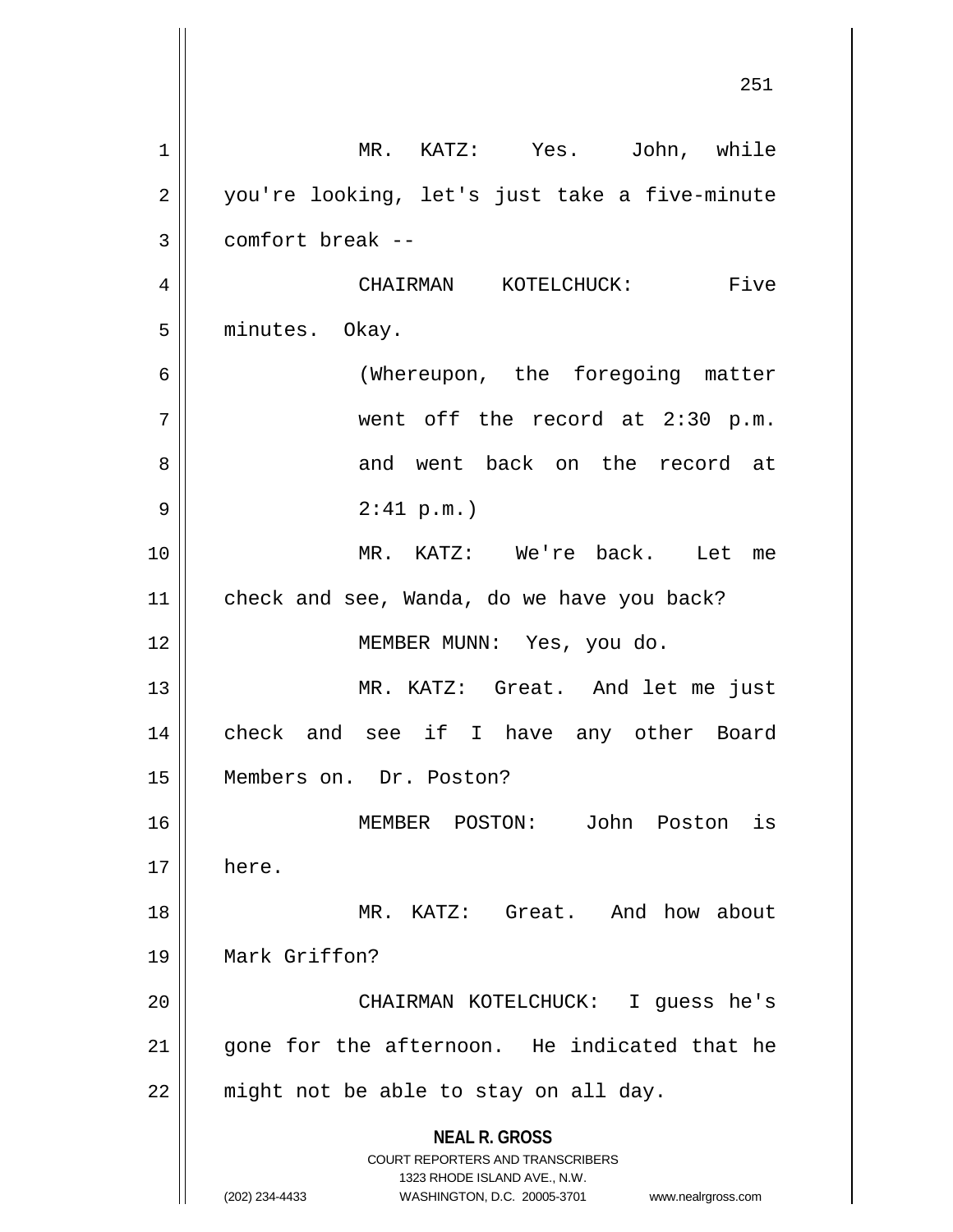| $\mathbf 1$ | So, John Mauro, have you resolved                                                                |
|-------------|--------------------------------------------------------------------------------------------------|
| 2           | the issue or found the information you were                                                      |
| 3           | looking for?                                                                                     |
| 4           | MR. MAURO: Yes, I did. I just                                                                    |
| 5           | needed to refresh my memory from that report.                                                    |
| 6           | If you're ready to proceed, I will be glad to                                                    |
| 7           | give you the 30-second sound bite.                                                               |
| 8           | CHAIRMAN KOTELCHUCK: Do it.                                                                      |
| 9           | MR. MAURO: Okay. We'll knock                                                                     |
| 10          | this off. In our original review back in 2004                                                    |
| 11          | or whatever of the Site Profile, we were                                                         |
| 12          | concerned that the method that was being used                                                    |
| 13          | to reconstruct the doses depended on data that                                                   |
| 14          | was collected after decontamination. So in                                                       |
| 15          | other words, decontamination at the facility                                                     |
| 16          | took place in about $1978 - 79$ , and then they                                                  |
| 17          | had some data in 1980 of the residual amounts                                                    |
| 18          | of radioactivity that were there at that time.                                                   |
| 19          | And in that old, old Site Profile, they used                                                     |
| 20          | that data to reconstruct data pre-                                                               |
| 21          | decontamination, which we felt was                                                               |
| 22          | inappropriate. And, apparently, NIOSH agreed                                                     |
|             | <b>NEAL R. GROSS</b>                                                                             |
|             | COURT REPORTERS AND TRANSCRIBERS                                                                 |
|             | 1323 RHODE ISLAND AVE., N.W.<br>(202) 234-4433<br>WASHINGTON, D.C. 20005-3701 www.nealrgross.com |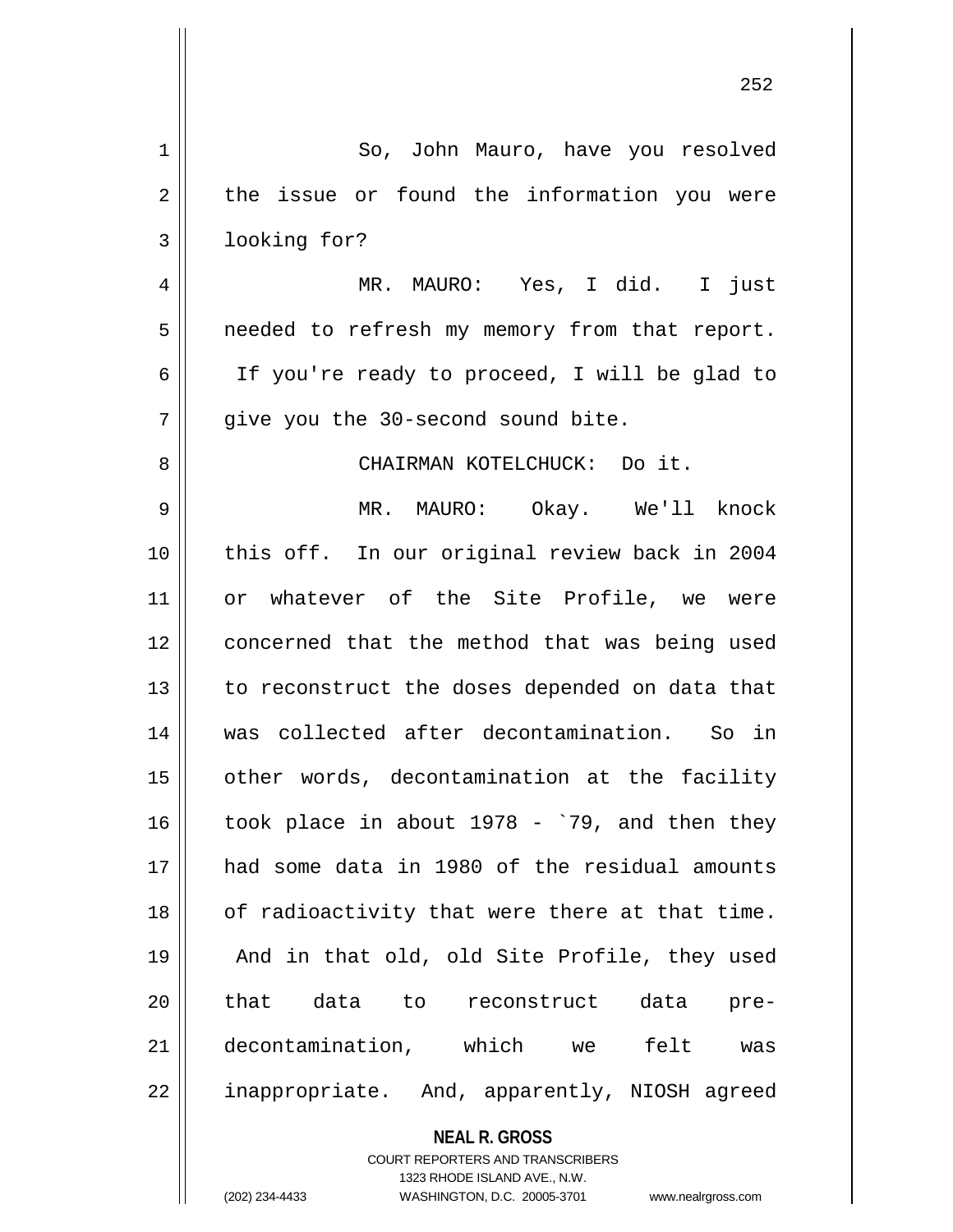1 || with that. And in the revised Site Profile,  $2 \parallel$  what they did was say, okay, we have, we're 3 going to use the exposures associated with the 4 | operations period and apply that to the later 5 periods, you know, after operations  $6 \parallel$  terminated, including the remediation period  $7 \parallel$  which is `78 - `79 time period.

8 || So the new approach simply says, 9 || okay, we're simply going to conservatively 10 assume that the exposures, as derived, such as 11 the 20-gallon drum exposures we talked about 12 || earlier and there's also the airborne 13 exposures from inhalation, that were 14 constructed during operations, which we find 15 favorably with, we're going to apply those 16 || same assumptions to this non-operational time 17 period. And in my mind, of course, that's 18 bounding. And so my perspective, it's 19 bounding, but it's unusual in that, you know, 20 you would not expect the doses during the 21 || standby period or during the post-operational 22 || period and the remediation period to be as

## **NEAL R. GROSS**

COURT REPORTERS AND TRANSCRIBERS 1323 RHODE ISLAND AVE., N.W. (202) 234-4433 WASHINGTON, D.C. 20005-3701 www.nealrgross.com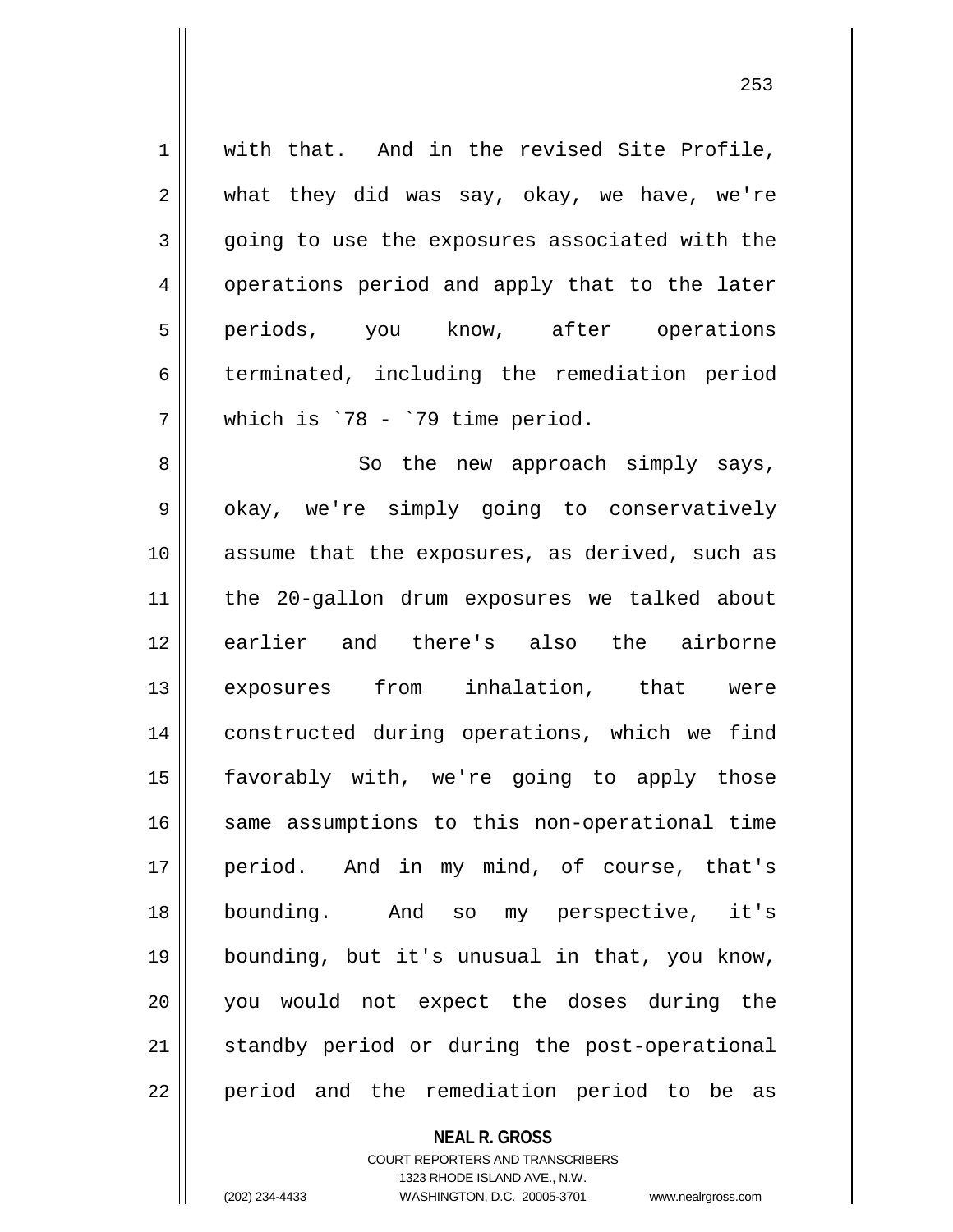| $\mathbf 1$    | high as it was during operations but certainly                                                                                                                         |
|----------------|------------------------------------------------------------------------------------------------------------------------------------------------------------------------|
| 2              | bounding. And that was why I felt that this                                                                                                                            |
| 3              | was a bit unusual because, usually, the                                                                                                                                |
| $\overline{4}$ | exposures at post-operations at facilities                                                                                                                             |
| 5              | like this, AWE facilities like this, if this                                                                                                                           |
| 6              | is an AWE, I believe it is, would use what's                                                                                                                           |
| 7              | called the OTIB-70 approach for residual                                                                                                                               |
| 8              | radioactivity. And so this is the first time                                                                                                                           |
| 9              | I've seen where they've used the actual                                                                                                                                |
| 10             | operational exposures and just assumed those                                                                                                                           |
| 11             | same exposures occurred during these later                                                                                                                             |
| 12             | time periods, and that's why I felt it was a                                                                                                                           |
| 13             | little unusual.                                                                                                                                                        |
| 14             | CHAIRMAN KOTELCHUCK: Comments?                                                                                                                                         |
| 15             | MR. FARVER: So, John, are we okay                                                                                                                                      |
| 16             | $with$ $-$                                                                                                                                                             |
| 17             | MR. MAURO: I mean, I only wanted                                                                                                                                       |
| 18             | to bring it up to the attention of the                                                                                                                                 |
| 19             | Subcommittee because it is, you know, they                                                                                                                             |
| 20             | didn't use OTIB-70. They did something much                                                                                                                            |
| 21             | more conservative. And as<br>far as<br>I'm                                                                                                                             |
| 22             | concerned, you're certainly giving the benefit                                                                                                                         |
|                | <b>NEAL R. GROSS</b><br><b>COURT REPORTERS AND TRANSCRIBERS</b><br>1323 RHODE ISLAND AVE., N.W.<br>(202) 234-4433<br>WASHINGTON, D.C. 20005-3701<br>www.nealrgross.com |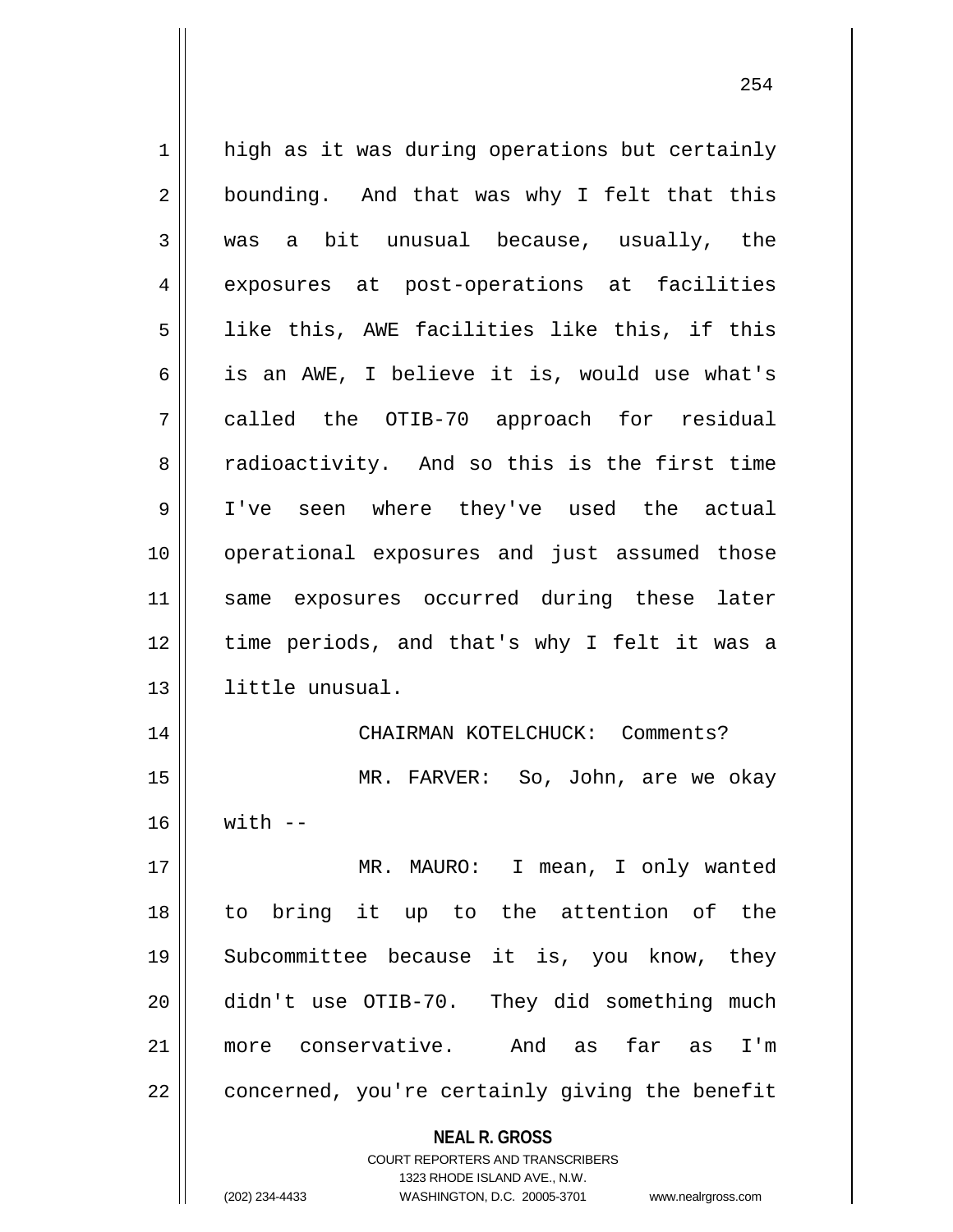1 of the doubt to the workers. It's just a 2 different approach that is being taken here  $3 \parallel$  than we're usually used to seeing, but it's 4 || more than bounding.

5 MR. STIVER: John, this is John  $6 \parallel$  Stiver. To me, it really gets more to the 7 issue of sufficient accuracy because, 8 || remember, you have a period during the 9 || operation period up to `62, we have this 10 material and these drums, these 20-gallon 11 drums and on-site and in whatever 12 || configuration they happen to be in. And then 13 || you have this standby period from `63 to `77, 14 | but, essentially, nothing is going on anymore. 15  $\parallel$  And then, finally, the D&D period is, what, 16 `78 to `79.

17 || MR. MAURO: Right.

18 MR. STIVER: And so, presumably, 19 || all the sources, those drums have been removed  $20$  || from the building and, essentially, you don't 21 || have the sources of exposure there at that  $22 \parallel$  point. So it's certainly bounding. Now, is

> **NEAL R. GROSS** COURT REPORTERS AND TRANSCRIBERS

> > 1323 RHODE ISLAND AVE., N.W.

(202) 234-4433 WASHINGTON, D.C. 20005-3701 www.nealrgross.com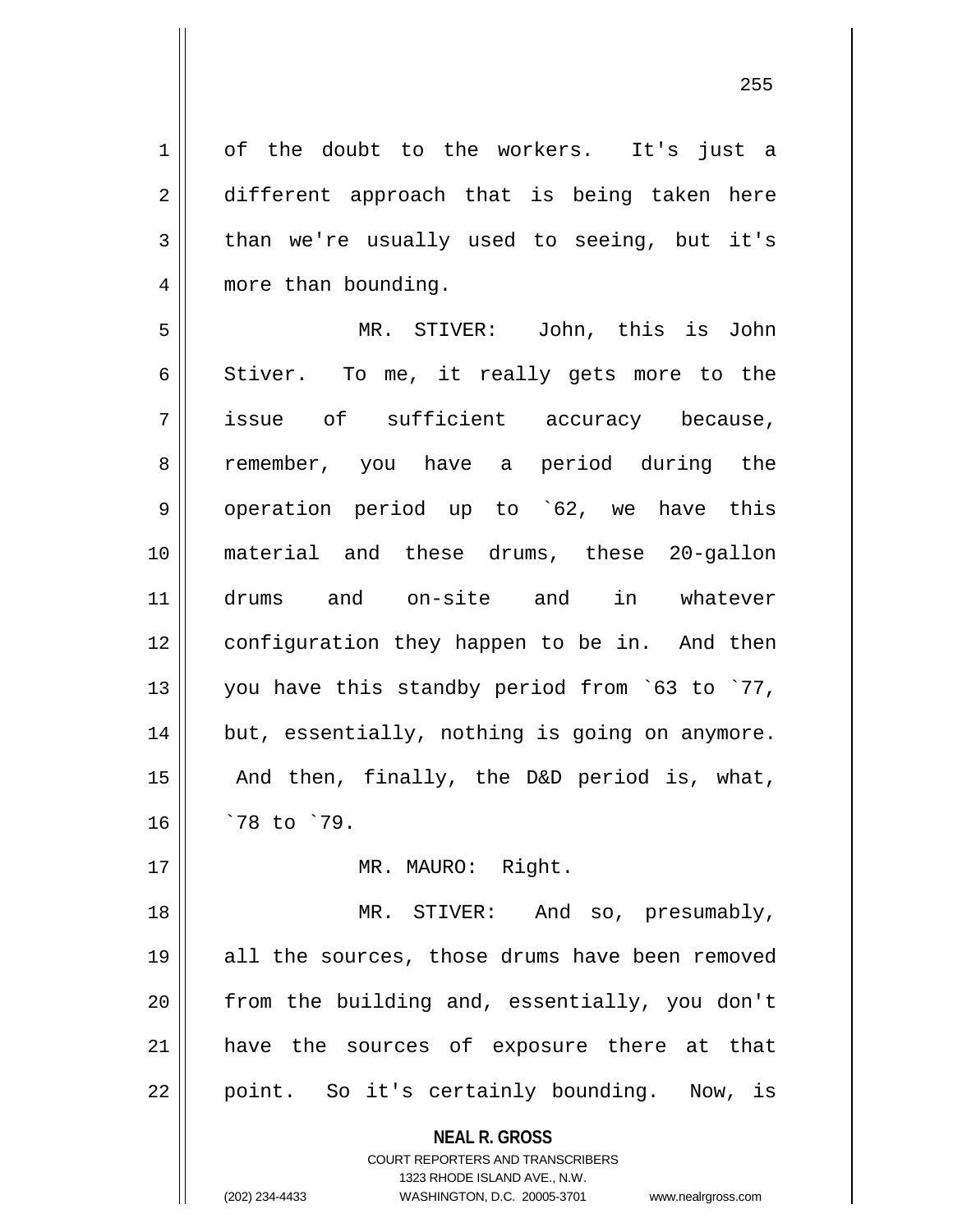$1 \parallel$  it, does it meet the criteria for sufficient 2 || accuracy? I guess that's something that the 3 | Board needs to decide.

4 MR. MAURO: John, you nailed it.  $5 \parallel$  That's exactly what I was, I mean, surprised  $6 \parallel$  to see, such as a simple but certainly 7 bounding approach, which, perhaps, could 8 border on unrealistic. You would not, like 9 you said, you would not expect these 20-gallon 10 drums with residues to still be there when 11 they were doing the work in 1978, the 12 | remediation period.

13 MEMBER MUNN: So this was the 14 question that was outstanding from the 15 || presentation in February then?

16 MR. MAURO: Yes.

 MEMBER MUNN: The real bottom-line question here is, we have a bounding situation, and the question is, is it 20 || scientifically accurate, adequately so? And  $\parallel$  SC&A doesn't have a position on that as yet.

22 MR. MAURO: Our position is that

**NEAL R. GROSS** COURT REPORTERS AND TRANSCRIBERS

1323 RHODE ISLAND AVE., N.W.

(202) 234-4433 WASHINGTON, D.C. 20005-3701 www.nealrgross.com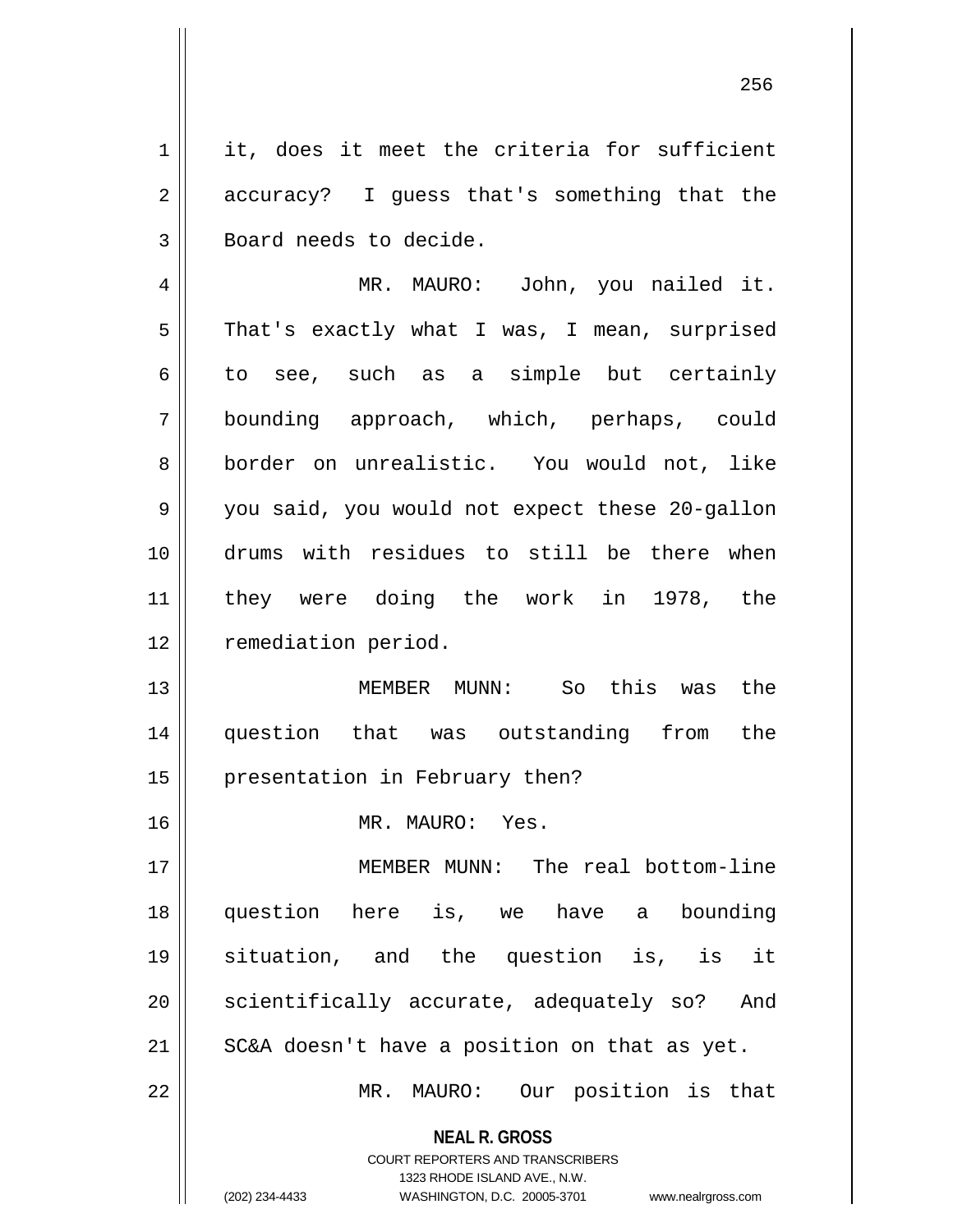**NEAL R. GROSS** COURT REPORTERS AND TRANSCRIBERS 1323 RHODE ISLAND AVE., N.W. 1 | it's highly unlikely that the exposures would  $2 \parallel$  come anywhere near the exposures that are,  $3 \parallel$  that they plan to use or they are using for 4 the operations period. It would be much 5 lower. It's claimant-favorable, but I don't  $6$  | think it's realistic. 7 MEMBER MUNN: Okay. So the 8 current position of SC&A is this is 9 unrealistic? 10 MR. MAURO: Yes, I guess so. 11 || MEMBER MUNN: Okay. 12 MR. STIVER: I guess that would  $13$  sum it up in the sound bite. 14 MEMBER MUNN: I guess we're going  $15$  to have to have something that says that to go 16 into the matrix, right? 17 MR. MAURO: It's really a matter 18 || of whether, I mean, from my perspective, you 19 know, you would be certainly bounding the 20 doses by doing this. Now, whether or not the 21 || Subcommittee finds that this approach being  $22$  || unrealistic, you know, is acceptable or not.

(202) 234-4433 WASHINGTON, D.C. 20005-3701 www.nealrgross.com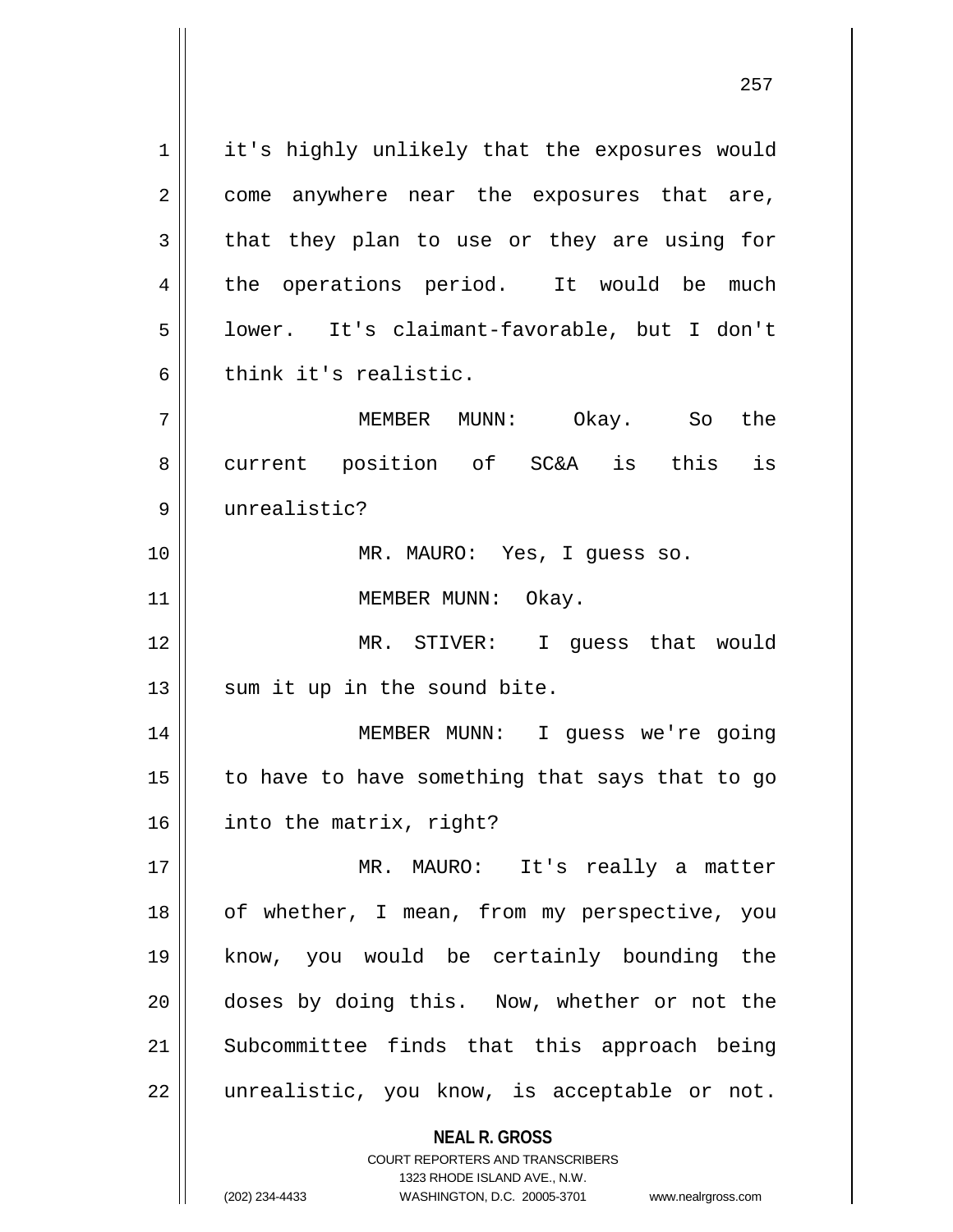| It's certainly not OTIB-70.<br>1                                                                    |  |
|-----------------------------------------------------------------------------------------------------|--|
| MR. KATZ: Well, do we need DCAS<br>2                                                                |  |
| 3<br>to respond as to why we're not using an OTIB-                                                  |  |
| 70 approach? Do we need more information<br>4                                                       |  |
| 5<br>here?                                                                                          |  |
| 6<br>MR. CALHOUN: I'm not sure OTIB-70                                                              |  |
| was written in 2008.<br>7                                                                           |  |
| 8<br>MR. KATZ: No, no, I know. That's                                                               |  |
| 9<br>the case. But, I mean, now that we are where                                                   |  |
| 10<br>we are $--$                                                                                   |  |
| MR. CALHOUN: Yes, if they tell us<br>11                                                             |  |
| 12<br>it's unrealistically high, then we're going to                                                |  |
| 13<br>have to address that, I guess.                                                                |  |
| MR. KATZ: That's sort of the<br>14                                                                  |  |
| 15<br>question. But, I mean, the dose                                                               |  |
| reconstruction rule itself does not prevent<br>16                                                   |  |
| you from being more coarse in any circumstance<br>17                                                |  |
| where that's the best, the most information<br>18                                                   |  |
| you have. So the SEC rule doesn't come into<br>19                                                   |  |
| play. It's the dose reconstruction rule, and<br>20                                                  |  |
| that does not have any proviso that prevents<br>21                                                  |  |
| 22<br>you from being overly conservative.                                                           |  |
| <b>NEAL R. GROSS</b>                                                                                |  |
| <b>COURT REPORTERS AND TRANSCRIBERS</b>                                                             |  |
| 1323 RHODE ISLAND AVE., N.W.<br>(202) 234-4433<br>WASHINGTON, D.C. 20005-3701<br>www.nealrgross.com |  |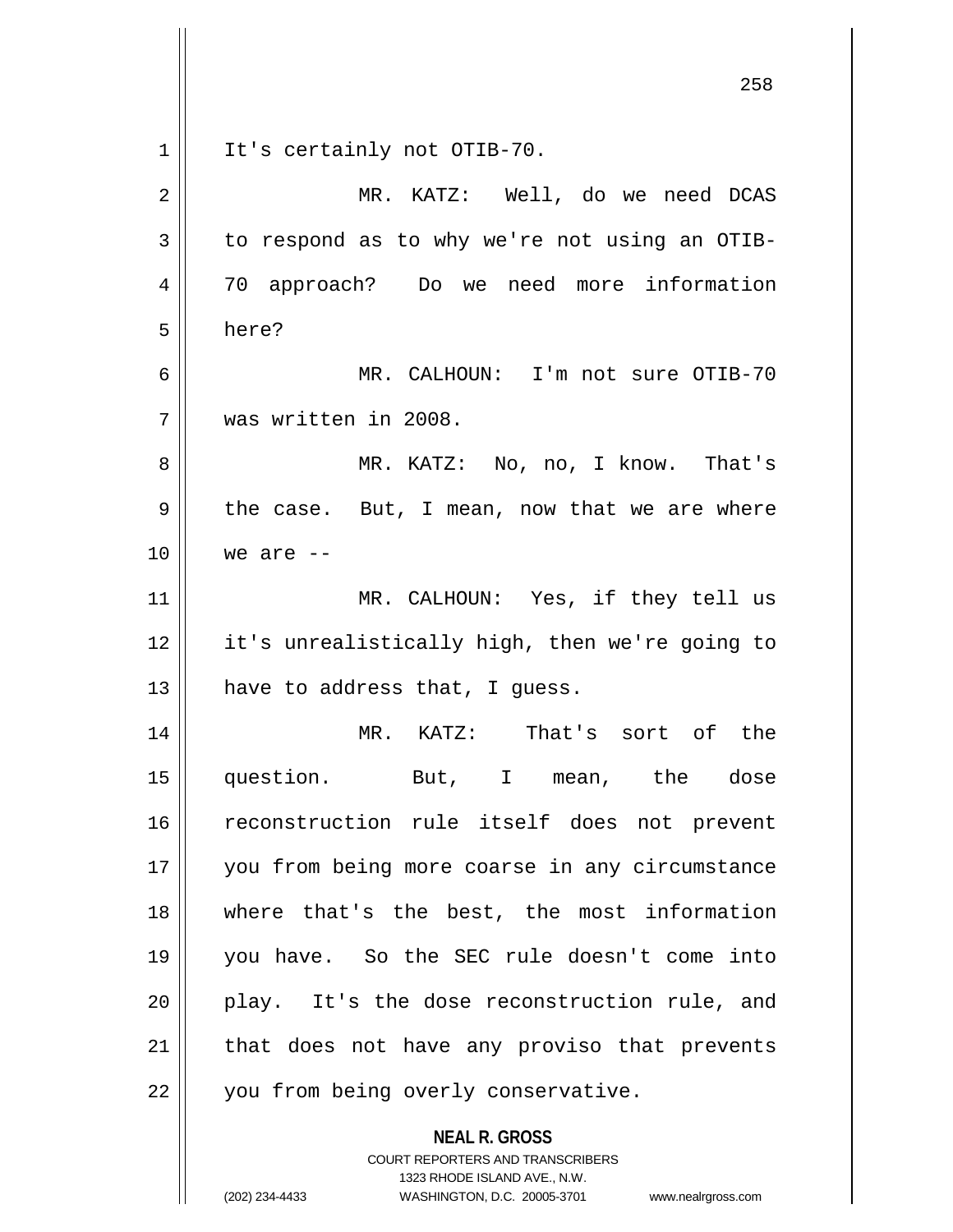**NEAL R. GROSS** COURT REPORTERS AND TRANSCRIBERS 1323 RHODE ISLAND AVE., N.W. (202) 234-4433 WASHINGTON, D.C. 20005-3701 www.nealrgross.com 1 || But the issue is, more to the  $2 \parallel$  point, I think, is, now that we have OTIB-70,  $3 \parallel$  if that's a more precise approach, is that the 4 || approach that should be applied here? 5 MEMBER RICHARDSON: So do you  $6 \parallel$  think that the upper bound is bounding but 7 it's too high? The lower bound is zero, 8 | right? 9 MR. MAURO: Sure. 10 MEMBER RICHARDSON: And what's the 11 magnitude of the upper bound? 12 MR. MAURO: Well, those are the 13 doses that you would get. I don't have them 14 before me. Maybe, Steve, you have it 15 available. The external exposures are the 16 derived doses from the material contained in  $17$  || these 20-gallon drums, and they were --18 MR. CALHOUN: `56 to `79, the 19 annual dose is 65 millirem. 20 MR. MAURO: Okay. Oh, so you're  $21$  | talking about very small doses anyway. 22 || MR. KATZ: Tiny.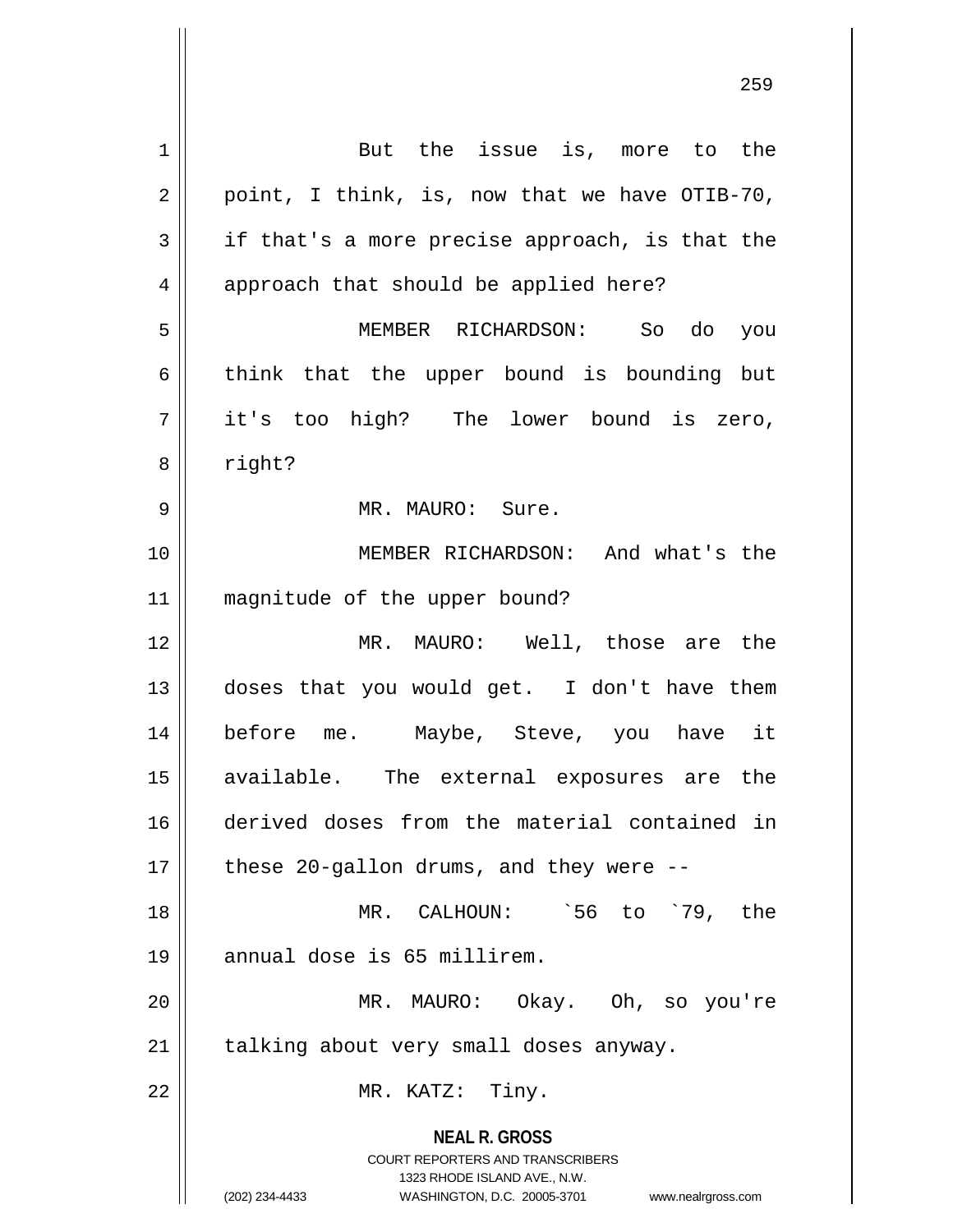**NEAL R. GROSS** COURT REPORTERS AND TRANSCRIBERS 1323 RHODE ISLAND AVE., N.W. (202) 234-4433 WASHINGTON, D.C. 20005-3701 www.nealrgross.com 1 MEMBER RICHARDSON: So I've been  $2 \parallel$  struggling with this sort of plausibility of, 3 I mean, sufficient accuracy and bounding 4 || problem. And how it -- I mean, sufficient  $5 \parallel$  accuracy gets to this issue of plausibility.  $6 \parallel$  And it seems like there's something about the  $7 \parallel$  -- let's see if I can get this -- I had it 8 || figured out at one point in my head. It  $9 \parallel$  related, it relates to, it relates pretty much 10 to variants of this distribution that you want 11 to assign to, and we can say that it's, in 12 your case, you're saying it's bounding but  $13$  || it's  $-$ 14 MR. MAURO: It really doesn't 15  $\parallel$  represent the reality --16 MEMBER RICHARDSON: -- it's 17 implausibly high and its variances, we're 18 || talking about values in which we want to lay 19 in a range between zero and 65 millirems. 20 MR. MAURO: Yes, yes. I mean,  $21$  | we're really  $-$ 22 MEMBER RICHARDSON: So I'm not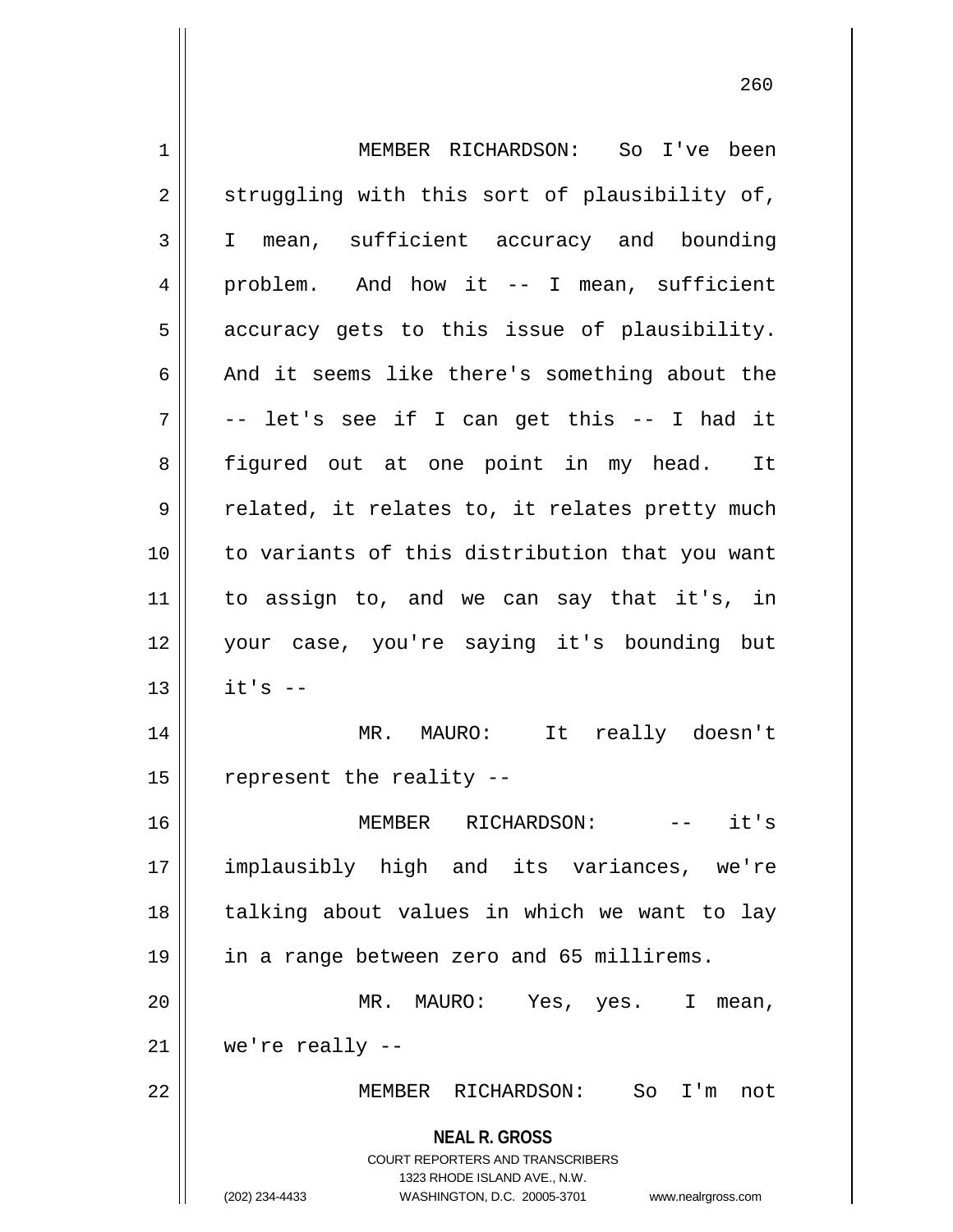$1 \parallel$  sure in this case that I, you know, whether we  $2 \parallel$  move that stake slightly, that I would have as 3 much concern about plausibility of upper 4 bounds as I would in a case where we're  $5 \parallel$  assigning several rem to a worker.

6 MR. MAURO: Good point.

7 MEMBER CLAWSON: When we looked at  $8 \parallel$  this, we're looking at this as an overarching  $9 \parallel$  and we got into this in many sites, and I 10 agree with what you're saying that this one, 11 || it really is not going to amount to that much. 12 || But the stake that we have put in the ground  $13$  is that you've got to be able to do, with some 14 significant accuracy, be able to do these. 15 I'm fighting the same issue at Fernald and 16 || several other ones. And this one --

 MR. STIVER: This is John Stiver. Also, as a word of caution, you look into Los Alamos and some of the other, some of the 20 || accelerator-produced materials, which result | in very low doses, but it became an issue, an 22 SEC issue as to whether they're

> **NEAL R. GROSS** COURT REPORTERS AND TRANSCRIBERS 1323 RHODE ISLAND AVE., N.W.

(202) 234-4433 WASHINGTON, D.C. 20005-3701 www.nealrgross.com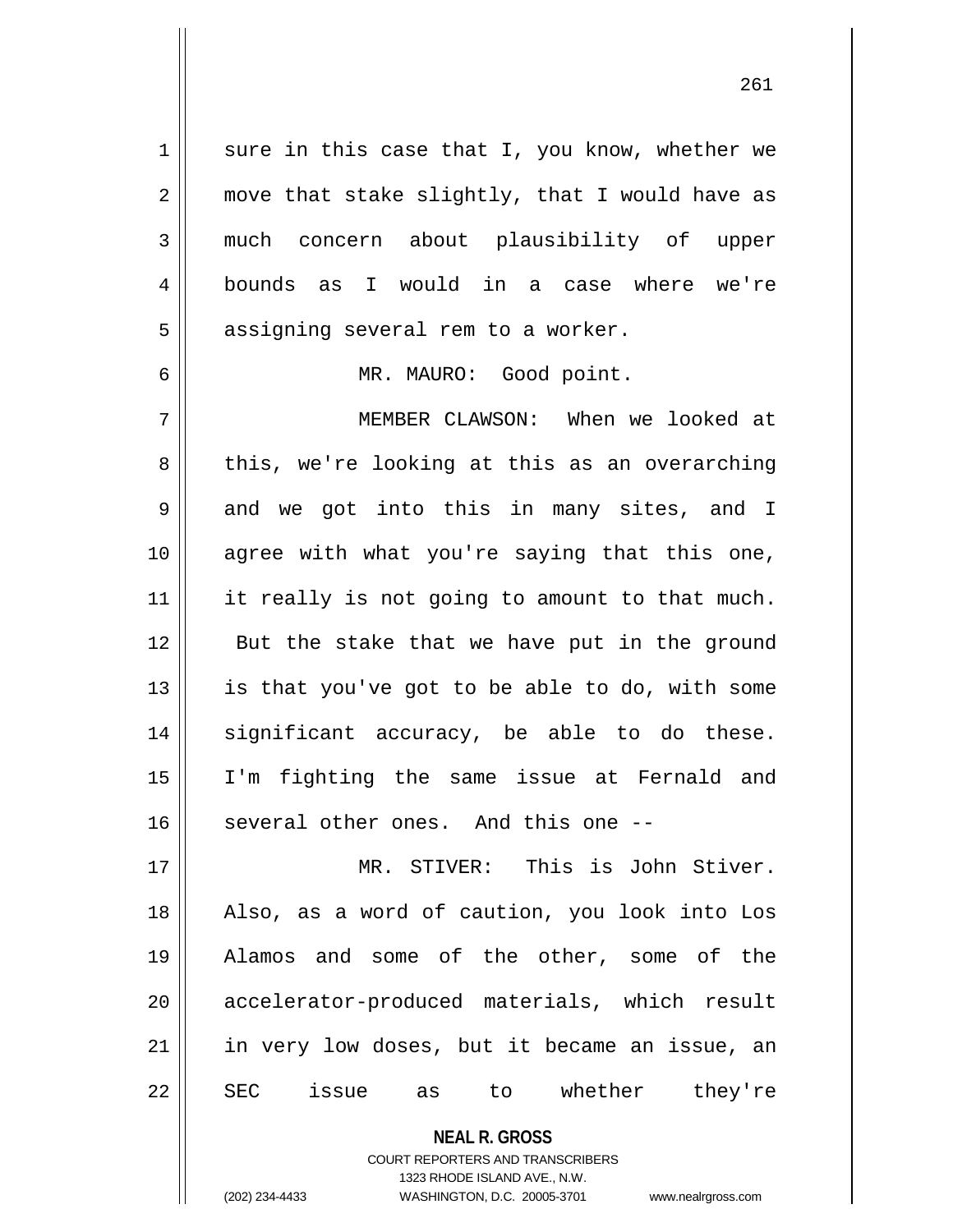$1$  reconstructable. We may be kind of up against  $2 \parallel$  the same kind of an issue. It's not really  $3 \parallel$  the magnitude of the dose but can it be 4 | reconstructed.

5 MR. MAURO: Well, let me see, in 6  $\parallel$  my mind, I was expecting to see, okay, we know  $7 \parallel$  what the airborne levels of nickel are during 8 || operations, as we discussed all this before,  $9 \parallel$  and, therefore, the levels of uranium. And, 10 in theory, I was expecting to see a post-11 operations model that said, okay, we're going 12 to, we're going to assume that there are no 13 || longer any barrels there containing the 14 || residue. They've cleared that out, you shut 15 down operation. But you can have residual 16 radioactivity from the settling of the 17 || airborne dust onto surfaces.

18 And then you go through the 19 classic OTIB-70 approach where you get your 20 || external and your internal exposure, you know, 21 after termination of operation based on the  $22$  || accumulation of settled material. Then that

**NEAL R. GROSS**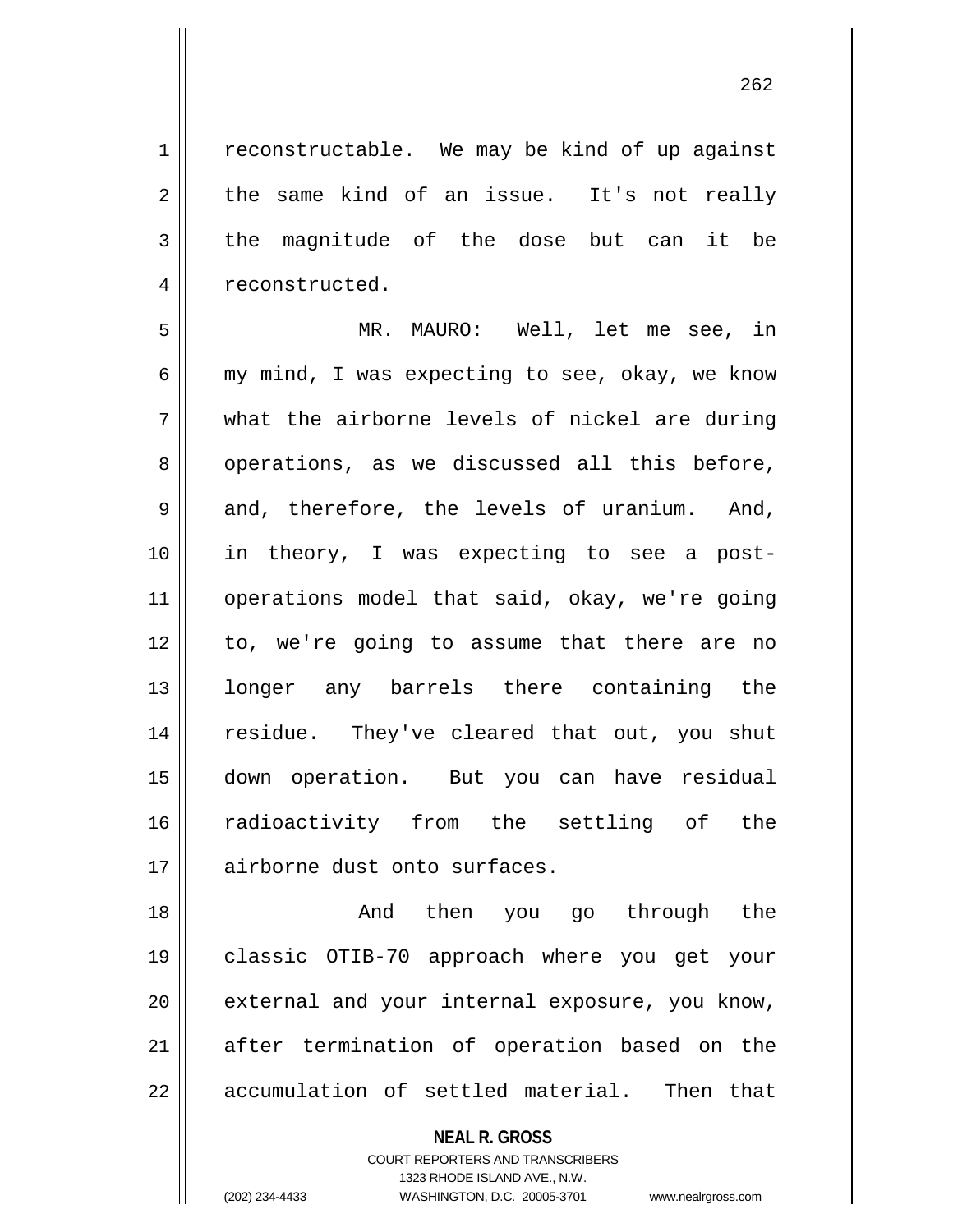$1 \parallel$  declines at that 0.0067 -- what is it -- per 2 day rate of decline. That's your classic  $3 \parallel$  OTIB-70 approach.

 So it's not that we have a circumstance where you can't reconstruct the doses. Basically, I guess because OTIB-70 wasn't around at the time, you took a simple 8 || approach, which was certainly bounding, and it wouldn't be, and what I'm hearing is and the doses you're going to be giving them are still very low because the operational doses are  $12 \parallel \text{low.}$ 

13 || MR. STIVER: Hey, John, it sounds 14 like it's a matter of going back and kind of 15 || retooling using OTIB-70 --

 MR. KATZ: But, John, John Stiver, it's not worth it is what I think is being 18 said here. The difference isn't worth the trouble. So they're getting a higher dose  $\parallel$  than they would under OTIB-70, but it's still, what I just heard was it's a relatively | trivial dose anyway, and so why bother?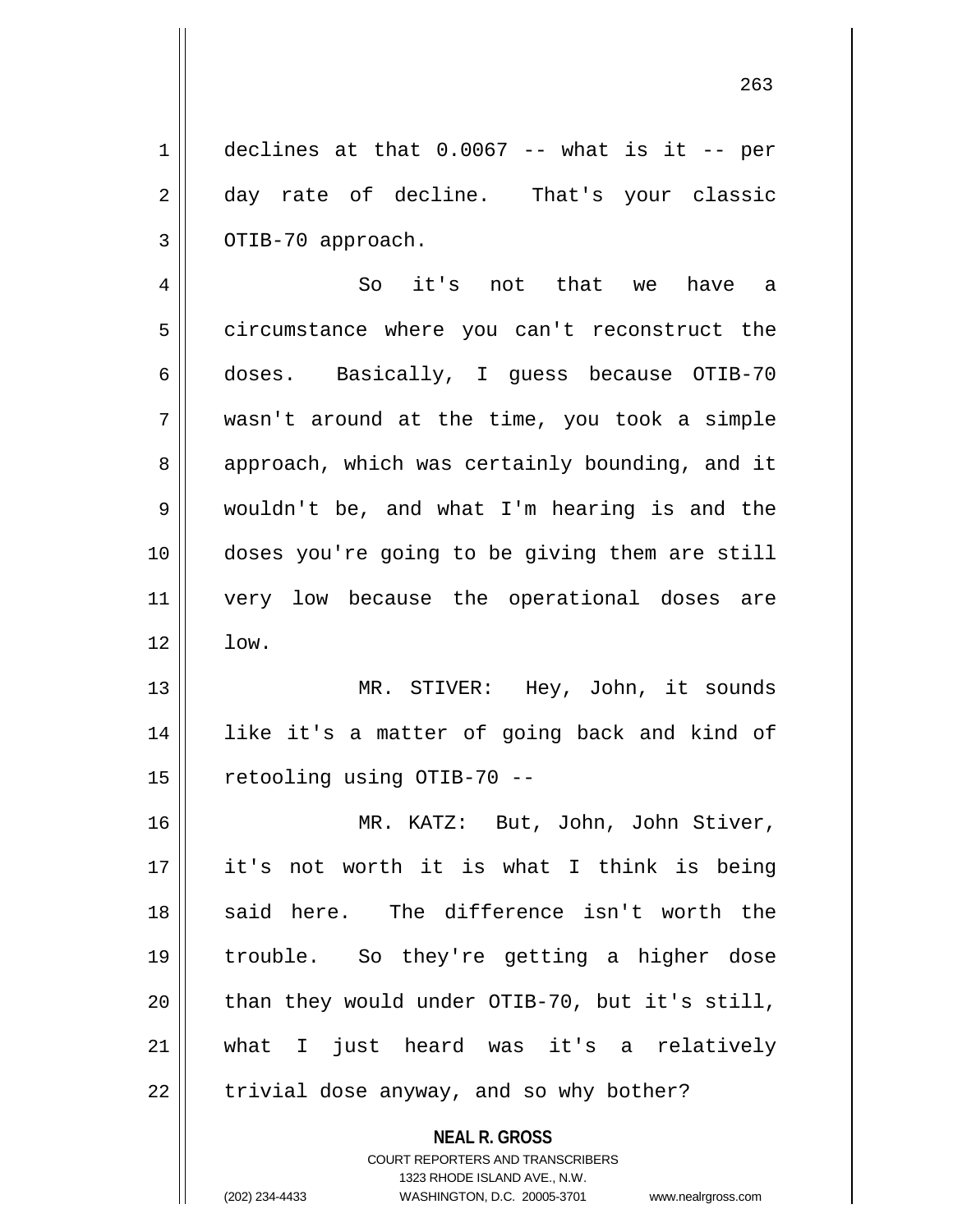1 CHAIRMAN KOTELCHUCK: But there 2 || was a discussion that this happens elsewhere  $3 \parallel$  and it may not be so low.

4 MR. KATZ: Yes, but, in that case, 5 || you're dealing with those cases and talk about 6 it there. Why are we spending time here? 7 We're trying to make progress. Why are we 8 || spending time here on a more generic issue  $9 \parallel$  about other sites where the doses in play may 10 be higher. Deal with that where the doses are 11 | higher.

12 MEMBER MUNN: And we've had many 13 || conversations about the need to look at each 14 of these sites, each of these facilities on 15 its own merit without assuming that we're 16 || establishing precedent that covers across the 17 || broad spectrum, unless we've stipulated such. 18 MR. STIVER: And I believe that 19 || kind of language is in OTIB-70.

20 MR. KATZ: And the Board, the 21 Board and, excuse me, Dr. Melius has spoken  $22$  || about this specifically, this issue of where

**NEAL R. GROSS**

COURT REPORTERS AND TRANSCRIBERS 1323 RHODE ISLAND AVE., N.W. (202) 234-4433 WASHINGTON, D.C. 20005-3701 www.nealrgross.com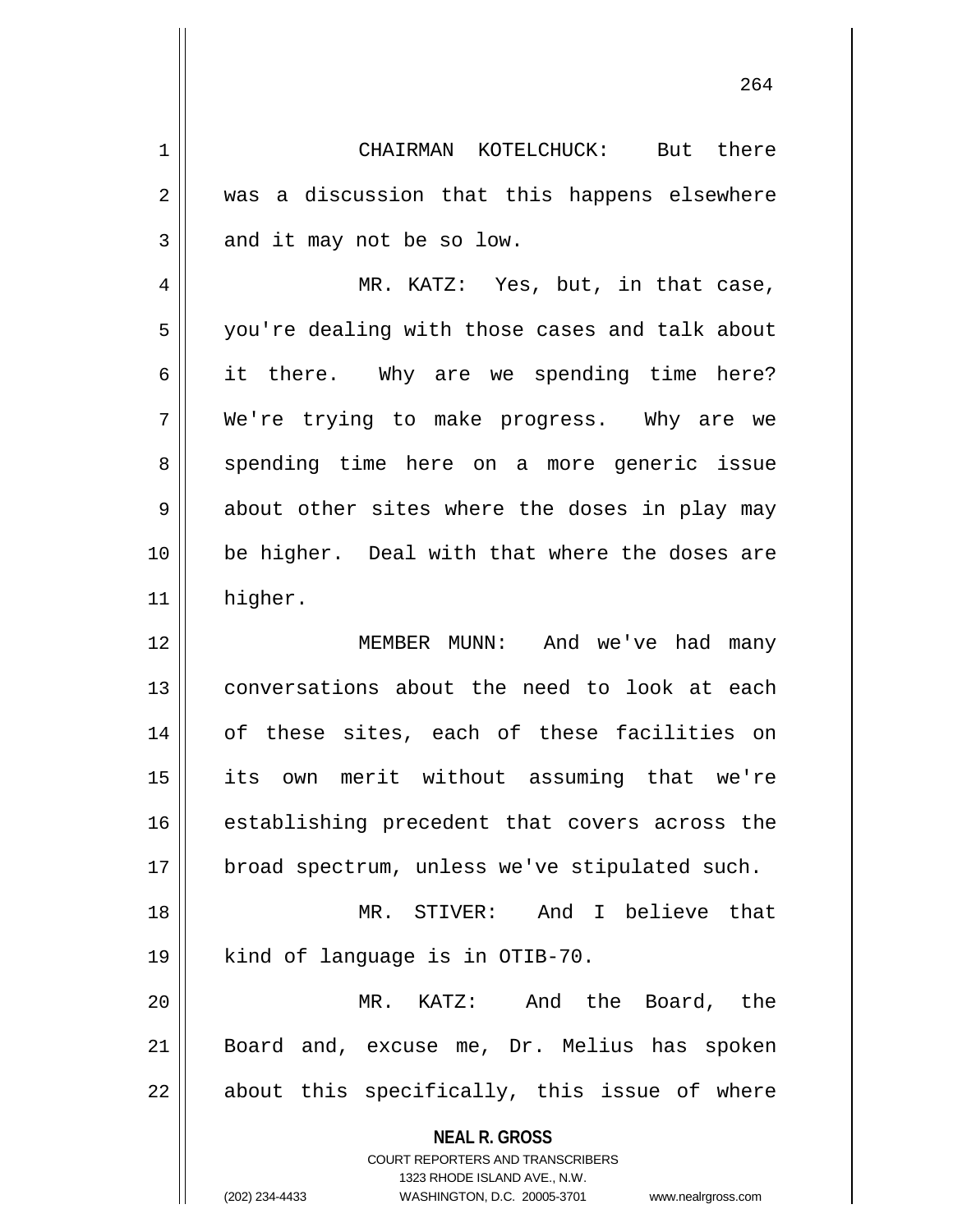| 1  | the doses are higher and it's a bigger issue,                                                       |
|----|-----------------------------------------------------------------------------------------------------|
| 2  | we have a different standard to apply. But                                                          |
| 3  | why apply a tight standard to a no, never mind                                                      |
| 4  | dose?                                                                                               |
| 5  | MEMBER MUNN: True.                                                                                  |
| 6  | CHAIRMAN KOTELCHUCK: Okay. As                                                                       |
| 7  | long as we're not setting a precedent, that is                                                      |
| 8  | we're looking at a case at a time, this is a                                                        |
| 9  | non-issue.                                                                                          |
| 10 | MR. MAURO: The only reason I                                                                        |
| 11 | brought it up is not that I had a finding                                                           |
| 12 | here. In fact, you may have noticed that I                                                          |
| 13 | don't have a finding, but I did feel it was                                                         |
| 14 | appropriate to point this out to the                                                                |
| 15 | Subcommittee so that we could have this                                                             |
| 16 | conversation.                                                                                       |
| 17 | MEMBER CLAWSON:<br>John, you did                                                                    |
| 18 | exactly what we've expected you to do.                                                              |
| 19 | MR. KATZ: There's no complaint                                                                      |
|    |                                                                                                     |
| 20 | with raising the issue.                                                                             |
| 21 | MR. MAURO: Okay, thank you.                                                                         |
| 22 | CHAIRMAN KOTELCHUCK:<br>Very good.                                                                  |
|    | <b>NEAL R. GROSS</b>                                                                                |
|    | COURT REPORTERS AND TRANSCRIBERS                                                                    |
|    | 1323 RHODE ISLAND AVE., N.W.<br>(202) 234-4433<br>WASHINGTON, D.C. 20005-3701<br>www.nealrgross.com |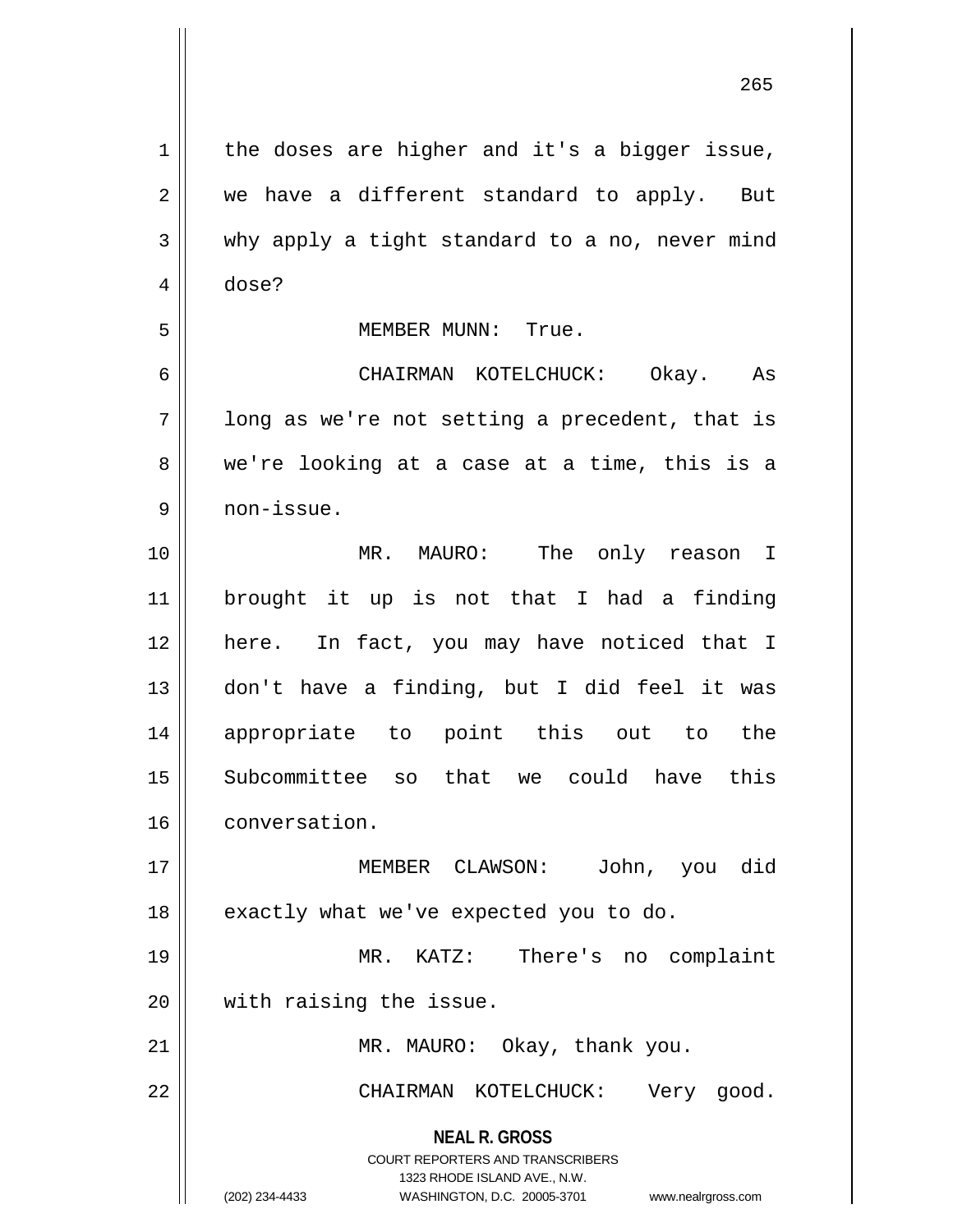**NEAL R. GROSS** COURT REPORTERS AND TRANSCRIBERS 1323 RHODE ISLAND AVE., N.W. (202) 234-4433 WASHINGTON, D.C. 20005-3701 www.nealrgross.com 1 || But the issue is resolved now. 2 || MR. KATZ: Right. 3 MEMBER MUNN: Now we need to 4 derive a statement and incorporate it into the 5 matrix and close the issue, all of them that  $6 \parallel$  are covered. 7 CHAIRMAN KOTELCHUCK: Very good. 8 || So that leaves, I believe, two findings 9 | outstanding on 8, right? We're finished with  $10$  ||  $-$ 11 || MR. KATZ: That's correct. 12 MR. FARVER: What type of warning 13 do you want me to put in there, Wanda? 14 MEMBER MUNN: We just need to say 15 that SC&A agreed that the new approach was 16 || bounding and the Subcommittee agreed, and we 17 | closed it. 18 || MR. FARVER: Okay. So we reviewed 19 the TBD and found it to be bounding, no 20 | further action, finding closed. 21 | MEMBER MUNN: Correct. 22 MEMBER CLAWSON: Do we need to put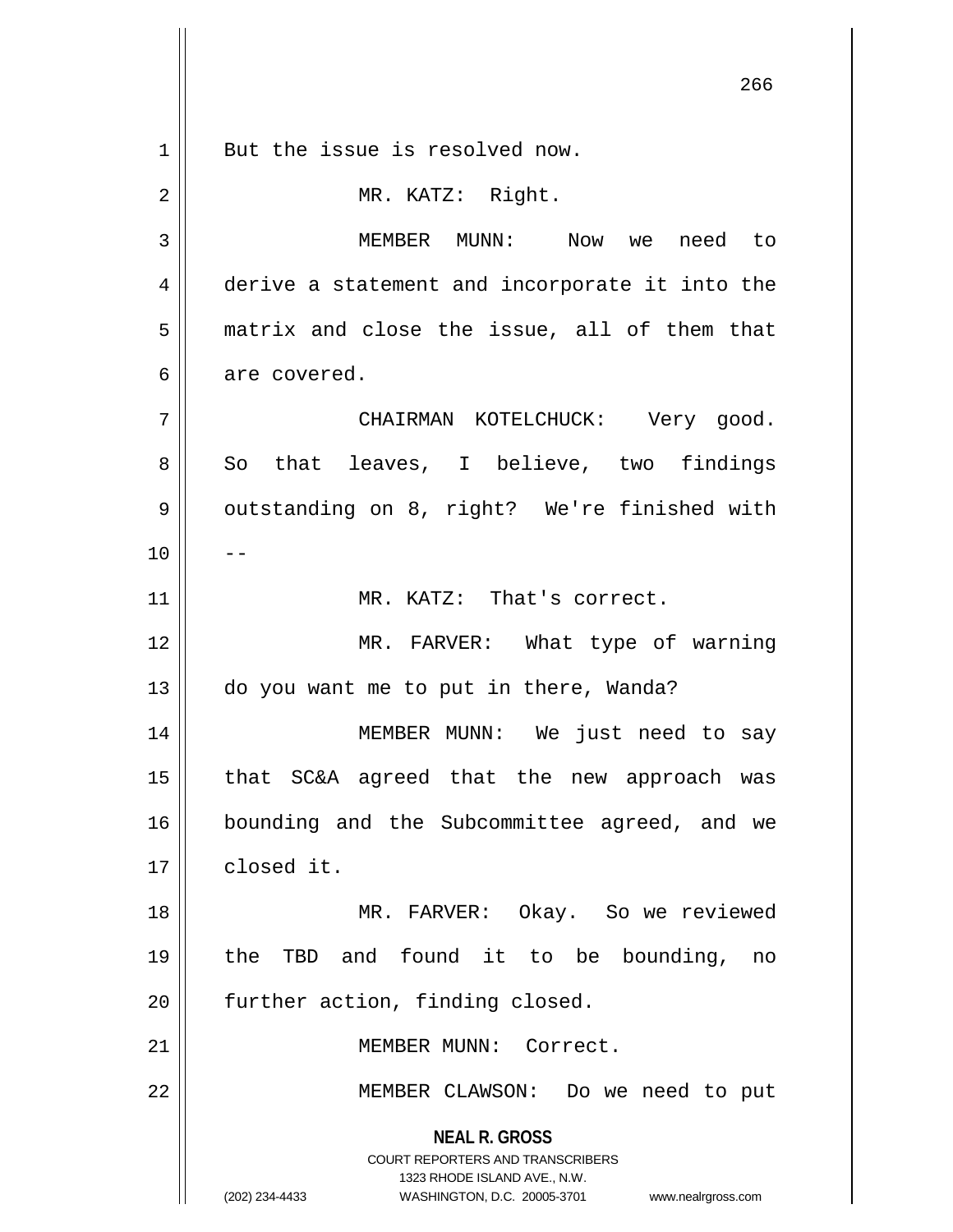| $\mathbf 1$ | in, do you feel that we need to put anything                                                                                                                           |
|-------------|------------------------------------------------------------------------------------------------------------------------------------------------------------------------|
| 2           | in there addressing that this was before OTIB,                                                                                                                         |
| 3           | or do you think we've covered OTIB?                                                                                                                                    |
| 4           | CHAIRMAN KOTELCHUCK: As long as                                                                                                                                        |
| 5           | we understand it's not a precedent, which I                                                                                                                            |
| 6           | did not until it was raised. Okay. Then                                                                                                                                |
| 7           | we're ready to go to 9, folks. We have a few                                                                                                                           |
| 8           | issues to go with 9.                                                                                                                                                   |
| 9           | MR. FARVER: Okay.                                                                                                                                                      |
| 10          | CHAIRMAN KOTELCHUCK: Give some of                                                                                                                                      |
| 11          | us a few moments to get to 9.                                                                                                                                          |
| 12          | MR. FARVER: Okay.                                                                                                                                                      |
| 13          | CHAIRMAN KOTELCHUCK: We can go to                                                                                                                                      |
| 14          | 9 on the 0: drive. That's where we should go,                                                                                                                          |
| 15          | right? Correct? Okay. And it is under --                                                                                                                               |
| 16          | MR. CALHOUN: Wait. I don't know                                                                                                                                        |
| 17          | if Stu sent that or not. Let's see.                                                                                                                                    |
| 18          | CHAIRMAN KOTELCHUCK: No, because                                                                                                                                       |
| 19          | a lot of us said we haven't seen --                                                                                                                                    |
| 20          | MR. CALHOUN: Oh, yes, that's the                                                                                                                                       |
| 21          | old one, yes. We didn't send a<br>new one.                                                                                                                             |
| 22          | You'd have to go back to --                                                                                                                                            |
|             | <b>NEAL R. GROSS</b><br><b>COURT REPORTERS AND TRANSCRIBERS</b><br>1323 RHODE ISLAND AVE., N.W.<br>(202) 234-4433<br>WASHINGTON, D.C. 20005-3701<br>www.nealrgross.com |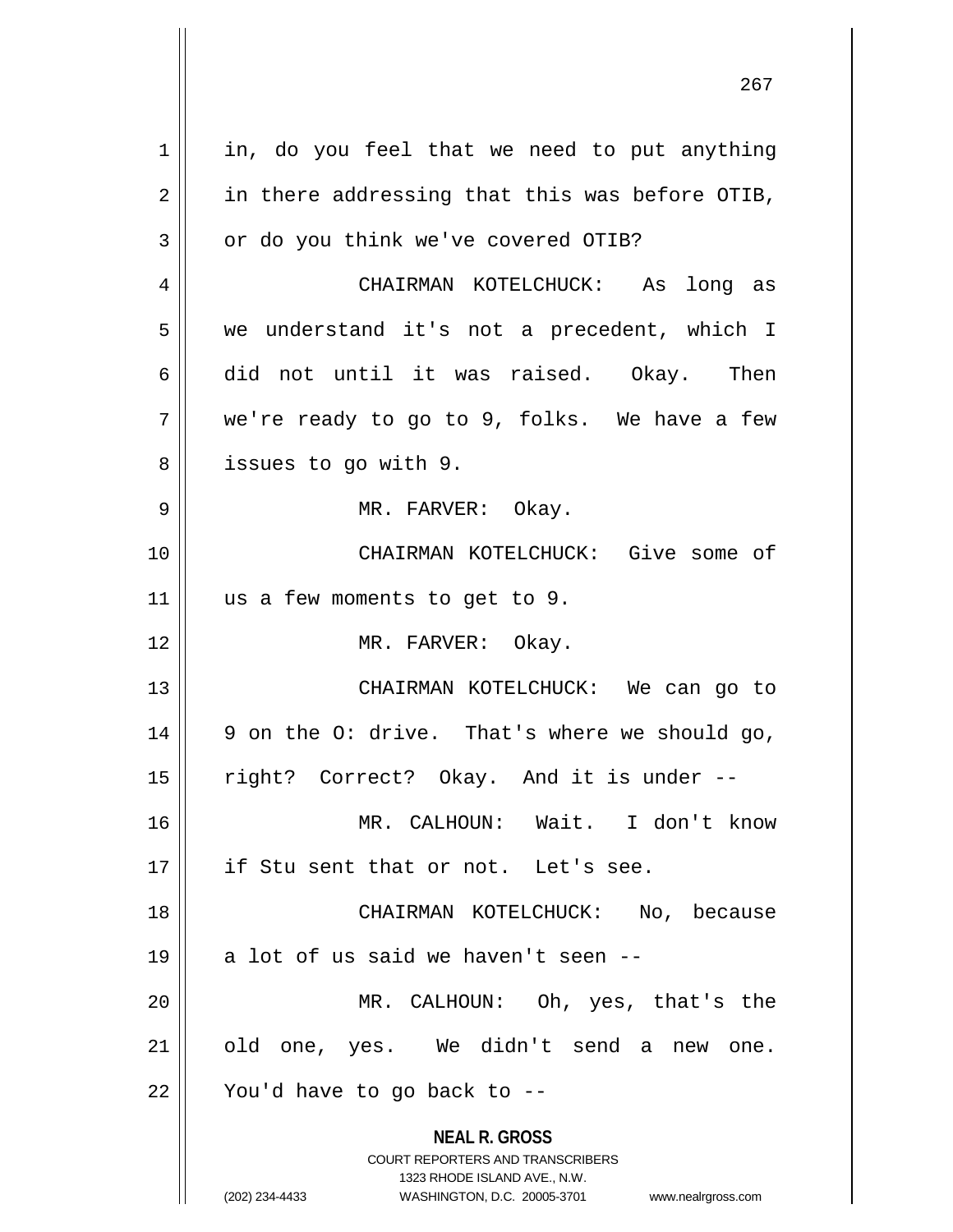| 1  | MR. FARVER: I've sent one                                                                                                                                              |
|----|------------------------------------------------------------------------------------------------------------------------------------------------------------------------|
| 2  | probably after our last meeting, and that                                                                                                                              |
| 3  | would have been --                                                                                                                                                     |
| 4  | CHAIRMAN KOTELCHUCK: Okay. So is                                                                                                                                       |
| 5  | that on DR Subcommittee?                                                                                                                                               |
| 6  | MR. FARVER: No, it would have                                                                                                                                          |
| 7  | been in your email. Yes, I mean, probably the                                                                                                                          |
| 8  | first couple of weeks of April or so.                                                                                                                                  |
| 9  | CHAIRMAN KOTELCHUCK: Fine. Okay.                                                                                                                                       |
| 10 | For better or worse, I have it. Okay. For                                                                                                                              |
| 11 | better. So let's see what was the first one?                                                                                                                           |
| 12 | Because I have something on the first one, on                                                                                                                          |
| 13 | 79.1 C11, but it says NIOSH to review. You're                                                                                                                          |
| 14 | saying that there are, there are things for                                                                                                                            |
| 15 | $SCA$ --                                                                                                                                                               |
| 16 | MR. FARVER: Yes. Go down to Tab                                                                                                                                        |
| 17 | 185. I think that's where we start.                                                                                                                                    |
| 18 | CHAIRMAN KOTELCHUCK: Okay. Give                                                                                                                                        |
| 19 | me a page number.                                                                                                                                                      |
| 20 | Nine<br>MEMBER RICHARDSON:<br>оf                                                                                                                                       |
| 21 | seventy-three.                                                                                                                                                         |
| 22 | CHAIRMAN KOTELCHUCK: Okay, thank                                                                                                                                       |
|    | <b>NEAL R. GROSS</b><br><b>COURT REPORTERS AND TRANSCRIBERS</b><br>1323 RHODE ISLAND AVE., N.W.<br>(202) 234-4433<br>WASHINGTON, D.C. 20005-3701<br>www.nealrgross.com |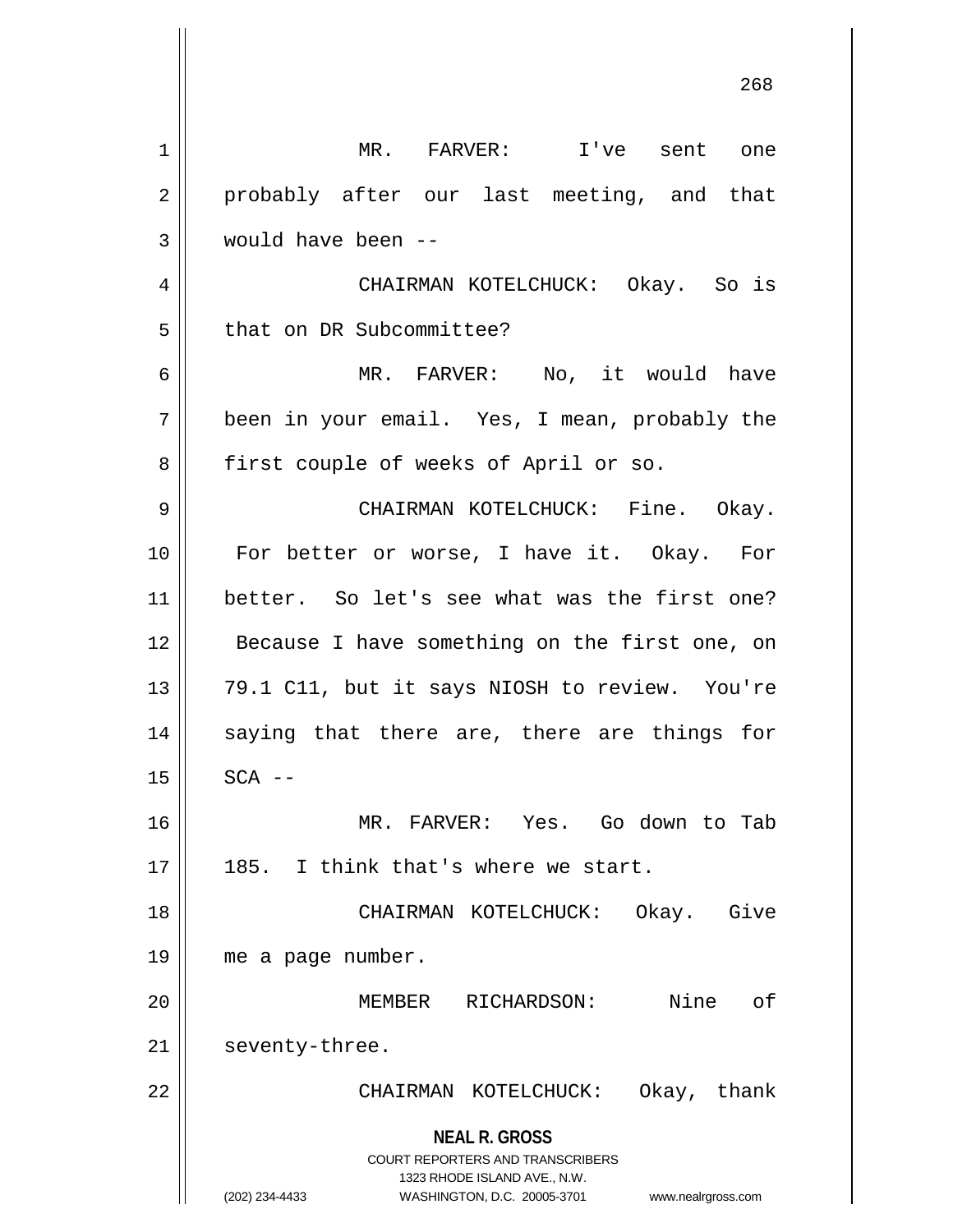1 | you. Yes, sorry.

| $\overline{2}$ | This is<br>MR. FARVER:<br>Okay.                                                                 |
|----------------|-------------------------------------------------------------------------------------------------|
| 3              | another Huntington Pilot Plant case. The good                                                   |
| 4              | news is that, based on Steve's report and what                                                  |
| 5              | he wrote up, we can close a lot of these in                                                     |
| 6              | this case, in this, yes, this tab, 185. This                                                    |
| 7              | specific one is about the model photon doses                                                    |
| 8              | were based on an appropriate method. So they                                                    |
| 9              | went back and the new technical basis has a                                                     |
| 10             | different method. And let's see if I can                                                        |
| 11             | describe it.                                                                                    |
| 12             | MR. MARSCHKE: Well, this is,                                                                    |
| 13             | essentially, the same -- this is Steve again.                                                   |
| 14             | This is, essentially, the same as the 8th                                                       |
| 15             | Set, Finding Number 7 of the 8th Set. And,                                                      |
| 16             | again, we were able to match the NIOSH values                                                   |
| 17             | to our satisfaction.                                                                            |
| 18             | MR. FARVER: So we can go ahead                                                                  |
| 19             | and close that one, unless you have<br>any                                                      |
| 20             | questions.                                                                                      |
| 21             | MR. CALHOUN: Is that 185.1?                                                                     |
| 22             | MR. FARVER: Yes. A lot of these                                                                 |
|                | <b>NEAL R. GROSS</b><br><b>COURT REPORTERS AND TRANSCRIBERS</b><br>1323 RHODE ISLAND AVE., N.W. |
|                | (202) 234-4433<br>WASHINGTON, D.C. 20005-3701<br>www.nealrgross.com                             |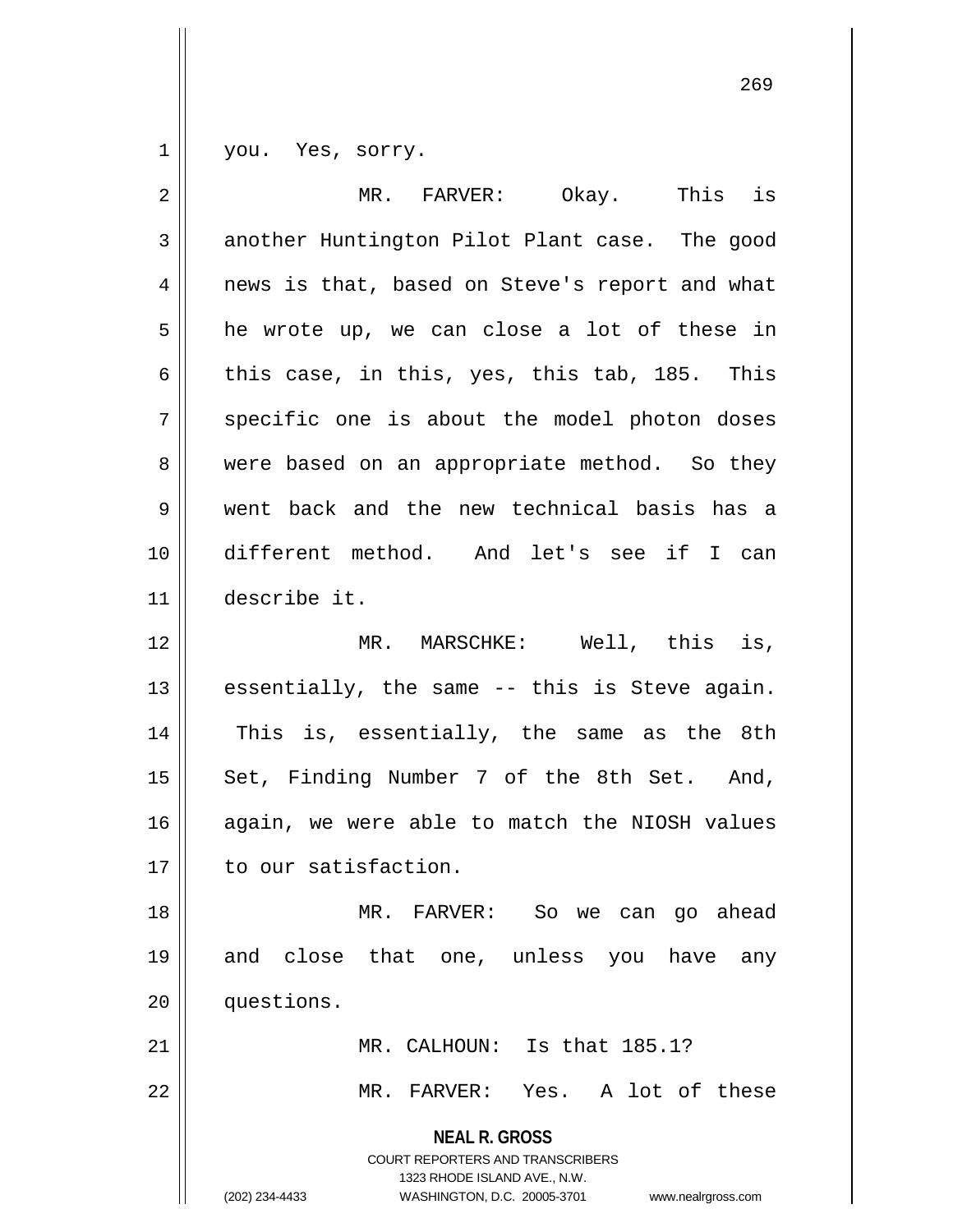**NEAL R. GROSS** COURT REPORTERS AND TRANSCRIBERS 1 are going to be repeats of the Attachment 3  $2 \parallel$  findings. And the second finding, once again,  $3 \parallel$  has to do with the model photon doses. And in 4 this case, Steve didn't use the MCNPX 5 calculations. He used Microshield, and he 6 6 found them to be very similar to the NIOSH 7 values. 8 || MR. MARSCHKE: That is correct. 9 MR. FARVER: So we can go ahead 10 || and close the second finding, also. The third 11 finding, questionable assumption used to 12 derive exposure post-operations and prior to 13 decontamination. 14 MR. MARSCHKE: This had to do with 15  $\parallel$  the finding, the period `64 to `77. 16 MR. FARVER: Oh, this is when it 17 wasn't even an AWE. 18 MR. MARSCHKE: It's not an AWE 19 during that period. 20 MR. FARVER: Not covered during  $21$  that period. Therefore, the finding is moot. 22 | Okay. We're moving along now. 185.4, the

1323 RHODE ISLAND AVE., N.W.

(202) 234-4433 WASHINGTON, D.C. 20005-3701 www.nealrgross.com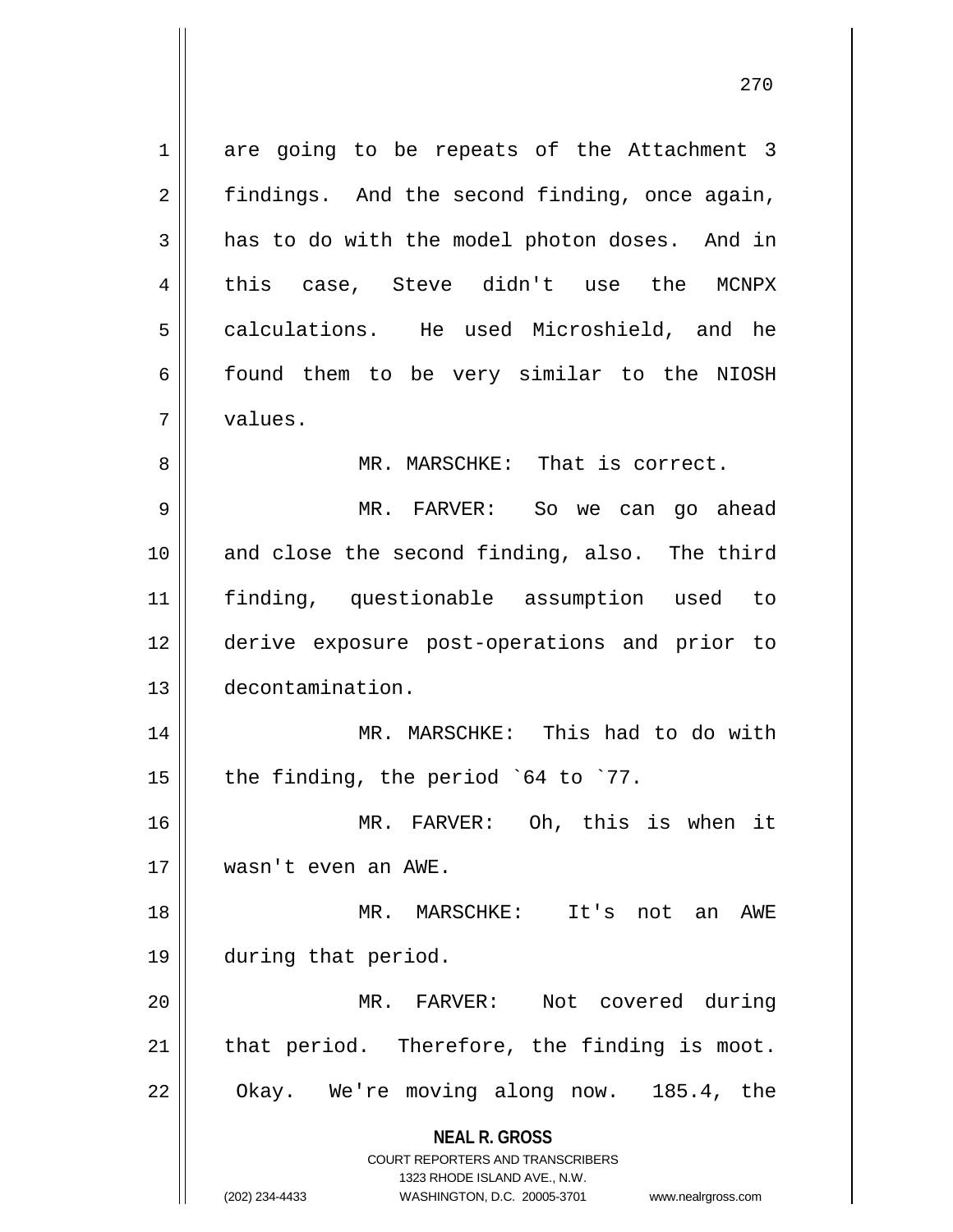1 assumption is the beta exposure scenario is 2 || limited to two hours per day, it's not 3 justified. Okay. This is where I'm going to 4 defer to somebody to talk about shallow dose 5 || and the new Technical Basis Document.

6 MR. MARSCHKE: Yes, we looked at  $7 \parallel$  the shallow dose methodology. Actually, 8 that's one of the reasons why we pulled, we 9 || were almost ready to issue it and we pulled it 10 back because it was pointed out to me that I 11 || didn't give this enough attention.

12 || And so we looked at it, and we've || looked at what, basically, was done was there was a document produced by Oak Ridge back in `58 which presented some beta doses and/or 16 | presented a beta dose, a maximizing beta dose. And then using the numbers from that Oak Ridge document, we were able to match the numerical values that are shown in Table 6 of  $\parallel$  the report. So we think, you know, basically, at this point, we basically agree with the 22 doses that are, the annual doses that are

## **NEAL R. GROSS**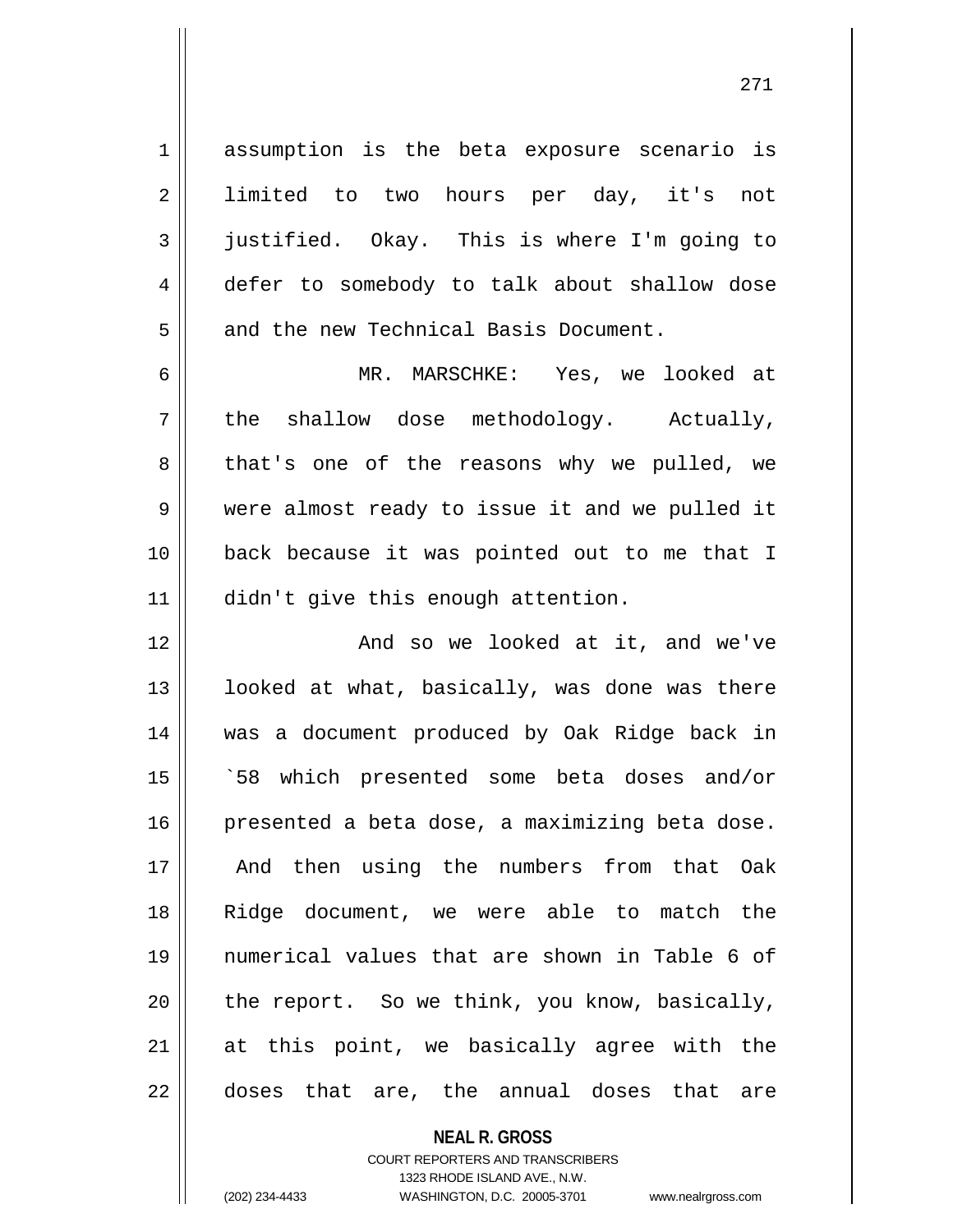1 | presented in Table 6 of the report.

**NEAL R. GROSS** COURT REPORTERS AND TRANSCRIBERS 1323 RHODE ISLAND AVE., N.W. 2 That said, there are a number of 3 what I'll call typographical errors in Section  $4 \parallel 6.2$  with the numbers that are in Section 6.2, 5 which makes trying to track how these were 6 calculated kind of difficult. So what we're  $7 \parallel$  going to do is, what I'm leaning on doing at  $8 \parallel$  this point is, basically, saying the bottom-9 line numbers in Table 6 on annual dose from 10 || the, or annual shallow dose are correct. But 11 || the document itself needs to be corrected. 12 These typographical errors need to be 13 || corrected because anybody who reads these 14 wouldn't be able to, would have a very 15 difficult time following it. They would have 16 || to go back to the Oak Ridge document and so on 17 and so forth. 18 And so that's where we are at 19 this, on this one. Did you understand me,  $20$  | Doug? 21 MR. CALHOUN: And we're going to  $22$  || get a report of where the typos are.

(202) 234-4433 WASHINGTON, D.C. 20005-3701 www.nealrgross.com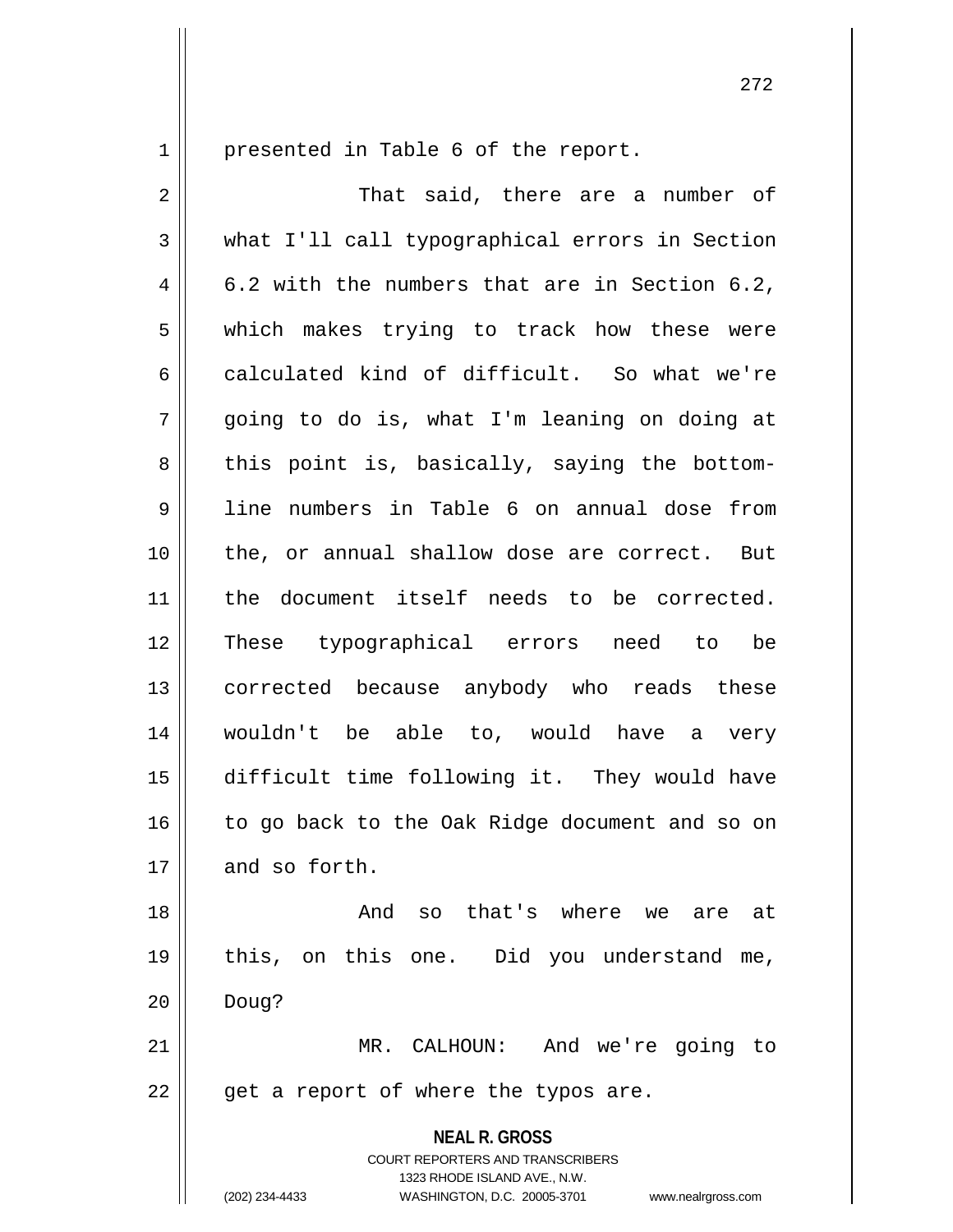| 1  | MR. FARVER: Is that going to be                |
|----|------------------------------------------------|
| 2  | in your report, Steve?                         |
| 3  | MR. MARSCHKE: Pardon?                          |
| 4  | MR. FARVER: Is that going to be                |
| 5  | in your report where the --                    |
| 6  | MR. MARSCHKE: Yes, it is. Yes.                 |
| 7  | That's what I was working on when you guys     |
| 8  | were talking about other things.               |
| 9  | MR. FARVER: This 185.4, right?                 |
| 10 | The one thing that stuck out to me is the      |
| 11 | assumption of the enrichment of the uranium in |
| 12 | that. And then it changed based on the new     |
| 13 | references. What were we meaning? I'm sorry.   |
| 14 | Go ahead, Steve.                               |
| 15 | MR. MARSCHKE: The document that,               |
| 16 | this document, what they did was they didn't   |
| 17 | use enrichment, per se. What they did was      |
| 18 | they actually started with a beta dose rate, a |
| 19 | contact beta dose rate on an infinite slab of  |
| 20 | normal uranium. So, basically, they started    |
| 21 | out with 240 millirems per hour. And then      |
| 22 | they said the concentration in this residue is |
|    | <b>NEAL R. GROSS</b>                           |

COURT REPORTERS AND TRANSCRIBERS 1323 RHODE ISLAND AVE., N.W.

 $\mathsf{II}$ 

(202) 234-4433 WASHINGTON, D.C. 20005-3701 www.nealrgross.com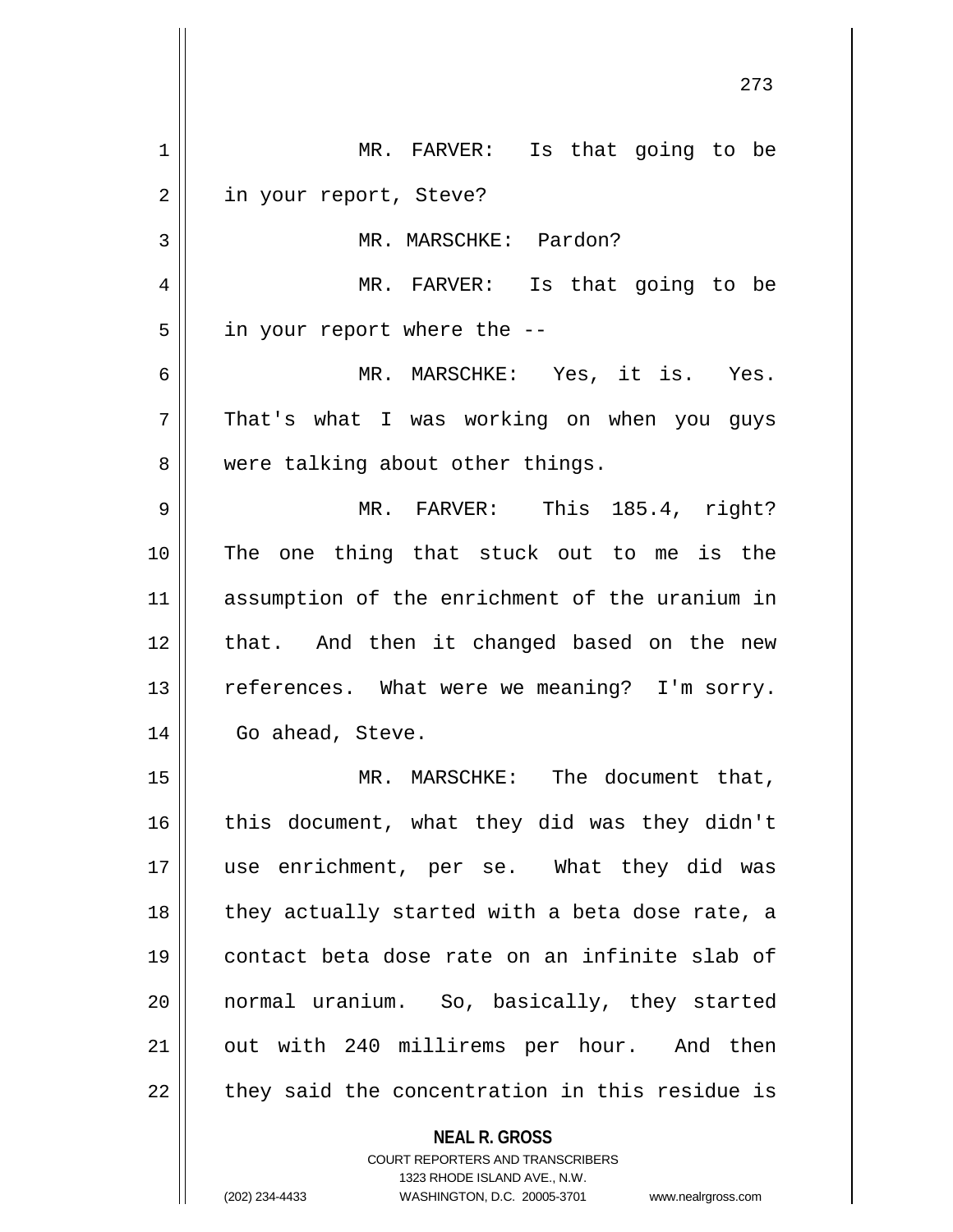**NEAL R. GROSS** COURT REPORTERS AND TRANSCRIBERS  $1 \parallel$  going to be about 1/1000ths of that. It's 2 || going to be one-thousand parts per million. 3 So they came up with then a beta 4 dose rate of 0.24 millirems per hour. And  $5 \parallel$  then they, well, then there's a -- that's from 6 an infinite slab. And then they say, 7 basically, that, because the residue 8 concentrates all the uranium into this, into  $9 \parallel$  the residue, you start out with a 4,000-pound 10 batch, and the residue is 50 pounds of that. 11 So all the radioactivity ends up in the 50 12 pounds. All the beta activity from the 4,000- 13 || pound batch ends up into the 50 pounds. So 14 you end up with a beta dose rate of 20 15 millirems per hour. It's 0.24 times 80 or  $16 \parallel$  4,000 divided by 50. And that's, basically  $17$  so they're saying that the dose rate, contact 18 dose rate on these 20-gallon drums is 20 19 millirems per hour. And this was -- 20 MEMBER CLAWSON: This is part of 21 my question. So we really don't, we don't  $22$  || have -- are we guessing at this enrichment, or

1323 RHODE ISLAND AVE., N.W.

(202) 234-4433 WASHINGTON, D.C. 20005-3701 www.nealrgross.com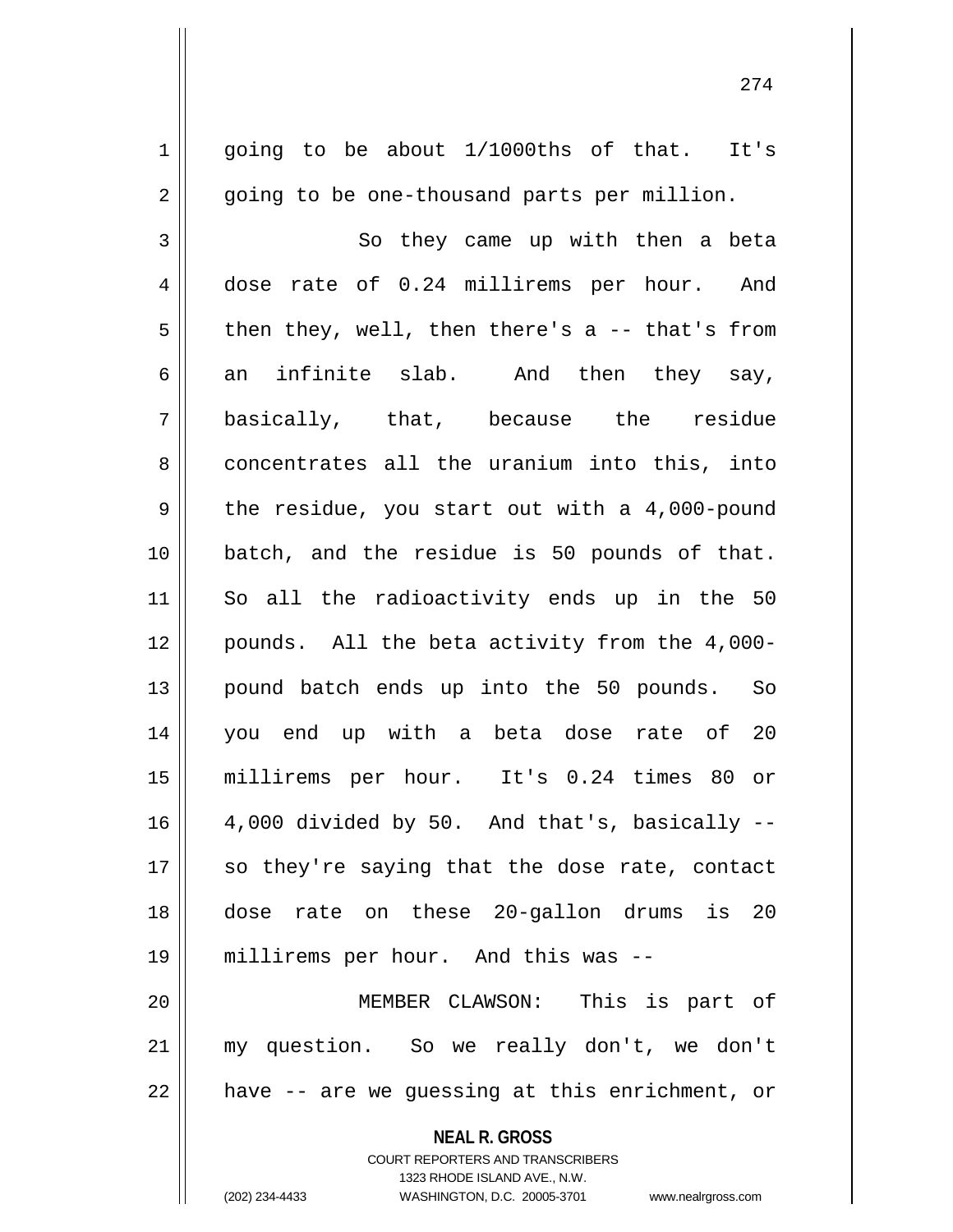**NEAL R. GROSS** 275  $1 \parallel$  is this just an overall--2 MR. MARSCHKE: Well, let's see.  $3 \parallel$  What would be, what would be  $-$  you'd have to 4 calculate, I didn't calculate what the  $5 \parallel$  enrichment would be with a thousand parts per 6 | million. Well, no, I don't even know what -- $7 \parallel$  no, it's  $-$ 8 MR. MAURO: Could I take a shot at  $9 \parallel$  this? 10 || MR. MARSCHKE: Yes, go ahead. 11 MR. MAURO: It sounds like that 12 || the calculation is, listen, we know what the 13 || contact dose is for pure uranium, not enriched 14 || uranium, okay. And we know that pure uranium, 15 by mass, is virtually all U-238, which has 16 || progeny thorium and protactinium, which have 17 | strong betas. 18 Now, so if you're saying, well, I 19 have this many parts per million, as Steve 20 pointed out, of uranium. Now, if it's natural 21 || uranium, you get all these betas. If you have  $22$  || them at the same number of parts per million

> COURT REPORTERS AND TRANSCRIBERS 1323 RHODE ISLAND AVE., N.W.

(202) 234-4433 WASHINGTON, D.C. 20005-3701 www.nealrgross.com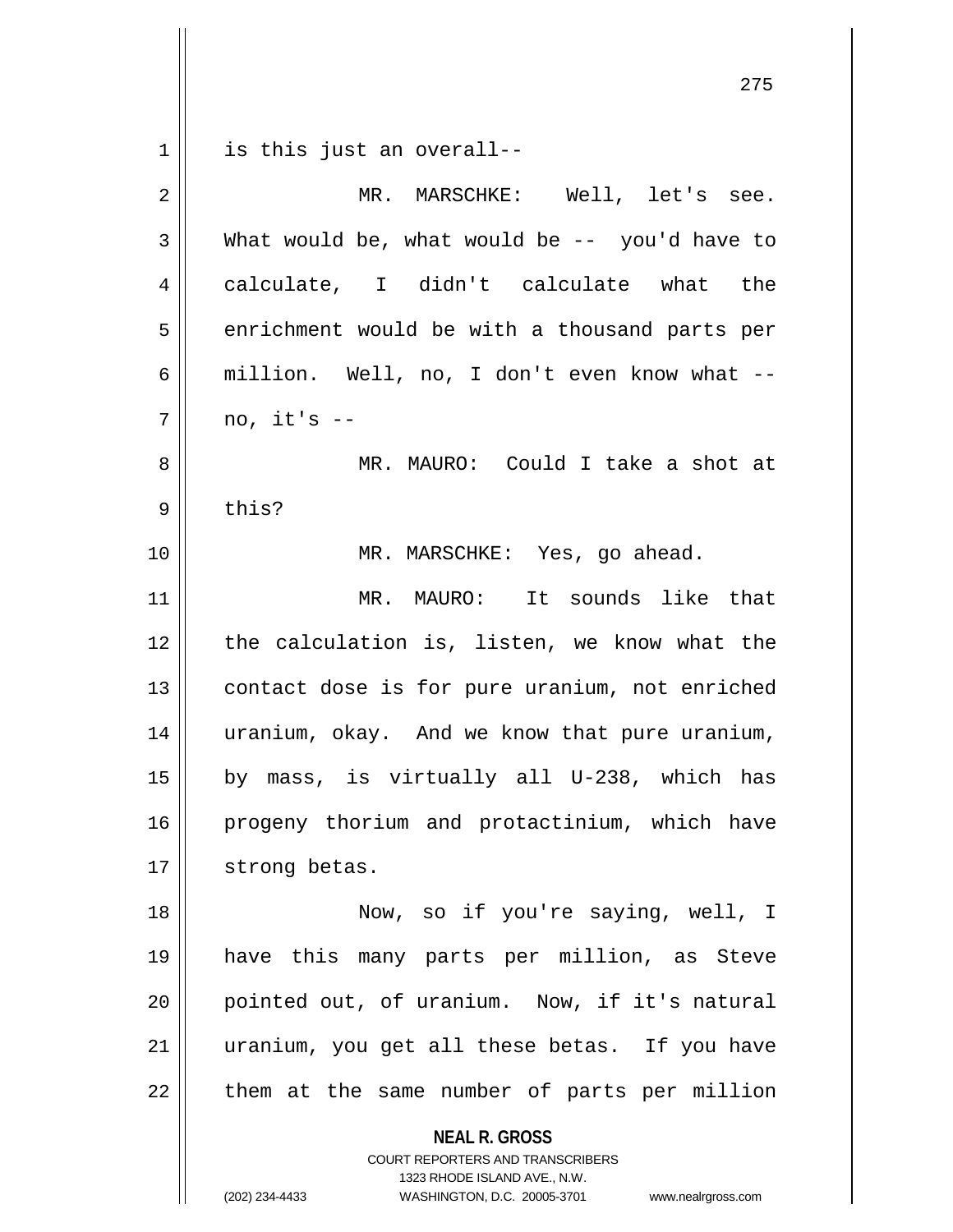**NEAL R. GROSS** COURT REPORTERS AND TRANSCRIBERS 1323 RHODE ISLAND AVE., N.W. (202) 234-4433 WASHINGTON, D.C. 20005-3701 www.nealrgross.com 1 | of uranium but it's enriched uranium where 2 there's a lot more U-235 and U-234, and here's  $3 \parallel$  where I'm speculating and, certainly, you guys  $4 \parallel$  could help me out here, I think that the beta 5 | dose goes down because you don't have these  $6 \parallel$  big-bang beta emitters coming from the U-238  $7 \parallel$  progeny. I'm sort of standing out on a limb  $8 \parallel$  right here speculating --9 MR. CALHOUN: No, I think you're 10 || right and that gamma dose goes up. 11 MR. MAURO: The beta and the gamma 12 dose goes -- I didn't follow you. 13 MR. CALHOUN: No, the beta dose 14 || goes down and the gamma dose goes up because 15 | of the 185 keV photon. 16 MR. MAURO: Oh, okay, okay. Well,  $17$  | then it becomes an issue, right? 18 MR. MARSCHKE: No, we're just 19 || talking about beta dose at this point. 20 || MR. MAURO: Oh, if we're only  $21$  | talking beta, then what they did sounds like  $22 \parallel$  it's okay. If we're talking gamma, what I'm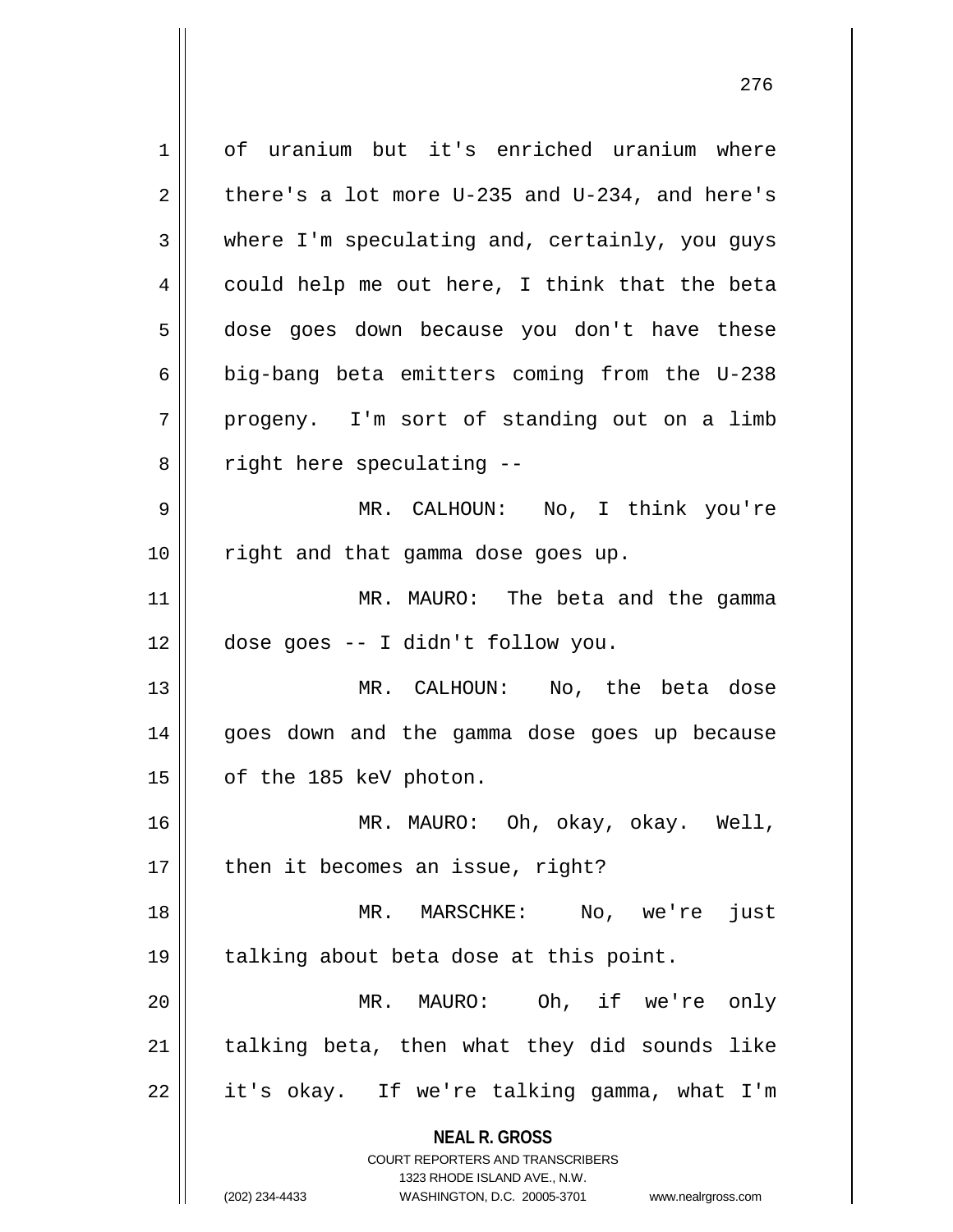**NEAL R. GROSS** COURT REPORTERS AND TRANSCRIBERS 1323 RHODE ISLAND AVE., N.W. (202) 234-4433 WASHINGTON, D.C. 20005-3701 www.nealrgross.com 1 | hearing is, well, maybe there is a problem 2 | with gamma because, you know, if it's enriched 3 uranium, that's at that thousand parts per 4 million, as opposed to regular uranium, you  $5$  | may have a higher --6 MR. MARSCHKE: No, we're not  $7$  | talking gamma. 8 MR. MAURO: We're not talking 9 || gamma. Okay. 10 MR. MARSCHKE: No, we're talking  $11$  beta. 12 || MR. MAURO: Only beta. All right. 13 || So all I'm doing is putting out onto the 14 || table, listening to this, why I think maybe 15 the beta dose, by assuming it's natural 16 uranium because that's where you get that 240 17 millirem per hour number, that's the natural 18 uranium, why, if it was not natural uranium 19 but enriched uranium, the beta dose would  $20$  || actually be lower. I can't say how much, but 21  $\parallel$  I --22 MR. CALHOUN: I'm not sure it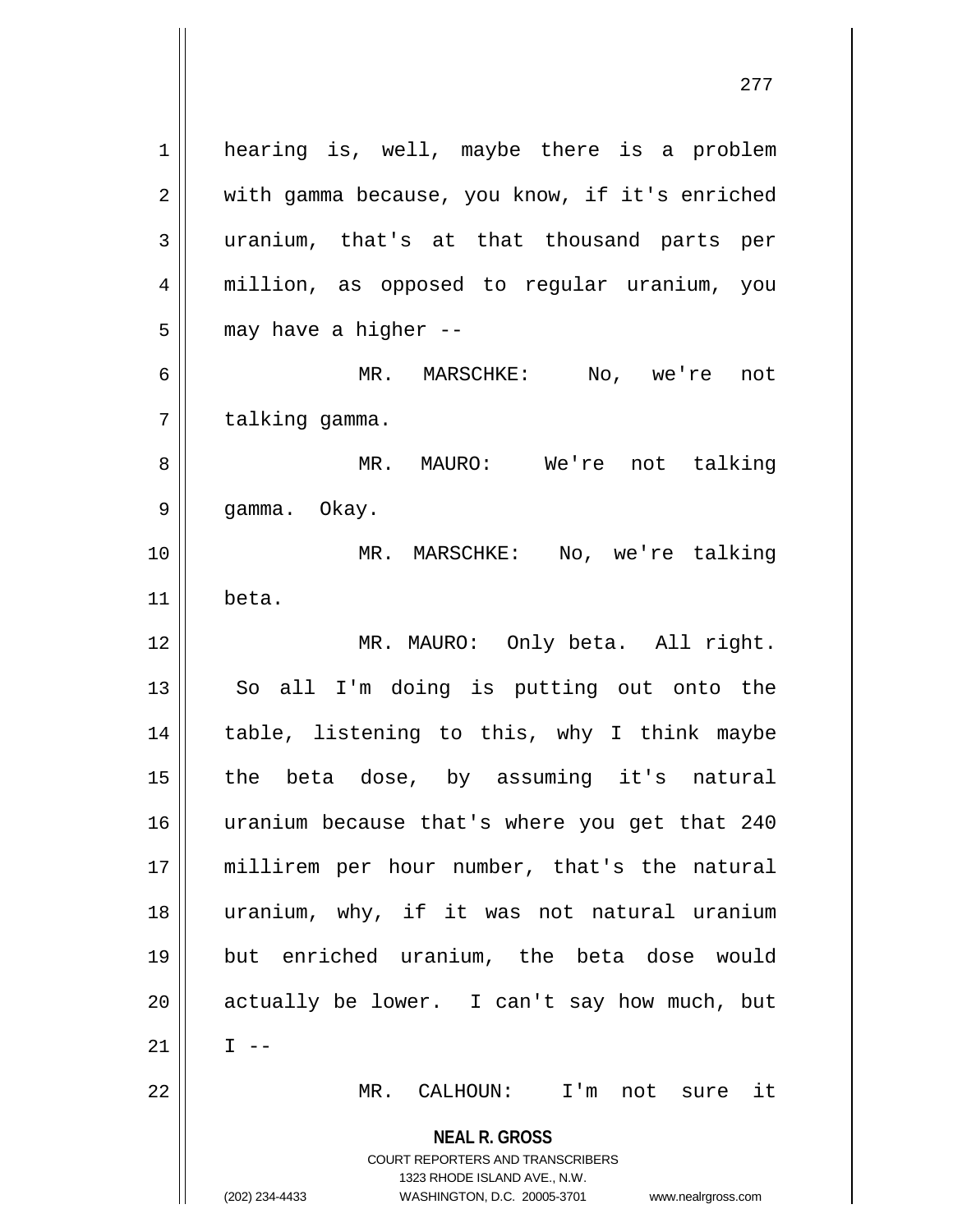1 || would be significantly lower because that 2 || first actinium beta grows in awfully quickly  $3 \parallel$  off the 238, unless you got a significant 4 enrichment. But, like you, John, I'm not 5 || going to go out on that limb. I just know 6  $\parallel$  that  $-$ 

 MR. MAURO: Yes, I'm just saying  $8 \parallel$  that maybe -- yes. I'm trying to help work 9 with Brad on this. Brad, you bring up a good question. That is, we're not dealing with natural uranium, we're dealing with enriched uranium. The question is does it make a difference?

 MEMBER CLAWSON: Well, to me it 15 || sounds like we don't know what we're dealing with. It could be enriched or it could be clear down to not. But, you know, if it's coming out, if it's coming out of the gaseous diffusion plants, it's got to be enriched. MR. CALHOUN: We've got a report

 $21$  in the TBD that talks about the enrichment, 22 || but it's given in grams per pound, and I can't

> **NEAL R. GROSS** COURT REPORTERS AND TRANSCRIBERS 1323 RHODE ISLAND AVE., N.W. (202) 234-4433 WASHINGTON, D.C. 20005-3701 www.nealrgross.com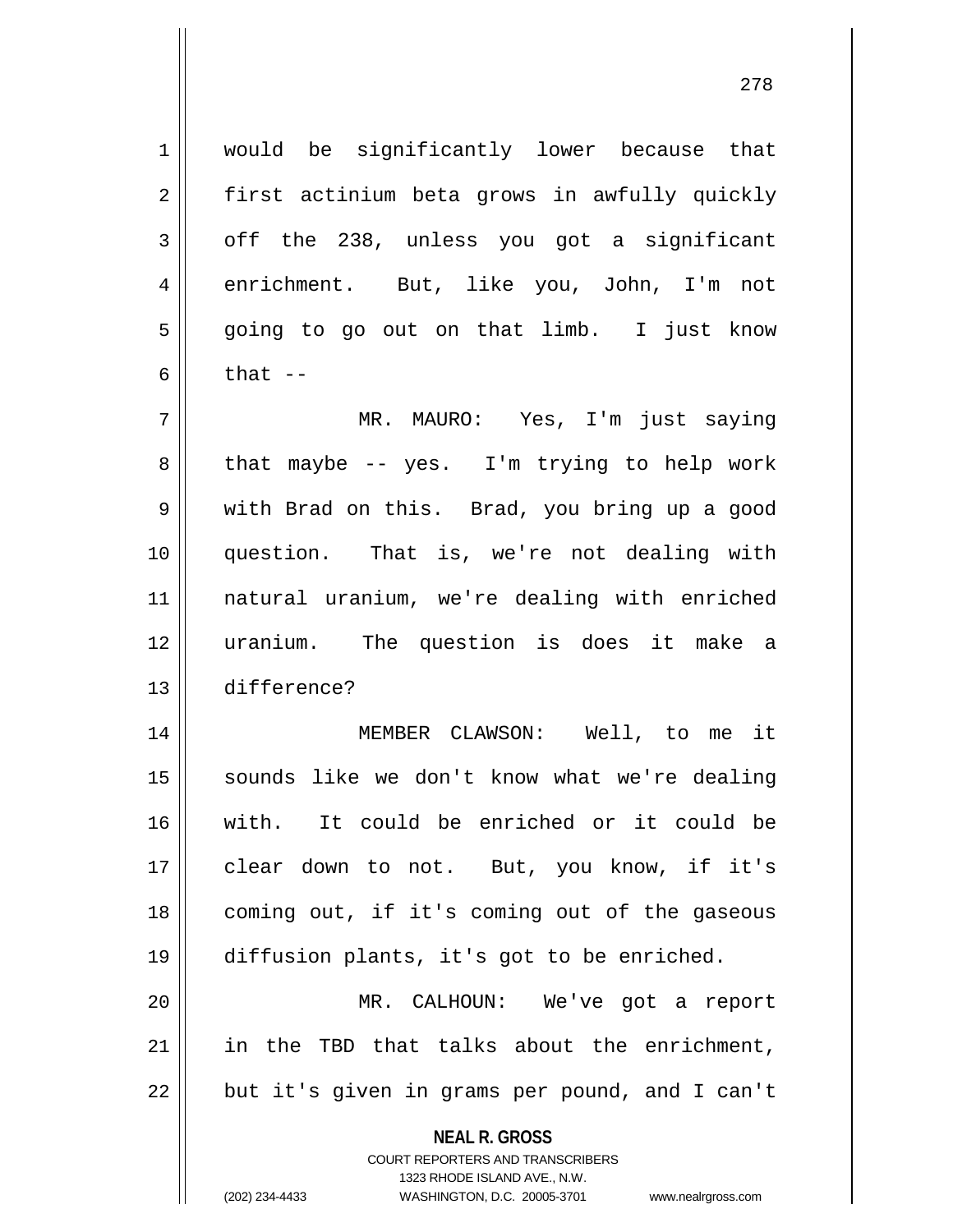**NEAL R. GROSS** COURT REPORTERS AND TRANSCRIBERS 1323 RHODE ISLAND AVE., N.W. (202) 234-4433 WASHINGTON, D.C. 20005-3701 www.nealrgross.com 1 do that math right now here. But it's 0.00875 2 || grams per pound, and that's an AEC report from  $3 \parallel$  1958. So we know what the enrichment was. 4 MEMBER MUNN: Which isn't very  $5 \parallel$  high. 6 MR. CALHOUN: The average  $7 \parallel$  enrichments of one to two percent. 8 MR. MAURO: Yes, that was in the 9 || report. I remember reading that in the 10 || original report. 11 || MR. CALHOUN: Yes, yes. 12 MEMBER MUNN: And anything as high 13 || as 40 percent would be really unique and 14 || extremely unlikely. 15 MR. CALHOUN: Right. That's in a  $16$  | TBD, as well. 17 CHAIRMAN KOTELCHUCK: Okay, all  $18$  || right. 19 || MEMBER CLAWSON: I guess, Steve, 20  $\parallel$  what you're suggesting to the  $-$ - I was reading  $21$  a little bit more into it, possibly, than 22 || there was. But your report that you just gave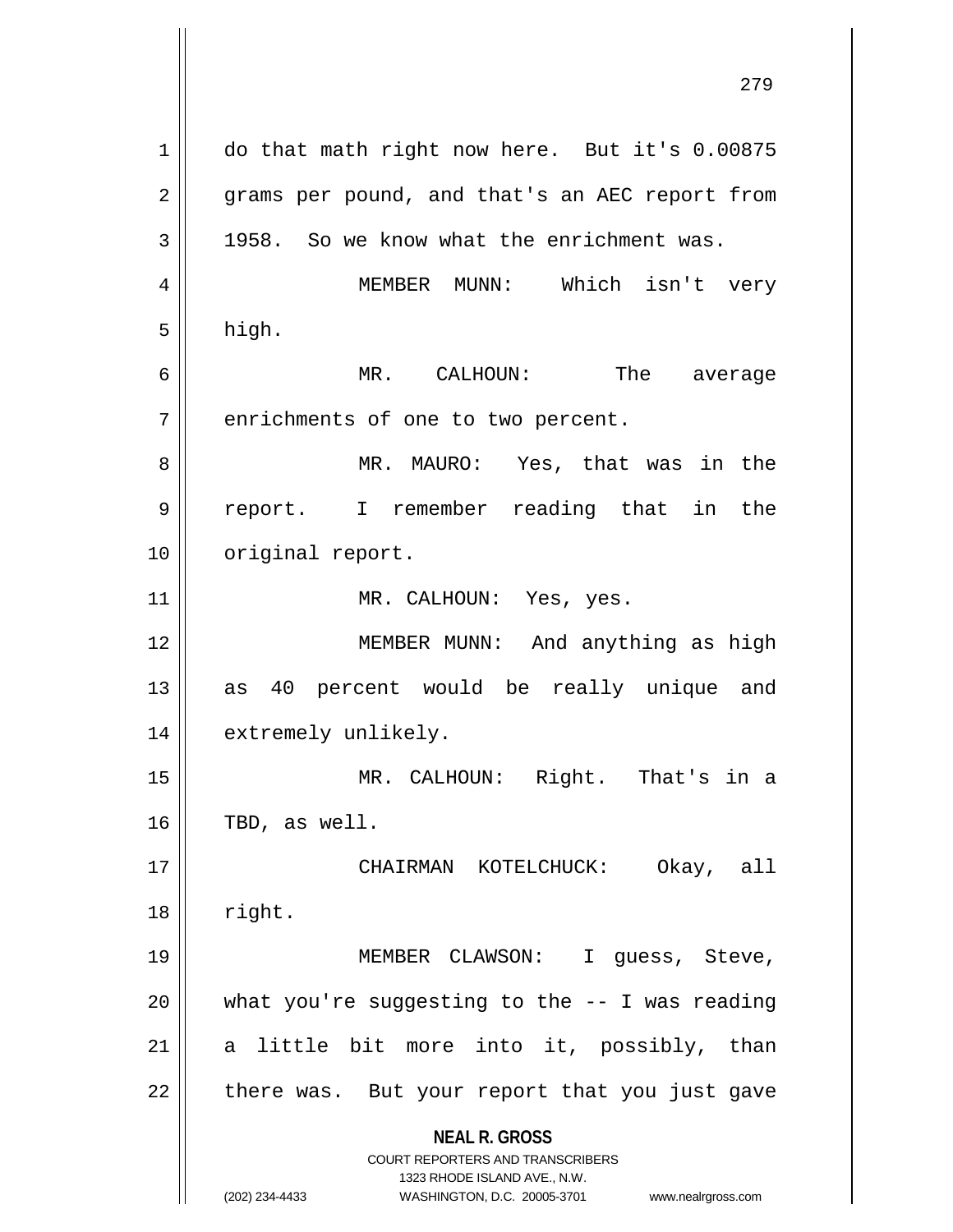1 | to us is that there was some typographical or  $2 \parallel$  typos in there.

 MR. MARSCHKE: There's some typos 4 || in there, but the bottom line, you know, we were able to match their numbers. Now, you  $6 \parallel$  bring up some points about, you know, if we  $7 \parallel$  look at this, we could do a parametric study  $8 \parallel$  and look at this from, you know, see what the effect of enrichment would have on the beta dose and see whether or not, you know, it's 11 || going to be any, how significant it would be. 12 || But right now the report is basically saying we were able to match the NIOSH numbers when we make these corrections to the typos, and so, you know, I was satisfied with it. Let's  $\parallel$  put it that way. CHAIRMAN KOTELCHUCK: Okay. I | believe we're going to down to 185 -- MEMBER CLAWSON: But the closure is for those typos to be taken care of and  $\parallel$  that's a --

22 CHAIRMAN KOTELCHUCK: Okay.

280

**NEAL R. GROSS**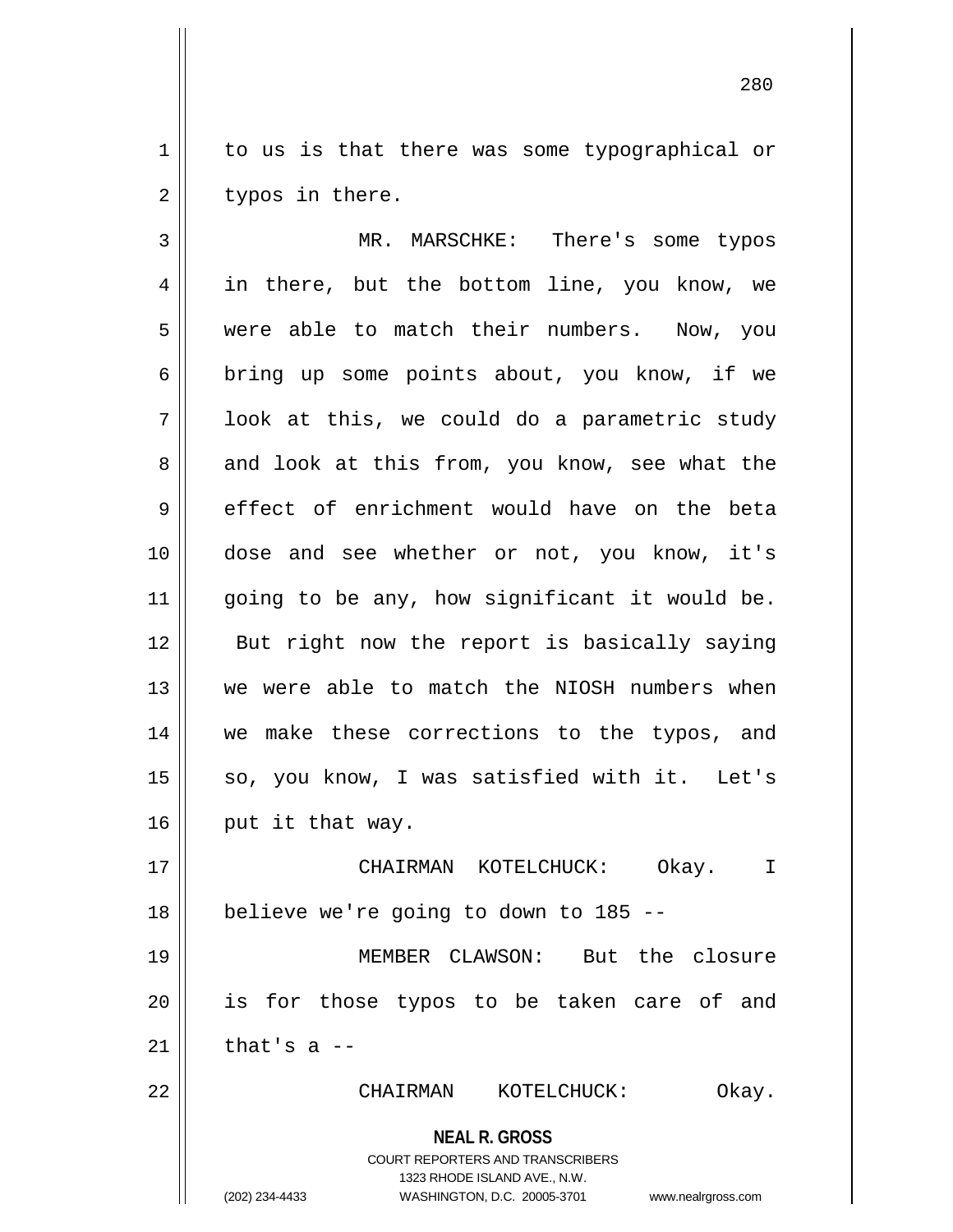$1 \parallel 185.5?$ 

| $\sqrt{2}$     | MR. FARVER: 185.5 is similar to                |
|----------------|------------------------------------------------|
| $\mathbf{3}$   | the third finding where this is outside of the |
| $\overline{4}$ | AWE period, and I believe it's already closed. |
| 5              | MR. CALHOUN: That is closed, yes.              |
| 6              | MR. FARVER: Okay.                              |
| 7              | CHAIRMAN KOTELCHUCK:<br>Well,                  |
| 8              | closed. Okay.                                  |
| 9              | MR. FARVER: Finding 6 and Finding              |
| 10             | 7, we suggest they remain open, and Steve is   |
| 11             | going to tell us why, I hope.                  |
| 12             | MR. MARSCHKE: Which one is which?              |
| 13             | Finding 6, Finding 6 is the airborne dust-     |
| 14             | loading, yes. We went back and we looked at    |
| 15             | the -- NIOSH got both of the dust-loading from |
| 16             | a report prepared by Enterline and Marsh, and  |
| 17             | there's a table in there, Table 8 of the       |
| 18             | Enterline and Marsh document, and the Table 8  |
| 19             | contains different airborne concentrations for |
| 20             | different areas of the plant, and it's a       |
| 21             | combination of measurements that were taken    |
| 22             | during the operating period and concentrations |

**NEAL R. GROSS**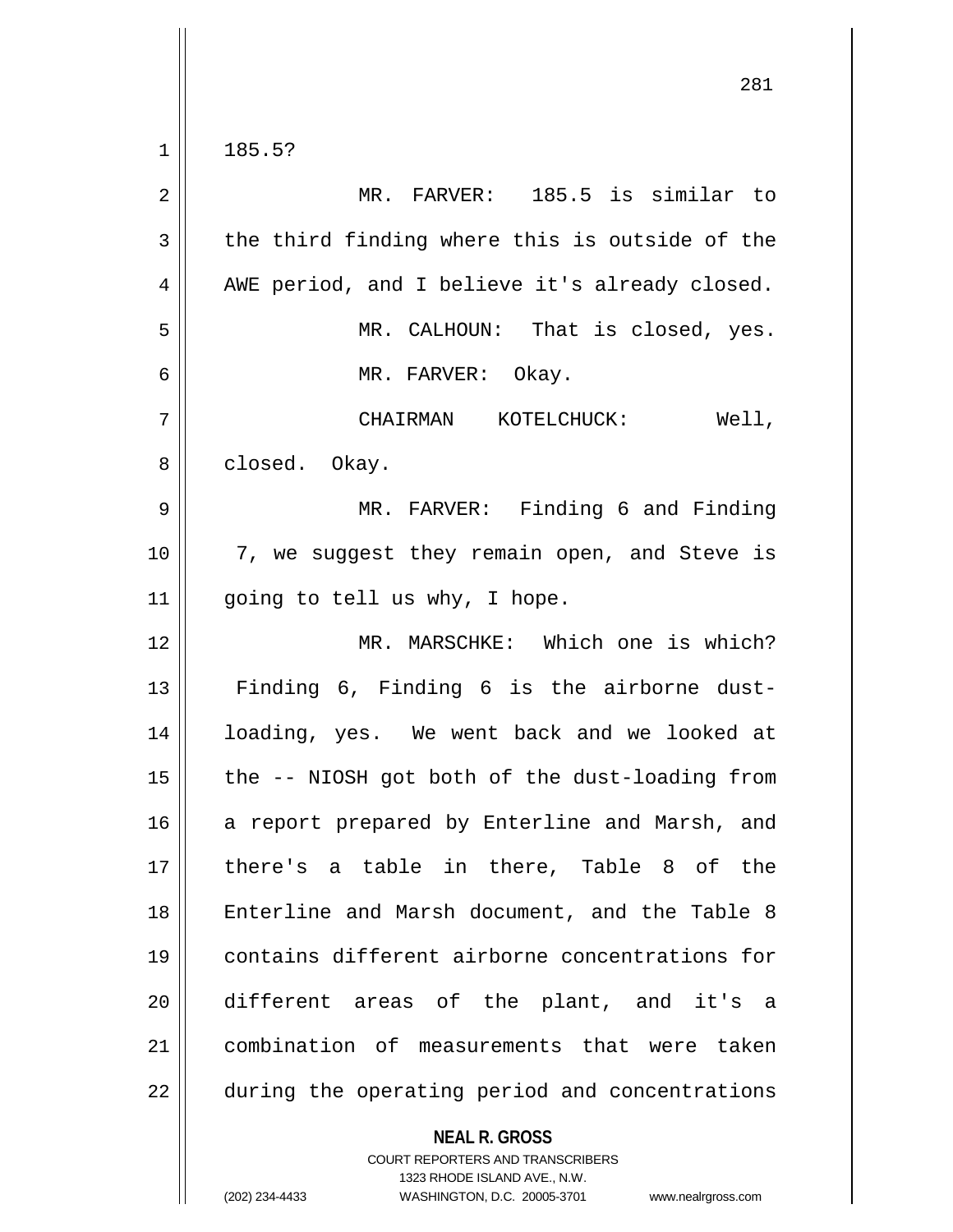1 which were taken later.

| $\overline{2}$ | And our concern was, you know, the             |
|----------------|------------------------------------------------|
| 3              | concentrations that were taken later, we       |
| 4              | didn't think they should be used when you      |
| 5              | calculate the 95th percentile calculation      |
| 6              | because we felt that they would probably be    |
| 7              | lower than what would be the concentration     |
| 8              | during the operational period. We did look at  |
| $\mathsf 9$    | Enterline and Marsh. They do talk about this.  |
| 10             | They do state that they made an attempt to     |
| 11             | adjust the modern data based upon process      |
| 12             | knowledge and environmental controls that were |
| 13             | implemented over the years, but they do warn   |
| 14             | that the historical exposures, even so that    |
| 15             | the historical exposures would probably be     |
| 16             | greater, of greater magnitude, which, for what |
| 17             | Enterline and Marsh was doing, was             |
| 18             | conservative but for what we're doing would be |
| 19             | not conservative. So we felt, that's one of    |
| 20             | the reasons we feel that, basically, this      |
| 21             | finding should stand.                          |
|                |                                                |

 $\parallel$  The other reason, again, if you go

**NEAL R. GROSS**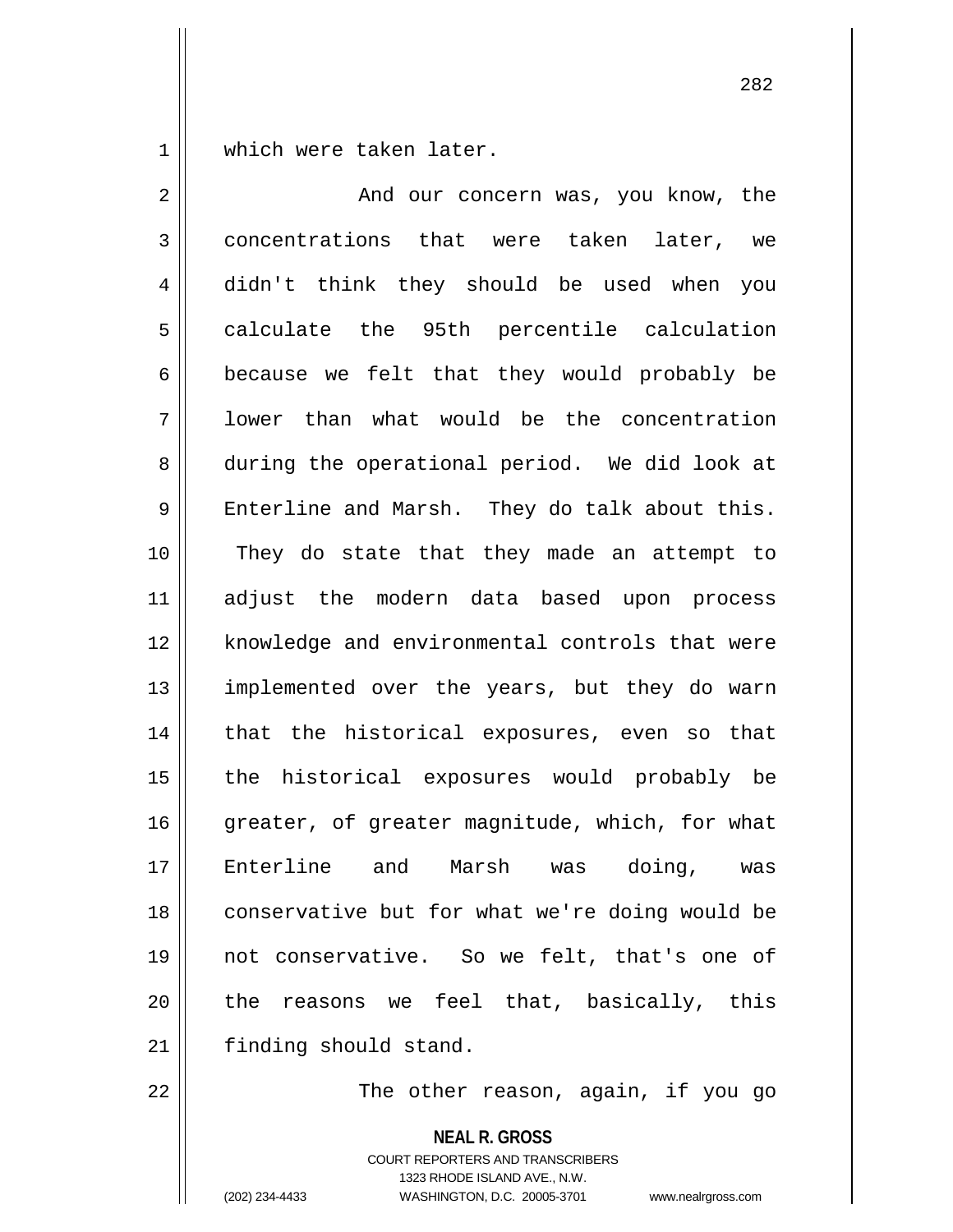1 to this Enterline and Marsh report and you go  $2 \parallel$  to the very beginning of the report, you know,  $3 \parallel$  way before Table 8, they give some nickel  $4 \parallel$  concentrations in the, I quess the crusher,  $5 \parallel$  the area where the crushing and the grinding  $6 \parallel$  and handling occurs and around the calciners.  $7 \parallel$  And the concentrations that they, the nickel 8 airborne concentrations that they give at the 9 || beginning of the report in these areas, are 10 significantly higher than any of the values 11 || that are given in Table 8. 12 So, basically, we're just

13 || wondering, you know, why these numbers were 14 not included in the 95th percentile 15 || calculation and, you know, should they be 16 included in that calculation? So, really, 17 || there's two, in the new report there's two 18 || kinds of phases or two parts to this finding, 19 one is we don't think we should be using the 20  $\parallel$  new data from Table 8. You should, basically, 21  $\parallel$  only use the historical data. And, secondly, 22 you know, this information on airborne nickel

**NEAL R. GROSS**

<sup>283</sup>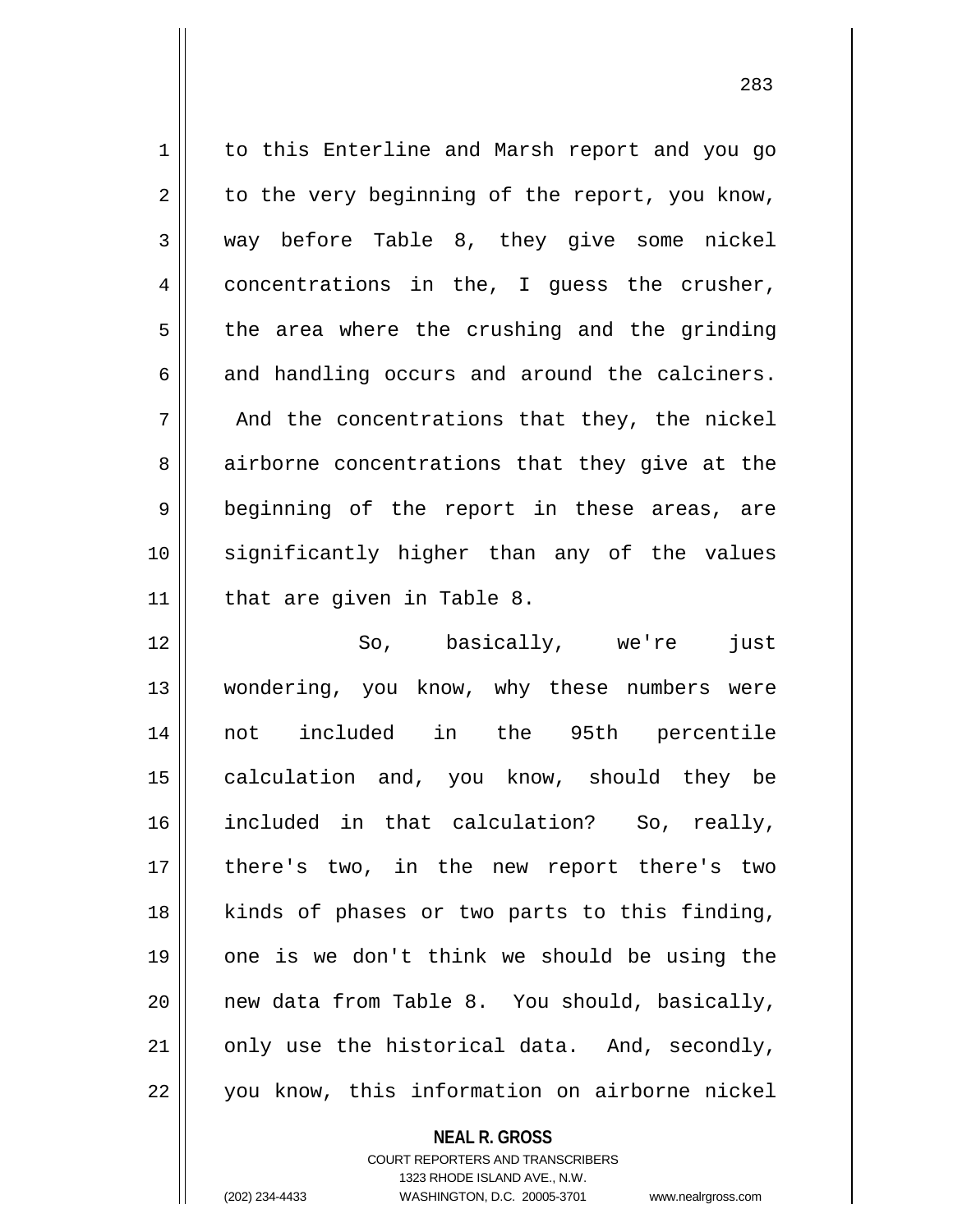**NEAL R. GROSS** 1 concentration that Enterline and Marsh present  $2 \parallel$  at the beginning of their report, you know, we  $3 \parallel$  think that that should be somehow factored in 4 | or discussed somewhat. And if you decide not  $5 \parallel$  to use it, give a reason why it's not used. 6 || So that's the reason why, like 7 Doug said, this one, we recommend it still 8 | stay open. 9 MR. FARVER: And you speak of this 10 in your report under Finding 5 and 6 of your 11 | report? 12 MR. MARSCHKE: Yes, we do. 13 MR. CALHOUN: Do we have that one 14 yet? 15 MR. MARSCHKE: No, that's the same  $16$  report that we're finishing up right now. 17 MR. MAURO: You may recall at our 18 || last meeting, I pointed out that if you use 19 just the old data, the older data, you come up 20 || with a higher 95th percentile value, maybe ten 21 times higher. But I was troubled by that  $22 \parallel$  because, in that old data, I believe, I forget

COURT REPORTERS AND TRANSCRIBERS

1323 RHODE ISLAND AVE., N.W. (202) 234-4433 WASHINGTON, D.C. 20005-3701 www.nealrgross.com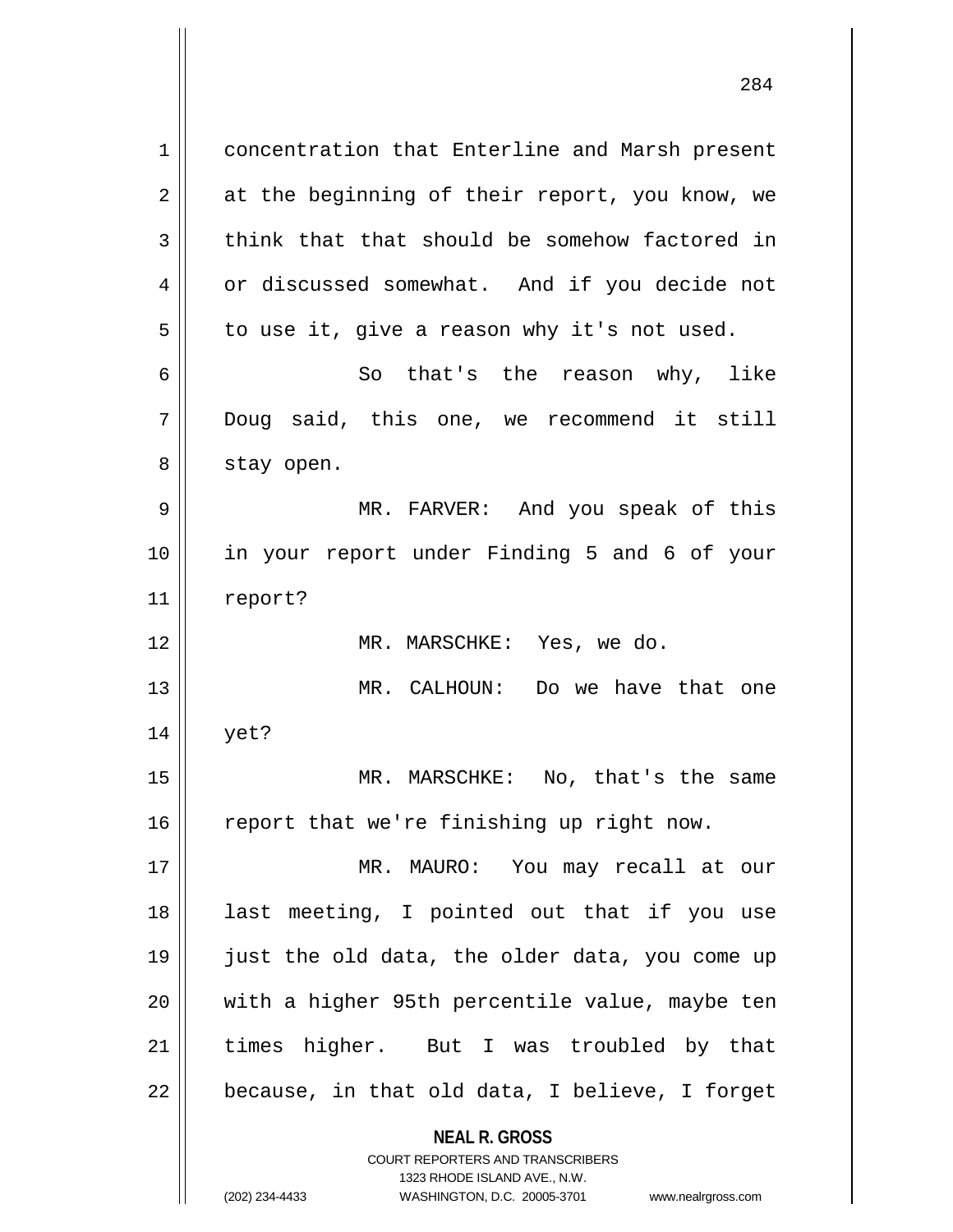1 || how many measurements there were that 2 represented the old data, there was one  $3 \parallel$  outlier that was this 5 milligram per cubic 4 meter number. And I remember we had a little 5 discussion about what do you do when you have  $6 \parallel$  an outlier, and that was sort of, like, where 7 we left things off that, you know, we didn't 8 || make any conclusions about it when we have 9 || just a single value that is driving the upper 10 95th percentile value quite far. All the 11 other values were in line with everything  $12 \parallel$  else. 13 However, now Steve doing a more 14 definitive analysis and going into the source 15 documents in the SRDB, he's finding that the 5 16 milligrams per cubic meter does not appear, 17 || necessarily, to be the highest value. There 18 are other values that are up there, I think 19 || one as high 20 milligrams per cubic meter, and  $20$ 21 || MR. MARSCHKE: Well, one ranges,  $22$  || from one area they range from 20 to 350.

> **NEAL R. GROSS** COURT REPORTERS AND TRANSCRIBERS 1323 RHODE ISLAND AVE., N.W.

(202) 234-4433 WASHINGTON, D.C. 20005-3701 www.nealrgross.com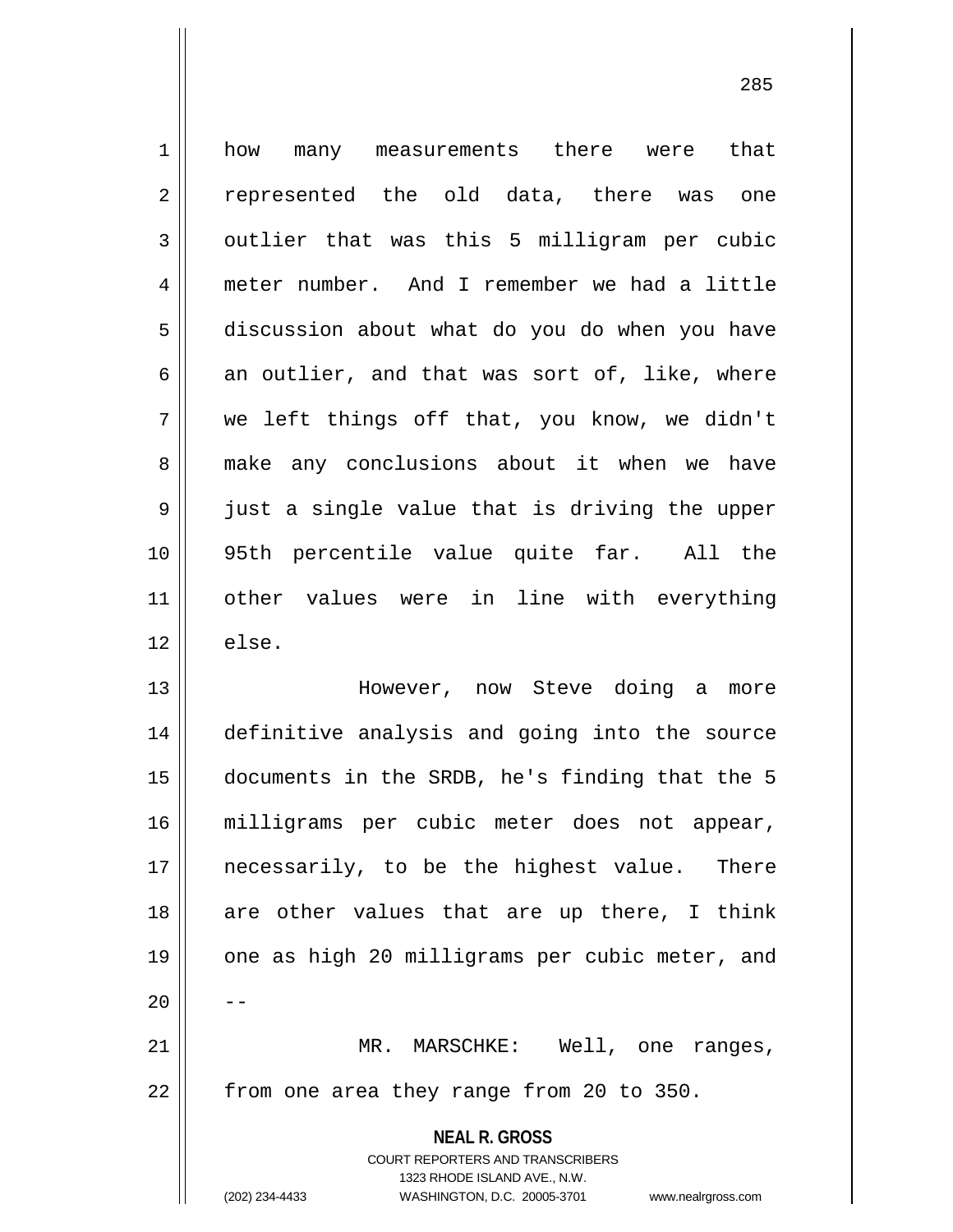| $\mathbf 1$    | MR. MAURO: Okay.                                                                                |
|----------------|-------------------------------------------------------------------------------------------------|
| $\overline{2}$ | MR. MARSCHKE: So, yes, if you go                                                                |
| 3              | and look at these concentrations that they                                                      |
| 4              | give at the beginning of the report, Enterline                                                  |
| 5              | and Marsh give at the beginning of the report,                                                  |
| 6              | in one area they have a range from 20 to 350                                                    |
| 7              | milligrams of nickel per cubic meter and, in                                                    |
| 8              | the other area around the calciners, they have                                                  |
| 9              | a range from 5 to 15 milligrams of nickel per                                                   |
| 10             | cubic meter. So both these ranges, the lower                                                    |
| 11             | end of both these ranges, is at the upper end                                                   |
| 12             | of the Table 8 values.                                                                          |
| 13             | MR. MAURO: I'll just point out                                                                  |
| 14             | that when you start to get into the hundreds                                                    |
| 15             | of milligrams per cubic meter, it's not                                                         |
| 16             | respirable. I mean, a person can't work in                                                      |
| 17             | that environment. You know, I'm not too sure                                                    |
| 18             | where they're at actually at a toxic level                                                      |
| 19             | with nickel; that's a different question.                                                       |
| 20             | But, I mean, just in the point of view of                                                       |
| 21             | nuisance dust.                                                                                  |
| 22             | So we have a couple of confounding                                                              |
|                | <b>NEAL R. GROSS</b><br><b>COURT REPORTERS AND TRANSCRIBERS</b><br>1323 RHODE ISLAND AVE., N.W. |
|                | (202) 234-4433<br>WASHINGTON, D.C. 20005-3701<br>www.nealrgross.com                             |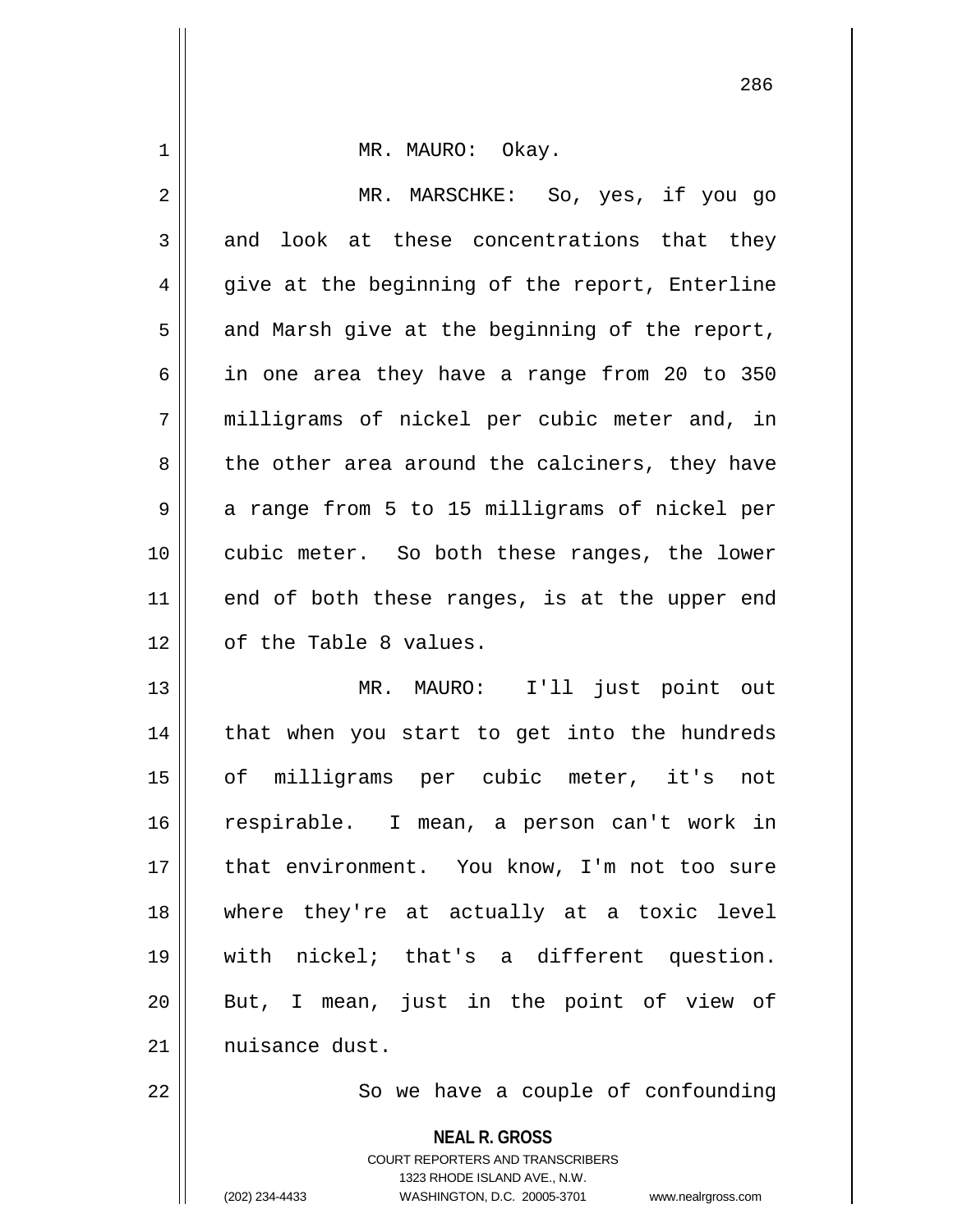**NEAL R. GROSS** COURT REPORTERS AND TRANSCRIBERS 1323 RHODE ISLAND AVE., N.W.  $1 \parallel$  problems here is that we really still need to, 2 || NIOSH, I guess, needs to look into whether the 3 || numbers that they use that they ultimately 4 || picked, this 95th percentile from that set of 5 measurements, as Steve pointed out, should 6 || they have also included these other 7 measurements that are well above the 5 8 || milligram highest value that was reported in  $9 \parallel$  Table 8? I think we need to hear a little bit 10 more about that. 11 MR. FARVER: So what would you 12 | like the action to be? 13 MEMBER CLAWSON: Well, as soon as 14 we get that report, I guess NIOSH will have to 15 | respond to it. 16 MR. CALHOUN: That's what I'm 17 | thinking. 18 || MR. KATZ: Right. 19 MR. FARVER: Since it's identified 20 as findings in that report, we'll have to  $21$  respond to that. We're not going to have any  $22$  | further action. We're going to close this.

<sup>(202) 234-4433</sup> WASHINGTON, D.C. 20005-3701 www.nealrgross.com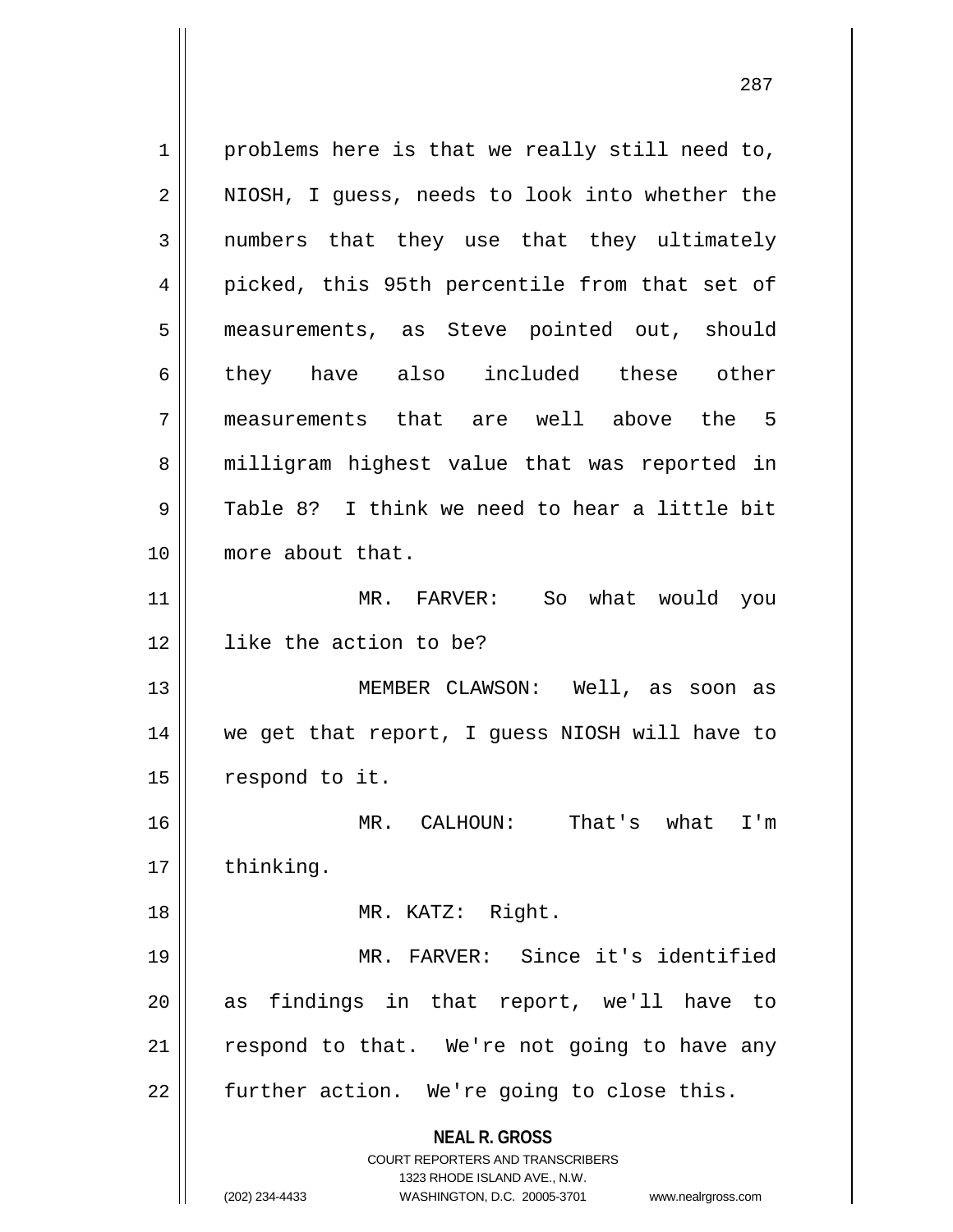**NEAL R. GROSS** COURT REPORTERS AND TRANSCRIBERS 1323 RHODE ISLAND AVE., N.W. (202) 234-4433 WASHINGTON, D.C. 20005-3701 www.nealrgross.com 288 1 MR. CALHOUN: How can you close  $2 \parallel$  it? 3 MEMBER CLAWSON: Can't close it 4 || until we get their response. 5 MR. CALHOUN: I'd love for you to 6 close it but-- 7 MR. KATZ: We're waiting on their 8 || response after they get your report. 9 || MR. FARVER: And telling myself to 10 keep opening and closing in the same sentence. 11 || MR. MAURO: Could I ask a process 12 question? This report that we're putting out 13 which would contain a lot of these 14 commentaries on the Site Profile, now, of 15 || course, these affect the dose reconstruction. 16 When you get this report, the Huntington Site 17 || Profile Review, is that going to stay within 18 || the DR Subcommittee or is that something that 19 will be moved out and go over to, let's say, 20 || an AWE workgroup? 21 MR. KATZ: Well, there is no 22 workgroup, other than the TBD-6000 and 6001.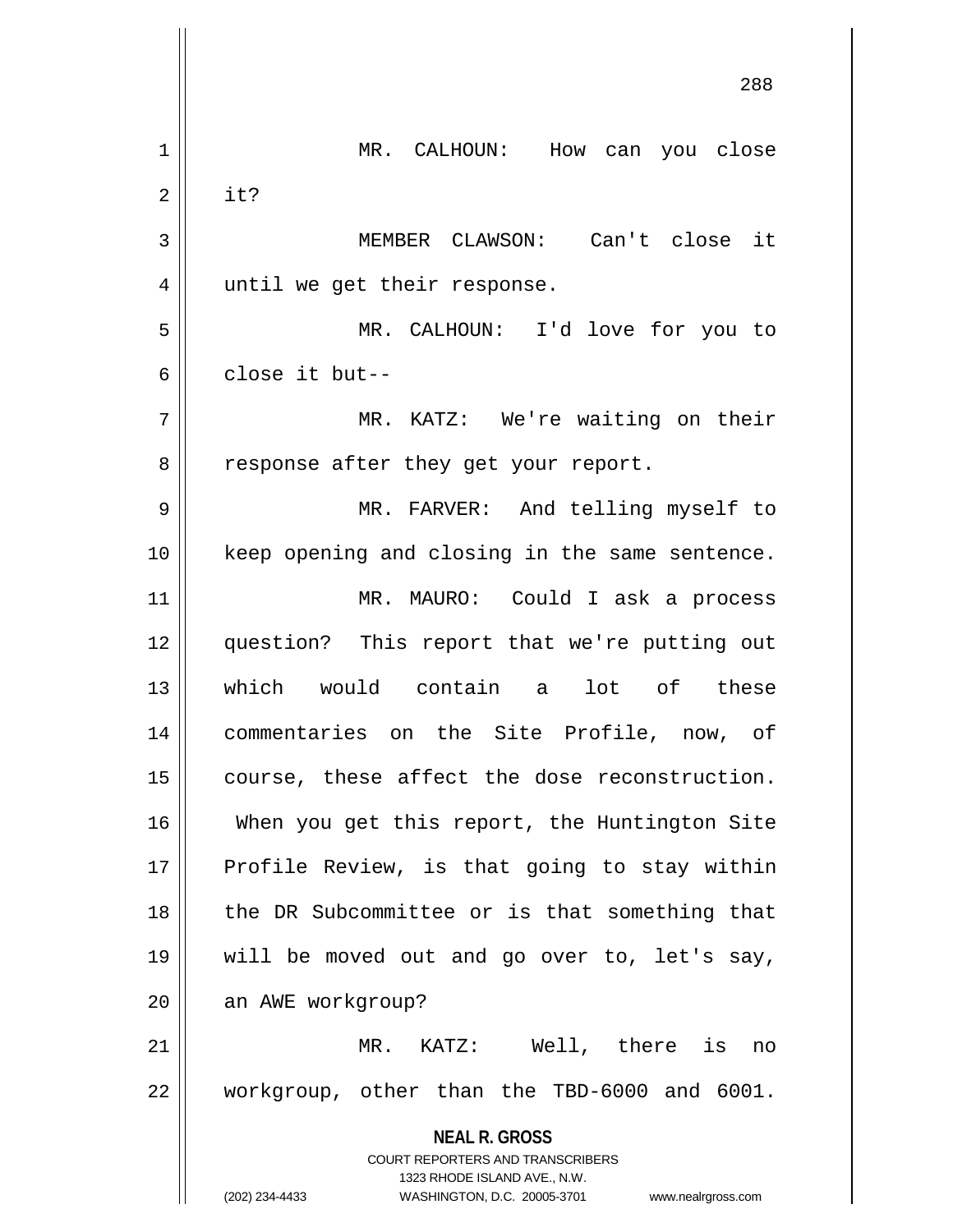**NEAL R. GROSS** COURT REPORTERS AND TRANSCRIBERS 1323 RHODE ISLAND AVE., N.W. (202) 234-4433 WASHINGTON, D.C. 20005-3701 www.nealrgross.com 1 | MR. MARSCHKE: John, remember that 2 || Huntington started out as an AWE and is now  $3 \parallel$  classified as a DOE site. 4 || MR. MAURO: Oh, this is  $-$  oh,  $5 \parallel$  okay. This is a DOE site. 6 MR. MARSCHKE: So there really 7 | isn't a workgroup --8 MR. MAURO: That's right. You 9 told me this last time and I forgot about 10 || that. Yes, yes, there is no Workgroup. Okay. 11 MR. KATZ: Right. So we'll try to 12 || resolve this stuff here. 13 || MR. MAURO: Okay. 14 MEMBER CLAWSON: You know, somehow 15 we ought to capture that, too. That's going 16 || to have to be addressed here because a lot of  $17$  || times it's easy. 18 || MR. KATZ: Yes, it's nice. 19 CHAIRMAN KOTELCHUCK: I'm  $20$  scrolling down and going a long way. Hey,  $21$  | finally, on page 22 I think I see something. 22 MR. FARVER: Oh, did we go over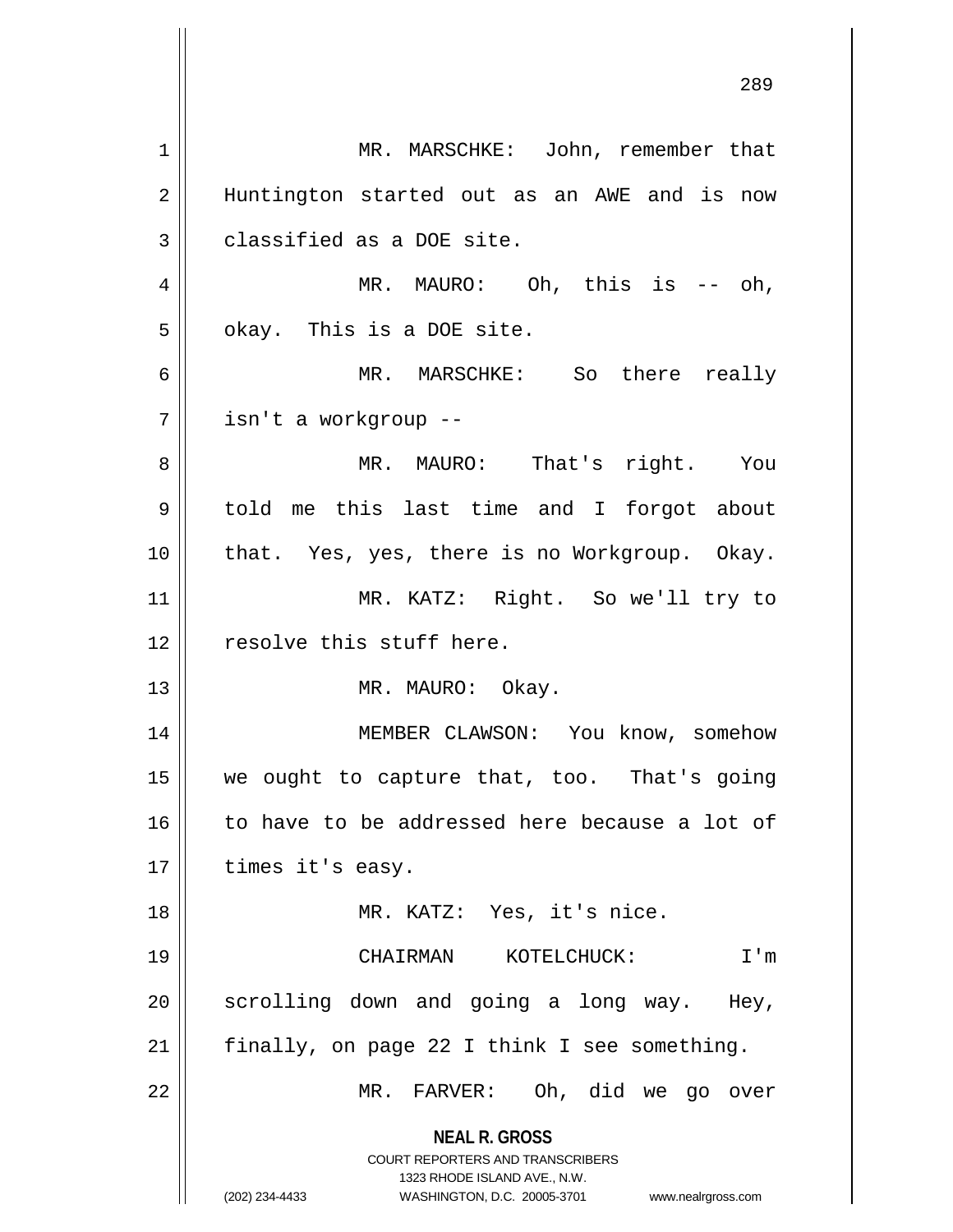$1 \parallel 185.7?$ 

| $\overline{2}$ | MR. MARSCHKE:<br>185.7, that                    |
|----------------|-------------------------------------------------|
| $\mathfrak{Z}$ | basically says they only considered -- what     |
| $\overline{4}$ | was the value? Considered radionuclides other   |
| 5              | than uranium. Well, if you look at the new      |
| 6              | Site Profile, they considered two               |
| 7              | radionuclides other than uranium.<br>They       |
| 8              | considered plutonium-239 and neptunium-237.     |
| 9              | But, again, we still feel that the finding      |
| 10             | stands because, if you look, Huntington was     |
| 11             | getting the nickel from the three gaseous       |
| 12             | diffusion plants. And if you look at the Site   |
| 13             | Profiles for the three gaseous diffusion        |
| 14             | plants, for example, they have a whole suite    |
| 15             | of radionuclides: americium, different          |
| 16             | uraniums, thorium, technetium-99 in             |
| 17             | particular. And, basically, I think, you        |
| 18             | know, some of the gaseous diffusion plants,     |
| 19             | when they talk about these radionuclides, they  |
| 20             | mention specifically technetium-99 as being a   |
| 21             | from a dosimetry standpoint<br>for<br>concern   |
| 22             | recycled uranium.<br>And<br>because the<br>Site |

**NEAL R. GROSS**

COURT REPORTERS AND TRANSCRIBERS 1323 RHODE ISLAND AVE., N.W. (202) 234-4433 WASHINGTON, D.C. 20005-3701 www.nealrgross.com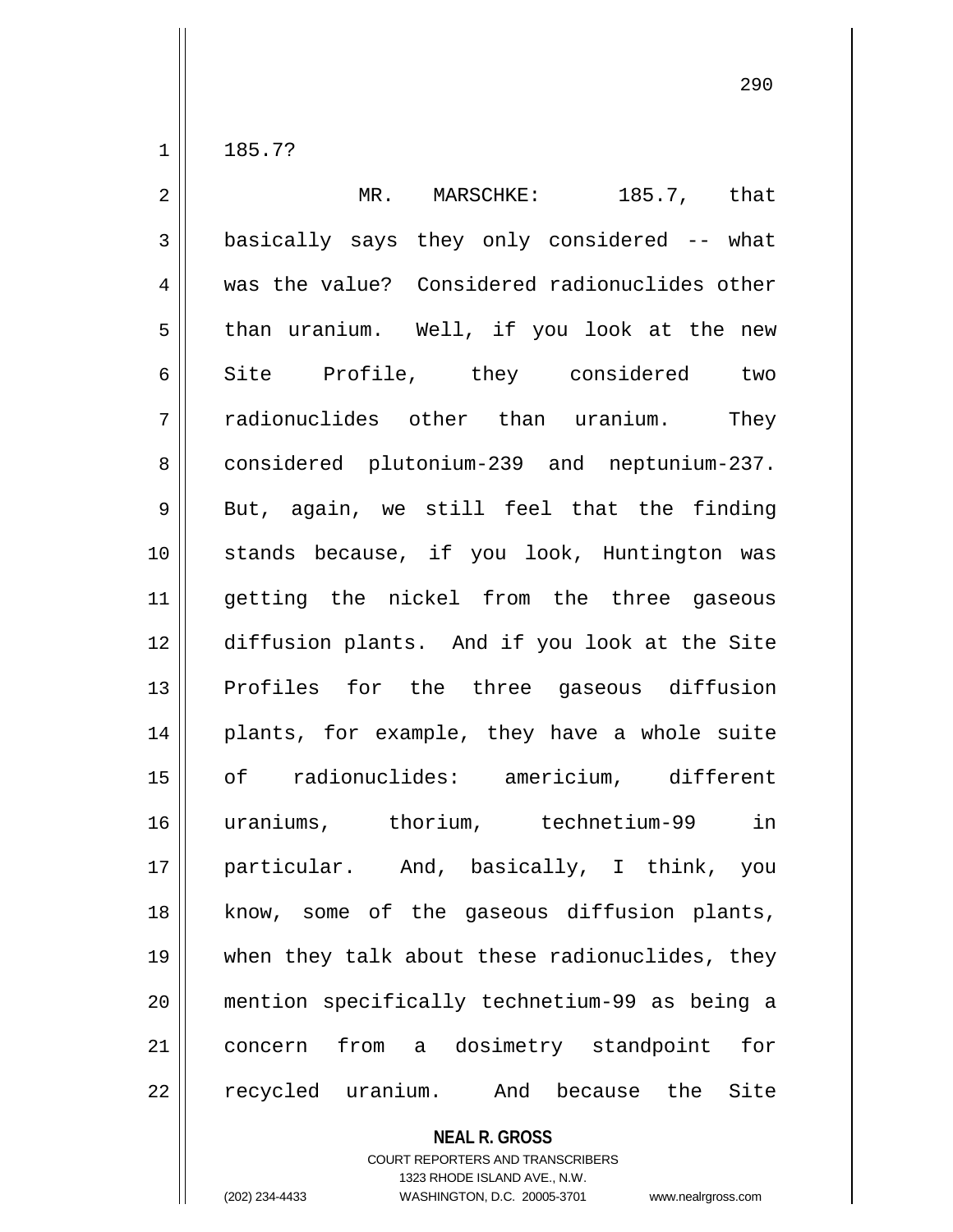**NEAL R. GROSS** COURT REPORTERS AND TRANSCRIBERS 1323 RHODE ISLAND AVE., N.W. (202) 234-4433 WASHINGTON, D.C. 20005-3701 www.nealrgross.com 1 || Profile is missing technetium-99, as well as 2 || some of these other radionuclides, we think  $3 \parallel$  that that's, you know, that that's a finding  $4 \parallel$  and needs to be resolved. 5 MR. FARVER: Okay. And you also 6 | mention this as Finding 1 in your report; is 7 || that correct? 8 || MR. MARSCHKE: This is Finding 1 9 || in our report, yes. 10 MR. FARVER: Okay. So it's also 11 addressed in your report? 12 MR. MARSCHKE: That's correct. 13 MR. FARVER: Okay. So that takes  $14$  | care of 185. I think we go down to 194 --15 || CHAIRMAN KOTELCHUCK: Ninety-five,  $16 \parallel 195.$ 17 MR. FARVER: Let's go down to 194 18 || point something. I'll be there in a second. 19 CHAIRMAN KOTELCHUCK: Okay. 20 || MR. MARSCHKE: Doug? 21 || MR. FARVER: Yes, sir. 22 MR. MARSCHKE: Do you need me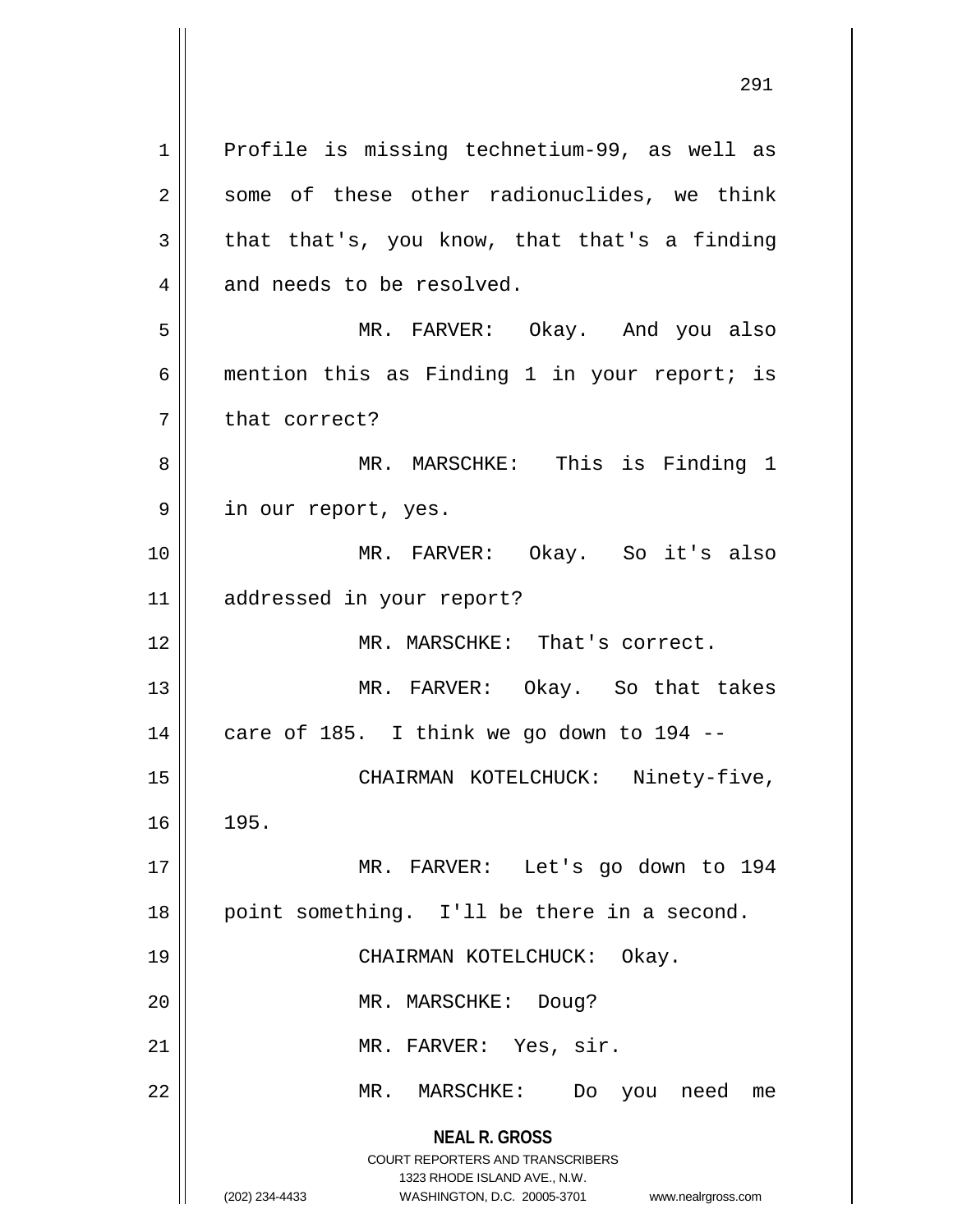**NEAL R. GROSS** COURT REPORTERS AND TRANSCRIBERS 1323 RHODE ISLAND AVE., N.W. 292 1 || anymore? 2 || MR. FARVER: Nope. 3 || MR. MARSCHKE: Thank you. 4 MR. FARVER: Thanks, Steve. 5 MR. MARSCHKE: I'll log off then,  $6 \parallel$  if that's okay. 7 MR. KATZ: Thanks, Steve. 8 MR. MARSCHKE: Thank you. Bye- $9 \parallel$  bye. 10 MR. STIVER: Doug, I think you had 11 a question about observation three in 194, if 12 || I recall correctly. 13 MR. FARVER: Oh, that is one 14 question, but we had one before that I just 15 wanted to close out. 194.2. It never says 16 it's closed. It says something like SC&A will 17 provide a follow-up response. Just to give 18 you a brief update of what this is, what it 19 amounts to is the DR report said that they are 20 || going to assign an X-ray exam annually, based 21 || on the Site Profile. Okay, common wording. 22 || They said they used the actual employee

<sup>(202) 234-4433</sup> WASHINGTON, D.C. 20005-3701 www.nealrgross.com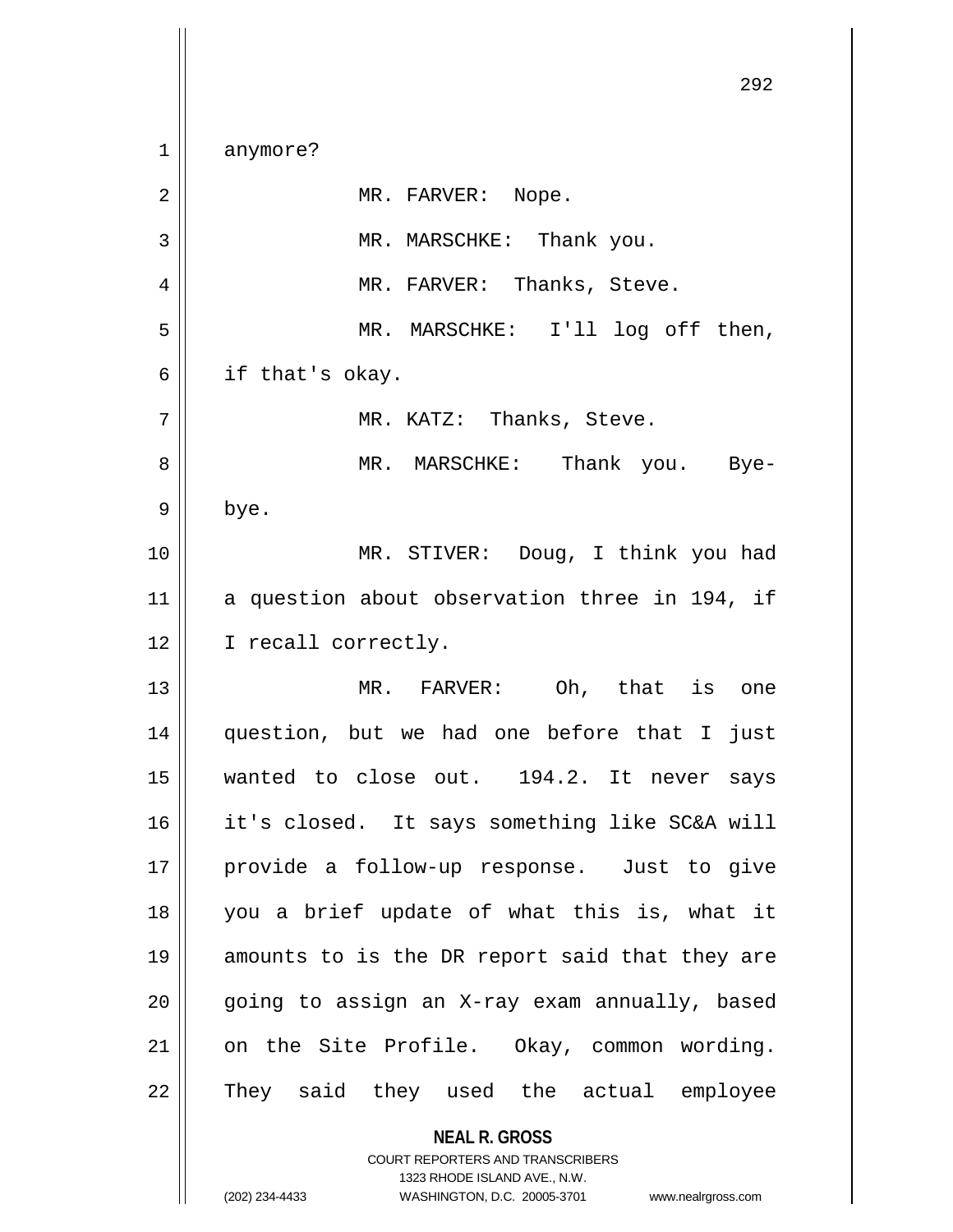1 || records. The employee had 17 X-rays. I 2 | believe five of them were for, like, broken 3 fingers and things like that. So they used 12 4 | of them.

5 It turned out that it wasn't for 6 every single year. Okay. I think there were, 7 like, three years where there was no annual  $8 \parallel$  chest X-ray. But what they did, they used the 9 employee records instead of an assumed 10 frequency. So I don't have a problem with 11 || that after looking at it closer. It was just 12 || the wording. The wording was incorrect. I 13 | just want to close that out.

14 || And if we go down to observation  $\parallel$  three of 194, let's just finish up with that. 16 | Observation three. Let's get the right one. Observation one of 194. That's the right one. This is where we had some reason to believe that they may have used PFG exams at Fernald in the earlier years, `51 through `58. In talking with John Stiver, I'm not sure || that this has even been talked about from

## **NEAL R. GROSS**

COURT REPORTERS AND TRANSCRIBERS 1323 RHODE ISLAND AVE., N.W. (202) 234-4433 WASHINGTON, D.C. 20005-3701 www.nealrgross.com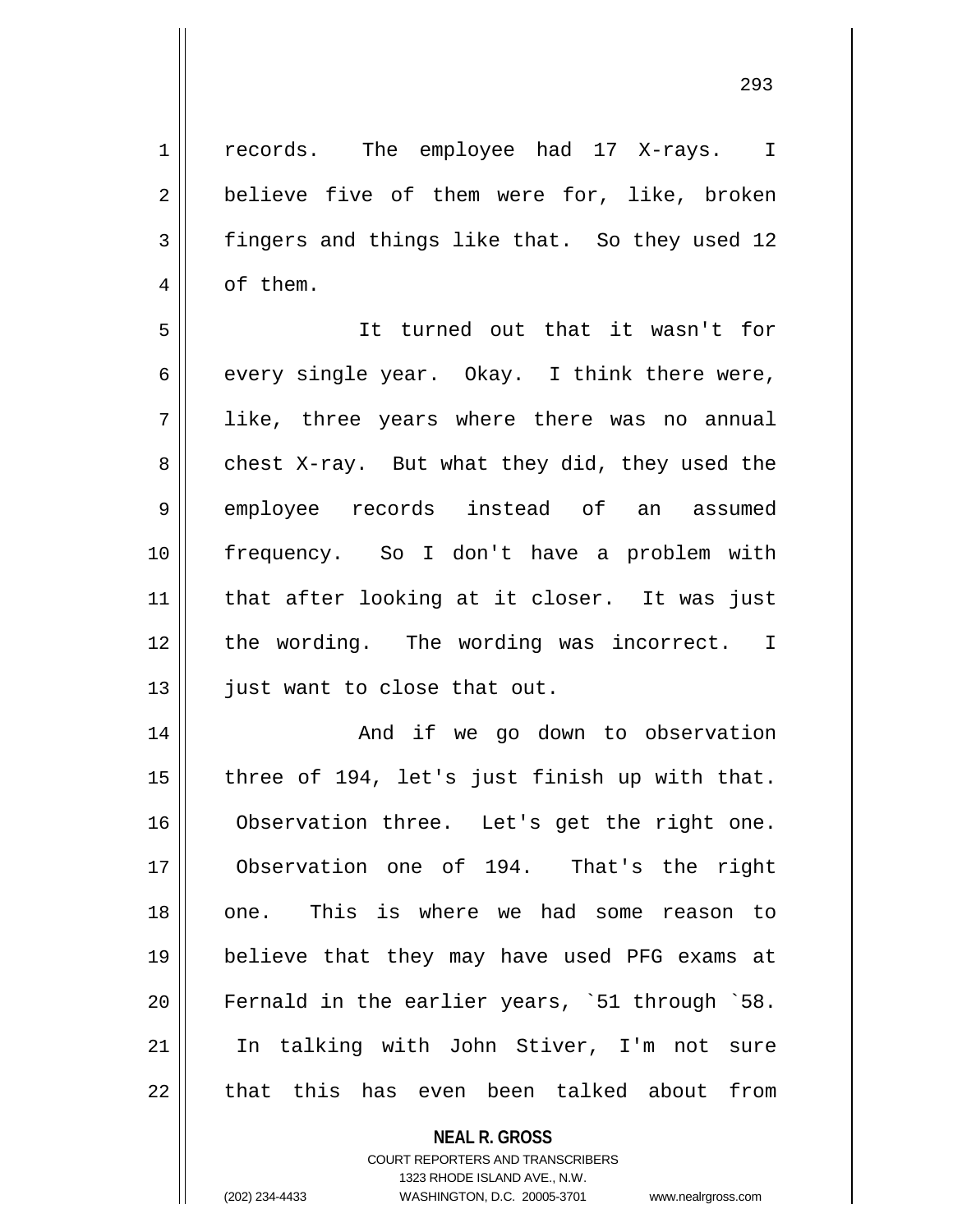1 Fernald Workgroup. Where did we see that 2 dialogue, John? It was in one of the 3 transcripts from early on, the one in the 4 Workgroup meeting or somewhere, that --5 MR. STIVER: I believe this one

 was from, oh, gosh, I want to think November  $7 \parallel 2011$  or 2010. It wasn't a Workgroup meeting. 8 || It was a Dose Reconstruction Subcommittee meeting, and it was an idea, the question being had it actually been transferred and was it being handled in the Fernald Workgroup. The answer being is that it's in queue with || all of the other Site Profile issues, pending 14 || resolution of the SEC issues.

 MR. FARVER: The last I could find on it, the action was Elyse was going to go to 17 the records and see if she could find actual 18 || exams, films, and you could probably tell if it was PFG exams by the size of the film, if I remember right what I was reading. I don't believe it's officially been taken up by the 22 | Fernald group.

## **NEAL R. GROSS**

COURT REPORTERS AND TRANSCRIBERS 1323 RHODE ISLAND AVE., N.W. (202) 234-4433 WASHINGTON, D.C. 20005-3701 www.nealrgross.com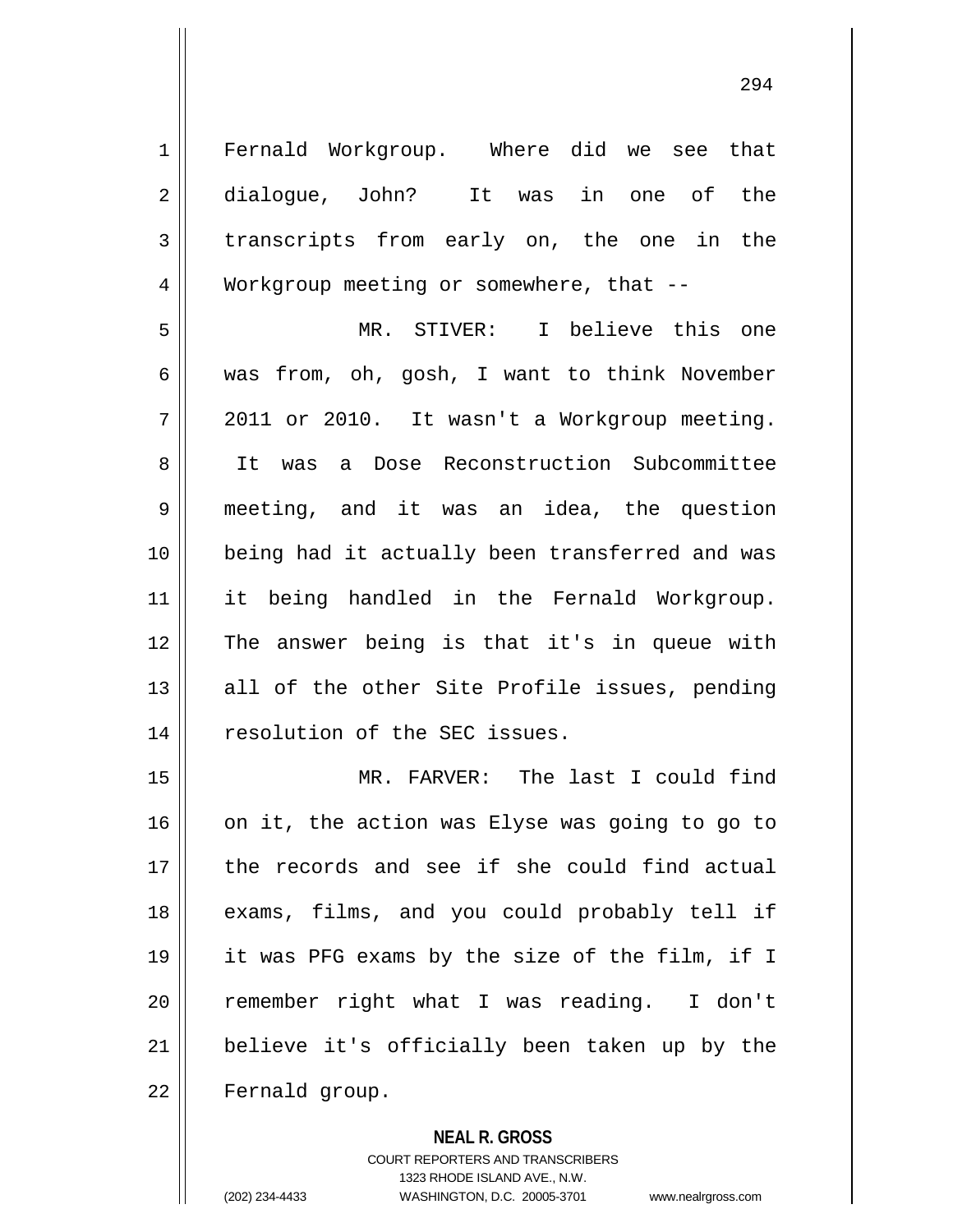|    | 295                                                                                      |
|----|------------------------------------------------------------------------------------------|
| 1  | MR. STIVER: No, it has not.                                                              |
| 2  | MR. FARVER: I don't know how we                                                          |
| 3  | make that happen.                                                                        |
| 4  | MR. KATZ: Well, John said he can                                                         |
| 5  | put that on his --                                                                       |
| 6  | MR. STIVER: Yes, I'd be the first                                                        |
| 7  | to say I'd love to address that. There are                                               |
| 8  | quite a few outstanding Site Profile issues                                              |
| 9  | that are kind of in a holding pattern until we                                           |
| 10 | resolve the SEC issue. And, you know, once                                               |
| 11 | that happens, why, then we'll re-baseline the                                            |
| 12 | matrix and go after the Site Profile issues.                                             |
| 13 | But that has not happened yet.                                                           |
| 14 | MEMBER CLAWSON:<br>John, this<br>ıs                                                      |
| 15 | Brad. Would you make sure that we get this                                               |
| 16 | put into the matrix, the --                                                              |
| 17 | MR. STIVER: Absolutely.<br>I                                                             |
| 18 | believe it's Finding 30 out of the 33 of the                                             |
| 19 | original Site Profile Review from back in                                                |
| 20 | 2006.                                                                                    |
| 21 | MEMBER CLAWSON: Okay.                                                                    |
| 22 | MR. FARVER: So do we need any                                                            |
|    | <b>NEAL R. GROSS</b><br>COURT REPORTERS AND TRANSCRIBERS<br>1323 RHODE ISLAND AVE., N.W. |
|    | (202) 234-4433<br>WASHINGTON, D.C. 20005-3701<br>www.nealrgross.com                      |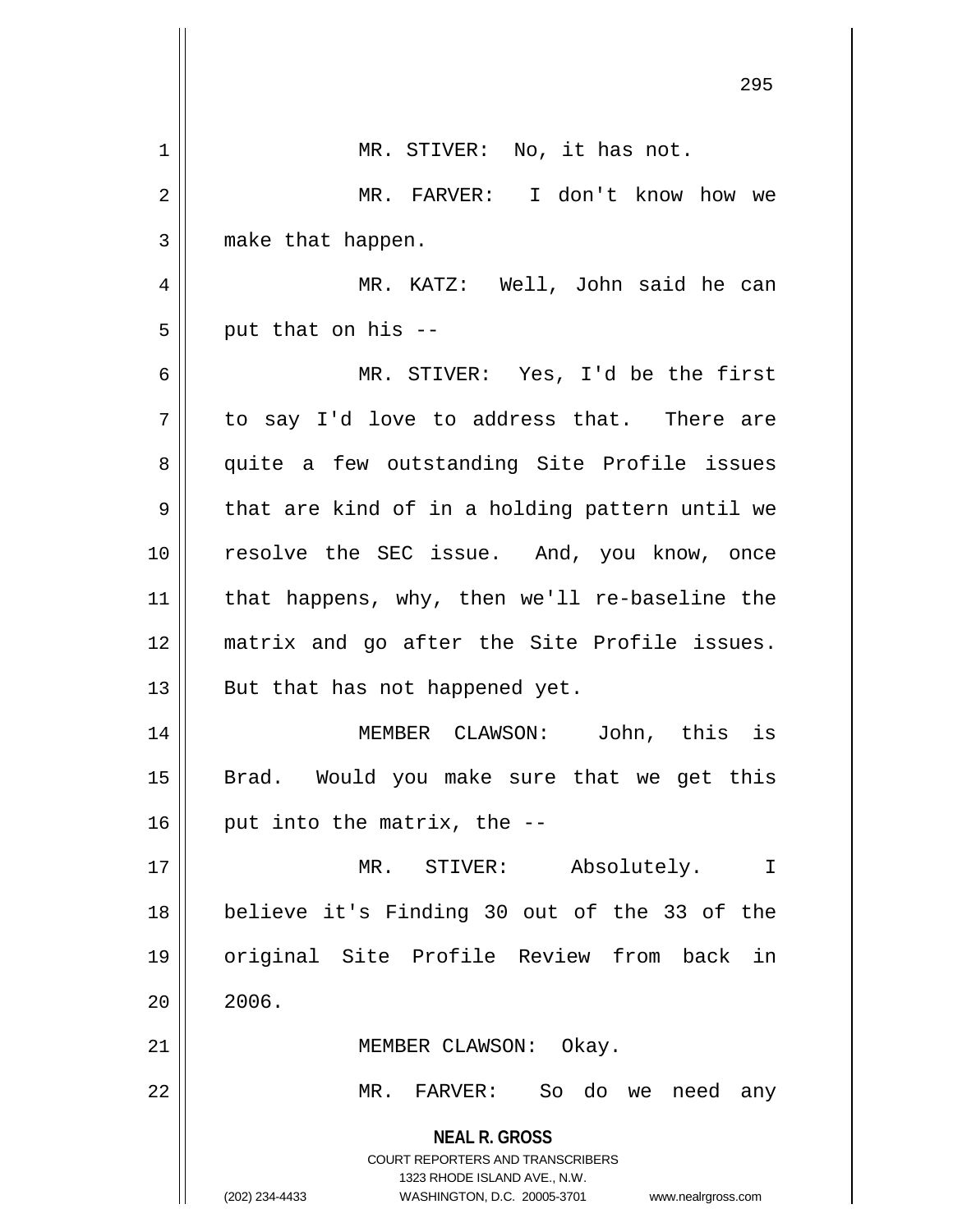**NEAL R. GROSS** COURT REPORTERS AND TRANSCRIBERS 1323 RHODE ISLAND AVE., N.W. (202) 234-4433 WASHINGTON, D.C. 20005-3701 www.nealrgross.com 1 || further action? 2 || MEMBER CLAWSON: Just that it was 3 | turned over to the Workgroup. 4 MR. STIVER: I have indication  $5$  || that it's been transferred. 6 CHAIRMAN KOTELCHUCK: Wanda? 7 || MEMBER MUNN: Yes, transfer it. 8 MR. FARVER: Okay. 9 MR. KATZ: Yes, it's not even 10 || really being transferred. It's being handled 11 there, right? It's on their list so-- 12 MEMBER MUNN: Okay. So it will be 13 || resolved there. 14 || MR. KATZ: Right, exactly. 15 MR. MAURO: Do you close these 16 here, or do you keep these in abeyance or 17 | something like that? 18 MR. KATZ: Close it here. 19 || MR. MAURO: You close it here? 20 CHAIRMAN KOTELCHUCK: Okay. I'll  $21$  put that in. 22 || MR. FARVER: No further action.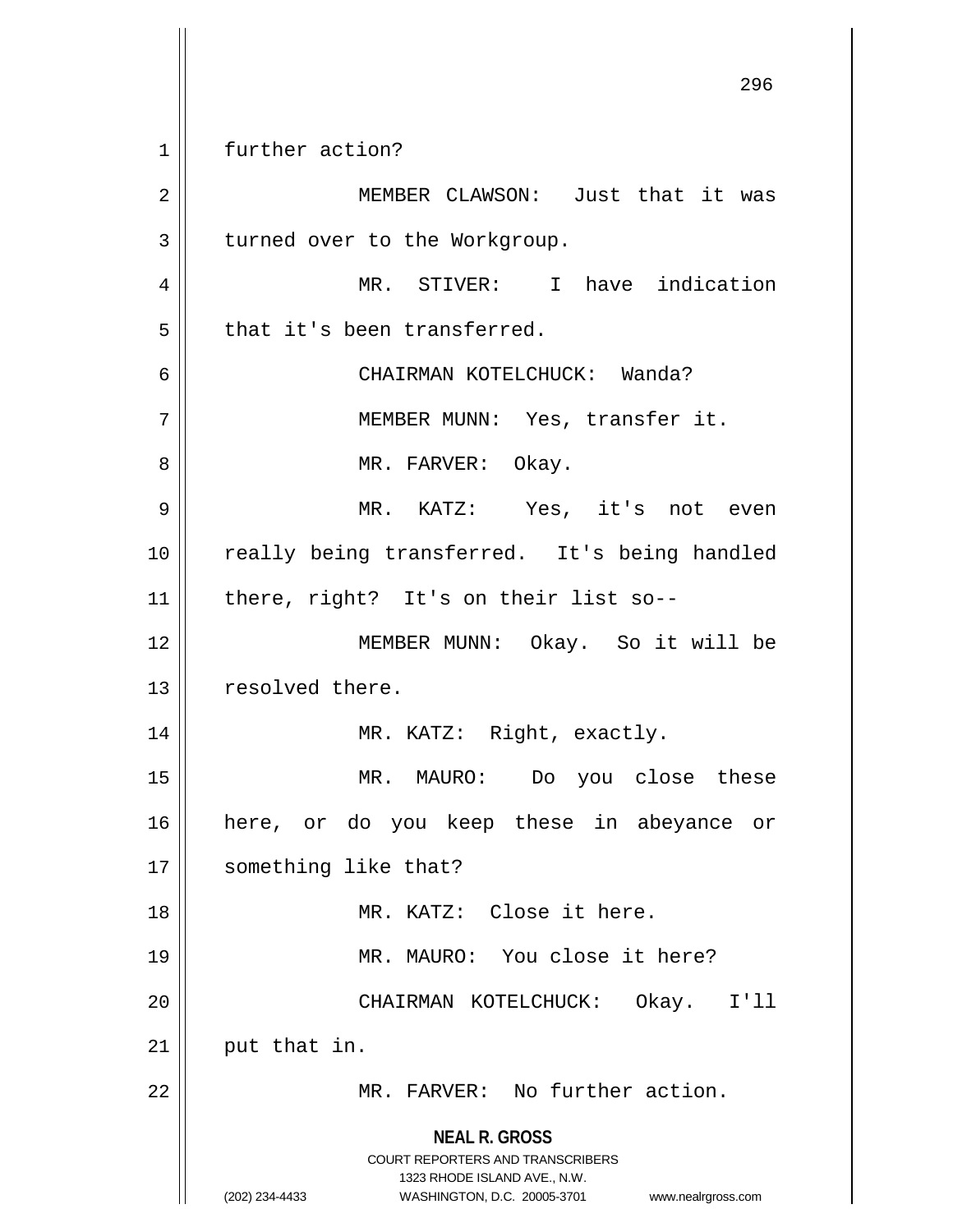|             | 297                                                      |
|-------------|----------------------------------------------------------|
| $\mathbf 1$ | CHAIRMAN KOTELCHUCK: Okay.                               |
| 2           | MR. FARVER: Now we're going to                           |
| 3           | jump down to 195. And let me see what it is.             |
| 4           | Oh, 195.1 was NIOSH agrees to the reviews                |
| 5           | situation determined PER is required. So                 |
| 6           | that's still in Grady's ballpark.                        |
| 7           | MR. CALHOUN: What site is this                           |
| 8           | one?                                                     |
| 9           | MR. SIEBERT: Oh, this is Scott.                          |
| 10          | This isn't a site. This is the idea of not               |
| 11          | using AP and instead using rotational and                |
| 12          | isotopic.                                                |
| 13          | MR. CALHOUN: Oh, yes, okay.                              |
| 14          | MR. SIEBERT: Yes. This is the                            |
| 15          | kind of one, and this is a question on how the           |
| 16          | Subcommittee wants to handle this. I think               |
| 17          | NIOSH and ORAU are already discussing how to             |
| 18          | be dealing with this PER and exactly how to,             |
| 19          | you know, whether we roll it into a different            |
| 20          | PER and things like that, but that's not a               |
| 21          | discussion that will be completed in the near            |
| 22          | future.                                                  |
|             | <b>NEAL R. GROSS</b><br>COURT REPORTERS AND TRANSCRIBERS |

1323 RHODE ISLAND AVE., N.W.

 $\prod$ 

 $\mathsf{I}$ 

(202) 234-4433 WASHINGTON, D.C. 20005-3701 www.nealrgross.com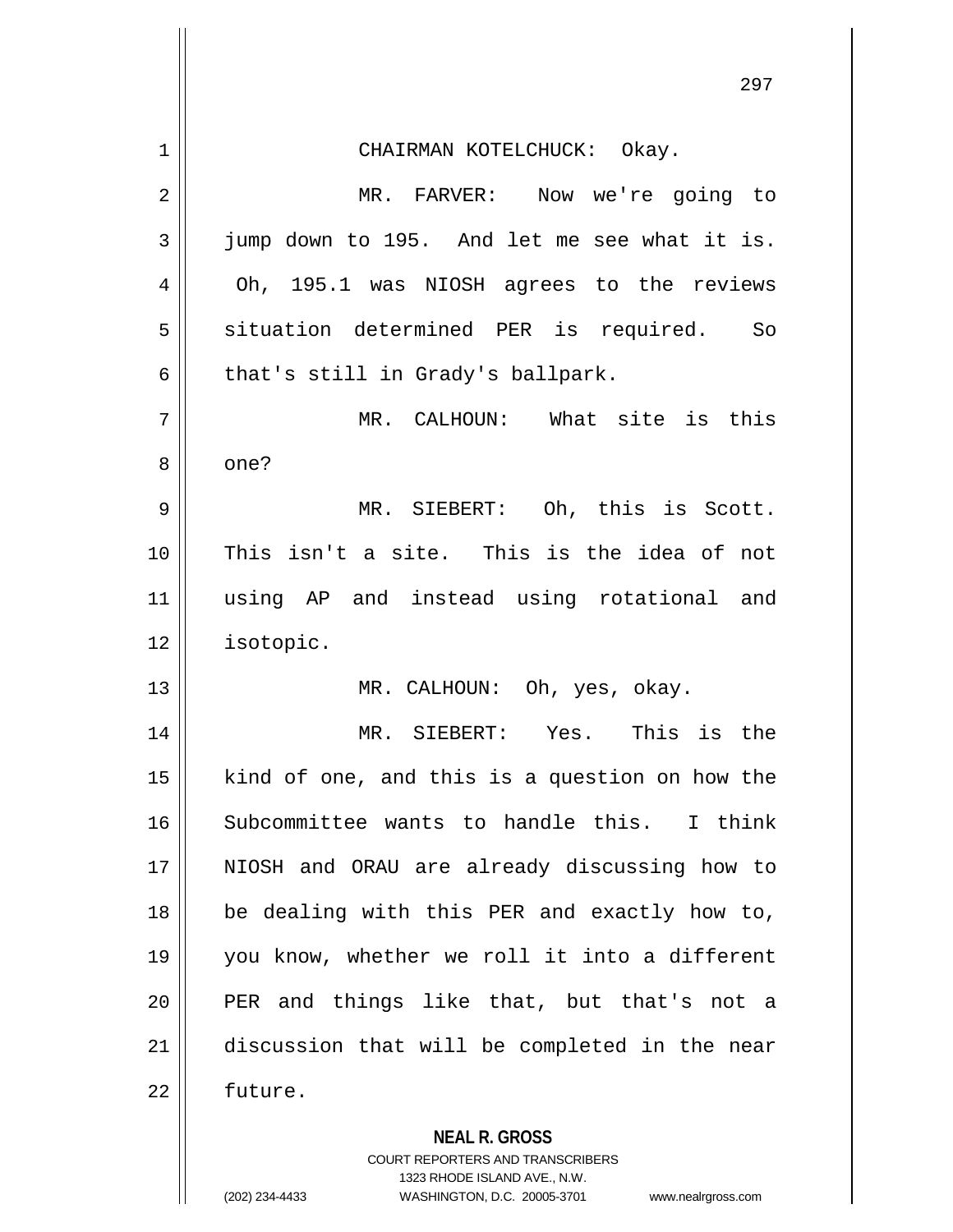**NEAL R. GROSS** COURT REPORTERS AND TRANSCRIBERS 1323 RHODE ISLAND AVE., N.W. (202) 234-4433 WASHINGTON, D.C. 20005-3701 www.nealrgross.com 1 | MR. CALHOUN: We're in the process 2 | of revising the DCFs, I guess, according to 3 what ICRP, the revised ICRP 116; is that 4 || right? It just came out. And there's going  $5 \parallel$  to be, there's no doubt there's going to be a 6 monster PER that comes out because, as it 7 turns out, some of the DCFs are going to go 8 down and some of the DCFs are going to go up. 9 MR. KATZ: So does the 10 Subcommittee want to hold this open or simply 11 || reference that this is going to be addressed  $12$  | in this PER --13 MR. CALHOUN: Oh, it's definitely  $14$  | going to be addressed in the PER. 15 || MR. KATZ: -- and close it? 16 MR. CALHOUN: But it's not going 17 | to be for months. 18 CHAIRMAN KOTELCHUCK: But the 19 question is if we close it that means the  $20$  || action on this is, does it await PER, the new  $21$  | PER, or --22 || MR. KATZ: The action is that it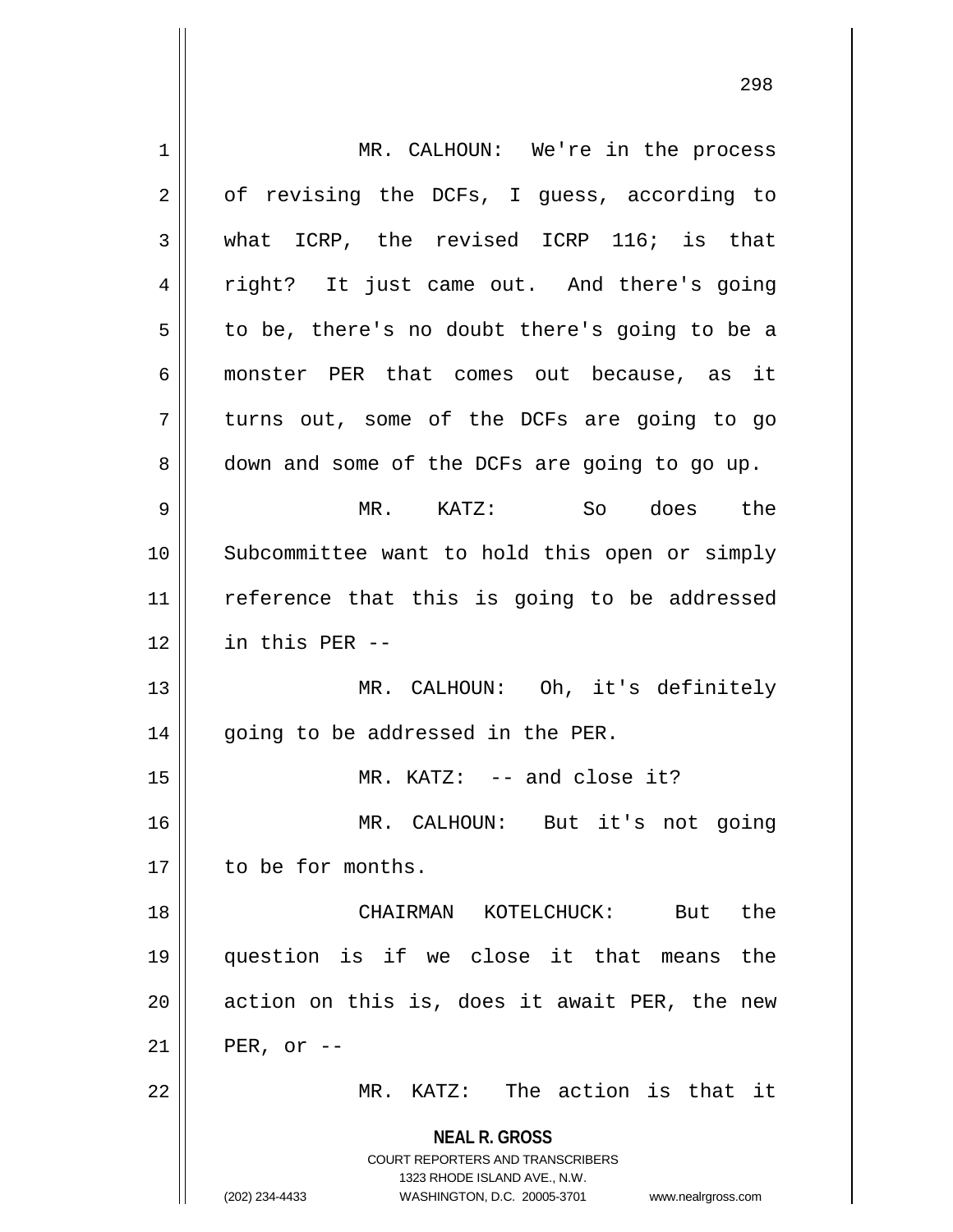| $\mathbf 1$    | will be addressed in the new PER.                                   |
|----------------|---------------------------------------------------------------------|
| $\overline{2}$ | MR. CALHOUN: Yes, each individual                                   |
| 3              | dose reconstruction will be reviewed that is                        |
| 4              | non-comped based on the changes of the PER.                         |
| 5              | CHAIRMAN KOTELCHUCK: Okay. So                                       |
| 6              | that's how you'll go over all the $-$ -                             |
| 7              | MR. FARVER: This is a finding                                       |
| 8              | that comes up over and over in our reviews.                         |
| 9              | That's why I call it standard findings since                        |
| 10             | they have not been applying what has been                           |
| 11             | written in there. I guess it's IG-001,                              |
| 12             | current revision.                                                   |
| 13             | MEMBER RICHARDSON: So when they                                     |
| 14             | update them, they cannot apply those?                               |
| 15             | CHAIRMAN KOTELCHUCK: That's good.                                   |
| 16             | Okay. We've closed that then.                                       |
| 17             | MR. FARVER: Yes, so we close it                                     |
| 18             | because my guess is, just because there's such                      |
| 19             | a lag, you're going to see this finding again                       |
| 20             | in one of our other reports.                                        |
| 21             | CHAIRMAN KOTELCHUCK: Yes.                                           |
| 22             | MR. SIEBERT: We're going to see                                     |
|                | <b>NEAL R. GROSS</b>                                                |
|                | <b>COURT REPORTERS AND TRANSCRIBERS</b>                             |
|                | 1323 RHODE ISLAND AVE., N.W.                                        |
|                | WASHINGTON, D.C. 20005-3701<br>(202) 234-4433<br>www.nealrgross.com |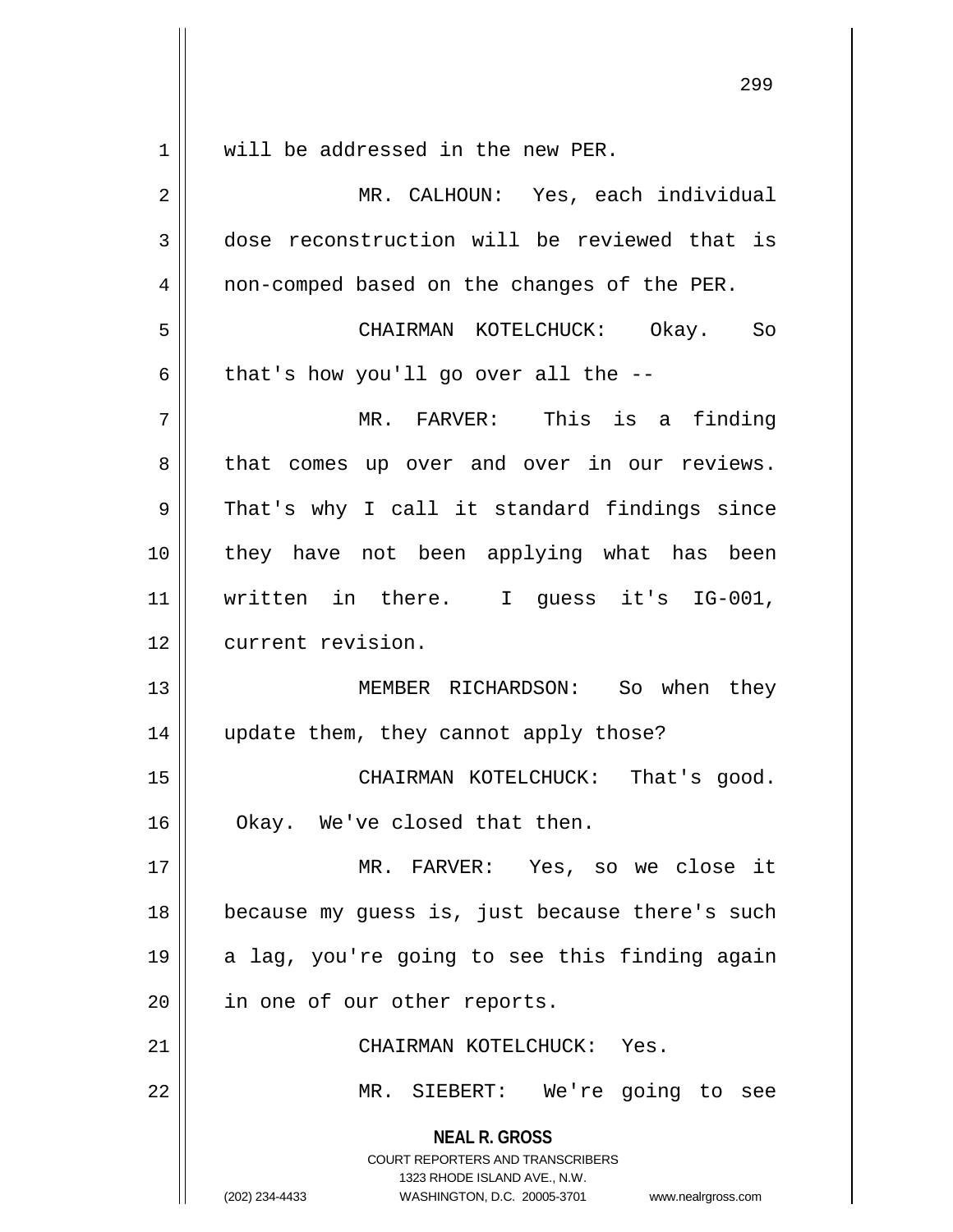**NEAL R. GROSS** COURT REPORTERS AND TRANSCRIBERS 1323 RHODE ISLAND AVE., N.W. (202) 234-4433 WASHINGTON, D.C. 20005-3701 www.nealrgross.com  $1 \parallel$  it later today if we get that far. 2 || MR. FARVER: Okay. 3 MR. KATZ: Right. And in the 4 || future, if it's the same thing and it's being 5 || addressed the same way, you can put the answer  $6 \parallel$  with the finding because, otherwise, we're 7 wasting time. 8 MR. FARVER: Yes. What we'd 9 normally do is, in the future, if we find a 10 || case where it's not addressed, we would write 11 || it up as an observation on that point and say 12 || this has been previously identified. 13 MR. KATZ: And it's being 14 | addressed. 15 MR. FARVER: And it's being  $16$  || addressed by  $-$ 17 MR. KATZ: Blah, blah, blah. 18 || MR. FARVER: -- by somebody, by  $19 \parallel$  Ted. 20 || MEMBER MUNN: Being addressed by  $21$   $\parallel$  the PER. 22 || MR. KATZ: Exactly.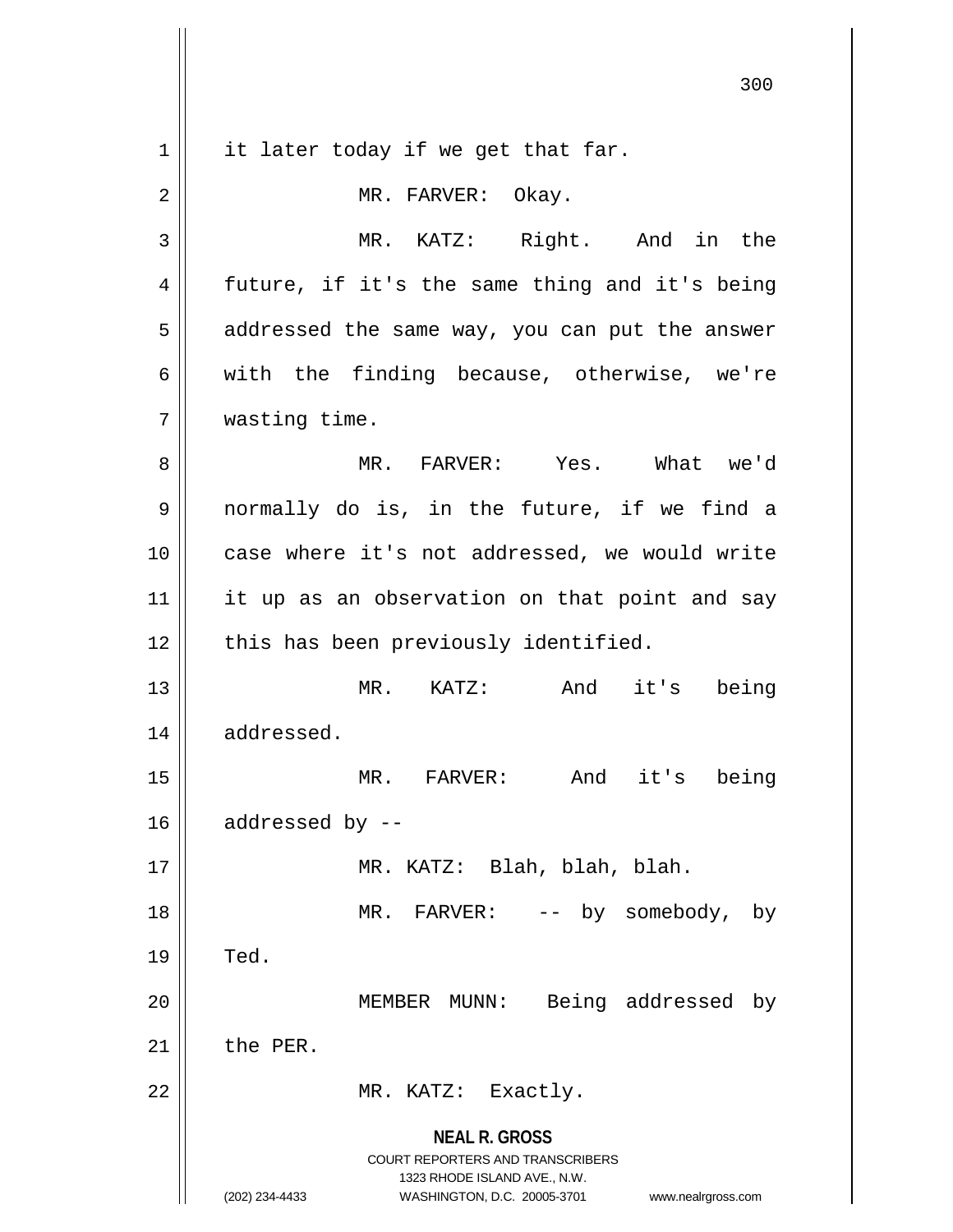1 CHAIRMAN KOTELCHUCK: Okay. 2 | Addressed by the PER.

3 MS. BEHLING: Okay. Yes, this is 4 || Kathy. Does this have to do with that Table  $5 \parallel$  1.4B or whatever that we routinely identified 6 that they -- because, as we always say, the 7 || implementation quide is one of those documents  $8 \parallel$  that was supposed to be the overarching or, 9 | you know, more of a guidance document. And I 10 | don't know how often, and I may be wrong here, 11 but how often the dose reconstructors go to 12 that specific table. I'm just trying to 13 understand, are you saying that this will be 14 incorporated into a PER once you change the 15 DCF values? Because this is a little bit 16 different. It's a table that was introduced 17 | into the implementation guide. Am I wrong? 18 MR. FARVER: No, it's a table. It 19 just has to do with applying different 20 || qeometries, dose conversion factors for 21 different geometries, and when --

22 MS. BEHLING: Right. And we had

**NEAL R. GROSS** COURT REPORTERS AND TRANSCRIBERS 1323 RHODE ISLAND AVE., N.W. (202) 234-4433 WASHINGTON, D.C. 20005-3701 www.nealrgross.com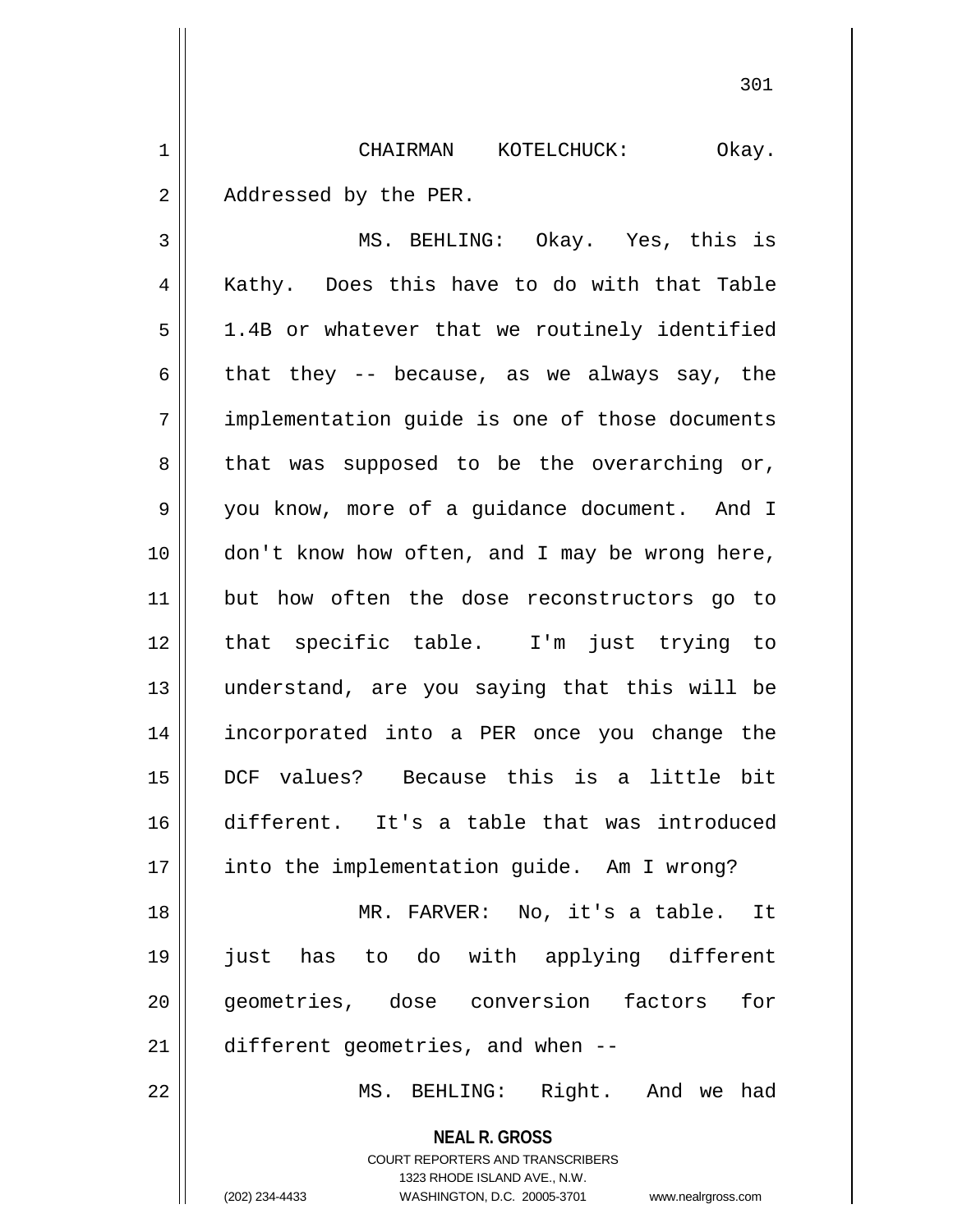**NEAL R. GROSS** COURT REPORTERS AND TRANSCRIBERS 1323 RHODE ISLAND AVE., N.W. 1 || pointed out a long time ago that the AP 2 || geometries are the only ones that should be  $3 \parallel$  used, and then this Table 1.4B was introduced, 4 and we recognized that the dose reconstructors 5 will go to an OTIB or to a procedure or to a 6 || Technical Basis Document quicker than they  $7 \parallel$  will go to the implementation quide, but there 8 || is specific guidance in this table that is not 9 being followed. 10 MR. FARVER: Correct. 11 || MS. BEHLING: Okay. And I just, 12 we see this so often, and it just points to me 13 || that there should be a PER for this. And I 14 just want to be sure that adding a new 15 appendix to Implementation Guide 1, that this 16 will be incorporated into that. 17 || MR. CALHOUN: Any changes to any 18 || of our documents, whether they're IG, TBDs, 19 TIBs, whatever, that result in an increase in 20 dose will result in a PER. 21 MS. BEHLING: And that's been the 22 || question all along. Why hasn't there been a

(202) 234-4433 WASHINGTON, D.C. 20005-3701 www.nealrgross.com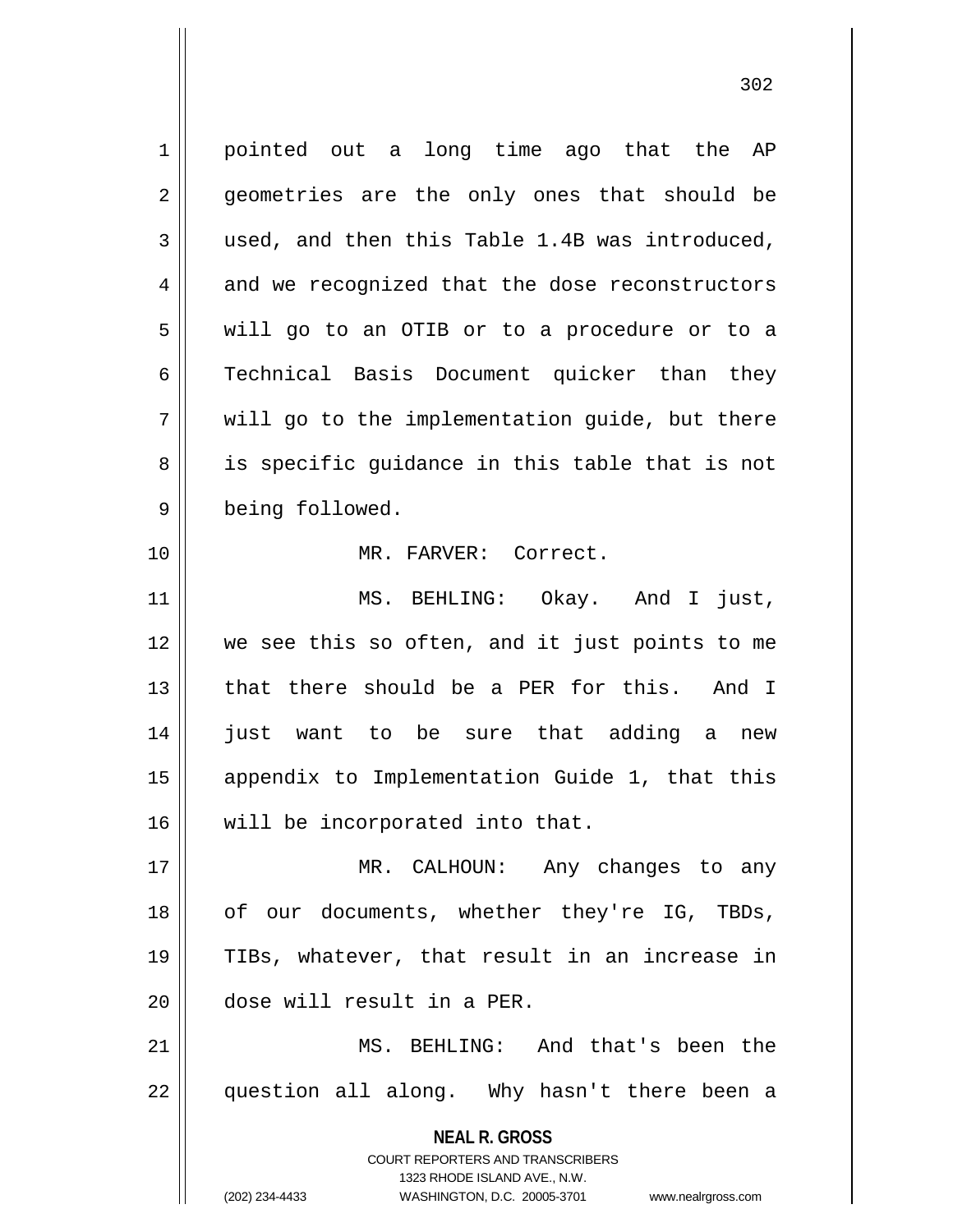**NEAL R. GROSS** COURT REPORTERS AND TRANSCRIBERS 1323 RHODE ISLAND AVE., N.W. (202) 234-4433 WASHINGTON, D.C. 20005-3701 www.nealrgross.com 1 || PER for this particular issue, this Table  $2 \parallel$  1.4B, which increases the dose for certain 3 || types of cancers because you're changing your 4 | geometry? 5 MR. CALHOUN: It may be, and I'm  $6 \parallel$  quessing here, it may be on the list. We've 7 got many, many, many PERs on our list to get 8 done. Any new DRs that are done are done to 9 the current standards, but we also have a 10 backlog of PERs that we are going to get done,  $11$  and that may be the answer. I was thinking it 12 was just relative to IG-001 Rev that hasn't 13 happened yet but they're in the process of 14 doing that now. So I would guess that it's 15 | just in the process. 16 MR. FARVER: I mean, from this 17 point, it's not a matter of reviewing it. 18 It's a matter of you're not following what's 19 already written. 20 MS. BEHLING: Right. And what I'm  $21$ 22 MR. CALHOUN: Oh, so it's just an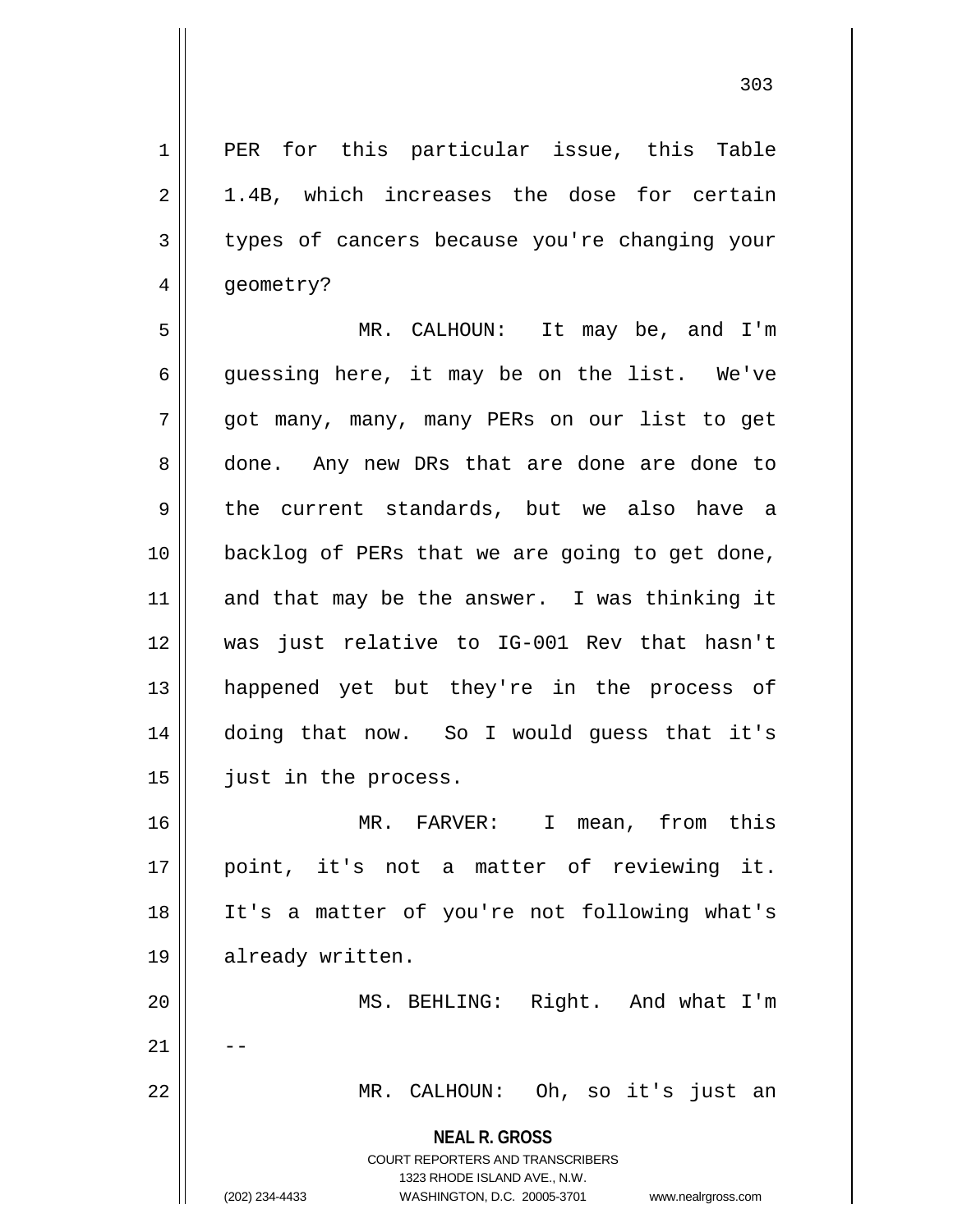1 error.

2 MR. FARVER: You're just not 3 | following the quidance in IG-001. 4 MS. BEHLING: Correct. And what 5 I'm concerned about is that, even when you  $6 \parallel$  make a revision to the implementation quide,  $7 \parallel$  this is not going to get caught. And I just 8 || want to be sure that any changes made, because 9 || you may make a change to the implementation 10 guide that says that now that the DCFs in 11 appendix are going to change and that's all 12 you're going to look at. But this table is in 13  $\parallel$  there, and it's not, they're not using it. As 14 || I said, and I understand how the dose 15 || reconstructor can sort of, because it's not in 16 a typical procedure or OTIB that they would 17 use routinely, it's buried in some revision 18 of the implementation guide, and there was 19 never a PER for it, and I just want to be sure  $20$  || that when there is another revision that this 21 does get caught.

22 MR. CALHOUN: I don't know. I'm

**NEAL R. GROSS**

COURT REPORTERS AND TRANSCRIBERS 1323 RHODE ISLAND AVE., N.W. (202) 234-4433 WASHINGTON, D.C. 20005-3701 www.nealrgross.com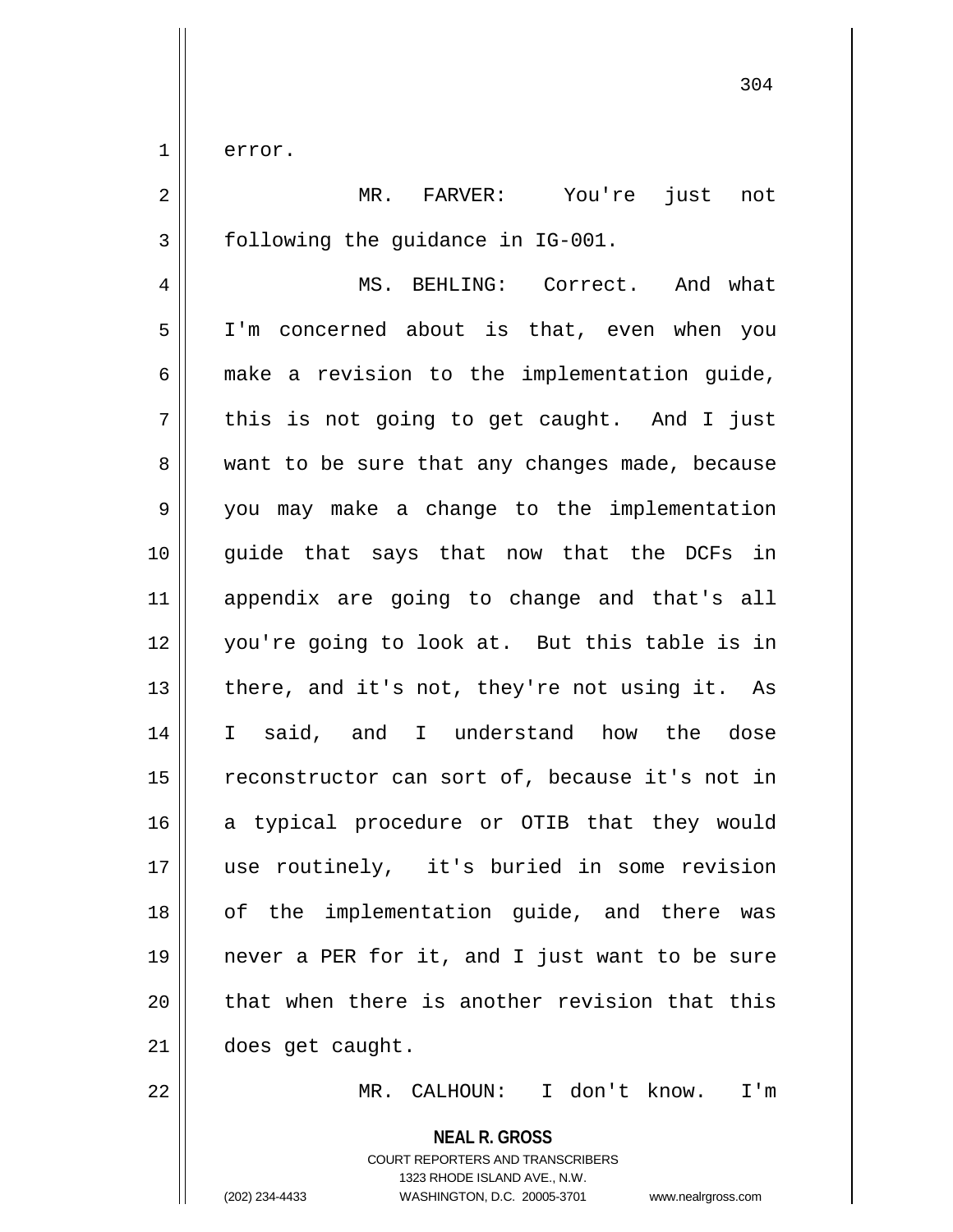| $\mathbf 1$    | going to have to look because if this is                                                                   |
|----------------|------------------------------------------------------------------------------------------------------------|
| $\overline{2}$ | somewhere other than IG-3 or other than IG-1 -                                                             |
| 3              | - are you saying that this table is someplace                                                              |
| $\overline{4}$ | else?                                                                                                      |
| 5              | MEMBER RICHARDSON: No, it's Table                                                                          |
| 6              | $4.1.9$ of IG $-$                                                                                          |
| 7              | MR. CALHOUN: Of IG-1.                                                                                      |
| 8              | MEMBER RICHARDSON:<br>001<br>$\mathcal{L}(\mathcal{L}(\mathcal{L}))=\mathcal{L}(\mathcal{L}(\mathcal{L}))$ |
| 9              | Revision 3.                                                                                                |
| 10             | MS. BEHLING: Yes, yes. And the                                                                             |
| 11             | dose reconstructors are not using this.                                                                    |
| 12             | They're not applying this. And this is what                                                                |
| 13             | I've been saying for several times now. It                                                                 |
| 14             | applies to only specific cancers, and I just                                                               |
| 15             | felt there should have been a separate PER for                                                             |
| 16             | this issue and we see it routinely on the dose                                                             |
| 17             | reconstruction.                                                                                            |
| 18             | MR. CALHOUN: Well, then I guess                                                                            |
| 19             | we'll go back to NIOSH agrees to review the                                                                |
| 20             | situation and determine if a PER is required,                                                              |
| 21             | and we have an open item then.                                                                             |
| 22             | MS. BEHLING: Okay. That makes                                                                              |
|                | <b>NEAL R. GROSS</b>                                                                                       |
|                | <b>COURT REPORTERS AND TRANSCRIBERS</b>                                                                    |
|                | 1323 RHODE ISLAND AVE., N.W.                                                                               |
|                | (202) 234-4433<br>WASHINGTON, D.C. 20005-3701<br>www.nealrgross.com                                        |

 $\overline{\phantom{a}}$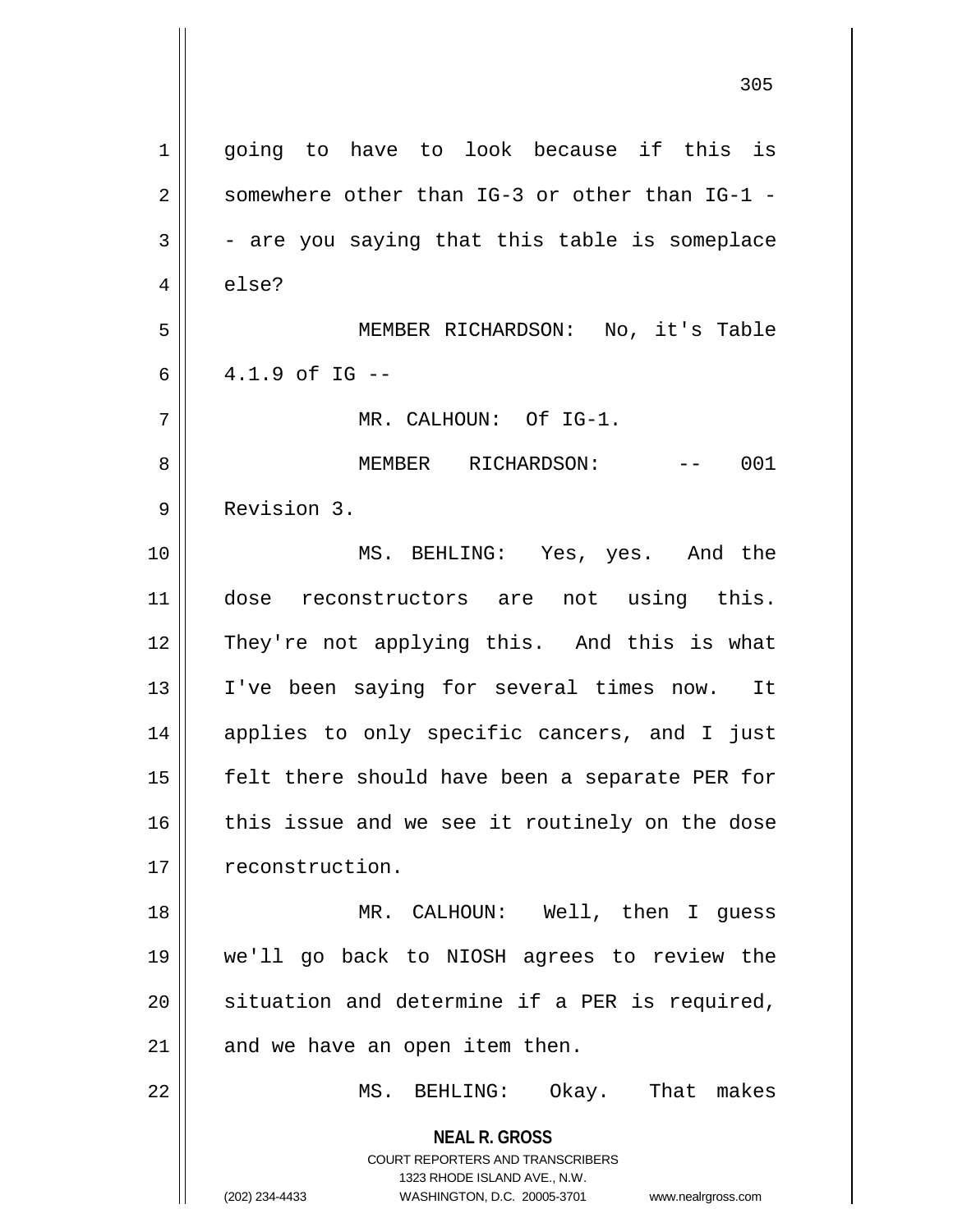1 | more sense to me.

| appropriate, given the fact that it keeps<br>3<br>coming up in both subcommittees and we have<br>4<br>5<br>this DCF factor and whether or not it's an<br>appropriate place in the implementation guide.<br>6<br>7<br>We seem to discuss it a lot, and so far we<br>8<br>don't seem to have any consensus. It moves<br>9<br>back and forth between the discussions.<br>10<br>MS. BEHLING: Agreed. But I am<br>11<br>afraid, based on what I just heard, that this<br>12<br>will not become part of a PER even when<br>13<br>there's a revision to the implementation<br>14<br>guide. I think this issue has to be looked at<br>15<br>separate.<br>16<br>MR. CALHOUN: Okay. We'll have a<br>17<br>response next time.<br>MS. BEHLING: And the other thing<br>18<br>that Wanda is just bringing up, also, is the<br>19<br>fact that perhaps that table needs to be in<br>20<br>something that the dose reconstructors use on<br>21 | I think that's |
|---------------------------------------------------------------------------------------------------------------------------------------------------------------------------------------------------------------------------------------------------------------------------------------------------------------------------------------------------------------------------------------------------------------------------------------------------------------------------------------------------------------------------------------------------------------------------------------------------------------------------------------------------------------------------------------------------------------------------------------------------------------------------------------------------------------------------------------------------------------------------------------------------------------------------------|----------------|
|                                                                                                                                                                                                                                                                                                                                                                                                                                                                                                                                                                                                                                                                                                                                                                                                                                                                                                                                 |                |
|                                                                                                                                                                                                                                                                                                                                                                                                                                                                                                                                                                                                                                                                                                                                                                                                                                                                                                                                 |                |
|                                                                                                                                                                                                                                                                                                                                                                                                                                                                                                                                                                                                                                                                                                                                                                                                                                                                                                                                 |                |
|                                                                                                                                                                                                                                                                                                                                                                                                                                                                                                                                                                                                                                                                                                                                                                                                                                                                                                                                 |                |
|                                                                                                                                                                                                                                                                                                                                                                                                                                                                                                                                                                                                                                                                                                                                                                                                                                                                                                                                 |                |
|                                                                                                                                                                                                                                                                                                                                                                                                                                                                                                                                                                                                                                                                                                                                                                                                                                                                                                                                 |                |
|                                                                                                                                                                                                                                                                                                                                                                                                                                                                                                                                                                                                                                                                                                                                                                                                                                                                                                                                 |                |
|                                                                                                                                                                                                                                                                                                                                                                                                                                                                                                                                                                                                                                                                                                                                                                                                                                                                                                                                 |                |
|                                                                                                                                                                                                                                                                                                                                                                                                                                                                                                                                                                                                                                                                                                                                                                                                                                                                                                                                 |                |
|                                                                                                                                                                                                                                                                                                                                                                                                                                                                                                                                                                                                                                                                                                                                                                                                                                                                                                                                 |                |
|                                                                                                                                                                                                                                                                                                                                                                                                                                                                                                                                                                                                                                                                                                                                                                                                                                                                                                                                 |                |
|                                                                                                                                                                                                                                                                                                                                                                                                                                                                                                                                                                                                                                                                                                                                                                                                                                                                                                                                 |                |
|                                                                                                                                                                                                                                                                                                                                                                                                                                                                                                                                                                                                                                                                                                                                                                                                                                                                                                                                 |                |
|                                                                                                                                                                                                                                                                                                                                                                                                                                                                                                                                                                                                                                                                                                                                                                                                                                                                                                                                 |                |
|                                                                                                                                                                                                                                                                                                                                                                                                                                                                                                                                                                                                                                                                                                                                                                                                                                                                                                                                 |                |
|                                                                                                                                                                                                                                                                                                                                                                                                                                                                                                                                                                                                                                                                                                                                                                                                                                                                                                                                 |                |
|                                                                                                                                                                                                                                                                                                                                                                                                                                                                                                                                                                                                                                                                                                                                                                                                                                                                                                                                 |                |
|                                                                                                                                                                                                                                                                                                                                                                                                                                                                                                                                                                                                                                                                                                                                                                                                                                                                                                                                 |                |
|                                                                                                                                                                                                                                                                                                                                                                                                                                                                                                                                                                                                                                                                                                                                                                                                                                                                                                                                 |                |
| 22<br>more routine basis. They're not always<br>a                                                                                                                                                                                                                                                                                                                                                                                                                                                                                                                                                                                                                                                                                                                                                                                                                                                                               |                |
| <b>NEAL R. GROSS</b><br><b>COURT REPORTERS AND TRANSCRIBERS</b><br>1323 RHODE ISLAND AVE., N.W.<br>(202) 234-4433<br>WASHINGTON, D.C. 20005-3701<br>www.nealrgross.com                                                                                                                                                                                                                                                                                                                                                                                                                                                                                                                                                                                                                                                                                                                                                          |                |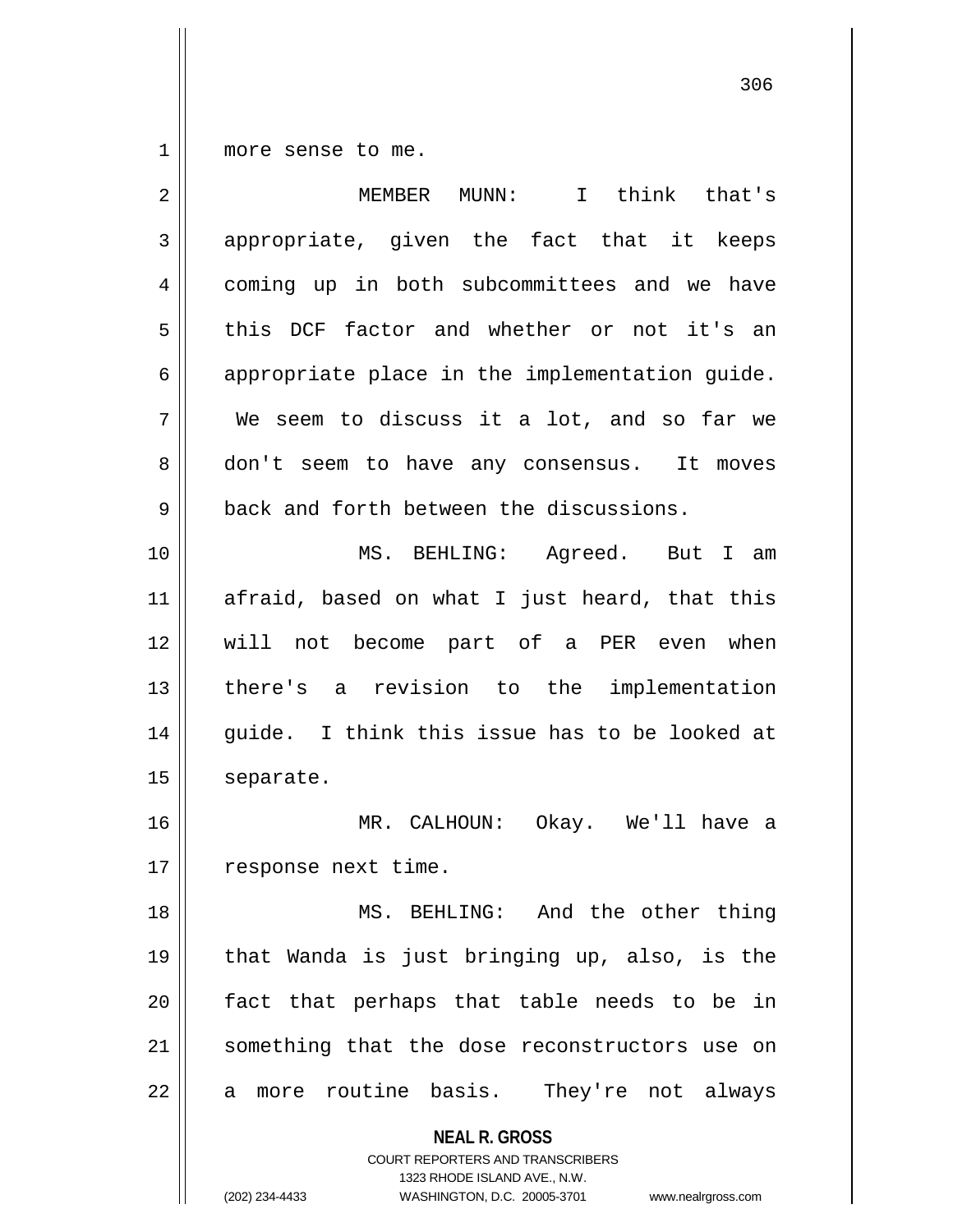**NEAL R. GROSS** COURT REPORTERS AND TRANSCRIBERS 1323 RHODE ISLAND AVE., N.W. (202) 234-4433 WASHINGTON, D.C. 20005-3701 www.nealrgross.com 1 || going to go to the implementation guide for 2 || very specific issues such as this. And so  $3 \parallel$  that's why we're finding, we're seeing it so 4 | often in our audits. 5 MR. FARVER: And just for clarity, 6 | it's Table 4.1.A, not 9. And this is the case  $7$   $\parallel$  where there's two tables with the same number. 8 || MEMBER MUNN: Right, yes. That's 9 || supposed to be corrected. That's one of the  $10$  || things that correct this  $-$ 11 || MR. FARVER: Okay. 12 MEMBER MUNN: -- in the next 13 revision. 14 || MR. FARVER: To confuse the matter 15 more. 16 MR. KATZ: So it sounds like we 17 need clarification from DCAS as to how this is 18 || even being used currently, let alone whatever 19 | comes with respect to PER. 20 MR. FARVER: How they're 21 | implementing the guidance in Section 4.4. 22 MR. KATZ: Exactly. Did you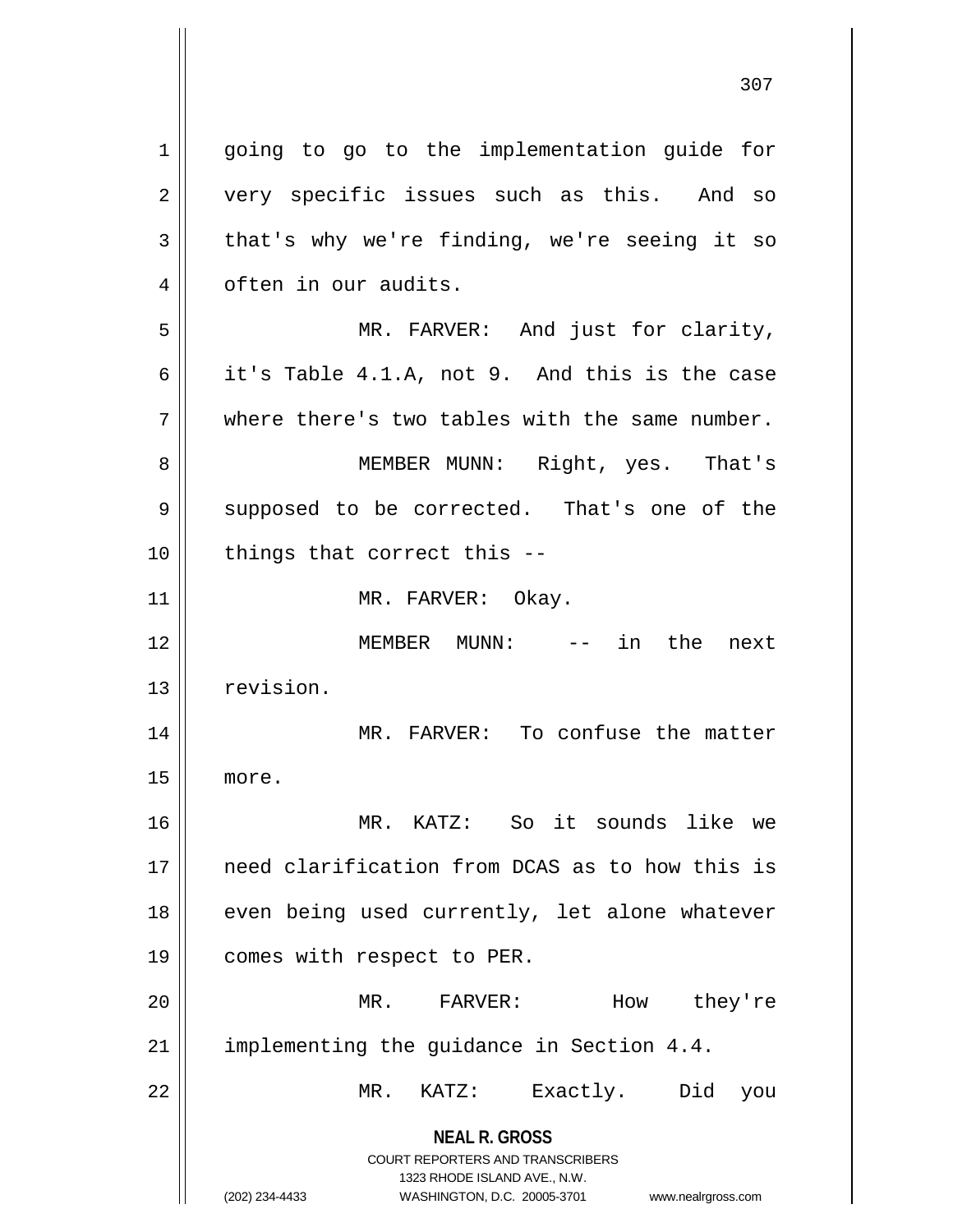**NEAL R. GROSS** COURT REPORTERS AND TRANSCRIBERS 1323 RHODE ISLAND AVE., N.W. (202) 234-4433 WASHINGTON, D.C. 20005-3701 www.nealrgross.com 1 capture that, Doug? 2 | MR. FARVER: I will. 3 || MR. KATZ: Okay, thanks. 4 CHAIRMAN KOTELCHUCK: Hello?  $5$  Somebody is trying to talk. 6 MR. KATZ: Is that Wanda? 7 | CHAIRMAN KOTELCHUCK: No. 8 MR. KATZ: I'm sorry. I still  $9 \parallel$  can't hear. 10 MR. FARVER: NIOSH to follow up on 11 || how they're implementing Section 4.4. 12 || CHAIRMAN KOTELCHUCK: Okay. 13 MR. FARVER: And that's the 14 | exposure geometry. 15 CHAIRMAN KOTELCHUCK: That's the  $16$  | third one we're coming back to? 17 MR. KATZ: Yes. 18 CHAIRMAN KOTELCHUCK: That's the 19 | third one. 20 MR. FARVER: Yes, we'll come back  $21$  | to that at some point. 22 CHAIRMAN KOTELCHUCK: There's not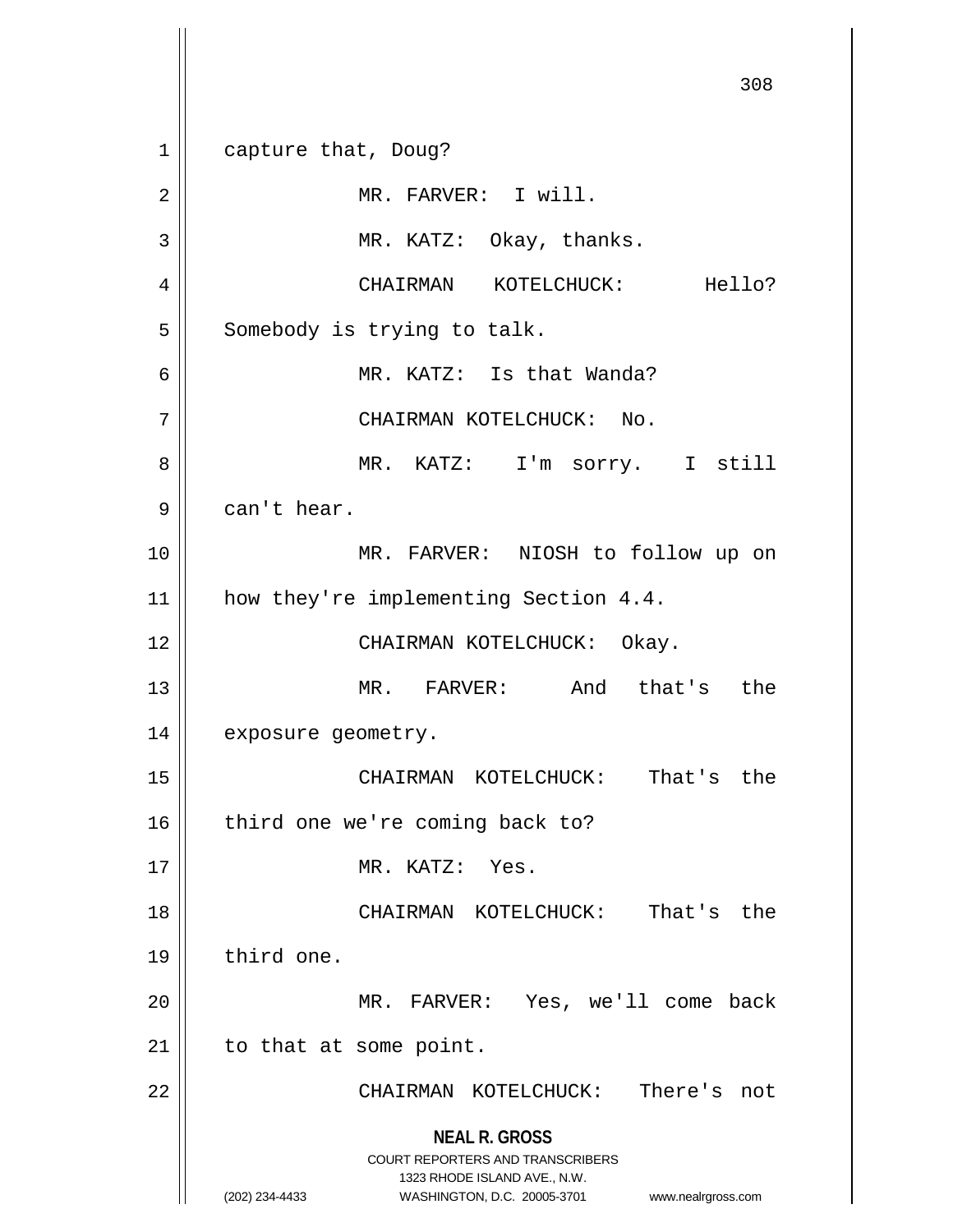**NEAL R. GROSS** COURT REPORTERS AND TRANSCRIBERS 1323 RHODE ISLAND AVE., N.W. 1 || much else. Page 63, 215, observation four.  $2 \parallel$  That's the next one I see that's shaded in. 3 MR. FARVER: There's a 195, 4 | observation one, I believe. 5 CHAIRMAN KOTELCHUCK: Oh, I missed  $6 \parallel$  that somehow. 7 MR. CALHOUN: That's because it's 8 || an observation. It's not highlighted. 9 CHAIRMAN KOTELCHUCK: Oh, okay,  $10$  || yes. 11 || MR. FARVER: And this is --12 CHAIRMAN KOTELCHUCK: And I really 13 || just looked at the highlights. 14 MR. FARVER: Real briefly, this 15 has to do with, a lot of it comes down to 16 || reading handwritten records. And sometimes we 17 looked at them, and I just looked at them 18 || here, and they're difficult to read and 19 sometimes you come up with small discrepancies 20 in numbers. I think that's part of it in this 21 || case. And the other part is if you sum up  $22$  just the numbers that are in the records,

(202) 234-4433 WASHINGTON, D.C. 20005-3701 www.nealrgross.com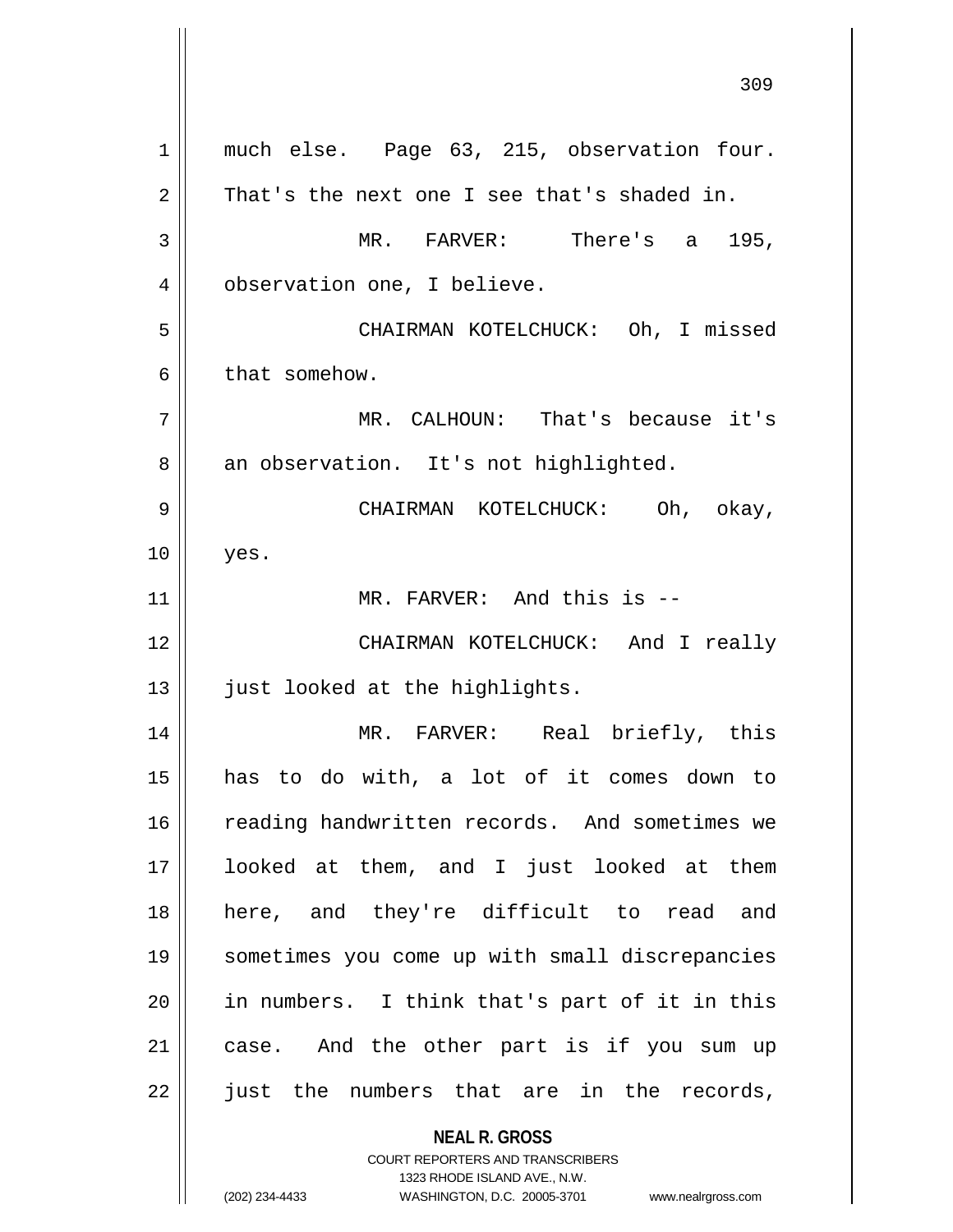**NEAL R. GROSS** 1 || you'll come up with one number. If you sum up  $2 \parallel$  the numbers that NIOSH used for the photon 3 || doses, you come up with another number. Now, 4 why is that? Well, one reason is because some  $5$  || of those recorded values were greater than 6 || zero but less than the LOD. So NIOSH equated 7 || those to equal or to zero and didn't count 8 those in their total. So, therefore, we will  $9 \parallel$  get a larger total by totaling the records 10 than you would by just totaling their photon 11 doses. What that allows them to do is 12 || calculate a missed dose for those years. So 13 that's what it came down to after looking 14 || through everything. 15 CHAIRMAN KOTELCHUCK: I don't 16 understand why, if it's below the LOD, why you 17 don't just write LOD divided by two. 18 || MR. FARVER: Well, that's what 19 || they'll do. They'll use that calculate missed 20 || dose, but, under the recorded dose, it goes 21 into the zero. 22 CHAIRMAN KOTELCHUCK: Yes, okay.

> COURT REPORTERS AND TRANSCRIBERS 1323 RHODE ISLAND AVE., N.W.

(202) 234-4433 WASHINGTON, D.C. 20005-3701 www.nealrgross.com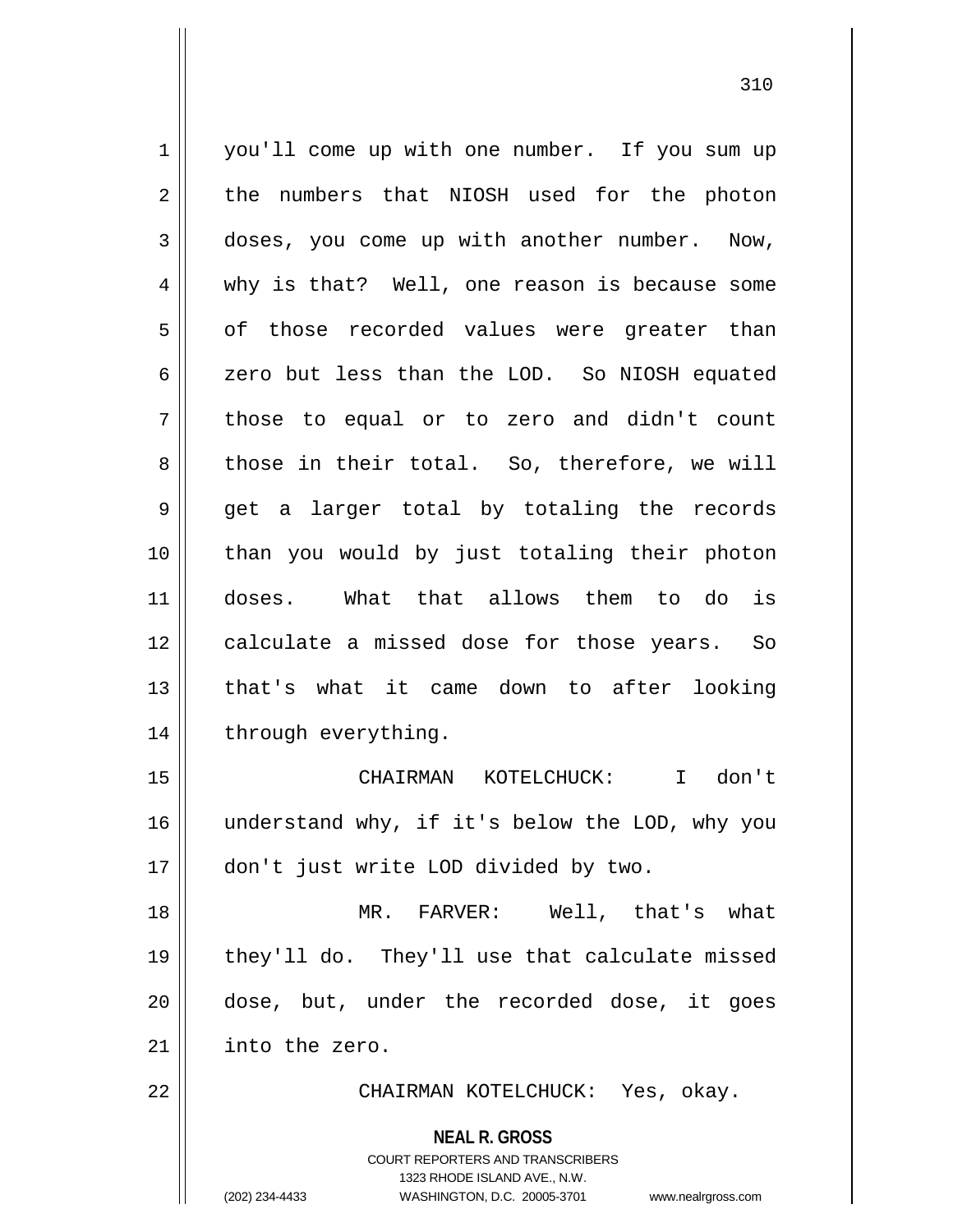**NEAL R. GROSS** COURT REPORTERS AND TRANSCRIBERS 1323 RHODE ISLAND AVE., N.W. (202) 234-4433 WASHINGTON, D.C. 20005-3701 www.nealrgross.com 1 MR. FARVER: So that was the 2 difference, so no further action on that one. 3 || CHAIRMAN KOTELCHUCK: Alright. 4 MR. FARVER: I thought there was 5 another one. Finding 4. I'm not sure what 6 there is to say about Finding 4. I thought it 7 was resolved with NIOSH's answer. Basically, 8 what we point out is we're not disagreeing  $9 \parallel$  with what they did in their intakes. It's the 10 numbers that are in the one report do not 11 match what is in the IMBA calculations. And 12 NIOSH points -- 13 MR. SIEBERT: I'm sorry. This is 14 || Scott. What finding are you working on now? 15 MR. FARVER: It's observation four 16 from 195. 17 || MR. SIEBERT: Okay, thank you. 18 MR. FARVER: And what it comes 19 down to is, yes, the numbers don't match and 20 the doses are far less than one millirem  $21$  anyway, so they weren't counted with either 22 || dose. Whether you used the high dose or the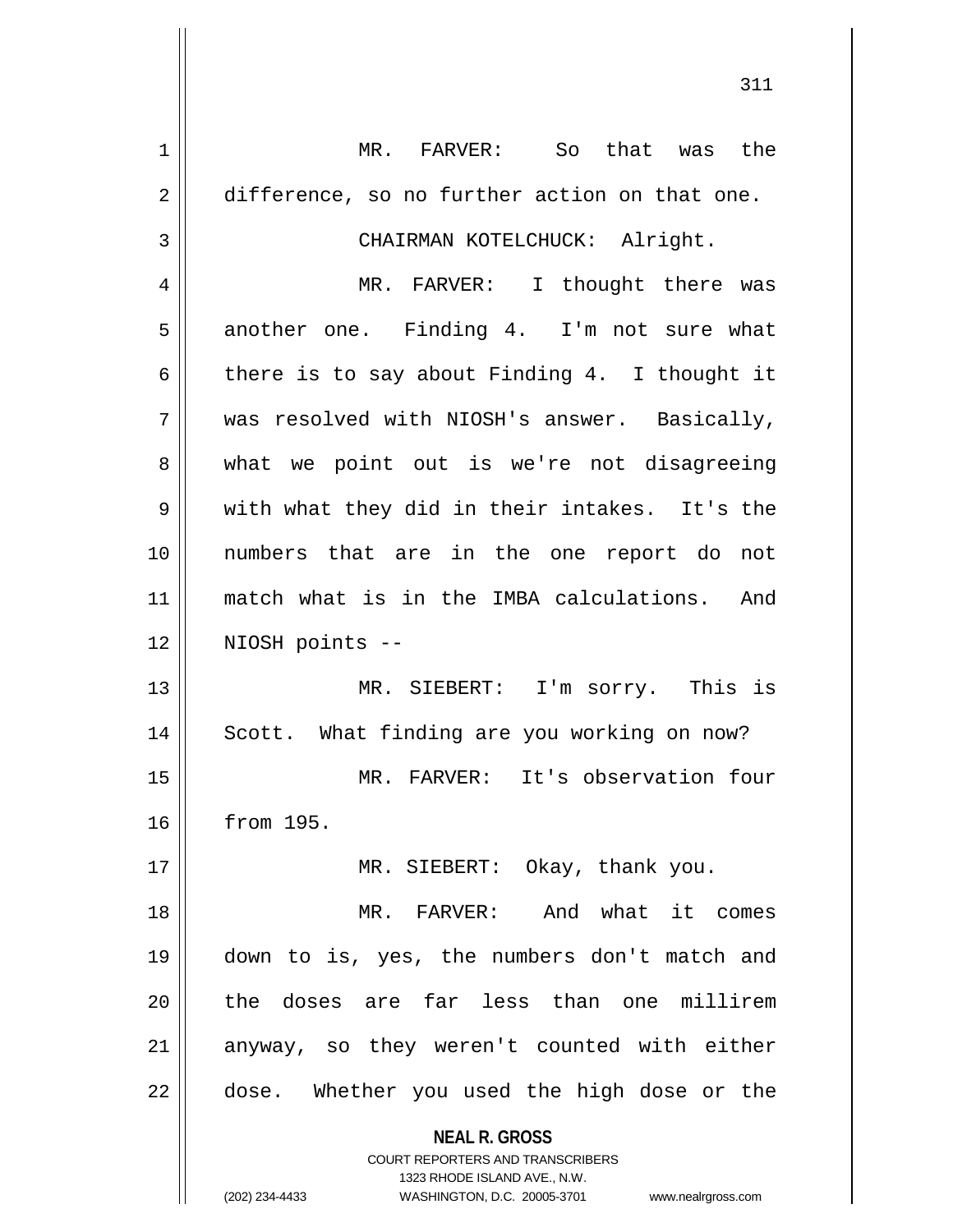**NEAL R. GROSS** COURT REPORTERS AND TRANSCRIBERS 1323 RHODE ISLAND AVE., N.W. 1 | lower dose, it didn't matter because it was 2 || all less than one millirem. 3 Once again, it comes down to 4 || what's written in the report versus what's 5 || actually done, which is why it was an  $6 \parallel$  observation to begin with.  $7 \parallel$  MR. KATZ: Does that take care of,  $8 \parallel$  is that --9 CHAIRMAN KOTELCHUCK: No, not 10 quite because I know there's something way at 11 | the end. 12 MR. FARVER: There is? 13 CHAIRMAN KOTELCHUCK: Yes, there 14 || is. Down at page 63, there's something shaded  $15$  || in 63. 16 MEMBER CLAWSON: That completes 17 195, doesn't it? 18 MR. FARVER: Yes. 19 CHAIRMAN KOTELCHUCK: Yes, it 20 | certainly does. 21 MR. CALHOUN: There are several  $22$   $\parallel$  after it.

(202) 234-4433 WASHINGTON, D.C. 20005-3701 www.nealrgross.com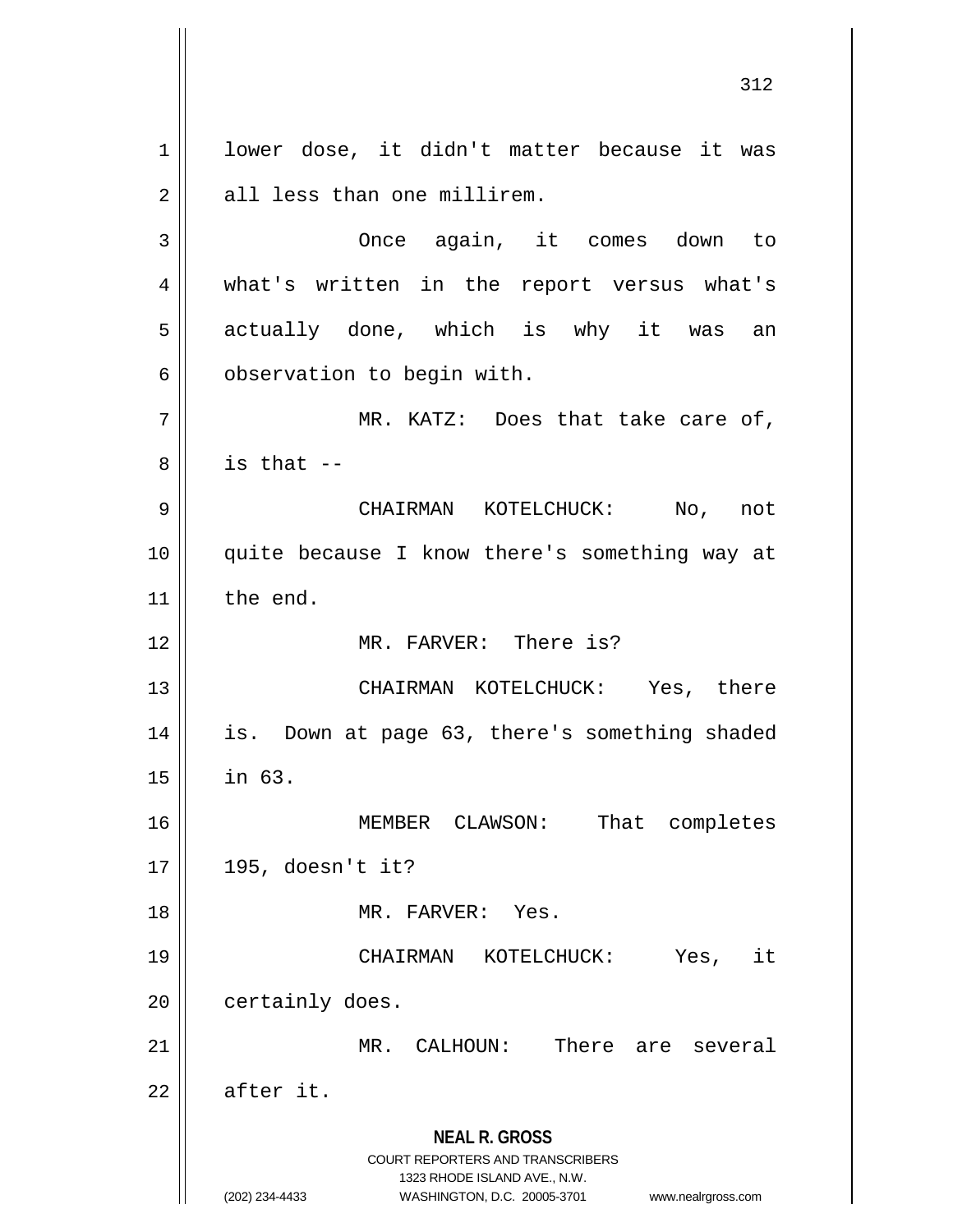**NEAL R. GROSS** COURT REPORTERS AND TRANSCRIBERS 1323 RHODE ISLAND AVE., N.W. (202) 234-4433 WASHINGTON, D.C. 20005-3701 www.nealrgross.com 1 | CHAIRMAN KOTELCHUCK: Oh, here. I  $2 \parallel$  see. Let me see what it is. It's 215, 3 | observation four. NIOSH will evaluate 4 | further. 5 MR. FARVER: Oh, okay. We'll just 6 || put that down again. Okay. And I believe 7 || that is all from the 9th Set. 8 CHAIRMAN KOTELCHUCK: Okay. 9 | That's all from one set for today. That's all 10 || for today in the 9th Set. 11 || MR. FARVER: Or we could just say 12 it's all for today, but I don't think I could 13 | convince anyone of that. 14 CHAIRMAN KOTELCHUCK: No, no, not 15 quite, although you have an early plane to 16 catch but that's another matter. What time do 17 || you need to leave for 6:00. 18 MR. FARVER: It depends how 19  $\parallel$  security is in there today. 20 CHAIRMAN KOTELCHUCK: It's pretty  $21$   $\parallel$  quick. 22 MR. KATZ: You certainly need to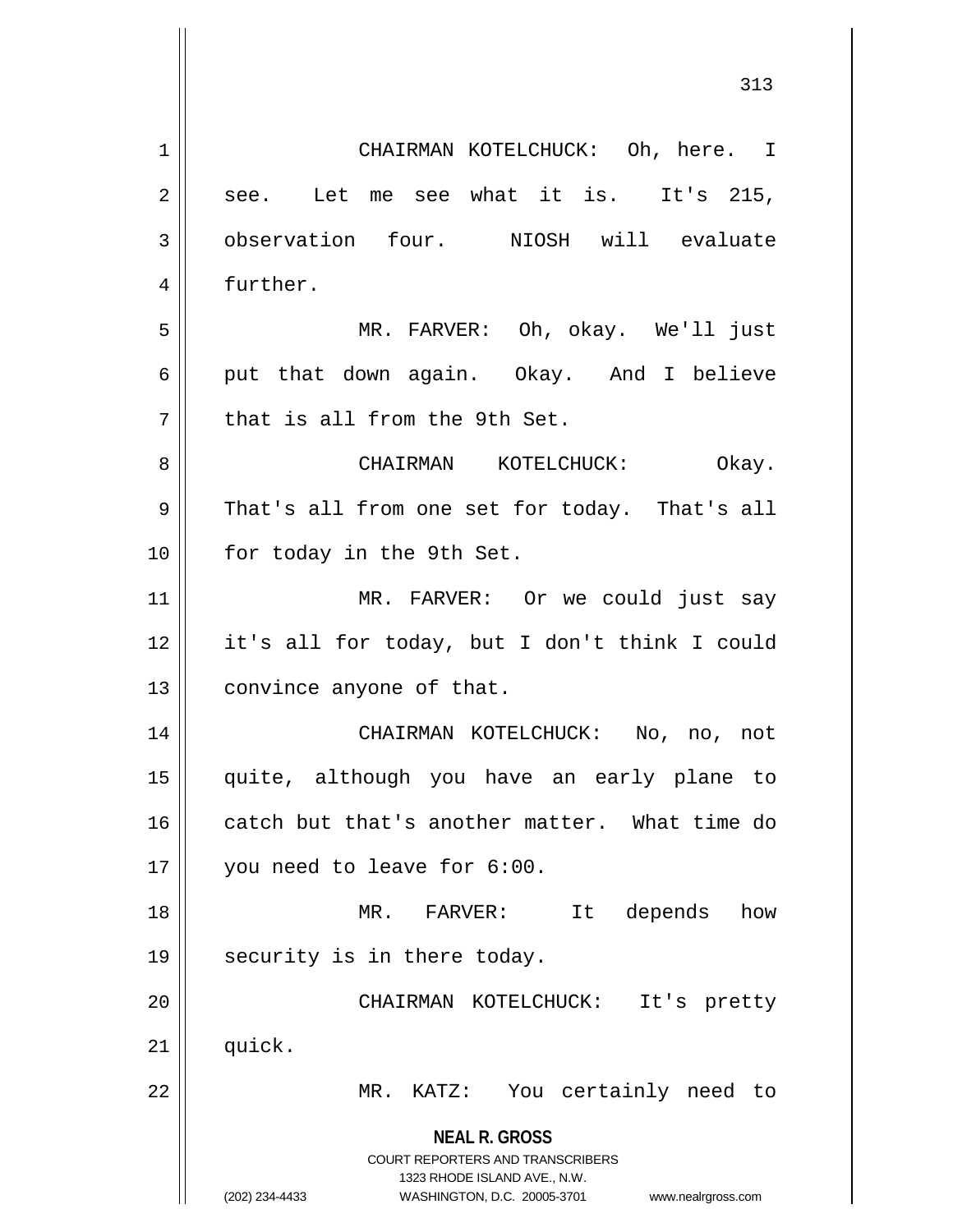**NEAL R. GROSS** COURT REPORTERS AND TRANSCRIBERS 1323 RHODE ISLAND AVE., N.W. (202) 234-4433 WASHINGTON, D.C. 20005-3701 www.nealrgross.com 314 1 | be out of here by five. 2 MR. FARVER: Yes, I'd be more 3 || comfortable before five. 4 CHAIRMAN KOTELCHUCK: Yes, a 5 quarter of five? 6 || MR. KATZ: Ten to five? 7 MR. FARVER: Yes. After 4:30 but 8 before 5. 9 CHAIRMAN KOTELCHUCK: A quarter of 10 || five, roughly. Okay. So we are now ready to  $11$  || go to 10, right? 12 MR. FARVER: It will be the 10 13 | through 13, Savannah River. 14 CHAIRMAN KOTELCHUCK: Okay. 15 MR. FARVER: And I think we have 16 | some things there. 17 || MR. KATZ: We do. 18 CHAIRMAN KOTELCHUCK: And they 19 would be on the O: drive, perhaps. 20 || MR. KATZ: Well, they were sent to 21 | you by email, as well. 22 || CHAIRMAN KOTELCHUCK: Okay.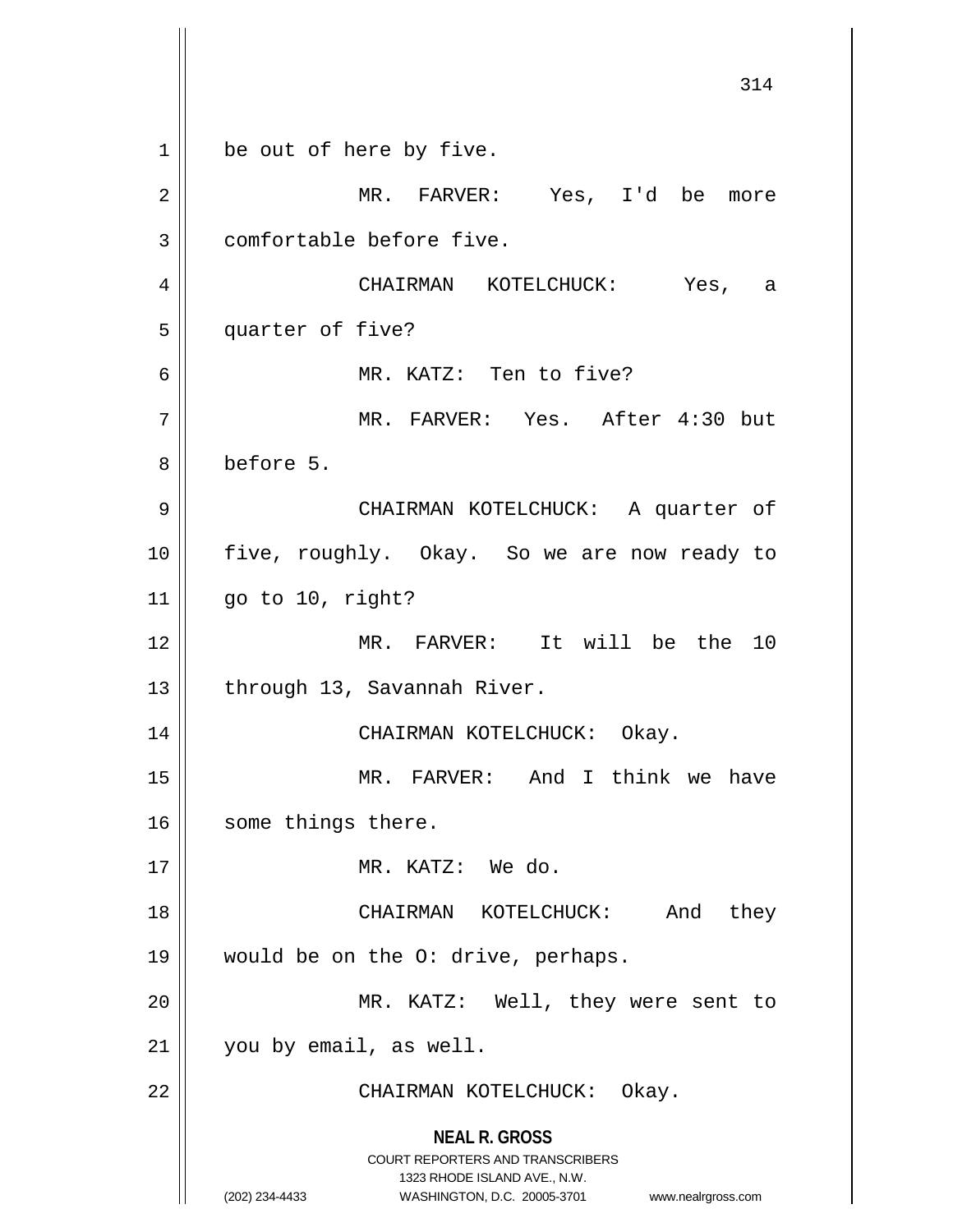**NEAL R. GROSS** COURT REPORTERS AND TRANSCRIBERS 1323 RHODE ISLAND AVE., N.W. (202) 234-4433 WASHINGTON, D.C. 20005-3701 www.nealrgross.com 315 1 || MR. KATZ: But, yes, they would be  $2 \parallel$  on the O: drive. 3 CHAIRMAN KOTELCHUCK: Quite 4 || frankly, if they're sent by mail  $-$  I can find 5 | them on email. You mean you just sent them to  $6 \parallel$  me  $-$ 7 MR. KATZ: No, no, they weren't 8 || just sent. I think the SRS ones, I don't know 9 when they were sent, but they were sent at 10 | some point. 11 | CHAIRMAN KOTELCHUCK: Right. 12 MR. FARVER: But they were ones 13 || you forwarded yesterday from Grady. 14 CHAIRMAN KOTELCHUCK: Oh, okay. 15 MR. FARVER: And the other ones I 16 | sent on April 19th. 17 MR. KATZ: Yes, but I forwarded 18 || also LANL and Rocky Flats. 19 CHAIRMAN KOTELCHUCK: Okay. 10 to 20 || 13, SRS. Good. Okay. We've been through a  $21$  | few of these before, right? 22 MR. FARVER: Yes.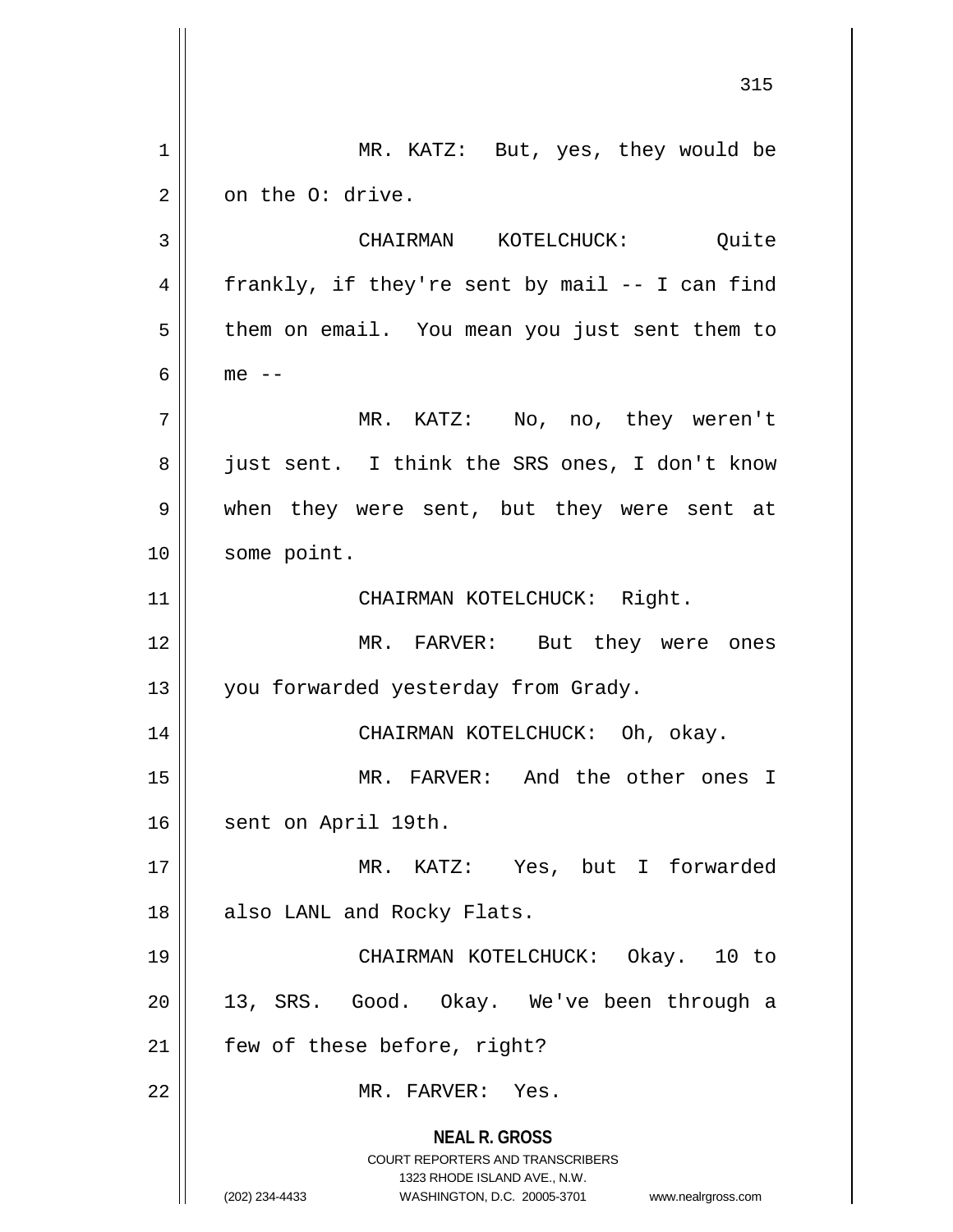**NEAL R. GROSS** COURT REPORTERS AND TRANSCRIBERS 1323 RHODE ISLAND AVE., N.W. (202) 234-4433 WASHINGTON, D.C. 20005-3701 www.nealrgross.com 316 1 || CHAIRMAN KOTELCHUCK: 11th Set,  $2 \parallel 257.1$ . The RSC action. 3 || MR. FARVER: Well, it was NIOSH 4 | checking to having an automated notification  $5 \parallel$  closer to real-time. Okay. And this has to 6 || do with records arriving after the initial 7 | records. 8 CHAIRMAN KOTELCHUCK: Right, 9 | right. 10 MR. FARVER: But prior to the 11 final decision. Oh, that is kind of 12 difficult. 13 MR. CALHOUN: Okay. This case, 14 what I can tell you is that -- let me make 15 || sure I'm not lying. We actually did re-review 16  $\parallel$  that one. It was completed on 12/2/11. When 17 was this review done, do you know? When did 18 you guys finish yours? I'm trying to-- 19 MR. FARVER: I don't know. 20 MR. CALHOUN: Okay. Because if it 21 || was prior to  $12/2/11$ , is that possible that  $22$  | the 10th Set was done prior to --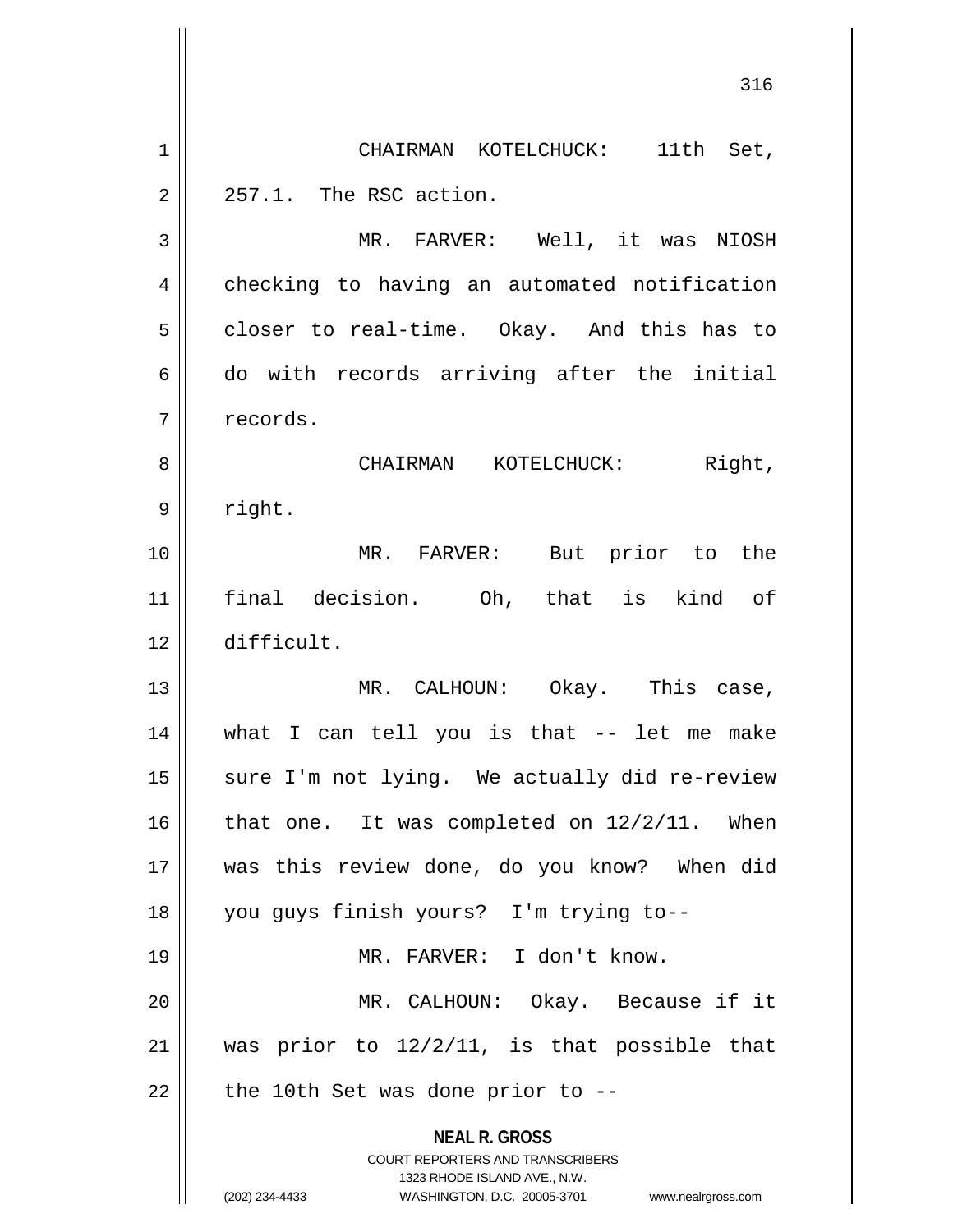**NEAL R. GROSS** COURT REPORTERS AND TRANSCRIBERS 1323 RHODE ISLAND AVE., N.W. (202) 234-4433 WASHINGTON, D.C. 20005-3701 www.nealrgross.com 317 1 || MR. SIEBERT: It was done prior to  $2 \parallel$  that, I'm sure. 3 || MR. CALHOUN: Okay. Well --4 MR. SIEBERT: Which claim number  $5 \parallel$  are we talking about? 6 MR. FARVER: Tab 257. 7 MR. CALHOUN: Yes, yes. Scott,  $8 \parallel$  what I've got here is I'm looking at the PADs, 9 || and those are post-approval dosimetry reports  $10$  | I talked about a while ago. And on  $12/2/11$ , 11 || we reviewed the additional dosimetry that came  $12$  in for that case which could include X-rays,  $13$  | and the actual PoC went down --14 MR. SIEBERT: This claim was done 15 in 2007. 16 || MR. CALHOUN: -- three percentage 17 || points. 18 MR. FARVER: The concern is that 19 the, you know, the dose reconstruction was 20 done with the records they had available. It 21 || got sent over to DOL, and, in between that 22 || period, more records arrived and nobody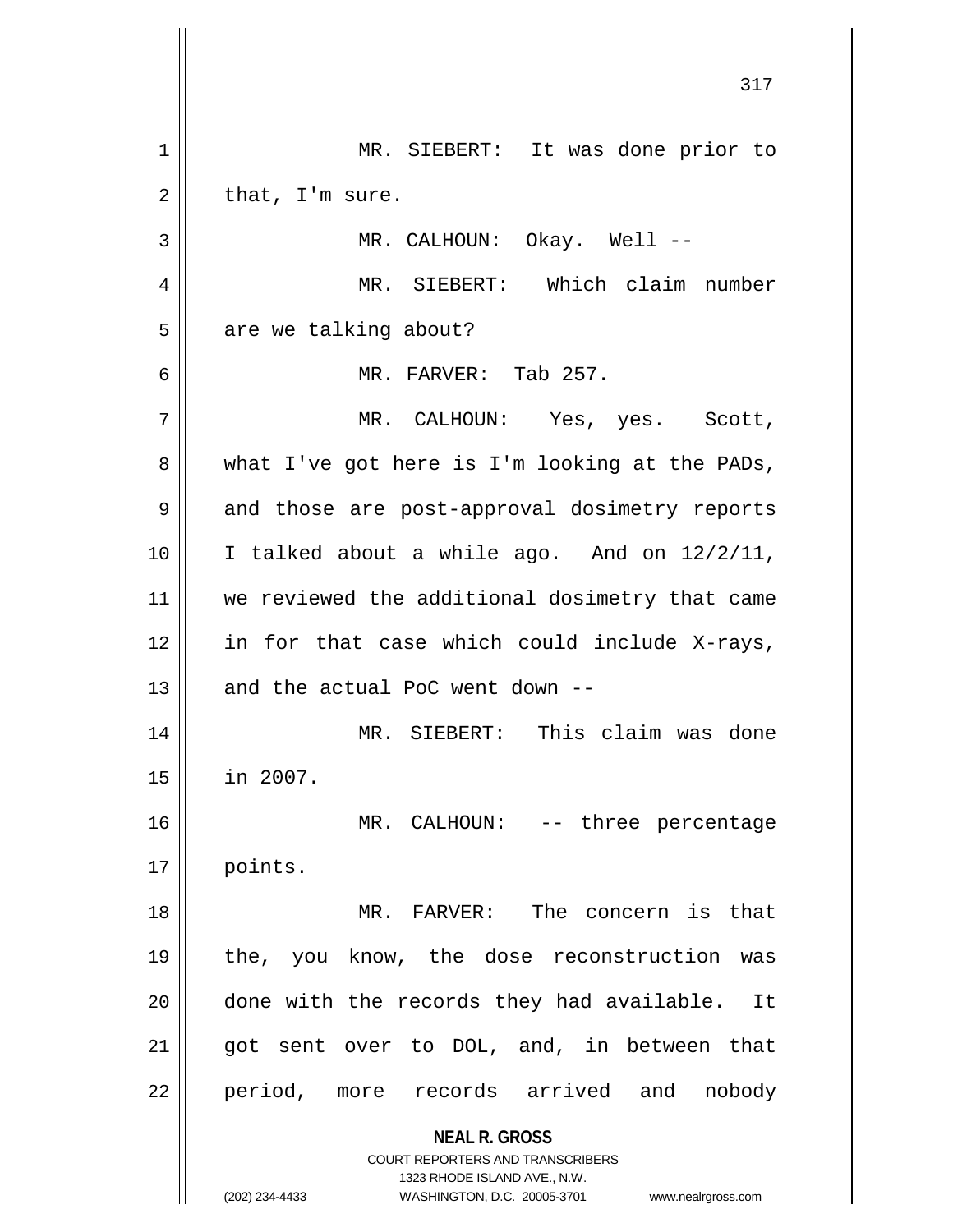1 || notified each other that, hey, these records 2 | arrived, you might want to put a hold on that 3 decision letter or anything like that. And  $4 \parallel$  that's the notification process we're talking 5 about.

6 MR. CALHOUN: Yes. And we don't  $7 \parallel$  have anything that's approaching real-time, 8 || but, you know, when we do get new records, we 9 do have a process in place that evaluates 10 them. So if the compensation decision flips 11 || to positive, we'll recall that case and have 12 it redone.

13 || MR. FARVER: But, I mean, once you 14 || get records in, do you notify DOL that you've  $15$  | got records in and they might want to hold? 16 MR. CALHOUN: No, we notify DOL

17 after and only if we do a, only if the 18 || evaluation we do flips it to comp. There's no 19 sense having them redo a case to send out a 20 | lower Probability of Causation.

21 MR. FARVER: Well, it's not a  $22$  || matter of redoing a case. It's a matter of

> **NEAL R. GROSS** COURT REPORTERS AND TRANSCRIBERS 1323 RHODE ISLAND AVE., N.W. (202) 234-4433 WASHINGTON, D.C. 20005-3701 www.nealrgross.com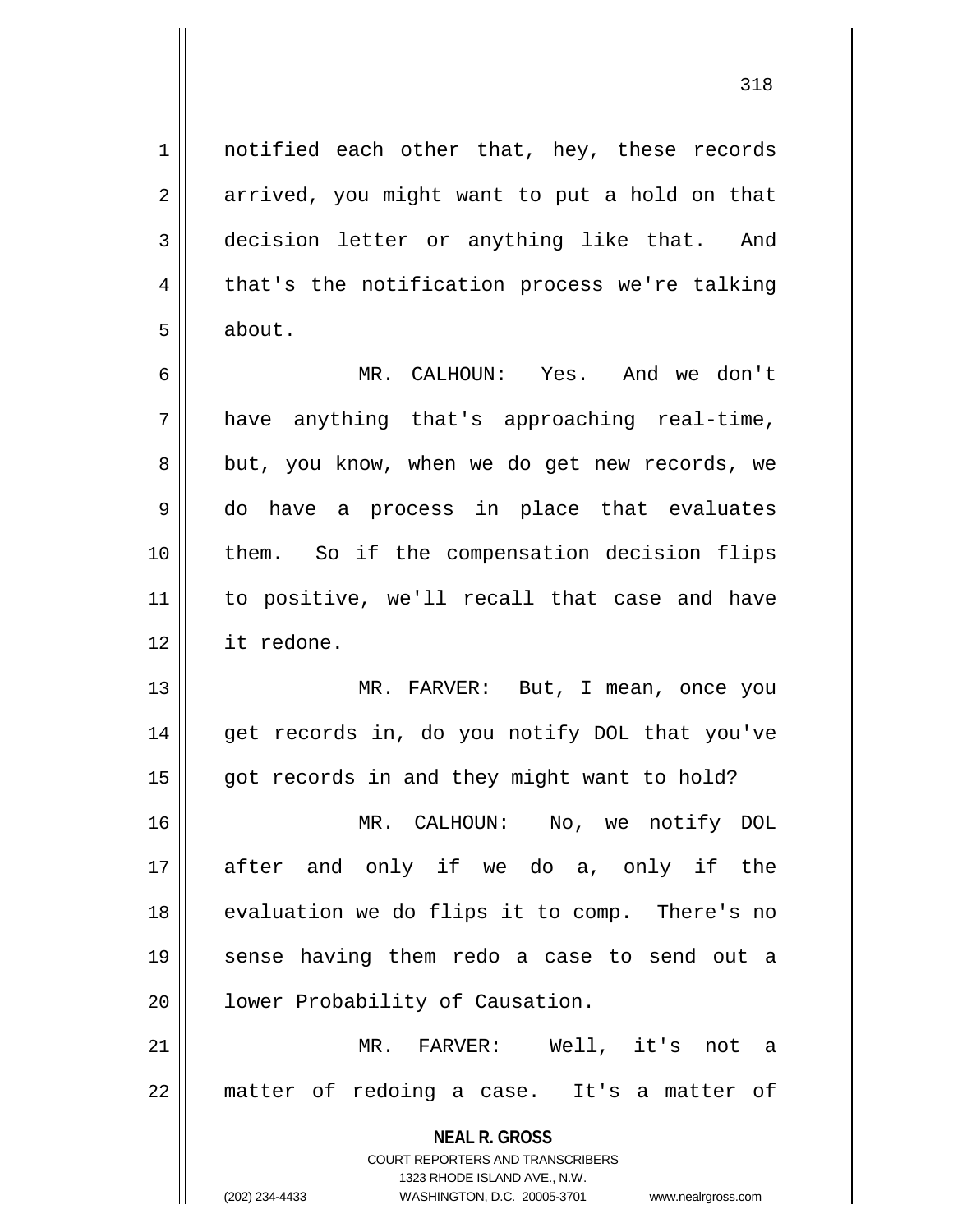**NEAL R. GROSS** COURT REPORTERS AND TRANSCRIBERS 1323 RHODE ISLAND AVE., N.W. 1 | them holding up a month on their final 2 decision letter until they have time to look  $3 \parallel$  at the data. 4 MR. CALHOUN: We don't have that 5 || in place. I'm not sure, logistically, how  $6 \parallel$  easy that would be or if we're ready to do  $7 \parallel$  that. I mean, we've got something in place  $8 \parallel$  that fills that gap. 9 MR. FARVER: Do you typically get 10 records in after your dose reconstruction is 11 completed? 12 || MR. CALHOUN: Typically? No. 13 || MR. FARVER: Okay. 14 || MR. CALHOUN: But we do, and we've 15 done, I can tell you, we have done a lot of 16 these. We've reviewed over 2300 cases in this 17 manner. 18 MR. FARVER: Where you've gotten 19 data in afterwards? 20 || MR. CALHOUN: Yes. 21 || MR. FARVER: And you've looked at  $22$   $\parallel$  the data and redone the case?

<sup>(202) 234-4433</sup> WASHINGTON, D.C. 20005-3701 www.nealrgross.com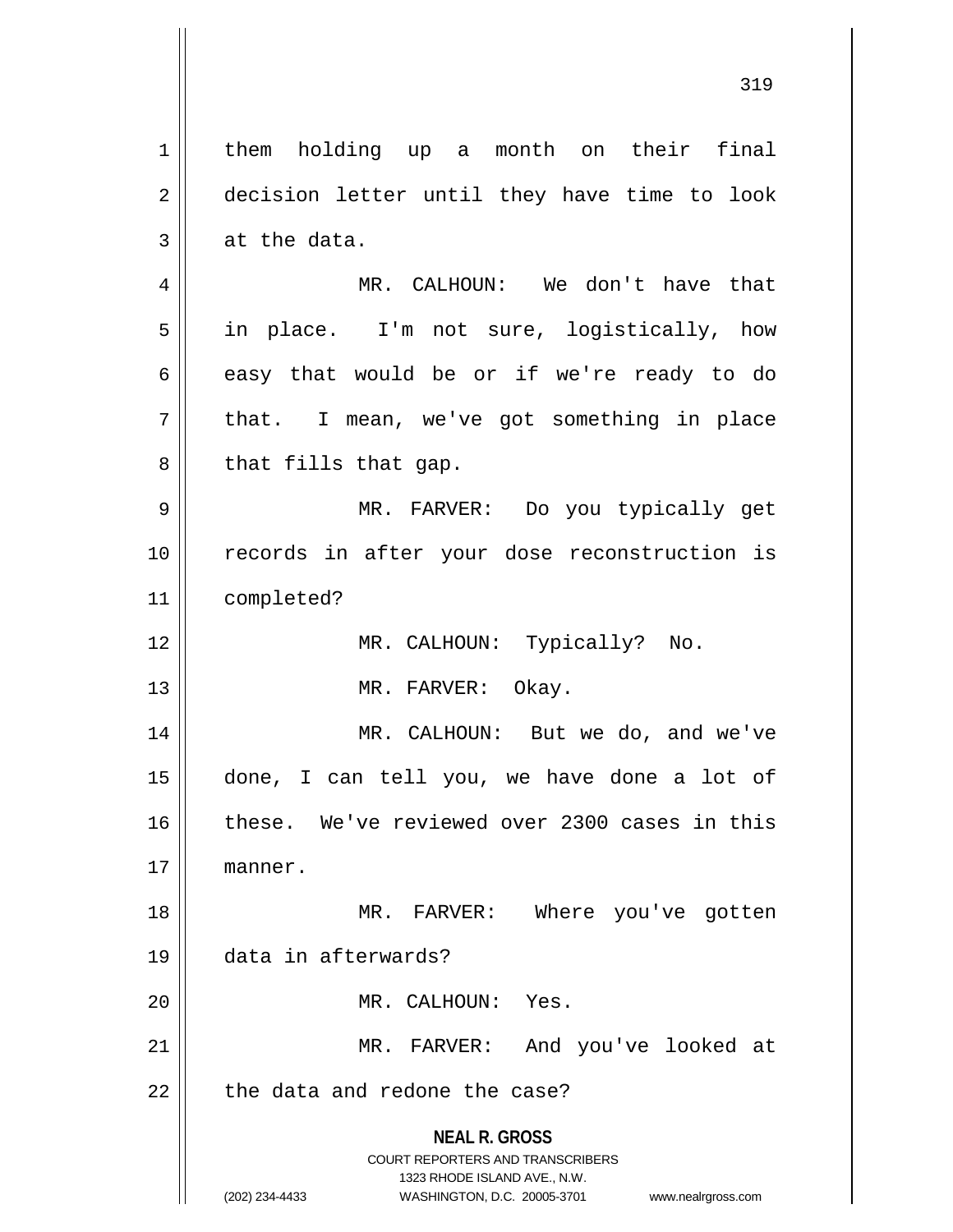| $\mathbf 1$    | MR. CALHOUN: Yes, yes. And that                |
|----------------|------------------------------------------------|
| $\overline{2}$ | data can come from a variety of ways. It can   |
| 3              | come from, let's say, hey, you know, this site |
| 4              | is not giving us all the medical X-rays, for   |
| 5              | example, you need to start getting those and   |
| 6              | they'll send them. It can happen from data     |
| 7              | capture efforts. It can<br>happen<br>from      |
| 8              | requesting and getting an electronic database. |
| $\mathsf 9$    | And what happens is these hard                 |
| 10             | documents are OCR'd, if possible. And if       |
| 11             | other recognition is required, we link the     |
| 12             | Social Security number and other identifiers   |
| 13             | to cases and, periodically, not continually,   |
| 14             | periodically, we'll run a, I'll call it a      |
| 15             | program that checks to see if we've got new    |
| 16             | data in prior to or after a dose               |
| 17             | reconstruction has been approved. If the dose  |
| 18             | reconstruction has not been approved, that     |
| 19             | data is automatically linked, so we'll have it |
| 20             | when it's time. And if it is after the dose    |
| 21             | reconstruction is approved, they'll review it  |
| 22             | and they'll send the information out and every |

**NEAL R. GROSS**

COURT REPORTERS AND TRANSCRIBERS 1323 RHODE ISLAND AVE., N.W. (202) 234-4433 WASHINGTON, D.C. 20005-3701 www.nealrgross.com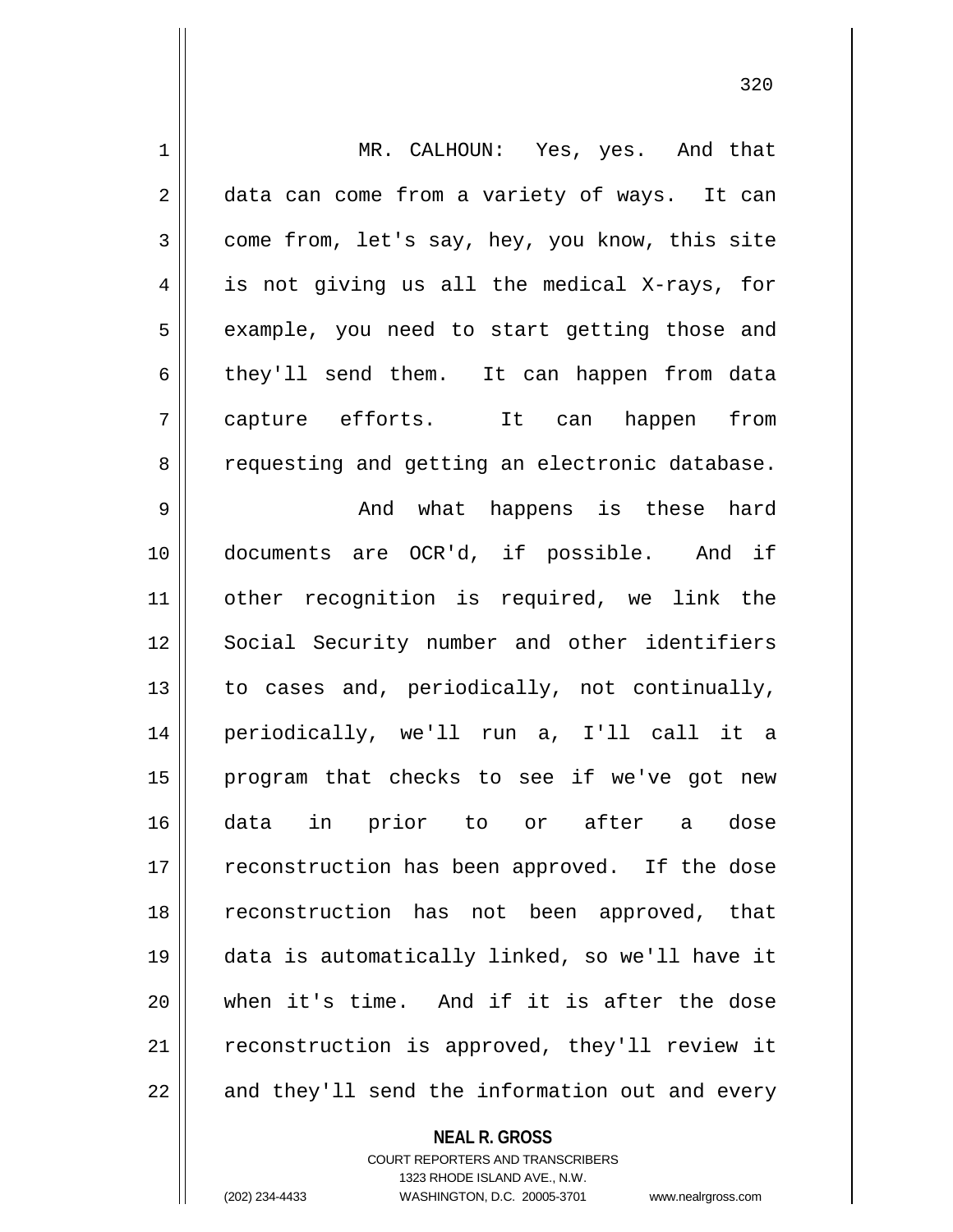1 || week I get a report of the new PoC versus the  $2 \parallel$  old PoC.

**NEAL R. GROSS** COURT REPORTERS AND TRANSCRIBERS 1323 RHODE ISLAND AVE., N.W. (202) 234-4433 WASHINGTON, D.C. 20005-3701 www.nealrgross.com 3 MR. FARVER: And that's in a 4 || procedure somewhere on how you handle --5 MR. CALHOUN: No, it's just 6 something that we do. We don't have a 7 document that, I don't have a procedure that 8 requires that. I don't know if ORAU does. 9 It's just something we thought was a good idea  $10$  and we started doing it and we do it routinely 11 || now. It's not haphazard. It's something 12 | that's done routinely. 13 MR. FARVER: I just was wondering  $14$  || why it wasn't done --15 || MR. CALHOUN: It was. 16 MR. FARVER: No, it wasn't. 17 MR. CALHOUN: It was. It was done 18 || in, we got the information in `11. 19 MR. FARVER: No. 20 || MR. CALHOUN: Then we're talking 21 || about two different things then. 22 || MR. FARVER: We're talking about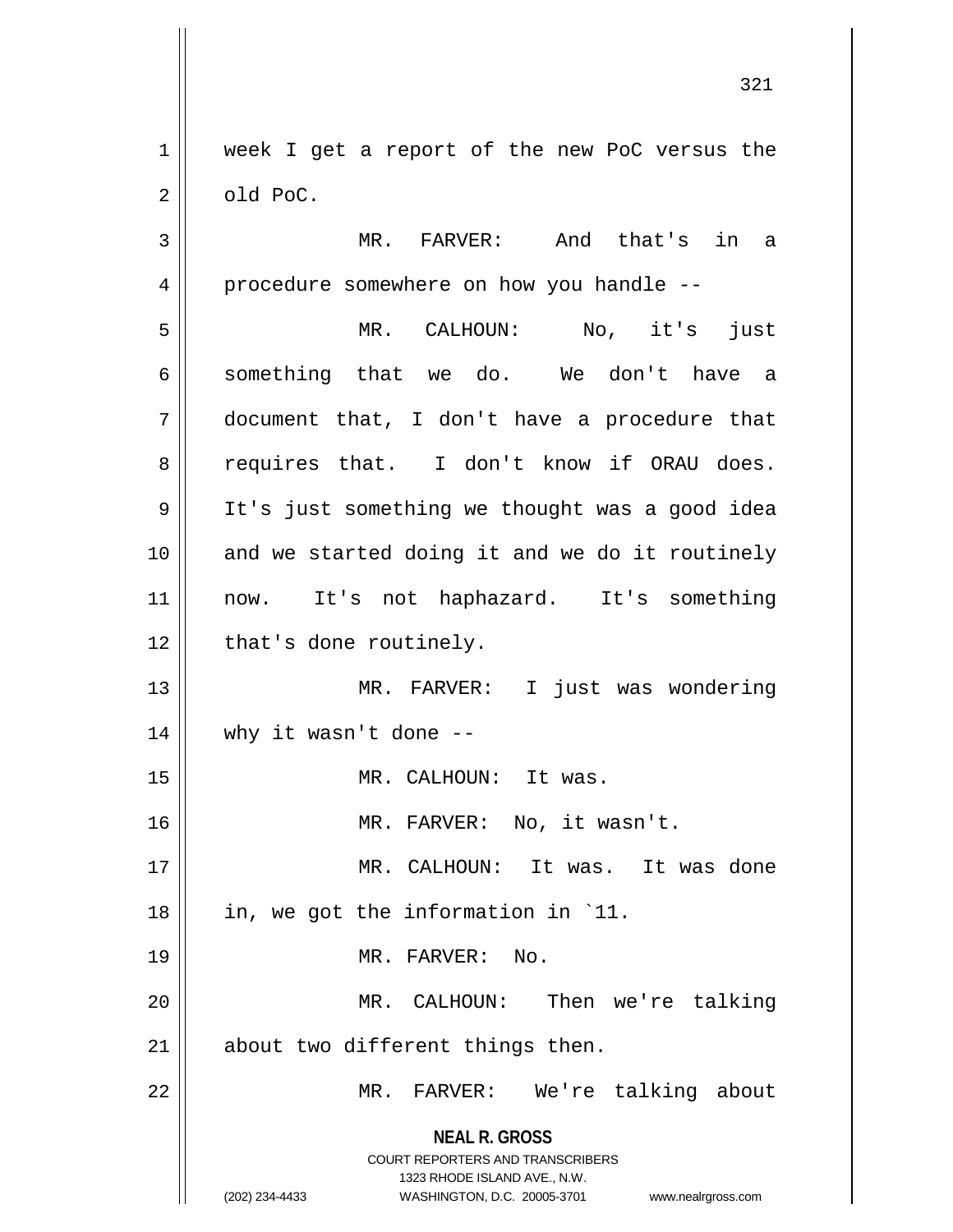**NEAL R. GROSS** COURT REPORTERS AND TRANSCRIBERS 1323 RHODE ISLAND AVE., N.W. (202) 234-4433 WASHINGTON, D.C. 20005-3701 www.nealrgross.com 1 | the medical X-rays that were provided after  $2 \parallel$  the dose reconstruction was done, so I'm 3 assuming the dose reconstruction was done 4 | prior to February of 2008. 5 MR. SIEBERT: The final decision 6 from DCAS forwarding it onto DOL happened in 7 December of 2007. 8 || MR. FARVER: No, the final 9 decision letter went out in April 21st of  $10 \parallel 2008.$ 11 MR. CALHOUN: But the final 12 decision letter versus our final DR are very 13 different, and sometimes we never get that. 14 I'd say, more often than not, we don't get the 15 || final determination letters. 16 MR. FARVER: But when you reviewed 17 || this case, you guys didn't even look at this 18 || new medical data. That's my point. 19 MR. SIEBERT: Doug, what you're  $20$   $\parallel$  saying is three months before we received the 21 data we didn't look at it. 22 MR. FARVER: That's correct. I'm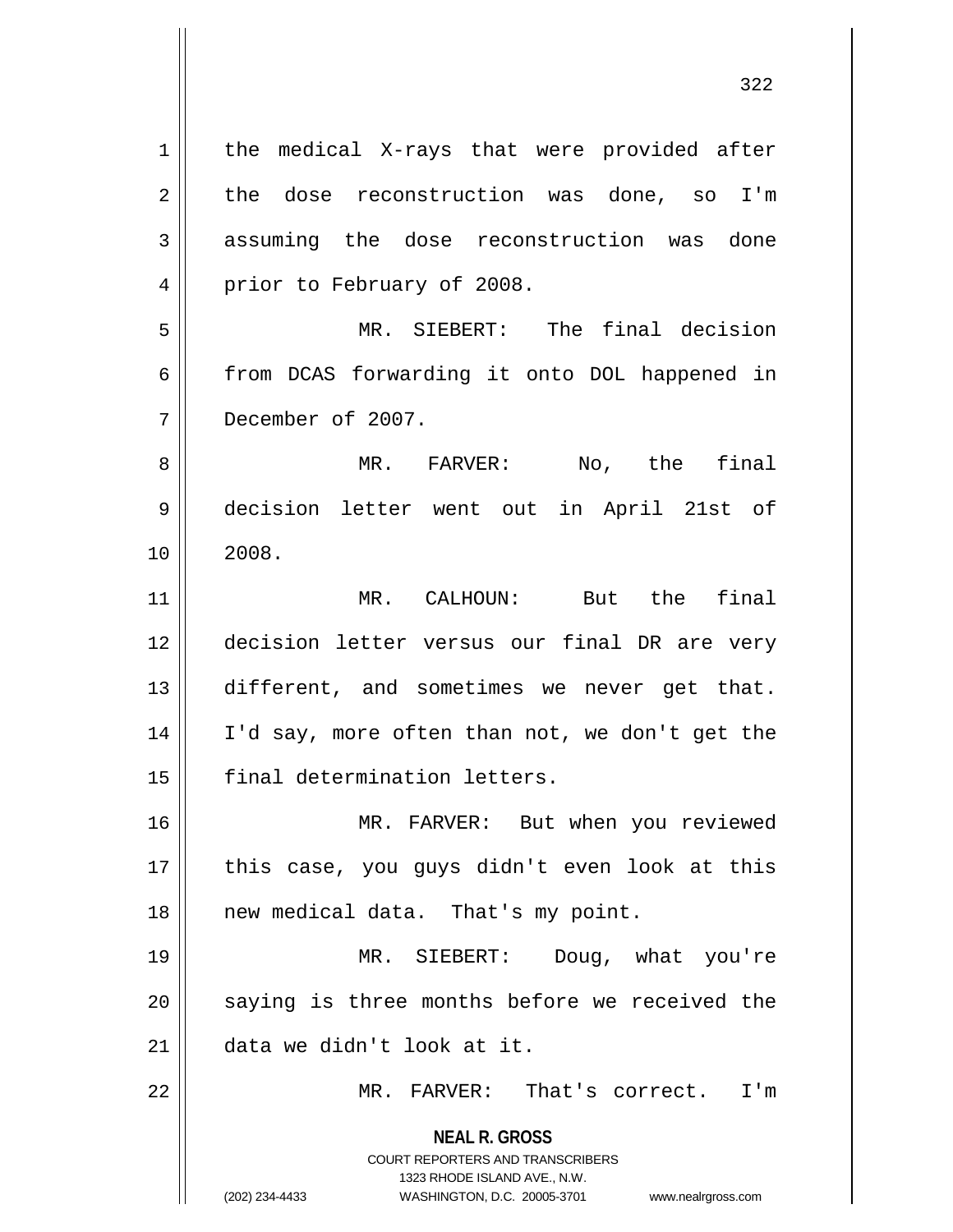1 || saying there's nothing in the file saying you 2 | looked at it. That's correct. And there was 3 nothing in the file we got saying that you 4 || looked at it, but the data was there, the  $5$  | final decision letter was there  $-$ 6 MR. CALHOUN: But the new data was 7 not. 8 MR. FARVER: The new data was 9 | there. 10 MR. SIEBERT: The new data was 11 | there when you did the review. However,  $-$ 12 MR. FARVER: That's correct. 13 MR. SIEBERT: -- you did the 14 review against [unintelligible] did not have 15 | that information. 16 || MR. FARVER: That's the point. 17 MS. LIN: Okay, Doug. This is 18 Jenny with HHS. So, basically, you're saying 19 that the data that came after the dose 20 || reconstruction that has already been completed 21 || by DCAS, DCAS should have recalled that case

 $22$  and do a dose reconstruction based on the new

## **NEAL R. GROSS**

COURT REPORTERS AND TRANSCRIBERS 1323 RHODE ISLAND AVE., N.W. (202) 234-4433 WASHINGTON, D.C. 20005-3701 www.nealrgross.com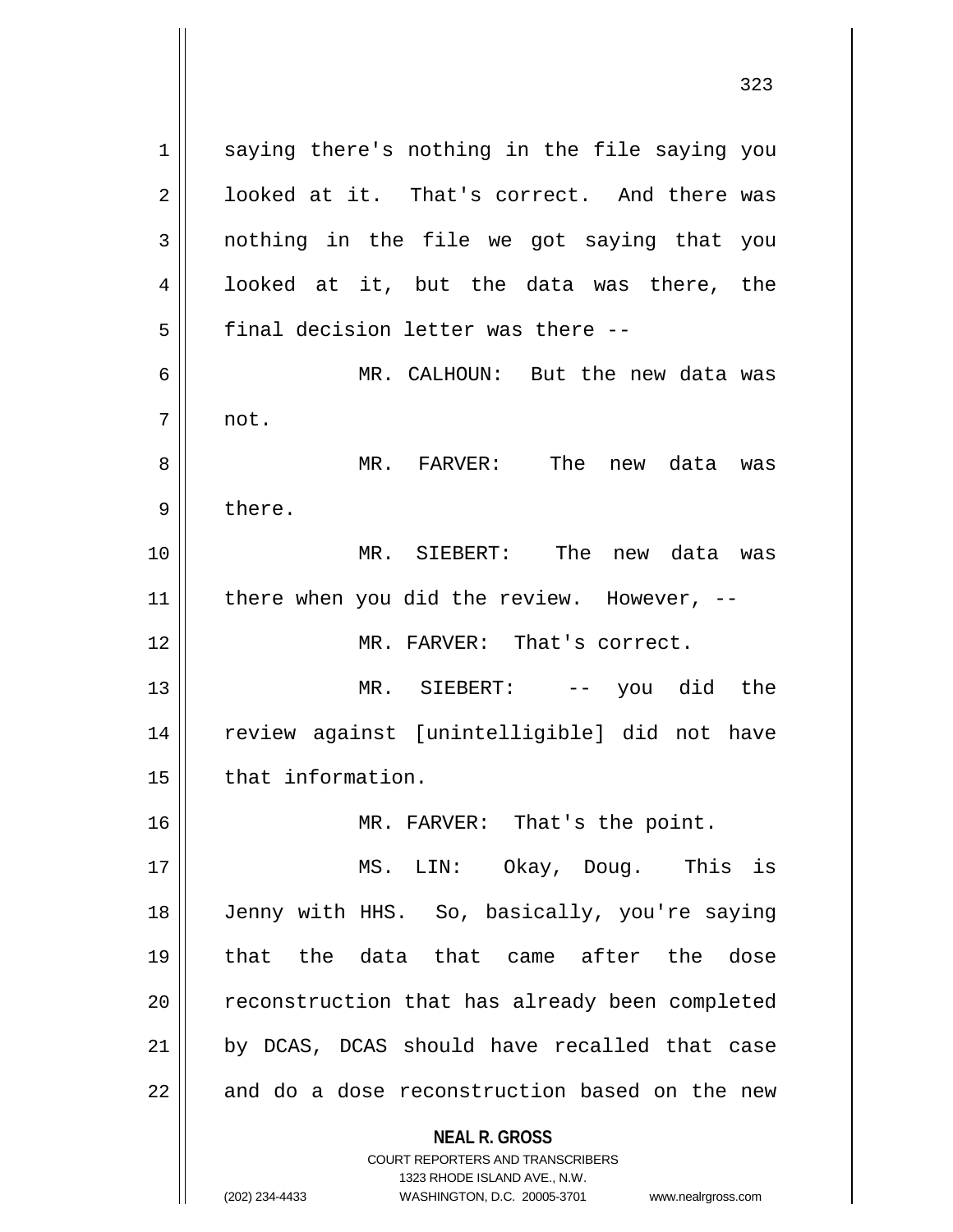1 || information?

| $\overline{2}$ | MR. FARVER: No.                                |
|----------------|------------------------------------------------|
| 3              | MS. LIN: So what's your concern                |
| 4              | for this line of conversation?                 |
| 5              | MR. FARVER: My concern is that,                |
| 6              | once you get data in that could potentially    |
| 7              | affect the case, you should at least notify    |
| 8              | DOL saying we have new data, it just arrived,  |
| 9              | we haven't had a chance to evaluate it, so     |
| 10             | they don't go issue a final decision later     |
| 11             | hastily. That's all.                           |
| 12             | MS. LIN: So DCAS looked at this                |
| 13             | new information and determined whether it      |
| 14             | would impact the case?                         |
| 15             | MR. CALHOUN: We did, Jenny. And                |
| 16             | here's the deal is that we've got well over    |
| $17$           | 2,000 cases that we've reviewed, and there's   |
| 18             | only been three or four that have impacted the |
| 19             | decision. So us telling DOL that we got new    |
| 20             | data and having them put the brakes<br>on      |
| 21             | something for instances that are<br>${\tt SO}$ |
| 22             | infrequent, it's not a, I don't think it's a   |
|                | <b>NEAL R. GROSS</b>                           |

COURT REPORTERS AND TRANSCRIBERS 1323 RHODE ISLAND AVE., N.W.

(202) 234-4433 WASHINGTON, D.C. 20005-3701 www.nealrgross.com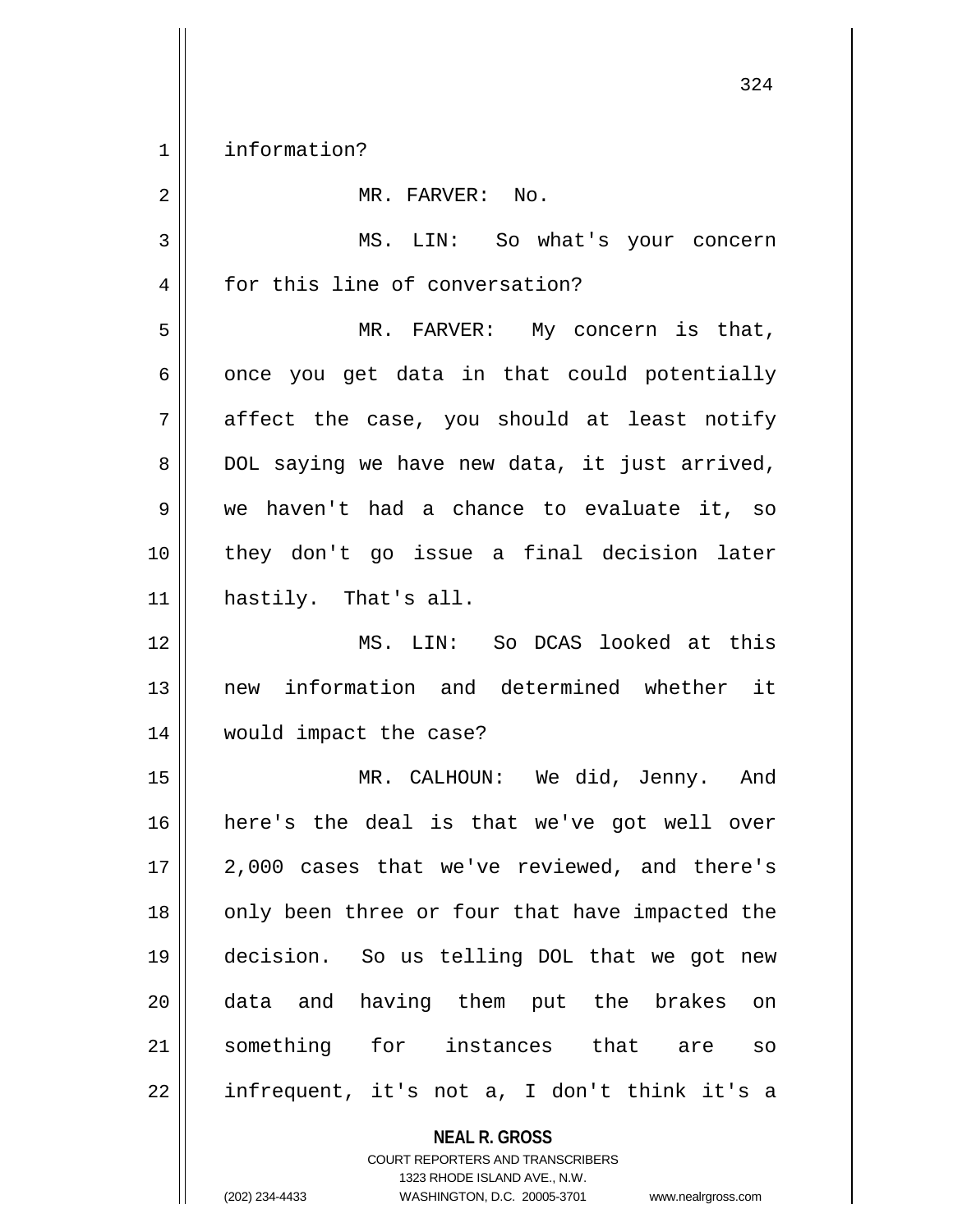**NEAL R. GROSS** COURT REPORTERS AND TRANSCRIBERS 1323 RHODE ISLAND AVE., N.W. (202) 234-4433 WASHINGTON, D.C. 20005-3701 www.nealrgross.com 1 || good idea. It's not a good idea to halt the 2 || dose reconstruction answer that we're getting  $3 \parallel$  to the claimant from DOL, and the mere fact  $4 \parallel$  that we have a process in place to make sure  $5 \parallel$  that these are evaluated is sufficient, in my  $6 \parallel$  mind. 7 MS. LIN: Right. And so what I'm 8 || hearing is that Doug is dissatisfied with this 9 || procedure in place. 10 MR. CALHOUN: He wants something 11 | that's more real-time. 12 MS. LIN: I -- okay. Well, the  $13$  || agency has a procedure in place, and I think 14 that's the end of it, I mean, unless the 15 Workgroup has a different recommendation to 16 make to DOL, as well as DCAS. We'll take it 17 under consideration. 18 MR. KATZ: Well, yes, how 19 frequently is, the procedure in place, how 20 | frequently do you review cases? 21 MR. CALHOUN: I don't know that. 22 || Scott, do you know how often they run that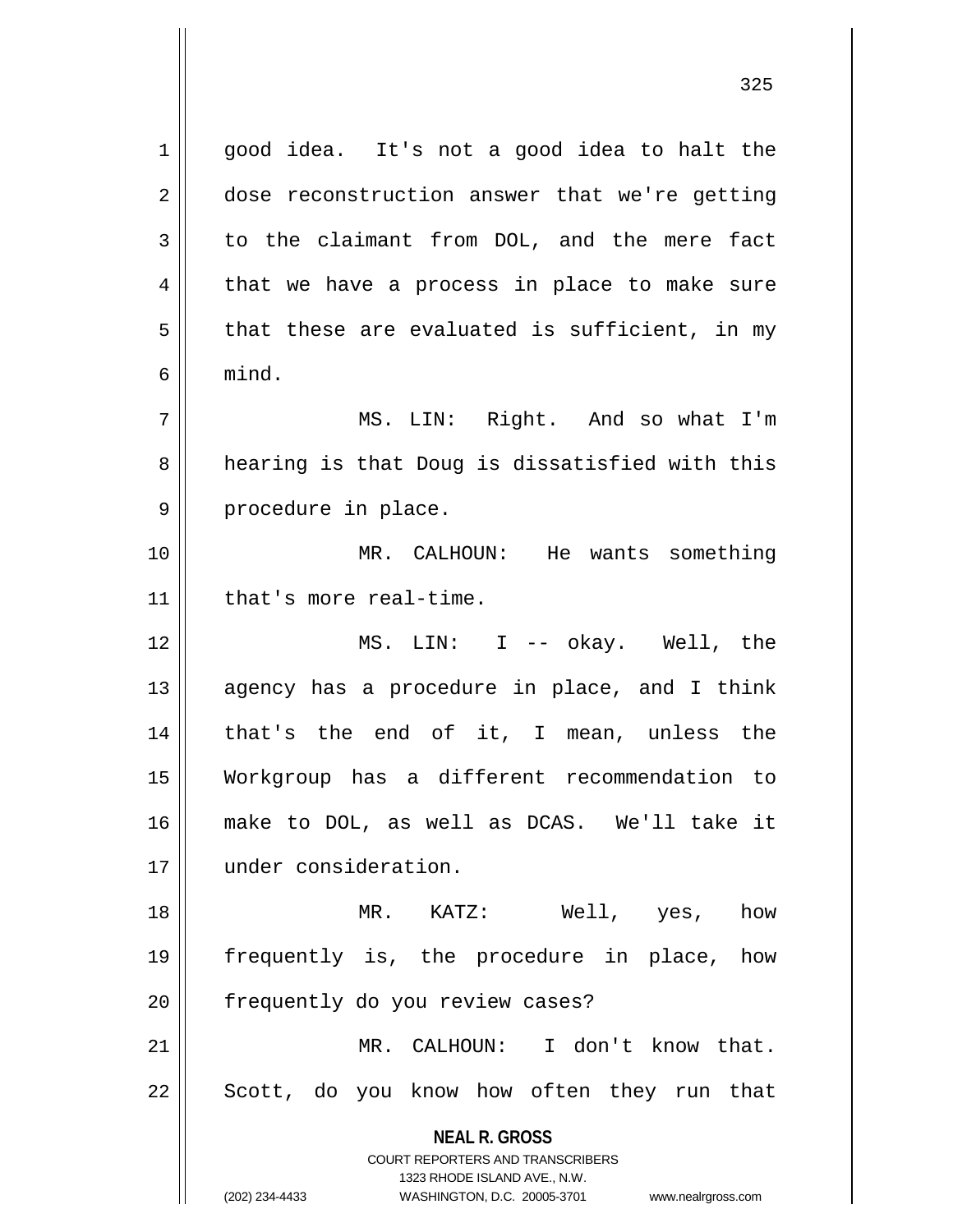SPEDELite.

| $\overline{2}$ | MR. SIEBERT: SPEDELite is run on                                                                                                                                       |
|----------------|------------------------------------------------------------------------------------------------------------------------------------------------------------------------|
| 3              | an every month basis. As to updating the PADs                                                                                                                          |
| 4              | list, that's on a basis, I believe we worked                                                                                                                           |
| 5              | that out with you that we do it on -- it's                                                                                                                             |
| 6              | relatively, I can't tell you a specific,                                                                                                                               |
| 7              | there's not a frequency that it's set on, but                                                                                                                          |
| 8              | I believe it's every, like, six months or so,                                                                                                                          |
| 9              | something like that.                                                                                                                                                   |
| 10             | MR. CALHOUN: But we get updates                                                                                                                                        |
| 11             | and reworked cases every week.                                                                                                                                         |
| 12             | MR. SIEBERT: Yes, there is a list                                                                                                                                      |
| 13             | of PADs that we are working through, as we                                                                                                                             |
| 14             | speak. This one, actually, as Grady was                                                                                                                                |
| 15             | saying, I'm looking at the form for it that we                                                                                                                         |
| 16             | did it in December 2011. We reviewed this                                                                                                                              |
| 17             | additional data and determined the impact on                                                                                                                           |
| 18             | the decision. We do that periodically with                                                                                                                             |
| 19             | additional data, as time permits.                                                                                                                                      |
| 20             | RICHARDSON: I have<br>MEMBER<br>а                                                                                                                                      |
| 21             | question. If DOL sends out what's called a                                                                                                                             |
| 22             | final decision letter and then they find that                                                                                                                          |
|                | <b>NEAL R. GROSS</b><br><b>COURT REPORTERS AND TRANSCRIBERS</b><br>1323 RHODE ISLAND AVE., N.W.<br>(202) 234-4433<br>WASHINGTON, D.C. 20005-3701<br>www.nealrgross.com |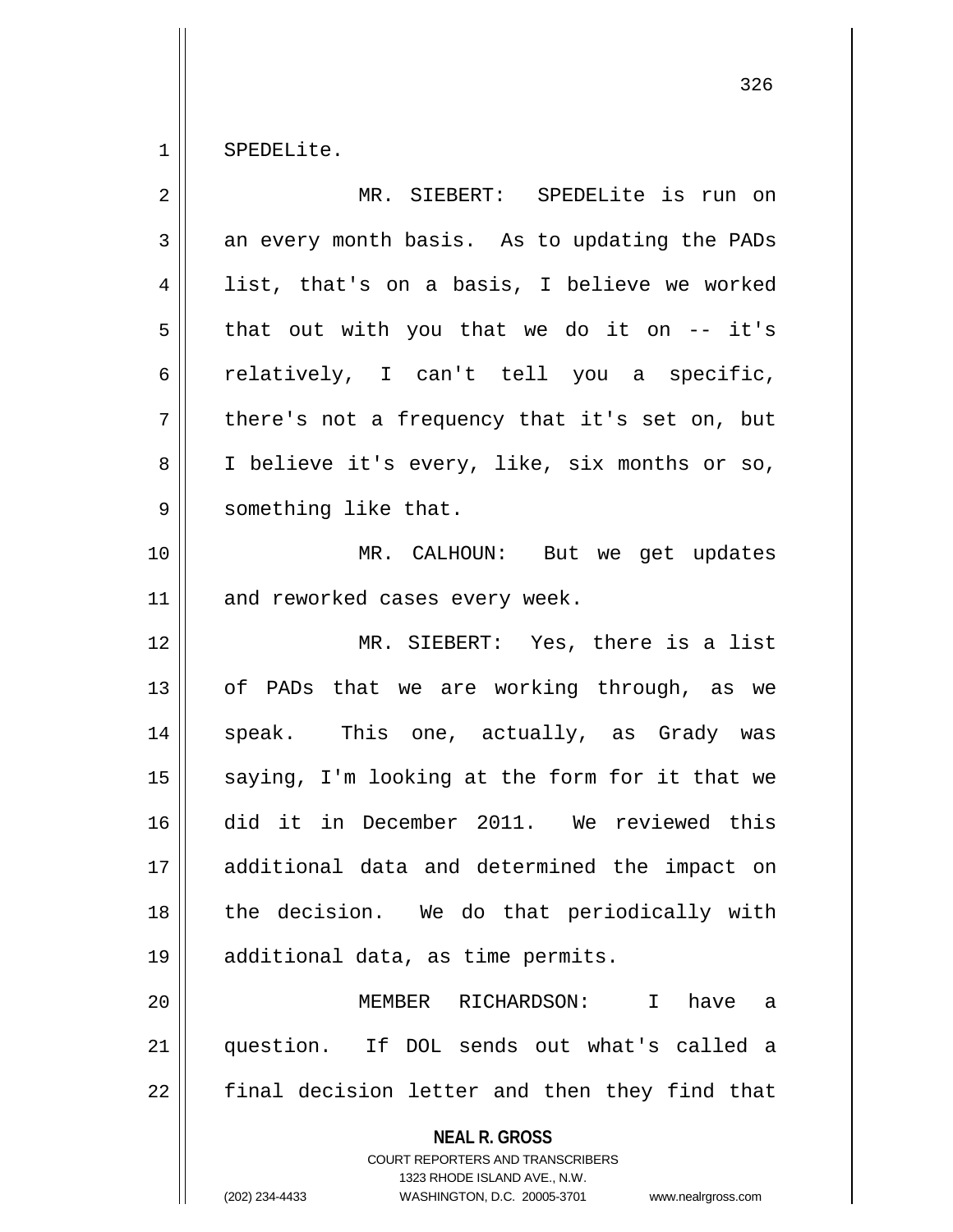$1 \parallel$  their final decision is not really final, are  $2 \parallel$  there, what are the consequences of that? Are  $3 \parallel$  there administrative obstacles, barriers --4 MR. CALHOUN: No, in these cases,  $5 \parallel$  and it happens for other reasons, it's similar 6 to a final decision issued and then a new 7 cancer is identified, although they end up 8 || finding that. But anytime we find an issue 9 || that needs to have the case reopened, we 10 contact DOL and they send it to us, and it's 11 never been an issue. 12 MEMBER RICHARDSON: And so, and do 13 you contact the claimants? 14 || MR. CALHOUN: That's up to Labor. 15 MEMBER RICHARDSON: So what you're 16 saying is you move along at a pace determined 17 by information at hand. You make a 18 || calculation of the Probability of Causation. 19 That goes to the Department of Labor. They  $20$  || issue a letter, which is called their final  $21$  | letter, and if you get new information you'll 22 || send them back an updated calculation.

> **NEAL R. GROSS** COURT REPORTERS AND TRANSCRIBERS 1323 RHODE ISLAND AVE., N.W.

(202) 234-4433 WASHINGTON, D.C. 20005-3701 www.nealrgross.com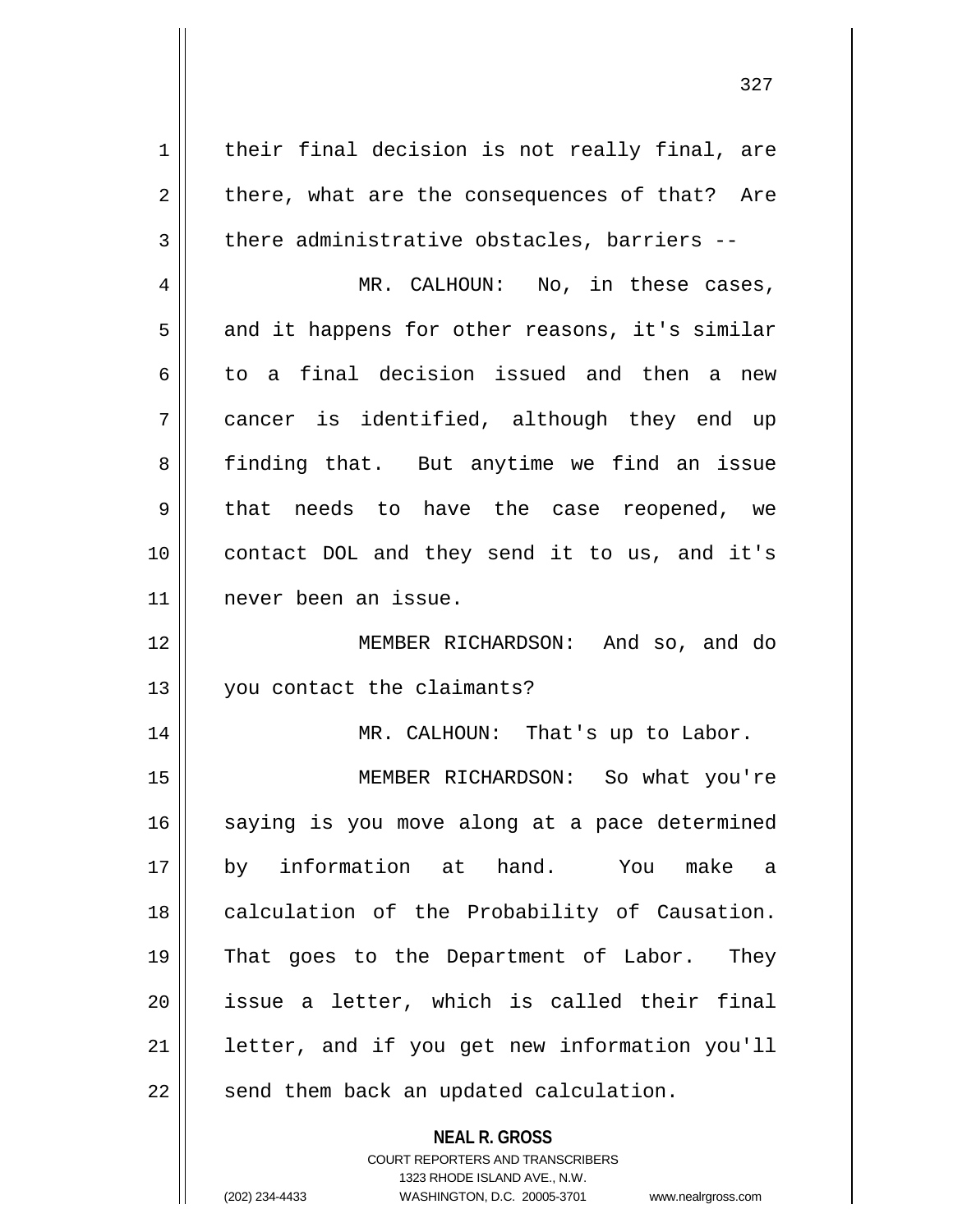**NEAL R. GROSS** COURT REPORTERS AND TRANSCRIBERS 1323 RHODE ISLAND AVE., N.W. (202) 234-4433 WASHINGTON, D.C. 20005-3701 www.nealrgross.com 1 | MR. CALHOUN: Correct. We'll send  $2 \parallel$  them an information, we say we've got new  $3 \parallel$  information that could possibly affect the 4 Probability of Causation, send us a new case. 5 || And they'll reopen that case and send it to  $6 \parallel$  us. 7 MEMBER RICHARDSON: I mean, so, in  $8 \parallel$  a sense, that's as close to real-time as, I 9 mean, you're working in real-time with -- 10 MR. CALHOUN: But we do have a 11 backlog of these. There's no doubt. I'm not 12 going to tell you that if we go to a 13 || repository last month and we find new data for 14 Bob that we get a PAD done in the next two 15 months. I don't know the period -- 16 MR. KATZ: Scott said, he said 17 | it's probably six months. 18 MR. CALHOUN: Yes. 19 MR. KATZ: And so that's the  $20$  || issue, there's an issue for the program. It's  $21$  six months. 22 || MR. CALHOUN: Right. And it will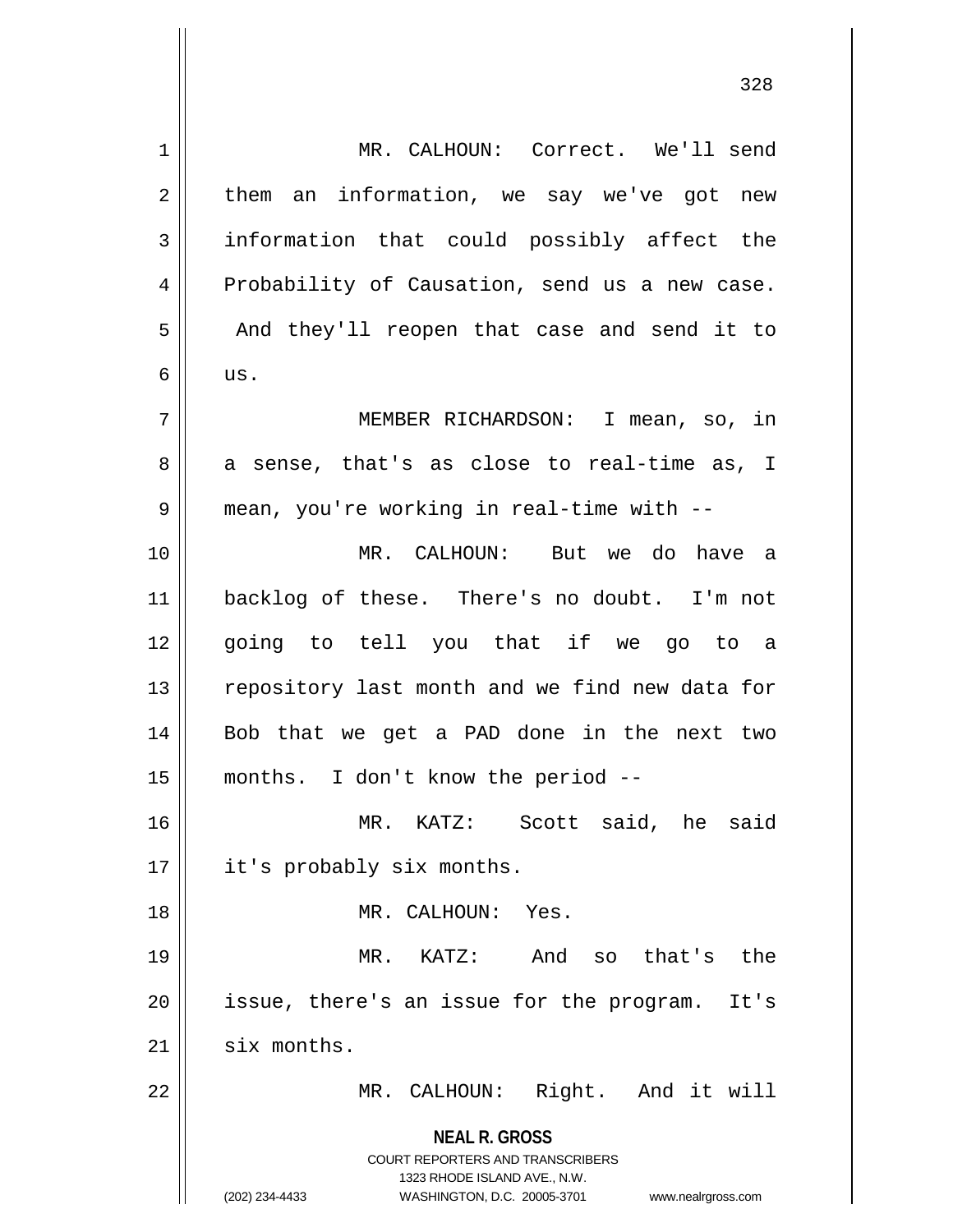1 | become quicker because we were working off a 2 | backlog, but right now we've got, you know, we  $3 \parallel$  just started doing this maybe, maybe two years  $4 \parallel$  ago maybe. But it's something that is very, 5 | you know, consistent.

6 MEMBER CLAWSON: But, Grady, isn't  $7 \parallel$  this also where we, I'm looking at this from a 8 || Board Member because we get a, a claimant gets 9 up and they tell us, yes, I got my final 10 letter and then a year later I got that they 11 found new information and my dose, my 12 | causation went down.

13 MR. CALHOUN: No, because if it 14 | goes down we won't even tell Labor.

15 MR. KATZ: They wouldn't, they 16 wouldn't, they wouldn't institute this process  $17 \parallel$  on a case where it goes down.

 CHAIRMAN KOTELCHUCK: I mean, a person might say you haven't made your mind up. You said final, and now you say, well, maybe, but, on the other hand, I feel like 22 || it's more important to say that change might

**NEAL R. GROSS**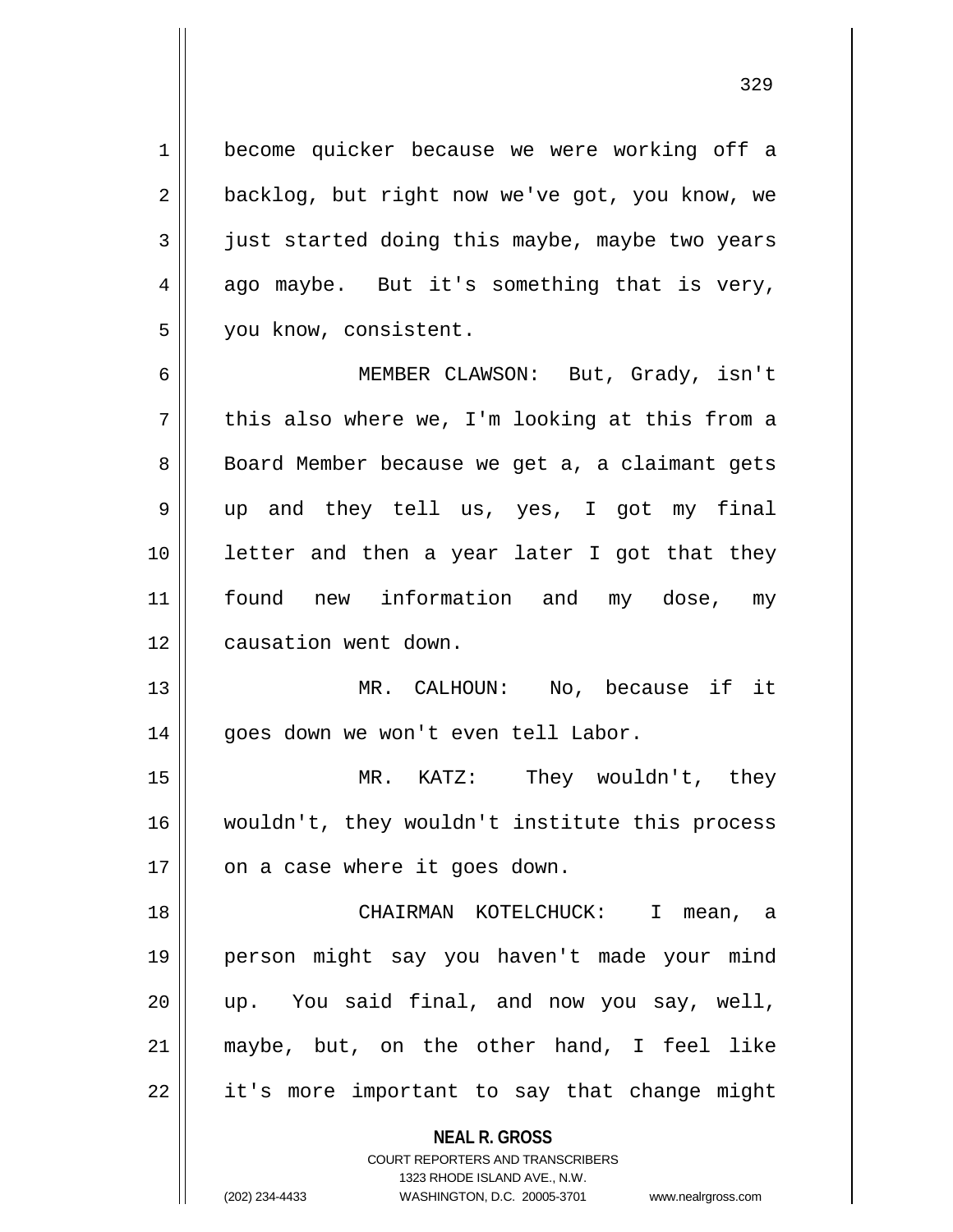| $\mathbf 1$ | happen. It reopens possibilities for that                                                                                                                           |
|-------------|---------------------------------------------------------------------------------------------------------------------------------------------------------------------|
| $\mathbf 2$ | person that they may be compensated.<br>They                                                                                                                        |
| 3           | will be very upset when they find out,                                                                                                                              |
| 4           | initially, that they weren't.                                                                                                                                       |
| 5           | MEMBER CLAWSON: I just know that                                                                                                                                    |
| 6           | we've had troubles in the past that they've                                                                                                                         |
| 7           | gotten us and then got a letter and their                                                                                                                           |
| 8           | causation is a lot lower. I guess my question                                                                                                                       |
| 9           | is, Doug, what did you feel that we needed on                                                                                                                       |
| 10          | this?                                                                                                                                                               |
| 11          | MS. LIN: I think, before we move                                                                                                                                    |
| 12          | forward in proposing any kind of change in                                                                                                                          |
| 13          | this protocol, this isn't something that NIOSH                                                                                                                      |
| 14          | can unilaterally initiate. I mean, we can                                                                                                                           |
| 15          | inform DOL or whatever whenever we think is                                                                                                                         |
| 16          | appropriate, but it seems like the reaction is                                                                                                                      |
| 17          | what you guys are expecting, which is coming                                                                                                                        |
| 18          | from DOL. Even if NIOSH informed DOL that we                                                                                                                        |
| 19          | have new information, it doesn't mean that DOL                                                                                                                      |
| 20          | is going to put a case on hold.                                                                                                                                     |
| 21          | MR. KATZ: Yes, Jenny. I really                                                                                                                                      |
| 22          | don't think there's any matter here really. I                                                                                                                       |
|             | <b>NEAL R. GROSS</b><br><b>COURT REPORTERS AND TRANSCRIBERS</b><br>1323 RHODE ISLAND AVE., N.W.<br>(202) 234-4433<br>WASHINGTON, D.C. 20005-3701 www.nealrgross.com |

 $\overline{\phantom{a}}$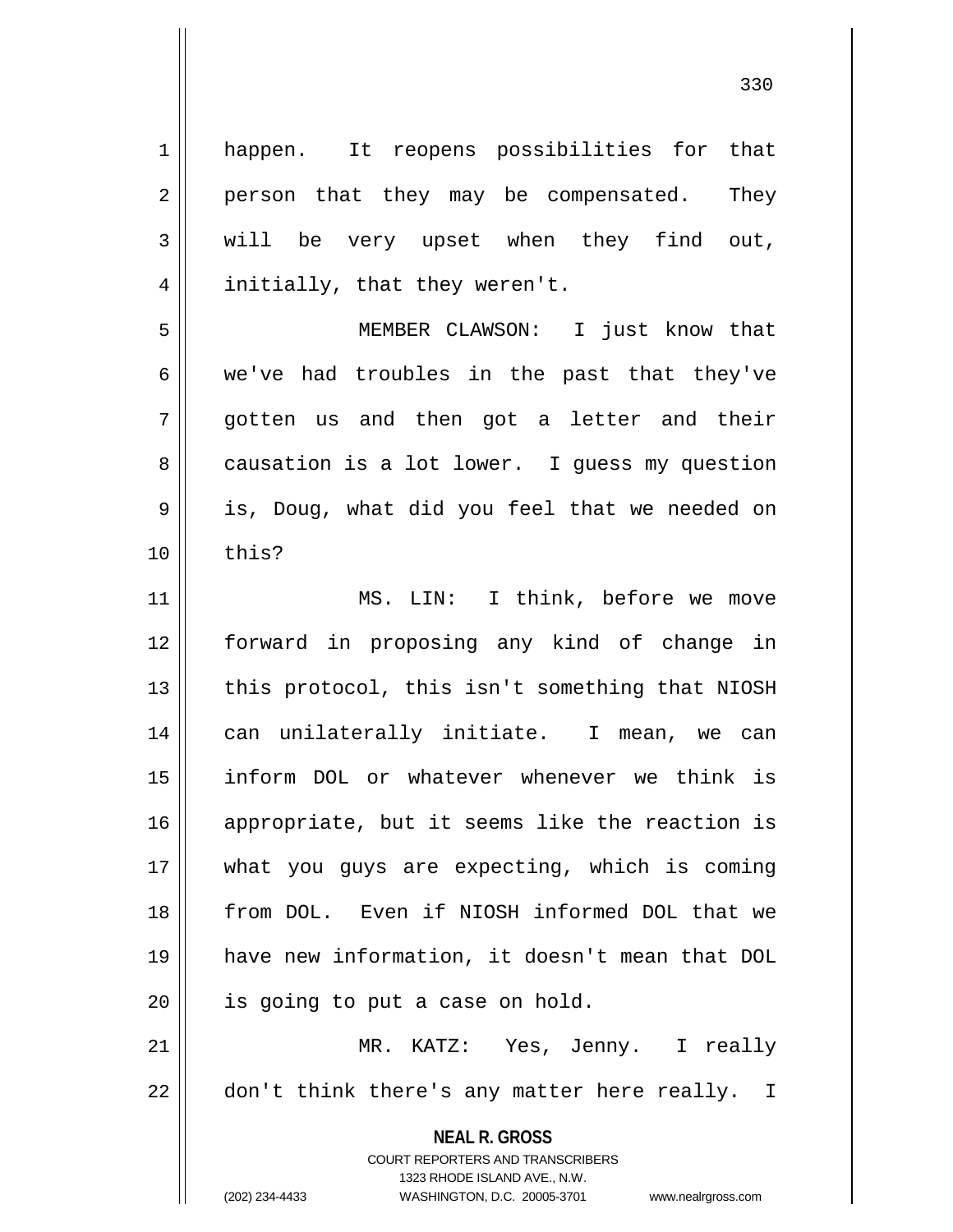**NEAL R. GROSS** COURT REPORTERS AND TRANSCRIBERS 1323 RHODE ISLAND AVE., N.W. 1 || mean, the only issue is the programs issue,  $2 \parallel$  and it is how much time it will take before  $3 \parallel$  they reduce this periodicity if they have a 4 | backlog from six months to whatever it ends up 5 || being in a, you know, steady state. But I  $6 \parallel$  don't think there's really anything else to 7 discuss here. I mean, it's just -- 8 MS. LIN: No, I don't believe so 9 || either. And reducing the backlog, that's 10 management's goal. And so I think NIOSH is 11 | working on that. 12 MR. CALHOUN: Yes. And, actually, 13 || I'd rather hear, it's really awesome to hear 14 || that you've got a process in place like that 15 that goes back and deals with issues, you 16 || know. It's a really good thing that we've got 17 | qoing here. 18 MEMBER MUNN: This is Wanda. I 19 || have to point out that this issue of whether, 20 how claimants react when their cases are 21 || reviewed afterward and changes are made was  $22$  something that we spent a great deal of time

(202) 234-4433 WASHINGTON, D.C. 20005-3701 www.nealrgross.com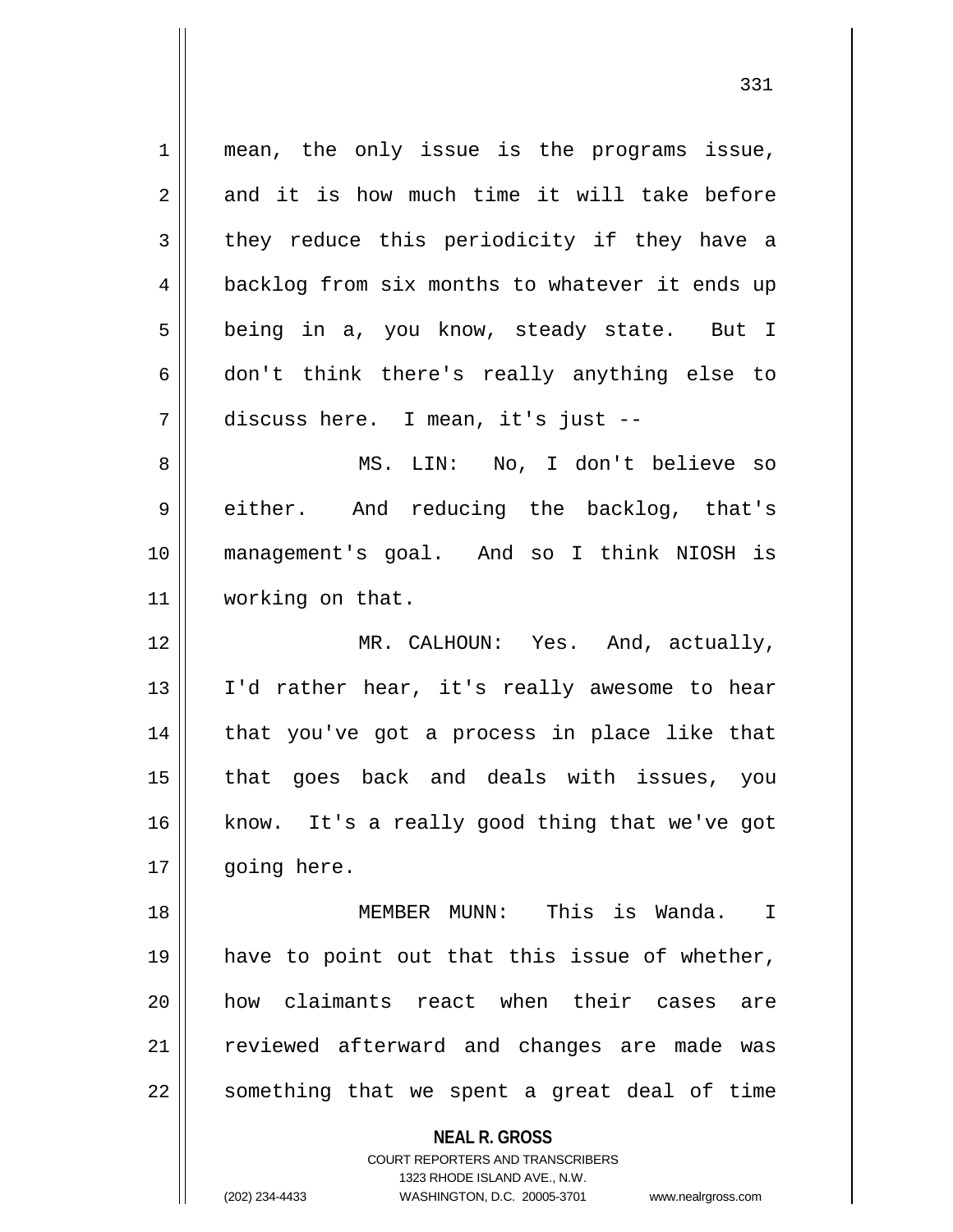1 on five years ago. We spent a great deal of  $2 \parallel$  time on this, and the Board, as a whole, did  $3 \parallel$  everything that was humanly possible to make  $4 \parallel$  sure that claimants could be as aware as they  $5 \parallel$  could be made aware of the fact that their  $6 \parallel$  cases might be reviewed and their PoC might 7 change. And we revised the way we said 8 || things, the way we communicated with people to  $9 \parallel$  try to make sure that at least the truth was 10 || known by the claimant at the outset, that if 11 || their claim was reviewed it was possible that 12 || their PoC could get smaller because there was 13 || more precise calculation being made. 14 MR. KATZ: Right. But, Wanda,  $15$  | this is actually a completely separate case. 16 || That is, there we're talking about new cancers 17 being added and so on and an efficiency 18 process. This is a case where they don't 19 notify DOL if it's not going to have a 20 positive impact on the dose reconstruction, so

 $22$  || unless this is going to affect the case.

**NEAL R. GROSS**

21  $\parallel$  the claimant wouldn't even need to be notified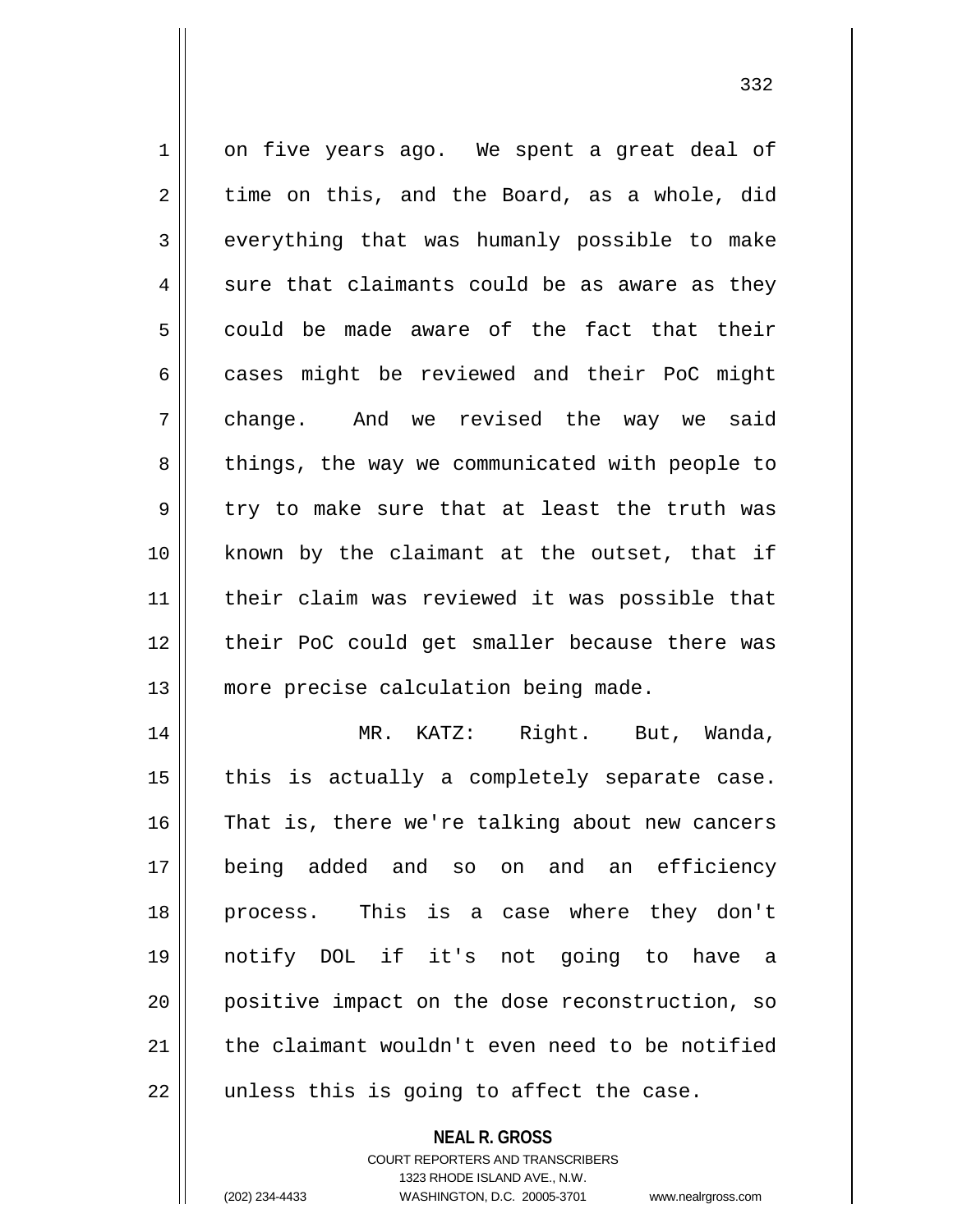**NEAL R. GROSS** COURT REPORTERS AND TRANSCRIBERS 1323 RHODE ISLAND AVE., N.W. 1 MEMBER MUNN: Yes, I understand  $2 \parallel$  that this is a different procedure. What I'm  $3 \parallel$  trying to get across, the point that was  $4 \parallel$  brought up a few minutes ago, which is is this 5 the same thing that we've done before? I'm 6 trying to say, no, this is not the same thing  $7$  || that we've addressed before. 8 || MR. KATZ: Right, exactly. 9 || MR. FARVER: If it were me and 10 I've got new information in to a case that 11 || I've recently completed and sent on to DOL, I 12 would, at the very least, just fire off a memo 13 || saying we've received new information and have 14 || not yet had time to evaluate it, and they can 15 do with what they want because they might have  $16$  something ready to send out that day that they 17 might want to wait on, but it would just be a 18 || courtesy. It's not, that's so we don't send 19 things out unnecessarily because you don't  $20$  know what the data says until you look at it. 21 MEMBER RICHARDSON: That would be  $22 \parallel$  -- I propose we move this --

(202) 234-4433 WASHINGTON, D.C. 20005-3701 www.nealrgross.com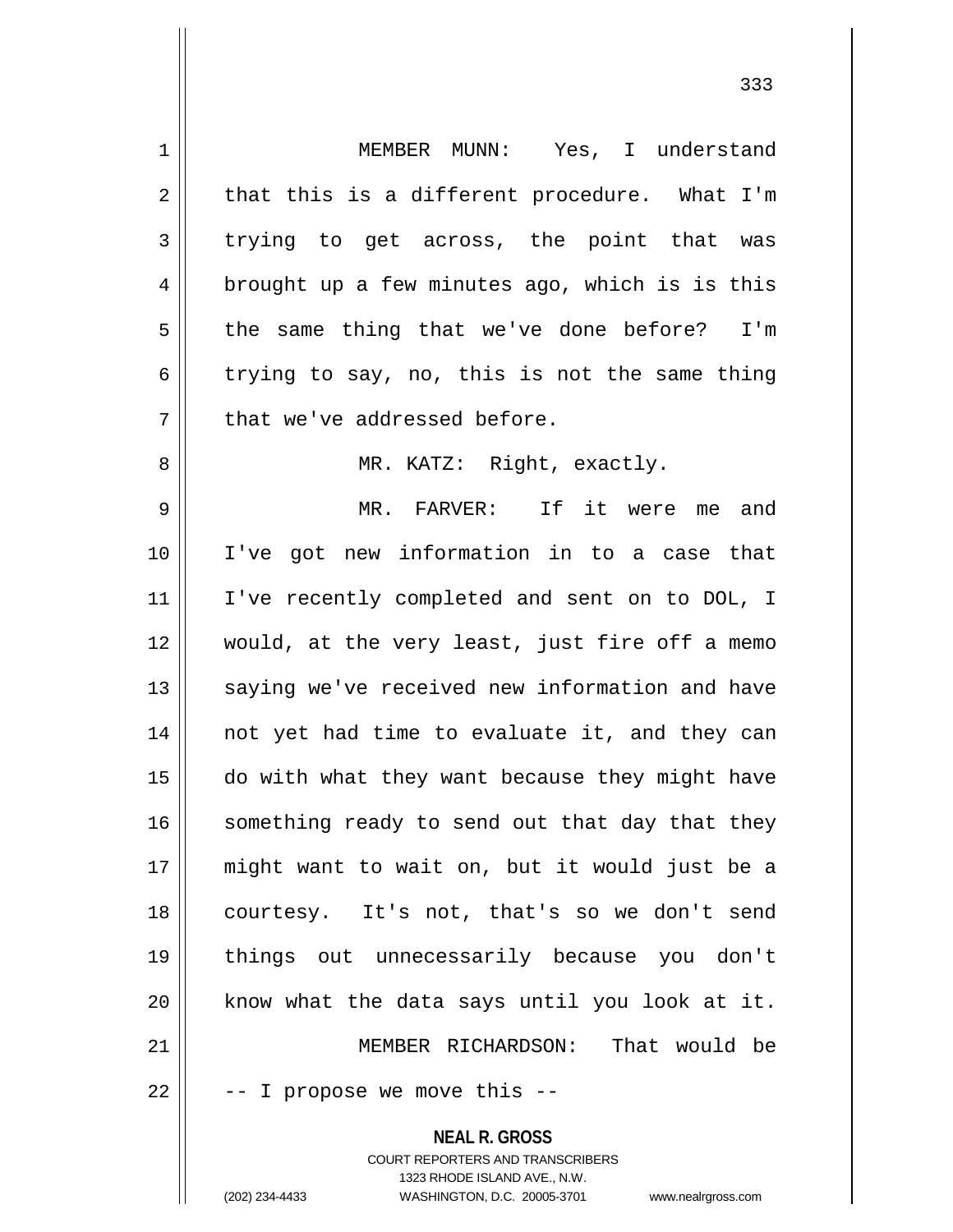**NEAL R. GROSS** COURT REPORTERS AND TRANSCRIBERS 334 1 | CHAIRMAN KOTELCHUCK: Move on, 2 | yes. Let's move on. 3 MR. FARVER: So how do you want me 4 | to write that up? 5 MR. CALHOUN: NIOSH is doing a  $6 \parallel$  great job with the plan in place. 7 || MS. LIN: I happen to concur. 8 MR. FARVER: Okay. I'll make 9 || something up then that's more realistic. 10 CHAIRMAN KOTELCHUCK: NIOSH has a  $11$  | system which consists of  $-$ 12 MEMBER RICHARDSON: Yes, you could 13 || say NIOSH currently makes decisions based on 14 | the information at hand. 15 || MR. FARVER: Okay. 16 MEMBER CLAWSON: But I'd also like 17 || to capture that NIOSH does have a process that 18 when new information is going in that they 19  $\parallel$  are, they are adding this because that's, that  $20$  || has been a big battle for a lot of years, and  $21$  they've taken to heart what we have said and  $22$  | they are, they're--

1323 RHODE ISLAND AVE., N.W.

(202) 234-4433 WASHINGTON, D.C. 20005-3701 www.nealrgross.com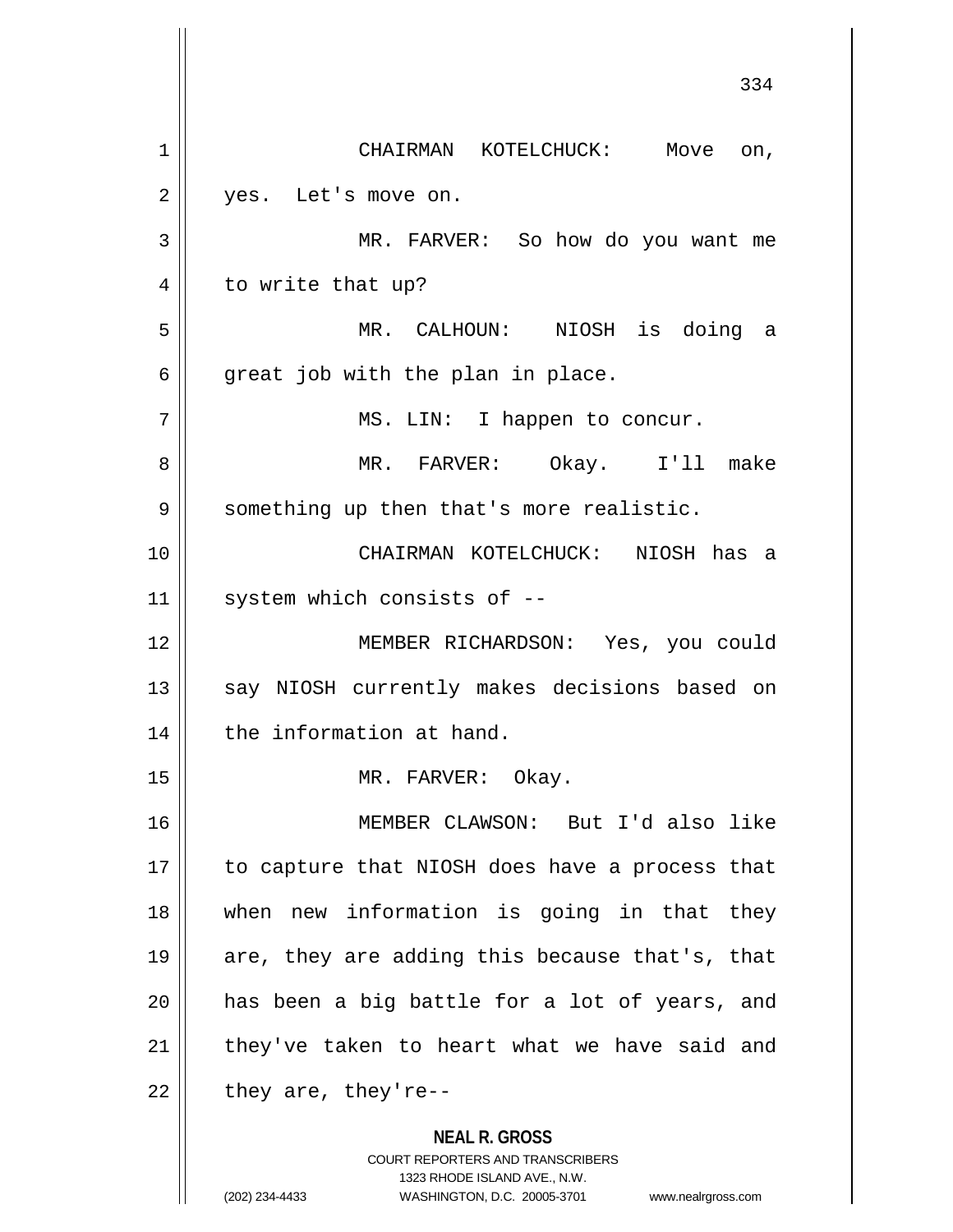**NEAL R. GROSS** COURT REPORTERS AND TRANSCRIBERS 1323 RHODE ISLAND AVE., N.W. (202) 234-4433 WASHINGTON, D.C. 20005-3701 www.nealrgross.com 335 1 CHAIRMAN KOTELCHUCK: Okay. So be  $2 \parallel$  it. 3 MEMBER RICHARDSON: Are we on  $4 \mid 276.1?$ 5 CHAIRMAN KOTELCHUCK: Do go ahead. 6 MR. FARVER: Okay. Let me see the 7 next one. 276.1 and 276.2. 8 CHAIRMAN KOTELCHUCK: We just 9 | finished, we finished 257.1. 10 || MR. FARVER: Right. And the next  $11$  one I had was 276. 12 CHAIRMAN KOTELCHUCK: I see 257.  $13 \parallel 276$ , right. 14 || MR. FARVER: Point one and two. 15 CHAIRMAN KOTELCHUCK: Yes, okay. 16 || Sorry. 17 || MR. FARVER: And then we move on  $18$   $\parallel$  down to 277.1. This is about a --19 MR. SIEBERT: This is Scott. Did 20 we skip 276 or -- 21 MEMBER RICHARDSON: Is there a 22 || NIOSH response to that?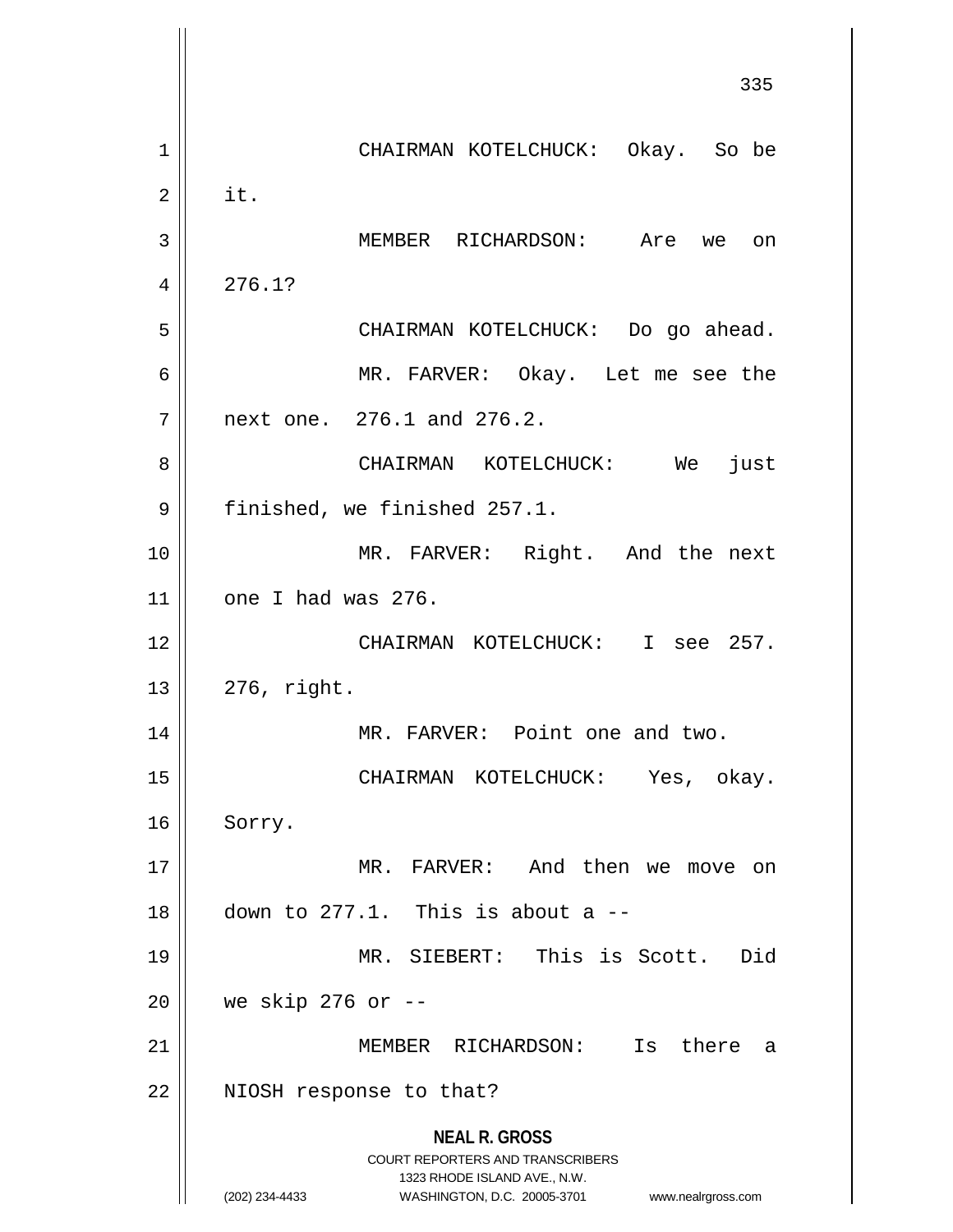**NEAL R. GROSS** COURT REPORTERS AND TRANSCRIBERS 1323 RHODE ISLAND AVE., N.W. (202) 234-4433 WASHINGTON, D.C. 20005-3701 www.nealrgross.com 1 | CHAIRMAN KOTELCHUCK: There is. MEMBER RICHARDSON: Where? MR. SIEBERT: Yes, we have a 4 || response for point one and point two. CHAIRMAN KOTELCHUCK: Yes, absolutely. MR. FARVER: Where? Oh, sorry. CHAIRMAN KOTELCHUCK: Good. MR. FARVER: Okay. 276.1. I | thought I copied that in there. CHAIRMAN KOTELCHUCK: 12 || Inappropriate assignment of neutron energy for | those years. MR. FARVER: Oh, yes, this had to 15 || go with the tools and the action was to review 16 || and compare and report back, and they compared the EDCW tool and further discussion in a file. MR. CALHOUN: Is this 276.1? CHAIRMAN KOTELCHUCK: Yes. MR. FARVER: Yes, 276.1. 22 || MR. SIEBERT: It's point one and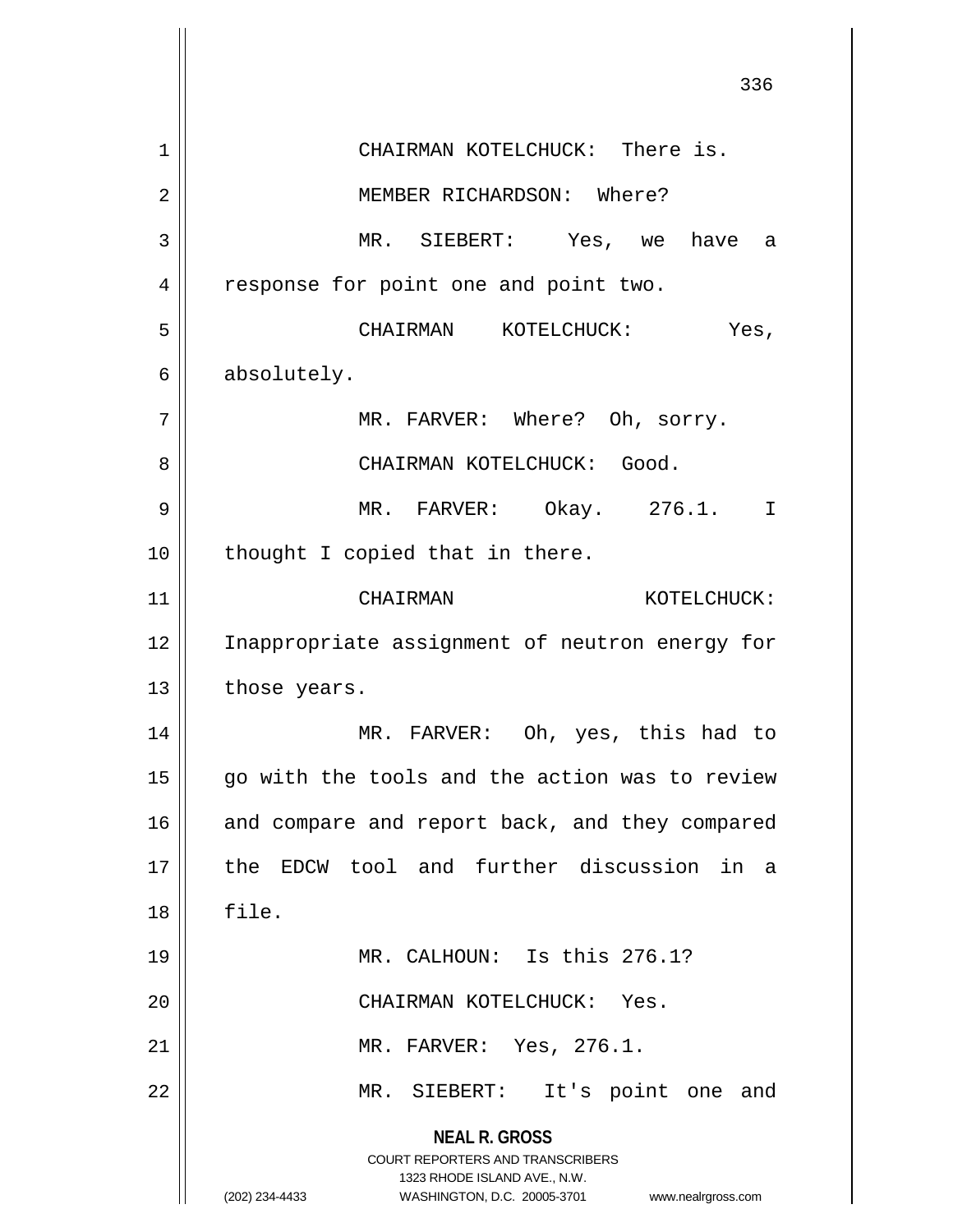1 || point two. It's the same issue. The question  $2 \parallel$  at the last meeting, we already agreed on the 3 first portion that the dose reconstruction 4 || report table was incorrect. It didn't have 5 | the right breakdown of energies and DCFs and  $6 \parallel$  so on. So what was outstanding for this 7 meeting was SC&A had said they couldn't find 8 the spreadsheet that we used for dose 9 calculations. And when I went back into it, 10 actually, it was in the EDCW tool that they 11 || had. It just, it's buried so deeply in there, 12 || it's not surprising they couldn't necessarily 13 l tease it out. 14 || So what we did was we wrote up  $15$  | this additional response that, for simplicity, 16 we gave you what the table, and this is the 17 additional file that's called "SCA 276.1 and 18 .2 NIOSH Response May 2013." At the top, we 19 gave an update as to what the table should 20 have looked like based on the years and the 21 facilities that were actually used in the dose

 $22$  || reconstruction. The rest of the writeup is

**NEAL R. GROSS**

COURT REPORTERS AND TRANSCRIBERS 1323 RHODE ISLAND AVE., N.W. (202) 234-4433 WASHINGTON, D.C. 20005-3701 www.nealrgross.com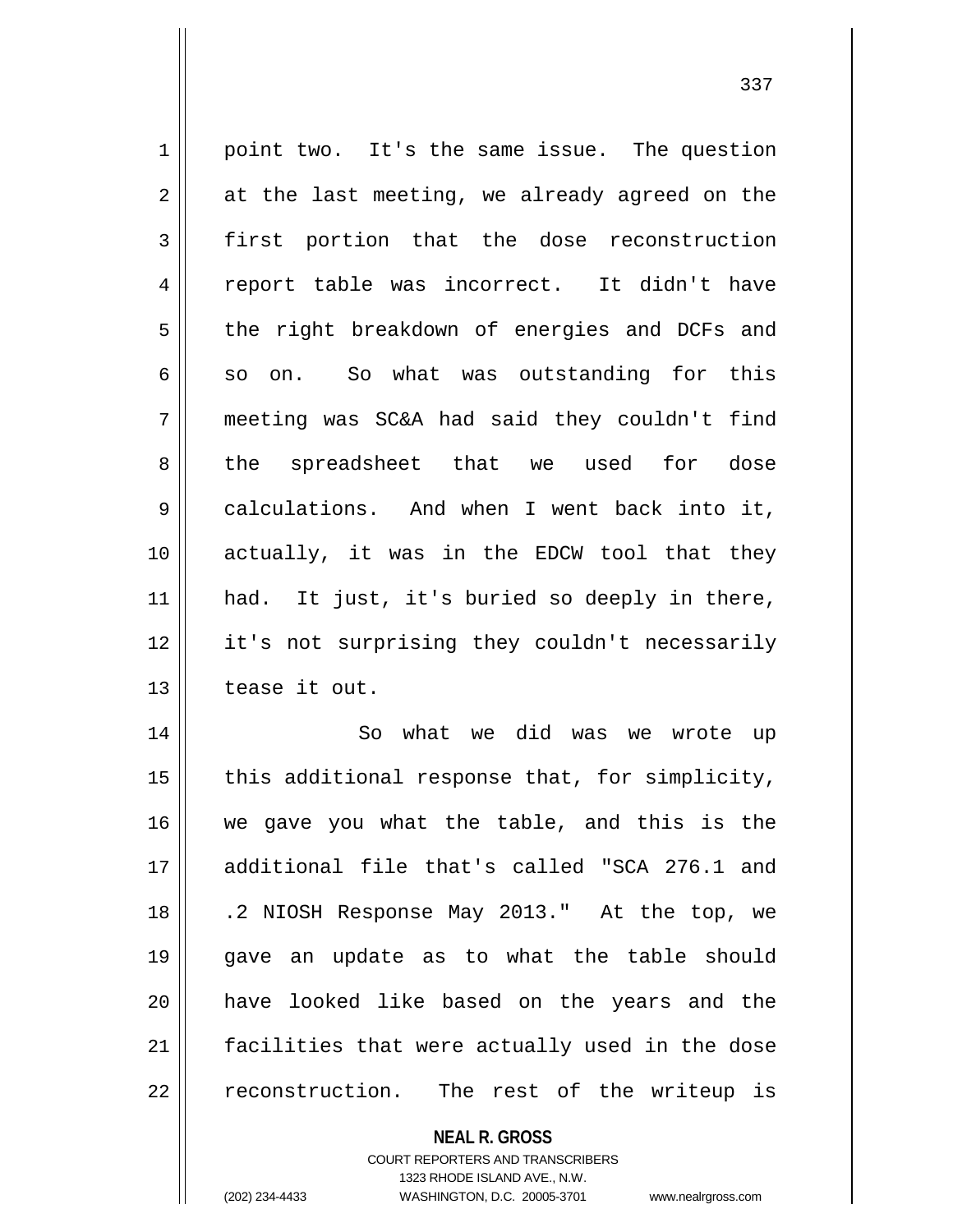**NEAL R. GROSS** COURT REPORTERS AND TRANSCRIBERS 1323 RHODE ISLAND AVE., N.W. 1 || pointing out exactly where in the EDCW best  $2 \parallel$  estimate tool each of the cells, the pieces, 3 parts are, where the dose reconstruction for 4 | neutrons is calculated. 5 Once again, this is Monte Carlo  $6 \parallel$  calculation, so it's not going to match up  $7 \parallel$  exactly. But if you do the hand calculation, 8 you're going to get in the ballpark. 9 SC&A's initial report, they did an 10 || example calculation for 1976. So after 11 || pointing out where the specific pieces are in 12 the EDCW tool, we also did the same example 13 | for 1976 and compared it. 14 MR. FARVER: Okay. And this is  $15$  one of the files I didn't have a chance to 16 || review last night, so the action is going to 17 be SC&A to review. And this is for 276.1 and  $18 \parallel 276.2$ . 19 || MR. KATZ: Okay. 20 CHAIRMAN KOTELCHUCK: Okay. So  $21$  |  $qojnq$  on. 22 MR. FARVER: Going on. I think

(202) 234-4433 WASHINGTON, D.C. 20005-3701 www.nealrgross.com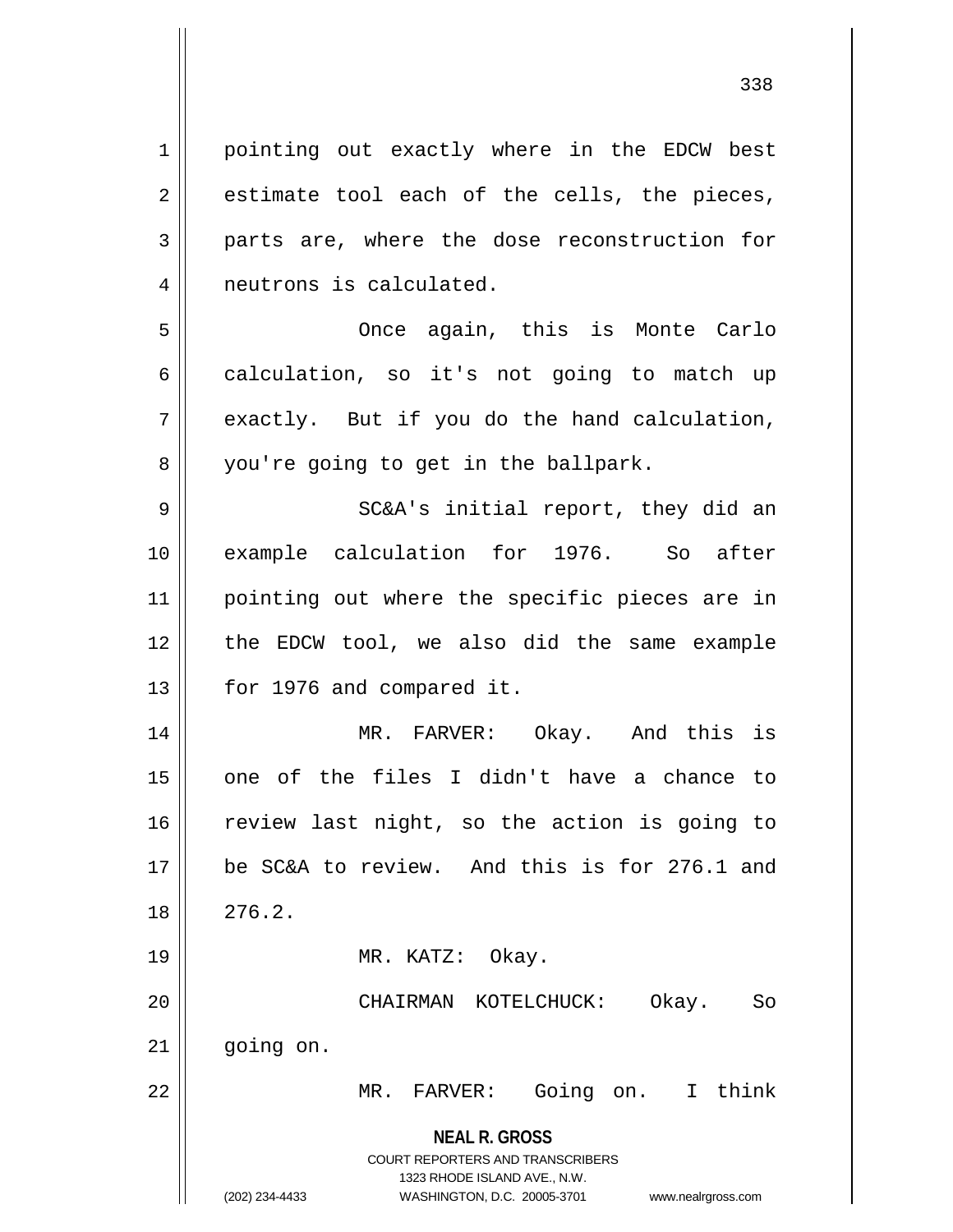**NEAL R. GROSS** COURT REPORTERS AND TRANSCRIBERS 1323 RHODE ISLAND AVE., N.W. (202) 234-4433 WASHINGTON, D.C. 20005-3701 www.nealrgross.com  $1 \parallel$  it's 277.1. CHAIRMAN KOTELCHUCK: Sorry. I'm  $3 \parallel$  just diddling with this because -- there we  $4 \parallel$  go. MR. FARVER: And -- CHAIRMAN KOTELCHUCK: What was the number -- MR. FARVER: 277.1. CHAIRMAN KOTELCHUCK: Okay, thank you. MEMBER CLAWSON: I think this is | the same issue we had earlier. MR. FARVER: It sure does look like it, doesn't it? MR. SIEBERT: And we discussed this type of issue and closed some out at the last meeting. This one, I don't know why we didn't close this one out. This is 19 || specifically that the less than 30 keV DCFs in || IG-1, there are also separate less than 30 keV DCFs when you're talking about plutonium and 22 || plutonium facilities. And we clarified that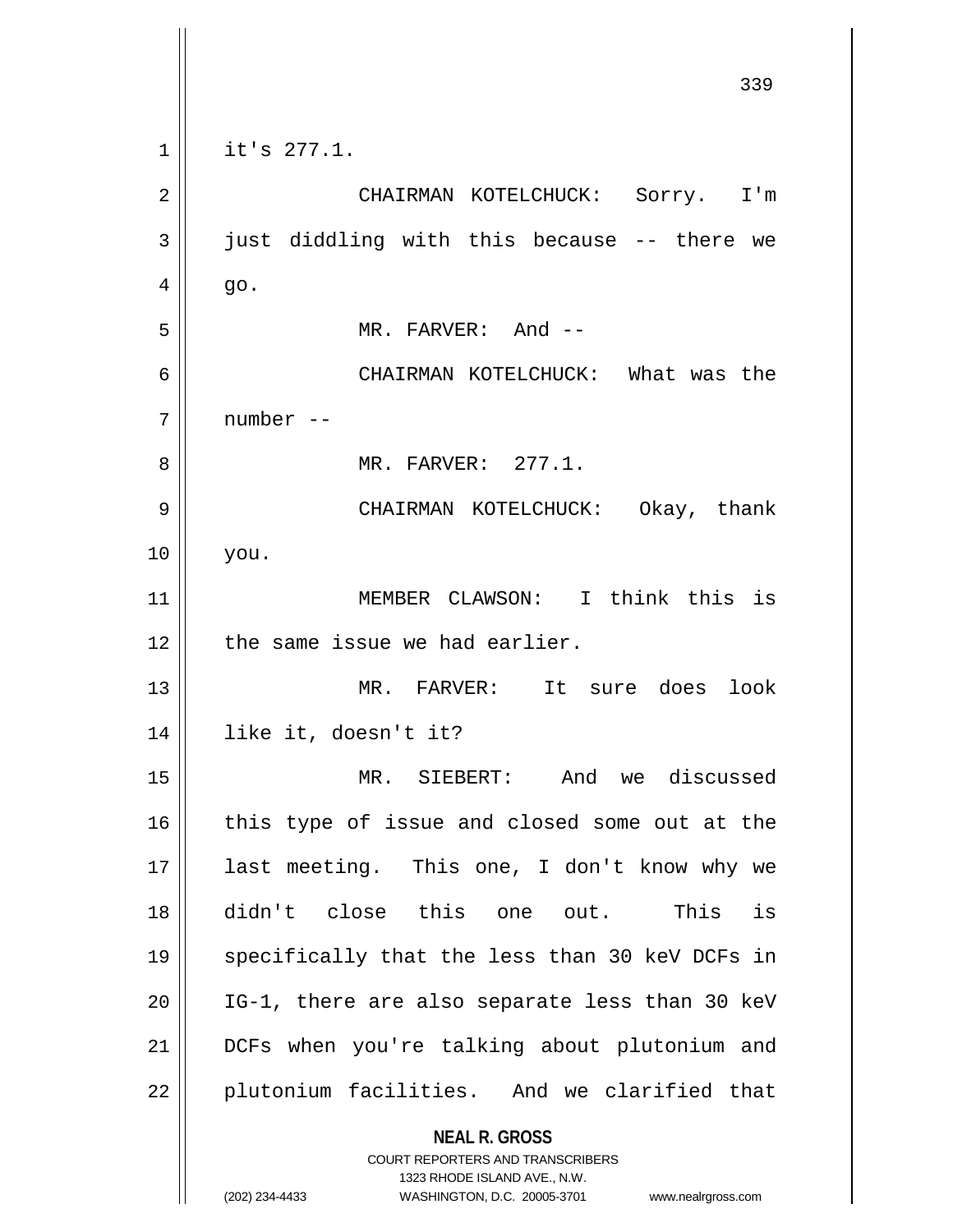**NEAL R. GROSS** COURT REPORTERS AND TRANSCRIBERS 1323 RHODE ISLAND AVE., N.W. (202) 234-4433 WASHINGTON, D.C. 20005-3701 www.nealrgross.com 1 || we did update the template to specify that  $2 \parallel$  information, now that it's clearly pulled out.  $3 \parallel$  And we're going to be putting it in the TBD so 4 it's clear that the less than 30 keV photon 5 || DCFs for plutonium are actually the 20 keV 6 | DCFs. So this winds up with the same finding  $7 \parallel$  in 280.2, which we actually did close. 8 MR. FARVER: So you're basically 9 just going to update the TBD? 10 MR. SIEBERT: Yes. The Savannah 11 River TBD is presently being updated, so the 12 TBD author has that on his plate to add in  $13$  || there. But as I said, the template already 14 has it instituted in it, so it's clearly being 15 defined the difference between them in each 16 case that uses them. 17 || MR. FARVER: Okay. 18 CHAIRMAN KOTELCHUCK: Sounds good. 19 MR. FARVER: I'm good with it. 20 || CHAIRMAN KOTELCHUCK: So let's go  $21$   $\parallel$  on. 22 MR. FARVER: 302. 302.1. Why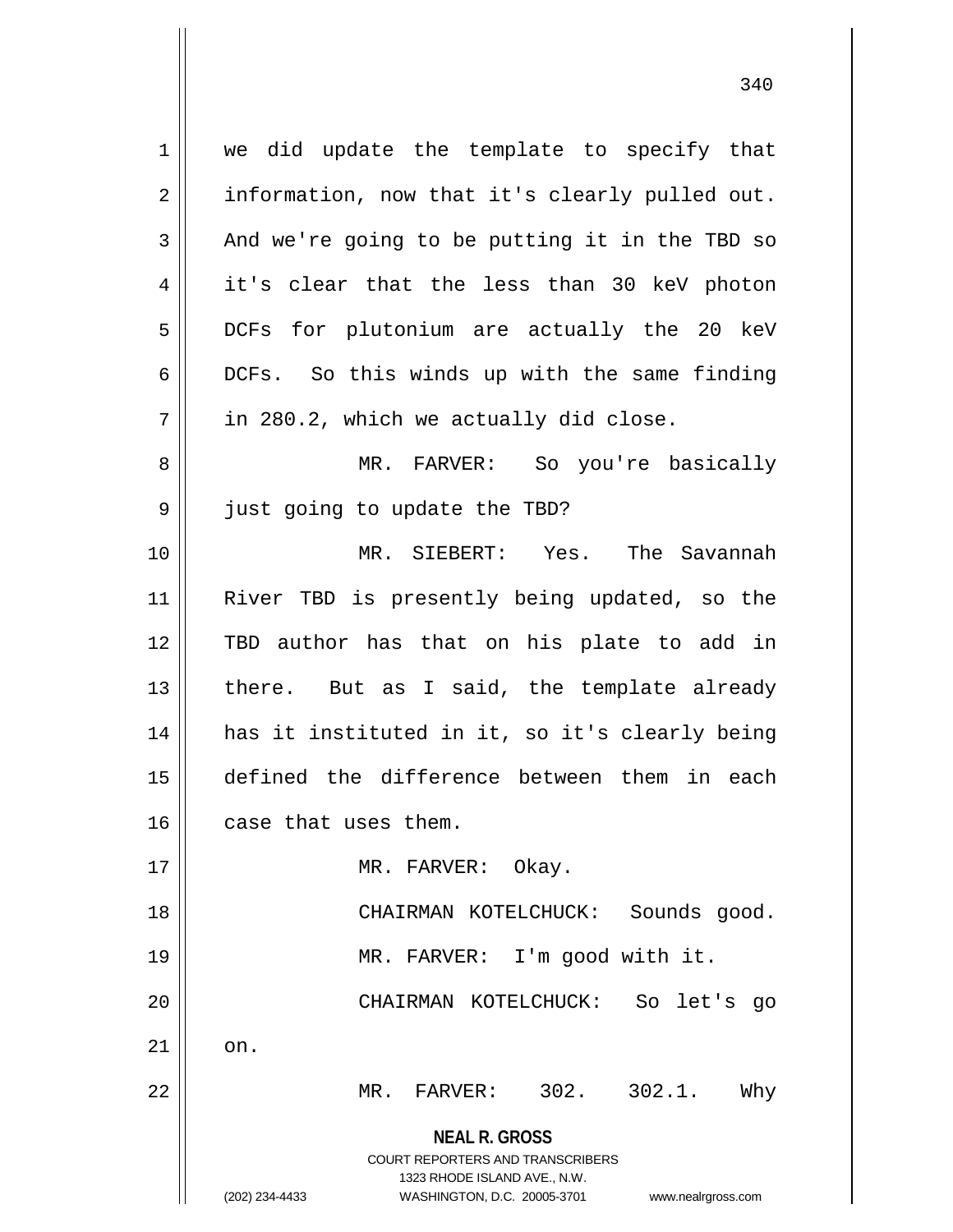1 does this look familiar? Is this the same  $2 \parallel$  one, Scott? 3 MR. SIEBERT: It's not the same 4 || thing, but it's familiar because we have 5 discussed it before. 6 MR. FARVER: Okay. 7 MR. SIEBERT: This is the one 8 where the TBD has the specific 25/75 percent  $9 \parallel$  split, which is, it's a discussion of the 10 metal filtration on the SRS dosimeter. We've 11 discussed this many times and determined that 12 || the way we are assessing it is correct. It's 13 || just the TBD hasn't caught up to documenting 14 || that as it is in TIB-6. And we've responded 15 in saying, once again, we're updating the TBD 16 | to reflect that. 17 We actually had the same issue 18 back in grouping A of 10 through 13, and we 19 closed it on 6/6/12. As I said, this is 20 || really nice having these transcripts. So 21 || we've already closed this for comparable cases 22 || in grouping A. We've just got to get the TBD

> **NEAL R. GROSS** COURT REPORTERS AND TRANSCRIBERS

1323 RHODE ISLAND AVE., N.W.

(202) 234-4433 WASHINGTON, D.C. 20005-3701 www.nealrgross.com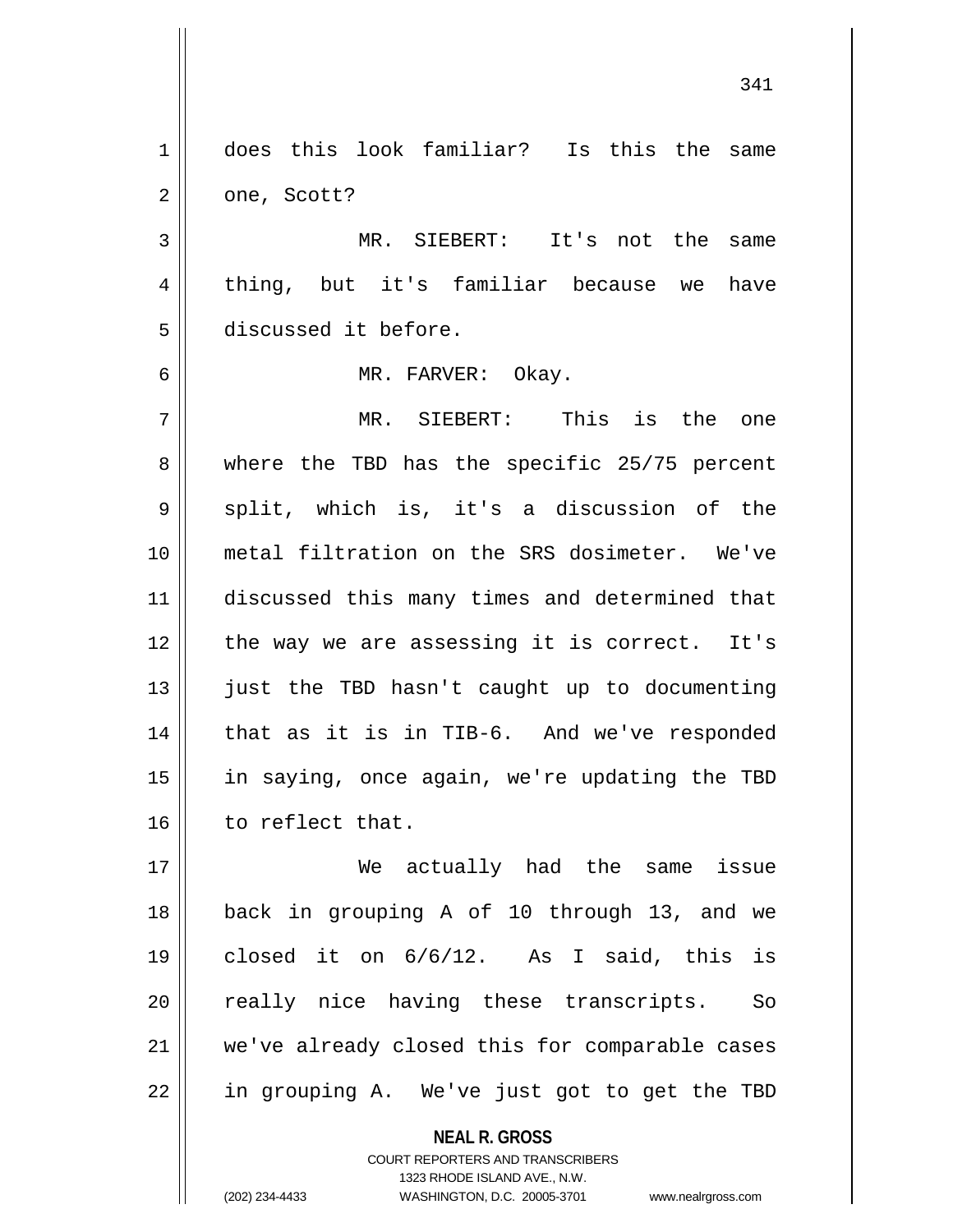**NEAL R. GROSS** COURT REPORTERS AND TRANSCRIBERS 1323 RHODE ISLAND AVE., N.W. (202) 234-4433 WASHINGTON, D.C. 20005-3701 www.nealrgross.com 342 1 || updated to reflect it. 2 | MR. FARVER: Okay. 3 MEMBER CLAWSON: So this is 4 another tool? 5 MR. FARVER: No, this is an 6 inconsistency between a TIB-6 and a Savannah 7 River technical basis. It's not that they're 8 doing it wrong. It just says one thing one  $9 \parallel$  place and another place something else. 10 || CHAIRMAN KOTELCHUCK: And which is  $11$  | it? 12 MR. SIEBERT: TIB-6 is the more 13 || recent document that controls this, and what 14 we need to do is back-correct the TBD to 15 reflect that, as well, so there's no 16 | inconsistency. 17 CHAIRMAN KOTELCHUCK: Good. 18 MR. SIEBERT: And that is exactly 19 what we're doing with the Savannah River TBD. 20 CHAIRMAN KOTELCHUCK: Got it.  $21 \parallel$  Okay. 22 || MR. FARVER: Okay.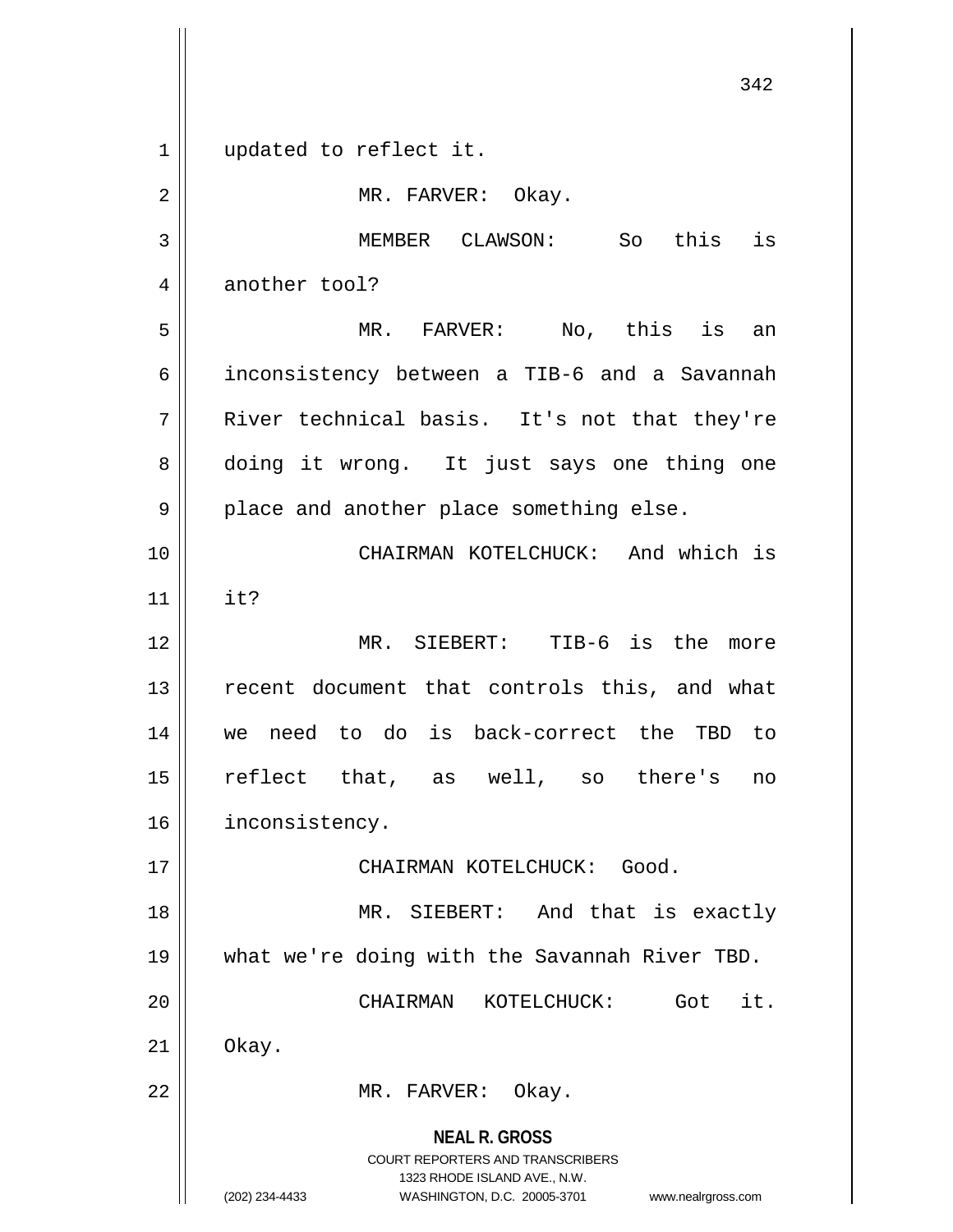**NEAL R. GROSS** COURT REPORTERS AND TRANSCRIBERS 1323 RHODE ISLAND AVE., N.W. (202) 234-4433 WASHINGTON, D.C. 20005-3701 www.nealrgross.com 343 1 CHAIRMAN KOTELCHUCK: Shall we 2 continue? 302.2? 3 || MR. FARVER: 302.2, is that the 4 | same? 5 MR. SIEBERT: It is. 6 CHAIRMAN KOTELCHUCK: Yes, same. 7 I got 329.1. 8 MR. FARVER: Right away, we have 9 Some progress, and now you're pushing me.  $10 \parallel$  Okay. 11 CHAIRMAN KOTELCHUCK: Page 20. 12 Well, I find out that I'm leaving the same 13 || time as you. I was, my memory failed me. I 14 have a 6:00, as well, although that doesn't 15 | really enter into this. 16 MR. FARVER: Okay. Failed to 17 || assign unmonitored photon dose for two years. 18 It looks like it's a judgment call. 19 CHAIRMAN KOTELCHUCK: NIOSH 20 || responded in May. It's not routinely 21 monitored. 22 || MR. FARVER: I'm going to punt on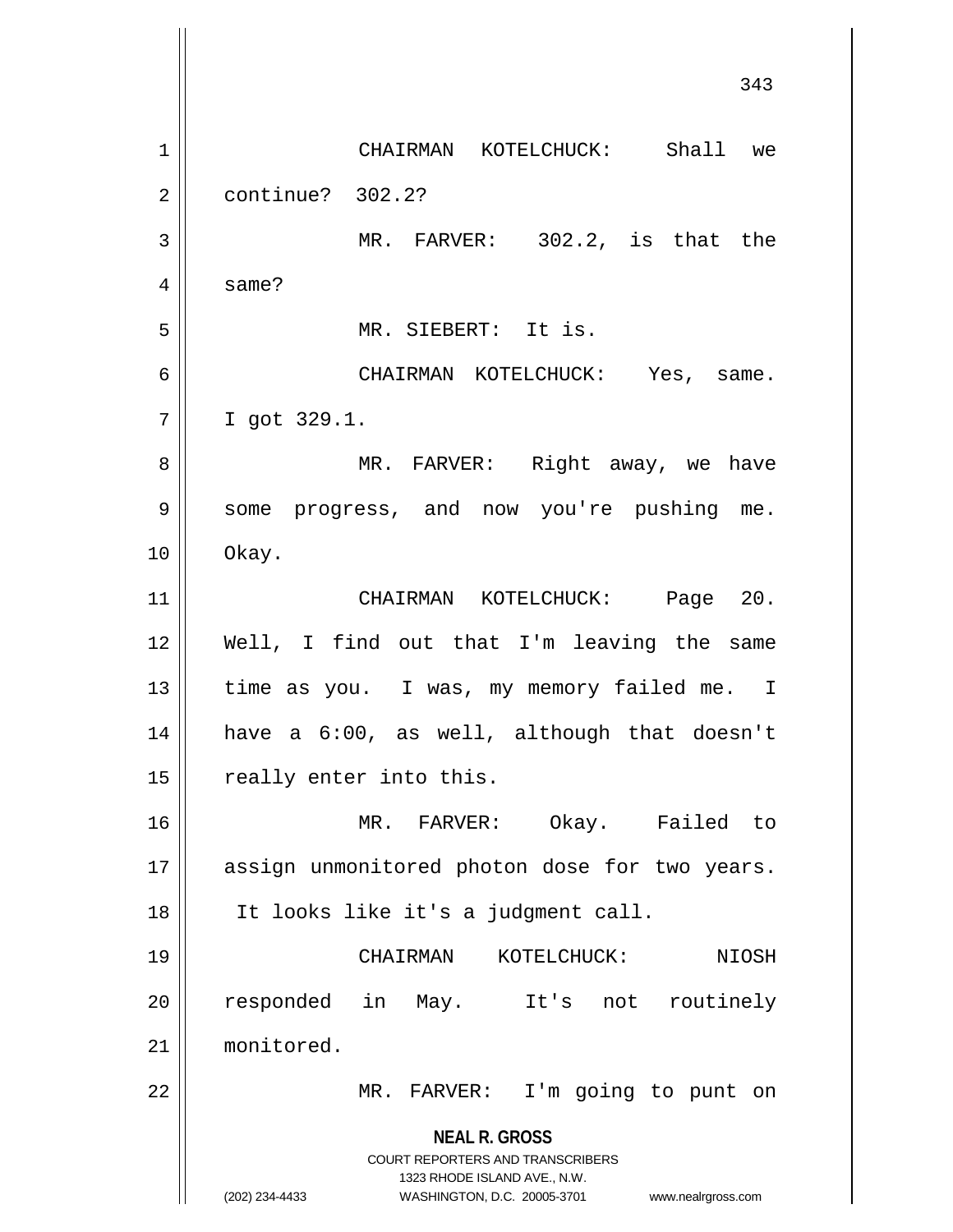**NEAL R. GROSS** COURT REPORTERS AND TRANSCRIBERS 1323 RHODE ISLAND AVE., N.W. (202) 234-4433 WASHINGTON, D.C. 20005-3701 www.nealrgross.com 1 | this one because I haven't had a chance to 2 || look at this one. 3 || CHAIRMAN KOTELCHUCK: Okay. 4 MR. FARVER: Some of these I can  $5 \parallel$  look at and pretty much tell. In others,  $6$  | they're going to take some time. 7 CHAIRMAN KOTELCHUCK: Do you have 8 a colleague on the phone, though? Or would 9 you like us to go on? 10 MR. FARVER: Oh, no, it's just 11 going to take some looking into the files and 12 || some digging on this one. 13 || CHAIRMAN KOTELCHUCK: Okay. 14 || MR. FARVER: So SC&A will --15 CHAIRMAN KOTELCHUCK: This is left  $16$  | open, and SC&A will--17 MR. FARVER: Yes. 18 CHAIRMAN KOTELCHUCK: SC&A will 19 look at the NIOSH response of 3/25/2013,  $20$  | right? 21 || MR. FARVER: Yes. 22 CHAIRMAN KOTELCHUCK: Okay. The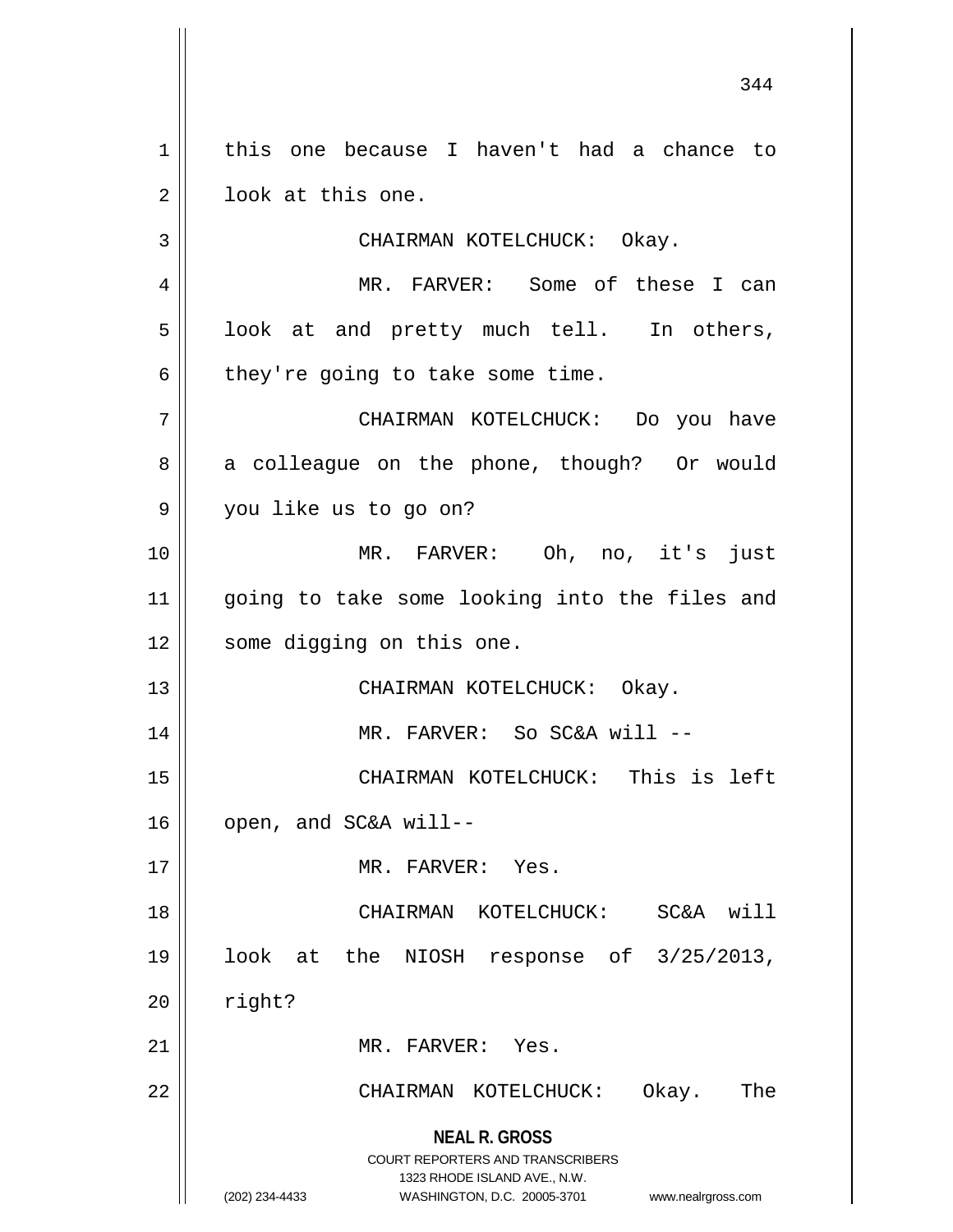|    | 345                                            |
|----|------------------------------------------------|
| 1  | next one --                                    |
| 2  | MR. SIEBERT: Doug, if you want me              |
| 3  | to cover the next one, it's the X-rays pre-    |
| 4  | employment, if you want me to.                 |
| 5  | MR. FARVER: Sure.                              |
| 6  | CHAIRMAN KOTELCHUCK: Yes, and                  |
| 7  | we've seen this. Yes.                          |
| 8  | MR. SIEBERT: Okay. Yes, we had                 |
| 9  | an extensive discussion on this last meeting.  |
| 10 | And what it came down to is there were pre-    |
| 11 | employment and actually post-employment X-rays |
| 12 | that some of the pre-employment were included  |
| 13 | and some were not. And the question was why    |
| 14 | were they and why were they not and what time  |
| 15 | frame should we include them? We landed on     |
| 16 | that it's presently a year prior to            |
| 17 | employment, unless there's additional          |
| 18 | information. And the question was should it    |
| 19 | be added into Procedure 61, and I remember     |
| 20 | this one clearly because about two minutes     |
| 21 | after we finished up with this response I      |
| 22 | found it in 61 that it's already in there.     |

COURT REPORTERS AND TRANSCRIBERS 1323 RHODE ISLAND AVE., N.W. (202) 234-4433 WASHINGTON, D.C. 20005-3701 www.nealrgross.com

**NEAL R. GROSS**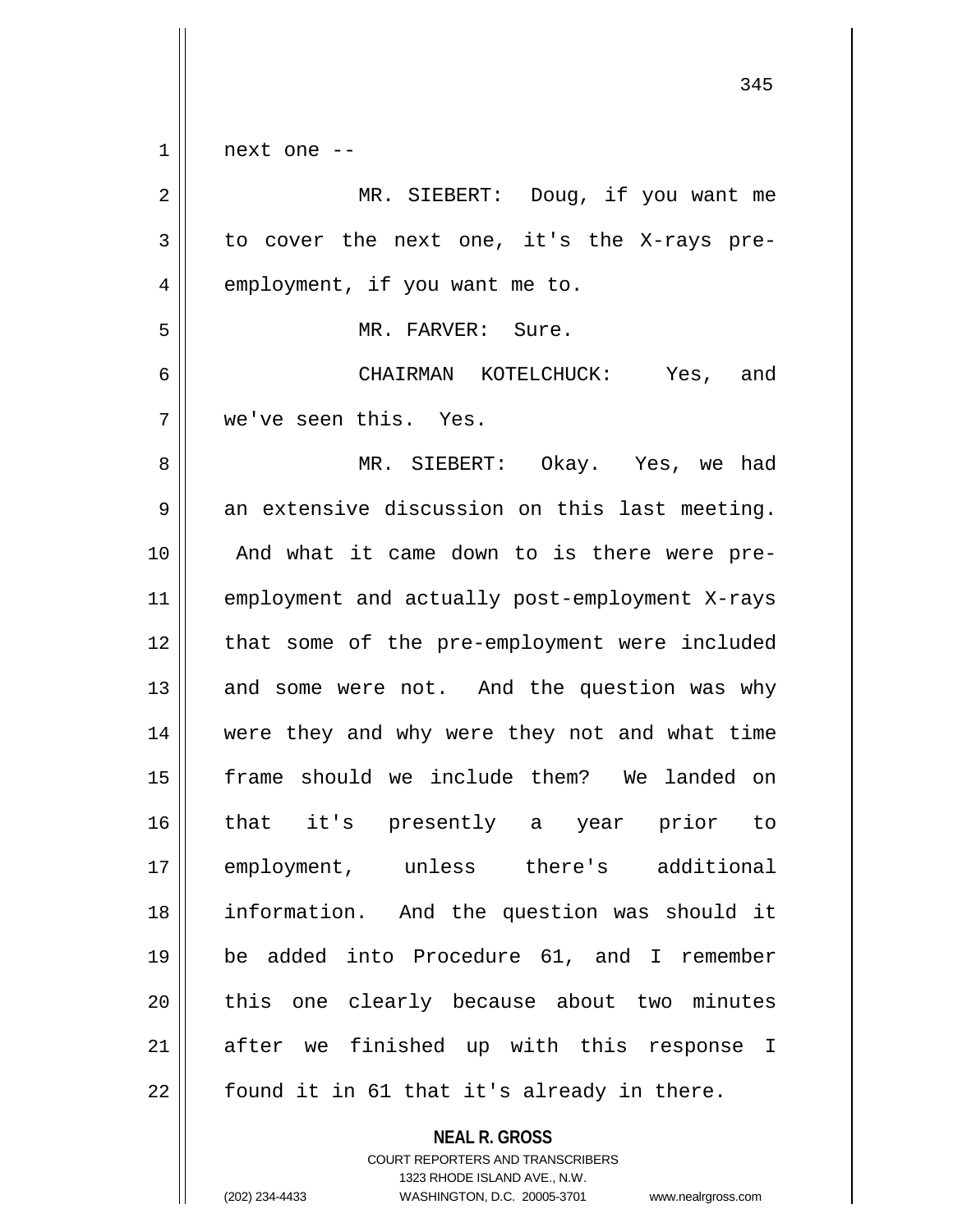| 1  | So Procedure 61, and I pulled a                |
|----|------------------------------------------------|
| 2  | quote out of it, the general philosophy for a  |
| 3  | best-estimate approach is to assign dose from  |
| 4  | all eligible X-ray procedures under the        |
| 5  | EEOICPA for each site where the energy         |
| 6  | employee worked. However, some X-rays should   |
| 7  | be excluded from best estimate. For example,   |
| 8  | pre-hire and re-hire procedures more than one  |
| 9  | year before DOL verified employment should not |
| 10 | be included. And then it goes on to say if     |
| 11 | there's additional extenuating records that    |
| 12 | show that they probably should be, then you    |
| 13 | can go up to two years.                        |
| 14 | that process is already<br>So                  |
| 15 | documented in Procedure 61. We looked at this  |
| 16 | one a little bit, I looked at it a little bit  |
| 17 | closer, and there was a pre-employment that    |
| 18 | was only seven months before employment in     |
| 19 | 1954, which was less than one year. So we      |
| 20 | agreed that one should have been included,     |
| 21 | there was also another pre-employment the week |
| 22 | before he started in `55. So we should have    |
|    | <b>NEAL R. GROSS</b>                           |

COURT REPORTERS AND TRANSCRIBERS 1323 RHODE ISLAND AVE., N.W.

 $\mathsf{I}$ 

(202) 234-4433 WASHINGTON, D.C. 20005-3701 www.nealrgross.com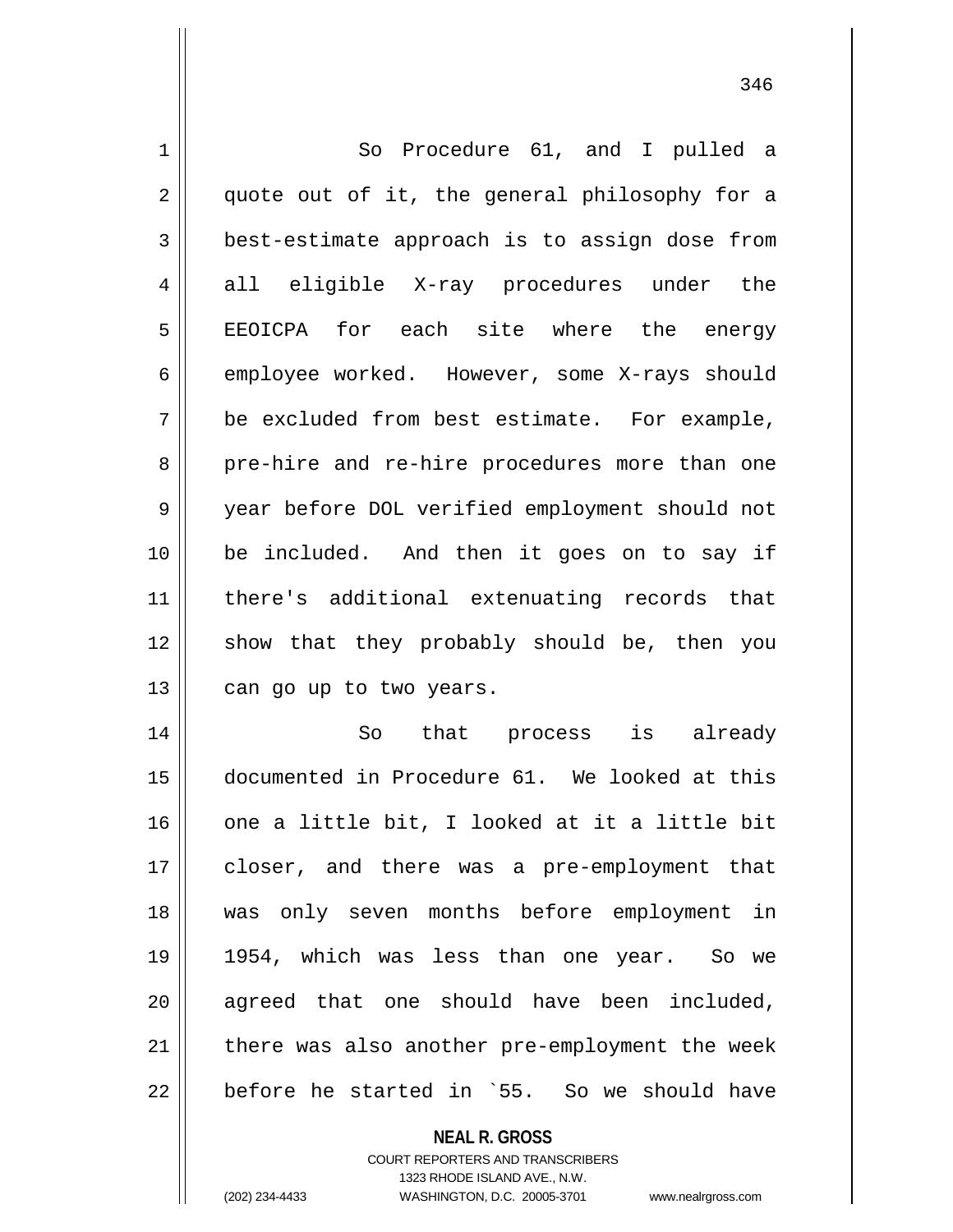**NEAL R. GROSS** COURT REPORTERS AND TRANSCRIBERS 1323 RHODE ISLAND AVE., N.W. (202) 234-4433 WASHINGTON, D.C. 20005-3701 www.nealrgross.com 1 included two pre-employments, one in `54 and  $2 \parallel$  one in `55. But we all agree that the 1996,  $3 \parallel$  if I remember correctly, should not have been 4 | included and was not. 5 CHAIRMAN KOTELCHUCK: Yes, I  $6 \parallel$  remember that, too. 7 MR. FARVER: I think we knew that 8 || or very much thought it was included 9 | somewhere, but we just couldn't find it at the 10 last minute. 11 MR. SIEBERT: Right. We just 12 || couldn't put our finger on it. And as I said, 13 || about two minutes later, I found it and I 14 didn't want to interrupt. 15 MR. FARVER: Okay. So we can 16 close that finding. 17 || CHAIRMAN KOTELCHUCK: Alright. 18 MR. FARVER: Good. And then the 19 next would be -- 20 CHAIRMAN KOTELCHUCK: Didn't we, 21 did we, oh, we didn't skip one. You just said  $22$   $\parallel$  we'll come back to it at a later time in the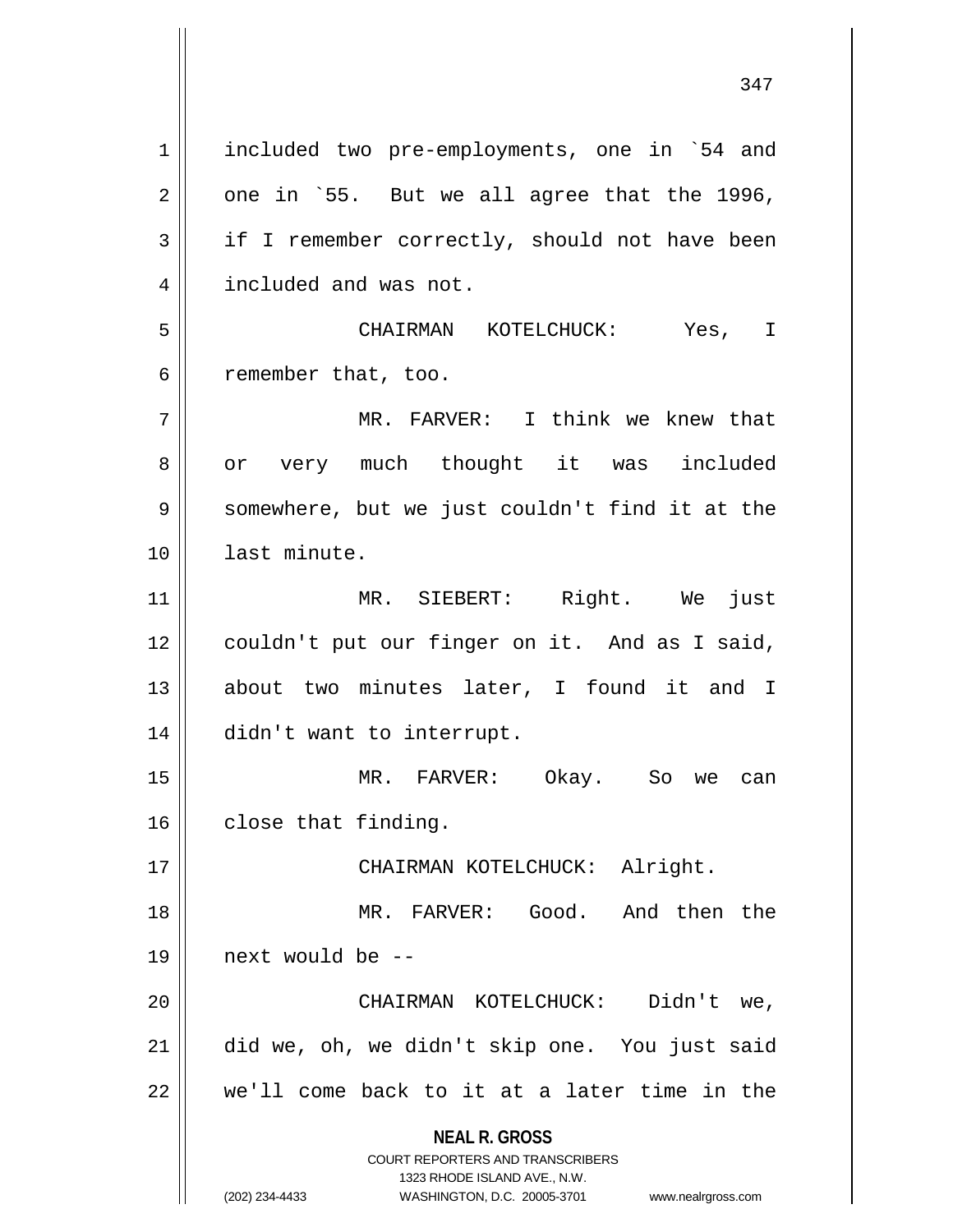**NEAL R. GROSS** COURT REPORTERS AND TRANSCRIBERS 1323 RHODE ISLAND AVE., N.W. (202) 234-4433 WASHINGTON, D.C. 20005-3701 www.nealrgross.com 1 | future. 2 || MR. FARVER: 329.1 is where --3 CHAIRMAN KOTELCHUCK: Yes, 329.1 4 | is deferred. 5 MR. FARVER: Yes, I will have to  $6 \parallel$  evaluate it and I'll get back to you at the 7 | next meeting. 8 MR. KATZ: So let me, before you  $9 \parallel$  go on, it's 4:30. And, Dave, you want to be  $10$   $\parallel$  out of here  $-$ 11 || CHAIRMAN KOTELCHUCK: Right. At a 12 quarter of five -- 13 MR. KATZ: And we ought to, 14 briefly at least, touch on issues of 15 || scheduling and the mode of meeting the next  $16$  | time, too. 17 || CHAIRMAN KOTELCHUCK: Right. 18 MR. KATZ: So do you want to at 19 least cover that now? 20 CHAIRMAN KOTELCHUCK: I think  $21$  | that's a very good idea. 22 MR. KATZ: We already lost John.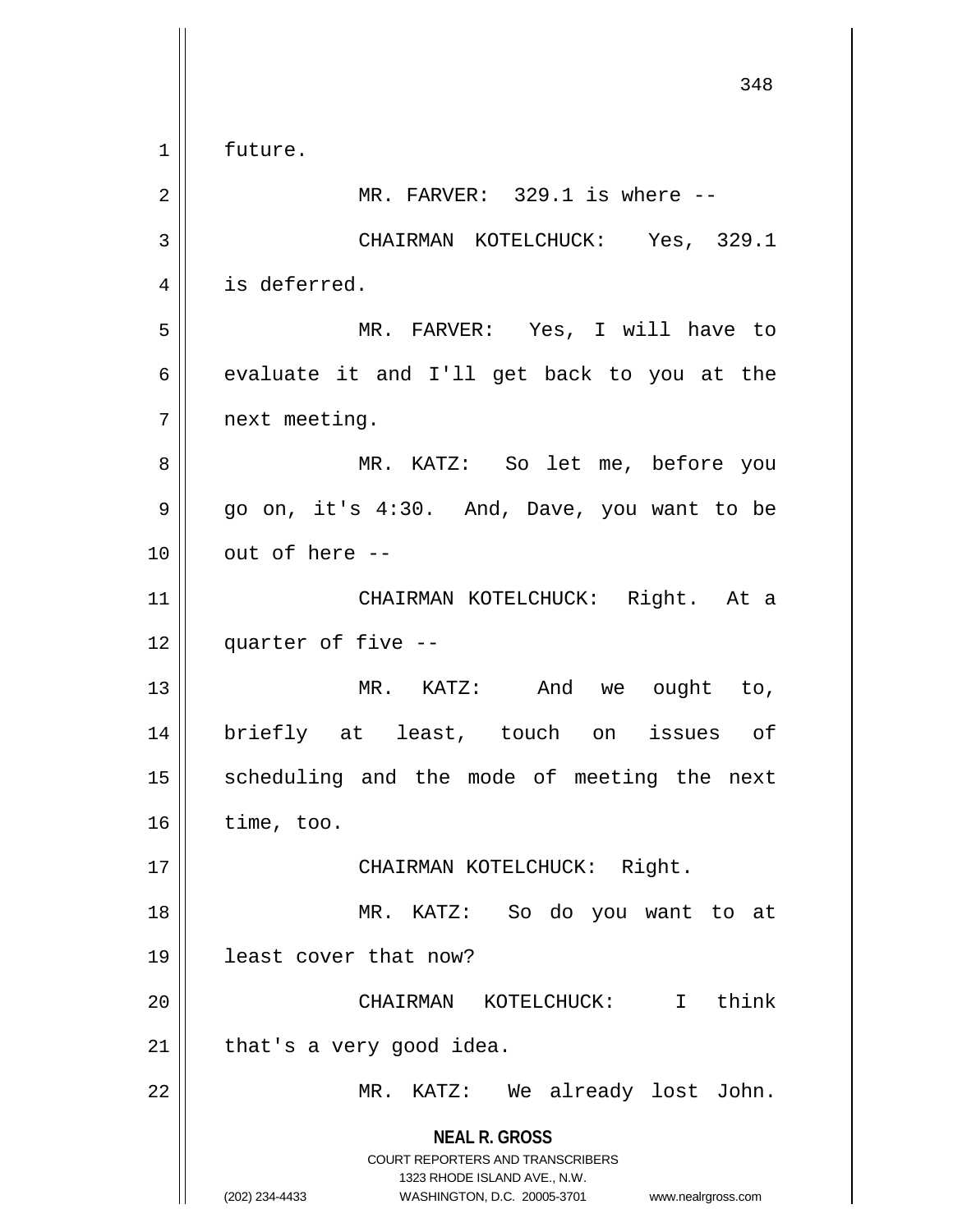1 | John had to sign off. He sent me an email. 2 CHAIRMAN KOTELCHUCK: Oh, okay. 3 | Alright.

4 MR. KATZ: And I don't think Mark 5 is with us still. So we can't, we can't 6  $\parallel$  schedule exactly until, I'll have to get their  $7 \parallel$  input before we can settle on a date, but we 8 can check with a few of us and Wanda on the 9 || line as to what a possible date is. And I 10 want to raise, given we've had this experience 11 || now today with half the people involved being 12 || remote, what do the Members think about doing 13 the next one, which would be easier to 14 || schedule by phone with the addition of Live 15 Meeting, so you can all be looking at the same 16 document, as opposed to doing it in person.

17 What are you feelings about that? 18 Let's ask that first because that will affect  $19$  | also how soon we can schedule.

20 CHAIRMAN KOTELCHUCK: Yes. My 21 feeling is the fact we have such a backlog  $22$  | that I feel like I'd like to meet more often.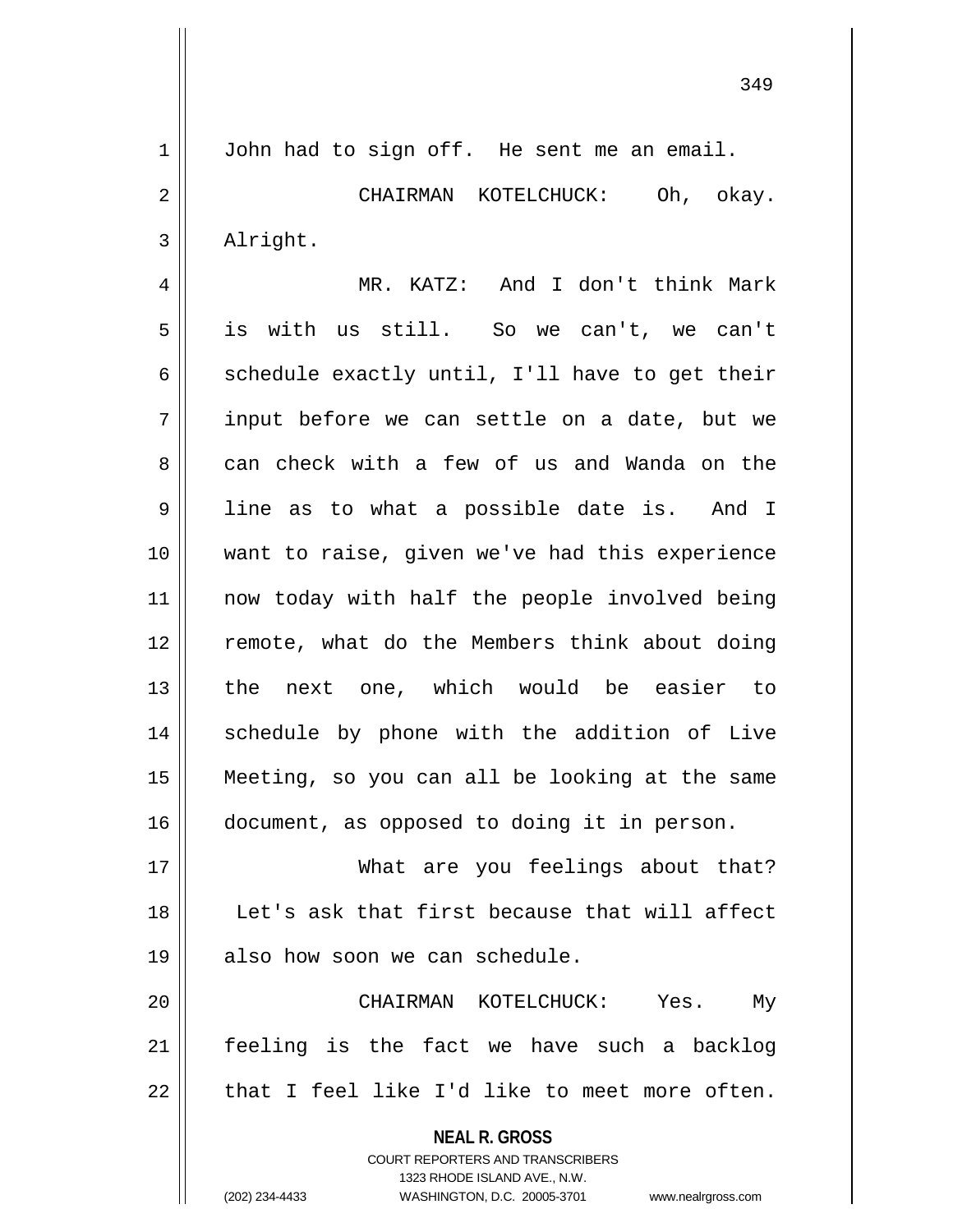| 1              | To do that, I think we really should go to                                                                                                                             |
|----------------|------------------------------------------------------------------------------------------------------------------------------------------------------------------------|
| $\overline{2}$ | conference calls, if we can or if it's                                                                                                                                 |
| 3              | acceptable.                                                                                                                                                            |
| 4              | MEMBER CLAWSON: I'm willing to                                                                                                                                         |
| 5              | give it a try to see how it works out.                                                                                                                                 |
| 6              | CHAIRMAN KOTELCHUCK: Okay.                                                                                                                                             |
| 7              | MR. KATZ: Dave? David?                                                                                                                                                 |
| 8              | MEMBER RICHARDSON: I think, yes,                                                                                                                                       |
| 9              | I certainly think we should give it a try. I                                                                                                                           |
| 10             | can imagine it working fairly well with, if                                                                                                                            |
| 11             | it's not a phone conference call but a --                                                                                                                              |
| 12             | MR. KATZ: Phone plus Live                                                                                                                                              |
| 13             | Meeting?                                                                                                                                                               |
| 14             | MEMBER RICHARDSON: Phone plus                                                                                                                                          |
| 15             | Live Meeting so we can share documents.                                                                                                                                |
| 16             | MEMBER MUNN: This is Wanda, and I                                                                                                                                      |
| 17             | think I've made my feelings pretty clear about                                                                                                                         |
| 18             | this already. But just for those of you who                                                                                                                            |
| 19             | haven't heard me, I'm opposed to relying so                                                                                                                            |
| 20             | heavily on what we call conference calls or,                                                                                                                           |
| 21             | quote, Live Meeting, end quote, simply because                                                                                                                         |
| 22             | one single mechanical disruption or electrical                                                                                                                         |
|                | <b>NEAL R. GROSS</b><br><b>COURT REPORTERS AND TRANSCRIBERS</b><br>1323 RHODE ISLAND AVE., N.W.<br>(202) 234-4433<br>WASHINGTON, D.C. 20005-3701<br>www.nealrgross.com |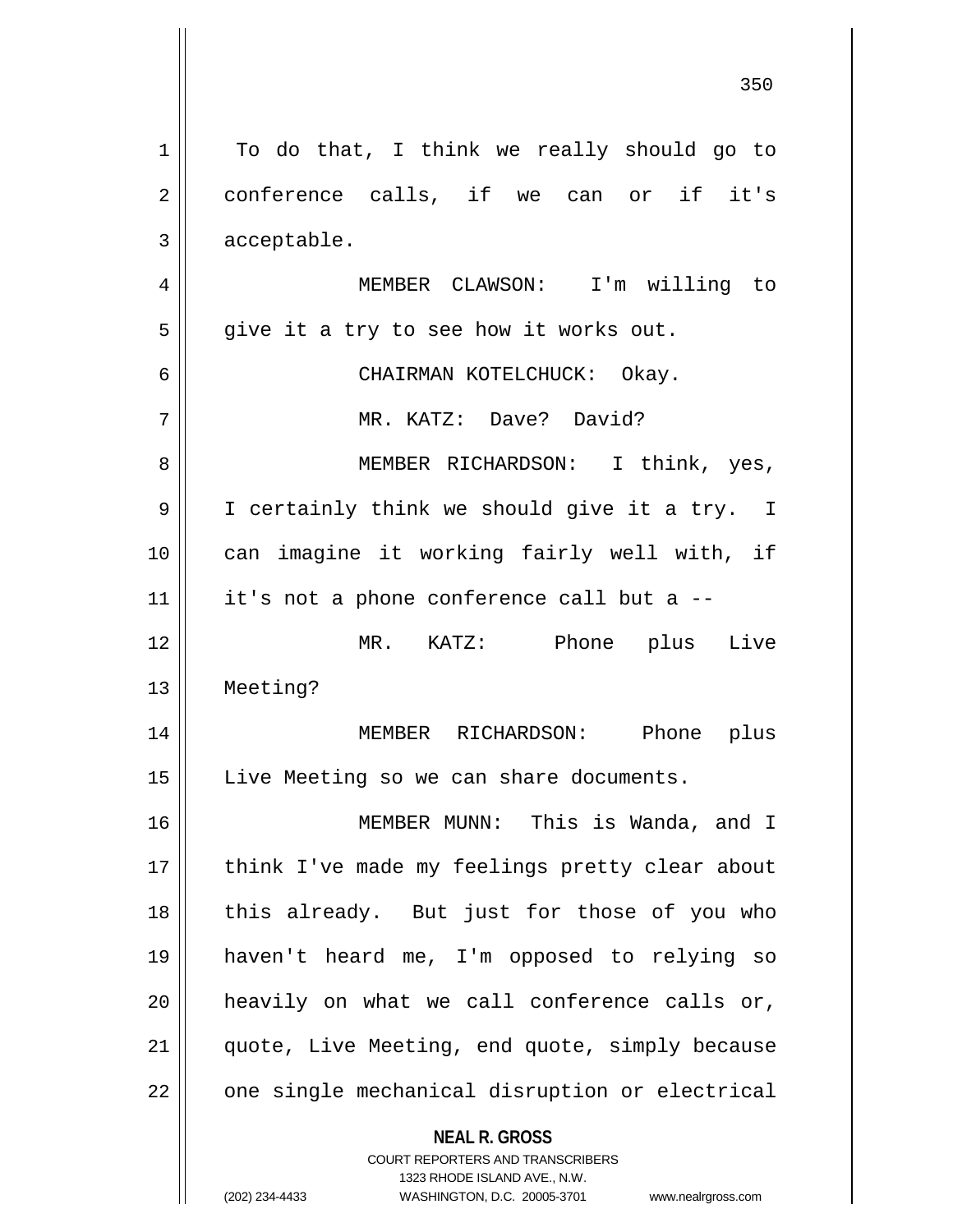1 disruption with anyone out in the boondocks 2 creates an irreversible and immeasurable 3 difficulty that simply can't be overcome. 4 || Having been on the receiving end of that, I'm  $5 \parallel$  here to tell you that it's not fun and it's 6 extremely frustrating. You really can't be 7 involved to your fullest and best extent, and 8 || I don't believe that you get the same kind of 9 interaction amongst the, especially amongst 10 || the Board Members, that you get in a face-to-11 face discussion.

12 || So I don't have any objection to doing that on occasion, but I do believe that 14 || such heavy-duty reliance on the assumption that all people with all equipment levels of 16 || expertise are going to be equally empowered when we're working with these things is a fallacious argument, and we've seen evidence of that in my own personal experience. So I would much prefer to see us do at least the 21 || bulk of, certainly, our Subcommittee work on a |  $\blacksquare$  face-to-face basis.

**NEAL R. GROSS**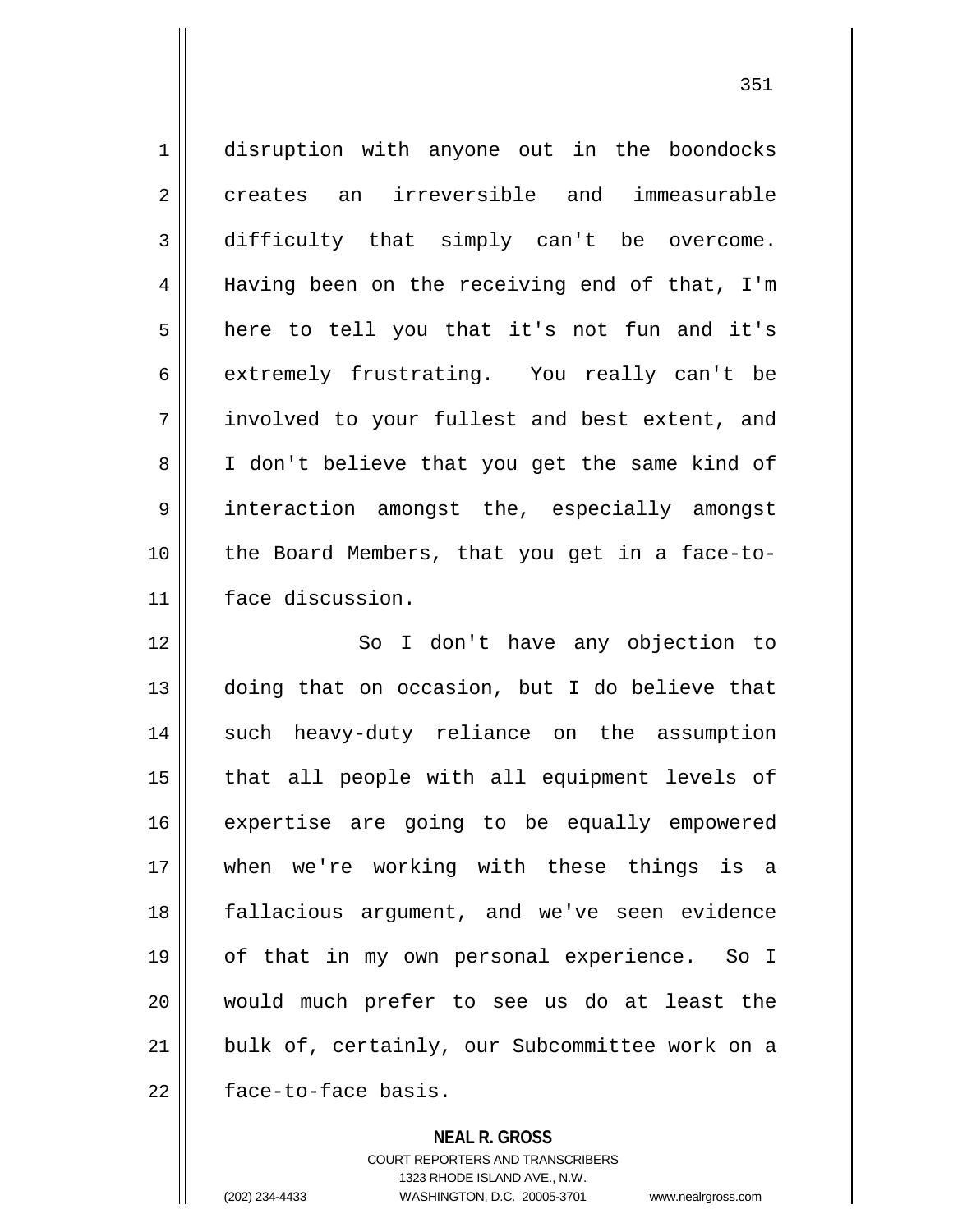| $\mathbf 1$    | CHAIRMAN KOTELCHUCK: For me, as                                                                                                                                        |
|----------------|------------------------------------------------------------------------------------------------------------------------------------------------------------------------|
| $\overline{2}$ | someone new, my feeling is can we look at it                                                                                                                           |
| 3              | as a temporary measure until we get farther                                                                                                                            |
| 4              | along into our backlog? But the problem is I                                                                                                                           |
| 5              | can't define right now how far along we would                                                                                                                          |
| 6              | go, other than to say that, if we get                                                                                                                                  |
| 7              | interrupted from one of these calls or more                                                                                                                            |
| 8              | than one, then we'll decide to agree with you                                                                                                                          |
| $\mathsf 9$    | that, hey, there's just, we just can't do it                                                                                                                           |
| 10             | and we have to go back to face-to-face                                                                                                                                 |
| 11             | meetings.                                                                                                                                                              |
| 12             | But it's hard for me to see why we                                                                                                                                     |
| 13             | shouldn't try this now in the hopes that our                                                                                                                           |
| 14             | experience will be better in the future than                                                                                                                           |
| 15             | in the past. And in that regard, maybe Live                                                                                                                            |
| 16             | Meeting, to the extent that it doesn't rely on                                                                                                                         |
| 17             | each of our individual computers, might be --                                                                                                                          |
| 18             | MEMBER MUNN: Oh, but it does.                                                                                                                                          |
| 19             | CHAIRMAN KOTELCHUCK: -- a better                                                                                                                                       |
| 20             | try.                                                                                                                                                                   |
| 21             | MEMBER MUNN: Oh, but it does.                                                                                                                                          |
| 22             | MR. KATZ: Well, it doesn't to the                                                                                                                                      |
|                | <b>NEAL R. GROSS</b><br><b>COURT REPORTERS AND TRANSCRIBERS</b><br>1323 RHODE ISLAND AVE., N.W.<br>(202) 234-4433<br>WASHINGTON, D.C. 20005-3701<br>www.nealrgross.com |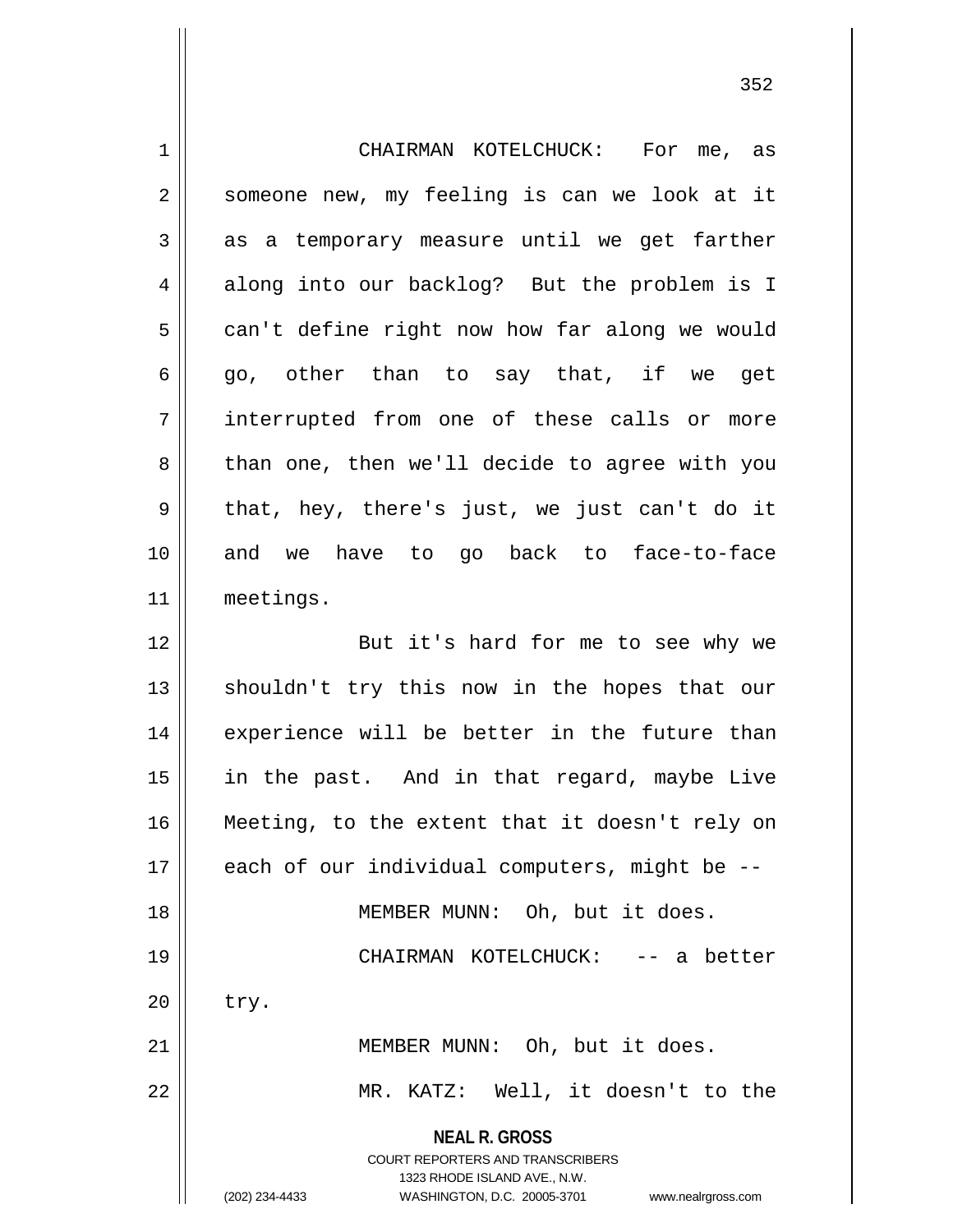1 same extent because, it doesn't to the same  $2 \parallel$  extent because if you're just in viewing mode,  $3 \parallel$  all you have to do is tie into Live Meeting  $4 \parallel$  and you can see everything and you don't have 5 | to worry about whether you're having problems  $6 \parallel$  with pulling up the right document yourself.

 $7 \parallel$  So, I mean, all in all, it makes 8 || for less computer problems than the current 9 situation where every time we meet we have 10 individuals who are having problems with their 11 computer. Dave has today, but it's always 12 || someone or multiple people having trouble with 13 || their own computers.

 MEMBER MUNN: Well, when I don't have my computer, when I have my government computer and it is operating, that doesn't change the fact that I still have to have a carrier that's up and running. And even 19 || though my carrier is up and running 99 percent || of the time, it's that three-hour gap that  $\parallel$  they're down. For this six months happened to | be the three-hour gap, as it was for me the

## **NEAL R. GROSS**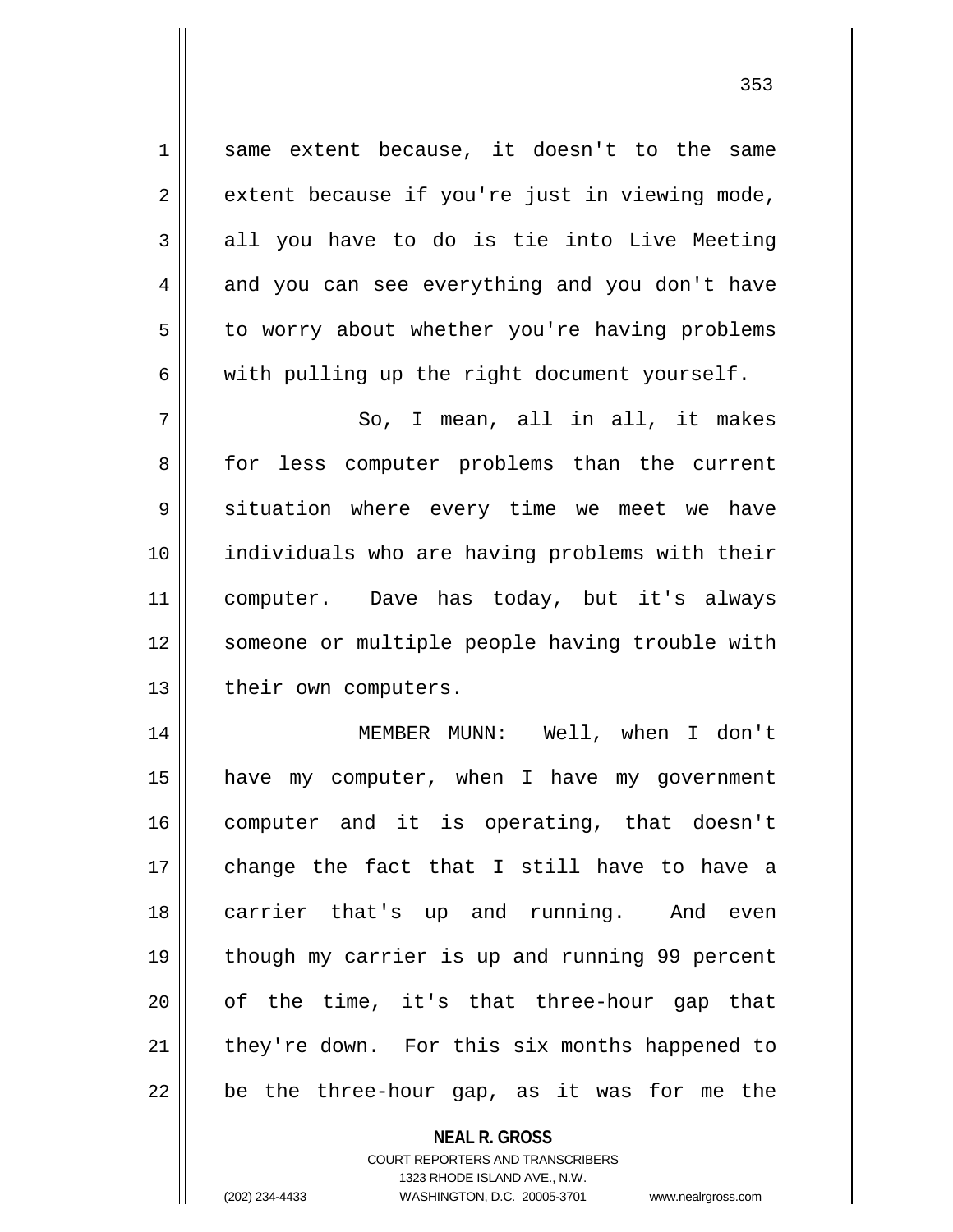1 ast time I tried this. Then it's just beyond 2 | frustrating.

3 But I can understand I'm fighting  $4 \parallel$  a losing battle. That's the way we're going  $5 \parallel$  to do it and that's the way we'll do it.

 I would like to point out to David, however, Dave, our frequency, our 8 ability to meet frequently is not necessarily delineated by just our simple schedules. It seems fairly obvious that the availability of staff, both for SC&A and for NIOSH, is the 12 || really limiting factor for us. So for us to 13 || simply say that we're going to take care of 14 || our backlog by meeting more often is a lofty goal, but I have some reservation about how successful we can be with that.

17 CHAIRMAN KOTELCHUCK: That is a 18 well-taken point.

19 MR. KATZ: But we do have, we do  $20$  have a lot of material that's ready to go, 21 || that was ready for today that we haven't 22 || gotten to. So in the short-term, we can make

**NEAL R. GROSS**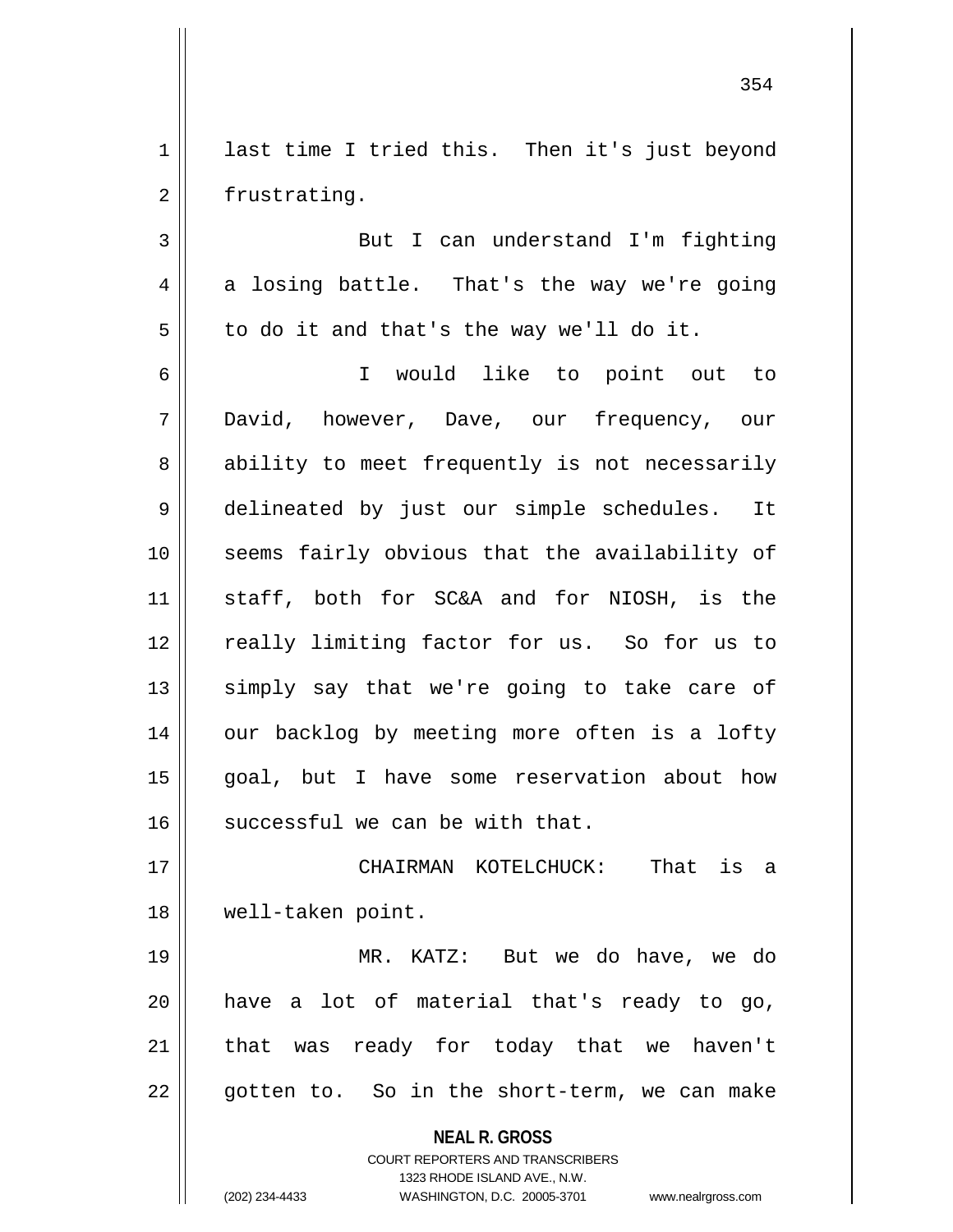**NEAL R. GROSS** COURT REPORTERS AND TRANSCRIBERS 1323 RHODE ISLAND AVE., N.W. 1 || progress by meeting sooner until at least we 2 || exhaust the stuff that's already been ponied  $3 \parallel$  up and it's just waiting for our attention. 4 CHAIRMAN KOTELCHUCK: Right,  $5 \parallel$  right. 6 MR. KATZ: So speaking of dates,  $7 \parallel$  if we're going to go for the next meeting as a 8 || teleconference Live Meeting meeting, then we  $9 \parallel$  can do it sooner than we would otherwise. The 10 soonest we could do it because I need 30 days 11 for a Federal Register notice for a 12 || Subcommittee to meet, so the soonest it could 13 || be would be the June 24th through 28th to pick 14 || up where we've left off here, that time frame. 15 I don't know if that works with any of you. 16 MR. CALHOUN: I may be in Idaho. 17 || There's an INL workshop going on. I have not 18 been tagged for that yet for sure, but I do a 19 lot of those. 20 MR. KATZ: But you're a key  $21$  staffer, so we can't book it for when you're  $22 \parallel$  not--

(202) 234-4433 WASHINGTON, D.C. 20005-3701 www.nealrgross.com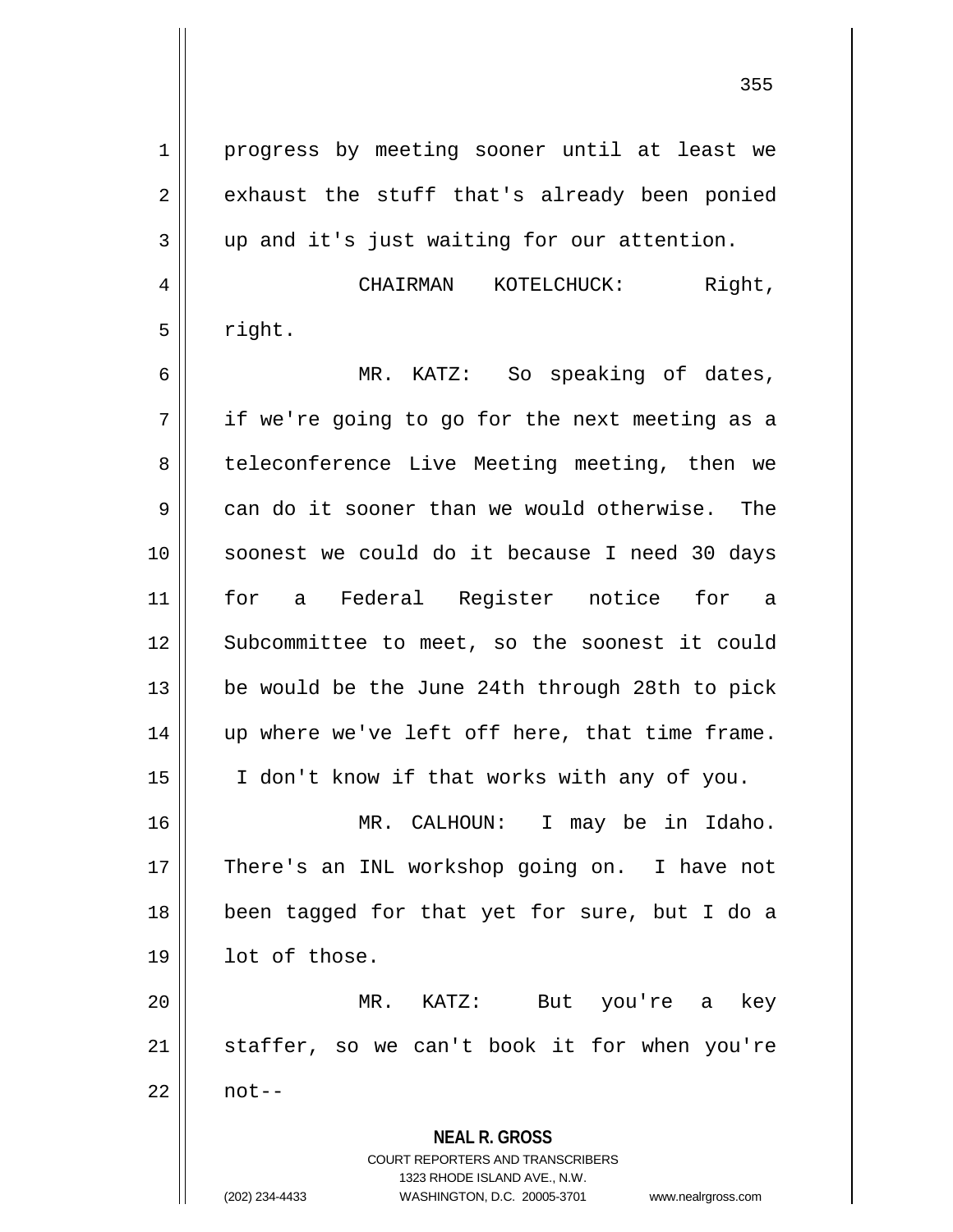**NEAL R. GROSS** COURT REPORTERS AND TRANSCRIBERS 1323 RHODE ISLAND AVE., N.W. (202) 234-4433 WASHINGTON, D.C. 20005-3701 www.nealrgross.com 356 1 || MR. CALHOUN: I'm trying to not be  $2 \parallel$  so key. 3 CHAIRMAN KOTELCHUCK: And the next 4 | week is July 4th. 5 MEMBER RICHARDSON: As a  $6 \parallel$  clarification, if we were doing this by phone,  $7 \parallel$  they have phones in Idaho. 8 MR. CALHOUN: Good point. It is. 9 || But I'm usually instructing. It's a 10 | workshop. 11 MEMBER RICHARDSON: For the whole 12 week. 13 || MR. CALHOUN: It's only three  $14 \parallel$  days. 15 || MEMBER RICHARDSON: Okay. 16 MR. CALHOUN: And if we want to  $17$  || try to do it that week, I'll find out if I 18 have officially been tagged. And if not, I'll  $19 \parallel$  get out of it. 20 MR. KATZ: Okay. Why don't you  $21$  send us an email about that. I just want to 22 || just sort of at least pencil in the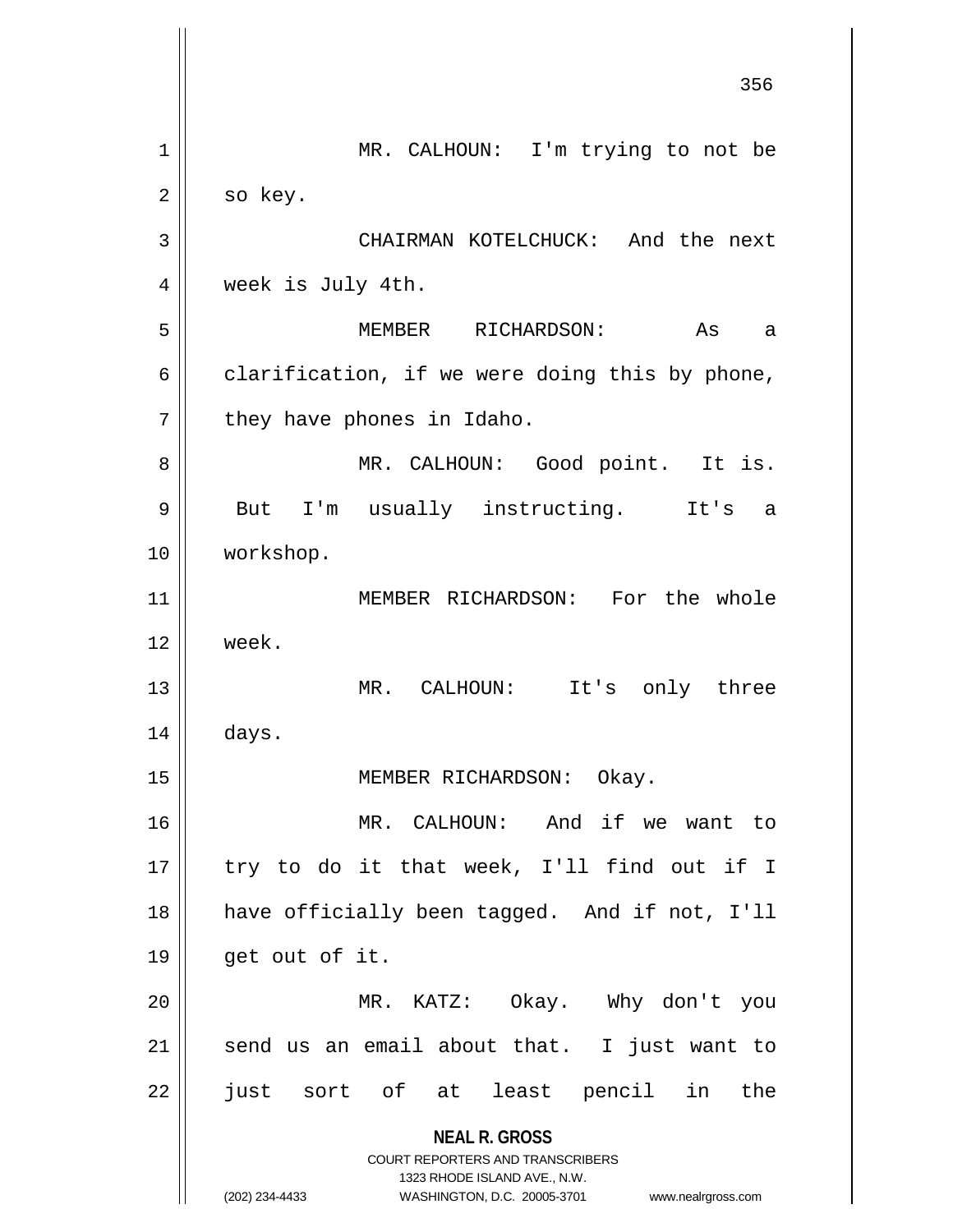**NEAL R. GROSS** COURT REPORTERS AND TRANSCRIBERS 1323 RHODE ISLAND AVE., N.W. (202) 234-4433 WASHINGTON, D.C. 20005-3701 www.nealrgross.com 1 | possibilities right now. July 1st and 2nd, is  $2 \parallel$  that no good, that whole week no good for any  $3 \parallel - -$ 4 MR. CALHOUN: I can do that. 5 MR. KATZ: So that's the beginning  $6 \parallel$  of that July 4th week. 7 CHAIRMAN KOTELCHUCK: July 1st and 8 2nd, I could do that. But, but let me ask  $9 \parallel$  you, Grady, if you do three days a week, three  $10$  || days the previous week --11 MR. CALHOUN: It looks like the 12  $\parallel$  27th and 28th --13 CHAIRMAN KOTELCHUCK: Are the 14 likely days -- 15 MR. CALHOUN: -- are days that I 16 won't, that I'll be here. For sure, Friday 17 I'll be here. 18 MR. KATZ: There's travel time. 19 MR. CALHOUN: But I don't know if 20 I'll have to travel on the 27th or not. I 21 | just the 24th, 25th, and 26th marked off right  $22$  || now. I can solidify that here.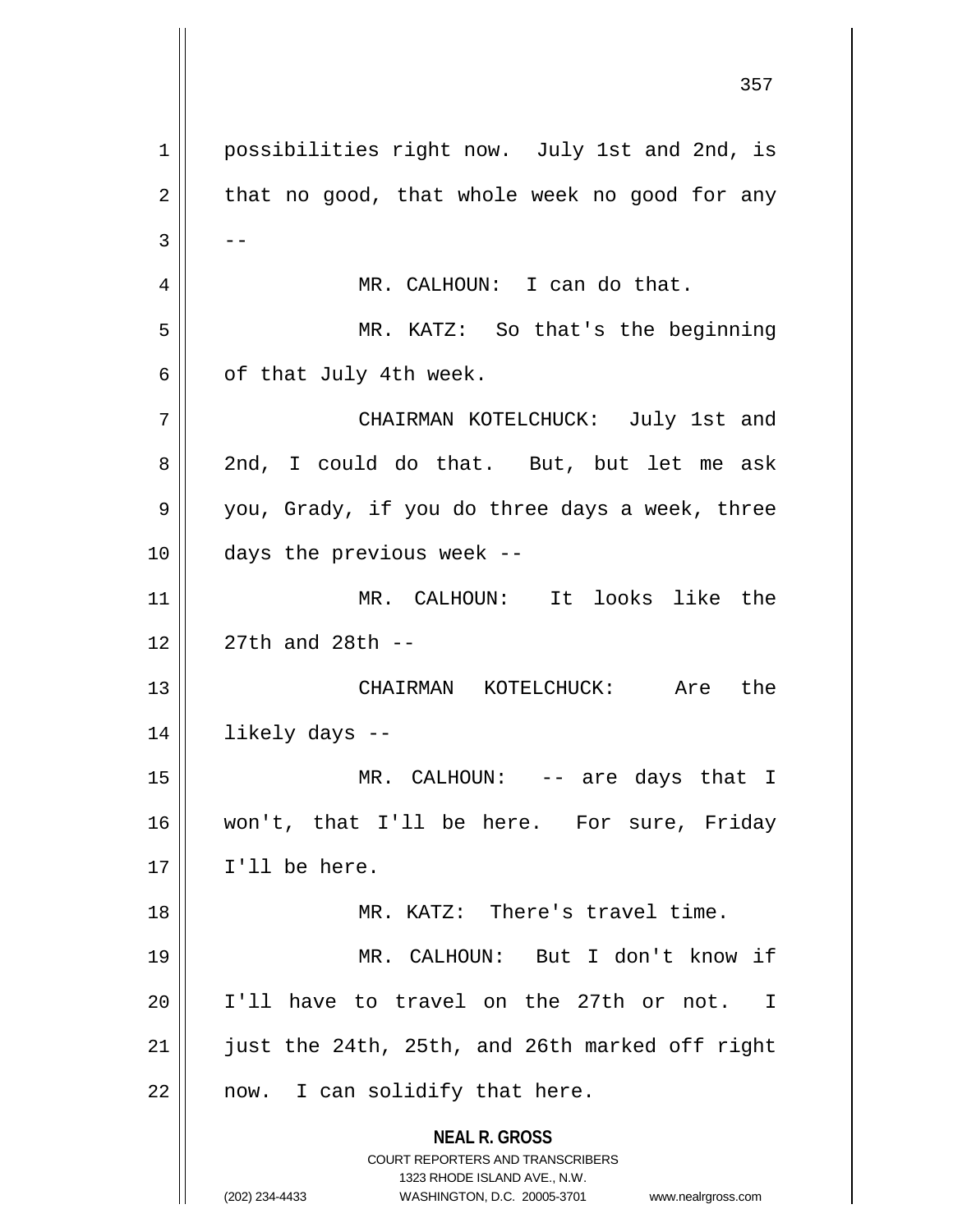|    | 358                                                      |
|----|----------------------------------------------------------|
| 1  | CHAIRMAN KOTELCHUCK: Could folks                         |
| 2  | do the 28th? Could any folks do the 28th,                |
| 3  | Friday?                                                  |
| 4  | MEMBER CLAWSON: I can do the                             |
| 5  | 28th.                                                    |
| 6  | CHAIRMAN KOTELCHUCK: I can.<br>That                      |
| 7  | would be far better than the 1st or 2nd,                 |
| 8  | certainly.                                               |
| 9  | MR. KATZ: Okay. June 28th is one                         |
| 10 | possibility. We're going to hear back from               |
| 11 | Grady on whether that is a real one or not.              |
| 12 | If we can't do that --                                   |
| 13 | MEMBER RICHARDSON: How<br>long are                       |
| 14 | we scheduling this call for? All day?                    |
| 15 | MR. KATZ: So, basically, the day.                        |
| 16 | We can make it, I mean, I've actually found              |
| 17 | that it's easier to be at home and on the                |
| 18 | computer and on the phone than it is to be               |
| 19 | here. I found it sort of more comfortable.               |
| 20 | So if we can do a day here, I think we could             |
| 21 | do a day there. But, of course, we have                  |
| 22 | flexibility because it's by phone. If you                |
|    | <b>NEAL R. GROSS</b><br>COURT REPORTERS AND TRANSCRIBERS |

1323 RHODE ISLAND AVE., N.W.

 $\mathsf{II}$ 

 $\mathbb{I}$ 

(202) 234-4433 WASHINGTON, D.C. 20005-3701 www.nealrgross.com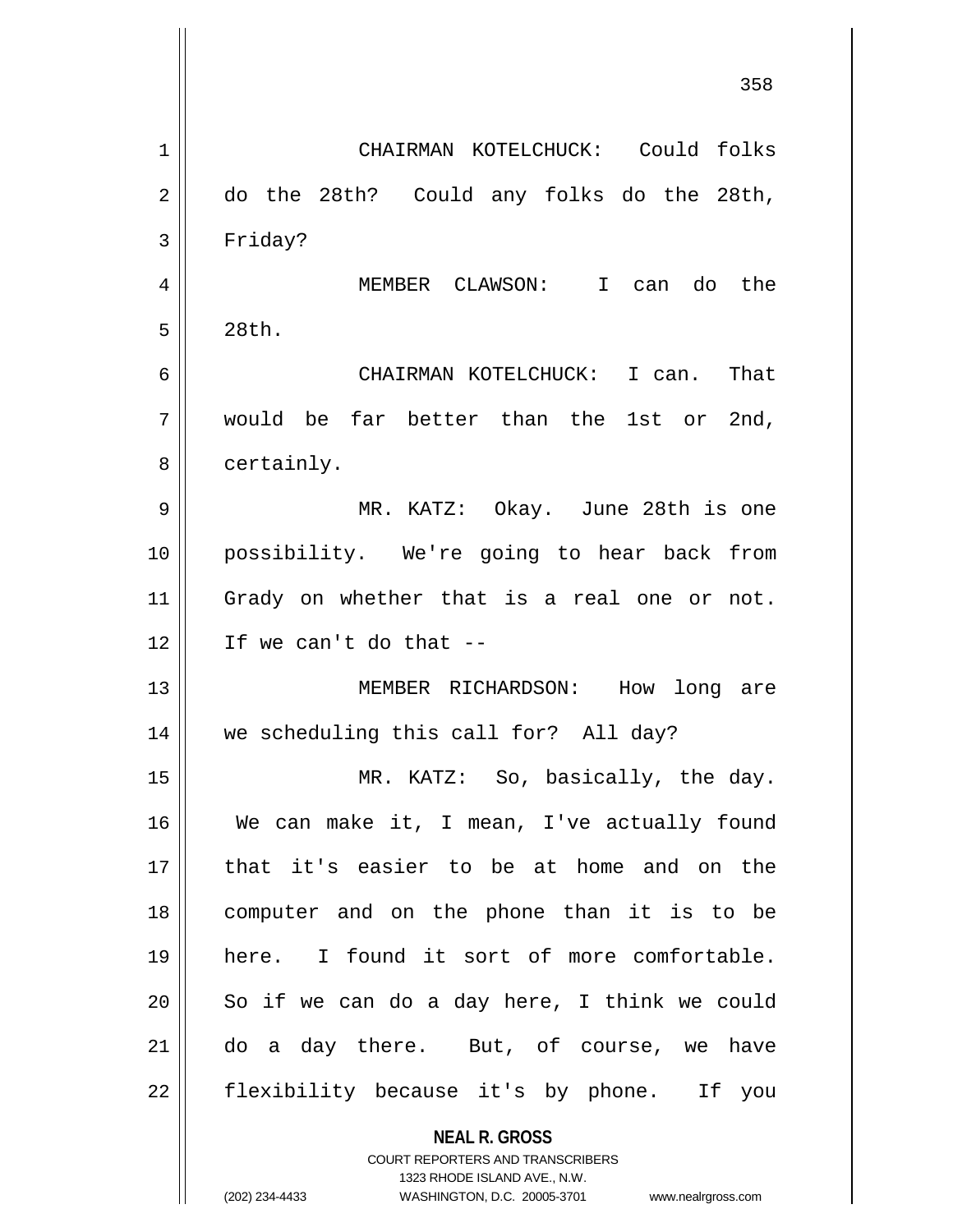**NEAL R. GROSS** COURT REPORTERS AND TRANSCRIBERS 1323 RHODE ISLAND AVE., N.W. (202) 234-4433 WASHINGTON, D.C. 20005-3701 www.nealrgross.com  $1 \parallel$  want to do it for less hours in a day, we can. 2 || It actually, if we can't do it in  $3 \parallel$  this time frame, then we're pushed all the way 4 || into August, which is okay. And the first 5 | opportunities I have in August are August 7th  $6 \parallel$  through 9th. 7 MR. CALHOUN: I think sooner is  $8 \parallel$  better, as much as I hate to say it. I just  $9 \parallel$  think we need to knock these things out. 10 CHAIRMAN KOTELCHUCK: Yes. Me,  $11$   $\parallel$  too. 12 MR. KATZ: Oh, yes. I mean, I 13 | completely agree. But how is everybody August 14 || 7th through 9th, if we end up there? 15 CHAIRMAN KOTELCHUCK: Did you say 16 August 7th -- 17 || MR. KATZ: Seven through nine. 18 CHAIRMAN KOTELCHUCK: I don't, I 19 don't know. Yes -- 20 MEMBER CLAWSON: I'm good with any  $21$  | of those dates in August there. I just need 22 || prior knowledge so that I can take off of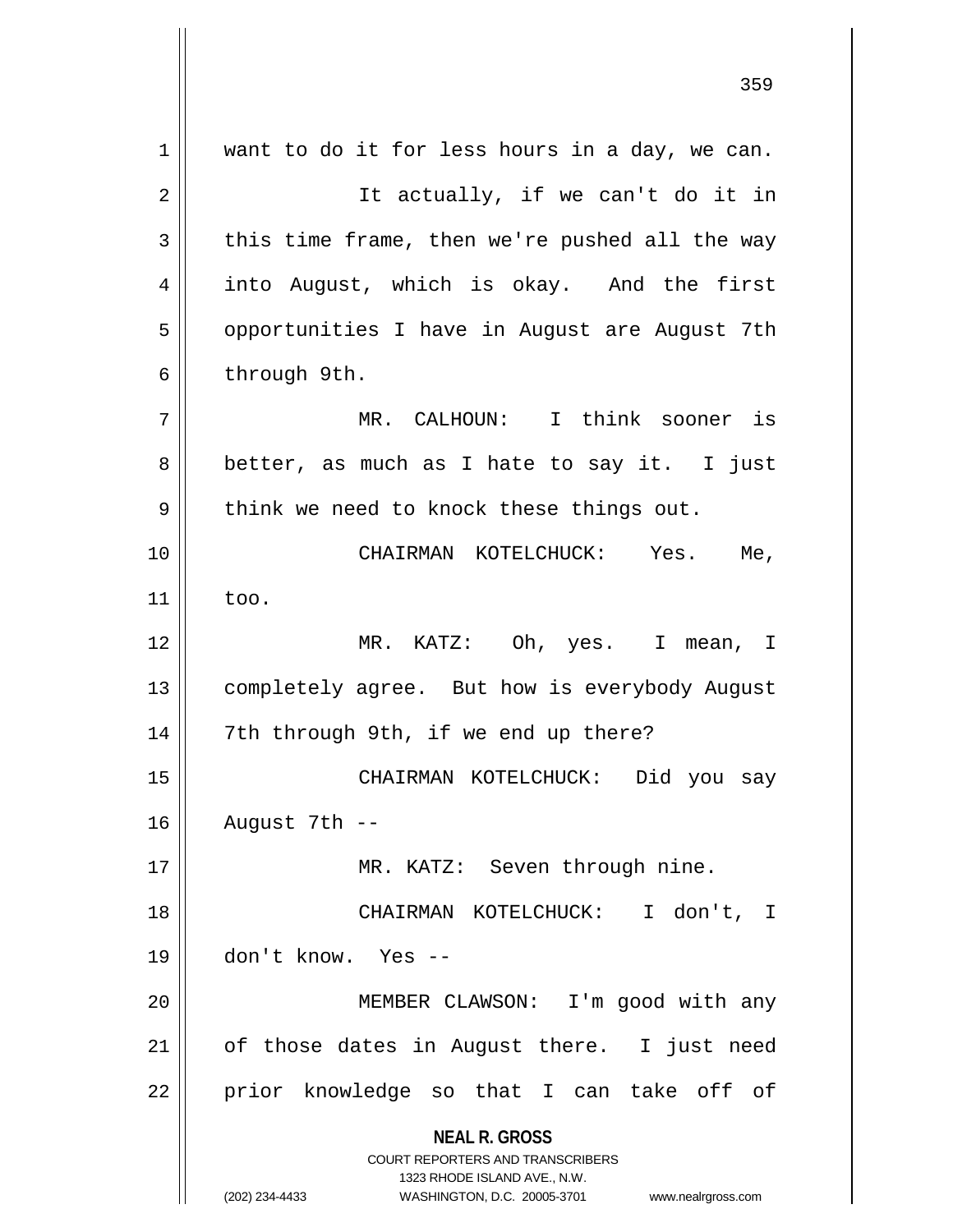**NEAL R. GROSS** COURT REPORTERS AND TRANSCRIBERS 1323 RHODE ISLAND AVE., N.W. (202) 234-4433 WASHINGTON, D.C. 20005-3701 www.nealrgross.com 1 work. 2 || MR. KATZ: Oh, absolutely. 3 MEMBER RICHARDSON: I think that's 4 || possible for me. 5 CHAIRMAN KOTELCHUCK: Oh, no, 7th  $6 \parallel$  through 9th would work. I'm sorry. 7 MR. KATZ: Okay. So we're going 8 || to hear back from Brady. Our preference is 9 June 28th. And, Wanda, this is you, too, 10 right? June 28th? Is that a possibility? 11 || MEMBER MUNN: Very okay. 12 MR. CALHOUN: You don't need to 13 || hear from me. June 28th will be good. 14 || MR. KATZ: Oh, it is good. 15 CHAIRMAN KOTELCHUCK: 24th through 16 27th -- 17 MR. KATZ: Okay. Then why don't 18 we just, let's say June 28th, unless we have a 19 problem with Poston and/or Griffon. And if 20 || not, August 7th through 9th. The sooner the  $21$  | better; is that for you, David? 22 CHAIRMAN KOTELCHUCK: Yes, that's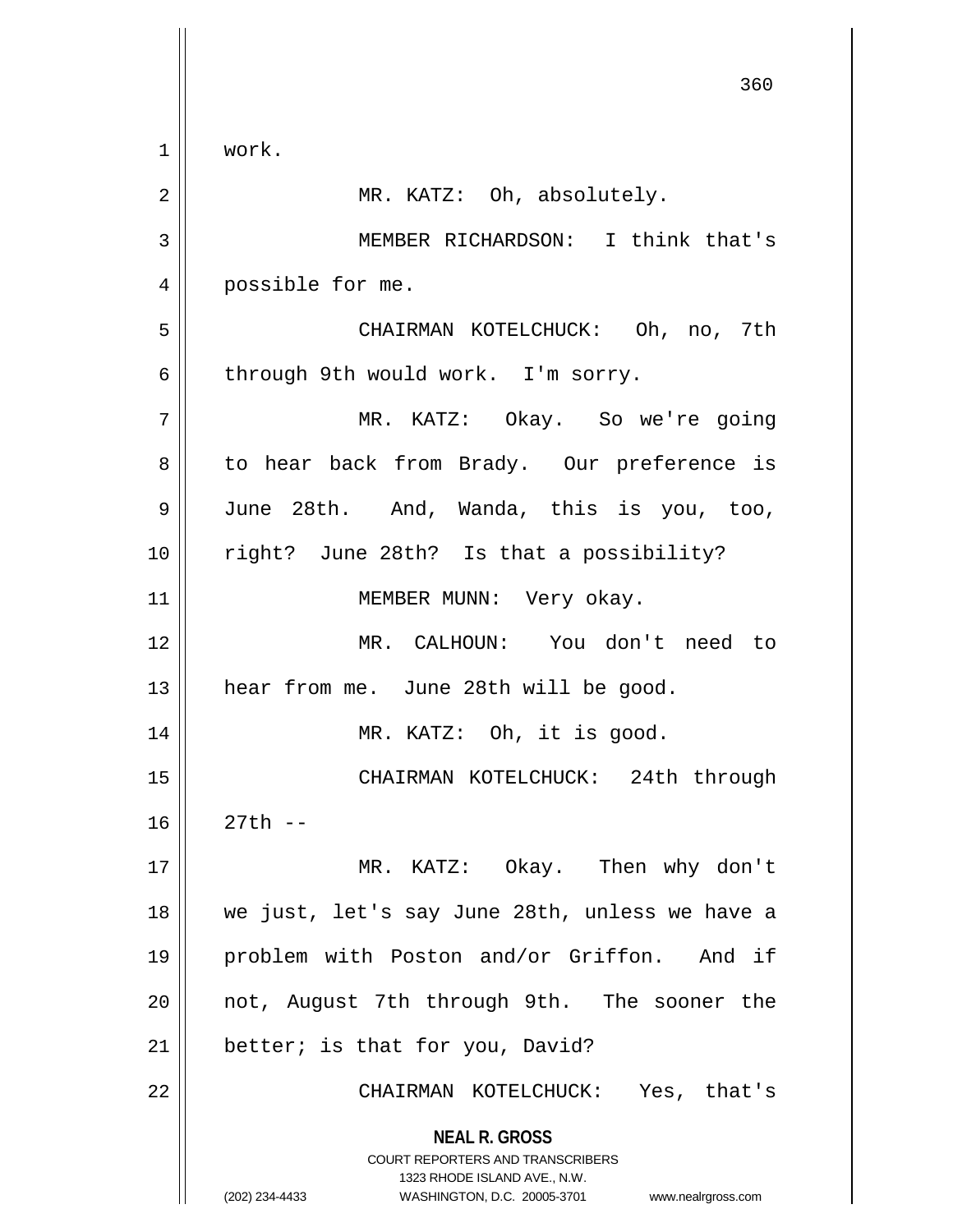**NEAL R. GROSS** COURT REPORTERS AND TRANSCRIBERS 1323 RHODE ISLAND AVE., N.W. (202) 234-4433 WASHINGTON, D.C. 20005-3701 www.nealrgross.com 361  $1 \parallel$  fine. 2 MR. KATZ: Okay. So we'll follow  $3 \parallel$  back with everybody. I'll send out an email. 4 | CHAIRMAN KOTELCHUCK: Okay. 5 MR. KATZ: And we need to wrap now  $6 \parallel$  because  $-$ 7 | CHAIRMAN KOTELCHUCK: We certainly 8 do. 9 || MR. KATZ: -- your plane. 10 || CHAIRMAN KOTELCHUCK: Right,  $11$  right. 12 || MR. KATZ: Okay. So thank you,  $13$  | everyone, on the phone. Much thanks. 14 || (Whereupon, the foregoing matter 15 was concluded at 4:41 p.m.) 16 17 18 19 20 21 22